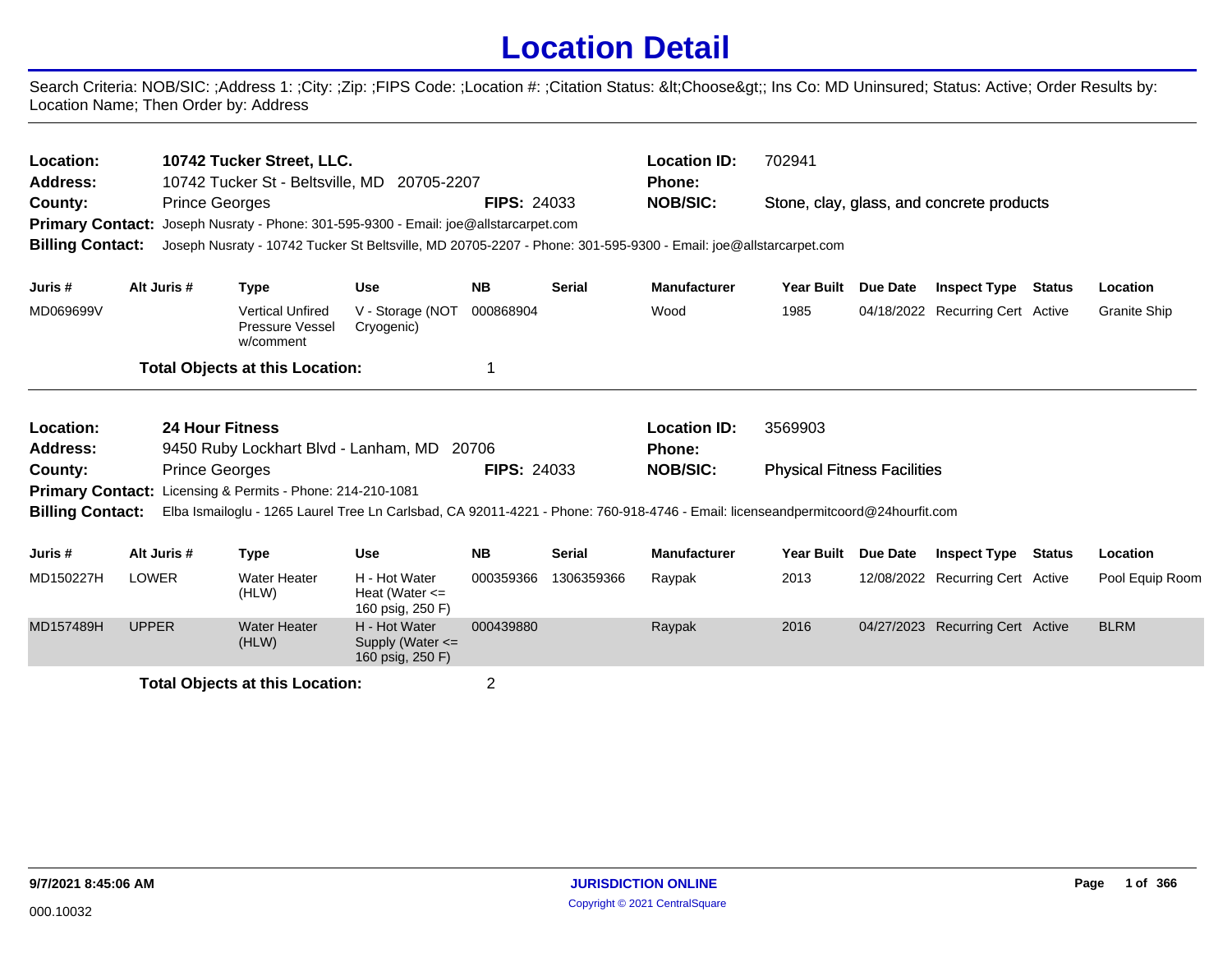| Location:               |                       | 5411 Berwyn Rd Bldg (BPV)                                                                      |                                                         |                         |               | <b>Location ID:</b>                                                                                                | 728921                                  |          |                                  |               |                    |
|-------------------------|-----------------------|------------------------------------------------------------------------------------------------|---------------------------------------------------------|-------------------------|---------------|--------------------------------------------------------------------------------------------------------------------|-----------------------------------------|----------|----------------------------------|---------------|--------------------|
| <b>Address:</b>         |                       | 5411 Berwyn Rd - College Park, MD 20740-2200                                                   |                                                         |                         |               | <b>Phone:</b>                                                                                                      |                                         |          |                                  |               |                    |
| County:                 | <b>Prince Georges</b> |                                                                                                |                                                         | <b>FIPS: 24033</b>      |               | <b>NOB/SIC:</b>                                                                                                    | Offices of Holding Companies, NEC       |          |                                  |               |                    |
| <b>Primary Contact:</b> |                       | John Vecchiarelli - Phone: 301-937-8990 - Cell: 240-463-0506                                   |                                                         |                         |               |                                                                                                                    |                                         |          |                                  |               |                    |
| <b>Billing Contact:</b> |                       |                                                                                                |                                                         |                         |               | John Vecchiarelli - 11601 Spruce Ave Beltsville, MD 20705-1602 - Phone: 301-937-8990 - Cell: 240-463-0506          |                                         |          |                                  |               |                    |
| Juris #                 | Alt Juris #           | <b>Type</b>                                                                                    | Use                                                     | <b>NB</b>               | <b>Serial</b> | <b>Manufacturer</b>                                                                                                | Year Built Due Date                     |          | <b>Inspect Type Status</b>       |               | Location           |
| MD056843H               |                       | Cast Iron                                                                                      | H - Hot Water<br>Heat (Water $\leq$<br>160 psig, 250 F) | СI                      |               | Utica                                                                                                              | 1980                                    |          | 11/04/2022 Recurring Cert Active |               | <b>Boiler Room</b> |
| MD136517H               |                       | Cast Iron                                                                                      | H - Hot Water<br>Heat (Water $\leq$<br>160 psig, 250 F) | CI                      |               | Weil-McLain                                                                                                        | 2005                                    |          | 11/04/2022 Recurring Cert Active |               | <b>Boiler Room</b> |
|                         |                       | <b>Total Objects at this Location:</b>                                                         |                                                         | $\overline{\mathbf{c}}$ |               |                                                                                                                    |                                         |          |                                  |               |                    |
| Location:               |                       | <b>6807 Apartment Bldg</b>                                                                     |                                                         |                         |               | <b>Location ID:</b>                                                                                                | 707917                                  |          |                                  |               |                    |
| <b>Address:</b>         |                       | 6807 Red Top Rd - Takoma Park, MD 20912-5913                                                   |                                                         |                         |               | Phone:                                                                                                             |                                         |          |                                  |               |                    |
| County:                 | <b>Prince Georges</b> |                                                                                                |                                                         | <b>FIPS: 24033</b>      |               | <b>NOB/SIC:</b>                                                                                                    | <b>Operators of Apartment Buildings</b> |          |                                  |               |                    |
|                         |                       | Primary Contact: Taylor Denchfield - Phone: 3015397500 - Email: taylor@alanmanagement.com      |                                                         |                         |               |                                                                                                                    |                                         |          |                                  |               |                    |
| <b>Billing Contact:</b> |                       |                                                                                                |                                                         |                         |               | Taylor Denchfield - 5950 Ager Rd Hyattsville, MD 20782-2663 - Phone: 3015397500 - Email: taylor@alanmanagement.com |                                         |          |                                  |               |                    |
| Juris #                 | Alt Juris #           | <b>Type</b>                                                                                    | Use                                                     | <b>NB</b>               | <b>Serial</b> | <b>Manufacturer</b>                                                                                                | Year Built Due Date                     |          | <b>Inspect Type Status</b>       |               | Location           |
| MD166674H               |                       | <b>Horizontal Water</b><br>Tube                                                                | H - Hot Water<br>Heat (Water $\leq$<br>160 psig, 250 F) | 000096116               |               | Kyungdong                                                                                                          | 2018                                    |          | 02/12/2023 Recurring Cert Active |               | Laundry Room       |
|                         |                       | <b>Total Objects at this Location:</b>                                                         |                                                         | 1                       |               |                                                                                                                    |                                         |          |                                  |               |                    |
| Location:               |                       | 7 Eleven (NuCo2) # 308851                                                                      |                                                         |                         |               | <b>Location ID:</b>                                                                                                | 3628002                                 |          |                                  |               |                    |
| Address:                |                       | 3411 Dallas Dr - Marlow Heights, MD                                                            |                                                         | 20748-3305              |               | <b>Phone:</b>                                                                                                      |                                         |          |                                  |               |                    |
| County:                 | <b>Prince Georges</b> |                                                                                                |                                                         | <b>FIPS: 24033</b>      |               | <b>NOB/SIC:</b>                                                                                                    |                                         |          |                                  |               |                    |
|                         |                       | Primary Contact: NuCO2-Regulatory (MD BPV) - Phone: 800-472-2855 - Email: regulatory@nuco2.com |                                                         |                         |               |                                                                                                                    |                                         |          |                                  |               |                    |
| <b>Billing Contact:</b> |                       |                                                                                                |                                                         |                         |               | - 2800 SE Market PI Stuart, FL 34997-4965 - Phone: 800-472-2855 - Email: regulatory@nuco2.com                      |                                         |          |                                  |               |                    |
| Juris #                 | Alt Juris #           | <b>Type</b>                                                                                    | <b>Use</b>                                              | <b>NB</b>               | Serial        | <b>Manufacturer</b>                                                                                                | Year Built                              | Due Date | <b>Inspect Type</b>              | <b>Status</b> | Location           |
| MD143248V               |                       | Vertical Unfired<br>Pressure Vessel<br>w/comment                                               | V - Storage<br>(Cryogenic)                              | 000002871               |               | Taylor-Wharton                                                                                                     | 1987                                    |          | 07/31/2021 Recurring Cert Active |               | Office             |
| 9/7/2021 8:45:06 AM     |                       |                                                                                                |                                                         |                         |               | <b>JURISDICTION ONLINE</b>                                                                                         |                                         |          |                                  |               | 2 of 366<br>Page   |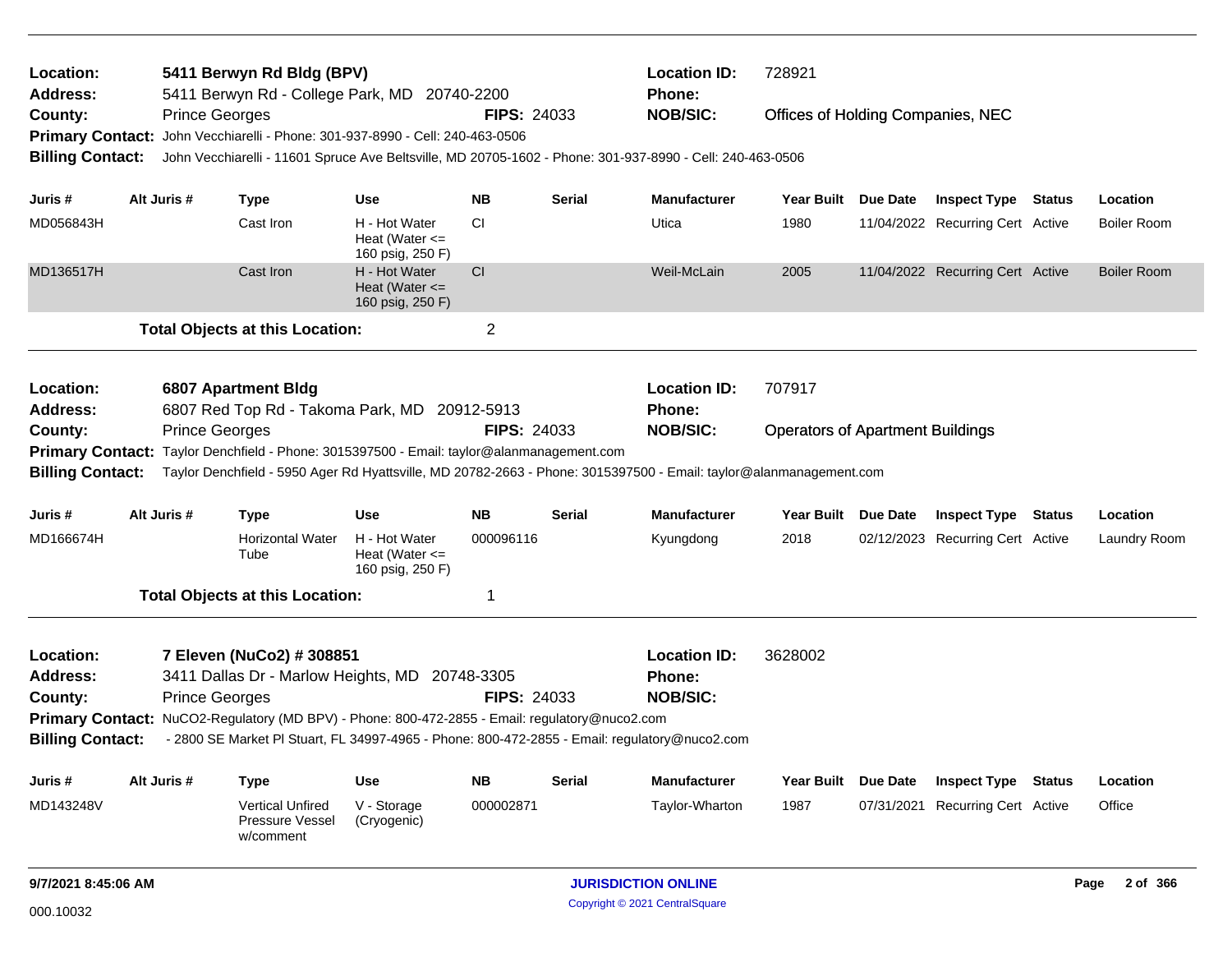| Location:<br><b>Address:</b><br>County:<br><b>Billing Contact:</b> | 7 Eleven (NuCO2) # 308893<br>16400 Crain Hwy - Brandywine, MD 20613-8037<br><b>FIPS: 24033</b><br><b>Prince Georges</b><br>Primary Contact: NuCO2-Regulatory (MD BPV) - Phone: 800-472-2855 - Email: regulatory@nuco2.com<br>- 2800 SE Market PI Stuart, FL 34997-4965 - Phone: 800-472-2855 - Email: regulatory@nuco2.com<br><b>NB</b><br>Alt Juris #<br><b>Use</b> |                                                                                                                                                                                                                                                                                                              |                            |                    |               | <b>Location ID:</b><br>Phone:<br><b>NOB/SIC:</b> | 3628026<br>301-782-4036<br><b>Industrial Gases</b> |                 |                                  |               |                  |
|--------------------------------------------------------------------|----------------------------------------------------------------------------------------------------------------------------------------------------------------------------------------------------------------------------------------------------------------------------------------------------------------------------------------------------------------------|--------------------------------------------------------------------------------------------------------------------------------------------------------------------------------------------------------------------------------------------------------------------------------------------------------------|----------------------------|--------------------|---------------|--------------------------------------------------|----------------------------------------------------|-----------------|----------------------------------|---------------|------------------|
| Juris #                                                            |                                                                                                                                                                                                                                                                                                                                                                      | <b>Type</b>                                                                                                                                                                                                                                                                                                  |                            |                    | <b>Serial</b> | <b>Manufacturer</b>                              | Year Built Due Date                                |                 | <b>Inspect Type Status</b>       |               | Location         |
| MD166429V                                                          | A1061629                                                                                                                                                                                                                                                                                                                                                             | <b>Vertical Unfired</b><br>Pressure Vessel<br>w/comment                                                                                                                                                                                                                                                      | V - Storage<br>(Cryogenic) | 000033906          | 433-047-N5    | Taylor-Wharton                                   | 1997                                               |                 | 01/14/2022 Recurring Cert Active |               | Store Room       |
|                                                                    |                                                                                                                                                                                                                                                                                                                                                                      | <b>Total Objects at this Location:</b>                                                                                                                                                                                                                                                                       |                            | 1                  |               |                                                  |                                                    |                 |                                  |               |                  |
| Location:<br><b>Address:</b><br>County:<br><b>Billing Contact:</b> |                                                                                                                                                                                                                                                                                                                                                                      | 7 Eleven (NuCo2) # 313383<br>9002 Lanham Severn Rd Ste A - Lanham, MD 20706-2904<br><b>Prince Georges</b><br>Primary Contact: NuCO2-Regulatory (MD BPV) - Phone: 800-472-2855 - Email: regulatory@nuco2.com<br>- 2800 SE Market PI Stuart, FL 34997-4965 - Phone: 800-472-2855 - Email: regulatory@nuco2.com |                            | <b>FIPS: 24033</b> |               | <b>Location ID:</b><br>Phone:<br><b>NOB/SIC:</b> | 3628056                                            |                 |                                  |               |                  |
| Juris #                                                            | Alt Juris #                                                                                                                                                                                                                                                                                                                                                          | <b>Type</b>                                                                                                                                                                                                                                                                                                  | <b>Use</b>                 | <b>NB</b>          | <b>Serial</b> | <b>Manufacturer</b>                              | Year Built                                         | <b>Due Date</b> | <b>Inspect Type</b>              | <b>Status</b> | Location         |
| MD142915V                                                          |                                                                                                                                                                                                                                                                                                                                                                      | <b>Vertical Unfired</b><br>Pressure Vessel<br>w/comment                                                                                                                                                                                                                                                      | V - Storage<br>(Cryogenic) | 000224012 31118555 |               | Chart Inc.                                       | 2011                                               |                 | 12/15/2023 Recurring Cert Active |               | store room       |
|                                                                    |                                                                                                                                                                                                                                                                                                                                                                      | <b>Total Objects at this Location:</b>                                                                                                                                                                                                                                                                       |                            | 1                  |               |                                                  |                                                    |                 |                                  |               |                  |
| Location:<br><b>Address:</b>                                       |                                                                                                                                                                                                                                                                                                                                                                      | 7 Eleven - 27411 (NuCo2) # 308850<br>6570 Coventry Way - Clinton, MD 20735-1755                                                                                                                                                                                                                              |                            |                    |               | <b>Location ID:</b><br>Phone:                    | 3628001                                            |                 |                                  |               |                  |
| County:                                                            |                                                                                                                                                                                                                                                                                                                                                                      | <b>Prince Georges</b>                                                                                                                                                                                                                                                                                        |                            | <b>FIPS: 24033</b> |               | <b>NOB/SIC:</b>                                  | <b>Industrial Gases</b>                            |                 |                                  |               |                  |
| <b>Billing Contact:</b>                                            |                                                                                                                                                                                                                                                                                                                                                                      | Primary Contact: NUCO2 Regulatory & Compliance - Phone: 800-472-2855 - Email: pressurevesselpermitting@nuco2.com<br>- 2800 SE Market PI Stuart, FL 34997-4965 - Phone: 800-472-2855 - Email: pressurevesselpermitting@nuco2.com                                                                              |                            |                    |               |                                                  |                                                    |                 |                                  |               |                  |
| Juris #                                                            | Alt Juris #                                                                                                                                                                                                                                                                                                                                                          | <b>Type</b>                                                                                                                                                                                                                                                                                                  | <b>Use</b>                 | <b>NB</b>          | <b>Serial</b> | <b>Manufacturer</b>                              | Year Built                                         | Due Date        | <b>Inspect Type</b>              | <b>Status</b> | Location         |
| MD166435V                                                          | A1024943                                                                                                                                                                                                                                                                                                                                                             | <b>Vertical Unfired</b><br>Pressure Vessel<br>w/comment                                                                                                                                                                                                                                                      | V - Storage<br>(Cryogenic) | 000045274          | CCFC95M226    | <b>CRYOGENIC</b><br><b>SERVICES</b>              | 1995                                               |                 | 05/18/2023 Recurring Cert Active |               | Store Room       |
|                                                                    |                                                                                                                                                                                                                                                                                                                                                                      | <b>Total Objects at this Location:</b>                                                                                                                                                                                                                                                                       |                            | 1                  |               |                                                  |                                                    |                 |                                  |               |                  |
| 9/7/2021 8:45:06 AM                                                |                                                                                                                                                                                                                                                                                                                                                                      |                                                                                                                                                                                                                                                                                                              |                            |                    |               | <b>JURISDICTION ONLINE</b>                       |                                                    |                 |                                  |               | 3 of 366<br>Page |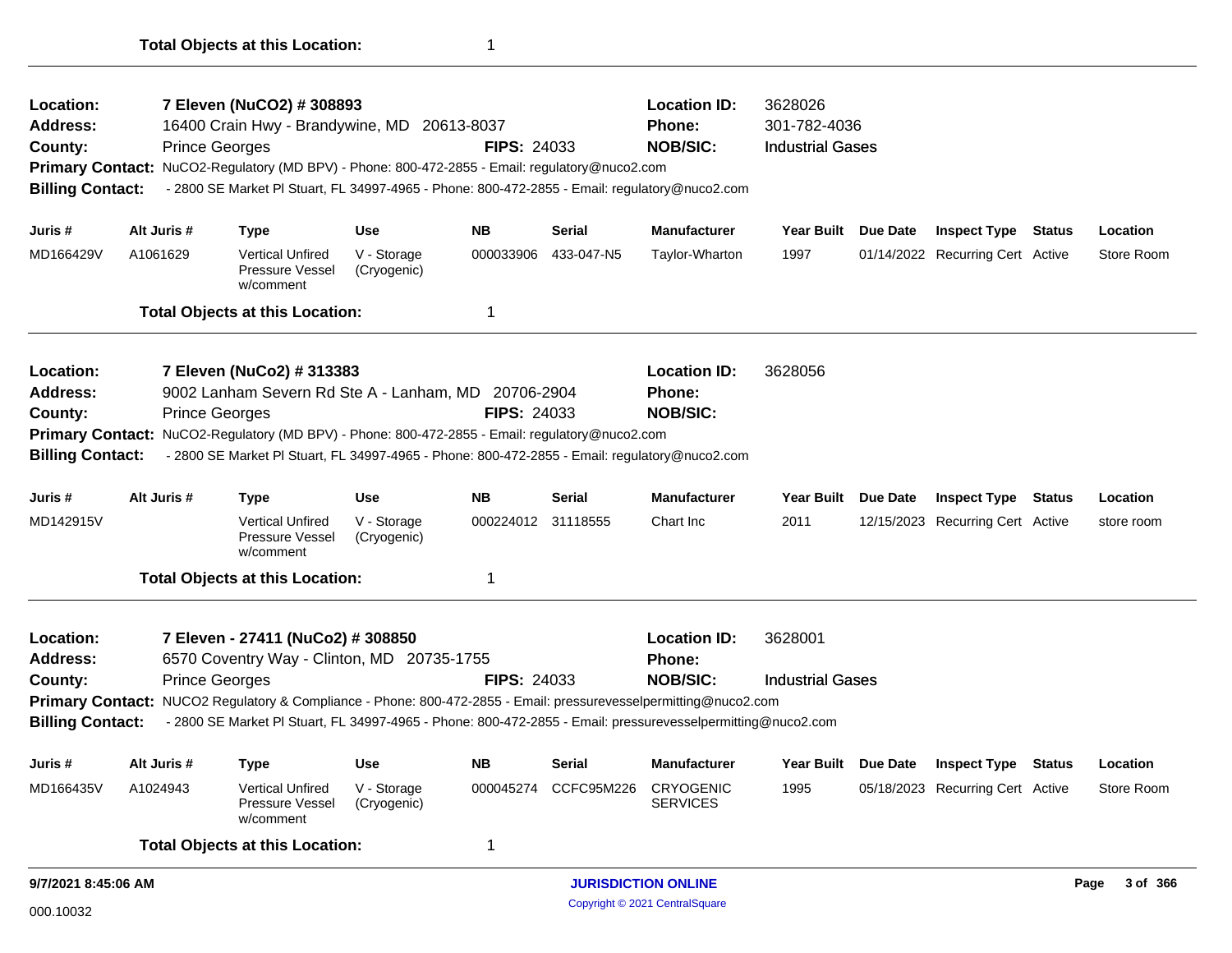| 7-Eleven - 33339<br>Location:<br>Address:<br>14651 Laurel Bowie Rd - Laurel, MD 20707-4435<br><b>FIPS: 24033</b><br><b>Prince Georges</b><br>County:<br>Primary Contact: 7-Eleven - 33339 |             |                                                                                                                                                                                                |                                                         | <b>Location ID:</b><br>Phone:<br><b>NOB/SIC:</b> | 3185923<br>Miscellaneous Retail Stores, NEC |                                                  |                                      |                                  |        |                |
|-------------------------------------------------------------------------------------------------------------------------------------------------------------------------------------------|-------------|------------------------------------------------------------------------------------------------------------------------------------------------------------------------------------------------|---------------------------------------------------------|--------------------------------------------------|---------------------------------------------|--------------------------------------------------|--------------------------------------|----------------------------------|--------|----------------|
| <b>Billing Contact:</b>                                                                                                                                                                   |             | Kent Nay - 1722 Routh St Dallas, TX 75201-2535 - Phone: 703-286-9540 - Email: knay01@7-11.com                                                                                                  |                                                         |                                                  |                                             |                                                  |                                      |                                  |        |                |
| Juris #                                                                                                                                                                                   | Alt Juris # | <b>Type</b>                                                                                                                                                                                    | <b>Use</b>                                              | <b>NB</b>                                        | <b>Serial</b>                               | <b>Manufacturer</b>                              | Year Built Due Date                  | <b>Inspect Type Status</b>       |        | Location       |
| MD163812V                                                                                                                                                                                 |             | <b>Vertical Unfired</b><br><b>Pressure Vessel</b><br>w/comment                                                                                                                                 | V - Storage<br>(Cryogenic)                              | 000192146                                        |                                             | <b>CHART</b>                                     | 2008                                 | 04/15/2023 Recurring Cert Active |        | store          |
|                                                                                                                                                                                           |             | <b>Total Objects at this Location:</b>                                                                                                                                                         |                                                         | $\mathbf 1$                                      |                                             |                                                  |                                      |                                  |        |                |
| Location:                                                                                                                                                                                 |             | 8400 Baltimore Ave LLC.                                                                                                                                                                        |                                                         |                                                  |                                             | <b>Location ID:</b>                              | 1729196                              |                                  |        |                |
| <b>Address:</b>                                                                                                                                                                           |             | 8400 Baltimore Ave - College Park, MD 20740-2496                                                                                                                                               |                                                         |                                                  |                                             | <b>Phone:</b>                                    | 301-220-0951                         |                                  |        |                |
| County:                                                                                                                                                                                   |             | <b>Prince Georges</b>                                                                                                                                                                          |                                                         | <b>FIPS: 24033</b>                               |                                             | <b>NOB/SIC:</b>                                  | <b>Real Estate Investment Trusts</b> |                                  |        |                |
| <b>Billing Contact:</b>                                                                                                                                                                   |             | Primary Contact: Lincoln Property Co. - Phone: 301-407-1858<br>- 15245 Shady Grove Rd Ste 385 Rockville, MD 20850-7207 - Phone: 301-407-1858                                                   |                                                         |                                                  |                                             |                                                  |                                      |                                  |        |                |
| Juris #                                                                                                                                                                                   | Alt Juris # | <b>Type</b>                                                                                                                                                                                    | <b>Use</b>                                              | <b>NB</b>                                        | <b>Serial</b>                               | <b>Manufacturer</b>                              | Year Built Due Date                  | <b>Inspect Type</b>              | Status | Location       |
| MD123313H                                                                                                                                                                                 |             | Cast Iron                                                                                                                                                                                      | H - Hot Water<br>Heat (Water $\leq$<br>160 psig, 250 F) | CI                                               | 93635                                       | Slant Fin                                        | 1988                                 | 11/02/2022 Recurring Cert Active |        | Sprinkler Room |
| MD123314H                                                                                                                                                                                 |             | Cast Iron                                                                                                                                                                                      | H - Hot Water<br>Heat (Water $\leq$<br>160 psig, 250 F) | CI                                               | 93596                                       | Slant Fin                                        | 1988                                 | 11/02/2022 Recurring Cert Active |        | Sprinkler Room |
|                                                                                                                                                                                           |             | <b>Total Objects at this Location:</b>                                                                                                                                                         |                                                         | $\overline{2}$                                   |                                             |                                                  |                                      |                                  |        |                |
| Location:<br><b>Address:</b><br>County:<br><b>Billing Contact:</b>                                                                                                                        |             | <b>Academy Express LLC</b><br>1700 Rochelle Ave - Capitol Heights, MD 20743-4344<br><b>Prince Georges</b><br>Primary Contact: Godfrey Chundu - Phone: 301 836 9184 X 3462 - Cell: 201 320 4250 |                                                         | <b>FIPS: 24033</b>                               |                                             | <b>Location ID:</b><br>Phone:<br><b>NOB/SIC:</b> | 3757467                              |                                  |        |                |
|                                                                                                                                                                                           |             |                                                                                                                                                                                                |                                                         |                                                  |                                             |                                                  |                                      |                                  |        |                |
| Juris #                                                                                                                                                                                   | Alt Juris # | <b>Type</b>                                                                                                                                                                                    | <b>Use</b>                                              | <b>NB</b>                                        | <b>Serial</b>                               | <b>Manufacturer</b>                              | Year Built Due Date                  | <b>Inspect Type</b>              | Status | Location       |
| MD168086V                                                                                                                                                                                 |             | <b>Vertical Unfired</b><br>Pressure Vessel<br>w/comment                                                                                                                                        | V - Storage (NOT<br>Cryogenic)                          | 000921122                                        |                                             | <b>SAMUEL PVG</b>                                | 2019                                 | 12/03/2022 Recurring Cert Active |        | <b>SHOP</b>    |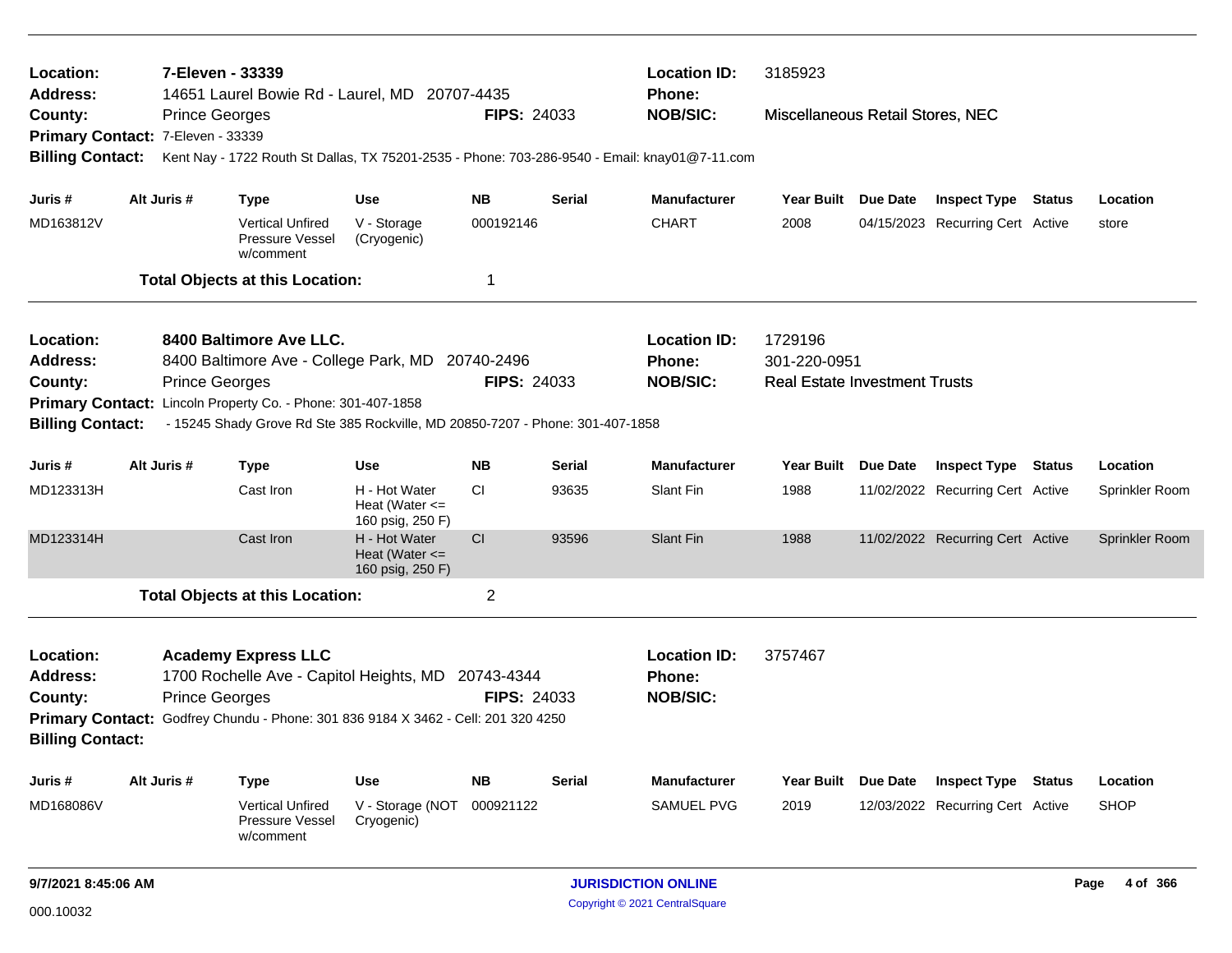| Juris #                      | Alt Juris #           | <b>Type</b>                                                                                                       | Use                                                     | <b>NB</b>           | <b>Serial</b> | <b>Manufacturer</b>                  | Year Built Due Date              | Inspect Type                     | Status | Location           |
|------------------------------|-----------------------|-------------------------------------------------------------------------------------------------------------------|---------------------------------------------------------|---------------------|---------------|--------------------------------------|----------------------------------|----------------------------------|--------|--------------------|
| MD168087H                    |                       | Water Tube<br>Coiled (NOT<br>Flueless Hi<br>Efficiency)                                                           | H - Hot Water<br>Heat (Water $\leq$<br>160 psig, 250 F) | 000362366           |               | <b>AIC</b>                           | 2019                             | 12/03/2022 Recurring Cert Active |        | <b>BLRM</b>        |
| MD168088H                    |                       | Water Tube<br>Coiled (NOT<br>Flueless Hi<br>Efficiency)                                                           | H - Hot Water<br>Heat (Water $\leq$<br>160 psig, 250 F) | 000322360           |               | <b>AIC</b>                           | 2019                             | 12/03/2022 Recurring Cert Active |        | <b>BLRM</b>        |
|                              |                       | <b>Total Objects at this Location:</b>                                                                            |                                                         | 3                   |               |                                      |                                  |                                  |        |                    |
| Location:<br><b>Address:</b> |                       | <b>Accokeek Branch Library</b><br>15773 Livingston Rd - Accokeek, MD 20607-3315                                   |                                                         |                     |               | <b>Location ID:</b><br><b>Phone:</b> | 1224616                          |                                  |        |                    |
| County:                      | <b>Prince Georges</b> |                                                                                                                   |                                                         | <b>FIPS: 24033</b>  |               | <b>NOB/SIC:</b>                      | Libraries                        |                                  |        |                    |
|                              |                       | Primary Contact: Otis Saunders - Phone: 301 699 3500 - Email: otis.saunders@pgcmls.info                           |                                                         |                     |               |                                      |                                  |                                  |        |                    |
| <b>Billing Contact:</b>      |                       | - Attn: Accounts Payable 9601 Capital Ln Largo, MD 20774-1054 - Phone: 301-699-3500 - Email: payables@pgcmls.info |                                                         |                     |               |                                      |                                  |                                  |        |                    |
| Juris #                      | Alt Juris #           | <b>Type</b>                                                                                                       | <b>Use</b>                                              | <b>NB</b>           | Serial        | <b>Manufacturer</b>                  | Year Built Due Date              | Inspect Type                     | Status | Location           |
| MD163125H                    |                       | <b>Water Heater</b><br>(HLW)                                                                                      | H - Hot Water<br>Heat (Water $\leq$<br>160 psig, 250 F) | 000080662 G 18 0631 |               | Aerco                                | 2018                             | 01/29/2023 Recurring Cert Active |        | <b>BOILER ROOM</b> |
| MD163126H                    |                       | <b>Water Heater</b><br>(HLW)                                                                                      | H - Hot Water<br>Heat (Water $\leq$<br>160 psig, 250 F) | 000080661 G 18 0630 |               | Aerco                                | 2018                             | 01/29/2023 Recurring Cert Active |        | <b>BOILER ROOM</b> |
|                              |                       | <b>Total Objects at this Location:</b>                                                                            |                                                         | 2                   |               |                                      |                                  |                                  |        |                    |
| Location:                    |                       | <b>Adelphi Auto Service</b>                                                                                       |                                                         |                     |               | <b>Location ID:</b>                  | 702105                           |                                  |        |                    |
| <b>Address:</b>              |                       | 2301 University Boulevard - Hyattsville, MD 20783-2610                                                            |                                                         |                     |               | <b>Phone:</b>                        | 301-442-1440                     |                                  |        |                    |
| County:                      | <b>Prince Georges</b> |                                                                                                                   |                                                         | <b>FIPS: 24033</b>  |               | <b>NOB/SIC:</b>                      | <b>Gasoline Service Stations</b> |                                  |        |                    |
|                              |                       | Primary Contact: Megan Tingley - Phone: 703-698-5435 x140 - Cell: 703-400-1556 - Email: mtingley@capitolpetro.com |                                                         |                     |               |                                      |                                  |                                  |        |                    |
| <b>Billing Contact:</b>      |                       | Ja W. Kang - 2301 University Blvd E Hyattsville, MD 20783-2610 - Phone: 301-422-1440                              |                                                         |                     |               |                                      |                                  |                                  |        |                    |
| Juris #                      | Alt Juris #           | <b>Type</b>                                                                                                       | <b>Use</b>                                              | <b>NB</b>           | Serial        | <b>Manufacturer</b>                  | Year Built Due Date              | <b>Inspect Type Status</b>       |        | Location           |
| MD133446V                    |                       | <b>Vertical Unfired</b><br>Pressure Vessel<br>w/comment                                                           | V - Storage (NOT 0MO24471<br>Cryogenic)                 | 4                   |               | Trinity                              | 2002                             | 04/27/2023 Recurring Cert Active |        | Shop               |
| MD156796V                    |                       | <b>Vertical Unfired</b><br>Pressure Vessel<br>w/comment                                                           | V - Storage (NOT 000480837<br>Cryogenic)                |                     |               | Morganton                            | 2015                             | 03/24/2023 Recurring Cert Active |        | <b>COMP RM</b>     |
|                              |                       | <b>Total Objects at this Location:</b>                                                                            |                                                         | $\overline{2}$      |               |                                      |                                  |                                  |        |                    |
| 9/7/2021 8:45:06 AM          |                       |                                                                                                                   |                                                         |                     |               | <b>JURISDICTION ONLINE</b>           |                                  |                                  |        | 5 of 366<br>Page   |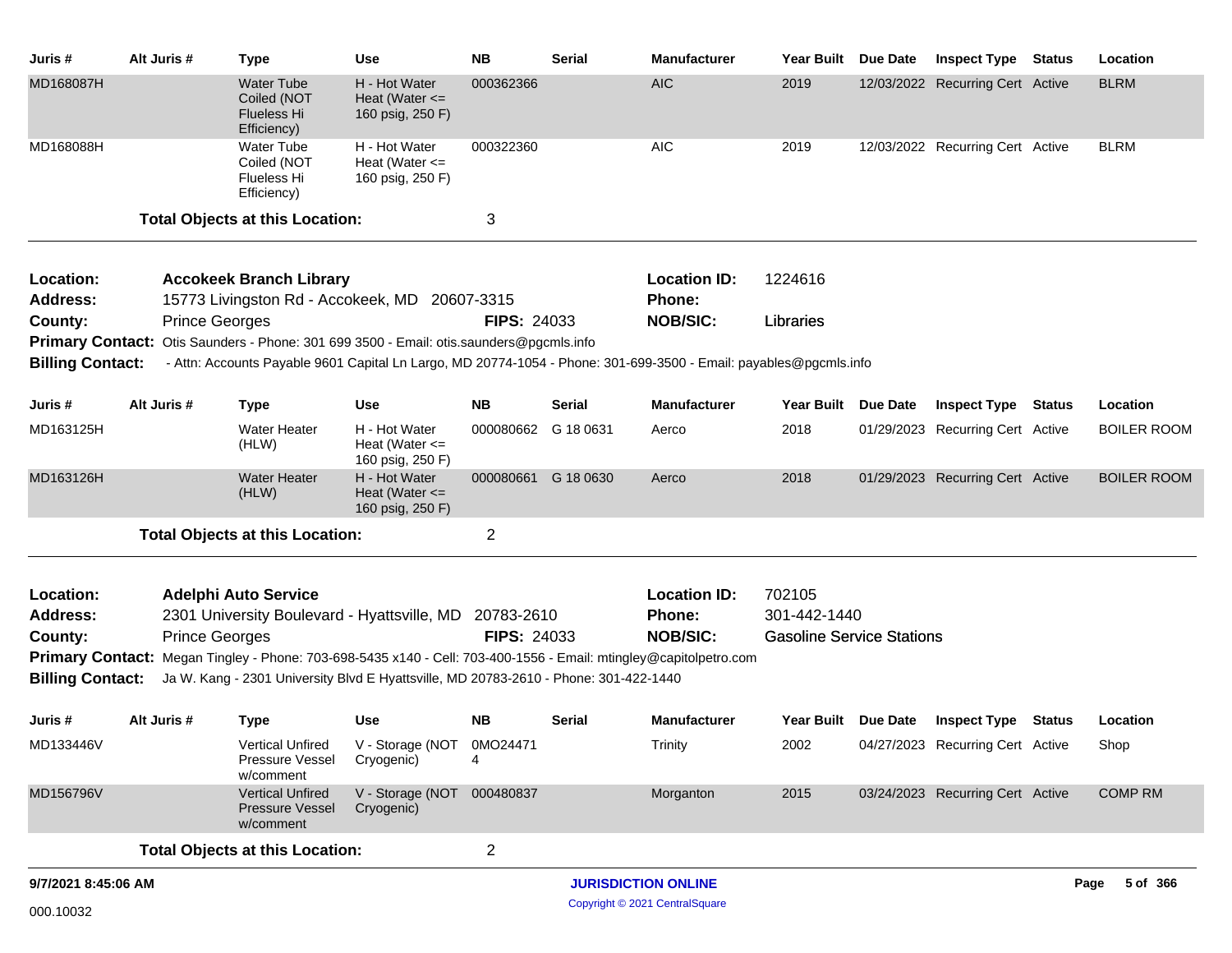| Location:<br><b>Address:</b> | <b>Adelphi Citgo</b><br>2210 University Blvd E - Hyattsville, MD 20783-4142<br><b>FIPS: 24033</b><br><b>Prince Georges</b> |                       |                                                                  |                                                                                |                    | <b>Location ID:</b><br><b>Phone:</b> | 727547                                                                                                    |                                         |                                                  |        |                    |
|------------------------------|----------------------------------------------------------------------------------------------------------------------------|-----------------------|------------------------------------------------------------------|--------------------------------------------------------------------------------|--------------------|--------------------------------------|-----------------------------------------------------------------------------------------------------------|-----------------------------------------|--------------------------------------------------|--------|--------------------|
| County:                      |                                                                                                                            |                       |                                                                  |                                                                                |                    |                                      | <b>NOB/SIC:</b>                                                                                           |                                         | Automotive dealers and gasoline service stations |        |                    |
|                              |                                                                                                                            |                       |                                                                  | Primary Contact: Shan Gill - Phone: 301 439 0037 - Cell: 703 930 8247          |                    |                                      | Shan Gill - 2210 University Blvd E Hyattsville, MD 20783-4142 - Phone: 301 439 0037 - Cell: 703 930 8247  |                                         |                                                  |        |                    |
| <b>Billing Contact:</b>      |                                                                                                                            |                       |                                                                  |                                                                                |                    |                                      |                                                                                                           |                                         |                                                  |        |                    |
| Juris #                      | Alt Juris #                                                                                                                |                       | <b>Type</b>                                                      | Use                                                                            | <b>NB</b>          | <b>Serial</b>                        | <b>Manufacturer</b>                                                                                       | Year Built Due Date                     | <b>Inspect Type Status</b>                       |        | Location           |
| MD113459V                    |                                                                                                                            |                       | Horizontal Unfired O - Other (PV<br>Pressure Vessel<br>w/comment | Use) w/comment                                                                 | 000275103          |                                      | <b>Steel Fab</b>                                                                                          | 2001                                    | 06/02/2023 Recurring Cert Active                 |        | <b>STORAGE RM</b>  |
|                              |                                                                                                                            |                       | <b>Total Objects at this Location:</b>                           |                                                                                | $\mathbf 1$        |                                      |                                                                                                           |                                         |                                                  |        |                    |
|                              |                                                                                                                            |                       |                                                                  |                                                                                |                    |                                      |                                                                                                           |                                         |                                                  |        |                    |
| Location:                    |                                                                                                                            |                       | <b>Adelphi Terrace Condominiums</b>                              |                                                                                |                    |                                      | <b>Location ID:</b>                                                                                       | 702111                                  |                                                  |        |                    |
| <b>Address:</b>              |                                                                                                                            |                       |                                                                  | 9272 Adelphi Rd - Hyattsville, MD 20783-2025                                   |                    |                                      | <b>Phone:</b>                                                                                             |                                         |                                                  |        |                    |
| County:                      |                                                                                                                            | <b>Prince Georges</b> |                                                                  |                                                                                | <b>FIPS: 24033</b> |                                      | <b>NOB/SIC:</b>                                                                                           | <b>Operators of Apartment Buildings</b> |                                                  |        |                    |
| <b>Billing Contact:</b>      |                                                                                                                            |                       |                                                                  | Primary Contact: Precise Real Estate & Development, LLC. - Phone: 410-771-1400 |                    |                                      | Precise Real Estate & Development, LLC. - 11222 York Rd Cockeysville, MD 21030-1908 - Phone: 410-771-1400 |                                         |                                                  |        |                    |
|                              |                                                                                                                            |                       |                                                                  |                                                                                |                    |                                      |                                                                                                           |                                         |                                                  |        |                    |
| Juris #                      | Alt Juris #                                                                                                                |                       | Type                                                             | <b>Use</b>                                                                     | <b>NB</b>          | <b>Serial</b>                        | <b>Manufacturer</b>                                                                                       | Year Built Due Date                     | <b>Inspect Type</b>                              | Status | Location           |
| MD149173H                    |                                                                                                                            |                       | <b>Water Heater</b><br>(HLW)                                     | H - Hot Water<br>Supply (Water <=<br>160 psig, 210 F)                          | 000191573          |                                      | A O Smith                                                                                                 | 2014                                    | 02/23/2022 Recurring Cert Active                 |        | <b>Bldg 9272</b>   |
|                              |                                                                                                                            |                       | <b>Total Objects at this Location:</b>                           |                                                                                | $\mathbf 1$        |                                      |                                                                                                           |                                         |                                                  |        |                    |
|                              |                                                                                                                            |                       |                                                                  |                                                                                |                    |                                      |                                                                                                           |                                         |                                                  |        |                    |
| Location:<br><b>Address:</b> |                                                                                                                            |                       | <b>Adelphi Terrace Condominiums</b>                              | 9280 Adelphi Rd - Hyattsville, MD 20783-2033                                   |                    |                                      | <b>Location ID:</b><br><b>Phone:</b>                                                                      | 702112                                  |                                                  |        |                    |
| County:                      |                                                                                                                            | <b>Prince Georges</b> |                                                                  |                                                                                | <b>FIPS: 24033</b> |                                      | <b>NOB/SIC:</b>                                                                                           | <b>Operators of Apartment Buildings</b> |                                                  |        |                    |
|                              |                                                                                                                            |                       |                                                                  | Primary Contact: Precise Real Estate & Development, LLC. - Phone: 410-771-1400 |                    |                                      |                                                                                                           |                                         |                                                  |        |                    |
| <b>Billing Contact:</b>      |                                                                                                                            |                       |                                                                  |                                                                                |                    |                                      | Precise Real Estate & Development, LLC. - 11222 York Rd Cockeysville, MD 21030-1908 - Phone: 410-771-1400 |                                         |                                                  |        |                    |
|                              |                                                                                                                            |                       |                                                                  |                                                                                |                    |                                      |                                                                                                           |                                         |                                                  |        |                    |
| Juris #                      | Alt Juris #                                                                                                                |                       | <b>Type</b>                                                      | <b>Use</b>                                                                     | <b>NB</b>          | <b>Serial</b>                        | <b>Manufacturer</b>                                                                                       | Year Built Due Date                     | <b>Inspect Type</b>                              | Status | Location           |
| MD140322H                    |                                                                                                                            |                       | <b>Water Heater</b><br>(HLW)                                     | H - Hot Water<br>Supply (Water $\leq$<br>160 psig, 210 F)                      | 000143757 143757   |                                      | A O Smith                                                                                                 | 2010                                    | 02/23/2022 Recurring Cert Active                 |        | <b>Boiler Room</b> |
|                              |                                                                                                                            |                       | <b>Total Objects at this Location:</b>                           |                                                                                | 1                  |                                      |                                                                                                           |                                         |                                                  |        |                    |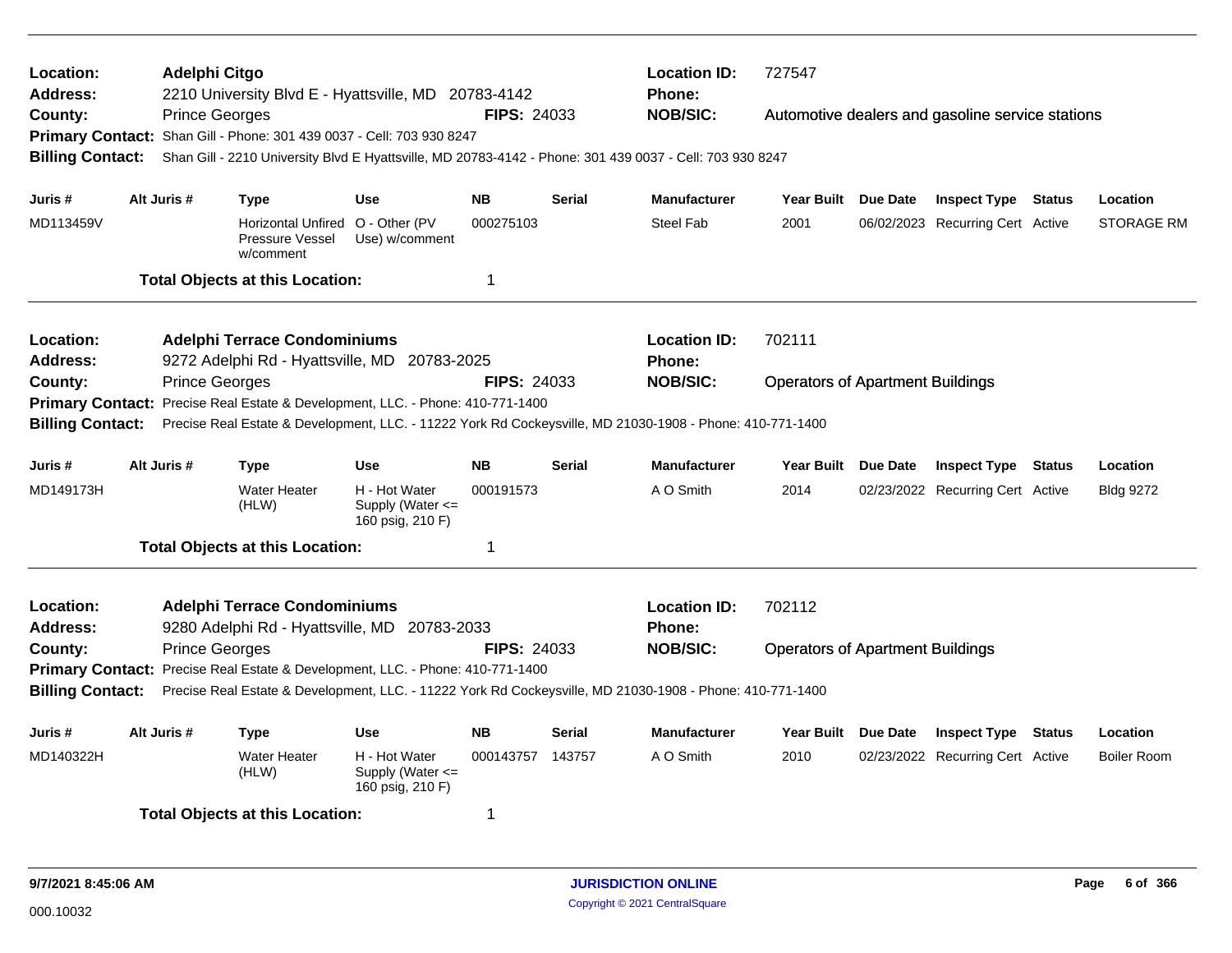| <b>Location:</b><br><b>Address:</b> | <b>Admiral Place</b>  |                                        | 4402 Rena Rd - Suitland, MD 20746-3605                                                                                                          |                    |               | <b>Location ID:</b><br>Phone: | 711005                                  |                 |                                  |                 |
|-------------------------------------|-----------------------|----------------------------------------|-------------------------------------------------------------------------------------------------------------------------------------------------|--------------------|---------------|-------------------------------|-----------------------------------------|-----------------|----------------------------------|-----------------|
| County:                             | <b>Prince Georges</b> |                                        |                                                                                                                                                 | <b>FIPS: 24033</b> |               | <b>NOB/SIC:</b>               | <b>Operators of Apartment Buildings</b> |                 |                                  |                 |
|                                     |                       |                                        | Primary Contact: Roshone B. Lyons - Phone: 301-735-0100 - Email: forest-village.acm@gradymgt.com                                                |                    |               |                               |                                         |                 |                                  |                 |
| <b>Billing Contact:</b>             |                       |                                        | John Porter - 7910 Woodmont Ave Ste 350 Bethesda, MD 20814-7013 - Phone: 301-657-8899 - Cell: 240-994-4407 - Email: jporter@rossmgtservices.com |                    |               |                               |                                         |                 |                                  |                 |
|                                     |                       |                                        |                                                                                                                                                 |                    |               |                               |                                         |                 |                                  |                 |
| Juris #                             | Alt Juris #           | <b>Type</b>                            | <b>Use</b>                                                                                                                                      | <b>NB</b>          | <b>Serial</b> | <b>Manufacturer</b>           | Year Built Due Date                     |                 | <b>Inspect Type Status</b>       | Location        |
| MD157476H                           |                       | Water Heater<br>(HLW)                  | H - Hot Water<br>Supply (Water $\leq$<br>160 psig, 210 F)                                                                                       | 000223573          | 223573        | A O Smith                     | 2016                                    |                 | 02/15/2023 Recurring Cert Active | <b>Basement</b> |
| MD157477H                           |                       | <b>Water Heater</b><br>(HLW)           | H - Hot Water<br>Supply (Water <=<br>160 psig, 210 F)                                                                                           | 000214900 214900   |               | A O Smith                     | 2016                                    |                 | 02/15/2023 Recurring Cert Active | <b>Basement</b> |
|                                     |                       | <b>Total Objects at this Location:</b> |                                                                                                                                                 | $\overline{2}$     |               |                               |                                         |                 |                                  |                 |
| <b>Location:</b>                    | <b>Admiral Place</b>  |                                        |                                                                                                                                                 |                    |               | <b>Location ID:</b>           | 711006                                  |                 |                                  |                 |
| <b>Address:</b>                     |                       |                                        | 4405 Rena Rd - Suitland, MD 20746-3608                                                                                                          |                    |               | Phone:                        |                                         |                 |                                  |                 |
| County:                             | <b>Prince Georges</b> |                                        |                                                                                                                                                 | <b>FIPS: 24033</b> |               | <b>NOB/SIC:</b>               | <b>Operators of Apartment Buildings</b> |                 |                                  |                 |
| <b>Primary Contact:</b>             |                       |                                        | John Porter - Phone: 301-657-8899 - Cell: 240-994-4407 - Email: jporter@rossmgtservices.com                                                     |                    |               |                               |                                         |                 |                                  |                 |
| <b>Billing Contact:</b>             |                       |                                        |                                                                                                                                                 |                    |               |                               |                                         |                 |                                  |                 |
|                                     |                       |                                        | John Porter - 7910 Woodmont Ave Ste 350 Bethesda, MD 20814-7013 - Phone: 301-657-8899 - Cell: 240-994-4407 - Email: jporter@rossmgtservices.com |                    |               |                               |                                         |                 |                                  |                 |
| Juris #                             | Alt Juris #           | <b>Type</b>                            | <b>Use</b>                                                                                                                                      | <b>NB</b>          | <b>Serial</b> | <b>Manufacturer</b>           | Year Built                              | <b>Due Date</b> | <b>Inspect Type Status</b>       | Location        |
| MD160333H                           |                       | <b>Water Heater</b><br>(HLW)           | H - Hot Water<br>Supply (Water $\leq$<br>160 psig, 210 F)                                                                                       | 000121861          | PH40015859    | <b>JETGLASS</b>               | 2017                                    |                 | 02/15/2023 Recurring Cert Active | Laundry         |
|                                     |                       | <b>Total Objects at this Location:</b> |                                                                                                                                                 | $\mathbf 1$        |               |                               |                                         |                 |                                  |                 |
| <b>Location:</b><br><b>Address:</b> | <b>Admiral Place</b>  |                                        |                                                                                                                                                 |                    |               | <b>Location ID:</b>           | 711007                                  |                 |                                  |                 |
|                                     |                       |                                        | 4411 Rena Rd - Suitland, MD 20746-3612                                                                                                          | <b>FIPS: 24033</b> |               | Phone:                        |                                         |                 |                                  |                 |
| County:<br><b>Primary Contact:</b>  | <b>Prince Georges</b> |                                        | John Porter - Phone: 301-657-8899 - Cell: 240-994-4407 - Email: jporter@rossmgtservices.com                                                     |                    |               | <b>NOB/SIC:</b>               | <b>Operators of Apartment Buildings</b> |                 |                                  |                 |
| <b>Billing Contact:</b>             |                       |                                        | John Porter - 7910 Woodmont Ave Ste 350 Bethesda, MD 20814-7013 - Phone: 301-657-8899 - Cell: 240-994-4407 - Email: jporter@rossmgtservices.com |                    |               |                               |                                         |                 |                                  |                 |
| Juris #                             | Alt Juris #           | <b>Type</b>                            | Use                                                                                                                                             | <b>NB</b>          | <b>Serial</b> | <b>Manufacturer</b>           | <b>Year Built</b>                       | Due Date        | <b>Inspect Type Status</b>       | Location        |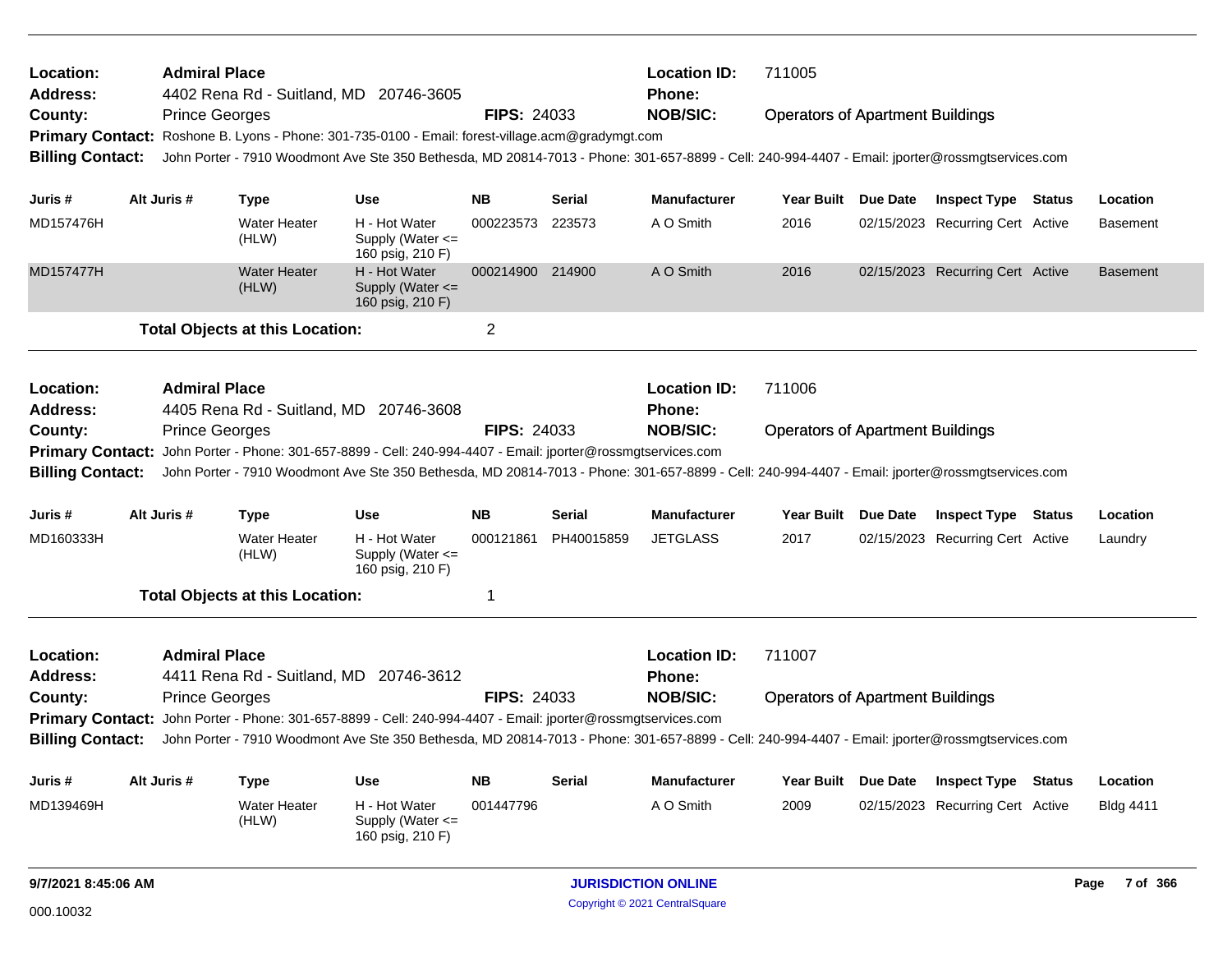| Juris #                 | Alt Juris #          | <b>Type</b>                                                                                      | <b>Use</b>                                                | <b>NB</b>          | <b>Serial</b> | <b>Manufacturer</b>                                                                                                                             | <b>Year Built</b>                       | Due Date        | <b>Inspect Type</b>              | <b>Status</b> | Location         |
|-------------------------|----------------------|--------------------------------------------------------------------------------------------------|-----------------------------------------------------------|--------------------|---------------|-------------------------------------------------------------------------------------------------------------------------------------------------|-----------------------------------------|-----------------|----------------------------------|---------------|------------------|
| MD154373H               |                      | <b>Water Heater</b><br>(HLW)                                                                     | H - Hot Water<br>Supply (Water $\leq$<br>160 psig, 210 F) | 000113370          |               | <b>Bradford White</b>                                                                                                                           | 2015                                    |                 | 02/15/2023 Recurring Cert Active |               | <b>Bldg 4411</b> |
|                         |                      | <b>Total Objects at this Location:</b>                                                           |                                                           | $\overline{2}$     |               |                                                                                                                                                 |                                         |                 |                                  |               |                  |
| Location:               | <b>Admiral Place</b> |                                                                                                  |                                                           |                    |               | <b>Location ID:</b>                                                                                                                             | 711008                                  |                 |                                  |               |                  |
| <b>Address:</b>         |                      | 4417 Rena Rd - Suitland, MD 20746-3614                                                           |                                                           |                    |               | <b>Phone:</b>                                                                                                                                   |                                         |                 |                                  |               |                  |
| County:                 |                      | <b>Prince Georges</b>                                                                            |                                                           | <b>FIPS: 24033</b> |               | <b>NOB/SIC:</b>                                                                                                                                 | <b>Operators of Apartment Buildings</b> |                 |                                  |               |                  |
|                         |                      | Primary Contact: Roshone B. Lyons - Phone: 301-735-0100 - Email: forest-village.acm@gradymgt.com |                                                           |                    |               |                                                                                                                                                 |                                         |                 |                                  |               |                  |
| <b>Billing Contact:</b> |                      |                                                                                                  |                                                           |                    |               | John Porter - 7910 Woodmont Ave Ste 350 Bethesda, MD 20814-7013 - Phone: 301-657-8899 - Cell: 240-994-4407 - Email: jporter@rossmgtservices.com |                                         |                 |                                  |               |                  |
| Juris #                 | Alt Juris #          | <b>Type</b>                                                                                      | <b>Use</b>                                                | <b>NB</b>          | <b>Serial</b> | <b>Manufacturer</b>                                                                                                                             | <b>Year Built</b>                       | <b>Due Date</b> | <b>Inspect Type</b>              | <b>Status</b> | Location         |
| MD133652H               |                      | Vertical Fire Tube                                                                               | H - Hot Water<br>Supply (Water $\leq$<br>160 psig, 210 F) | 000117589          |               | A O Smith                                                                                                                                       | 2007                                    |                 | 02/15/2023 Recurring Cert Active |               | 4417             |
|                         |                      | <b>Total Objects at this Location:</b>                                                           |                                                           | 1                  |               |                                                                                                                                                 |                                         |                 |                                  |               |                  |
| Location:               | <b>Admiral Place</b> |                                                                                                  |                                                           |                    |               | <b>Location ID:</b>                                                                                                                             | 711009                                  |                 |                                  |               |                  |
| <b>Address:</b>         |                      | 4427 Rena Rd - Suitland, MD 20746-3619                                                           |                                                           |                    |               | <b>Phone:</b>                                                                                                                                   |                                         |                 |                                  |               |                  |
| County:                 |                      | <b>Prince Georges</b>                                                                            |                                                           | <b>FIPS: 24033</b> |               | <b>NOB/SIC:</b>                                                                                                                                 | <b>Operators of Apartment Buildings</b> |                 |                                  |               |                  |
|                         |                      | Primary Contact: Roshone B. Lyons - Phone: 301-735-0100 - Email: forest-village.acm@gradymgt.com |                                                           |                    |               |                                                                                                                                                 |                                         |                 |                                  |               |                  |
| <b>Billing Contact:</b> |                      |                                                                                                  |                                                           |                    |               | John Porter - 7910 Woodmont Ave Ste 350 Bethesda, MD 20814-7013 - Phone: 301-657-8899 - Cell: 240-994-4407 - Email: jporter@rossmgtservices.com |                                         |                 |                                  |               |                  |
| Juris #                 | Alt Juris #          | <b>Type</b>                                                                                      | <b>Use</b>                                                | <b>NB</b>          | <b>Serial</b> | <b>Manufacturer</b>                                                                                                                             | <b>Year Built</b>                       | <b>Due Date</b> | <b>Inspect Type</b>              | Status        | Location         |
| MD139470H               |                      | <b>Water Heater</b><br>(HLW)                                                                     | H - Hot Water<br>Supply (Water $\leq$<br>160 psig, 210 F) | 000141193          |               | A O Smith                                                                                                                                       | 2009                                    |                 | 05/24/2022 Recurring Cert Active |               | <b>Bldg 4427</b> |
|                         |                      | <b>Total Objects at this Location:</b>                                                           |                                                           |                    |               |                                                                                                                                                 |                                         |                 |                                  |               |                  |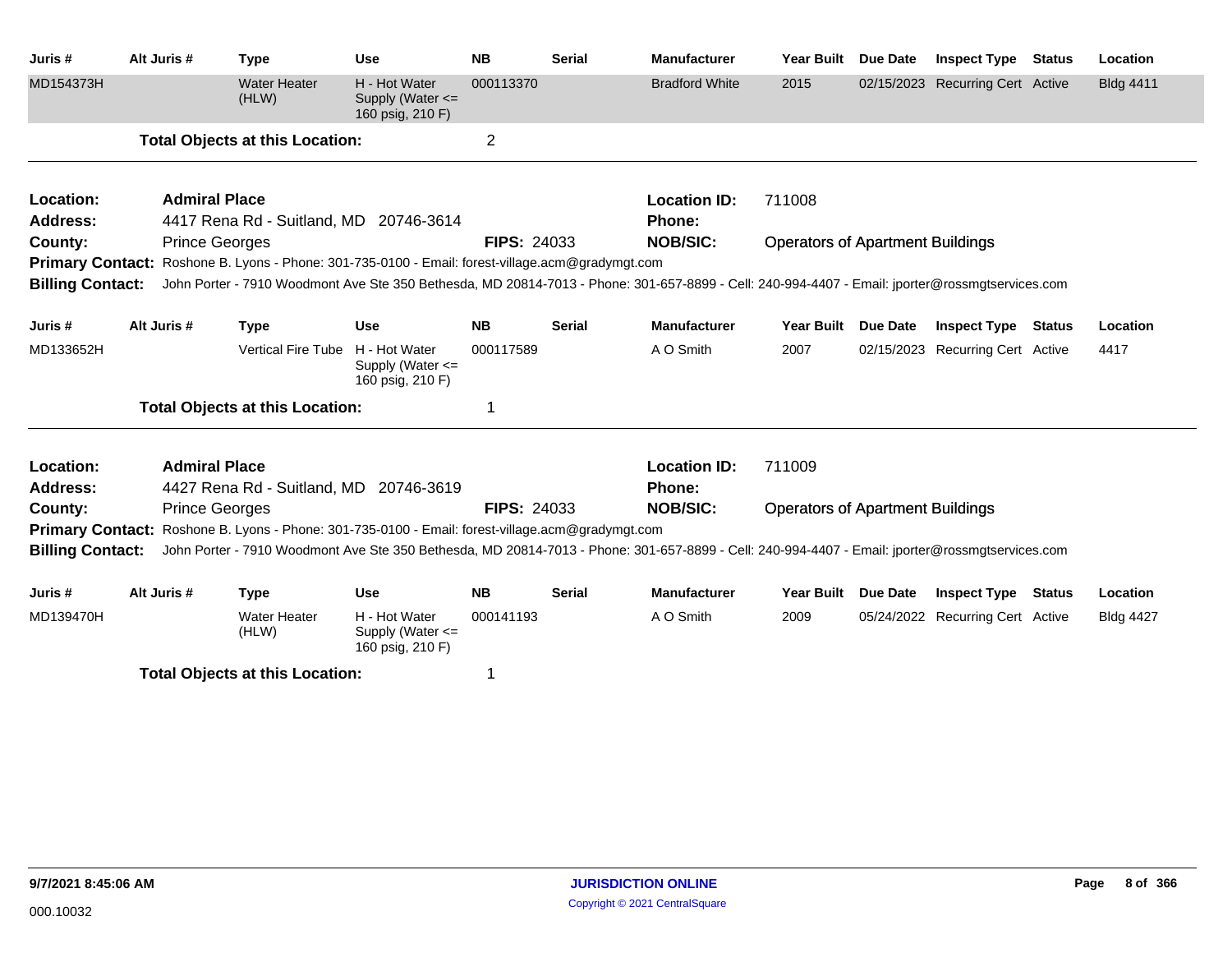| <b>Location:</b><br>Address:   | <b>Admiral Place</b>  | 4435 Rena Rd - Suitland, MD 20746-3623               |                                                                                                                                                 |                    |                       | <b>Location ID:</b><br>Phone: | 711010                                  |                                  |               |                  |
|--------------------------------|-----------------------|------------------------------------------------------|-------------------------------------------------------------------------------------------------------------------------------------------------|--------------------|-----------------------|-------------------------------|-----------------------------------------|----------------------------------|---------------|------------------|
| County:                        | <b>Prince Georges</b> |                                                      |                                                                                                                                                 | <b>FIPS: 24033</b> |                       | <b>NOB/SIC:</b>               | <b>Operators of Apartment Buildings</b> |                                  |               |                  |
|                                |                       |                                                      | Primary Contact: Roshone B. Lyons - Phone: 301-735-0100 - Email: forest-village.acm@gradymgt.com                                                |                    |                       |                               |                                         |                                  |               |                  |
| <b>Billing Contact:</b>        |                       |                                                      | John Porter - 7910 Woodmont Ave Ste 350 Bethesda, MD 20814-7013 - Phone: 301-657-8899 - Cell: 240-994-4407 - Email: jporter@rossmgtservices.com |                    |                       |                               |                                         |                                  |               |                  |
|                                |                       |                                                      |                                                                                                                                                 |                    |                       |                               |                                         |                                  |               |                  |
| Juris #                        | Alt Juris #           | <b>Type</b>                                          | <b>Use</b>                                                                                                                                      | <b>NB</b>          | <b>Serial</b>         | <b>Manufacturer</b>           | Year Built Due Date                     | <b>Inspect Type Status</b>       |               | Location         |
| MD149128H                      |                       | <b>Water Heater</b><br>(HLW)                         | H - Hot Water<br>Supply (Water $\leq$<br>160 psig, 210 F)                                                                                       | 000179988          |                       | A O Smith                     | 2013                                    | 05/24/2022 Recurring Cert Active |               | <b>Bldg 4435</b> |
| MD158191H                      |                       | <b>Water Heater</b><br>(HLW)                         | H - Hot Water<br>Supply (Water $\leq$<br>160 psig, 210 F)                                                                                       |                    | 000228807 1.72411E+12 | A O Smith                     | 2017                                    | 09/11/2021 Recurring Cert Active |               | mech rm          |
|                                |                       | <b>Total Objects at this Location:</b>               |                                                                                                                                                 | $\overline{2}$     |                       |                               |                                         |                                  |               |                  |
| <b>Location:</b><br>Address:   | <b>Admiral Place</b>  | 4501 Rena Rd - Suitland, MD 20746-3627               |                                                                                                                                                 |                    |                       | <b>Location ID:</b><br>Phone: | 710998                                  |                                  |               |                  |
| County:                        | <b>Prince Georges</b> |                                                      |                                                                                                                                                 | <b>FIPS: 24033</b> |                       | <b>NOB/SIC:</b>               | <b>Operators of Apartment Buildings</b> |                                  |               |                  |
|                                |                       | Primary Contact: Roshone Lyons - Phone: 301-735-0100 |                                                                                                                                                 |                    |                       |                               |                                         |                                  |               |                  |
| <b>Billing Contact:</b>        |                       |                                                      | John Porter - 7910 Woodmont Ave Ste 350 Bethesda, MD 20814-7013 - Phone: 301-657-8899 - Cell: 240-994-4407 - Email: jporter@rossmgtservices.com |                    |                       |                               |                                         |                                  |               |                  |
| Juris #                        | Alt Juris #           | <b>Type</b>                                          | <b>Use</b>                                                                                                                                      | <b>NB</b>          | <b>Serial</b>         | <b>Manufacturer</b>           | Year Built Due Date                     | <b>Inspect Type</b>              | <b>Status</b> | Location         |
| MD133653H                      |                       | <b>Water Heater</b><br>(HLW)                         | H - Hot Water<br>Supply (Water $\leq$<br>160 psig, 210 F)                                                                                       | 000125607 125607   |                       | A O Smith                     | 2008                                    | 02/15/2023 Recurring Cert Active |               | 4501 Basement    |
|                                |                       | <b>Total Objects at this Location:</b>               |                                                                                                                                                 | $\mathbf{1}$       |                       |                               |                                         |                                  |               |                  |
| <b>Location:</b><br>Address:   | <b>Admiral Place</b>  | 4507 Rena Rd - Suitland, MD 20746-3631               |                                                                                                                                                 |                    |                       | <b>Location ID:</b><br>Phone: | 711011                                  |                                  |               |                  |
| County:                        | <b>Prince Georges</b> |                                                      |                                                                                                                                                 | <b>FIPS: 24033</b> |                       | <b>NOB/SIC:</b>               | <b>Operators of Apartment Buildings</b> |                                  |               |                  |
| Primary Contact: Admiral Place |                       |                                                      |                                                                                                                                                 |                    |                       |                               |                                         |                                  |               |                  |
| <b>Billing Contact:</b>        |                       | - 4435 Rena Rd Suitland, MD 20746-3623               |                                                                                                                                                 |                    |                       |                               |                                         |                                  |               |                  |
| Juris #                        | Alt Juris #           | <b>Type</b>                                          | <b>Use</b>                                                                                                                                      | <b>NB</b>          | <b>Serial</b>         | <b>Manufacturer</b>           | Year Built Due Date                     | <b>Inspect Type</b>              | <b>Status</b> | Location         |
| MD151307H                      |                       | <b>Water Heater</b><br>(HLW)                         | H - Hot Water<br>Supply (Water $\leq$<br>160 psig, 210 F)                                                                                       | 000201121          |                       | A O Smith                     | 2015                                    | 05/29/2023 Recurring Cert Active |               | 4507             |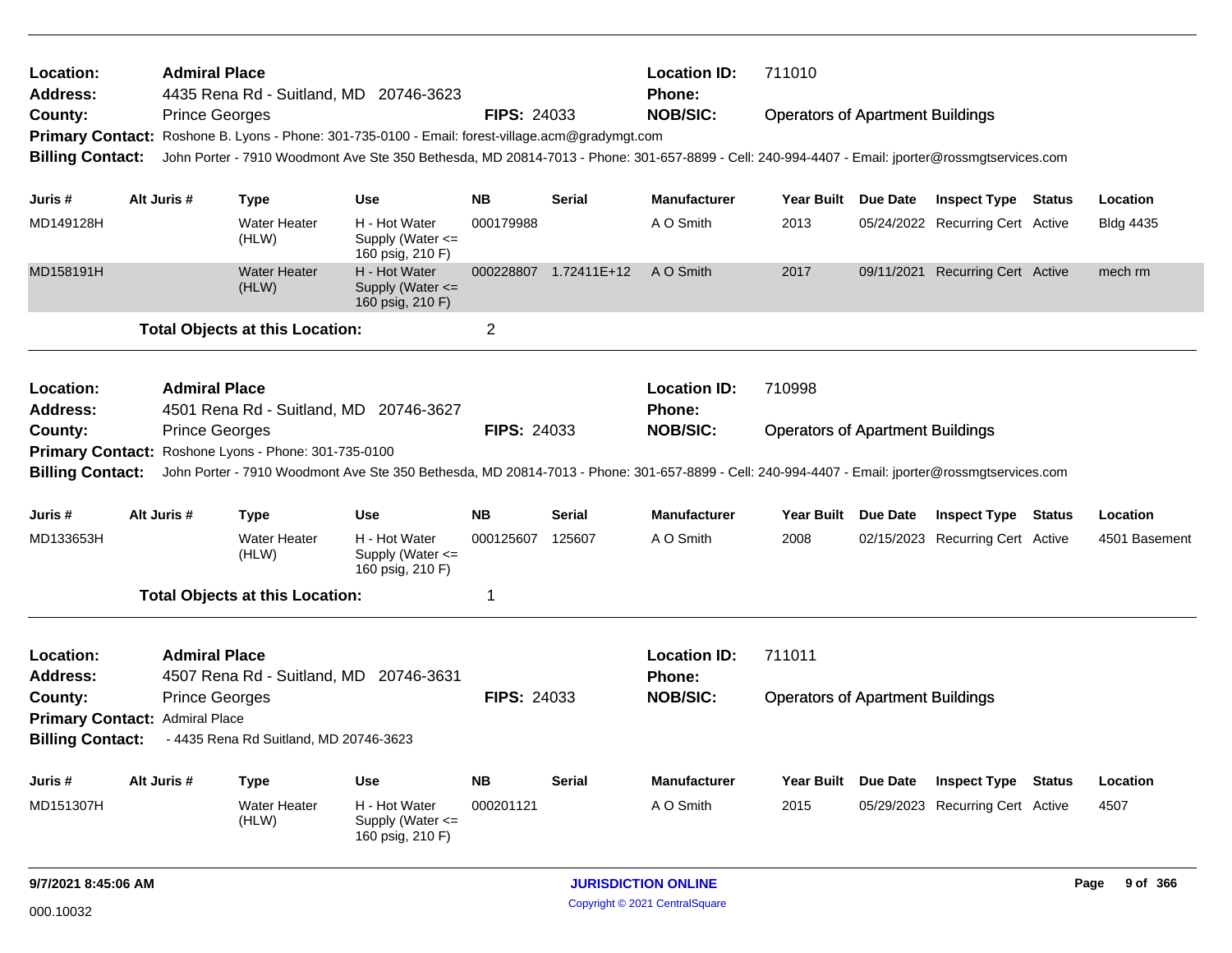| Location:<br>Address:   | <b>Admiral Place</b>  | 4513 Rena Rd - Suitland, MD   | 20746-3633                                                                                                                                      |                    |               | <b>Location ID:</b><br><b>Phone:</b> | 711012                                  |                 |                                  |        |          |
|-------------------------|-----------------------|-------------------------------|-------------------------------------------------------------------------------------------------------------------------------------------------|--------------------|---------------|--------------------------------------|-----------------------------------------|-----------------|----------------------------------|--------|----------|
| County:                 | <b>Prince Georges</b> |                               |                                                                                                                                                 | <b>FIPS: 24033</b> |               | <b>NOB/SIC:</b>                      | <b>Operators of Apartment Buildings</b> |                 |                                  |        |          |
|                         |                       |                               | Primary Contact: John Porter - Phone: 301-657-8899 - Cell: 240-994-4407 - Email: jporter@rossmgtservices.com                                    |                    |               |                                      |                                         |                 |                                  |        |          |
| <b>Billing Contact:</b> |                       |                               | John Porter - 7910 Woodmont Ave Ste 350 Bethesda, MD 20814-7013 - Phone: 301-657-8899 - Cell: 240-994-4407 - Email: jporter@rossmgtservices.com |                    |               |                                      |                                         |                 |                                  |        |          |
| Juris #                 | Alt Juris #           | Type                          | Use                                                                                                                                             | NB.                | <b>Serial</b> | <b>Manufacturer</b>                  | <b>Year Built</b>                       | <b>Due Date</b> | <b>Inspect Type</b>              | Status | Location |
| MD125787H               |                       | Water Heater<br>(HLW)         | H - Hot Water<br>Supply (Water $\leq$<br>160 psig, 210 F)                                                                                       | 000063481          |               | Jet Glass                            | 2004                                    |                 | 02/15/2023 Recurring Cert Active |        | 4513     |
| MD161019H               |                       | <b>Water Heater</b><br>(HI M) | H - Hot Water<br>Sunnly $(M\alpha t \alpha r \angle -$                                                                                          | 000121859          |               | <b>Bradford White</b>                | 2017                                    |                 | 02/15/2023 Recurring Cert Active |        | basement |

|           | (HLW)                                  | Supply (Water $\leq$<br>160 psig, 210 F)                  |                      |           |      |                                  |               |
|-----------|----------------------------------------|-----------------------------------------------------------|----------------------|-----------|------|----------------------------------|---------------|
| MD168053H | Water Heater<br>(HLW)                  | H - Hot Water<br>Supply (Water $\leq$<br>160 psig, 210 F) | 000147862 tk44113574 | Jet Glass | 2019 | 02/15/2023 Recurring Cert Active | Building 4513 |
|           | <b>Total Objects at this Location:</b> |                                                           |                      |           |      |                                  |               |

| Location:               | <b>Advance Realty Group</b>                                                                                               |                    | <b>Location ID:</b> | 717014                               |
|-------------------------|---------------------------------------------------------------------------------------------------------------------------|--------------------|---------------------|--------------------------------------|
| <b>Address:</b>         | 8301 Professional PI - Landover, MD 20785-2237                                                                            |                    | <b>Phone:</b>       |                                      |
| County:                 | <b>Prince Georges</b>                                                                                                     | <b>FIPS: 24033</b> | <b>NOB/SIC:</b>     | Holding and other investment offices |
|                         | <b>Primary Contact:</b> Kathy Holloman - Phone: 301 657 2800 - Email: KHolloman@danac.com                                 |                    |                     |                                      |
| <b>Billing Contact:</b> | Kathy Holloman - 5404 Wisconsin Ave Ste 301 Chevy Chase, MD 20815-3592 - Phone: 301 657 2800 - Email: KHolloman@danac.com |                    |                     |                                      |

| Juris #   | Alt Juris # | Type                                                      | <b>Use</b>                                              | <b>NB</b> | <b>Serial</b> | <b>Manufacturer</b> | <b>Year Built</b> | Due Date   | <b>Inspect Type</b>              | <b>Status</b> | <b>Location</b>            |
|-----------|-------------|-----------------------------------------------------------|---------------------------------------------------------|-----------|---------------|---------------------|-------------------|------------|----------------------------------|---------------|----------------------------|
| MD036586H | 8301        | <b>Horizontal Fire</b><br>Tube                            | H - Hot Water<br>Heat (Water $\leq$<br>160 psig, 250 F) | 000033960 | 11517         | Spencer             | 1978              |            | 02/19/2022 Recurring Cert Active |               | Boiler Room#1<br>Penthouse |
| MD036587H | 8301        | <b>Horizontal Fire</b><br>Tube                            | H - Hot Water<br>Heat (Water $\leq$<br>160 psig, 250 F) | 000033961 | 11518         | Spencer             | 1978              | 02/19/2022 | <b>Recurring Cert Active</b>     |               | Boiler Room#1<br>Penthouse |
| MD148505H |             | Cast Iron                                                 | H - Hot Water<br>Heat (Water $\leq$<br>160 psig, 250 F) | CI        | 13542         | <b>BFC</b>          | 2012              | 02/19/2022 | Recurring Cert Active            |               | West Blrm                  |
| MD148506H |             | Cast Iron                                                 | H - Hot Water<br>Heat (Water $\leq$<br>160 psig, 250 F) | <b>CI</b> | 13541         | <b>BFC</b>          | 2012              | 02/19/2022 | <b>Recurring Cert Active</b>     |               | West Blrm                  |
| MD167524V |             | <b>Horizontal Unfired</b><br>Pressure Vessel<br>w/comment | V - Storage (NOT<br>Cryogenic)                          | 000094301 |               | <b>Brunner</b>      | 1997              | 02/12/2022 | Recurring Cert Active            |               | West Blrm                  |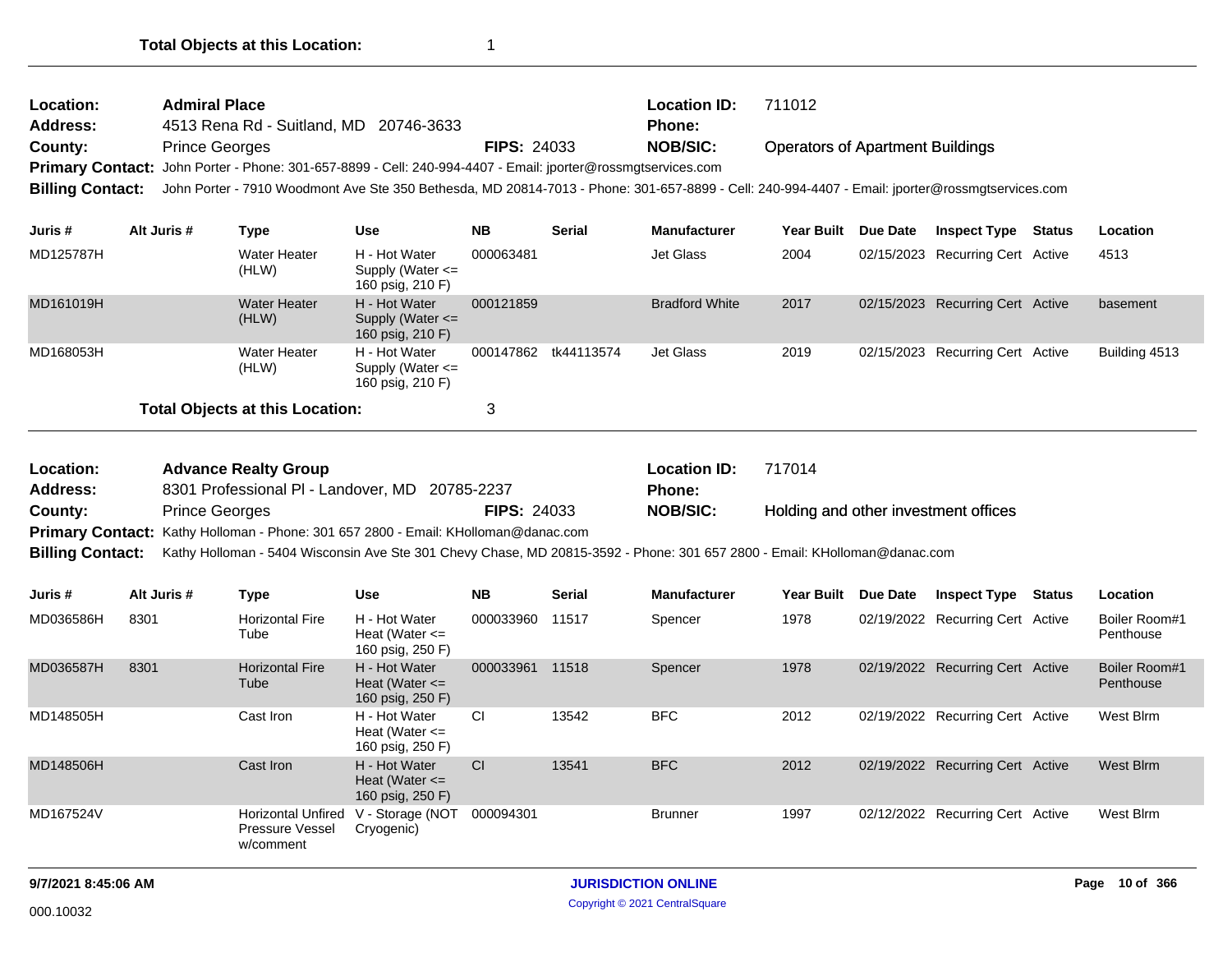| Juris #                 | Alt Juris # | <b>Type</b>                                                                                    | <b>Use</b>                                              | <b>NB</b>          | <b>Serial</b> | <b>Manufacturer</b>                                                                               | Year Built        | <b>Due Date</b> | <b>Inspect Type</b>                              | <b>Status</b> | Location           |
|-------------------------|-------------|------------------------------------------------------------------------------------------------|---------------------------------------------------------|--------------------|---------------|---------------------------------------------------------------------------------------------------|-------------------|-----------------|--------------------------------------------------|---------------|--------------------|
| MD168001H               |             | <b>Water Heater</b><br>(HLW)                                                                   | H - Hot Water<br>Supply (Water <=<br>160 psig, 210 F)   | 000159941          |               | <b>RHEEM</b>                                                                                      | 2020              |                 | 09/22/2022 Recurring Cert Active                 |               | West Blr. Rm       |
|                         |             | <b>Total Objects at this Location:</b>                                                         |                                                         | 6                  |               |                                                                                                   |                   |                 |                                                  |               |                    |
| Location:               |             | <b>Aerospace Shell Inc</b>                                                                     |                                                         |                    |               | <b>Location ID:</b>                                                                               | 724792            |                 |                                                  |               |                    |
| <b>Address:</b>         |             | 10000 Greenbelt Rd - Lanham, MD 20706-2204                                                     |                                                         |                    |               | <b>Phone:</b>                                                                                     |                   |                 |                                                  |               |                    |
| County:                 |             | <b>Prince Georges</b>                                                                          |                                                         | <b>FIPS: 24033</b> |               | <b>NOB/SIC:</b>                                                                                   |                   |                 | Automotive dealers and gasoline service stations |               |                    |
|                         |             | Primary Contact: Faid Hossain - Phone: 301-794-8828                                            |                                                         |                    |               |                                                                                                   |                   |                 |                                                  |               |                    |
|                         |             | Billing Contact: Faid Hossain - 10000 Greenbelt Rd Lanham, MD 20706-2204 - Phone: 301-794-8828 |                                                         |                    |               |                                                                                                   |                   |                 |                                                  |               |                    |
| Juris #                 | Alt Juris # | <b>Type</b>                                                                                    | <b>Use</b>                                              | <b>NB</b>          | <b>Serial</b> | <b>Manufacturer</b>                                                                               | <b>Year Built</b> | <b>Due Date</b> | <b>Inspect Type</b>                              | Status        | Location           |
| MD101300V               |             | <b>Vertical Unfired</b><br>Pressure Vessel<br>w/comment                                        | V - Storage (NOT<br>Cryogenic)                          | 000255361          |               | Manchester                                                                                        | 1995              |                 | 09/18/2022 Recurring Cert Active                 |               | shop               |
|                         |             | <b>Total Objects at this Location:</b>                                                         |                                                         |                    |               |                                                                                                   |                   |                 |                                                  |               |                    |
| Location:               |             | <b>Albert John (Apts)</b>                                                                      |                                                         |                    |               | <b>Location ID:</b>                                                                               | 3956630           |                 |                                                  |               |                    |
| <b>Address:</b>         |             | 5011 Riverdale Rd - Riverdale, MD 20737-1952                                                   |                                                         |                    |               | <b>Phone:</b>                                                                                     |                   |                 |                                                  |               |                    |
| County:                 |             | <b>Prince Georges</b>                                                                          |                                                         | <b>FIPS: 24033</b> |               | <b>NOB/SIC:</b>                                                                                   |                   |                 |                                                  |               |                    |
|                         |             | <b>Primary Contact:</b> Albert John - Cell: 301 717 2833 - Email: ajohn111@aol.com             |                                                         |                    |               |                                                                                                   |                   |                 |                                                  |               |                    |
| <b>Billing Contact:</b> |             |                                                                                                |                                                         |                    |               | Albert John - 1907 Oxley Rd Dundalk, MD 21222-5613 - Cell: 301 717 2833 - Email: ajohn111@aol.com |                   |                 |                                                  |               |                    |
| Juris #                 | Alt Juris # | <b>Type</b>                                                                                    | <b>Use</b>                                              | <b>NB</b>          | <b>Serial</b> | <b>Manufacturer</b>                                                                               | <b>Year Built</b> | <b>Due Date</b> | <b>Inspect Type</b>                              | <b>Status</b> | Location           |
| MD164136H               |             | Cast Iron                                                                                      | H - Hot Water<br>Heat (Water $\leq$<br>160 psig, 250 F) | <b>CI</b>          |               | Columbia                                                                                          | 2014              |                 | 06/17/2023 Recurring Cert Active                 |               | <b>Boiler Room</b> |
|                         |             | <b>Total Objects at this Location:</b>                                                         |                                                         | 1                  |               |                                                                                                   |                   |                 |                                                  |               |                    |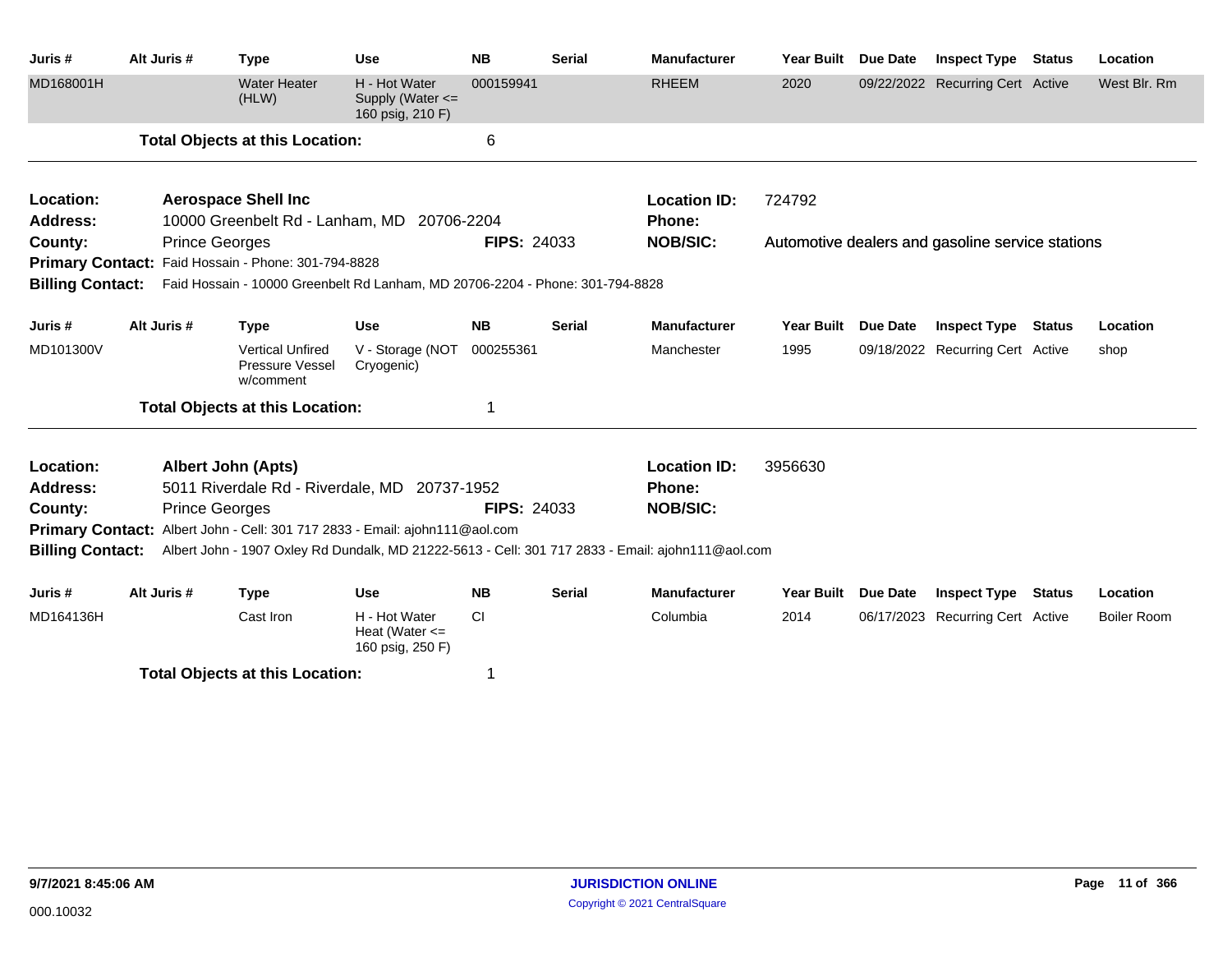| Location:                  |                                                            |                       | <b>All Star Automotive</b>                                                              |                                                         |                    |        | <b>Location ID:</b>                                                                                                    | 702412                                  |          |                                  |                  |
|----------------------------|------------------------------------------------------------|-----------------------|-----------------------------------------------------------------------------------------|---------------------------------------------------------|--------------------|--------|------------------------------------------------------------------------------------------------------------------------|-----------------------------------------|----------|----------------------------------|------------------|
| <b>Address:</b><br>County: |                                                            | <b>Prince Georges</b> | 127 2nd St - Laurel, MD 20707-4311                                                      |                                                         | <b>FIPS: 24033</b> |        | <b>Phone:</b><br><b>NOB/SIC:</b>                                                                                       | <b>General Automotive Repair Shops</b>  |          |                                  |                  |
|                            |                                                            |                       | Primary Contact: All Tune & Lube - Phone: 4107922423                                    |                                                         |                    |        |                                                                                                                        |                                         |          |                                  |                  |
| <b>Billing Contact:</b>    |                                                            |                       |                                                                                         |                                                         |                    |        | Eric Ayub - 127 2nd St Laurel, MD 20707-4311 - Phone: 410-792-2423 - Email: ayubatl@comcast.net                        |                                         |          |                                  |                  |
| Juris #                    |                                                            | Alt Juris #           | <b>Type</b>                                                                             | <b>Use</b>                                              | NΒ                 | Serial | <b>Manufacturer</b>                                                                                                    | Year Built Due Date                     |          | <b>Inspect Type Status</b>       | Location         |
| MD141005V                  |                                                            |                       | <b>Vertical Unfired</b><br>Pressure Vessel<br>w/comment                                 | V - Storage (NOT<br>Cryogenic)                          | 000663770          |        | <b>Steel Fab</b>                                                                                                       | 2011                                    |          | 05/16/2023 Recurring Cert Active | Outside          |
|                            |                                                            |                       | <b>Total Objects at this Location:</b>                                                  |                                                         | 1                  |        |                                                                                                                        |                                         |          |                                  |                  |
| Location:                  |                                                            |                       | <b>Allentown Apartments</b>                                                             |                                                         |                    |        | <b>Location ID:</b>                                                                                                    | 721439                                  |          |                                  |                  |
| <b>Address:</b>            |                                                            |                       | 5210 Morris Ave - Suitland, MD 20746-3914                                               |                                                         |                    |        | <b>Phone:</b>                                                                                                          | 301-251-8980                            |          |                                  |                  |
| County:                    | <b>Prince Georges</b><br>Dina Barnes - Phone: 301-899-8442 |                       |                                                                                         |                                                         |                    |        | <b>NOB/SIC:</b>                                                                                                        | <b>Operators of Apartment Buildings</b> |          |                                  |                  |
| <b>Primary Contact:</b>    |                                                            |                       |                                                                                         |                                                         |                    |        |                                                                                                                        |                                         |          |                                  |                  |
| <b>Billing Contact:</b>    |                                                            |                       | - Attn: Allentown Apartments PO Box 111547 Carrollton, TX 75011-1547                    |                                                         |                    |        |                                                                                                                        |                                         |          |                                  |                  |
| Juris #                    |                                                            | Alt Juris #           | <b>Type</b>                                                                             | <b>Use</b>                                              | <b>NB</b>          | Serial | <b>Manufacturer</b>                                                                                                    | <b>Year Built</b>                       | Due Date | <b>Inspect Type Status</b>       | Location         |
| <b>NEW</b>                 |                                                            |                       | Other w/comment                                                                         | H - Hot Water<br>Heat (Water $\leq$<br>160 psig, 250 F) | 000279846          |        | A O Smith                                                                                                              | 2021                                    |          | 09/16/2021 Recurring Cert Active | Storage Room     |
|                            |                                                            |                       | <b>Total Objects at this Location:</b>                                                  |                                                         | 1                  |        |                                                                                                                        |                                         |          |                                  |                  |
| Location:                  |                                                            |                       | <b>Allentown Apartments</b>                                                             |                                                         |                    |        | <b>Location ID:</b>                                                                                                    | 702467                                  |          |                                  |                  |
| Address:                   |                                                            |                       | 5215 Morris Ave - Suitland, MD 20746-3919                                               |                                                         |                    |        | <b>Phone:</b>                                                                                                          | 301-899-8442                            |          |                                  |                  |
| County:                    |                                                            | <b>Prince Georges</b> |                                                                                         |                                                         | <b>FIPS: 24033</b> |        | <b>NOB/SIC:</b>                                                                                                        | <b>Operators of Apartment Buildings</b> |          |                                  |                  |
| <b>Billing Contact:</b>    |                                                            |                       | Primary Contact: Miss Contessa - Phone: 301-899-8442 - Email: Idaley@herculesliving.com |                                                         |                    |        | Miss Contessa - 5215 Morris Ave Apt 5 Suitland, MD 20746-3919 - Phone: 301-899-8442 - Email: Idaley@herculesliving.com |                                         |          |                                  |                  |
| Juris #                    |                                                            | Alt Juris #           | <b>Type</b>                                                                             | Use                                                     | <b>NB</b>          | Serial | <b>Manufacturer</b>                                                                                                    | Year Built Due Date                     |          | <b>Inspect Type Status</b>       | Location         |
| MD128790H                  |                                                            |                       | Water Heater<br>(HLW)                                                                   | H - Hot Water<br>Supply (Water <=<br>160 psig, 210 F)   | 000120658          |        | A O Smith                                                                                                              | 2007                                    |          | 05/24/2022 Recurring Cert Active | Bldg 5208 Morris |
| MD128791H                  |                                                            |                       | <b>Water Heater</b><br>(HLW)                                                            | H - Hot Water<br>Supply (Water <=<br>160 psig, 210 F)   | 000120656          |        | A O Smith                                                                                                              | 2007                                    |          | 05/24/2022 Recurring Cert Active | Bldg 5204 Morris |
| 9/7/2021 8:45:06 AM        |                                                            |                       |                                                                                         |                                                         |                    |        | <b>JURISDICTION ONLINE</b>                                                                                             |                                         |          |                                  | Page 12 of 366   |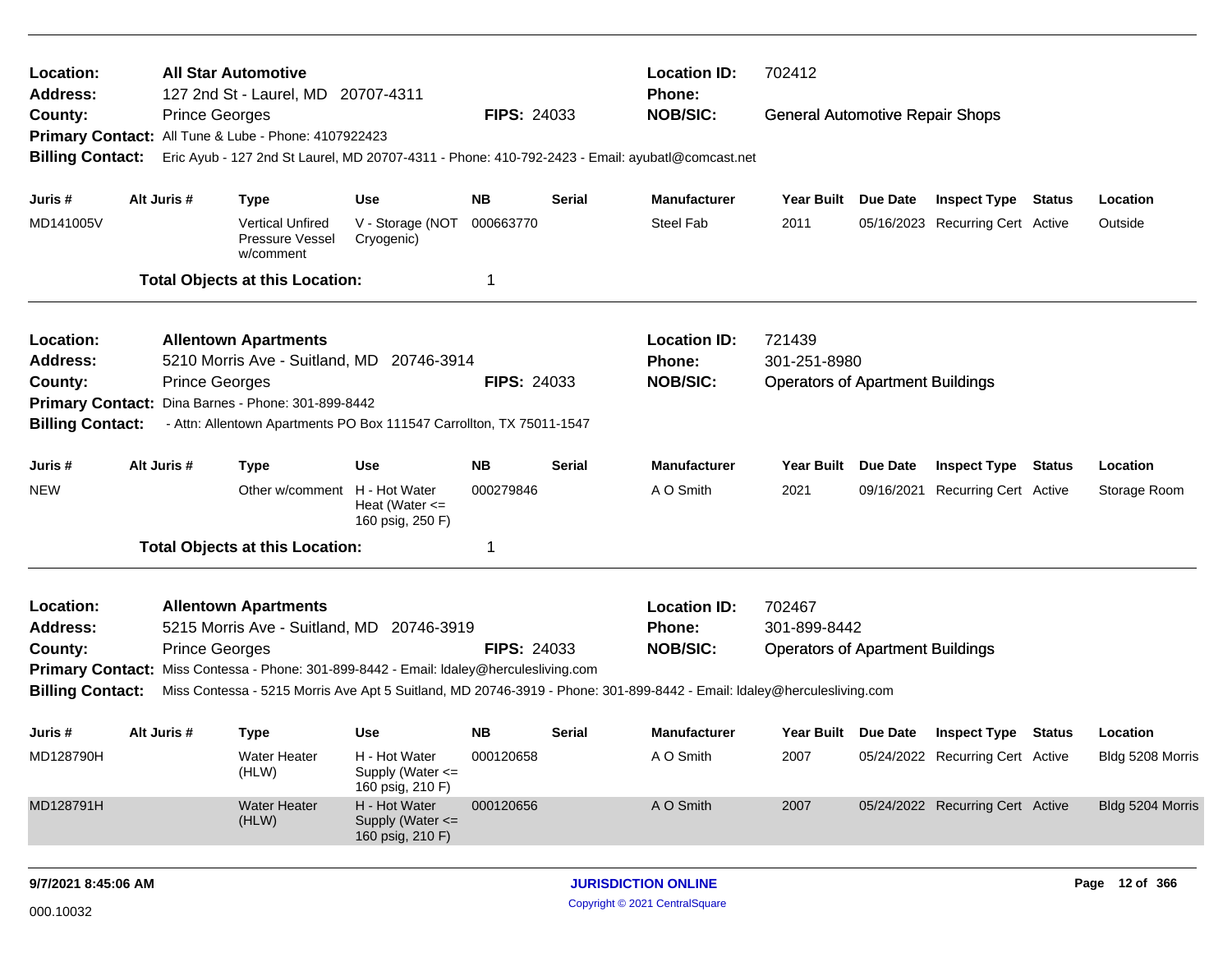| Juris #                      | Alt Juris #            | <b>Type</b>                                                     | <b>Use</b>                                                | <b>NB</b>          | <b>Serial</b> | <b>Manufacturer</b>           | Year Built        | <b>Due Date</b> | <b>Inspect Type</b>                              | <b>Status</b> | Location                     |
|------------------------------|------------------------|-----------------------------------------------------------------|-----------------------------------------------------------|--------------------|---------------|-------------------------------|-------------------|-----------------|--------------------------------------------------|---------------|------------------------------|
| MD128792H                    |                        | Water Heater<br>(HLW)                                           | H - Hot Water<br>Supply (Water $\leq$<br>160 psig, 210 F) | 000120659          |               | A O Smith                     | 2007              |                 | 05/24/2022 Recurring Cert Active                 |               | <b>Bldg 5204</b><br>Carswell |
| MD128793H                    |                        | <b>Water Heater</b><br>(HLW)                                    | H - Hot Water<br>Supply (Water <=<br>160 psig, 210 F)     | 000119979          |               | A O Smith                     | 2007              |                 | 05/24/2022 Recurring Cert Active                 |               | Bldg 5205 Morris             |
| MD128794H                    |                        | <b>Water Heater</b><br>(HLW)                                    | H - Hot Water<br>Supply (Water $\leq$<br>160 psig, 210 F) | 000119139          |               | A O Smith                     | 2007              |                 | 05/24/2022 Recurring Cert Active                 |               | Bldg 5211 Morris             |
| MD128795H                    |                        | <b>Water Heater</b><br>(HLW)                                    | H - Hot Water<br>Supply (Water <=<br>160 psig, 210 F)     | 000120664          |               | A O Smith                     | 2007              |                 | 05/24/2022 Recurring Cert Active                 |               | Bldg 5221 Morris             |
| MD128797H                    |                        | <b>Water Heater</b><br>(HLW)                                    | H - Hot Water<br>Supply (Water <=<br>160 psig, 210 F)     | 000117964          |               | A O Smith                     | 2007              |                 | 05/24/2022 Recurring Cert Active                 |               | <b>Bldg 5220</b><br>Carswell |
| MD166983H                    |                        | <b>Water Heater</b><br>(HLW)                                    | H - Hot Water<br>Supply (Water <=<br>160 psig, 210 F)     | 262511             |               | A O Smith                     | 2019              |                 | 06/23/2022 Recurring Cert Active                 |               | Bldg. 5210<br>carswell       |
|                              |                        | <b>Total Objects at this Location:</b>                          |                                                           | 8                  |               |                               |                   |                 |                                                  |               |                              |
| Location:<br><b>Address:</b> | <b>Allentown Shell</b> | 7501 Allentown Rd - Fort Washington, MD 20744-1707              |                                                           |                    |               | <b>Location ID:</b><br>Phone: | 724801            |                 |                                                  |               |                              |
| County:                      | <b>Prince Georges</b>  |                                                                 |                                                           | <b>FIPS: 24033</b> |               | <b>NOB/SIC:</b>               |                   |                 | Automotive dealers and gasoline service stations |               |                              |
| <b>Primary Contact:</b>      |                        | Darnell Bolden - Phone: 301-248-9683 - Email: dmb_doc@yahoo.com |                                                           |                    |               |                               |                   |                 |                                                  |               |                              |
| <b>Billing Contact:</b>      |                        | - 7501 Allentown Rd Fort Washington, MD 20744-1707              |                                                           |                    |               |                               |                   |                 |                                                  |               |                              |
| Juris #                      | Alt Juris #            | <b>Type</b>                                                     | <b>Use</b>                                                | <b>NB</b>          | <b>Serial</b> | <b>Manufacturer</b>           | <b>Year Built</b> | <b>Due Date</b> | <b>Inspect Type</b>                              | <b>Status</b> | Location                     |
| MD147349V                    |                        | <b>Vertical Unfired</b><br>Pressure Vessel<br>w/comment         | V - Storage (NOT<br>Cryogenic)                            | 001287859          |               | Manchester                    | 2012              |                 | 04/04/2022 Recurring Cert Active                 |               | Machine Rm                   |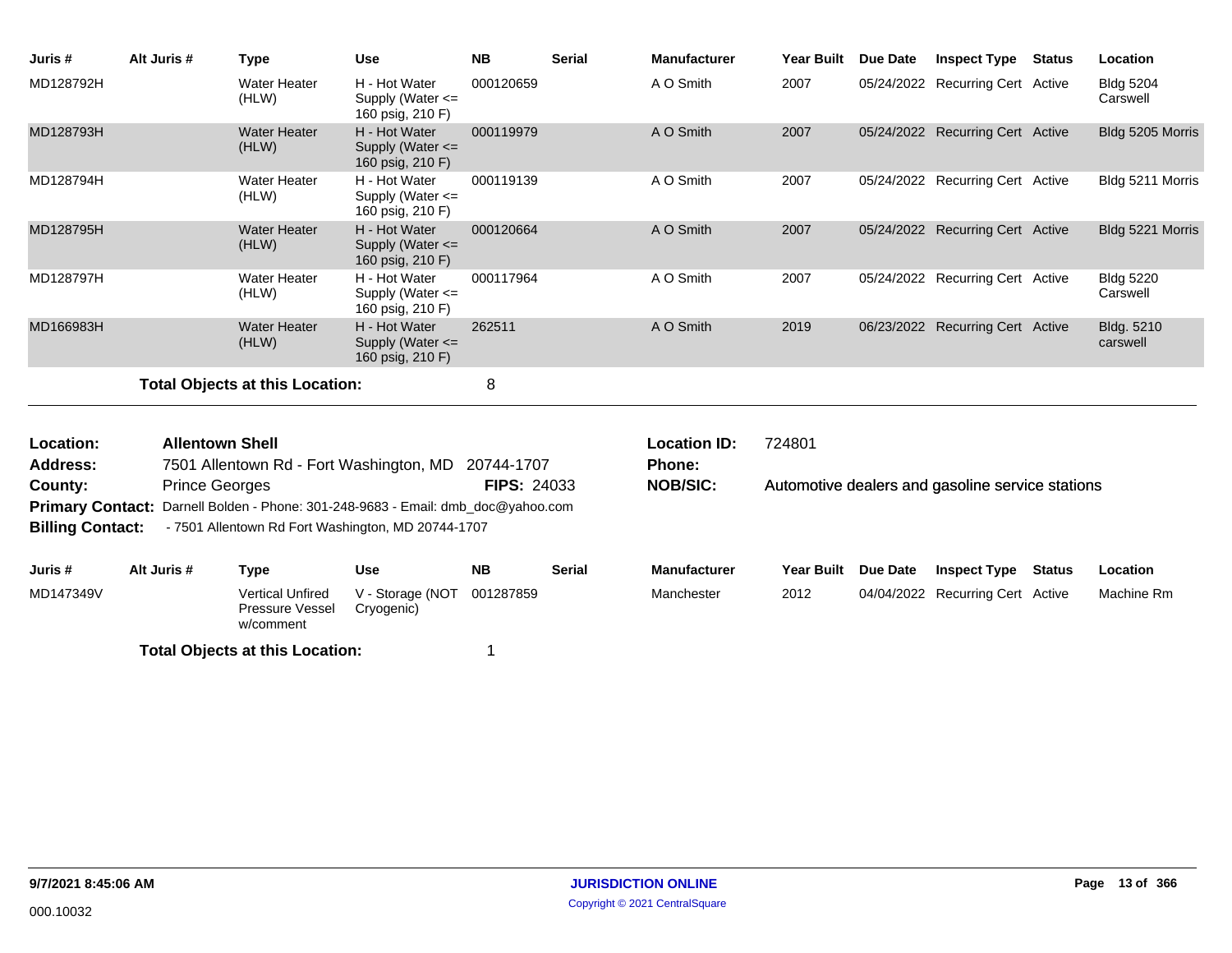| Location:<br><b>Address:</b><br>County:<br><b>Billing Contact:</b> | Primary Contact: AMC Rivertowne 12 | <b>AMC Rivertowne 12</b><br>6075 Oxon Hill Rd - Oxon Hill, MD 20745-3124<br><b>Prince Georges</b> |                                                          | <b>FIPS: 24033</b> |                               | <b>Location ID:</b><br><b>Phone:</b><br><b>NOB/SIC:</b>                                                                   | 3628581                                 |                 |                                                  |        |                            |
|--------------------------------------------------------------------|------------------------------------|---------------------------------------------------------------------------------------------------|----------------------------------------------------------|--------------------|-------------------------------|---------------------------------------------------------------------------------------------------------------------------|-----------------------------------------|-----------------|--------------------------------------------------|--------|----------------------------|
| Juris #                                                            | Alt Juris #                        | <b>Type</b>                                                                                       | <b>Use</b>                                               | <b>NB</b>          | <b>Serial</b>                 | Manufacturer                                                                                                              | <b>Year Built</b>                       | Due Date        | <b>Inspect Type Status</b>                       |        | Location                   |
| MD164137V                                                          |                                    | <b>Vertical Unfired</b><br>Pressure Vessel<br>w/comment                                           | V - Storage (NOT<br>Cryogenic)                           | 000266671          |                               | <b>CHART</b>                                                                                                              | 2015                                    |                 | 06/17/2023 Recurring Cert Active                 |        | Closet                     |
|                                                                    |                                    | <b>Total Objects at this Location:</b>                                                            |                                                          |                    |                               |                                                                                                                           |                                         |                 |                                                  |        |                            |
| Location:<br><b>Address:</b>                                       |                                    | <b>American Center of Physics</b><br>1 Physics Ellipse - College Park, MD 20740-3841              |                                                          |                    | <b>Location ID:</b><br>Phone: | 2182407                                                                                                                   |                                         |                 |                                                  |        |                            |
| County:                                                            |                                    | <b>Prince Georges</b>                                                                             |                                                          | <b>FIPS: 24033</b> |                               | <b>NOB/SIC:</b>                                                                                                           |                                         |                 | Colleges, Universities, and Professional Schools |        |                            |
| <b>Primary Contact:</b>                                            |                                    | Victor Garrett - Phone: 301-209-3014 - Email: victor.garrett@cushwake.com                         |                                                          |                    |                               |                                                                                                                           |                                         |                 |                                                  |        |                            |
| <b>Billing Contact:</b>                                            |                                    |                                                                                                   |                                                          |                    |                               | Victor Garrett - 1 Physics Ellipse College Park, MD 20740-3841 - Phone: 301-209-3014 - Email: victor.garrett@cushwake.com |                                         |                 |                                                  |        |                            |
| Juris #                                                            | Alt Juris #                        | <b>Type</b>                                                                                       | <b>Use</b>                                               | <b>NB</b>          | <b>Serial</b>                 | <b>Manufacturer</b>                                                                                                       | Year Built                              | <b>Due Date</b> | <b>Inspect Type Status</b>                       |        | Location                   |
| MD138322V                                                          |                                    | Shell and Tube                                                                                    | Heat Exchanger - V - Storage (NOT<br>Cryogenic)          | 000017811          |                               | Trane                                                                                                                     | 1993                                    |                 | 09/24/2021 Recurring Cert Active                 |        | PENTHOUSE                  |
|                                                                    |                                    | <b>Total Objects at this Location:</b>                                                            |                                                          | 1                  |                               |                                                                                                                           |                                         |                 |                                                  |        |                            |
| Location:<br><b>Address:</b>                                       |                                    | <b>Andrews Ridge Apts.</b><br>3830 Regency Park Ct - Suitland, MD 20746-3320                      |                                                          |                    |                               | <b>Location ID:</b><br><b>Phone:</b>                                                                                      | 721438                                  |                 |                                                  |        |                            |
| County:                                                            |                                    | <b>Prince Georges</b>                                                                             |                                                          | <b>FIPS: 24033</b> |                               | <b>NOB/SIC:</b>                                                                                                           | <b>Operators of Apartment Buildings</b> |                 |                                                  |        |                            |
|                                                                    |                                    | Primary Contact: Russel Vick - Phone: 301 420 7666 - Cell: 443 803 5877                           |                                                          |                    |                               |                                                                                                                           |                                         |                 |                                                  |        |                            |
| <b>Billing Contact:</b>                                            |                                    |                                                                                                   |                                                          |                    |                               | Russel Vick - 5635 Regency Park Ct Rental Office Suitland, MD 20746-3327 - Phone: 301 420 7666 - Cell: 443 803 5877       |                                         |                 |                                                  |        |                            |
| Juris #                                                            | Alt Juris #                        | <b>Type</b>                                                                                       | <b>Use</b>                                               | NB.                | <b>Serial</b>                 | Manufacturer                                                                                                              | <b>Year Built</b>                       | Due Date        | <b>Inspect Type</b>                              | Status | Location                   |
| MD141914H                                                          |                                    | Horizontal Water<br>Tube                                                                          | H - Hot Water<br>Supply (Water $\le$<br>160 psig, 210 F) | 000029157          |                               | R <sub>B</sub>                                                                                                            | 2011                                    |                 | 02/09/2022 Recurring Cert Active                 |        | <b>Main Boiler</b><br>Room |
| MD141915H                                                          |                                    | <b>Horizontal Water</b><br>Tube                                                                   | H - Hot Water<br>Supply (Water <=<br>160 psig, 210 F)    | 000029167          |                               | <b>RBI</b>                                                                                                                | 2011                                    |                 | 02/09/2022 Recurring Cert Active                 |        | <b>Main Boiler</b><br>Room |
|                                                                    |                                    | <b>Total Objects at this Location:</b>                                                            |                                                          | $\overline{c}$     |                               |                                                                                                                           |                                         |                 |                                                  |        |                            |
| 9/7/2021 8:45:06 AM                                                |                                    |                                                                                                   |                                                          |                    |                               | <b>JURISDICTION ONLINE</b>                                                                                                |                                         |                 |                                                  |        | Page 14 of 366             |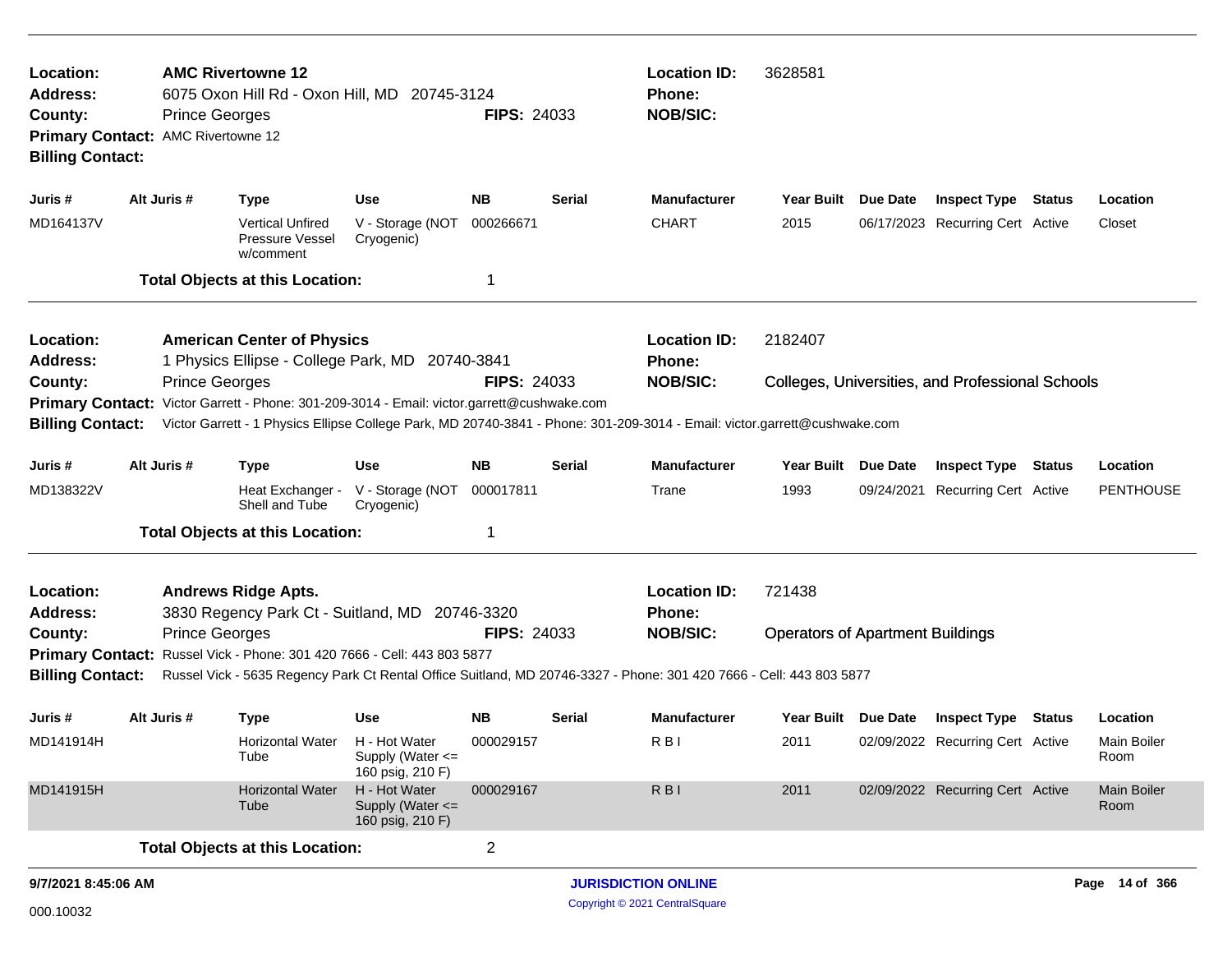| Location:<br><b>Address:</b><br>County:<br><b>Billing Contact:</b>                     | <b>Prince Georges</b> | <b>Andys Fast Car Wash</b><br>9119 Piscataway Rd - Clinton, MD 20735-2531<br>Primary Contact: Andrew Tice - Phone: 301-868-4442 - Cell: 301-538-1904                      |                                                         | <b>FIPS: 24033</b> |               | <b>Location ID:</b><br>Phone:<br><b>NOB/SIC:</b><br>Andrew Tice - 9119 Piscataway Rd Clinton, MD 20735-2531 - Phone: 301-868-4442 - Cell: 301-538-1904  | 726672<br>Manufacturing Industries, NEC        |                 |                                  |                 |
|----------------------------------------------------------------------------------------|-----------------------|---------------------------------------------------------------------------------------------------------------------------------------------------------------------------|---------------------------------------------------------|--------------------|---------------|---------------------------------------------------------------------------------------------------------------------------------------------------------|------------------------------------------------|-----------------|----------------------------------|-----------------|
| Juris #                                                                                | Alt Juris #           | <b>Type</b>                                                                                                                                                               | <b>Use</b>                                              | <b>NB</b>          | <b>Serial</b> | <b>Manufacturer</b>                                                                                                                                     | <b>Year Built</b>                              | <b>Due Date</b> | <b>Inspect Type Status</b>       | Location        |
| MD133228V                                                                              |                       | <b>Vertical Unfired</b><br><b>Pressure Vessel</b><br>w/comment                                                                                                            | V - Storage (NOT 000337523<br>Cryogenic)                |                    |               | Manchester                                                                                                                                              | 2004                                           |                 | 03/30/2023 Recurring Cert Active | <b>CAR WASH</b> |
|                                                                                        |                       | <b>Total Objects at this Location:</b>                                                                                                                                    |                                                         | 1                  |               |                                                                                                                                                         |                                                |                 |                                  |                 |
| Location:<br>Address:<br>County:<br><b>Primary Contact:</b><br><b>Billing Contact:</b> | <b>Prince Georges</b> | Annapolis-Collington Bus. Ctr. Inc. /RFF Propertie<br>6000 Laurel Bowie Rd - Bowie, MD 20715-4000<br>Donna O'Brien - Phone: 301-790-0002 - Email: donna@rffproperties.com |                                                         | <b>FIPS: 24033</b> |               | <b>Location ID:</b><br>Phone:<br><b>NOB/SIC:</b><br>Richard Ward - PO Box 226 Hagerstown, MD 21741-0226 - Phone: 800.875.4591 - Cell: 301.762.3988 x322 | 714338<br>Holding and other investment offices |                 |                                  |                 |
| Juris #                                                                                | Alt Juris #           | <b>Type</b>                                                                                                                                                               | <b>Use</b>                                              | <b>NB</b>          | <b>Serial</b> | <b>Manufacturer</b>                                                                                                                                     | Year Built Due Date                            |                 | <b>Inspect Type Status</b>       | Location        |
| MD165709H                                                                              |                       | <b>Water Tube</b><br>Coiled (NOT<br>Flueless Hi<br>Efficiency)                                                                                                            | H - Hot Water<br>Heat (Water $\leq$<br>160 psig, 250 F) | 000284486          |               | AIC TUCHON                                                                                                                                              | 2019                                           | 12/02/2021      | <b>Recurring Cert Active</b>     | <b>BLRM</b>     |
| MD165710H                                                                              |                       | <b>Water Tube</b><br>Coiled (NOT<br>Flueless Hi<br>Efficiency)                                                                                                            | H - Hot Water<br>Heat (Water $\leq$<br>160 psig, 250 F) | 000303282          |               | AIC TUCHON                                                                                                                                              | 2019                                           |                 | 12/02/2021 Recurring Cert Active | <b>BLRM</b>     |
| MD165711H                                                                              |                       | <b>Water Tube</b><br>Coiled (NOT<br>Flueless Hi<br>Efficiency)                                                                                                            | H - Hot Water<br>Heat (Water $\leq$<br>160 psig, 250 F) | 000303281          |               | AIC TUCHON                                                                                                                                              | 2019                                           | 12/02/2021      | <b>Recurring Cert Active</b>     | <b>BLRM</b>     |
| MD165712H                                                                              |                       | <b>Water Tube</b><br>Coiled (NOT<br><b>Flueless Hi</b><br>Efficiency)                                                                                                     | H - Hot Water<br>Heat (Water $\leq$<br>160 psig, 250 F) | 000299680          |               | <b>AIC TUCHON</b>                                                                                                                                       | 2019                                           |                 | 12/02/2021 Recurring Cert Active | <b>BLRM</b>     |
|                                                                                        |                       | <b>Total Objects at this Location:</b>                                                                                                                                    |                                                         | 4                  |               |                                                                                                                                                         |                                                |                 |                                  |                 |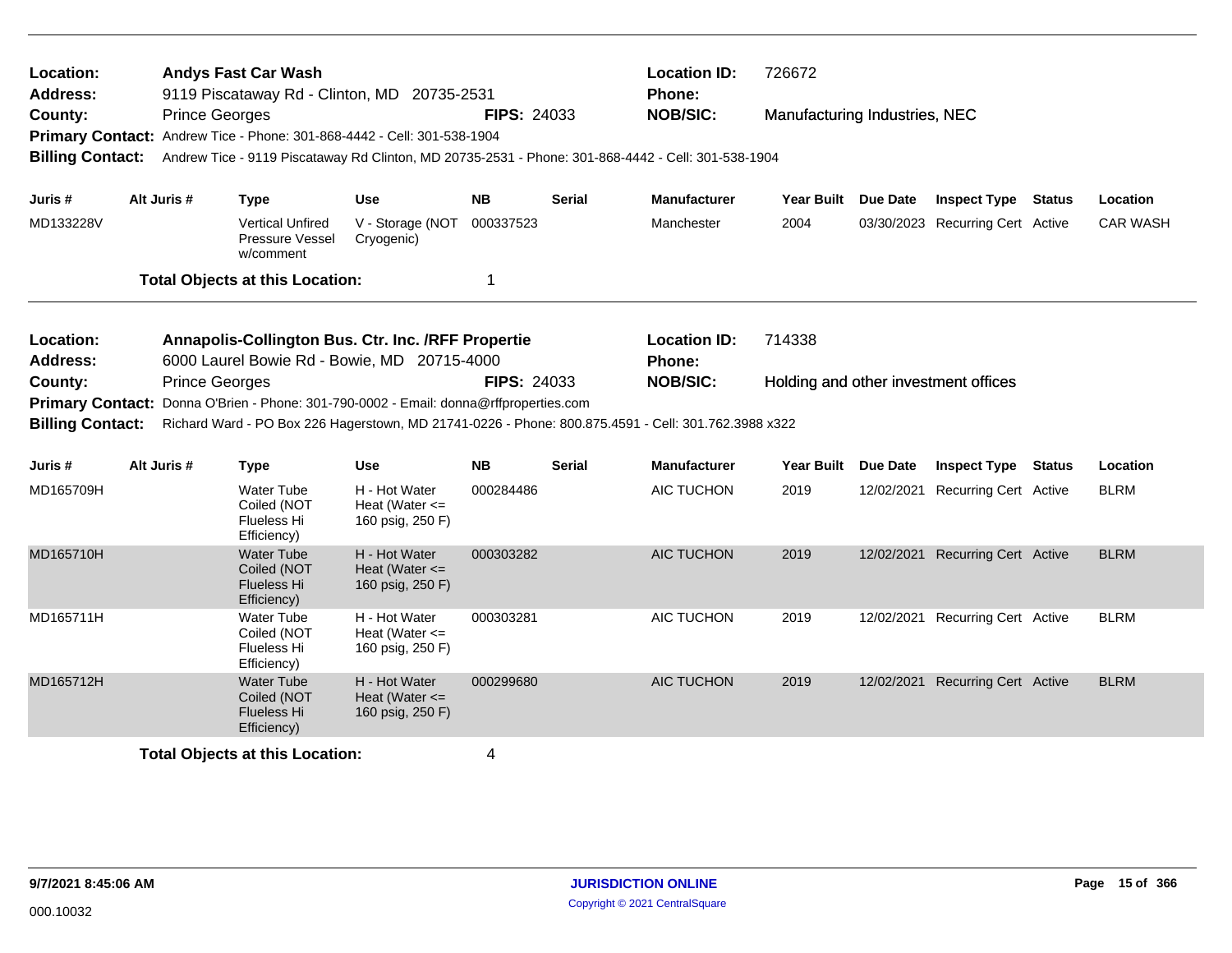| Location:<br>Address:<br>County:<br><b>Billing Contact:</b> | <b>Prince Georges</b>                                                                                                           | <b>Arbor Terrace Senior Living</b>          | 9885 Greenbelt Rd - Lanham, MD 20706-2275<br>Primary Contact: Luke Gabay - Phone: 404-704-3789 - Email: luke.gabay@pgim.com | <b>FIPS: 24033</b> |                                      | <b>Location ID:</b><br><b>Phone:</b><br><b>NOB/SIC:</b><br>Luke Gabay - 7 Giralda Farms - Asset Mgmt. Madison, NJ 07940-1051 - Phone: 404-704-3789 - Email: luke.gabay@pgim.com | 703437<br>000-000-0000<br><b>Operators of Apartment Buildings</b> |                 |                              |               |                 |
|-------------------------------------------------------------|---------------------------------------------------------------------------------------------------------------------------------|---------------------------------------------|-----------------------------------------------------------------------------------------------------------------------------|--------------------|--------------------------------------|---------------------------------------------------------------------------------------------------------------------------------------------------------------------------------|-------------------------------------------------------------------|-----------------|------------------------------|---------------|-----------------|
| Juris #                                                     | Alt Juris #                                                                                                                     | <b>Type</b>                                 | <b>Use</b>                                                                                                                  | <b>NB</b>          | <b>Serial</b>                        | <b>Manufacturer</b>                                                                                                                                                             | <b>Year Built</b>                                                 | <b>Due Date</b> | <b>Inspect Type</b>          | <b>Status</b> | Location        |
| MD102863H                                                   | <b>Water Heater</b><br>H - Hot Water<br>Heat (Water $\leq$<br>(HLW)<br>160 psig, 250 F)<br><b>Water Heater</b><br>H - Hot Water |                                             |                                                                                                                             | 000051224          |                                      | A O Smith                                                                                                                                                                       | 1999                                                              | 12/08/2021      | <b>Recurring Cert Active</b> |               | <b>B</b> lrm    |
| MD102864H                                                   | (HLW)<br>Heat (Water $\leq$<br>160 psig, 250 F)<br><b>Total Objects at this Location:</b>                                       |                                             |                                                                                                                             | 000051225          |                                      | A O Smith                                                                                                                                                                       | 1999                                                              | 12/08/2021      | <b>Recurring Cert Active</b> |               | <b>Blrm</b>     |
|                                                             |                                                                                                                                 |                                             |                                                                                                                             | $\overline{2}$     |                                      |                                                                                                                                                                                 |                                                                   |                 |                              |               |                 |
| Location:<br><b>Address:</b>                                | <b>Arden Pointe Apartments</b>                                                                                                  | 13300 Edinburg Lane - Laurel, MD 20708-2042 |                                                                                                                             |                    | <b>Location ID:</b><br><b>Phone:</b> | 716294                                                                                                                                                                          |                                                                   |                 |                              |               |                 |
| County:                                                     | <b>Prince Georges</b>                                                                                                           |                                             |                                                                                                                             | <b>FIPS: 24033</b> |                                      | <b>NOB/SIC:</b>                                                                                                                                                                 | <b>Operators of Apartment Buildings</b>                           |                 |                              |               |                 |
| <b>Primary Contact:</b><br><b>Billing Contact:</b>          |                                                                                                                                 | Heaidy - Phone: 301-776-8779                | Heaidy - 13315 Edinburgh Ln Laurel, MD 20708-2014 - Phone: 301-776-8779                                                     |                    |                                      |                                                                                                                                                                                 |                                                                   |                 |                              |               |                 |
| Juris #                                                     | Alt Juris #                                                                                                                     | <b>Type</b>                                 | <b>Use</b>                                                                                                                  | <b>NB</b>          | <b>Serial</b>                        | <b>Manufacturer</b>                                                                                                                                                             | <b>Year Built</b>                                                 | <b>Due Date</b> | <b>Inspect Type</b>          | Status        | Location        |
| MD134391H                                                   |                                                                                                                                 | <b>Water Heater</b><br>(HLW)                | H - Hot Water<br>Supply (Water $\leq$<br>160 psig, 210 F)                                                                   | 000077151          | 92151                                | Hydrojet                                                                                                                                                                        | 2007                                                              | 12/28/2021      | <b>Recurring Cert Active</b> |               | <b>Basement</b> |
| MD150247H                                                   |                                                                                                                                 | <b>Water Heater</b><br>(HLW)                | H - Hot Water<br>Supply (Water <=<br>160 psig, 210 F)                                                                       | 000191132          |                                      | A O Smith                                                                                                                                                                       | 2014                                                              | 12/28/2021      | <b>Recurring Cert Active</b> |               | <b>Basement</b> |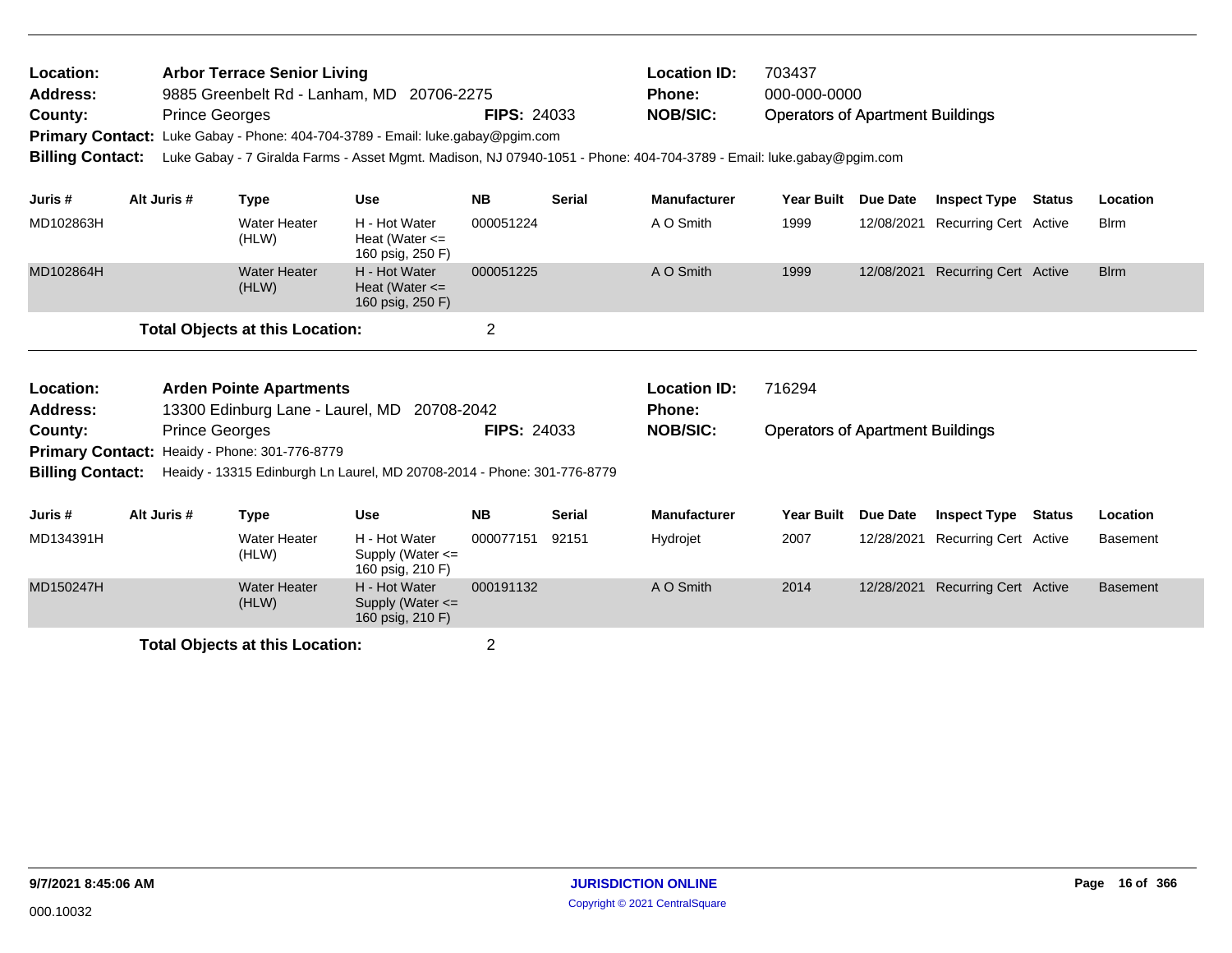| <b>Location:</b><br><b>Address:</b>                                                                |                                                                           |                       | <b>Arden Pointe Apartments</b><br>13305 Arden Way - Laurel, MD 20708-1544 |                                                           |                     |                                                            | <b>Location ID:</b><br><b>Phone:</b> | 716296                                  |               |                                  |        |                   |
|----------------------------------------------------------------------------------------------------|---------------------------------------------------------------------------|-----------------------|---------------------------------------------------------------------------|-----------------------------------------------------------|---------------------|------------------------------------------------------------|--------------------------------------|-----------------------------------------|---------------|----------------------------------|--------|-------------------|
| County:                                                                                            |                                                                           | <b>Prince Georges</b> |                                                                           |                                                           | <b>FIPS: 24033</b>  |                                                            | <b>NOB/SIC:</b>                      | <b>Operators of Apartment Buildings</b> |               |                                  |        |                   |
| <b>Primary Contact:</b>                                                                            |                                                                           |                       | Heaidy - Phone: 301-776-8779                                              |                                                           |                     |                                                            |                                      |                                         |               |                                  |        |                   |
| <b>Billing Contact:</b>                                                                            |                                                                           |                       | Heaidy - 13315 Edinburgh Ln Laurel, MD 20708-2014 - Phone: 301-776-8779   |                                                           |                     |                                                            |                                      |                                         |               |                                  |        |                   |
| Juris #                                                                                            |                                                                           | Alt Juris #           | <b>Type</b>                                                               | Use                                                       | <b>NB</b>           | <b>Serial</b>                                              | <b>Manufacturer</b>                  | Year Built Due Date                     |               | <b>Inspect Type Status</b>       |        | Location          |
| MD139738H                                                                                          |                                                                           |                       | <b>Water Heater</b><br>(HLW)                                              | H - Hot Water<br>Supply (Water $\leq$<br>160 psig, 210 F) | 000159853           |                                                            | A O Smith                            | 2011                                    | 12/08/2021    | <b>Recurring Cert Active</b>     |        | <b>Basement</b>   |
|                                                                                                    |                                                                           |                       | <b>Total Objects at this Location:</b>                                    |                                                           | $\mathbf 1$         |                                                            |                                      |                                         |               |                                  |        |                   |
| <b>Location:</b>                                                                                   |                                                                           |                       | <b>Arden Pointe Apartments</b>                                            |                                                           |                     |                                                            | <b>Location ID:</b>                  | 716298                                  |               |                                  |        |                   |
| <b>Address:</b>                                                                                    |                                                                           |                       | 13310 Finsbury Ct - Laurel, MD 20708-1533                                 |                                                           |                     |                                                            | Phone:                               |                                         |               |                                  |        |                   |
| County:                                                                                            |                                                                           | <b>Prince Georges</b> |                                                                           |                                                           | <b>FIPS: 24033</b>  |                                                            | <b>NOB/SIC:</b>                      | <b>Operators of Apartment Buildings</b> |               |                                  |        |                   |
| Heaidy - Phone: 301-776-8779<br><b>Primary Contact:</b>                                            |                                                                           |                       |                                                                           |                                                           |                     |                                                            |                                      |                                         |               |                                  |        |                   |
| <b>Billing Contact:</b><br>Heaidy - 13315 Edinburgh Ln Laurel, MD 20708-2014 - Phone: 301-776-8779 |                                                                           |                       |                                                                           |                                                           |                     |                                                            |                                      |                                         |               |                                  |        |                   |
| Juris #                                                                                            | Alt Juris #<br><b>Use</b><br><b>Type</b>                                  |                       | <b>NB</b>                                                                 | <b>Serial</b>                                             | <b>Manufacturer</b> | <b>Year Built</b>                                          | <b>Due Date</b>                      | <b>Inspect Type</b>                     | <b>Status</b> | Location                         |        |                   |
| MD159120H                                                                                          |                                                                           |                       | <b>Water Heater</b><br>(HLW)                                              | H - Hot Water<br>Supply (Water <=<br>160 psig, 210 F)     | 000214899           |                                                            | A O Smith                            | 2016                                    | 11/09/2021    | Recurring Cert Active            |        | Bldg 13310        |
| MD165475H                                                                                          |                                                                           |                       | <b>Water Heater</b><br>(HLW)                                              | H - Hot Water<br>Supply (Water <=<br>160 psig, 210 F)     | 000126811           |                                                            | <b>Bradford White</b>                | 2018                                    |               | 10/11/2021 Recurring Cert Active |        | <b>Bldg 13310</b> |
|                                                                                                    |                                                                           |                       | <b>Total Objects at this Location:</b>                                    |                                                           | $\overline{2}$      |                                                            |                                      |                                         |               |                                  |        |                   |
| Location:<br><b>Address:</b>                                                                       | <b>Arden Pointe Apartments</b><br>13401 Arden Way - Laurel, MD 20708-1545 |                       |                                                                           |                                                           |                     | <b>Location ID:</b><br><b>Phone:</b>                       | 716299                               |                                         |               |                                  |        |                   |
| <b>FIPS: 24033</b><br><b>Prince Georges</b><br>County:                                             |                                                                           |                       |                                                                           |                                                           |                     | <b>NOB/SIC:</b><br><b>Operators of Apartment Buildings</b> |                                      |                                         |               |                                  |        |                   |
| <b>Primary Contact:</b><br>Heaidy - Phone: 301-776-8779                                            |                                                                           |                       |                                                                           |                                                           |                     |                                                            |                                      |                                         |               |                                  |        |                   |
| <b>Billing Contact:</b>                                                                            |                                                                           |                       | Heaidy - 13315 Edinburgh Ln Laurel, MD 20708-2014 - Phone: 301-776-8779   |                                                           |                     |                                                            |                                      |                                         |               |                                  |        |                   |
| Juris #                                                                                            |                                                                           | Alt Juris #           | Type                                                                      | <b>Use</b>                                                | <b>NB</b>           | <b>Serial</b>                                              | <b>Manufacturer</b>                  | Year Built Due Date                     |               | <b>Inspect Type</b>              | Status | Location          |
| MD148815H                                                                                          |                                                                           |                       | Water Heater<br>(HLW)                                                     | H - Hot Water<br>Supply (Water $\leq$<br>160 psig, 210 F) | 000187776           |                                                            | A O Smith                            | 2013                                    |               | 02/01/2022 Recurring Cert Active |        | Bldg 13401        |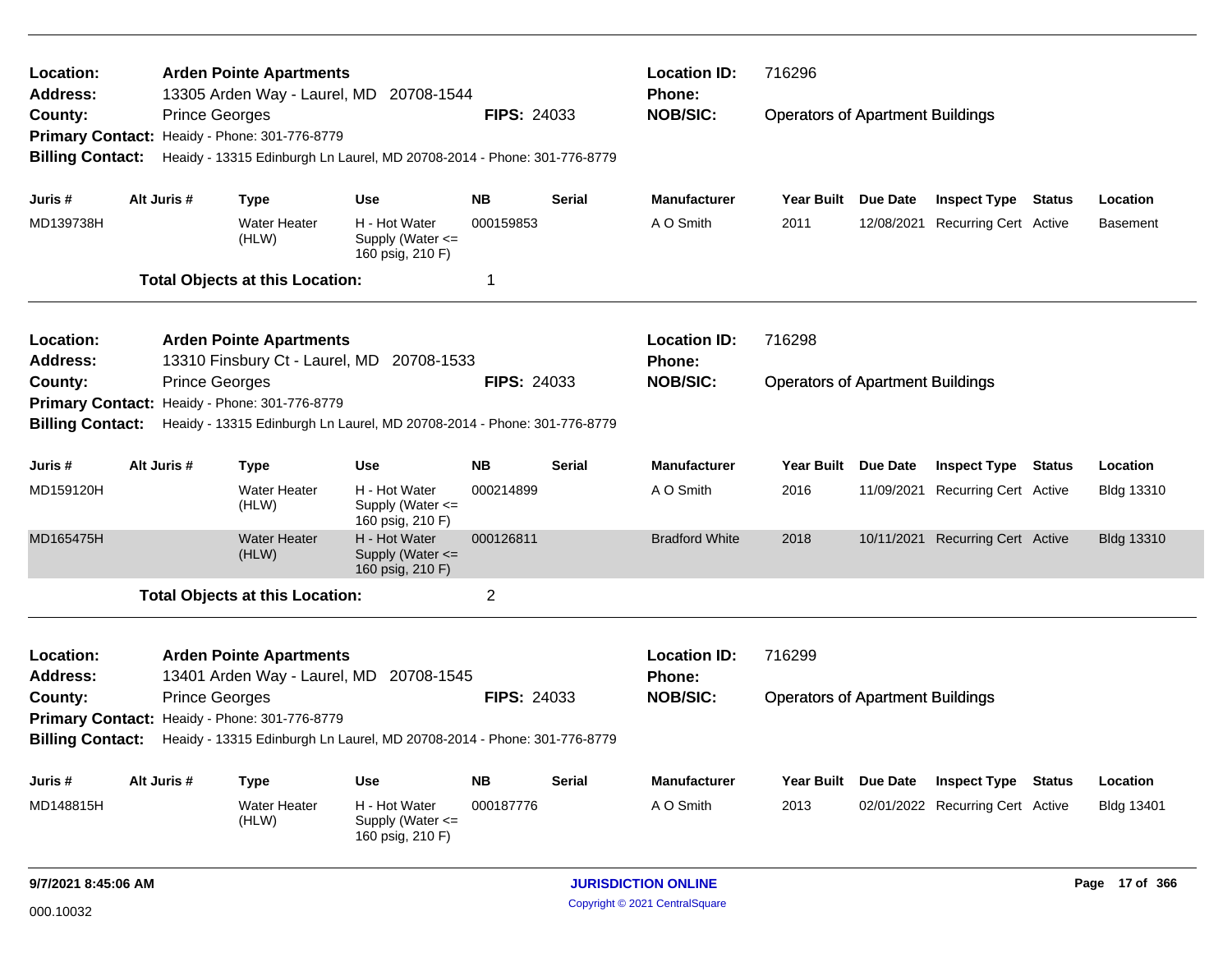| 9/7/2021 8:45:06 AM     |                              |                                                                         |                                                                                                                                                                                                                                                                                                                             |                                                                                           |                                                                                                                                                                                                                                                                                                                  |                                                                  |                 |  |                                                                                                                               | Page 18 of 366                                                                                                                                                                                                              |  |
|-------------------------|------------------------------|-------------------------------------------------------------------------|-----------------------------------------------------------------------------------------------------------------------------------------------------------------------------------------------------------------------------------------------------------------------------------------------------------------------------|-------------------------------------------------------------------------------------------|------------------------------------------------------------------------------------------------------------------------------------------------------------------------------------------------------------------------------------------------------------------------------------------------------------------|------------------------------------------------------------------|-----------------|--|-------------------------------------------------------------------------------------------------------------------------------|-----------------------------------------------------------------------------------------------------------------------------------------------------------------------------------------------------------------------------|--|
|                         | Water Heater<br>(HLW)        | H - Hot Water<br>Supply (Water <=                                       | 000066321                                                                                                                                                                                                                                                                                                                   |                                                                                           | <b>Bradford White</b>                                                                                                                                                                                                                                                                                            | 2004                                                             |                 |  |                                                                                                                               | <b>Bldg 13506</b>                                                                                                                                                                                                           |  |
| Alt Juris #             | <b>Type</b>                  | Use                                                                     | <b>NB</b>                                                                                                                                                                                                                                                                                                                   | <b>Serial</b>                                                                             | Manufacturer                                                                                                                                                                                                                                                                                                     | Year Built                                                       | <b>Due Date</b> |  |                                                                                                                               | Location                                                                                                                                                                                                                    |  |
|                         |                              |                                                                         |                                                                                                                                                                                                                                                                                                                             |                                                                                           |                                                                                                                                                                                                                                                                                                                  |                                                                  |                 |  |                                                                                                                               |                                                                                                                                                                                                                             |  |
|                         |                              |                                                                         |                                                                                                                                                                                                                                                                                                                             |                                                                                           |                                                                                                                                                                                                                                                                                                                  |                                                                  |                 |  |                                                                                                                               |                                                                                                                                                                                                                             |  |
|                         |                              |                                                                         |                                                                                                                                                                                                                                                                                                                             |                                                                                           | <b>NOB/SIC:</b>                                                                                                                                                                                                                                                                                                  |                                                                  |                 |  |                                                                                                                               |                                                                                                                                                                                                                             |  |
|                         |                              |                                                                         |                                                                                                                                                                                                                                                                                                                             |                                                                                           | <b>Phone:</b>                                                                                                                                                                                                                                                                                                    |                                                                  |                 |  |                                                                                                                               |                                                                                                                                                                                                                             |  |
|                         |                              |                                                                         |                                                                                                                                                                                                                                                                                                                             |                                                                                           | <b>Location ID:</b>                                                                                                                                                                                                                                                                                              | 716303                                                           |                 |  |                                                                                                                               |                                                                                                                                                                                                                             |  |
|                         |                              |                                                                         | $\overline{c}$                                                                                                                                                                                                                                                                                                              |                                                                                           |                                                                                                                                                                                                                                                                                                                  |                                                                  |                 |  |                                                                                                                               |                                                                                                                                                                                                                             |  |
|                         | <b>Water Heater</b><br>(HLW) | H - Hot Water<br>Supply (Water <=                                       | 000131773                                                                                                                                                                                                                                                                                                                   |                                                                                           | <b>Bradford</b>                                                                                                                                                                                                                                                                                                  | 2019                                                             |                 |  |                                                                                                                               | <b>Bldg 13505</b>                                                                                                                                                                                                           |  |
|                         | <b>Water Heater</b><br>(HLW) | H - Hot Water<br>Supply (Water <=<br>160 psig, 210 F)                   | 000085204                                                                                                                                                                                                                                                                                                                   |                                                                                           | <b>Bradford White</b>                                                                                                                                                                                                                                                                                            | 2009                                                             |                 |  |                                                                                                                               | 13505                                                                                                                                                                                                                       |  |
| Alt Juris #             | <b>Type</b>                  | <b>Use</b>                                                              | <b>NB</b>                                                                                                                                                                                                                                                                                                                   | Serial                                                                                    | <b>Manufacturer</b>                                                                                                                                                                                                                                                                                              | <b>Year Built</b>                                                | Due Date        |  | <b>Status</b>                                                                                                                 | Location                                                                                                                                                                                                                    |  |
|                         |                              |                                                                         |                                                                                                                                                                                                                                                                                                                             |                                                                                           |                                                                                                                                                                                                                                                                                                                  |                                                                  |                 |  |                                                                                                                               |                                                                                                                                                                                                                             |  |
|                         |                              |                                                                         |                                                                                                                                                                                                                                                                                                                             |                                                                                           |                                                                                                                                                                                                                                                                                                                  |                                                                  |                 |  |                                                                                                                               |                                                                                                                                                                                                                             |  |
|                         |                              |                                                                         |                                                                                                                                                                                                                                                                                                                             |                                                                                           |                                                                                                                                                                                                                                                                                                                  |                                                                  |                 |  |                                                                                                                               |                                                                                                                                                                                                                             |  |
|                         |                              |                                                                         |                                                                                                                                                                                                                                                                                                                             |                                                                                           | Phone:                                                                                                                                                                                                                                                                                                           |                                                                  |                 |  |                                                                                                                               |                                                                                                                                                                                                                             |  |
|                         |                              |                                                                         |                                                                                                                                                                                                                                                                                                                             |                                                                                           | <b>Location ID:</b>                                                                                                                                                                                                                                                                                              | 716301                                                           |                 |  |                                                                                                                               |                                                                                                                                                                                                                             |  |
|                         |                              |                                                                         | 1                                                                                                                                                                                                                                                                                                                           |                                                                                           |                                                                                                                                                                                                                                                                                                                  |                                                                  |                 |  |                                                                                                                               |                                                                                                                                                                                                                             |  |
|                         | <b>Water Heater</b><br>(HLW) | H - Hot Water<br>Supply (Water <=<br>160 psig, 210 F)                   | 000194999                                                                                                                                                                                                                                                                                                                   |                                                                                           | A O Smith                                                                                                                                                                                                                                                                                                        | 2014                                                             | 11/18/2021      |  |                                                                                                                               | <b>Basement</b>                                                                                                                                                                                                             |  |
| Alt Juris #             | <b>Type</b>                  | <b>Use</b>                                                              | <b>NB</b>                                                                                                                                                                                                                                                                                                                   | Serial                                                                                    | <b>Manufacturer</b>                                                                                                                                                                                                                                                                                              | <b>Year Built</b>                                                | Due Date        |  |                                                                                                                               | Location                                                                                                                                                                                                                    |  |
| <b>Billing Contact:</b> |                              |                                                                         |                                                                                                                                                                                                                                                                                                                             |                                                                                           |                                                                                                                                                                                                                                                                                                                  |                                                                  |                 |  |                                                                                                                               |                                                                                                                                                                                                                             |  |
|                         |                              |                                                                         |                                                                                                                                                                                                                                                                                                                             |                                                                                           |                                                                                                                                                                                                                                                                                                                  |                                                                  |                 |  |                                                                                                                               |                                                                                                                                                                                                                             |  |
|                         |                              | 13401 Avebury Drive - Laurel, MD 20708-3427                             |                                                                                                                                                                                                                                                                                                                             |                                                                                           |                                                                                                                                                                                                                                                                                                                  |                                                                  |                 |  |                                                                                                                               |                                                                                                                                                                                                                             |  |
|                         |                              |                                                                         | Phone:                                                                                                                                                                                                                                                                                                                      | <b>Location ID:</b><br>716291                                                             |                                                                                                                                                                                                                                                                                                                  |                                                                  |                 |  |                                                                                                                               |                                                                                                                                                                                                                             |  |
|                         | <b>Billing Contact:</b>      | <b>Prince Georges</b><br><b>Prince Georges</b><br><b>Prince Georges</b> | Primary Contact: Heaidy - Phone: 301-776-8779<br><b>Total Objects at this Location:</b><br><b>Arden Pointe Apartments</b><br>Primary Contact: Heaidy - Phone: 301-776-8779<br>160 psig, 210 F)<br><b>Total Objects at this Location:</b><br><b>Arden Pointe Apartments</b><br>Primary Contact: Heaidy - Phone: 301-776-8779 | 13505 Avebury Drive - Laurel, MD 20708-3433<br>13506 Attleboro Ct - Laurel, MD 20708-1558 | <b>FIPS: 24033</b><br>Heaidy - 13315 Edinburgh Ln Laurel, MD 20708-2014 - Phone: 301-776-8779<br><b>FIPS: 24033</b><br>Heaidy - 13315 Edinburgh Ln Laurel, MD 20708-2014 - Phone: 301-776-8779<br><b>FIPS: 24033</b><br>Billing Contact: Heaidy - 13315 Edinburgh Ln Laurel, MD 20708-2014 - Phone: 301-776-8779 | <b>NOB/SIC:</b><br><b>NOB/SIC:</b><br><b>JURISDICTION ONLINE</b> |                 |  | <b>Operators of Apartment Buildings</b><br><b>Operators of Apartment Buildings</b><br><b>Operators of Apartment Buildings</b> | <b>Inspect Type Status</b><br><b>Recurring Cert Active</b><br><b>Inspect Type</b><br>01/21/2022 Recurring Cert Active<br>12/18/2021 Recurring Cert Active<br><b>Inspect Type Status</b><br>11/19/2021 Recurring Cert Active |  |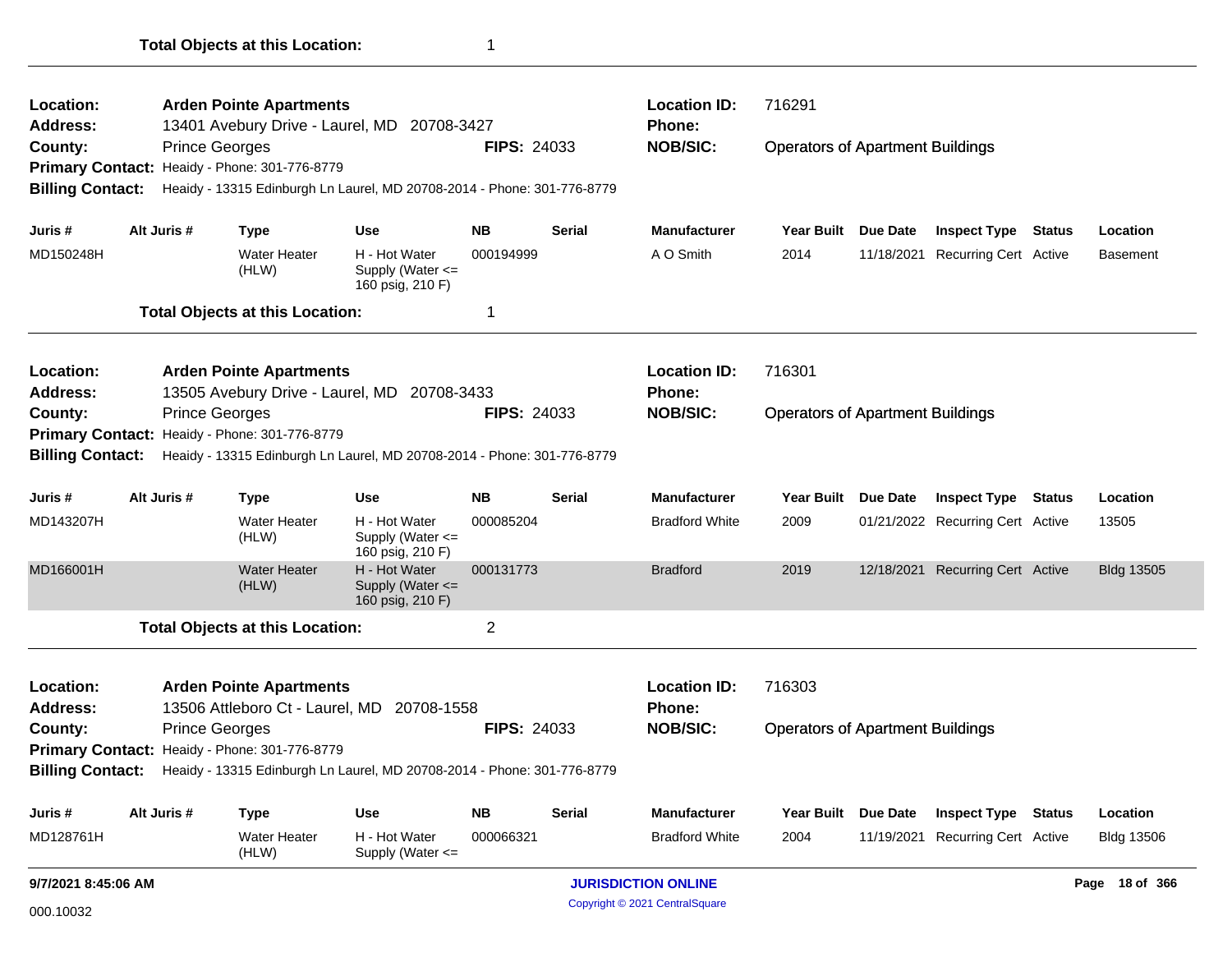| Juris #                            | Alt Juris #           | <b>Type</b>                                                                                                              | <b>Use</b><br>160 psig, 210 F)                            | <b>NB</b>          | <b>Serial</b>   | <b>Manufacturer</b>                     | Year Built Due Date                     |            | <b>Inspect Type</b>              | <b>Status</b> | Location          |
|------------------------------------|-----------------------|--------------------------------------------------------------------------------------------------------------------------|-----------------------------------------------------------|--------------------|-----------------|-----------------------------------------|-----------------------------------------|------------|----------------------------------|---------------|-------------------|
| MD152464H                          |                       | <b>Water Heater</b><br>(HLW)                                                                                             | H - Hot Water<br>Supply (Water <=<br>160 psig, 210 F)     | 000206801          | 1528M000499     | A O Smith                               | 2015                                    | 11/19/2021 | <b>Recurring Cert Active</b>     |               | <b>BLDG 13506</b> |
|                                    |                       | <b>Total Objects at this Location:</b>                                                                                   |                                                           | $\overline{2}$     |                 |                                         |                                         |            |                                  |               |                   |
| Location:<br><b>Address:</b>       |                       | <b>Arden Pointe Apartments</b><br>13601 Avebury Drive - Laurel, MD 20708-3437                                            |                                                           |                    |                 | <b>Location ID:</b><br>Phone:           | 716305                                  |            |                                  |               |                   |
| County:                            | <b>Prince Georges</b> |                                                                                                                          |                                                           | <b>FIPS: 24033</b> |                 | <b>NOB/SIC:</b>                         | <b>Operators of Apartment Buildings</b> |            |                                  |               |                   |
|                                    |                       | Primary Contact: Heaidy - Phone: 301-776-8779                                                                            |                                                           |                    |                 |                                         |                                         |            |                                  |               |                   |
| <b>Billing Contact:</b>            |                       | Heaidy - 13315 Edinburgh Ln Laurel, MD 20708-2014 - Phone: 301-776-8779                                                  |                                                           |                    |                 |                                         |                                         |            |                                  |               |                   |
| Juris #                            | Alt Juris #           | <b>Type</b>                                                                                                              | <b>Use</b>                                                | <b>NB</b>          | <b>Serial</b>   | <b>Manufacturer</b>                     | Year Built                              | Due Date   | <b>Inspect Type</b>              | <b>Status</b> | Location          |
| MD147897H                          |                       | <b>Water Heater</b><br>(HLW)                                                                                             | H - Hot Water<br>Supply (Water $\leq$<br>160 psig, 210 F) | 000182920          |                 | A O Smith                               | 2013                                    |            | 01/06/2022 Recurring Cert Active |               | <b>Basement</b>   |
| MD148818H                          |                       | <b>Water Heater</b><br>(HLW)                                                                                             | H - Hot Water<br>Supply (Water $\leq$<br>160 psig, 210 F) | 000191806          |                 | A O Smith                               | 2014                                    |            | 01/06/2022 Recurring Cert Active |               | <b>Bldg 13601</b> |
|                                    |                       | <b>Total Objects at this Location:</b>                                                                                   |                                                           | $\overline{2}$     |                 |                                         |                                         |            |                                  |               |                   |
| Location:<br><b>Address:</b>       |                       | <b>Arden Pointe Apartments</b><br>13617 Avebury Dr - Laurel, MD 20708-3449                                               |                                                           |                    |                 | <b>Location ID:</b><br><b>Phone:</b>    | 716306                                  |            |                                  |               |                   |
| County:<br><b>Billing Contact:</b> | <b>Prince Georges</b> | Primary Contact: Heaidy - Phone: 301-776-8779<br>Heaidy - 13315 Edinburgh Ln Laurel, MD 20708-2014 - Phone: 301-776-8779 |                                                           | <b>FIPS: 24033</b> | <b>NOB/SIC:</b> | <b>Operators of Apartment Buildings</b> |                                         |            |                                  |               |                   |
| Juris #                            | Alt Juris #           | Type                                                                                                                     | <b>Use</b>                                                | <b>NB</b>          | <b>Serial</b>   | <b>Manufacturer</b>                     | <b>Year Built</b>                       | Due Date   | <b>Inspect Type</b>              | <b>Status</b> | Location          |
| MD148819H                          |                       | <b>Water Heater</b><br>(HLW)                                                                                             | H - Hot Water<br>Supply (Water <=<br>160 psig, 210 F)     | 000177953          |                 | A. O. Smith                             | 2013                                    |            | 01/21/2022 Recurring Cert Active |               | <b>Bldg 13617</b> |
| MD166002H                          |                       | <b>Water Heater</b><br>(HLW)                                                                                             | H - Hot Water<br>Supply (Water <=<br>160 psig, 210 F)     | 000127485          |                 | <b>Bradford</b>                         | 2018                                    |            | 12/18/2021 Recurring Cert Active |               | <b>Bldg 13617</b> |
|                                    |                       | <b>Total Objects at this Location:</b>                                                                                   |                                                           | $\overline{2}$     |                 |                                         |                                         |            |                                  |               |                   |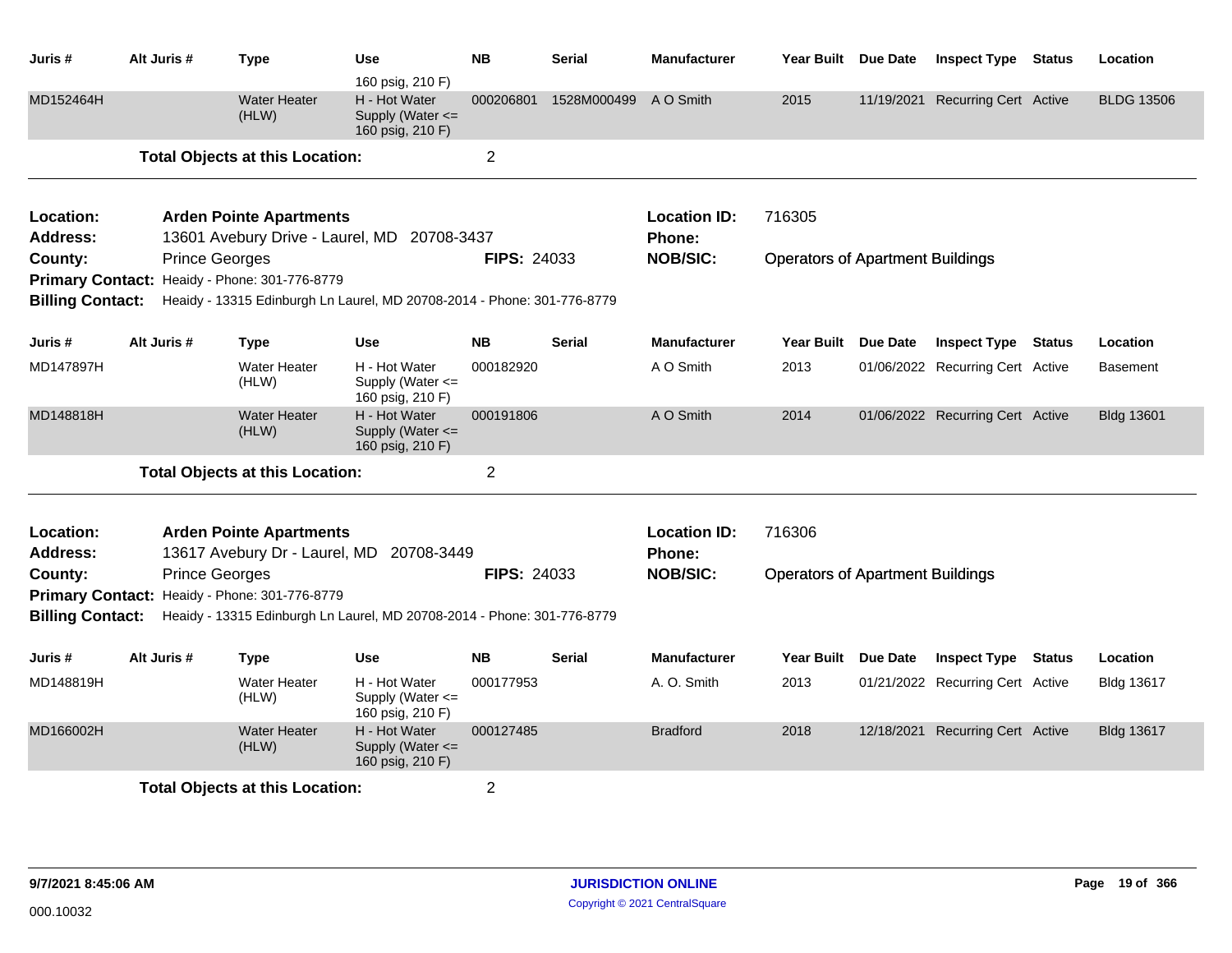| Location:<br>Address:<br>County:<br><b>Primary Contact:</b><br><b>Billing Contact:</b>                | <b>Arden Pointe Apartments</b><br><b>Prince Georges</b><br>Heaidy - Phone: 301-776-8779 | 13625 Avebury Dr - Laurel, MD 20708-3457<br>Heaidy - 13315 Edinburgh Ln Laurel, MD 20708-2014 - Phone: 301-776-8779 | <b>FIPS: 24033</b>                                                      |                    | <b>Location ID:</b><br><b>Phone:</b><br><b>NOB/SIC:</b> | 716307<br><b>Operators of Apartment Buildings</b> |                                         |                 |                                  |               |                    |
|-------------------------------------------------------------------------------------------------------|-----------------------------------------------------------------------------------------|---------------------------------------------------------------------------------------------------------------------|-------------------------------------------------------------------------|--------------------|---------------------------------------------------------|---------------------------------------------------|-----------------------------------------|-----------------|----------------------------------|---------------|--------------------|
| Juris #                                                                                               | Alt Juris #                                                                             | <b>Type</b>                                                                                                         | <b>Use</b>                                                              | <b>NB</b>          | <b>Serial</b>                                           | <b>Manufacturer</b>                               | Year Built                              | <b>Due Date</b> | <b>Inspect Type</b>              | Status        | Location           |
| MD136524H                                                                                             |                                                                                         | <b>Water Heater</b><br>(HLW)                                                                                        | H - Hot Water<br>Supply (Water <=<br>160 psig, 210 F)                   | 000085948          |                                                         | <b>Bradford White</b>                             | 2009                                    | 11/19/2021      | <b>Recurring Cert Active</b>     |               | Bldg 13625         |
| MD152465H                                                                                             |                                                                                         | <b>Water Heater</b><br>(HLW)                                                                                        | H - Hot Water<br>Supply (Water <=<br>160 psig, 250 F)                   | 000208712          |                                                         | A O Smith                                         | 2015                                    | 11/19/2021      | <b>Recurring Cert Active</b>     |               | <b>BLDG. 13625</b> |
|                                                                                                       |                                                                                         | <b>Total Objects at this Location:</b>                                                                              |                                                                         | $\overline{2}$     |                                                         |                                                   |                                         |                 |                                  |               |                    |
| Location:<br><b>Arden Pointe Apartments</b><br>8704 Char Court - Laurel, MD<br>20708-3415<br>Address: |                                                                                         |                                                                                                                     |                                                                         |                    |                                                         | <b>Location ID:</b><br><b>Phone:</b>              | 716292                                  |                 |                                  |               |                    |
| County:                                                                                               | <b>Prince Georges</b>                                                                   | Primary Contact: Healdy - Phone: 301-776-8779                                                                       |                                                                         | <b>FIPS: 24033</b> |                                                         | <b>NOB/SIC:</b>                                   | <b>Operators of Apartment Buildings</b> |                 |                                  |               |                    |
| <b>Billing Contact:</b>                                                                               |                                                                                         |                                                                                                                     | Heaidy - 13315 Edinburgh Ln Laurel, MD 20708-2014 - Phone: 301-776-8779 |                    |                                                         |                                                   |                                         |                 |                                  |               |                    |
| Juris #                                                                                               | Alt Juris #                                                                             | <b>Type</b>                                                                                                         | <b>Use</b>                                                              | <b>NB</b>          | <b>Serial</b>                                           | <b>Manufacturer</b>                               | <b>Year Built</b>                       | <b>Due Date</b> | <b>Inspect Type</b>              | <b>Status</b> | Location           |
| MD147898H                                                                                             |                                                                                         | <b>Water Heater</b><br>(HLW)                                                                                        | H - Hot Water<br>Supply (Water $\leq$<br>160 psig, 210 F)               | 000187018          |                                                         | A O Smith                                         | 2013                                    |                 | 01/29/2022 Recurring Cert Active |               | <b>Basement</b>    |
| MD160374H                                                                                             | $\overline{1}$                                                                          | <b>Water Heater</b><br>(HLW)                                                                                        | H - Hot Water<br>Supply (Water $\leq$<br>160 psig, 210 F)               | 000203815          |                                                         | A O Smith                                         | 2015                                    |                 | 01/29/2022 Recurring Cert Active |               | <b>Bldg 8704</b>   |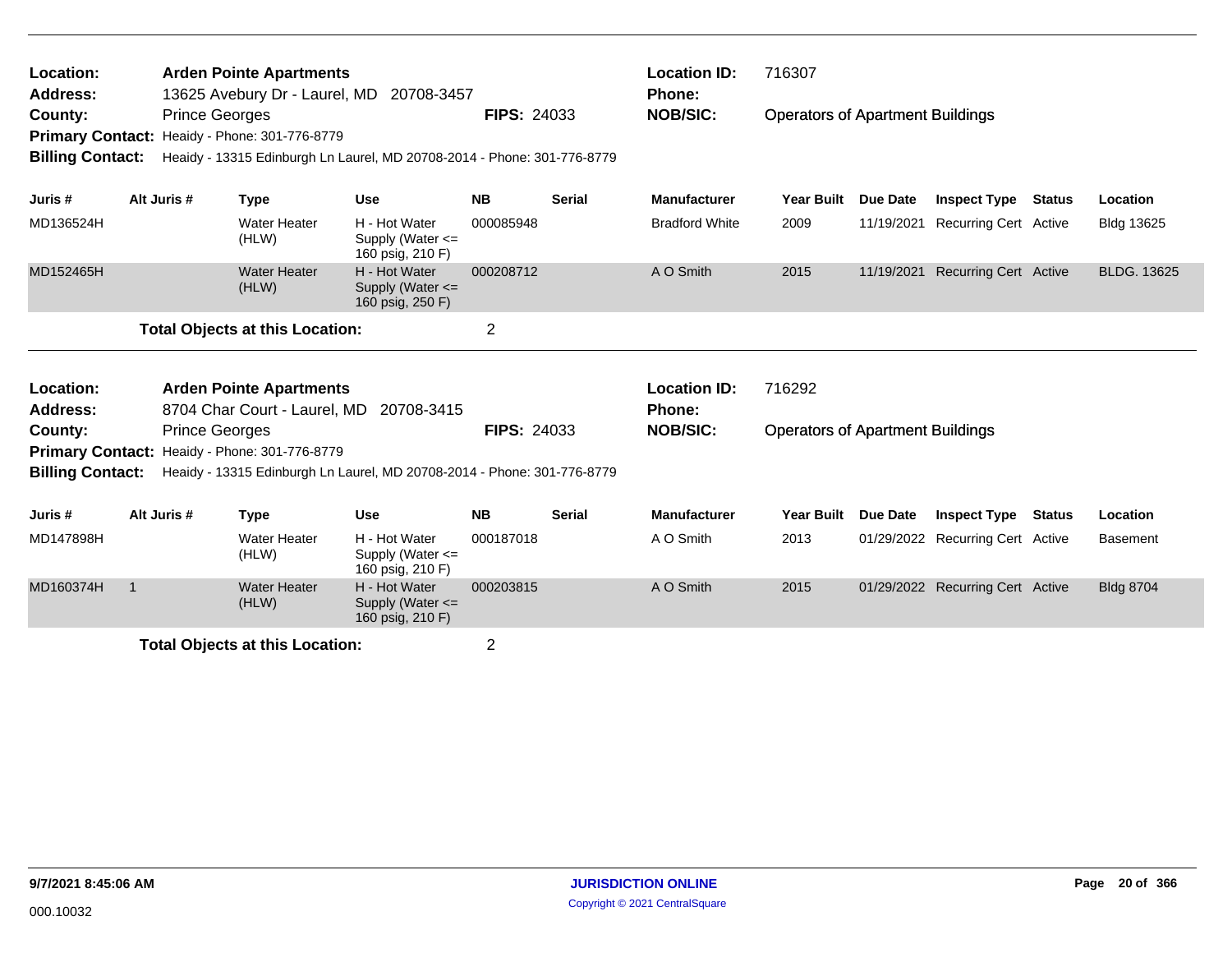| Location:<br><b>Arden Pointe Apartments</b><br>8705 Dulwick Court - Laurel, MD<br><b>Address:</b><br>20708-3494<br><b>Prince Georges</b><br>County:<br>Heaidy - Phone: 301-776-8779<br><b>Primary Contact:</b><br>Heaidy - 13315 Edinburgh Ln Laurel, MD 20708-2014 - Phone: 301-776-8779<br><b>Billing Contact:</b> |             |                       |                                               |                                                                         | <b>FIPS: 24033</b> |               | <b>Location ID:</b><br>Phone:<br><b>NOB/SIC:</b> | 716308<br><b>Operators of Apartment Buildings</b> |                 |                                  |               |                  |
|----------------------------------------------------------------------------------------------------------------------------------------------------------------------------------------------------------------------------------------------------------------------------------------------------------------------|-------------|-----------------------|-----------------------------------------------|-------------------------------------------------------------------------|--------------------|---------------|--------------------------------------------------|---------------------------------------------------|-----------------|----------------------------------|---------------|------------------|
|                                                                                                                                                                                                                                                                                                                      |             |                       |                                               |                                                                         |                    |               |                                                  |                                                   |                 |                                  |               |                  |
| Juris #                                                                                                                                                                                                                                                                                                              | Alt Juris # |                       | <b>Type</b>                                   | <b>Use</b>                                                              | <b>NB</b>          | <b>Serial</b> | <b>Manufacturer</b>                              | <b>Year Built</b>                                 | Due Date        | <b>Inspect Type</b>              | <b>Status</b> | Location         |
| MD136527H                                                                                                                                                                                                                                                                                                            |             |                       | <b>Water Heater</b><br>(HLW)                  | H - Hot Water<br>Supply (Water <=<br>160 psig, 210 F)                   | 000124249          |               | A O Smith                                        | 2008                                              |                 | 01/21/2022 Recurring Cert Active |               | <b>Bldg 8705</b> |
| MD166457H                                                                                                                                                                                                                                                                                                            | 2           |                       | <b>Water Heater</b><br>(HLW)                  | H - Hot Water<br>Supply (Water $\leq$<br>160 psig, 210 F)               | 000129767          |               | <b>Bradford</b>                                  | 2018                                              |                 | 01/29/2022 Recurring Cert Active |               | <b>Bldg 8705</b> |
| $\overline{2}$<br><b>Total Objects at this Location:</b>                                                                                                                                                                                                                                                             |             |                       |                                               |                                                                         |                    |               |                                                  |                                                   |                 |                                  |               |                  |
| Location:                                                                                                                                                                                                                                                                                                            |             |                       | <b>Arden Pointe Apartments</b>                |                                                                         |                    |               | <b>Location ID:</b>                              | 716309                                            |                 |                                  |               |                  |
| Address:                                                                                                                                                                                                                                                                                                             |             |                       | 8706 Contee Road - Laurel, MD                 | 20708-1939                                                              |                    |               | <b>Phone:</b>                                    |                                                   |                 |                                  |               |                  |
| County:                                                                                                                                                                                                                                                                                                              |             | <b>Prince Georges</b> |                                               |                                                                         | <b>FIPS: 24033</b> |               | <b>NOB/SIC:</b>                                  | <b>Operators of Apartment Buildings</b>           |                 |                                  |               |                  |
| <b>Billing Contact:</b>                                                                                                                                                                                                                                                                                              |             |                       | Primary Contact: Heaidy - Phone: 301-776-8779 |                                                                         |                    |               |                                                  |                                                   |                 |                                  |               |                  |
|                                                                                                                                                                                                                                                                                                                      |             |                       |                                               | Heaidy - 13315 Edinburgh Ln Laurel, MD 20708-2014 - Phone: 301-776-8779 |                    |               |                                                  |                                                   |                 |                                  |               |                  |
| Juris #                                                                                                                                                                                                                                                                                                              | Alt Juris # |                       | <b>Type</b>                                   | <b>Use</b>                                                              | <b>NB</b>          | <b>Serial</b> | <b>Manufacturer</b>                              | <b>Year Built</b>                                 | <b>Due Date</b> | <b>Inspect Type</b>              | <b>Status</b> | Location         |
| MD143208H                                                                                                                                                                                                                                                                                                            |             |                       | <b>Water Heater</b><br>(HLW)                  | H - Hot Water<br>Supply (Water $\leq$<br>160 psig, 210 F)               | 000149109          |               | A O Smith                                        | 2010                                              | 12/18/2021      | <b>Recurring Cert Active</b>     |               | <b>Bldg 8706</b> |
| MD160375H                                                                                                                                                                                                                                                                                                            |             |                       | <b>Water Heater</b><br>(HLW)                  | H - Hot Water<br>Supply (Water $\leq$<br>160 psig, 210 F)               | 000117959          |               | <b>Bradford</b>                                  | 2016                                              |                 | 03/17/2022 Recurring Cert Active |               | <b>Bldg 8706</b> |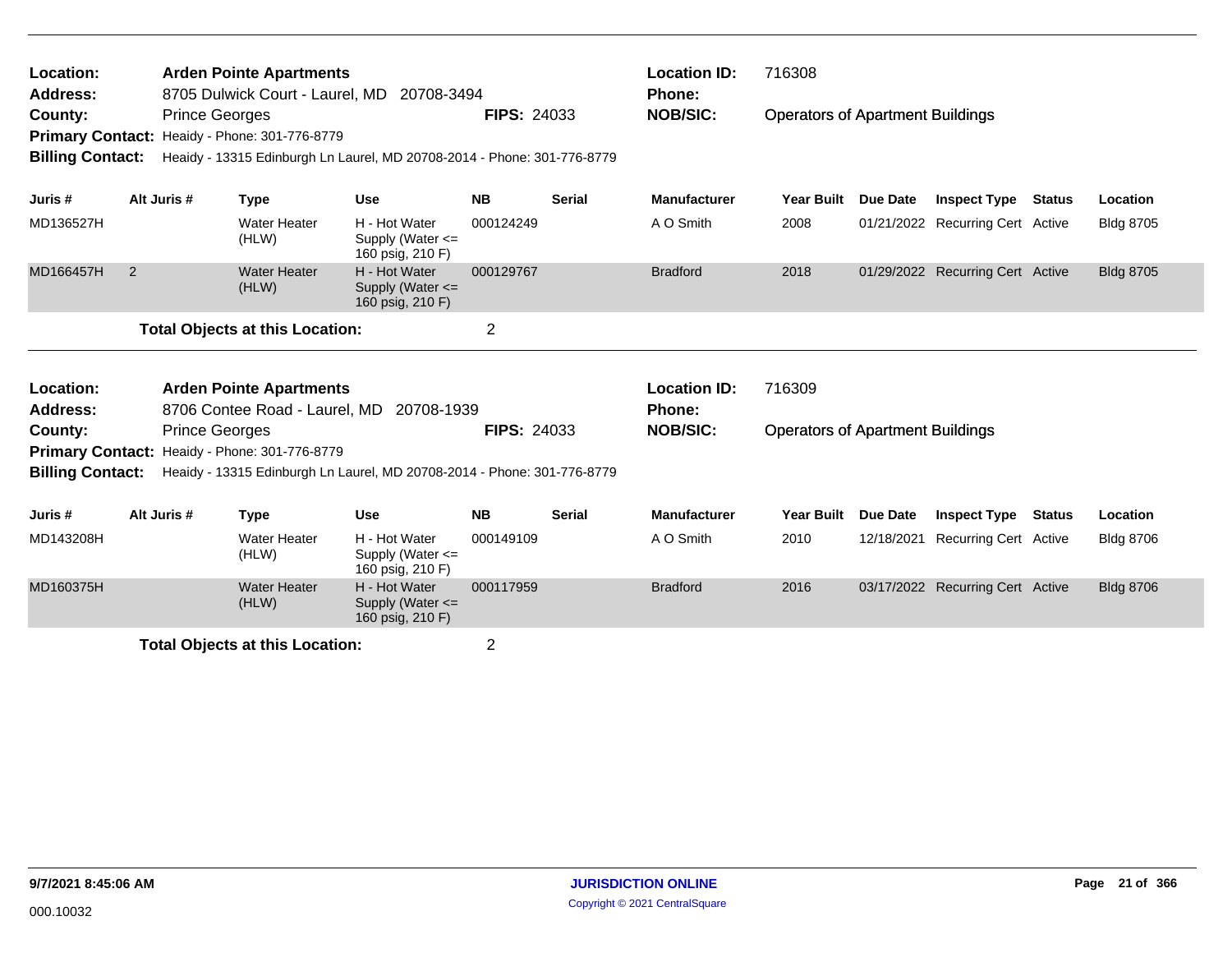| <b>Location:</b><br>Address: |                       | <b>Arden Pointe Apartments</b><br>8800 Enfield Ct - Laurel, MD 20708-2051 |                                                           |                    |               | <b>Location ID:</b><br>Phone: | 716310                                  |                 |                                  |        |                  |
|------------------------------|-----------------------|---------------------------------------------------------------------------|-----------------------------------------------------------|--------------------|---------------|-------------------------------|-----------------------------------------|-----------------|----------------------------------|--------|------------------|
| County:                      | <b>Prince Georges</b> |                                                                           |                                                           | <b>FIPS: 24033</b> |               | <b>NOB/SIC:</b>               | <b>Operators of Apartment Buildings</b> |                 |                                  |        |                  |
| <b>Primary Contact:</b>      |                       | Heaidy - Phone: 301-776-8779                                              |                                                           |                    |               |                               |                                         |                 |                                  |        |                  |
| <b>Billing Contact:</b>      |                       | Heaidy - 13315 Edinburgh Ln Laurel, MD 20708-2014 - Phone: 301-776-8779   |                                                           |                    |               |                               |                                         |                 |                                  |        |                  |
| Juris #                      | Alt Juris #           | Type                                                                      | Use                                                       | <b>NB</b>          | <b>Serial</b> | <b>Manufacturer</b>           | Year Built                              | Due Date        | <b>Inspect Type</b>              | Status | Location         |
| MD160376H                    |                       | <b>Water Heater</b><br>(HLW)                                              | H - Hot Water<br>Supply (Water <=<br>160 psig, 210 F)     | 000123889          |               | <b>Bradford White</b>         | 2017                                    |                 | 03/17/2022 Recurring Cert Active |        | <b>Bldg 8800</b> |
|                              |                       | <b>Total Objects at this Location:</b>                                    |                                                           | $\mathbf 1$        |               |                               |                                         |                 |                                  |        |                  |
| <b>Location:</b>             |                       | <b>Arden Pointe Apartments</b>                                            |                                                           |                    |               | <b>Location ID:</b>           | 716312                                  |                 |                                  |        |                  |
| Address:                     |                       | 8802 Barnsley Court - Laurel, MD 20708-3473                               |                                                           |                    |               | <b>Phone:</b>                 |                                         |                 |                                  |        |                  |
| County:                      | <b>Prince Georges</b> |                                                                           |                                                           | <b>FIPS: 24033</b> |               | <b>NOB/SIC:</b>               | <b>Operators of Apartment Buildings</b> |                 |                                  |        |                  |
| <b>Primary Contact:</b>      |                       | Heaidy - Phone: 301-776-8779                                              |                                                           |                    |               |                               |                                         |                 |                                  |        |                  |
| <b>Billing Contact:</b>      |                       | Heaidy - 13315 Edinburgh Ln Laurel, MD 20708-2014 - Phone: 301-776-8779   |                                                           |                    |               |                               |                                         |                 |                                  |        |                  |
| Juris #                      | Alt Juris #           | Type                                                                      | <b>Use</b>                                                | <b>NB</b>          | Serial        | <b>Manufacturer</b>           | Year Built                              | <b>Due Date</b> | <b>Inspect Type</b>              | Status | Location         |
| MD136525H                    |                       | <b>Water Heater</b><br>(HLW)                                              | H - Hot Water<br>Supply (Water <=<br>160 psig, 210 F)     | 000083432          |               | <b>Bradford White</b>         | 2008                                    |                 | 01/21/2022 Recurring Cert Active |        | <b>Bldg 8802</b> |
| MD136526H                    |                       | <b>Water Heater</b><br>(HLW)                                              | H - Hot Water<br>Supply (Water $\leq$<br>160 psig, 210 F) | 000083454          |               | <b>Jet Glass</b>              | 2008                                    |                 | 01/21/2022 Recurring Cert Active |        | <b>Bldg 8802</b> |
|                              |                       | <b>Total Objects at this Location:</b>                                    |                                                           | $\overline{2}$     |               |                               |                                         |                 |                                  |        |                  |
| Location:                    |                       | <b>Arden Pointe Apartments</b>                                            |                                                           |                    |               | <b>Location ID:</b>           | 716314                                  |                 |                                  |        |                  |
| <b>Address:</b>              |                       | 8803 Barnsley Ct - Laurel, MD 20708-3475                                  |                                                           |                    |               | <b>Phone:</b>                 | 301-776-8779                            |                 |                                  |        |                  |
| County:                      | <b>Prince Georges</b> |                                                                           |                                                           | <b>FIPS: 24033</b> |               | <b>NOB/SIC:</b>               | <b>Operators of Apartment Buildings</b> |                 |                                  |        |                  |
|                              |                       | Primary Contact: Heaidy - Phone: 301-776-8779                             |                                                           |                    |               |                               |                                         |                 |                                  |        |                  |
| <b>Billing Contact:</b>      |                       | Heaidy - 13315 Edinburgh Ln Laurel, MD 20708-2014 - Phone: 301-776-8779   |                                                           |                    |               |                               |                                         |                 |                                  |        |                  |
| Juris #                      | Alt Juris #           | Type                                                                      | <b>Use</b>                                                | <b>NB</b>          | <b>Serial</b> | <b>Manufacturer</b>           | Year Built                              | <b>Due Date</b> | <b>Inspect Type</b>              | Status | Location         |
| MD147896H                    |                       | <b>Water Heater</b><br>(HLW)                                              | H - Hot Water<br>Supply (Water $\leq$<br>160 psig, 210 F) | 000187014          |               | A O Smith                     | 2013                                    |                 | 12/14/2021 Recurring Cert Active |        | <b>Basement</b>  |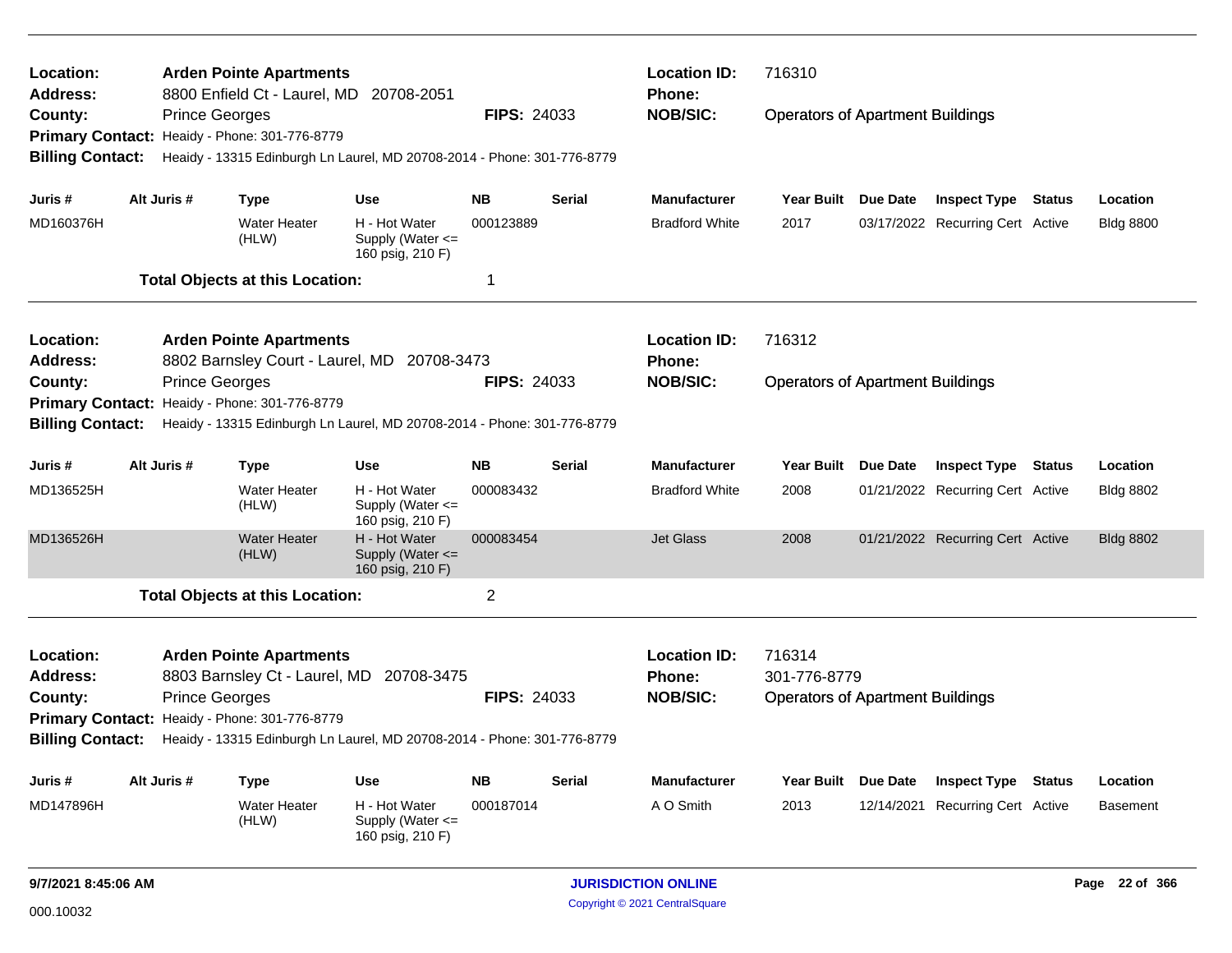| Location:<br><b>Address:</b> |                                                                                                                                           | <b>Arden Pointe Apartments</b><br>8809 Barnsley Ct - Laurel, MD | 20708-3485                                                              |                    |               | <b>Location ID:</b><br>Phone:  | 716315                                  |                     |                                  |               |                                    |
|------------------------------|-------------------------------------------------------------------------------------------------------------------------------------------|-----------------------------------------------------------------|-------------------------------------------------------------------------|--------------------|---------------|--------------------------------|-----------------------------------------|---------------------|----------------------------------|---------------|------------------------------------|
| County:                      |                                                                                                                                           | <b>Prince Georges</b>                                           |                                                                         | <b>FIPS: 24033</b> |               | <b>NOB/SIC:</b>                | <b>Operators of Apartment Buildings</b> |                     |                                  |               |                                    |
| <b>Primary Contact:</b>      |                                                                                                                                           | Heaidy - Phone: 301-776-8779                                    |                                                                         |                    |               |                                |                                         |                     |                                  |               |                                    |
| <b>Billing Contact:</b>      |                                                                                                                                           |                                                                 | Heaidy - 13315 Edinburgh Ln Laurel, MD 20708-2014 - Phone: 301-776-8779 |                    |               |                                |                                         |                     |                                  |               |                                    |
| Juris #                      | Alt Juris #                                                                                                                               | <b>Type</b>                                                     | <b>Use</b>                                                              | <b>NB</b>          | <b>Serial</b> | <b>Manufacturer</b>            | <b>Year Built</b>                       | <b>Due Date</b>     | <b>Inspect Type</b>              | <b>Status</b> | Location                           |
| MD143205H                    |                                                                                                                                           | <b>Water Heater</b><br>(HLW)                                    | H - Hot Water<br>Supply (Water <=<br>160 psig, 210 F)                   | 000093874          |               | <b>Bradford White</b>          | 2010                                    |                     | 12/17/2021 Recurring Cert Active |               | <b>Bldg 8809</b>                   |
| MD147899H                    |                                                                                                                                           | <b>Water Heater</b><br>(HLW)                                    | H - Hot Water<br>Supply (Water <=<br>160 psig, 210 F)                   | 000097802          |               | <b>JETGLASS</b>                | 2012                                    |                     | 12/17/2021 Recurring Cert Active |               | <b>Basement</b>                    |
|                              |                                                                                                                                           | <b>Total Objects at this Location:</b>                          |                                                                         | $\overline{2}$     |               |                                |                                         |                     |                                  |               |                                    |
| Location:                    |                                                                                                                                           | <b>Arden Pointe Apartments</b>                                  |                                                                         |                    |               | <b>Location ID:</b>            | 716293                                  |                     |                                  |               |                                    |
| <b>Address:</b>              |                                                                                                                                           |                                                                 | 8811 Enfield Ct - Laurel, MD 20708-2044                                 |                    |               | Phone:                         |                                         |                     |                                  |               |                                    |
| County:                      |                                                                                                                                           | <b>Prince Georges</b>                                           |                                                                         | <b>FIPS: 24033</b> |               | <b>NOB/SIC:</b>                | <b>Operators of Apartment Buildings</b> |                     |                                  |               |                                    |
|                              | Primary Contact: Heaidy - Phone: 301-776-8779<br>Heaidy - 13315 Edinburgh Ln Laurel, MD 20708-2014 - Phone: 301-776-8779                  |                                                                 |                                                                         |                    |               |                                |                                         |                     |                                  |               |                                    |
| <b>Billing Contact:</b>      |                                                                                                                                           |                                                                 |                                                                         |                    |               |                                |                                         |                     |                                  |               |                                    |
| Juris #                      | Alt Juris #                                                                                                                               | <b>Type</b>                                                     | <b>Use</b>                                                              | <b>NB</b>          | Serial        | <b>Manufacturer</b>            | Year Built                              | <b>Due Date</b>     | <b>Inspect Type</b>              | <b>Status</b> | Location                           |
| MD152890H                    |                                                                                                                                           | <b>Water Heater</b><br>(HLW)                                    | H - Hot Water<br>Supply (Water <=<br>160 psig, 210 F)                   | 000199089          |               | A O Smith                      | 2014                                    |                     | 12/08/2021 Recurring Cert Active |               | <b>BLDG 8811</b><br><b>ENFIELD</b> |
|                              |                                                                                                                                           | <b>Total Objects at this Location:</b>                          |                                                                         | 1                  |               |                                |                                         |                     |                                  |               |                                    |
| Location:                    |                                                                                                                                           | <b>Arden Pointe Apartments</b>                                  |                                                                         |                    |               | <b>Location ID:</b>            | 716316                                  |                     |                                  |               |                                    |
| <b>Address:</b>              |                                                                                                                                           |                                                                 | 8900 Ascot Lane - Laurel, MD 20708-1550                                 |                    |               | <b>Phone:</b>                  |                                         |                     |                                  |               |                                    |
| County:                      |                                                                                                                                           | <b>Prince Georges</b>                                           |                                                                         | <b>FIPS: 24033</b> |               | <b>NOB/SIC:</b>                | <b>Operators of Apartment Buildings</b> |                     |                                  |               |                                    |
|                              | Primary Contact: Heaidy - Phone: 301-776-8779<br>Billing Contact: Heaidy - 13315 Edinburgh Ln Laurel, MD 20708-2014 - Phone: 301-776-8779 |                                                                 |                                                                         |                    |               |                                |                                         |                     |                                  |               |                                    |
| Juris #                      | Alt Juris #                                                                                                                               | <b>Type</b>                                                     | <b>Use</b>                                                              | <b>NB</b>          | <b>Serial</b> | Manufacturer                   |                                         | Year Built Due Date | <b>Inspect Type Status</b>       |               | Location                           |
| MD136522H                    |                                                                                                                                           | Water Heater<br>(HLW)                                           | H - Hot Water<br>Supply (Water <=                                       | 000085949          |               | <b>Bradford White</b>          | 2009                                    |                     | 01/19/2022 Recurring Cert Active |               | <b>Bldg 8900</b>                   |
| 9/7/2021 8:45:06 AM          |                                                                                                                                           |                                                                 |                                                                         |                    |               | <b>JURISDICTION ONLINE</b>     |                                         |                     |                                  |               | Page 23 of 366                     |
| 000.10032                    |                                                                                                                                           |                                                                 |                                                                         |                    |               | Copyright © 2021 CentralSquare |                                         |                     |                                  |               |                                    |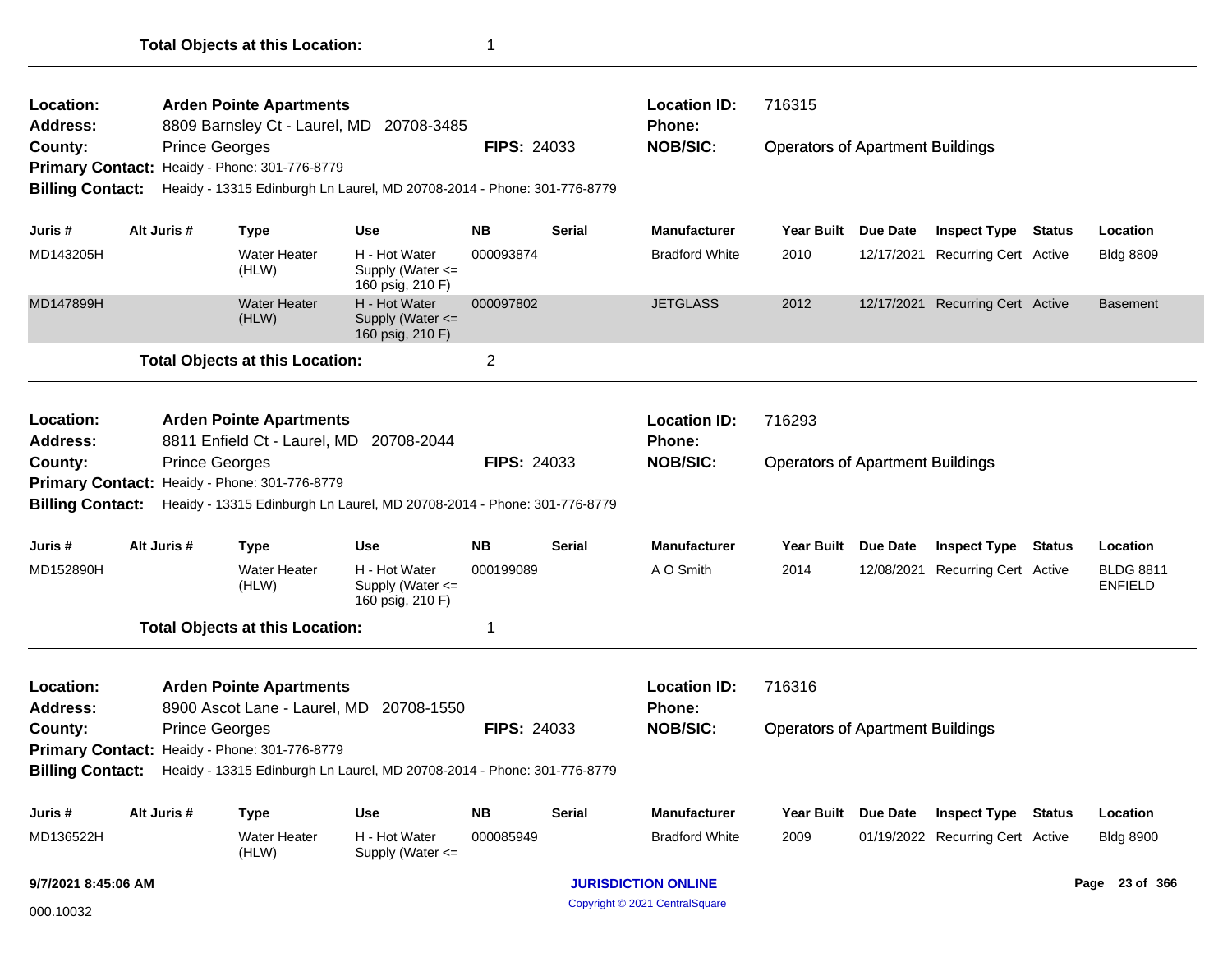| Juris #                            | Alt Juris # | <b>Type</b>                                                             | Use<br>160 psig, 210 F)                                                 | <b>NB</b>          | <b>Serial</b> | <b>Manufacturer</b>                  | Year Built Due Date                     |                 | <b>Inspect Type</b>              | <b>Status</b> | Location         |
|------------------------------------|-------------|-------------------------------------------------------------------------|-------------------------------------------------------------------------|--------------------|---------------|--------------------------------------|-----------------------------------------|-----------------|----------------------------------|---------------|------------------|
| MD136523H                          |             | <b>Water Heater</b><br>(HLW)                                            | H - Hot Water<br>Supply (Water $\leq$<br>160 psig, 210 F)               | 000077385          |               | <b>Bradford White</b>                | 2007                                    |                 | 01/19/2022 Recurring Cert Active |               | <b>Bldg 8900</b> |
|                                    |             | <b>Total Objects at this Location:</b>                                  |                                                                         | $\overline{2}$     |               |                                      |                                         |                 |                                  |               |                  |
| Location:<br><b>Address:</b>       |             | <b>Arden Pointe Apartments</b><br>8900 Finchley Ln - Laurel, MD         | 20708-1522                                                              |                    |               | <b>Location ID:</b><br><b>Phone:</b> | 716317                                  |                 |                                  |               |                  |
| County:                            |             | <b>Prince Georges</b>                                                   |                                                                         | <b>FIPS: 24033</b> |               | <b>NOB/SIC:</b>                      | <b>Operators of Apartment Buildings</b> |                 |                                  |               |                  |
|                                    |             | Primary Contact: Heaidy - Phone: 301-776-8779                           |                                                                         |                    |               |                                      |                                         |                 |                                  |               |                  |
| <b>Billing Contact:</b>            |             |                                                                         | Heaidy - 13315 Edinburgh Ln Laurel, MD 20708-2014 - Phone: 301-776-8779 |                    |               |                                      |                                         |                 |                                  |               |                  |
| Juris #                            | Alt Juris # | Type                                                                    | Use                                                                     | <b>NB</b>          | <b>Serial</b> | <b>Manufacturer</b>                  | <b>Year Built</b>                       | <b>Due Date</b> | <b>Inspect Type</b>              | <b>Status</b> | Location         |
| MD139736H                          |             | <b>Water Heater</b><br>(HLW)                                            | H - Hot Water<br>Supply (Water <=<br>160 psig, 210 F)                   | 000089181          |               | <b>Jet Glass</b>                     | 2009                                    | 12/28/2021      | Recurring Cert Active            |               | <b>Basement</b>  |
| MD165476H                          |             | <b>Water Heater</b><br>(HLW)                                            | H - Hot Water<br>Supply (Water <=<br>160 psig, 210 F)                   | 000118131          |               | <b>Bradford White</b>                | 2016                                    | 10/11/2021      | <b>Recurring Cert Active</b>     |               | <b>Bldg 8900</b> |
|                                    |             | <b>Total Objects at this Location:</b>                                  |                                                                         | $\overline{2}$     |               |                                      |                                         |                 |                                  |               |                  |
| Location:<br>Address:              |             | <b>Arden Pointe Apartments</b><br>8901 Ascot Ln - Laurel, MD 20708-1553 |                                                                         |                    |               | <b>Location ID:</b><br><b>Phone:</b> | 716318                                  |                 |                                  |               |                  |
| County:<br><b>Billing Contact:</b> |             | <b>Prince Georges</b><br>Primary Contact: Heaidy - Phone: 301-776-8779  | Heaidy - 13315 Edinburgh Ln Laurel, MD 20708-2014 - Phone: 301-776-8779 | <b>FIPS: 24033</b> |               | <b>NOB/SIC:</b>                      | <b>Operators of Apartment Buildings</b> |                 |                                  |               |                  |
| Juris#                             | Alt Juris # | <b>Type</b>                                                             | Use                                                                     | <b>NB</b>          | Serial        | <b>Manufacturer</b>                  | <b>Year Built</b>                       | Due Date        | <b>Inspect Type</b>              | <b>Status</b> | Location         |
| MD117681H                          | 2           | <b>Water Heater</b><br>(HLW)                                            | H - Hot Water<br>Supply (Water <=<br>160 psig, 210 F)                   | 000056362          | 71362         | <b>Jet Glass</b>                     | 2001                                    | 12/28/2021      | Recurring Cert Active            |               | <b>Bldg 8901</b> |
| MD147905H                          |             | Water Heater<br>(HLW)                                                   | H - Hot Water<br>Supply (Water <=<br>160 psig, 210 F)                   | 000176408          |               | A O Smith                            | 2012                                    |                 | 12/28/2021 Recurring Cert Active |               | <b>Basement</b>  |
|                                    |             | <b>Total Objects at this Location:</b>                                  |                                                                         | $\overline{2}$     |               |                                      |                                         |                 |                                  |               |                  |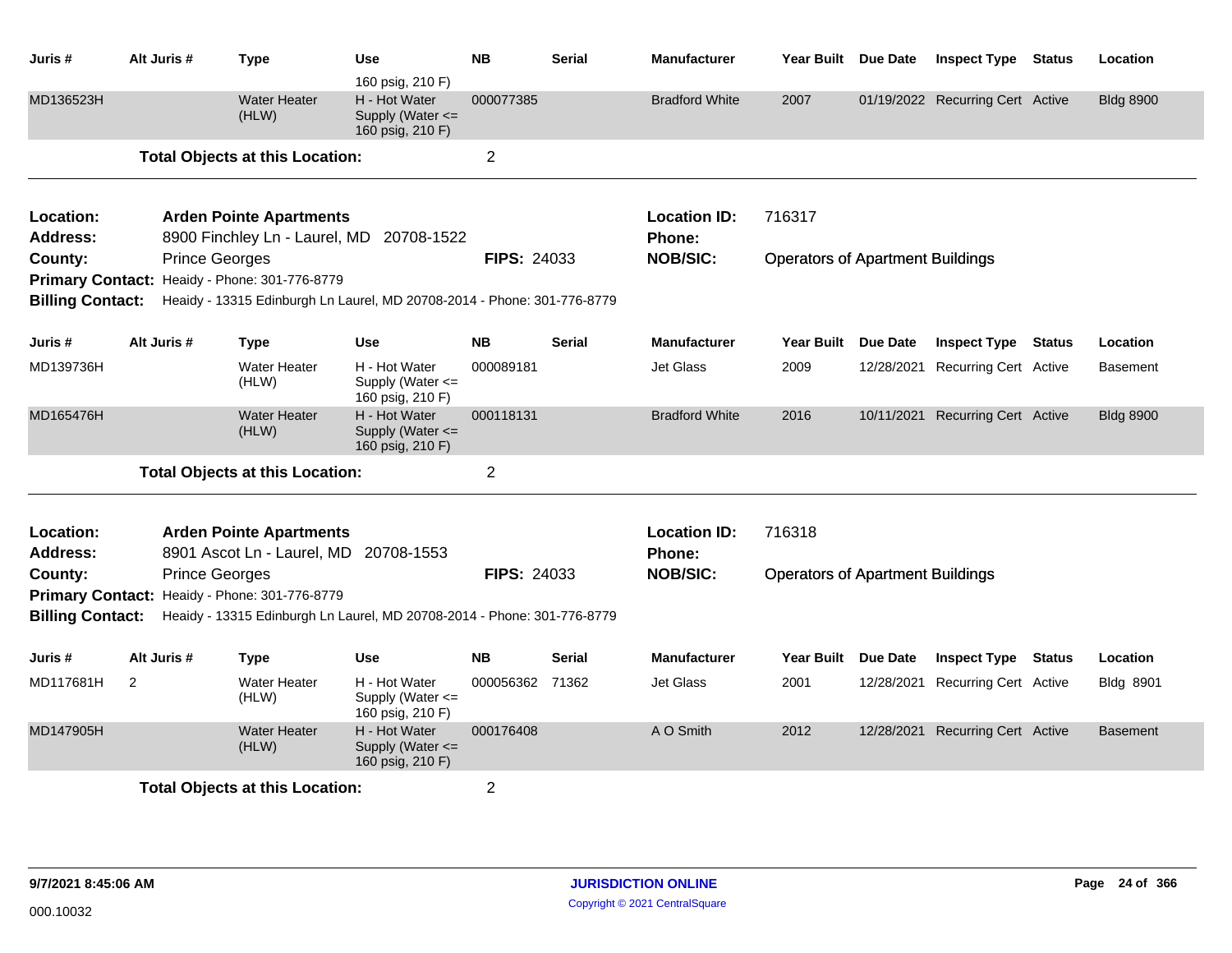| Location:<br>Address:                                                          |           |                       | <b>Arden Pointe Apartments</b><br>8901 Finchley Ln - Laurel, MD | 20708-1521                                                                                                                                         |                    |               | <b>Location ID:</b><br><b>Phone:</b> | 954108                                  |                 |                                  |               |                  |
|--------------------------------------------------------------------------------|-----------|-----------------------|-----------------------------------------------------------------|----------------------------------------------------------------------------------------------------------------------------------------------------|--------------------|---------------|--------------------------------------|-----------------------------------------|-----------------|----------------------------------|---------------|------------------|
| County:<br>Primary Contact: Arden Pointe Apartments<br><b>Billing Contact:</b> |           | <b>Prince Georges</b> |                                                                 |                                                                                                                                                    | <b>FIPS: 24033</b> |               | <b>NOB/SIC:</b>                      | <b>Operators of Apartment Buildings</b> |                 |                                  |               |                  |
| Juris #                                                                        |           | Alt Juris #           | <b>Type</b>                                                     | <b>Use</b>                                                                                                                                         | <b>NB</b>          | <b>Serial</b> | <b>Manufacturer</b>                  | Year Built                              | <b>Due Date</b> | <b>Inspect Type</b>              | Status        | Location         |
| MD127051H                                                                      |           |                       | Water Heater<br>(HLW)                                           | H - Hot Water<br>Supply (Water $\leq$<br>160 psig, 210 F)                                                                                          | 000068484          |               | <b>Bradford White</b>                | 2005                                    | 11/18/2021      | <b>Recurring Cert Active</b>     |               | <b>Basement</b>  |
| MD147435H                                                                      |           |                       | <b>Water Heater</b><br>(HLW)                                    | H - Hot Water<br>Supply (Water <=<br>160 psig, 210 F)                                                                                              | 000097801          |               | <b>Jet Glass</b>                     | 2012                                    | 11/18/2021      | Recurring Cert Active            |               | <b>Basement</b>  |
|                                                                                |           |                       | <b>Total Objects at this Location:</b>                          |                                                                                                                                                    | $\overline{2}$     |               |                                      |                                         |                 |                                  |               |                  |
| Location:                                                                      |           |                       | <b>Ardmore Elementary School #2008</b>                          |                                                                                                                                                    |                    |               | <b>Location ID:</b>                  | 703058                                  |                 |                                  |               |                  |
| Address:                                                                       |           |                       |                                                                 | 9301 Ardmore Road - Landover, MD 20785                                                                                                             |                    |               | Phone:                               |                                         |                 |                                  |               |                  |
| County:                                                                        |           | <b>Prince Georges</b> |                                                                 |                                                                                                                                                    | <b>FIPS: 24033</b> |               | <b>NOB/SIC:</b>                      | <b>Elementary and Secondary Schools</b> |                 |                                  |               |                  |
|                                                                                |           |                       |                                                                 | Primary Contact: Michael Foster - Phone: 301-952-7821 - Cell: 240-695-4348 - Email: michael2.foster@pgcps.org                                      |                    |               |                                      |                                         |                 |                                  |               |                  |
| <b>Billing Contact:</b>                                                        |           |                       |                                                                 | Michael Foster - 4801 Brown Station Rd Upper Marlboro, MD 20772-9103 - Phone: 301-952-7821 - Cell: 240-695-4348 - Email: michael2.foster@pgcps.org |                    |               |                                      |                                         |                 |                                  |               |                  |
| Juris #                                                                        |           | Alt Juris #           | <b>Type</b>                                                     | <b>Use</b>                                                                                                                                         | <b>NB</b>          | <b>Serial</b> | <b>Manufacturer</b>                  | Year Built                              | <b>Due Date</b> | <b>Inspect Type</b>              | <b>Status</b> | Location         |
| MD134867H                                                                      | Boiler #1 |                       | <b>Horizontal Fire</b><br>Tube                                  | H - Hot Water<br>Heat (Water $\leq$<br>160 psig, 250 F)                                                                                            | 000015758          |               | Hurst                                | 2009                                    |                 | 03/21/2022 Recurring Cert Active |               | Boiler Rm. BI #1 |
| MD134868H                                                                      | Boiler #2 |                       | <b>Horizontal Fire</b><br>Tube                                  | H - Hot Water<br>Heat (Water $\leq$<br>160 psig, 250 F)                                                                                            | 000015759          |               | <b>Hurst</b>                         | 2009                                    |                 | 03/21/2022 Recurring Cert Active |               | Boiler Rm. BI#2  |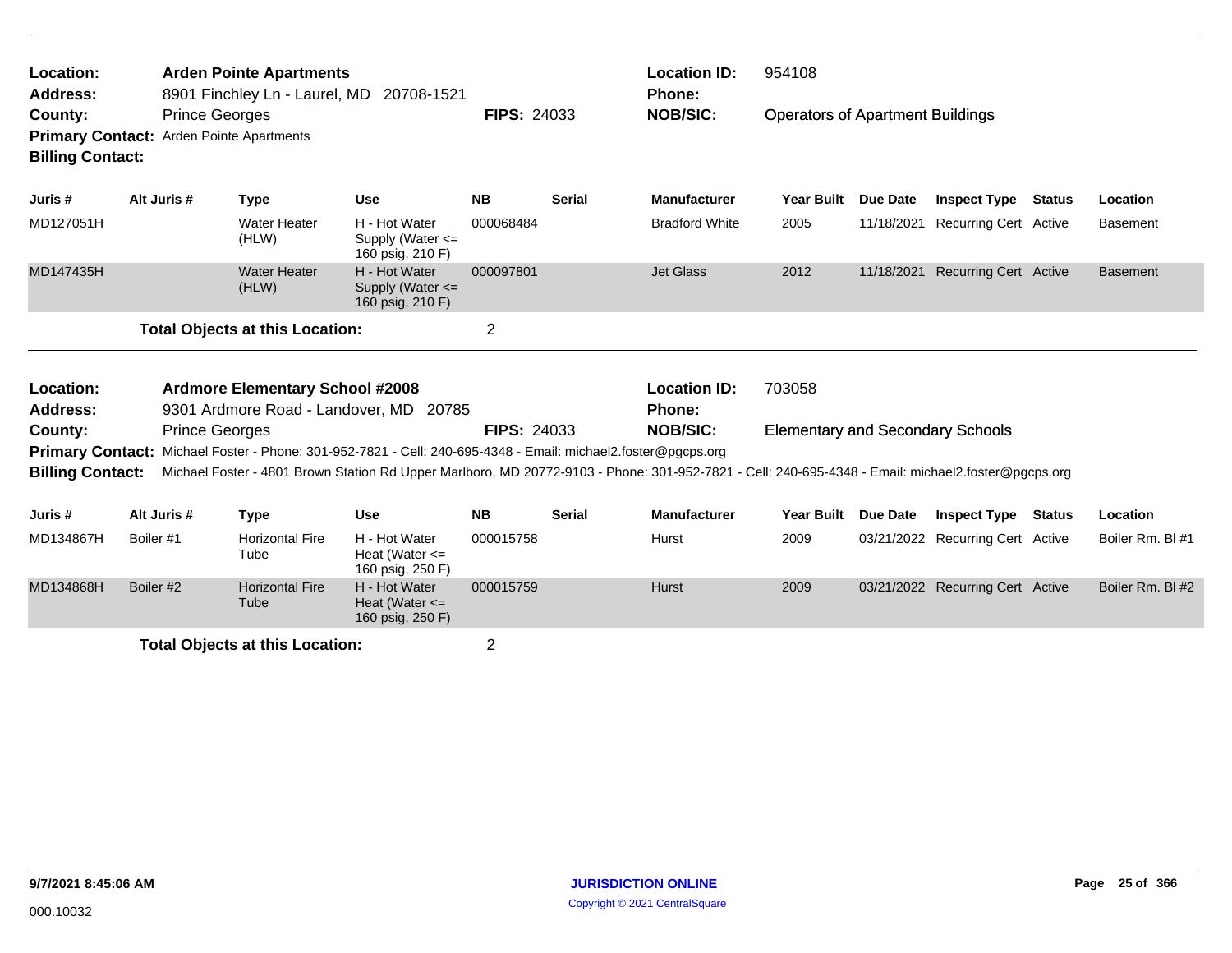| Location:<br><b>Address:</b><br>County:<br><b>Primary Contact:</b><br><b>Billing Contact:</b> |             | <b>Arundel Apartments</b><br>3000 Arundel Rd - Mount Rainier, MD 20712-1621<br><b>Prince Georges</b><br>Robelio Savadore - Phone: 202-423-7910<br>- 3000 Arundel Rd Mount Rainier, MD 20712-1621                                          |                                                           | <b>FIPS: 24033</b> |               | <b>Location ID:</b><br><b>Phone:</b><br><b>NOB/SIC:</b> | 989337<br>301-277-3029<br><b>Operators of Apartment Buildings</b> |                 |                                                         |               |                          |
|-----------------------------------------------------------------------------------------------|-------------|-------------------------------------------------------------------------------------------------------------------------------------------------------------------------------------------------------------------------------------------|-----------------------------------------------------------|--------------------|---------------|---------------------------------------------------------|-------------------------------------------------------------------|-----------------|---------------------------------------------------------|---------------|--------------------------|
| Juris #                                                                                       | Alt Juris # | <b>Type</b>                                                                                                                                                                                                                               | <b>Use</b>                                                | <b>NB</b>          | <b>Serial</b> | <b>Manufacturer</b>                                     | Year Built Due Date                                               |                 | <b>Inspect Type</b>                                     | Status        | Location                 |
| MD133219H                                                                                     |             | <b>Water Heater</b><br>(HLW)                                                                                                                                                                                                              | H - Hot Water<br>Supply (Water $\leq$<br>160 psig, 210 F) | 000075357          |               | <b>Bradford White</b>                                   | 2006                                                              |                 | 07/16/2022 Recurring Cert Active                        |               | blrm                     |
| MD133220H                                                                                     |             | <b>Water Heater</b><br>(HLW)                                                                                                                                                                                                              | H - Hot Water<br>Supply (Water $\leq$<br>160 psig, 210 F) | 000067168          |               | Jetglas                                                 | 2004                                                              |                 | 07/16/2022 Recurring Cert Active                        |               | <b>Boiler Room</b>       |
|                                                                                               |             | <b>Total Objects at this Location:</b>                                                                                                                                                                                                    |                                                           | $\overline{2}$     |               |                                                         |                                                                   |                 |                                                         |               |                          |
| Location:<br><b>Address:</b><br>County:<br><b>Billing Contact:</b>                            |             | <b>Arundel Apartments</b><br>3002 Arundel Rd - Mount Rainier, MD 20712-1624<br><b>Prince Georges</b><br>Primary Contact: Robelio Savadore - Phone: 202-423-7910<br>- 3000 Arundel Rd Mount Rainier, MD 20712-1621                         |                                                           | <b>FIPS: 24033</b> |               | <b>Location ID:</b><br><b>Phone:</b><br><b>NOB/SIC:</b> | 703136<br>301-277-3029<br><b>Operators of Apartment Buildings</b> |                 |                                                         |               |                          |
| Juris #                                                                                       | Alt Juris # | <b>Type</b>                                                                                                                                                                                                                               | <b>Use</b>                                                | <b>NB</b>          | Serial        | <b>Manufacturer</b>                                     | <b>Year Built</b>                                                 | <b>Due Date</b> | <b>Inspect Type</b>                                     | <b>Status</b> | Location                 |
| MD094594H                                                                                     |             | Cast Iron                                                                                                                                                                                                                                 | H - Hot Water<br>Heat (Water $\leq$<br>160 psig, 250 F)   | CI.                | 88            | Weil-McLain                                             | 1992                                                              |                 | 07/16/2022 Recurring Cert Active                        |               | Blrm                     |
|                                                                                               |             | <b>Total Objects at this Location:</b>                                                                                                                                                                                                    |                                                           | 1                  |               |                                                         |                                                                   |                 |                                                         |               |                          |
| Location:<br><b>Address:</b><br>County:<br><b>Billing Contact:</b>                            |             | <b>Attias Properties</b><br>4318 Hamilton St - Hyattsville, MD<br><b>Prince Georges</b><br>Primary Contact: Lisette Attias - Phone: 301 529 1056<br>Lisette Attias - 1530 Key Blvd Apt 608 Arlington, VA 22209-1538 - Phone: 301 529 1056 | 20781-1942                                                | <b>FIPS: 24033</b> |               | <b>Location ID:</b><br><b>Phone:</b><br><b>NOB/SIC:</b> | 703314<br>Holding and other investment offices                    |                 |                                                         |               |                          |
| Juris #                                                                                       | Alt Juris # |                                                                                                                                                                                                                                           | <b>Use</b>                                                | <b>NB</b>          | Serial        | <b>Manufacturer</b>                                     | <b>Year Built</b>                                                 | Due Date        |                                                         | <b>Status</b> | Location                 |
| MD073679H                                                                                     |             | <b>Type</b><br>Cast Iron                                                                                                                                                                                                                  | H - Hot Water<br>Heat (Water $\leq$<br>160 psig, 250 F)   | CI                 |               | Weil-McLain                                             | 1988                                                              |                 | <b>Inspect Type</b><br>12/06/2022 Recurring Cert Active |               | Boiler Room-1st<br>floor |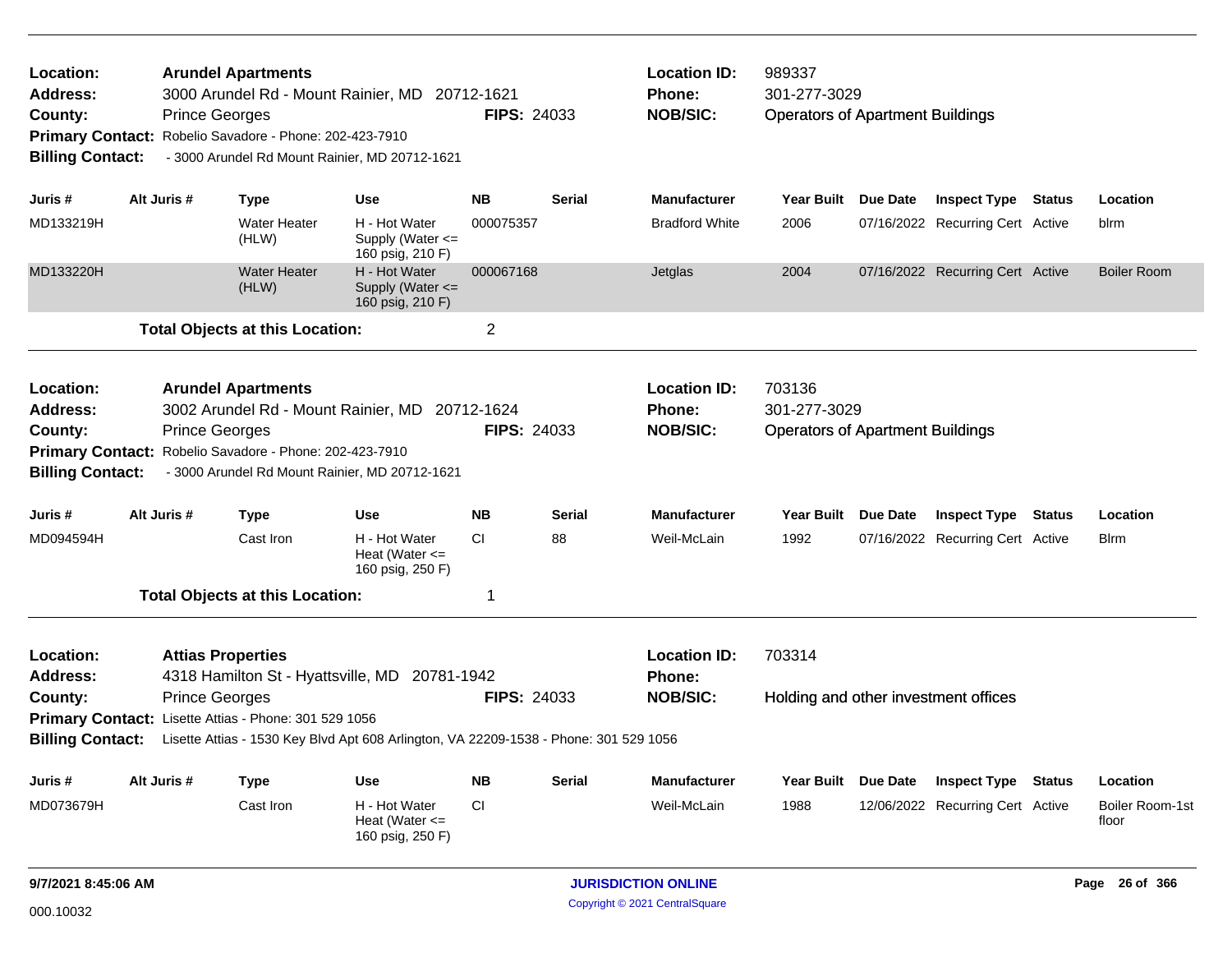| <b>Location:</b> | <b>Avondale Apartments</b>                                                                                 |                    | <b>Location ID:</b> | 703445                                  |
|------------------|------------------------------------------------------------------------------------------------------------|--------------------|---------------------|-----------------------------------------|
| Address:         | 8301 Ashford Blvd - Laurel, MD 20707-5601                                                                  |                    | <b>Phone:</b>       |                                         |
| County:          | <b>Prince Georges</b>                                                                                      | <b>FIPS: 24033</b> | <b>NOB/SIC:</b>     | <b>Operators of Apartment Buildings</b> |
|                  | Primary Contact: Reagon Moore - Phone: (301) 470-3474                                                      |                    |                     |                                         |
|                  | <b>Billing Contact:</b> John Debs - 3020 Hamaker Ct Ste 301 Fairfax, VA 22031-2220 - Phone: (703) 876-9590 |                    |                     |                                         |

**Juris # Alt Juris # Type Use NB Serial Manufacturer Year Built Due Date Inspect Type Status Location** MD071177V Vertical Unfired V - Storage (NOT 000053261 Pat Kelly 1986 11/21/2022 Pressure Vessel w/comment Cryogenic) 000053261 Active 1st Flr Boiler Recurring Cert Room MD108256H **Horizontal Water H - Hot Water 000112145** Lochinvar 2000 **Tube** H - Hot Water Heat (Water <= 160 psig, 250 F) 11/21/2022 Recurring Cert Active Blrm MD150246H Water Heater Lochinvar 2011 11/21/2022 (HLW) H - Hot Water Supply (Water <= 160 psig, 250 F) 000236001 Lochinvar 2011 11/21/2022 Recurring Cert Active BOILER ROOM MD162895H Horizontal Water Lochinvar 2018 12/10/2022 Tube H - Hot Water Supply (Water <= 160 psig, 210 F) 000321740 Lochinvar 2018 12/10/2022 Recurring Cert Active BOILER ROOM **Total Objects at this Location:** 4

| Location: | <b>AWE- AR Iverson Mall, LLC.</b>                                                 |                    | <b>Location ID:</b> | 727849                   |
|-----------|-----------------------------------------------------------------------------------|--------------------|---------------------|--------------------------|
| Address:  | 3701 Branch Ave - Temple Hills, MD 20748-1401                                     |                    | Phone:              |                          |
| County:   | <b>Prince Georges</b>                                                             | <b>FIPS: 24033</b> | <b>NOB/SIC:</b>     | <b>Department Stores</b> |
|           | Primary Contact: Gary Smullen - Phone: 540-683-5373 - Email: gary@shopiverson.com |                    |                     |                          |

**Billing Contact:** Gary Smullen - 3737 Branch Ave Ste 203 Hillcrest Heights, MD 20748-1405 - Phone: 540-683-5373 - Email: gary@shopiverson.com

| Juris #   | Alt Juris # | Type                                                                       | Use                                                     | <b>NB</b> | <b>Serial</b> | <b>Manufacturer</b> | <b>Year Built</b> | <b>Due Date</b> | <b>Inspect Type</b>              | Status | Location  |
|-----------|-------------|----------------------------------------------------------------------------|---------------------------------------------------------|-----------|---------------|---------------------|-------------------|-----------------|----------------------------------|--------|-----------|
| MD000210H |             | Cast Iron                                                                  | H - Hot Water<br>Heat (Water $\leq$<br>160 psig, 250 F) | СI        |               | American Standard   | 1967              |                 | 01/23/2023 Recurring Cert Active |        | Penthouse |
| MD135389V |             | Horizontal Unfired V - Storage (NOT<br><b>Pressure Vessel</b><br>w/comment | Cryogenic)                                              | 000987086 |               | Manchester          | 2008              |                 | 01/23/2023 Recurring Cert Active |        | Penthouse |
|           |             | <b>Total Objects at this Location:</b>                                     |                                                         |           |               |                     |                   |                 |                                  |        |           |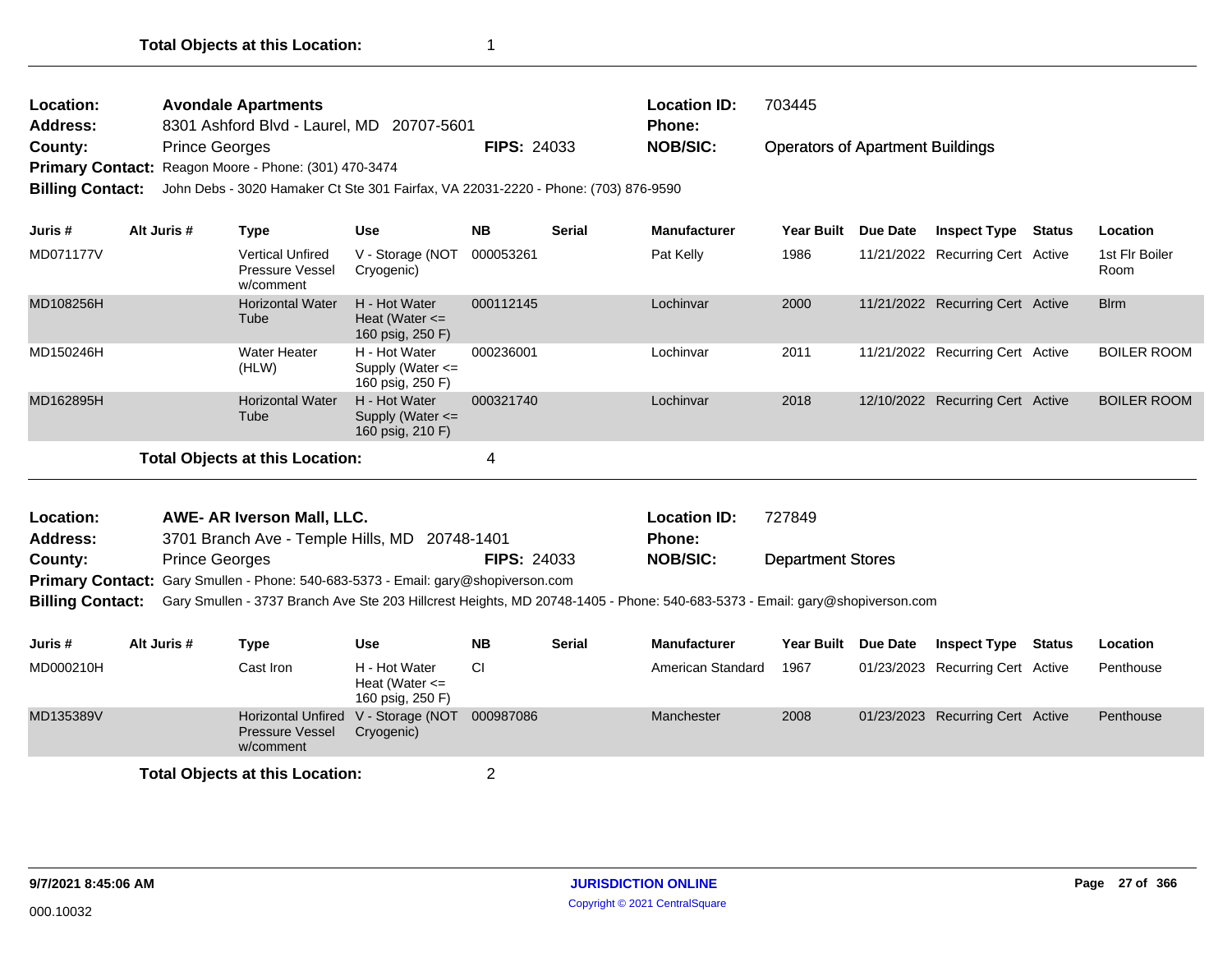| Location:<br><b>Address:</b><br>County:<br><b>Billing Contact:</b>                                                                                                                                                                                                                                                          |             | B & B Auto Salvage, Ltd.<br><b>Prince Georges</b>                                                                                                                                                                                                                                                                                               | <b>Location ID:</b><br>2646860<br>18911 Central Ave - Upper Marlboro, MD 20774-8724<br>Phone:<br>301-249-5111<br><b>NOB/SIC:</b><br><b>FIPS: 24033</b><br>Repair Shops and Related Services, NEC<br>Primary Contact: Frank Reigle III - Phone: 301-249-5111 - Email: bbsalvage@msn.com<br>Frank Reigle III - 18911 Central Ave Upper Marlboro, MD 20774-8724 - Phone: 301-249-5111 - Email: bbsalvage@msn.com<br>Year Built Due Date |                    |                 |                                                         |                     |            |                                  |                     |
|-----------------------------------------------------------------------------------------------------------------------------------------------------------------------------------------------------------------------------------------------------------------------------------------------------------------------------|-------------|-------------------------------------------------------------------------------------------------------------------------------------------------------------------------------------------------------------------------------------------------------------------------------------------------------------------------------------------------|--------------------------------------------------------------------------------------------------------------------------------------------------------------------------------------------------------------------------------------------------------------------------------------------------------------------------------------------------------------------------------------------------------------------------------------|--------------------|-----------------|---------------------------------------------------------|---------------------|------------|----------------------------------|---------------------|
| Juris #                                                                                                                                                                                                                                                                                                                     | Alt Juris # | <b>Type</b>                                                                                                                                                                                                                                                                                                                                     | <b>Use</b>                                                                                                                                                                                                                                                                                                                                                                                                                           | <b>NB</b>          | <b>Serial</b>   | <b>Manufacturer</b>                                     |                     |            | <b>Inspect Type Status</b>       | Location            |
| MD135371V                                                                                                                                                                                                                                                                                                                   |             | Pressure Vessel<br>w/comment                                                                                                                                                                                                                                                                                                                    | Horizontal Unfired V - Storage (NOT<br>Cryogenic)                                                                                                                                                                                                                                                                                                                                                                                    | 000839090          |                 | Wood                                                    | 1988                |            | 04/13/2022 Recurring Cert Active | <b>SHOP</b>         |
|                                                                                                                                                                                                                                                                                                                             |             | <b>Total Objects at this Location:</b>                                                                                                                                                                                                                                                                                                          |                                                                                                                                                                                                                                                                                                                                                                                                                                      | 1                  |                 |                                                         |                     |            |                                  |                     |
| Location:<br>Address:                                                                                                                                                                                                                                                                                                       |             | <b>B Frank Joy Co</b>                                                                                                                                                                                                                                                                                                                           |                                                                                                                                                                                                                                                                                                                                                                                                                                      |                    |                 | <b>Location ID:</b><br>Phone:                           | 711223              |            |                                  |                     |
| 5355 Kilmer PI - Hyattsville, MD 20781-1034<br><b>Prince Georges</b><br><b>FIPS: 24033</b><br>County:<br><b>Primary Contact:</b><br>Les Hill - Cell: 240-320-2513 - Email: lhill@bfjoy.com<br>Les Hill - 5355 Kilmer PI Hyattsville, MD 20781-1034 - Cell: 240-320-2513 - Email: Ihill@bfjoy.com<br><b>Billing Contact:</b> |             |                                                                                                                                                                                                                                                                                                                                                 |                                                                                                                                                                                                                                                                                                                                                                                                                                      |                    | <b>NOB/SIC:</b> | <b>Excavation Work</b>                                  |                     |            |                                  |                     |
| Juris #                                                                                                                                                                                                                                                                                                                     | Alt Juris # | <b>Type</b>                                                                                                                                                                                                                                                                                                                                     | <b>Use</b>                                                                                                                                                                                                                                                                                                                                                                                                                           | <b>NB</b>          | <b>Serial</b>   | <b>Manufacturer</b>                                     | Year Built Due Date |            | <b>Inspect Type Status</b>       | Location            |
| MD134209V                                                                                                                                                                                                                                                                                                                   |             | Pressure Vessel<br>w/comment                                                                                                                                                                                                                                                                                                                    | Horizontal Unfired V - Storage (NOT<br>Cryogenic)                                                                                                                                                                                                                                                                                                                                                                                    | 000336037          |                 | Trinity                                                 | 2003                | 09/22/2021 | <b>Recurring Cert Active</b>     | Shed Behind<br>Shop |
|                                                                                                                                                                                                                                                                                                                             |             | <b>Total Objects at this Location:</b>                                                                                                                                                                                                                                                                                                          |                                                                                                                                                                                                                                                                                                                                                                                                                                      | 1                  |                 |                                                         |                     |            |                                  |                     |
| Location:<br><b>Address:</b><br>County:<br><b>Billing Contact:</b>                                                                                                                                                                                                                                                          |             | <b>Beclaws Seafood Restaurant</b><br>6450 America Blvd - Hyattsville, MD 20782-2149<br><b>Prince Georges</b><br>Primary Contact: NUCO2 Regulatory & Compliance - Phone: 800-472-2855 - Email: pressurevesselpermitting@nuco2.com<br>- 2800 SE Market PI Stuart, FL 34997-4965 - Phone: 800-472-2855 - Email: pressurevesselpermitting@nuco2.com |                                                                                                                                                                                                                                                                                                                                                                                                                                      | <b>FIPS: 24033</b> |                 | <b>Location ID:</b><br><b>Phone:</b><br><b>NOB/SIC:</b> | 3962190             |            |                                  |                     |
| Juris #                                                                                                                                                                                                                                                                                                                     | Alt Juris # | Type                                                                                                                                                                                                                                                                                                                                            | <b>Use</b>                                                                                                                                                                                                                                                                                                                                                                                                                           | <b>NB</b>          | <b>Serial</b>   | <b>Manufacturer</b>                                     | Year Built Due Date |            | <b>Inspect Type Status</b>       | Location            |
| MD152911V                                                                                                                                                                                                                                                                                                                   |             | <b>Vertical Unfired</b><br>Pressure Vessel<br>w/comment                                                                                                                                                                                                                                                                                         | V - Storage<br>(Cryogenic)                                                                                                                                                                                                                                                                                                                                                                                                           | 000030830          |                 | Cryogenic Service                                       | 1994                |            | 11/25/2021 Recurring Cert Active | pantry              |
|                                                                                                                                                                                                                                                                                                                             |             | <b>Total Objects at this Location:</b>                                                                                                                                                                                                                                                                                                          |                                                                                                                                                                                                                                                                                                                                                                                                                                      | 1                  |                 |                                                         |                     |            |                                  |                     |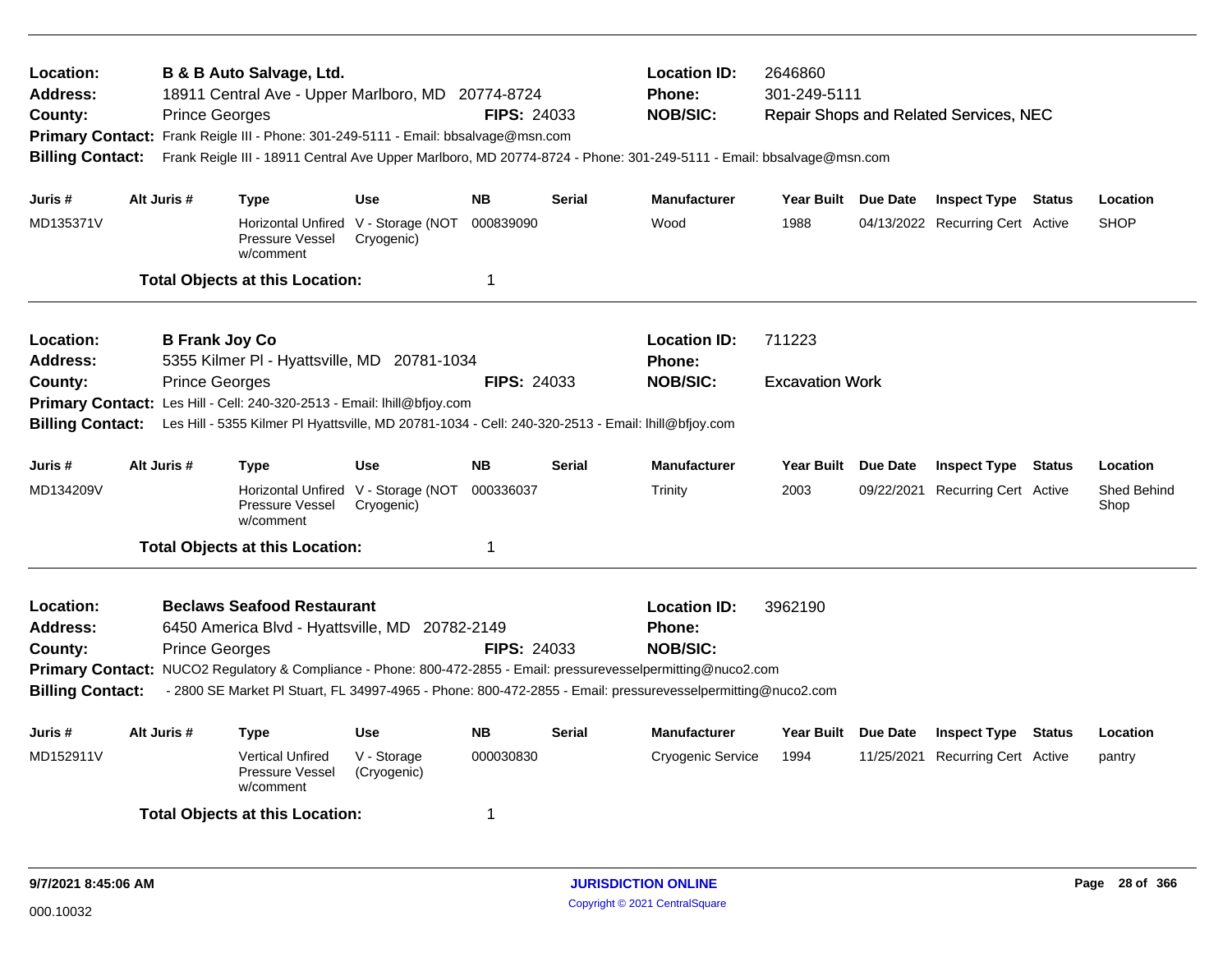| Location:<br>Address:<br>County:<br><b>Primary Contact:</b><br><b>Billing Contact:</b>        |                                                                                                                                                                                                                  | <b>Prince Georges</b> | <b>Belair Baptist Church</b><br>2801 Belair Dr - Bowie, MD<br><b>Belair Baptist Church</b>                                                                                                                                             | 20715-2155                                              | <b>FIPS: 24033</b> |               | <b>Location ID:</b><br><b>Phone:</b><br><b>NOB/SIC:</b> | 3885426                                                           |          |                                         |               |                    |
|-----------------------------------------------------------------------------------------------|------------------------------------------------------------------------------------------------------------------------------------------------------------------------------------------------------------------|-----------------------|----------------------------------------------------------------------------------------------------------------------------------------------------------------------------------------------------------------------------------------|---------------------------------------------------------|--------------------|---------------|---------------------------------------------------------|-------------------------------------------------------------------|----------|-----------------------------------------|---------------|--------------------|
| Juris #                                                                                       |                                                                                                                                                                                                                  | Alt Juris #           | <b>Type</b>                                                                                                                                                                                                                            | Use                                                     | <b>NB</b>          | Serial        | <b>Manufacturer</b>                                     | Year Built Due Date                                               |          | <b>Inspect Type Status</b>              |               | Location           |
| MD162585H                                                                                     |                                                                                                                                                                                                                  |                       | Cast Iron                                                                                                                                                                                                                              | H - Hot Water<br>Heat (Water $\leq$<br>160 psig, 250 F) | CI.                | CP7658129     | LGB-5                                                   | 2018                                                              |          | 12/11/2022 Recurring Cert Active        |               | <b>BOILER ROOM</b> |
|                                                                                               |                                                                                                                                                                                                                  |                       | <b>Total Objects at this Location:</b>                                                                                                                                                                                                 |                                                         | 1                  |               |                                                         |                                                                   |          |                                         |               |                    |
| Location:<br><b>Address:</b><br>County:<br><b>Primary Contact:</b><br><b>Billing Contact:</b> |                                                                                                                                                                                                                  | <b>Prince Georges</b> | <b>Belford Towers The Lighstone Group</b><br>6735 New Hampshire Ave - Takoma Park, MD 20912-4865<br>Princess Jones - Phone: 301 270-6748<br>Miriam Brodsky - 1985 Cedar Bridge Ave Ste 1 Lakewood, NJ 08701-7031 - Phone: 732-367-0129 |                                                         | <b>FIPS: 24033</b> |               | <b>Location ID:</b><br><b>Phone:</b><br><b>NOB/SIC:</b> | 704172<br>301 270-6748<br><b>Operators of Apartment Buildings</b> |          |                                         |               |                    |
| Juris #                                                                                       |                                                                                                                                                                                                                  | Alt Juris #           | <b>Type</b>                                                                                                                                                                                                                            | Use                                                     | <b>NB</b>          | Serial        | <b>Manufacturer</b>                                     | Year Built                                                        | Due Date | <b>Inspect Type</b>                     | <b>Status</b> | Location           |
| MD001673H                                                                                     | 01                                                                                                                                                                                                               |                       | <b>Horizontal Fire</b><br>Tube                                                                                                                                                                                                         | H - Hot Water<br>Heat (Water $\leq$<br>160 psig, 250 F) | 000003992 1        |               | <b>Superior Boiler</b><br>Works                         | 1968                                                              |          | 10/19/2022 Recurring Cert Active        |               | <b>BLRM</b>        |
| MD001674H                                                                                     | 02                                                                                                                                                                                                               |                       | <b>Horizontal Fire</b><br>Tube                                                                                                                                                                                                         | H - Hot Water<br>Heat (Water $\leq$<br>160 psig, 250 F) | 000003994 2        |               | <b>Superior Boiler</b><br>Works                         | 1968                                                              |          | 10/19/2022 Recurring Cert Active        |               | <b>BLRM</b>        |
| MD001675H                                                                                     | 03                                                                                                                                                                                                               |                       | Horizontal Fire<br>Tube                                                                                                                                                                                                                | H - Hot Water<br>Heat (Water $\leq$<br>160 psig, 250 F) | 000003993 3        |               | <b>Superior Boiler</b><br>Works                         | 1968                                                              |          | 10/19/2022 Recurring Cert Active        |               | <b>BLRM</b>        |
|                                                                                               |                                                                                                                                                                                                                  |                       | <b>Total Objects at this Location:</b>                                                                                                                                                                                                 |                                                         | 3                  |               |                                                         |                                                                   |          |                                         |               |                    |
| Location:<br><b>Address:</b>                                                                  |                                                                                                                                                                                                                  |                       | <b>Bells United Methodist Church</b><br>6016 Allentown Rd - Suitland, MD 20746-4550                                                                                                                                                    |                                                         |                    |               | <b>Location ID:</b><br>Phone:                           | 704243                                                            |          |                                         |               |                    |
| County:                                                                                       |                                                                                                                                                                                                                  | <b>Prince Georges</b> |                                                                                                                                                                                                                                        |                                                         | <b>FIPS: 24033</b> |               | <b>NOB/SIC:</b>                                         | Membership Organizations, NEC                                     |          |                                         |               |                    |
|                                                                                               | Primary Contact: Claire Kennedy - Phone: 3018997521 - Email: claire_2414@msn.com<br>Billing Contact: Claire Kennedy - 6016 Allentown Rd Suitland, MD 20746-4550 - Phone: 3018997521 - Email: claire_2414@msn.com |                       |                                                                                                                                                                                                                                        |                                                         |                    |               |                                                         |                                                                   |          |                                         |               |                    |
| Juris #                                                                                       |                                                                                                                                                                                                                  | Alt Juris #           | <b>Type</b>                                                                                                                                                                                                                            | <b>Use</b>                                              | <b>NB</b>          | <b>Serial</b> | <b>Manufacturer</b>                                     |                                                                   |          | Year Built Due Date Inspect Type Status |               | Location           |
| MD106294H                                                                                     |                                                                                                                                                                                                                  |                       | Cast Iron                                                                                                                                                                                                                              | H - Steam Heat                                          | <b>CI</b>          |               | Burnham                                                 | 1997                                                              |          | 10/17/2022 Recurring Cert Active        |               | <b>BLRM</b>        |
| 9/7/2021 8:45:06 AM                                                                           |                                                                                                                                                                                                                  |                       |                                                                                                                                                                                                                                        |                                                         |                    |               | <b>JURISDICTION ONLINE</b>                              |                                                                   |          |                                         |               | Page 29 of 366     |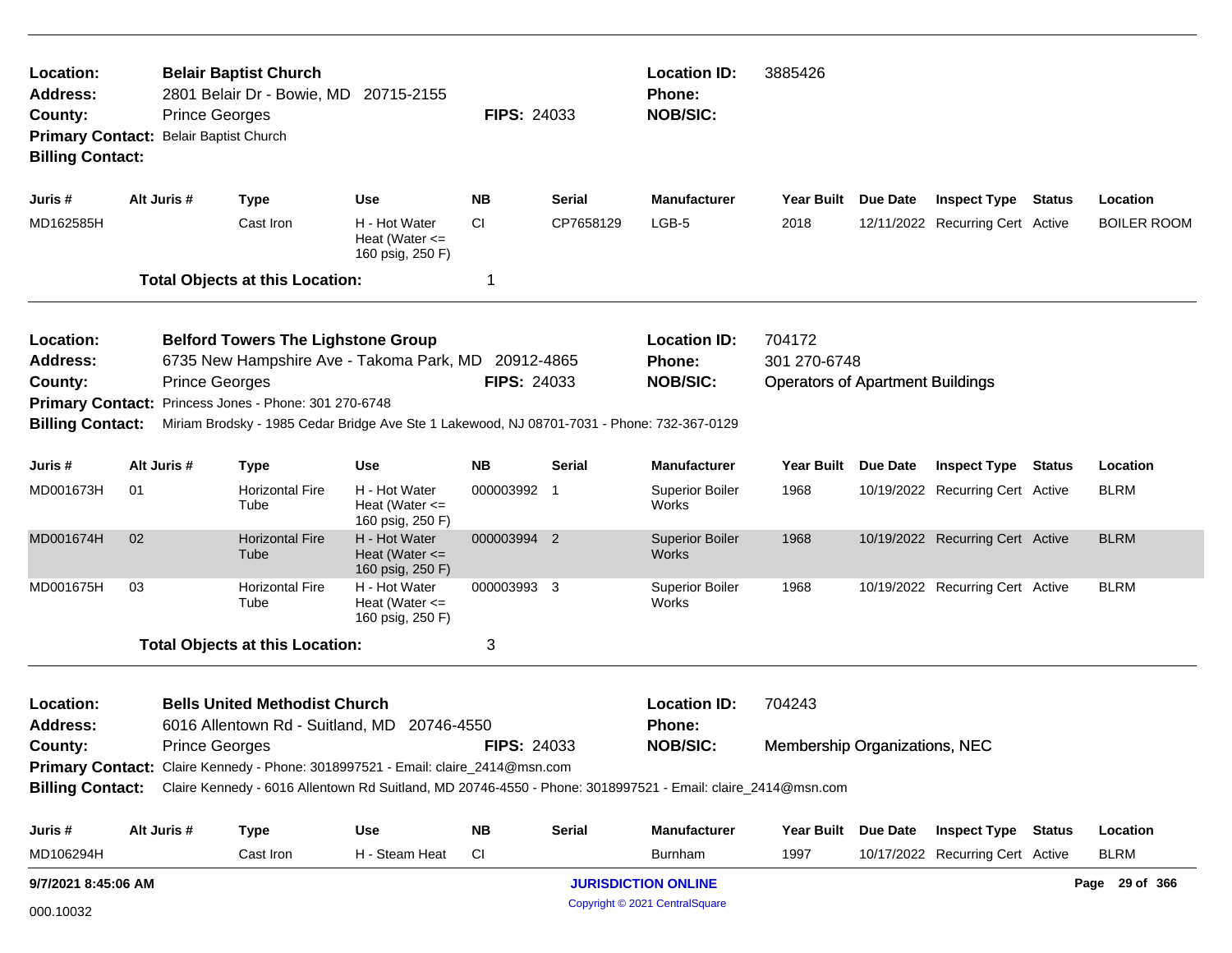| Juris #                      | Alt Juris #           | <b>Type</b>                                                                    | Use                                                     | <b>NB</b>          | <b>Serial</b>       | <b>Manufacturer</b>           |                                         | Year Built Due Date | <b>Inspect Type</b>              | Status        | Location           |
|------------------------------|-----------------------|--------------------------------------------------------------------------------|---------------------------------------------------------|--------------------|---------------------|-------------------------------|-----------------------------------------|---------------------|----------------------------------|---------------|--------------------|
|                              |                       |                                                                                | (Steam $\le$ 15<br>psig)                                |                    |                     |                               |                                         |                     |                                  |               |                    |
| MD139468H                    |                       | Cast Iron                                                                      | H - Steam Heat<br>(Steam $\le$ 15<br>psig)              | CI                 |                     | Weil-McLain                   | 2010                                    |                     | 10/17/2022 Recurring Cert Active |               | <b>BLRM</b>        |
|                              |                       | <b>Total Objects at this Location:</b>                                         |                                                         | $\overline{c}$     |                     |                               |                                         |                     |                                  |               |                    |
| Location:                    |                       | <b>Beltsville Adventist School</b>                                             |                                                         |                    |                     | <b>Location ID:</b>           | 988467                                  |                     |                                  |               |                    |
| <b>Address:</b>              |                       | 4230 Ammendale Rd - Beltsville, MD                                             |                                                         | 20705-1103         |                     | Phone:                        |                                         |                     |                                  |               |                    |
| County:                      | <b>Prince Georges</b> |                                                                                |                                                         | <b>FIPS: 24033</b> |                     | <b>NOB/SIC:</b>               | <b>Elementary and Secondary Schools</b> |                     |                                  |               |                    |
|                              |                       | Primary Contact: Wendy Pega - Phone: 301-937-2933                              |                                                         |                    |                     |                               |                                         |                     |                                  |               |                    |
| <b>Billing Contact:</b>      |                       | Wendy Pega - 4230 Ammendale Rd Beltsville, MD 20705-1103 - Phone: 301-937-2933 |                                                         |                    |                     |                               |                                         |                     |                                  |               |                    |
| Juris #                      | Alt Juris #           | <b>Type</b>                                                                    | <b>Use</b>                                              | <b>NB</b>          | Serial              | <b>Manufacturer</b>           | Year Built Due Date                     |                     | <b>Inspect Type</b>              | <b>Status</b> | Location           |
| MD119257H                    | Boiler 1              | <b>Water Tube</b><br>Coiled (NOT<br>Flueless Hi<br>Efficiency)                 | H - Hot Water<br>Heat (Water $\leq$<br>160 psig, 250 F) | 000010834          | J90 10834           | A O Smith                     | 1990                                    |                     | 06/02/2023 Recurring Cert Active |               | boiler room        |
| MD119258H                    | Boiler #2             | <b>Water Tube</b><br>Coiled (NOT<br><b>Flueless Hi</b><br>Efficiency)          | H - Hot Water<br>Heat (Water $\leq$<br>160 psig, 250 F) | 000010037          | G90 10037           | A O Smith                     | 1990                                    |                     | 06/02/2023 Recurring Cert Active |               | boiler Room        |
| MD119259H                    | Boiler #3             | <b>Water Tube</b><br>Coiled (NOT<br>Flueless Hi<br>Efficiency)                 | H - Hot Water<br>Heat (Water $\leq$<br>160 psig, 250 F) |                    | 000012767 C91 12767 | A O Smith                     | 1991                                    |                     | 06/02/2023 Recurring Cert Active |               | <b>Boiler Room</b> |
|                              |                       | <b>Total Objects at this Location:</b>                                         |                                                         | 3                  |                     |                               |                                         |                     |                                  |               |                    |
| Location:<br><b>Address:</b> |                       | <b>Beltsville Exxon</b><br>11055 Baltimore Ave - Beltsville, MD 20705-2119     |                                                         |                    |                     | <b>Location ID:</b><br>Phone: | 3600234<br>301-937-2166                 |                     |                                  |               |                    |
| County:                      | <b>Prince Georges</b> |                                                                                |                                                         | <b>FIPS: 24033</b> |                     | <b>NOB/SIC:</b>               | <b>Gasoline Service Stations</b>        |                     |                                  |               |                    |
|                              |                       | Primary Contact: Beltsville Exxon - Phone: 301-937-2166                        |                                                         |                    |                     |                               |                                         |                     |                                  |               |                    |
| <b>Billing Contact:</b>      |                       | - 11055 Baltimore Ave Beltsville, MD 20705-2119 - Phone: 301-937-2166          |                                                         |                    |                     |                               |                                         |                     |                                  |               |                    |
| Juris #                      | Alt Juris #           | <b>Type</b>                                                                    | <b>Use</b>                                              | <b>NB</b>          | <b>Serial</b>       | <b>Manufacturer</b>           |                                         | Year Built Due Date | <b>Inspect Type Status</b>       |               | Location           |
| MD151242V                    |                       | <b>Vertical Unfired</b><br>Pressure Vessel<br>w/comment                        | V - Storage (NOT<br>Cryogenic)                          | 1365663            |                     | Manchester                    | 2013                                    |                     | 05/06/2023 Recurring Cert Active |               | Store Room         |
|                              |                       | <b>Total Objects at this Location:</b>                                         |                                                         | 1                  |                     |                               |                                         |                     |                                  |               |                    |
| 9/7/2021 8:45:06 AM          |                       |                                                                                |                                                         |                    |                     | <b>JURISDICTION ONLINE</b>    |                                         |                     |                                  |               | Page 30 of 366     |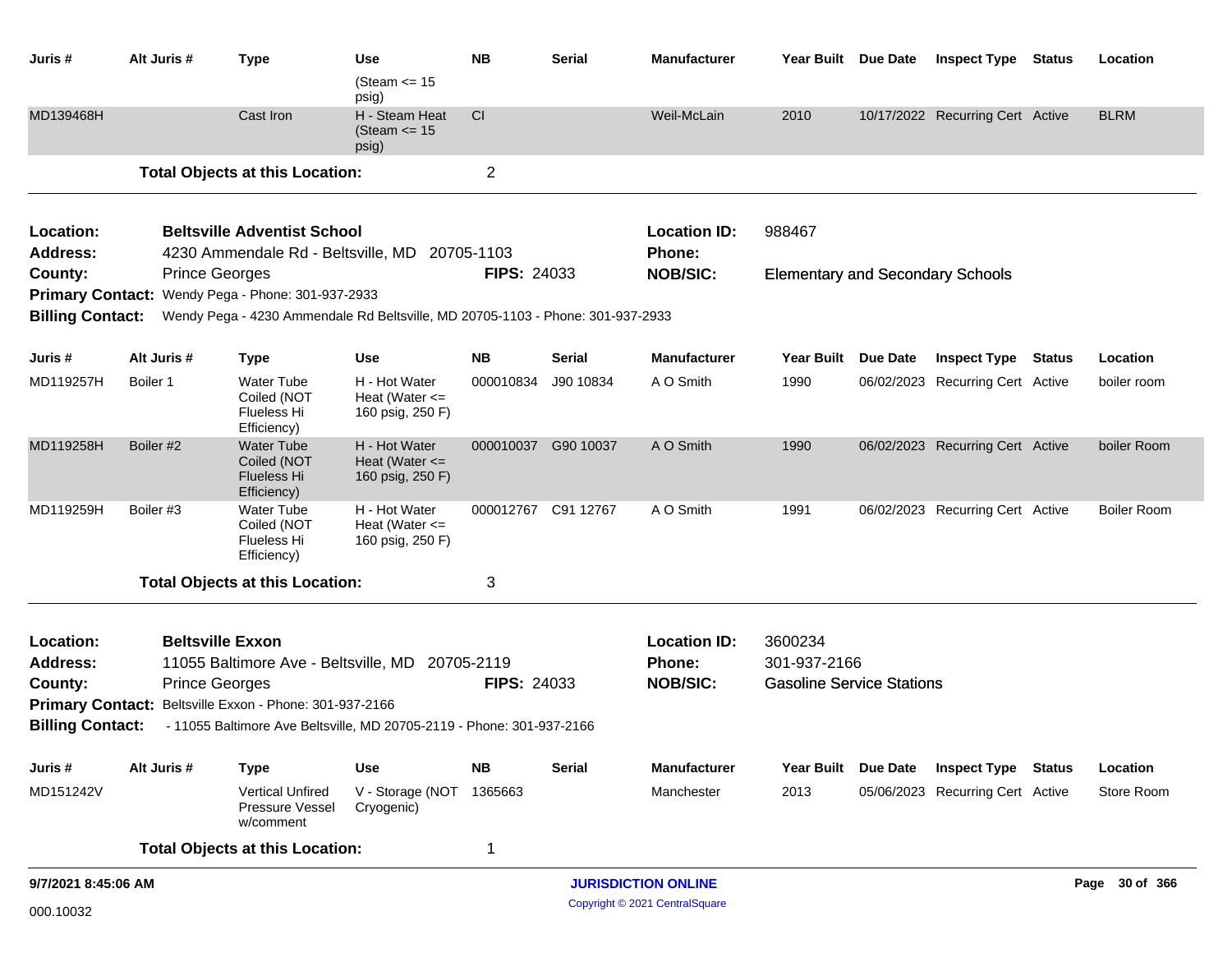| Location:                                      |                                                                                                                                                            | <b>Beltway Plaza Shell</b>                                                                                                                                                                                 |                                                         |                    |               | <b>Location ID:</b>           | 704273                   |                 |                                                  |                    |
|------------------------------------------------|------------------------------------------------------------------------------------------------------------------------------------------------------------|------------------------------------------------------------------------------------------------------------------------------------------------------------------------------------------------------------|---------------------------------------------------------|--------------------|---------------|-------------------------------|--------------------------|-----------------|--------------------------------------------------|--------------------|
| Address:<br>County:<br><b>Billing Contact:</b> |                                                                                                                                                            | 5550 Greenbelt Rd - College Park, MD 20740-2250<br><b>Prince Georges</b><br>Primary Contact: Homayoun Wardak - Phone: (301)474-3443<br>- 5550 Greenbelt Rd College Park, MD 20740-2250 - Phone: 3014743443 |                                                         | <b>FIPS: 24033</b> |               | Phone:<br><b>NOB/SIC:</b>     |                          |                 | Automotive dealers and gasoline service stations |                    |
| Juris #                                        | Alt Juris #                                                                                                                                                | <b>Type</b>                                                                                                                                                                                                | <b>Use</b>                                              | <b>NB</b>          | Serial        | <b>Manufacturer</b>           | Year Built Due Date      |                 | <b>Inspect Type Status</b>                       | Location           |
| MD084920V                                      | 5550                                                                                                                                                       | <b>Vertical Unfired</b><br><b>Pressure Vessel</b><br>w/comment                                                                                                                                             | V - Storage (NOT<br>Cryogenic)                          | 000066859          |               | Stover                        | 1964                     |                 | 09/14/2023 Recurring Cert Active                 | Store Room         |
|                                                |                                                                                                                                                            | <b>Total Objects at this Location:</b>                                                                                                                                                                     |                                                         | -1                 |               |                               |                          |                 |                                                  |                    |
| Location:<br>Address:                          |                                                                                                                                                            | <b>Beltway Plaza Shopping Center</b><br>6000 Greenbelt Rd - Greenbelt, MD 20770-1018                                                                                                                       |                                                         |                    |               | <b>Location ID:</b><br>Phone: | 704274                   |                 |                                                  |                    |
| County:                                        |                                                                                                                                                            | <b>Prince Georges</b>                                                                                                                                                                                      |                                                         | <b>FIPS: 24033</b> |               | <b>NOB/SIC:</b>               | <b>Department Stores</b> |                 |                                                  |                    |
|                                                | David Sullivan - Phone: 301-440-1398<br><b>Primary Contact:</b>                                                                                            |                                                                                                                                                                                                            |                                                         |                    |               |                               |                          |                 |                                                  |                    |
| <b>Billing Contact:</b>                        | - 4912 Del Ray Ave Bethesda, MD 20814-2517 - Phone: 301-657-9900                                                                                           |                                                                                                                                                                                                            |                                                         |                    |               |                               |                          |                 |                                                  |                    |
| Juris #                                        | Alt Juris #                                                                                                                                                | <b>Type</b>                                                                                                                                                                                                | <b>Use</b>                                              | <b>NB</b>          | <b>Serial</b> | <b>Manufacturer</b>           | <b>Year Built</b>        | <b>Due Date</b> | <b>Inspect Type Status</b>                       | Location           |
| MD070056H                                      |                                                                                                                                                            | Cast Iron                                                                                                                                                                                                  | H - Hot Water<br>Heat (Water $\leq$<br>160 psig, 250 F) | СI                 |               | Peerless                      | 1989                     |                 | 08/14/2021 Recurring Cert Active                 | <b>Boiler Room</b> |
| MD070057V                                      |                                                                                                                                                            | <b>Pressure Vessel</b><br>w/comment                                                                                                                                                                        | Horizontal Unfired V - Storage (NOT<br>Cryogenic)       | 5093               |               | Manchester                    | 1988                     |                 | 08/14/2021 Recurring Cert Active                 | <b>Boiler Room</b> |
|                                                |                                                                                                                                                            | <b>Total Objects at this Location:</b>                                                                                                                                                                     |                                                         | $\overline{2}$     |               |                               |                          |                 |                                                  |                    |
| Location:                                      |                                                                                                                                                            | <b>Berwyn Heights Shell</b>                                                                                                                                                                                |                                                         |                    |               | <b>Location ID:</b>           | 704406                   |                 |                                                  |                    |
| <b>Address:</b>                                |                                                                                                                                                            | 6001 Greenbelt Rd - Berwyn Heights, MD 20740-2315                                                                                                                                                          |                                                         |                    |               | Phone:                        |                          |                 |                                                  |                    |
| County:                                        |                                                                                                                                                            | <b>Prince Georges</b>                                                                                                                                                                                      |                                                         | <b>FIPS: 24033</b> |               | <b>NOB/SIC:</b>               |                          |                 | Automotive dealers and gasoline service stations |                    |
|                                                |                                                                                                                                                            | Primary Contact: Ron Thompson - Phone: 301-932-3679 - Cell: 240-434-3686 - Email: RThompson@twgi.net                                                                                                       |                                                         |                    |               |                               |                          |                 |                                                  |                    |
|                                                | <b>Billing Contact:</b><br>Ron Thompson - 102 Centennial St La Plata, MD 20646-5967 - Phone: 301-932-3679 - Cell: 240-434-3686 - Email: RThompson@twgi.net |                                                                                                                                                                                                            |                                                         |                    |               |                               |                          |                 |                                                  |                    |
| Juris #                                        | Alt Juris #                                                                                                                                                | <b>Type</b>                                                                                                                                                                                                | <b>Use</b>                                              | <b>NB</b>          | Serial        | Manufacturer                  | Year Built Due Date      |                 | <b>Inspect Type Status</b>                       | Location           |
| MD128756V                                      |                                                                                                                                                            | <b>Vertical Unfired</b><br>Pressure Vessel<br>w/comment                                                                                                                                                    | V - Storage (NOT<br>Cryogenic)                          | 000390076          | D014599       | Steel Fab                     | 2005                     |                 | 11/02/2022 Recurring Cert Active                 | Garage             |
| 9/7/2021 8:45:06 AM                            |                                                                                                                                                            |                                                                                                                                                                                                            |                                                         |                    |               | <b>JURISDICTION ONLINE</b>    |                          |                 |                                                  | Page 31 of 366     |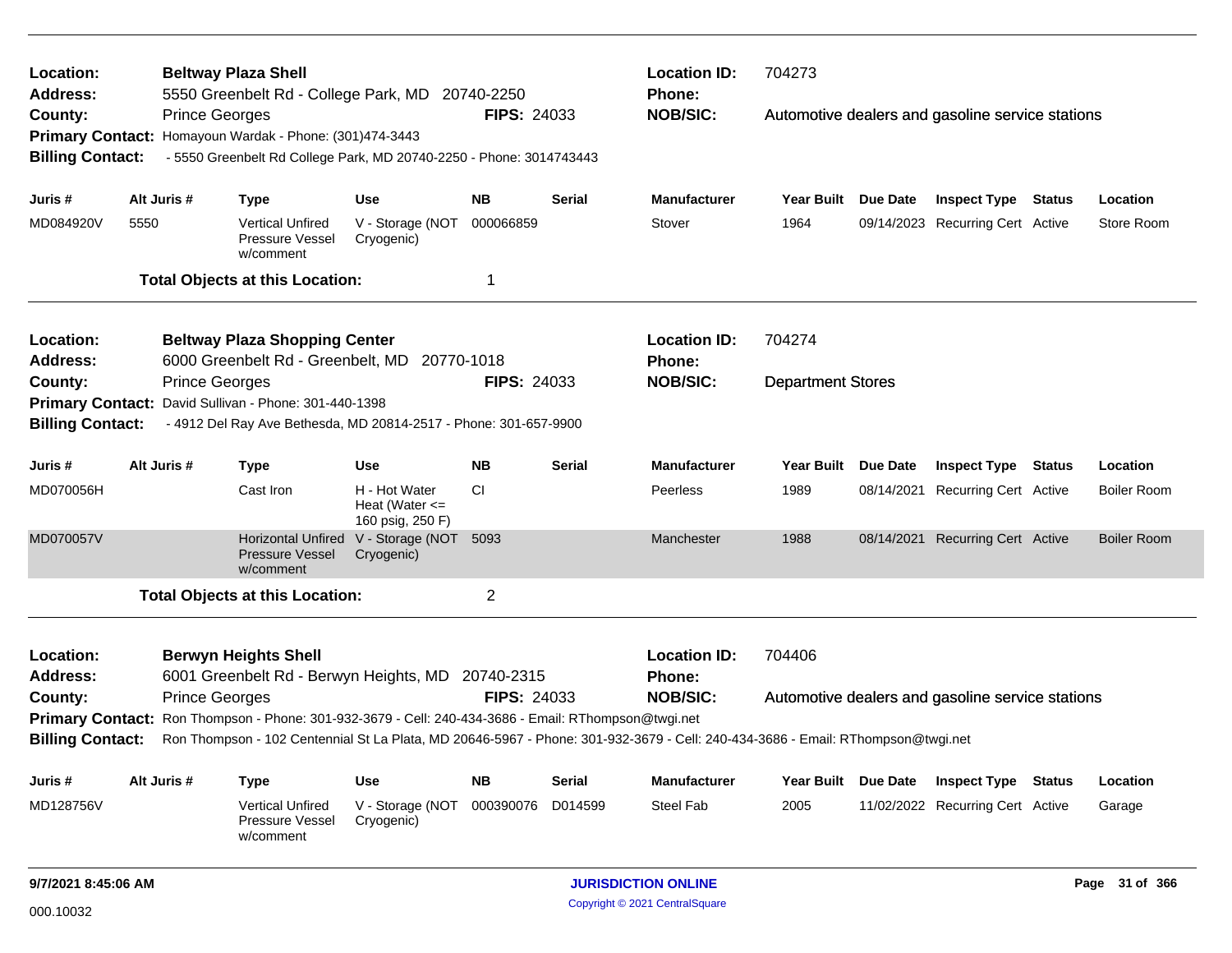| Juris #                 | Alt Juris #           | <b>Type</b>                                                                                        | Use                                              | <b>NB</b>          | <b>Serial</b> | <b>Manufacturer</b>                                                                                                        | Year Built            | Due Date        | <b>Inspect Type</b>                  | <b>Status</b> | Location                    |
|-------------------------|-----------------------|----------------------------------------------------------------------------------------------------|--------------------------------------------------|--------------------|---------------|----------------------------------------------------------------------------------------------------------------------------|-----------------------|-----------------|--------------------------------------|---------------|-----------------------------|
| MD156128V               |                       | <b>Vertical Unfired</b><br><b>Pressure Vessel</b><br>w/comment                                     | V - Storage (NOT<br>Cryogenic)                   | 000457094          |               | Morganton                                                                                                                  | 2015                  |                 | 11/02/2022 Recurring Cert Active     |               | Car Wash Equip<br><b>Rm</b> |
|                         |                       | <b>Total Objects at this Location:</b>                                                             |                                                  | $\overline{2}$     |               |                                                                                                                            |                       |                 |                                      |               |                             |
| Location:               |                       | <b>Big Top Cleaners</b>                                                                            |                                                  |                    |               | <b>Location ID:</b>                                                                                                        | 704608                |                 |                                      |               |                             |
| <b>Address:</b>         |                       | 395 Montrose Ave - Laurel, MD 20707-4839                                                           |                                                  |                    |               | Phone:                                                                                                                     | 301-604-2355          |                 |                                      |               |                             |
| County:                 | <b>Prince Georges</b> |                                                                                                    |                                                  | <b>FIPS: 24033</b> |               | <b>NOB/SIC:</b>                                                                                                            |                       |                 | Miscellaneous Personal Services, NEC |               |                             |
|                         |                       | Primary Contact: Nicole Park - Phone: 301-604-2355 - Cell: 301-305-6806 - Email: nsparks@yahoo.com |                                                  |                    |               |                                                                                                                            |                       |                 |                                      |               |                             |
| <b>Billing Contact:</b> |                       |                                                                                                    |                                                  |                    |               | Nicole Park - 395 Montrose Ave Laurel, MD 20707-4839 - Phone: 301-604-2355 - Cell: 301-305-6806 - Email: nsparks@yahoo.com |                       |                 |                                      |               |                             |
| Juris #                 | Alt Juris #           | <b>Type</b>                                                                                        | Use                                              | <b>NB</b>          | <b>Serial</b> | <b>Manufacturer</b>                                                                                                        | <b>Year Built</b>     | Due Date        | <b>Inspect Type</b>                  | <b>Status</b> | Location                    |
| MD100985V               |                       | <b>Horizontal Unfired</b><br>Pressure Vessel<br>w/comment                                          | V - Storage (NOT<br>Cryogenic)                   | 000661425          |               | Manchester                                                                                                                 | 1998                  |                 | 05/07/2022 Recurring Cert Active     |               | Boiler Room                 |
| MD137095                |                       | <b>Vertical Tubeless</b>                                                                           | S - Power-Ironing<br>$(Steam > 15 \text{ psig})$ | 000148858          |               | Columbia                                                                                                                   | 2008                  |                 | 05/07/2022 Recurring Cert Active     |               | <b>Boiler Room</b>          |
|                         |                       | <b>Total Objects at this Location:</b>                                                             |                                                  | $\overline{2}$     |               |                                                                                                                            |                       |                 |                                      |               |                             |
| Location:               |                       | <b>BJ's - Ritchie Station Shopping Center</b>                                                      |                                                  |                    |               | <b>Location ID:</b>                                                                                                        | 3596458               |                 |                                      |               |                             |
| <b>Address:</b>         |                       | 1781 Ritchie Station Ct - Capitol Heights, MD 20743-5064                                           |                                                  |                    |               | <b>Phone:</b>                                                                                                              | $(301)$ 509-8799 x    |                 |                                      |               |                             |
| County:                 | <b>Prince Georges</b> |                                                                                                    |                                                  | <b>FIPS: 24033</b> |               | <b>NOB/SIC:</b>                                                                                                            | <b>Variety Stores</b> |                 |                                      |               |                             |
|                         |                       | Primary Contact: Melissa Gordon - Phone: 774 512 4778                                              |                                                  |                    |               |                                                                                                                            |                       |                 |                                      |               |                             |
| <b>Billing Contact:</b> |                       | Melissa Gordon - 1781 Ritchie Station Ct Capitol Heights, MD 20743-5064 - Phone: 774 512 4778      |                                                  |                    |               |                                                                                                                            |                       |                 |                                      |               |                             |
| Juris #                 | Alt Juris #           | <b>Type</b>                                                                                        | <b>Use</b>                                       | <b>NB</b>          | <b>Serial</b> | <b>Manufacturer</b>                                                                                                        | <b>Year Built</b>     | <b>Due Date</b> | <b>Inspect Type Status</b>           |               | Location                    |
| MD151729V               |                       | <b>Vertical Unfired</b><br>Pressure Vessel<br>w/comment                                            | V - Storage (NOT<br>Cryogenic)                   | 000617542          |               | Steel Fab                                                                                                                  | 2010                  |                 | 04/23/2023 Recurring Cert Active     |               | Auto Shop                   |
|                         |                       | <b>Total Objects at this Location:</b>                                                             |                                                  |                    |               |                                                                                                                            |                       |                 |                                      |               |                             |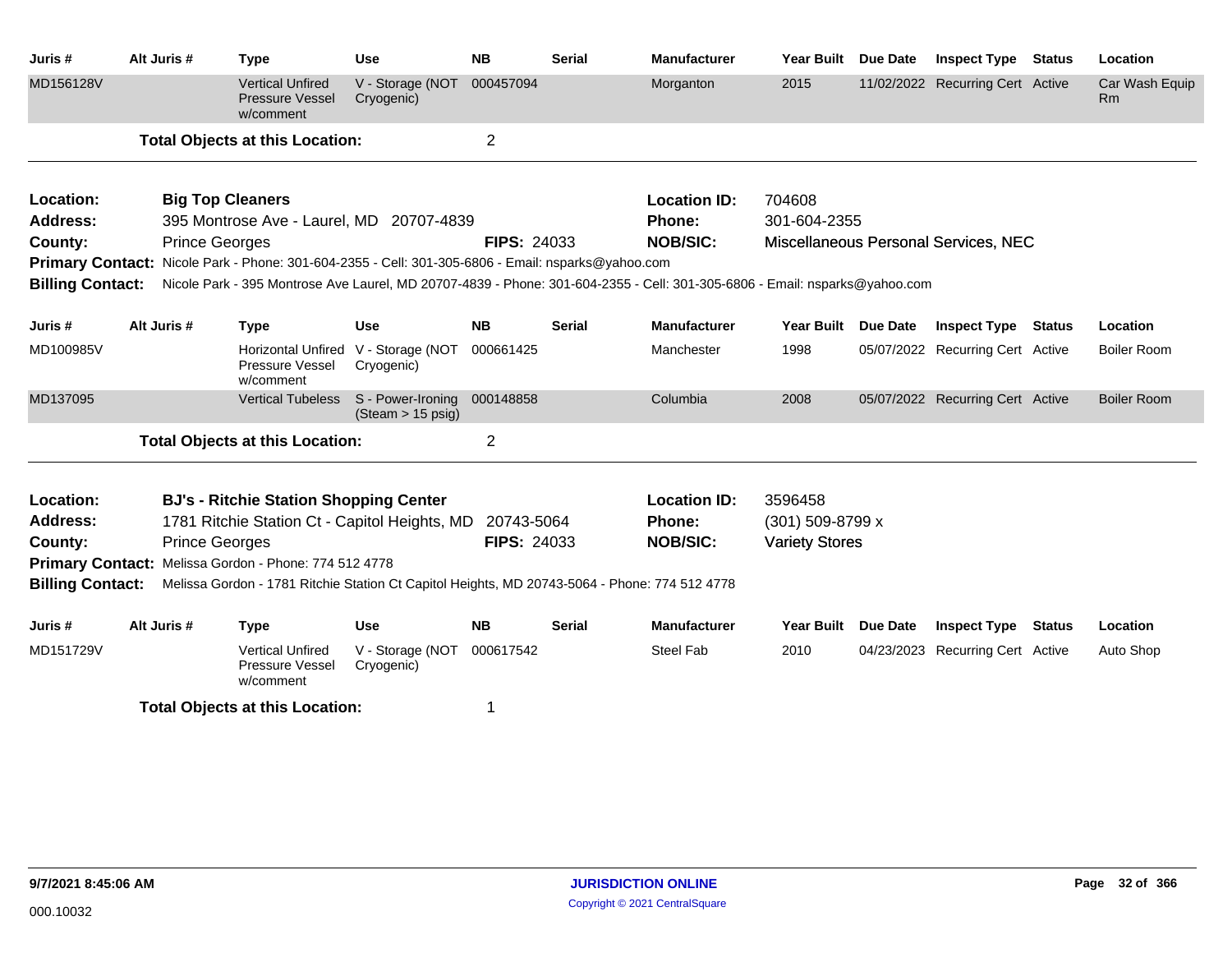| Location:<br>Address:              |                       | <b>Blue Sunday (Arc3)</b><br>6868 Race Track Rd - Bowie, MD 20715-3011                                                                                                                                                       |                                                         |                    |               | <b>Location ID:</b><br>Phone: | 3965501                           |                 |                                  |             |
|------------------------------------|-----------------------|------------------------------------------------------------------------------------------------------------------------------------------------------------------------------------------------------------------------------|---------------------------------------------------------|--------------------|---------------|-------------------------------|-----------------------------------|-----------------|----------------------------------|-------------|
| County:<br><b>Billing Contact:</b> | <b>Prince Georges</b> | Primary Contact: Charlie Patterson - Phone: 804-644-4521 - Email: charlie.patterson@arc3gases.com<br>Charlie Patterson - PO Box 26269 Richmond, VA 23260-6269 - Phone: 804-644-4521 - Email: charlie.patterson@arc3gases.com |                                                         | <b>FIPS: 24033</b> |               | <b>NOB/SIC:</b>               | <b>Eating and Drinking Places</b> |                 |                                  |             |
| Juris #                            | Alt Juris #           | <b>Type</b>                                                                                                                                                                                                                  | <b>Use</b>                                              | <b>NB</b>          | <b>Serial</b> | <b>Manufacturer</b>           | Year Built Due Date               |                 | <b>Inspect Type Status</b>       | Location    |
| MD164639V                          |                       | Vertical Unfired<br><b>Pressure Vessel</b><br>w/comment                                                                                                                                                                      | V - Storage<br>(Cryogenic)                              | 000002857          |               | Taylor-Wharton                | 1987                              |                 | 07/30/2023 Recurring Cert Active | Outside     |
|                                    |                       | <b>Total Objects at this Location:</b>                                                                                                                                                                                       |                                                         | 1                  |               |                               |                                   |                 |                                  |             |
| Location:<br><b>Address:</b>       | <b>Bob Hall Inc</b>   | 5600 Crain Hwy - Upper Marlboro, MD 20772-4137                                                                                                                                                                               |                                                         |                    |               | <b>Location ID:</b><br>Phone: | 704790                            |                 |                                  |             |
| County:<br><b>Primary Contact:</b> | <b>Prince Georges</b> | Richard B. Hall - Phone: 240-375-3049 - Email: rbh@bobhallbud.com                                                                                                                                                            |                                                         | <b>FIPS: 24033</b> |               | <b>NOB/SIC:</b>               | <b>Automotive Dealers, NEC</b>    |                 |                                  |             |
| <b>Billing Contact:</b>            |                       | Richard B. Hall - PO Box 1308 Upper Marlboro, MD 20773-1308 - Phone: 240-375-3049 - Email: rbh@bobhallbud.com                                                                                                                |                                                         |                    |               |                               |                                   |                 |                                  |             |
| Juris #                            | Alt Juris #           | <b>Type</b>                                                                                                                                                                                                                  | <b>Use</b>                                              | <b>NB</b>          | <b>Serial</b> | <b>Manufacturer</b>           | <b>Year Built</b>                 | <b>Due Date</b> | <b>Inspect Type Status</b>       | Location    |
| MD042873H                          |                       | Cast Iron                                                                                                                                                                                                                    | H - Hot Water<br>Heat (Water $\leq$<br>160 psig, 250 F) | <b>CI</b>          |               | Peerless                      | 1980                              |                 | 11/04/2022 Recurring Cert Active | <b>BLRM</b> |
| MD042877V                          |                       | Horizontal Unfired<br>Pressure Vessel<br>w/comment                                                                                                                                                                           | V - Storage (NOT 000268739<br>Cryogenic)                |                    |               | <b>Buckeye</b>                | 1980                              |                 | 11/04/2022 Recurring Cert Active | <b>BLRM</b> |
| MD042878V                          |                       | <b>Vertical Unfired</b><br>Pressure Vessel<br>w/comment                                                                                                                                                                      | V - Storage (NOT 000955563<br>Cryogenic)                |                    |               | Kargard                       | 1979                              |                 | 11/04/2022 Recurring Cert Active | GARAGE      |
| MD042879V                          |                       | <b>Vertical Unfired</b><br><b>Pressure Vessel</b><br>w/comment                                                                                                                                                               | V - Storage (NOT<br>Cryogenic)                          | 000985490          |               | Kargard                       | 1979                              |                 | 11/04/2022 Recurring Cert Active | GARAGE      |
| MD168061H                          |                       | Cast Iron                                                                                                                                                                                                                    | H - Hot Water<br>Heat (Water $\leq$<br>160 psig, 250 F) | <b>CI</b>          | 7576915       | Weil-McLain                   | 2019                              |                 | 11/16/2022 Recurring Cert Active | <b>BLRM</b> |
|                                    |                       | <b>Total Objects at this Location:</b>                                                                                                                                                                                       |                                                         | 5                  |               |                               |                                   |                 |                                  |             |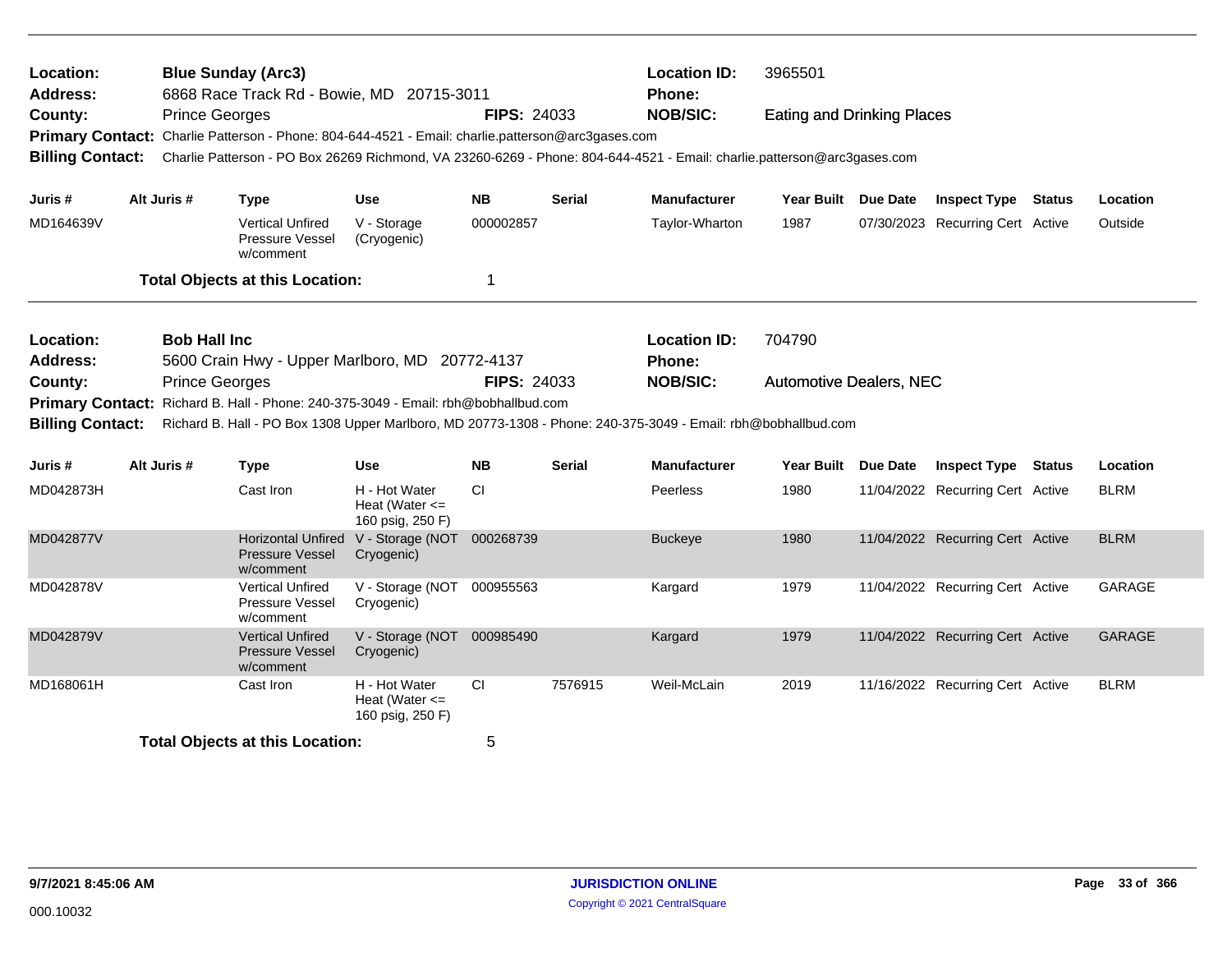| Location:<br><b>Address:</b>       | <b>Prince Georges</b> | <b>Bobbys Burger Palace</b><br>8150 Baltimore Ave - College Park, MD 20740-2445                                         |                                | FIPS: 24033        |                   | <b>Location ID:</b><br><b>Phone:</b><br><b>NOB/SIC:</b> | 3629026<br><b>Industrial Gases</b> |            |                                  |                  |
|------------------------------------|-----------------------|-------------------------------------------------------------------------------------------------------------------------|--------------------------------|--------------------|-------------------|---------------------------------------------------------|------------------------------------|------------|----------------------------------|------------------|
| County:<br><b>Primary Contact:</b> |                       | <b>Bobbys Burger Palace</b>                                                                                             |                                |                    |                   |                                                         |                                    |            |                                  |                  |
| <b>Billing Contact:</b>            |                       | - 8150 Baltimore Ave College Park, MD 20740-2445                                                                        |                                |                    |                   |                                                         |                                    |            |                                  |                  |
|                                    |                       |                                                                                                                         |                                |                    |                   |                                                         |                                    |            |                                  |                  |
| Juris #                            | Alt Juris #           | <b>Type</b>                                                                                                             | <b>Use</b>                     | <b>NB</b>          | <b>Serial</b>     | <b>Manufacturer</b>                                     | Year Built Due Date                |            | <b>Inspect Type Status</b>       | Location         |
| MD163400V                          | A994862               | <b>Vertical Unfired</b><br>Pressure Vessel<br>w/comment                                                                 | V - Storage<br>(Cryogenic)     | 000039639          | <b>CCNB95E429</b> | Cryogenic                                               | 1995                               |            | 03/21/2023 Recurring Cert Active | Kitchen Rear     |
|                                    |                       | <b>Total Objects at this Location:</b>                                                                                  |                                | 1                  |                   |                                                         |                                    |            |                                  |                  |
| <b>Location:</b>                   |                       | <b>Bottom Line Bar &amp; Grill (Arc3)</b>                                                                               |                                |                    |                   | <b>Location ID:</b>                                     | 3974809                            |            |                                  |                  |
| <b>Address:</b>                    |                       | 9008 Old Branch Ave - Clinton, MD 20735-2538                                                                            |                                |                    |                   | Phone:                                                  |                                    |            |                                  |                  |
| County:                            | <b>Prince Georges</b> |                                                                                                                         |                                | <b>FIPS: 24033</b> |                   | <b>NOB/SIC:</b>                                         | <b>Eating and Drinking Places</b>  |            |                                  |                  |
| <b>Primary Contact:</b>            |                       | Charlie Patterson - Phone: 804-644-4521 - Email: charlie.patterson@arc3gases.com                                        |                                |                    |                   |                                                         |                                    |            |                                  |                  |
| <b>Billing Contact:</b>            |                       | Charlie Patterson - PO Box 26269 Richmond, VA 23260-6269 - Phone: 804-644-4521 - Email: charlie.patterson@arc3gases.com |                                |                    |                   |                                                         |                                    |            |                                  |                  |
| Juris #                            | Alt Juris #           | <b>Type</b>                                                                                                             | <b>Use</b>                     | <b>NB</b>          | <b>Serial</b>     | <b>Manufacturer</b>                                     | Year Built Due Date                |            | <b>Inspect Type Status</b>       | Location         |
| MD167023V                          |                       | <b>Vertical Unfired</b><br>Pressure Vessel<br>w/comment                                                                 | V - Storage<br>(Cryogenic)     | 000146112          |                   | <b>CHART</b>                                            | 2003                               | 10/09/2021 | <b>Recurring Cert Active</b>     | Store Room       |
|                                    |                       | <b>Total Objects at this Location:</b>                                                                                  |                                | 1                  |                   |                                                         |                                    |            |                                  |                  |
| Location:                          |                       | <b>Bowie Belair Shell Inc.</b>                                                                                          |                                |                    |                   | <b>Location ID:</b>                                     | 704906                             |            |                                  |                  |
| <b>Address:</b>                    |                       | 7111 Crain Hwy N - Bowie, MD 20715-4332                                                                                 |                                |                    |                   | <b>Phone:</b>                                           |                                    |            |                                  |                  |
| County:                            | <b>Prince Georges</b> |                                                                                                                         |                                | <b>FIPS: 24033</b> |                   | <b>NOB/SIC:</b>                                         | <b>Gasoline Service Stations</b>   |            |                                  |                  |
|                                    |                       | Primary Contact: Jim Wiedemair - Phone: 301-464-5454                                                                    |                                |                    |                   |                                                         |                                    |            |                                  |                  |
| <b>Billing Contact:</b>            |                       | - 7111 Crain Hwy Bowie, MD 20715-4332 - Phone: 3014645454                                                               |                                |                    |                   |                                                         |                                    |            |                                  |                  |
| Juris #                            | Alt Juris #           | <b>Type</b>                                                                                                             | <b>Use</b>                     | <b>NB</b>          | <b>Serial</b>     | <b>Manufacturer</b>                                     | Year Built Due Date                |            | <b>Inspect Type Status</b>       | Location         |
| MD160652V                          |                       | <b>Vertical Unfired</b><br><b>Pressure Vessel</b><br>w/comment                                                          | V - Storage (NOT<br>Cryogenic) | 000623003          |                   | Morganton                                               | 2017                               |            | 02/09/2022 Recurring Cert Active | <b>BACK ROOM</b> |
|                                    |                       | <b>Total Objects at this Location:</b>                                                                                  |                                | 1                  |                   |                                                         |                                    |            |                                  |                  |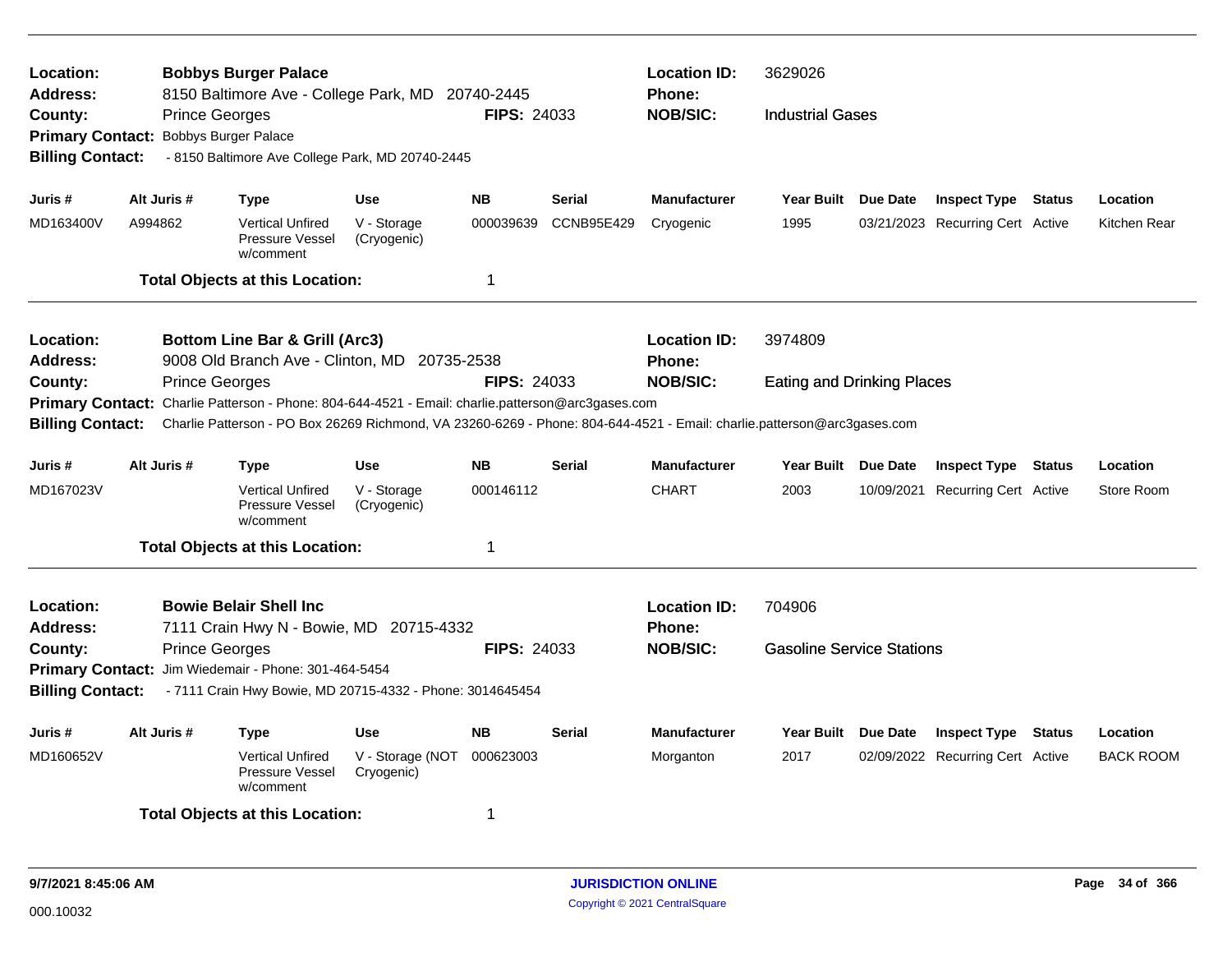| Location:                                                                         |                       | <b>Bowie Corporate Center</b> |                                                         |                    |               | <b>Location ID:</b>                                                                                        | 4074358           |          |                                  |        |                    |
|-----------------------------------------------------------------------------------|-----------------------|-------------------------------|---------------------------------------------------------|--------------------|---------------|------------------------------------------------------------------------------------------------------------|-------------------|----------|----------------------------------|--------|--------------------|
| <b>Address:</b>                                                                   |                       |                               | 4321 Collington Rd - Bowie, MD 20716-2259               |                    |               | <b>Phone:</b>                                                                                              |                   |          |                                  |        |                    |
| County:                                                                           | <b>Prince Georges</b> |                               |                                                         | <b>FIPS: 24033</b> |               | <b>NOB/SIC:</b>                                                                                            |                   |          |                                  |        |                    |
| Primary Contact: Kyle Farren - Phone: 443-624-0181 - Email: Kyle.Farren@hines.com |                       |                               |                                                         |                    |               |                                                                                                            |                   |          |                                  |        |                    |
| <b>Billing Contact:</b>                                                           |                       |                               |                                                         |                    |               | Kyle Farren - 4321 Collington Rd Bowie, MD 20716-2259 - Phone: 443-624-0181 - Email: Kyle.Farren@hines.com |                   |          |                                  |        |                    |
|                                                                                   |                       |                               |                                                         |                    |               |                                                                                                            |                   |          |                                  |        |                    |
| Juris #                                                                           | Alt Juris #           | Type                          | Use                                                     | <b>NB</b>          | <b>Serial</b> | <b>Manufacturer</b>                                                                                        | <b>Year Built</b> | Due Date | <b>Inspect Type</b>              | Status | <b>Location</b>    |
| MD170106H                                                                         |                       | Cast Iron                     | H - Hot Water<br>Heat (Water $\leq$<br>160 psig, 250 F) |                    | KM-2005-1056  | Hydrotherm                                                                                                 | 2016              |          | 05/28/2023 Recurring Cert Active |        | <b>Boiler Room</b> |
| MD170108H                                                                         |                       | Cast Iron                     | H - Hot Water<br>Heat (Water $\leq$                     | <b>CI</b>          | KN-2005-1057  | Hydrotherm                                                                                                 | 2016              |          | 05/28/2023 Recurring Cert Active |        | <b>Boiler Room</b> |

160 psig, 250 F)

**Total Objects at this Location:** 2

| Location:       | <b>Bowie Ice Arena (Arc3)</b>                                                                                                            |                    | <b>Location ID:</b> | 3965531                                |
|-----------------|------------------------------------------------------------------------------------------------------------------------------------------|--------------------|---------------------|----------------------------------------|
| <b>Address:</b> | 3330 Northview Dr - Bowie, MD 20716                                                                                                      |                    | <b>Phone:</b>       |                                        |
| County:         | <b>Prince Georges</b>                                                                                                                    | <b>FIPS: 24033</b> | <b>NOB/SIC:</b>     | Amusement and Recreation Services, NEC |
|                 | <b>Primary Contact:</b> Charlie Patterson - Phone: 804-644-4521 - Email: charlie.patterson@arc3gases.com                                 |                    |                     |                                        |
|                 | Billing Contact: Charlie Patterson - PO Box 26269 Richmond, VA 23260-6269 - Phone: 804-644-4521 - Email: charlie.patterson@arc3gases.com |                    |                     |                                        |

| Juris #   | Alt Juris # | Type                                                           | Use                        | <b>NB</b> | <b>Serial</b> | <b>Manufacturer</b> |         | Year Built Due Date | <b>Inspect Type</b>              | Status | <b>Location</b> |
|-----------|-------------|----------------------------------------------------------------|----------------------------|-----------|---------------|---------------------|---------|---------------------|----------------------------------|--------|-----------------|
| MD164675V |             | <b>Vertical Unfired</b><br><b>Pressure Vessel</b><br>w/comment | V - Storage<br>(Cryogenic) | 000182569 |               | <b>CHART</b>        | 2007    |                     | 07/30/2023 Recurring Cert Active |        | Outside         |
|           |             | <b>Total Objects at this Location:</b>                         |                            |           |               |                     |         |                     |                                  |        |                 |
| Location: |             | <b>Branch Ave. Automotive Services</b>                         |                            |           |               | <b>Location ID:</b> | 2285333 |                     |                                  |        |                 |

|                 |                                                               |                    | -----------     | -------                                |
|-----------------|---------------------------------------------------------------|--------------------|-----------------|----------------------------------------|
| <b>Address:</b> | 8014 Old Branch Ave - Clinton, MD 20735-2207                  |                    | <b>Phone:</b>   |                                        |
| <b>County:</b>  | <b>Prince Georges</b>                                         | <b>FIPS: 24033</b> | <b>NOB/SIC:</b> | <b>General Automotive Repair Shops</b> |
|                 | <b>Primary Contact:</b> Jessica Teutsch - Phone: 301-877-7613 |                    |                 |                                        |

**Billing Contact:** Jessica Teutsch - 8014 Old Branch Ave Clinton, MD 20735-2207 - Phone: 301-877-7613

| Juris #   | Alt Juris # | Type                                             | Use                            | <b>NB</b> | <b>Serial</b> | <b>Manufacturer</b> |      | Year Built Due Date Inspect Type | Status | Location                     |
|-----------|-------------|--------------------------------------------------|--------------------------------|-----------|---------------|---------------------|------|----------------------------------|--------|------------------------------|
| MD143239V |             | Vertical Unfired<br>Pressure Vessel<br>w/comment | V - Storage (NOT<br>Cryogenic) | 000179128 |               | Morganton           | 2012 | 08/11/2022 Recurring Cert Active |        | <b>Front Storage</b><br>Room |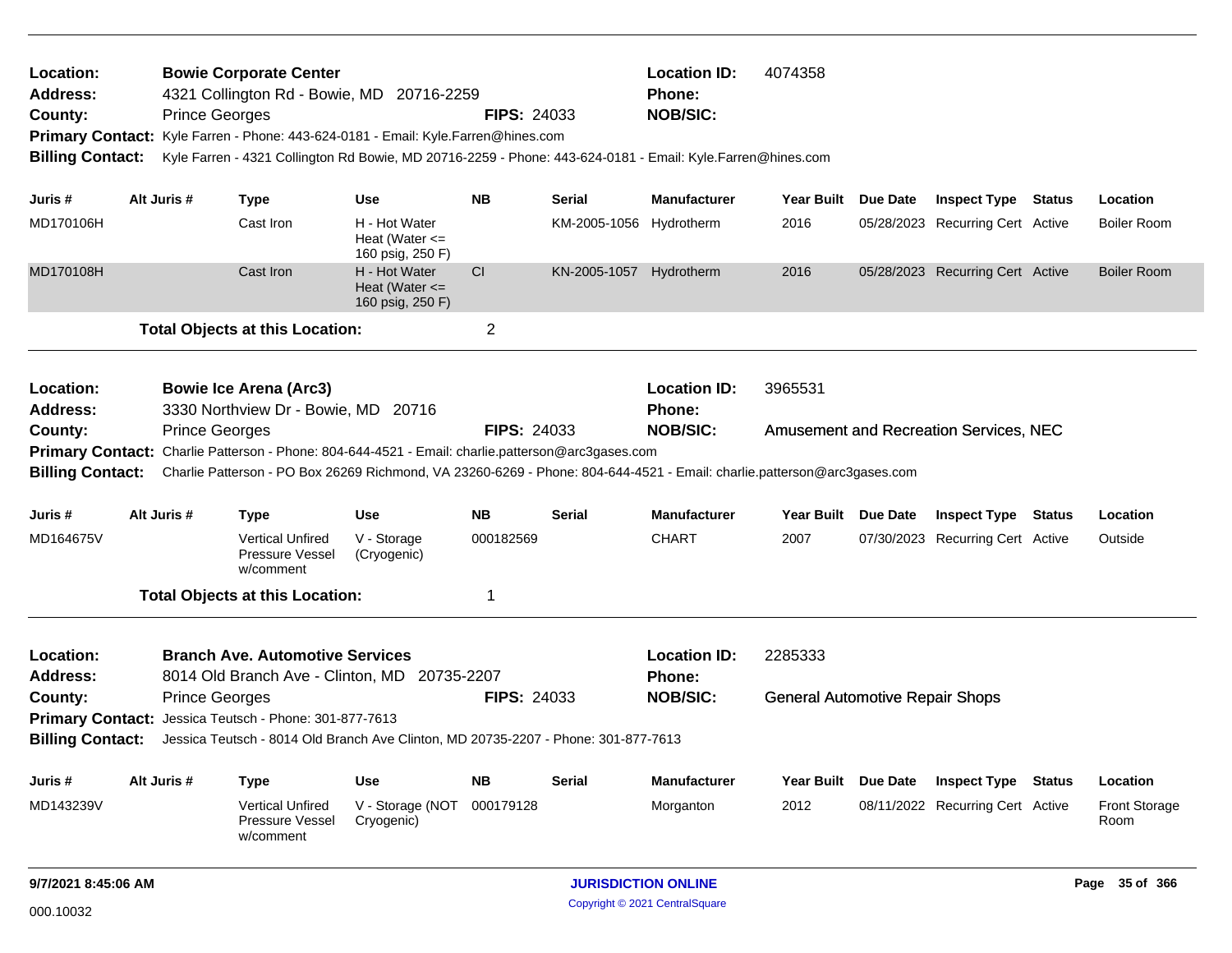| Location:                                                                                                                                                                                                                                                       |                       | <b>Briarwood Place Apartments</b>      |                                                       |                    |               | <b>Location ID:</b>                                                                                                           | 705079                                  |                 |                                  |        |          |
|-----------------------------------------------------------------------------------------------------------------------------------------------------------------------------------------------------------------------------------------------------------------|-----------------------|----------------------------------------|-------------------------------------------------------|--------------------|---------------|-------------------------------------------------------------------------------------------------------------------------------|-----------------------------------------|-----------------|----------------------------------|--------|----------|
| <b>Address:</b>                                                                                                                                                                                                                                                 |                       |                                        | 14011 Bramble Ln - Laurel, MD 20708-1221              |                    |               | <b>Phone:</b>                                                                                                                 | 301-497-8940                            |                 |                                  |        |          |
| County:                                                                                                                                                                                                                                                         | <b>Prince Georges</b> |                                        |                                                       | <b>FIPS: 24033</b> |               | <b>NOB/SIC:</b>                                                                                                               | <b>Operators of Apartment Buildings</b> |                 |                                  |        |          |
| Primary Contact: Robert Edwards - Phone: 301-497-8940                                                                                                                                                                                                           |                       |                                        |                                                       |                    |               |                                                                                                                               |                                         |                 |                                  |        |          |
| <b>Billing Contact:</b>                                                                                                                                                                                                                                         |                       |                                        |                                                       |                    |               | Stephen Waters - 160 Clubhouse Rd King Of Prussia, PA 19406-3300 - Phone: 610-945-1540 - Email: swaters@morgan-properties.com |                                         |                 |                                  |        |          |
| Juris #                                                                                                                                                                                                                                                         | Alt Juris #           | <b>Type</b>                            | Use                                                   | <b>NB</b>          | <b>Serial</b> | <b>Manufacturer</b>                                                                                                           | <b>Year Built</b>                       | Due Date        | <b>Inspect Type</b>              | Status | Location |
| MD139741H                                                                                                                                                                                                                                                       |                       | <b>Water Heater</b><br>(HLW)           | H - Hot Water<br>Supply (Water <=<br>160 psig, 210 F) | 000157459          |               | A O Smith                                                                                                                     | 2011                                    |                 | 03/07/2022 Recurring Cert Active |        | 14011    |
|                                                                                                                                                                                                                                                                 |                       | <b>Total Objects at this Location:</b> |                                                       | 1                  |               |                                                                                                                               |                                         |                 |                                  |        |          |
| Location:                                                                                                                                                                                                                                                       |                       | <b>Briarwood Place Apartments</b>      |                                                       |                    |               | <b>Location ID:</b>                                                                                                           | 705080                                  |                 |                                  |        |          |
| <b>Address:</b>                                                                                                                                                                                                                                                 |                       |                                        | 14015 Bramble Ln - Laurel, MD 20708-1220              |                    |               | <b>Phone:</b>                                                                                                                 | 301-497-8940                            |                 |                                  |        |          |
| County:                                                                                                                                                                                                                                                         | <b>Prince Georges</b> |                                        |                                                       | <b>FIPS: 24033</b> |               | <b>NOB/SIC:</b>                                                                                                               | <b>Operators of Apartment Buildings</b> |                 |                                  |        |          |
|                                                                                                                                                                                                                                                                 |                       |                                        |                                                       |                    |               |                                                                                                                               |                                         |                 |                                  |        |          |
|                                                                                                                                                                                                                                                                 |                       |                                        |                                                       |                    |               |                                                                                                                               |                                         |                 |                                  |        |          |
|                                                                                                                                                                                                                                                                 |                       |                                        |                                                       |                    |               | Stephen Waters - 160 Clubhouse Rd King Of Prussia, PA 19406-3300 - Phone: 610-945-1540 - Email: swaters@morgan-properties.com |                                         |                 |                                  |        |          |
|                                                                                                                                                                                                                                                                 | Alt Juris #           | <b>Type</b>                            | Use                                                   | <b>NB</b>          | <b>Serial</b> | <b>Manufacturer</b>                                                                                                           | <b>Year Built</b>                       | Due Date        | <b>Inspect Type Status</b>       |        | Location |
|                                                                                                                                                                                                                                                                 |                       | <b>Water Heater</b><br>(HLW)           | H - Hot Water<br>Supply (Water <=<br>160 psig, 210 F) | 000155893          |               | A O Smith                                                                                                                     | 2011                                    |                 | 03/07/2022 Recurring Cert Active |        | 14015    |
|                                                                                                                                                                                                                                                                 |                       | <b>Total Objects at this Location:</b> |                                                       | 1                  |               |                                                                                                                               |                                         |                 |                                  |        |          |
|                                                                                                                                                                                                                                                                 |                       | <b>Briarwood Place Apartments</b>      |                                                       |                    |               | <b>Location ID:</b>                                                                                                           | 705081                                  |                 |                                  |        |          |
|                                                                                                                                                                                                                                                                 |                       |                                        | 14102 Bramble Lane - Laurel, MD 20708-1217            |                    |               | <b>Phone:</b>                                                                                                                 | 301-497-8940                            |                 |                                  |        |          |
|                                                                                                                                                                                                                                                                 | <b>Prince Georges</b> |                                        |                                                       | <b>FIPS: 24033</b> |               | <b>NOB/SIC:</b>                                                                                                               | <b>Operators of Apartment Buildings</b> |                 |                                  |        |          |
|                                                                                                                                                                                                                                                                 |                       |                                        |                                                       |                    |               |                                                                                                                               |                                         |                 |                                  |        |          |
|                                                                                                                                                                                                                                                                 |                       |                                        |                                                       |                    |               | Stephen Waters - 160 Clubhouse Rd King Of Prussia, PA 19406-3300 - Phone: 610-945-1540 - Email: swaters@morgan-properties.com |                                         |                 |                                  |        |          |
|                                                                                                                                                                                                                                                                 | Alt Juris #           | <b>Type</b>                            | <b>Use</b>                                            | <b>NB</b>          | <b>Serial</b> | Manufacturer                                                                                                                  | Year Built                              | <b>Due Date</b> | <b>Inspect Type Status</b>       |        | Location |
| Primary Contact: Robert Edwards - Phone: 301-497-8940<br><b>Billing Contact:</b><br>Juris #<br>MD139742H<br>Location:<br><b>Address:</b><br>County:<br>Primary Contact: Robert Edwards - Phone: 301-497-8940<br><b>Billing Contact:</b><br>Juris #<br>MD154032H |                       | Water Heater<br>(HLW)                  | H - Hot Water<br>Supply (Water <=<br>160 psig, 210 F) | 000187532          |               | A O Smith                                                                                                                     | 2013                                    |                 | 03/07/2022 Recurring Cert Active |        | 14102    |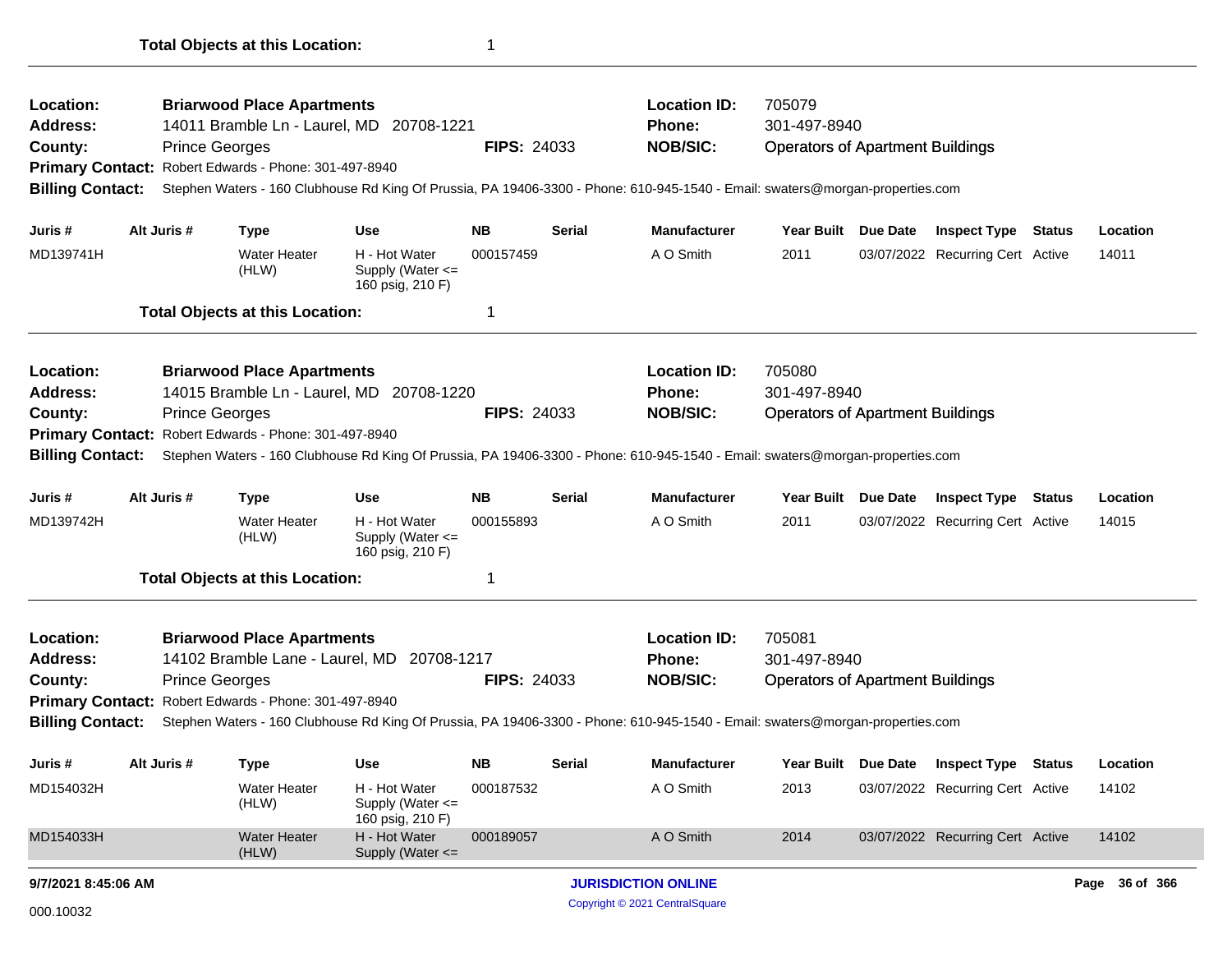| Juris #                 | Alt Juris #           | <b>Type</b>                                                         | Use                                                       | <b>NB</b>          | Serial        | <b>Manufacturer</b>                                                                                                           | Year Built Due Date                     |                 | <b>Inspect Type</b>              | <b>Status</b> | Location |
|-------------------------|-----------------------|---------------------------------------------------------------------|-----------------------------------------------------------|--------------------|---------------|-------------------------------------------------------------------------------------------------------------------------------|-----------------------------------------|-----------------|----------------------------------|---------------|----------|
|                         |                       |                                                                     | 160 psig, 210 F)                                          |                    |               |                                                                                                                               |                                         |                 |                                  |               |          |
|                         |                       | <b>Total Objects at this Location:</b>                              |                                                           | $\overline{2}$     |               |                                                                                                                               |                                         |                 |                                  |               |          |
| Location:               |                       | <b>Briarwood Place Apartments</b>                                   |                                                           |                    |               | <b>Location ID:</b>                                                                                                           | 705082                                  |                 |                                  |               |          |
| Address:                |                       |                                                                     | 14103 Bramble Ln - Laurel, MD 20708-1257                  |                    |               | Phone:                                                                                                                        | 301-497-8940                            |                 |                                  |               |          |
| County:                 | <b>Prince Georges</b> |                                                                     |                                                           | <b>FIPS: 24033</b> |               | <b>NOB/SIC:</b>                                                                                                               | <b>Operators of Apartment Buildings</b> |                 |                                  |               |          |
|                         |                       | Primary Contact: Robert Edwards - Phone: 301-497-8940               |                                                           |                    |               |                                                                                                                               |                                         |                 |                                  |               |          |
| <b>Billing Contact:</b> |                       |                                                                     |                                                           |                    |               | Stephen Waters - 160 Clubhouse Rd King Of Prussia, PA 19406-3300 - Phone: 610-945-1540 - Email: swaters@morgan-properties.com |                                         |                 |                                  |               |          |
| Juris #                 | Alt Juris #           | <b>Type</b><br>Use<br><b>Water Heater</b><br>H - Hot Water<br>(HLW) |                                                           |                    | Serial        | <b>Manufacturer</b>                                                                                                           | <b>Year Built</b>                       | <b>Due Date</b> | <b>Inspect Type</b>              | <b>Status</b> | Location |
| MD154034H               |                       |                                                                     | Supply (Water <=<br>160 psig, 210 F)                      | 000103793          |               | <b>Bradford White</b>                                                                                                         | 2013                                    |                 | 03/07/2022 Recurring Cert Active |               | 14103    |
| MD154035H               |                       | <b>Water Heater</b><br>(HLW)                                        | H - Hot Water<br>Supply (Water <=<br>160 psig, 210 F)     | 000108323          |               | <b>Bradford White</b>                                                                                                         | 2014                                    |                 | 03/07/2022 Recurring Cert Active |               | 14103    |
|                         |                       | <b>Total Objects at this Location:</b>                              |                                                           | $\overline{2}$     |               |                                                                                                                               |                                         |                 |                                  |               |          |
| Location:               |                       | <b>Briarwood Place Apartments</b>                                   |                                                           |                    |               | <b>Location ID:</b>                                                                                                           | 705084                                  |                 |                                  |               |          |
| Address:                |                       |                                                                     | 14111 Bramble Lane - Laurel, MD 20708-1260                |                    |               | Phone:                                                                                                                        | 301-497-8940                            |                 |                                  |               |          |
| County:                 | <b>Prince Georges</b> |                                                                     |                                                           | <b>FIPS: 24033</b> |               | <b>NOB/SIC:</b>                                                                                                               | <b>Operators of Apartment Buildings</b> |                 |                                  |               |          |
| <b>Primary Contact:</b> |                       | Robert Edwards - Phone: 301-497-8940                                |                                                           |                    |               |                                                                                                                               |                                         |                 |                                  |               |          |
| <b>Billing Contact:</b> |                       |                                                                     |                                                           |                    |               | Stephen Waters - 160 Clubhouse Rd King Of Prussia, PA 19406-3300 - Phone: 610-945-1540 - Email: swaters@morgan-properties.com |                                         |                 |                                  |               |          |
| Juris #                 | Alt Juris #           | <b>Type</b>                                                         | Use                                                       | <b>NB</b>          | <b>Serial</b> | <b>Manufacturer</b>                                                                                                           | Year Built                              | Due Date        | <b>Inspect Type Status</b>       |               | Location |
| MD154036H               |                       | <b>Water Heater</b><br>(HLW)                                        | H - Hot Water<br>Supply (Water <=<br>160 psig, 210 F)     | 000111912          |               | <b>Bradford White</b>                                                                                                         | 2015                                    |                 | 03/07/2022 Recurring Cert Active |               | 14111    |
| MD160399H               |                       | <b>Water Heater</b><br>(HLW)                                        | H - Hot Water<br>Supply (Water $\leq$<br>160 psig, 210 F) | 000119463          |               | <b>Bradford White</b>                                                                                                         | 2016                                    |                 | 03/22/2022 Recurring Cert Active |               | 14111    |
|                         |                       | <b>Total Objects at this Location:</b>                              |                                                           | $\overline{2}$     |               |                                                                                                                               |                                         |                 |                                  |               |          |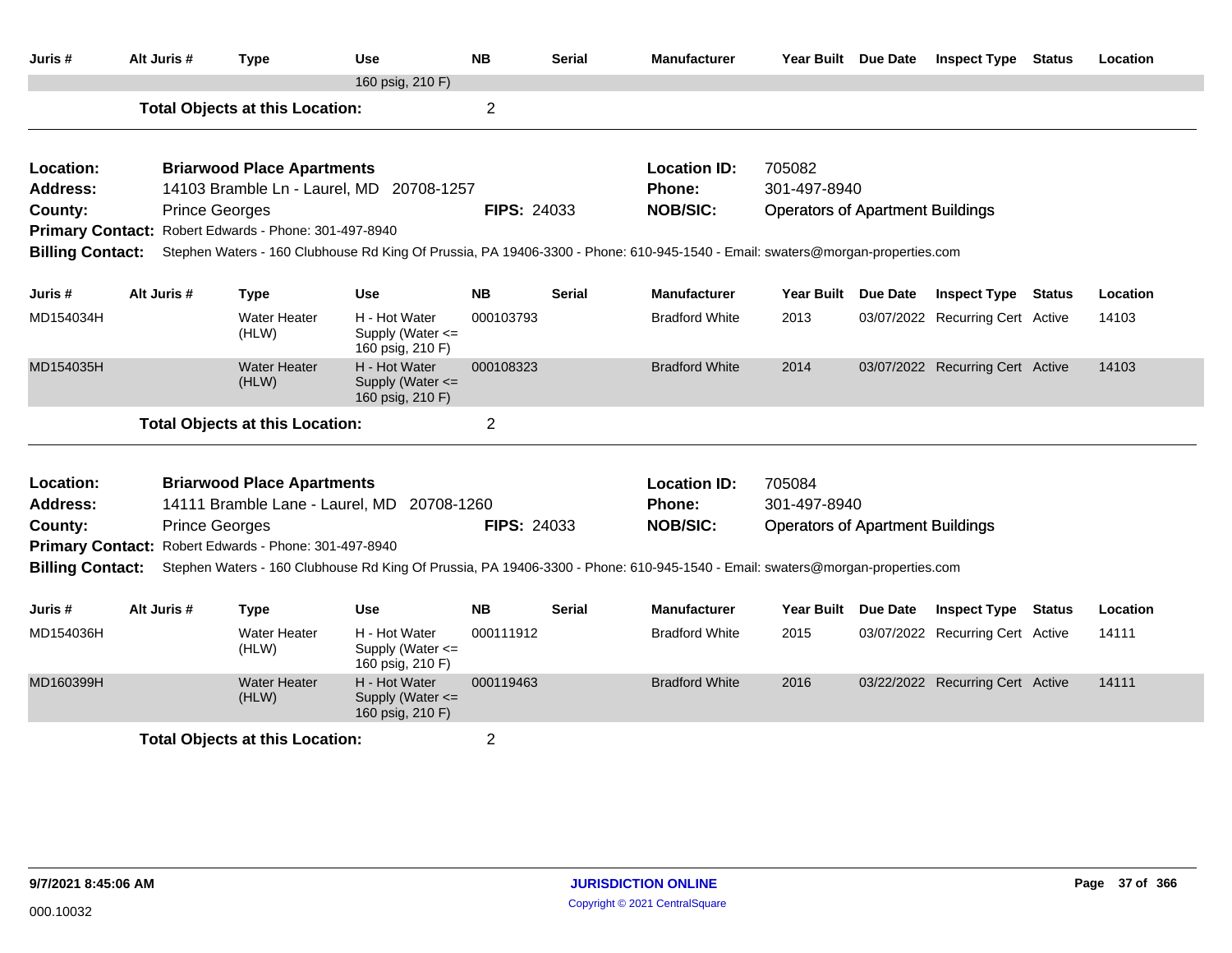| Location:<br><b>Address:</b><br>County:<br><b>Billing Contact:</b> |  | <b>Prince Georges</b> | <b>Briarwood Place Apartments</b><br>Primary Contact: Robert Edwards - Phone: 301-497-8940 | 8809 Hawthorne Ct - Laurel, MD 20708-1270             | <b>FIPS: 24033</b> |        | <b>Location ID:</b><br><b>Phone:</b><br><b>NOB/SIC:</b><br>Stephen Waters - 160 Clubhouse Rd King Of Prussia, PA 19406-3300 - Phone: 610-945-1540 - Email: swaters@morgan-properties.com | 2108688<br>301-497-9840<br><b>Operators of Apartment Buildings</b> |                                         |                |
|--------------------------------------------------------------------|--|-----------------------|--------------------------------------------------------------------------------------------|-------------------------------------------------------|--------------------|--------|------------------------------------------------------------------------------------------------------------------------------------------------------------------------------------------|--------------------------------------------------------------------|-----------------------------------------|----------------|
| Juris #                                                            |  | Alt Juris #           | <b>Type</b>                                                                                | <b>Use</b>                                            | NΒ                 | Serial | <b>Manufacturer</b>                                                                                                                                                                      | Year Built Due Date                                                | <b>Inspect Type Status</b>              | Location       |
| MD154038H                                                          |  |                       | <b>Horizontal Fire</b><br>Tube                                                             | H - Hot Water<br>Supply (Water <=<br>160 psig, 210 F) | 000106877          |        | <b>Bradford White</b>                                                                                                                                                                    | 2014                                                               | 03/07/2022 Recurring Cert Active        | 8809           |
|                                                                    |  |                       | <b>Total Objects at this Location:</b>                                                     |                                                       | 1                  |        |                                                                                                                                                                                          |                                                                    |                                         |                |
| Location:                                                          |  |                       | <b>Briarwood Place Apartments</b>                                                          |                                                       |                    |        | <b>Location ID:</b>                                                                                                                                                                      | 2108687                                                            |                                         |                |
| Address:                                                           |  |                       |                                                                                            | 8815 Hawthorne Ln - Laurel, MD 20708-3321             |                    |        | Phone:                                                                                                                                                                                   | 301-497-8940                                                       |                                         |                |
| County:                                                            |  | <b>Prince Georges</b> |                                                                                            |                                                       | <b>FIPS: 24033</b> |        | <b>NOB/SIC:</b>                                                                                                                                                                          | <b>Operators of Apartment Buildings</b>                            |                                         |                |
|                                                                    |  |                       | Primary Contact: Robert Edwards - Phone: 301-497-8940                                      |                                                       |                    |        |                                                                                                                                                                                          |                                                                    |                                         |                |
| <b>Billing Contact:</b>                                            |  |                       |                                                                                            |                                                       |                    |        | Stephen Waters - 160 Clubhouse Rd King Of Prussia, PA 19406-3300 - Phone: 610-945-1540 - Email: swaters@morgan-properties.com                                                            |                                                                    |                                         |                |
| Juris #                                                            |  | Alt Juris #           | <b>Type</b>                                                                                | <b>Use</b>                                            | <b>NB</b>          | Serial | <b>Manufacturer</b>                                                                                                                                                                      | Year Built Due Date                                                | <b>Inspect Type Status</b>              | Location       |
| MD139740H                                                          |  |                       | <b>Water Heater</b><br>(HLW)                                                               | H - Hot Water<br>Supply (Water <=<br>160 psig, 210 F) | 000092708          |        | Jet Glass                                                                                                                                                                                | 2010                                                               | 03/07/2022 Recurring Cert Active        | 8815           |
|                                                                    |  |                       | <b>Total Objects at this Location:</b>                                                     |                                                       | 1                  |        |                                                                                                                                                                                          |                                                                    |                                         |                |
| Location:                                                          |  |                       | <b>Briarwood Place Apartments</b>                                                          |                                                       |                    |        | <b>Location ID:</b>                                                                                                                                                                      | 705086                                                             |                                         |                |
| <b>Address:</b>                                                    |  |                       |                                                                                            | 8816 Hawthorne Ln - Laurel, MD 20708-3324             |                    |        | <b>Phone:</b>                                                                                                                                                                            | 301-497-8940                                                       |                                         |                |
| County:                                                            |  | <b>Prince Georges</b> |                                                                                            |                                                       | <b>FIPS: 24033</b> |        | <b>NOB/SIC:</b>                                                                                                                                                                          | <b>Operators of Apartment Buildings</b>                            |                                         |                |
|                                                                    |  |                       | Primary Contact: Robert Edwards - Phone: 301-497-8940                                      |                                                       |                    |        |                                                                                                                                                                                          |                                                                    |                                         |                |
| <b>Billing Contact:</b>                                            |  |                       |                                                                                            |                                                       |                    |        | Stephen Waters - 160 Clubhouse Rd King Of Prussia, PA 19406-3300 - Phone: 610-945-1540 - Email: swaters@morgan-properties.com                                                            |                                                                    |                                         |                |
| Juris #                                                            |  | Alt Juris #           | <b>Type</b>                                                                                | <b>Use</b>                                            | NB.                | Serial | <b>Manufacturer</b>                                                                                                                                                                      |                                                                    | Year Built Due Date Inspect Type Status | Location       |
| MD126572H                                                          |  |                       | Water Heater<br>(HLW)                                                                      | H - Hot Water<br>Supply (Water <=<br>160 psig, 210 F) | 000069005          |        | Jetglas                                                                                                                                                                                  | 2005                                                               | 02/17/2022 Recurring Cert Active        | building 8816  |
| MD154039H                                                          |  |                       | <b>Water Heater</b><br>(HLW)                                                               | H - Hot Water<br>Supply (Water <=<br>160 psig, 210 F) | 000187529          |        | A O Smith                                                                                                                                                                                | 2013                                                               | 02/17/2022 Recurring Cert Active        | 8816 Hawthor   |
| 9/7/2021 8:45:06 AM                                                |  |                       |                                                                                            |                                                       |                    |        | <b>JURISDICTION ONLINE</b>                                                                                                                                                               |                                                                    |                                         | Page 38 of 366 |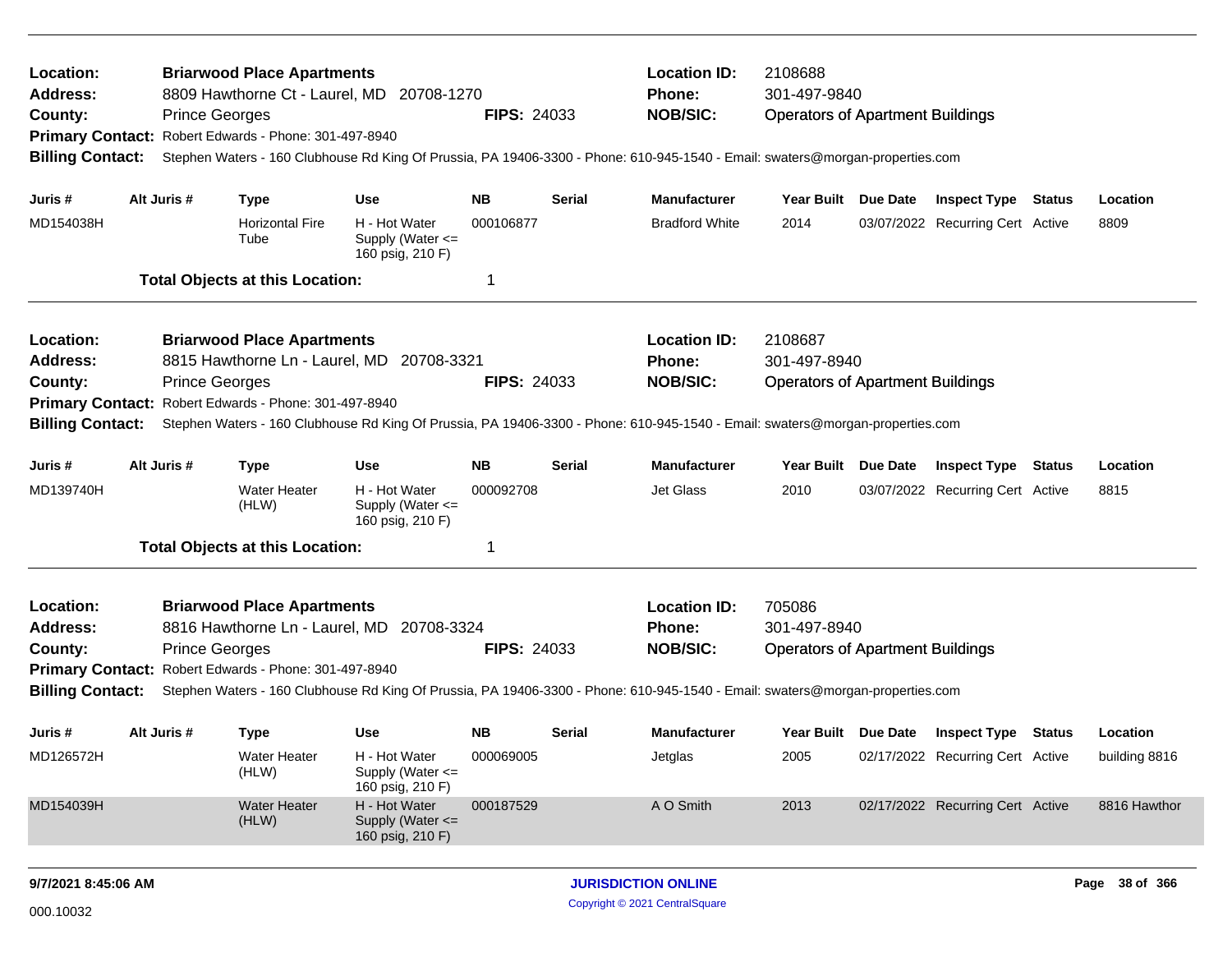| Location:<br>Address:<br>County:<br><b>Primary Contact:</b><br><b>Billing Contact:</b>                                   |             | <b>Bright Cleaners</b><br><b>Prince Georges</b> | 3024 Hamilton St - Hyattsville, MD 20782-3709                                                                                         |                                                       | <b>FIPS: 24033</b> |               | <b>Location ID:</b><br><b>Phone:</b><br><b>NOB/SIC:</b><br>Samuel Snow - Phone: 240 770 6440 - Cell: 301 543 5506 - Email: brightstarcleaners02@gmail.com<br>Samuel Snow - 3024 Hamilton St Hyattsville, MD 20782-3709 - Phone: 240 770 6440 - Cell: 301 543 5506 - Email: brightstarcleaners02@gmail.com | 713104<br>301-559-4400 |          | Laundry and Garment Services, NEC         |               |                |
|--------------------------------------------------------------------------------------------------------------------------|-------------|-------------------------------------------------|---------------------------------------------------------------------------------------------------------------------------------------|-------------------------------------------------------|--------------------|---------------|-----------------------------------------------------------------------------------------------------------------------------------------------------------------------------------------------------------------------------------------------------------------------------------------------------------|------------------------|----------|-------------------------------------------|---------------|----------------|
| Juris #                                                                                                                  | Alt Juris # |                                                 | <b>Type</b>                                                                                                                           | <b>Use</b>                                            | <b>NB</b>          | <b>Serial</b> | <b>Manufacturer</b>                                                                                                                                                                                                                                                                                       | Year Built Due Date    |          | <b>Inspect Type Status</b>                |               | Location       |
| MD145236                                                                                                                 |             |                                                 | <b>Vertical Tubeless</b>                                                                                                              | S - Power-Ironing<br>$(Steam > 15 \text{ psig})$      | 000114643          |               | Fulton                                                                                                                                                                                                                                                                                                    | 2012                   |          | 12/18/2021 Recurring Cert Active          |               | <b>BLRM</b>    |
|                                                                                                                          |             |                                                 | <b>Total Objects at this Location:</b>                                                                                                |                                                       | $\mathbf 1$        |               |                                                                                                                                                                                                                                                                                                           |                        |          |                                           |               |                |
| Location:<br><b>Address:</b>                                                                                             |             |                                                 | <b>Brookdale Woodward Estates</b><br>14997 Health Center Dr - Bowie, MD                                                               |                                                       | 20716-1082         |               | <b>Location ID:</b><br><b>Phone:</b>                                                                                                                                                                                                                                                                      | 3753953                |          |                                           |               |                |
| County:<br><b>Billing Contact:</b>                                                                                       |             | <b>Prince Georges</b>                           | Primary Contact: Andre Wallace - Phone: 240-695-6987                                                                                  |                                                       | <b>FIPS: 24033</b> |               | <b>NOB/SIC:</b>                                                                                                                                                                                                                                                                                           |                        |          | Nursing and Personal Care Facilities, NEC |               |                |
| Juris #                                                                                                                  | Alt Juris # |                                                 | <b>Type</b>                                                                                                                           | <b>Use</b>                                            | <b>NB</b>          | <b>Serial</b> | <b>Manufacturer</b>                                                                                                                                                                                                                                                                                       | <b>Year Built</b>      | Due Date | <b>Inspect Type</b>                       | Status        | Location       |
| MD160987H                                                                                                                |             |                                                 | <b>Water Heater</b><br>(HLW)                                                                                                          | H - Hot Water<br>Supply (Water <=<br>160 psig, 210 F) | 000145895          |               | <b>PVI Industries</b>                                                                                                                                                                                                                                                                                     | 2017                   |          | 03/30/2022 Recurring Cert Active          |               | <b>BLRM</b>    |
| MD160988H                                                                                                                |             |                                                 | <b>Water Heater</b><br>(HLW)                                                                                                          | H - Hot Water<br>Supply (Water <=<br>160 psig, 210 F) | 000145188          |               | <b>PVI Industries</b>                                                                                                                                                                                                                                                                                     | 2017                   |          | 03/30/2022 Recurring Cert Active          |               | <b>BLRM</b>    |
|                                                                                                                          |             |                                                 | <b>Total Objects at this Location:</b>                                                                                                |                                                       | $\overline{2}$     |               |                                                                                                                                                                                                                                                                                                           |                        |          |                                           |               |                |
| Location:<br><b>Browning-Ferris Industries (BFI)</b><br>300 Ritchie Rd - Seat Pleasant, MD 20743-3614<br><b>Address:</b> |             |                                                 |                                                                                                                                       |                                                       |                    |               | <b>Location ID:</b><br><b>Phone:</b>                                                                                                                                                                                                                                                                      | 705324                 |          |                                           |               |                |
| County:<br><b>Billing Contact:</b>                                                                                       |             | <b>Prince Georges</b>                           | Primary Contact: Dean Burris - Phone: 301-324-3445<br>Dean Burris - 300 Ritchie Rd Seat Pleasant, MD 20743-3614 - Phone: 301-324-3445 |                                                       | <b>FIPS: 24033</b> |               | <b>NOB/SIC:</b>                                                                                                                                                                                                                                                                                           | <b>Refuse Systems</b>  |          |                                           |               |                |
| Juris #                                                                                                                  | Alt Juris # |                                                 | Type                                                                                                                                  | <b>Use</b>                                            | <b>NB</b>          | <b>Serial</b> | <b>Manufacturer</b>                                                                                                                                                                                                                                                                                       | Year Built Due Date    |          | <b>Inspect Type</b>                       | <b>Status</b> | Location       |
| MD102846V                                                                                                                |             |                                                 | Pressure Vessel<br>w/comment                                                                                                          | Horizontal Unfired V - Storage (NOT<br>Cryogenic)     | 000517359          |               | Manchester                                                                                                                                                                                                                                                                                                | 1995                   |          | 03/14/2022 Recurring Cert Active          |               | Shop           |
| 9/7/2021 8:45:06 AM                                                                                                      |             |                                                 |                                                                                                                                       |                                                       |                    |               | <b>JURISDICTION ONLINE</b>                                                                                                                                                                                                                                                                                |                        |          |                                           |               | Page 39 of 366 |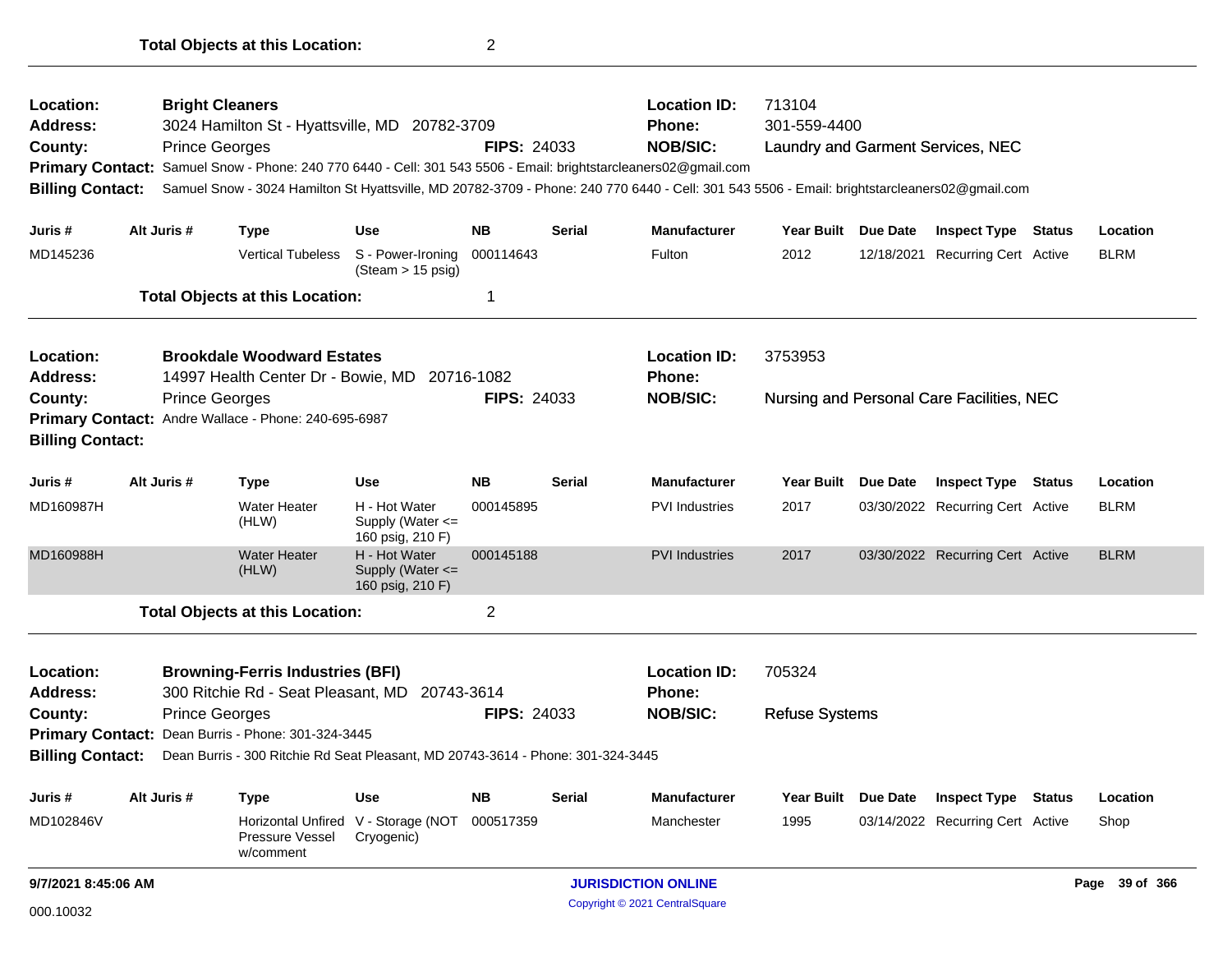| Juris #                                                    | Alt Juris #           | <b>Type</b>                                                                                                                                                    | <b>Use</b>                                        | <b>NB</b>          | <b>Serial</b> | <b>Manufacturer</b>           | <b>Year Built</b>                   | Due Date        | <b>Inspect Type Status</b>       |               | Location              |
|------------------------------------------------------------|-----------------------|----------------------------------------------------------------------------------------------------------------------------------------------------------------|---------------------------------------------------|--------------------|---------------|-------------------------------|-------------------------------------|-----------------|----------------------------------|---------------|-----------------------|
| MD129662V                                                  |                       | <b>Horizontal Unfired</b><br><b>Pressure Vessel</b><br>w/comment                                                                                               | V - Storage (NOT<br>Cryogenic)                    | 000014037          |               | <b>Trinity</b>                | 2001                                |                 | 03/14/2022 Recurring Cert Active |               | <b>Container Shop</b> |
|                                                            |                       | <b>Total Objects at this Location:</b>                                                                                                                         |                                                   | $\overline{2}$     |               |                               |                                     |                 |                                  |               |                       |
| Location:                                                  |                       | <b>Butch's Auto Body, Inc.</b>                                                                                                                                 |                                                   |                    |               | <b>Location ID:</b>           | 2283872                             |                 |                                  |               |                       |
| <b>Address:</b>                                            |                       | 620 Ritchie Rd - Seat Pleasant, MD 20743-3716                                                                                                                  |                                                   |                    |               | Phone:                        |                                     |                 |                                  |               |                       |
| County:                                                    | <b>Prince Georges</b> |                                                                                                                                                                |                                                   | <b>FIPS: 24033</b> |               | <b>NOB/SIC:</b>               | <b>Automotive Repair Shops, NEC</b> |                 |                                  |               |                       |
|                                                            |                       | Primary Contact: Ercin Kalender - Phone: 301-350-5100<br>Billing Contact: Ercin Kalender - 620 Ritchie Rd Capitol Heights, MD 20743-3716 - Phone: 301-350-5100 |                                                   |                    |               |                               |                                     |                 |                                  |               |                       |
| Juris #                                                    | Alt Juris #           | <b>Type</b>                                                                                                                                                    | <b>Use</b>                                        | <b>NB</b>          | <b>Serial</b> | <b>Manufacturer</b>           | Year Built                          | <b>Due Date</b> | <b>Inspect Type</b>              | <b>Status</b> | Location              |
| MD133699V                                                  |                       | <b>Vertical Unfired</b><br>Pressure Vessel<br>w/comment                                                                                                        | V - Storage (NOT<br>Cryogenic)                    | 000025585          |               | Steel Fab.                    | 1991                                |                 | 04/13/2022 Recurring Cert Active |               | Shop                  |
| MD148169V                                                  |                       | <b>Horizontal Unfired</b><br><b>Pressure Vessel</b><br>w/comment                                                                                               | V - Storage (NOT 001287718<br>Cryogenic)          |                    |               | Manchester                    | 2012                                |                 | 04/13/2022 Recurring Cert Active |               | Shop                  |
| MD154071V                                                  |                       | Pressure Vessel<br>w/comment                                                                                                                                   | Horizontal Unfired V - Storage (NOT<br>Cryogenic) | 000476254          |               | Morganton                     | 2015                                |                 | 04/13/2022 Recurring Cert Active |               | Shop                  |
|                                                            |                       | <b>Total Objects at this Location:</b>                                                                                                                         |                                                   | 3                  |               |                               |                                     |                 |                                  |               |                       |
| Location:<br><b>Address:</b>                               | <b>C&amp;D</b>        | 4208 Baltimore Ave Ste D - Hyattsville, MD 20781                                                                                                               |                                                   |                    |               | <b>Location ID:</b><br>Phone: | 3890810                             |                 |                                  |               |                       |
| County:                                                    | <b>Prince Georges</b> |                                                                                                                                                                |                                                   | <b>FIPS: 24033</b> |               | <b>NOB/SIC:</b>               |                                     |                 |                                  |               |                       |
| <b>Primary Contact: C&amp;D</b><br><b>Billing Contact:</b> |                       |                                                                                                                                                                |                                                   |                    |               |                               |                                     |                 |                                  |               |                       |
| Juris #                                                    | Alt Juris #           | Type                                                                                                                                                           | <b>Use</b>                                        | <b>NB</b>          | <b>Serial</b> | <b>Manufacturer</b>           | <b>Year Built</b>                   | Due Date        | <b>Inspect Type</b>              | <b>Status</b> | Location              |
| MD161298V                                                  |                       | <b>Vertical Unfired</b><br>Pressure Vessel<br>w/comment                                                                                                        | V - Storage (NOT<br>Cryogenic)                    | 001657411          |               | Manchester                    | 2018                                |                 | 07/26/2022 Recurring Cert Active |               | Shop                  |
|                                                            |                       | <b>Total Objects at this Location:</b>                                                                                                                         |                                                   | 1                  |               |                               |                                     |                 |                                  |               |                       |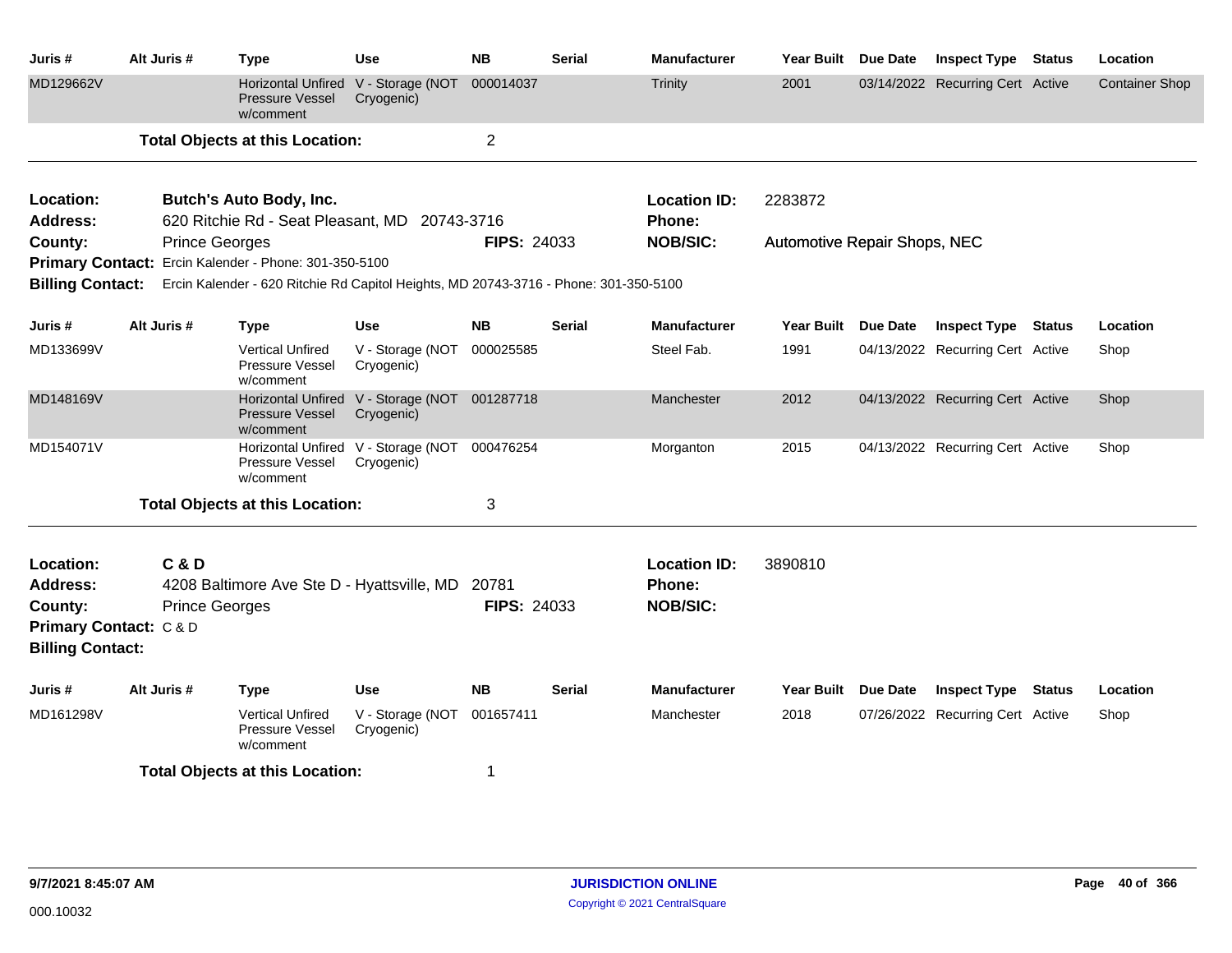| Location:<br>Address:<br>County:<br><b>Primary Contact:</b><br><b>Billing Contact:</b> |           | <b>Prince Georges</b> | <b>C-III Asset Mgmnt.- CBRE</b><br>14504 Greenview Dr - Laurel, MD 20708-3202<br>Ellie Maller - Phone: 410 244 3169 - Cell: 202-702-6860 - Email: ellie.maller@cbre.com<br>Ellie Maller - 100 E Pratt St FI 17 Baltimore, MD 21202-1051 - Phone: 410 244 3169 - Cell: 202-702-6860 - Email: ellie.maller@cbre.com |                                                           | <b>FIPS: 24033</b> |               | <b>Location ID:</b><br><b>Phone:</b><br><b>NOB/SIC:</b> | 3972928<br>301-651-1263                 |                 | <b>Operators of Nonresidential Buildings</b> |        |                        |
|----------------------------------------------------------------------------------------|-----------|-----------------------|-------------------------------------------------------------------------------------------------------------------------------------------------------------------------------------------------------------------------------------------------------------------------------------------------------------------|-----------------------------------------------------------|--------------------|---------------|---------------------------------------------------------|-----------------------------------------|-----------------|----------------------------------------------|--------|------------------------|
| Juris #                                                                                |           | Alt Juris #           | <b>Type</b>                                                                                                                                                                                                                                                                                                       | <b>Use</b>                                                | <b>NB</b>          | <b>Serial</b> | <b>Manufacturer</b>                                     | Year Built                              | <b>Due Date</b> | <b>Inspect Type</b>                          | Status | Location               |
| MD042597V                                                                              | 0         |                       | Pressure Vessel<br>w/comment                                                                                                                                                                                                                                                                                      | Horizontal Unfired V - Storage (NOT<br>Cryogenic)         | 000132001 0        |               | Manchester                                              | 1986                                    | 08/17/2021      | <b>Recurring Cert Active</b>                 |        | Greens 1--1st<br>Floor |
|                                                                                        |           |                       | <b>Total Objects at this Location:</b>                                                                                                                                                                                                                                                                            |                                                           | 1                  |               |                                                         |                                         |                 |                                              |        |                        |
| Location:<br><b>Address:</b>                                                           |           |                       | C. Elizabeth Rieg Special Education Ctr. School<br>15542 Peach Walker Dr - Bowie, MD 20716-1412                                                                                                                                                                                                                   |                                                           |                    |               | <b>Location ID:</b><br><b>Phone:</b>                    | 705574                                  |                 |                                              |        |                        |
| County:                                                                                |           | <b>Prince Georges</b> |                                                                                                                                                                                                                                                                                                                   |                                                           | <b>FIPS: 24033</b> |               | <b>NOB/SIC:</b>                                         | <b>Elementary and Secondary Schools</b> |                 |                                              |        |                        |
| <b>Primary Contact:</b><br><b>Billing Contact:</b>                                     |           |                       | Mike Foster - Phone: 301-952-7821 - Cell: 301-717-7168 - Email: michael2.foster@pgcps.org<br>Facility Manager - 13300 Old Marlboro Pike Upper Marlboro, MD 20772-2858 - Phone: 301-952-6500                                                                                                                       |                                                           |                    |               |                                                         |                                         |                 |                                              |        |                        |
| Juris #                                                                                |           | Alt Juris #           | <b>Type</b>                                                                                                                                                                                                                                                                                                       | <b>Use</b>                                                | <b>NB</b>          | <b>Serial</b> | <b>Manufacturer</b>                                     | <b>Year Built</b>                       | Due Date        | <b>Inspect Type</b>                          | Status | Location               |
| MD129480H                                                                              | Boiler #1 |                       | <b>Horizontal Fire</b><br>Tube                                                                                                                                                                                                                                                                                    | H - Hot Water<br>Heat (Water $\leq$<br>160 psig, 250 F)   | 000013542          |               | Hurst                                                   | 2007                                    |                 | 03/02/2022 Recurring Cert Active             |        | Boiler Room Bl.<br>#1  |
| MD129481H                                                                              | Boiler #2 |                       | <b>Horizontal Fire</b><br>Tube                                                                                                                                                                                                                                                                                    | H - Hot Water<br>Heat (Water $\leq$<br>160 psig, 250 F)   | 000013543          |               | <b>Hurst</b>                                            | 2007                                    |                 | 03/02/2022 Recurring Cert Active             |        | Boiler Room Bl.<br>#2  |
| MD148754H                                                                              |           |                       | <b>Water Tube</b><br>Coiled (NOT<br><b>Flueless Hi</b>                                                                                                                                                                                                                                                            | H - Hot Water<br>Supply (Water $\leq$<br>160 psig, 210 F) | 000356464          |               | Raypak                                                  | 2011                                    |                 | 03/02/2022 Recurring Cert Active             |        | Pool                   |

Efficiency)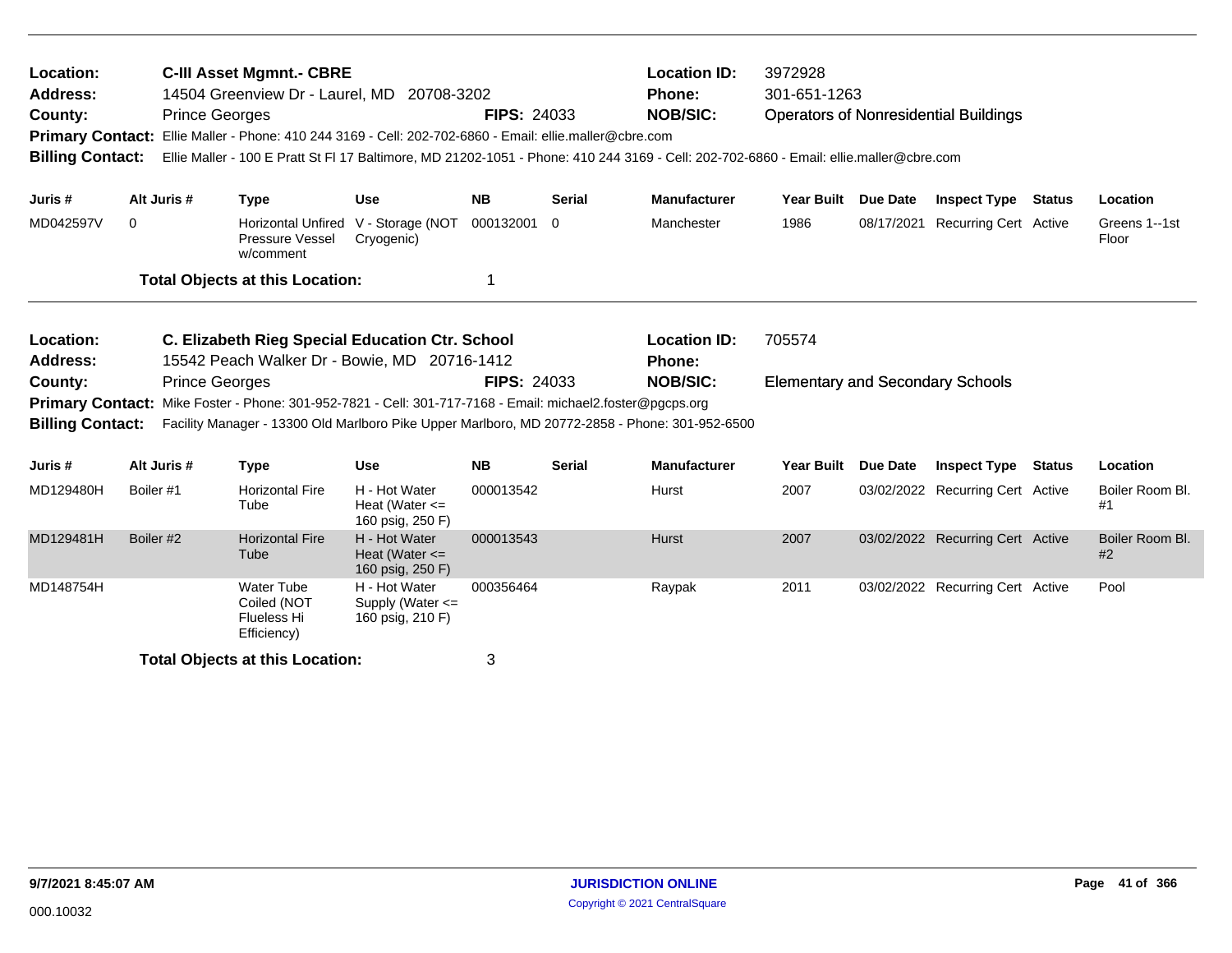| Location:<br><b>Address:</b>                                                                                                |             |                       | <b>Calvert Brewing (Arc3)</b><br>15850 Commerce Ct - Upper Marlboro, MD 20774-7437                                        |                                                       |                    |        | <b>Location ID:</b><br><b>Phone:</b> | 3974146                                 |          |                                       |               |                |
|-----------------------------------------------------------------------------------------------------------------------------|-------------|-----------------------|---------------------------------------------------------------------------------------------------------------------------|-------------------------------------------------------|--------------------|--------|--------------------------------------|-----------------------------------------|----------|---------------------------------------|---------------|----------------|
| County:                                                                                                                     |             | <b>Prince Georges</b> |                                                                                                                           |                                                       | <b>FIPS: 24033</b> |        | <b>NOB/SIC:</b>                      |                                         |          | Drinking Places (Alcoholic Beverages) |               |                |
| <b>Primary Contact:</b>                                                                                                     |             |                       | Charlie Patterson - Phone: 804-644-4521 - Email: charlie.patterson@arc3gases.com                                          |                                                       |                    |        |                                      |                                         |          |                                       |               |                |
| <b>Billing Contact:</b>                                                                                                     |             |                       | Charlie Patterson - PO Box 26269 Richmond, VA 23260-6269 - Phone: 804-644-4521 - Email: charlie.patterson@arc3gases.com   |                                                       |                    |        |                                      |                                         |          |                                       |               |                |
| Juris #                                                                                                                     | Alt Juris # |                       | <b>Type</b>                                                                                                               | Use                                                   | NB.                | Serial | <b>Manufacturer</b>                  | Year Built Due Date                     |          | <b>Inspect Type Status</b>            |               | Location       |
| MD165499V                                                                                                                   |             |                       | Horizontal Unfired V - Storage<br>Pressure Vessel<br>w/comment                                                            | (Cryogenic)                                           | 000001547          |        | Tomco                                | 1985                                    |          | 10/03/2021 Recurring Cert Active      |               | Outside        |
|                                                                                                                             |             |                       | <b>Total Objects at this Location:</b>                                                                                    |                                                       |                    |        |                                      |                                         |          |                                       |               |                |
| Location:                                                                                                                   |             |                       | <b>Cameron Pointe Apts.</b>                                                                                               |                                                       |                    |        | <b>Location ID:</b>                  | 719386                                  |          |                                       |               |                |
| Address:                                                                                                                    |             |                       | 1101 Nalley Rd - Landover, MD 20785-4443                                                                                  |                                                       |                    |        | Phone:                               | 301-322-4422                            |          |                                       |               |                |
| <b>Prince Georges</b><br><b>FIPS: 24033</b><br>County:<br><b>Primary Contact:</b><br>Tiffiny Benjamin - Phone: 301-322-4422 |             |                       |                                                                                                                           |                                                       |                    |        | <b>NOB/SIC:</b>                      | <b>Operators of Apartment Buildings</b> |          |                                       |               |                |
|                                                                                                                             |             |                       |                                                                                                                           |                                                       |                    |        |                                      |                                         |          |                                       |               |                |
| <b>Billing Contact:</b>                                                                                                     |             |                       | Tiffiny Benjamin - 1113 Nalley Rd Landover, MD 20785-4423 - Phone: 301-322-4422                                           |                                                       |                    |        |                                      |                                         |          |                                       |               |                |
| Juris #                                                                                                                     | Alt Juris # |                       | <b>Type</b>                                                                                                               | <b>Use</b>                                            | <b>NB</b>          | Serial | <b>Manufacturer</b>                  | <b>Year Built</b>                       | Due Date | <b>Inspect Type</b>                   | <b>Status</b> | Location       |
| MD149368H                                                                                                                   |             |                       | <b>Water Heater</b><br>(HLW)                                                                                              | H - Hot Water<br>Supply (Water <=<br>160 psig, 210 F) | 000107139 122139   |        | <b>Bradford</b>                      | 2014                                    |          | 08/16/2022 Recurring Cert Active      |               | boiler room    |
|                                                                                                                             |             |                       | <b>Total Objects at this Location:</b>                                                                                    |                                                       | 1                  |        |                                      |                                         |          |                                       |               |                |
| Location:                                                                                                                   |             |                       | <b>Cameron Pointe Apts.</b>                                                                                               |                                                       |                    |        | <b>Location ID:</b>                  | 719387                                  |          |                                       |               |                |
| <b>Address:</b>                                                                                                             |             |                       | 1109 Nalley Rd - Landover, MD 20785-4427                                                                                  |                                                       |                    |        | <b>Phone:</b>                        |                                         |          |                                       |               |                |
| County:                                                                                                                     |             | <b>Prince Georges</b> |                                                                                                                           |                                                       | <b>FIPS: 24033</b> |        | <b>NOB/SIC:</b>                      | <b>Operators of Apartment Buildings</b> |          |                                       |               |                |
| <b>Primary Contact:</b><br><b>Billing Contact:</b>                                                                          |             |                       | Tiffiny Benjamin - Phone: 301-322-4422<br>Tiffiny Benjamin - 1113 Nalley Rd Landover, MD 20785-4423 - Phone: 301-322-4422 |                                                       |                    |        |                                      |                                         |          |                                       |               |                |
|                                                                                                                             |             |                       |                                                                                                                           |                                                       |                    |        |                                      |                                         |          |                                       |               |                |
| Juris #                                                                                                                     | Alt Juris # |                       | <b>Type</b>                                                                                                               | Use                                                   | NB.                | Serial | <b>Manufacturer</b>                  | Year Built Due Date                     |          | Inspect Type                          | Status        | Location       |
| MD154319H                                                                                                                   |             |                       | Water Heater<br>(HLW)                                                                                                     | H - Hot Water<br>Supply (Water <=<br>160 psig, 210 F) | 000111282 126282   |        | <b>Bradford White</b>                | 2015                                    |          | 04/26/2022 Recurring Cert Active      |               | storage rm     |
| MD160687H                                                                                                                   |             |                       | <b>Water Heater</b><br>(HLW)                                                                                              | H - Hot Water<br>Supply (Water <=<br>160 psig, 210 F) | 000216142 216142   |        | A O Smith                            | 2016                                    |          | 04/12/2022 Recurring Cert Active      |               | Storage Room   |
| 9/7/2021 8:45:07 AM                                                                                                         |             |                       |                                                                                                                           |                                                       |                    |        | <b>JURISDICTION ONLINE</b>           |                                         |          |                                       |               | Page 42 of 366 |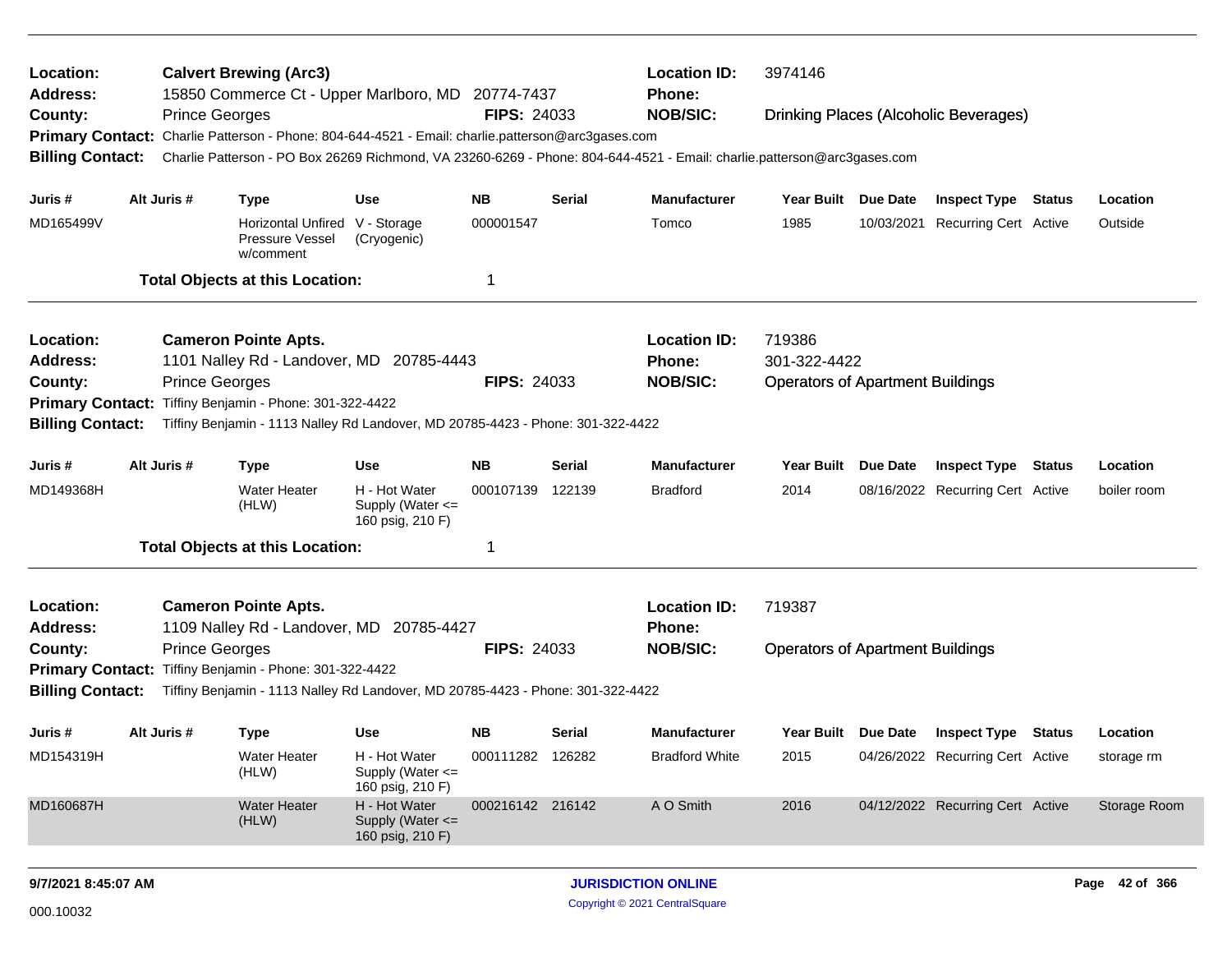| Juris #                                                            | Alt Juris # | <b>Type</b>                                                                                                                                                                                                                                    | <b>Use</b>                                            | <b>NB</b>              | <b>Serial</b>    | <b>Manufacturer</b>                                     | <b>Year Built</b>                                 | Due Date | <b>Inspect Type</b>                                     | <b>Status</b> | Location               |
|--------------------------------------------------------------------|-------------|------------------------------------------------------------------------------------------------------------------------------------------------------------------------------------------------------------------------------------------------|-------------------------------------------------------|------------------------|------------------|---------------------------------------------------------|---------------------------------------------------|----------|---------------------------------------------------------|---------------|------------------------|
| MD167503H                                                          | 1123        | <b>Water Heater</b><br>(HLW)<br><b>Total Objects at this Location:</b>                                                                                                                                                                         | H - Hot Water<br>Supply (Water <=<br>160 psig, 210 F) | 000248586              |                  | State Industries                                        | 2018                                              |          | 08/31/2022 Recurring Cert Active                        |               | 1123 Basement          |
|                                                                    |             |                                                                                                                                                                                                                                                |                                                       |                        |                  |                                                         |                                                   |          |                                                         |               |                        |
| Location:<br><b>Address:</b><br>County:<br><b>Billing Contact:</b> |             | <b>Cameron Pointe Apts.</b><br>1123 Nalley Rd - Landover, MD 20785-4432<br><b>Prince Georges</b><br>Primary Contact: Tiffiny Benjamin - Phone: 301-322-4422<br>Tiffiny Benjamin - 1113 Nalley Rd Landover, MD 20785-4423 - Phone: 301-322-4422 |                                                       | <b>FIPS: 24033</b>     |                  | <b>Location ID:</b><br><b>Phone:</b><br><b>NOB/SIC:</b> | 719391<br><b>Operators of Apartment Buildings</b> |          |                                                         |               |                        |
|                                                                    |             | <b>Total Objects at this Location:</b>                                                                                                                                                                                                         | 160 psig, 210 F)                                      | $\overline{c}$         |                  |                                                         |                                                   |          |                                                         |               |                        |
| MD160688H                                                          |             | <b>Water Heater</b><br>(HLW)                                                                                                                                                                                                                   | 160 psig, 250 F)<br>H - Hot Water<br>Supply (Water <= | 000226921              | 226921           | A O Smith                                               | 2017                                              |          | 04/27/2022 Recurring Cert Active                        |               | 1119 Basement          |
| Juris #<br>MD154320H                                               | Alt Juris # | <b>Type</b><br><b>Water Heater</b><br>(HLW)                                                                                                                                                                                                    | <b>Use</b><br>H - Hot Water<br>Heat (Water $\leq$     | <b>NB</b><br>000204539 | Serial<br>204539 | <b>Manufacturer</b><br>A O Smith                        | <b>Year Built</b><br>2015                         | Due Date | <b>Inspect Type</b><br>04/26/2022 Recurring Cert Active | <b>Status</b> | Location<br>storage rm |
| <b>Billing Contact:</b>                                            |             | Primary Contact: Tiffiny Benjamin - Phone: 301-322-4422<br>Tiffiny Benjamin - 1113 Nalley Rd Landover, MD 20785-4423 - Phone: 301-322-4422                                                                                                     |                                                       |                        |                  |                                                         |                                                   |          |                                                         |               |                        |
| County:                                                            |             | <b>Prince Georges</b>                                                                                                                                                                                                                          |                                                       | <b>FIPS: 24033</b>     |                  | <b>NOB/SIC:</b>                                         | <b>Operators of Apartment Buildings</b>           |          |                                                         |               |                        |
| <b>Address:</b>                                                    |             | <b>Cameron Pointe Apts.</b><br>1119 Nalley Rd - Landover, MD 20785-4430                                                                                                                                                                        |                                                       |                        |                  | <b>Location ID:</b><br>Phone:                           | 719390                                            |          |                                                         |               |                        |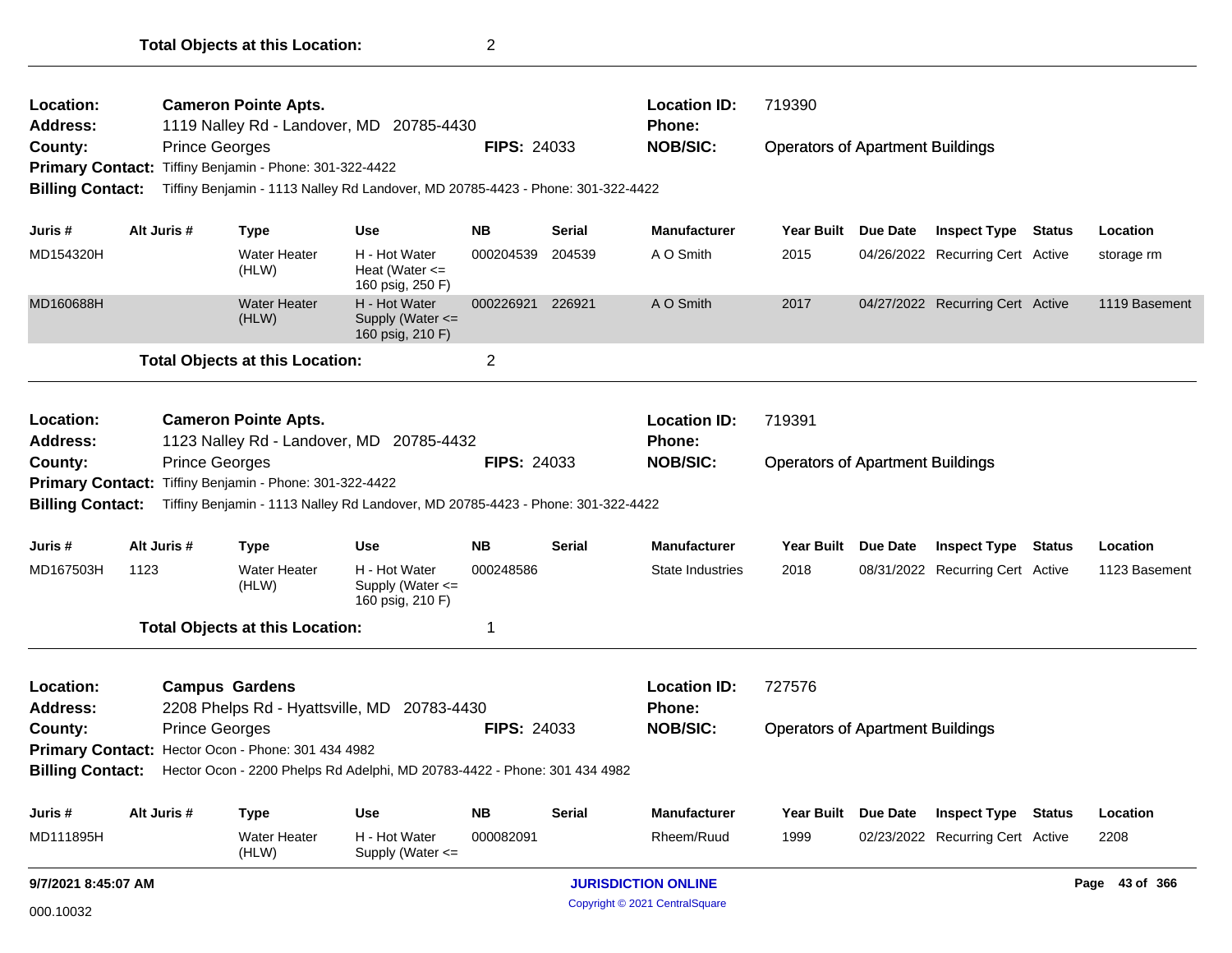| Juris #                 | Alt Juris #                                        | <b>Type</b>                                        | <b>Use</b><br>160 psig, 210 F)                                                             | <b>NB</b>          | <b>Serial</b> | <b>Manufacturer</b> | Year Built Due Date                     |                 | <b>Inspect Type Status</b>       |               | Location    |
|-------------------------|----------------------------------------------------|----------------------------------------------------|--------------------------------------------------------------------------------------------|--------------------|---------------|---------------------|-----------------------------------------|-----------------|----------------------------------|---------------|-------------|
|                         |                                                    | <b>Total Objects at this Location:</b>             |                                                                                            |                    |               |                     |                                         |                 |                                  |               |             |
| Location:               |                                                    | <b>Campus Gardens</b>                              |                                                                                            |                    |               | <b>Location ID:</b> | 1082774                                 |                 |                                  |               |             |
| <b>Address:</b>         |                                                    | 2200 Phelps Rd - Hyattsville, MD                   | 20783-4422                                                                                 |                    |               | Phone:              |                                         |                 |                                  |               |             |
| County:                 |                                                    | <b>Prince Georges</b>                              |                                                                                            | <b>FIPS: 24033</b> |               | <b>NOB/SIC:</b>     | <b>Operators of Apartment Buildings</b> |                 |                                  |               |             |
|                         |                                                    | Primary Contact: Hector Ocon - Phone: 301 434 4982 |                                                                                            |                    |               |                     |                                         |                 |                                  |               |             |
| <b>Billing Contact:</b> |                                                    |                                                    | Hector Ocon - 2200 Phelps Rd Adelphi, MD 20783-4422 - Phone: 301 434 4982                  |                    |               |                     |                                         |                 |                                  |               |             |
| Juris #                 | Alt Juris #                                        | <b>Type</b>                                        | <b>Use</b>                                                                                 | <b>NB</b>          | <b>Serial</b> | <b>Manufacturer</b> | Year Built                              | <b>Due Date</b> | <b>Inspect Type</b>              | <b>Status</b> | Location    |
| MD140610H               |                                                    | <b>Water Heater</b><br>(HLW)                       | H - Hot Water<br>Supply (Water <=<br>160 psig, 210 F)                                      | 000125549          |               | A O Smith           | 2008                                    |                 | 06/27/2022 Recurring Cert Active |               | 2200 Phelps |
|                         |                                                    | <b>Total Objects at this Location:</b>             |                                                                                            | 1                  |               |                     |                                         |                 |                                  |               |             |
| Location:               |                                                    | <b>Campus Gardens</b>                              |                                                                                            |                    |               | <b>Location ID:</b> | 1082773                                 |                 |                                  |               |             |
| <b>Address:</b>         |                                                    |                                                    | 2202 Phelps Rd - Adelphi, MD 20783-4450                                                    |                    |               | <b>Phone:</b>       |                                         |                 |                                  |               |             |
| County:                 |                                                    | <b>Prince Georges</b>                              |                                                                                            | <b>FIPS: 24033</b> |               | <b>NOB/SIC:</b>     | <b>Operators of Apartment Buildings</b> |                 |                                  |               |             |
|                         | Primary Contact: Hector Ocon - Phone: 301 434 4982 |                                                    |                                                                                            |                    |               |                     |                                         |                 |                                  |               |             |
|                         |                                                    |                                                    | Billing Contact: Hector Ocon - 2200 Phelps Rd Adelphi, MD 20783-4422 - Phone: 301 434 4982 |                    |               |                     |                                         |                 |                                  |               |             |
| Juris #                 | Alt Juris #                                        | <b>Type</b>                                        | <b>Use</b>                                                                                 | <b>NB</b>          | <b>Serial</b> | <b>Manufacturer</b> | Year Built                              | Due Date        | <b>Inspect Type</b>              | Status        | Location    |
| MD125353H               |                                                    | <b>Water Heater</b><br>(HLW)                       | H - Hot Water<br>Supply (Water $\leq$<br>160 psig, 210 F)                                  | 000088302          | JO441681      | State-Sandblaster   | 2004                                    |                 | 06/26/2022 Recurring Cert Active |               | basement    |
|                         |                                                    | ______________________                             |                                                                                            |                    |               |                     |                                         |                 |                                  |               |             |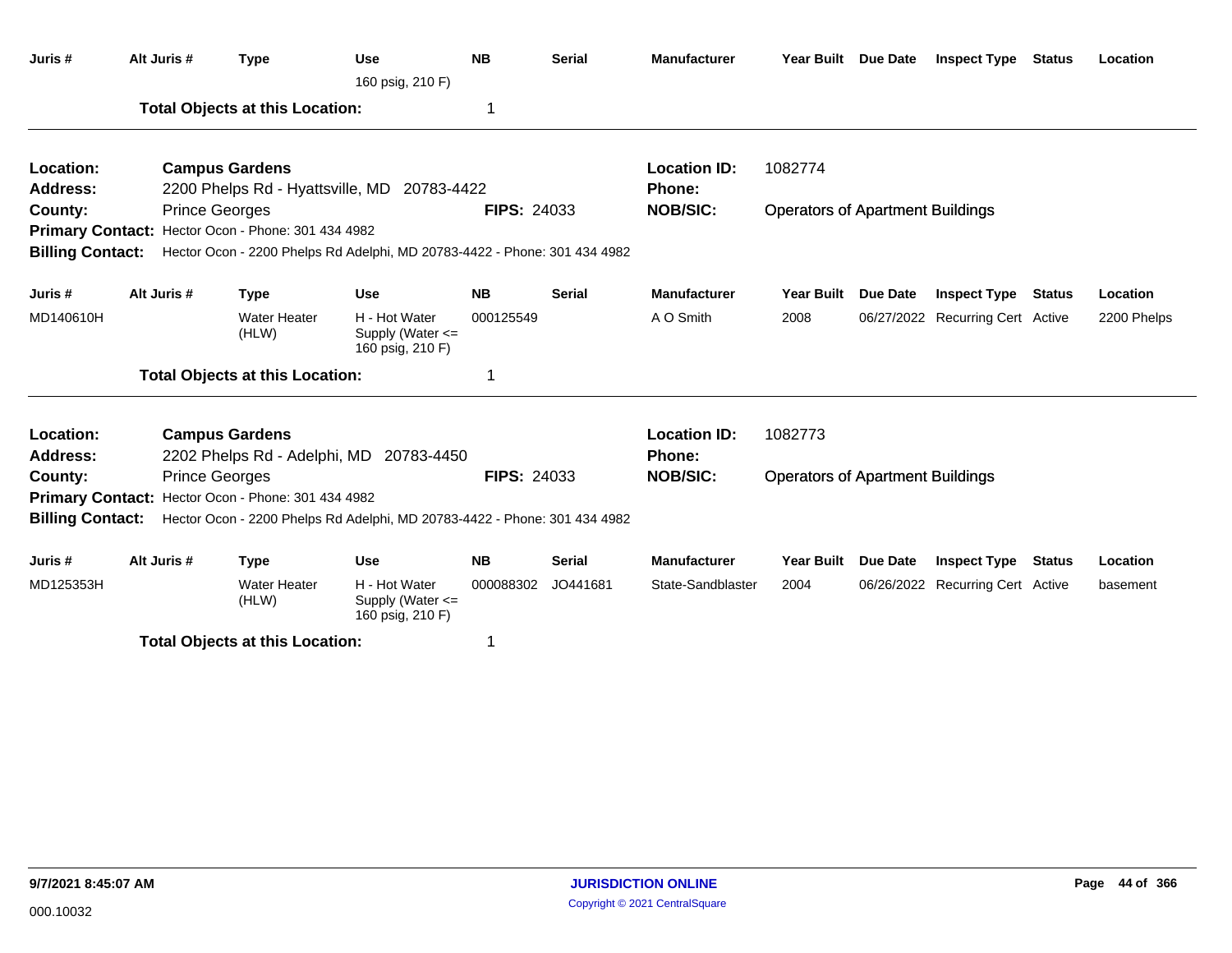| Location:<br>Address:<br>County:<br><b>Billing Contact:</b> | <b>Prince Georges</b> | <b>Campus Gardens</b><br>Primary Contact: Hector Ocon - Phone: 301 434 4982           | 2206 Phelps Rd - Adelphi, MD 20783-4428<br>Hector Ocon - 2200 Phelps Rd Adelphi, MD 20783-4422 - Phone: 301 434 4982 | <b>FIPS: 24033</b>           |                                                         | <b>Location ID:</b><br><b>Phone:</b><br><b>NOB/SIC:</b> | 727575<br><b>Operators of Apartment Buildings</b> |          |                                                                |        |                           |
|-------------------------------------------------------------|-----------------------|---------------------------------------------------------------------------------------|----------------------------------------------------------------------------------------------------------------------|------------------------------|---------------------------------------------------------|---------------------------------------------------------|---------------------------------------------------|----------|----------------------------------------------------------------|--------|---------------------------|
| Juris #<br>MD167456H                                        | Alt Juris #           | <b>Type</b><br><b>Water Heater</b><br>(HLW)<br><b>Total Objects at this Location:</b> | <b>Use</b><br>H - Hot Water<br>Supply (Water $\leq$<br>160 psig, 210 F)                                              | <b>NB</b><br>000251434<br>1  | <b>Serial</b>                                           | <b>Manufacturer</b><br><b>State Industries</b>          | Year Built Due Date<br>2019                       |          | <b>Inspect Type Status</b><br>08/03/2022 Recurring Cert Active |        | Location<br>2206          |
| Location:<br>Address:<br>County:<br><b>Billing Contact:</b> | <b>Prince Georges</b> | <b>Campus Gardens</b><br>Primary Contact: Hector Ocon - Phone: 301 434 4982           | 2210 Phelps Rd - Adelphi, MD 20783-4431<br>Hector Ocon - 2200 Phelps Rd Adelphi, MD 20783-4422 - Phone: 301 434 4982 | <b>FIPS: 24033</b>           |                                                         | <b>Location ID:</b><br>Phone:<br><b>NOB/SIC:</b>        | 727577<br><b>Operators of Apartment Buildings</b> |          |                                                                |        |                           |
| Juris #<br>MD140611H                                        | Alt Juris #           | <b>Type</b><br><b>Water Heater</b><br>(HLW)<br><b>Total Objects at this Location:</b> | <b>Use</b><br>H - Hot Water<br>Supply (Water $\leq$<br>160 psig, 210 F)                                              | <b>NB</b><br>000109191<br>-1 | <b>Serial</b>                                           | <b>Manufacturer</b><br>A O Smith                        | Year Built<br>2006                                | Due Date | <b>Inspect Type</b><br>06/26/2022 Recurring Cert Active        | Status | Location<br>2210 Basement |
| Location:<br>Address:<br>County:<br><b>Billing Contact:</b> | <b>Prince Georges</b> | <b>Campus Gardens</b><br>Primary Contact: Hector Ocon - Phone: 301 434 4982           | 2212 Phelps Rd - Adelphi, MD 20783-4433<br>Hector Ocon - 2200 Phelps Rd Adelphi, MD 20783-4422 - Phone: 301 434 4982 | <b>FIPS: 24033</b>           | <b>Location ID:</b><br><b>Phone:</b><br><b>NOB/SIC:</b> | 727578<br><b>Operators of Apartment Buildings</b>       |                                                   |          |                                                                |        |                           |
| Juris #<br>MD140612H                                        | Alt Juris #           | <b>Type</b><br><b>Water Heater</b><br>(HLW)<br><b>Total Objects at this Location:</b> | <b>Use</b><br>H - Hot Water<br>Supply (Water $\leq$<br>160 psig, 210 F)                                              | <b>NB</b><br>000153893<br>-1 | <b>Serial</b>                                           | <b>Manufacturer</b><br>A O Smith                        | Year Built Due Date<br>2010                       |          | <b>Inspect Type</b><br>06/26/2022 Recurring Cert Active        | Status | Location<br>2212 Phelps   |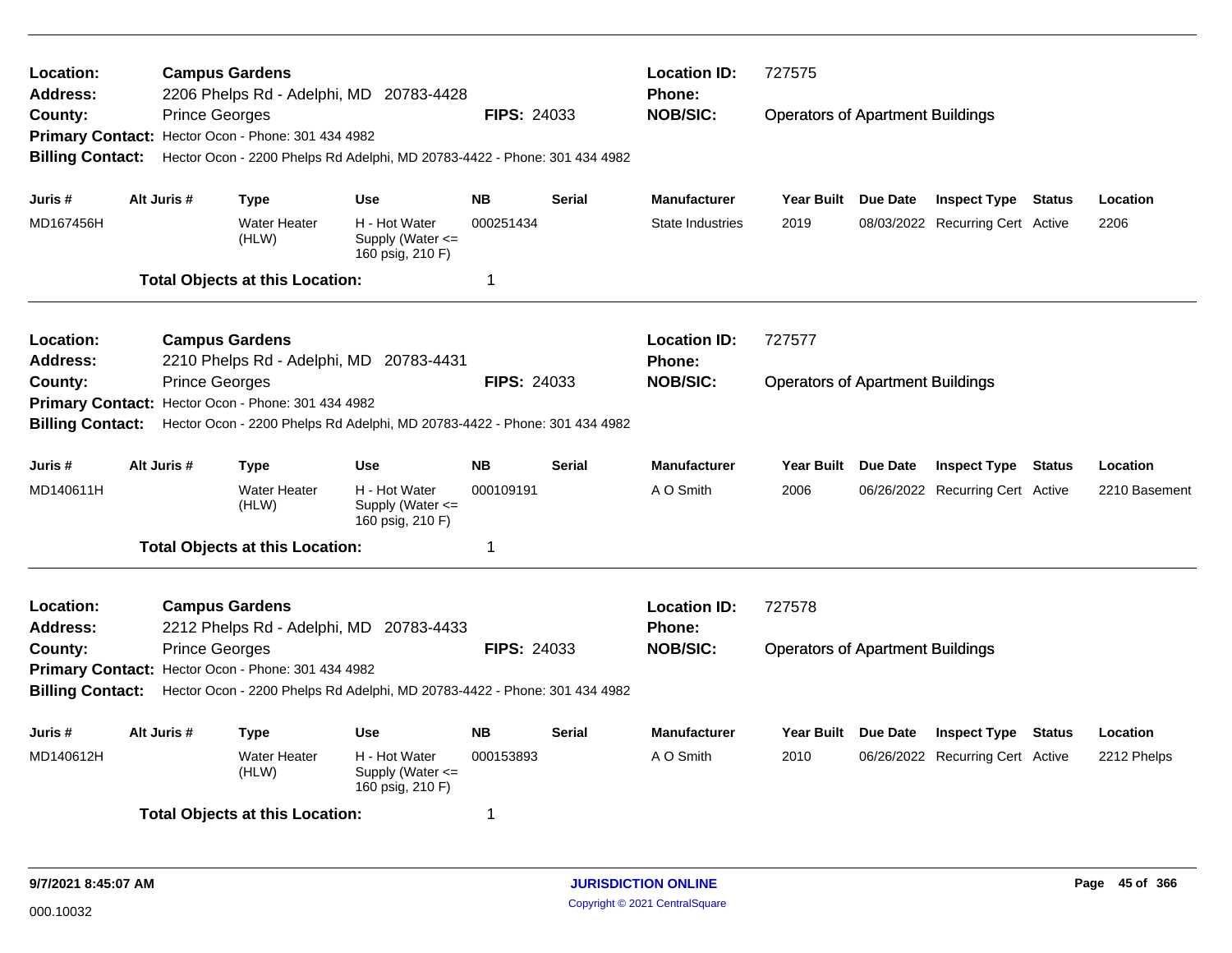| Location:<br>Address:<br>County:<br><b>Billing Contact:</b>   | <b>Prince Georges</b><br>Primary Contact: Campus Gardens | <b>Campus Gardens</b>                              | 2212 Phelps Rd - Hyattsville, MD 20783-4433                               | <b>FIPS: 24033</b> |               | <b>Location ID:</b><br>Phone:<br><b>NOB/SIC:</b> | 3884332                                 |                                  |               |                       |
|---------------------------------------------------------------|----------------------------------------------------------|----------------------------------------------------|---------------------------------------------------------------------------|--------------------|---------------|--------------------------------------------------|-----------------------------------------|----------------------------------|---------------|-----------------------|
| Juris #                                                       | Alt Juris #                                              | Type                                               | <b>Use</b>                                                                | <b>NB</b>          | <b>Serial</b> | <b>Manufacturer</b>                              | Year Built Due Date                     | <b>Inspect Type Status</b>       |               | Location              |
| MD161251H                                                     |                                                          | <b>Water Heater</b><br>(HLW)                       | H - Hot Water<br>Supply (Water $\leq$<br>160 psig, 210 F)                 | 000088301          |               | <b>SMITH</b>                                     | 2004                                    | 06/27/2022 Recurring Cert Active |               | Laundry               |
|                                                               |                                                          | <b>Total Objects at this Location:</b>             |                                                                           | 1                  |               |                                                  |                                         |                                  |               |                       |
| <b>Location:</b><br>Address:                                  |                                                          | <b>Campus Gardens</b>                              | 2214 Phelps Rd - Adelphi, MD 20783-4436                                   |                    |               | <b>Location ID:</b><br><b>Phone:</b>             | 727579                                  |                                  |               |                       |
| County:<br><b>Primary Contact:</b><br><b>Billing Contact:</b> | <b>Prince Georges</b>                                    | Hector Ocon - Phone: 301 434 4982                  | Hector Ocon - 2200 Phelps Rd Adelphi, MD 20783-4422 - Phone: 301 434 4982 | <b>FIPS: 24033</b> |               | <b>NOB/SIC:</b>                                  | <b>Operators of Apartment Buildings</b> |                                  |               |                       |
| Juris #                                                       | Alt Juris #                                              | <b>Type</b>                                        | <b>Use</b>                                                                | <b>NB</b>          | <b>Serial</b> | <b>Manufacturer</b>                              | Year Built Due Date                     | <b>Inspect Type Status</b>       |               | Location              |
| MD167457H                                                     |                                                          | <b>Water Heater</b><br>(HLW)                       | H - Hot Water<br>Supply (Water <=<br>160 psig, 210 F)                     | 000236122          |               | <b>State</b>                                     | 2017                                    | 08/03/2022 Recurring Cert Active |               | <b>Bldg 2214</b>      |
|                                                               |                                                          | <b>Total Objects at this Location:</b>             |                                                                           | 1                  |               |                                                  |                                         |                                  |               |                       |
| Location:<br><b>Address:</b>                                  |                                                          | <b>Campus Gardens</b>                              | 7900 Kreeger Dr - Hyattsville, MD 20783-4403                              |                    |               | <b>Location ID:</b><br><b>Phone:</b>             | 727581                                  |                                  |               |                       |
| County:<br><b>Billing Contact:</b>                            | <b>Prince Georges</b>                                    | Primary Contact: Hector Ocon - Phone: 301 434 4982 | Hector Ocon - 2200 Phelps Rd Adelphi, MD 20783-4422 - Phone: 301 434 4982 | <b>FIPS: 24033</b> |               | <b>NOB/SIC:</b>                                  | <b>Operators of Apartment Buildings</b> |                                  |               |                       |
| Juris #                                                       | Alt Juris #                                              | <b>Type</b>                                        | <b>Use</b>                                                                | <b>NB</b>          | Serial        | <b>Manufacturer</b>                              | Year Built Due Date                     | <b>Inspect Type</b>              | <b>Status</b> | Location              |
| MD125352H                                                     |                                                          | <b>Water Heater</b><br>(HLW)                       | H - Hot Water<br>Supply (Water <=<br>160 psig, 210 F)                     | 000074879          |               | State-Sandblaster                                | 2002                                    | 06/26/2022 Recurring Cert Active |               | laundry storage<br>rm |
|                                                               |                                                          | <b>Total Objects at this Location:</b>             |                                                                           | 1                  |               |                                                  |                                         |                                  |               |                       |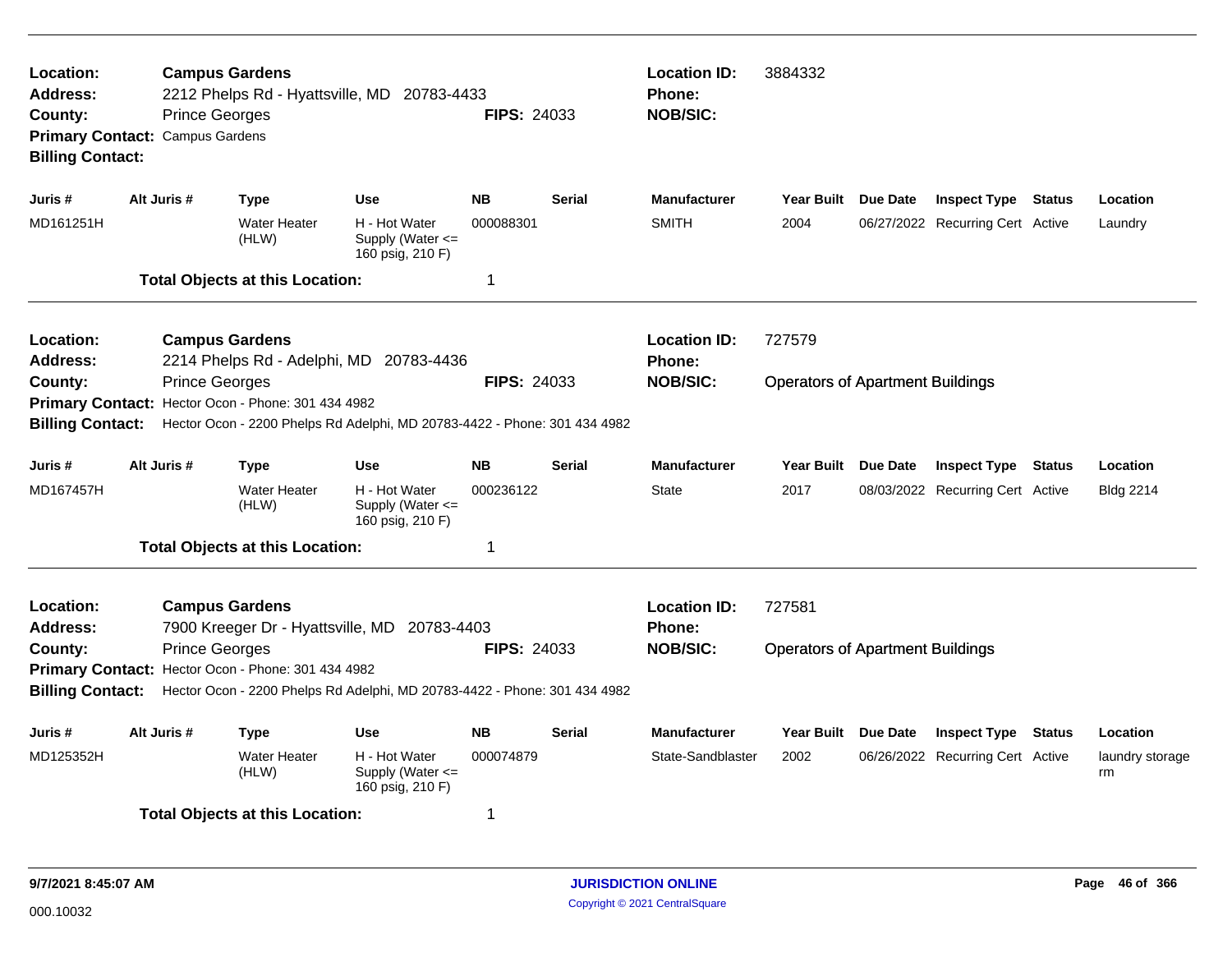| Location:                                             |             | <b>Campus Gardens</b>                                                       |                                                                                                                       |                    |               | <b>Location ID:</b>              | 727565                                  |          |                                         |                       |
|-------------------------------------------------------|-------------|-----------------------------------------------------------------------------|-----------------------------------------------------------------------------------------------------------------------|--------------------|---------------|----------------------------------|-----------------------------------------|----------|-----------------------------------------|-----------------------|
| <b>Address:</b><br>County:<br><b>Billing Contact:</b> |             | <b>Prince Georges</b><br>Primary Contact: Hector Ocon - Phone: 301 434 4982 | 7901 Kreeger Dr - Adelphi, MD 20783-4405<br>Hector Ocon - 2200 Phelps Rd Adelphi, MD 20783-4422 - Phone: 301 434 4982 | <b>FIPS: 24033</b> |               | <b>Phone:</b><br><b>NOB/SIC:</b> | <b>Operators of Apartment Buildings</b> |          |                                         |                       |
| Juris #                                               | Alt Juris # | <b>Type</b>                                                                 | <b>Use</b>                                                                                                            | NΒ                 | Serial        | <b>Manufacturer</b>              | Year Built Due Date                     |          | <b>Inspect Type Status</b>              | Location              |
| MD154321H                                             |             | <b>Water Heater</b><br>(HLW)                                                | H - Hot Water<br>Supply (Water <=<br>160 psig, 210 F)                                                                 | 000191577          |               | A O Smith                        | 2014                                    |          | 06/26/2022 Recurring Cert Active        | Laundry/storage<br>rm |
|                                                       |             | <b>Total Objects at this Location:</b>                                      |                                                                                                                       | -1                 |               |                                  |                                         |          |                                         |                       |
| Location:                                             |             | <b>Campus Gardens</b>                                                       |                                                                                                                       |                    |               | <b>Location ID:</b>              | 727584                                  |          |                                         |                       |
| <b>Address:</b>                                       |             |                                                                             | 7901 Riggs Rd - Adelphi, MD 20783-4438                                                                                |                    |               | <b>Phone:</b>                    |                                         |          |                                         |                       |
| County:                                               |             | <b>Prince Georges</b>                                                       |                                                                                                                       | <b>FIPS: 24033</b> |               | <b>NOB/SIC:</b>                  | <b>Operators of Apartment Buildings</b> |          |                                         |                       |
| <b>Primary Contact:</b>                               |             | Hector Ocon - Phone: 301 434 4982                                           |                                                                                                                       |                    |               |                                  |                                         |          |                                         |                       |
| <b>Billing Contact:</b>                               |             |                                                                             | Hector Ocon - 2200 Phelps Rd Adelphi, MD 20783-4422 - Phone: 301 434 4982                                             |                    |               |                                  |                                         |          |                                         |                       |
| Juris #                                               | Alt Juris # | <b>Type</b>                                                                 | <b>Use</b>                                                                                                            | <b>NB</b>          | <b>Serial</b> | <b>Manufacturer</b>              | <b>Year Built</b>                       | Due Date | <b>Inspect Type Status</b>              | Location              |
| MD134696H                                             |             | <b>Water Heater</b><br>(HLW)                                                | H - Hot Water<br>Supply (Water <=<br>160 psig, 210 F)                                                                 | 000135757          |               | A O Smith                        | 2009                                    |          | 06/26/2022 Recurring Cert Active        | 7901 Riggs            |
|                                                       |             | <b>Total Objects at this Location:</b>                                      |                                                                                                                       | -1                 |               |                                  |                                         |          |                                         |                       |
| Location:<br><b>Address:</b>                          |             | <b>Campus Gardens</b>                                                       | 7902 Kreeger Dr - Hyattsville, MD 20783-4408                                                                          |                    |               | <b>Location ID:</b><br>Phone:    | 1082778                                 |          |                                         |                       |
| County:                                               |             | <b>Prince Georges</b>                                                       |                                                                                                                       | <b>FIPS: 24033</b> |               | <b>NOB/SIC:</b>                  | <b>Operators of Apartment Buildings</b> |          |                                         |                       |
|                                                       |             | Primary Contact: Hector Ocon - Phone: 301 434 4982                          |                                                                                                                       |                    |               |                                  |                                         |          |                                         |                       |
| <b>Billing Contact:</b>                               |             |                                                                             | Hector Ocon - 2200 Phelps Rd Adelphi, MD 20783-4422 - Phone: 301 434 4982                                             |                    |               |                                  |                                         |          |                                         |                       |
| Juris #                                               | Alt Juris # | <b>Type</b>                                                                 | Use                                                                                                                   | NΒ                 | Serial        | <b>Manufacturer</b>              |                                         |          | Year Built Due Date Inspect Type Status | Location              |
| MD111894H                                             |             | Water Heater<br>(HLW)                                                       | H - Hot Water<br>Supply (Water <=<br>160 psig, 210 F)                                                                 | 000085517          |               | Rheem/Ruud                       | 2000                                    |          | 02/23/2022 Recurring Cert Active        | 7902 Kreeger          |
| MD161253H                                             |             | <b>Water Heater</b><br>(HLW)                                                | H - Hot Water<br>Supply (Water <=<br>160 psig, 210 F)                                                                 | 000219450          |               | <b>SMITH</b>                     | 2016                                    |          | 06/27/2022 Recurring Cert Active        | Laundry               |
| 9/7/2021 8:45:07 AM                                   |             |                                                                             |                                                                                                                       |                    |               | <b>JURISDICTION ONLINE</b>       |                                         |          |                                         | Page 47 of 366        |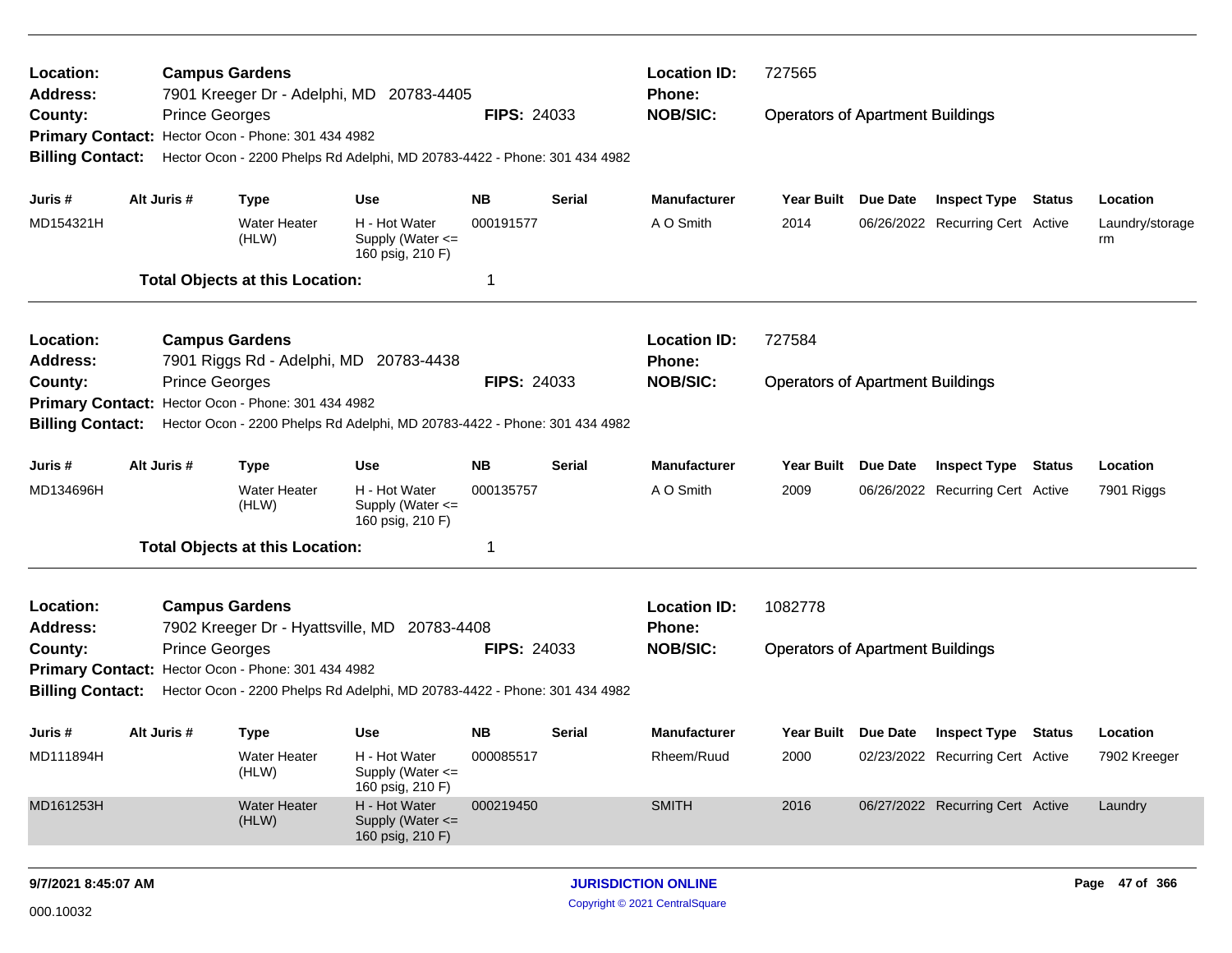| Location:               |  |                       | <b>Campus Gardens</b>                              |                                                                           |                    |               | <b>Location ID:</b>        | 727566                                  |                     |                                  |               |                       |
|-------------------------|--|-----------------------|----------------------------------------------------|---------------------------------------------------------------------------|--------------------|---------------|----------------------------|-----------------------------------------|---------------------|----------------------------------|---------------|-----------------------|
| <b>Address:</b>         |  |                       |                                                    | 7903 Kreeger Dr - Hyattsville, MD 20783-4411                              |                    |               | Phone:                     |                                         |                     |                                  |               |                       |
| County:                 |  | <b>Prince Georges</b> |                                                    |                                                                           | <b>FIPS: 24033</b> |               | <b>NOB/SIC:</b>            | <b>Operators of Apartment Buildings</b> |                     |                                  |               |                       |
|                         |  |                       | Primary Contact: Hector Ocon - Phone: 301 434 4982 |                                                                           |                    |               |                            |                                         |                     |                                  |               |                       |
| <b>Billing Contact:</b> |  |                       |                                                    | Hector Ocon - 2200 Phelps Rd Adelphi, MD 20783-4422 - Phone: 301 434 4982 |                    |               |                            |                                         |                     |                                  |               |                       |
| Juris #                 |  | Alt Juris #           | Type                                               | <b>Use</b>                                                                | <b>NB</b>          | Serial        | <b>Manufacturer</b>        | Year Built Due Date                     |                     | <b>Inspect Type Status</b>       |               | Location              |
| MD161252H               |  |                       | <b>Water Heater</b><br>(HLW)                       | H - Hot Water<br>Supply (Water <=<br>160 psig, 210 F)                     | 000204724          |               | <b>SMITH</b>               | 2015                                    |                     | 06/27/2022 Recurring Cert Active |               | Laundry               |
|                         |  |                       | <b>Total Objects at this Location:</b>             |                                                                           | 1                  |               |                            |                                         |                     |                                  |               |                       |
| Location:               |  |                       | <b>Campus Gardens</b>                              |                                                                           |                    |               | <b>Location ID:</b>        | 727567                                  |                     |                                  |               |                       |
| <b>Address:</b>         |  |                       |                                                    | 7905 Kreeger Dr - Hyattsville, MD 20783-4413                              |                    |               | Phone:                     |                                         |                     |                                  |               |                       |
| County:                 |  | <b>Prince Georges</b> |                                                    |                                                                           | <b>FIPS: 24033</b> |               | <b>NOB/SIC:</b>            | <b>Operators of Apartment Buildings</b> |                     |                                  |               |                       |
|                         |  |                       | Primary Contact: Hector Ocon - Phone: 301 434 4982 |                                                                           |                    |               |                            |                                         |                     |                                  |               |                       |
| <b>Billing Contact:</b> |  |                       |                                                    | Hector Ocon - 2200 Phelps Rd Adelphi, MD 20783-4422 - Phone: 301 434 4982 |                    |               |                            |                                         |                     |                                  |               |                       |
| Juris #                 |  | Alt Juris #           | <b>Type</b>                                        | <b>Use</b>                                                                | <b>NB</b>          | <b>Serial</b> | <b>Manufacturer</b>        | Year Built                              | Due Date            | <b>Inspect Type</b>              | <b>Status</b> | Location              |
| MD120201H               |  |                       | <b>Water Heater</b><br>(HLW)                       | H - Hot Water<br>Supply (Water $\leq$<br>160 psig, 210 F)                 | 000075901          | M02231125     | State Industries           | 2002                                    |                     | 06/26/2022 Recurring Cert Active |               | laundry rm of<br>7905 |
|                         |  |                       | <b>Total Objects at this Location:</b>             |                                                                           | 1                  |               |                            |                                         |                     |                                  |               |                       |
| Location:               |  |                       | <b>Campus Gardens</b>                              |                                                                           |                    |               | <b>Location ID:</b>        | 1082772                                 |                     |                                  |               |                       |
| <b>Address:</b>         |  |                       |                                                    | 7907 Kreeger Dr - Adelphi, MD 20783-4415                                  |                    |               | Phone:                     |                                         |                     |                                  |               |                       |
| County:                 |  | <b>Prince Georges</b> |                                                    |                                                                           | <b>FIPS: 24033</b> |               | <b>NOB/SIC:</b>            | <b>Operators of Apartment Buildings</b> |                     |                                  |               |                       |
|                         |  |                       | Primary Contact: Hector Ocon - Phone: 301 434 4982 |                                                                           |                    |               |                            |                                         |                     |                                  |               |                       |
| <b>Billing Contact:</b> |  |                       |                                                    | Hector Ocon - 2200 Phelps Rd Adelphi, MD 20783-4422 - Phone: 301 434 4982 |                    |               |                            |                                         |                     |                                  |               |                       |
| Juris #                 |  | Alt Juris #           | <b>Type</b>                                        | Use                                                                       | <b>NB</b>          | <b>Serial</b> | <b>Manufacturer</b>        |                                         | Year Built Due Date | <b>Inspect Type Status</b>       |               | Location              |
| MD154322H               |  |                       | <b>Water Heater</b><br>(HLW)                       | H - Hot Water<br>Supply (Water <=<br>160 psig, 210 F)                     | 000208573          |               | A O Smith                  | 2015                                    |                     | 06/27/2022 Recurring Cert Active |               | 7907 Laundry rm       |
|                         |  |                       | <b>Total Objects at this Location:</b>             |                                                                           | 1                  |               |                            |                                         |                     |                                  |               |                       |
| 9/7/2021 8:45:07 AM     |  |                       |                                                    |                                                                           |                    |               | <b>JURISDICTION ONLINE</b> |                                         |                     |                                  |               | Page 48 of 366        |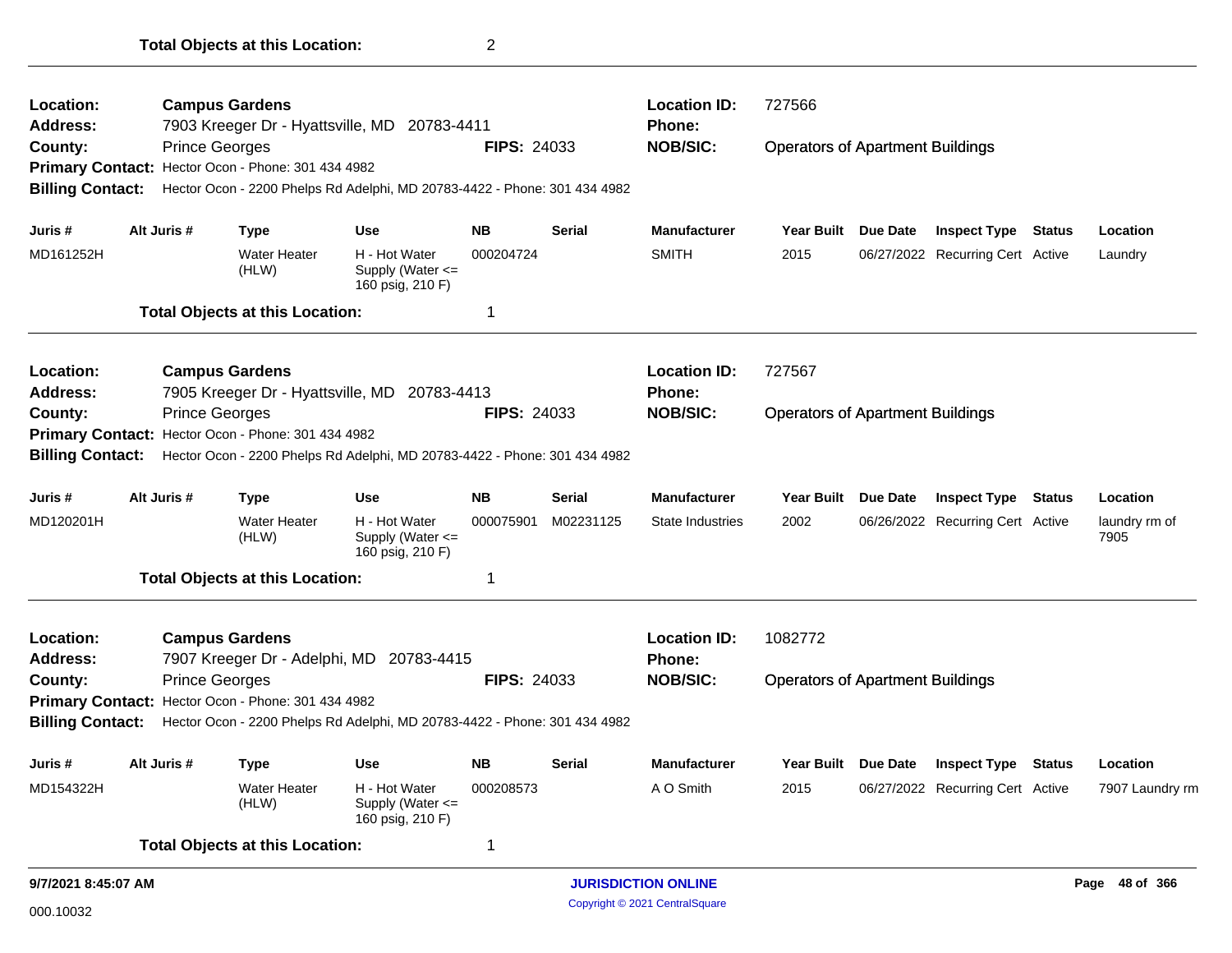| Location:<br>Address:<br>County:<br><b>Billing Contact:</b>                                                                                                                                                                                                                                                             |                         | <b>Prince Georges</b> | <b>Campus Gardens</b><br>Primary Contact: Hector Ocon - Phone: 301 434 4982           | 7911 Kreeger Dr - Hyattsville, MD 20783-4420<br>Hector Ocon - 2200 Phelps Rd Adelphi, MD 20783-4422 - Phone: 301 434 4982 | <b>FIPS: 24033</b>                  | <b>Location ID:</b><br><b>Phone:</b><br><b>NOB/SIC:</b> | 3884325                                                 |                                   |          |                                                                                             |               |                                   |
|-------------------------------------------------------------------------------------------------------------------------------------------------------------------------------------------------------------------------------------------------------------------------------------------------------------------------|-------------------------|-----------------------|---------------------------------------------------------------------------------------|---------------------------------------------------------------------------------------------------------------------------|-------------------------------------|---------------------------------------------------------|---------------------------------------------------------|-----------------------------------|----------|---------------------------------------------------------------------------------------------|---------------|-----------------------------------|
| Juris #<br>MD161250H                                                                                                                                                                                                                                                                                                    | Alt Juris #             |                       | <b>Type</b><br><b>Water Heater</b><br>(HLW)<br><b>Total Objects at this Location:</b> | <b>Use</b><br>H - Hot Water<br>Supply (Water <=<br>160 psig, 210 F)                                                       | <b>NB</b><br>000219452<br>1         | <b>Serial</b>                                           | <b>Manufacturer</b><br><b>SMITH</b>                     | Year Built Due Date<br>2016       |          | <b>Inspect Type Status</b><br>06/27/2022 Recurring Cert Active                              |               | Location<br>Laundry               |
| Location:<br><b>Address:</b><br>County:<br><b>Billing Contact:</b>                                                                                                                                                                                                                                                      |                         | <b>Prince Georges</b> | <b>Campus Gardens</b><br>Primary Contact: Hector Ocon - Phone: 301 434 4982           | 7911 Riggs Rd - Hyattsville, MD 20783-4442<br>Hector Ocon - 2200 Phelps Rd Adelphi, MD 20783-4422 - Phone: 301 434 4982   | <b>FIPS: 24033</b>                  |                                                         | <b>Location ID:</b><br><b>Phone:</b><br><b>NOB/SIC:</b> | 3884341                           |          |                                                                                             |               |                                   |
| Juris #<br>MD161254H<br>MD161255H                                                                                                                                                                                                                                                                                       | Alt Juris #<br>#1<br>#2 |                       | <b>Type</b><br><b>Water Heater</b><br>(HLW)<br><b>Water Heater</b><br>(HLW)           | <b>Use</b><br>H - Hot Water<br>Supply (Water <=<br>160 psig, 210 F)<br>H - Hot Water<br>Supply (Water <=                  | <b>NB</b><br>000236110<br>000226902 | Serial                                                  | <b>Manufacturer</b><br><b>SMITH</b><br><b>SMITH</b>     | <b>Year Built</b><br>2017<br>2017 | Due Date | <b>Inspect Type</b><br>06/27/2022 Recurring Cert Active<br>06/27/2022 Recurring Cert Active | <b>Status</b> | Location<br>Laundry<br>Laundry    |
|                                                                                                                                                                                                                                                                                                                         |                         |                       | <b>Total Objects at this Location:</b>                                                | 160 psig, 210 F)                                                                                                          | $\overline{2}$                      |                                                         |                                                         |                                   |          |                                                                                             |               |                                   |
| Location:<br><b>Campus Gardens</b><br><b>Address:</b><br>7921 Riggs Rd - Adelphi, MD 20783-4445<br><b>Prince Georges</b><br><b>FIPS: 24033</b><br>County:<br>Primary Contact: Hector Ocon - Phone: 301 434 4982<br><b>Billing Contact:</b><br>Hector Ocon - 2200 Phelps Rd Adelphi, MD 20783-4422 - Phone: 301 434 4982 |                         |                       |                                                                                       |                                                                                                                           |                                     | <b>Location ID:</b><br><b>Phone:</b><br><b>NOB/SIC:</b> | 727586<br><b>Operators of Apartment Buildings</b>       |                                   |          |                                                                                             |               |                                   |
| Juris #<br>MD120202H                                                                                                                                                                                                                                                                                                    | Alt Juris #             |                       | <b>Type</b><br><b>Water Heater</b><br>(HLW)                                           | <b>Use</b><br>H - Hot Water<br>Supply (Water <=<br>160 psig, 210 F)                                                       | <b>NB</b>                           | Serial<br>000077911 H03101154                           | <b>Manufacturer</b><br>State Industries                 | Year Built Due Date<br>2003       |          | <b>Inspect Type Status</b><br>06/26/2022 Recurring Cert Active                              |               | Location<br>laundry rm of<br>7921 |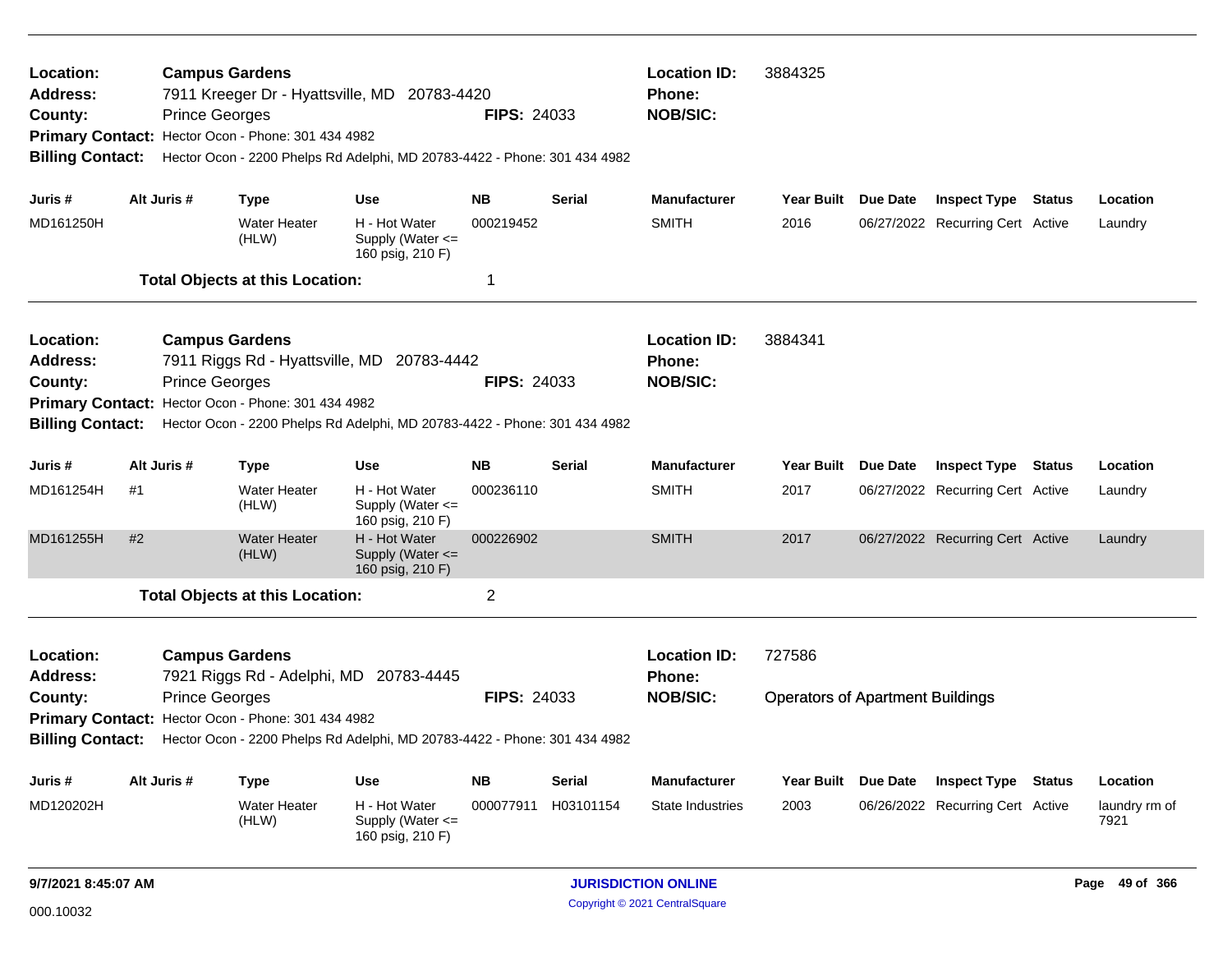| Location:               | <b>Canonbury Square</b>                                                                                      |                    | <b>Location ID:</b> | 705822                                  |
|-------------------------|--------------------------------------------------------------------------------------------------------------|--------------------|---------------------|-----------------------------------------|
| <b>Address:</b>         | 406 Greenlawn Dr - Hyattsville, MD 20783-3343                                                                |                    | <b>Phone:</b>       | 240-770-5367                            |
| County:                 | <b>Prince Georges</b>                                                                                        | <b>FIPS: 24033</b> | <b>NOB/SIC:</b>     | <b>Operators of Apartment Buildings</b> |
|                         | Primary Contact: Darryl Shrock - Phone: 202-315-1112 - Email: dshrock@livenovo.com                           |                    |                     |                                         |
| <b>Billing Contact:</b> | Darryl Shrock - 519 11th St SE Washington, DC 20003-2831 - Phone: 202-315-1112 - Email: dshrock@livenovo.com |                    |                     |                                         |

| Juris #   | Alt Juris # | Type                                   | <b>Use</b>                                                | <b>NB</b> | <b>Serial</b>    | <b>Manufacturer</b> | Year Built | <b>Due Date</b> | <b>Inspect Type</b>              | Status | <b>Location</b> |
|-----------|-------------|----------------------------------------|-----------------------------------------------------------|-----------|------------------|---------------------|------------|-----------------|----------------------------------|--------|-----------------|
| MD058261H |             | Cast Iron                              | H - Hot Water<br>Heat (Water $\leq$<br>160 psig, 250 F)   | <b>CI</b> | <b>H1794HS-W</b> | Weil-McLain         | 1985       |                 | 01/10/2023 Recurring Cert Active |        | Boiler Room     |
| MD134695H |             | <b>Water Heater</b><br>(HLW)           | H - Hot Water<br>Supply (Water $\leq$<br>160 psig, 210 F) | 000129177 |                  | <b>State</b>        | 2008       |                 | 01/10/2023 Recurring Cert Active |        | boiler room     |
| MD156759H |             | <b>Water Heater</b><br>(HLW)           | H - Hot Water<br>Supply (Water $\leq$<br>160 psig, 210 F) | 000215364 |                  | A O Smith           | 2016       |                 | 01/20/2023 Recurring Cert Active |        | Boiler Room     |
|           |             | <b>Total Objects at this Location:</b> |                                                           | 3         |                  |                     |            |                 |                                  |        |                 |

| Location:       | <b>Capital Crossing Apartments</b>                                                                                                         |                    | <b>Location ID:</b> | 3673895 |
|-----------------|--------------------------------------------------------------------------------------------------------------------------------------------|--------------------|---------------------|---------|
| <b>Address:</b> | 3901 Southern Ave - Suitland, MD 20746-1959                                                                                                |                    | <b>Phone:</b>       |         |
| County:         | <b>Prince Georges</b>                                                                                                                      | <b>FIPS: 24033</b> | <b>NOB/SIC:</b>     |         |
|                 | <b>Primary Contact:</b> Joi Ervin - Phone: 301-420-4800 - Email: capitalcrossing@thedonaldsongroup.com                                     |                    |                     |         |
|                 | Billing Contact: Joi Ervin - 3930 Suitland Rd Suitland, MD 20746-1927 - Phone: 301-420-4800 - Email: capitalcrossing@thedonaldsongroup.com |                    |                     |         |

| Juris #   | Alt Juris # | Type                  | Use                                                       | <b>NB</b> | Serial | <b>Manufacturer</b> | Year Built Due Date | <b>Inspect Type</b>              | <b>Status</b> | Location |
|-----------|-------------|-----------------------|-----------------------------------------------------------|-----------|--------|---------------------|---------------------|----------------------------------|---------------|----------|
| MD154329H |             | Water Heater<br>(HLW) | H - Hot Water<br>Supply (Water $\leq$<br>160 psig, 210 F) | 000198676 |        | State Industries    | 2015                | 05/18/2022 Recurring Cert Active |               | Laundry  |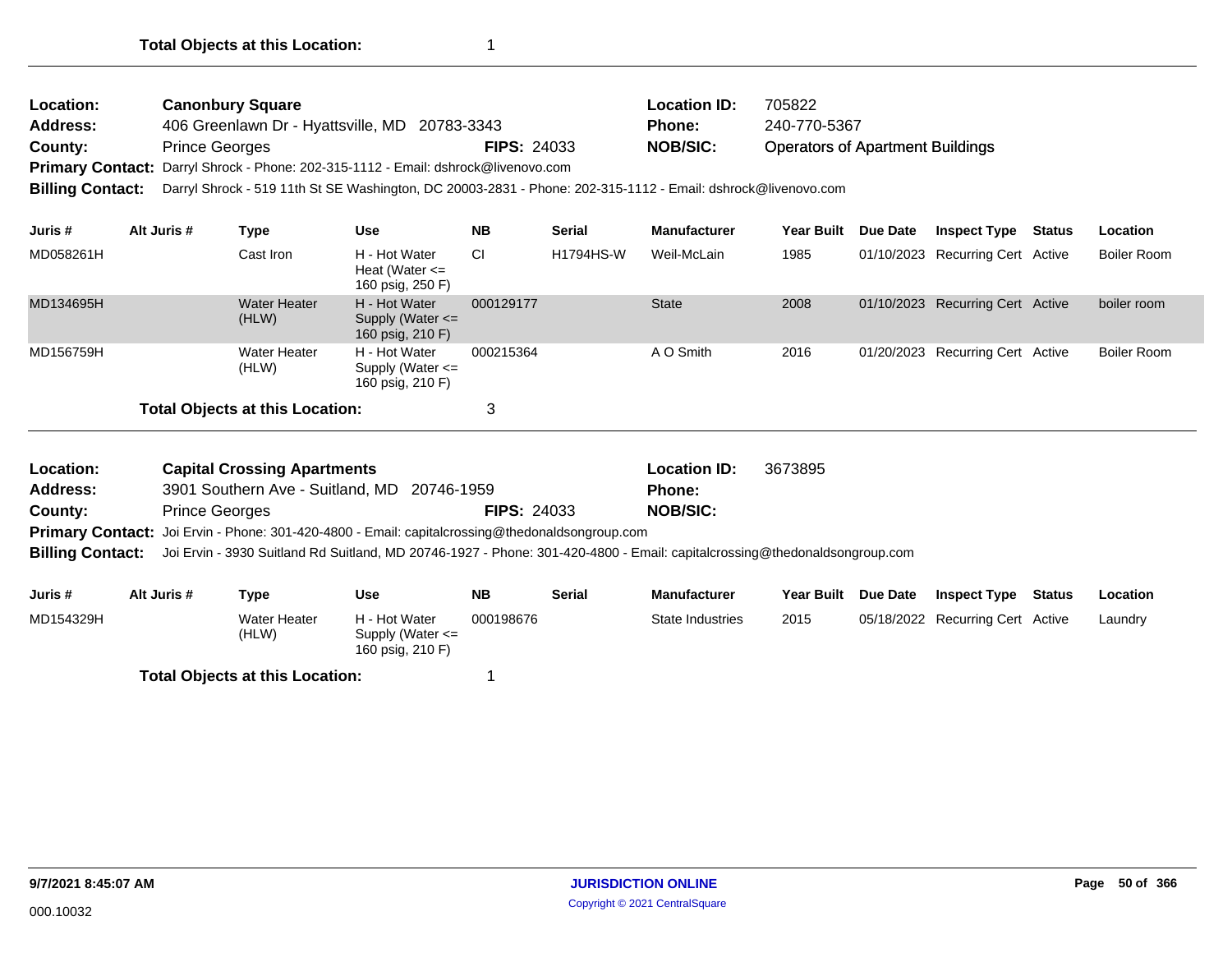| Location:<br><b>Address:</b><br>County:<br><b>Billing Contact:</b>                            | <b>Prince Georges</b> | <b>Capital Crossing Apartments</b><br>3907 Suitland Rd - Suitland, MD 20746-1921<br>Primary Contact: Joi Ervin - Phone: 301-420-4800 - Email: capitalcrossing@thedonaldsongroup.com                                                                                                                              |                                                           | <b>FIPS: 24033</b> |               | <b>Location ID:</b><br><b>Phone:</b><br><b>NOB/SIC:</b> | 705895<br>301-420-4800<br><b>Operators of Apartment Buildings</b><br>Joi Ervin - 3930 Suitland Rd Suitland, MD 20746-1927 - Phone: 301-420-4800 - Email: capitalcrossing@thedonaldsongroup.com |  |                                  |               |                     |
|-----------------------------------------------------------------------------------------------|-----------------------|------------------------------------------------------------------------------------------------------------------------------------------------------------------------------------------------------------------------------------------------------------------------------------------------------------------|-----------------------------------------------------------|--------------------|---------------|---------------------------------------------------------|------------------------------------------------------------------------------------------------------------------------------------------------------------------------------------------------|--|----------------------------------|---------------|---------------------|
| Juris #                                                                                       | Alt Juris #           | <b>Type</b>                                                                                                                                                                                                                                                                                                      | <b>Use</b>                                                | <b>NB</b>          | <b>Serial</b> | <b>Manufacturer</b>                                     | Year Built Due Date                                                                                                                                                                            |  | <b>Inspect Type Status</b>       |               | Location            |
| MD133661H                                                                                     |                       | <b>Water Heater</b><br>(HLW)                                                                                                                                                                                                                                                                                     | H - Hot Water<br>Supply (Water $\leq$<br>160 psig, 210 F) | 000067890          |               | <b>Jet Glass</b>                                        | 2005                                                                                                                                                                                           |  | 04/19/2022 Recurring Cert Active |               | bldg 3907           |
| MD166079H                                                                                     |                       | <b>Water Heater</b><br>(HLW)                                                                                                                                                                                                                                                                                     | H - Hot Water<br>Supply (Water <=<br>160 psig, 210 F)     | 000127067          |               | <b>Bradford White</b>                                   | 2018                                                                                                                                                                                           |  | 01/24/2022 Recurring Cert Active |               | 3907 LAUNDRY<br>RM. |
|                                                                                               |                       | <b>Total Objects at this Location:</b>                                                                                                                                                                                                                                                                           |                                                           | $\overline{c}$     |               |                                                         |                                                                                                                                                                                                |  |                                  |               |                     |
| Location:<br><b>Address:</b><br>County:<br><b>Primary Contact:</b><br><b>Billing Contact:</b> | <b>Prince Georges</b> | <b>Capital Crossing Apartments</b><br>3911 Suitland Rd - Suitland, MD 20746-1921<br>Joi Ervin - Phone: 301-420-4800 - Email: capitalcrossing@thedonaldsongroup.com<br>Joi Ervin - 3930 Suitland Rd Suitland, MD 20746-1927 - Phone: 301-420-4800 - Email: capitalcrossing@thedonaldsongroup.com                  |                                                           | <b>FIPS: 24033</b> |               | <b>Location ID:</b><br><b>Phone:</b><br><b>NOB/SIC:</b> | 705896<br>301-420-4800<br><b>Operators of Apartment Buildings</b>                                                                                                                              |  |                                  |               |                     |
| Juris #                                                                                       | Alt Juris #           | Type                                                                                                                                                                                                                                                                                                             | <b>Use</b>                                                | <b>NB</b>          | <b>Serial</b> | <b>Manufacturer</b>                                     | Year Built Due Date                                                                                                                                                                            |  | <b>Inspect Type</b>              | <b>Status</b> | Location            |
| MD154330H                                                                                     |                       | <b>Water Heater</b><br>(HLW)                                                                                                                                                                                                                                                                                     | H - Hot Water<br>Supply (Water <=<br>160 psig, 210 F)     | 000194441          |               | A O Smith                                               | 2014                                                                                                                                                                                           |  | 03/08/2022 Recurring Cert Active |               | 3911 LAUNDRY<br>RM. |
|                                                                                               |                       | <b>Total Objects at this Location:</b>                                                                                                                                                                                                                                                                           |                                                           | 1                  |               |                                                         |                                                                                                                                                                                                |  |                                  |               |                     |
| Location:<br>Address:<br>County:<br><b>Billing Contact:</b>                                   | <b>Prince Georges</b> | <b>Capital Crossing Apartments</b><br>3926 Suitland Rd - Suitland, MD 20746-1925<br>Primary Contact: Joi Ervin - Phone: 301-420-4800 - Email: capitalcrossing@thedonaldsongroup.com<br>Joi Ervin - 3930 Suitland Rd Suitland, MD 20746-1927 - Phone: 301-420-4800 - Email: capitalcrossing@thedonaldsongroup.com |                                                           | <b>FIPS: 24033</b> |               | <b>Location ID:</b><br><b>Phone:</b><br><b>NOB/SIC:</b> | 705898<br>301-420-4800<br><b>Operators of Apartment Buildings</b>                                                                                                                              |  |                                  |               |                     |
| Juris #                                                                                       | Alt Juris #           | <b>Type</b>                                                                                                                                                                                                                                                                                                      | <b>Use</b>                                                | <b>NB</b>          | <b>Serial</b> | <b>Manufacturer</b>                                     | Year Built Due Date                                                                                                                                                                            |  | <b>Inspect Type</b>              | Status        | Location            |
| MD152842H                                                                                     |                       | <b>Water Heater</b><br>(HLW)                                                                                                                                                                                                                                                                                     | H - Hot Water<br>Supply (Water $\leq$<br>160 psig, 210 F) | 000111944          |               | <b>Bradford</b>                                         | 2015                                                                                                                                                                                           |  | 01/27/2022 Recurring Cert Active |               | Laundry             |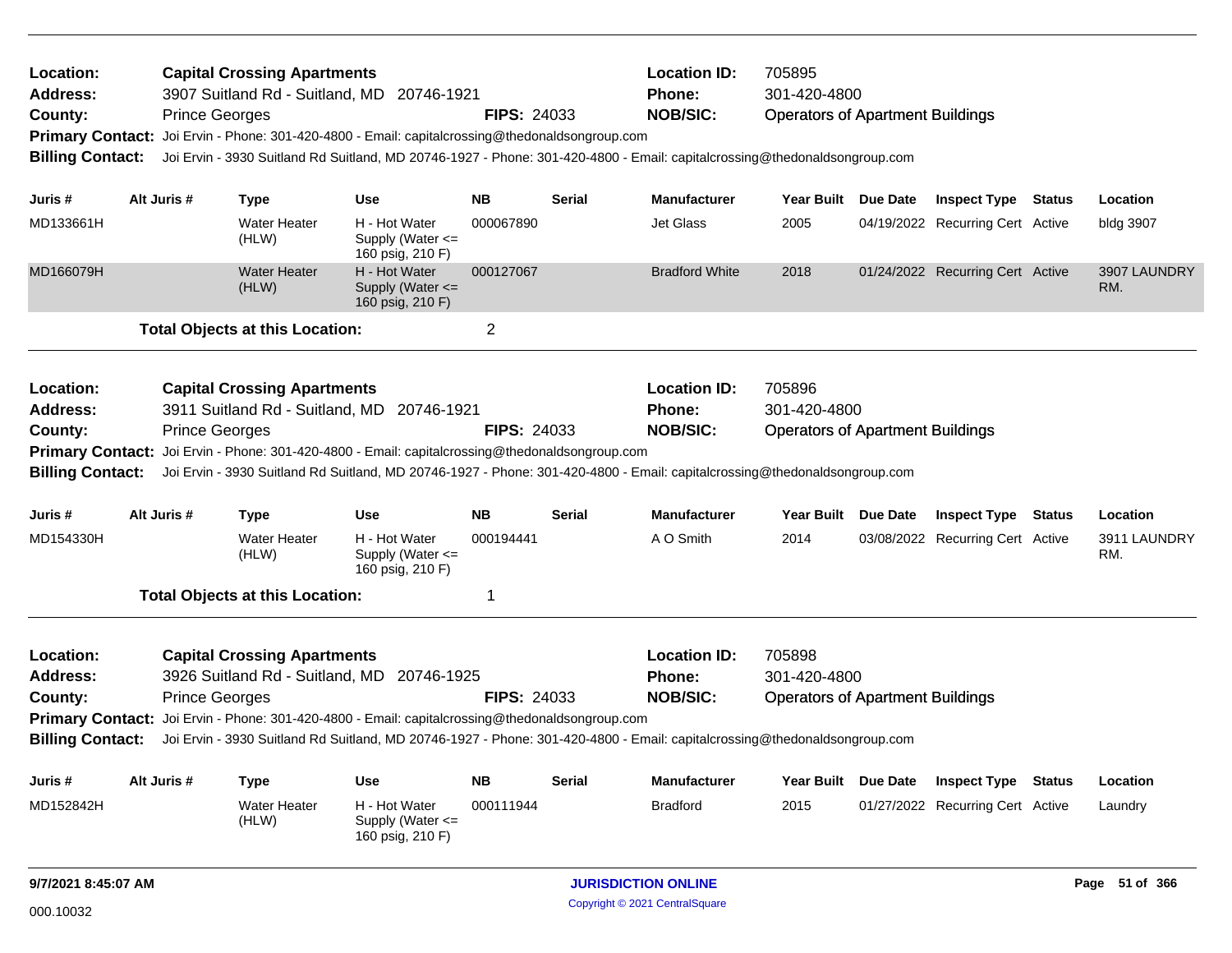| <b>Billing Contact:</b><br>Juris #<br>MD166080H<br>Location:<br>Address:<br>County: | Alt Juris #<br><b>Prince Georges</b>                                                                                                                                                                                                                  | <b>Type</b><br><b>Water Heater</b><br>(HLW)<br><b>Total Objects at this Location:</b><br><b>Capital Crossing Apartments</b> | <b>Use</b><br>H - Hot Water<br>Supply (Water $\leq$<br>160 psig, 210 F)<br>3944 Suitland Rd - Suitland, MD 20746-1934<br>Primary Contact: Joi Ervin - Phone: 301-420-4800 - Email: capitalcrossing@thedonaldsongroup.com | <b>NB</b><br>000130678<br>1<br><b>FIPS: 24033</b> | Serial        | <b>Manufacturer</b><br><b>Bradford White</b><br><b>Location ID:</b><br><b>Phone:</b><br><b>NOB/SIC:</b>                   | Year Built Due Date<br>2019<br>705900<br>301-420-4800<br><b>Operators of Apartment Buildings</b> | <b>Inspect Type Status</b><br>01/17/2022 Recurring Cert Active | Location<br>3938 Laundry<br>Rm. |
|-------------------------------------------------------------------------------------|-------------------------------------------------------------------------------------------------------------------------------------------------------------------------------------------------------------------------------------------------------|-----------------------------------------------------------------------------------------------------------------------------|--------------------------------------------------------------------------------------------------------------------------------------------------------------------------------------------------------------------------|---------------------------------------------------|---------------|---------------------------------------------------------------------------------------------------------------------------|--------------------------------------------------------------------------------------------------|----------------------------------------------------------------|---------------------------------|
|                                                                                     |                                                                                                                                                                                                                                                       |                                                                                                                             |                                                                                                                                                                                                                          |                                                   |               |                                                                                                                           |                                                                                                  |                                                                |                                 |
|                                                                                     |                                                                                                                                                                                                                                                       |                                                                                                                             |                                                                                                                                                                                                                          |                                                   |               |                                                                                                                           |                                                                                                  |                                                                |                                 |
|                                                                                     |                                                                                                                                                                                                                                                       |                                                                                                                             |                                                                                                                                                                                                                          |                                                   |               |                                                                                                                           |                                                                                                  |                                                                |                                 |
|                                                                                     |                                                                                                                                                                                                                                                       |                                                                                                                             |                                                                                                                                                                                                                          |                                                   |               |                                                                                                                           |                                                                                                  |                                                                |                                 |
|                                                                                     |                                                                                                                                                                                                                                                       |                                                                                                                             |                                                                                                                                                                                                                          |                                                   |               |                                                                                                                           |                                                                                                  |                                                                |                                 |
|                                                                                     |                                                                                                                                                                                                                                                       |                                                                                                                             |                                                                                                                                                                                                                          |                                                   |               |                                                                                                                           |                                                                                                  |                                                                |                                 |
|                                                                                     | <b>Prince Georges</b><br>Primary Contact: Joi Ervin - Phone: 301-420-4800 - Email: capitalcrossing@thedonaldsongroup.com<br>Joi Ervin - 3930 Suitland Rd Suitland, MD 20746-1927 - Phone: 301-420-4800 - Email: capitalcrossing@thedonaldsongroup.com |                                                                                                                             |                                                                                                                                                                                                                          |                                                   |               |                                                                                                                           |                                                                                                  |                                                                |                                 |
| Address:<br>County:                                                                 |                                                                                                                                                                                                                                                       |                                                                                                                             | 3938 Suitland Rd - Suitland, MD 20746-1931                                                                                                                                                                               | <b>FIPS: 24033</b>                                |               | <b>Phone:</b><br><b>NOB/SIC:</b>                                                                                          | 301-420-4800<br><b>Operators of Apartment Buildings</b>                                          |                                                                |                                 |
| Location:                                                                           |                                                                                                                                                                                                                                                       | <b>Capital Crossing Apartments</b>                                                                                          |                                                                                                                                                                                                                          |                                                   |               | <b>Location ID:</b>                                                                                                       | 705899                                                                                           |                                                                |                                 |
|                                                                                     |                                                                                                                                                                                                                                                       | <b>Total Objects at this Location:</b>                                                                                      |                                                                                                                                                                                                                          | $\overline{2}$                                    |               |                                                                                                                           |                                                                                                  |                                                                |                                 |
| MD154332H                                                                           |                                                                                                                                                                                                                                                       | <b>Water Heater</b><br>(HLW)                                                                                                | H - Hot Water<br>Supply (Water <=<br>160 psig, 210 F)                                                                                                                                                                    | 000011823                                         |               | <b>BWC</b>                                                                                                                | 2016                                                                                             | 04/19/2022 Recurring Cert Active                               | 3932 Laundry<br>Rm.             |
| MD148190H                                                                           |                                                                                                                                                                                                                                                       | <b>Water Heater</b><br>(HLW)                                                                                                | H - Hot Water<br>Supply (Water <=<br>160 psig, 210 F)                                                                                                                                                                    | 000087581                                         |               | <b>Jet Glass</b>                                                                                                          | 2009                                                                                             | 05/03/2022 Recurring Cert Active                               | Laundry                         |
| Juris #                                                                             | Alt Juris #                                                                                                                                                                                                                                           | <b>Type</b>                                                                                                                 | <b>Use</b>                                                                                                                                                                                                               | <b>NB</b>                                         | <b>Serial</b> | <b>Manufacturer</b>                                                                                                       | Year Built Due Date                                                                              | <b>Inspect Type Status</b>                                     | Location                        |
| <b>Billing Contact:</b>                                                             |                                                                                                                                                                                                                                                       |                                                                                                                             |                                                                                                                                                                                                                          |                                                   |               | Joi Ervin - 3930 Suitland Rd Suitland, MD 20746-1927 - Phone: 301-420-4800 - Email: capitalcrossing@thedonaldsongroup.com |                                                                                                  |                                                                |                                 |
|                                                                                     |                                                                                                                                                                                                                                                       |                                                                                                                             | Primary Contact: Joi Ervin - Phone: 301-420-4800 - Email: capitalcrossing@thedonaldsongroup.com                                                                                                                          |                                                   |               |                                                                                                                           |                                                                                                  |                                                                |                                 |
| County:                                                                             |                                                                                                                                                                                                                                                       | <b>Prince Georges</b>                                                                                                       | 3932 Suitland Rd - Suitland, MD 20746-1928                                                                                                                                                                               | <b>FIPS: 24033</b>                                |               | Phone:<br><b>NOB/SIC:</b>                                                                                                 | 301-420-4800<br><b>Operators of Apartment Buildings</b>                                          |                                                                |                                 |
| <b>Address:</b>                                                                     |                                                                                                                                                                                                                                                       | <b>Capital Crossing Apartments</b>                                                                                          |                                                                                                                                                                                                                          |                                                   |               | <b>Location ID:</b>                                                                                                       | 705893                                                                                           |                                                                |                                 |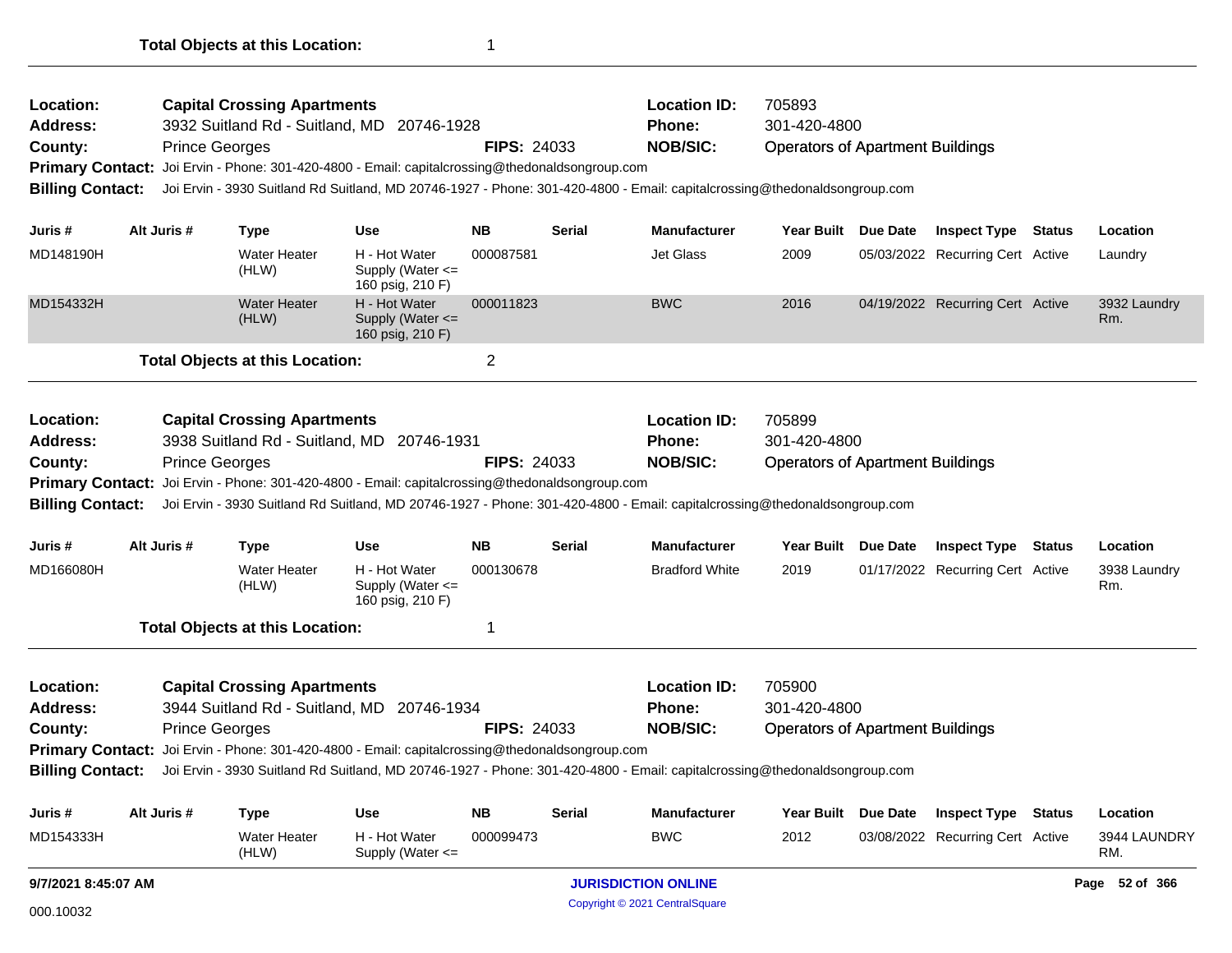| Juris #                 | Alt Juris # | <b>Type</b>                            | <b>Use</b><br>160 psig, 210 F)                                                                  | <b>NB</b>          | Serial        | <b>Manufacturer</b>                                                                                                       | Year Built Due Date                     |                 | <b>Inspect Type Status</b>       |               | Location                    |
|-------------------------|-------------|----------------------------------------|-------------------------------------------------------------------------------------------------|--------------------|---------------|---------------------------------------------------------------------------------------------------------------------------|-----------------------------------------|-----------------|----------------------------------|---------------|-----------------------------|
|                         |             | <b>Total Objects at this Location:</b> |                                                                                                 | 1                  |               |                                                                                                                           |                                         |                 |                                  |               |                             |
| Location:               |             | <b>Capital Crossing Apartments</b>     |                                                                                                 |                    |               | <b>Location ID:</b>                                                                                                       | 705901                                  |                 |                                  |               |                             |
| <b>Address:</b>         |             |                                        | 3950 Suitland Rd - Suitland, MD 20746-1937                                                      |                    |               | Phone:                                                                                                                    | 301-420-4800                            |                 |                                  |               |                             |
| County:                 |             | <b>Prince Georges</b>                  |                                                                                                 | <b>FIPS: 24033</b> |               | <b>NOB/SIC:</b>                                                                                                           | <b>Operators of Apartment Buildings</b> |                 |                                  |               |                             |
|                         |             |                                        | Primary Contact: Joi Ervin - Phone: 301-420-4800 - Email: capitalcrossing@thedonaldsongroup.com |                    |               |                                                                                                                           |                                         |                 |                                  |               |                             |
| <b>Billing Contact:</b> |             |                                        |                                                                                                 |                    |               | Joi Ervin - 3930 Suitland Rd Suitland, MD 20746-1927 - Phone: 301-420-4800 - Email: capitalcrossing@thedonaldsongroup.com |                                         |                 |                                  |               |                             |
| Juris #                 | Alt Juris # | <b>Type</b>                            | Use                                                                                             | <b>NB</b>          | <b>Serial</b> | <b>Manufacturer</b>                                                                                                       | Year Built Due Date                     |                 | <b>Inspect Type Status</b>       |               | Location                    |
| MD154331H               |             | <b>Water Heater</b><br>(HLW)           | H - Hot Water<br>Supply (Water <=<br>160 psig, 210 F)                                           | 000209994          |               | A O Smith                                                                                                                 | 2015                                    |                 | 04/01/2022 Recurring Cert Active |               | 3950 LAUNDRY<br>RM.         |
| MD166081H               |             | <b>Water Heater</b><br>(HLW)           | H - Hot Water<br>Supply (Water <=<br>160 psig, 210 F)                                           | 000262582          |               | A O Smith                                                                                                                 | 2019                                    |                 | 01/15/2022 Recurring Cert Active |               | 3950 Laundry<br>rm.         |
|                         |             | <b>Total Objects at this Location:</b> |                                                                                                 | $\overline{2}$     |               |                                                                                                                           |                                         |                 |                                  |               |                             |
| Location:               |             | <b>Capital Crossing Apartments</b>     |                                                                                                 |                    |               | <b>Location ID:</b>                                                                                                       | 705902                                  |                 |                                  |               |                             |
| <b>Address:</b>         |             |                                        | 3956 Suitland Rd - Suitland, MD 20746-1940                                                      |                    |               | <b>Phone:</b>                                                                                                             | 301-420-4800                            |                 |                                  |               |                             |
| County:                 |             | <b>Prince Georges</b>                  |                                                                                                 | <b>FIPS: 24033</b> |               | <b>NOB/SIC:</b>                                                                                                           | <b>Operators of Apartment Buildings</b> |                 |                                  |               |                             |
| <b>Primary Contact:</b> |             |                                        | Joi Ervin - Phone: 301-420-4800 - Email: capitalcrossing@thedonaldsongroup.com                  |                    |               |                                                                                                                           |                                         |                 |                                  |               |                             |
| <b>Billing Contact:</b> |             |                                        |                                                                                                 |                    |               | Joi Ervin - 3930 Suitland Rd Suitland, MD 20746-1927 - Phone: 301-420-4800 - Email: capitalcrossing@thedonaldsongroup.com |                                         |                 |                                  |               |                             |
| Juris #                 | Alt Juris # | <b>Type</b>                            | <b>Use</b>                                                                                      | <b>NB</b>          | <b>Serial</b> | <b>Manufacturer</b>                                                                                                       | <b>Year Built</b>                       | <b>Due Date</b> | <b>Inspect Type</b>              | <b>Status</b> | Location                    |
| MD140195H               |             | <b>Water Heater</b><br>(HLW)           | H - Hot Water<br>Supply (Water <=<br>160 psig, 210 F)                                           | 000091081          |               | <b>Jet Glass</b>                                                                                                          | 2010                                    |                 | 02/19/2022 Recurring Cert Active |               | <b>Bldg 3956</b><br>Laundry |
| MD143458H               |             | <b>Water Heater</b><br>(HLW)           | H - Hot Water<br>Supply (Water <=<br>160 psig, 210 F)                                           | 000097567          |               | <b>Bradford White</b>                                                                                                     | 2011                                    |                 | 02/19/2022 Recurring Cert Active |               | 3856 Laundry                |
|                         |             | <b>Total Objects at this Location:</b> |                                                                                                 | $\overline{2}$     |               |                                                                                                                           |                                         |                 |                                  |               |                             |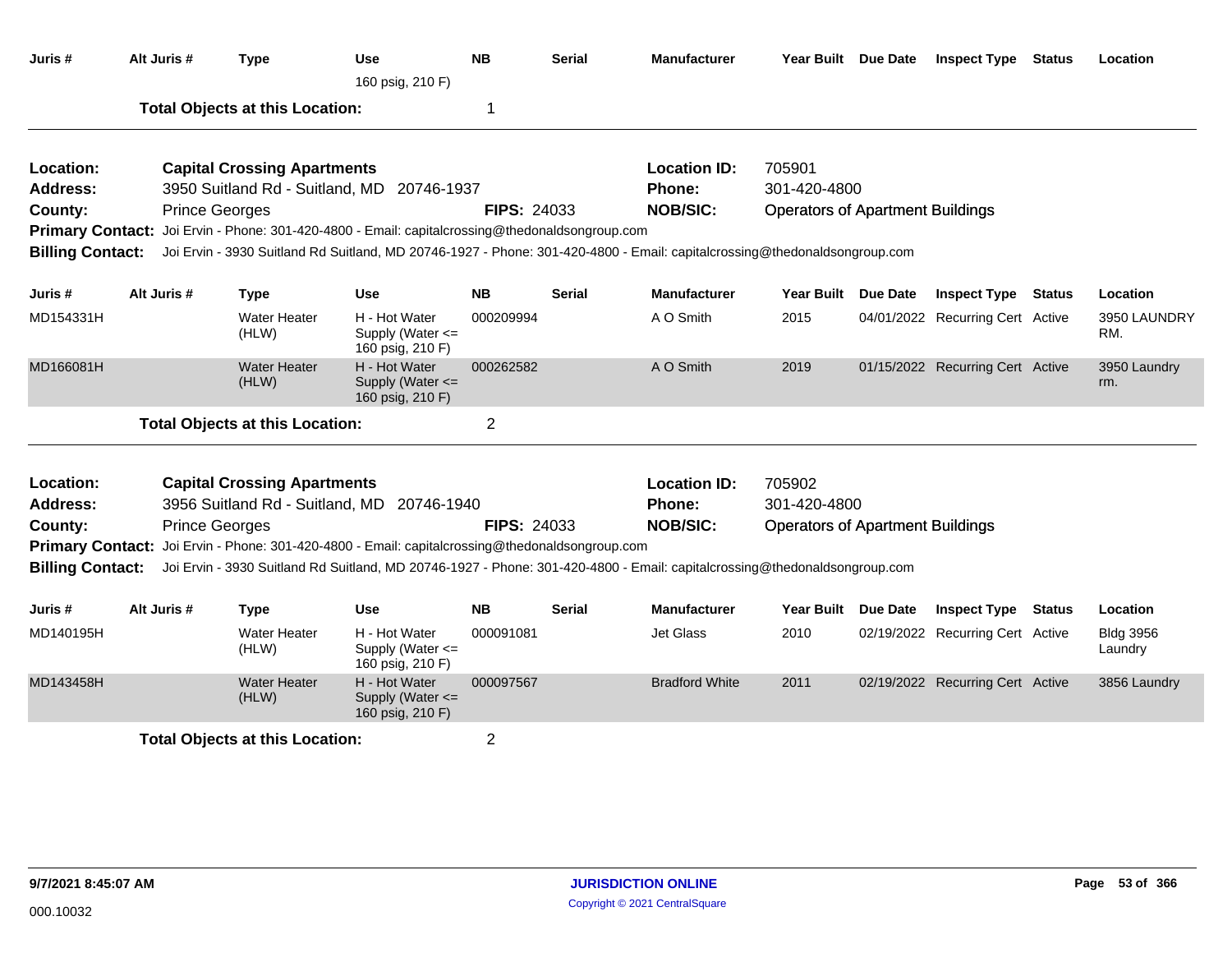| <b>Location:</b><br><b>Address:</b><br>County:<br><b>Billing Contact:</b>                                                                                                                                                                                                                                              |             | <b>Prince Georges</b> | <b>Capital Crossing Apartments</b>     | 3962 Suitland Rd - Suitland, MD 20746-1943<br>Primary Contact: Joi Ervin - Phone: 301-420-4800 - Email: capitalcrossing@thedonaldsongroup.com | <b>FIPS: 24033</b> |               | <b>Location ID:</b><br>705903<br><b>Phone:</b><br>301-420-4800<br><b>NOB/SIC:</b><br><b>Operators of Apartment Buildings</b><br>Joi Ervin - 3930 Suitland Rd Suitland, MD 20746-1927 - Phone: 301-420-4800 - Email: capitalcrossing@thedonaldsongroup.com |                                                                   |  |                                  |  |                     |
|------------------------------------------------------------------------------------------------------------------------------------------------------------------------------------------------------------------------------------------------------------------------------------------------------------------------|-------------|-----------------------|----------------------------------------|-----------------------------------------------------------------------------------------------------------------------------------------------|--------------------|---------------|-----------------------------------------------------------------------------------------------------------------------------------------------------------------------------------------------------------------------------------------------------------|-------------------------------------------------------------------|--|----------------------------------|--|---------------------|
| Juris #                                                                                                                                                                                                                                                                                                                | Alt Juris # |                       | Type                                   | <b>Use</b>                                                                                                                                    | <b>NB</b>          | <b>Serial</b> | <b>Manufacturer</b>                                                                                                                                                                                                                                       | Year Built Due Date                                               |  | <b>Inspect Type Status</b>       |  | Location            |
| MD134382H                                                                                                                                                                                                                                                                                                              |             |                       | <b>Water Heater</b><br>(HLW)           | H - Hot Water<br>Supply (Water $\leq$<br>160 psig, 210 F)                                                                                     | 000075369          | 90396         | <b>JETGLASS</b>                                                                                                                                                                                                                                           | 2006                                                              |  | 04/08/2022 Recurring Cert Active |  | bldg 3962           |
|                                                                                                                                                                                                                                                                                                                        |             |                       | <b>Total Objects at this Location:</b> |                                                                                                                                               | -1                 |               |                                                                                                                                                                                                                                                           |                                                                   |  |                                  |  |                     |
| <b>Location:</b><br><b>Address:</b><br>County:                                                                                                                                                                                                                                                                         |             | <b>Prince Georges</b> | <b>Capital Crossing Apartments</b>     | 3968 Suitland Rd - Suitland, MD 20746-1946                                                                                                    | <b>FIPS: 24033</b> |               | <b>Location ID:</b><br><b>Phone:</b><br><b>NOB/SIC:</b>                                                                                                                                                                                                   | 705904<br>301-420-4800<br><b>Operators of Apartment Buildings</b> |  |                                  |  |                     |
| <b>Primary Contact:</b><br><b>Billing Contact:</b>                                                                                                                                                                                                                                                                     |             |                       |                                        | Joi Ervin - Phone: 301-420-4800 - Email: capitalcrossing@thedonaldsongroup.com                                                                |                    |               | Joi Ervin - 3930 Suitland Rd Suitland, MD 20746-1927 - Phone: 301-420-4800 - Email: capitalcrossing@thedonaldsongroup.com                                                                                                                                 |                                                                   |  |                                  |  |                     |
| Juris #                                                                                                                                                                                                                                                                                                                | Alt Juris # |                       | Type                                   | Use                                                                                                                                           | <b>NB</b>          | <b>Serial</b> | <b>Manufacturer</b>                                                                                                                                                                                                                                       | Year Built Due Date                                               |  | <b>Inspect Type Status</b>       |  | Location            |
| MD154334H                                                                                                                                                                                                                                                                                                              |             |                       | <b>Water Heater</b><br>(HLW)           | H - Hot Water<br>Supply (Water <=<br>160 psig, 210 F)                                                                                         | 000196178          |               | A O Smith                                                                                                                                                                                                                                                 | 2014                                                              |  | 03/08/2022 Recurring Cert Active |  | 3968 LAUNDRY<br>RM. |
|                                                                                                                                                                                                                                                                                                                        |             |                       | <b>Total Objects at this Location:</b> |                                                                                                                                               | $\mathbf 1$        |               |                                                                                                                                                                                                                                                           |                                                                   |  |                                  |  |                     |
| <b>Location:</b><br>Address:                                                                                                                                                                                                                                                                                           |             |                       | <b>Capital View Apartments</b>         |                                                                                                                                               |                    |               | <b>Location ID:</b><br>Phone:                                                                                                                                                                                                                             | 705881                                                            |  |                                  |  |                     |
| 4301 57th Ave - Bladensburg, MD 20710-1722<br><b>Prince Georges</b><br><b>FIPS: 24033</b><br>County:<br>Primary Contact: Chris Thrift - Phone: 443-690-2874 - Email: cthrift@smcmail.com<br><b>Billing Contact:</b><br>Accounting Department - 1950 Old Gallows Rd Ste 600 Vienna, VA 22182-3970 - Phone: 703-902-2000 |             |                       |                                        |                                                                                                                                               |                    |               | <b>NOB/SIC:</b>                                                                                                                                                                                                                                           | <b>Operators of Apartment Buildings</b>                           |  |                                  |  |                     |
| Juris #                                                                                                                                                                                                                                                                                                                | Alt Juris # |                       | <b>Type</b>                            | <b>Use</b>                                                                                                                                    | <b>NB</b>          | <b>Serial</b> | <b>Manufacturer</b>                                                                                                                                                                                                                                       | Year Built Due Date                                               |  | <b>Inspect Type Status</b>       |  | Location            |
| MD162005H                                                                                                                                                                                                                                                                                                              |             |                       | <b>Horizontal Water</b><br>Tube        | H - Hot Water<br>Supply (Water $\leq$<br>160 psig, 250 F)                                                                                     | 000044100          |               | R <sub>BI</sub>                                                                                                                                                                                                                                           | 2017                                                              |  | 09/19/2022 Recurring Cert Active |  | Laundry Room        |
| <b>Total Objects at this Location:</b><br>-1                                                                                                                                                                                                                                                                           |             |                       |                                        |                                                                                                                                               |                    |               |                                                                                                                                                                                                                                                           |                                                                   |  |                                  |  |                     |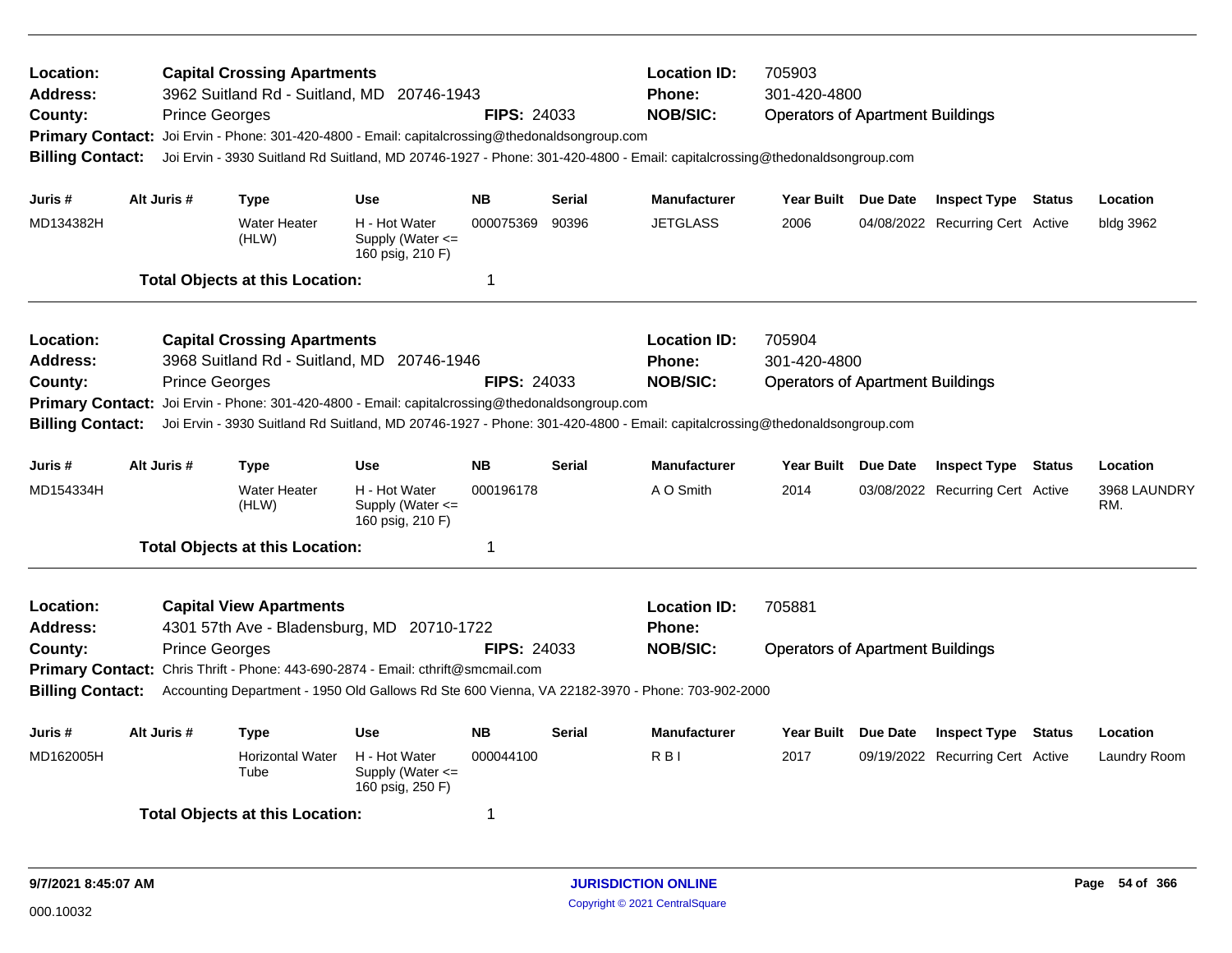| <b>Capital View Apartments</b><br>Location:<br><b>Address:</b><br>4317 57th Ave - Bladensburg, MD 20710-1714 |  |                       |                                                                                                                                                                                                       |                                                       |                    |               | <b>Location ID:</b><br><b>Phone:</b> | 705882                                  |                 |                                      |        |                  |
|--------------------------------------------------------------------------------------------------------------|--|-----------------------|-------------------------------------------------------------------------------------------------------------------------------------------------------------------------------------------------------|-------------------------------------------------------|--------------------|---------------|--------------------------------------|-----------------------------------------|-----------------|--------------------------------------|--------|------------------|
| County:                                                                                                      |  | <b>Prince Georges</b> | Primary Contact: Patti Procacci - Phone: 703-902-9536 - Email: pprocacci@smcmail.com                                                                                                                  |                                                       | <b>FIPS: 24033</b> |               | <b>NOB/SIC:</b>                      | <b>Operators of Apartment Buildings</b> |                 |                                      |        |                  |
| <b>Billing Contact:</b>                                                                                      |  |                       | Patti Procacci - 1950 Old Gallows Rd Suite 600 Vienna, VA 22182-3970 - Phone: 703-902-9536 - Email: pprocacci@smcmail.com                                                                             |                                                       |                    |               |                                      |                                         |                 |                                      |        |                  |
| Juris #                                                                                                      |  | Alt Juris #           | <b>Type</b>                                                                                                                                                                                           | <b>Use</b>                                            | <b>NB</b>          | <b>Serial</b> | <b>Manufacturer</b>                  | <b>Year Built</b>                       | <b>Due Date</b> | <b>Inspect Type</b>                  | Status | Location         |
| MD164134H                                                                                                    |  |                       | <b>Water Heater</b><br>(HLW)                                                                                                                                                                          | H - Hot Water<br>Supply (Water <=<br>160 psig, 210 F) | 000130860          |               | <b>Bradford White</b>                | 2019                                    |                 | 09/19/2022 Recurring Cert Active     |        | Laundry Room     |
| MD164135H                                                                                                    |  |                       | <b>Water Heater</b><br>(HLW)                                                                                                                                                                          | H - Hot Water<br>Supply (Water <=<br>160 psig, 210 F) | 000130279          |               | <b>Bradford White</b>                | 2019                                    |                 | 09/19/2022 Recurring Cert Active     |        | Laundry Room     |
|                                                                                                              |  |                       | <b>Total Objects at this Location:</b>                                                                                                                                                                |                                                       | $\overline{2}$     |               |                                      |                                         |                 |                                      |        |                  |
|                                                                                                              |  |                       |                                                                                                                                                                                                       |                                                       |                    |               |                                      |                                         |                 |                                      |        |                  |
| Location:                                                                                                    |  |                       | <b>Capitol Cadillac Co.</b>                                                                                                                                                                           |                                                       |                    |               | <b>Location ID:</b>                  | 705885                                  |                 |                                      |        |                  |
| <b>Address:</b>                                                                                              |  |                       | 6500 Capitol Dr - Greenbelt, MD 20770-3205                                                                                                                                                            |                                                       |                    |               | Phone:                               | 301-441-9600                            |                 |                                      |        |                  |
| County:                                                                                                      |  | <b>Prince Georges</b> |                                                                                                                                                                                                       |                                                       | <b>FIPS: 24033</b> |               | <b>NOB/SIC:</b>                      |                                         |                 | Motor Vehicle Dealers (New and Used) |        |                  |
|                                                                                                              |  |                       | Primary Contact: David Hardig - Phone: 240-737-0365 - Email: dharding@ecapitol.com<br>Wayne Quackenbush - 6500 Capitol Dr Greenbelt, MD 20770-3205 - Phone: 240-737-0359 - Email: wayneq@ecapitol.com |                                                       |                    |               |                                      |                                         |                 |                                      |        |                  |
| <b>Billing Contact:</b>                                                                                      |  |                       |                                                                                                                                                                                                       |                                                       |                    |               |                                      |                                         |                 |                                      |        |                  |
| Juris #                                                                                                      |  | Alt Juris #           | <b>Type</b>                                                                                                                                                                                           | <b>Use</b>                                            | <b>NB</b>          | <b>Serial</b> | <b>Manufacturer</b>                  | <b>Year Built</b>                       | Due Date        | <b>Inspect Type</b>                  | Status | Location         |
| MD067330V                                                                                                    |  |                       | <b>Horizontal Unfired</b><br>Pressure Vessel<br>w/comment                                                                                                                                             | V - Storage (NOT<br>Cryogenic)                        | 000253495          |               | Manchester                           | 1977                                    |                 | 08/12/2022 Recurring Cert Active     |        | <b>REAR SHED</b> |
| MD067618V                                                                                                    |  |                       | <b>Horizontal Unfired</b><br><b>Pressure Vessel</b><br>w/comment                                                                                                                                      | V - Storage (NOT 000270518<br>Cryogenic)              |                    |               | Manchester                           | 1978                                    |                 | 08/12/2022 Recurring Cert Active     |        | <b>REAR SHED</b> |
| MD067619V                                                                                                    |  |                       | <b>Horizontal Unfired</b><br>Pressure Vessel<br>w/comment                                                                                                                                             | V - Storage (NOT<br>Cryogenic)                        | 000258313          |               | Manchester                           | 1977                                    |                 | 08/12/2022 Recurring Cert Active     |        | <b>REAR SHED</b> |
|                                                                                                              |  |                       | <b>Total Objects at this Location:</b>                                                                                                                                                                |                                                       | 3                  |               |                                      |                                         |                 |                                      |        |                  |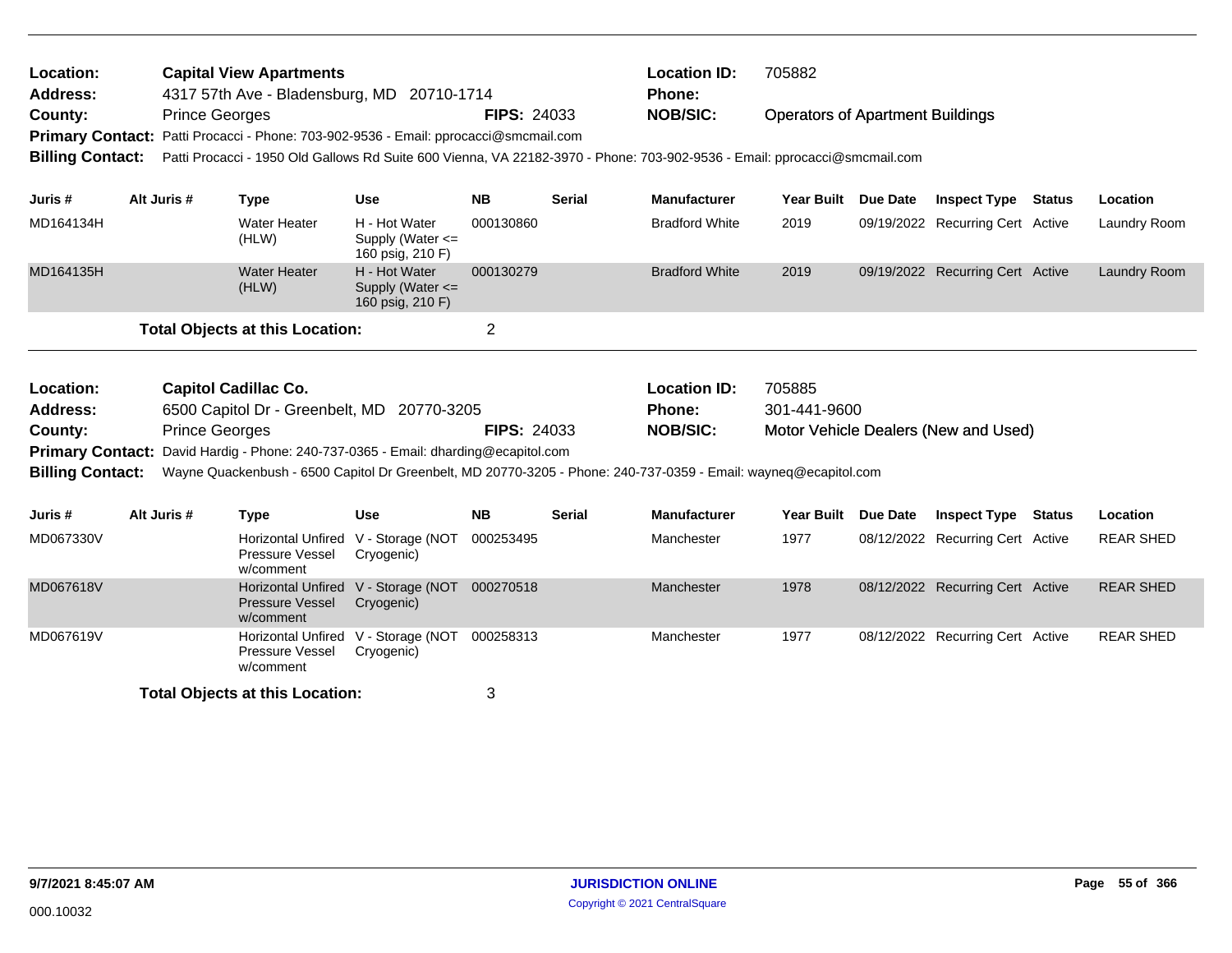| <b>Location:</b> | <b>Capitol Mechanical Contractors</b>                          |                    | <b>Location ID:</b> | 705874                         |
|------------------|----------------------------------------------------------------|--------------------|---------------------|--------------------------------|
| <b>Address:</b>  | 1208 Marblewood Ave - Capitol Heights, MD 20743-1231           |                    | <b>Phone:</b>       |                                |
| County:          | <b>Prince Georges</b>                                          | <b>FIPS: 24033</b> | <b>NOB/SIC:</b>     | <b>Automotive Dealers, NEC</b> |
|                  | <b>Primary Contact:</b> Steve Woodward - Phone: (301) 925-4040 |                    |                     |                                |

**Billing Contact:** Steve Woodward - 1208 Marblewood Ave Capitol Heights, MD 20743-1231 - Phone: (301) 925-4040

| Juris #   | Alt Juris # | Type                                                                    | <b>Use</b>     | <b>NB</b> | <b>Serial</b> | <b>Manufacturer</b> | <b>Year Built</b> | <b>Due Date</b> | <b>Inspect Type</b>              | Status | Location            |
|-----------|-------------|-------------------------------------------------------------------------|----------------|-----------|---------------|---------------------|-------------------|-----------------|----------------------------------|--------|---------------------|
| MD075677V |             | Horizontal Unfired O - Other (PV<br>Pressure Vessel<br>w/comment        | Use) w/comment | 000949719 |               | Buckeye             | 1990              |                 | 09/06/2022 Recurring Cert Active |        | <b>REARSHOP LOF</b> |
| MD100629V |             | Horizontal Unfired O - Other (PV<br><b>Pressure Vessel</b><br>w/comment | Use) w/comment | 000433441 |               | Manchester          | 1996              |                 | 09/06/2022 Recurring Cert Active |        | SHOP.FNT LOF        |
| MD100630V |             | Horizontal Unfired O - Other (PV<br><b>Pressure Vessel</b><br>w/comment | Use) w/comment | 000949419 |               | <b>Buckeye</b>      | 1990              |                 | 09/06/2022 Recurring Cert Active |        | FNT SHOP LOF        |
| MD102848V |             | Horizontal Unfired O - Other (PV<br><b>Pressure Vessel</b><br>w/comment | Use) w/comment | 000785910 |               | Manchester          | 1999              |                 | 09/06/2022 Recurring Cert Active |        | <b>FRONT SHOP</b>   |
|           |             | Total Objects at this Location:                                         |                | 4         |               |                     |                   |                 |                                  |        |                     |

| Location: | <b>Car Masters Performance</b>                                        |                    | <b>Location ID:</b> | 1667501                                |
|-----------|-----------------------------------------------------------------------|--------------------|---------------------|----------------------------------------|
| Address:  | 7524 Old Alexandria Ferry Rd - Clinton, MD 20735-1850                 |                    | <b>Phone:</b>       |                                        |
| County:   | <b>Prince Georges</b>                                                 | <b>FIPS: 24033</b> | <b>NOB/SIC:</b>     | <b>General Automotive Repair Shops</b> |
|           | <b>Primary Contact:</b> Car Masters Performance - Phone: 301-877-2269 |                    |                     |                                        |

**Billing Contact:** - 7524 Old Alexandria Ferry Rd Clinton, MD 20735-1850 - Phone: 301-877-2269

| Juris #   | Alt Juris # | Type                                                           | Use                            | <b>NB</b> | <b>Serial</b> | <b>Manufacturer</b> | Year Built Due Date | <b>Inspect Type</b>              | Status | Location |
|-----------|-------------|----------------------------------------------------------------|--------------------------------|-----------|---------------|---------------------|---------------------|----------------------------------|--------|----------|
| MD124007V |             | <b>Vertical Unfired</b><br>Pressure Vessel<br>w/comment        | V - Storage (NOT<br>Cryogenic) | 000270411 |               | Steel Fab           | 2001                | 03/14/2022 Recurring Cert Active |        | shop     |
| MD124008V |             | <b>Vertical Unfired</b><br><b>Pressure Vessel</b><br>w/comment | V - Storage (NOT<br>Cryogenic) | 000123748 |               | Manchester          | 1993                | 03/14/2022 Recurring Cert Active |        | shop     |
|           |             |                                                                |                                |           |               |                     |                     |                                  |        |          |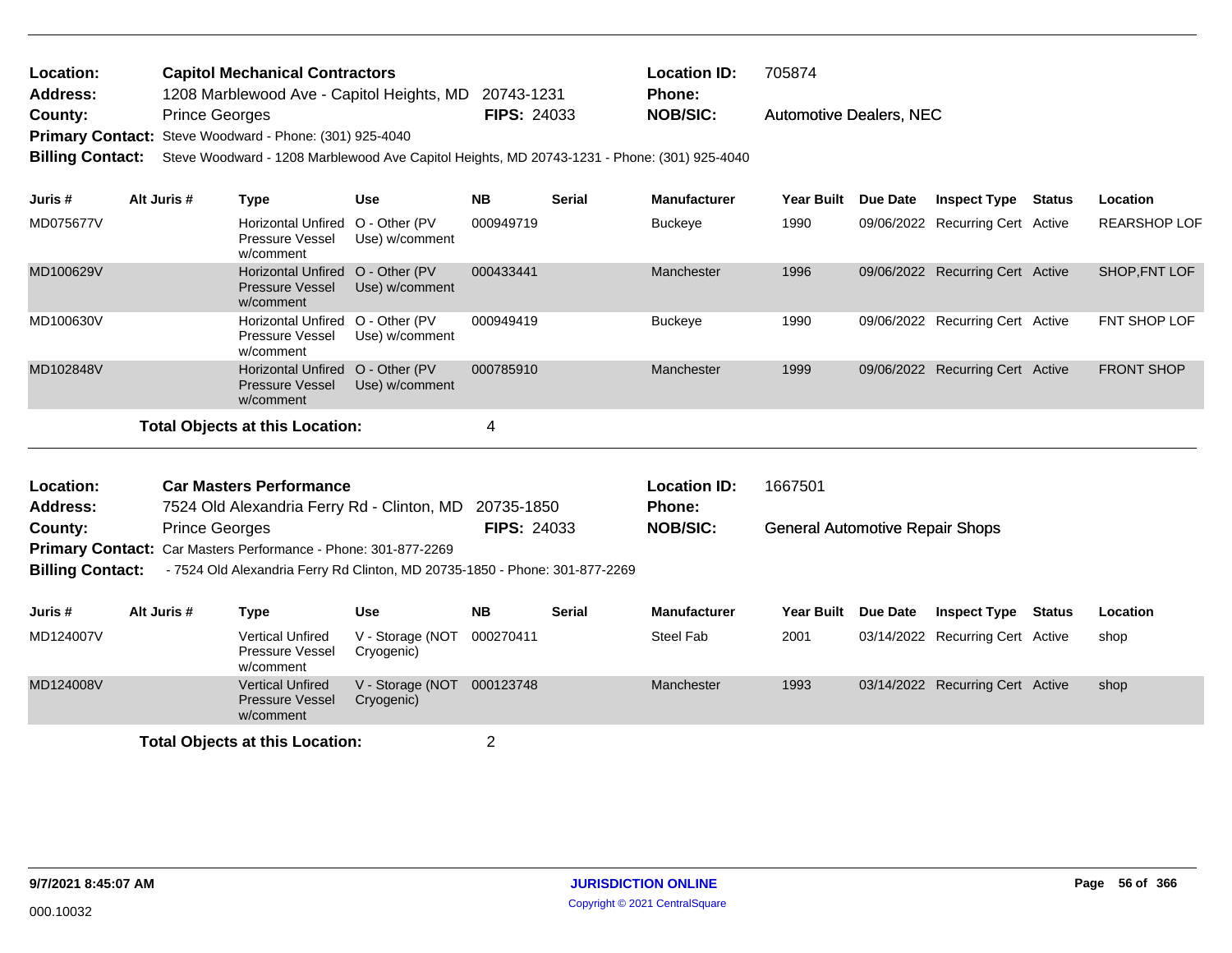| Location:<br>Address:<br>County:<br><b>Billing Contact:</b>                                   | <b>Prince Georges</b> | <b>Carlyle Village Apartments</b><br>Primary Contact: Heidi Morales - Phone: 240-595-8739 | 5115 Hamilton St - Hyattsville, MD 20781<br>Heidi Morales - 5301 Hamilton St Hyattsville, MD 20781-2818 - Phone: 240-595-8739      |           | <b>FIPS: 24033</b> | <b>Location ID:</b><br><b>Phone:</b><br><b>NOB/SIC:</b> | 2442678<br>301-927-4061<br><b>Operators of Apartment Buildings</b> |                 |                                  |               |                  |
|-----------------------------------------------------------------------------------------------|-----------------------|-------------------------------------------------------------------------------------------|------------------------------------------------------------------------------------------------------------------------------------|-----------|--------------------|---------------------------------------------------------|--------------------------------------------------------------------|-----------------|----------------------------------|---------------|------------------|
| Juris #                                                                                       | Alt Juris #           | <b>Type</b>                                                                               | <b>Use</b>                                                                                                                         | <b>NB</b> | <b>Serial</b>      | <b>Manufacturer</b>                                     | <b>Year Built</b>                                                  | Due Date        | <b>Inspect Type Status</b>       |               | Location         |
| MD145584H                                                                                     |                       | Cast Iron                                                                                 | H - Hot Water<br>Heat (Water $\leq$<br>160 psig, 250 F)                                                                            | <b>CI</b> | CP6180031          | Weil-McLain                                             | 2012                                                               |                 | 03/03/2023 Recurring Cert Active |               | 5115 Hamilton St |
|                                                                                               |                       | <b>Total Objects at this Location:</b>                                                    |                                                                                                                                    | -1        |                    |                                                         |                                                                    |                 |                                  |               |                  |
| Location:<br><b>Address:</b><br>County:<br><b>Primary Contact:</b><br><b>Billing Contact:</b> | <b>Prince Georges</b> | <b>Carlyle Village Apartments</b><br>Heidi Morales - Phone: 240-595-8739                  | 5300 Hamilton St - Hyattsville, MD 20781-2816<br>Heidi Morales - 5301 Hamilton St Hyattsville, MD 20781-2818 - Phone: 240-595-8739 |           | <b>FIPS: 24033</b> | <b>Location ID:</b><br><b>Phone:</b><br><b>NOB/SIC:</b> | 2442676<br>301-927-4061<br><b>Operators of Apartment Buildings</b> |                 |                                  |               |                  |
| Juris #                                                                                       | Alt Juris #           | <b>Type</b>                                                                               | <b>Use</b>                                                                                                                         | <b>NB</b> | <b>Serial</b>      | <b>Manufacturer</b>                                     | <b>Year Built</b>                                                  | <b>Due Date</b> | <b>Inspect Type</b>              | <b>Status</b> | Location         |
| MD106211H                                                                                     |                       | Cast Iron                                                                                 | H - Hot Water<br>Heat (Water $\leq$<br>160 psig, 250 F)                                                                            | <b>CI</b> |                    | Weil-McLain                                             | 1989                                                               |                 | 03/03/2023 Recurring Cert Active |               | 5300 Hamilton St |
|                                                                                               |                       | <b>Total Objects at this Location:</b>                                                    |                                                                                                                                    | -1        |                    |                                                         |                                                                    |                 |                                  |               |                  |
| Location:<br>Address:<br>County:<br><b>Billing Contact:</b>                                   | <b>Prince Georges</b> | <b>Carlyle Village Apartments</b><br>Primary Contact: Heidi Morales - Phone: 240-595-8739 | 5301 Hamilton St - Hyattsville, MD 20781-2818<br>Heidi Morales - 5301 Hamilton St Hyattsville, MD 20781-2818 - Phone: 240-595-8739 |           | <b>FIPS: 24033</b> | <b>Location ID:</b><br><b>Phone:</b><br><b>NOB/SIC:</b> | 726439<br>301-927-4061<br><b>Operators of Apartment Buildings</b>  |                 |                                  |               |                  |
| Juris #                                                                                       | Alt Juris #           | <b>Type</b>                                                                               | <b>Use</b>                                                                                                                         | <b>NB</b> | <b>Serial</b>      | <b>Manufacturer</b>                                     | Year Built                                                         | Due Date        | <b>Inspect Type</b>              | <b>Status</b> | Location         |
| MD106210H                                                                                     |                       | Cast Iron                                                                                 | H - Hot Water<br>Heat (Water $\leq$<br>160 psig, 250 F)                                                                            | <b>CI</b> |                    | Weil-McLain                                             | 1989                                                               |                 | 03/03/2023 Recurring Cert Active |               | 5301 Hamilton St |
|                                                                                               |                       | <b>Total Objects at this Location:</b>                                                    |                                                                                                                                    | 1         |                    |                                                         |                                                                    |                 |                                  |               |                  |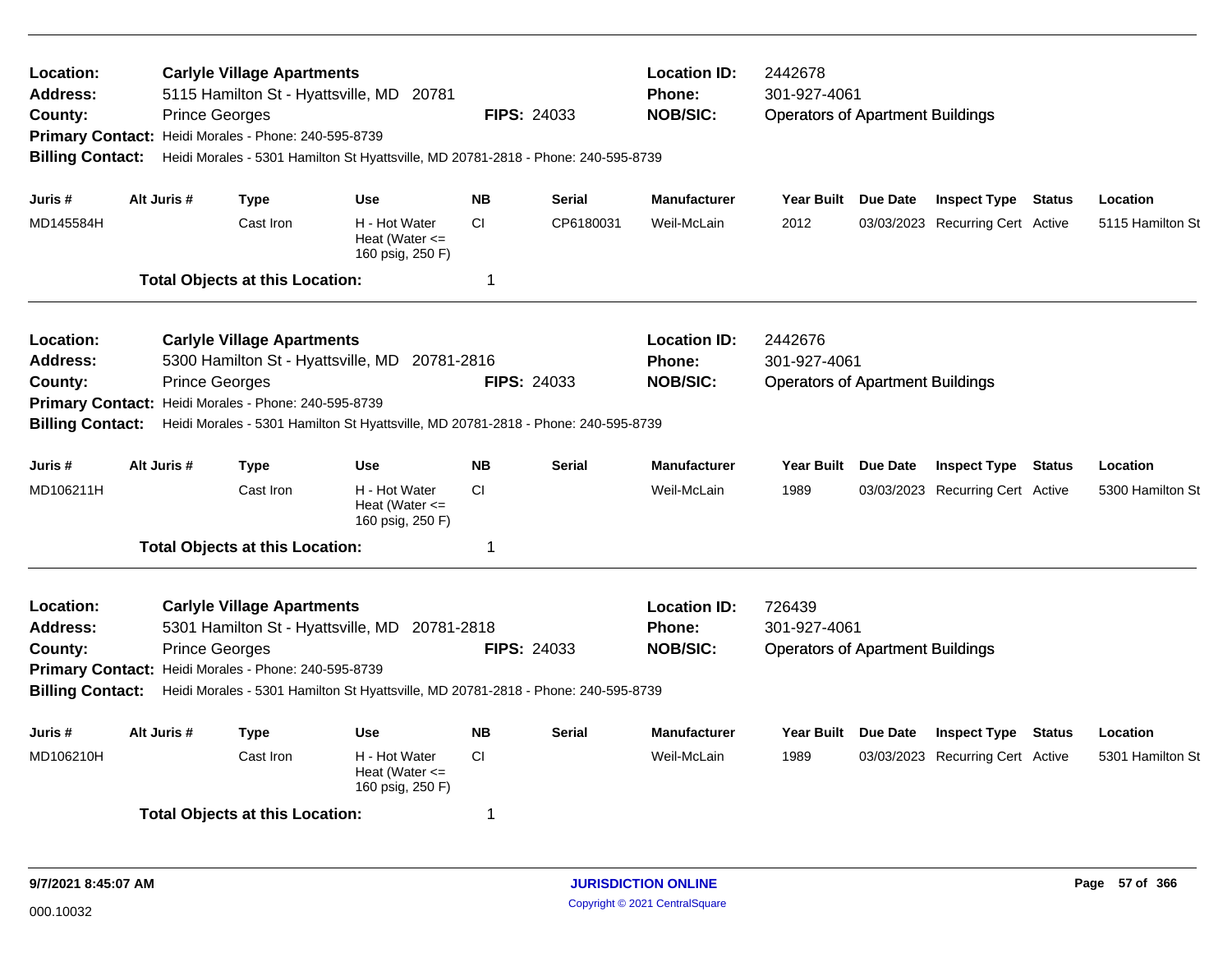| Location:<br>Address:<br>County:<br><b>Billing Contact:</b> |             | <b>Carlyle Village Apartments</b><br>5403 Hamilton St - Hyattsville, MD 20781-2836<br><b>Prince Georges</b><br>Primary Contact: Heidi Morales - Phone: 240-595-8739<br>Heidi Morales - 5301 Hamilton St Hyattsville, MD 20781-2818 - Phone: 240-595-8739 |                                                       | <b>FIPS: 24033</b> |           | <b>Location ID:</b><br>713108<br>301-927-4061<br><b>Phone:</b><br><b>NOB/SIC:</b><br><b>Operators of Apartment Buildings</b> |                                         |          |                                         |                     |
|-------------------------------------------------------------|-------------|----------------------------------------------------------------------------------------------------------------------------------------------------------------------------------------------------------------------------------------------------------|-------------------------------------------------------|--------------------|-----------|------------------------------------------------------------------------------------------------------------------------------|-----------------------------------------|----------|-----------------------------------------|---------------------|
| Juris #                                                     | Alt Juris # | <b>Type</b>                                                                                                                                                                                                                                              | <b>Use</b>                                            | NΒ                 | Serial    | <b>Manufacturer</b>                                                                                                          | Year Built Due Date                     |          | <b>Inspect Type Status</b>              | Location            |
| MD118708H                                                   |             | <b>Horizontal Water</b><br>Tube                                                                                                                                                                                                                          | H - Hot Water<br>Supply (Water <=<br>160 psig, 210 F) | 000007995          |           | R <sub>BI</sub>                                                                                                              | 2002                                    |          | 03/03/2023 Recurring Cert Active        | 5403 Hamilton St    |
|                                                             |             | <b>Total Objects at this Location:</b>                                                                                                                                                                                                                   |                                                       | 1                  |           |                                                                                                                              |                                         |          |                                         |                     |
| Location:                                                   |             | <b>Carlyle Village Apartments</b>                                                                                                                                                                                                                        |                                                       |                    |           | <b>Location ID:</b>                                                                                                          | 713107                                  |          |                                         |                     |
| <b>Address:</b>                                             |             | 5404 Hamilton St - Hyattsville, MD 20781-2837                                                                                                                                                                                                            |                                                       |                    |           | <b>Phone:</b>                                                                                                                | 301-927-4061                            |          |                                         |                     |
| County:                                                     |             | <b>Prince Georges</b>                                                                                                                                                                                                                                    |                                                       | <b>FIPS: 24033</b> |           | <b>NOB/SIC:</b>                                                                                                              | <b>Operators of Apartment Buildings</b> |          |                                         |                     |
|                                                             |             | Primary Contact: Heidi Morales - Phone: 240-595-8739                                                                                                                                                                                                     |                                                       |                    |           |                                                                                                                              |                                         |          |                                         |                     |
| <b>Billing Contact:</b>                                     |             | Heidi Morales - 5301 Hamilton St Hyattsville, MD 20781-2818 - Phone: 240-595-8739                                                                                                                                                                        |                                                       |                    |           |                                                                                                                              |                                         |          |                                         |                     |
| Juris #                                                     | Alt Juris # | <b>Type</b>                                                                                                                                                                                                                                              | <b>Use</b>                                            | NΒ                 | Serial    | <b>Manufacturer</b>                                                                                                          | <b>Year Built</b>                       | Due Date | <b>Inspect Type Status</b>              | Location            |
| MD118707H                                                   |             | <b>Horizontal Water</b><br>Tube                                                                                                                                                                                                                          | H - Hot Water<br>Supply (Water <=<br>160 psig, 210 F) | 000008656          |           | R <sub>B</sub>                                                                                                               | 2002                                    |          | 03/03/2023 Recurring Cert Active        | 5404 Hamilton St    |
|                                                             |             | <b>Total Objects at this Location:</b>                                                                                                                                                                                                                   |                                                       | 1                  |           |                                                                                                                              |                                         |          |                                         |                     |
| Location:                                                   |             | <b>Cedar Hill Cemetary</b>                                                                                                                                                                                                                               |                                                       |                    |           | <b>Location ID:</b>                                                                                                          | 706347                                  |          |                                         |                     |
| <b>Address:</b>                                             |             | 4111 Pennsylvania Ave - Suitland, MD 20746-1949                                                                                                                                                                                                          |                                                       |                    |           | Phone:                                                                                                                       | 301-568-1600                            |          |                                         |                     |
| County:                                                     |             | <b>Prince Georges</b>                                                                                                                                                                                                                                    |                                                       | <b>FIPS: 24033</b> |           | <b>NOB/SIC:</b>                                                                                                              |                                         |          | Miscellaneous Personal Services, NEC    |                     |
|                                                             |             | Primary Contact: Mike Cunningham - Phone: 301-568-1539/301-568-1600                                                                                                                                                                                      |                                                       |                    |           |                                                                                                                              |                                         |          |                                         |                     |
| <b>Billing Contact:</b>                                     |             | Mike Cunningham - 4111 Pennsylvania Ave Suitland, MD 20746-1949 - Phone: 301-568-1539/301-568-1600                                                                                                                                                       |                                                       |                    |           |                                                                                                                              |                                         |          |                                         |                     |
| Juris #                                                     | Alt Juris # | <b>Type</b>                                                                                                                                                                                                                                              | <b>Use</b>                                            | NΒ                 | Serial    | <b>Manufacturer</b>                                                                                                          |                                         |          | Year Built Due Date Inspect Type Status | Location            |
| MD145304V                                                   |             | <b>Vertical Unfired</b><br>Pressure Vessel<br>w/comment                                                                                                                                                                                                  | V - Storage (NOT 000145374<br>Cryogenic)              |                    |           | Morganton                                                                                                                    | 2011                                    |          | 11/16/2022 Recurring Cert Active        | Shop Boiler<br>Room |
| MD150006H                                                   |             | Cast Iron                                                                                                                                                                                                                                                | H - Steam Heat<br>(Steam $\le$ 15<br>psig)            | <b>CI</b>          | 081400016 | Columbia                                                                                                                     | 2014                                    |          | 12/19/2021 Recurring Cert Active        | Shop Boiler<br>Room |
| 9/7/2021 8:45:07 AM                                         |             |                                                                                                                                                                                                                                                          |                                                       |                    |           | <b>JURISDICTION ONLINE</b>                                                                                                   |                                         |          |                                         | Page 58 of 366      |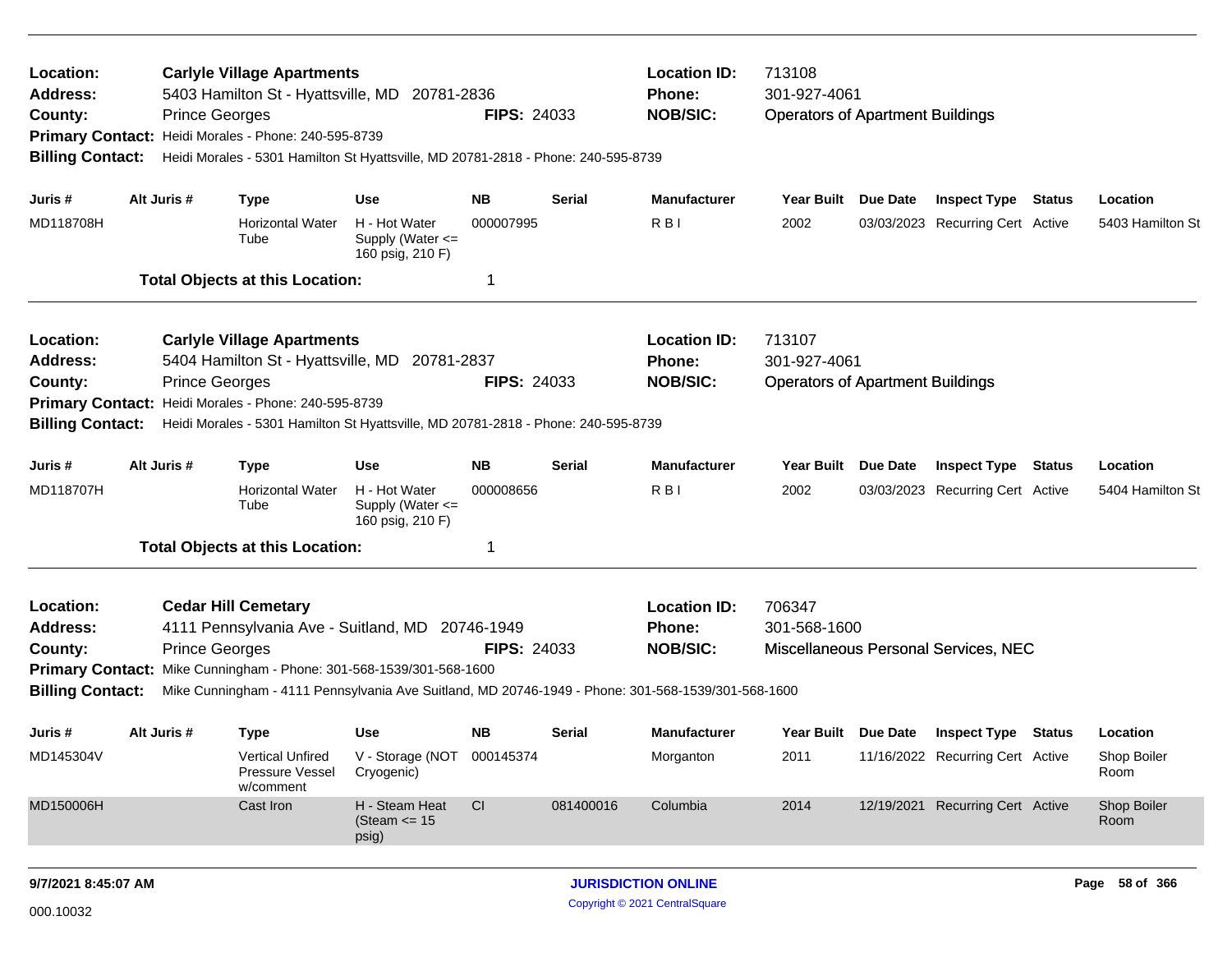| Location:<br>Address:<br>County:<br><b>Billing Contact:</b> | <b>Census Shell</b><br><b>Prince Georges</b> |                                                               | 4500 Suitland Rd - Suitland, MD 20746-5030<br>Primary Contact: Khan Baka - Phone: 301-568-9000 - Cell: 240-464-1994 - Email: kb1961@hotmail.com | FIPS: 24033        |               | <b>Location ID:</b><br><b>Phone:</b><br><b>NOB/SIC:</b><br>Khan Baka - 4500 Suitland Rd Suitland, MD 20746-5030 - Phone: 301-568-9000 - Cell: 240-464-1994 - Email: kb1961@hotmail.com | 706375<br>301-568-9000<br>Automotive Dealers, NEC |                 |                                                  |               |                |
|-------------------------------------------------------------|----------------------------------------------|---------------------------------------------------------------|-------------------------------------------------------------------------------------------------------------------------------------------------|--------------------|---------------|----------------------------------------------------------------------------------------------------------------------------------------------------------------------------------------|---------------------------------------------------|-----------------|--------------------------------------------------|---------------|----------------|
| Juris #                                                     | Alt Juris #                                  | <b>Type</b>                                                   | <b>Use</b>                                                                                                                                      | <b>NB</b>          | <b>Serial</b> | <b>Manufacturer</b>                                                                                                                                                                    | Year Built Due Date                               |                 | <b>Inspect Type Status</b>                       |               | Location       |
| MD144307V                                                   | <b>CRN M81159C</b>                           | <b>Vertical Unfired</b><br>Pressure Vessel<br>w/comment       | V - Storage (NOT<br>Cryogenic)                                                                                                                  | 000016671          | 016671        | <b>ICE Industries</b>                                                                                                                                                                  | 2011                                              |                 | 12/06/2022 Recurring Cert Active                 |               | Storage room   |
|                                                             |                                              | <b>Total Objects at this Location:</b>                        |                                                                                                                                                 | 1                  |               |                                                                                                                                                                                        |                                                   |                 |                                                  |               |                |
| Location:<br><b>Address:</b>                                | <b>Center Park I</b>                         |                                                               | 4041 Powder Mill Rd - Beltsville, MD 20705-3106                                                                                                 |                    |               | <b>Location ID:</b><br><b>Phone:</b>                                                                                                                                                   | 706390                                            |                 |                                                  |               |                |
| County:                                                     | <b>Prince Georges</b>                        |                                                               |                                                                                                                                                 | <b>FIPS: 24033</b> |               | <b>NOB/SIC:</b>                                                                                                                                                                        |                                                   |                 | Holding and other investment offices             |               |                |
|                                                             |                                              | Primary Contact: Center Park I - Phone: 240-305-5524          |                                                                                                                                                 |                    |               |                                                                                                                                                                                        |                                                   |                 |                                                  |               |                |
| <b>Billing Contact:</b>                                     |                                              |                                                               | - 4041 Powder Mill Rd Ste G Beltsville, MD 20705-3106 - Phone: 240-305-5524                                                                     |                    |               |                                                                                                                                                                                        |                                                   |                 |                                                  |               |                |
| Juris#                                                      | Alt Juris #                                  | <b>Type</b>                                                   | <b>Use</b>                                                                                                                                      | <b>NB</b>          | Serial        | <b>Manufacturer</b>                                                                                                                                                                    | Year Built                                        | <b>Due Date</b> | <b>Inspect Type</b>                              | <b>Status</b> | Location       |
| MD008695H                                                   |                                              | Electric (NOT<br>HLW)                                         | H - Hot Water<br>Heat (Water $\leq$<br>160 psig, 250 F)                                                                                         | 000003469          | 8763          | Precision                                                                                                                                                                              | 1985                                              |                 | 02/23/2023 Recurring Cert Active                 |               | P.H.           |
|                                                             |                                              | <b>Total Objects at this Location:</b>                        |                                                                                                                                                 | -1                 |               |                                                                                                                                                                                        |                                                   |                 |                                                  |               |                |
| Location:<br><b>Address:</b>                                |                                              | <b>Central Avenue Shell Inc.</b>                              | 8301 Central Avenue - Capital Heights, MD                                                                                                       | 20743-3601         |               | <b>Location ID:</b><br><b>Phone:</b>                                                                                                                                                   | 706404                                            |                 |                                                  |               |                |
| County:                                                     | <b>Prince Georges</b>                        |                                                               |                                                                                                                                                 | <b>FIPS: 24033</b> |               | <b>NOB/SIC:</b>                                                                                                                                                                        |                                                   |                 | Automotive dealers and gasoline service stations |               |                |
| <b>Billing Contact:</b>                                     |                                              | Primary Contact: Central Avenue Shell Inc - Phone: 3013365511 |                                                                                                                                                 |                    |               |                                                                                                                                                                                        |                                                   |                 |                                                  |               |                |
| Juris #                                                     | Alt Juris #                                  | <b>Type</b>                                                   | <b>Use</b>                                                                                                                                      | <b>NB</b>          | <b>Serial</b> | <b>Manufacturer</b>                                                                                                                                                                    | <b>Year Built</b>                                 | Due Date        | <b>Inspect Type Status</b>                       |               | Location       |
| MD134683V                                                   |                                              | <b>Vertical Unfired</b><br>Pressure Vessel<br>w/comment       | V - Storage (NOT<br>Cryogenic)                                                                                                                  | 000788021          |               | Manchester                                                                                                                                                                             | 2007                                              |                 | 11/30/2022 Recurring Cert Active                 |               | Side Shed      |
|                                                             |                                              | <b>Total Objects at this Location:</b>                        |                                                                                                                                                 | 1                  |               |                                                                                                                                                                                        |                                                   |                 |                                                  |               |                |
| 9/7/2021 8:45:07 AM                                         |                                              |                                                               |                                                                                                                                                 |                    |               | <b>JURISDICTION ONLINE</b>                                                                                                                                                             |                                                   |                 |                                                  |               | Page 59 of 366 |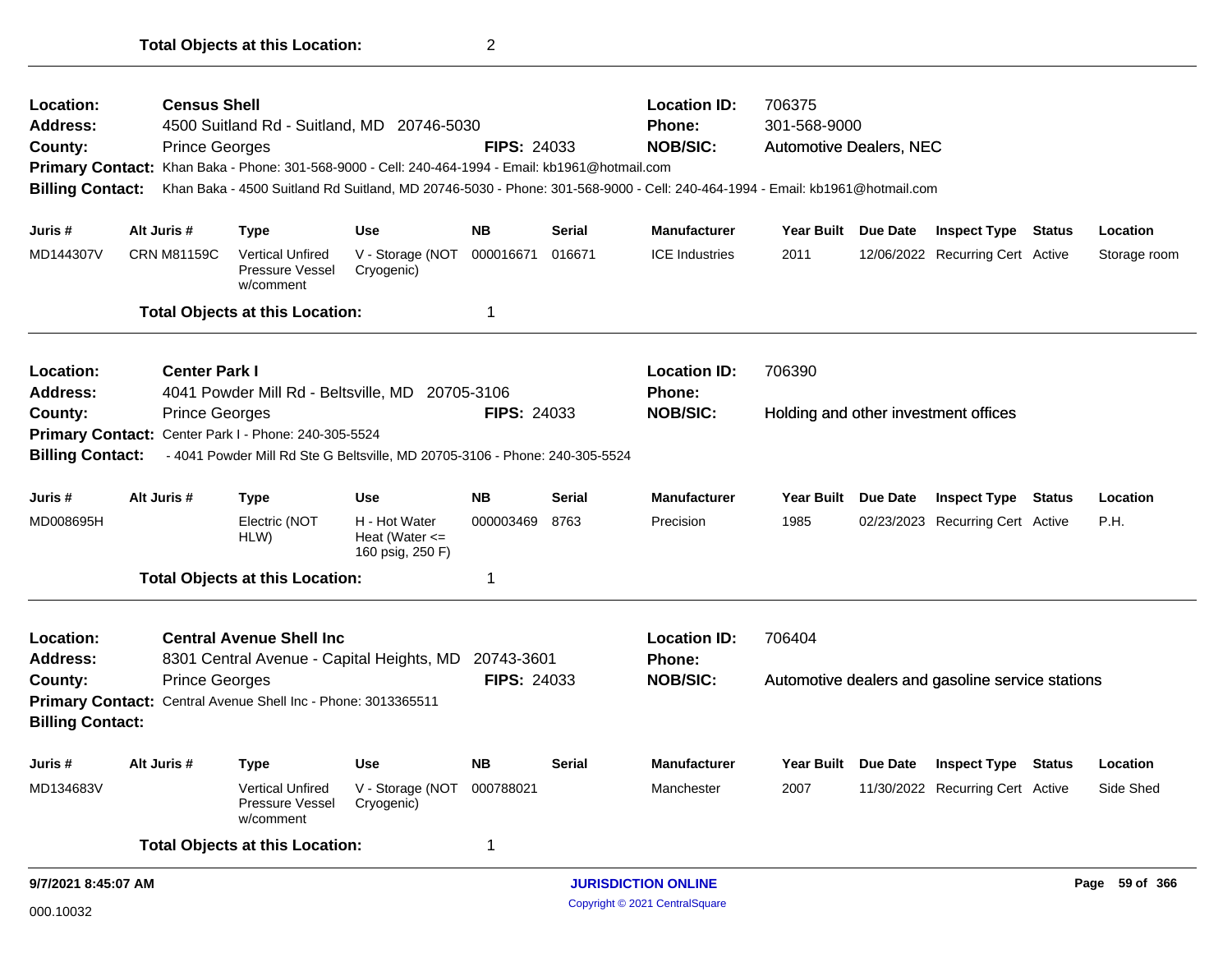| Location:<br><b>Address:</b><br>County:<br>Primary Contact: Sharon Roberts - Phone: 240-487-3325/301-322-9000 - Email: sroberts@centraltrucking.net<br><b>Billing Contact:</b><br>Alt Juris #<br>Juris #                                                                                     |  | <b>Prince Georges</b>                    | <b>Central Truck Center</b><br>8319 Ardwick Ardmore Rd - Landover, MD 20785-1622                                                                                                                 |                                                             | <b>FIPS: 24033</b> |               | <b>Location ID:</b><br><b>Phone:</b><br><b>NOB/SIC:</b> | 721097<br>301-322-9000<br>Automotive repair, services, and parking<br>Sharon Roberts - 3839 Ironwood PI Landover, MD 20785-2312 - Phone: 240-487-3325/301-322-9000 - Email: sroberts@centraltrucking.net |  |                                          |               |                               |  |
|----------------------------------------------------------------------------------------------------------------------------------------------------------------------------------------------------------------------------------------------------------------------------------------------|--|------------------------------------------|--------------------------------------------------------------------------------------------------------------------------------------------------------------------------------------------------|-------------------------------------------------------------|--------------------|---------------|---------------------------------------------------------|----------------------------------------------------------------------------------------------------------------------------------------------------------------------------------------------------------|--|------------------------------------------|---------------|-------------------------------|--|
|                                                                                                                                                                                                                                                                                              |  |                                          | Type                                                                                                                                                                                             | <b>Use</b>                                                  | <b>NB</b>          | <b>Serial</b> | <b>Manufacturer</b>                                     | Year Built Due Date                                                                                                                                                                                      |  | <b>Inspect Type Status</b>               |               | Location                      |  |
| MD143515V                                                                                                                                                                                                                                                                                    |  |                                          | Pressure Vessel<br>w/comment                                                                                                                                                                     | Horizontal Unfired V - Storage (NOT 000144320<br>Cryogenic) |                    |               | Manchester                                              | 1993                                                                                                                                                                                                     |  | 08/09/2022 Recurring Cert Active         |               | Outside<br>Compressor<br>Shed |  |
|                                                                                                                                                                                                                                                                                              |  |                                          | <b>Total Objects at this Location:</b>                                                                                                                                                           |                                                             | $\mathbf 1$        |               |                                                         |                                                                                                                                                                                                          |  |                                          |               |                               |  |
| Location:<br>Address:                                                                                                                                                                                                                                                                        |  |                                          | <b>Chaney Tire and Auto Service</b>                                                                                                                                                              |                                                             |                    |               | <b>Location ID:</b><br><b>Phone:</b>                    | 718289                                                                                                                                                                                                   |  |                                          |               |                               |  |
| 3298 Superior Ln - Bowie, MD 20715-1916<br>County:<br><b>Prince Georges</b><br><b>FIPS: 24033</b><br>Chaney Tire and Auto Service - Phone: 301-262-1007<br><b>Primary Contact:</b><br>Robert Harris - 3298 Superior Ln Bowie, MD 20715-1916 - Phone: 301-262-1007<br><b>Billing Contact:</b> |  |                                          |                                                                                                                                                                                                  |                                                             |                    |               | <b>NOB/SIC:</b>                                         |                                                                                                                                                                                                          |  | Automotive repair, services, and parking |               |                               |  |
| Juris #                                                                                                                                                                                                                                                                                      |  | Alt Juris #                              | <b>Type</b>                                                                                                                                                                                      | <b>Use</b>                                                  | <b>NB</b>          | Serial        | <b>Manufacturer</b>                                     | Year Built Due Date                                                                                                                                                                                      |  | <b>Inspect Type Status</b>               |               | Location                      |  |
| MD160650V                                                                                                                                                                                                                                                                                    |  |                                          | <b>Horizontal Unfired</b><br><b>Pressure Vessel</b><br>w/comment                                                                                                                                 | V - Storage (NOT<br>Cryogenic)                              | 000593430          |               | Morganton                                               | 2016                                                                                                                                                                                                     |  | 03/27/2022 Recurring Cert Active         |               | <b>TIRE ROOM</b>              |  |
|                                                                                                                                                                                                                                                                                              |  |                                          | <b>Total Objects at this Location:</b>                                                                                                                                                           |                                                             | $\mathbf 1$        |               |                                                         |                                                                                                                                                                                                          |  |                                          |               |                               |  |
| Location:<br><b>Address:</b><br>County:<br><b>Billing Contact:</b>                                                                                                                                                                                                                           |  | <b>Checkers</b><br><b>Prince Georges</b> | 4850 Annapolis Rd - Bladensburg, MD 20710-1250<br>Primary Contact: Manager on Duty - Phone: 301-779-6343<br>Manager on Duty - 4850 Annapolis Rd Bladensburg, MD 20710-1250 - Phone: 301-779-6343 |                                                             | <b>FIPS: 24033</b> |               | <b>Location ID:</b><br>Phone:<br><b>NOB/SIC:</b>        | 3629797<br>301-779-6343                                                                                                                                                                                  |  |                                          |               |                               |  |
| Juris #                                                                                                                                                                                                                                                                                      |  | Alt Juris #                              | Type                                                                                                                                                                                             | <b>Use</b>                                                  | <b>NB</b>          | Serial        | <b>Manufacturer</b>                                     | Year Built Due Date                                                                                                                                                                                      |  | <b>Inspect Type</b>                      | <b>Status</b> | Location                      |  |
| MD164172V                                                                                                                                                                                                                                                                                    |  |                                          | <b>Vertical Unfired</b><br>Pressure Vessel<br>w/comment                                                                                                                                          | V - Storage (NOT 000026422<br>Cryogenic)                    |                    |               | Cryogenic                                               | 1994                                                                                                                                                                                                     |  | 07/09/2023 Recurring Cert Active         |               | Closet                        |  |
|                                                                                                                                                                                                                                                                                              |  |                                          | <b>Total Objects at this Location:</b>                                                                                                                                                           |                                                             | 1                  |               |                                                         |                                                                                                                                                                                                          |  |                                          |               |                               |  |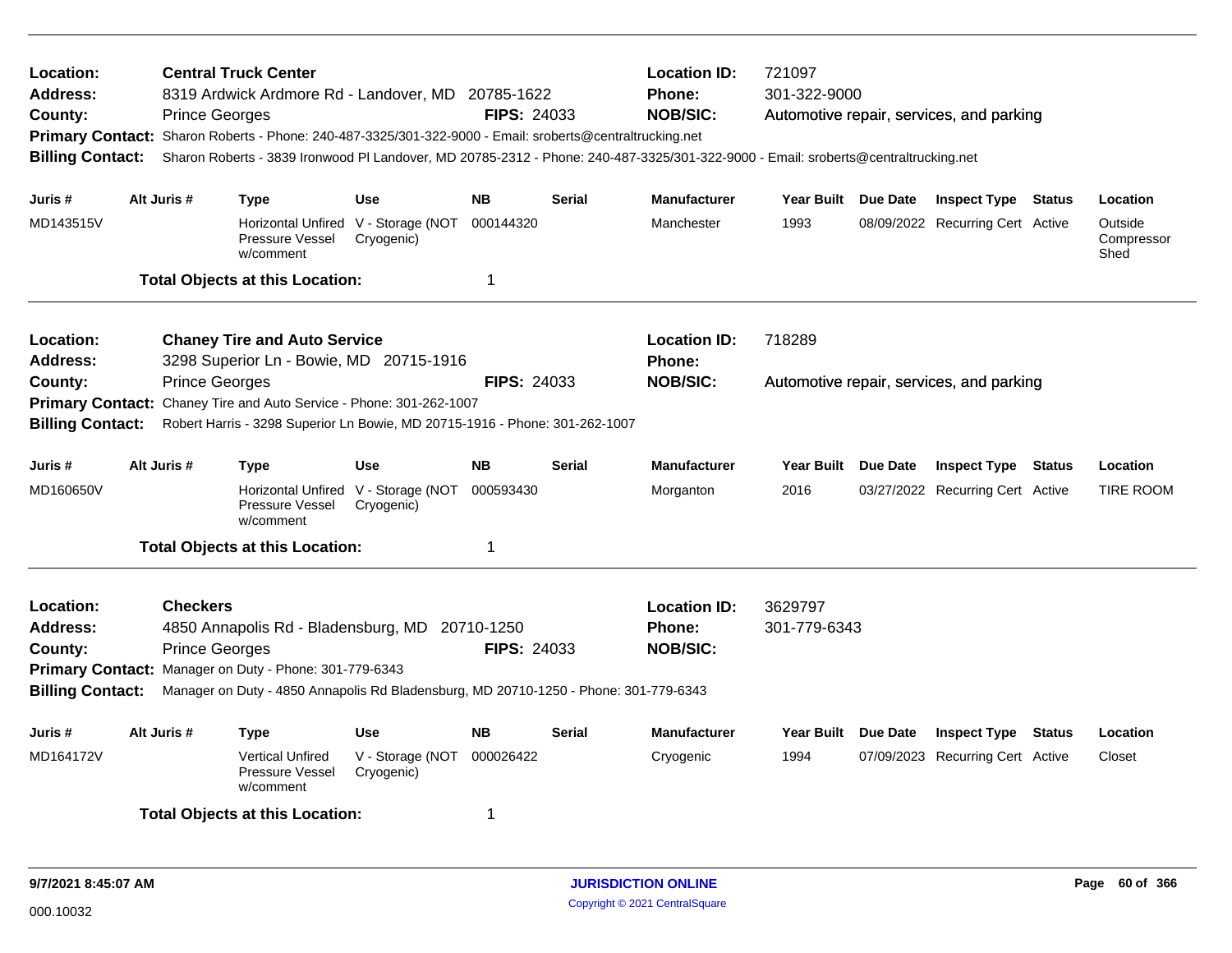| <b>Checkers</b><br>Location:<br>Address:<br>6051 Greenbelt Rd - Berwyn Heights, MD 20740-2315<br><b>Prince Georges</b><br><b>FIPS: 24033</b><br>County:<br>Primary Contact: Manager on Duty - Phone: 301-982-9449<br><b>Billing Contact:</b> |  |                       |                                                                                                   |                                          |                    |               | <b>Location ID:</b><br><b>Phone:</b><br><b>NOB/SIC:</b>                                                                 | 3629798<br>301-982-9449           |  |                                  |               |          |  |
|----------------------------------------------------------------------------------------------------------------------------------------------------------------------------------------------------------------------------------------------|--|-----------------------|---------------------------------------------------------------------------------------------------|------------------------------------------|--------------------|---------------|-------------------------------------------------------------------------------------------------------------------------|-----------------------------------|--|----------------------------------|---------------|----------|--|
| Juris #                                                                                                                                                                                                                                      |  | Alt Juris #           | <b>Type</b>                                                                                       | <b>Use</b>                               | <b>NB</b>          | <b>Serial</b> | <b>Manufacturer</b>                                                                                                     | Year Built Due Date               |  | <b>Inspect Type Status</b>       |               | Location |  |
| MD164150V                                                                                                                                                                                                                                    |  |                       | <b>Vertical Unfired</b><br>Pressure Vessel<br>w/comment                                           | V - Storage (NOT<br>Cryogenic)           | 000032401          |               | Cryogenic                                                                                                               | 1994                              |  | 06/25/2023 Recurring Cert Active |               | Closet   |  |
|                                                                                                                                                                                                                                              |  |                       | <b>Total Objects at this Location:</b>                                                            |                                          | $\mathbf 1$        |               |                                                                                                                         |                                   |  |                                  |               |          |  |
| Location:<br>Address:                                                                                                                                                                                                                        |  |                       | <b>Chesapeake Market</b><br>12300 Annapolis Rd - Glenn Dale, MD 20769-9181                        |                                          |                    |               | <b>Location ID:</b><br>Phone:                                                                                           | 3965474                           |  |                                  |               |          |  |
| County:                                                                                                                                                                                                                                      |  | <b>Prince Georges</b> |                                                                                                   |                                          | <b>FIPS: 24033</b> |               | <b>NOB/SIC:</b>                                                                                                         | <b>Gasoline Service Stations</b>  |  |                                  |               |          |  |
| <b>Primary Contact:</b>                                                                                                                                                                                                                      |  |                       | Chesapeake Market - Phone: (301) 352-0266                                                         |                                          |                    |               |                                                                                                                         |                                   |  |                                  |               |          |  |
| <b>Billing Contact:</b>                                                                                                                                                                                                                      |  |                       | - 12300 Annapolis Rd Glenn Dale, MD 20769-9181 - Phone: (301) 352-0266                            |                                          |                    |               |                                                                                                                         |                                   |  |                                  |               |          |  |
| Juris #                                                                                                                                                                                                                                      |  | Alt Juris #           | <b>Type</b>                                                                                       | <b>Use</b>                               | <b>NB</b>          | <b>Serial</b> | <b>Manufacturer</b>                                                                                                     | Year Built Due Date               |  | <b>Inspect Type</b>              | <b>Status</b> | Location |  |
| MD164673V                                                                                                                                                                                                                                    |  |                       | <b>Vertical Unfired</b><br><b>Pressure Vessel</b><br>w/comment                                    | V - Storage (NOT 001030208<br>Cryogenic) |                    |               | Manchester                                                                                                              | 2008                              |  | 07/30/2023 Recurring Cert Active |               | Car Wash |  |
|                                                                                                                                                                                                                                              |  |                       | <b>Total Objects at this Location:</b>                                                            |                                          | 1                  |               |                                                                                                                         |                                   |  |                                  |               |          |  |
| Location:<br><b>Address:</b>                                                                                                                                                                                                                 |  |                       | <b>Chesapeake Market (Arc3)</b><br>12300 Annapolis Rd - Glenn Dale, MD 20769-9181                 |                                          |                    |               | <b>Location ID:</b><br><b>Phone:</b>                                                                                    | 3965473                           |  |                                  |               |          |  |
| County:                                                                                                                                                                                                                                      |  | <b>Prince Georges</b> |                                                                                                   |                                          | <b>FIPS: 24033</b> |               | <b>NOB/SIC:</b>                                                                                                         | <b>Eating and Drinking Places</b> |  |                                  |               |          |  |
|                                                                                                                                                                                                                                              |  |                       | Primary Contact: Charlie Patterson - Phone: 804-644-4521 - Email: charlie.patterson@arc3gases.com |                                          |                    |               |                                                                                                                         |                                   |  |                                  |               |          |  |
| <b>Billing Contact:</b>                                                                                                                                                                                                                      |  |                       |                                                                                                   |                                          |                    |               | Charlie Patterson - PO Box 26269 Richmond, VA 23260-6269 - Phone: 804-644-4521 - Email: charlie.patterson@arc3gases.com |                                   |  |                                  |               |          |  |
| Juris #                                                                                                                                                                                                                                      |  | Alt Juris #           | <b>Type</b>                                                                                       | <b>Use</b>                               | <b>NB</b>          | <b>Serial</b> | <b>Manufacturer</b>                                                                                                     | Year Built Due Date               |  | <b>Inspect Type</b>              | <b>Status</b> | Location |  |
| MD164672V                                                                                                                                                                                                                                    |  |                       | <b>Vertical Unfired</b><br><b>Pressure Vessel</b><br>w/comment                                    | V - Storage<br>(Cryogenic)               | 000184941          |               | <b>CHART</b>                                                                                                            | 2007                              |  | 07/30/2023 Recurring Cert Active |               | Kitchen  |  |
|                                                                                                                                                                                                                                              |  |                       | <b>Total Objects at this Location:</b>                                                            |                                          | 1                  |               |                                                                                                                         |                                   |  |                                  |               |          |  |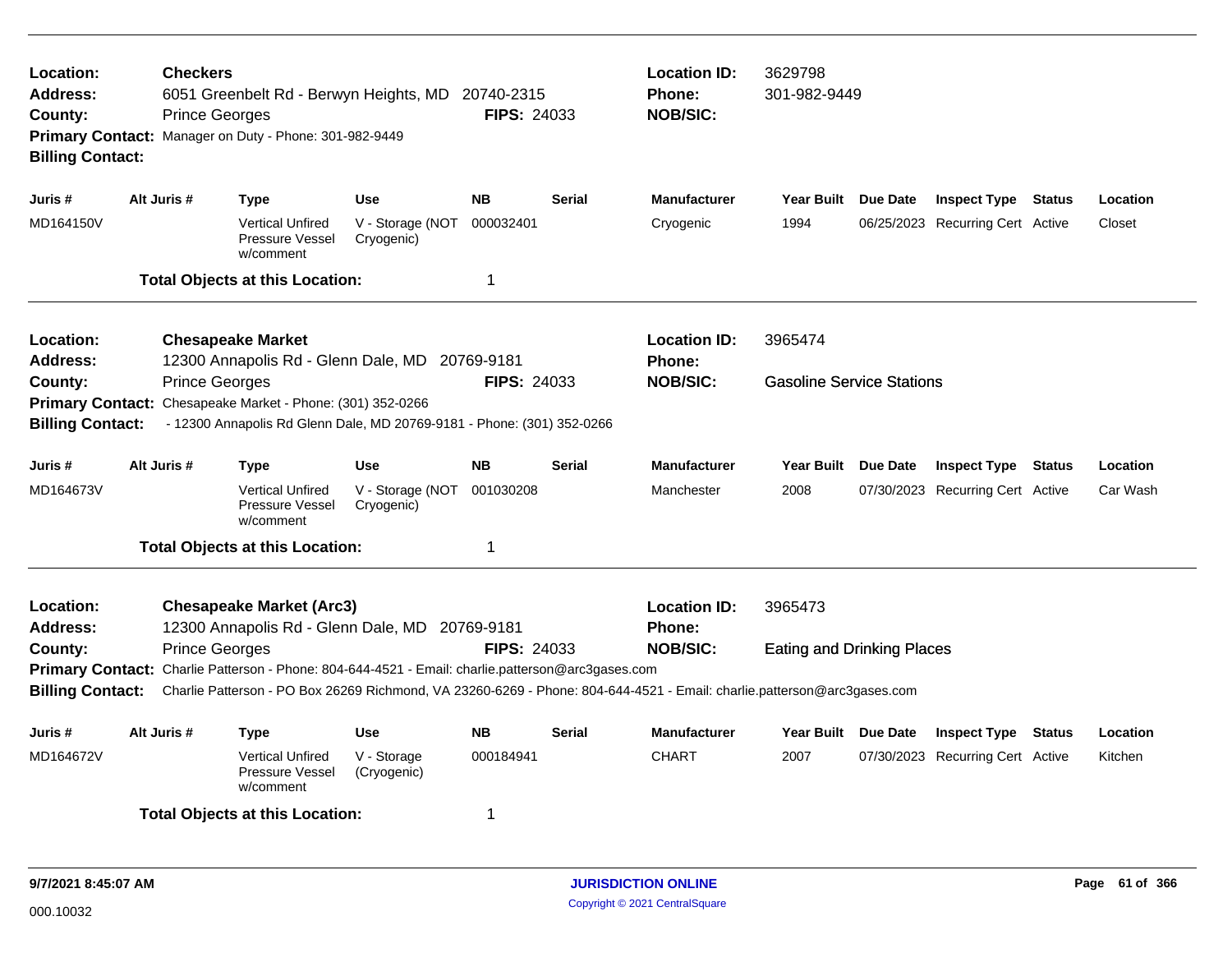| <b>Chestnut Hills Exxon</b><br>Location:<br>Address:<br>10405 Baltimore Ave - Beltsville, MD 20705-2322<br><b>FIPS: 24033</b><br>County:<br><b>Prince Georges</b><br>Primary Contact: Chestnut Hills Exxon<br><b>Billing Contact:</b> |             |                                                                                                                                                 |                                                           |                    |               | <b>Location ID:</b><br><b>Phone:</b><br><b>NOB/SIC:</b> | 706881<br>301-474-4122<br><b>Gasoline Service Stations</b> |          |                                  |                 |
|---------------------------------------------------------------------------------------------------------------------------------------------------------------------------------------------------------------------------------------|-------------|-------------------------------------------------------------------------------------------------------------------------------------------------|-----------------------------------------------------------|--------------------|---------------|---------------------------------------------------------|------------------------------------------------------------|----------|----------------------------------|-----------------|
| Juris #                                                                                                                                                                                                                               | Alt Juris # | <b>Type</b>                                                                                                                                     | <b>Use</b>                                                | <b>NB</b>          | <b>Serial</b> | <b>Manufacturer</b>                                     | <b>Year Built</b>                                          | Due Date | <b>Inspect Type Status</b>       | Location        |
| MD104283V                                                                                                                                                                                                                             |             | <b>Vertical Unfired</b><br>Pressure Vessel<br>w/comment                                                                                         | V - Storage (NOT<br>Cryogenic)                            | 000072059          |               | <b>Steel Fab</b>                                        | 1993                                                       |          | 06/22/2022 Recurring Cert Active | Store Room      |
|                                                                                                                                                                                                                                       |             | <b>Total Objects at this Location:</b>                                                                                                          |                                                           | $\mathbf 1$        |               |                                                         |                                                            |          |                                  |                 |
| <b>Location:</b><br><b>Address:</b>                                                                                                                                                                                                   |             | <b>Cheverly Station Apartments</b><br>6313 Landover Rd - Landover, MD 20785-1314                                                                |                                                           |                    |               | <b>Location ID:</b><br><b>Phone:</b>                    | 706890                                                     |          |                                  |                 |
| County:                                                                                                                                                                                                                               |             | <b>Prince Georges</b>                                                                                                                           |                                                           | <b>FIPS: 24033</b> |               | <b>NOB/SIC:</b>                                         | <b>Operators of Apartment Buildings</b>                    |          |                                  |                 |
| <b>Primary Contact:</b>                                                                                                                                                                                                               |             | John Porter - Phone: 301-657-8899 - Cell: 240-994-4407 - Email: jporter@rossmgtservices.com                                                     |                                                           |                    |               |                                                         |                                                            |          |                                  |                 |
| <b>Billing Contact:</b>                                                                                                                                                                                                               |             | John Porter - 7910 Woodmont Ave Ste 350 Bethesda, MD 20814-7013 - Phone: 301-657-8899 - Cell: 240-994-4407 - Email: jporter@rossmgtservices.com |                                                           |                    |               |                                                         |                                                            |          |                                  |                 |
|                                                                                                                                                                                                                                       |             |                                                                                                                                                 |                                                           |                    |               |                                                         |                                                            |          |                                  |                 |
| Juris #                                                                                                                                                                                                                               | Alt Juris # | <b>Type</b>                                                                                                                                     | <b>Use</b>                                                | <b>NB</b>          | <b>Serial</b> | <b>Manufacturer</b>                                     | <b>Year Built</b>                                          | Due Date | <b>Inspect Type Status</b>       | Location        |
| MD124432H                                                                                                                                                                                                                             |             | <b>Water Heater</b><br>(HLW)                                                                                                                    | H - Hot Water<br>Supply (Water $\leq$<br>160 psig, 210 F) | 000067815          |               | <b>Bradford White</b>                                   | 2005                                                       |          | 02/02/2023 Recurring Cert Active | <b>Basement</b> |
| MD150012H                                                                                                                                                                                                                             |             | <b>Water Heater</b><br>(HLW)                                                                                                                    | H - Hot Water<br>Supply (Water <=<br>160 psig, 210 F)     | 000106146          |               | <b>Bradford White</b>                                   | 2013                                                       |          | 02/10/2023 Recurring Cert Active | <b>Basement</b> |
|                                                                                                                                                                                                                                       |             | <b>Total Objects at this Location:</b>                                                                                                          |                                                           | $\overline{2}$     |               |                                                         |                                                            |          |                                  |                 |
| Location:<br><b>Address:</b><br>County:                                                                                                                                                                                               |             | <b>Cheverly Station Apartments</b><br>6321 Landover Rd - Landover, MD 20785-1322<br><b>Prince Georges</b>                                       |                                                           | <b>FIPS: 24033</b> |               | <b>Location ID:</b><br>Phone:<br><b>NOB/SIC:</b>        | 706891<br><b>Operators of Apartment Buildings</b>          |          |                                  |                 |
|                                                                                                                                                                                                                                       |             | Primary Contact: John Porter - Phone: 301-657-8899 - Cell: 240-994-4407 - Email: jporter@rossmgtservices.com                                    |                                                           |                    |               |                                                         |                                                            |          |                                  |                 |
| <b>Billing Contact:</b>                                                                                                                                                                                                               |             | John Porter - 7910 Woodmont Ave Ste 350 Bethesda, MD 20814-7013 - Phone: 301-657-8899 - Cell: 240-994-4407 - Email: jporter@rossmgtservices.com |                                                           |                    |               |                                                         |                                                            |          |                                  |                 |
|                                                                                                                                                                                                                                       |             |                                                                                                                                                 |                                                           |                    |               |                                                         |                                                            |          |                                  |                 |
| Juris #                                                                                                                                                                                                                               | Alt Juris # | <b>Type</b>                                                                                                                                     | Use                                                       | <b>NB</b>          | <b>Serial</b> | <b>Manufacturer</b>                                     | <b>Year Built</b>                                          | Due Date | <b>Inspect Type Status</b>       | Location        |
| MD139238H                                                                                                                                                                                                                             |             | <b>Water Heater</b><br>(HLW)                                                                                                                    | H - Hot Water<br>Supply (Water $\leq$<br>160 psig, 210 F) | 000146035          |               | A O Smith                                               | 2010                                                       |          | 02/02/2023 Recurring Cert Active | <b>Basement</b> |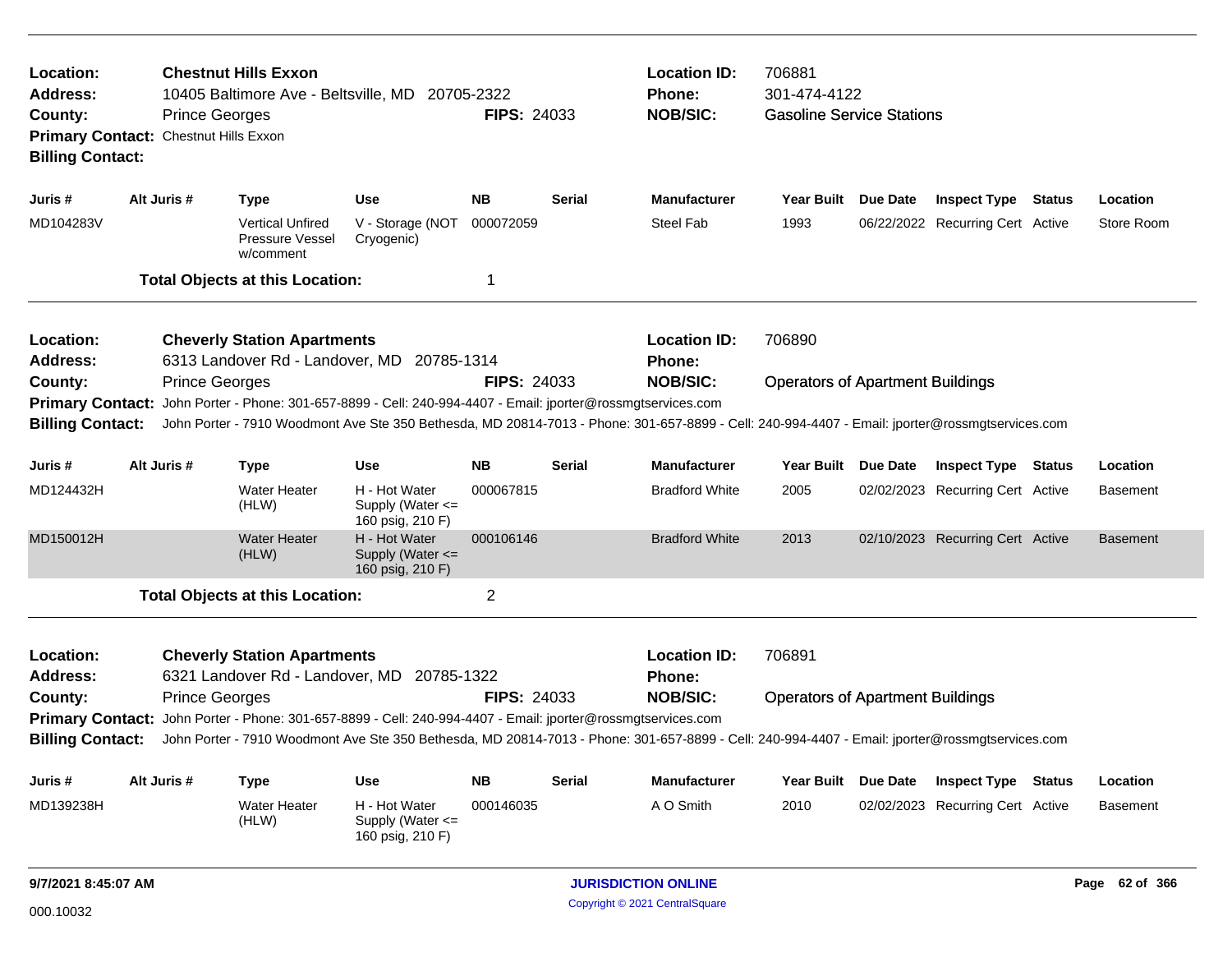| Juris #                 | Alt Juris #           | <b>Type</b>                            | Use                                                                                                                                             | <b>NB</b>          | <b>Serial</b> | <b>Manufacturer</b>     | <b>Year Built</b>                       | <b>Due Date</b> | <b>Inspect Type</b>              | <b>Status</b> | Location        |
|-------------------------|-----------------------|----------------------------------------|-------------------------------------------------------------------------------------------------------------------------------------------------|--------------------|---------------|-------------------------|-----------------------------------------|-----------------|----------------------------------|---------------|-----------------|
| MD156337H               |                       | <b>Water Heater</b><br>(HLW)           | H - Hot Water<br>Supply (Water <=<br>160 psig, 210 F)                                                                                           | 000112677          |               | <b>Bradford White</b>   | 2015                                    |                 | 02/03/2023 Recurring Cert Active |               | <b>Basement</b> |
|                         |                       | <b>Total Objects at this Location:</b> |                                                                                                                                                 | $\overline{2}$     |               |                         |                                         |                 |                                  |               |                 |
| Location:               |                       | <b>Cheverly Station Apartments</b>     |                                                                                                                                                 |                    |               | <b>Location ID:</b>     | 987493                                  |                 |                                  |               |                 |
| Address:                |                       | 6331 Landover Rd - Landover, MD        | 20785-1331                                                                                                                                      |                    |               | Phone:                  |                                         |                 |                                  |               |                 |
| County:                 | <b>Prince Georges</b> |                                        |                                                                                                                                                 | <b>FIPS: 24033</b> |               | <b>NOB/SIC:</b>         | <b>Operators of Apartment Buildings</b> |                 |                                  |               |                 |
|                         |                       |                                        | Primary Contact: John Porter - Phone: 301-657-8899 - Cell: 240-994-4407 - Email: jporter@rossmgtservices.com                                    |                    |               |                         |                                         |                 |                                  |               |                 |
| <b>Billing Contact:</b> |                       |                                        | John Porter - 7910 Woodmont Ave Ste 350 Bethesda, MD 20814-7013 - Phone: 301-657-8899 - Cell: 240-994-4407 - Email: jporter@rossmgtservices.com |                    |               |                         |                                         |                 |                                  |               |                 |
| Juris #                 | Alt Juris #           | <b>Type</b>                            | <b>Use</b>                                                                                                                                      | <b>NB</b>          | <b>Serial</b> | <b>Manufacturer</b>     | <b>Year Built</b>                       | <b>Due Date</b> | <b>Inspect Type Status</b>       |               | Location        |
| MD160352H               |                       | <b>Water Heater</b><br>(HLW)           | H - Hot Water<br>Supply (Water <=<br>160 psig, 210 F)                                                                                           | 000119018          | NK38364450    | <b>Jet Glass</b>        | 2016                                    |                 | 02/10/2023 Recurring Cert Active |               | <b>Basement</b> |
|                         |                       | <b>Total Objects at this Location:</b> |                                                                                                                                                 | -1                 |               |                         |                                         |                 |                                  |               |                 |
| Location:               |                       | <b>Cheverly Station Apartments</b>     |                                                                                                                                                 |                    |               | <b>Location ID:</b>     | 706893                                  |                 |                                  |               |                 |
| <b>Address:</b>         |                       |                                        | 6339 Landover Rd - Landover, MD 20785-1339                                                                                                      |                    |               | Phone:                  |                                         |                 |                                  |               |                 |
| County:                 | <b>Prince Georges</b> |                                        |                                                                                                                                                 | <b>FIPS: 24033</b> |               | <b>NOB/SIC:</b>         | <b>Operators of Apartment Buildings</b> |                 |                                  |               |                 |
| <b>Primary Contact:</b> |                       |                                        | John Porter - Phone: 301-657-8899 - Cell: 240-994-4407 - Email: jporter@rossmgtservices.com                                                     |                    |               |                         |                                         |                 |                                  |               |                 |
| <b>Billing Contact:</b> |                       |                                        | John Porter - 7910 Woodmont Ave Ste 350 Bethesda, MD 20814-7013 - Phone: 301-657-8899 - Cell: 240-994-4407 - Email: jporter@rossmgtservices.com |                    |               |                         |                                         |                 |                                  |               |                 |
| Juris #                 | Alt Juris #           | <b>Type</b>                            | <b>Use</b>                                                                                                                                      | <b>NB</b>          | <b>Serial</b> | <b>Manufacturer</b>     | Year Built Due Date                     |                 | <b>Inspect Type Status</b>       |               | Location        |
| MD119261H               |                       | <b>Water Heater</b><br>(HLW)           | H - Hot Water<br>Supply (Water <=<br>160 psig, 210 F)                                                                                           | 000073575          |               | State Industries        | 2001                                    |                 | 02/10/2023 Recurring Cert Active |               | <b>Basement</b> |
| MD119262H               |                       | <b>Water Heater</b><br>(HLW)           | H - Hot Water<br>Supply (Water <=<br>160 psig, 210 F)                                                                                           | 000077224          |               | <b>State Industries</b> | 2001                                    |                 | 02/10/2023 Recurring Cert Active |               | <b>Basement</b> |
|                         |                       | <b>Total Objects at this Location:</b> |                                                                                                                                                 | $\overline{2}$     |               |                         |                                         |                 |                                  |               |                 |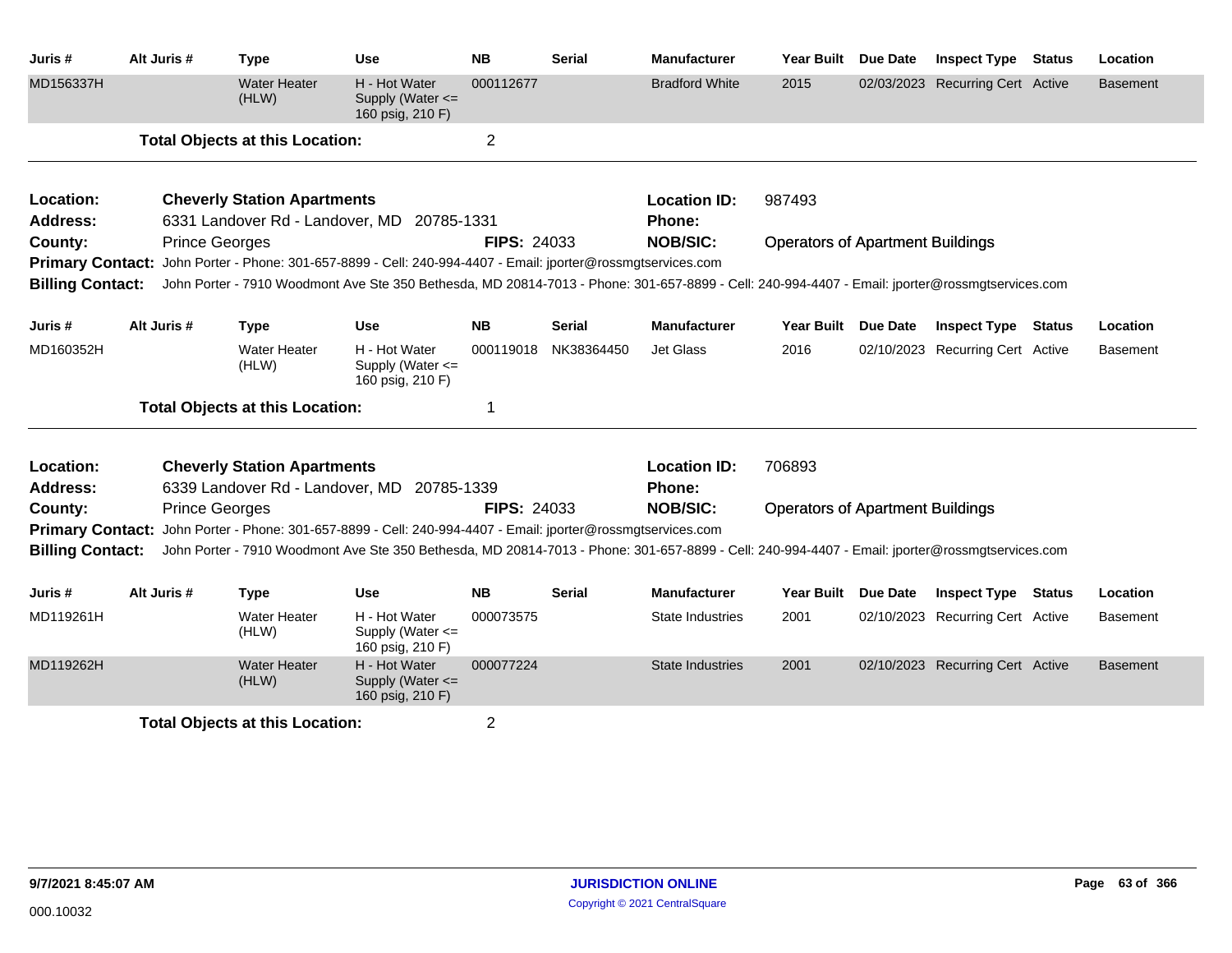| Location:<br><b>Cheverly Station Apartments</b><br><b>Address:</b><br>6405 Landover Rd - Landover, MD 20785-1404 |                                                                                                                               |                                    |                                                                                                                                                                                                                                                                 |                    |                       | <b>Location ID:</b><br>Phone: | 706894                                  |                 |                                  |               |                 |
|------------------------------------------------------------------------------------------------------------------|-------------------------------------------------------------------------------------------------------------------------------|------------------------------------|-----------------------------------------------------------------------------------------------------------------------------------------------------------------------------------------------------------------------------------------------------------------|--------------------|-----------------------|-------------------------------|-----------------------------------------|-----------------|----------------------------------|---------------|-----------------|
| County:                                                                                                          | <b>Prince Georges</b>                                                                                                         |                                    | Primary Contact: John Porter - Phone: 301-657-8899 - Cell: 240-994-4407 - Email: jporter@rossmgtservices.com                                                                                                                                                    | <b>FIPS: 24033</b> |                       | <b>NOB/SIC:</b>               | <b>Operators of Apartment Buildings</b> |                 |                                  |               |                 |
| <b>Billing Contact:</b>                                                                                          |                                                                                                                               |                                    | John Porter - 7910 Woodmont Ave Ste 350 Bethesda, MD 20814-7013 - Phone: 301-657-8899 - Cell: 240-994-4407 - Email: jporter@rossmgtservices.com                                                                                                                 |                    |                       |                               |                                         |                 |                                  |               |                 |
| Juris #                                                                                                          | Alt Juris #                                                                                                                   | <b>Type</b>                        | <b>Use</b>                                                                                                                                                                                                                                                      | <b>NB</b>          | <b>Serial</b>         | <b>Manufacturer</b>           | Year Built Due Date                     |                 | <b>Inspect Type Status</b>       |               | Location        |
| MD119260H                                                                                                        |                                                                                                                               | <b>Water Heater</b><br>(HLW)       | H - Hot Water<br>Supply (Water $\leq$<br>160 psig, 210 F)                                                                                                                                                                                                       | 000075762          |                       | <b>State Industries</b>       | 2002                                    |                 | 02/10/2023 Recurring Cert Active |               | <b>Basement</b> |
| MD139240H                                                                                                        | <b>Water Heater</b><br>H - Hot Water<br>Supply (Water <=<br>(HLW)<br>160 psig, 210 F)<br><b>Water Heater</b><br>H - Hot Water |                                    |                                                                                                                                                                                                                                                                 |                    |                       | <b>Bradford White</b>         | 2009                                    |                 | 02/10/2023 Recurring Cert Active |               | <b>Basement</b> |
| MD166401H                                                                                                        | Supply (Water <=<br>(HLW)<br>160 psig, 210 F)<br><b>Total Objects at this Location:</b>                                       |                                    |                                                                                                                                                                                                                                                                 |                    | 000130964 TC43152143  | <b>Bradford White</b>         | 2019                                    |                 | 01/23/2022 Recurring Cert Active |               | laundry         |
|                                                                                                                  |                                                                                                                               |                                    |                                                                                                                                                                                                                                                                 | 3                  |                       |                               |                                         |                 |                                  |               |                 |
| Location:                                                                                                        |                                                                                                                               | <b>Cheverly Station Apartments</b> |                                                                                                                                                                                                                                                                 |                    |                       | <b>Location ID:</b>           | 706895                                  |                 |                                  |               |                 |
|                                                                                                                  |                                                                                                                               |                                    |                                                                                                                                                                                                                                                                 |                    |                       |                               |                                         |                 |                                  |               |                 |
| <b>Address:</b>                                                                                                  |                                                                                                                               |                                    | 6413 Landover Rd - Landover, MD 20785-1408                                                                                                                                                                                                                      |                    |                       | <b>Phone:</b>                 |                                         |                 |                                  |               |                 |
| County:                                                                                                          | <b>Prince Georges</b>                                                                                                         |                                    |                                                                                                                                                                                                                                                                 | <b>FIPS: 24033</b> |                       | <b>NOB/SIC:</b>               | <b>Operators of Apartment Buildings</b> |                 |                                  |               |                 |
| <b>Billing Contact:</b>                                                                                          |                                                                                                                               |                                    | Primary Contact: John Porter - Phone: 301-657-8899 - Cell: 240-994-4407 - Email: jporter@rossmgtservices.com<br>John Porter - 7910 Woodmont Ave Ste 350 Bethesda, MD 20814-7013 - Phone: 301-657-8899 - Cell: 240-994-4407 - Email: jporter@rossmgtservices.com |                    |                       |                               |                                         |                 |                                  |               |                 |
| Juris #                                                                                                          | Alt Juris #                                                                                                                   | <b>Type</b>                        | <b>Use</b>                                                                                                                                                                                                                                                      | <b>NB</b>          | <b>Serial</b>         | <b>Manufacturer</b>           | Year Built                              | <b>Due Date</b> | <b>Inspect Type</b>              | <b>Status</b> | Location        |
| MD124433H                                                                                                        |                                                                                                                               | <b>Water Heater</b><br>(HLW)       | H - Hot Water<br>Supply (Water <=<br>160 psig, 210 F)                                                                                                                                                                                                           | 000032074          |                       | Proline                       | 1994                                    |                 | 02/10/2023 Recurring Cert Active |               | <b>Basement</b> |
| MD151249H                                                                                                        |                                                                                                                               | <b>Water Heater</b><br>(HLW)       | H - Hot Water<br>Supply (Water <=<br>160 psig, 210 F)                                                                                                                                                                                                           | 000108310          |                       | <b>Bradford White</b>         | 2014                                    |                 | 02/10/2023 Recurring Cert Active |               | <b>Basement</b> |
| MD168766H                                                                                                        |                                                                                                                               | Water Heater<br>(HLW)              | H - Hot Water<br>Heat (Water $\leq$<br>160 psig, 250 F)                                                                                                                                                                                                         |                    | 000146356 XA47 150881 | <b>Bradford White</b>         | 2019                                    |                 | 02/04/2023 Recurring Cert Active |               | <b>BLRM</b>     |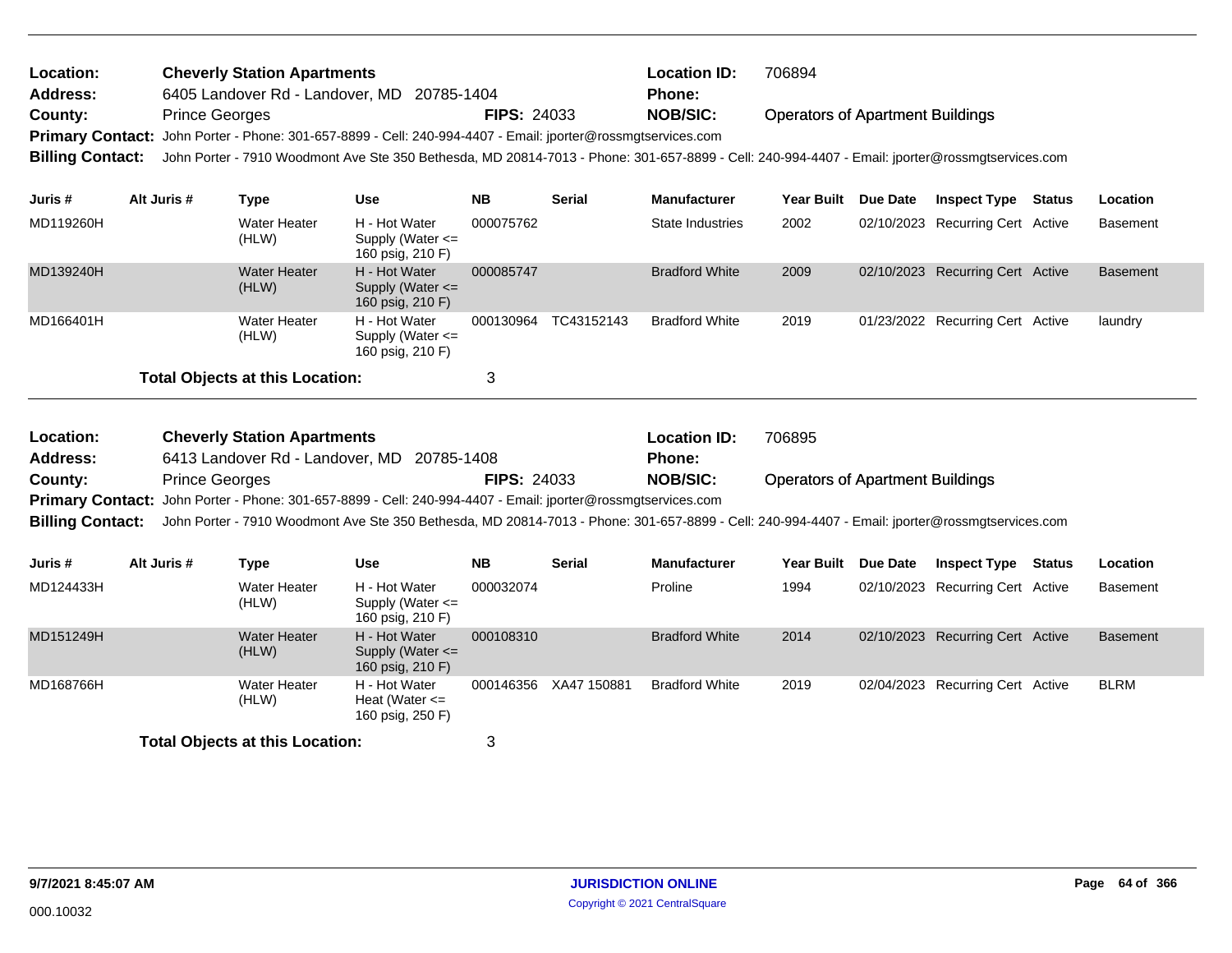| Location:<br>Address:        |                                                                                                                                                                            | <b>Cheverly Station Apartments</b>     | 6419 Landover Rd - Landover, MD 20785-1411                                                                                                      |                    |               | <b>Location ID:</b><br><b>Phone:</b> | 706896                                  |                                  |               |                 |
|------------------------------|----------------------------------------------------------------------------------------------------------------------------------------------------------------------------|----------------------------------------|-------------------------------------------------------------------------------------------------------------------------------------------------|--------------------|---------------|--------------------------------------|-----------------------------------------|----------------------------------|---------------|-----------------|
| County:                      | <b>Prince Georges</b>                                                                                                                                                      |                                        |                                                                                                                                                 | <b>FIPS: 24033</b> |               | <b>NOB/SIC:</b>                      | <b>Operators of Apartment Buildings</b> |                                  |               |                 |
|                              |                                                                                                                                                                            |                                        | Primary Contact: John Porter - Phone: 301-657-8899 - Cell: 240-994-4407 - Email: jporter@rossmgtservices.com                                    |                    |               |                                      |                                         |                                  |               |                 |
| <b>Billing Contact:</b>      |                                                                                                                                                                            |                                        | John Porter - 7910 Woodmont Ave Ste 350 Bethesda, MD 20814-7013 - Phone: 301-657-8899 - Cell: 240-994-4407 - Email: jporter@rossmgtservices.com |                    |               |                                      |                                         |                                  |               |                 |
|                              |                                                                                                                                                                            |                                        |                                                                                                                                                 |                    |               |                                      |                                         |                                  |               |                 |
| Juris #                      | Alt Juris #                                                                                                                                                                | <b>Type</b>                            | <b>Use</b>                                                                                                                                      | <b>NB</b>          | <b>Serial</b> | <b>Manufacturer</b>                  | Year Built Due Date                     | <b>Inspect Type Status</b>       |               | Location        |
| MD119254H                    |                                                                                                                                                                            | <b>Water Heater</b><br>(HLW)           | H - Hot Water<br>Supply (Water $\leq$<br>160 psig, 210 F)                                                                                       | 000077664          |               | State Industries                     | 2003                                    | 02/10/2023 Recurring Cert Active |               | <b>Basement</b> |
| MD139239H                    |                                                                                                                                                                            | <b>Water Heater</b><br>(HLW)           | H - Hot Water<br>Supply (Water $\leq$<br>160 psig, 210 F)                                                                                       | 000149705          |               | A O Smith                            | 2010                                    | 02/10/2023 Recurring Cert Active |               | <b>Basemnet</b> |
|                              | $\overline{c}$<br><b>Total Objects at this Location:</b>                                                                                                                   |                                        |                                                                                                                                                 |                    |               |                                      |                                         |                                  |               |                 |
| Location:<br><b>Address:</b> |                                                                                                                                                                            | <b>Cheverly Station Apartments</b>     | 6503 Landover Rd - Cheverly, MD 20785-1416                                                                                                      |                    |               | <b>Location ID:</b><br><b>Phone:</b> | 987448                                  |                                  |               |                 |
| County:                      | <b>Prince Georges</b>                                                                                                                                                      |                                        |                                                                                                                                                 | <b>FIPS: 24033</b> |               | <b>NOB/SIC:</b>                      | Nonclassifiable Establishments          |                                  |               |                 |
|                              |                                                                                                                                                                            |                                        | Primary Contact: John Porter - Phone: 301-657-8899 - Cell: 240-994-4407 - Email: jporter@rossmgtservices.com                                    |                    |               |                                      |                                         |                                  |               |                 |
| <b>Billing Contact:</b>      |                                                                                                                                                                            |                                        | John Porter - 7910 Woodmont Ave Ste 350 Bethesda, MD 20814-7013 - Phone: 301-657-8899 - Cell: 240-994-4407 - Email: jporter@rossmgtservices.com |                    |               |                                      |                                         |                                  |               |                 |
|                              |                                                                                                                                                                            |                                        |                                                                                                                                                 |                    |               |                                      |                                         |                                  |               |                 |
| Juris #                      | Alt Juris #                                                                                                                                                                | Type                                   | <b>Use</b>                                                                                                                                      | <b>NB</b>          | <b>Serial</b> | <b>Manufacturer</b>                  | Year Built Due Date                     | <b>Inspect Type Status</b>       |               | Location        |
| MD163051H                    |                                                                                                                                                                            | <b>Water Heater</b><br>(HLW)           | H - Hot Water<br>Supply (Water $\leq$<br>160 psig, 210 F)                                                                                       | 000120008          |               | <b>Bradford White</b>                | 2016                                    | 01/15/2023 Recurring Cert Active |               | <b>Basement</b> |
|                              |                                                                                                                                                                            | <b>Total Objects at this Location:</b> |                                                                                                                                                 | 1                  |               |                                      |                                         |                                  |               |                 |
| Location:                    |                                                                                                                                                                            | <b>Cheverly Station Apartments</b>     |                                                                                                                                                 |                    |               | <b>Location ID:</b>                  | 987449                                  |                                  |               |                 |
| Address:                     |                                                                                                                                                                            |                                        | 6505 Landover Rd - cheverly, MD 20785-1417                                                                                                      |                    |               | <b>Phone:</b>                        |                                         |                                  |               |                 |
| County:                      | <b>Prince Georges</b>                                                                                                                                                      |                                        |                                                                                                                                                 | <b>FIPS: 24033</b> |               | <b>NOB/SIC:</b>                      | Nonclassifiable Establishments          |                                  |               |                 |
|                              |                                                                                                                                                                            |                                        | Primary Contact: John Porter - Phone: 301-657-8899 - Cell: 240-994-4407 - Email: jporter@rossmgtservices.com                                    |                    |               |                                      |                                         |                                  |               |                 |
|                              | John Porter - 7910 Woodmont Ave Ste 350 Bethesda, MD 20814-7013 - Phone: 301-657-8899 - Cell: 240-994-4407 - Email: jporter@rossmgtservices.com<br><b>Billing Contact:</b> |                                        |                                                                                                                                                 |                    |               |                                      |                                         |                                  |               |                 |
|                              |                                                                                                                                                                            |                                        |                                                                                                                                                 |                    |               |                                      |                                         |                                  |               |                 |
| Juris #                      | Alt Juris #                                                                                                                                                                | Type                                   | Use                                                                                                                                             | <b>NB</b>          | <b>Serial</b> | <b>Manufacturer</b>                  | Year Built Due Date                     | <b>Inspect Type</b>              | <b>Status</b> | Location        |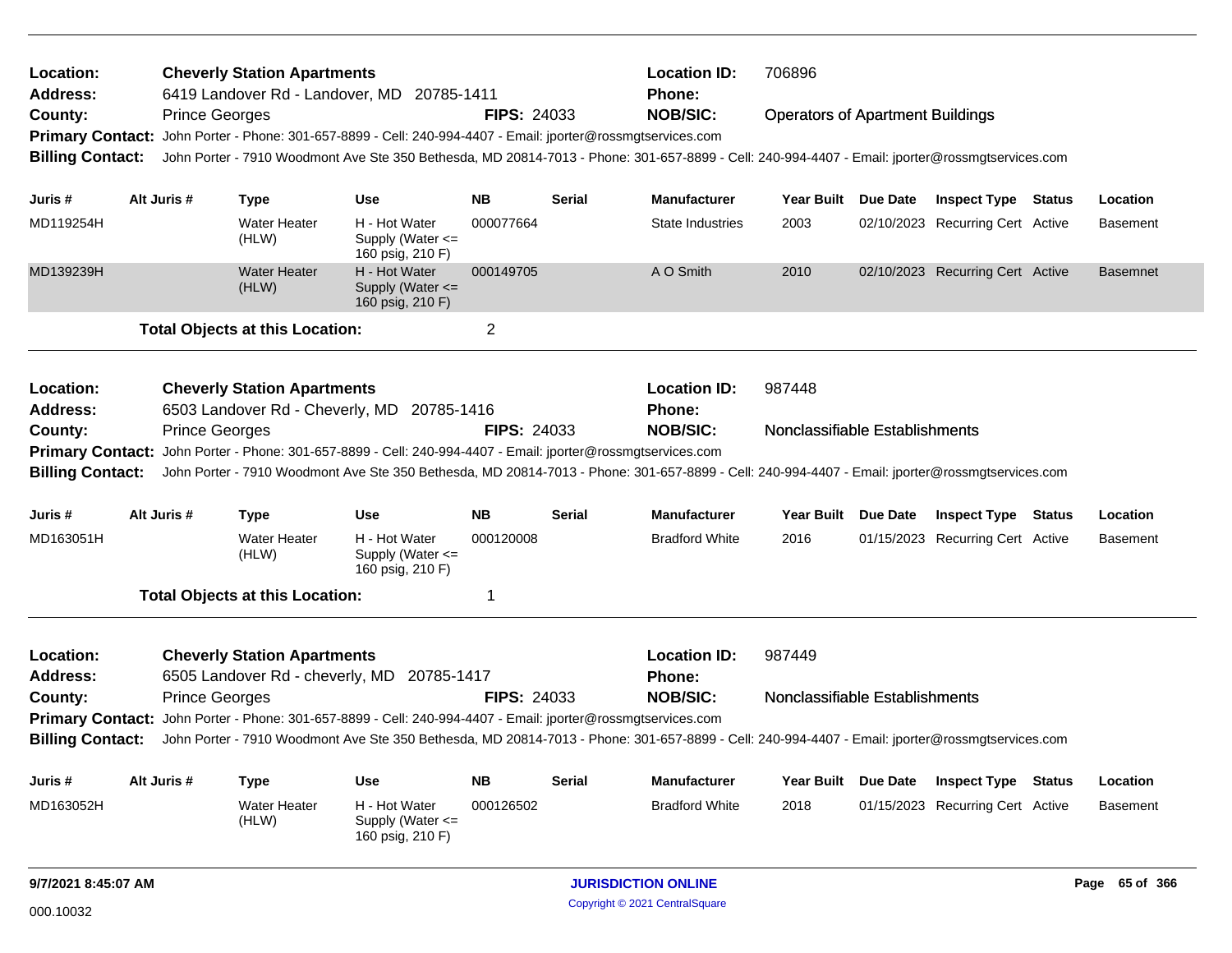| Location:                                                                                                              |                                                   |                       | <b>Cheverly Station Apartments</b>     |                                                                                                                     |                    | <b>Location ID:</b> | 987454                                                                                                                                          |                                         |          |                                  |                 |
|------------------------------------------------------------------------------------------------------------------------|---------------------------------------------------|-----------------------|----------------------------------------|---------------------------------------------------------------------------------------------------------------------|--------------------|---------------------|-------------------------------------------------------------------------------------------------------------------------------------------------|-----------------------------------------|----------|----------------------------------|-----------------|
| <b>Address:</b><br>County:                                                                                             |                                                   | <b>Prince Georges</b> |                                        | 6509 Landover Rd - Hyattsville, MD 20785-1419                                                                       | <b>FIPS: 24033</b> |                     | Phone:<br><b>NOB/SIC:</b>                                                                                                                       | <b>Operators of Apartment Buildings</b> |          |                                  |                 |
| <b>Primary Contact:</b>                                                                                                |                                                   |                       |                                        | John Porter - Phone: 301-657-8899 - Cell: 240-994-4407 - Email: jporter@rossmgtservices.com                         |                    |                     |                                                                                                                                                 |                                         |          |                                  |                 |
| <b>Billing Contact:</b>                                                                                                |                                                   |                       |                                        |                                                                                                                     |                    |                     | John Porter - 7910 Woodmont Ave Ste 350 Bethesda, MD 20814-7013 - Phone: 301-657-8899 - Cell: 240-994-4407 - Email: jporter@rossmgtservices.com |                                         |          |                                  |                 |
| Juris #                                                                                                                |                                                   | Alt Juris #           | <b>Type</b>                            | <b>Use</b>                                                                                                          | <b>NB</b>          | <b>Serial</b>       | Manufacturer                                                                                                                                    | <b>Year Built</b>                       | Due Date | <b>Inspect Type Status</b>       | Location        |
| MD156338H                                                                                                              |                                                   |                       | <b>Water Heater</b><br>(HLW)           | H - Hot Water<br>Supply (Water $\leq$<br>160 psig, 210 F)                                                           | 000112885          |                     | <b>Jet Glass</b>                                                                                                                                | 2015                                    |          | 02/02/2023 Recurring Cert Active | <b>Basement</b> |
|                                                                                                                        |                                                   |                       | <b>Total Objects at this Location:</b> |                                                                                                                     | 1                  |                     |                                                                                                                                                 |                                         |          |                                  |                 |
| Location:                                                                                                              |                                                   |                       | <b>Cheverly Station Apartments</b>     |                                                                                                                     |                    |                     | <b>Location ID:</b>                                                                                                                             | 713214                                  |          |                                  |                 |
| <b>Address:</b>                                                                                                        |                                                   |                       |                                        | 6511 Landover Rd - Landover, MD 20785-1420                                                                          |                    |                     | Phone:                                                                                                                                          |                                         |          |                                  |                 |
| County:<br><b>Prince Georges</b>                                                                                       |                                                   |                       |                                        |                                                                                                                     |                    | <b>FIPS: 24033</b>  | <b>NOB/SIC:</b>                                                                                                                                 | <b>Operators of Apartment Buildings</b> |          |                                  |                 |
| John Porter - Phone: 301-657-8899 - Cell: 240-994-4407 - Email: jporter@rossmgtservices.com<br><b>Primary Contact:</b> |                                                   |                       |                                        |                                                                                                                     |                    |                     |                                                                                                                                                 |                                         |          |                                  |                 |
| <b>Billing Contact:</b>                                                                                                |                                                   |                       |                                        |                                                                                                                     |                    |                     | John Porter - 7910 Woodmont Ave Ste 350 Bethesda, MD 20814-7013 - Phone: 301-657-8899 - Cell: 240-994-4407 - Email: jporter@rossmgtservices.com |                                         |          |                                  |                 |
| Juris #                                                                                                                |                                                   | Alt Juris #           | <b>Type</b>                            | <b>Use</b>                                                                                                          | <b>NB</b>          | <b>Serial</b>       | <b>Manufacturer</b>                                                                                                                             | <b>Year Built</b>                       | Due Date | <b>Inspect Type Status</b>       | Location        |
| MD145565H                                                                                                              |                                                   |                       | <b>Water Heater</b><br>(HLW)           | H - Hot Water<br>Supply (Water $\leq$<br>160 psig, 210 F)                                                           | 000163274          |                     | A O Smith                                                                                                                                       | 2011                                    |          | 02/02/2023 Recurring Cert Active | <b>Basement</b> |
|                                                                                                                        |                                                   |                       | <b>Total Objects at this Location:</b> |                                                                                                                     | 1                  |                     |                                                                                                                                                 |                                         |          |                                  |                 |
| <b>Location:</b>                                                                                                       |                                                   |                       | <b>Cheverly Station Apartments</b>     |                                                                                                                     |                    |                     | <b>Location ID:</b>                                                                                                                             | 1900925                                 |          |                                  |                 |
| <b>Address:</b>                                                                                                        |                                                   |                       |                                        | 6515 Landover Rd - Landover, MD 20785-1422                                                                          |                    |                     | Phone:                                                                                                                                          |                                         |          |                                  |                 |
| County:                                                                                                                |                                                   | <b>Prince Georges</b> |                                        |                                                                                                                     | <b>FIPS: 24033</b> |                     | <b>NOB/SIC:</b>                                                                                                                                 | <b>Operators of Apartment Buildings</b> |          |                                  |                 |
|                                                                                                                        |                                                   |                       |                                        | <b>Primary Contact:</b> John Porter - Phone: 301-657-8899 - Cell: 240-994-4407 - Email: jporter@rossmgtservices.com |                    |                     |                                                                                                                                                 |                                         |          |                                  |                 |
| <b>Billing Contact:</b>                                                                                                |                                                   |                       |                                        |                                                                                                                     |                    |                     | John Porter - 7910 Woodmont Ave Ste 350 Bethesda, MD 20814-7013 - Phone: 301-657-8899 - Cell: 240-994-4407 - Email: jporter@rossmgtservices.com |                                         |          |                                  |                 |
| Juris #                                                                                                                |                                                   | Alt Juris #           | <b>Type</b>                            | <b>Use</b>                                                                                                          | <b>NB</b>          | <b>Serial</b>       | <b>Manufacturer</b>                                                                                                                             | Year Built Due Date                     |          | <b>Inspect Type Status</b>       | Location        |
| MD163112H                                                                                                              |                                                   |                       | <b>Water Heater</b><br>(HLW)           | H - Hot Water<br>Supply (Water <=<br>160 psig, 210 F)                                                               | 000127406          |                     | <b>Bradford White</b>                                                                                                                           | 2018                                    |          | 02/04/2023 Recurring Cert Active | <b>Basement</b> |
|                                                                                                                        |                                                   |                       | <b>Total Objects at this Location:</b> |                                                                                                                     | 1                  |                     |                                                                                                                                                 |                                         |          |                                  |                 |
|                                                                                                                        | <b>JURISDICTION ONLINE</b><br>9/7/2021 8:45:07 AM |                       |                                        |                                                                                                                     |                    |                     |                                                                                                                                                 |                                         |          |                                  | Page 66 of 366  |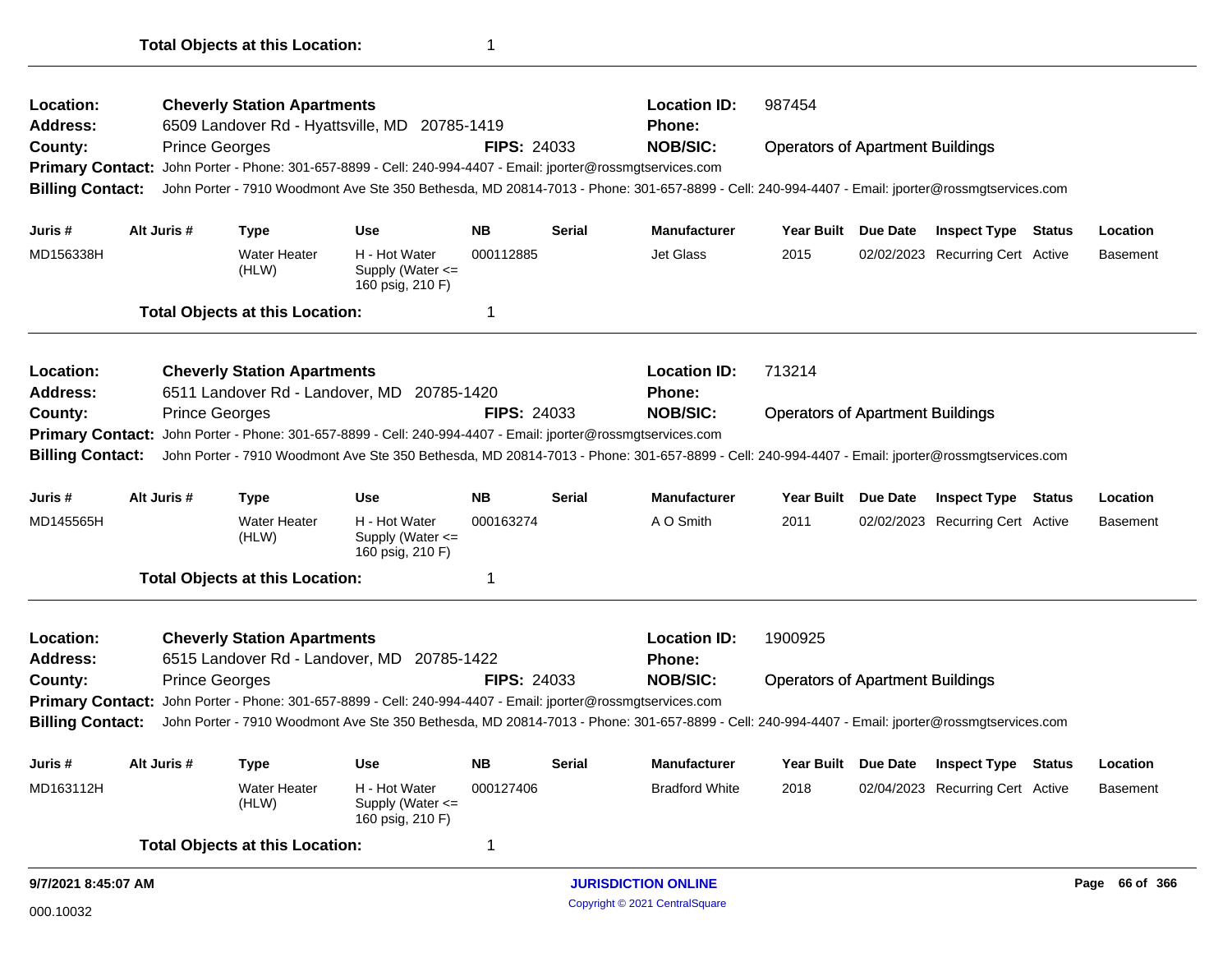| Location:<br><b>Address:</b><br>County:<br><b>Primary Contact:</b><br><b>Billing Contact:</b> |                                                                                                                                                                                                                                                                                                                                                                                                                                  | <b>Cheverly Station Apartments</b><br>6519 Landover Rd - cheverly, MD 20785-1424<br><b>Prince Georges</b><br>Jujuan Newsome - Phone: 301-773-6542 - Cell: 240-521-0775 - Email: jnewsome@foulgerpratt.com<br>Foulger-Pratt - 6501 Landover Rd # T1 Cheverly, MD 20785-1414 - Phone: 301-773-0200                                                               | <b>FIPS: 24033</b>                                                                     | <b>Location ID:</b><br><b>Phone:</b><br><b>NOB/SIC:</b> | 987452<br><b>Operators of Apartment Buildings</b> |                                                         |                                                   |  |                                                                                                    |               |                                                   |
|-----------------------------------------------------------------------------------------------|----------------------------------------------------------------------------------------------------------------------------------------------------------------------------------------------------------------------------------------------------------------------------------------------------------------------------------------------------------------------------------------------------------------------------------|----------------------------------------------------------------------------------------------------------------------------------------------------------------------------------------------------------------------------------------------------------------------------------------------------------------------------------------------------------------|----------------------------------------------------------------------------------------|---------------------------------------------------------|---------------------------------------------------|---------------------------------------------------------|---------------------------------------------------|--|----------------------------------------------------------------------------------------------------|---------------|---------------------------------------------------|
| Juris #<br>MD163053H                                                                          | Alt Juris #                                                                                                                                                                                                                                                                                                                                                                                                                      | <b>Type</b><br>Water Heater<br>(HLW)<br><b>Total Objects at this Location:</b>                                                                                                                                                                                                                                                                                 | <b>Use</b><br>H - Hot Water<br>Supply (Water <=<br>160 psig, 210 F)                    | <b>NB</b><br>000121869                                  | Serial                                            | <b>Manufacturer</b><br><b>Bradford White</b>            | Year Built Due Date<br>2017                       |  | <b>Inspect Type Status</b><br>01/15/2023 Recurring Cert Active                                     |               | Location<br><b>Basement</b>                       |
| Location:<br><b>Address:</b><br>County:<br><b>Primary Contact:</b><br><b>Billing Contact:</b> |                                                                                                                                                                                                                                                                                                                                                                                                                                  | <b>Cheverly Station Apartments</b><br>6523 Landover Rd - Hyattsville, MD 20785-1426<br><b>Prince Georges</b><br>John Porter - Phone: 301-657-8899 - Cell: 240-994-4407 - Email: jporter@rossmgtservices.com<br>John Porter - 7910 Woodmont Ave Ste 350 Bethesda, MD 20814-7013 - Phone: 301-657-8899 - Cell: 240-994-4407 - Email: jporter@rossmgtservices.com |                                                                                        | <b>FIPS: 24033</b>                                      |                                                   | <b>Location ID:</b><br><b>Phone:</b><br><b>NOB/SIC:</b> | 987450<br><b>Operators of Apartment Buildings</b> |  |                                                                                                    |               |                                                   |
| Juris #<br>MD168085H                                                                          | Alt Juris #                                                                                                                                                                                                                                                                                                                                                                                                                      | <b>Type</b><br><b>Water Heater</b><br>(HLW)<br><b>Total Objects at this Location:</b>                                                                                                                                                                                                                                                                          | <b>Use</b><br>H - Hot Water<br>Supply (Water <=<br>160 psig, 210 F)                    | <b>NB</b><br>000132210                                  | Serial                                            | <b>Manufacturer</b><br><b>Bradford White</b>            | Year Built Due Date<br>2020                       |  | <b>Inspect Type</b><br>01/05/2023 Recurring Cert Active                                            | <b>Status</b> | Location<br><b>Basement</b>                       |
| Location:<br><b>Address:</b><br>County:                                                       | <b>Cheverly Station Apartments</b><br>6527 Landover Rd - Landover, MD<br>20785-1428<br><b>Prince Georges</b><br><b>FIPS: 24033</b><br>Primary Contact: John Porter - Phone: 301-657-8899 - Cell: 240-994-4407 - Email: jporter@rossmgtservices.com<br><b>Billing Contact:</b><br>John Porter - 7910 Woodmont Ave Ste 350 Bethesda, MD 20814-7013 - Phone: 301-657-8899 - Cell: 240-994-4407 - Email: jporter@rossmgtservices.com |                                                                                                                                                                                                                                                                                                                                                                |                                                                                        |                                                         |                                                   |                                                         | 713213<br><b>Operators of Apartment Buildings</b> |  |                                                                                                    |               |                                                   |
| Juris #<br>MD133432H<br>MD145566H                                                             | Alt Juris #                                                                                                                                                                                                                                                                                                                                                                                                                      | <b>Type</b><br><b>Horizontal Fire</b><br>Tube<br><b>Horizontal Water</b>                                                                                                                                                                                                                                                                                       | <b>Use</b><br>H - Hot Water<br>Heat (Water $\leq$<br>160 psig, 250 F)<br>H - Hot Water | <b>NB</b><br>000000412<br>000029348                     | Serial                                            | <b>Manufacturer</b><br><b>BBT</b><br><b>RBI</b>         | Year Built Due Date<br>2006<br>2009               |  | <b>Inspect Type Status</b><br>02/02/2023 Recurring Cert Active<br>02/10/2023 Recurring Cert Active |               | Location<br><b>Boiler Room</b><br><b>Basement</b> |
|                                                                                               |                                                                                                                                                                                                                                                                                                                                                                                                                                  | Tube                                                                                                                                                                                                                                                                                                                                                           | Supply (Water <=<br>160 psig, 210 F)                                                   |                                                         |                                                   |                                                         |                                                   |  |                                                                                                    |               |                                                   |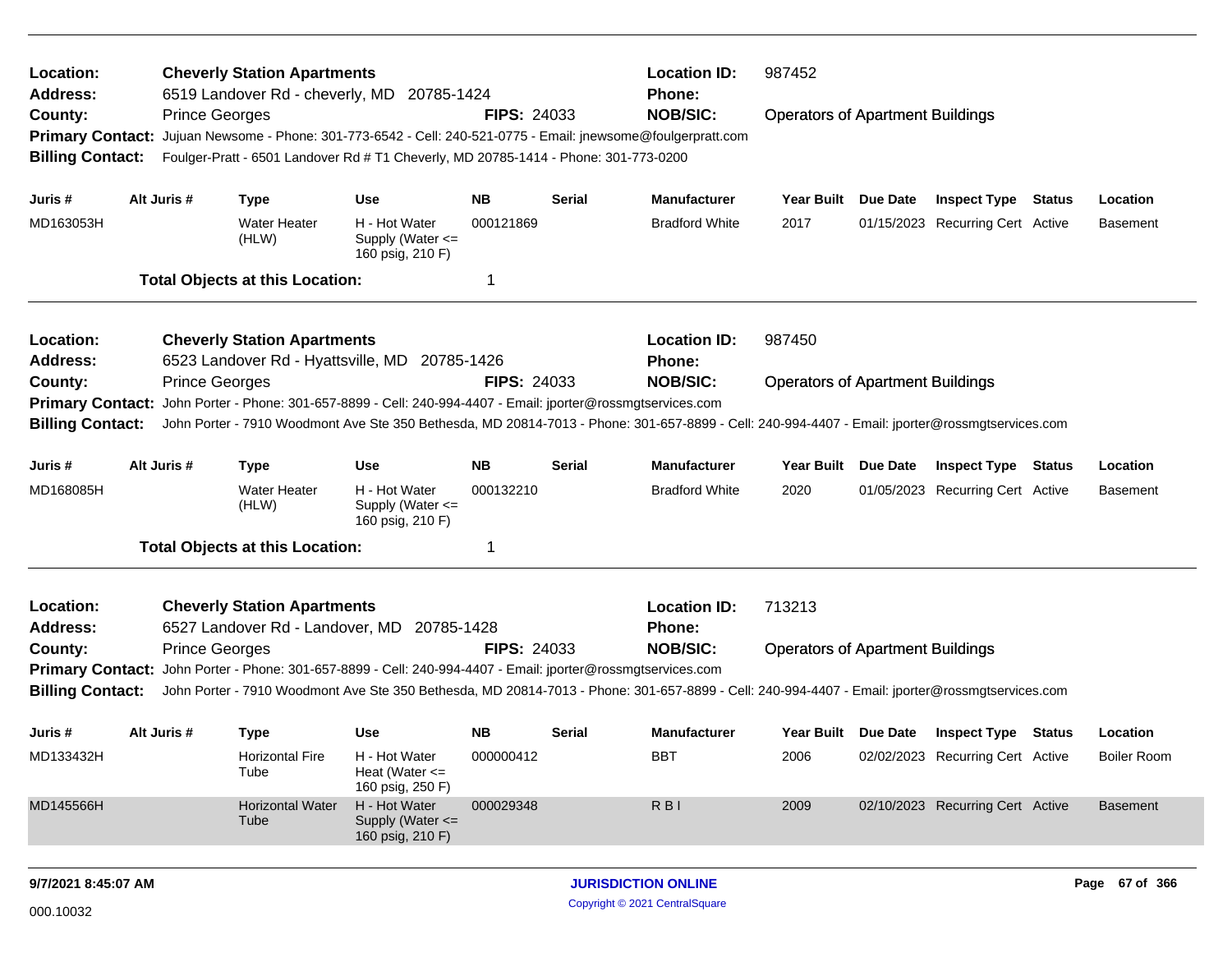| Juris #                 | Alt Juris # | Type                                                                                                         | <b>Use</b>                                                | <b>NB</b>          | <b>Serial</b> | <b>Manufacturer</b>                                                                                                                             | <b>Year Built</b>                       | Due Date | <b>Inspect Type Status</b>       | Location           |
|-------------------------|-------------|--------------------------------------------------------------------------------------------------------------|-----------------------------------------------------------|--------------------|---------------|-------------------------------------------------------------------------------------------------------------------------------------------------|-----------------------------------------|----------|----------------------------------|--------------------|
| MD150013V               |             | Heat Exchanger -<br>Shell and Tube                                                                           | V - Storage (NOT<br>Cryogenic)                            | 000024149          |               | Carrier                                                                                                                                         | 2006                                    |          | 02/10/2023 Recurring Cert Active | <b>Boiler Room</b> |
|                         |             | <b>Total Objects at this Location:</b>                                                                       |                                                           | 3                  |               |                                                                                                                                                 |                                         |          |                                  |                    |
| Location:               |             | <b>Cheverly Station Apartments</b>                                                                           |                                                           |                    |               | <b>Location ID:</b>                                                                                                                             | 987439                                  |          |                                  |                    |
| Address:                |             | 6531 Landover Rd - Hyattsville, MD 20785-1431                                                                |                                                           |                    |               | Phone:                                                                                                                                          |                                         |          |                                  |                    |
| County:                 |             | <b>Prince Georges</b>                                                                                        |                                                           | <b>FIPS: 24033</b> |               | <b>NOB/SIC:</b>                                                                                                                                 | <b>Operators of Apartment Buildings</b> |          |                                  |                    |
|                         |             | Primary Contact: John Porter - Phone: 301-657-8899 - Cell: 240-994-4407 - Email: jporter@rossmgtservices.com |                                                           |                    |               |                                                                                                                                                 |                                         |          |                                  |                    |
| <b>Billing Contact:</b> |             |                                                                                                              |                                                           |                    |               | John Porter - 7910 Woodmont Ave Ste 350 Bethesda, MD 20814-7013 - Phone: 301-657-8899 - Cell: 240-994-4407 - Email: jporter@rossmgtservices.com |                                         |          |                                  |                    |
| Juris #                 | Alt Juris # | <b>Type</b>                                                                                                  | <b>Use</b>                                                | <b>NB</b>          | <b>Serial</b> | <b>Manufacturer</b>                                                                                                                             | <b>Year Built</b>                       | Due Date | <b>Inspect Type Status</b>       | Location           |
| MD156339H               |             | <b>Water Heater</b><br>(HLW)                                                                                 | H - Hot Water<br>Supply (Water <=<br>160 psig, 210 F)     | 000113727          |               | Jet Glass                                                                                                                                       | 2015                                    |          | 02/02/2023 Recurring Cert Active | <b>Basement</b>    |
|                         |             | <b>Total Objects at this Location:</b>                                                                       |                                                           | 1                  |               |                                                                                                                                                 |                                         |          |                                  |                    |
| Location:               |             | <b>Chevy's Mexican Restaurant</b>                                                                            |                                                           |                    |               | <b>Location ID:</b>                                                                                                                             | 718425                                  |          |                                  |                    |
| <b>Address:</b>         |             | 7511 Greenbelt Rd - Greenbelt, MD 20770-3403                                                                 |                                                           |                    |               | Phone:                                                                                                                                          |                                         |          |                                  |                    |
| County:                 |             | <b>Prince Georges</b>                                                                                        |                                                           | <b>FIPS: 24033</b> |               | <b>NOB/SIC:</b>                                                                                                                                 | <b>Eating and Drinking Places</b>       |          |                                  |                    |
| <b>Primary Contact:</b> |             | Kenton Hooge - Phone: 301-220-0078 - Email: kenton.hooge@xperiencerg.com                                     |                                                           |                    |               |                                                                                                                                                 |                                         |          |                                  |                    |
| <b>Billing Contact:</b> |             |                                                                                                              |                                                           |                    |               | Kenton Hooge - 7511 Greenbelt Rd Greenbelt, MD 20770-3403 - Phone: 301-220-0078 - Email: kenton.hooge@xperiencerg.com                           |                                         |          |                                  |                    |
| Juris #                 | Alt Juris # | <b>Type</b>                                                                                                  | <b>Use</b>                                                | <b>NB</b>          | <b>Serial</b> | <b>Manufacturer</b>                                                                                                                             | Year Built Due Date                     |          | <b>Inspect Type Status</b>       | Location           |
| MD163472H               |             | Vertical Fire Tube                                                                                           | H - Hot Water<br>Supply (Water $\leq$<br>160 psig, 210 F) | 000221067          |               | A O Smith                                                                                                                                       | 2016                                    |          | 04/08/2023 Recurring Cert Active | Store Room         |
|                         |             | Tatal Ohioato at this Lagation.                                                                              |                                                           |                    |               |                                                                                                                                                 |                                         |          |                                  |                    |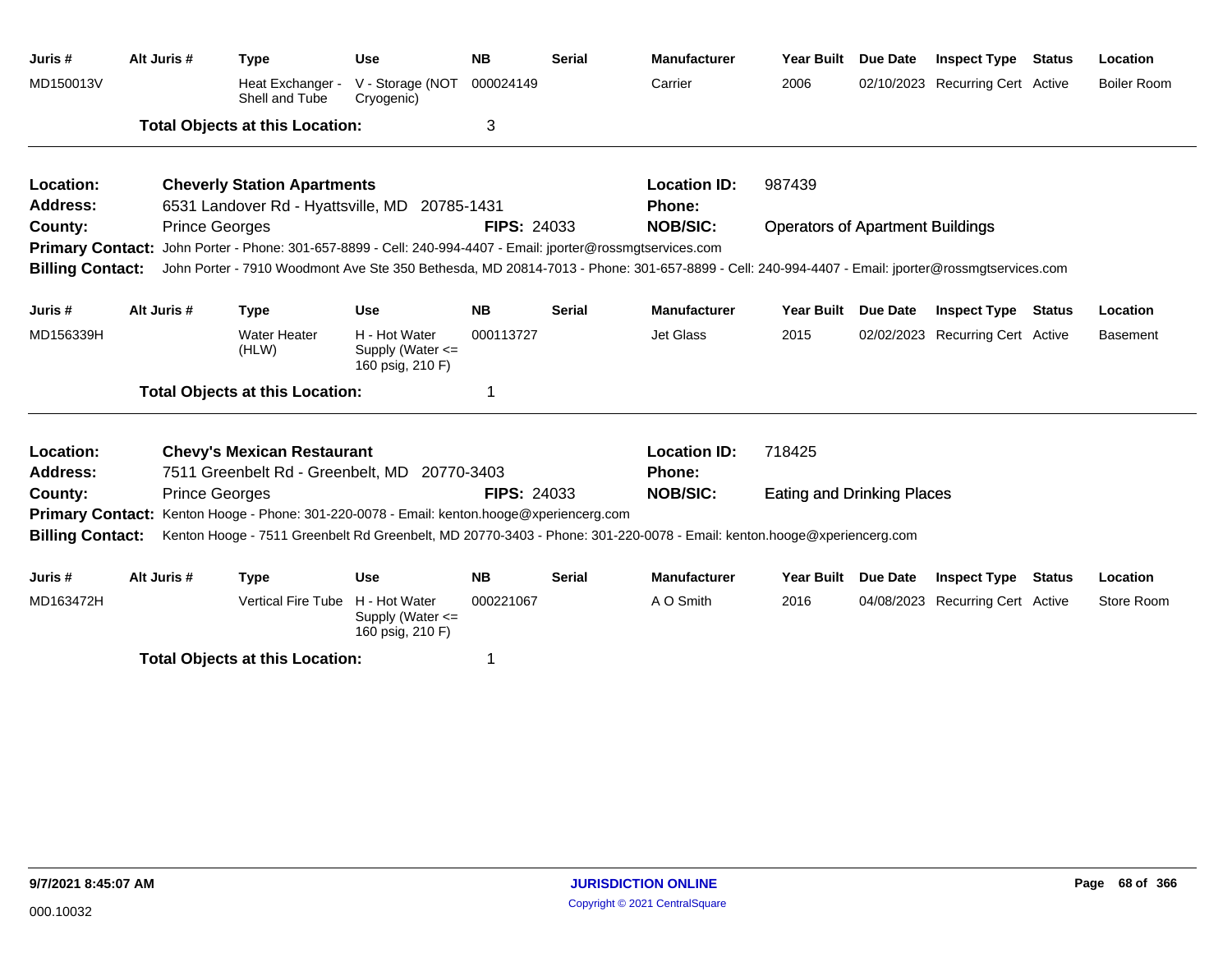| Location:<br><b>Chevys Fresh Mex (Roberts)</b><br>15914 Crain Hwy - Brandywine, MD 20613-8038<br><b>Address:</b><br><b>Prince Georges</b><br>County:<br>Primary Contact: Roberts Oxygen Company (MD) - Phone: 240-493-8405 - Cell: 301-252-0742 - Email: DFranovich@RobertsOxygen.com<br><b>Billing Contact:</b> |                       |                                                                                                                                                                                            |                               |                    | <b>FIPS: 24033</b> | <b>Location ID:</b><br><b>Phone:</b><br><b>NOB/SIC:</b>                                                                                                                            | 4072761<br><b>Eating and Drinking Places</b><br>Bulk Tank Service Dept. - PO Box 5507 Rockville, MD 20855-0507 - Phone: 240-493-8405 - Cell: 301-252-0742 - Email: DFranovich@RobertsOxygen.com |  |                                  |  |            |  |
|------------------------------------------------------------------------------------------------------------------------------------------------------------------------------------------------------------------------------------------------------------------------------------------------------------------|-----------------------|--------------------------------------------------------------------------------------------------------------------------------------------------------------------------------------------|-------------------------------|--------------------|--------------------|------------------------------------------------------------------------------------------------------------------------------------------------------------------------------------|-------------------------------------------------------------------------------------------------------------------------------------------------------------------------------------------------|--|----------------------------------|--|------------|--|
| Juris #                                                                                                                                                                                                                                                                                                          | Alt Juris #           | Type                                                                                                                                                                                       | <b>Use</b>                    | <b>NB</b>          | <b>Serial</b>      | <b>Manufacturer</b>                                                                                                                                                                | Year Built Due Date                                                                                                                                                                             |  | <b>Inspect Type Status</b>       |  | Location   |  |
| MD169477V                                                                                                                                                                                                                                                                                                        |                       | <b>Vertical Unfired</b><br>Pressure Vessel<br>w/comment                                                                                                                                    | V - Storage<br>(Cryogenic)    | 000290369          |                    | <b>CHART</b>                                                                                                                                                                       | 2016                                                                                                                                                                                            |  | 05/07/2023 Recurring Cert Active |  | Outside    |  |
|                                                                                                                                                                                                                                                                                                                  |                       | <b>Total Objects at this Location:</b>                                                                                                                                                     |                               | $\mathbf 1$        |                    |                                                                                                                                                                                    |                                                                                                                                                                                                 |  |                                  |  |            |  |
| Location:<br><b>Address:</b>                                                                                                                                                                                                                                                                                     |                       | Chick-Fil-A - 01646 (Arc3)<br>13600 Baltimore Ave - Laurel, MD 20707-9468                                                                                                                  | <b>Location ID:</b><br>Phone: | 3987515            |                    |                                                                                                                                                                                    |                                                                                                                                                                                                 |  |                                  |  |            |  |
| County:<br><b>Primary Contact:</b><br><b>Billing Contact:</b>                                                                                                                                                                                                                                                    | <b>Prince Georges</b> | Charlie Patterson - Phone: 804-644-4521 - Email: charlie.patterson@arc3gases.com                                                                                                           |                               | <b>FIPS: 24033</b> |                    | <b>NOB/SIC:</b><br>Charlie Patterson - PO Box 26269 Richmond, VA 23260-6269 - Phone: 804-644-4521 - Email: charlie.patterson@arc3gases.com                                         | <b>Eating and Drinking Places</b>                                                                                                                                                               |  |                                  |  |            |  |
| Juris #                                                                                                                                                                                                                                                                                                          | Alt Juris #           | <b>Type</b>                                                                                                                                                                                | Use                           | <b>NB</b>          | <b>Serial</b>      | <b>Manufacturer</b>                                                                                                                                                                | Year Built Due Date                                                                                                                                                                             |  | <b>Inspect Type Status</b>       |  | Location   |  |
| MD169474V                                                                                                                                                                                                                                                                                                        |                       | <b>Vertical Unfired</b><br><b>Pressure Vessel</b><br>w/comment                                                                                                                             | V - Storage<br>(Cryogenic)    | 000338725          |                    | <b>CHART</b>                                                                                                                                                                       | 2020                                                                                                                                                                                            |  | 05/06/2023 Recurring Cert Active |  | Store Room |  |
|                                                                                                                                                                                                                                                                                                                  |                       | <b>Total Objects at this Location:</b>                                                                                                                                                     |                               | $\mathbf 1$        |                    |                                                                                                                                                                                    |                                                                                                                                                                                                 |  |                                  |  |            |  |
| Location:<br><b>Address:</b><br>County:<br><b>Billing Contact:</b>                                                                                                                                                                                                                                               | <b>Prince Georges</b> | <b>Chick-Fil-A - 1368 (Arc3)</b><br>1040 Shoppers Way - Upper Marlboro, MD 20774-4813<br>Primary Contact: Charlie Patterson - Phone: 804-644-4521 - Email: charlie.patterson@arc3gases.com |                               | <b>FIPS: 24033</b> |                    | <b>Location ID:</b><br><b>Phone:</b><br><b>NOB/SIC:</b><br>Charlie Patterson - PO Box 26269 Richmond, VA 23260-6269 - Phone: 804-644-4521 - Email: charlie.patterson@arc3gases.com | 3974786<br><b>Eating and Drinking Places</b>                                                                                                                                                    |  |                                  |  |            |  |
| Juris #                                                                                                                                                                                                                                                                                                          | Alt Juris #           | Type                                                                                                                                                                                       | <b>Use</b>                    | <b>NB</b>          | Serial             | <b>Manufacturer</b>                                                                                                                                                                | Year Built Due Date                                                                                                                                                                             |  | <b>Inspect Type Status</b>       |  | Location   |  |
| MD165502V                                                                                                                                                                                                                                                                                                        |                       | <b>Vertical Unfired</b><br><b>Pressure Vessel</b><br>w/comment                                                                                                                             | V - Storage<br>(Cryogenic)    | 000149607          |                    | <b>CHART</b>                                                                                                                                                                       | 2003                                                                                                                                                                                            |  | 10/09/2021 Recurring Cert Active |  | Store Room |  |
|                                                                                                                                                                                                                                                                                                                  |                       | <b>Total Objects at this Location:</b>                                                                                                                                                     |                               | 1                  |                    |                                                                                                                                                                                    |                                                                                                                                                                                                 |  |                                  |  |            |  |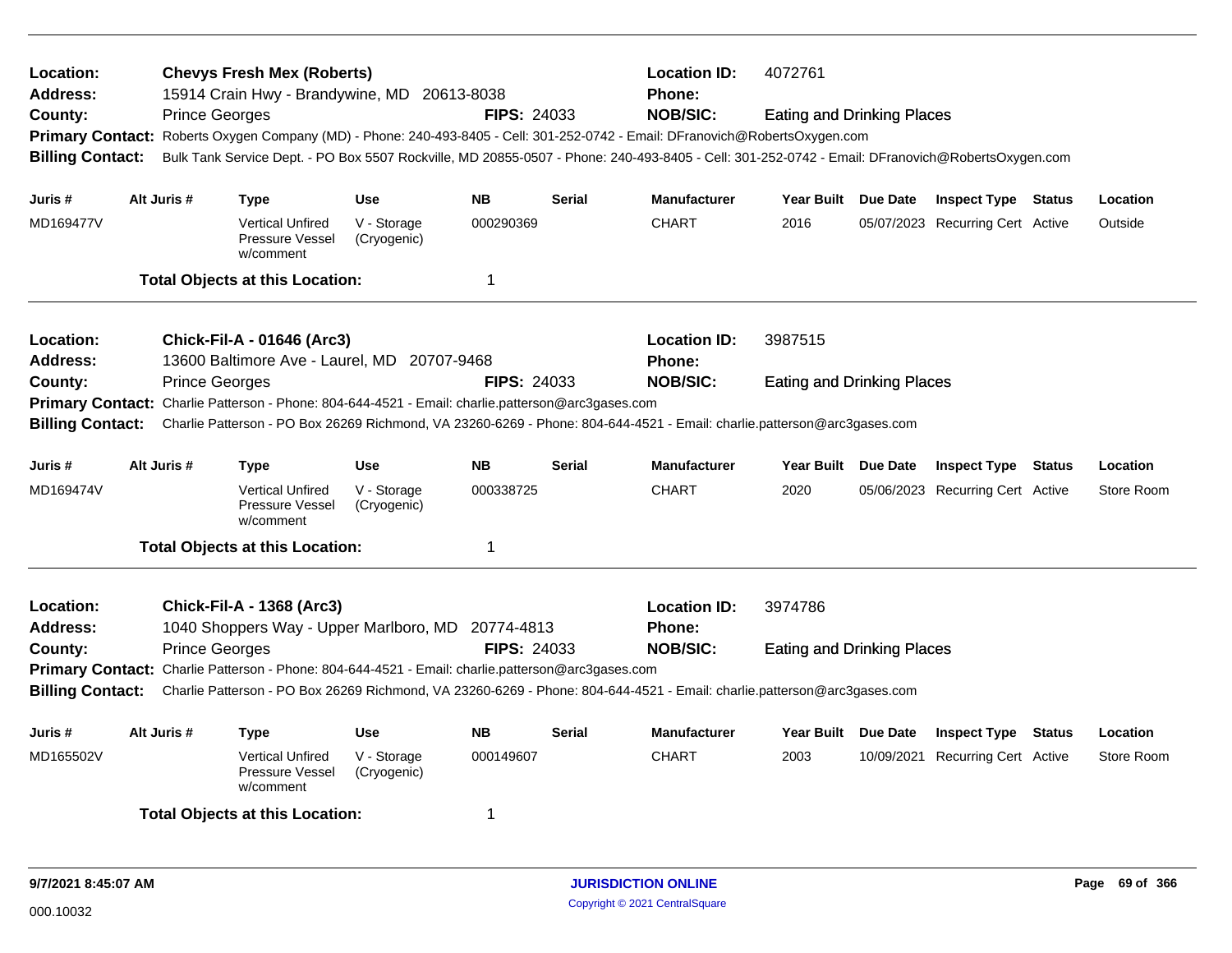| <b>Location:</b><br><b>Address:</b> |                       | <b>Chick-Fil-A - 2000 (Arc3)</b><br>9121 Alaking Ct - Capitol Heights, MD 20743-5041              |                            |                     |                                                                                                                         | <b>Location ID:</b><br>Phone:                                                                                           | 3974793                           |                     |                                  |        |            |  |  |
|-------------------------------------|-----------------------|---------------------------------------------------------------------------------------------------|----------------------------|---------------------|-------------------------------------------------------------------------------------------------------------------------|-------------------------------------------------------------------------------------------------------------------------|-----------------------------------|---------------------|----------------------------------|--------|------------|--|--|
| County:                             | <b>Prince Georges</b> |                                                                                                   |                            | <b>FIPS: 24033</b>  |                                                                                                                         | <b>NOB/SIC:</b>                                                                                                         | <b>Eating and Drinking Places</b> |                     |                                  |        |            |  |  |
|                                     |                       | Primary Contact: Charlie Patterson - Phone: 804-644-4521 - Email: charlie.patterson@arc3gases.com |                            |                     |                                                                                                                         |                                                                                                                         |                                   |                     |                                  |        |            |  |  |
| <b>Billing Contact:</b>             |                       |                                                                                                   |                            |                     | Charlie Patterson - PO Box 26269 Richmond, VA 23260-6269 - Phone: 804-644-4521 - Email: charlie.patterson@arc3gases.com |                                                                                                                         |                                   |                     |                                  |        |            |  |  |
| Juris #                             | Alt Juris #           | <b>Type</b>                                                                                       | <b>Use</b>                 | <b>NB</b>           | <b>Serial</b>                                                                                                           | <b>Manufacturer</b>                                                                                                     |                                   | Year Built Due Date | <b>Inspect Type Status</b>       |        | Location   |  |  |
| MD165494V                           |                       | <b>Vertical Unfired</b><br>Pressure Vessel<br>w/comment                                           | V - Storage<br>(Cryogenic) | 000192754           |                                                                                                                         | <b>CHART</b>                                                                                                            | 2008                              |                     | 10/09/2021 Recurring Cert Active |        | Store Room |  |  |
|                                     |                       | <b>Total Objects at this Location:</b>                                                            |                            | $\mathbf 1$         |                                                                                                                         |                                                                                                                         |                                   |                     |                                  |        |            |  |  |
| Location:                           |                       | <b>Chick-Fil-A - 2037 (Arc3)</b>                                                                  |                            | <b>Location ID:</b> | 3965471                                                                                                                 |                                                                                                                         |                                   |                     |                                  |        |            |  |  |
| <b>Address:</b>                     |                       | 10631 M L King Jr Hwy - Bowie, MD 20720-4217                                                      |                            |                     |                                                                                                                         | <b>Phone:</b>                                                                                                           |                                   |                     |                                  |        |            |  |  |
| County:                             | <b>Prince Georges</b> |                                                                                                   |                            | <b>FIPS: 24033</b>  |                                                                                                                         | <b>NOB/SIC:</b>                                                                                                         | <b>Eating and Drinking Places</b> |                     |                                  |        |            |  |  |
|                                     |                       | Primary Contact: Charlie Patterson - Phone: 804-644-4521 - Email: charlie.patterson@arc3gases.com |                            |                     |                                                                                                                         |                                                                                                                         |                                   |                     |                                  |        |            |  |  |
| <b>Billing Contact:</b>             |                       |                                                                                                   |                            |                     |                                                                                                                         | Charlie Patterson - PO Box 26269 Richmond, VA 23260-6269 - Phone: 804-644-4521 - Email: charlie.patterson@arc3gases.com |                                   |                     |                                  |        |            |  |  |
| Juris #                             | Alt Juris #           | <b>Type</b>                                                                                       | <b>Use</b>                 | <b>NB</b>           | <b>Serial</b>                                                                                                           | <b>Manufacturer</b>                                                                                                     | Year Built Due Date               |                     | <b>Inspect Type Status</b>       |        | Location   |  |  |
| MD170109V                           |                       | <b>Vertical Unfired</b><br><b>Pressure Vessel</b><br>w/comment                                    | V - Storage<br>(Cryogenic) | 000331114           |                                                                                                                         | <b>CHART</b>                                                                                                            | 2019                              |                     | 06/15/2023 Recurring Cert Active |        | Store Room |  |  |
|                                     |                       | <b>Total Objects at this Location:</b>                                                            |                            | $\mathbf 1$         |                                                                                                                         |                                                                                                                         |                                   |                     |                                  |        |            |  |  |
| Location:<br><b>Address:</b>        |                       | <b>Chick-Fil-A - 2608 (Arc3)</b><br>5502 Silver Hill Rd - District Heights, MD 20747-2041         |                            |                     |                                                                                                                         | <b>Location ID:</b><br>Phone:                                                                                           | 3974797                           |                     |                                  |        |            |  |  |
| County:                             | <b>Prince Georges</b> |                                                                                                   |                            | <b>FIPS: 24033</b>  |                                                                                                                         | <b>NOB/SIC:</b>                                                                                                         | <b>Eating and Drinking Places</b> |                     |                                  |        |            |  |  |
|                                     |                       | Primary Contact: Charlie Patterson - Phone: 804-644-4521 - Email: charlie.patterson@arc3gases.com |                            |                     |                                                                                                                         |                                                                                                                         |                                   |                     |                                  |        |            |  |  |
| <b>Billing Contact:</b>             |                       |                                                                                                   |                            |                     |                                                                                                                         | Charlie Patterson - PO Box 26269 Richmond, VA 23260-6269 - Phone: 804-644-4521 - Email: charlie.patterson@arc3gases.com |                                   |                     |                                  |        |            |  |  |
| Juris #                             | Alt Juris #           | <b>Type</b>                                                                                       | <b>Use</b>                 | <b>NB</b>           | <b>Serial</b>                                                                                                           | <b>Manufacturer</b>                                                                                                     | Year Built Due Date               |                     | <b>Inspect Type</b>              | Status | Location   |  |  |
| MD165495V                           |                       | <b>Vertical Unfired</b><br><b>Pressure Vessel</b><br>w/comment                                    | V - Storage<br>(Cryogenic) | 000231807           |                                                                                                                         | <b>CHART</b>                                                                                                            | 2012                              |                     | 10/09/2021 Recurring Cert Active |        | Kitchen    |  |  |
|                                     |                       | <b>Total Objects at this Location:</b>                                                            |                            | -1                  |                                                                                                                         |                                                                                                                         |                                   |                     |                                  |        |            |  |  |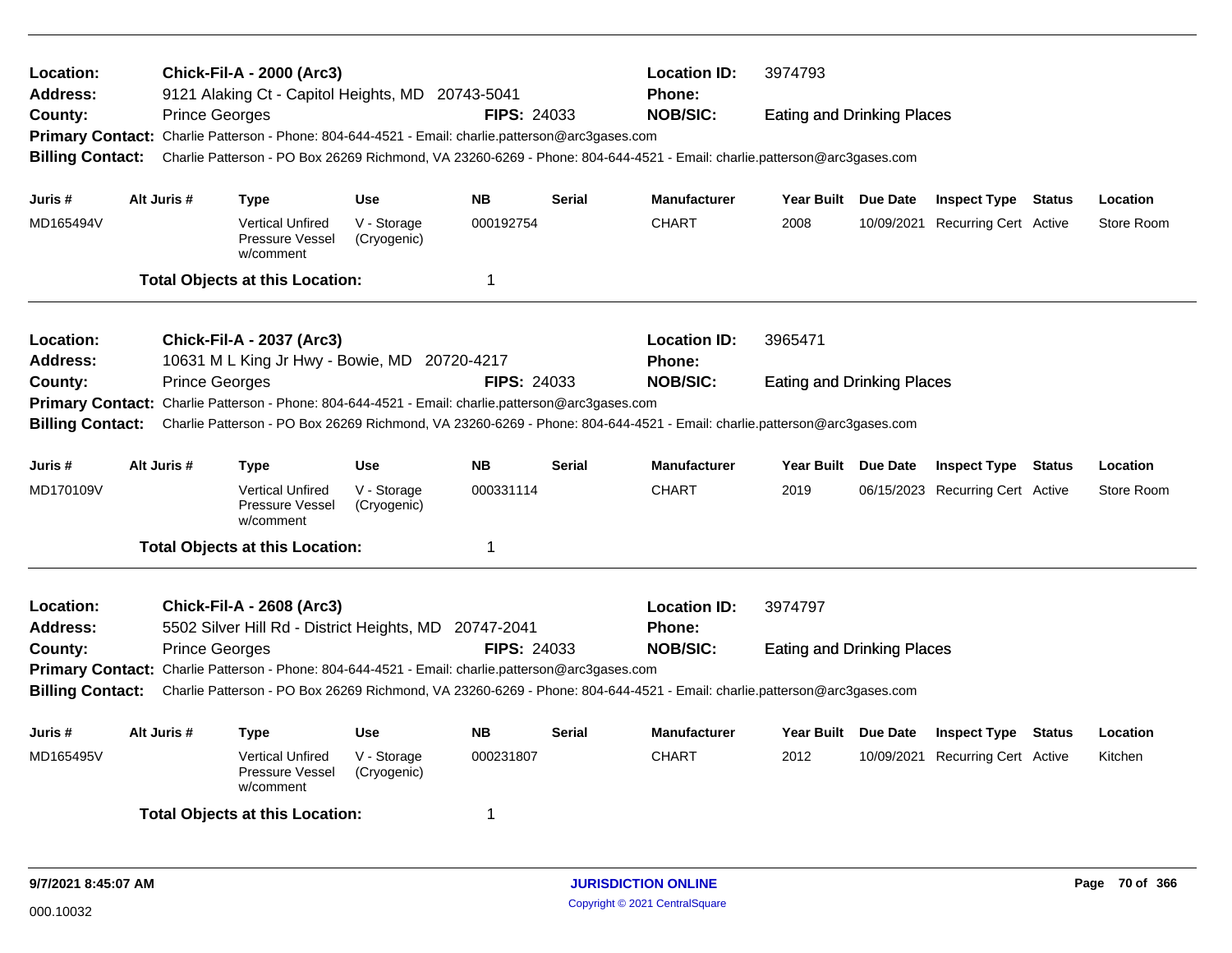| Location:<br><b>Address:</b><br>County:<br><b>Billing Contact:</b> | <b>Prince Georges</b> | <b>Chick-Fil-A - 3724 (Arc3)</b><br>15505 Annapolis Rd - Bowie, MD 20715-3003<br>Primary Contact: Charlie Patterson - Phone: 804-644-4521 - Email: charlie.patterson@arc3gases.com<br>Charlie Patterson - PO Box 26269 Richmond, VA 23260-6269 - Phone: 804-644-4521 - Email: charlie.patterson@arc3gases.com |                                          | <b>FIPS: 24033</b>     | <b>Location ID:</b><br><b>Phone:</b><br><b>NOB/SIC:</b> |                                      |                                   |  |                                                                |        |                        |  |
|--------------------------------------------------------------------|-----------------------|---------------------------------------------------------------------------------------------------------------------------------------------------------------------------------------------------------------------------------------------------------------------------------------------------------------|------------------------------------------|------------------------|---------------------------------------------------------|--------------------------------------|-----------------------------------|--|----------------------------------------------------------------|--------|------------------------|--|
| Juris #                                                            | Alt Juris #           | <b>Type</b>                                                                                                                                                                                                                                                                                                   | <b>Use</b>                               | <b>NB</b>              | <b>Serial</b>                                           | <b>Manufacturer</b>                  | Year Built Due Date               |  | <b>Inspect Type Status</b>                                     |        | Location               |  |
| MD164638V                                                          |                       | <b>Vertical Unfired</b><br><b>Pressure Vessel</b><br>w/comment                                                                                                                                                                                                                                                | V - Storage<br>(Cryogenic)               | 000289000              |                                                         | <b>CHART</b>                         | 2016                              |  | 07/30/2023 Recurring Cert Active                               |        | Store Room             |  |
|                                                                    |                       | <b>Total Objects at this Location:</b>                                                                                                                                                                                                                                                                        |                                          | $\mathbf 1$            |                                                         |                                      |                                   |  |                                                                |        |                        |  |
| <b>Location:</b><br><b>Address:</b>                                |                       | <b>Chick-Fil-A - 4149 (Arc3)</b><br>8813 Woodyard Rd - Clinton, MD 20735-2754                                                                                                                                                                                                                                 |                                          |                        |                                                         | <b>Location ID:</b><br><b>Phone:</b> | 4010386                           |  |                                                                |        |                        |  |
| County:                                                            | <b>Prince Georges</b> | Primary Contact: Charlie Patterson - Phone: 804-644-4521 - Email: charlie.patterson@arc3gases.com<br>Charlie Patterson - PO Box 26269 Richmond, VA 23260-6269 - Phone: 804-644-4521 - Email: charlie.patterson@arc3gases.com                                                                                  |                                          | <b>FIPS: 24033</b>     |                                                         | <b>NOB/SIC:</b>                      | <b>Eating and Drinking Places</b> |  |                                                                |        |                        |  |
| <b>Billing Contact:</b>                                            |                       |                                                                                                                                                                                                                                                                                                               |                                          |                        |                                                         |                                      |                                   |  |                                                                |        |                        |  |
| Juris #<br>MD166489V                                               | Alt Juris #           | <b>Type</b><br><b>Vertical Unfired</b><br><b>Pressure Vessel</b><br>w/comment                                                                                                                                                                                                                                 | <b>Use</b><br>V - Storage<br>(Cryogenic) | <b>NB</b><br>000325565 | <b>Serial</b>                                           | Manufacturer<br><b>CHART</b>         | Year Built Due Date<br>2019       |  | <b>Inspect Type Status</b><br>02/26/2022 Recurring Cert Active |        | Location<br>Store Room |  |
|                                                                    |                       | <b>Total Objects at this Location:</b>                                                                                                                                                                                                                                                                        |                                          | $\mathbf 1$            |                                                         |                                      |                                   |  |                                                                |        |                        |  |
| Location:<br><b>Address:</b>                                       |                       | <b>Chick-Fil-A - 691 (Arc3)</b><br>16503 Ballpark Rd - Bowie, MD 20716-3681                                                                                                                                                                                                                                   |                                          |                        |                                                         | <b>Location ID:</b><br><b>Phone:</b> | 3965515                           |  |                                                                |        |                        |  |
| County:<br><b>Billing Contact:</b>                                 | <b>Prince Georges</b> | Primary Contact: Charlie Patterson - Phone: 804-644-4521 - Email: charlie.patterson@arc3gases.com<br>Charlie Patterson - PO Box 26269 Richmond, VA 23260-6269 - Phone: 804-644-4521 - Email: charlie.patterson@arc3gases.com                                                                                  |                                          | <b>FIPS: 24033</b>     |                                                         | <b>NOB/SIC:</b>                      | <b>Eating and Drinking Places</b> |  |                                                                |        |                        |  |
| Juris #                                                            | Alt Juris #           | Type                                                                                                                                                                                                                                                                                                          | <b>Use</b>                               | <b>NB</b>              | <b>Serial</b>                                           | <b>Manufacturer</b>                  | Year Built Due Date               |  | <b>Inspect Type</b>                                            | Status | Location               |  |
| MD164681V                                                          |                       | <b>Vertical Unfired</b><br>Pressure Vessel<br>w/comment                                                                                                                                                                                                                                                       | V - Storage<br>(Cryogenic)               | 000305199              |                                                         | <b>CHART</b>                         | 2017                              |  | 07/30/2023 Recurring Cert Active                               |        | Kitchen                |  |
|                                                                    |                       | <b>Total Objects at this Location:</b>                                                                                                                                                                                                                                                                        |                                          | -1                     |                                                         |                                      |                                   |  |                                                                |        |                        |  |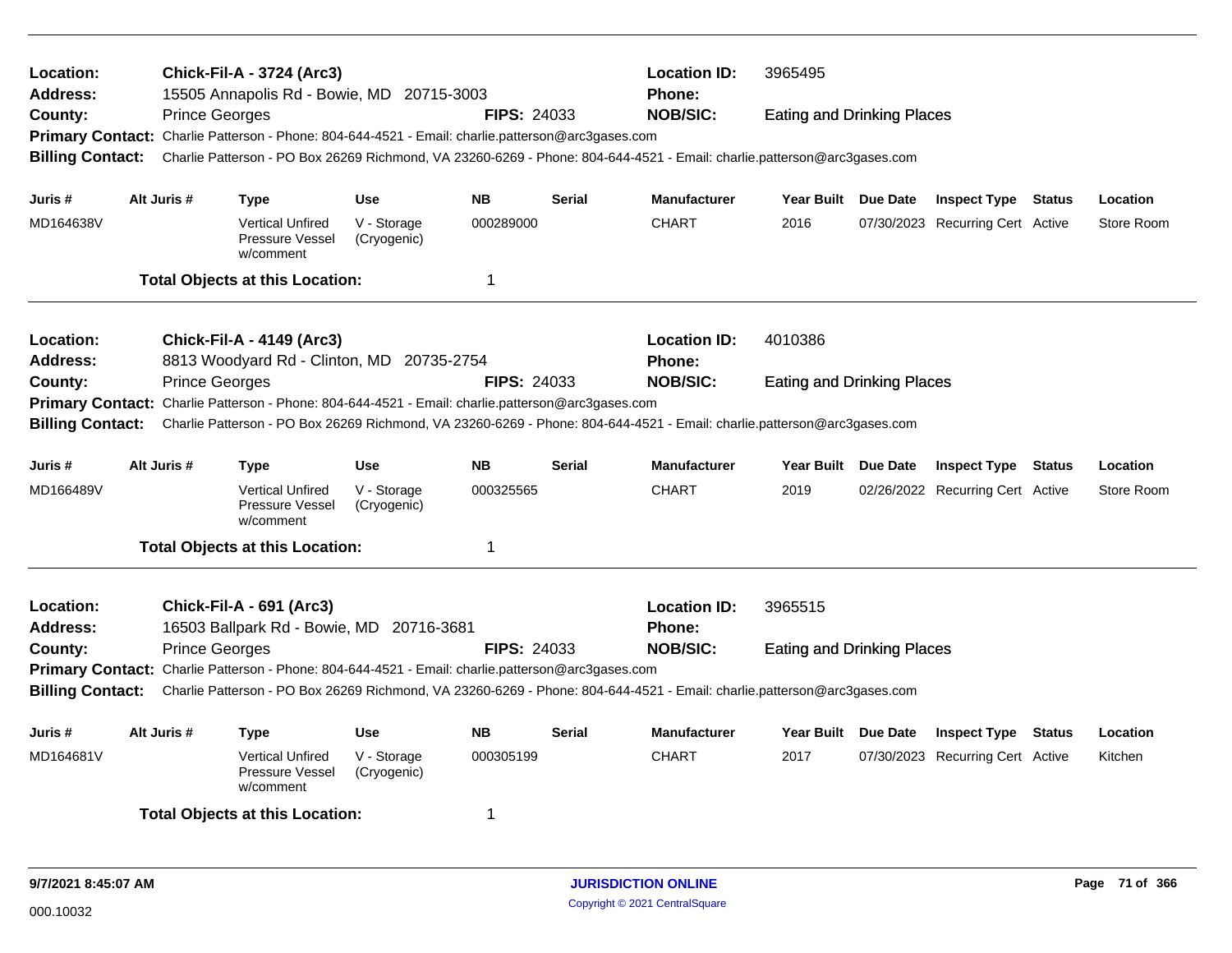| Location:<br>Address:<br>County:<br><b>Primary Contact:</b><br><b>Billing Contact:</b><br>Juris #<br><b>NEW</b>                                                                                                                                                                                                                                                                                                                                            |  | <b>Choice Companies</b><br>8800 Lottsford Rd - Largo, MD 20774-4761<br><b>FIPS: 24033</b><br><b>Prince Georges</b><br>Tom Jones - Phone: 410-535-3737 - Email: tjones@choicecompanies.com<br>Tom Jones - 8800 Lottsford Rd Largo, MD 20774-4761 - Phone: 410-535-3737 - Email: tjones@choicecompanies.com<br>Alt Juris #<br><b>NB</b><br><b>Serial</b><br><b>Use</b><br><b>Type</b><br>000939398<br><b>Vertical Unfired</b><br>V - Storage (NOT<br>M1543.50<br>Pressure Vessel<br>Cryogenic) |                                                                                                                  |                                              |                              |                                                  | <b>Location ID:</b><br><b>Phone:</b><br><b>NOB/SIC:</b><br><b>Manufacturer</b><br>Samuel | 3715981<br>Year Built Due Date<br>2020           | Location<br>Wharehouse -<br>rear corner                        |        |                                          |
|------------------------------------------------------------------------------------------------------------------------------------------------------------------------------------------------------------------------------------------------------------------------------------------------------------------------------------------------------------------------------------------------------------------------------------------------------------|--|----------------------------------------------------------------------------------------------------------------------------------------------------------------------------------------------------------------------------------------------------------------------------------------------------------------------------------------------------------------------------------------------------------------------------------------------------------------------------------------------|------------------------------------------------------------------------------------------------------------------|----------------------------------------------|------------------------------|--------------------------------------------------|------------------------------------------------------------------------------------------|--------------------------------------------------|----------------------------------------------------------------|--------|------------------------------------------|
|                                                                                                                                                                                                                                                                                                                                                                                                                                                            |  |                                                                                                                                                                                                                                                                                                                                                                                                                                                                                              | w/comment<br><b>Total Objects at this Location:</b>                                                              |                                              | $\mathbf 1$                  |                                                  |                                                                                          |                                                  |                                                                |        |                                          |
| <b>Location:</b><br>Christopher Gardiner - Sunoco #0107-6959<br><b>Address:</b><br>1400 Crain Hwy - Bowie, MD 20716-1848<br><b>Prince Georges</b><br><b>FIPS: 24033</b><br>County:<br>Kathleen McCaney - Phone: 610-276-5988 - Email: kathleen.mccaney@sunoco.com<br><b>Primary Contact:</b><br>Kathleen McCaney - 1815 Gallagher Rd Plymouth Meeting, PA 19462-2840 - Phone: 610-276-5988 - Email: kathleen.mccaney@sunoco.com<br><b>Billing Contact:</b> |  |                                                                                                                                                                                                                                                                                                                                                                                                                                                                                              |                                                                                                                  |                                              |                              |                                                  | <b>Location ID:</b><br>Phone:<br><b>NOB/SIC:</b>                                         | 3971849<br><b>Gasoline Service Stations</b>      |                                                                |        |                                          |
| Juris #<br>MD165500V                                                                                                                                                                                                                                                                                                                                                                                                                                       |  | Alt Juris #                                                                                                                                                                                                                                                                                                                                                                                                                                                                                  | <b>Type</b><br><b>Vertical Unfired</b><br>Pressure Vessel<br>w/comment                                           | <b>Use</b><br>V - Storage (NOT<br>Cryogenic) | <b>NB</b><br>000057278       | Serial                                           | Manufacturer<br>Manchester                                                               | Year Built Due Date<br>1990                      | <b>Inspect Type Status</b><br>09/13/2021 Recurring Cert Active |        | Location<br>Garage                       |
|                                                                                                                                                                                                                                                                                                                                                                                                                                                            |  |                                                                                                                                                                                                                                                                                                                                                                                                                                                                                              | <b>Total Objects at this Location:</b>                                                                           |                                              | 1                            |                                                  |                                                                                          |                                                  |                                                                |        |                                          |
| Location:<br><b>Chuck's Auto Repair</b><br>Address:<br>6316 Aaron Ln - Clinton, MD 20735-2201<br><b>FIPS: 24033</b><br><b>Prince Georges</b><br>County:<br>Primary Contact: Chuck Baker - Phone: 301-877-4400 - Cell: 240-299-9899 - Email: csnb@Verizon.net<br>Chuck Baker - 6316 Aaron Ln Clinton, MD 20735-2201 - Phone: 301-877-4400 - Cell: 240-299-9899 - Email: csnb@Verizon.net<br><b>Billing Contact:</b>                                         |  |                                                                                                                                                                                                                                                                                                                                                                                                                                                                                              |                                                                                                                  |                                              |                              | <b>Location ID:</b><br>Phone:<br><b>NOB/SIC:</b> | 707394                                                                                   | Automotive dealers and gasoline service stations |                                                                |        |                                          |
| Juris #<br>MD138724V                                                                                                                                                                                                                                                                                                                                                                                                                                       |  | Alt Juris #                                                                                                                                                                                                                                                                                                                                                                                                                                                                                  | <b>Type</b><br><b>Vertical Unfired</b><br>Pressure Vessel<br>w/comment<br><b>Total Objects at this Location:</b> | <b>Use</b><br>V - Storage (NOT<br>Cryogenic) | <b>NB</b><br>000826916<br>-1 | <b>Serial</b>                                    | <b>Manufacturer</b><br>Manchester                                                        | Year Built Due Date<br>2007                      | <b>Inspect Type</b><br>08/19/2021 Recurring Cert Active        | Status | Location<br><b>Outside Rear</b><br>Bldg. |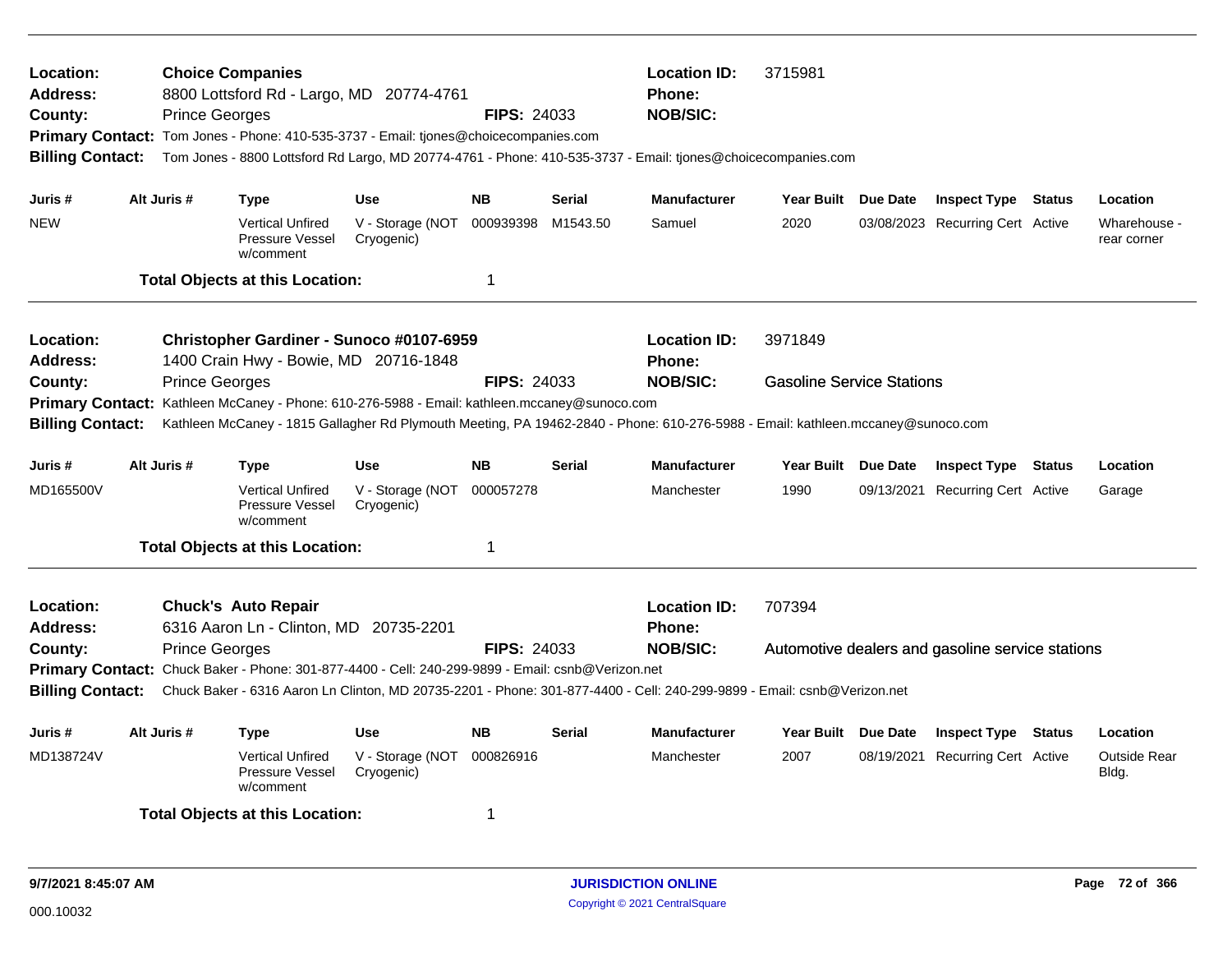| Location:<br><b>Address:</b> |                       | <b>Churchview Apartments</b><br>600 Main St - Laurel, MD 20707-4074                                      |                                                             |                    |               | <b>Location ID:</b><br>Phone:                                                                                                                           | 731039                                  |                 |                                                        |               |              |
|------------------------------|-----------------------|----------------------------------------------------------------------------------------------------------|-------------------------------------------------------------|--------------------|---------------|---------------------------------------------------------------------------------------------------------------------------------------------------------|-----------------------------------------|-----------------|--------------------------------------------------------|---------------|--------------|
| County:                      | <b>Prince Georges</b> | Primary Contact: Alan Rockline - Phone: 301-674-2628                                                     |                                                             | <b>FIPS: 24033</b> |               | <b>NOB/SIC:</b>                                                                                                                                         | <b>Operators of Apartment Buildings</b> |                 |                                                        |               |              |
| <b>Billing Contact:</b>      |                       | Alan Rockline - 18802 Quarrymen Ter Brookeville, MD 20833-3277 - Phone: 301-674-2628                     |                                                             |                    |               |                                                                                                                                                         |                                         |                 |                                                        |               |              |
| Juris #                      | Alt Juris #           | <b>Type</b>                                                                                              | <b>Use</b>                                                  | <b>NB</b>          | Serial        | <b>Manufacturer</b>                                                                                                                                     | Year Built Due Date                     |                 | <b>Inspect Type Status</b>                             |               | Location     |
| MD115292H                    | 01                    | Cast Iron                                                                                                | H - Hot Water<br>Heat (Water $\leq$<br>160 psig, 250 F)     | CI                 | 418320        | <b>Bryant</b>                                                                                                                                           | 1941                                    |                 | 03/06/2022 Recurring Cert Active                       |               | Laundry room |
|                              |                       | <b>Total Objects at this Location:</b>                                                                   |                                                             | 1                  |               |                                                                                                                                                         |                                         |                 |                                                        |               |              |
| Location:                    |                       | <b>City of Hyattsville DPW</b>                                                                           |                                                             |                    |               | <b>Location ID:</b>                                                                                                                                     | 4068237                                 |                 |                                                        |               |              |
| <b>Address:</b>              |                       | 4637 Arundel PI - Hyattsville, MD 20781-2251                                                             |                                                             |                    |               | Phone:                                                                                                                                                  |                                         |                 |                                                        |               |              |
| County:                      | <b>Prince Georges</b> |                                                                                                          |                                                             | <b>FIPS: 24033</b> |               | <b>NOB/SIC:</b>                                                                                                                                         |                                         |                 |                                                        |               |              |
| <b>Billing Contact:</b>      |                       | Primary Contact: Keith Wharton - Phone: 301-817-4361 - Cell: 240-346-2878 - Email: kawharton@co.pg.md.us |                                                             |                    |               | Keith Wharton - 3415 N Forest Edge Rd Central Svcs Forestville, MD 20747-4421 - Phone: 301-817-4361 - Cell: 240-346-2878 - Email: kawharton@co.pg.md.us |                                         |                 |                                                        |               |              |
| Juris #                      | Alt Juris #           | <b>Type</b>                                                                                              | <b>Use</b>                                                  | <b>NB</b>          | <b>Serial</b> | <b>Manufacturer</b>                                                                                                                                     | Year Built                              | <b>Due Date</b> | <b>Inspect Type</b>                                    | <b>Status</b> | Location     |
| MD169467H                    |                       | <b>Water Heater</b><br>(HLW)                                                                             | H - Hot Water<br>Supply (Water <=<br>160 psig, 210 F)       | 000124768          |               | <b>PVI</b> Industries                                                                                                                                   | 2020                                    |                 | 05/11/2023 Recurring Cert Active                       |               | <b>BLRM</b>  |
| MD169468V                    |                       | <b>Pressure Vessel</b><br>w/comment                                                                      | Horizontal Unfired V - Storage (NOT 009222746<br>Cryogenic) |                    |               | Morganton                                                                                                                                               | 2020                                    |                 | 05/11/2023 Recurring Cert Active                       |               | <b>SHOP</b>  |
|                              |                       | <b>Total Objects at this Location:</b>                                                                   |                                                             | 2                  |               |                                                                                                                                                         |                                         |                 |                                                        |               |              |
| Location:<br><b>Address:</b> |                       | <b>City Side Auto Body</b><br>6320 Aaron Ln - Clinton, MD 20735-2201                                     |                                                             |                    |               | <b>Location ID:</b><br>Phone:                                                                                                                           | 707977                                  |                 |                                                        |               |              |
| County:                      | <b>Prince Georges</b> |                                                                                                          |                                                             | <b>FIPS: 24033</b> |               | <b>NOB/SIC:</b>                                                                                                                                         |                                         |                 | Top, Body, and Upholstery Repair Shops and Paint Shops |               |              |
|                              |                       | Primary Contact: Julie Inabinet - Phone: 571-238-6009                                                    |                                                             |                    |               |                                                                                                                                                         |                                         |                 |                                                        |               |              |
| <b>Billing Contact:</b>      |                       | Julie Inabinet - 6320 Aaron Ln Clinton, MD 20735-2201 - Phone: 571-238-6009                              |                                                             |                    |               |                                                                                                                                                         |                                         |                 |                                                        |               |              |
| Juris #                      | Alt Juris #           | <b>Type</b>                                                                                              | Use                                                         | <b>NB</b>          | Serial        | <b>Manufacturer</b>                                                                                                                                     | Year Built Due Date                     |                 | <b>Inspect Type Status</b>                             |               | Location     |
| MD082528V                    |                       | <b>Vertical Unfired</b><br>Pressure Vessel<br>w/comment                                                  | V - Storage (NOT 000068780<br>Cryogenic)                    |                    |               | <b>Brunner</b>                                                                                                                                          | 1992                                    |                 | 01/24/2023 Recurring Cert Active                       |               | Shop         |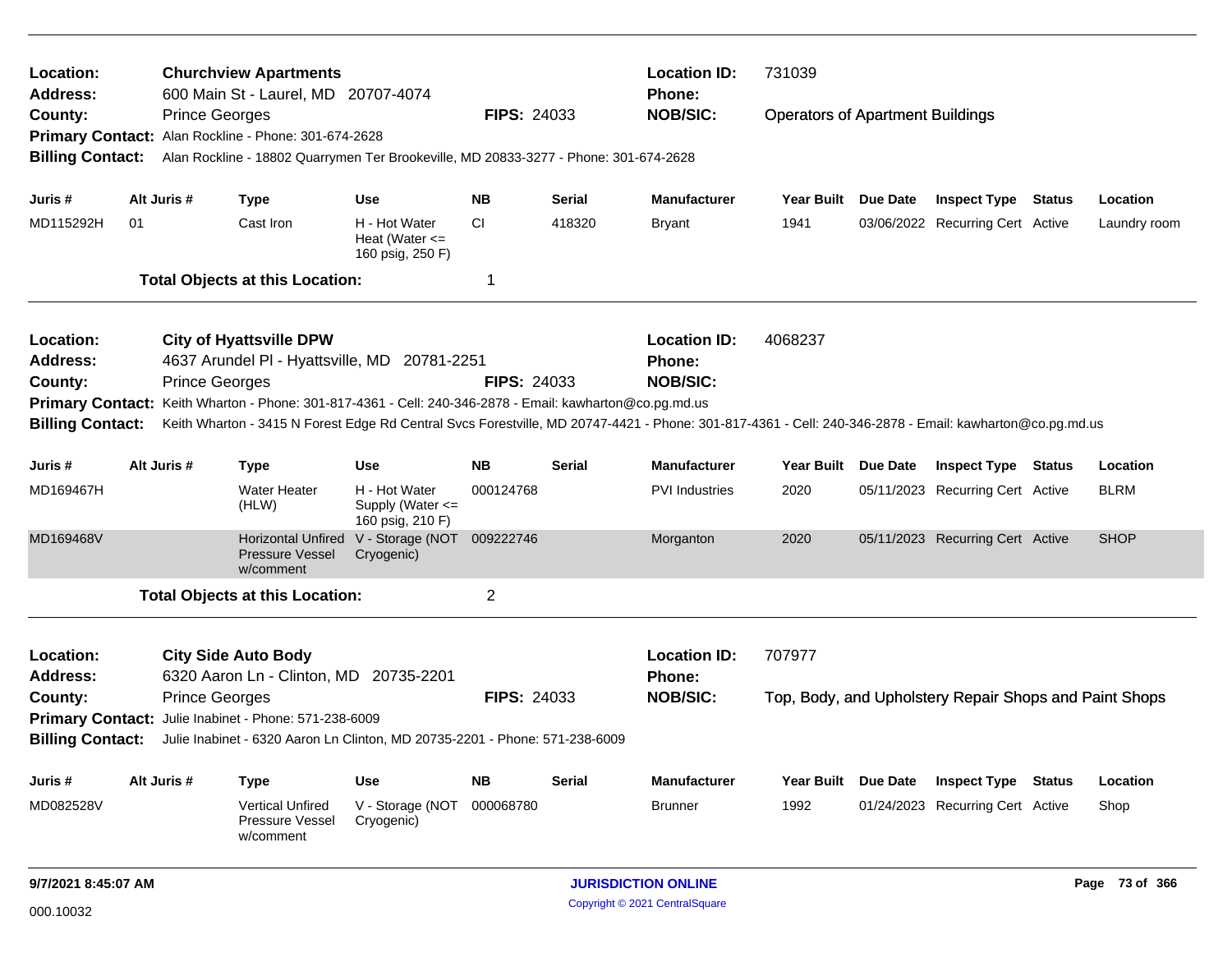| Juris #                 | Alt Juris # | <b>Type</b>                                                                                                                                 | <b>Use</b>                                              | <b>NB</b>          | <b>Serial</b> | <b>Manufacturer</b> | <b>Year Built</b>        | Due Date        | <b>Inspect Type</b>              | <b>Status</b> | Location            |
|-------------------------|-------------|---------------------------------------------------------------------------------------------------------------------------------------------|---------------------------------------------------------|--------------------|---------------|---------------------|--------------------------|-----------------|----------------------------------|---------------|---------------------|
| MD145303V               |             | <b>Horizontal Unfired</b><br>Pressure Vessel<br>w/comment                                                                                   | V - Storage (NOT<br>Cryogenic)                          | 001177015          |               | Manchester          | 2011                     |                 | 01/24/2023 Recurring Cert Active |               | Shop                |
|                         |             | <b>Total Objects at this Location:</b>                                                                                                      |                                                         | $\overline{2}$     |               |                     |                          |                 |                                  |               |                     |
| Location:               |             | <b>Clement's Pastry Shop</b>                                                                                                                |                                                         |                    |               | <b>Location ID:</b> | 988586                   |                 |                                  |               |                     |
| <b>Address:</b>         |             | 3355 52nd Ave Ste C - Hyattsville, MD 20781-1033                                                                                            |                                                         |                    |               | Phone:              |                          |                 |                                  |               |                     |
| County:                 |             | <b>Prince Georges</b>                                                                                                                       |                                                         | <b>FIPS: 24033</b> |               | <b>NOB/SIC:</b>     | <b>Retail Bakeries</b>   |                 |                                  |               |                     |
| <b>Billing Contact:</b> |             | Primary Contact: Clement's Pastry Shop, Inc.<br>- 3355 52nd Ave Ste C Hyattsville, MD 20781-1033                                            |                                                         |                    |               |                     |                          |                 |                                  |               |                     |
| Juris #                 | Alt Juris # | <b>Type</b>                                                                                                                                 | <b>Use</b>                                              | <b>NB</b>          | <b>Serial</b> | <b>Manufacturer</b> | <b>Year Built</b>        | <b>Due Date</b> | <b>Inspect Type</b>              | <b>Status</b> | Location            |
| MD116968V               |             | <b>Horizontal Unfired</b><br>Pressure Vessel<br>w/comment                                                                                   | O - Other (PV<br>Use) w/comment                         | 000008625          |               | Manchester          | 1998                     | 11/10/2021      | <b>Recurring Cert Active</b>     |               | <b>LOADING DOCK</b> |
| MD139386H               |             | <b>Horizontal Water</b><br>Tube                                                                                                             | H - Hot Water<br>Heat (Water $\leq$<br>160 psig, 250 F) | 000188173          |               | Lochinvar           | 2006                     |                 | 11/10/2021 Recurring Cert Active |               | <b>LOADING DOCK</b> |
| MD142456H               |             | Cast Iron                                                                                                                                   | H - Hot Water<br>Heat (Water $\leq$<br>160 psig, 250 F) | <b>CI</b>          |               | <b>US Boiler</b>    | 2012                     | 11/10/2021      | <b>Recurring Cert Active</b>     |               | <b>LOADING DOCK</b> |
|                         |             | <b>Total Objects at this Location:</b>                                                                                                      |                                                         | 3                  |               |                     |                          |                 |                                  |               |                     |
| Location:               |             | <b>Clinton Baptist Church</b>                                                                                                               |                                                         |                    |               | <b>Location ID:</b> | 707395                   |                 |                                  |               |                     |
| <b>Address:</b>         |             | 8701 Woodyard Rd - Clinton, MD 20735-2752                                                                                                   |                                                         |                    |               | Phone:              | 301-868-1177             |                 |                                  |               |                     |
| County:                 |             | <b>Prince Georges</b>                                                                                                                       |                                                         | <b>FIPS: 24033</b> |               | <b>NOB/SIC:</b>     | Membership organizations |                 |                                  |               |                     |
|                         |             | Primary Contact: Property Trustee - Phone: 301-868-1177<br>Property Trustee - 8701 Woodyard Rd Clinton, MD 20735-2752 - Phone: 301-868-1177 |                                                         |                    |               |                     |                          |                 |                                  |               |                     |
| <b>Billing Contact:</b> |             |                                                                                                                                             |                                                         |                    |               |                     |                          |                 |                                  |               |                     |
| Juris #                 | Alt Juris # | <b>Type</b>                                                                                                                                 | Use                                                     | <b>NB</b>          | <b>Serial</b> | <b>Manufacturer</b> | <b>Year Built</b>        | <b>Due Date</b> | <b>Inspect Type</b>              | <b>Status</b> | Location            |
| MD038439H               |             | Cast Iron                                                                                                                                   | H - Hot Water<br>Heat (Water $\leq$<br>160 psig, 250 F) | <b>CI</b>          |               | Weil-McLain         | 1980                     |                 | 02/08/2022 Recurring Cert Active |               | <b>Boiler Room</b>  |
|                         |             | <b>Total Objects at this Location:</b>                                                                                                      |                                                         | 1                  |               |                     |                          |                 |                                  |               |                     |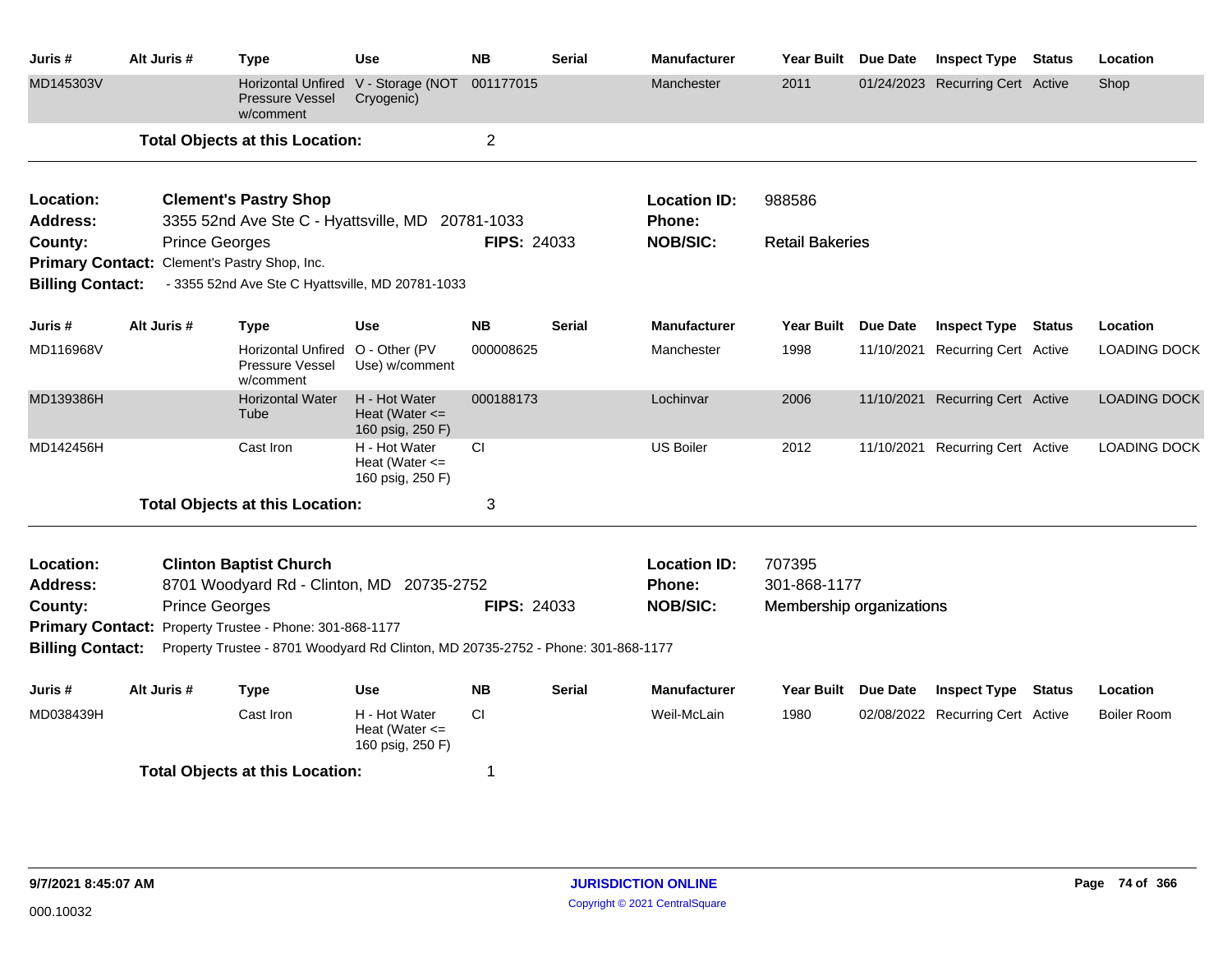| Location:<br><b>Address:</b><br>County:<br><b>Primary Contact: Clucksters</b><br><b>Billing Contact:</b>               | <b>Clucksters</b><br><b>Prince Georges</b>         |                                                                                 | 7415 Baltimore Ave Ste B - College Park, MD 20740-3275<br>- 2800 SE Market PI Stuart, FL 34997-4965 - Phone: 800-472-2855 - Email: pressurevesselpermitting@nuco2.com | <b>FIPS: 24033</b>     |                   | <b>Location ID:</b><br><b>Phone:</b><br><b>NOB/SIC:</b> | 3630235<br><b>Industrial Gases</b>             |                                                         |        |                                  |
|------------------------------------------------------------------------------------------------------------------------|----------------------------------------------------|---------------------------------------------------------------------------------|-----------------------------------------------------------------------------------------------------------------------------------------------------------------------|------------------------|-------------------|---------------------------------------------------------|------------------------------------------------|---------------------------------------------------------|--------|----------------------------------|
| Juris #                                                                                                                | Alt Juris #                                        | Type                                                                            | <b>Use</b>                                                                                                                                                            | <b>NB</b>              | <b>Serial</b>     | <b>Manufacturer</b>                                     | Year Built Due Date                            | <b>Inspect Type Status</b>                              |        | Location                         |
| MD163397V                                                                                                              | A686138                                            | <b>Vertical Unfired</b><br>Pressure Vessel<br>w/comment                         | V - Storage<br>(Cryogenic)                                                                                                                                            | 000056373              | <b>CCNC96K236</b> | MVE Inc                                                 | 1996                                           | 03/21/2023 Recurring Cert Active                        |        | <b>Basement</b>                  |
|                                                                                                                        |                                                    | <b>Total Objects at this Location:</b>                                          |                                                                                                                                                                       | $\mathbf 1$            |                   |                                                         |                                                |                                                         |        |                                  |
| Location:<br>Address:<br>County:<br>Primary Contact: Coin Laundromate - Phone: 240-353-3575<br><b>Billing Contact:</b> | <b>Coin Laundromate</b><br><b>Prince Georges</b>   |                                                                                 | 6006 66th Ave - Riverdale, MD 20737-1718<br>Liborio Hernandez Rojas - 6006 66th Ave Riverdale, MD 20737-1718 - Phone: 240-353-3575                                    | <b>FIPS: 24033</b>     |                   | <b>Location ID:</b><br><b>Phone:</b><br><b>NOB/SIC:</b> | 706706<br>301 577 1677                         | Coin-Operated Laundries and Drycleaning                 |        |                                  |
| Juris #<br>MD125298H                                                                                                   | Alt Juris #                                        | <b>Type</b><br><b>Water Tube</b><br>Coiled (NOT<br>Flueless Hi<br>Efficiency)   | <b>Use</b><br>H - Hot Water<br>Heat (Water $\leq$<br>160 psig, 250 F)                                                                                                 | <b>NB</b><br>000008292 | <b>Serial</b>     | <b>Manufacturer</b><br>A O Smith                        | Year Built Due Date<br>2005                    | <b>Inspect Type</b><br>05/26/2023 Recurring Cert Active | Status | Location<br>Rear Storage<br>Room |
|                                                                                                                        |                                                    | <b>Total Objects at this Location:</b>                                          |                                                                                                                                                                       | $\mathbf 1$            |                   |                                                         |                                                |                                                         |        |                                  |
| Location:<br>Address:<br>County:<br><b>Primary Contact:</b><br><b>Billing Contact:</b>                                 | <b>Prince Georges</b><br>College Park Center, LLC. | <b>College Park Center, LLC.</b><br>- 5620 Linda Ln Temple Hills, MD 20748-2300 | 4513 College Ave - College Park, MD 20740-3323                                                                                                                        | <b>FIPS: 24033</b>     |                   | <b>Location ID:</b><br><b>Phone:</b><br><b>NOB/SIC:</b> | 707528<br>Holding and other investment offices |                                                         |        |                                  |
| Juris #                                                                                                                | Alt Juris #                                        | <b>Type</b>                                                                     | Use                                                                                                                                                                   | <b>NB</b>              | <b>Serial</b>     | <b>Manufacturer</b>                                     | Year Built Due Date                            | <b>Inspect Type</b>                                     | Status | Location                         |
| MD095971H<br>4513                                                                                                      |                                                    | Cast Iron<br><b>Total Objects at this Location:</b>                             | H - Hot Water<br>Heat (Water $\leq$<br>160 psig, 250 F)                                                                                                               | <b>CI</b><br>-1        | 335732            | Weil-McLain                                             | 1993                                           | 03/04/2023 Recurring Cert Active                        |        | <b>BASE BLR RM</b>               |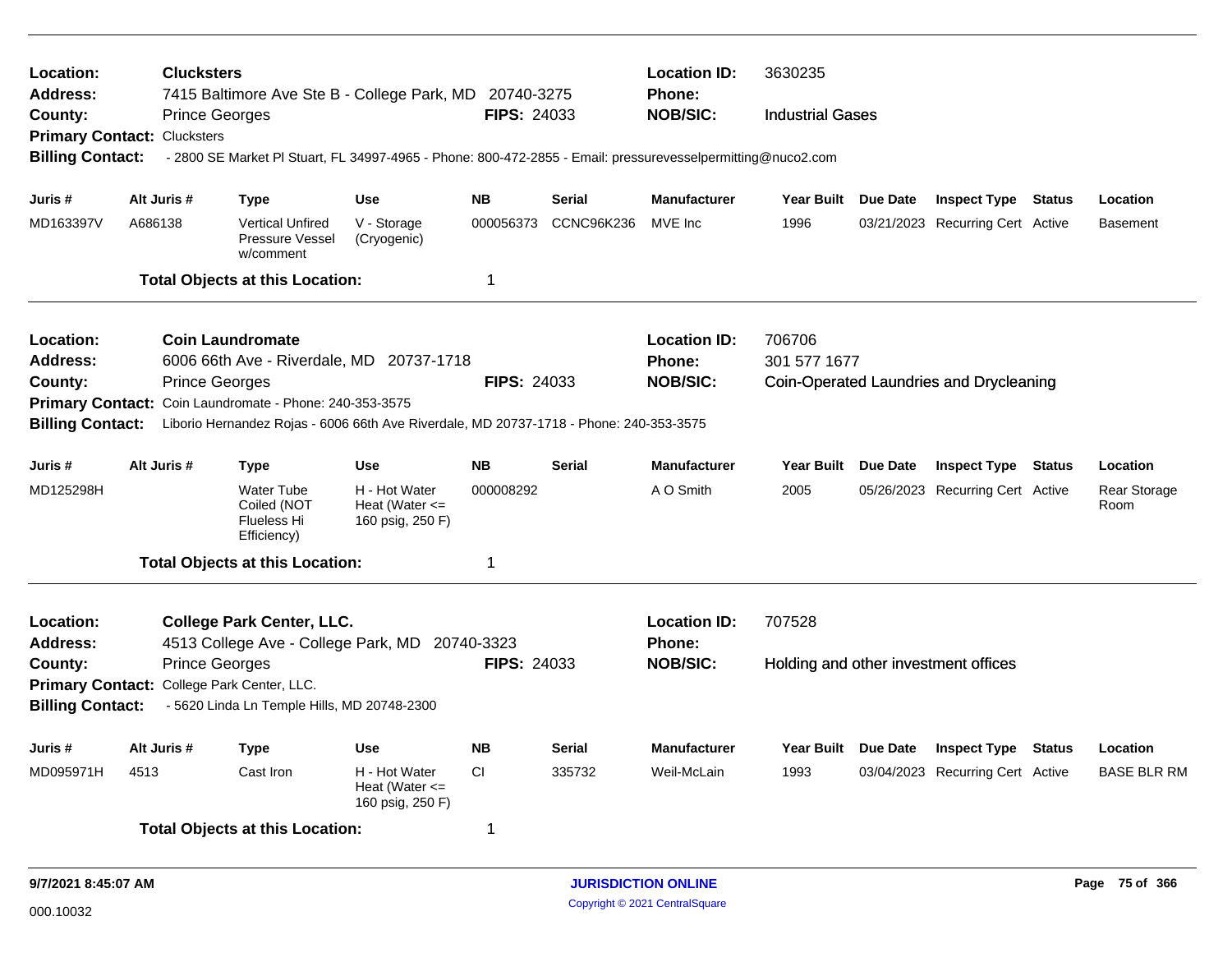| Location:<br><b>Address:</b><br>County:<br><b>Primary Contact:</b><br><b>Billing Contact:</b> |             | <b>Prince Georges</b> | <b>College Park Homes</b><br>6923 Carleton Ter - College Park, MD 20740-3630<br>Shannon Watkins - Phone: 240 882 2749 - Email: swat587313@aol.com                                                                                               |                                                         | <b>FIPS: 24033</b>               |               | <b>Location ID:</b><br><b>Phone:</b><br><b>NOB/SIC:</b><br>Shannon Watkins - 4502 Beechwood Rd College Park, MD 20740-3612 - Phone: 240 882 2749 - Email: swat587313@aol.com | 3957482<br>301-922-3410                                        |                 |                                                        |               |                        |
|-----------------------------------------------------------------------------------------------|-------------|-----------------------|-------------------------------------------------------------------------------------------------------------------------------------------------------------------------------------------------------------------------------------------------|---------------------------------------------------------|----------------------------------|---------------|------------------------------------------------------------------------------------------------------------------------------------------------------------------------------|----------------------------------------------------------------|-----------------|--------------------------------------------------------|---------------|------------------------|
| Juris #                                                                                       | Alt Juris # |                       | <b>Type</b>                                                                                                                                                                                                                                     | <b>Use</b>                                              | <b>NB</b>                        | <b>Serial</b> | <b>Manufacturer</b>                                                                                                                                                          | Year Built Due Date                                            |                 | <b>Inspect Type Status</b>                             |               | Location               |
| MD166029H                                                                                     |             |                       | Cast Iron                                                                                                                                                                                                                                       | H - Hot Water<br>Heat (Water $\leq$<br>160 psig, 250 F) | CI.                              | 65202636      | <b>Burnham</b>                                                                                                                                                               | 2010                                                           |                 | 06/18/2023 Recurring Cert Active                       |               | <b>Boiler Room</b>     |
|                                                                                               |             |                       | <b>Total Objects at this Location:</b>                                                                                                                                                                                                          |                                                         | 1                                |               |                                                                                                                                                                              |                                                                |                 |                                                        |               |                        |
| Location:<br><b>Address:</b><br>County:<br><b>Primary Contact:</b><br><b>Billing Contact:</b> |             | <b>Prince Georges</b> | <b>College Park Honda Body Shop</b><br>9533 Baltimore Ave - College Park, MD<br>Jeff Pellerzi - Phone: 301-614-3822 - Cell: 301-441-2900                                                                                                        |                                                         | 20740-1321<br>FIPS: 24033        |               | <b>Location ID:</b><br><b>Phone:</b><br><b>NOB/SIC:</b><br>Jeff Pellerzi - 9400 Baltimore Ave College Park, MD 20740-1320 - Phone: 301-614-3822 - Cell: 301-441-2900         | 3562972<br>301-441-2900                                        |                 | Top, Body, and Upholstery Repair Shops and Paint Shops |               |                        |
| Juris #                                                                                       | Alt Juris # |                       | Type                                                                                                                                                                                                                                            | <b>Use</b>                                              | <b>NB</b>                        | <b>Serial</b> | <b>Manufacturer</b>                                                                                                                                                          | Year Built Due Date                                            |                 | <b>Inspect Type</b>                                    | <b>Status</b> | Location               |
| MD150140V                                                                                     |             |                       | Horizontal Unfired V - Storage (NOT<br>Pressure Vessel<br>w/comment                                                                                                                                                                             | Cryogenic)                                              | 00578250                         |               | <b>Steel Fab</b>                                                                                                                                                             | 2009                                                           |                 | 11/02/2022 Recurring Cert Active                       |               | <b>COMP MECH</b><br>RM |
|                                                                                               |             |                       | <b>Total Objects at this Location:</b>                                                                                                                                                                                                          |                                                         | 1                                |               |                                                                                                                                                                              |                                                                |                 |                                                        |               |                        |
| Location:<br><b>Address:</b><br>County:<br><b>Billing Contact:</b>                            |             | <b>Prince Georges</b> | <b>College Park Shopping Center</b><br>7338 Baltimore Ave - College Park, MD<br>Primary Contact: Erin Harley - Phone: 301-657-0700 - Email: jcamplisson@jbgr.com<br>- 4445 Willard Ave Ste 700 Chevy Chase, MD 20815-4645 - Phone: 301-657-0700 |                                                         | 20740-3211<br><b>FIPS: 24033</b> |               | <b>Location ID:</b><br>Phone:<br><b>NOB/SIC:</b>                                                                                                                             | 707533<br>301-657-0700<br>Holding and other investment offices |                 |                                                        |               |                        |
| Juris #                                                                                       | Alt Juris # |                       | <b>Type</b>                                                                                                                                                                                                                                     | <b>Use</b>                                              | <b>NB</b>                        | <b>Serial</b> | <b>Manufacturer</b>                                                                                                                                                          | <b>Year Built</b>                                              | <b>Due Date</b> | <b>Inspect Type</b>                                    | <b>Status</b> | Location               |
| MD152837H                                                                                     |             |                       | Cast Iron                                                                                                                                                                                                                                       | H - Hot Water<br>Heat (Water $\leq$<br>160 psig, 250 F) | <b>CI</b>                        |               | Weil-McLain                                                                                                                                                                  | 2014                                                           |                 | 05/03/2022 Recurring Cert Active                       |               | <b>Basement</b>        |
|                                                                                               |             |                       | <b>Total Objects at this Location:</b>                                                                                                                                                                                                          |                                                         | 1                                |               |                                                                                                                                                                              |                                                                |                 |                                                        |               |                        |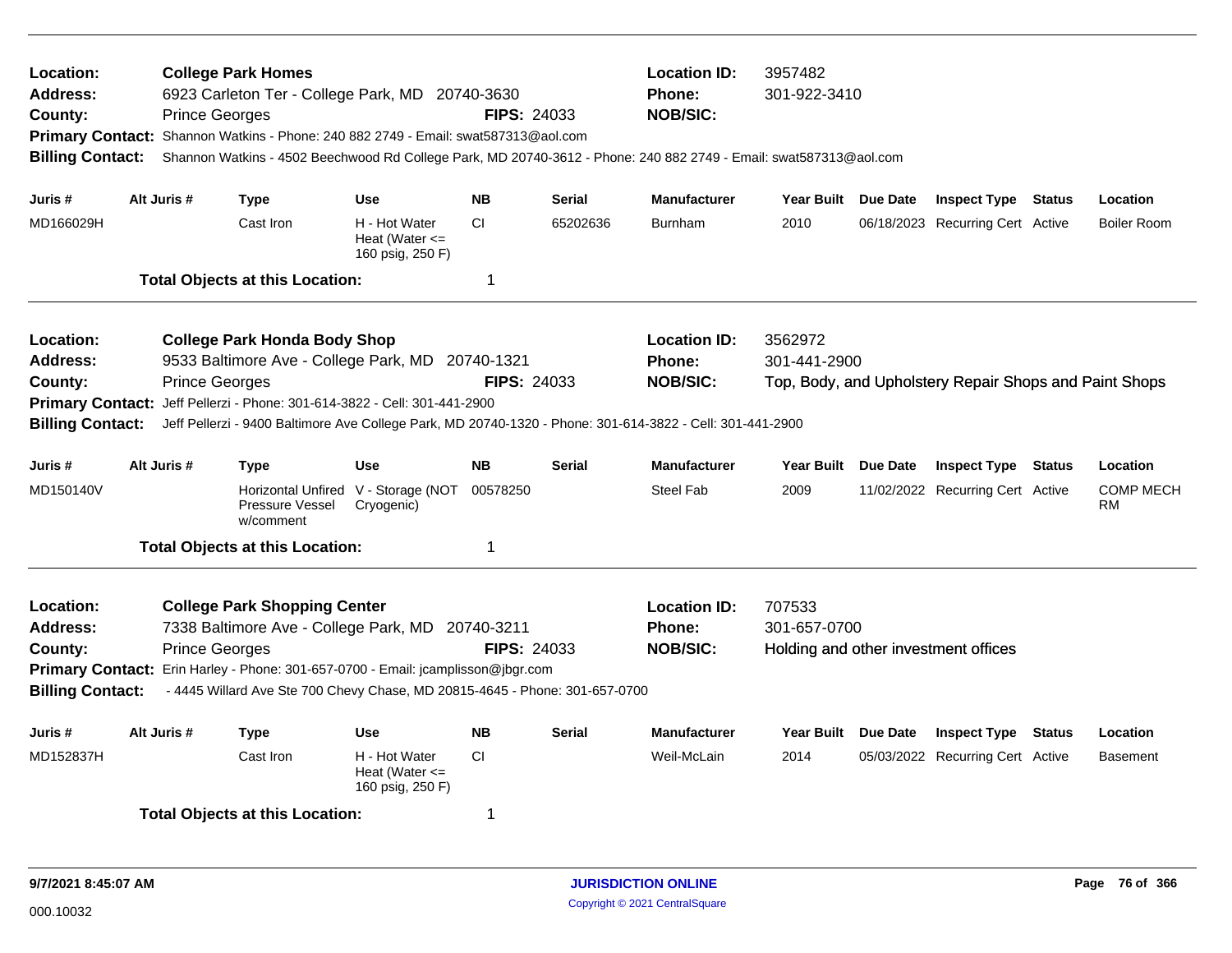| Location:<br><b>Address:</b><br>County:<br><b>Billing Contact:</b> |             | <b>Prince Georges</b> | <b>Collision Auto Crafters</b>                                 | 8504 Ardwick Ardmore Rd - Landover, MD 20785-2346<br>Primary Contact: Damond Green - Phone: 301-773-3533 - Email: collisionautocrafters@comcast.net<br>Damond Green - 8504 Ardwick Ardmore Rd Landover, MD 20785-2346 - Phone: 301-773-3533 - Email: collisionautocrafters@comcast.net | <b>FIPS: 24033</b> |               | <b>Location ID:</b><br>Phone:<br><b>NOB/SIC:</b> | 1739178<br>301-773-3533                            | Top, Body, and Upholstery Repair Shops and Paint Shops |        |                    |
|--------------------------------------------------------------------|-------------|-----------------------|----------------------------------------------------------------|----------------------------------------------------------------------------------------------------------------------------------------------------------------------------------------------------------------------------------------------------------------------------------------|--------------------|---------------|--------------------------------------------------|----------------------------------------------------|--------------------------------------------------------|--------|--------------------|
| Juris #                                                            | Alt Juris # |                       | <b>Type</b>                                                    | <b>Use</b>                                                                                                                                                                                                                                                                             | <b>NB</b>          | <b>Serial</b> | <b>Manufacturer</b>                              | Year Built Due Date                                | <b>Inspect Type</b>                                    | Status | Location           |
| MD125780V                                                          |             |                       | <b>Vertical Unfired</b><br>Pressure Vessel<br>w/comment        | V - Storage (NOT 000B70511<br>Cryogenic)                                                                                                                                                                                                                                               |                    |               | <b>Pressed Steel</b>                             | 1961                                               | 01/12/2022 Recurring Cert Active                       |        | Shop               |
|                                                                    |             |                       | <b>Total Objects at this Location:</b>                         |                                                                                                                                                                                                                                                                                        | 1                  |               |                                                  |                                                    |                                                        |        |                    |
| Location:<br><b>Address:</b><br>County:<br><b>Billing Contact:</b> |             | <b>Prince Georges</b> | <b>Colony South Hotel</b>                                      | 7401 Surratts Rd - Clinton, MD 20735-3352<br>Primary Contact: Fernando Mayol - Phone: 301-856-4500/301-877-4818 - Email: fernandom@colonysouth.com<br>Fernando Mayol - 7401 Surratts Rd Clinton, MD 20735-3352 - Phone: 301-856-4500/301-877-4818 - Email: fernandom@colonysouth.com   | <b>FIPS: 24033</b> |               | <b>Location ID:</b><br>Phone:<br><b>NOB/SIC:</b> | 707579<br>301-856-4500<br><b>Hotels and Motels</b> |                                                        |        |                    |
| Juris #                                                            | Alt Juris # |                       | <b>Type</b>                                                    | <b>Use</b>                                                                                                                                                                                                                                                                             | <b>NB</b>          | <b>Serial</b> | <b>Manufacturer</b>                              | Year Built Due Date                                | <b>Inspect Type Status</b>                             |        | Location           |
| MD042463V                                                          |             |                       | <b>Vertical Unfired</b><br>Pressure Vessel<br>w/comment        | V - Storage (NOT<br>Cryogenic)                                                                                                                                                                                                                                                         | 000615532          |               | <b>PVI</b> Industries                            | 1987                                               | 10/13/2022 Recurring Cert Active                       |        | <b>Boiler Room</b> |
| MD156145H                                                          |             |                       | <b>Water Heater</b><br>(HLW)                                   | H - Hot Water<br>Supply (Water <=<br>160 psig, 210 F)                                                                                                                                                                                                                                  | 000140029          |               | <b>PVI</b> Industries                            | 2015                                               | 10/13/2022 Recurring Cert Active                       |        | <b>Boiler Room</b> |
| MD156146H                                                          |             |                       | <b>Water Heater</b><br>(HLW)                                   | H - Hot Water<br>Supply (Water <=<br>160 psig, 210 F)                                                                                                                                                                                                                                  | 000296652          |               | Lochinvar                                        | 2016                                               | 10/13/2022 Recurring Cert Active                       |        | <b>Boiler Room</b> |
| MD163066V                                                          |             |                       | <b>Vertical Unfired</b><br><b>Pressure Vessel</b><br>w/comment | V - Storage (NOT 000332462<br>Cryogenic)                                                                                                                                                                                                                                               |                    |               | <b>LC</b>                                        | 2018                                               | 01/17/2023 Recurring Cert Active                       |        | <b>Boiler Room</b> |
|                                                                    |             |                       | <b>Total Objects at this Location:</b>                         |                                                                                                                                                                                                                                                                                        | 4                  |               |                                                  |                                                    |                                                        |        |                    |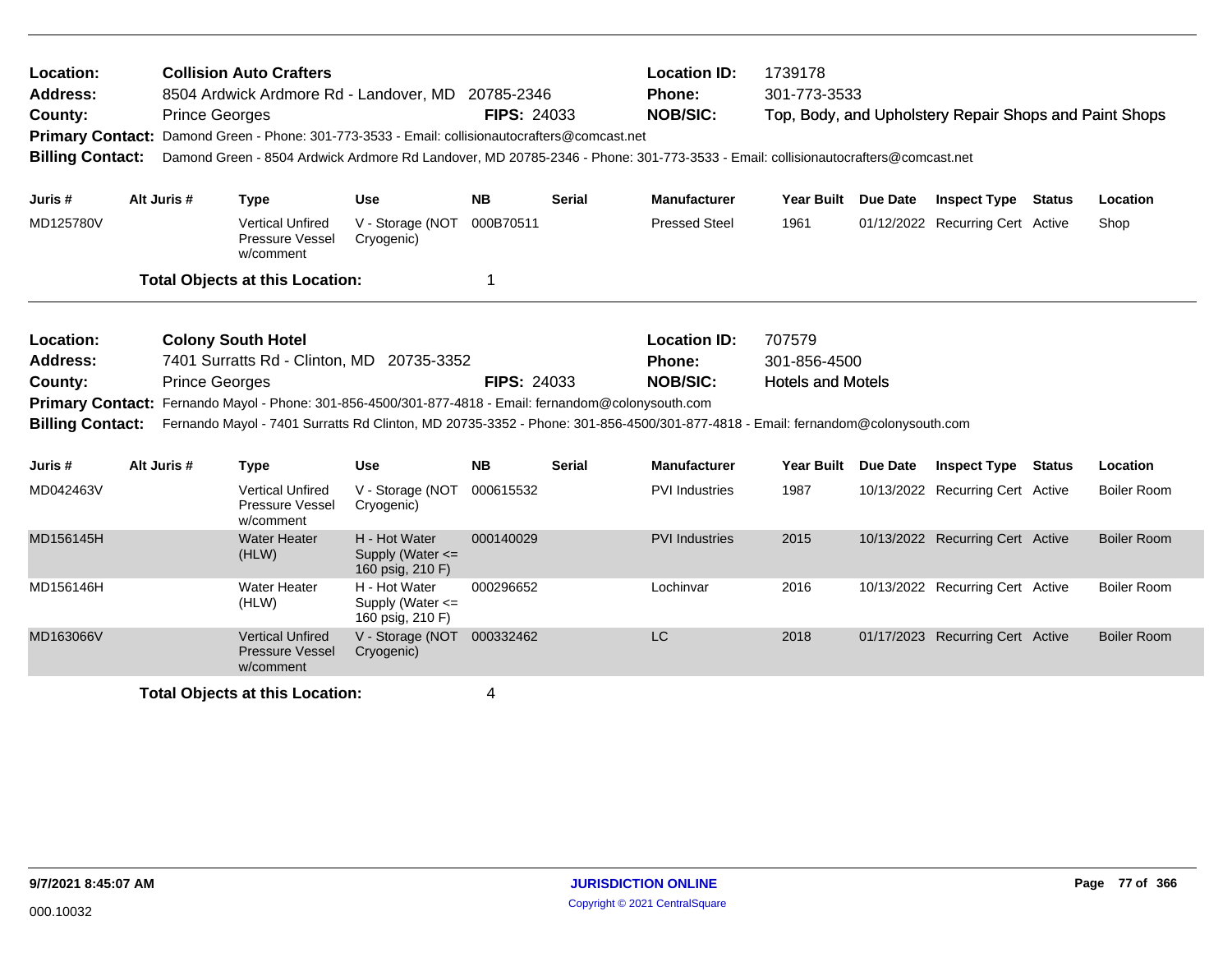| Location:<br>Address:<br>County:<br><b>Billing Contact:</b> | <b>Prince Georges</b> | <b>Columbia Manor Apartments</b>                   | 4812 College Ave - College Park, MD 20740-3509<br>Primary Contact: Rick - Phone: 202-582-8824/202-582-2473 - Cell: 301-706-0421 - Email: jesapts@gmail.com<br>Rick - 4447 E St SE Apt 1A Washington, DC 20019-4391 - Phone: 202-582-8824/202-582-2473 - Cell: 301-706-0421 - Email: jesapts@gmail.com | <b>FIPS: 24033</b> |               | <b>Location ID:</b><br><b>Phone:</b><br><b>NOB/SIC:</b> | 4077943                                 |                 |                                                         |               |                    |
|-------------------------------------------------------------|-----------------------|----------------------------------------------------|-------------------------------------------------------------------------------------------------------------------------------------------------------------------------------------------------------------------------------------------------------------------------------------------------------|--------------------|---------------|---------------------------------------------------------|-----------------------------------------|-----------------|---------------------------------------------------------|---------------|--------------------|
| Juris #                                                     | Alt Juris #           | <b>Type</b>                                        | <b>Use</b>                                                                                                                                                                                                                                                                                            | <b>NB</b>          | <b>Serial</b> | <b>Manufacturer</b>                                     | <b>Year Built</b>                       | Due Date        | <b>Inspect Type Status</b>                              |               | Location           |
| <b>NEW</b>                                                  |                       | Cast Iron                                          | H - Hot Water<br>Heat (Water $\leq$<br>160 psig, 250 F)                                                                                                                                                                                                                                               | <b>CI</b>          | 150-2958      | Peerless                                                | 1984                                    |                 | 06/15/2023 Recurring Cert Active                        |               | <b>Boiler Room</b> |
|                                                             |                       | <b>Total Objects at this Location:</b>             |                                                                                                                                                                                                                                                                                                       | $\mathbf 1$        |               |                                                         |                                         |                 |                                                         |               |                    |
| Location:<br>Address:                                       | <b>Comfort Inn</b>    |                                                    | 55 Hampton Park Blvd - Capital Heights, MD 20743-3816                                                                                                                                                                                                                                                 |                    |               | <b>Location ID:</b><br><b>Phone:</b>                    | 708684                                  |                 |                                                         |               |                    |
| County:                                                     | <b>Prince Georges</b> |                                                    |                                                                                                                                                                                                                                                                                                       | <b>FIPS: 24033</b> |               | <b>NOB/SIC:</b>                                         |                                         |                 | Hotels, rooming houses, camps, and other lodging places |               |                    |
|                                                             |                       |                                                    | Primary Contact: Hitesh Patel - Phone: (301)336-8900 - Email: hitesh@bmhg.net                                                                                                                                                                                                                         |                    |               |                                                         |                                         |                 |                                                         |               |                    |
| <b>Billing Contact:</b>                                     |                       |                                                    | Joel Guevara - 55 Hampton Park Blvd Capitol Heights, MD 20743-3816 - Phone: 301-336-8900 - Email: comfortinn177@bmgh.net                                                                                                                                                                              |                    |               |                                                         |                                         |                 |                                                         |               |                    |
| Juris #                                                     | Alt Juris #           | <b>Type</b>                                        | <b>Use</b>                                                                                                                                                                                                                                                                                            | <b>NB</b>          | <b>Serial</b> | <b>Manufacturer</b>                                     | <b>Year Built</b>                       | Due Date        | <b>Inspect Type</b>                                     | <b>Status</b> | Location           |
| MD140622H                                                   |                       | <b>Water Heater</b><br>(HLW)                       | H - Hot Water<br>Supply (Water $\leq$<br>160 psig, 210 F)                                                                                                                                                                                                                                             | 000072011          |               | <b>Jet Glass</b>                                        | 2006                                    |                 | 10/20/2021 Recurring Cert Active                        |               | <b>Boiler Room</b> |
| MD147338H                                                   | 301-336-8900          | <b>Water Heater</b><br>(HLW)                       | H - Hot Water<br>Supply (Water $\leq$<br>160 psig, 250 F)                                                                                                                                                                                                                                             | 000097621          |               | <b>Bradford White</b>                                   | 2011                                    |                 | 10/20/2021 Recurring Cert Active                        |               | <b>BOILER ROOM</b> |
|                                                             |                       | <b>Total Objects at this Location:</b>             |                                                                                                                                                                                                                                                                                                       | $\overline{2}$     |               |                                                         |                                         |                 |                                                         |               |                    |
| Location:<br><b>Address:</b>                                | <b>Comfort Inn</b>    |                                                    | 6363 Oxon Hill Rd - Oxon Hill, MD 20745-2236                                                                                                                                                                                                                                                          |                    |               | <b>Location ID:</b><br><b>Phone:</b>                    | 726150                                  |                 |                                                         |               |                    |
| County:                                                     | <b>Prince Georges</b> |                                                    |                                                                                                                                                                                                                                                                                                       | <b>FIPS: 24033</b> |               | <b>NOB/SIC:</b>                                         | <b>Operators of Apartment Buildings</b> |                 |                                                         |               |                    |
|                                                             |                       | Primary Contact: Comfort Inn - Phone: 301-839-0001 |                                                                                                                                                                                                                                                                                                       |                    |               |                                                         |                                         |                 |                                                         |               |                    |
| <b>Billing Contact:</b>                                     |                       |                                                    | - 6363 Oxon Hill Rd Oxon Hill, MD 20745-2236 - Phone: 301-839-0001                                                                                                                                                                                                                                    |                    |               |                                                         |                                         |                 |                                                         |               |                    |
| Juris #                                                     | Alt Juris #           | <b>Type</b>                                        | <b>Use</b>                                                                                                                                                                                                                                                                                            | <b>NB</b>          | Serial        | <b>Manufacturer</b>                                     | Year Built                              | <b>Due Date</b> | <b>Inspect Type</b>                                     | <b>Status</b> | Location           |
| MD154081H                                                   |                       | <b>Water Heater</b><br>(HLW)                       | H - Hot Water<br>Supply (Water $\leq$<br>160 psig, 210 F)                                                                                                                                                                                                                                             | 000184619          |               | A O Smith                                               | 2013                                    |                 | 02/12/2022 Recurring Cert Active                        |               | 5th FLOOR          |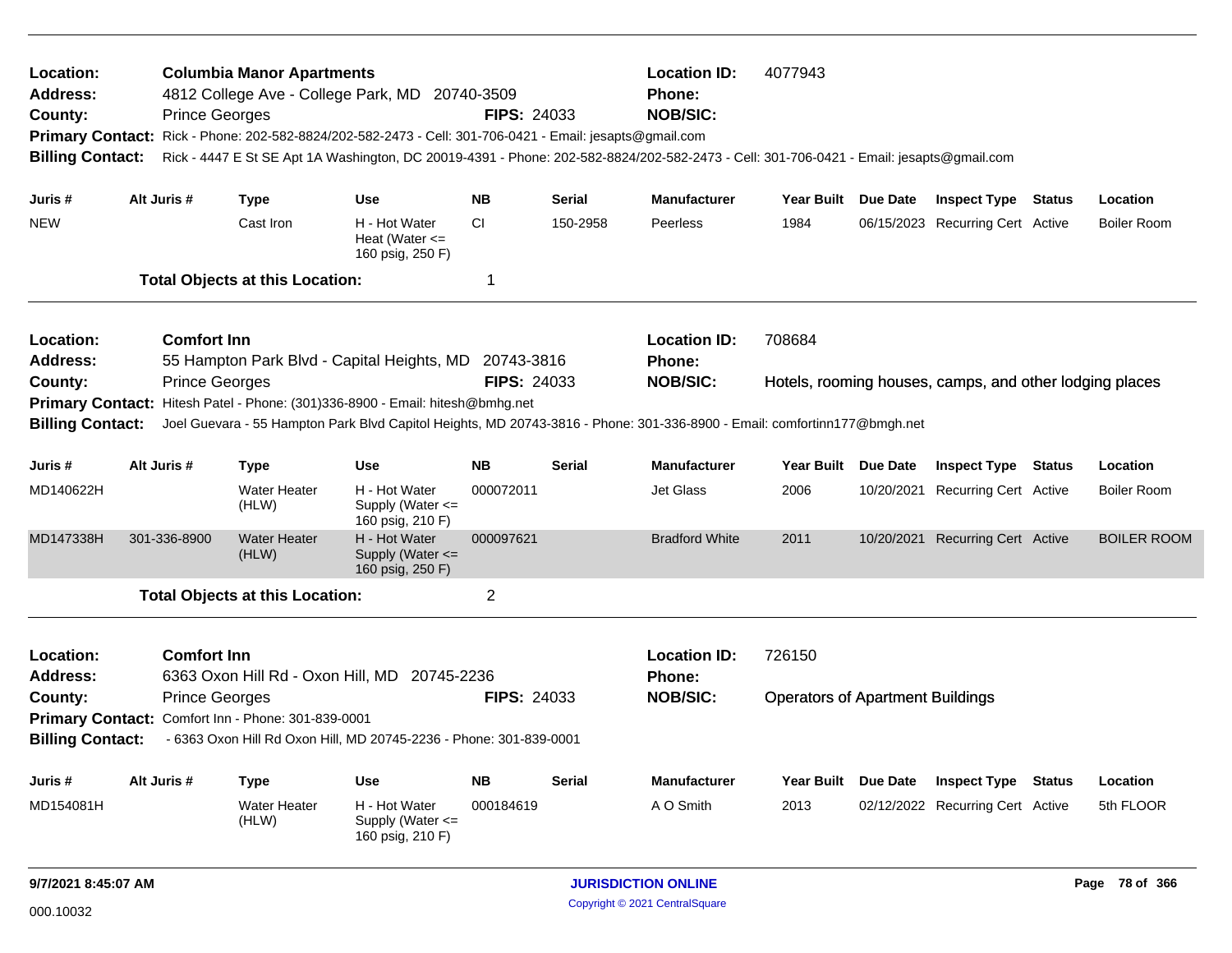| Juris #                 | Alt Juris #           | <b>Type</b>                                          | <b>Use</b>                                                                                 | <b>NB</b>          | <b>Serial</b> | <b>Manufacturer</b>                                                                                                | <b>Year Built</b>        | Due Date | <b>Inspect Type Status</b>                              |               | Location           |
|-------------------------|-----------------------|------------------------------------------------------|--------------------------------------------------------------------------------------------|--------------------|---------------|--------------------------------------------------------------------------------------------------------------------|--------------------------|----------|---------------------------------------------------------|---------------|--------------------|
| MD166076H               |                       | <b>Water Heater</b><br>(HLW)                         | H - Hot Water<br>Heat (Water $\leq$<br>160 psig, 250 F)                                    | 000155915          |               | <b>RHEEM</b>                                                                                                       | 2018                     |          | 12/18/2021 Recurring Cert Active                        |               | 5TH FLOOR          |
| MD166077H               |                       | <b>Water Heater</b><br>(HLW)                         | H - Hot Water<br>Heat (Water $\leq$<br>160 psig, 250 F)                                    | 000153540          |               | <b>RHEEM</b>                                                                                                       | 2018                     |          | 12/18/2021 Recurring Cert Active                        |               | 5TH FLOOR          |
|                         |                       | <b>Total Objects at this Location:</b>               |                                                                                            | 3                  |               |                                                                                                                    |                          |          |                                                         |               |                    |
| Location:               | <b>Comfort Inn</b>    |                                                      |                                                                                            |                    |               | <b>Location ID:</b>                                                                                                | 707663                   |          |                                                         |               |                    |
| <b>Address:</b>         |                       |                                                      | 7979 Malcolm Rd - Clinton, MD 20735-1715                                                   |                    |               | Phone:                                                                                                             | 301-856-5200             |          |                                                         |               |                    |
| County:                 | <b>Prince Georges</b> |                                                      |                                                                                            | <b>FIPS: 24033</b> |               | <b>NOB/SIC:</b>                                                                                                    |                          |          | Hotels, rooming houses, camps, and other lodging places |               |                    |
|                         |                       |                                                      | Primary Contact: Schlema Gipson - Phone: 301-856-5200 - Email: schlema.gipson@axarmgmt.com |                    |               |                                                                                                                    |                          |          |                                                         |               |                    |
| <b>Billing Contact:</b> |                       |                                                      |                                                                                            |                    |               | Schlema Gipson - 7979 Malcolm Rd Clinton, MD 20735-1715 - Phone: 301-856-5200 - Email: schlema.gipson@axarmgmt.com |                          |          |                                                         |               |                    |
| Juris #                 | Alt Juris #           | <b>Type</b>                                          | <b>Use</b>                                                                                 | <b>NB</b>          | <b>Serial</b> | <b>Manufacturer</b>                                                                                                | Year Built Due Date      |          | <b>Inspect Type Status</b>                              |               | Location           |
| MD117211H               | #1                    | <b>Water Heater</b><br>(HLW)                         | H - Hot Water<br>Supply (Water <=<br>160 psig, 250 F)                                      | 000106079          | 106079        | PVI                                                                                                                | 2001                     |          | 01/20/2023 Recurring Cert Active                        |               | <b>Boiler Room</b> |
| MD117212H               | #2                    | <b>Water Heater</b><br>(HLW)                         | H - Hot Water<br>Supply (Water <=<br>160 psig, 250 F)                                      | 000106080          | 00000         | <b>PVI</b>                                                                                                         | 2001                     |          | 01/20/2023 Recurring Cert Active                        |               | <b>BOILER ROOM</b> |
|                         |                       | <b>Total Objects at this Location:</b>               |                                                                                            | $\overline{c}$     |               |                                                                                                                    |                          |          |                                                         |               |                    |
| Location:               | <b>Comfort Inn</b>    |                                                      |                                                                                            |                    |               | <b>Location ID:</b>                                                                                                | 713178                   |          |                                                         |               |                    |
| <b>Address:</b>         |                       |                                                      | 9421 W Largo Drive - Largo, MD 20774-4758                                                  |                    |               | Phone:                                                                                                             | 301-499-4600             |          |                                                         |               |                    |
| County:                 | <b>Prince Georges</b> |                                                      |                                                                                            | <b>FIPS: 24033</b> |               | <b>NOB/SIC:</b>                                                                                                    | <b>Hotels and Motels</b> |          |                                                         |               |                    |
|                         |                       | Primary Contact: Frank Sanchez - Phone: 240-758-7495 |                                                                                            |                    |               |                                                                                                                    |                          |          |                                                         |               |                    |
| <b>Billing Contact:</b> |                       |                                                      |                                                                                            |                    |               |                                                                                                                    |                          |          |                                                         |               |                    |
| Juris #                 | Alt Juris #           | Type                                                 | Use                                                                                        | NΒ                 | Serial        | <b>Manufacturer</b>                                                                                                | Year Built Due Date      |          | <b>Inspect Type</b>                                     | <b>Status</b> | Location           |
| MD136825H               |                       | <b>Water Heater</b><br>(HLW)                         | H - Hot Water<br>Supply (Water <=<br>160 psig, 210 F)                                      | 000013499          |               | <b>PVI</b>                                                                                                         | 2007                     |          | 12/20/2022 Recurring Cert Active                        |               | OS SPRINK RM       |
|                         |                       | <b>Total Objects at this Location:</b>               |                                                                                            | 1                  |               |                                                                                                                    |                          |          |                                                         |               |                    |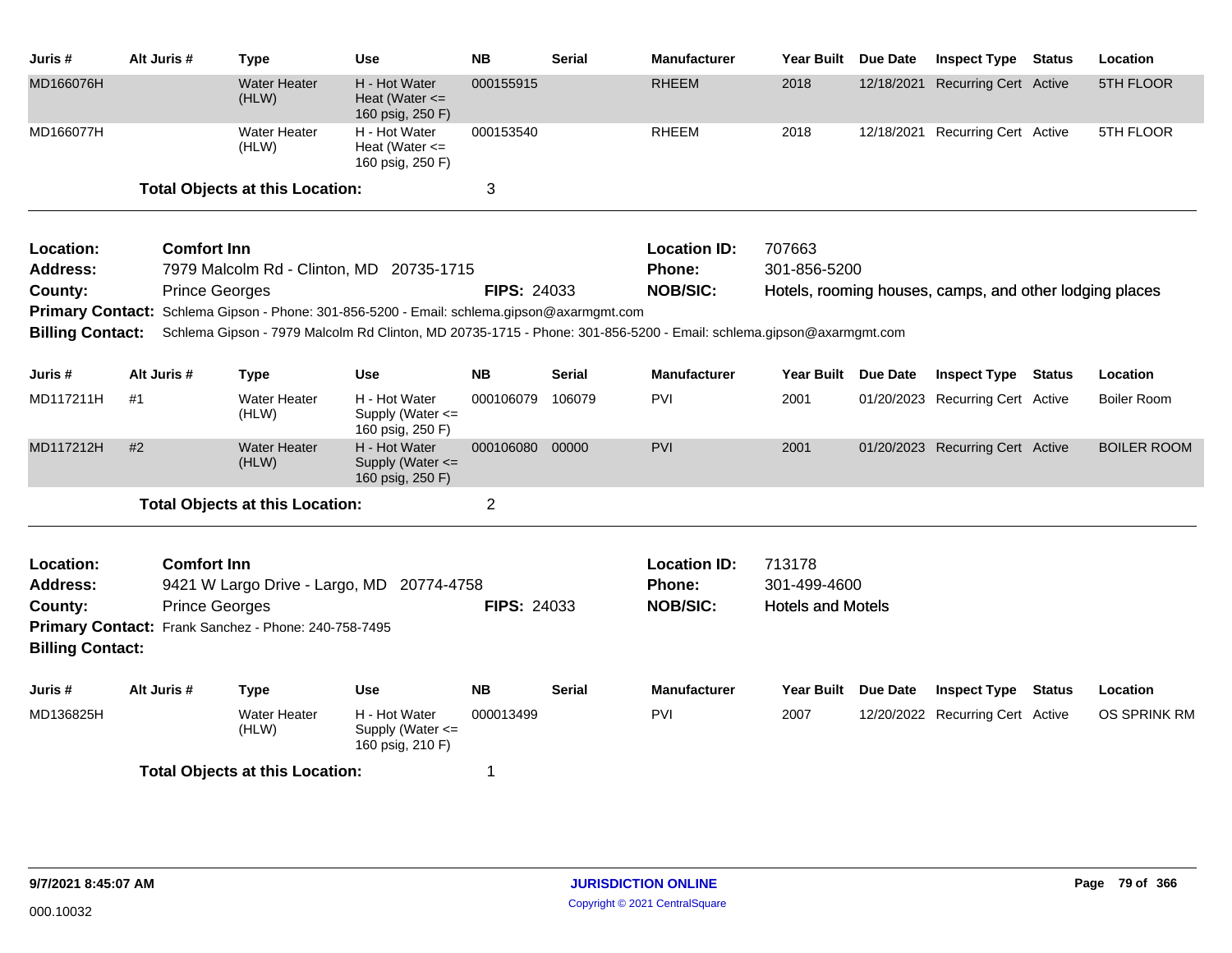| Location:<br>Address:<br>County:<br>Primary Contact: Mohammad Younas<br><b>Billing Contact:</b> |             | <b>Congress Auto</b><br><b>Prince Georges</b>   | 9990 Washington Boulevard - Laurel, MD 20723-1932<br>Mohammad Younas - 9990 Washington Boulevard Laurel, MD 20723-1932                              |                                                         | <b>FIPS: 24033</b> |               | <b>Location ID:</b><br><b>Phone:</b><br><b>NOB/SIC:</b>                                                                                                    | 702031                                            |                                  |        |                    |
|-------------------------------------------------------------------------------------------------|-------------|-------------------------------------------------|-----------------------------------------------------------------------------------------------------------------------------------------------------|---------------------------------------------------------|--------------------|---------------|------------------------------------------------------------------------------------------------------------------------------------------------------------|---------------------------------------------------|----------------------------------|--------|--------------------|
| Juris #                                                                                         | Alt Juris # |                                                 | <b>Type</b>                                                                                                                                         | <b>Use</b>                                              | <b>NB</b>          | Serial        | <b>Manufacturer</b>                                                                                                                                        | Year Built Due Date                               | <b>Inspect Type Status</b>       |        | Location           |
| MD155490V                                                                                       |             |                                                 | <b>Vertical Unfired</b><br>Pressure Vessel<br>w/comment                                                                                             | V - Storage (NOT<br>Cryogenic)                          | 000022527          |               | <b>CPC</b>                                                                                                                                                 | 1997                                              | 09/14/2022 Recurring Cert Active |        | shop               |
|                                                                                                 |             |                                                 | <b>Total Objects at this Location:</b>                                                                                                              |                                                         | 1                  |               |                                                                                                                                                            |                                                   |                                  |        |                    |
| Location:<br>Address:<br>County:<br><b>Primary Contact:</b><br><b>Billing Contact:</b>          |             | <b>Contee Car Wash</b><br><b>Prince Georges</b> | 13401 Mid Atlantic Blvd - Laurel, MD 20707<br>Contee Rd. Car Wash, LLC.<br>- 2824 Solomons Island Rd Edgewater, MD 21037-1424                       |                                                         | <b>FIPS: 24033</b> |               | <b>Location ID:</b><br>Phone:<br><b>NOB/SIC:</b>                                                                                                           | 711539<br>301-325-6468<br>Carwashes               |                                  |        |                    |
| Juris #                                                                                         | Alt Juris # |                                                 | <b>Type</b>                                                                                                                                         | <b>Use</b>                                              | <b>NB</b>          | <b>Serial</b> | <b>Manufacturer</b>                                                                                                                                        | Year Built Due Date                               | <b>Inspect Type Status</b>       |        | Location           |
| MD138075V                                                                                       |             |                                                 | <b>Vertical Unfired</b><br>Pressure Vessel<br>w/comment                                                                                             | V - Storage (NOT<br>Cryogenic)                          | 000579737          |               | Manchester                                                                                                                                                 | 2009                                              | 10/08/2022 Recurring Cert Active |        | Mechanical<br>Room |
|                                                                                                 |             |                                                 | <b>Total Objects at this Location:</b>                                                                                                              |                                                         | 1                  |               |                                                                                                                                                            |                                                   |                                  |        |                    |
| Location:<br><b>Address:</b><br>County:<br><b>Billing Contact:</b>                              |             | <b>Prince Georges</b>                           | <b>Coral View Apartments</b><br>6800 Red Top Rd - Takoma Park, MD 20912-5920<br>Primary Contact: Kurt Denchfield - Phone: 301-559-1150/240-793-0090 |                                                         | <b>FIPS: 24033</b> |               | <b>Location ID:</b><br><b>Phone:</b><br><b>NOB/SIC:</b><br>Kurt Denchfield - 6800 Red Top Rd Takoma Park, MD 20912-5920 - Phone: 301-559-1150/240-793-0090 | 707916<br><b>Operators of Apartment Buildings</b> |                                  |        |                    |
| Juris #                                                                                         | Alt Juris # |                                                 | <b>Type</b>                                                                                                                                         | <b>Use</b>                                              | <b>NB</b>          | Serial        | <b>Manufacturer</b>                                                                                                                                        | Year Built Due Date                               | <b>Inspect Type</b>              | Status | Location           |
| MD103510H                                                                                       |             |                                                 | Cast Iron                                                                                                                                           | H - Hot Water<br>Heat (Water $\leq$<br>160 psig, 250 F) | <b>CI</b>          |               | Weil-McLain                                                                                                                                                | 1986                                              | 11/17/2022 Recurring Cert Active |        | <b>Boiler Room</b> |
|                                                                                                 |             |                                                 | <b>Total Objects at this Location:</b>                                                                                                              |                                                         | 1                  |               |                                                                                                                                                            |                                                   |                                  |        |                    |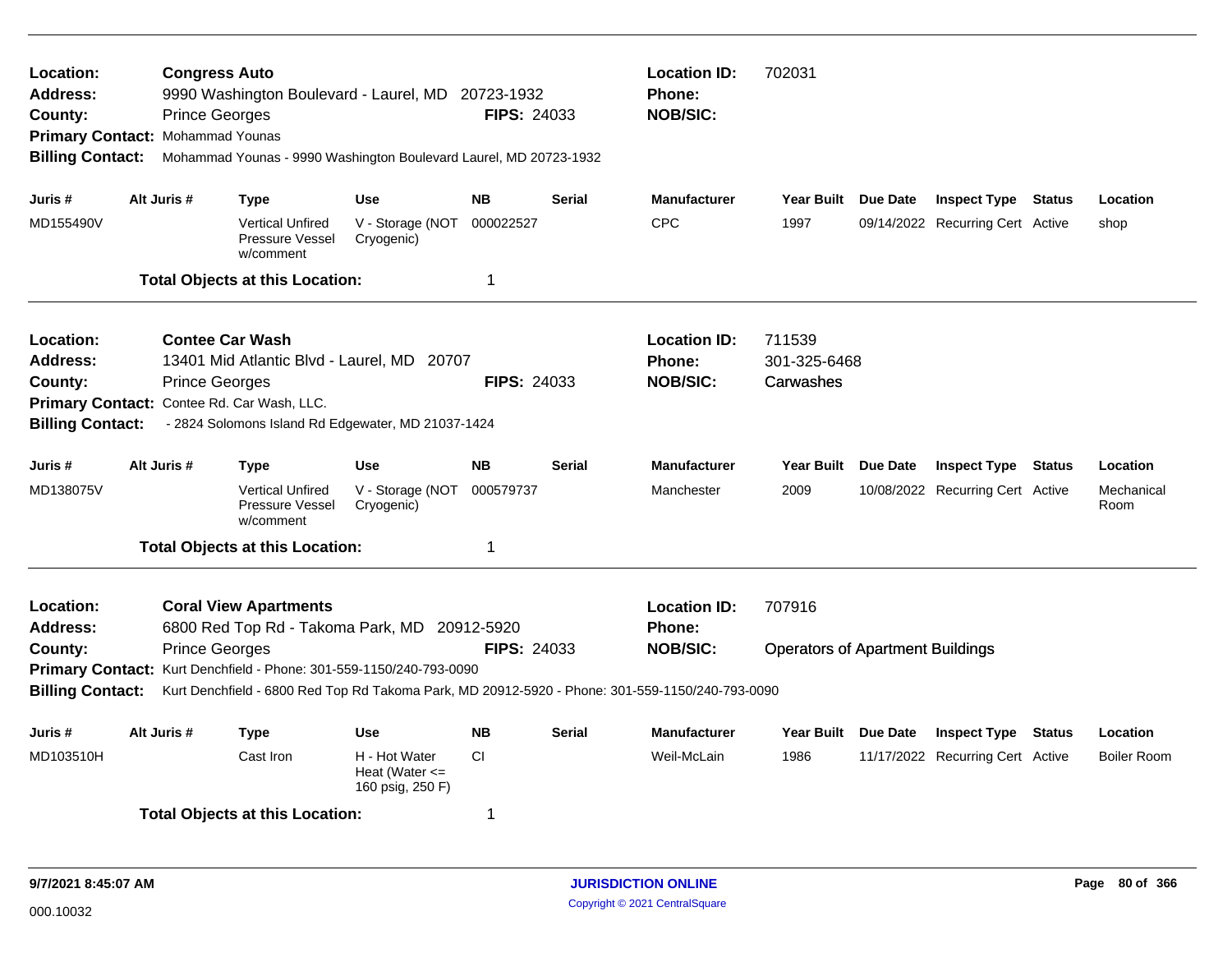| Location:<br><b>Address:</b><br>County:<br><b>Primary Contact:</b><br><b>Billing Contact:</b> |                                        | <b>Corporate Communications Group</b><br>800 Commerce Dr - Upper Marlboro, MD 20774-8792<br><b>Prince Georges</b><br>Larry Liebsch - Phone: 301-324-3676 - Email: Iliebsch@corppress.com |                                                       | <b>FIPS: 24033</b> |               | <b>Location ID:</b><br>Phone:<br><b>NOB/SIC:</b><br>Accounting Department - 800 Commerce Dr Upper Marlboro, MD 20774-8792 - Phone: 301-499-9200 | 718069<br>301-499-9200  |          | Miscellaneous manufacturing industries |               |                        |
|-----------------------------------------------------------------------------------------------|----------------------------------------|------------------------------------------------------------------------------------------------------------------------------------------------------------------------------------------|-------------------------------------------------------|--------------------|---------------|-------------------------------------------------------------------------------------------------------------------------------------------------|-------------------------|----------|----------------------------------------|---------------|------------------------|
| Juris #                                                                                       | Alt Juris #                            | <b>Type</b>                                                                                                                                                                              | Use                                                   | <b>NB</b>          | <b>Serial</b> | <b>Manufacturer</b>                                                                                                                             | <b>Year Built</b>       | Due Date | <b>Inspect Type</b>                    | <b>Status</b> | Location               |
| MD168735V                                                                                     |                                        | <b>Vertical Unfired</b><br><b>Pressure Vessel</b><br>w/comment                                                                                                                           | V - Storage (NOT<br>Cryogenic)                        | 000005882          |               | AIR COM                                                                                                                                         | 2004                    |          | 10/05/2022 Recurring Cert Active       |               | SHOP FLOOR             |
|                                                                                               |                                        | <b>Total Objects at this Location:</b>                                                                                                                                                   |                                                       | 1                  |               |                                                                                                                                                 |                         |          |                                        |               |                        |
| Location:<br><b>Address:</b><br>County:<br><b>Billing Contact:</b>                            | Primary Contact: Courtyard by Marriott | <b>Courtyard by Marriott</b><br>16800 Science Dr - Bowie, MD<br><b>Prince Georges</b>                                                                                                    | 20715-4464                                            | <b>FIPS: 24033</b> |               | <b>Location ID:</b><br>Phone:<br><b>NOB/SIC:</b>                                                                                                | 3885657<br>240-544-1400 |          |                                        |               |                        |
| Juris #                                                                                       | Alt Juris #                            | Type                                                                                                                                                                                     | Use                                                   | <b>NB</b>          | Serial        | <b>Manufacturer</b>                                                                                                                             | <b>Year Built</b>       | Due Date | <b>Inspect Type Status</b>             |               | Location               |
| MD162884H                                                                                     | HWH-1                                  | <b>Water Heater</b><br>(HLW)                                                                                                                                                             | H - Hot Water<br>Supply (Water <=<br>160 psig, 210 F) | 000237827          | 237827        | A O Smith                                                                                                                                       | 2017                    |          | 12/20/2022 Recurring Cert Active       |               | Fire/Sprinkler<br>Room |
| MD162885H                                                                                     | $HWH-2$                                | <b>Water Heater</b><br>(HLW)                                                                                                                                                             | H - Hot Water<br>Supply (Water <=<br>160 psig, 210 F) | 000236720          | 236720        | A O Smith                                                                                                                                       | 2017                    |          | 12/20/2022 Recurring Cert Active       |               | Fire/Sprinkler<br>Room |
| MD162886H                                                                                     | HWH-3                                  | <b>Water Heater</b><br>(HLW)                                                                                                                                                             | H - Hot Water<br>Supply (Water <=<br>160 psig, 210 F) | 000231390 231390   |               | A O Smith                                                                                                                                       | 2017                    |          | 12/20/2022 Recurring Cert Active       |               | Fire/Sprinkler<br>Room |
| MD162887H                                                                                     | HWH-4                                  | <b>Water Heater</b><br>(HLW)                                                                                                                                                             | H - Hot Water<br>Supply (Water <=<br>160 psig, 210 F) | 000231280 231280   |               | A O Smith                                                                                                                                       | 2017                    |          | 12/20/2022 Recurring Cert Active       |               | Fire/Sprinkler<br>Room |
| MD162888H                                                                                     | HWH-5                                  | <b>Water Heater</b><br>(HLW)                                                                                                                                                             | H - Hot Water<br>Supply (Water <=<br>160 psig, 210 F) | 000225422 255422   |               | A O Smith                                                                                                                                       | 2017                    |          | 12/20/2022 Recurring Cert Active       |               | Mechanical             |
|                                                                                               |                                        | <b>Total Objects at this Location:</b>                                                                                                                                                   |                                                       | 5                  |               |                                                                                                                                                 |                         |          |                                        |               |                        |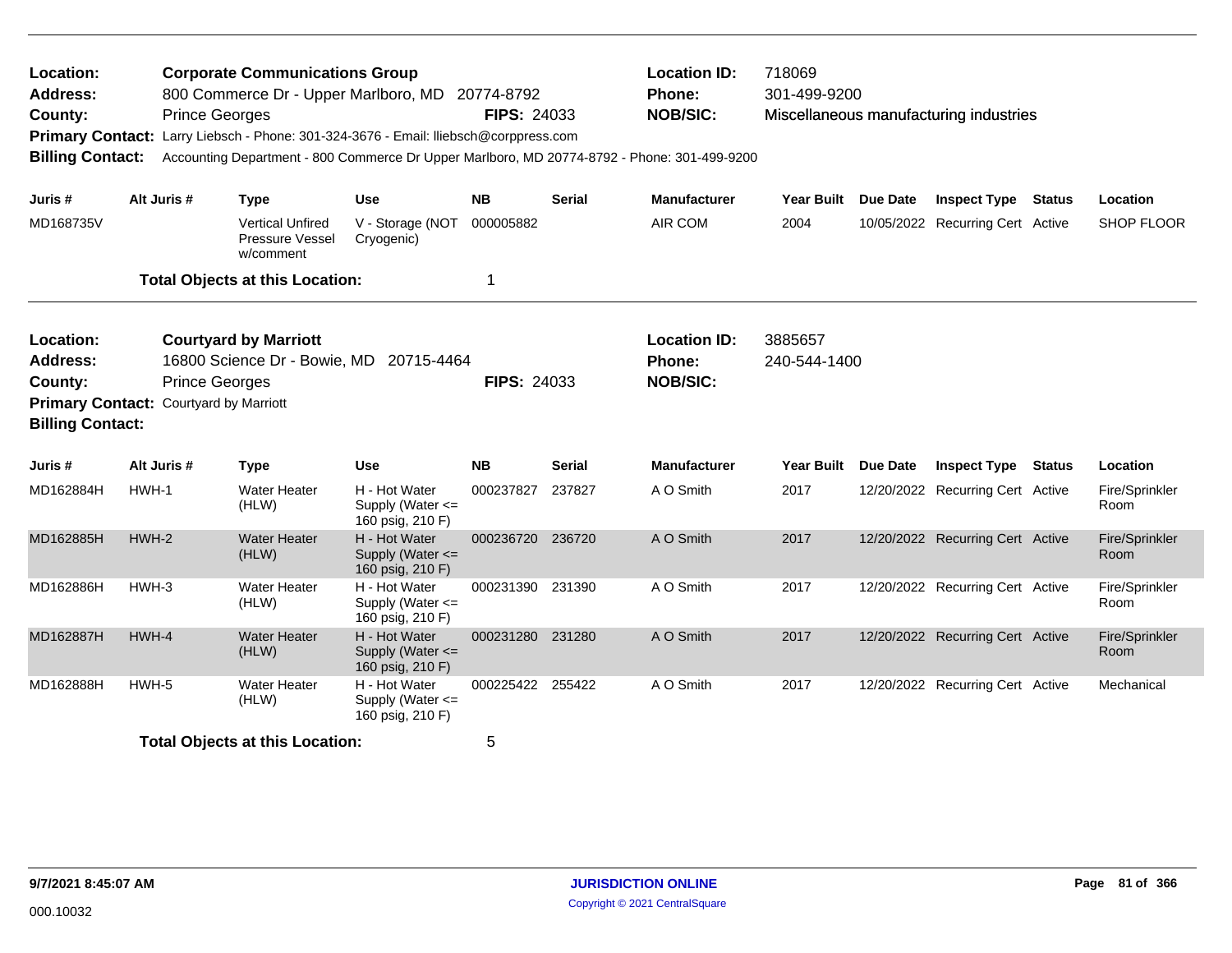| Location:<br><b>Address:</b><br>County:<br><b>Billing Contact:</b>                                            |             | <b>CP Direct Inc.</b><br>4600 A Boston Way - Lanham, MD 20706-4858<br><b>Prince Georges</b><br>Primary Contact: Rick Haskins - Phone: 301-577-3003<br>Rick Haskins - 4600 Boston Way Ste A Lanham, MD 20706-4858 - Phone: 301-577-3003 |                                                         | <b>FIPS: 24033</b>     |               | <b>Location ID:</b><br>Phone:<br><b>NOB/SIC:</b> | 710045<br>Printing and publishing |                 |                                        |                    |
|---------------------------------------------------------------------------------------------------------------|-------------|----------------------------------------------------------------------------------------------------------------------------------------------------------------------------------------------------------------------------------------|---------------------------------------------------------|------------------------|---------------|--------------------------------------------------|-----------------------------------|-----------------|----------------------------------------|--------------------|
| Juris #                                                                                                       | Alt Juris # | <b>Type</b>                                                                                                                                                                                                                            | <b>Use</b>                                              | <b>NB</b>              | <b>Serial</b> | <b>Manufacturer</b>                              | Year Built Due Date               |                 | <b>Inspect Type Status</b>             | Location           |
| MD073221V                                                                                                     | 4600        | <b>Vertical Unfired</b><br>Pressure Vessel<br>w/comment                                                                                                                                                                                | V - Storage (NOT<br>Cryogenic)                          | 00073054F              |               | <b>Brunner</b>                                   | 1990                              |                 | 02/25/2022 Recurring Cert Active       | <b>REAR SHOP</b>   |
| MD121396V                                                                                                     | 4600        | <b>Vertical Unfired</b><br><b>Pressure Vessel</b><br>w/comment                                                                                                                                                                         | V - Storage (NOT 000307895<br>Cryogenic)                |                        |               | Silvan Industries                                | 1999                              |                 | 02/25/2022 Recurring Cert Active       | <b>COMP AREA</b>   |
|                                                                                                               |             | <b>Total Objects at this Location:</b>                                                                                                                                                                                                 |                                                         | $\overline{2}$         |               |                                                  |                                   |                 |                                        |                    |
| Location:<br><b>Address:</b><br>County:<br>Primary Contact: Craftsman Circle, LLC.<br><b>Billing Contact:</b> |             | <b>Craftsman Circle, LLC.</b><br>2300 Craftsman Cir - Hyattsville, MD 20781-1133<br><b>Prince Georges</b><br>- 1 South St Ste 2800 Baltimore, MD 21202-3335                                                                            |                                                         | <b>FIPS: 24033</b>     |               | <b>Location ID:</b><br>Phone:<br><b>NOB/SIC:</b> | 708218<br>301-773-9400            |                 | Miscellaneous manufacturing industries |                    |
| Juris #                                                                                                       | Alt Juris # | <b>Type</b>                                                                                                                                                                                                                            | <b>Use</b>                                              | <b>NB</b>              | <b>Serial</b> | <b>Manufacturer</b>                              | Year Built                        | <b>Due Date</b> | <b>Inspect Type Status</b>             | Location           |
| MD001926H                                                                                                     |             | <b>Horizontal Fire</b><br>Tube                                                                                                                                                                                                         | H - Hot Water<br>Heat (Water $\leq$<br>160 psig, 250 F) | 000014218              |               | International                                    | 1967                              | 09/07/2021      | <b>Recurring Cert Active</b>           | <b>Boiler Room</b> |
| MD081184H                                                                                                     |             | <b>Water Tube</b><br>Coiled (NOT<br><b>Flueless Hi</b><br>Efficiency)                                                                                                                                                                  | H - Hot Water<br>Supply (Water <=<br>160 psig, 210 F)   | 000013350              |               | A O Smith                                        | 1991                              |                 | 09/07/2021 Recurring Cert Active       | <b>Boiler Room</b> |
| MD102792V                                                                                                     |             | <b>Vertical Unfired</b><br>Pressure Vessel<br>w/comment                                                                                                                                                                                | V - Storage (NOT<br>Cryogenic)                          | 000002503              |               | Eshland                                          | 1992                              |                 | 09/07/2021 Recurring Cert Active       | <b>B</b> Irm       |
| MD148775V                                                                                                     |             | Heat Exchanger -<br>Shell and Tube                                                                                                                                                                                                     | V - Storage<br>(Cryogenic)                              | 000195267              |               | Carrier                                          | 1995                              |                 | 09/07/2021 Recurring Cert Active       | <b>Boiler Room</b> |
|                                                                                                               |             | Total Objects at this Location:                                                                                                                                                                                                        |                                                         | $\boldsymbol{\Lambda}$ |               |                                                  |                                   |                 |                                        |                    |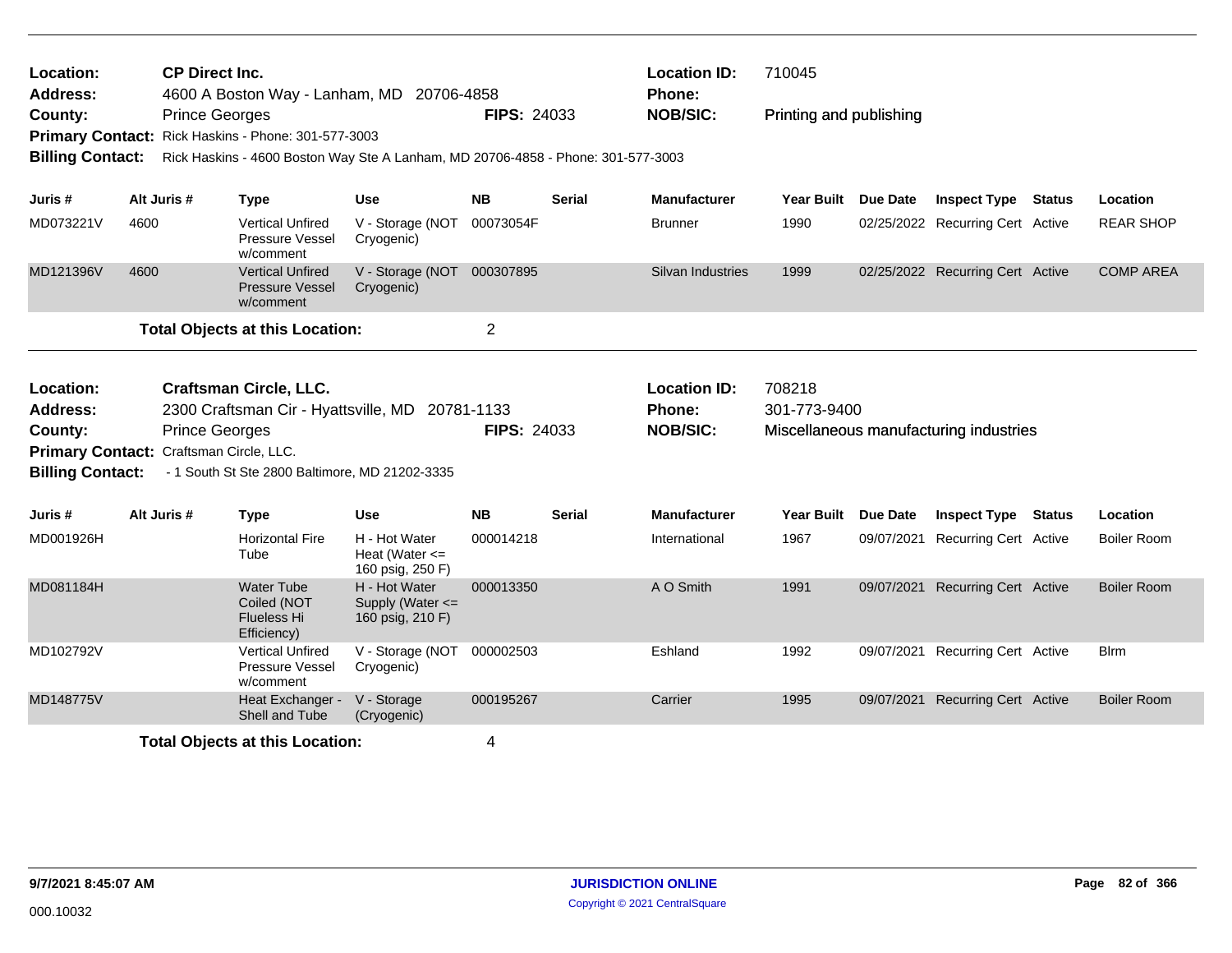| Location:<br>Address:<br>County:<br><b>Primary Contact:</b><br><b>Billing Contact:</b> | <b>Prince Georges</b>  | <b>Crescent Day Nursery</b>              | 11723 Chilcoate Ln - Beltsville, MD 20705-1554<br>Jim Puryear - Phone: 301-937-3133 - Cell: 301-254-2452 - Email: bimmy1@verizon.net | <b>FIPS: 24033</b> |               | <b>Location ID:</b><br>Phone:<br><b>NOB/SIC:</b><br>Jim Puryear - 11723 Chilcoate Ln Beltsville, MD 20705-1554 - Phone: 301-937-3133 - Cell: 301-254-2452 - Email: bimmy1@verizon.net | 708261<br>301-937-3133<br><b>Offices and Clinics of Dentists</b> |          |                                  |        |                 |
|----------------------------------------------------------------------------------------|------------------------|------------------------------------------|--------------------------------------------------------------------------------------------------------------------------------------|--------------------|---------------|---------------------------------------------------------------------------------------------------------------------------------------------------------------------------------------|------------------------------------------------------------------|----------|----------------------------------|--------|-----------------|
| Juris #                                                                                | Alt Juris #            | <b>Type</b>                              | Use                                                                                                                                  | <b>NB</b>          | <b>Serial</b> | <b>Manufacturer</b>                                                                                                                                                                   | Year Built Due Date                                              |          | <b>Inspect Type Status</b>       |        | Location        |
| MD155515H                                                                              |                        | Cast Iron                                | H - Hot Water<br>Heat (Water $\leq$<br>160 psig, 250 F)                                                                              | 000361748          |               | Sermeta                                                                                                                                                                               | 2015                                                             |          | 09/12/2022 Recurring Cert Active |        | <b>Basement</b> |
|                                                                                        |                        | <b>Total Objects at this Location:</b>   |                                                                                                                                      | 1                  |               |                                                                                                                                                                                       |                                                                  |          |                                  |        |                 |
| Location:<br><b>Address:</b>                                                           | <b>Crescent Pointe</b> |                                          | 30 Crescent Rd - Greenbelt, MD 20770-1819                                                                                            |                    |               | <b>Location ID:</b><br>Phone:                                                                                                                                                         | 725836                                                           |          |                                  |        |                 |
| County:                                                                                | <b>Prince Georges</b>  |                                          |                                                                                                                                      | <b>FIPS: 24033</b> |               | <b>NOB/SIC:</b>                                                                                                                                                                       | <b>Operators of Apartment Buildings</b>                          |          |                                  |        |                 |
| <b>Primary Contact:</b>                                                                |                        | Danielle Wingfield - Phone: 301 969 3080 |                                                                                                                                      |                    |               |                                                                                                                                                                                       |                                                                  |          |                                  |        |                 |
| <b>Billing Contact:</b>                                                                |                        |                                          | Danielle Wingfield - 32 Crescent Rd Greenbelt, MD 20770-1820 - Phone: 301 969 3080                                                   |                    |               |                                                                                                                                                                                       |                                                                  |          |                                  |        |                 |
| Juris #                                                                                | Alt Juris #            | <b>Type</b>                              | <b>Use</b>                                                                                                                           | <b>NB</b>          | <b>Serial</b> | <b>Manufacturer</b>                                                                                                                                                                   | <b>Year Built</b>                                                | Due Date | <b>Inspect Type</b>              | Status | Location        |
| MD146033H                                                                              |                        | <b>Water Heater</b><br>(HLW)             | H - Hot Water<br>Supply (Water $\leq$<br>160 psig, 210 F)                                                                            | 000095464          | 110464        | <b>JETGLASS</b>                                                                                                                                                                       | 2011                                                             |          | 02/25/2022 Recurring Cert Active |        | 30 Crescent     |
| MD166964H                                                                              |                        | Cast Iron                                | H - Hot Water<br>Heat (Water $\leq$<br>160 psig, 250 F)                                                                              | CI                 |               | Weil-McLain                                                                                                                                                                           | 2019                                                             |          | 06/01/2022 Recurring Cert Active |        | <b>Basement</b> |
|                                                                                        |                        | <b>Total Objects at this Location:</b>   |                                                                                                                                      | $\overline{2}$     |               |                                                                                                                                                                                       |                                                                  |          |                                  |        |                 |
| Location:<br>Address:                                                                  | <b>Crescent Pointe</b> |                                          | 38 Crescent Rd - Greenbelt, MD 20770-1823                                                                                            |                    |               | <b>Location ID:</b><br><b>Phone:</b>                                                                                                                                                  | 725838                                                           |          |                                  |        |                 |
| County:                                                                                | <b>Prince Georges</b>  |                                          |                                                                                                                                      | <b>FIPS: 24033</b> |               | <b>NOB/SIC:</b>                                                                                                                                                                       | <b>Operators of Apartment Buildings</b>                          |          |                                  |        |                 |
| <b>Billing Contact:</b>                                                                |                        |                                          | Primary Contact: Amber Overholtzer - Phone: 443-898-6621 - Email: ambero@signatureprops.net                                          |                    |               | Amber Overholtzer - 1700 Reisterstown Rd Ste 215 Pikesville, MD 21208-1416 - Phone: 443-898-6621 - Email: ambero@signatureprops.net                                                   |                                                                  |          |                                  |        |                 |
| Juris #                                                                                | Alt Juris #            | <b>Type</b>                              | <b>Use</b>                                                                                                                           | <b>NB</b>          | <b>Serial</b> | <b>Manufacturer</b>                                                                                                                                                                   | Year Built Due Date                                              |          | <b>Inspect Type Status</b>       |        | Location        |
| MD145960H                                                                              |                        | Cast Iron                                | H - Hot Water<br>Heat (Water $\leq$<br>160 psig, 250 F)                                                                              | CI.                |               | Weil-McLain                                                                                                                                                                           | 2010                                                             |          | 02/25/2022 Recurring Cert Active |        | <b>Basement</b> |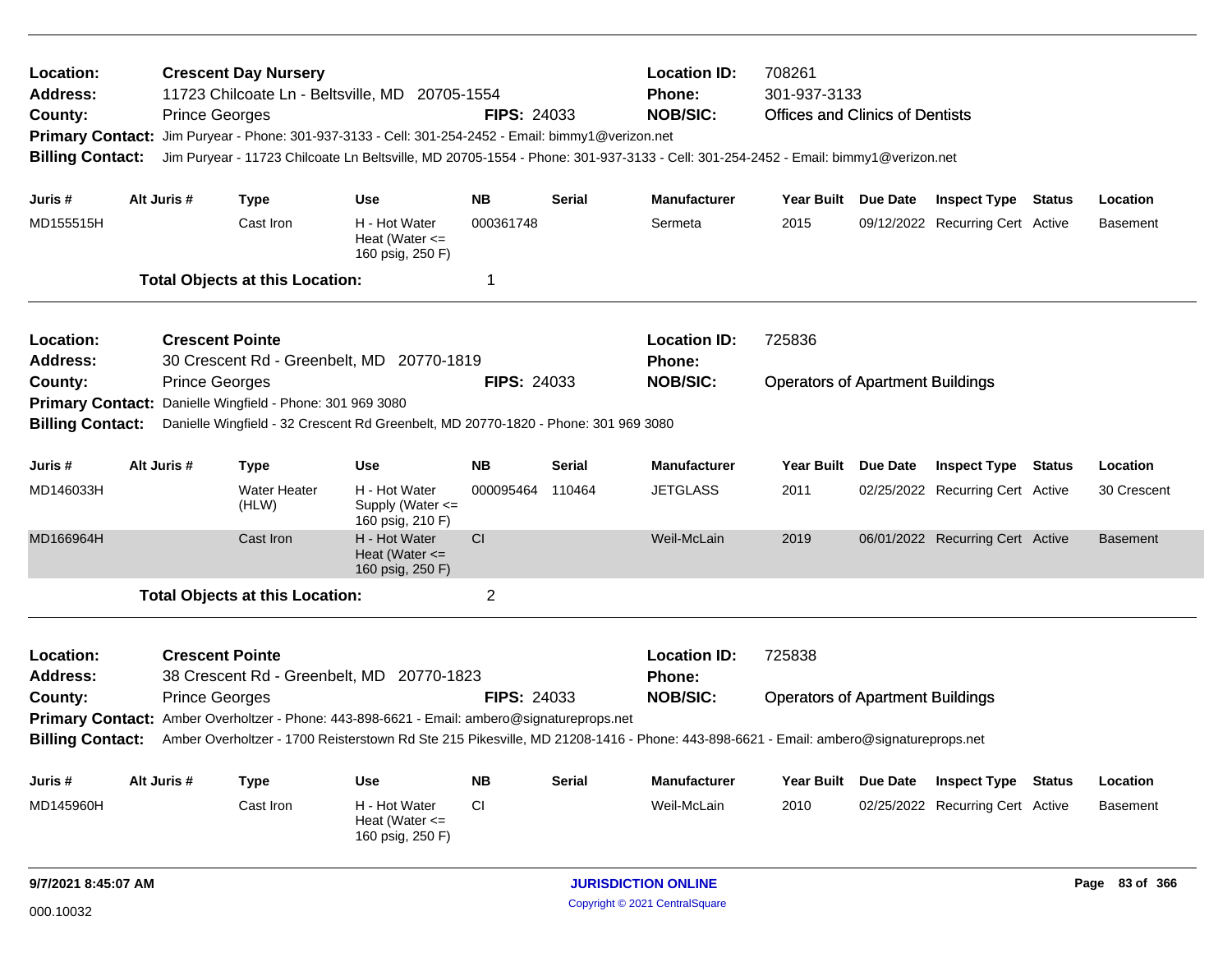| 806 Kay Ct - Laurel, MD 20707-5146<br>Phone:<br><b>Address:</b><br><b>NOB/SIC:</b><br>County:<br><b>Prince Georges</b><br><b>FIPS: 24033</b><br><b>Operators of Apartment Buildings</b><br>Primary Contact: Beatriz Bonilla - Phone: 3019532880 - Email: bbonilla@thedonaldsongroup.com<br><b>Billing Contact:</b><br>Beatriz Bonilla - 810 Kay Ct Ofc Rental Laurel, MD 20707-5153 - Phone: 3019532880 - Email: bbonilla@thedonaldsongroup.com |                 |
|-------------------------------------------------------------------------------------------------------------------------------------------------------------------------------------------------------------------------------------------------------------------------------------------------------------------------------------------------------------------------------------------------------------------------------------------------|-----------------|
|                                                                                                                                                                                                                                                                                                                                                                                                                                                 |                 |
|                                                                                                                                                                                                                                                                                                                                                                                                                                                 |                 |
|                                                                                                                                                                                                                                                                                                                                                                                                                                                 |                 |
|                                                                                                                                                                                                                                                                                                                                                                                                                                                 |                 |
| Alt Juris #<br>Year Built Due Date<br>Use<br>ΝB<br>Serial<br><b>Manufacturer</b><br><b>Inspect Type Status</b><br>Juris #<br><b>Type</b>                                                                                                                                                                                                                                                                                                        | Location        |
| <b>Water Heater</b><br>H - Hot Water<br>000115520<br>MD156162H<br><b>Bradford White</b><br>2016<br>11/08/2022 Recurring Cert Active<br>Supply (Water <=<br>(HLW)<br>160 psig, 210 F)                                                                                                                                                                                                                                                            | <b>Basement</b> |
| <b>Total Objects at this Location:</b><br>1                                                                                                                                                                                                                                                                                                                                                                                                     |                 |
| <b>CSE</b><br><b>Location ID:</b><br>705795<br><b>Location:</b>                                                                                                                                                                                                                                                                                                                                                                                 |                 |
| Address:<br>6306-H Old Branch Ave - Temple Hills, MD 20748-2602<br><b>Phone:</b>                                                                                                                                                                                                                                                                                                                                                                |                 |
| County:<br><b>FIPS: 24033</b><br><b>NOB/SIC:</b><br><b>Prince Georges</b><br><b>Automotive Transmission Repair Shops</b>                                                                                                                                                                                                                                                                                                                        |                 |
| Primary Contact: CSE - Phone: 301449 8181                                                                                                                                                                                                                                                                                                                                                                                                       |                 |
| <b>Billing Contact:</b><br>Dave - 6306 Old Branch Ave Temple Hills, MD 20748-2602 - Phone: 301449 8181                                                                                                                                                                                                                                                                                                                                          |                 |
| Alt Juris #<br><b>NB</b><br><b>Manufacturer</b><br>Year Built Due Date<br>Use<br>Serial<br><b>Inspect Type Status</b><br>Juris #<br><b>Type</b>                                                                                                                                                                                                                                                                                                 | Location        |
| <b>Vertical Unfired</b><br>V - Storage (NOT 000070747<br>Steel Fab<br>MD134680V<br>1993<br>09/18/2021<br><b>Recurring Cert Active</b><br>Pressure Vessel<br>Cryogenic)<br>w/comment                                                                                                                                                                                                                                                             | Shop            |
| <b>Total Objects at this Location:</b><br>1                                                                                                                                                                                                                                                                                                                                                                                                     |                 |
| <b>Custom Pro Car Auto</b><br><b>Location ID:</b><br>722199<br><b>Location:</b>                                                                                                                                                                                                                                                                                                                                                                 |                 |
| 240-770-7327<br><b>Address:</b><br>2434 Chillum Rd - Hyattsville, MD 20782-3629<br><b>Phone:</b>                                                                                                                                                                                                                                                                                                                                                |                 |
| <b>Prince Georges</b><br><b>FIPS: 24033</b><br><b>NOB/SIC:</b><br><b>Automotive Dealers, NEC</b><br>County:                                                                                                                                                                                                                                                                                                                                     |                 |
| Primary Contact: George or Cris - Email: custompromv@gmail.com                                                                                                                                                                                                                                                                                                                                                                                  |                 |
| <b>Billing Contact:</b><br>George or Cris - 2434 Chillum Rd Hyattsville, MD 20782-3629 - Email: custompromv@gmail.com                                                                                                                                                                                                                                                                                                                           |                 |
| <b>NB</b><br>Year Built Due Date Inspect Type Status<br>Juris #<br>Alt Juris #<br><b>Use</b><br><b>Serial</b><br><b>Manufacturer</b><br>Type                                                                                                                                                                                                                                                                                                    | Location        |
|                                                                                                                                                                                                                                                                                                                                                                                                                                                 | rear            |
| <b>CAMPBELL</b><br>Vertical Unfired<br>V - Storage (NOT 1408934<br>2006<br>09/06/2022 Recurring Cert Active<br>Pressure Vessel<br>Cryogenic)<br>w/comment                                                                                                                                                                                                                                                                                       |                 |
| MD150997V<br><b>Total Objects at this Location:</b><br>1                                                                                                                                                                                                                                                                                                                                                                                        |                 |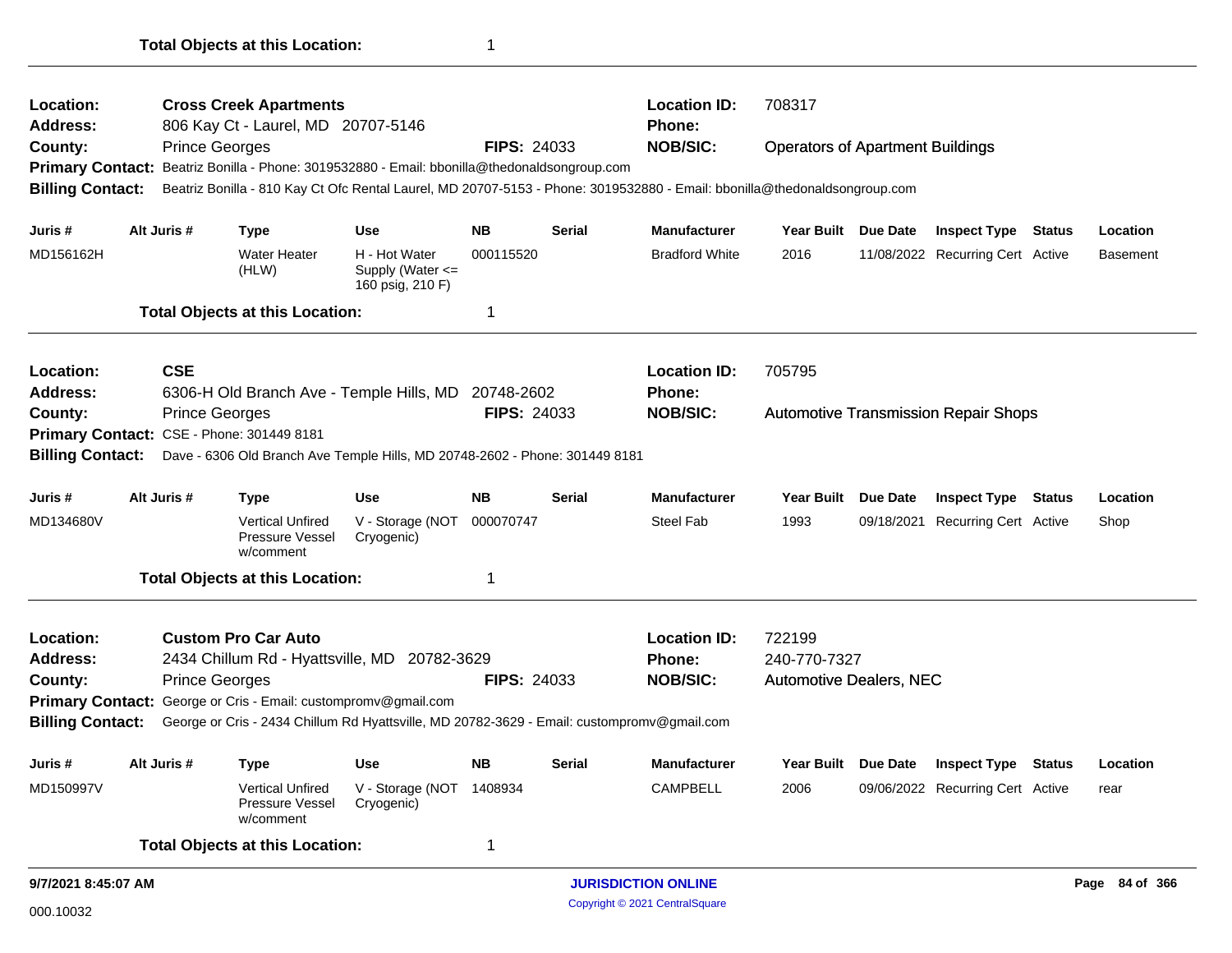| Location:<br><b>Address:</b> | <b>Darcars</b>        | 9020 Lanham Severn Rd - Lanham, MD 20706-2922                                    |                                                   |                    |               | <b>Location ID:</b><br><b>Phone:</b> | 716140              |                                                  |        |                     |
|------------------------------|-----------------------|----------------------------------------------------------------------------------|---------------------------------------------------|--------------------|---------------|--------------------------------------|---------------------|--------------------------------------------------|--------|---------------------|
| County:                      | <b>Prince Georges</b> |                                                                                  |                                                   | <b>FIPS: 24033</b> |               | <b>NOB/SIC:</b>                      |                     | Automotive dealers and gasoline service stations |        |                     |
|                              |                       | Primary Contact: Kevin Higgns - Phone: 301-459-1100                              |                                                   |                    |               |                                      |                     |                                                  |        |                     |
| <b>Billing Contact:</b>      |                       | Kevin Higgns - 9020 Lanham Severn Rd Lanham, MD 20706-2922 - Phone: 301-459-1100 |                                                   |                    |               |                                      |                     |                                                  |        |                     |
|                              |                       |                                                                                  |                                                   |                    |               |                                      |                     |                                                  |        |                     |
| Juris #                      | Alt Juris #           | <b>Type</b>                                                                      | <b>Use</b>                                        | <b>NB</b>          | <b>Serial</b> | <b>Manufacturer</b>                  | Year Built Due Date | <b>Inspect Type Status</b>                       |        | Location            |
| MD168034V                    |                       | <b>Vertical Unfired</b><br>Pressure Vessel<br>w/comment                          | V - Storage (NOT<br>Cryogenic)                    | 002179257          |               | Manchester                           | 2019                | 09/15/2022 Recurring Cert Active                 |        | <b>SHOP</b>         |
|                              |                       | <b>Total Objects at this Location:</b>                                           |                                                   | 1                  |               |                                      |                     |                                                  |        |                     |
| Location:                    |                       | <b>Darcars Chrysler</b>                                                          |                                                   |                    |               | <b>Location ID:</b>                  | 708599              |                                                  |        |                     |
| Address:                     |                       | 5060 Auth Way - Suitland, MD 20746-4205                                          |                                                   |                    |               | Phone:                               |                     |                                                  |        |                     |
| County:                      | <b>Prince Georges</b> |                                                                                  |                                                   | <b>FIPS: 24033</b> |               | <b>NOB/SIC:</b>                      |                     | Automotive dealers and gasoline service stations |        |                     |
| <b>Primary Contact:</b>      | Darcars Chrysler      |                                                                                  |                                                   |                    |               |                                      |                     |                                                  |        |                     |
| <b>Billing Contact:</b>      |                       | Manager on Duty - 5060 Auth Way Suitland, MD 20746-4205                          |                                                   |                    |               |                                      |                     |                                                  |        |                     |
| Juris #                      | Alt Juris #           | <b>Type</b>                                                                      | <b>Use</b>                                        | <b>NB</b>          | <b>Serial</b> | <b>Manufacturer</b>                  | Year Built Due Date | <b>Inspect Type Status</b>                       |        | Location            |
| MD169479V                    |                       | <b>Vertical Unfired</b><br>Pressure Vessel<br>w/comment                          | V - Storage (NOT<br>Cryogenic)                    | 000897985          |               | <b>SAMUEL PVG</b>                    | 2018                | 04/13/2023 Recurring Cert Active                 |        | <b>OUTSIDE SERV</b> |
|                              |                       | <b>Total Objects at this Location:</b>                                           |                                                   | 1                  |               |                                      |                     |                                                  |        |                     |
| Location:                    |                       | <b>Darcars Collision Center</b>                                                  |                                                   |                    |               | <b>Location ID:</b>                  | 996926              |                                                  |        |                     |
| Address:                     |                       | 9030 Lanham Severn Rd - Lanham, MD 20706-2922                                    |                                                   |                    |               | <b>Phone:</b>                        |                     |                                                  |        |                     |
| County:                      | <b>Prince Georges</b> |                                                                                  |                                                   | <b>FIPS: 24033</b> |               | <b>NOB/SIC:</b>                      |                     | Motor Vehicle Dealers (New and Used)             |        |                     |
|                              |                       | Primary Contact: James Owen - Phone: 301-459-1100                                |                                                   |                    |               |                                      |                     |                                                  |        |                     |
| <b>Billing Contact:</b>      |                       | James Owen - 9030 Lanham Severn Rd Lanham, MD 20706-2922 - Phone: 301-459-1100   |                                                   |                    |               |                                      |                     |                                                  |        |                     |
| Juris #                      | Alt Juris #           | <b>Type</b>                                                                      | Use                                               | <b>NB</b>          | Serial        | <b>Manufacturer</b>                  | Year Built Due Date | <b>Inspect Type</b>                              | Status | Location            |
| MD122170V                    |                       | Pressure Vessel<br>w/comment                                                     | Horizontal Unfired V - Storage (NOT<br>Cryogenic) | 000349375          |               | Manchester                           | 2004                | 11/14/2022 Recurring Cert Active                 |        | <b>REAR OF 9030</b> |
|                              |                       | <b>Total Objects at this Location:</b>                                           |                                                   | 1                  |               |                                      |                     |                                                  |        |                     |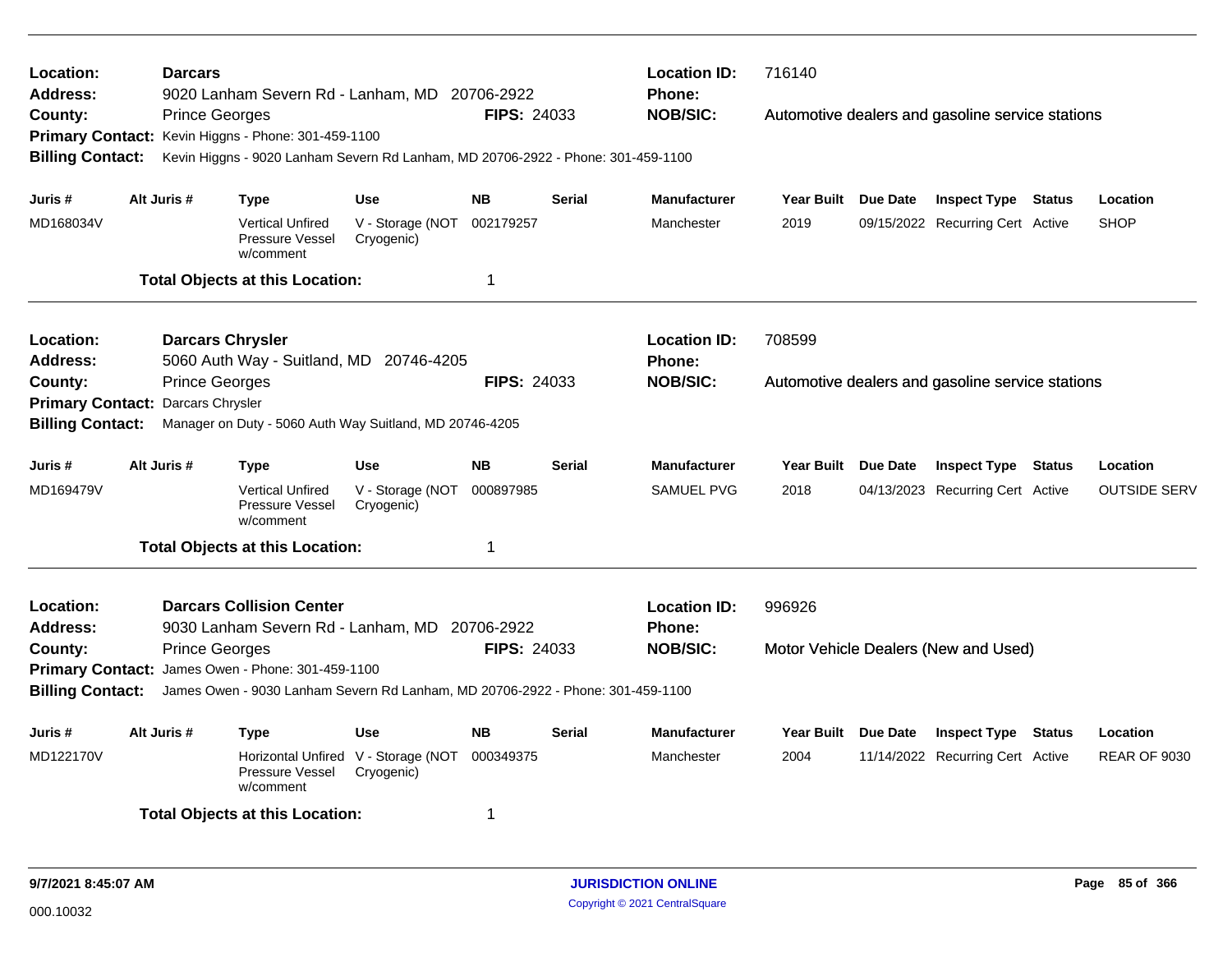| Location:<br>Address:<br>County:<br><b>Billing Contact:</b>                                                                                                                                      | Dash In<br><b>Prince Georges</b> | 10211 Baltimore Ave - College Park, MD 20740-4211<br>Primary Contact: Dash In - Phone: (240) 391-6416<br>- 10211 Baltimore Ave College Park, MD 20740-4211 - Phone: (240) 391-6416 |                                              | <b>FIPS: 24033</b>               |               | <b>Location ID:</b><br><b>Phone:</b><br><b>NOB/SIC:</b> | 3989270                                     |                                                         |        |                      |
|--------------------------------------------------------------------------------------------------------------------------------------------------------------------------------------------------|----------------------------------|------------------------------------------------------------------------------------------------------------------------------------------------------------------------------------|----------------------------------------------|----------------------------------|---------------|---------------------------------------------------------|---------------------------------------------|---------------------------------------------------------|--------|----------------------|
| Juris #                                                                                                                                                                                          | Alt Juris #                      | <b>Type</b>                                                                                                                                                                        | <b>Use</b>                                   | <b>NB</b>                        | <b>Serial</b> | <b>Manufacturer</b>                                     | Year Built Due Date                         | <b>Inspect Type Status</b>                              |        | Location             |
| MD165532V                                                                                                                                                                                        |                                  | <b>Vertical Unfired</b><br>Pressure Vessel<br>w/comment                                                                                                                            | V - Storage (NOT<br>Cryogenic)               | 002090674                        |               | Manchester                                              | 2019                                        | 11/07/2021 Recurring Cert Active                        |        | Car Wash             |
|                                                                                                                                                                                                  |                                  | <b>Total Objects at this Location:</b>                                                                                                                                             |                                              | $\mathbf 1$                      |               |                                                         |                                             |                                                         |        |                      |
| <b>Location:</b><br><b>Address:</b><br>County:                                                                                                                                                   | Dash In<br><b>Prince Georges</b> | 11001 Livingston Rd - Fort Washington, MD                                                                                                                                          |                                              | 20744-5036<br><b>FIPS: 24033</b> |               | <b>Location ID:</b><br><b>Phone:</b><br><b>NOB/SIC:</b> | 3988259<br><b>Gasoline Service Stations</b> |                                                         |        |                      |
| <b>Primary Contact:</b><br><b>Billing Contact:</b>                                                                                                                                               |                                  | Dash In - Phone: (301) 292-4204<br>- 11001 Livingston Rd Fort Washington, MD 20744-5036 - Phone: (301) 292-4204                                                                    |                                              |                                  |               |                                                         |                                             |                                                         |        |                      |
| Juris #                                                                                                                                                                                          | Alt Juris #                      | <b>Type</b>                                                                                                                                                                        | <b>Use</b>                                   | <b>NB</b>                        | <b>Serial</b> | <b>Manufacturer</b>                                     | Year Built Due Date                         | <b>Inspect Type Status</b>                              |        | Location             |
| MD165721V                                                                                                                                                                                        |                                  | <b>Vertical Unfired</b><br>Pressure Vessel<br>w/comment                                                                                                                            | V - Storage (NOT<br>Cryogenic)               | 000419893                        |               | <b>Steel Fab</b>                                        | 2006                                        | 10/25/2021 Recurring Cert Active                        |        | Car Wash             |
|                                                                                                                                                                                                  |                                  | <b>Total Objects at this Location:</b>                                                                                                                                             |                                              | $\mathbf 1$                      |               |                                                         |                                             |                                                         |        |                      |
| Location:<br>Dash In<br>Address:<br>9220 Crain Hwy - Upper Marlboro, MD 20772-5400<br><b>FIPS: 24033</b><br><b>Prince Georges</b><br>County:<br>Primary Contact: Dash In - Phone: (301) 877-2354 |                                  |                                                                                                                                                                                    |                                              |                                  |               | <b>Location ID:</b><br><b>Phone:</b><br><b>NOB/SIC:</b> | 3988281<br><b>Gasoline Service Stations</b> |                                                         |        |                      |
| <b>Billing Contact:</b>                                                                                                                                                                          |                                  | - 9220 Crain Hwy Upper Marlboro, MD 20772-5400 - Phone: (301) 877-2354                                                                                                             |                                              |                                  |               |                                                         |                                             |                                                         |        |                      |
| Juris #<br>MD165496V                                                                                                                                                                             | Alt Juris #                      | Type<br><b>Vertical Unfired</b><br>Pressure Vessel<br>w/comment<br><b>Total Objects at this Location:</b>                                                                          | <b>Use</b><br>V - Storage (NOT<br>Cryogenic) | <b>NB</b><br>000543007<br>-1     | <b>Serial</b> | <b>Manufacturer</b><br>Morganton                        | Year Built Due Date<br>2016                 | <b>Inspect Type</b><br>10/25/2021 Recurring Cert Active | Status | Location<br>Car Wash |
|                                                                                                                                                                                                  |                                  |                                                                                                                                                                                    |                                              |                                  |               |                                                         |                                             |                                                         |        |                      |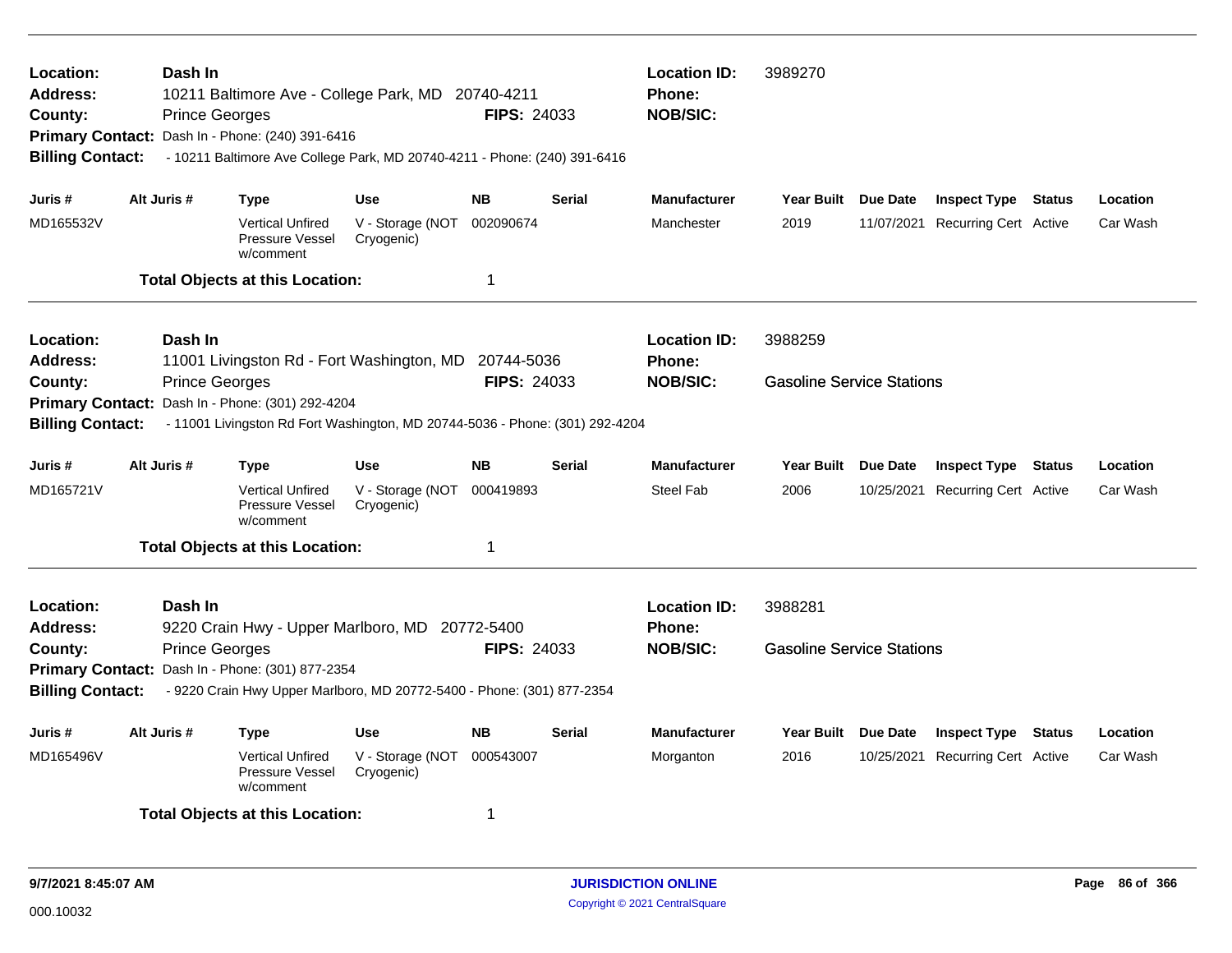| Location:<br>Address:<br>County:<br><b>Billing Contact:</b>                                                                                                                                                                                                                                                                                                                                                                                                                           |  | <b>Prince Georges</b> | Dash In (Roberts Oxygen)<br>10000 Greenbelt Rd - Lanham, MD 20706-2204        |                            | <b>FIPS: 24033</b> |               | <b>Location ID:</b><br><b>Phone:</b><br><b>NOB/SIC:</b><br>Primary Contact: Roberts Oxygen Company (MD) - Phone: 240-493-8405 - Cell: 301-252-0742 - Email: DFranovich@RobertsOxygen.com<br>Bulk Tank Service Dept. - PO Box 5507 Rockville, MD 20855-0507 - Phone: 240-493-8405 - Cell: 301-252-0742 - Email: DFranovich@RobertsOxygen.com | 4085355                                     |                                  |          |
|---------------------------------------------------------------------------------------------------------------------------------------------------------------------------------------------------------------------------------------------------------------------------------------------------------------------------------------------------------------------------------------------------------------------------------------------------------------------------------------|--|-----------------------|-------------------------------------------------------------------------------|----------------------------|--------------------|---------------|---------------------------------------------------------------------------------------------------------------------------------------------------------------------------------------------------------------------------------------------------------------------------------------------------------------------------------------------|---------------------------------------------|----------------------------------|----------|
| Juris#                                                                                                                                                                                                                                                                                                                                                                                                                                                                                |  | Alt Juris #           | <b>Type</b>                                                                   | <b>Use</b>                 | <b>NB</b>          | <b>Serial</b> | <b>Manufacturer</b>                                                                                                                                                                                                                                                                                                                         | Year Built Due Date                         | <b>Inspect Type Status</b>       | Location |
| <b>NEW</b>                                                                                                                                                                                                                                                                                                                                                                                                                                                                            |  |                       | <b>Vertical Unfired</b><br>Pressure Vessel<br>w/comment                       | V - Storage<br>(Cryogenic) | 000347683          |               | <b>CHART</b>                                                                                                                                                                                                                                                                                                                                | 2021                                        | 08/24/2023 Recurring Cert Active | Outside  |
|                                                                                                                                                                                                                                                                                                                                                                                                                                                                                       |  |                       | <b>Total Objects at this Location:</b>                                        |                            | 1                  |               |                                                                                                                                                                                                                                                                                                                                             |                                             |                                  |          |
| Location:<br><b>Address:</b><br>County:                                                                                                                                                                                                                                                                                                                                                                                                                                               |  | <b>Prince Georges</b> | Dash In (Roberts Oxygen)<br>10211 Baltimore Ave - College Park, MD 20740-4211 |                            | <b>FIPS: 24033</b> |               | <b>Location ID:</b><br>Phone:<br><b>NOB/SIC:</b><br>Primary Contact: Roberts Oxygen Company (MD) - Phone: 240-493-8405 - Cell: 301-252-0742 - Email: DFranovich@RobertsOxygen.com                                                                                                                                                           | 3989269<br><b>Gasoline Service Stations</b> |                                  |          |
| <b>Billing Contact:</b>                                                                                                                                                                                                                                                                                                                                                                                                                                                               |  |                       |                                                                               |                            |                    |               | Bulk Tank Service Dept. - PO Box 5507 Rockville, MD 20855-0507 - Phone: 240-493-8405 - Cell: 301-252-0742 - Email: DFranovich@RobertsOxygen.com                                                                                                                                                                                             |                                             |                                  |          |
| Juris #                                                                                                                                                                                                                                                                                                                                                                                                                                                                               |  | Alt Juris #           | Type                                                                          | <b>Use</b>                 | <b>NB</b>          | <b>Serial</b> | <b>Manufacturer</b>                                                                                                                                                                                                                                                                                                                         | Year Built Due Date                         | <b>Inspect Type Status</b>       | Location |
| MD165533V                                                                                                                                                                                                                                                                                                                                                                                                                                                                             |  |                       | <b>Vertical Unfired</b><br>Pressure Vessel<br>w/comment                       | V - Storage<br>(Cryogenic) | 000003867          |               | Taylor-Wharton                                                                                                                                                                                                                                                                                                                              | 1988                                        | 11/07/2021 Recurring Cert Active | Outside  |
|                                                                                                                                                                                                                                                                                                                                                                                                                                                                                       |  |                       | <b>Total Objects at this Location:</b>                                        |                            | $\mathbf 1$        |               |                                                                                                                                                                                                                                                                                                                                             |                                             |                                  |          |
| Location:<br>Dash In (Roberts Oxygen)<br>11001 Livingston Rd - Fort Washington, MD<br>Address:<br>20744-5036<br><b>FIPS: 24033</b><br>County:<br><b>Prince Georges</b><br>Primary Contact: Roberts Oxygen Company (MD) - Phone: 240-493-8405 - Cell: 301-252-0742 - Email: DFranovich@RobertsOxygen.com<br><b>Billing Contact:</b><br>Bulk Tank Service Dept. - PO Box 5507 Rockville, MD 20855-0507 - Phone: 240-493-8405 - Cell: 301-252-0742 - Email: DFranovich@RobertsOxygen.com |  |                       |                                                                               |                            |                    |               | <b>Location ID:</b><br>Phone:<br><b>NOB/SIC:</b>                                                                                                                                                                                                                                                                                            | 3988258<br><b>Gasoline Service Stations</b> |                                  |          |
| Juris #                                                                                                                                                                                                                                                                                                                                                                                                                                                                               |  | Alt Juris #           | Type                                                                          | Use                        | <b>NB</b>          | Serial        | <b>Manufacturer</b>                                                                                                                                                                                                                                                                                                                         | Year Built Due Date                         | <b>Inspect Type Status</b>       | Location |
| MD165722V                                                                                                                                                                                                                                                                                                                                                                                                                                                                             |  |                       | <b>Vertical Unfired</b><br>Pressure Vessel<br>w/comment                       | V - Storage<br>(Cryogenic) | 000060428          |               | MVE Inc                                                                                                                                                                                                                                                                                                                                     | 1996                                        | 10/25/2021 Recurring Cert Active | Bathroom |
|                                                                                                                                                                                                                                                                                                                                                                                                                                                                                       |  |                       | <b>Total Objects at this Location:</b>                                        |                            | -1                 |               |                                                                                                                                                                                                                                                                                                                                             |                                             |                                  |          |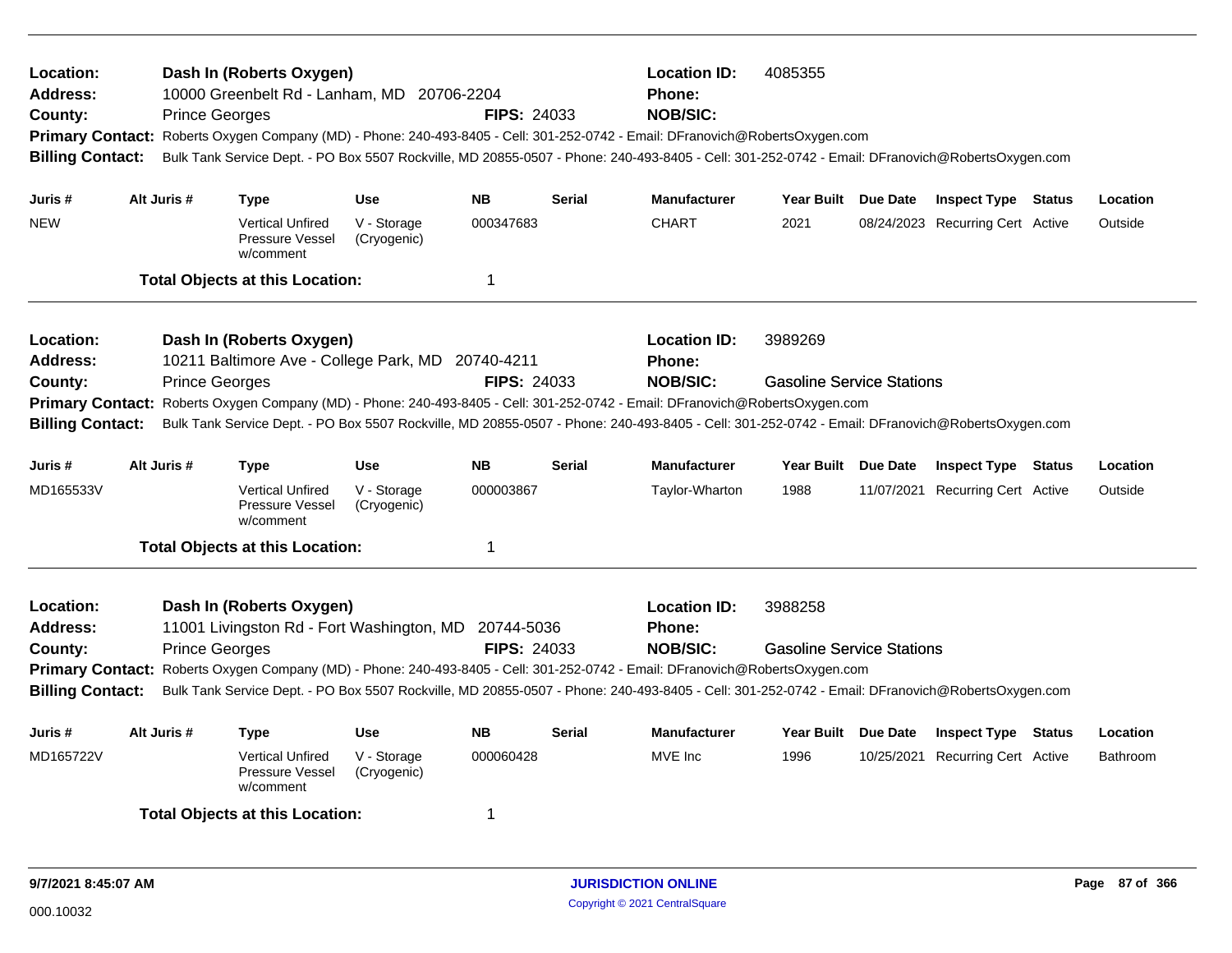| Location:<br><b>Address:</b><br>County:<br><b>Billing Contact:</b> | <b>Prince Georges</b> | Dash In (Roberts Oxygen)<br>15501 Marlboro Pike - Upper Marlboro, MD 20772-3144 |                            | <b>FIPS: 24033</b> |                                                  | <b>Location ID:</b><br><b>Phone:</b><br><b>NOB/SIC:</b><br>Primary Contact: Roberts Oxygen Company (MD) - Phone: 240-493-8405 - Cell: 301-252-0742 - Email: DFranovich@RobertsOxygen.com<br>Bulk Tank Service Dept. - PO Box 5507 Rockville, MD 20855-0507 - Phone: 240-493-8405 - Cell: 301-252-0742 - Email: DFranovich@RobertsOxygen.com | 3974149<br><b>Gasoline Service Stations</b> |                                  |            |
|--------------------------------------------------------------------|-----------------------|---------------------------------------------------------------------------------|----------------------------|--------------------|--------------------------------------------------|---------------------------------------------------------------------------------------------------------------------------------------------------------------------------------------------------------------------------------------------------------------------------------------------------------------------------------------------|---------------------------------------------|----------------------------------|------------|
| Juris #                                                            | Alt Juris #           | <b>Type</b>                                                                     | <b>Use</b>                 | <b>NB</b>          | <b>Serial</b>                                    | <b>Manufacturer</b>                                                                                                                                                                                                                                                                                                                         | Year Built Due Date                         | <b>Inspect Type Status</b>       | Location   |
| MD165498V                                                          |                       | <b>Vertical Unfired</b><br>Pressure Vessel<br>w/comment                         | V - Storage<br>(Cryogenic) | 000026627          |                                                  | <b>CRYOGENIC</b><br><b>SERVICES</b>                                                                                                                                                                                                                                                                                                         | 1994                                        | 10/03/2021 Recurring Cert Active | Store Room |
|                                                                    |                       | <b>Total Objects at this Location:</b>                                          |                            | $\mathbf 1$        |                                                  |                                                                                                                                                                                                                                                                                                                                             |                                             |                                  |            |
| Location:<br><b>Address:</b>                                       |                       | Dash In (Roberts Oxygen)<br>6000 Sandy Spring Rd - Laurel, MD 20707-2944        |                            |                    |                                                  | <b>Location ID:</b><br>Phone:                                                                                                                                                                                                                                                                                                               | 3974816                                     |                                  |            |
| County:<br><b>Primary Contact:</b><br><b>Billing Contact:</b>      | <b>Prince Georges</b> |                                                                                 |                            | <b>FIPS: 24033</b> |                                                  | <b>NOB/SIC:</b><br>Roberts Oxygen Company (MD) - Phone: 240-493-8405 - Cell: 301-252-0742 - Email: DFranovich@RobertsOxygen.com<br>Bulk Tank Service Dept. - PO Box 5507 Rockville, MD 20855-0507 - Phone: 240-493-8405 - Cell: 301-252-0742 - Email: DFranovich@RobertsOxygen.com                                                          | <b>Gasoline Service Stations</b>            |                                  |            |
| Juris #                                                            | Alt Juris #           | <b>Type</b>                                                                     | <b>Use</b>                 | <b>NB</b>          | <b>Serial</b>                                    | <b>Manufacturer</b>                                                                                                                                                                                                                                                                                                                         | Year Built Due Date                         | <b>Inspect Type Status</b>       | Location   |
| MD165460V                                                          |                       | <b>Vertical Unfired</b><br>Pressure Vessel<br>w/comment                         | V - Storage<br>(Cryogenic) | 000044469          |                                                  | <b>CRYOGENIC</b><br><b>SERVICES</b>                                                                                                                                                                                                                                                                                                         | 1995                                        | 10/09/2021 Recurring Cert Active | Outside    |
|                                                                    |                       | <b>Total Objects at this Location:</b>                                          |                            | -1                 |                                                  |                                                                                                                                                                                                                                                                                                                                             |                                             |                                  |            |
| Location:<br><b>Address:</b><br>County:                            | <b>Prince Georges</b> | Dash In (Roberts Oxygen)<br>7505 Old Branch Ave - Clinton, MD 20735-1602        |                            | <b>FIPS: 24033</b> | <b>Location ID:</b><br>Phone:<br><b>NOB/SIC:</b> | 3974807<br><b>Gasoline Service Stations</b>                                                                                                                                                                                                                                                                                                 |                                             |                                  |            |
| <b>Billing Contact:</b>                                            |                       |                                                                                 |                            |                    |                                                  | Primary Contact: Roberts Oxygen Company (MD) - Phone: 240-493-8405 - Cell: 301-252-0742 - Email: DFranovich@RobertsOxygen.com<br>Bulk Tank Service Dept. - PO Box 5507 Rockville, MD 20855-0507 - Phone: 240-493-8405 - Cell: 301-252-0742 - Email: DFranovich@RobertsOxygen.com                                                            |                                             |                                  |            |
| Juris #                                                            | Alt Juris #           | <b>Type</b>                                                                     | <b>Use</b>                 | <b>NB</b>          | <b>Serial</b>                                    | <b>Manufacturer</b>                                                                                                                                                                                                                                                                                                                         | Year Built Due Date                         | <b>Inspect Type Status</b>       | Location   |
| MD165488V                                                          |                       | <b>Vertical Unfired</b><br>Pressure Vessel<br>w/comment                         | V - Storage<br>(Cryogenic) | 000004080          |                                                  | Taylor-Wharton                                                                                                                                                                                                                                                                                                                              | 1990                                        | 10/09/2021 Recurring Cert Active | Outside    |
|                                                                    |                       | <b>Total Objects at this Location:</b>                                          |                            | 1                  |                                                  |                                                                                                                                                                                                                                                                                                                                             |                                             |                                  |            |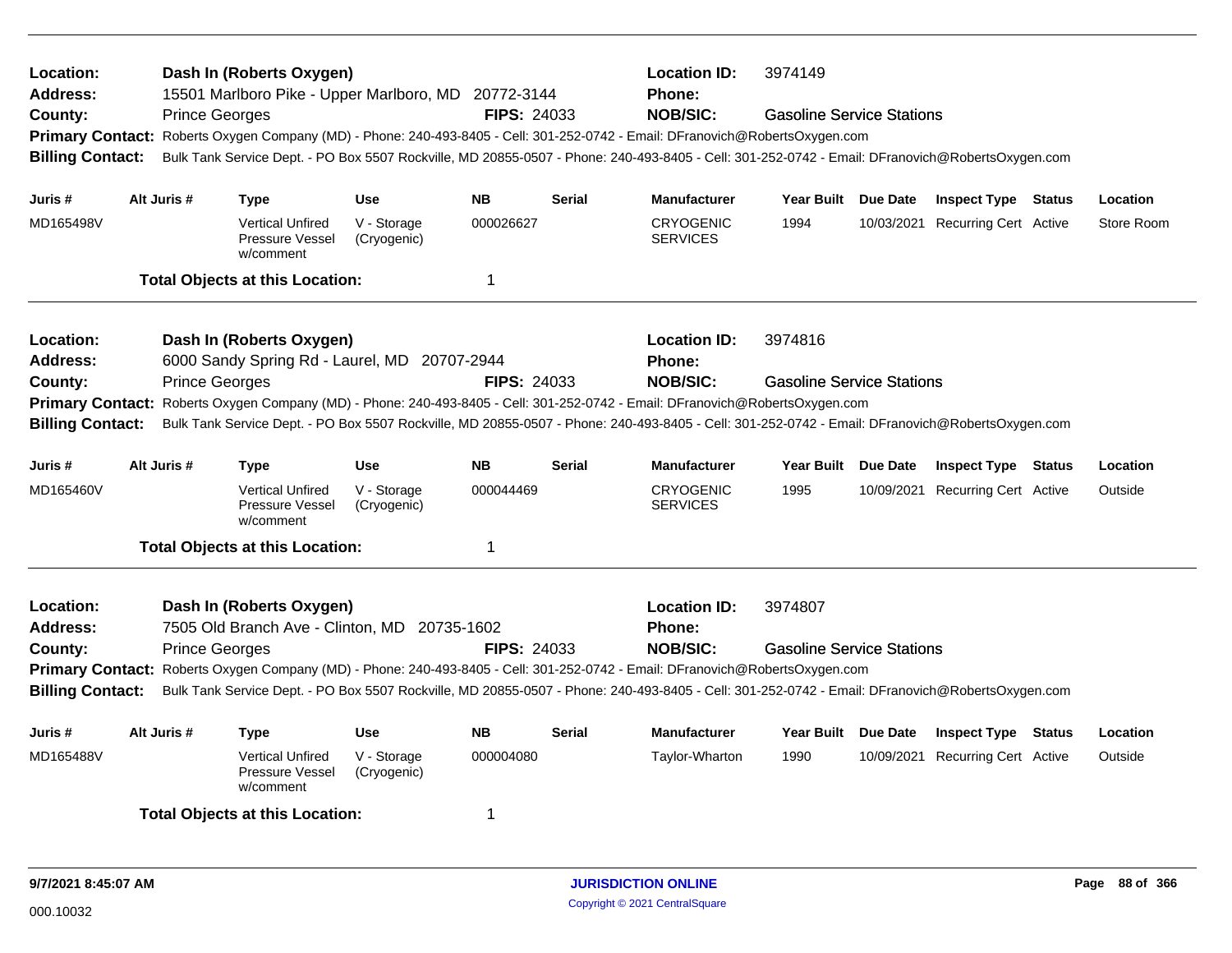| Location:<br>Address:              |             | Dash In (Roberts Oxygen)<br>8228 Woodyard Rd - Clinton, MD 20735-1970                                                                           |                                |                    |                 | <b>Location ID:</b><br><b>Phone:</b> | 3974813                           |          |                                  |        |                 |
|------------------------------------|-------------|-------------------------------------------------------------------------------------------------------------------------------------------------|--------------------------------|--------------------|-----------------|--------------------------------------|-----------------------------------|----------|----------------------------------|--------|-----------------|
| County:<br><b>Primary Contact:</b> |             | <b>Prince Georges</b><br>Roberts Oxygen Company (MD) - Phone: 240-493-8405 - Cell: 301-252-0742 - Email: DFranovich@RobertsOxygen.com           |                                | <b>FIPS: 24033</b> |                 | <b>NOB/SIC:</b>                      | <b>Gasoline Service Stations</b>  |          |                                  |        |                 |
| <b>Billing Contact:</b>            |             | Bulk Tank Service Dept. - PO Box 5507 Rockville, MD 20855-0507 - Phone: 240-493-8405 - Cell: 301-252-0742 - Email: DFranovich@RobertsOxygen.com |                                |                    |                 |                                      |                                   |          |                                  |        |                 |
| Juris #                            | Alt Juris # | <b>Type</b>                                                                                                                                     | Use                            | NB.                | <b>Serial</b>   | <b>Manufacturer</b>                  | Year Built Due Date               |          | <b>Inspect Type Status</b>       |        | Location        |
| MD165483V                          |             | <b>Vertical Unfired</b><br>Pressure Vessel<br>w/comment                                                                                         | V - Storage<br>(Cryogenic)     | 000007467          |                 | Taylor-Wharton                       | 1991                              |          | 10/09/2021 Recurring Cert Active |        | <b>Bathroom</b> |
|                                    |             | <b>Total Objects at this Location:</b>                                                                                                          |                                | -1                 |                 |                                      |                                   |          |                                  |        |                 |
| Location:                          |             | Dash In (Roberts Oxygen)                                                                                                                        |                                |                    |                 | <b>Location ID:</b>                  | 3974810                           |          |                                  |        |                 |
| <b>Address:</b>                    |             | 8906 Woodyard Rd - Clinton, MD 20735-4204                                                                                                       |                                |                    |                 | <b>Phone:</b>                        |                                   |          |                                  |        |                 |
| County:                            |             | <b>Prince Georges</b>                                                                                                                           | <b>FIPS: 24033</b>             |                    | <b>NOB/SIC:</b> | <b>Gasoline Service Stations</b>     |                                   |          |                                  |        |                 |
| <b>Primary Contact:</b>            |             | Roberts Oxygen Company (MD) - Phone: 240-493-8405 - Cell: 301-252-0742 - Email: DFranovich@RobertsOxygen.com                                    |                                |                    |                 |                                      |                                   |          |                                  |        |                 |
| <b>Billing Contact:</b>            |             | Bulk Tank Service Dept. - PO Box 5507 Rockville, MD 20855-0507 - Phone: 240-493-8405 - Cell: 301-252-0742 - Email: DFranovich@RobertsOxygen.com |                                |                    |                 |                                      |                                   |          |                                  |        |                 |
| Juris #                            | Alt Juris # | <b>Type</b>                                                                                                                                     | <b>Use</b>                     | <b>NB</b>          | <b>Serial</b>   | <b>Manufacturer</b>                  | <b>Year Built</b>                 | Due Date | <b>Inspect Type</b>              | Status | Location        |
| MD165473V                          |             | <b>Vertical Unfired</b><br><b>Pressure Vessel</b><br>w/comment                                                                                  | V - Storage<br>(Cryogenic)     | 000055835          |                 | MVE Inc                              | 1996                              |          | 10/09/2021 Recurring Cert Active |        | Outside         |
|                                    |             | <b>Total Objects at this Location:</b>                                                                                                          |                                | -1                 |                 |                                      |                                   |          |                                  |        |                 |
| Location:                          |             | Dave & Buster's                                                                                                                                 |                                |                    |                 | <b>Location ID:</b>                  | 4048037                           |          |                                  |        |                 |
| <b>Address:</b>                    |             | 1851 Ritchie Station Ct - Capitol Heights, MD 20743-5076                                                                                        |                                |                    |                 | Phone:                               |                                   |          |                                  |        |                 |
| County:                            |             | <b>Prince Georges</b>                                                                                                                           |                                | <b>FIPS: 24033</b> |                 | <b>NOB/SIC:</b>                      | <b>Eating and Drinking Places</b> |          |                                  |        |                 |
|                                    |             | Primary Contact: Adam - Phone: 410-533-0116                                                                                                     |                                |                    |                 |                                      |                                   |          |                                  |        |                 |
| <b>Billing Contact:</b>            |             | Adam - 2481 Manana Dr Ste A Dallas, TX 75220-1203 - Phone: 410-533-0116                                                                         |                                |                    |                 |                                      |                                   |          |                                  |        |                 |
| Juris #                            | Alt Juris # | <b>Type</b>                                                                                                                                     | Use                            | <b>NB</b>          | Serial          | <b>Manufacturer</b>                  | Year Built Due Date               |          | <b>Inspect Type Status</b>       |        | Location        |
| MD168089V                          |             | <b>Vertical Unfired</b><br>Pressure Vessel<br>w/comment                                                                                         | V - Storage<br>(Cryogenic)     | 000276638          |                 | <b>CHART</b>                         | 2015                              |          | 11/13/2022 Recurring Cert Active |        | Store Room      |
| MD168090V                          |             | <b>Vertical Unfired</b><br><b>Pressure Vessel</b><br>w/comment                                                                                  | V - Storage (NOT<br>Cryogenic) | 000467848          |                 | Silvan                               | 2005                              |          | 11/13/2022 Recurring Cert Active |        | Store Room      |
| 9/7/2021 8:45:07 AM                |             |                                                                                                                                                 |                                |                    |                 | <b>JURISDICTION ONLINE</b>           |                                   |          |                                  |        | Page 89 of 366  |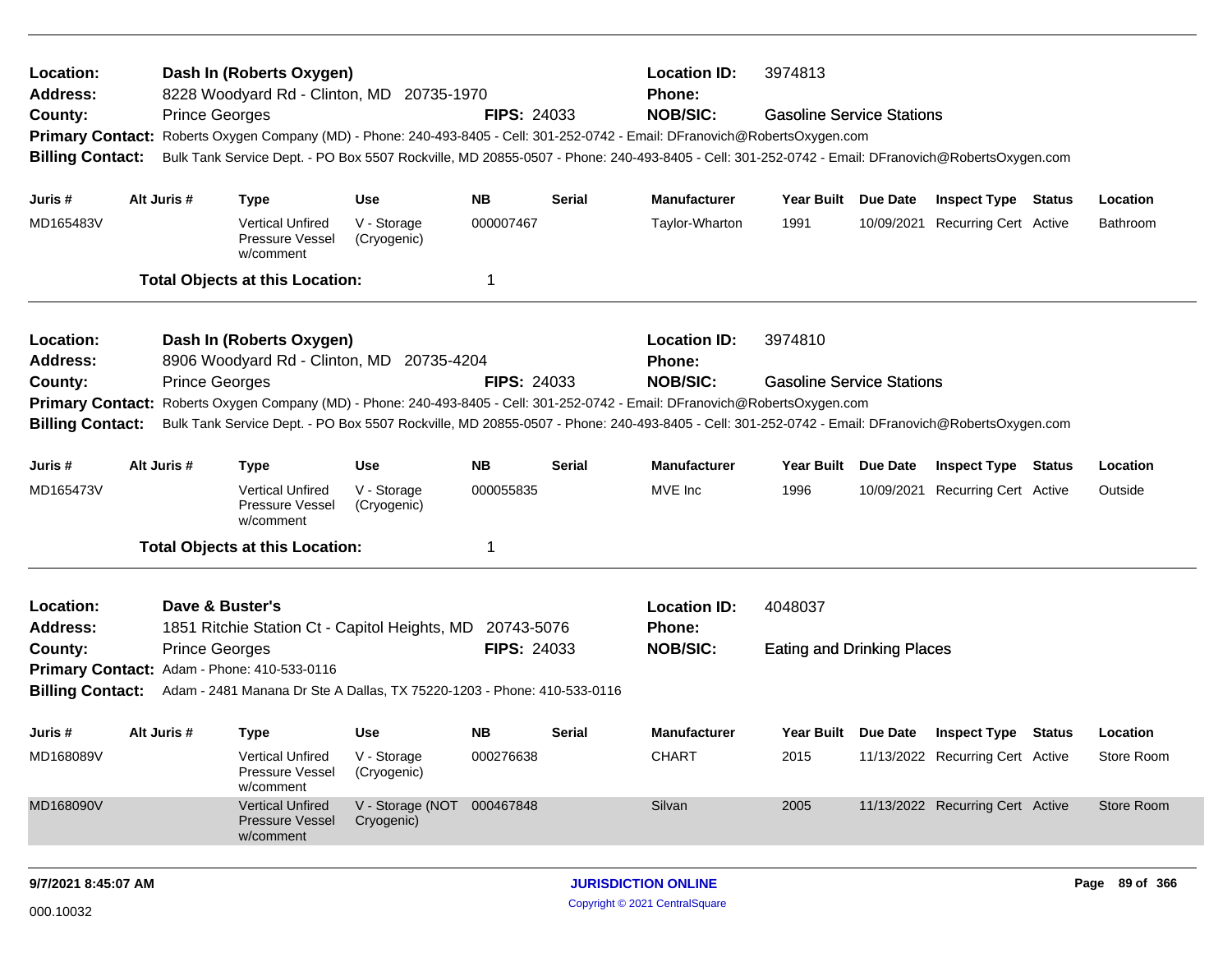| <b>Location:</b><br>Address: |                                                                                                |                       | Days Inn/Maryland Trade Center 1<br>7500 Greenway Center Dr - Greenbelt, MD 20770-3502 |                                          |                    |               | <b>Location ID:</b><br><b>Phone:</b>                                                                                   | 708689                                  |                 |                                                         |               |                            |
|------------------------------|------------------------------------------------------------------------------------------------|-----------------------|----------------------------------------------------------------------------------------|------------------------------------------|--------------------|---------------|------------------------------------------------------------------------------------------------------------------------|-----------------------------------------|-----------------|---------------------------------------------------------|---------------|----------------------------|
| County:                      |                                                                                                | <b>Prince Georges</b> |                                                                                        |                                          | <b>FIPS: 24033</b> |               | <b>NOB/SIC:</b>                                                                                                        |                                         |                 | Hotels, rooming houses, camps, and other lodging places |               |                            |
|                              |                                                                                                |                       | Primary Contact: Angel Grant - Phone: 703-709-8866 - Email: agrant@cambridgeus.com     |                                          |                    |               |                                                                                                                        |                                         |                 |                                                         |               |                            |
| <b>Billing Contact:</b>      |                                                                                                |                       |                                                                                        |                                          |                    |               | Angel Grant - 8391 Old Courthouse Rd Ste 210 Greenbelt, MD 20770 - Phone: 703-709-8866 - Email: agrant@cambridgeus.com |                                         |                 |                                                         |               |                            |
|                              |                                                                                                | Alt Juris #           |                                                                                        |                                          | <b>NB</b>          | <b>Serial</b> |                                                                                                                        |                                         |                 |                                                         |               |                            |
| Juris #<br>MD035516H         |                                                                                                |                       | <b>Type</b><br>Electric (NOT                                                           | <b>Use</b><br>H - Hot Water              | 000002719          |               | <b>Manufacturer</b><br>Precision                                                                                       | Year Built Due Date<br>1980             |                 | <b>Inspect Type Status</b>                              |               | Location<br>7500 Penthouse |
|                              |                                                                                                |                       | HLW)                                                                                   | Heat (Water $\leq$<br>160 psig, 250 F)   |                    |               |                                                                                                                        |                                         |                 | 06/05/2023 Recurring Cert Active                        |               |                            |
|                              |                                                                                                |                       | <b>Total Objects at this Location:</b>                                                 |                                          | 1                  |               |                                                                                                                        |                                         |                 |                                                         |               |                            |
| Location:                    |                                                                                                |                       | <b>Diamond Container Corp.</b>                                                         |                                          |                    |               | <b>Location ID:</b>                                                                                                    | 735180                                  |                 |                                                         |               |                            |
| Address:                     |                                                                                                |                       | 101 Ritchie Rd - Capitol Heights, MD 20743-3611                                        |                                          |                    |               | <b>Phone:</b>                                                                                                          | 301-350-8000                            |                 |                                                         |               |                            |
| County:                      |                                                                                                | <b>Prince Georges</b> |                                                                                        |                                          | <b>FIPS: 24033</b> |               | <b>NOB/SIC:</b>                                                                                                        | <b>Corrugated and Solid Fiber Boxes</b> |                 |                                                         |               |                            |
|                              |                                                                                                |                       | Primary Contact: Brack Diamond - Phone: 301-350-8000                                   |                                          |                    |               |                                                                                                                        |                                         |                 |                                                         |               |                            |
| <b>Billing Contact:</b>      |                                                                                                |                       | David Diamond - 101 Ritchie Rd Seat Pleasant, MD 20743-3611 - Phone: 301-350-8000      |                                          |                    |               |                                                                                                                        |                                         |                 |                                                         |               |                            |
| Juris #                      |                                                                                                | Alt Juris #           | <b>Type</b>                                                                            | <b>Use</b>                               | <b>NB</b>          | <b>Serial</b> | <b>Manufacturer</b>                                                                                                    | <b>Year Built</b>                       | <b>Due Date</b> | <b>Inspect Type</b>                                     | <b>Status</b> | Location                   |
| MD097628V                    |                                                                                                |                       | <b>Vertical Unfired</b><br>Pressure Vessel<br>w/comment                                | V - Storage (NOT 000398903<br>Cryogenic) |                    |               | Manchester                                                                                                             | 1984                                    | 12/04/2021      | <b>Recurring Cert Active</b>                            |               | <b>PLANT</b>               |
| MD124030V                    |                                                                                                |                       | <b>Vertical Unfired</b><br><b>Pressure Vessel</b><br>w/comment                         | V - Storage (NOT 000070669<br>Cryogenic) |                    |               | Manchester                                                                                                             | 1991                                    |                 | 12/04/2021 Recurring Cert Active                        |               | plant                      |
|                              |                                                                                                |                       | <b>Total Objects at this Location:</b>                                                 |                                          | $\overline{c}$     |               |                                                                                                                        |                                         |                 |                                                         |               |                            |
| Location:                    |                                                                                                | Dico, Inc             |                                                                                        |                                          |                    |               | <b>Location ID:</b>                                                                                                    | 3920703                                 |                 |                                                         |               |                            |
| Address:                     |                                                                                                |                       |                                                                                        |                                          |                    |               | <b>Phone:</b>                                                                                                          | 240-375-7895                            |                 |                                                         |               |                            |
| County:                      | 6210 Leapley Rd - Upper Marlboro, MD 20772-3713<br><b>Prince Georges</b><br><b>FIPS: 24033</b> |                       |                                                                                        |                                          |                    |               | <b>NOB/SIC:</b>                                                                                                        |                                         |                 | General Contractors-Industrial Buildings and Warehouses |               |                            |
| Primary Contact: Dico, Inc.  |                                                                                                |                       |                                                                                        |                                          |                    |               |                                                                                                                        |                                         |                 |                                                         |               |                            |
| <b>Billing Contact:</b>      |                                                                                                |                       |                                                                                        |                                          |                    |               |                                                                                                                        |                                         |                 |                                                         |               |                            |
| Juris #                      |                                                                                                | Alt Juris #           | <b>Type</b>                                                                            | <b>Use</b>                               | <b>NB</b>          | <b>Serial</b> | <b>Manufacturer</b>                                                                                                    | Year Built                              | <b>Due Date</b> | <b>Inspect Type</b>                                     | <b>Status</b> | Location                   |
| MD163081V                    |                                                                                                |                       | Horizontal Unfired<br>Pressure Vessel                                                  | V - Storage (NOT 000563486<br>Cryogenic) |                    |               | <b>Buckeye</b>                                                                                                         | 1984                                    |                 | 01/23/2023 Recurring Cert Active                        |               | Shed                       |
| 9/7/2021 8:45:07 AM          |                                                                                                |                       |                                                                                        |                                          |                    |               | <b>JURISDICTION ONLINE</b>                                                                                             |                                         |                 |                                                         |               | Page 90 of 366             |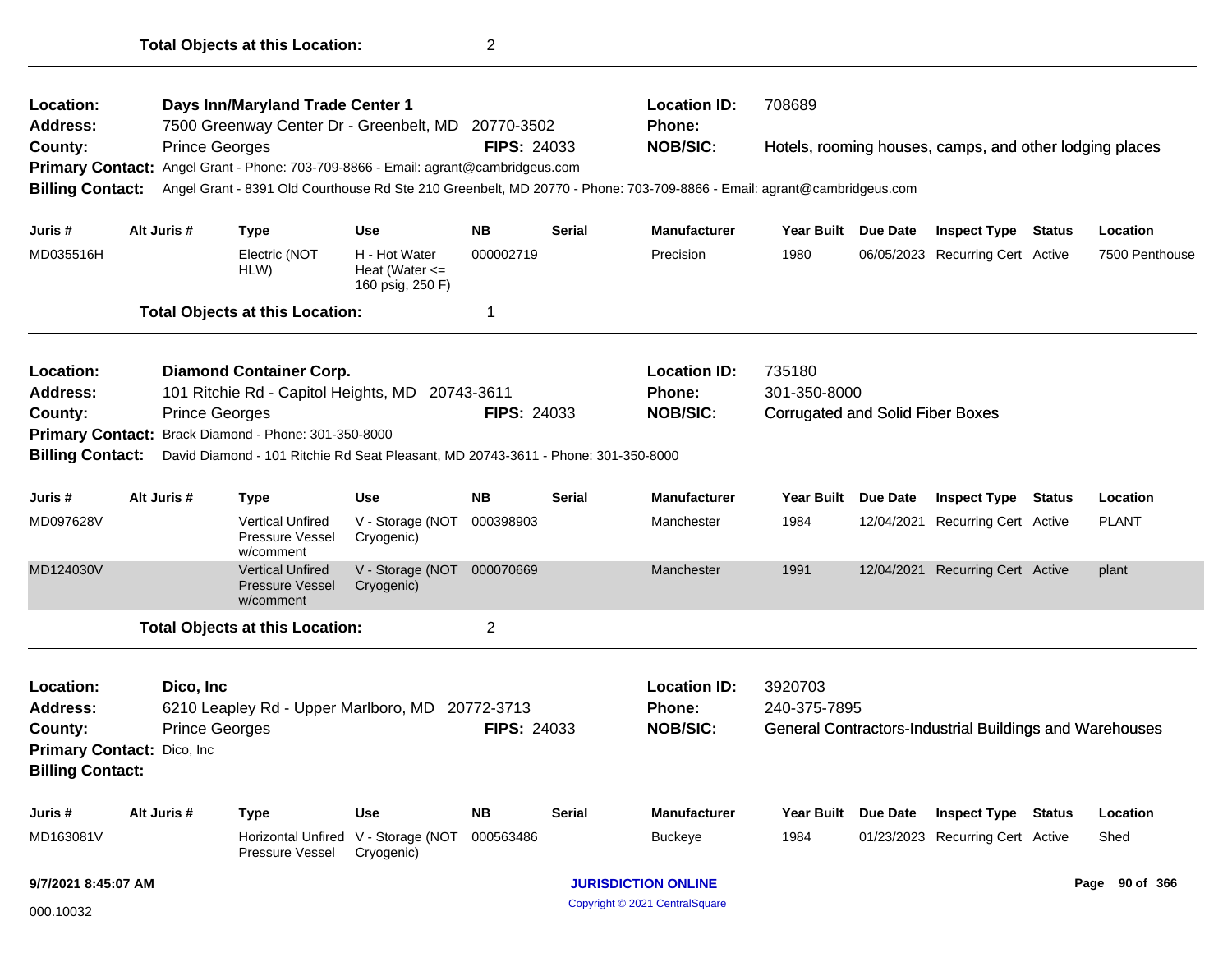| Juris #                 | Alt Juris #           | <b>Type</b><br>w/comment                                                       | <b>Use</b>                     | <b>NB</b>          | <b>Serial</b>                        | <b>Manufacturer</b> | Year Built Due Date                    |                 | <b>Inspect Type</b>              | Status        | Location                         |
|-------------------------|-----------------------|--------------------------------------------------------------------------------|--------------------------------|--------------------|--------------------------------------|---------------------|----------------------------------------|-----------------|----------------------------------|---------------|----------------------------------|
|                         |                       | <b>Total Objects at this Location:</b>                                         |                                | 1                  |                                      |                     |                                        |                 |                                  |               |                                  |
| Location:               |                       | <b>Direct Auto Service</b>                                                     |                                |                    |                                      | <b>Location ID:</b> | 722352                                 |                 |                                  |               |                                  |
| <b>Address:</b>         |                       | 2204 University Blvd E - Hyattsville, MD                                       |                                | 20783-4143         |                                      | Phone:              |                                        |                 |                                  |               |                                  |
| County:                 | <b>Prince Georges</b> |                                                                                |                                | <b>FIPS: 24033</b> |                                      | <b>NOB/SIC:</b>     | <b>General Automotive Repair Shops</b> |                 |                                  |               |                                  |
|                         |                       | Primary Contact: Sokhan Keo - Phone: 3014392727                                |                                |                    |                                      |                     |                                        |                 |                                  |               |                                  |
| <b>Billing Contact:</b> |                       | Sokhan Keo - 2204 University Blvd E Adelphi, MD 20783-4143 - Phone: 3014392727 |                                |                    |                                      |                     |                                        |                 |                                  |               |                                  |
| Juris#                  | Alt Juris #           | <b>Type</b>                                                                    | <b>Use</b>                     | <b>NB</b>          | <b>Serial</b>                        | <b>Manufacturer</b> | <b>Year Built</b>                      | <b>Due Date</b> | <b>Inspect Type</b>              | <b>Status</b> | Location                         |
| MD159128V               |                       | <b>Vertical Unfired</b><br>Pressure Vessel<br>w/comment                        | V - Storage (NOT<br>Cryogenic) | 000573295          |                                      | Morganton           | 2016                                   |                 | 08/15/2021 Recurring Cert Active |               | Garage                           |
|                         |                       | <b>Total Objects at this Location:</b>                                         |                                | 1                  |                                      |                     |                                        |                 |                                  |               |                                  |
| Location:               |                       | <b>Doubletree By Hilton Laurel</b>                                             |                                |                    |                                      | <b>Location ID:</b> | 3780383                                |                 |                                  |               |                                  |
| <b>Address:</b>         |                       | 15107 Sweitzer Ln - Laurel, MD                                                 | 20707-2957                     |                    |                                      | Phone:              | 301-776-5300                           |                 |                                  |               |                                  |
| County:                 | <b>Prince Georges</b> |                                                                                |                                | <b>FIPS: 24033</b> |                                      | <b>NOB/SIC:</b>     |                                        |                 |                                  |               |                                  |
|                         |                       | Primary Contact: Doubletree By Hilton Laurel                                   |                                |                    |                                      |                     |                                        |                 |                                  |               |                                  |
| <b>Billing Contact:</b> |                       |                                                                                |                                |                    |                                      |                     |                                        |                 |                                  |               |                                  |
| Juris #                 | Alt Juris #           | <b>Type</b>                                                                    | <b>Use</b>                     | <b>NB</b>          | <b>Serial</b>                        | <b>Manufacturer</b> | <b>Year Built</b>                      | Due Date        | <b>Inspect Type</b>              | <b>Status</b> | Location                         |
| MD157935V               | A602900               | <b>Vertical Unfired</b><br>Pressure Vessel<br>w/comment                        | V - Storage<br>(Cryogenic)     | 000123923          | NCG1COOJ10 MVE Inc<br>$\overline{2}$ |                     | 2000                                   |                 | 07/06/2023 Recurring Cert Active |               | <b>EJ'S Provision</b><br>Kitchen |
|                         |                       | <b>Total Objects at this Location:</b>                                         |                                | 1                  |                                      |                     |                                        |                 |                                  |               |                                  |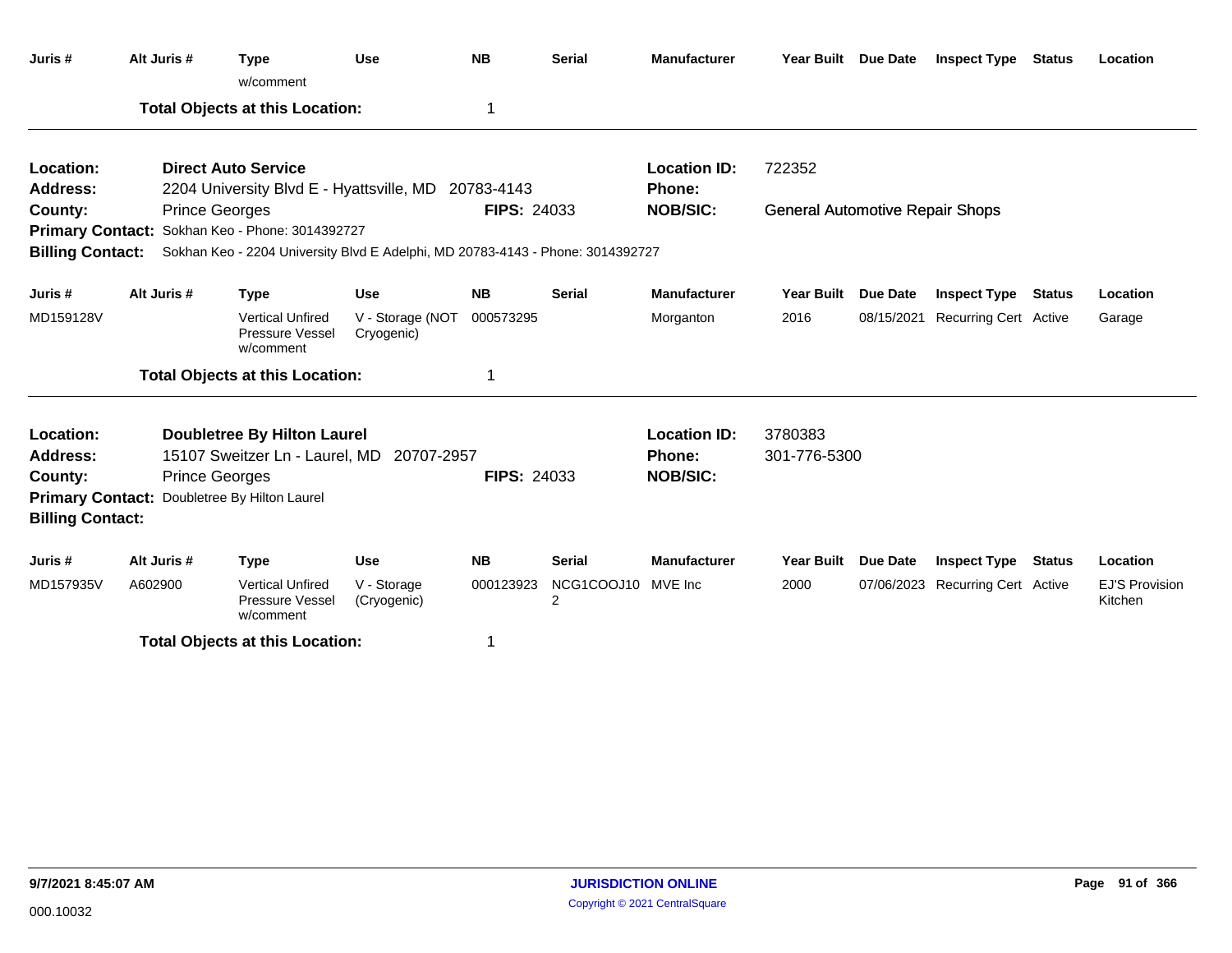| Location:<br><b>Address:</b> |    |                       | <b>Dunhill South Apartments</b><br>5815 Marlboro Pike - District Heights, MD 20747-1130 |                                                           |                    |               | <b>Location ID:</b><br><b>Phone:</b>                                                                                                | 709342                                  |          |                                                        |        |                    |
|------------------------------|----|-----------------------|-----------------------------------------------------------------------------------------|-----------------------------------------------------------|--------------------|---------------|-------------------------------------------------------------------------------------------------------------------------------------|-----------------------------------------|----------|--------------------------------------------------------|--------|--------------------|
| County:                      |    | <b>Prince Georges</b> |                                                                                         |                                                           | <b>FIPS: 24033</b> |               | <b>NOB/SIC:</b>                                                                                                                     | <b>Operators of Apartment Buildings</b> |          |                                                        |        |                    |
| <b>Primary Contact:</b>      |    |                       | Amber Overholtzer - Phone: 443-898-6621 - Email: ambero@signatureprops.net              |                                                           |                    |               |                                                                                                                                     |                                         |          |                                                        |        |                    |
| <b>Billing Contact:</b>      |    |                       |                                                                                         |                                                           |                    |               | Amber Overholtzer - 1700 Reisterstown Rd Ste 215 Pikesville, MD 21208-1416 - Phone: 443-898-6621 - Email: ambero@signatureprops.net |                                         |          |                                                        |        |                    |
| Juris #                      |    | Alt Juris #           | <b>Type</b>                                                                             | <b>Use</b>                                                | <b>NB</b>          | <b>Serial</b> | <b>Manufacturer</b>                                                                                                                 | <b>Year Built</b>                       | Due Date | <b>Inspect Type Status</b>                             |        | Location           |
| MD133710H                    |    |                       | <b>Water Heater</b><br>(HLW)                                                            | H - Hot Water<br>Supply (Water $\leq$<br>160 psig, 210 F) | 000078167          |               | <b>Bradford White</b>                                                                                                               | 2007                                    |          | 08/01/2022 Recurring Cert Active                       |        | <b>Boiler Room</b> |
| MD161198H                    | 01 |                       | <b>Water Heater</b><br>(HLW)                                                            | H - Hot Water<br>Supply (Water <=<br>160 psig, 210 F)     | 000119191          |               | A O Smith                                                                                                                           | 2016                                    |          | 08/01/2022 Recurring Cert Active                       |        | boiler room        |
|                              |    |                       | <b>Total Objects at this Location:</b>                                                  |                                                           | $\overline{2}$     |               |                                                                                                                                     |                                         |          |                                                        |        |                    |
|                              |    |                       |                                                                                         |                                                           |                    |               |                                                                                                                                     |                                         |          |                                                        |        |                    |
| Location:                    |    |                       | <b>E&amp;P Collision Center LLC</b>                                                     |                                                           |                    |               | <b>Location ID:</b>                                                                                                                 | 2959691                                 |          |                                                        |        |                    |
| <b>Address:</b>              |    |                       | 5005 Herzel PI - Beltsville, MD 20705-2009                                              |                                                           |                    |               | Phone:                                                                                                                              |                                         |          |                                                        |        |                    |
| County:                      |    | <b>Prince Georges</b> |                                                                                         |                                                           | <b>FIPS: 24033</b> |               | <b>NOB/SIC:</b>                                                                                                                     |                                         |          | Top, Body, and Upholstery Repair Shops and Paint Shops |        |                    |
|                              |    |                       | Primary Contact: Mike Pecilunas - Phone: 301-595-9377                                   |                                                           |                    |               |                                                                                                                                     |                                         |          |                                                        |        |                    |
| <b>Billing Contact:</b>      |    |                       | Nancy Mabry - 5005 Herzel PI Beltsville, MD 20705-2009 - Phone: 410-595-9377            |                                                           |                    |               |                                                                                                                                     |                                         |          |                                                        |        |                    |
| Juris #                      |    | Alt Juris #           | <b>Type</b>                                                                             | <b>Use</b>                                                | <b>NB</b>          | <b>Serial</b> | <b>Manufacturer</b>                                                                                                                 | <b>Year Built</b>                       | Due Date | <b>Inspect Type</b>                                    | Status | Location           |
| MD139004V                    |    |                       | <b>Vertical Unfired</b><br><b>Pressure Vessel</b><br>w/comment                          | V - Storage (NOT<br>Cryogenic)                            | 000156817          |               | <b>Buckeye</b>                                                                                                                      | 1978                                    |          | 01/16/2023 Recurring Cert Active                       |        | shop               |
| MD162828V                    | #1 |                       | <b>Horizontal Unfired</b><br>Pressure Vessel<br>w/comment                               | V - Storage (NOT<br>Cryogenic)                            | 001695395          |               | Manchester                                                                                                                          | 2016                                    |          | 02/25/2023 Recurring Cert Active                       |        | shop               |
| MD162829V                    | #2 |                       | <b>Horizontal Unfired</b><br>Pressure Vessel<br>w/comment                               | V - Storage (NOT 001863190<br>Cryogenic)                  |                    |               | Manchester                                                                                                                          | 2017                                    |          | 02/25/2023 Recurring Cert Active                       |        | shop               |
|                              |    |                       | <b>Total Objects at this Location:</b>                                                  |                                                           | 3                  |               |                                                                                                                                     |                                         |          |                                                        |        |                    |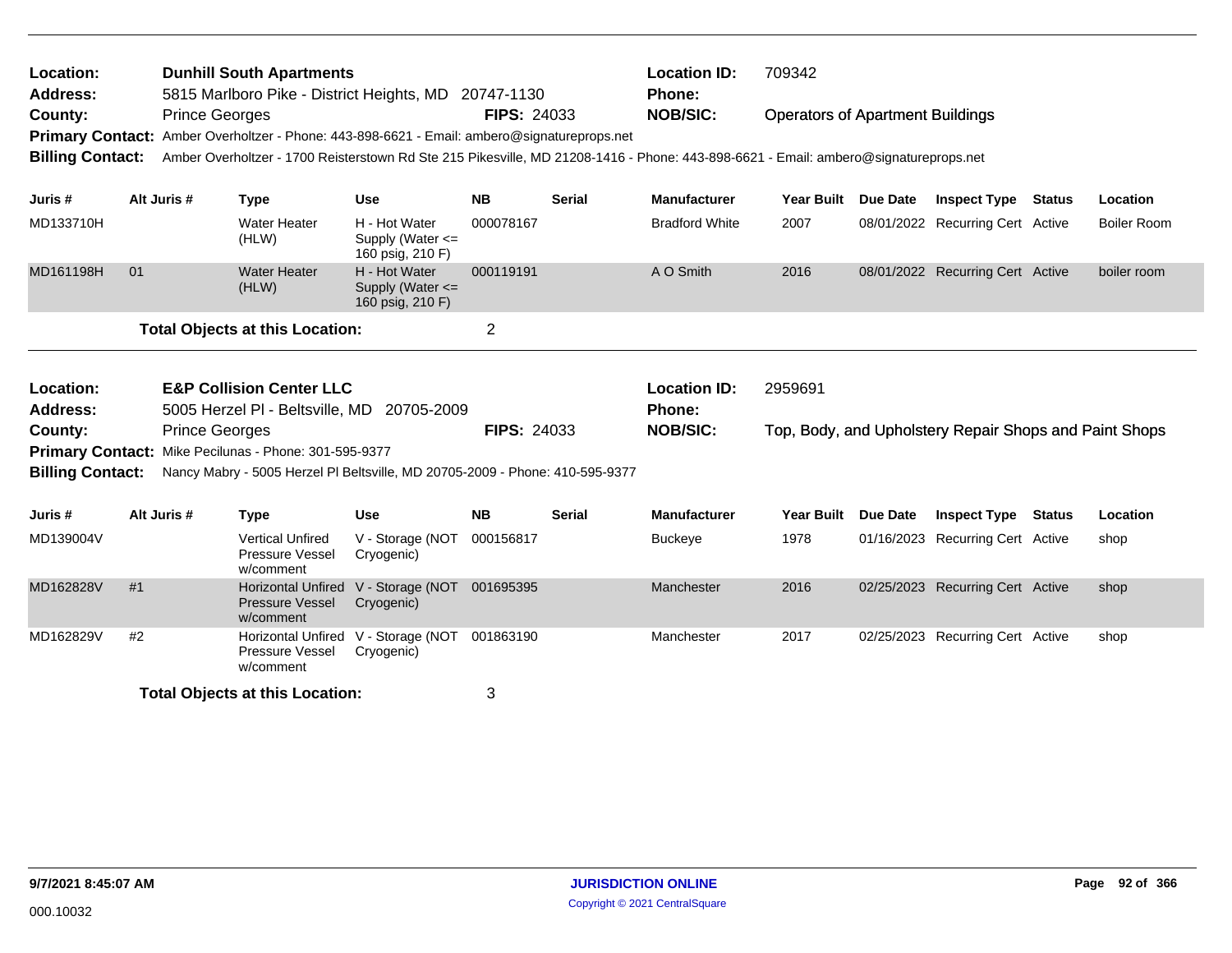| Location:<br><b>Address:</b>                       |      |                       | <b>East Pines Garden Apartments</b><br>6002 67th Ave - Riverdale, MD 20737-1755                                                                           |                                                       |                    |        | <b>Location ID:</b><br><b>Phone:</b>                                                                                                                 | 4004495                          |          |                                  |               |                    |
|----------------------------------------------------|------|-----------------------|-----------------------------------------------------------------------------------------------------------------------------------------------------------|-------------------------------------------------------|--------------------|--------|------------------------------------------------------------------------------------------------------------------------------------------------------|----------------------------------|----------|----------------------------------|---------------|--------------------|
| County:                                            |      | <b>Prince Georges</b> |                                                                                                                                                           |                                                       | <b>FIPS: 24033</b> |        | <b>NOB/SIC:</b>                                                                                                                                      |                                  |          |                                  |               |                    |
|                                                    |      |                       | Primary Contact: Harold Huggins - Phone: 301-421-1122 - Email: hugginsrealty@comcast.net                                                                  |                                                       |                    |        |                                                                                                                                                      |                                  |          |                                  |               |                    |
| <b>Billing Contact:</b>                            |      |                       |                                                                                                                                                           |                                                       |                    |        | Harold Huggins - 15308 Spencerville Ct burtinsville Ct. Ste 101 Burtonsville, MD 20866-1635 - Phone: 301-421-1122 - Email: hugginsrealty@comcast.net |                                  |          |                                  |               |                    |
| Juris #                                            |      | Alt Juris #           | <b>Type</b>                                                                                                                                               | <b>Use</b>                                            | <b>NB</b>          | Serial | <b>Manufacturer</b>                                                                                                                                  | Year Built Due Date              |          | <b>Inspect Type Status</b>       |               | Location           |
| MD166957H                                          |      |                       | <b>Water Heater</b><br>(HLW)                                                                                                                              | H - Hot Water<br>Supply (Water <=<br>160 psig, 210 F) | 000219157          |        | A O Smith                                                                                                                                            | 2016                             |          | 01/15/2022 Recurring Cert Active |               | Basement           |
|                                                    |      |                       | <b>Total Objects at this Location:</b>                                                                                                                    |                                                       | 1                  |        |                                                                                                                                                      |                                  |          |                                  |               |                    |
| Location:                                          |      |                       | <b>East West Liberty</b>                                                                                                                                  |                                                       |                    |        | <b>Location ID:</b>                                                                                                                                  | 702770                           |          |                                  |               |                    |
| <b>Address:</b>                                    |      |                       | 7588 Annapolis Rd - Landover Hills, MD 20784-1744                                                                                                         |                                                       |                    |        | <b>Phone:</b>                                                                                                                                        |                                  |          |                                  |               |                    |
| County:                                            |      | <b>Prince Georges</b> |                                                                                                                                                           |                                                       | <b>FIPS: 24033</b> |        | <b>NOB/SIC:</b>                                                                                                                                      | <b>Gasoline Service Stations</b> |          |                                  |               |                    |
| <b>Primary Contact:</b><br><b>Billing Contact:</b> |      |                       | East West liberty - Phone: 301-577-5868 - Cell: 240-997-0470<br>- 7588 Annapolis Rd Hyattsville, MD 20784-1744 - Phone: 301-577-5868 - Cell: 240-997-0470 |                                                       |                    |        |                                                                                                                                                      |                                  |          |                                  |               |                    |
|                                                    |      |                       |                                                                                                                                                           |                                                       |                    |        |                                                                                                                                                      |                                  |          |                                  |               |                    |
| Juris #                                            |      | Alt Juris #           | <b>Type</b>                                                                                                                                               | Use                                                   | <b>NB</b>          | Serial | <b>Manufacturer</b>                                                                                                                                  | <b>Year Built</b>                | Due Date | <b>Inspect Type</b>              | <b>Status</b> | Location           |
| MD101340V                                          | 7588 |                       | <b>Vertical Unfired</b><br>Pressure Vessel<br>w/comment                                                                                                   | V - Storage (NOT<br>Cryogenic)                        | 000337149          |        | Manchester                                                                                                                                           | 1995                             |          | 04/05/2023 Recurring Cert Active |               | Utility Rm         |
|                                                    |      |                       | <b>Total Objects at this Location:</b>                                                                                                                    |                                                       | 1                  |        |                                                                                                                                                      |                                  |          |                                  |               |                    |
| Location:                                          |      |                       | <b>Eastover Cleaners</b>                                                                                                                                  |                                                       |                    |        | <b>Location ID:</b>                                                                                                                                  | 709614                           |          |                                  |               |                    |
| <b>Address:</b>                                    |      |                       | 24 Audrey Ln - Oxon Hill, MD 20745-1301                                                                                                                   |                                                       |                    |        | Phone:                                                                                                                                               |                                  |          |                                  |               |                    |
| County:                                            |      | <b>Prince Georges</b> |                                                                                                                                                           |                                                       | <b>FIPS: 24033</b> |        | <b>NOB/SIC:</b>                                                                                                                                      | <b>Personal services</b>         |          |                                  |               |                    |
|                                                    |      |                       | Primary Contact: Jung Kim - Phone: (301) 839-5400                                                                                                         |                                                       |                    |        |                                                                                                                                                      |                                  |          |                                  |               |                    |
| <b>Billing Contact:</b>                            |      |                       |                                                                                                                                                           |                                                       |                    |        |                                                                                                                                                      |                                  |          |                                  |               |                    |
| Juris #                                            |      | Alt Juris #           | <b>Type</b>                                                                                                                                               | <b>Use</b>                                            | <b>NB</b>          | Serial | <b>Manufacturer</b>                                                                                                                                  | Year Built Due Date              |          | Inspect Type                     | Status        | Location           |
| MD096735V                                          |      |                       | Horizontal Unfired O - Other (PV<br>Pressure Vessel<br>w/comment                                                                                          | Use) w/comment                                        | 000025544 K        |        | <b>Brunner</b>                                                                                                                                       | 1996                             |          | 10/10/2021 Recurring Cert Active |               | <b>BOILER ROOM</b> |
| MD135386                                           |      |                       | Vertical Fire Tube S - Power-Other                                                                                                                        | w/comment (Stm<br>$> 15$ psig)                        | 000149058          |        | Columbia                                                                                                                                             | 2009                             |          | 10/22/2020 Recurring Cert Active |               | <b>BOILER ROOM</b> |
|                                                    |      |                       |                                                                                                                                                           |                                                       |                    |        |                                                                                                                                                      |                                  |          |                                  |               |                    |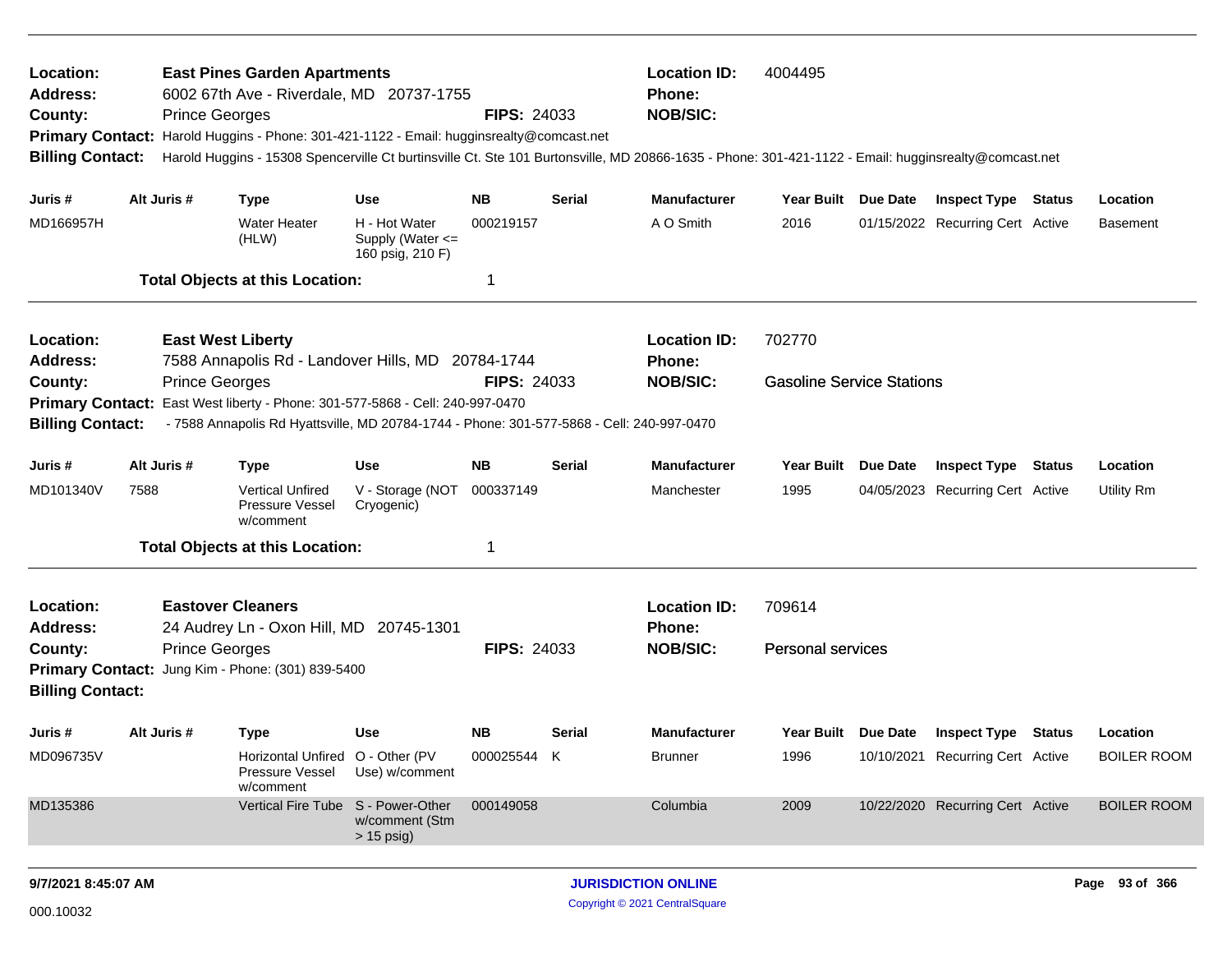| Location:<br><b>Address:</b><br>County:<br><b>Billing Contact:</b><br>Juris #<br>MD165743H    |             | <b>Ebenezer Development &amp; Outreach Center</b><br>4910 Whitfield Chapel Rd - Lanham, MD 20706-4220<br><b>Prince Georges</b><br>Primary Contact: Mr. William G Butler Jr - Phone: 301-577-0770 - Cell: 240-515-1285 - Email: church896@verizon.net<br>Mr. William G Butler Jr - 4912 Whitfield Chapel Rd Lanham, MD 20706-4220 - Phone: 301-577-0770 - Cell: 240-515-1285 - Email: church896@verizon.net |                                                         | <b>FIPS: 24033</b> |               | <b>Location ID:</b><br>Phone:<br><b>NOB/SIC:</b>        | 1656510<br>301-577-0770<br><b>Elementary and Secondary Schools</b> |                 |                                  |             |
|-----------------------------------------------------------------------------------------------|-------------|------------------------------------------------------------------------------------------------------------------------------------------------------------------------------------------------------------------------------------------------------------------------------------------------------------------------------------------------------------------------------------------------------------|---------------------------------------------------------|--------------------|---------------|---------------------------------------------------------|--------------------------------------------------------------------|-----------------|----------------------------------|-------------|
|                                                                                               | Alt Juris # | Type                                                                                                                                                                                                                                                                                                                                                                                                       | Use                                                     | <b>NB</b>          | <b>Serial</b> | <b>Manufacturer</b>                                     | <b>Year Built</b>                                                  | <b>Due Date</b> | <b>Inspect Type Status</b>       | Location    |
|                                                                                               |             | <b>Horizontal Fire</b><br>Tube                                                                                                                                                                                                                                                                                                                                                                             | H - Hot Water<br>Heat (Water $\leq$<br>160 psig, 250 F) | 000120272          |               | Columbia                                                | 2019                                                               | 09/24/2021      | <b>Recurring Cert Active</b>     | <b>BSMT</b> |
|                                                                                               |             | <b>Total Objects at this Location:</b>                                                                                                                                                                                                                                                                                                                                                                     |                                                         | 1                  |               |                                                         |                                                                    |                 |                                  |             |
| Location:<br><b>Address:</b><br>County:<br><b>Primary Contact:</b><br><b>Billing Contact:</b> |             | <b>Eight O'clock Coffee</b><br>3300 Pennsy Dr # A - Landover, MD 20785-1604<br><b>Prince Georges</b><br>Darnell Washington - Phone: 301-995-0309 - Email: darnell.washington@tgbi.com<br>Darnell Washington - 3300 Pennsy Dr # A Landover, MD 20785-1604 - Phone: 301-995-0309 - Email: darnell.washington@tgbi.com                                                                                        |                                                         | <b>FIPS: 24033</b> |               | <b>Location ID:</b><br><b>Phone:</b><br><b>NOB/SIC:</b> | 709792<br>301-955-0401<br><b>Roasted Coffee</b>                    |                 |                                  |             |
| Juris #                                                                                       | Alt Juris # | <b>Type</b>                                                                                                                                                                                                                                                                                                                                                                                                | <b>Use</b>                                              | <b>NB</b>          | <b>Serial</b> | <b>Manufacturer</b>                                     | <b>Year Built</b>                                                  | <b>Due Date</b> | <b>Inspect Type Status</b>       | Location    |
| MD100675V                                                                                     |             | <b>Vertical Unfired</b><br><b>Pressure Vessel</b><br>w/comment                                                                                                                                                                                                                                                                                                                                             | V - Storage (NOT<br>Cryogenic)                          | 00084173K          |               | <b>Brunner</b>                                          | 1997                                                               |                 | 04/30/2023 Recurring Cert Active | Main Floor  |
| MD100676V                                                                                     |             | <b>Vertical Unfired</b><br><b>Pressure Vessel</b><br>w/comment                                                                                                                                                                                                                                                                                                                                             | V - Storage (NOT<br>Cryogenic)                          | 00094292G          |               | <b>Brunner</b>                                          | 1993                                                               |                 | 04/30/2023 Recurring Cert Active | Mezzanine   |
| MD122163V                                                                                     |             | <b>Vertical Unfired</b><br><b>Pressure Vessel</b><br>w/comment                                                                                                                                                                                                                                                                                                                                             | V - Storage (NOT 000290968<br>Cryogenic)                |                    |               | Steel Fab                                               | 2002                                                               |                 | 04/30/2023 Recurring Cert Active | Mezzanine   |
| MD135312V                                                                                     |             | <b>Vertical Unfired</b><br><b>Pressure Vessel</b><br>w/comment                                                                                                                                                                                                                                                                                                                                             | V - Storage (NOT<br>Cryogenic)                          | 000396907          |               | <b>Steel Fab</b>                                        | 2005                                                               |                 | 04/30/2023 Recurring Cert Active | Mezzanine   |
| MD135313V                                                                                     |             | <b>Vertical Unfired</b><br>Pressure Vessel<br>w/comment                                                                                                                                                                                                                                                                                                                                                    | V - Storage (NOT<br>Cryogenic)                          | 000080168          |               | <b>Brunner</b>                                          | 1988                                                               |                 | 04/30/2023 Recurring Cert Active | Main Floor  |
|                                                                                               |             | <b>Total Objects at this Location:</b>                                                                                                                                                                                                                                                                                                                                                                     |                                                         | 5                  |               |                                                         |                                                                    |                 |                                  |             |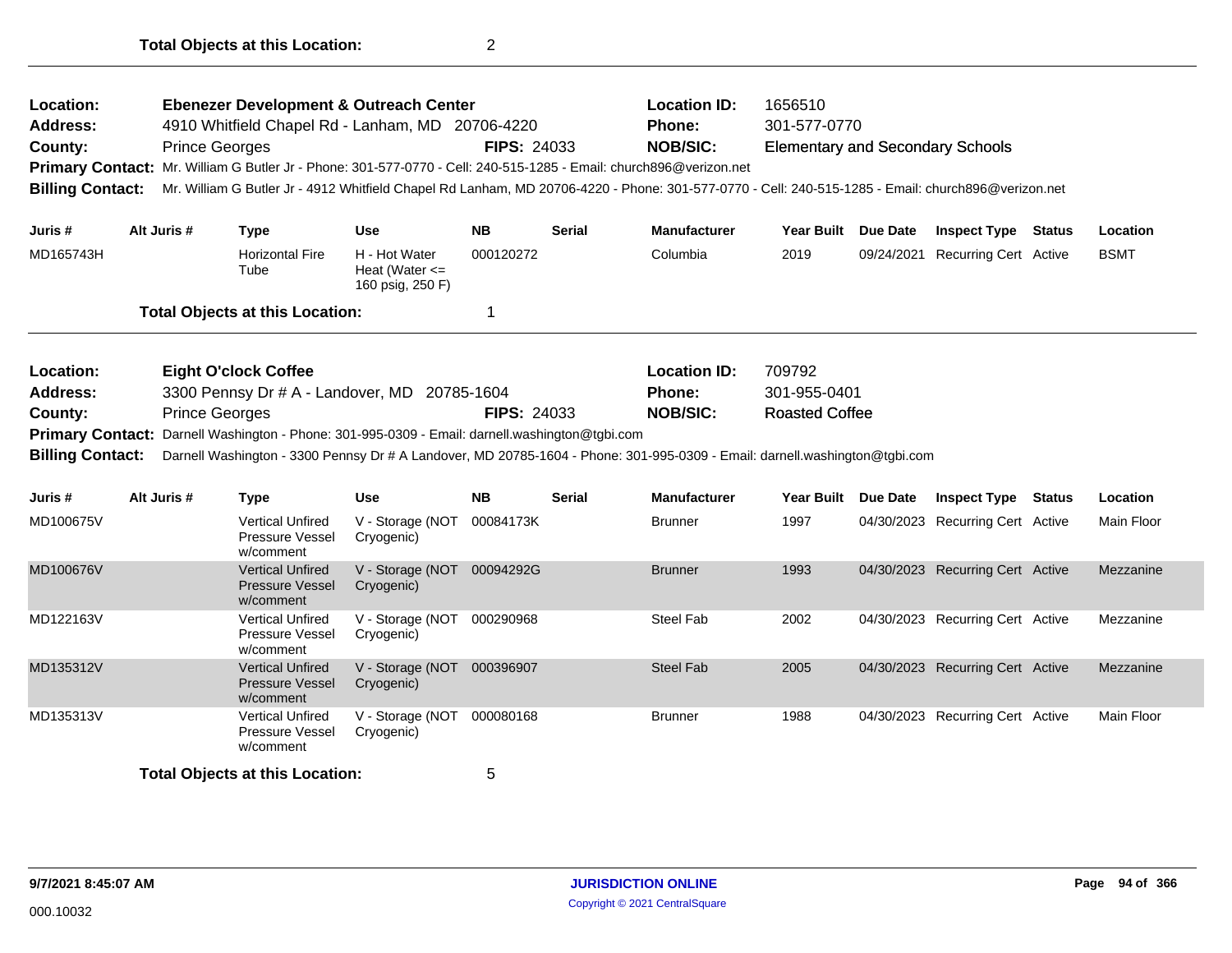| Location:<br>Address:<br>County:<br>Primary Contact: John Stolte - Phone: 410 330 8532<br><b>Billing Contact:</b><br>Juris # |             | <b>Prince Georges</b>                           | <b>Enterprise Car Sales</b><br>7710 Annapolis Rd - Lanham, MD 20706-1322<br>John Stolte - 7710 Annapolis Rd Lanham, MD 20706-1322 - Phone: 410 330 8532             |                                                   | <b>FIPS: 24033</b> |               | <b>Location ID:</b><br><b>Phone:</b><br><b>NOB/SIC:</b>                                                                                                               | 724577<br>301-459-1300                         | Automotive dealers and gasoline service stations |        |                |
|------------------------------------------------------------------------------------------------------------------------------|-------------|-------------------------------------------------|---------------------------------------------------------------------------------------------------------------------------------------------------------------------|---------------------------------------------------|--------------------|---------------|-----------------------------------------------------------------------------------------------------------------------------------------------------------------------|------------------------------------------------|--------------------------------------------------|--------|----------------|
|                                                                                                                              | Alt Juris # |                                                 | Type                                                                                                                                                                | <b>Use</b>                                        | <b>NB</b>          | <b>Serial</b> | <b>Manufacturer</b>                                                                                                                                                   | Year Built Due Date                            | <b>Inspect Type Status</b>                       |        | Location       |
| MD151184V                                                                                                                    |             |                                                 | Pressure Vessel<br>w/comment                                                                                                                                        | Horizontal Unfired V - Storage (NOT<br>Cryogenic) | 000322518          |               | Morganton                                                                                                                                                             | 2013                                           | 05/18/2023 Recurring Cert Active                 |        | inside storage |
|                                                                                                                              |             |                                                 | <b>Total Objects at this Location:</b>                                                                                                                              |                                                   | $\mathbf 1$        |               |                                                                                                                                                                       |                                                |                                                  |        |                |
| <b>Location:</b><br><b>Address:</b>                                                                                          |             |                                                 | <b>Enterprise Shell - 850</b><br>9415 Annapolis Road - Lanham, MD 20706-3003                                                                                        |                                                   |                    |               | <b>Location ID:</b><br><b>Phone:</b>                                                                                                                                  | 710046                                         |                                                  |        |                |
| County:<br><b>Primary Contact:</b><br><b>Billing Contact:</b>                                                                |             | <b>Prince Georges</b><br>Enterprise Shell - 850 |                                                                                                                                                                     |                                                   | <b>FIPS: 24033</b> |               | <b>NOB/SIC:</b><br>Ron Thompson - 102 Centennial St La Plata, MD 20646-5967 - Phone: 301-932-3679 - Cell: 240-434-3686 - Email: RThompson@twgi.net                    |                                                | Automotive dealers and gasoline service stations |        |                |
| Juris #                                                                                                                      | Alt Juris # |                                                 | Type                                                                                                                                                                | <b>Use</b>                                        | <b>NB</b>          | Serial        | <b>Manufacturer</b>                                                                                                                                                   | Year Built Due Date                            | <b>Inspect Type Status</b>                       |        | Location       |
| MD072046V                                                                                                                    | 9415        |                                                 | <b>Vertical Unfired</b><br>Pressure Vessel<br>w/comment                                                                                                             | V - Storage (NOT<br>Cryogenic)                    | 000083715          |               | <b>Brunner</b>                                                                                                                                                        | 1986                                           | 05/12/2023 Recurring Cert Active                 |        | Storage Room   |
|                                                                                                                              |             |                                                 | <b>Total Objects at this Location:</b>                                                                                                                              |                                                   | $\mathbf 1$        |               |                                                                                                                                                                       |                                                |                                                  |        |                |
| Location:<br><b>Address:</b><br>County:<br><b>Billing Contact:</b>                                                           |             | <b>Prince Georges</b>                           | <b>Equipment Corp. of America</b><br>6300 Foxley Rd - Upper Marlboro, MD 20772-3720<br>Primary Contact: Mike Brown - Phone: 301-599-1300 - Email: mbrown@ecanet.com |                                                   | FIPS: 24033        |               | <b>Location ID:</b><br><b>Phone:</b><br><b>NOB/SIC:</b><br>Mike Brown - 6300 Foxley Rd Upper Marlboro, MD 20772-3720 - Phone: 301-599-1300 - Email: mbrown@ecanet.com | 710072<br>301-599-1300<br>Miscellaneous retail |                                                  |        |                |
| Juris #                                                                                                                      | Alt Juris # |                                                 | Type                                                                                                                                                                | Use                                               | <b>NB</b>          | Serial        | <b>Manufacturer</b>                                                                                                                                                   | Year Built Due Date                            | <b>Inspect Type</b>                              | Status | Location       |
| MD057391V                                                                                                                    | #1          |                                                 | <b>Vertical Unfired</b><br>Pressure Vessel<br>w/comment                                                                                                             | V - Storage (NOT<br>Cryogenic)                    | 000670351          | 00000         | Buckeye                                                                                                                                                               | 1985                                           | 06/06/2022 Recurring Cert Active                 |        | <b>SHOP</b>    |
|                                                                                                                              |             |                                                 | <b>Total Objects at this Location:</b>                                                                                                                              |                                                   | -1                 |               |                                                                                                                                                                       |                                                |                                                  |        |                |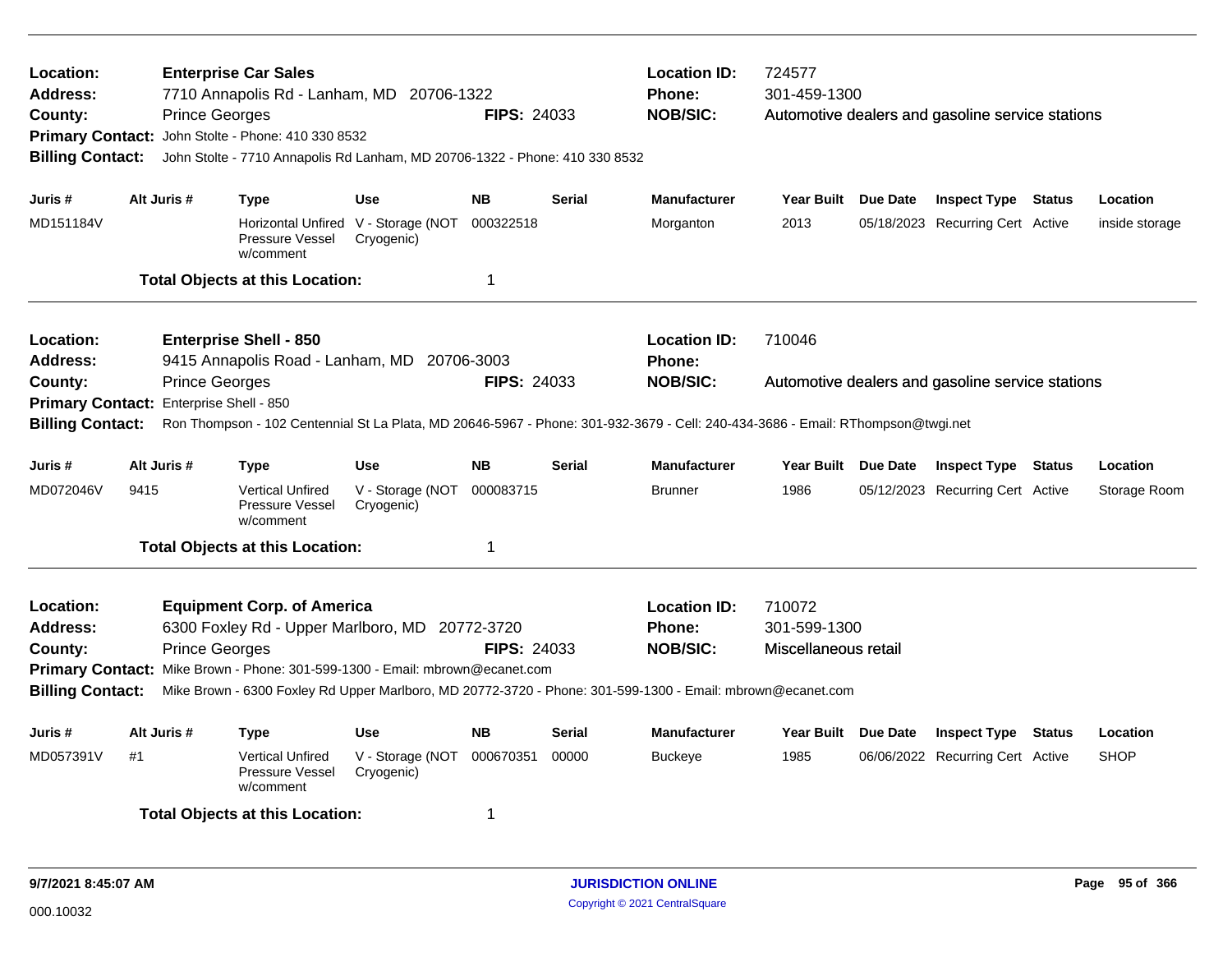| Location:                    | <b>Ernest Majer Inc.</b> |                                                                                         |                                                             |                    |               | <b>Location ID:</b>                                                                                          | 710095              |                 |                                                  |                      |
|------------------------------|--------------------------|-----------------------------------------------------------------------------------------|-------------------------------------------------------------|--------------------|---------------|--------------------------------------------------------------------------------------------------------------|---------------------|-----------------|--------------------------------------------------|----------------------|
| <b>Address:</b><br>County:   | <b>Prince Georges</b>    | 4217 47th St - Bladensburg, MD 20710-1103                                               |                                                             | <b>FIPS: 24033</b> |               | Phone:<br><b>NOB/SIC:</b>                                                                                    |                     |                 |                                                  |                      |
|                              |                          | Primary Contact: Ernest Maier Inc - Phone: 3019278300 - Cell: 240 375 2357              |                                                             |                    |               |                                                                                                              |                     |                 | Miscellaneous manufacturing industries           |                      |
| <b>Billing Contact:</b>      |                          | - 4700 Annapolis Rd Bladensburg, MD 20710-1202 - Phone: 3019278300 - Cell: 240 375 2357 |                                                             |                    |               |                                                                                                              |                     |                 |                                                  |                      |
|                              |                          |                                                                                         |                                                             |                    |               |                                                                                                              |                     |                 |                                                  |                      |
| Juris #                      | Alt Juris #              | <b>Type</b>                                                                             | Use                                                         | <b>NB</b>          | <b>Serial</b> | <b>Manufacturer</b>                                                                                          | Year Built Due Date |                 | <b>Inspect Type Status</b>                       | Location             |
| MD129920V                    |                          | Pressure Vessel<br>w/comment                                                            | Horizontal Unfired V - Storage (NOT<br>Cryogenic)           | 000160896          |               | Melben                                                                                                       | 1987                |                 | 01/12/2022 Recurring Cert Active                 | Machine Shop         |
| MD147923V                    |                          | Pressure Vessel<br>w/comment                                                            | Horizontal Unfired V - Storage (NOT 000122659<br>Cryogenic) |                    |               | <b>Steel Fab</b>                                                                                             | 1995                |                 | 01/12/2022 Recurring Cert Active                 | <b>Compressor Rm</b> |
|                              |                          | <b>Total Objects at this Location:</b>                                                  |                                                             | $\mathbf 2$        |               |                                                                                                              |                     |                 |                                                  |                      |
| Location:<br><b>Address:</b> | <b>Errol's Gas</b>       | 1825 University Boulevard Attn - Ryan Johnson - Hyattsville, MD                         |                                                             |                    |               | <b>Location ID:</b><br>Phone:                                                                                | 716128              |                 |                                                  |                      |
| County:                      | <b>Prince Georges</b>    |                                                                                         |                                                             | <b>FIPS: 24033</b> |               | <b>NOB/SIC:</b>                                                                                              |                     |                 | Automotive dealers and gasoline service stations |                      |
|                              |                          | Primary Contact: George Johnson - Phone: 301 434 7887                                   |                                                             |                    |               |                                                                                                              |                     |                 |                                                  |                      |
| <b>Billing Contact:</b>      |                          |                                                                                         |                                                             |                    |               | George Johnson - 1825 University Blvd E Attn - Ryan Johnson Hyattsville, MD 20783-4624 - Phone: 301 434 7887 |                     |                 |                                                  |                      |
|                              |                          |                                                                                         |                                                             |                    |               |                                                                                                              |                     |                 |                                                  |                      |
| Juris #                      | Alt Juris #              | <b>Type</b>                                                                             | Use                                                         | <b>NB</b>          | Serial        | <b>Manufacturer</b>                                                                                          | Year Built Due Date |                 | <b>Inspect Type Status</b>                       | Location             |
| MD111987V                    |                          | <b>Vertical Unfired</b><br>Pressure Vessel<br>w/comment                                 | V - Storage (NOT<br>Cryogenic)                              | 000060068          |               | <b>Brunner</b>                                                                                               | 2002                |                 | 06/22/2023 Recurring Cert Active                 | <b>Outside Shed</b>  |
|                              |                          | <b>Total Objects at this Location:</b>                                                  |                                                             | 1                  |               |                                                                                                              |                     |                 |                                                  |                      |
| Location:                    | <b>Exxon</b>             |                                                                                         |                                                             |                    |               | <b>Location ID:</b>                                                                                          | 724500              |                 |                                                  |                      |
| <b>Address:</b>              |                          | 9500 Lanham Severn Road - Lanham, MD 20706-2624                                         |                                                             |                    |               | <b>Phone:</b>                                                                                                |                     |                 |                                                  |                      |
| County:                      | <b>Prince Georges</b>    |                                                                                         |                                                             | <b>FIPS: 24033</b> |               | <b>NOB/SIC:</b>                                                                                              |                     |                 | Automotive dealers and gasoline service stations |                      |
|                              |                          | Primary Contact: Faisal Bhatti - Phone: 443-889-1105                                    |                                                             |                    |               |                                                                                                              |                     |                 |                                                  |                      |
| <b>Billing Contact:</b>      |                          | - 9500 Lanham Severn Rd Lanham, MD 20706-2624 - Phone: 3015771120                       |                                                             |                    |               |                                                                                                              |                     |                 |                                                  |                      |
| Juris #                      | Alt Juris #              | <b>Type</b>                                                                             | <b>Use</b>                                                  | <b>NB</b>          | <b>Serial</b> | <b>Manufacturer</b>                                                                                          | <b>Year Built</b>   | <b>Due Date</b> | <b>Inspect Type Status</b>                       | Location             |
| MD159100V                    |                          | <b>Vertical Unfired</b><br>Pressure Vessel<br>w/comment                                 | V - Storage (NOT<br>Cryogenic)                              | 000631139          |               | Morganton                                                                                                    | 2017                | 11/09/2021      | <b>Recurring Cert Active</b>                     | Storage Room         |
|                              |                          |                                                                                         |                                                             |                    |               |                                                                                                              |                     |                 |                                                  |                      |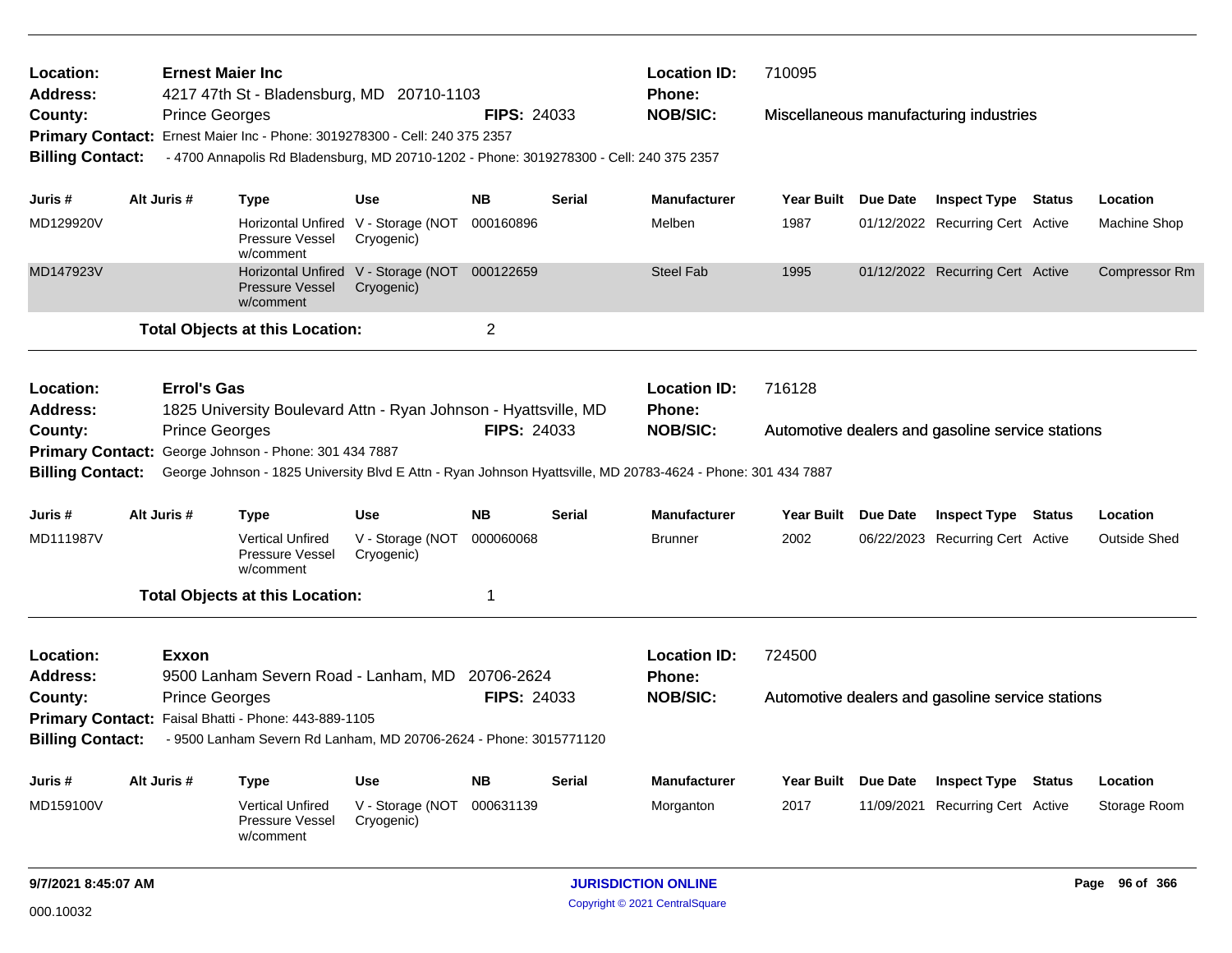| Location:<br><b>Address:</b><br>County:<br><b>Primary Contact:</b><br><b>Billing Contact:</b> |                                                                                                                                            | <b>Prince Georges</b> | <b>Faith United Methodist Church</b><br>15769 Livingston Rd - Accokeek, MD<br>Floyd Makle - Phone: 301-751-8257 - Email: cherylmakel@yahoo.com<br>- 15769 Livingston Rd Accokeek, MD 20607-3315 - Phone: 3012926104 |                                                           | 20607-3315<br><b>FIPS: 24033</b> |                    | <b>Location ID:</b><br>Phone:<br><b>NOB/SIC:</b> | 727479<br>301-292-6104<br>Membership organizations |          |                                  |        |                    |
|-----------------------------------------------------------------------------------------------|--------------------------------------------------------------------------------------------------------------------------------------------|-----------------------|---------------------------------------------------------------------------------------------------------------------------------------------------------------------------------------------------------------------|-----------------------------------------------------------|----------------------------------|--------------------|--------------------------------------------------|----------------------------------------------------|----------|----------------------------------|--------|--------------------|
| Juris #                                                                                       |                                                                                                                                            | Alt Juris #           | <b>Type</b>                                                                                                                                                                                                         | Use                                                       | <b>NB</b>                        | <b>Serial</b>      | <b>Manufacturer</b>                              | <b>Year Built</b>                                  | Due Date | <b>Inspect Type</b>              | Status | Location           |
| MD150406H                                                                                     |                                                                                                                                            |                       | <b>Vertical Fire Tube</b>                                                                                                                                                                                           | H - Hot Water<br>Supply (Water $\leq$<br>160 psig, 250 F) | 000086568                        |                    | Columbia                                         | 2011                                               |          | 08/24/2022 Recurring Cert Active |        | Boiler room        |
|                                                                                               |                                                                                                                                            |                       | <b>Total Objects at this Location:</b>                                                                                                                                                                              |                                                           |                                  |                    |                                                  |                                                    |          |                                  |        |                    |
| Location:<br><b>Address:</b><br>County:                                                       | <b>Falcon Car Wash</b><br>3001 Hubbard Rd - Landover, MD 20785-2018<br><b>Prince Georges</b><br>Falcon Car Wash<br><b>Primary Contact:</b> |                       |                                                                                                                                                                                                                     |                                                           |                                  | <b>FIPS: 24033</b> | <b>Location ID:</b><br>Phone:<br><b>NOB/SIC:</b> | 711537<br>443-831-5753<br>Carwashes                |          |                                  |        |                    |
| <b>Billing Contact:</b>                                                                       |                                                                                                                                            |                       | Babar Ifikhar - 3001 Hubbard Rd Landover, MD 20785-2018 - Phone: 443-831-5753                                                                                                                                       |                                                           |                                  |                    |                                                  |                                                    |          |                                  |        |                    |
| Juris #                                                                                       |                                                                                                                                            | Alt Juris #           | <b>Type</b>                                                                                                                                                                                                         | <b>Use</b>                                                | <b>NB</b>                        | <b>Serial</b>      | <b>Manufacturer</b>                              | <b>Year Built</b>                                  | Due Date | <b>Inspect Type</b>              | Status | <b>Location</b>    |
| MD074434H                                                                                     |                                                                                                                                            |                       | <b>Water Tube</b><br>Coiled (NOT<br>Flueless Hi<br>Efficiency)                                                                                                                                                      | H - Hot Water<br>Heat (Water $\leq$<br>160 psig, 250 F)   | 000012748                        | AJHWB97.745        | Weben-Jarco                                      | 1989                                               |          | 07/11/2023 Recurring Cert Active |        | Mechanical<br>Room |
| MD164422V                                                                                     |                                                                                                                                            |                       | <b>Vertical Unfired</b><br>Pressure Vessel<br>w/comment                                                                                                                                                             | V - Storage (NOT<br>Cryogenic)                            | 000769644                        | M872366            | Morganton                                        | 2018                                               |          | 07/13/2023 Recurring Cert Active |        | Mechanical<br>Room |
|                                                                                               |                                                                                                                                            |                       | <b>Total Objects at this Location:</b>                                                                                                                                                                              |                                                           | 2                                |                    |                                                  |                                                    |          |                                  |        |                    |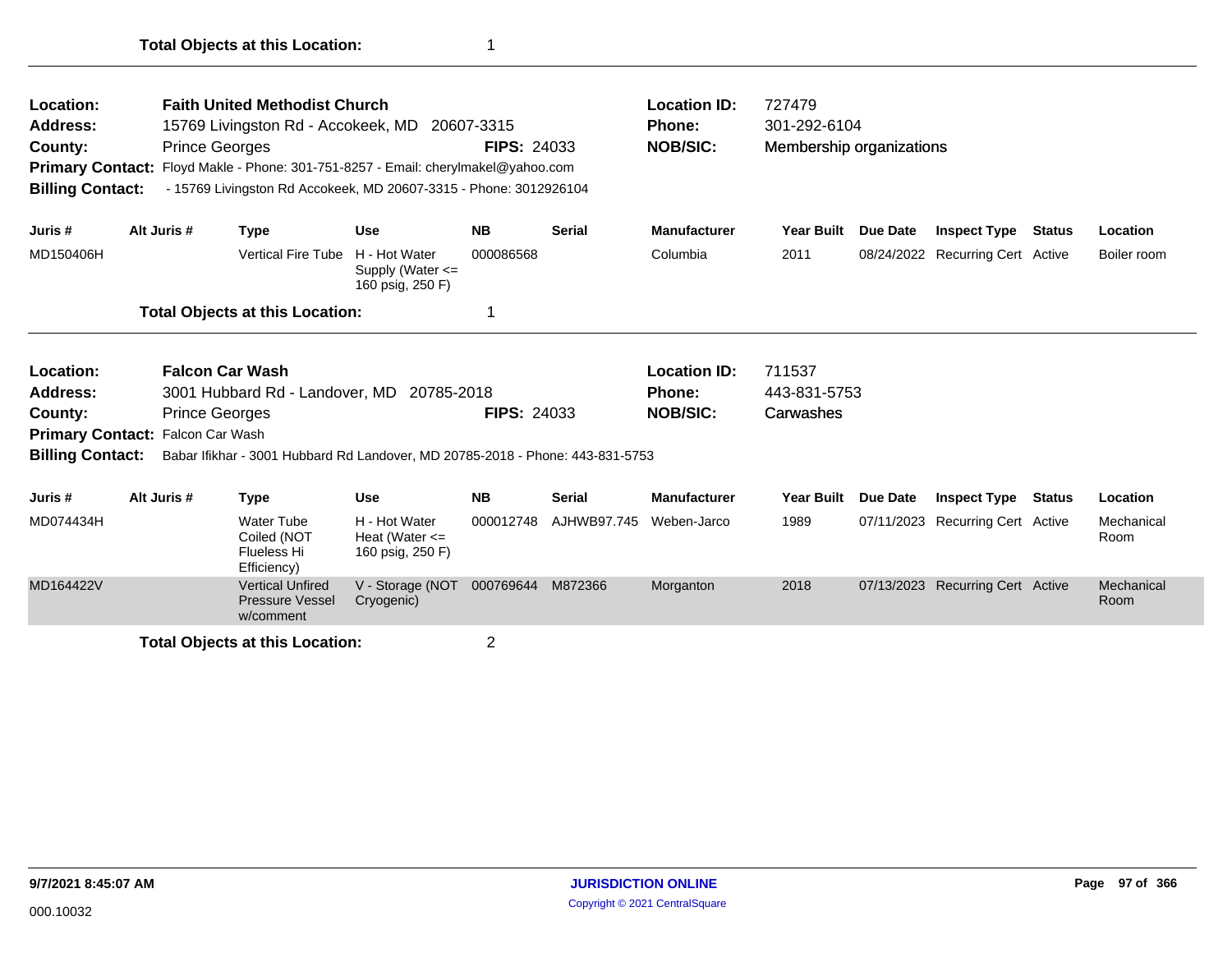| Location:<br><b>Address:</b><br>County:<br>Primary Contact: Babar - Phone: 443-831-5753<br><b>Billing Contact:</b>                                                                               |                                                                                                                 | <b>Falcon Fuel</b><br><b>Prince Georges</b> | 9500 Allentown Rd - Fort Washington, MD 20744-1435<br>Babar - 9500 Allentown Rd Fort Washington, MD 20744-1435 - Phone: 443-831-5753 |                                | <b>FIPS: 24033</b> |               | <b>Location ID:</b><br><b>Phone:</b><br><b>NOB/SIC:</b> | 723310<br>443-831-5753<br><b>Gasoline Service Stations</b> |                                                  |             |
|--------------------------------------------------------------------------------------------------------------------------------------------------------------------------------------------------|-----------------------------------------------------------------------------------------------------------------|---------------------------------------------|--------------------------------------------------------------------------------------------------------------------------------------|--------------------------------|--------------------|---------------|---------------------------------------------------------|------------------------------------------------------------|--------------------------------------------------|-------------|
|                                                                                                                                                                                                  |                                                                                                                 |                                             |                                                                                                                                      |                                |                    |               |                                                         |                                                            |                                                  |             |
| Juris #                                                                                                                                                                                          |                                                                                                                 | Alt Juris #                                 | Type                                                                                                                                 | <b>Use</b>                     | <b>NB</b>          | <b>Serial</b> | <b>Manufacturer</b>                                     | Year Built Due Date                                        | <b>Inspect Type Status</b>                       | Location    |
| MD158243V                                                                                                                                                                                        |                                                                                                                 |                                             | <b>Vertical Unfired</b><br>Pressure Vessel<br>w/comment                                                                              | V - Storage (NOT<br>Cryogenic) | 000195800<br>5     |               | <b>CAMPBELL</b>                                         | 2016                                                       | 08/23/2023 Recurring Cert Active                 | Store Room  |
|                                                                                                                                                                                                  |                                                                                                                 |                                             | <b>Total Objects at this Location:</b>                                                                                               |                                | 1                  |               |                                                         |                                                            |                                                  |             |
| Location:<br>Address:                                                                                                                                                                            | <b>Farina Auto Inc</b><br>9805 Lanham Severn Rd - Lanham, MD 20706-2629<br>FIPS: 24033<br><b>Prince Georges</b> |                                             |                                                                                                                                      |                                |                    |               | <b>Location ID:</b><br>Phone:                           | 710467                                                     |                                                  |             |
| County:                                                                                                                                                                                          |                                                                                                                 |                                             | Primary Contact: Tony Rinaldi - Phone: 301-577-5223                                                                                  |                                |                    |               | <b>NOB/SIC:</b>                                         | <b>General Automotive Repair Shops</b>                     |                                                  |             |
| <b>Billing Contact:</b>                                                                                                                                                                          |                                                                                                                 |                                             | Tony Rinaldi - 9805 Lanham Severn Rd Lanham, MD 20706-2629 - Phone: 301-577-5223                                                     |                                |                    |               |                                                         |                                                            |                                                  |             |
| Juris #                                                                                                                                                                                          |                                                                                                                 | Alt Juris #                                 | <b>Type</b>                                                                                                                          | <b>Use</b>                     | <b>NB</b>          | <b>Serial</b> | <b>Manufacturer</b>                                     | Year Built Due Date                                        | <b>Inspect Type Status</b>                       | Location    |
| MD112717V                                                                                                                                                                                        |                                                                                                                 |                                             | <b>Vertical Unfired</b><br><b>Pressure Vessel</b><br>w/comment                                                                       | V - Storage (NOT<br>Cryogenic) | 000818168          |               | Manchester                                              | 1999                                                       | 11/14/2022 Recurring Cert Active                 | <b>SHOP</b> |
|                                                                                                                                                                                                  |                                                                                                                 |                                             | <b>Total Objects at this Location:</b>                                                                                               |                                | 1                  |               |                                                         |                                                            |                                                  |             |
| Location:                                                                                                                                                                                        |                                                                                                                 | <b>Fast Fuel</b>                            |                                                                                                                                      |                                |                    |               | <b>Location ID:</b>                                     | 706904                                                     |                                                  |             |
| Address:                                                                                                                                                                                         |                                                                                                                 |                                             | 7703 Annapolis Rd - Lanham, MD 20706-1305                                                                                            |                                |                    |               | <b>Phone:</b>                                           | 301-577-4365                                               |                                                  |             |
| County:                                                                                                                                                                                          |                                                                                                                 | <b>Prince Georges</b>                       |                                                                                                                                      |                                | <b>FIPS: 24033</b> |               | <b>NOB/SIC:</b>                                         |                                                            | Automotive dealers and gasoline service stations |             |
| Primary Contact: M. A. Deleonibus - Phone: 301-577-4365/301-577-1122<br><b>Billing Contact:</b><br>M. A. Deleonibus - 7703 Annapolis Rd Lanham, MD 20706-1305 - Phone: 301-577-4365/301-577-1122 |                                                                                                                 |                                             |                                                                                                                                      |                                |                    |               |                                                         |                                                            |                                                  |             |
|                                                                                                                                                                                                  |                                                                                                                 |                                             |                                                                                                                                      |                                |                    |               |                                                         |                                                            |                                                  |             |
| Juris #                                                                                                                                                                                          |                                                                                                                 | Alt Juris #                                 | Type                                                                                                                                 | <b>Use</b>                     | <b>NB</b>          | Serial        | <b>Manufacturer</b>                                     | Year Built Due Date                                        | <b>Inspect Type Status</b>                       | Location    |
| MD100634V                                                                                                                                                                                        | 7703                                                                                                            |                                             | <b>Vertical Unfired</b><br><b>Pressure Vessel</b><br>w/comment                                                                       | V - Storage (NOT<br>Cryogenic) | 000285133          |               | Manchester                                              | 1995                                                       | 11/01/2022 Recurring Cert Active                 | <b>SHOP</b> |
|                                                                                                                                                                                                  |                                                                                                                 |                                             | <b>Total Objects at this Location:</b>                                                                                               |                                | 1                  |               |                                                         |                                                            |                                                  |             |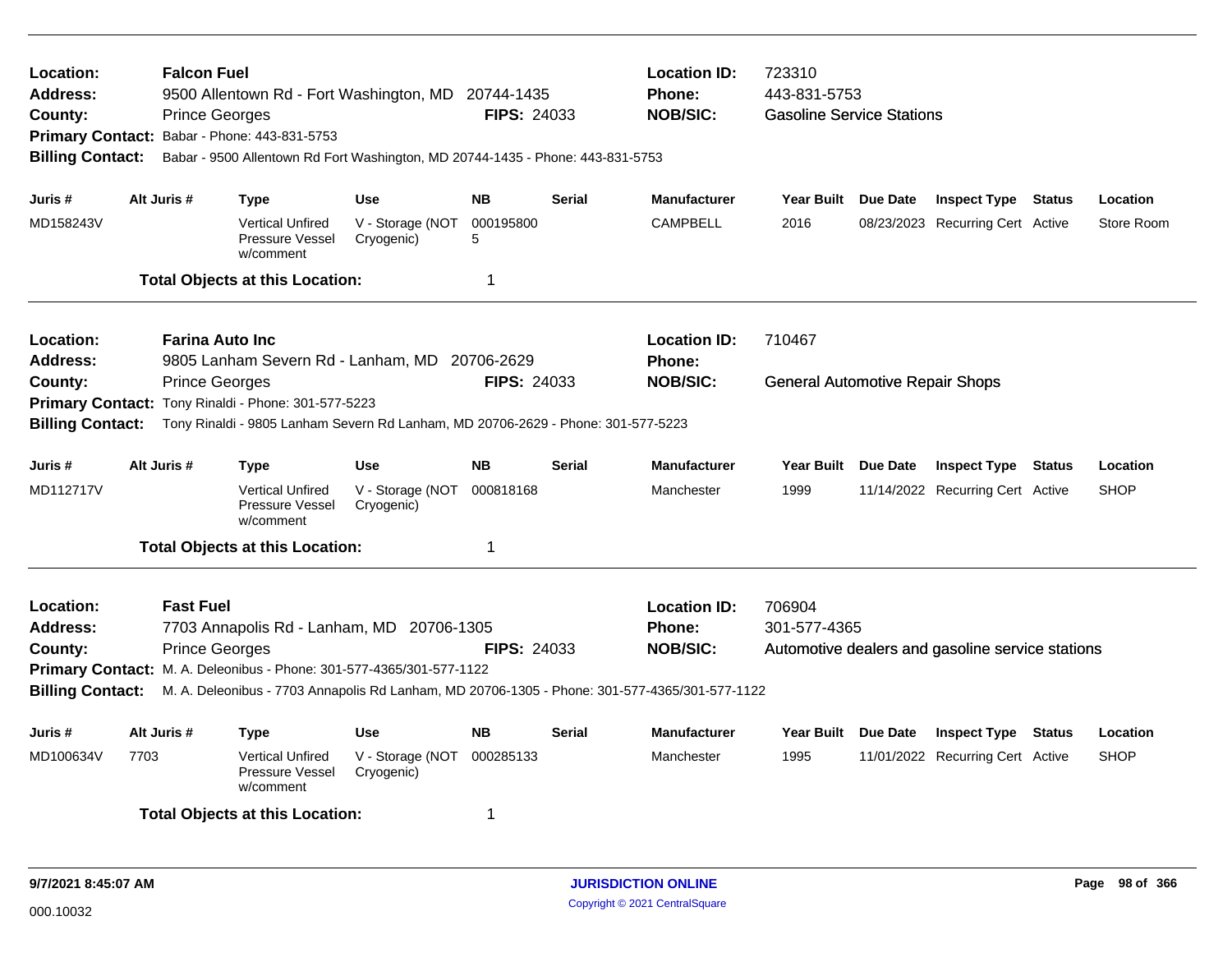| Location:<br><b>Address:</b>                                                                                                                  |                                                                                                                |                          | <b>Federal Credit Union, Federal Choice</b><br>10001 Willowdale Rd - Lanham, MD 20706-4321 |                                                             |                     |                            | <b>Location ID:</b><br>Phone:  | 1588495                                   |                                        |        |                                 |
|-----------------------------------------------------------------------------------------------------------------------------------------------|----------------------------------------------------------------------------------------------------------------|--------------------------|--------------------------------------------------------------------------------------------|-------------------------------------------------------------|---------------------|----------------------------|--------------------------------|-------------------------------------------|----------------------------------------|--------|---------------------------------|
| County:<br><b>Primary Contact:</b>                                                                                                            |                                                                                                                | <b>Prince Georges</b>    | Patty Jimeniz - Phone: 301-552-3090                                                        |                                                             | <b>FIPS: 24033</b>  |                            | <b>NOB/SIC:</b>                | <b>Credit Unions, Federally Chartered</b> |                                        |        |                                 |
| <b>Billing Contact:</b>                                                                                                                       |                                                                                                                |                          | Patty Jimeniz - 10001 Willowdale Rd Lanham, MD 20706-4321 - Phone: 301-552-3090            |                                                             |                     |                            |                                |                                           |                                        |        |                                 |
| Juris #                                                                                                                                       |                                                                                                                | Alt Juris #              | <b>Type</b>                                                                                | <b>Use</b>                                                  | <b>NB</b>           | Serial                     | <b>Manufacturer</b>            | Year Built Due Date                       | <b>Inspect Type</b>                    | Status | Location                        |
| MD121399H                                                                                                                                     | 10001                                                                                                          |                          | Cast Iron                                                                                  | H - Hot Water<br>Heat (Water $\leq$<br>160 psig, 250 F)     | 000166738           |                            | L.C.                           | 2004                                      | 10/26/2021 Recurring Cert Active       |        | Room #230<br><b>Boiler Room</b> |
|                                                                                                                                               |                                                                                                                |                          | <b>Total Objects at this Location:</b>                                                     |                                                             | 1                   |                            |                                |                                           |                                        |        |                                 |
| Location:                                                                                                                                     |                                                                                                                | <b>Festival Cleaners</b> |                                                                                            |                                                             |                     |                            | <b>Location ID:</b>            | 710582                                    |                                        |        |                                 |
| <b>Address:</b>                                                                                                                               |                                                                                                                |                          | 5080 Brown Station Rd Ste 240 - Upper Marlboro, MD 20772-9102                              |                                                             |                     |                            | Phone:                         |                                           |                                        |        |                                 |
| County:                                                                                                                                       | <b>Prince Georges</b><br>Festival Cleaners - Phone: 301-780-6460<br><b>Primary Contact:</b>                    |                          |                                                                                            |                                                             | <b>FIPS: 24033</b>  |                            | <b>NOB/SIC:</b>                |                                           | Power Laundries, Family and Commercial |        |                                 |
|                                                                                                                                               | <b>Billing Contact:</b><br>- 5080 Brown Station Rd Ste 240 Upper Marlboro, MD 20772-9102 - Phone: 301-780-6460 |                          |                                                                                            |                                                             |                     |                            |                                |                                           |                                        |        |                                 |
|                                                                                                                                               |                                                                                                                |                          |                                                                                            |                                                             |                     |                            |                                |                                           |                                        |        |                                 |
| Juris #                                                                                                                                       | Alt Juris #<br><b>NB</b><br>Use<br>Serial<br><b>Type</b>                                                       |                          |                                                                                            | <b>Manufacturer</b>                                         | Year Built Due Date | <b>Inspect Type Status</b> |                                | Location                                  |                                        |        |                                 |
| MD107833V                                                                                                                                     |                                                                                                                |                          | <b>Vertical Unfired</b><br>Pressure Vessel<br>w/comment                                    | V - Storage (NOT<br>Cryogenic)                              | 001112637           |                            | Manchester                     | 1997                                      | 11/05/2023 Recurring Cert Active       |        | <b>B</b> lrm                    |
| MD145949                                                                                                                                      |                                                                                                                |                          | Vertical Fire Tube S - Power-Ironing                                                       | (Steam > 15 psig)                                           | 000114618           |                            | Fulton                         | 2012                                      | 10/26/2021 Internal Cert               | Active | <b>Boiler Rm</b>                |
|                                                                                                                                               |                                                                                                                |                          | <b>Total Objects at this Location:</b>                                                     |                                                             | 2                   |                            |                                |                                           |                                        |        |                                 |
| Location:                                                                                                                                     |                                                                                                                |                          | <b>Fire Works Cleaning LLC</b>                                                             |                                                             |                     |                            | <b>Location ID:</b>            | 3460432                                   |                                        |        |                                 |
| <b>Address:</b>                                                                                                                               |                                                                                                                |                          | 12210 Conway Rd - Beltsville, MD 20705-1303                                                |                                                             |                     |                            | Phone:                         |                                           |                                        |        |                                 |
| County:                                                                                                                                       |                                                                                                                | <b>Prince Georges</b>    |                                                                                            |                                                             | <b>FIPS: 24033</b>  |                            | <b>NOB/SIC:</b>                | Services, NEC                             |                                        |        |                                 |
|                                                                                                                                               |                                                                                                                |                          | Primary Contact: Rosa Canales - Phone: 301-362-5502 - Email: rosa@fireworkscleaning.com    |                                                             |                     |                            |                                |                                           |                                        |        |                                 |
| <b>Billing Contact:</b><br>Rosa Canales - 12210 Conway Rd Beltsville, MD 20705-1303 - Phone: 301-362-5502 - Email: rosa@fireworkscleaning.com |                                                                                                                |                          |                                                                                            |                                                             |                     |                            |                                |                                           |                                        |        |                                 |
| Juris #                                                                                                                                       |                                                                                                                | Alt Juris #              | <b>Type</b>                                                                                | Use                                                         | <b>NB</b>           | <b>Serial</b>              | Manufacturer                   | Year Built Due Date                       | <b>Inspect Type Status</b>             |        | Location                        |
| MD148164                                                                                                                                      |                                                                                                                |                          | Vertical Fire Tube                                                                         | S - Power-Ironing<br>(Steam > 15 psig)                      | 000111061           | FB-010_A                   | Fulton                         | 2010                                      | 11/30/2021 Recurring Cert Active       |        | <b>Boiler Room</b>              |
| MD148165V                                                                                                                                     |                                                                                                                |                          | <b>Pressure Vessel</b><br>w/comment                                                        | Horizontal Unfired V - Storage (NOT 000416526<br>Cryogenic) |                     |                            | <b>Trinity</b>                 | 2004                                      | 11/19/2021 Recurring Cert Active       |        | <b>Boiler Room</b>              |
| 9/7/2021 8:45:07 AM                                                                                                                           |                                                                                                                |                          |                                                                                            |                                                             |                     |                            | <b>JURISDICTION ONLINE</b>     |                                           |                                        |        | Page 99 of 366                  |
| 000.10032                                                                                                                                     |                                                                                                                |                          |                                                                                            |                                                             |                     |                            | Copyright © 2021 CentralSquare |                                           |                                        |        |                                 |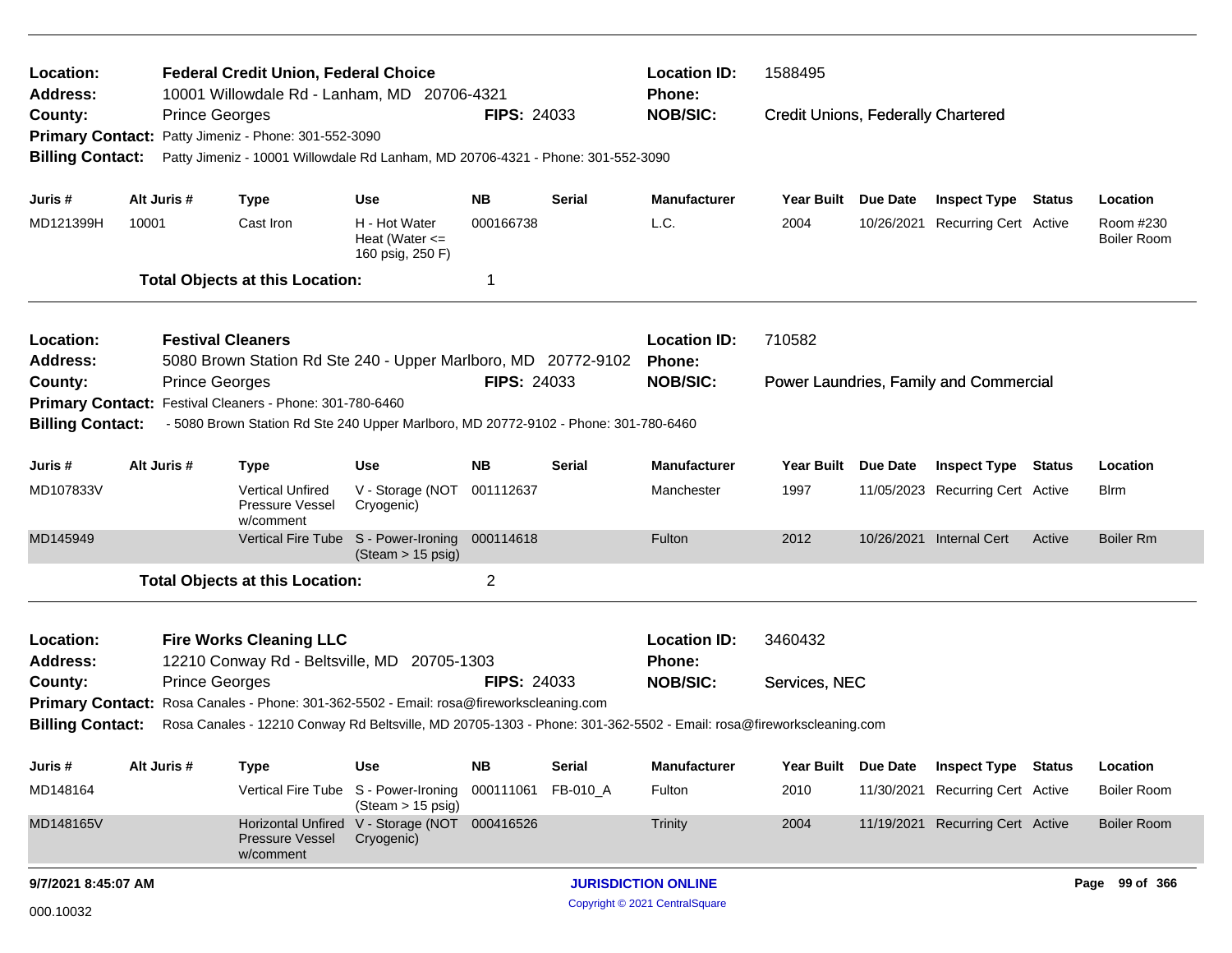| Location:<br>Address:<br>County:<br><b>Billing Contact:</b>                                                                      |                                                                        | <b>Prince Georges</b> | <b>Firehouse Subs (Arc3)</b><br>9301 Woodmore Center Dr - Lanham, MD 20706-1666<br>Primary Contact: Charlie Patterson - Phone: 804-644-4521 - Email: charlie.patterson@arc3gases.com |                                                             | <b>FIPS: 24033</b> |                     | <b>Location ID:</b><br><b>Phone:</b><br><b>NOB/SIC:</b><br>Charlie Patterson - PO Box 26269 Richmond, VA 23260-6269 - Phone: 804-644-4521 - Email: charlie.patterson@arc3gases.com | 3974776<br><b>Eating and Drinking Places</b> |                     |                                          |               |                    |
|----------------------------------------------------------------------------------------------------------------------------------|------------------------------------------------------------------------|-----------------------|--------------------------------------------------------------------------------------------------------------------------------------------------------------------------------------|-------------------------------------------------------------|--------------------|---------------------|------------------------------------------------------------------------------------------------------------------------------------------------------------------------------------|----------------------------------------------|---------------------|------------------------------------------|---------------|--------------------|
| Juris #                                                                                                                          |                                                                        | Alt Juris #           | Type                                                                                                                                                                                 | Use                                                         | NB.                | <b>Serial</b>       | <b>Manufacturer</b>                                                                                                                                                                | <b>Year Built</b>                            | Due Date            | <b>Inspect Type</b>                      | <b>Status</b> | Location           |
| MD165459V                                                                                                                        |                                                                        |                       | <b>Vertical Unfired</b><br>Pressure Vessel<br>w/comment                                                                                                                              | V - Storage<br>(Cryogenic)                                  | 000123952          |                     | MVE Inc                                                                                                                                                                            | 2000                                         | 10/09/2021          | <b>Recurring Cert Active</b>             |               | Outside            |
|                                                                                                                                  |                                                                        |                       | <b>Total Objects at this Location:</b>                                                                                                                                               |                                                             | -1                 |                     |                                                                                                                                                                                    |                                              |                     |                                          |               |                    |
| Location:<br>Address:                                                                                                            |                                                                        |                       | Firehouse Subs - 1403 (Arc3)<br>15475 Annapolis Rd - Bowie, MD 20715-3049                                                                                                            |                                                             |                    |                     | <b>Location ID:</b><br><b>Phone:</b>                                                                                                                                               | 3965498                                      |                     |                                          |               |                    |
| County:<br><b>Billing Contact:</b>                                                                                               |                                                                        | <b>Prince Georges</b> | Primary Contact: Charlie Patterson - Phone: 804-644-4521 - Email: charlie.patterson@arc3gases.com                                                                                    |                                                             | <b>FIPS: 24033</b> |                     | <b>NOB/SIC:</b><br>Charlie Patterson - PO Box 26269 Richmond, VA 23260-6269 - Phone: 804-644-4521 - Email: charlie.patterson@arc3gases.com                                         | <b>Eating and Drinking Places</b>            |                     |                                          |               |                    |
| Juris #                                                                                                                          | <b>NB</b><br>Alt Juris #<br><b>Use</b><br><b>Serial</b><br><b>Type</b> |                       |                                                                                                                                                                                      |                                                             |                    | <b>Manufacturer</b> | <b>Year Built</b>                                                                                                                                                                  | <b>Due Date</b>                              | <b>Inspect Type</b> | <b>Status</b>                            | Location      |                    |
| MD164640V                                                                                                                        |                                                                        |                       | <b>Vertical Unfired</b><br>Pressure Vessel<br>w/comment                                                                                                                              | V - Storage<br>(Cryogenic)                                  | 000112486          |                     | MVE Inc                                                                                                                                                                            | 1999                                         |                     | 07/30/2023 Recurring Cert Active         |               | Outside            |
|                                                                                                                                  |                                                                        |                       | <b>Total Objects at this Location:</b>                                                                                                                                               |                                                             | 1                  |                     |                                                                                                                                                                                    |                                              |                     |                                          |               |                    |
| Location:<br><b>Address:</b>                                                                                                     |                                                                        | Firestone - 0468      | 5731 Riverdale Rd - Riverdale, MD 20737-2139                                                                                                                                         |                                                             |                    |                     | <b>Location ID:</b><br><b>Phone:</b>                                                                                                                                               | 710722                                       |                     |                                          |               |                    |
| County:                                                                                                                          |                                                                        | <b>Prince Georges</b> |                                                                                                                                                                                      |                                                             | <b>FIPS: 24033</b> |                     | <b>NOB/SIC:</b>                                                                                                                                                                    |                                              |                     | Automotive repair, services, and parking |               |                    |
| Primary Contact: Firestone - 0468<br><b>Billing Contact:</b><br>Greg Bowman - 300 Redland Ct Ste 302 Owings Mills, MD 21117-3280 |                                                                        |                       |                                                                                                                                                                                      |                                                             |                    |                     |                                                                                                                                                                                    |                                              |                     |                                          |               |                    |
| Juris #                                                                                                                          |                                                                        | Alt Juris #           | <b>Type</b>                                                                                                                                                                          | <b>Use</b>                                                  | NB.                | Serial              | <b>Manufacturer</b>                                                                                                                                                                | Year Built Due Date                          |                     | <b>Inspect Type Status</b>               |               | Location           |
| MD074768V                                                                                                                        | 5731                                                                   |                       | Pressure Vessel<br>w/comment                                                                                                                                                         | Horizontal Unfired V - Storage (NOT 000082436<br>Cryogenic) |                    |                     | <b>Brunner</b>                                                                                                                                                                     | 1988                                         |                     | 09/26/2022 Recurring Cert Active         |               | Compressor<br>Room |
| MD127014V                                                                                                                        |                                                                        |                       | <b>Pressure Vessel</b>                                                                                                                                                               | Horizontal Unfired V - Storage (NOT 664308<br>Cryogenic)    |                    |                     | Manchester                                                                                                                                                                         | 2006                                         |                     | 09/26/2022 Recurring Cert Active         |               | comp rm            |
| 9/7/2021 8:45:07 AM                                                                                                              |                                                                        |                       |                                                                                                                                                                                      |                                                             |                    |                     | <b>JURISDICTION ONLINE</b>                                                                                                                                                         |                                              |                     |                                          |               | Page 100 of 366    |
| 000.10032                                                                                                                        |                                                                        |                       |                                                                                                                                                                                      |                                                             |                    |                     | Copyright © 2021 CentralSquare                                                                                                                                                     |                                              |                     |                                          |               |                    |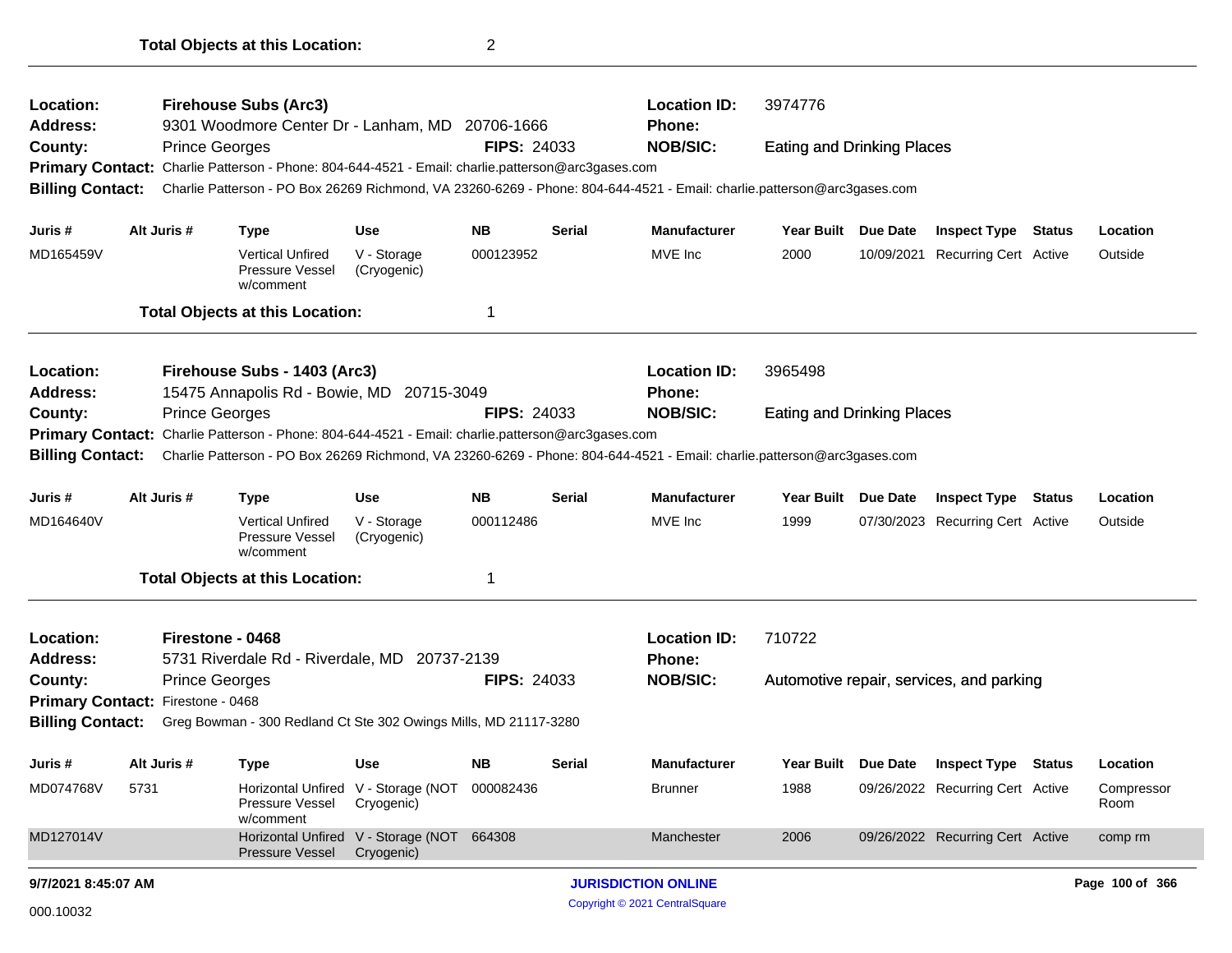| Juris #                                            | Alt Juris #           | <b>Type</b>                                                                                                                                                                 | <b>Use</b>                                            | <b>NB</b>          | <b>Serial</b> | <b>Manufacturer</b>                  | Year Built Due Date                     |                 | <b>Inspect Type Status</b>       | Location     |
|----------------------------------------------------|-----------------------|-----------------------------------------------------------------------------------------------------------------------------------------------------------------------------|-------------------------------------------------------|--------------------|---------------|--------------------------------------|-----------------------------------------|-----------------|----------------------------------|--------------|
|                                                    |                       | w/comment                                                                                                                                                                   |                                                       |                    |               |                                      |                                         |                 |                                  |              |
|                                                    |                       | <b>Total Objects at this Location:</b>                                                                                                                                      |                                                       | $\overline{c}$     |               |                                      |                                         |                 |                                  |              |
| Location:                                          |                       | <b>Forest Hills Apartments</b>                                                                                                                                              |                                                       |                    |               | <b>Location ID:</b>                  | 710973                                  |                 |                                  |              |
| Address:                                           |                       | 1435 Southern Ave - Oxon Hill, MD 20745-4336                                                                                                                                |                                                       |                    |               | <b>Phone:</b>                        |                                         |                 |                                  |              |
| County:                                            | <b>Prince Georges</b> |                                                                                                                                                                             |                                                       | <b>FIPS: 24033</b> |               | <b>NOB/SIC:</b>                      | <b>Operators of Apartment Buildings</b> |                 |                                  |              |
|                                                    |                       | Primary Contact: Tamika Jones - Phone: 301 889 1515                                                                                                                         |                                                       |                    |               |                                      |                                         |                 |                                  |              |
| <b>Billing Contact:</b>                            |                       | Tamika Jones - 4637 Dallas Pl. Temple Hills, MD 20748 - Phone: 301 889 1515                                                                                                 |                                                       |                    |               |                                      |                                         |                 |                                  |              |
| Juris #                                            | Alt Juris #           | <b>Type</b>                                                                                                                                                                 | <b>Use</b>                                            | <b>NB</b>          | <b>Serial</b> | <b>Manufacturer</b>                  | <b>Year Built</b>                       | <b>Due Date</b> | <b>Inspect Type Status</b>       | Location     |
| MD161671H                                          |                       | <b>Water Heater</b><br>(HLW)                                                                                                                                                | H - Hot Water<br>Supply (Water <=<br>160 psig, 210 F) | 000117290          |               | B&W                                  | 2016                                    |                 | 09/17/2022 Recurring Cert Active | Laundry      |
|                                                    |                       | <b>Total Objects at this Location:</b>                                                                                                                                      |                                                       | 1                  |               |                                      |                                         |                 |                                  |              |
| Location:<br><b>Address:</b>                       |                       | <b>Fort Washington Shell</b><br>10901 Fort Washington Rd - Fort Washington, MD 20744-5842                                                                                   |                                                       |                    |               | <b>Location ID:</b><br><b>Phone:</b> | 711058                                  |                 |                                  |              |
| County:                                            | <b>Prince Georges</b> |                                                                                                                                                                             |                                                       | <b>FIPS: 24033</b> |               | <b>NOB/SIC:</b>                      | <b>Gasoline Service Stations</b>        |                 |                                  |              |
| <b>Primary Contact:</b><br><b>Billing Contact:</b> |                       | Blynn Kuhstoss - Phone: 301-292-9600 - Cell: 301-399-6806 - Email: blynnkuhstoss@yahoo.com<br>- 10901 Fort Washington Rd Fort Washington, MD 20744-5842 - Phone: 3012929600 |                                                       |                    |               |                                      |                                         |                 |                                  |              |
| Juris #                                            | Alt Juris #           | <b>Type</b>                                                                                                                                                                 | <b>Use</b>                                            | <b>NB</b>          | <b>Serial</b> | <b>Manufacturer</b>                  | <b>Year Built</b>                       | <b>Due Date</b> | <b>Inspect Type Status</b>       | Location     |
| MD092967V                                          |                       | <b>Vertical Unfired</b><br>Pressure Vessel<br>w/comment                                                                                                                     | V - Storage (NOT<br>Cryogenic)                        | 000967856          |               | <b>Buckeye</b>                       | 1990                                    |                 | 09/17/2022 Recurring Cert Active | Storage Room |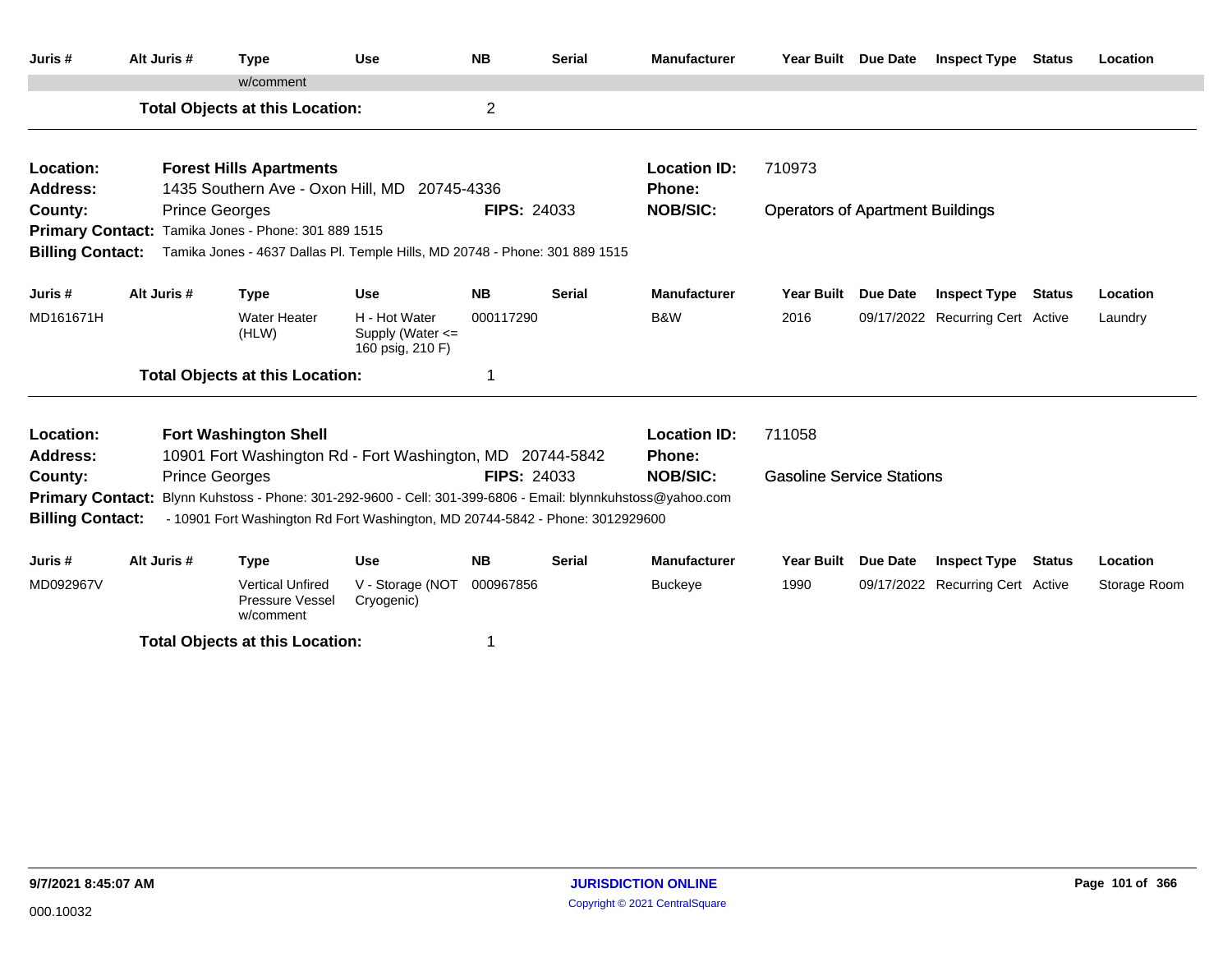| <b>Fox Chevrolet</b><br>Location:<br><b>Address:</b><br>501 Washington Blvd S - Laurel, MD 20707-4621<br><b>Prince Georges</b><br>County:<br>Derek Kline - Phone: 301 483 7817<br><b>Primary Contact:</b><br><b>Billing Contact:</b><br>Derek Kline - 501 Washington Blvd S Laurel, MD 20707-4621 - Phone: 301 483 7817<br>Alt Juris # |                                                               |                       |                                                                                            |                                                         | <b>FIPS: 24033</b> |               | <b>Location ID:</b><br><b>Phone:</b><br><b>NOB/SIC:</b> | 704619                                  |                 | Automotive dealers and gasoline service stations |               |                                 |
|----------------------------------------------------------------------------------------------------------------------------------------------------------------------------------------------------------------------------------------------------------------------------------------------------------------------------------------|---------------------------------------------------------------|-----------------------|--------------------------------------------------------------------------------------------|---------------------------------------------------------|--------------------|---------------|---------------------------------------------------------|-----------------------------------------|-----------------|--------------------------------------------------|---------------|---------------------------------|
| Juris #                                                                                                                                                                                                                                                                                                                                |                                                               |                       | <b>Type</b>                                                                                | <b>Use</b>                                              | <b>NB</b>          | <b>Serial</b> | <b>Manufacturer</b>                                     | <b>Year Built</b>                       | Due Date        | <b>Inspect Type</b>                              | Status        | Location                        |
| MD037984V                                                                                                                                                                                                                                                                                                                              |                                                               |                       | <b>Vertical Unfired</b><br>Pressure Vessel<br>w/comment                                    | V - Storage (NOT<br>Cryogenic)                          | 000258733          |               | Kargard                                                 | 1966                                    | 10/07/2021      | <b>Recurring Cert Active</b>                     |               | Comp Rm<br>Service Annex        |
| MD037985H                                                                                                                                                                                                                                                                                                                              |                                                               |                       | Cast Iron                                                                                  | H - Hot Water<br>Heat (Water $\leq$<br>160 psig, 250 F) | CI                 |               | American Standard                                       | 1969                                    |                 | 10/07/2021 Recurring Cert Active                 |               | Comp Rm<br><b>Service Annex</b> |
| MD128758V                                                                                                                                                                                                                                                                                                                              |                                                               |                       | <b>Horizontal Unfired</b><br>Pressure Vessel<br>w/comment                                  | V - Storage (NOT<br>Cryogenic)                          | 000498603          |               | Manchester                                              | 2005                                    | 10/07/2021      | <b>Recurring Cert Active</b>                     |               | Compressor<br>Room              |
|                                                                                                                                                                                                                                                                                                                                        |                                                               |                       | <b>Total Objects at this Location:</b>                                                     |                                                         | 3                  |               |                                                         |                                         |                 |                                                  |               |                                 |
| Location:<br><b>Address:</b>                                                                                                                                                                                                                                                                                                           |                                                               |                       | <b>Fox Club Apartments</b><br>1911 Brooks Dr - Capitol Heights, MD 20743-5514              |                                                         |                    |               | <b>Location ID:</b><br><b>Phone:</b>                    | 711119                                  |                 |                                                  |               |                                 |
| County:                                                                                                                                                                                                                                                                                                                                |                                                               | <b>Prince Georges</b> |                                                                                            |                                                         | <b>FIPS: 24033</b> |               | <b>NOB/SIC:</b>                                         | <b>Operators of Apartment Buildings</b> |                 |                                                  |               |                                 |
|                                                                                                                                                                                                                                                                                                                                        | David Taylor - Phone: 301 613 3306<br><b>Primary Contact:</b> |                       |                                                                                            |                                                         |                    |               |                                                         |                                         |                 |                                                  |               |                                 |
| <b>Billing Contact:</b>                                                                                                                                                                                                                                                                                                                |                                                               |                       | David Taylor - 1935 Brooks Dr Ste 204 Capitol Heights, MD 20743-5535 - Phone: 301 613 3306 |                                                         |                    |               |                                                         |                                         |                 |                                                  |               |                                 |
| Juris #                                                                                                                                                                                                                                                                                                                                |                                                               | Alt Juris #           | <b>Type</b>                                                                                | <b>Use</b>                                              | <b>NB</b>          | <b>Serial</b> | <b>Manufacturer</b>                                     | <b>Year Built</b>                       | <b>Due Date</b> | <b>Inspect Type</b>                              | <b>Status</b> | Location                        |
| MD165527H                                                                                                                                                                                                                                                                                                                              |                                                               |                       | <b>Water Heater</b><br>(HLW)                                                               | H - Hot Water<br>Supply (Water <=<br>160 psig, 210 F)   | 000128985          |               | <b>JETGLASS</b>                                         | 2018                                    | 09/17/2021      | <b>Recurring Cert Active</b>                     |               | 1911                            |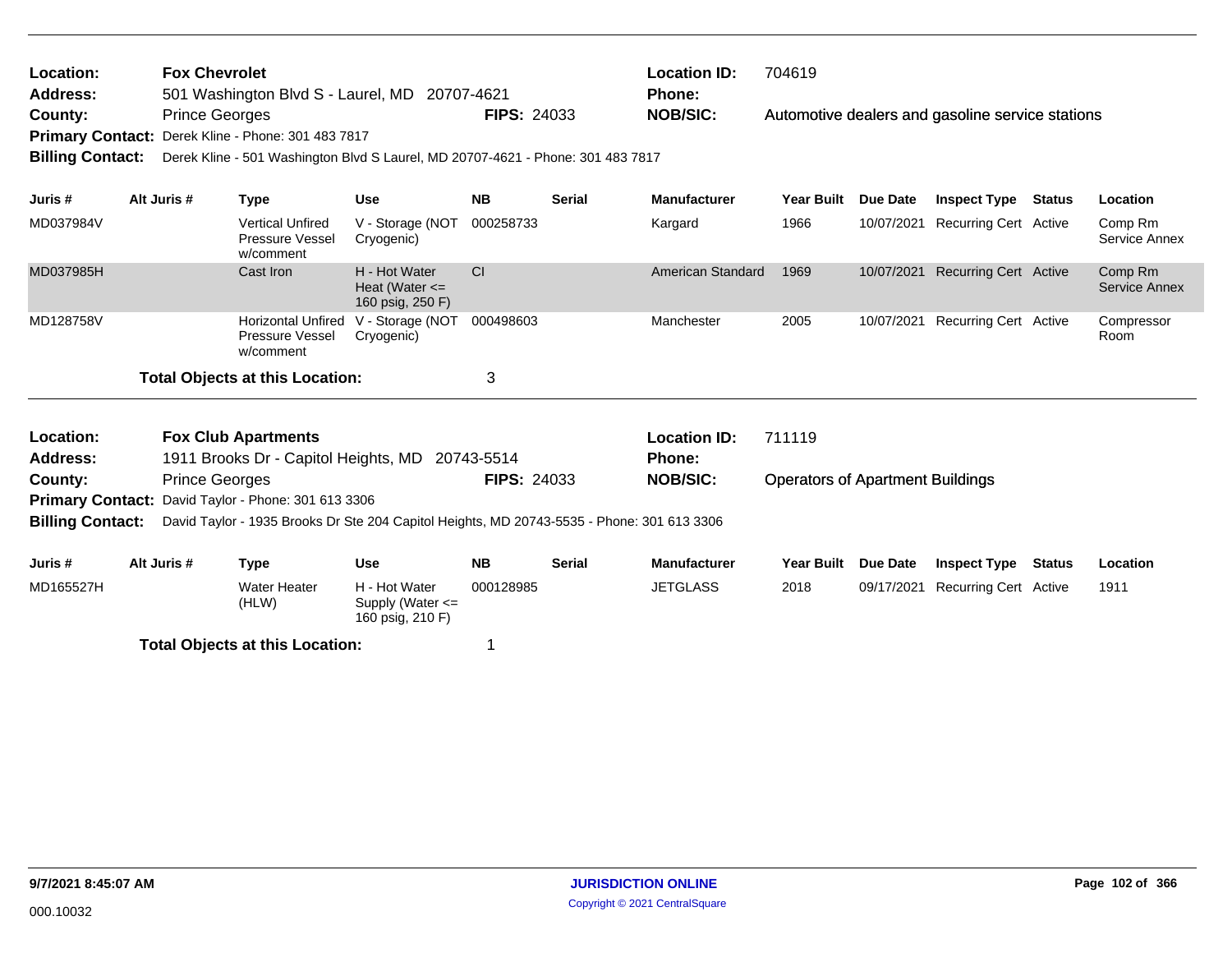| Location:<br>Address:   |                                                                                                    | <b>Fox Club Apartments</b>                          |                                                                                            |                    |                                         | <b>Location ID:</b><br><b>Phone:</b>                                                                          | 711124                                  |          |                                  |               |          |
|-------------------------|----------------------------------------------------------------------------------------------------|-----------------------------------------------------|--------------------------------------------------------------------------------------------|--------------------|-----------------------------------------|---------------------------------------------------------------------------------------------------------------|-----------------------------------------|----------|----------------------------------|---------------|----------|
| County:                 |                                                                                                    | <b>Prince Georges</b>                               | 1935 Brooks Dr Ste 204 - Capitol Heights, MD 20743-5535                                    | <b>FIPS: 24033</b> |                                         | <b>NOB/SIC:</b>                                                                                               | <b>Operators of Apartment Buildings</b> |          |                                  |               |          |
|                         |                                                                                                    | Primary Contact: David Taylor - Phone: 301 613 3306 |                                                                                            |                    |                                         |                                                                                                               |                                         |          |                                  |               |          |
| <b>Billing Contact:</b> |                                                                                                    |                                                     | David Taylor - 1935 Brooks Dr Ste 204 Capitol Heights, MD 20743-5535 - Phone: 301 613 3306 |                    |                                         |                                                                                                               |                                         |          |                                  |               |          |
|                         |                                                                                                    |                                                     |                                                                                            |                    |                                         |                                                                                                               |                                         |          |                                  |               |          |
| Juris #                 | Alt Juris #                                                                                        | Type                                                | Use                                                                                        | <b>NB</b>          | <b>Serial</b>                           | <b>Manufacturer</b>                                                                                           | Year Built Due Date                     |          | <b>Inspect Type Status</b>       |               | Location |
| MD165529H               |                                                                                                    | <b>Water Heater</b><br>(HLW)                        | H - Hot Water<br>Supply (Water $\leq$<br>160 psig, 210 F)                                  | 000122867          |                                         | <b>JETGLASS</b>                                                                                               | 2017                                    |          | 09/17/2021 Recurring Cert Active |               | 1935     |
|                         |                                                                                                    | <b>Total Objects at this Location:</b>              |                                                                                            | $\mathbf 1$        |                                         |                                                                                                               |                                         |          |                                  |               |          |
| Location:               | <b>Fox Hill North</b>                                                                              |                                                     |                                                                                            |                    |                                         | <b>Location ID:</b>                                                                                           | 711144                                  |          |                                  |               |          |
| <b>Address:</b>         | 1148 Kennebec St - Oxon Hill, MD 20745-3351<br><b>Prince Georges</b><br><b>FIPS: 24033</b>         |                                                     |                                                                                            |                    |                                         | Phone:                                                                                                        | 301-567-2555                            |          |                                  |               |          |
| County:                 |                                                                                                    |                                                     |                                                                                            | <b>NOB/SIC:</b>    | <b>Operators of Apartment Buildings</b> |                                                                                                               |                                         |          |                                  |               |          |
| <b>Primary Contact:</b> |                                                                                                    |                                                     | John J Grady Partnerships - Phone: 301-567-2555                                            |                    |                                         |                                                                                                               |                                         |          |                                  |               |          |
| <b>Billing Contact:</b> |                                                                                                    |                                                     | - 8630 Fenton St Ste 625 Silver Spring, MD 20910-3804 - Phone: 301-567-2555                |                    |                                         |                                                                                                               |                                         |          |                                  |               |          |
| Juris #                 | <b>NB</b><br>Alt Juris #<br><b>Use</b><br><b>Type</b>                                              |                                                     |                                                                                            |                    | <b>Serial</b>                           | <b>Manufacturer</b>                                                                                           | <b>Year Built</b>                       | Due Date | <b>Inspect Type Status</b>       |               | Location |
| MD165724H               |                                                                                                    | <b>Water Heater</b><br>(HLW)                        | H - Hot Water<br>Heat (Water $\leq$<br>160 psig, 250 F)                                    | 000120256          |                                         | <b>Bradford White</b>                                                                                         | 2016                                    |          | 10/29/2021 Recurring Cert Active |               | 1148     |
| MD165725H               |                                                                                                    | <b>Water Heater</b><br>(HLW)                        | H - Hot Water<br>Heat (Water $\leq$<br>160 psig, 250 F)                                    | 000126891          |                                         | <b>Bradford White</b>                                                                                         | 2018                                    |          | 10/29/2021 Recurring Cert Active |               | 1148     |
|                         |                                                                                                    | <b>Total Objects at this Location:</b>              |                                                                                            | $\overline{2}$     |                                         |                                                                                                               |                                         |          |                                  |               |          |
| Location:               |                                                                                                    | <b>Franklin Park at Greenbelt Station</b>           |                                                                                            |                    |                                         | <b>Location ID:</b>                                                                                           | 2210263                                 |          |                                  |               |          |
| Address:                |                                                                                                    |                                                     | 5917 Cherrywood Ter - Greenbelt, MD 20770-3144                                             |                    |                                         | <b>Phone:</b>                                                                                                 |                                         |          |                                  |               |          |
| County:                 |                                                                                                    | <b>Prince Georges</b>                               |                                                                                            | <b>FIPS: 24033</b> |                                         | <b>NOB/SIC:</b>                                                                                               | <b>Operators of Apartment Buildings</b> |          |                                  |               |          |
|                         |                                                                                                    |                                                     | Primary Contact: William Oliver - Phone: 301-474-3220 EX 14 - Cell: 301 674 0923           |                    |                                         |                                                                                                               |                                         |          |                                  |               |          |
| <b>Billing Contact:</b> |                                                                                                    |                                                     |                                                                                            |                    |                                         | William Oliver - 9230 Springhill Ln Greenbelt, MD 20770-1203 - Phone: 301-474-3220 EX 14 - Cell: 301 674 0923 |                                         |          |                                  |               |          |
| Juris #                 | Alt Juris #                                                                                        | <b>Type</b>                                         | <b>Use</b>                                                                                 | <b>NB</b>          | <b>Serial</b>                           | <b>Manufacturer</b>                                                                                           | Year Built Due Date                     |          | <b>Inspect Type</b>              | <b>Status</b> | Location |
| MD164916H               | H - Hot Water<br>000247275<br><b>Water Heater</b><br>(HLW)<br>Supply (Water <=<br>160 psig, 210 F) |                                                     |                                                                                            |                    |                                         | A O Smith                                                                                                     | 2018                                    |          | 09/25/2021 Recurring Cert Active |               | 5917     |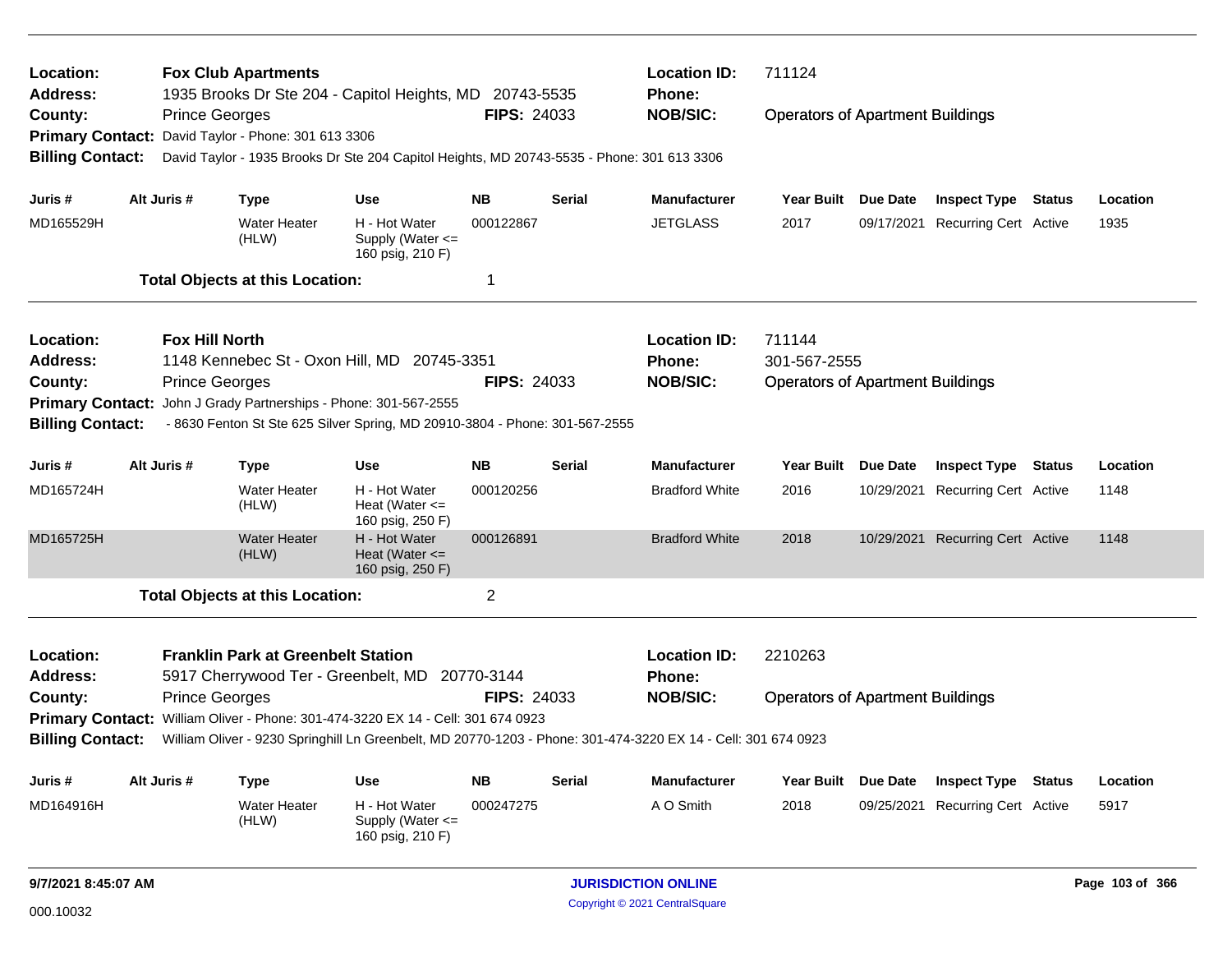| Location:<br><b>Address:</b>                                  |                       | <b>Franklin Park at Greenbelt Station</b>                                       | 6003 Springhill Dr - Greenbelt, MD 20770-3115                                                                                                                                    |                    |               | <b>Location ID:</b><br><b>Phone:</b> | 2209987                                 |            |                              |        |          |
|---------------------------------------------------------------|-----------------------|---------------------------------------------------------------------------------|----------------------------------------------------------------------------------------------------------------------------------------------------------------------------------|--------------------|---------------|--------------------------------------|-----------------------------------------|------------|------------------------------|--------|----------|
| County:<br><b>Primary Contact:</b><br><b>Billing Contact:</b> | <b>Prince Georges</b> |                                                                                 | William Oliver - Phone: 301-474-3220 EX 14 - Cell: 301 674 0923<br>William Oliver - 9230 Springhill Ln Greenbelt, MD 20770-1203 - Phone: 301-474-3220 EX 14 - Cell: 301 674 0923 | <b>FIPS: 24033</b> |               | <b>NOB/SIC:</b>                      | <b>Operators of Apartment Buildings</b> |            |                              |        |          |
| Juris #                                                       | Alt Juris #           | <b>Type</b>                                                                     | <b>Use</b>                                                                                                                                                                       | <b>NB</b>          | <b>Serial</b> | <b>Manufacturer</b>                  | <b>Year Built</b>                       | Due Date   | <b>Inspect Type</b>          | Status | Location |
| MD164917H                                                     |                       | Water Heater<br>(HLW)                                                           | H - Hot Water<br>Supply (Water $\leq$<br>160 psig, 210 F)                                                                                                                        | 000256854          |               | A O Smith                            | 2019                                    | 09/25/2021 | Recurring Cert Active        |        | 6003 SHD |
| MD164918H                                                     |                       | <b>Water Heater</b><br>(HLW)                                                    | H - Hot Water<br>Supply (Water $\leq$<br>160 psig, 210 F)                                                                                                                        | 000245844          |               | A O Smith                            | 2018                                    | 09/25/2021 | <b>Recurring Cert Active</b> |        | 6003     |
|                                                               |                       | <b>Total Objects at this Location:</b>                                          |                                                                                                                                                                                  | $\overline{2}$     |               |                                      |                                         |            |                              |        |          |
| Location:<br><b>Address:</b>                                  |                       | <b>Franklin Park at Greenbelt Station</b><br>6114 Breezewood Dr - Greenbelt, MD |                                                                                                                                                                                  | 20770-1142         |               | <b>Location ID:</b><br>Phone:        | 1969967                                 |            |                              |        |          |
| County:                                                       | <b>Prince Georges</b> |                                                                                 |                                                                                                                                                                                  | <b>FIPS: 24033</b> |               | <b>NOB/SIC:</b>                      | <b>Operators of Apartment Buildings</b> |            |                              |        |          |
| <b>Primary Contact:</b>                                       |                       |                                                                                 | William Oliver - Phone: 301-474-3220 EX 14 - Cell: 301 674 0923                                                                                                                  |                    |               |                                      |                                         |            |                              |        |          |
| <b>Billing Contact:</b>                                       |                       |                                                                                 | William Oliver - 9230 Springhill Ln Greenbelt, MD 20770-1203 - Phone: 301-474-3220 EX 14 - Cell: 301 674 0923                                                                    |                    |               |                                      |                                         |            |                              |        |          |
| Juris #                                                       | Alt Juris #           | Type                                                                            | Use                                                                                                                                                                              | <b>NB</b>          | <b>Serial</b> | <b>Manufacturer</b>                  | <b>Year Built</b>                       | Due Date   | <b>Inspect Type</b>          | Status | Location |
| MD164919H                                                     |                       | Cast Iron                                                                       | H - Hot Water<br>Supply (Water $\leq$                                                                                                                                            | 000245012          |               | A O Smith                            | 2018                                    | 09/25/2021 | <b>Recurring Cert Active</b> |        | 6114 BWD |

|           |                       | 160 psig, 210 F)                                          |           |           |      |                                  |          |
|-----------|-----------------------|-----------------------------------------------------------|-----------|-----------|------|----------------------------------|----------|
| MD164920H | Water Heater<br>(HLW) | H - Hot Water<br>Supply (Water $\leq$<br>160 psig, 210 F) | 000245201 | A O Smith | 2018 | 09/25/2021 Recurring Cert Active | 6114 BWD |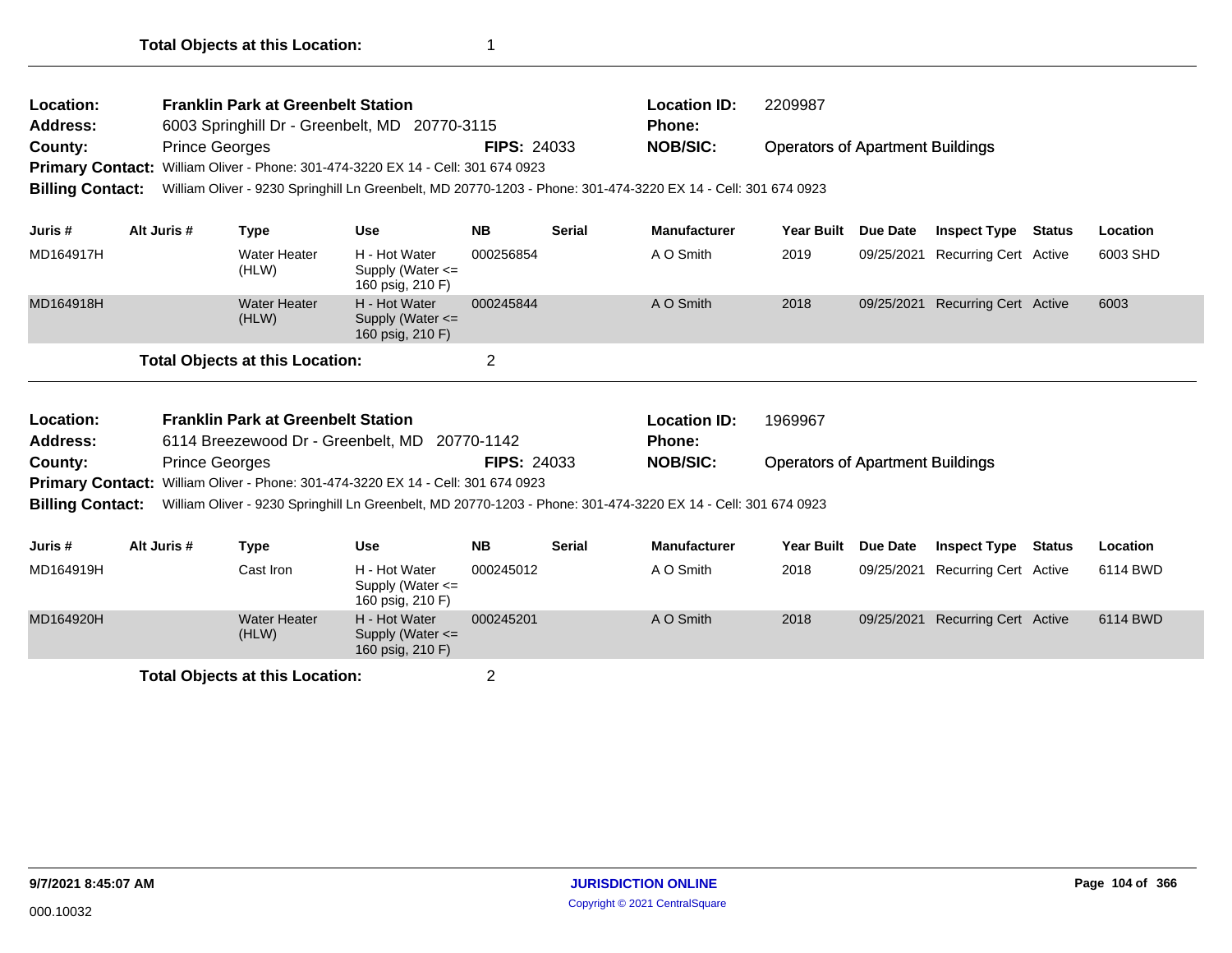| Location:<br>Address:<br>County:<br><b>Primary Contact:</b><br><b>Billing Contact:</b> |             | <b>Franklin Park at Greenbelt Station</b><br><b>Prince Georges</b> | 6211 Springhill Ct. - Greenbelt, MD 20770<br>William Oliver - Phone: 301-474-3220 EX 14 - Cell: 301 674 0923 | <b>FIPS: 24033</b> |               | <b>Location ID:</b><br><b>Phone:</b><br><b>NOB/SIC:</b><br>William Oliver - 9230 Springhill Ln Greenbelt, MD 20770-1203 - Phone: 301-474-3220 EX 14 - Cell: 301 674 0923 | 2154909<br>301 474 4441<br><b>Operators of Apartment Buildings</b> |                 |                                  |               |            |
|----------------------------------------------------------------------------------------|-------------|--------------------------------------------------------------------|--------------------------------------------------------------------------------------------------------------|--------------------|---------------|--------------------------------------------------------------------------------------------------------------------------------------------------------------------------|--------------------------------------------------------------------|-----------------|----------------------------------|---------------|------------|
| Juris #                                                                                | Alt Juris # | Type                                                               | <b>Use</b>                                                                                                   | <b>NB</b>          | <b>Serial</b> | <b>Manufacturer</b>                                                                                                                                                      | <b>Year Built</b>                                                  | Due Date        | <b>Inspect Type Status</b>       |               | Location   |
| MD164921H                                                                              |             | <b>Water Heater</b><br>(HLW)                                       | H - Hot Water<br>Supply (Water $\leq$<br>160 psig, 210 F)                                                    | 000216143          |               | A O Smith                                                                                                                                                                | 2016                                                               | 09/25/2021      | <b>Recurring Cert Active</b>     |               | 6211 SHC   |
|                                                                                        |             | <b>Total Objects at this Location:</b>                             |                                                                                                              | $\mathbf 1$        |               |                                                                                                                                                                          |                                                                    |                 |                                  |               |            |
| Location:<br>Address:                                                                  |             | <b>Franklin Park At Greenbelt Station</b>                          | 9015 Breezewood Ter - Greenbelt, MD 20770-1040                                                               |                    |               | <b>Location ID:</b><br>Phone:                                                                                                                                            | 725576                                                             |                 |                                  |               |            |
| County:<br><b>Primary Contact:</b>                                                     |             | <b>Prince Georges</b>                                              | William Oliver - Phone: 301-474-3220 EX 14 - Cell: 301 674 0923                                              | <b>FIPS: 24033</b> |               | <b>NOB/SIC:</b>                                                                                                                                                          | <b>Operators of Apartment Buildings</b>                            |                 |                                  |               |            |
| <b>Billing Contact:</b>                                                                |             |                                                                    |                                                                                                              |                    |               | William Oliver - 9230 Springhill Ln Greenbelt, MD 20770-1203 - Phone: 301-474-3220 EX 14 - Cell: 301 674 0923                                                            |                                                                    |                 |                                  |               |            |
| Juris #                                                                                | Alt Juris # | <b>Type</b>                                                        | Use                                                                                                          | <b>NB</b>          | <b>Serial</b> | <b>Manufacturer</b>                                                                                                                                                      | <b>Year Built</b>                                                  | Due Date        | <b>Inspect Type Status</b>       |               | Location   |
| MD162289H                                                                              |             | <b>Water Heater</b><br>(HLW)                                       | H - Hot Water<br>Supply (Water $\leq$<br>160 psig, 210 F)                                                    | 000229839          |               | A O Smith                                                                                                                                                                | 2017                                                               |                 | 09/18/2022 Recurring Cert Active |               | 9015 BWT   |
|                                                                                        |             | <b>Total Objects at this Location:</b>                             |                                                                                                              | 1                  |               |                                                                                                                                                                          |                                                                    |                 |                                  |               |            |
| Location:<br><b>Address:</b>                                                           |             | <b>Franklin Park at Greenbelt Station</b>                          | 9116 Edmonston Ct - Greenbelt, MD 20770-1517                                                                 |                    |               | <b>Location ID:</b><br><b>Phone:</b>                                                                                                                                     | 1946129                                                            |                 |                                  |               |            |
| County:<br><b>Billing Contact:</b>                                                     |             | <b>Prince Georges</b>                                              | Primary Contact: William Oliver - Phone: 301-474-3220 EX 14 - Cell: 301 674 0923                             | <b>FIPS: 24033</b> |               | <b>NOB/SIC:</b><br>William Oliver - 9230 Springhill Ln Greenbelt, MD 20770-1203 - Phone: 301-474-3220 EX 14 - Cell: 301 674 0923                                         | <b>Operators of Apartment Buildings</b>                            |                 |                                  |               |            |
| Juris #                                                                                | Alt Juris # | <b>Type</b>                                                        | <b>Use</b>                                                                                                   | <b>NB</b>          | <b>Serial</b> | <b>Manufacturer</b>                                                                                                                                                      | <b>Year Built</b>                                                  | <b>Due Date</b> | <b>Inspect Type</b>              | <b>Status</b> | Location   |
| MD164922H                                                                              |             | <b>Water Heater</b><br>(HLW)                                       | H - Hot Water<br>Supply (Water $\leq$<br>160 psig, 210 F)                                                    | 000228390          |               | A O Smtih                                                                                                                                                                | 2017                                                               |                 | 09/25/2021 Recurring Cert Active |               | 9116 ED CT |
|                                                                                        |             | <b>Total Objects at this Location:</b>                             |                                                                                                              |                    |               |                                                                                                                                                                          |                                                                    |                 |                                  |               |            |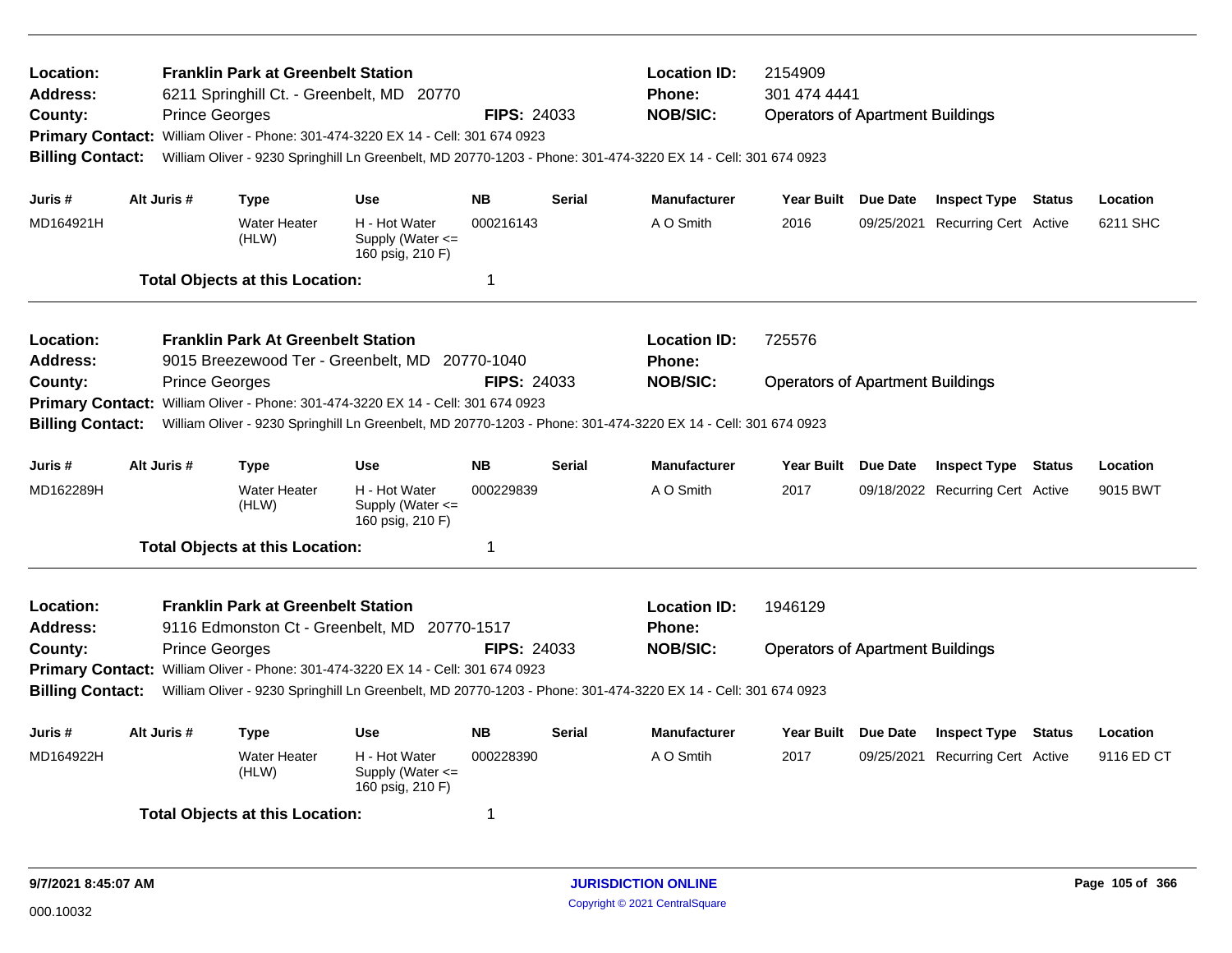| Location:<br>Address:        |             | <b>Franklin Park at Greenbelt Station</b><br>9132 Edmonston Ct - Greenbelt, MD 20770-1525                     |                                                       |                    |        | <b>Location ID:</b><br><b>Phone:</b> | 3962733                                 |          |                                  |               |                      |
|------------------------------|-------------|---------------------------------------------------------------------------------------------------------------|-------------------------------------------------------|--------------------|--------|--------------------------------------|-----------------------------------------|----------|----------------------------------|---------------|----------------------|
| County:                      |             | <b>Prince Georges</b>                                                                                         |                                                       | <b>FIPS: 24033</b> |        | <b>NOB/SIC:</b>                      | <b>Operators of Apartment Buildings</b> |          |                                  |               |                      |
| <b>Primary Contact:</b>      |             | William Oliver - Phone: 301-474-3220 EX 14 - Cell: 301 674 0923                                               |                                                       |                    |        |                                      |                                         |          |                                  |               |                      |
| <b>Billing Contact:</b>      |             | William Oliver - 9230 Springhill Ln Greenbelt, MD 20770-1203 - Phone: 301-474-3220 EX 14 - Cell: 301 674 0923 |                                                       |                    |        |                                      |                                         |          |                                  |               |                      |
| Juris #                      | Alt Juris # | <b>Type</b>                                                                                                   | <b>Use</b>                                            | <b>NB</b>          | Serial | <b>Manufacturer</b>                  | Year Built Due Date                     |          | <b>Inspect Type Status</b>       |               | Location             |
| MD164173H                    |             | <b>Water Heater</b><br>(HLW)                                                                                  | H - Hot Water<br>Supply (Water <=<br>160 psig, 210 F) | 000091577          |        | <b>JETGLASS</b>                      | 2010                                    |          | 07/08/2023 Recurring Cert Active |               | 9132 laundry         |
|                              |             | <b>Total Objects at this Location:</b>                                                                        |                                                       | -1                 |        |                                      |                                         |          |                                  |               |                      |
| Location:                    |             | <b>Franklin Park at Greenbelt Station</b>                                                                     |                                                       |                    |        | <b>Location ID:</b>                  | 1946222                                 |          |                                  |               |                      |
| <b>Address:</b>              |             | 9156 Springhill Ct - Greenbelt, MD 20770-1340                                                                 |                                                       |                    |        | Phone:                               |                                         |          |                                  |               |                      |
| County:                      |             | <b>Prince Georges</b>                                                                                         |                                                       | <b>FIPS: 24033</b> |        | <b>NOB/SIC:</b>                      | <b>Operators of Apartment Buildings</b> |          |                                  |               |                      |
| <b>Primary Contact:</b>      |             | William Oliver - Phone: 301-474-3220 EX 14 - Cell: 301 674 0923                                               |                                                       |                    |        |                                      |                                         |          |                                  |               |                      |
| <b>Billing Contact:</b>      |             | William Oliver - 9230 Springhill Ln Greenbelt, MD 20770-1203 - Phone: 301-474-3220 EX 14 - Cell: 301 674 0923 |                                                       |                    |        |                                      |                                         |          |                                  |               |                      |
| Juris #                      | Alt Juris # | <b>Type</b>                                                                                                   | <b>Use</b>                                            | <b>NB</b>          | Serial | <b>Manufacturer</b>                  | <b>Year Built</b>                       | Due Date | <b>Inspect Type</b>              | <b>Status</b> | Location             |
| MD164923H                    |             | Cast Iron                                                                                                     | H - Hot Water<br>Supply (Water <=<br>160 psig, 210 F) | 000242525          |        | 9156 SHC                             | 2018                                    |          | 09/25/2021 Recurring Cert Active |               | 9156 SHC             |
|                              |             | <b>Total Objects at this Location:</b>                                                                        |                                                       | -1                 |        |                                      |                                         |          |                                  |               |                      |
| Location:<br><b>Address:</b> |             | <b>Franklin Park at Greenbelt Station</b><br>9210 Springhill Ln - Greenbelt, MD 20770-1222                    |                                                       |                    |        | <b>Location ID:</b><br><b>Phone:</b> | 1969991                                 |          |                                  |               |                      |
| County:                      |             | <b>Prince Georges</b>                                                                                         |                                                       | <b>FIPS: 24033</b> |        | <b>NOB/SIC:</b>                      | <b>Operators of Apartment Buildings</b> |          |                                  |               |                      |
|                              |             | Primary Contact: William Oliver - Phone: 301-474-3220 EX 14 - Cell: 301 674 0923                              |                                                       |                    |        |                                      |                                         |          |                                  |               |                      |
| <b>Billing Contact:</b>      |             | William Oliver - 9230 Springhill Ln Greenbelt, MD 20770-1203 - Phone: 301-474-3220 EX 14 - Cell: 301 674 0923 |                                                       |                    |        |                                      |                                         |          |                                  |               |                      |
| Juris #                      | Alt Juris # | <b>Type</b>                                                                                                   | Use                                                   | <b>NB</b>          | Serial | <b>Manufacturer</b>                  | Year Built Due Date                     |          | <b>Inspect Type Status</b>       |               | Location             |
| MD125772H                    |             | <b>Water Tube</b><br>Coiled (Flueless<br>Hi Efficiency)                                                       | H - Hot Water<br>Supply (Water <=<br>160 psig, 210 F) | 000091150 10445    |        | A O Smith                            | 2004                                    |          | 03/17/2023 Recurring Cert Active |               | <b>Bldg 9210 SHL</b> |
| MD169485H                    |             | <b>Water Heater</b><br>(HLW)                                                                                  | H - Hot Water<br>Supply (Water <=<br>160 psig, 210 F) | 000263710          |        | A O Smith                            | 2019                                    |          | 04/01/2023 Recurring Cert Active |               | 9210 SHL             |
| 9/7/2021 8:45:07 AM          |             |                                                                                                               |                                                       |                    |        | <b>JURISDICTION ONLINE</b>           |                                         |          |                                  |               | Page 106 of 366      |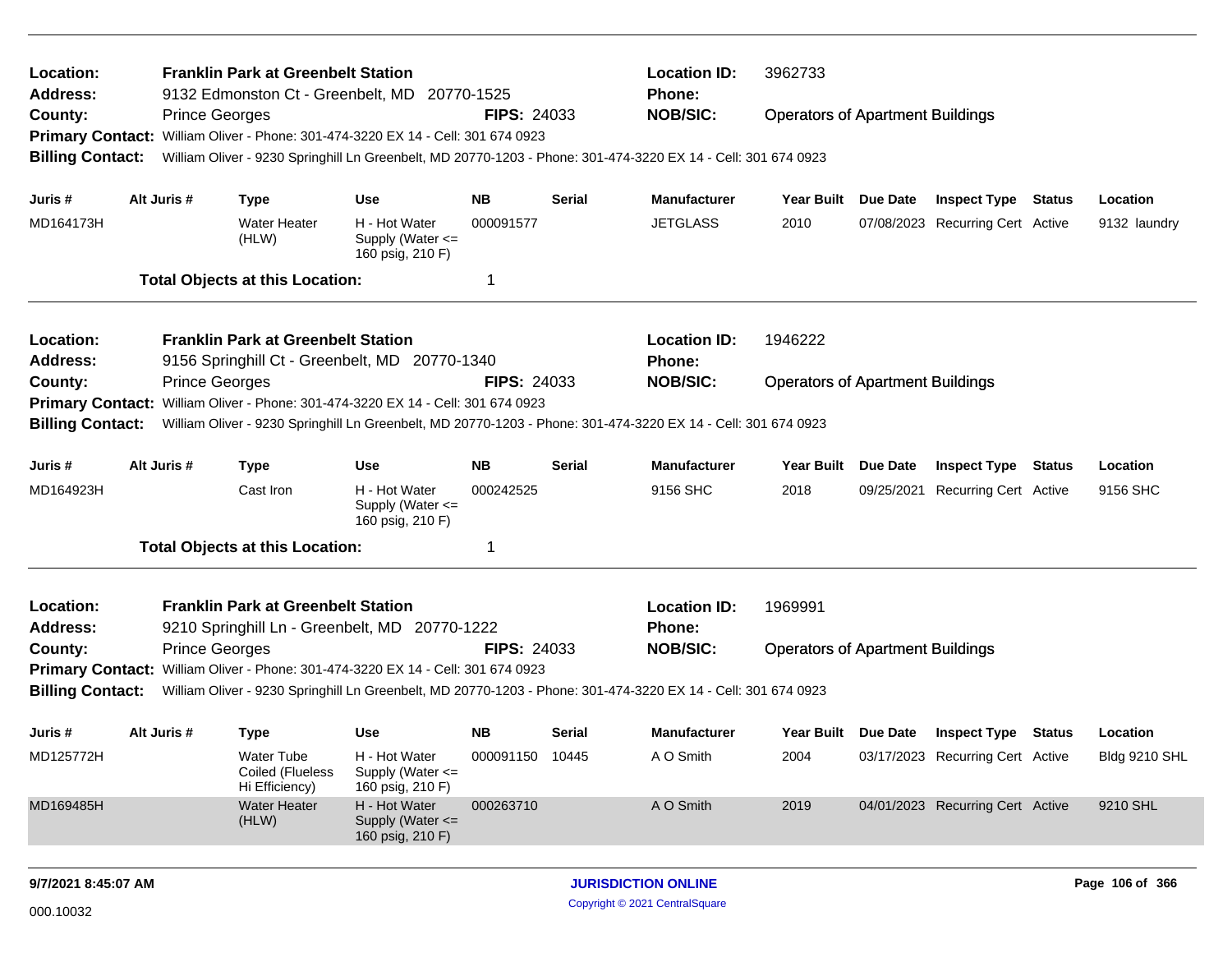| Location:<br><b>Address:</b> |                                                                                                                  |                       | <b>Franklin Park at Greenbelt Station</b><br>9332 Edmonston Rd - Greenbelt, MD   |                                                           | 20770-1343         |               | <b>Location ID:</b><br><b>Phone:</b>                                                                          | 2363904                                 |                                  |               |                  |
|------------------------------|------------------------------------------------------------------------------------------------------------------|-----------------------|----------------------------------------------------------------------------------|-----------------------------------------------------------|--------------------|---------------|---------------------------------------------------------------------------------------------------------------|-----------------------------------------|----------------------------------|---------------|------------------|
| County:                      |                                                                                                                  | <b>Prince Georges</b> |                                                                                  |                                                           | <b>FIPS: 24033</b> |               | <b>NOB/SIC:</b>                                                                                               | <b>Operators of Apartment Buildings</b> |                                  |               |                  |
|                              |                                                                                                                  |                       | Primary Contact: William Oliver - Phone: 301-474-3220 EX 14 - Cell: 301 674 0923 |                                                           |                    |               |                                                                                                               |                                         |                                  |               |                  |
| <b>Billing Contact:</b>      |                                                                                                                  |                       |                                                                                  |                                                           |                    |               | William Oliver - 9230 Springhill Ln Greenbelt, MD 20770-1203 - Phone: 301-474-3220 EX 14 - Cell: 301 674 0923 |                                         |                                  |               |                  |
| Juris #                      |                                                                                                                  | Alt Juris #           | <b>Type</b>                                                                      | <b>Use</b>                                                | <b>NB</b>          | <b>Serial</b> | <b>Manufacturer</b>                                                                                           | Year Built Due Date                     | <b>Inspect Type Status</b>       |               | Location         |
| MD130676H                    |                                                                                                                  |                       | <b>Water Tube</b><br>Coiled (Flueless<br>Hi Efficiency)                          | H - Hot Water<br>Supply (Water $\leq$<br>160 psig, 210 F) | 000118464          |               | A O Smith                                                                                                     | 2007                                    | 03/17/2023 Recurring Cert Active |               | <b>Bldg 9332</b> |
|                              |                                                                                                                  |                       | <b>Total Objects at this Location:</b>                                           |                                                           | 1                  |               |                                                                                                               |                                         |                                  |               |                  |
| Location:                    |                                                                                                                  |                       | <b>Freestate Auto and Truck Service</b>                                          |                                                           |                    |               | <b>Location ID:</b>                                                                                           | 3094627                                 |                                  |               |                  |
| Address:                     |                                                                                                                  |                       | 200 Ritchie Rd - Capitol Heights, MD 20743-3612                                  |                                                           |                    |               | <b>Phone:</b>                                                                                                 |                                         |                                  |               |                  |
| County:                      | <b>Prince Georges</b><br>Primary Contact: Charlie Kidwell - Phone: 301-350-4040 - Email: freestate4040@yahoo.com |                       |                                                                                  |                                                           | <b>FIPS: 24033</b> |               | <b>NOB/SIC:</b>                                                                                               | Nonclassifiable Establishments          |                                  |               |                  |
| <b>Billing Contact:</b>      |                                                                                                                  |                       |                                                                                  |                                                           |                    |               |                                                                                                               |                                         |                                  |               |                  |
| Juris #                      |                                                                                                                  | Alt Juris #           | <b>Type</b>                                                                      | <b>Use</b>                                                | <b>NB</b>          | <b>Serial</b> | <b>Manufacturer</b>                                                                                           | Year Built Due Date                     | <b>Inspect Type</b>              | <b>Status</b> | Location         |
| MD161169V                    |                                                                                                                  |                       | Pressure Vessel<br>w/comment                                                     | Horizontal Unfired V - Storage (NOT<br>Cryogenic)         | 000612634          | 603957        | Morganton                                                                                                     | 2016                                    | 06/25/2022 Recurring Cert Active |               | Shop             |
|                              |                                                                                                                  |                       | <b>Total Objects at this Location:</b>                                           |                                                           | 1                  |               |                                                                                                               |                                         |                                  |               |                  |
| Location:                    |                                                                                                                  |                       | <b>Friendly Trucks &amp; Auto</b>                                                |                                                           |                    |               | <b>Location ID:</b>                                                                                           | 711375                                  |                                  |               |                  |
| <b>Address:</b>              |                                                                                                                  |                       | 16510 Accolawn Rd - Accokeek, MD 20607-2302                                      |                                                           |                    |               | <b>Phone:</b>                                                                                                 | 301-283-0100                            |                                  |               |                  |
| County:                      |                                                                                                                  | <b>Prince Georges</b> |                                                                                  |                                                           | <b>FIPS: 24033</b> |               | <b>NOB/SIC:</b>                                                                                               | <b>General Automotive Repair Shops</b>  |                                  |               |                  |
|                              |                                                                                                                  |                       | Primary Contact: Friendly Trucks & Auto - Phone: 301-283-0100                    |                                                           |                    |               |                                                                                                               |                                         |                                  |               |                  |
| <b>Billing Contact:</b>      |                                                                                                                  |                       | - 16510 Accolawn Rd Accokeek, MD 20607-2302 - Phone: 301-283-0100                |                                                           |                    |               |                                                                                                               |                                         |                                  |               |                  |
| Juris #                      |                                                                                                                  | Alt Juris #           | Type                                                                             | <b>Use</b>                                                | <b>NB</b>          | <b>Serial</b> | <b>Manufacturer</b>                                                                                           | Year Built Due Date                     | <b>Inspect Type</b>              | Status        | Location         |
| MD152882V                    |                                                                                                                  |                       | <b>Vertical Unfired</b><br>Pressure Vessel<br>w/comment                          | V - Storage (NOT 001671943<br>Cryogenic)                  |                    |               | <b>CAMPBELL</b><br><b>HAUSFELD</b>                                                                            | 2010                                    | 12/04/2021 Recurring Cert Active |               | Garage           |
|                              |                                                                                                                  |                       | <b>Total Objects at this Location:</b>                                           |                                                           | $\mathbf 1$        |               |                                                                                                               |                                         |                                  |               |                  |
| 9/7/2021 8:45:07 AM          |                                                                                                                  |                       |                                                                                  |                                                           |                    |               | <b>JURISDICTION ONLINE</b>                                                                                    |                                         |                                  |               | Page 107 of 366  |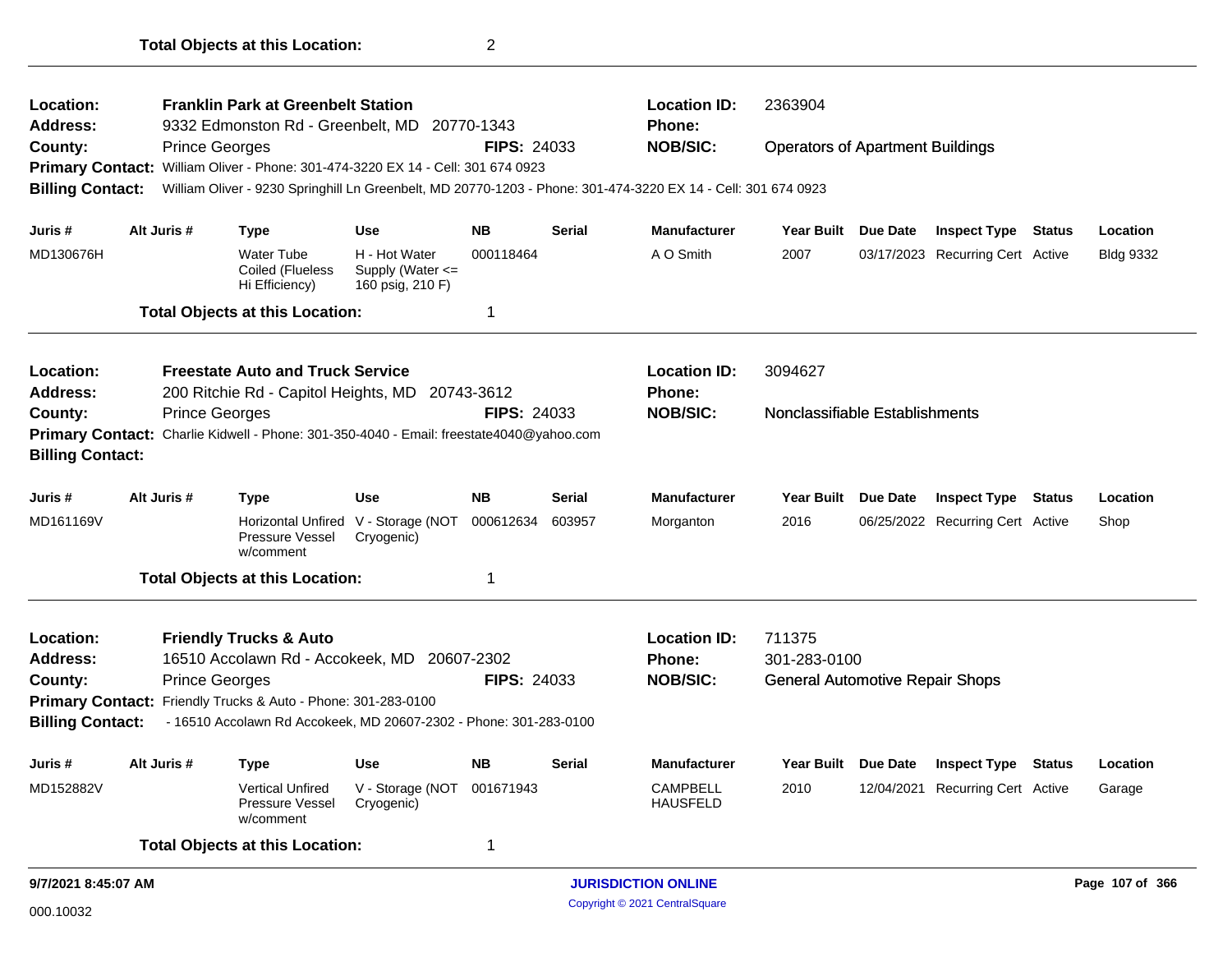| Location:<br><b>Address:</b><br>County: |                                             | <b>Friends Community School</b><br>5901 Westchester Park Dr - College Park, MD 20740-2865<br><b>FIPS: 24033</b><br><b>Prince Georges</b><br>Primary Contact: Mark Evans - Phone: 301-441-2100<br>Mark Evans - 5901 Westchester Park Dr College Park, MD 20740-2865 - Phone: 301-441-2100 |                                                                                                   |                                                         |                            |               | <b>Location ID:</b><br>Phone:<br><b>NOB/SIC:</b>                                                                        | 711377<br>301-441-2100<br><b>Elementary and Secondary Schools</b> |          |                                  |                 |               |  |
|-----------------------------------------|---------------------------------------------|------------------------------------------------------------------------------------------------------------------------------------------------------------------------------------------------------------------------------------------------------------------------------------------|---------------------------------------------------------------------------------------------------|---------------------------------------------------------|----------------------------|---------------|-------------------------------------------------------------------------------------------------------------------------|-------------------------------------------------------------------|----------|----------------------------------|-----------------|---------------|--|
| <b>Billing Contact:</b>                 |                                             |                                                                                                                                                                                                                                                                                          |                                                                                                   |                                                         |                            |               |                                                                                                                         |                                                                   |          |                                  |                 |               |  |
| Juris #                                 |                                             | Alt Juris #                                                                                                                                                                                                                                                                              | Type                                                                                              | <b>Use</b>                                              | <b>NB</b>                  | <b>Serial</b> | <b>Manufacturer</b>                                                                                                     | Year Built Due Date                                               |          | <b>Inspect Type Status</b>       |                 | Location      |  |
| MD129664H                               |                                             |                                                                                                                                                                                                                                                                                          | <b>Vertical Fire Tube</b>                                                                         | H - Hot Water<br>Heat (Water $\leq$<br>160 psig, 250 F) | СI                         |               | Lochinvar                                                                                                               | 2007                                                              |          | 10/13/2021 Recurring Cert Active |                 | <b>BLR RM</b> |  |
| MD129665H                               |                                             |                                                                                                                                                                                                                                                                                          | <b>Vertical Fire Tube</b>                                                                         | H - Hot Water<br>Heat (Water $\leq$<br>160 psig, 250 F) | <b>CI</b>                  |               | Lochinvar                                                                                                               | 2007                                                              |          | 10/13/2021 Recurring Cert Active |                 | <b>BLRM</b>   |  |
|                                         |                                             |                                                                                                                                                                                                                                                                                          | <b>Total Objects at this Location:</b>                                                            |                                                         | $\overline{2}$             |               |                                                                                                                         |                                                                   |          |                                  |                 |               |  |
| Location:<br><b>Address:</b>            |                                             | <b>Friends of Lubavitch</b><br>7403 Hopkins Ave - College Park, MD 20740-3413                                                                                                                                                                                                            |                                                                                                   |                                                         |                            |               | <b>Location ID:</b><br><b>Phone:</b>                                                                                    | 726448                                                            |          |                                  |                 |               |  |
| County:                                 |                                             | <b>Prince Georges</b><br><b>FIPS: 24033</b>                                                                                                                                                                                                                                              |                                                                                                   |                                                         |                            |               | <b>NOB/SIC:</b>                                                                                                         | <b>Operators of Apartment Buildings</b>                           |          |                                  |                 |               |  |
|                                         |                                             |                                                                                                                                                                                                                                                                                          | Primary Contact: Rabbi Backman - Phone: 301-277-2994                                              |                                                         |                            |               |                                                                                                                         |                                                                   |          |                                  |                 |               |  |
| <b>Billing Contact:</b>                 |                                             |                                                                                                                                                                                                                                                                                          | Rabbi Backman - 7403 Hopkins Ave College Park, MD 20740-3413 - Phone: 301-277-2994                |                                                         |                            |               |                                                                                                                         |                                                                   |          |                                  |                 |               |  |
| Juris #                                 |                                             | Alt Juris #                                                                                                                                                                                                                                                                              | <b>Type</b>                                                                                       | <b>Use</b>                                              | <b>NB</b>                  | Serial        | <b>Manufacturer</b>                                                                                                     | Year Built Due Date                                               |          | <b>Inspect Type Status</b>       |                 | Location      |  |
| MD094909H                               | 7403                                        |                                                                                                                                                                                                                                                                                          | Cast Iron                                                                                         | H - Hot Water<br>Heat (Water $\leq$<br>160 psig, 250 F) | СI                         | 1693718       | Weil-McLain                                                                                                             | 1992                                                              |          | 11/10/2022 Recurring Cert Active |                 | Basement      |  |
|                                         |                                             | <b>Total Objects at this Location:</b>                                                                                                                                                                                                                                                   |                                                                                                   |                                                         |                            |               |                                                                                                                         |                                                                   |          |                                  |                 |               |  |
| Location:                               | Fuji Mountain Steakhouse (Arc3)             |                                                                                                                                                                                                                                                                                          |                                                                                                   |                                                         |                            |               | <b>Location ID:</b>                                                                                                     | 3974802                                                           |          |                                  |                 |               |  |
| <b>Address:</b>                         |                                             |                                                                                                                                                                                                                                                                                          | 4237 Branch Ave - Temple Hills, MD 20748-1715                                                     |                                                         |                            |               | <b>Phone:</b>                                                                                                           |                                                                   |          |                                  |                 |               |  |
| County:                                 | <b>Prince Georges</b><br><b>FIPS: 24033</b> |                                                                                                                                                                                                                                                                                          |                                                                                                   |                                                         |                            |               | <b>NOB/SIC:</b>                                                                                                         | <b>Eating and Drinking Places</b>                                 |          |                                  |                 |               |  |
|                                         |                                             |                                                                                                                                                                                                                                                                                          | Primary Contact: Charlie Patterson - Phone: 804-644-4521 - Email: charlie.patterson@arc3gases.com |                                                         |                            |               |                                                                                                                         |                                                                   |          |                                  |                 |               |  |
| <b>Billing Contact:</b>                 |                                             |                                                                                                                                                                                                                                                                                          |                                                                                                   |                                                         |                            |               | Charlie Patterson - PO Box 26269 Richmond, VA 23260-6269 - Phone: 804-644-4521 - Email: charlie.patterson@arc3gases.com |                                                                   |          |                                  |                 |               |  |
| Juris #                                 |                                             | Alt Juris #                                                                                                                                                                                                                                                                              | <b>Type</b>                                                                                       | <b>Use</b>                                              | <b>NB</b>                  | Serial        | <b>Manufacturer</b>                                                                                                     | <b>Year Built</b>                                                 | Due Date | <b>Inspect Type</b>              | <b>Status</b>   | Location      |  |
| MD166078V                               |                                             |                                                                                                                                                                                                                                                                                          | <b>Vertical Unfired</b><br>Pressure Vessel<br>w/comment                                           | V - Storage<br>(Cryogenic)                              | 000112482                  |               | MVE Inc                                                                                                                 | 1999                                                              |          | 10/09/2021 Recurring Cert Active |                 | Outside       |  |
| 9/7/2021 8:45:07 AM                     |                                             |                                                                                                                                                                                                                                                                                          |                                                                                                   |                                                         | <b>JURISDICTION ONLINE</b> |               |                                                                                                                         |                                                                   |          |                                  | Page 108 of 366 |               |  |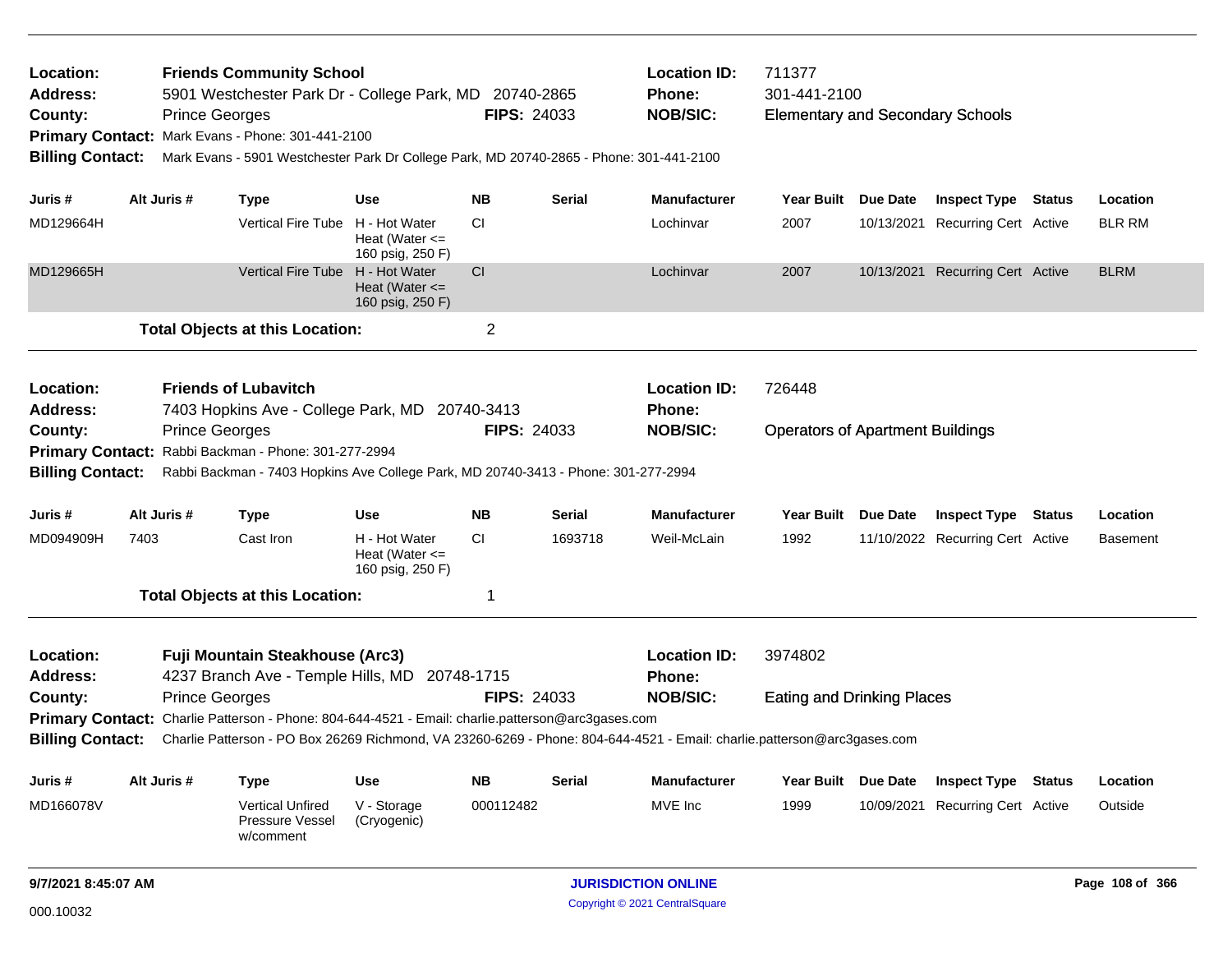| Location:<br><b>Address:</b><br>County:<br><b>Billing Contact:</b> |                                                                                                                                                                                                                                                                                                                                                                                               | <b>Prince Georges</b> | <b>Galaxy Sports Bar &amp; Grill (Arc3)</b>                      | 2031 University Blvd E Ste B - Hyattsville, MD 20783-4152<br>Primary Contact: Charlie Patterson - Phone: 804-644-4521 - Email: charlie.patterson@arc3gases.com | <b>FIPS: 24033</b> |               | <b>Location ID:</b><br>Phone:<br><b>NOB/SIC:</b> | 3991479<br>Charlie Patterson - PO Box 26269 Richmond, VA 23260-6269 - Phone: 804-644-4521 - Email: charlie.patterson@arc3gases.com |            |                                  |               |                   |
|--------------------------------------------------------------------|-----------------------------------------------------------------------------------------------------------------------------------------------------------------------------------------------------------------------------------------------------------------------------------------------------------------------------------------------------------------------------------------------|-----------------------|------------------------------------------------------------------|----------------------------------------------------------------------------------------------------------------------------------------------------------------|--------------------|---------------|--------------------------------------------------|------------------------------------------------------------------------------------------------------------------------------------|------------|----------------------------------|---------------|-------------------|
| Juris #                                                            | Alt Juris #                                                                                                                                                                                                                                                                                                                                                                                   |                       | <b>Type</b>                                                      | <b>Use</b>                                                                                                                                                     | <b>NB</b>          | <b>Serial</b> | <b>Manufacturer</b>                              | <b>Year Built</b>                                                                                                                  | Due Date   | <b>Inspect Type</b>              | <b>Status</b> | Location          |
| MD167516V                                                          |                                                                                                                                                                                                                                                                                                                                                                                               |                       | <b>Vertical Unfired</b><br>Pressure Vessel<br>w/comment          | V - Storage<br>(Cryogenic)                                                                                                                                     | 000088875          |               | Taylor-Wharton                                   | 2007                                                                                                                               | 11/14/2021 | <b>Recurring Cert Active</b>     |               | Store Room        |
|                                                                    |                                                                                                                                                                                                                                                                                                                                                                                               |                       | <b>Total Objects at this Location:</b>                           |                                                                                                                                                                |                    |               |                                                  |                                                                                                                                    |            |                                  |               |                   |
| Location:<br><b>Address:</b><br>County:                            | General Auto Body, Inc.<br>9600 (Back unit C) Baltimore Ave - College Park, MD 20740<br><b>Prince Georges</b><br><b>FIPS: 24033</b><br>Henry Shin - Phone: 301-345-5366 - Email: genautobody@verizon.net<br><b>Primary Contact:</b><br>Henry Shin - 9600 (Back unit C) Baltimore Ave College Park, MD 20740 - Phone: 301-345-5366 - Email: genautobody@verizon.net<br><b>Billing Contact:</b> |                       |                                                                  |                                                                                                                                                                |                    |               | <b>Location ID:</b><br>Phone:<br><b>NOB/SIC:</b> | 2932454<br>301-345-5366<br><b>Automotive Repair Shops, NEC</b>                                                                     |            |                                  |               |                   |
| Juris #                                                            | Alt Juris #                                                                                                                                                                                                                                                                                                                                                                                   |                       | <b>Type</b>                                                      | <b>Use</b>                                                                                                                                                     | <b>NB</b>          | <b>Serial</b> | <b>Manufacturer</b>                              | <b>Year Built</b>                                                                                                                  | Due Date   | <b>Inspect Type</b>              | <b>Status</b> | Location          |
| MD138330V                                                          |                                                                                                                                                                                                                                                                                                                                                                                               |                       | <b>Horizontal Unfired</b><br>Pressure Vessel<br>w/comment        | V - Storage (NOT<br>Cryogenic)                                                                                                                                 | 001192925          |               | <b>CAMPBELL</b>                                  | 2003                                                                                                                               |            | 09/06/2022 Recurring Cert Active |               | <b>PAINT SHOP</b> |
| MD138331V                                                          |                                                                                                                                                                                                                                                                                                                                                                                               |                       | <b>Horizontal Unfired</b><br><b>Pressure Vessel</b><br>w/comment | V - Storage (NOT<br>Cryogenic)                                                                                                                                 | 000211096          |               | <b>MANCHESTER</b>                                | 1975                                                                                                                               |            | 09/06/2022 Recurring Cert Active |               | <b>PAINT SHOP</b> |
| MD138332V                                                          |                                                                                                                                                                                                                                                                                                                                                                                               |                       | <b>Horizontal Unfired</b><br>Pressure Vessel<br>w/comment        | V - Storage (NOT<br>Cryogenic)                                                                                                                                 | 000035590          |               | Melben                                           | 1982                                                                                                                               |            | 09/06/2022 Recurring Cert Active |               | <b>PAINT SHOP</b> |
|                                                                    |                                                                                                                                                                                                                                                                                                                                                                                               |                       | <b>Total Objects at this Location:</b>                           |                                                                                                                                                                | 3                  |               |                                                  |                                                                                                                                    |            |                                  |               |                   |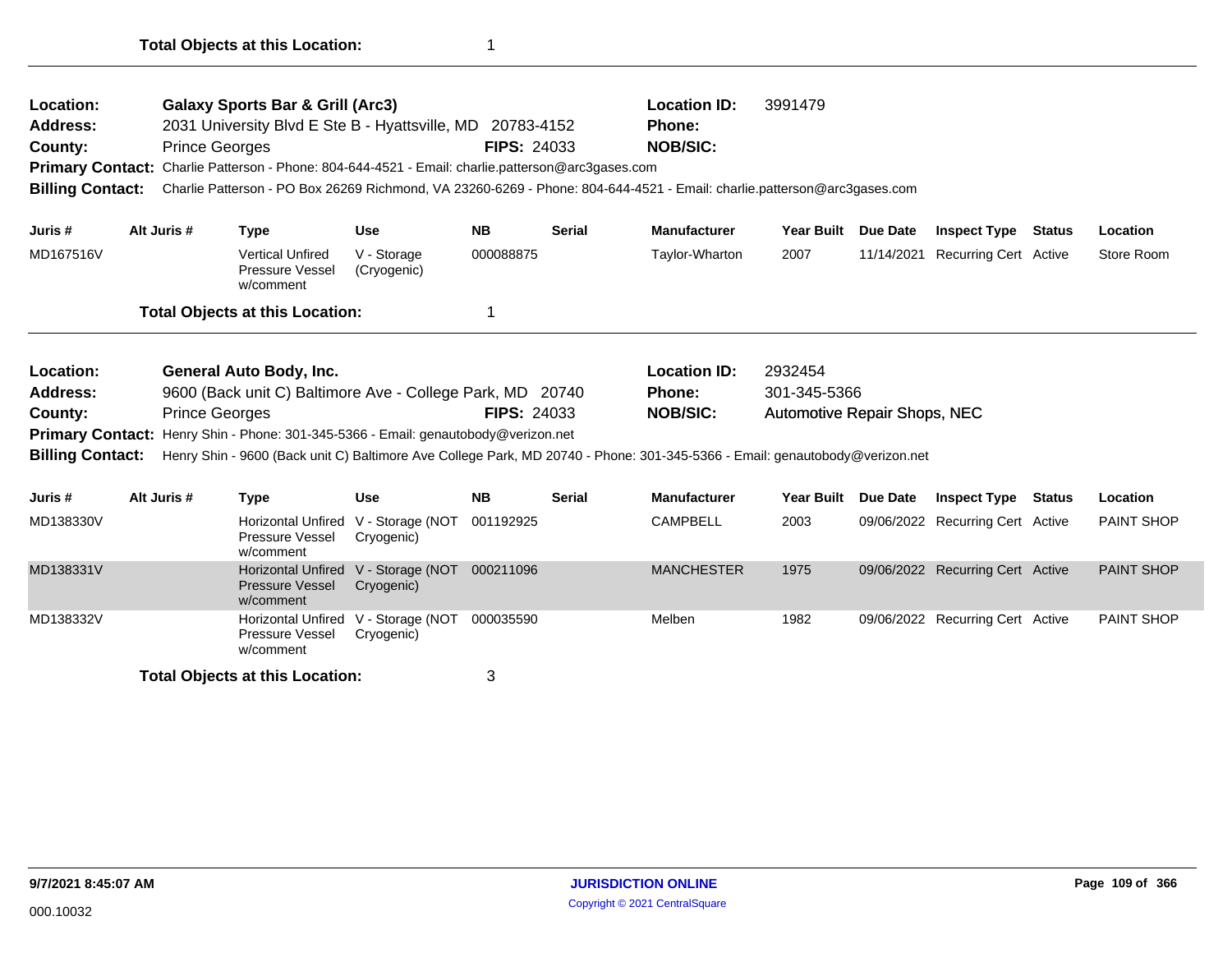| <b>German Auto Performance</b><br>Location:<br><b>Address:</b><br>9210 Livingston Rd - Fort Washington, MD 20744-4912 |             |                                                                                                                                                                                                                                                               |                                                         |                    |               | <b>Location ID:</b><br>Phone: | 726681                                  |                 |                                                  |                       |
|-----------------------------------------------------------------------------------------------------------------------|-------------|---------------------------------------------------------------------------------------------------------------------------------------------------------------------------------------------------------------------------------------------------------------|---------------------------------------------------------|--------------------|---------------|-------------------------------|-----------------------------------------|-----------------|--------------------------------------------------|-----------------------|
| County:                                                                                                               |             | <b>Prince Georges</b><br>Darius Khakbaz - Phone: 240-348-7758 - Email: GermanAperformance@gmail.com                                                                                                                                                           |                                                         | <b>FIPS: 24033</b> |               | <b>NOB/SIC:</b>               |                                         |                 | Automotive dealers and gasoline service stations |                       |
| <b>Primary Contact:</b><br><b>Billing Contact:</b>                                                                    |             | Darius Khakbaz - 9210 Livingston Rd Fort Washington, MD 20744-4912 - Phone: 240-348-7758 - Email: GermanAperformance@gmail.com                                                                                                                                |                                                         |                    |               |                               |                                         |                 |                                                  |                       |
| Juris #                                                                                                               | Alt Juris # | <b>Type</b>                                                                                                                                                                                                                                                   | <b>Use</b>                                              | <b>NB</b>          | <b>Serial</b> | Manufacturer                  | Year Built                              | <b>Due Date</b> | <b>Inspect Type Status</b>                       | Location              |
| MD052023V                                                                                                             |             | <b>Vertical Unfired</b><br><b>Pressure Vessel</b><br>w/comment                                                                                                                                                                                                | V - Storage (NOT<br>Cryogenic)                          | 000039071          |               | Dresser                       | 1977                                    |                 | 06/17/2023 Recurring Cert Active                 | Storage Room          |
| MD052024V                                                                                                             |             | <b>Vertical Unfired</b><br><b>Pressure Vessel</b><br>w/comment                                                                                                                                                                                                | V - Storage (NOT 000043069<br>Cryogenic)                |                    |               | Dresser                       | 1978                                    |                 | 06/17/2023 Recurring Cert Active                 | Comp Rm               |
|                                                                                                                       |             | <b>Total Objects at this Location:</b>                                                                                                                                                                                                                        |                                                         | $\overline{c}$     |               |                               |                                         |                 |                                                  |                       |
| Location:                                                                                                             |             | <b>Gladys Noon Spellman Elementary School #0211</b>                                                                                                                                                                                                           |                                                         |                    |               | <b>Location ID:</b>           | 712104                                  |                 |                                                  |                       |
| <b>Address:</b>                                                                                                       |             | 3324 64th Ave - Landover, MD 20785-1304                                                                                                                                                                                                                       |                                                         |                    |               | Phone:                        |                                         |                 |                                                  |                       |
|                                                                                                                       |             |                                                                                                                                                                                                                                                               |                                                         |                    |               |                               |                                         |                 |                                                  |                       |
| County:                                                                                                               |             | <b>Prince Georges</b>                                                                                                                                                                                                                                         |                                                         | <b>FIPS: 24033</b> |               | <b>NOB/SIC:</b>               | <b>Elementary and Secondary Schools</b> |                 |                                                  |                       |
| <b>Billing Contact:</b>                                                                                               |             | Primary Contact: Mike Foster - Phone: 301-952-7821 - Cell: 301-717-7168 - Email: michael2.foster@pgcps.org<br>Mike Foster - 4801 Brown Station Rd Upper Marlboro, MD 20772-9103 - Phone: 301-952-7821 - Cell: 301-717-7168 - Email: michael2.foster@pgcps.org |                                                         |                    |               |                               |                                         |                 |                                                  |                       |
| Juris #                                                                                                               | Alt Juris # | <b>Type</b>                                                                                                                                                                                                                                                   | Use                                                     | <b>NB</b>          | Serial        | <b>Manufacturer</b>           | <b>Year Built</b>                       | <b>Due Date</b> | <b>Inspect Type Status</b>                       | Location              |
| MD080259H                                                                                                             | Boiler #1   | <b>Horizontal Fire</b><br>Tube                                                                                                                                                                                                                                | H - Hot Water<br>Heat (Water $\leq$                     | 000000538 L-88357  |               | <b>Cleaver Brooks</b>         | 1990                                    |                 | 03/21/2022 Recurring Cert Active                 | Boiler Room Bl.<br>#1 |
| MD080260H                                                                                                             | Boiler #2   | <b>Horizontal Fire</b><br>Tube                                                                                                                                                                                                                                | 160 psig, 250 F)<br>H - Hot Water<br>Heat (Water $\leq$ | 000000546 L-88358  |               | <b>Cleaver Brooks</b>         | 1990                                    |                 | 03/21/2022 Recurring Cert Active                 | Boiler Room Bl.<br>#2 |
| MD093686V                                                                                                             |             | <b>Fired Press Vess</b><br>w/comment                                                                                                                                                                                                                          | 160 psig, 250 F)<br>V - Process-<br>Cooking             | 000017568          |               | Groen                         | 1990                                    |                 | 03/21/2022 Recurring Cert Active                 | Kitchen               |
| MD105710V                                                                                                             |             | <b>Horizontal Unfired</b><br><b>Pressure Vessel</b><br>w/comment                                                                                                                                                                                              | V - Storage (NOT 000165057<br>Cryogenic)                |                    |               | Manchester                    | 1989                                    |                 | 03/21/2022 Recurring Cert Active                 | Pump Rm               |
| MD139237H                                                                                                             |             | <b>Water Tube</b><br>Coiled (Flueless<br>Hi Efficiency)                                                                                                                                                                                                       | H - Hot Water<br>Supply (Water <=<br>160 psig, 210 F)   | 000074357          |               | A O Smith                     | 2003                                    |                 | 03/21/2022 Recurring Cert Active                 | <b>Boiler Room</b>    |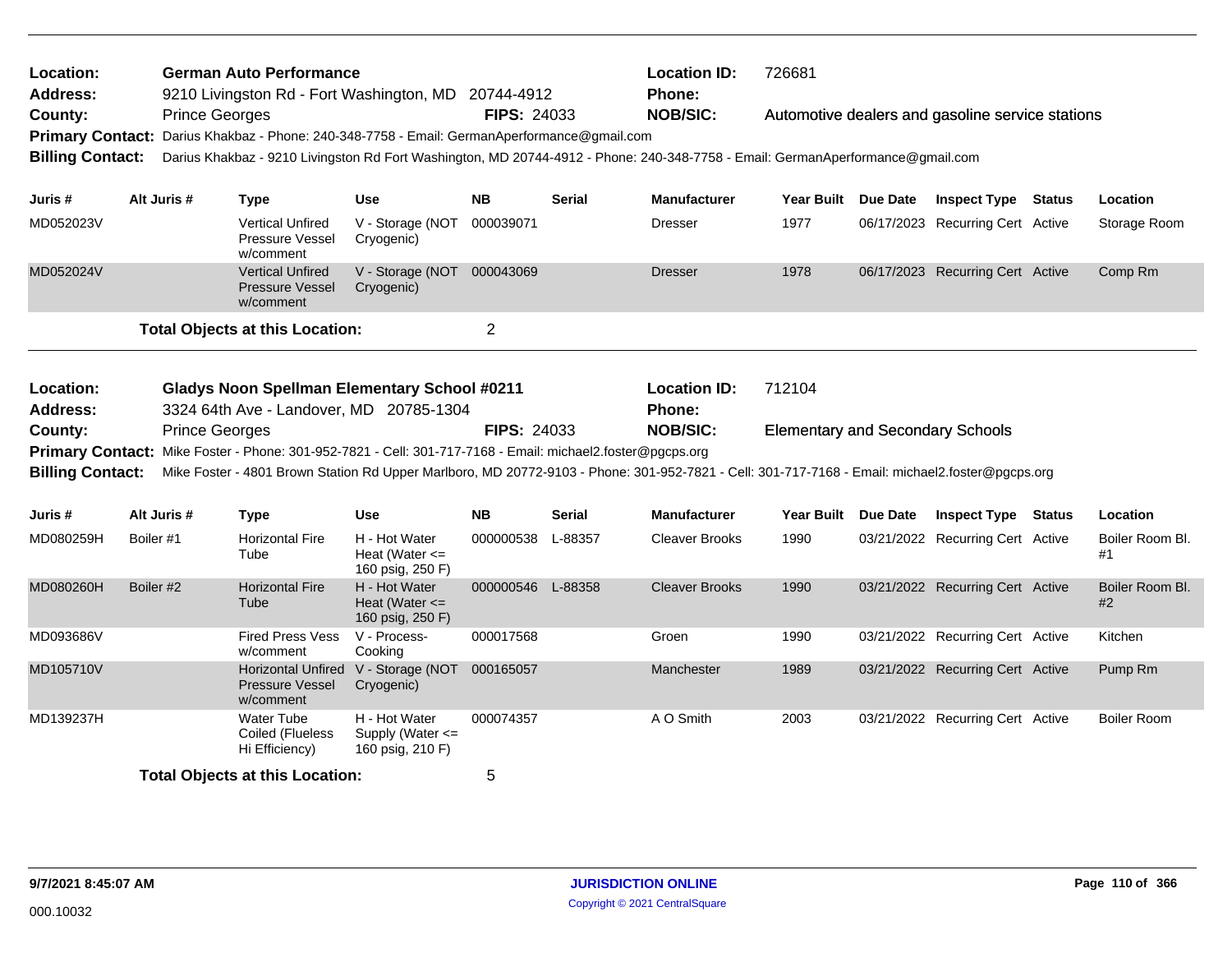| Location:<br><b>Glen Reed Apartments</b><br>Address:<br>3200 Reed St - Glenarden, MD 20706-1547 |  |                       |                                        |                                                                                                                                                                                                                       |                    | <b>Location ID:</b><br><b>Phone:</b> | 712149                        |                                         |                 |                              |               |                  |
|-------------------------------------------------------------------------------------------------|--|-----------------------|----------------------------------------|-----------------------------------------------------------------------------------------------------------------------------------------------------------------------------------------------------------------------|--------------------|--------------------------------------|-------------------------------|-----------------------------------------|-----------------|------------------------------|---------------|------------------|
| County:<br><b>Primary Contact:</b>                                                              |  | <b>Prince Georges</b> |                                        | Alexis Dockery - Phone: 301-244-9406 - Email: glenardenmgr@emcmgmt.com                                                                                                                                                | <b>FIPS: 24033</b> |                                      | <b>NOB/SIC:</b>               | <b>Operators of Apartment Buildings</b> |                 |                              |               |                  |
| <b>Billing Contact:</b>                                                                         |  |                       |                                        | Alexis Dockery - 3200 Reed St Glenarden, MD 20706-1547 - Phone: 301-244-9406 - Email: glenardenmgr@emcmgmt.com                                                                                                        |                    |                                      |                               |                                         |                 |                              |               |                  |
| Juris #                                                                                         |  | Alt Juris #           | <b>Type</b>                            | <b>Use</b>                                                                                                                                                                                                            | <b>NB</b>          | <b>Serial</b>                        | <b>Manufacturer</b>           | <b>Year Built</b>                       | <b>Due Date</b> | <b>Inspect Type</b>          | <b>Status</b> | Location         |
| MD139630H                                                                                       |  |                       | <b>Water Heater</b><br>(HLW)           | H - Hot Water<br>Supply (Water $\leq$<br>160 psig, 210 F)                                                                                                                                                             | 000090351          |                                      | <b>Bradford White</b>         | 2010                                    | 10/15/2021      | <b>Recurring Cert Active</b> |               | <b>Bldg 3200</b> |
| MD139631H                                                                                       |  |                       | <b>Water Heater</b><br>(HLW)           | H - Hot Water<br>Supply (Water $\leq$<br>160 psig, 210 F)                                                                                                                                                             | 000090352          |                                      | <b>Bradford White</b>         | 2010                                    | 10/15/2021      | <b>Recurring Cert Active</b> |               | <b>Bldg 3200</b> |
|                                                                                                 |  |                       | <b>Total Objects at this Location:</b> |                                                                                                                                                                                                                       | $\overline{2}$     |                                      |                               |                                         |                 |                              |               |                  |
| Location:<br><b>Address:</b>                                                                    |  |                       | <b>Glen Reed Apartments</b>            | 3203 Reed St - Lanham, MD 20706-1546                                                                                                                                                                                  |                    |                                      | <b>Location ID:</b><br>Phone: | 712150                                  |                 |                              |               |                  |
| County:                                                                                         |  | <b>Prince Georges</b> |                                        |                                                                                                                                                                                                                       | <b>FIPS: 24033</b> |                                      | <b>NOB/SIC:</b>               | <b>Operators of Apartment Buildings</b> |                 |                              |               |                  |
| <b>Billing Contact:</b>                                                                         |  |                       |                                        | <b>Primary Contact:</b> Andria Dulski - Phone: 301-772-5108 - Email: glenreedmgr@emcmgmt.com<br>Andria Dulski - 3210 Reed St Apt 2613 Glenarden, MD 20706-1552 - Phone: 301-772-5108 - Email: glenreedmgr@emcmgmt.com |                    |                                      |                               |                                         |                 |                              |               |                  |
| Juris #                                                                                         |  | Alt Juris #           | <b>Type</b>                            | <b>Use</b>                                                                                                                                                                                                            | <b>NB</b>          | <b>Serial</b>                        | <b>Manufacturer</b>           | <b>Year Built</b>                       | <b>Due Date</b> | <b>Inspect Type</b>          | <b>Status</b> | Location         |
| MD139628H                                                                                       |  |                       | <b>Water Heater</b><br>(HLW)           | H - Hot Water<br>Supply (Water $\leq$<br>160 psig, 210 F)                                                                                                                                                             | 000095802          |                                      | <b>Bradford White</b>         | 2011                                    | 10/15/2021      | <b>Recurring Cert Active</b> |               | <b>Bldg 3203</b> |
| MD139629H                                                                                       |  |                       | <b>Water Heater</b><br>(HLW)           | H - Hot Water<br>Supply (Water $\leq$                                                                                                                                                                                 | 000090356          |                                      | <b>Bradford White</b>         | 2011                                    | 10/15/2021      | <b>Recurring Cert Active</b> |               | <b>Bldg 3203</b> |

160 psig, 210 F)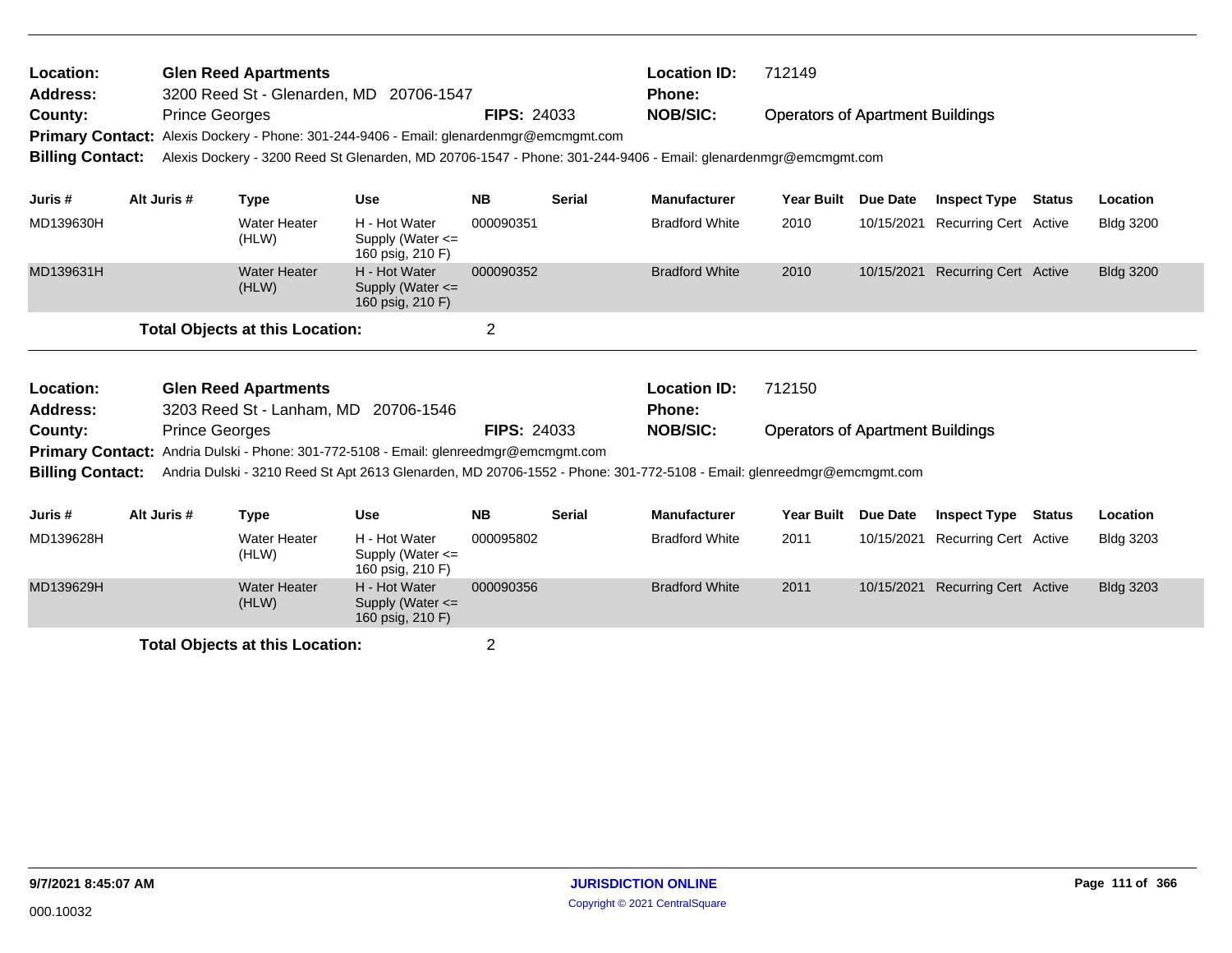| <b>Location:</b><br><b>Address:</b><br>County: | <b>Prince Georges</b> | <b>Glen Reed Apartments</b><br>3208 Reed St - Lanham, MD 20706-1551 | Primary Contact: Andria Dulski - Phone: 301-772-5108 - Email: glenreedmgr@emcmgmt.com                                                                                                                                 | <b>FIPS: 24033</b> |               | 712151<br><b>Location ID:</b><br><b>Phone:</b><br><b>NOB/SIC:</b><br><b>Operators of Apartment Buildings</b> |                                         |                 |                                  |               |                  |
|------------------------------------------------|-----------------------|---------------------------------------------------------------------|-----------------------------------------------------------------------------------------------------------------------------------------------------------------------------------------------------------------------|--------------------|---------------|--------------------------------------------------------------------------------------------------------------|-----------------------------------------|-----------------|----------------------------------|---------------|------------------|
| <b>Billing Contact:</b>                        |                       |                                                                     | Andria Dulski - 3210 Reed St Apt 2613 Glenarden, MD 20706-1552 - Phone: 301-772-5108 - Email: glenreedmgr@emcmgmt.com                                                                                                 |                    |               |                                                                                                              |                                         |                 |                                  |               |                  |
| Juris #                                        | Alt Juris #           | <b>Type</b>                                                         | <b>Use</b>                                                                                                                                                                                                            | <b>NB</b>          | <b>Serial</b> | <b>Manufacturer</b>                                                                                          | <b>Year Built</b>                       | <b>Due Date</b> | <b>Inspect Type</b>              | <b>Status</b> | Location         |
| MD139632H                                      |                       | <b>Water Heater</b><br>(HLW)                                        | H - Hot Water<br>Supply (Water $\leq$<br>160 psig, 210 F)                                                                                                                                                             | 000095804          |               | <b>Bradford White</b>                                                                                        | 2011                                    | 10/15/2021      | <b>Recurring Cert Active</b>     |               | <b>Bldg 3208</b> |
| MD139633H                                      |                       | <b>Water Heater</b><br>(HLW)                                        | H - Hot Water<br>Supply (Water $\leq$<br>160 psig, 210 F)                                                                                                                                                             | 000095813          |               | <b>Bradford White</b>                                                                                        | 2011                                    |                 | 10/15/2021 Recurring Cert Active |               | <b>Bldg 3208</b> |
|                                                |                       | <b>Total Objects at this Location:</b>                              |                                                                                                                                                                                                                       | $\overline{2}$     |               |                                                                                                              |                                         |                 |                                  |               |                  |
| Location:<br><b>Address:</b>                   |                       | <b>Glen Reed Apartments</b>                                         | 3212 Reed St - Lanham, MD 20706-1584                                                                                                                                                                                  |                    |               | <b>Location ID:</b><br><b>Phone:</b>                                                                         | 712152                                  |                 |                                  |               |                  |
| County:<br><b>Billing Contact:</b>             | <b>Prince Georges</b> |                                                                     | <b>Primary Contact:</b> Andria Dulski - Phone: 301-772-5108 - Email: glenreedmgr@emcmgmt.com<br>Andria Dulski - 3210 Reed St Apt 2613 Glenarden, MD 20706-1552 - Phone: 301-772-5108 - Email: glenreedmgr@emcmgmt.com | <b>FIPS: 24033</b> |               | <b>NOB/SIC:</b>                                                                                              | <b>Operators of Apartment Buildings</b> |                 |                                  |               |                  |
| Juris #                                        | Alt Juris #           | <b>Type</b>                                                         | <b>Use</b>                                                                                                                                                                                                            | <b>NB</b>          | <b>Serial</b> | <b>Manufacturer</b>                                                                                          | <b>Year Built</b>                       | <b>Due Date</b> | <b>Inspect Type</b>              | <b>Status</b> | Location         |
| MD139626H                                      |                       | <b>Water Heater</b><br>(HLW)                                        | H - Hot Water<br>Supply (Water $\leq$<br>160 psig, 210 F)                                                                                                                                                             | 000090353          |               | <b>Bradford White</b>                                                                                        | 2010                                    | 10/15/2021      | <b>Recurring Cert Active</b>     |               | <b>Bldg 3212</b> |
| MD139627H                                      |                       | <b>Water Heater</b><br>(HLW)                                        | H - Hot Water<br>Supply (Water $\leq$                                                                                                                                                                                 | 000090355          |               | <b>Bradford White</b>                                                                                        | 2010                                    | 10/15/2021      | <b>Recurring Cert Active</b>     |               | <b>Bldg 3212</b> |

Supply (Water <= 160 psig, 210 F)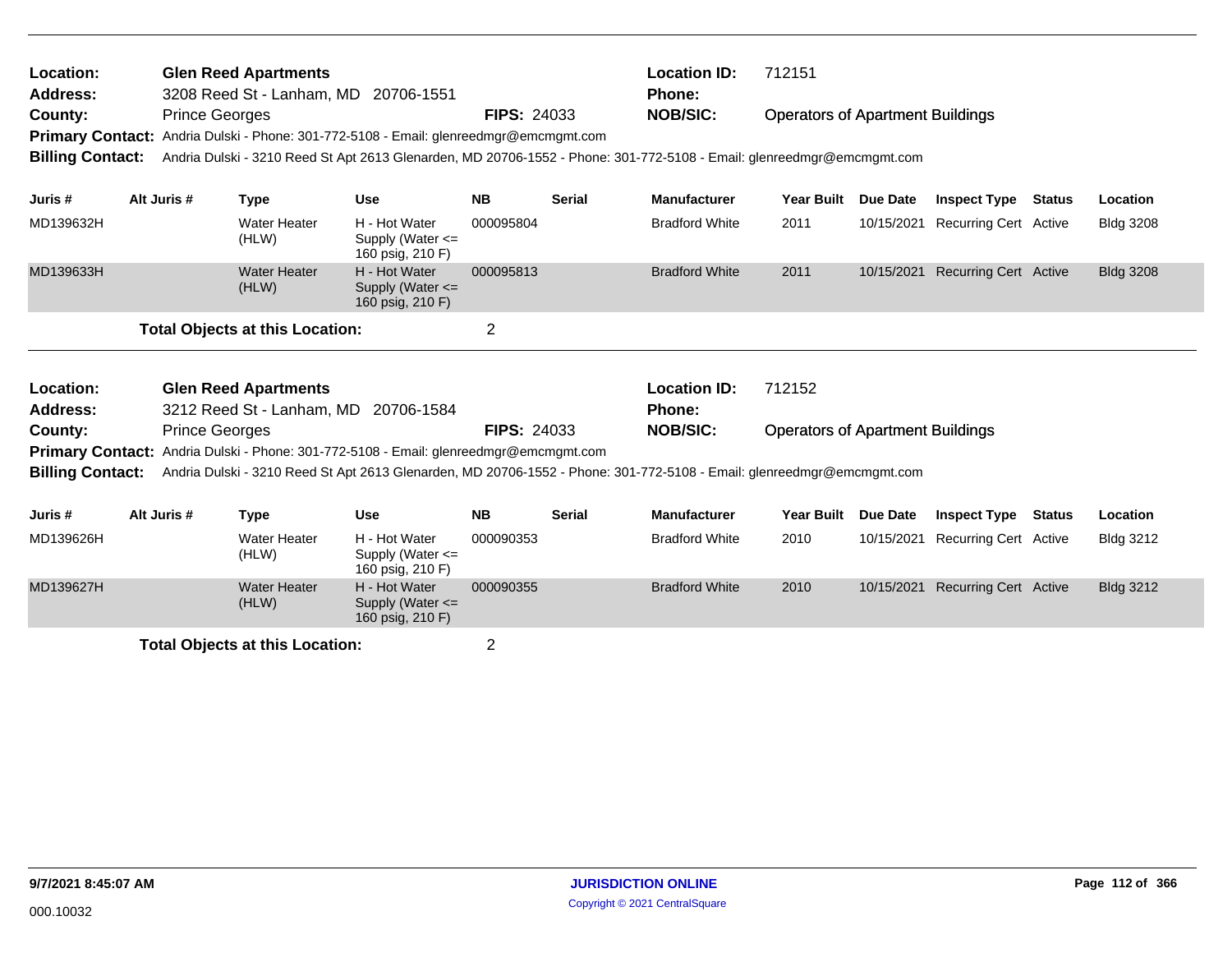| Location:<br>Address:                                         | <b>Glen Rock Landing Apts</b><br><b>Location ID:</b><br>723325<br>5904 Glen Rock Ave - Fort Washington, MD 20744-3050<br><b>Phone:</b>   |                       |                                                                                       |                                                           |                    |               |                                                                                                                        |                                         |  |                                  |               |                  |  |
|---------------------------------------------------------------|------------------------------------------------------------------------------------------------------------------------------------------|-----------------------|---------------------------------------------------------------------------------------|-----------------------------------------------------------|--------------------|---------------|------------------------------------------------------------------------------------------------------------------------|-----------------------------------------|--|----------------------------------|---------------|------------------|--|
| County:                                                       |                                                                                                                                          | <b>Prince Georges</b> |                                                                                       |                                                           | <b>FIPS: 24033</b> |               | <b>NOB/SIC:</b>                                                                                                        | <b>Operators of Apartment Buildings</b> |  |                                  |               |                  |  |
|                                                               |                                                                                                                                          |                       | Primary Contact: Danika Watson - Phone: 301-630-1300 - Email: chubbard@eandggroup.com |                                                           |                    |               |                                                                                                                        |                                         |  |                                  |               |                  |  |
| <b>Billing Contact:</b>                                       |                                                                                                                                          |                       |                                                                                       |                                                           |                    |               | Danika Watson - 2428 Corning Ave Fort Washington, MD 20744-3022 - Phone: 301-630-1300 - Email: chubbard@eandggroup.com |                                         |  |                                  |               |                  |  |
| Juris #                                                       | Alt Juris #                                                                                                                              |                       | <b>Type</b>                                                                           | <b>Use</b>                                                | <b>NB</b>          | <b>Serial</b> | <b>Manufacturer</b>                                                                                                    | Year Built Due Date                     |  | <b>Inspect Type Status</b>       |               | Location         |  |
| MD161662H                                                     |                                                                                                                                          |                       | <b>Water Heater</b><br>(HLW)                                                          | H - Hot Water<br>Supply (Water $\leq$<br>160 psig, 210 F) | 000122880          |               | <b>JETGLASS</b>                                                                                                        | 2017                                    |  | 09/06/2022 Recurring Cert Active |               | Bldg. 5904       |  |
|                                                               |                                                                                                                                          |                       | <b>Total Objects at this Location:</b>                                                |                                                           | 1                  |               |                                                                                                                        |                                         |  |                                  |               |                  |  |
| Location:                                                     |                                                                                                                                          |                       | <b>Glen Rock Landing Apts.</b>                                                        |                                                           |                    |               | <b>Location ID:</b>                                                                                                    | 953322                                  |  |                                  |               |                  |  |
| Address:<br>2400 Corning Ave - Fort Washington, MD 20744-3013 |                                                                                                                                          |                       |                                                                                       |                                                           |                    |               | <b>Phone:</b>                                                                                                          |                                         |  |                                  |               |                  |  |
| <b>Prince Georges</b><br>County:                              |                                                                                                                                          |                       |                                                                                       |                                                           |                    | FIPS: 24033   | <b>NOB/SIC:</b>                                                                                                        | <b>Operators of Apartment Buildings</b> |  |                                  |               |                  |  |
| <b>Primary Contact:</b>                                       |                                                                                                                                          |                       | Danika Watson - Phone: 301-630-1300 - Email: chubbard@eandggroup.com                  |                                                           |                    |               |                                                                                                                        |                                         |  |                                  |               |                  |  |
| <b>Billing Contact:</b>                                       |                                                                                                                                          |                       |                                                                                       |                                                           |                    |               | Danika Watson - 2428 Corning Ave Fort Washington, MD 20744-3022 - Phone: 301-630-1300 - Email: chubbard@eandggroup.com |                                         |  |                                  |               |                  |  |
| Juris #                                                       | Alt Juris #                                                                                                                              |                       | Type                                                                                  | <b>Use</b>                                                | <b>NB</b>          | <b>Serial</b> | <b>Manufacturer</b>                                                                                                    | Year Built Due Date                     |  | <b>Inspect Type Status</b>       |               | Location         |  |
| MD161661H                                                     |                                                                                                                                          |                       | <b>Water Heater</b><br>(HLW)                                                          | H - Hot Water<br>Supply (Water $\leq$<br>160 psig, 210 F) | 000121845          |               | <b>JETGLASS</b>                                                                                                        | 2017                                    |  | 09/06/2022 Recurring Cert Active |               | Bldg. 2400       |  |
|                                                               |                                                                                                                                          |                       | <b>Total Objects at this Location:</b>                                                |                                                           | 1                  |               |                                                                                                                        |                                         |  |                                  |               |                  |  |
| Location:                                                     |                                                                                                                                          |                       | <b>Glen Rock Landing Apts.</b>                                                        |                                                           |                    |               | <b>Location ID:</b>                                                                                                    | 723322                                  |  |                                  |               |                  |  |
| Address:                                                      |                                                                                                                                          |                       | 2505 Corning Ave - Fort Washington, MD 20744-3033                                     |                                                           |                    |               | <b>Phone:</b><br><b>NOB/SIC:</b>                                                                                       |                                         |  |                                  |               |                  |  |
|                                                               | FIPS: 24033<br><b>Prince Georges</b><br>County:<br>Primary Contact: Danika Watson - Phone: 301-630-1300 - Email: chubbard@eandggroup.com |                       |                                                                                       |                                                           |                    |               |                                                                                                                        | <b>Operators of Apartment Buildings</b> |  |                                  |               |                  |  |
| <b>Billing Contact:</b>                                       |                                                                                                                                          |                       |                                                                                       |                                                           |                    |               | Danika Watson - 2428 Corning Ave Fort Washington, MD 20744-3022 - Phone: 301-630-1300 - Email: chubbard@eandggroup.com |                                         |  |                                  |               |                  |  |
| Juris#                                                        | Alt Juris #                                                                                                                              |                       | <b>Type</b>                                                                           | <b>Use</b>                                                | <b>NB</b>          | <b>Serial</b> | <b>Manufacturer</b>                                                                                                    | Year Built Due Date                     |  | <b>Inspect Type</b>              | <b>Status</b> | Location         |  |
| MD101582H                                                     | 02                                                                                                                                       |                       | <b>Water Heater</b><br>(HLW)                                                          | H - Hot Water<br>Supply (Water <=<br>160 psig, 210 F)     | 000059727          |               | State Industries                                                                                                       | 1997                                    |  | 09/06/2022 Recurring Cert Active |               | <b>Bldg 2505</b> |  |
|                                                               |                                                                                                                                          |                       | <b>Total Objects at this Location:</b>                                                |                                                           | -1                 |               |                                                                                                                        |                                         |  |                                  |               |                  |  |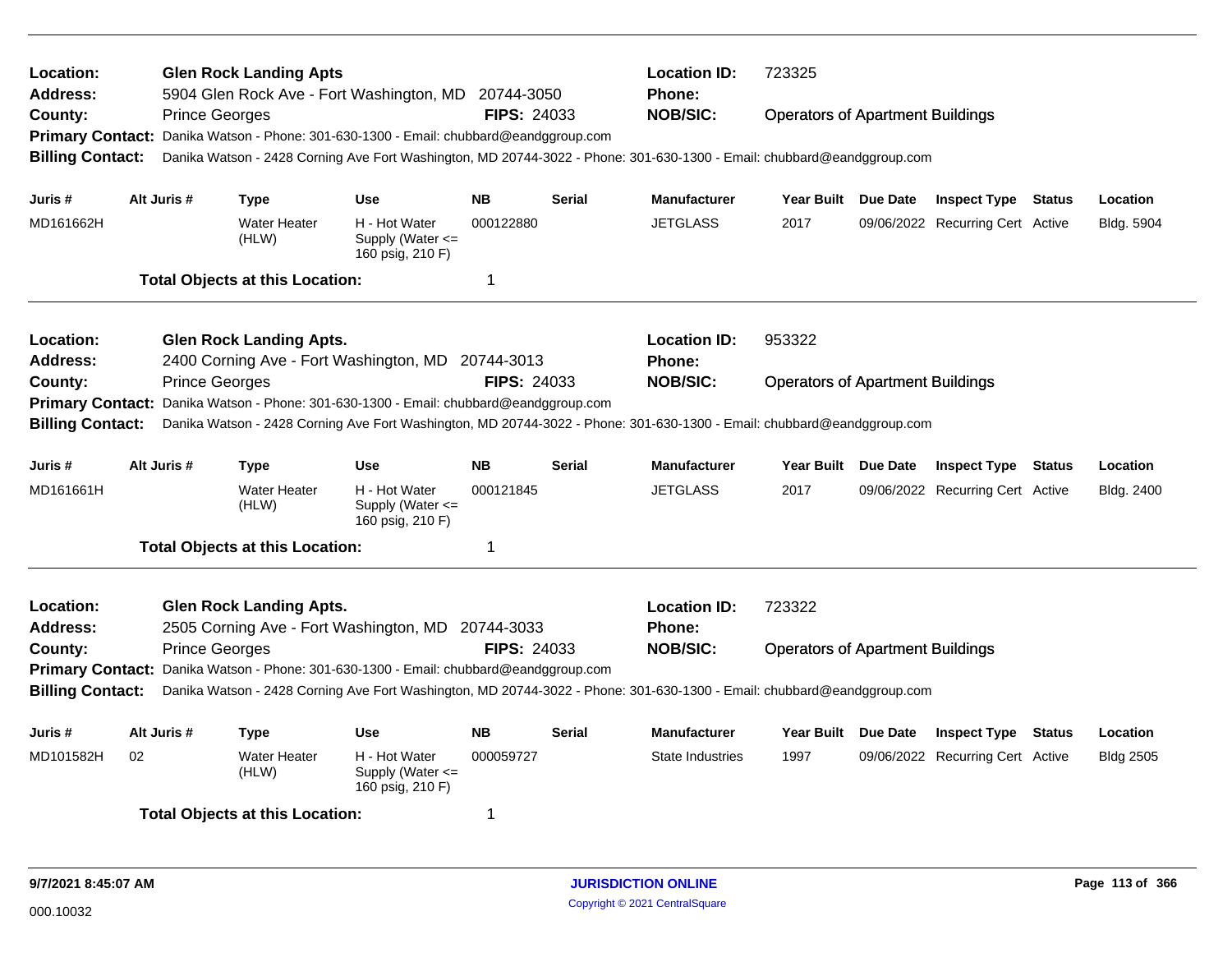| Location:<br><b>Address:</b>                       | <b>Glenarden Woods Apartments</b><br>7932 Glenarden Pkwy - Lanham, MD 20706-1755 |                                                                                                 |                                                           |                    | <b>Location ID:</b><br>Phone: | 712168                                                                                                         |                                         |                                  |                                  |        |                  |  |
|----------------------------------------------------|----------------------------------------------------------------------------------|-------------------------------------------------------------------------------------------------|-----------------------------------------------------------|--------------------|-------------------------------|----------------------------------------------------------------------------------------------------------------|-----------------------------------------|----------------------------------|----------------------------------|--------|------------------|--|
| County:<br><b>Primary Contact:</b>                 |                                                                                  | <b>Prince Georges</b><br>Alexis Dockery - Phone: 301-244-9406 - Email: glenardenmgr@emcmgmt.com |                                                           | <b>FIPS: 24033</b> |                               | <b>NOB/SIC:</b>                                                                                                | <b>Operators of Apartment Buildings</b> |                                  |                                  |        |                  |  |
| <b>Billing Contact:</b>                            |                                                                                  |                                                                                                 |                                                           |                    |                               | Alexis Dockery - 3200 Reed St Glenarden, MD 20706-1547 - Phone: 301-244-9406 - Email: glenardenmgr@emcmgmt.com |                                         |                                  |                                  |        |                  |  |
| Juris #                                            | Alt Juris #                                                                      | <b>Type</b>                                                                                     | <b>Use</b>                                                | <b>NB</b>          | <b>Serial</b>                 | <b>Manufacturer</b>                                                                                            | <b>Year Built</b>                       | <b>Due Date</b>                  | <b>Inspect Type</b>              | Status | Location         |  |
| MD139634H                                          |                                                                                  | <b>Water Heater</b><br>(HLW)                                                                    | H - Hot Water<br>Supply (Water $\leq$<br>160 psig, 210 F) | 000095815          |                               | <b>Bradford White</b>                                                                                          | 2011                                    | 10/15/2021                       | <b>Recurring Cert Active</b>     |        | Bldg. 7932       |  |
| MD139635H                                          |                                                                                  | <b>Water Heater</b><br>(HLW)                                                                    | H - Hot Water<br>Supply (Water $\leq$<br>160 psig, 210 F) | 000095803          |                               | <b>Bradford White</b>                                                                                          | 2011                                    | 10/15/2021                       | <b>Recurring Cert Active</b>     |        | Bldg. 7932       |  |
|                                                    |                                                                                  | <b>Total Objects at this Location:</b>                                                          |                                                           | $\overline{2}$     |                               |                                                                                                                |                                         |                                  |                                  |        |                  |  |
|                                                    |                                                                                  |                                                                                                 |                                                           |                    |                               |                                                                                                                |                                         |                                  |                                  |        |                  |  |
| Location:                                          |                                                                                  | <b>Glenarden Woods Apartments</b>                                                               |                                                           |                    |                               | <b>Location ID:</b>                                                                                            | 712170                                  |                                  |                                  |        |                  |  |
| <b>Address:</b>                                    |                                                                                  | 7939 Glenarden Pkwy - Lanham, MD                                                                |                                                           | 20706-1723         |                               | <b>Phone:</b>                                                                                                  |                                         |                                  |                                  |        |                  |  |
| County:                                            |                                                                                  | <b>Prince Georges</b>                                                                           |                                                           | <b>FIPS: 24033</b> |                               | <b>NOB/SIC:</b>                                                                                                | <b>Operators of Apartment Buildings</b> |                                  |                                  |        |                  |  |
| <b>Primary Contact:</b><br><b>Billing Contact:</b> |                                                                                  | Alexis Dockery - Phone: 301-244-9406 - Email: glenardenmgr@emcmgmt.com                          |                                                           |                    |                               | Alexis Dockery - 3200 Reed St Glenarden, MD 20706-1547 - Phone: 301-244-9406 - Email: glenardenmgr@emcmgmt.com |                                         |                                  |                                  |        |                  |  |
|                                                    |                                                                                  |                                                                                                 |                                                           |                    |                               |                                                                                                                |                                         |                                  |                                  |        |                  |  |
| Juris #                                            | Alt Juris #                                                                      | <b>Type</b>                                                                                     | <b>Use</b>                                                | <b>NB</b>          | <b>Serial</b>                 | <b>Manufacturer</b>                                                                                            | Year Built Due Date                     |                                  | <b>Inspect Type</b>              | Status | Location         |  |
| MD139638H                                          |                                                                                  | <b>Water Heater</b><br>(HLW)                                                                    | H - Hot Water<br>Supply (Water <=<br>160 psig, 210 F)     | 000095805          |                               | <b>Bradford White</b>                                                                                          | 2011                                    | 10/15/2021                       | <b>Recurring Cert Active</b>     |        | Bldg.7939        |  |
| MD139639H                                          |                                                                                  | <b>Water Heater</b><br>(HLW)                                                                    | H - Hot Water<br>Supply (Water <=<br>160 psig, 210 F)     | 000095819          |                               | <b>Bradford White</b>                                                                                          | 2011                                    |                                  | 10/15/2021 Recurring Cert Active |        | <b>Bldg.7939</b> |  |
| MD139640H                                          |                                                                                  |                                                                                                 | H - Hot Water                                             | 000095808          |                               |                                                                                                                | 2011                                    | 10/15/2021 Recurring Cert Active |                                  |        | Bldg.7939        |  |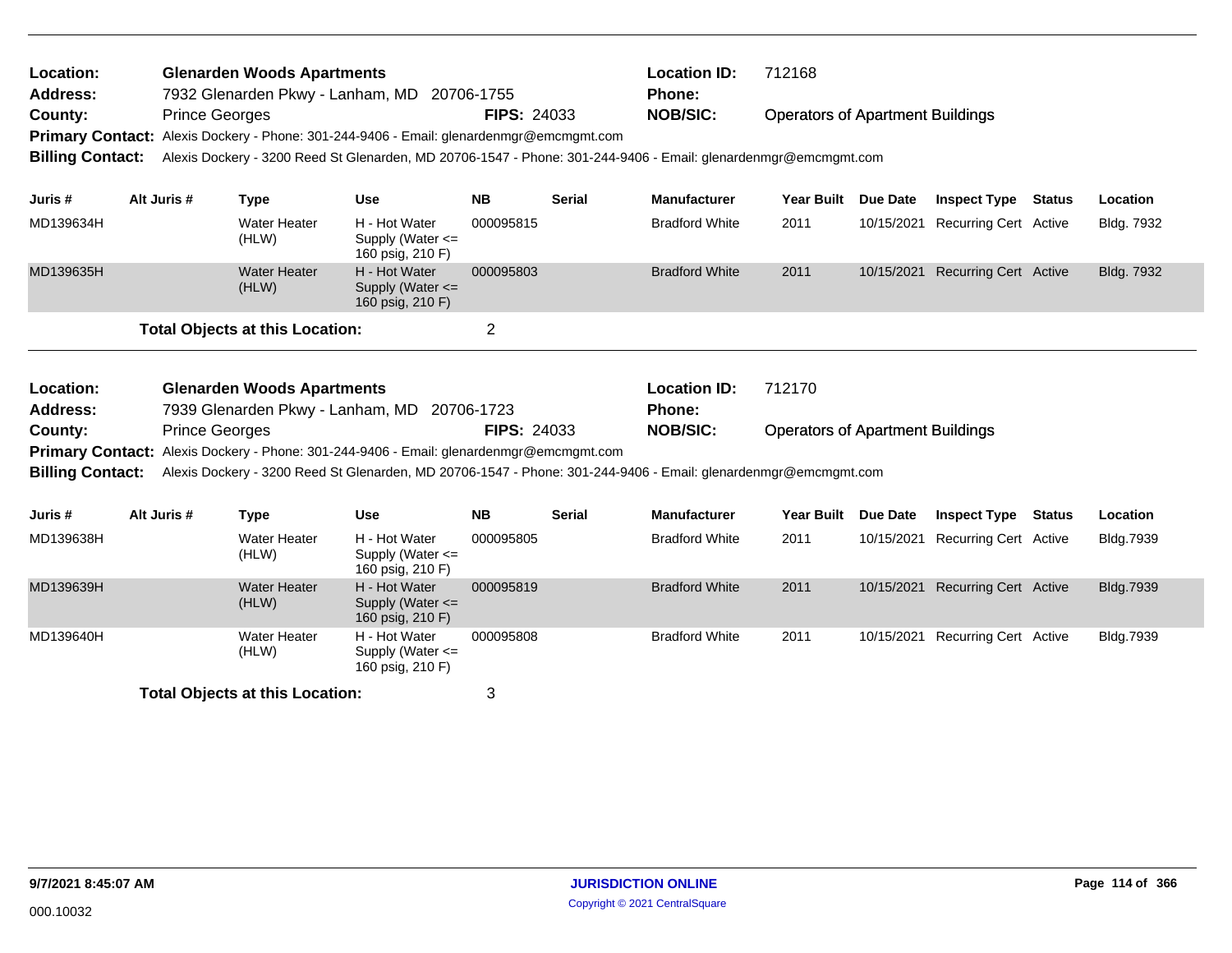| Location:<br><b>Address:</b>       |             | <b>Glenarden Woods Apartments</b><br>8108 Glenarden Pkwy - Lanham, MD<br>20706 |                                                                                                                |                                                           |                    |               | <b>Location ID:</b><br><b>Phone:</b> | 712165                                  |                 |                                                        |  |                      |
|------------------------------------|-------------|--------------------------------------------------------------------------------|----------------------------------------------------------------------------------------------------------------|-----------------------------------------------------------|--------------------|---------------|--------------------------------------|-----------------------------------------|-----------------|--------------------------------------------------------|--|----------------------|
| County:<br><b>Primary Contact:</b> |             | <b>Prince Georges</b>                                                          | Alexis Dockery - Phone: 301-244-9406 - Email: glenardenmgr@emcmgmt.com                                         |                                                           | <b>FIPS: 24033</b> |               | <b>NOB/SIC:</b>                      | <b>Operators of Apartment Buildings</b> |                 |                                                        |  |                      |
| <b>Billing Contact:</b>            |             |                                                                                | Alexis Dockery - 3200 Reed St Glenarden, MD 20706-1547 - Phone: 301-244-9406 - Email: glenardenmgr@emcmgmt.com |                                                           |                    |               |                                      |                                         |                 |                                                        |  |                      |
| Juris #                            | Alt Juris # |                                                                                | <b>Type</b>                                                                                                    | <b>Use</b>                                                | <b>NB</b>          | <b>Serial</b> | <b>Manufacturer</b>                  | <b>Year Built</b>                       | <b>Due Date</b> | <b>Inspect Type Status</b>                             |  | Location             |
| MD139641H                          | 8108        |                                                                                | <b>Water Heater</b><br>(HLW)                                                                                   | H - Hot Water<br>Supply (Water $\leq$<br>160 psig, 210 F) | 000095806          |               | <b>Bradford White</b>                | 2011                                    | 10/15/2021      | <b>Recurring Cert Active</b>                           |  | Bldg. 8108           |
| MD139642H                          | 8108        |                                                                                | <b>Water Heater</b><br>(HLW)                                                                                   | H - Hot Water<br>Supply (Water $\leq$<br>160 psig, 210 F) | 000095820          |               | <b>Bradford White</b>                | 2011                                    | 10/15/2021      | <b>Recurring Cert Active</b>                           |  | Bldg. 8108           |
| MD139643H                          | 8108        |                                                                                | <b>Water Heater</b><br>(HLW)                                                                                   | H - Hot Water<br>Supply (Water $\leq$<br>160 psig, 210 F) | 000095817          |               | <b>Bradford White</b>                | 2011                                    | 10/15/2021      | Recurring Cert Active                                  |  | Bldg. 8108           |
|                                    |             |                                                                                | <b>Total Objects at this Location:</b>                                                                         |                                                           | 3                  |               |                                      |                                         |                 |                                                        |  |                      |
| Location:                          |             |                                                                                | Glenn Dale Auto Body, Inc.                                                                                     |                                                           |                    |               | <b>Location ID:</b>                  | 713402                                  |                 |                                                        |  |                      |
| <b>Address:</b><br>County:         |             | <b>Prince Georges</b>                                                          | 9451 Smith Ave - Seabrook, MD                                                                                  | 20706-4045                                                | <b>FIPS: 24033</b> |               | <b>Phone:</b><br><b>NOB/SIC:</b>     |                                         |                 | Top, Body, and Upholstery Repair Shops and Paint Shops |  |                      |
| <b>Primary Contact:</b>            |             |                                                                                | Jim Lizzio - Phone: 301-577-7973                                                                               |                                                           |                    |               |                                      |                                         |                 |                                                        |  |                      |
| <b>Billing Contact:</b>            |             |                                                                                | Jim Lizzio - 9451 Smith Ave Lanham, MD 20706-4045 - Phone: 301-577-7973                                        |                                                           |                    |               |                                      |                                         |                 |                                                        |  |                      |
| Juris#                             | Alt Juris # |                                                                                | Type                                                                                                           | <b>Use</b>                                                | <b>NB</b>          | <b>Serial</b> | <b>Manufacturer</b>                  | <b>Year Built</b>                       | Due Date        | <b>Inspect Type Status</b>                             |  | Location             |
| MD076917V                          | 9451        |                                                                                | <b>Horizontal Unfired</b><br>Pressure Vessel<br>w/comment                                                      | V - Storage (NOT<br>Cryogenic)                            | 000856682          |               | Wood                                 | 1984                                    |                 | 10/03/2022 Recurring Cert Active                       |  | Outside Body<br>Shop |

MD168051V Horizontal Unfired Manchester 2018 09/29/2022

V - Storage (NOT Cryogenic)

Pressure Vessel w/comment

**Total Objects at this Location:** 2

001970334 Active Outside Paint Recurring Cert

Shop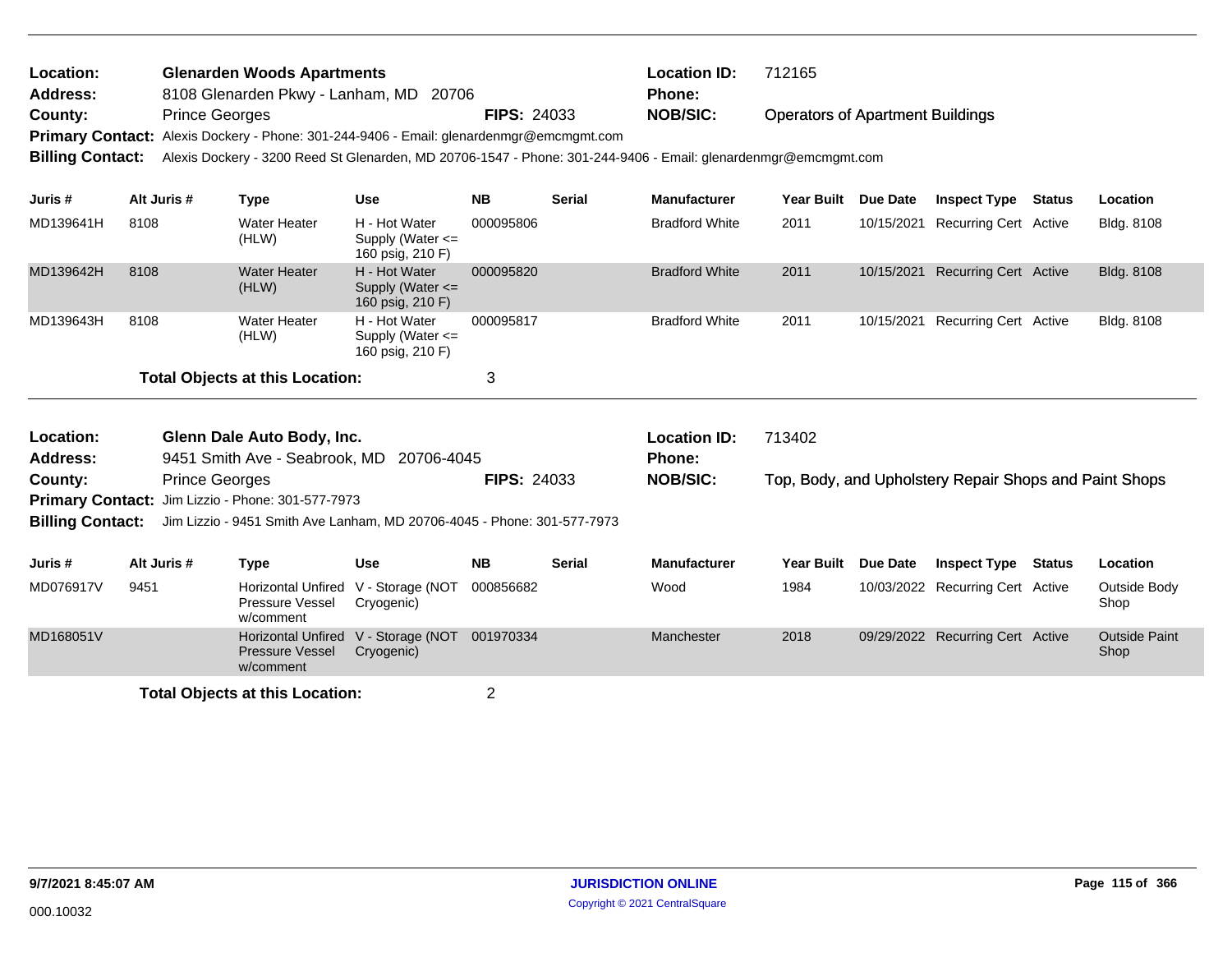| Location:<br><b>Address:</b>       |                       | <b>Glenndale Service Center Inc.</b><br>9520 Smith Ave - Lanham, MD 20706-4036                                                                                                                                                                                      |                                                           |                    |               | <b>Location ID:</b><br>2209005<br>Phone: |                                         |          |                                  |  |                  |
|------------------------------------|-----------------------|---------------------------------------------------------------------------------------------------------------------------------------------------------------------------------------------------------------------------------------------------------------------|-----------------------------------------------------------|--------------------|---------------|------------------------------------------|-----------------------------------------|----------|----------------------------------|--|------------------|
| County:                            | <b>Prince Georges</b> | Primary Contact: David Chihos - Phone: 301-459-9752                                                                                                                                                                                                                 |                                                           | <b>FIPS: 24033</b> |               | <b>NOB/SIC:</b>                          | <b>General Automotive Repair Shops</b>  |          |                                  |  |                  |
| <b>Billing Contact:</b>            |                       | David Chihos - 9520 Smith Ave Lanham, MD 20706-4036 - Phone: 301-459-9752                                                                                                                                                                                           |                                                           |                    |               |                                          |                                         |          |                                  |  |                  |
| Juris #                            | Alt Juris #           | <b>Type</b>                                                                                                                                                                                                                                                         | <b>Use</b>                                                | NΒ                 | Serial        | <b>Manufacturer</b>                      | Year Built Due Date                     |          | <b>Inspect Type Status</b>       |  | Location         |
| MD152461V                          |                       | <b>Vertical Unfired</b><br>Pressure Vessel<br>w/comment                                                                                                                                                                                                             | V - Storage (NOT<br>Cryogenic)                            | 000465681          |               | Morganton                                | 2015                                    |          | 01/24/2022 Recurring Cert Active |  | <b>BACK ROOM</b> |
|                                    |                       | <b>Total Objects at this Location:</b>                                                                                                                                                                                                                              |                                                           | 1                  |               |                                          |                                         |          |                                  |  |                  |
| Location:<br><b>Address:</b>       |                       | <b>Glenridge Elementary School #2006</b><br>7200 Gallatin St - Hyattsville, MD 20784-1620                                                                                                                                                                           |                                                           |                    |               | <b>Location ID:</b><br>Phone:            | 712282                                  |          |                                  |  |                  |
| County:<br><b>Billing Contact:</b> | <b>Prince Georges</b> | Primary Contact: Michael Foster - Phone: 301-952-7821 - Cell: 240-695-4348 - Email: michael2.foster@pgcps.org<br>Michael Foster - 4801 Brown Station Rd Upper Marlboro, MD 20772-9103 - Phone: 301-952-7821 - Cell: 240-695-4348 - Email: michael2.foster@pgcps.org |                                                           | <b>FIPS: 24033</b> |               | <b>NOB/SIC:</b>                          | <b>Elementary and Secondary Schools</b> |          |                                  |  |                  |
| Juris #                            | Alt Juris #           | <b>Type</b>                                                                                                                                                                                                                                                         | <b>Use</b>                                                | <b>NB</b>          | <b>Serial</b> | <b>Manufacturer</b>                      | <b>Year Built</b>                       | Due Date | <b>Inspect Type Status</b>       |  | Location         |
| MD160353H                          |                       | <b>Horizontal Fire</b><br>Tube                                                                                                                                                                                                                                      | H - Steam Heat<br>(Steam $\le$ 15<br>psig)                | 000022392          | FB830-15-32   | Hurst                                    | 2017                                    |          | 02/19/2022 Recurring Cert Active |  | Blrm             |
| MD160354H                          |                       | <b>Water Heater</b><br>(HLW)                                                                                                                                                                                                                                        | H - Steam Heat<br>(Steam $\le$ 15<br>psig)                | 000022393          | FB830-15-33   | Hurst                                    | 2017                                    |          | 02/19/2022 Recurring Cert Active |  | <b>B</b> lrm     |
| MD160355H                          |                       | <b>Horizontal Water</b><br>Tube                                                                                                                                                                                                                                     | H - Hot Water<br>Supply (Water $\leq$<br>160 psig, 210 F) | 000041984          |               | R <sub>BI</sub>                          | 2017                                    |          | 02/19/2022 Recurring Cert Active |  | Blrm             |
|                                    |                       | <b>Total Objects at this Location:</b>                                                                                                                                                                                                                              |                                                           | 3                  |               |                                          |                                         |          |                                  |  |                  |
| Location:                          | <b>GMC LLC</b>        |                                                                                                                                                                                                                                                                     |                                                           |                    |               | <b>Location ID:</b>                      | 707920                                  |          |                                  |  |                  |
| <b>Address:</b>                    |                       | 6802 Red Top Rd - Takoma Park, MD 20912-5917                                                                                                                                                                                                                        |                                                           |                    |               | Phone:                                   |                                         |          |                                  |  |                  |
| County:                            | <b>Prince Georges</b> |                                                                                                                                                                                                                                                                     |                                                           | <b>FIPS: 24033</b> |               | <b>NOB/SIC:</b>                          | <b>Operators of Apartment Buildings</b> |          |                                  |  |                  |
|                                    |                       | Primary Contact: T. Bradford Howell - Phone: 3019338337 - Cell: 2405350051<br>Billing Contact: T. Bradford Howell - PO Box 351 Kensington, MD 20895-0351 - Phone: 3019338337 - Cell: 2405350051                                                                     |                                                           |                    |               |                                          |                                         |          |                                  |  |                  |
| Juris #                            | Alt Juris #           | <b>Type</b>                                                                                                                                                                                                                                                         | Use                                                       | <b>NB</b>          | <b>Serial</b> | Manufacturer                             | Year Built Due Date                     |          | <b>Inspect Type Status</b>       |  | Location         |
| MD111009H                          |                       | Cast Iron                                                                                                                                                                                                                                                           | H - Hot Water                                             | CI                 |               | Kewanee                                  | 1948                                    |          | 09/15/2022 Recurring Cert Active |  | <b>B</b> lrm     |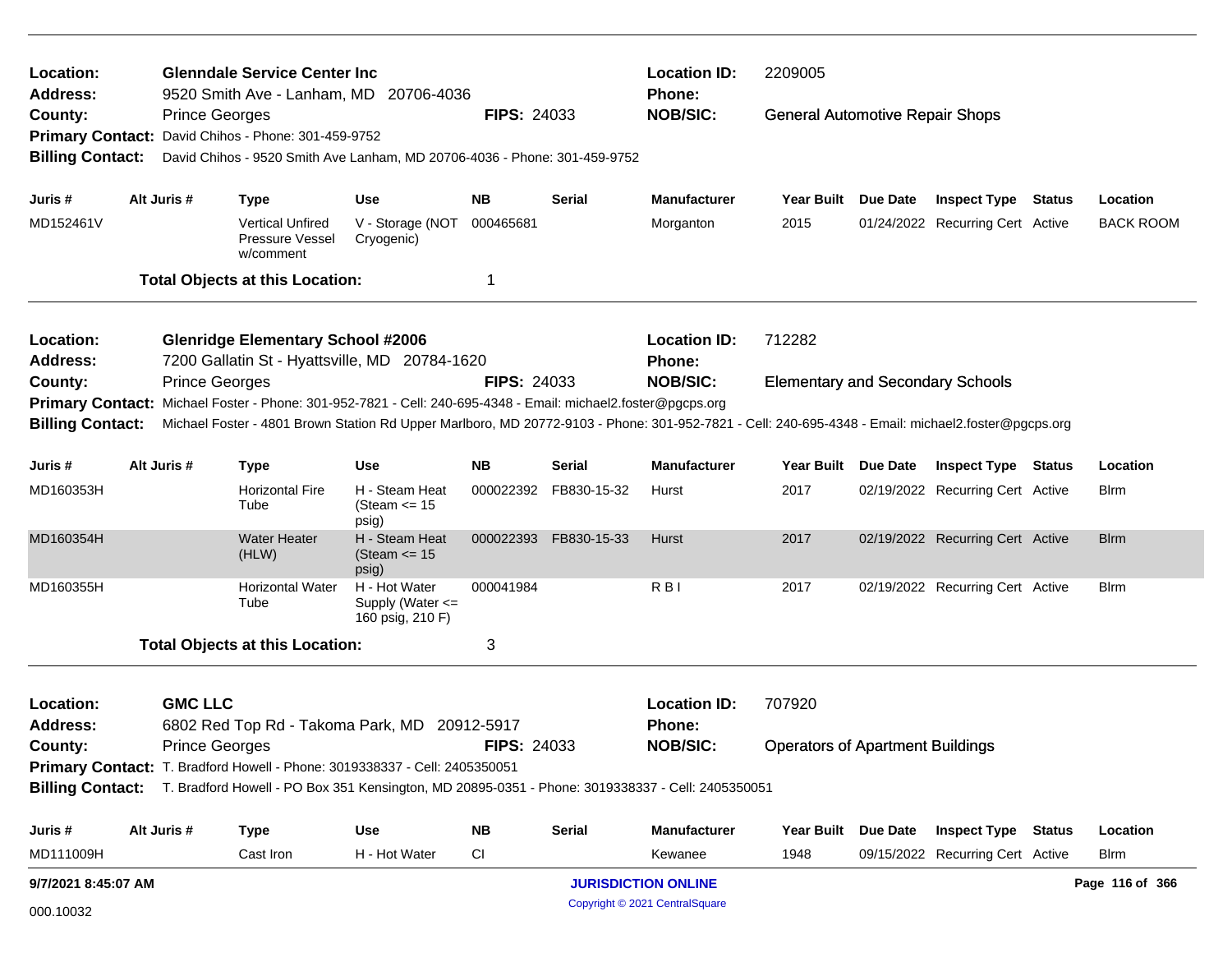| Juris #                      | Alt Juris #                                                                                                                               | <b>Type</b>                                                                                 | <b>Use</b><br>Heat (Water $\leq$<br>160 psig, 250 F)        | <b>NB</b>          | <b>Serial</b> | <b>Manufacturer</b>                                                                                                   |                               | Year Built Due Date | <b>Inspect Type Status</b>               | Location    |
|------------------------------|-------------------------------------------------------------------------------------------------------------------------------------------|---------------------------------------------------------------------------------------------|-------------------------------------------------------------|--------------------|---------------|-----------------------------------------------------------------------------------------------------------------------|-------------------------------|---------------------|------------------------------------------|-------------|
|                              |                                                                                                                                           | <b>Total Objects at this Location:</b>                                                      |                                                             | -1                 |               |                                                                                                                       |                               |                     |                                          |             |
| Location:<br><b>Address:</b> | <b>Gold's Gym</b>                                                                                                                         | 12510 Fairwood Pkwy - Bowie, MD 20720-6343                                                  |                                                             |                    |               | <b>Location ID:</b><br><b>Phone:</b>                                                                                  | 2180429                       |                     |                                          |             |
| County:                      | <b>Prince Georges</b>                                                                                                                     |                                                                                             |                                                             | <b>FIPS: 24033</b> |               | <b>NOB/SIC:</b>                                                                                                       | Membership Organizations, NEC |                     |                                          |             |
|                              |                                                                                                                                           | Primary Contact: Anthony Osborne - Phone: 301-805-4653 - Email: goldsgym.bowie.md@hmail.com |                                                             |                    |               |                                                                                                                       |                               |                     |                                          |             |
| <b>Billing Contact:</b>      |                                                                                                                                           |                                                                                             |                                                             |                    |               | Anthony Osborne - 12510 Fairwood Pkwy Bowie, MD 20720-6343 - Phone: 301-805-4653 - Email: goldsgym.bowie.md@hmail.com |                               |                     |                                          |             |
| Juris #                      | Alt Juris #                                                                                                                               | <b>Type</b>                                                                                 | Use                                                         | <b>NB</b>          | <b>Serial</b> | Manufacturer                                                                                                          | Year Built Due Date           |                     | <b>Inspect Type Status</b>               | Location    |
| MD129925H                    |                                                                                                                                           | Vertical Fire Tube H - Hot Water                                                            | Heat (Water $\leq$<br>160 psig, 250 F)                      | 000075938          |               | <b>Bradford White</b>                                                                                                 | 2007                          |                     | 11/20/2021 Recurring Cert Active         | <b>BLRM</b> |
| MD129926H                    |                                                                                                                                           | <b>Water Heater</b><br>(HLW)                                                                | H - Hot Water<br>Supply (Water <=<br>160 psig, 210 F)       | 000075963          |               | <b>Bradford White</b>                                                                                                 | 2007                          |                     | 11/20/2021 Recurring Cert Active         | <b>BLRM</b> |
|                              |                                                                                                                                           | <b>Total Objects at this Location:</b>                                                      |                                                             | $\overline{2}$     |               |                                                                                                                       |                               |                     |                                          |             |
| Location:<br><b>Address:</b> |                                                                                                                                           | <b>Goodyear Tire &amp; Rubber</b><br>14813 Baltimore Boulevard - Laurel, MD 20707-4817      |                                                             |                    |               | <b>Location ID:</b><br>Phone:                                                                                         | 712392                        |                     |                                          |             |
| County:                      | <b>Prince Georges</b>                                                                                                                     |                                                                                             |                                                             | FIPS: 24033        |               | <b>NOB/SIC:</b>                                                                                                       |                               |                     | Automotive repair, services, and parking |             |
| <b>Primary Contact:</b>      |                                                                                                                                           | Jim Wilson - Phone: 301-642-3826 - Email: WJimWilson@comcast.net                            |                                                             |                    |               |                                                                                                                       |                               |                     |                                          |             |
|                              | Jim Wilson - 7107 Moorland Dr Clarksville, MD 21029-1734 - Phone: 301-642-3826 - Email: WJimWilson@comcast.net<br><b>Billing Contact:</b> |                                                                                             |                                                             |                    |               |                                                                                                                       |                               |                     |                                          |             |
| Juris #                      | Alt Juris #                                                                                                                               | <b>Type</b>                                                                                 | <b>Use</b>                                                  | <b>NB</b>          | <b>Serial</b> | <b>Manufacturer</b>                                                                                                   | Year Built Due Date           |                     | <b>Inspect Type Status</b>               | Location    |
| MD036929V                    |                                                                                                                                           | Pressure Vessel<br>w/comment                                                                | Horizontal Unfired V - Storage (NOT<br>Cryogenic)           | 000035744          |               | <b>Dresser</b>                                                                                                        | 1976                          |                     | 08/13/2021 Recurring Cert Active         | Rear        |
| MD134356V                    |                                                                                                                                           | <b>Pressure Vessel</b><br>w/comment                                                         | Horizontal Unfired V - Storage (NOT 000194529<br>Cryogenic) |                    |               | <b>Steel Fab</b>                                                                                                      | 1998                          |                     | 08/13/2021 Recurring Cert Active         | store       |
|                              |                                                                                                                                           | <b>Total Objects at this Location:</b>                                                      |                                                             | $\overline{2}$     |               |                                                                                                                       |                               |                     |                                          |             |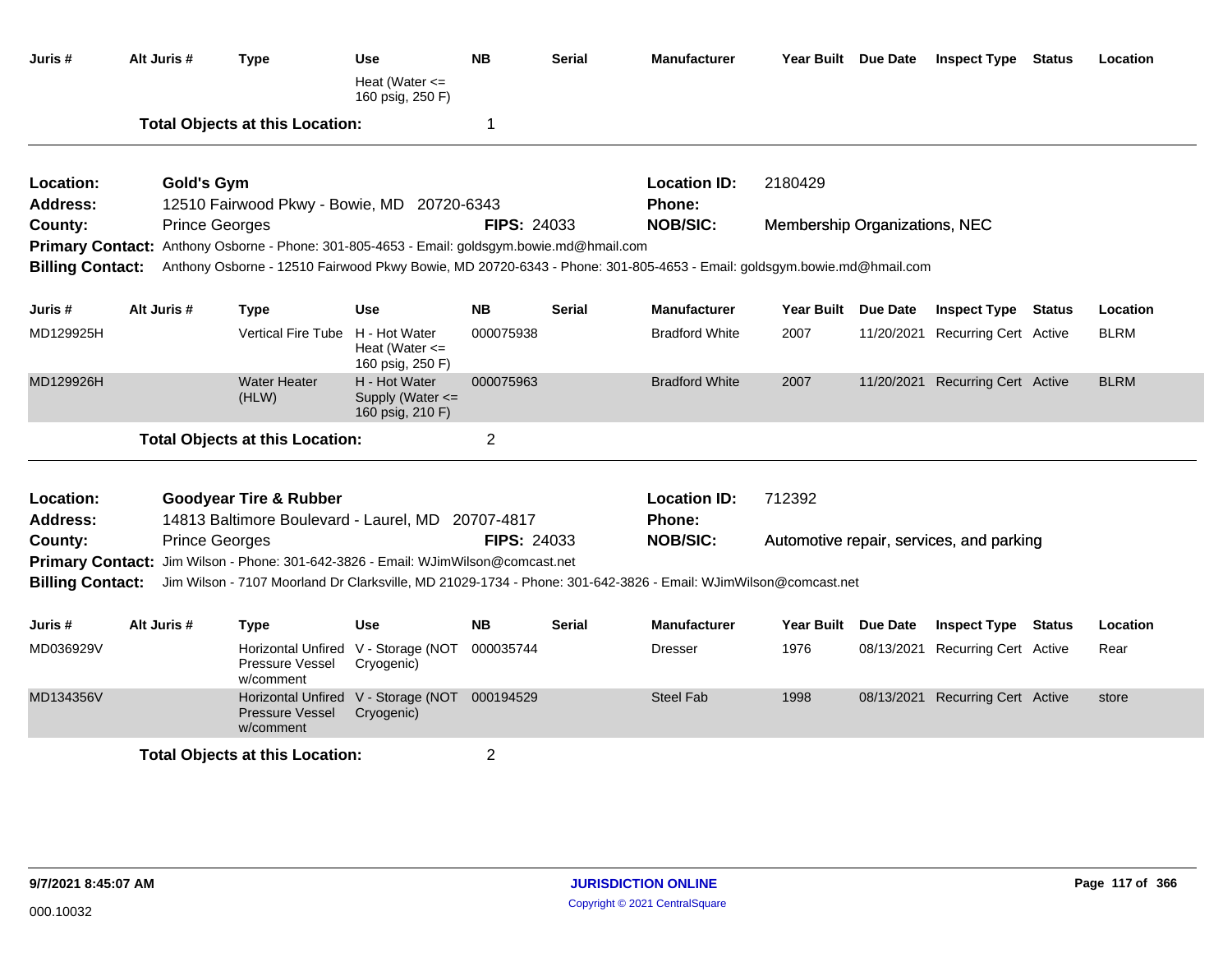| Location:<br><b>Address:</b>       | <b>Goss Garage</b><br>9421 Smith Ave - Seabrook, MD 20706-4045 |                                                                                                           |                                |                    | <b>Location ID:</b><br><b>Phone:</b> |                       |                                     |                 | 996928                           |               |                   |  |  |
|------------------------------------|----------------------------------------------------------------|-----------------------------------------------------------------------------------------------------------|--------------------------------|--------------------|--------------------------------------|-----------------------|-------------------------------------|-----------------|----------------------------------|---------------|-------------------|--|--|
| County:<br><b>Primary Contact:</b> |                                                                | <b>Prince Georges</b><br>Marcy Owens - Phone: 301-577-9200 - Email: service@goss-garage.com               |                                | <b>FIPS: 24033</b> |                                      | <b>NOB/SIC:</b>       | <b>Automotive Repair Shops, NEC</b> |                 |                                  |               |                   |  |  |
| <b>Billing Contact:</b>            |                                                                | Marcy Owens - 9421 Smith Ave Lanham, MD 20706-4045 - Phone: 301-577-9200 - Email: service@goss-garage.com |                                |                    |                                      |                       |                                     |                 |                                  |               |                   |  |  |
| Juris #                            | Alt Juris #                                                    | <b>Type</b>                                                                                               | <b>Use</b>                     | <b>NB</b>          | <b>Serial</b>                        | <b>Manufacturer</b>   | <b>Year Built</b>                   | Due Date        | <b>Inspect Type</b>              | Status        | Location          |  |  |
| MD076915V                          |                                                                | <b>Horizontal Unfired</b><br>Pressure Vessel<br>w/comment                                                 | V - Storage (NOT<br>Cryogenic) | 000016403          |                                      | <b>Brunner</b>        | 1975                                |                 | 01/24/2023 Recurring Cert Active |               | Shop              |  |  |
| MD121464V                          |                                                                | <b>Vertical Unfired</b><br><b>Pressure Vessel</b><br>w/comment                                            | V - Storage (NOT<br>Cryogenic) | 000332921          |                                      | <b>Steel Products</b> | 2003                                |                 | 01/24/2023 Recurring Cert Active |               | Outside shed      |  |  |
|                                    |                                                                | <b>Total Objects at this Location:</b>                                                                    |                                | $\overline{2}$     |                                      |                       |                                     |                 |                                  |               |                   |  |  |
| Location:                          |                                                                | <b>Grand Mart</b>                                                                                         |                                |                    |                                      | <b>Location ID:</b>   | 1992573                             |                 |                                  |               |                   |  |  |
| <b>Address:</b>                    |                                                                | 4600 Cooper Ln - Landover Hills, MD 20784-1327                                                            |                                |                    |                                      | Phone:                |                                     |                 |                                  |               |                   |  |  |
| County:                            |                                                                | <b>Prince Georges</b>                                                                                     |                                | <b>FIPS: 24033</b> |                                      | <b>NOB/SIC:</b>       | <b>Grocery Stores</b>               |                 |                                  |               |                   |  |  |
|                                    |                                                                | Primary Contact: Mr. Cheng - Phone: 571-276-4136                                                          |                                |                    |                                      |                       |                                     |                 |                                  |               |                   |  |  |
| <b>Billing Contact:</b>            |                                                                | Mr. Cheng - 4600 Cooper Ln Landover Hills, MD 20784-1327 - Phone: 571-276-4136                            |                                |                    |                                      |                       |                                     |                 |                                  |               |                   |  |  |
| Juris #                            | Alt Juris #                                                    | <b>Type</b>                                                                                               | <b>Use</b>                     | <b>NB</b>          | <b>Serial</b>                        | <b>Manufacturer</b>   | <b>Year Built</b>                   | <b>Due Date</b> | <b>Inspect Type</b>              | <b>Status</b> | Location          |  |  |
| MD125973V                          | Rack A                                                         | <b>Horizontal Unfired</b><br>Pressure Vessel<br>w/comment                                                 | V - Storage (NOT<br>Cryogenic) | 000086941          |                                      | Frick                 | 1989                                |                 | 11/23/2021 Recurring Cert Active |               | Motor room        |  |  |
| MD125974V                          | Rack C                                                         | <b>Horizontal Unfired</b><br><b>Pressure Vessel</b><br>w/comment                                          | V - Storage (NOT<br>Cryogenic) | 000086928          |                                      | Frick                 | 1989                                |                 | 11/23/2021 Recurring Cert Active |               | <b>Motor Room</b> |  |  |
| MD125975V                          | Rack B                                                         | <b>Horizontal Unfired</b><br>Pressure Vessel<br>w/comment                                                 | V - Storage (NOT<br>Cryogenic) | 000086940          |                                      | Frick                 | 1989                                | 11/23/2021      | <b>Recurring Cert Active</b>     |               | Motor Room        |  |  |
|                                    |                                                                | <b>Total Objects at this Location:</b>                                                                    |                                | 3                  |                                      |                       |                                     |                 |                                  |               |                   |  |  |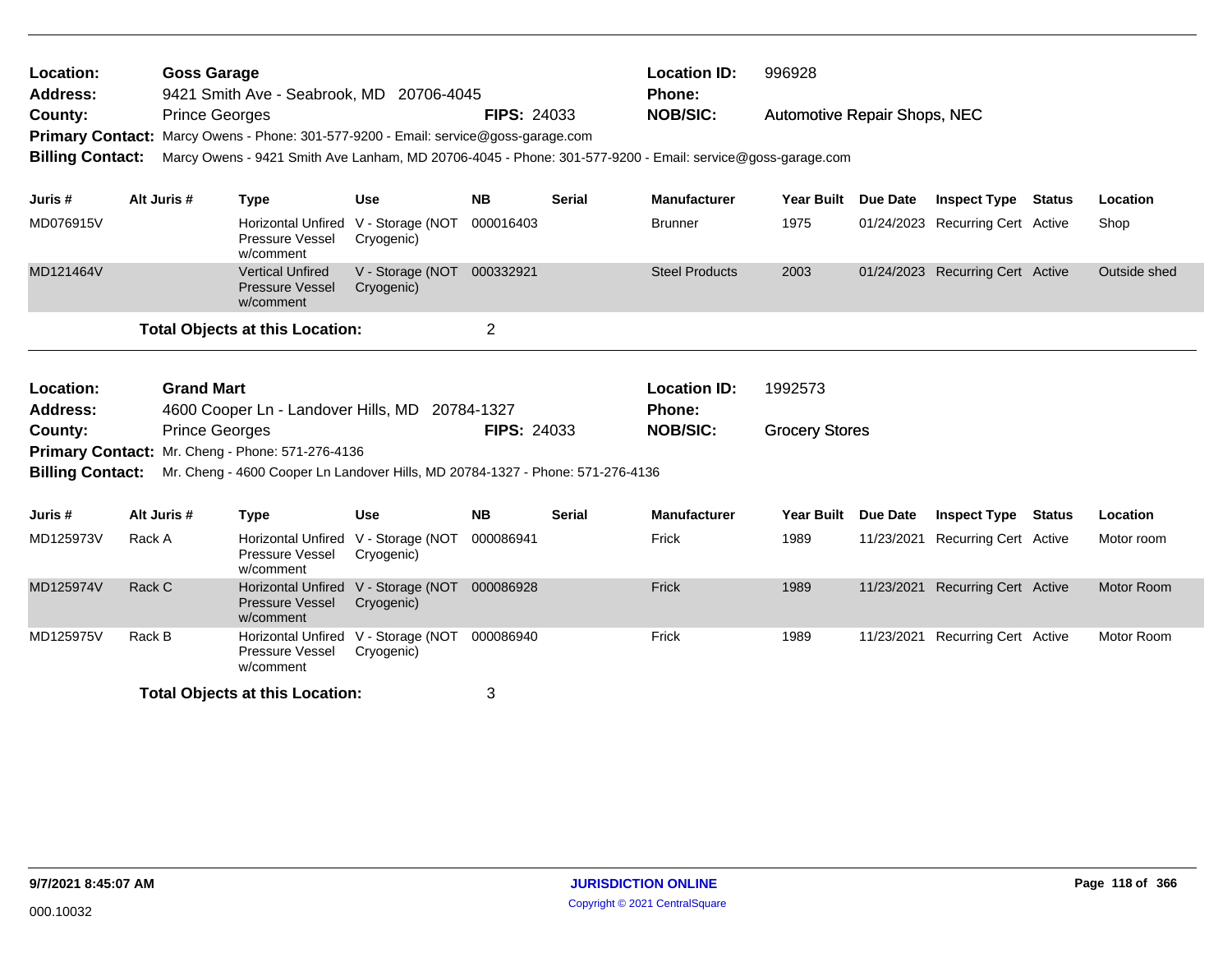| Location: | <b>Greenbelt Co-Operative</b>            |                    | <b>Location ID:</b> | 712667                |
|-----------|------------------------------------------|--------------------|---------------------|-----------------------|
| Address:  | 121 Centerway - Greenbelt, MD 20770-1802 |                    | <b>Phone:</b>       |                       |
| County:   | <b>Prince Georges</b>                    | <b>FIPS: 24033</b> | NOB/SIC:            | <b>Grocery Stores</b> |

Primary Contact: Greenbelt Co-Operative - Phone: 301-474-0522 - Email: dcbrinks@yahoo.com

**Billing Contact:** - 121 Centerway Greenbelt, MD 20770-1802 - Phone: 301-474-0522 - Email: dcbrinks@yahoo.com

| Juris#                                                                                                                                                                                                                          | Alt Juris # | <b>Type</b>                                                             | <b>Use</b>                                              | <b>NB</b> | <b>Serial</b> | Manufacturer                                     | <b>Year Built</b>                                           | <b>Due Date</b> | <b>Inspect Type</b>              | <b>Status</b> | Location            |
|---------------------------------------------------------------------------------------------------------------------------------------------------------------------------------------------------------------------------------|-------------|-------------------------------------------------------------------------|---------------------------------------------------------|-----------|---------------|--------------------------------------------------|-------------------------------------------------------------|-----------------|----------------------------------|---------------|---------------------|
| MD045299H                                                                                                                                                                                                                       | 121         | Cast Iron                                                               | H - Hot Water<br>Heat (Water $\leq$<br>160 psig, 250 F) | <b>CI</b> | 5641          | Peerless                                         | 1978                                                        | 12/04/2021      | Recurring Cert Active            |               | <b>BLRM</b>         |
| MD121067V                                                                                                                                                                                                                       | FC-A        | <b>Pressure Vessel</b><br>w/comment                                     | Horizontal Unfired V - Storage (NOT<br>Cryogenic)       | 000144022 |               | Standard                                         | 1979                                                        | 12/04/2021      | <b>Recurring Cert Active</b>     |               | <b>BSMT</b>         |
| MD121068V                                                                                                                                                                                                                       | FC-B        | <b>Vertical Unfired</b><br>Pressure Vessel<br>w/comment                 | V - Storage (NOT<br>Cryogenic)                          | 000144020 |               | Standard                                         | 1979                                                        | 12/04/2021      | <b>Recurring Cert Active</b>     |               | <b>BSMT</b>         |
| MD121069V                                                                                                                                                                                                                       | RL-C        | <b>Pressure Vessel</b><br>w/comment                                     | Horizontal Unfired V - Storage (NOT<br>Cryogenic)       | 000144023 |               | Standard                                         | 1979                                                        | 12/04/2021      | <b>Recurring Cert Active</b>     |               | <b>BSMT</b>         |
| MD121070V                                                                                                                                                                                                                       | RL-C-S      | Pressure Vessel<br>w/comment                                            | Horizontal Unfired V - Storage (NOT<br>Cryogenic)       | 000177881 |               | Standard                                         | 1983                                                        | 12/04/2021      | Recurring Cert Active            |               | <b>BSMT</b>         |
| MD121071V                                                                                                                                                                                                                       | <b>Beer</b> | Horizontal Unfired O - Other (PV<br><b>Pressure Vessel</b><br>w/comment | Use) w/comment                                          | 000304012 |               | Standard                                         | 1992                                                        |                 | 12/04/2021 Recurring Cert Active |               | <b>BSMT</b>         |
|                                                                                                                                                                                                                                 |             | <b>Total Objects at this Location:</b>                                  |                                                         | 6         |               |                                                  |                                                             |                 |                                  |               |                     |
| <b>Greenbelt Exxon</b><br>Location:<br><b>Address:</b><br>7619 Greenbelt Rd - Greenbelt, MD 20770-3404<br><b>FIPS: 24033</b><br><b>Prince Georges</b><br>County:<br>Primary Contact: Greenbelt Exxon<br><b>Billing Contact:</b> |             |                                                                         |                                                         |           |               | <b>Location ID:</b><br>Phone:<br><b>NOB/SIC:</b> | 3301054<br>301-441-2990<br><b>Gasoline Service Stations</b> |                 |                                  |               |                     |
| Juris #                                                                                                                                                                                                                         | Alt Juris # | <b>Type</b>                                                             | <b>Use</b>                                              | <b>NB</b> | <b>Serial</b> | <b>Manufacturer</b>                              | <b>Year Built</b>                                           | Due Date        | <b>Inspect Type</b>              | <b>Status</b> | Location            |
| MD144302V                                                                                                                                                                                                                       |             | <b>Vertical Unfired</b><br>Pressure Vessel<br>w/comment                 | V - Storage (NOT<br>Cryogenic)                          | 000632787 |               | Steel Fab                                        | 2010                                                        |                 | 01/09/2023 Recurring Cert Active |               | <b>Outside Shed</b> |
|                                                                                                                                                                                                                                 |             | <b>Total Objects at this Location:</b>                                  |                                                         |           |               |                                                  |                                                             |                 |                                  |               |                     |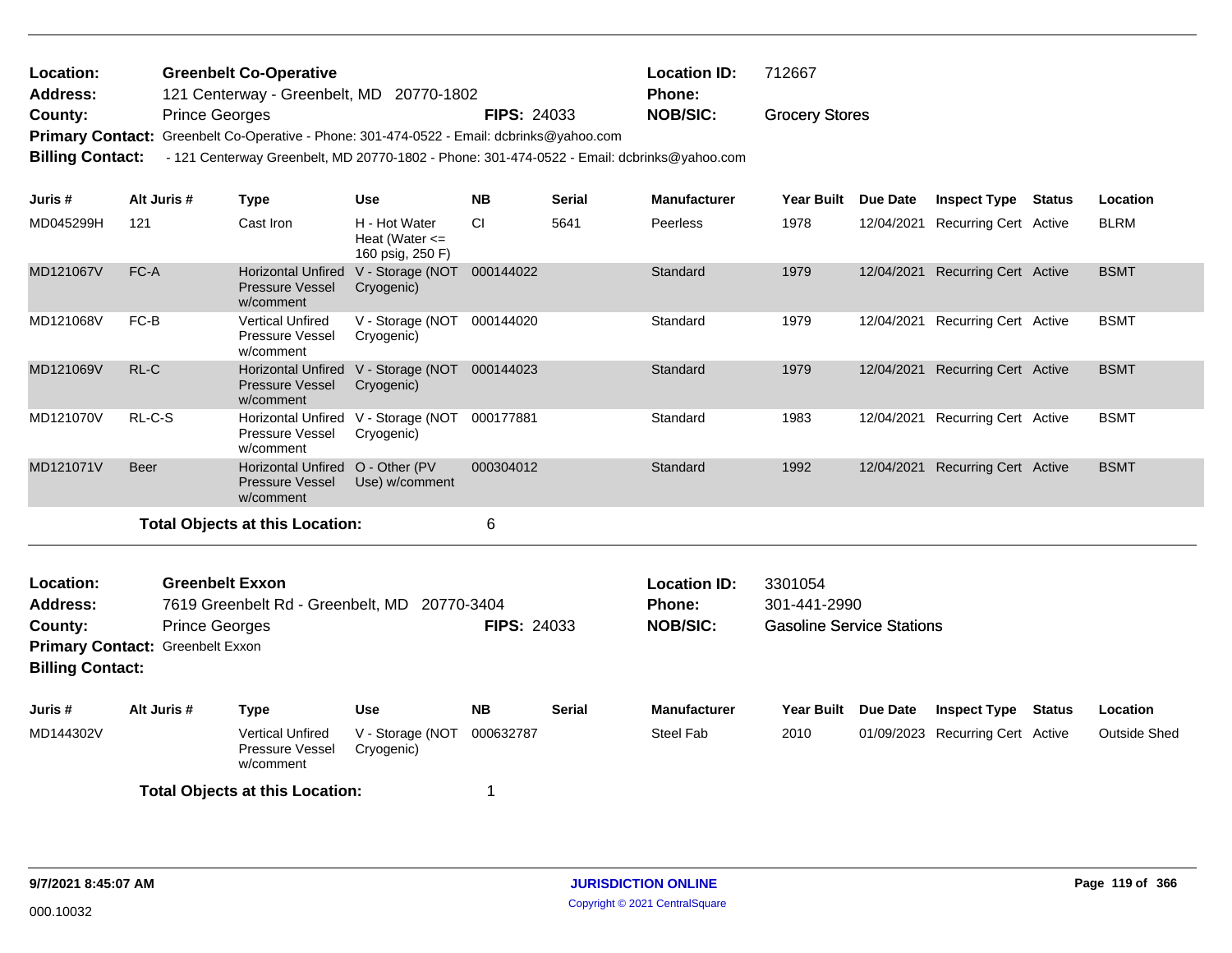| Location:<br>Address:<br>County:<br><b>Billing Contact:</b>               | <b>Prince Georges</b><br>Primary Contact: Roland Nicholson   | <b>Groff Tractor Mid-Atlantic, LLC.</b><br>6300 Crain Hwy - Upper Marlboro, MD<br>Roland Nicholson - 6300 Crain Hwy Upper Marlboro, MD 20772-4142                                                     |                                                                         | 20772-4142<br><b>FIPS: 24033</b>      |                             | <b>Location ID:</b><br><b>Phone:</b><br><b>NOB/SIC:</b> | 710878<br>301-627-3937                              |                 | Farm and Garden Machinery and Equipment                        |               |                                     |
|---------------------------------------------------------------------------|--------------------------------------------------------------|-------------------------------------------------------------------------------------------------------------------------------------------------------------------------------------------------------|-------------------------------------------------------------------------|---------------------------------------|-----------------------------|---------------------------------------------------------|-----------------------------------------------------|-----------------|----------------------------------------------------------------|---------------|-------------------------------------|
| Juris #<br>MD068346V                                                      | Alt Juris #                                                  | <b>Type</b><br>Pressure Vessel<br>w/comment<br><b>Total Objects at this Location:</b>                                                                                                                 | <b>Use</b><br>Horizontal Unfired V - Storage (NOT<br>Cryogenic)         | <b>NB</b><br>000120684<br>$\mathbf 1$ | <b>Serial</b>               | <b>Manufacturer</b><br><b>Buckeye</b>                   | Year Built Due Date<br>1977                         |                 | <b>Inspect Type Status</b><br>08/10/2022 Recurring Cert Active |               | Location<br>Loft                    |
| <b>Location:</b><br><b>Address:</b><br>County:<br><b>Billing Contact:</b> | <b>Prince Georges</b><br>Primary Contact: Guss Fried Chicken | <b>Guss Fried Chicken</b><br>5810 Greenbelt Rd - Greenbelt, MD 20770-1009<br>lan Harper - 2800 SE Market Pl Stuart, FL 34997-4965 - Phone: 800-472-2855 ext 30667 - Email: regulatoryportal@nuco2.com |                                                                         | <b>FIPS: 24033</b>                    |                             | <b>Location ID:</b><br><b>Phone:</b><br><b>NOB/SIC:</b> | 3776686<br>(240) 965-5821                           |                 |                                                                |               |                                     |
| Juris #<br>MD160346V                                                      | Alt Juris #<br>A995673                                       | <b>Type</b><br><b>Vertical Unfired</b><br><b>Pressure Vessel</b><br>w/comment<br><b>Total Objects at this Location:</b>                                                                               | <b>Use</b><br>V - Storage<br>(Cryogenic)                                | <b>NB</b><br>000168665<br>-1          | <b>Serial</b><br>CICP05M396 | <b>Manufacturer</b><br><b>CHART</b>                     | <b>Year Built</b><br>2005                           | <b>Due Date</b> | <b>Inspect Type</b><br>03/01/2022 Recurring Cert Active        | <b>Status</b> | Location<br>Beverage<br>Carbonation |
| Location:<br><b>Address:</b><br>County:<br><b>Billing Contact:</b>        | <b>Prince Georges</b>                                        | <b>Hampton Inn--Camp Springs</b><br>5000 Mercedes Blvd - Suitland, MD 20746-4337<br>Primary Contact: Shankra, LLC - Phone: 301-674-2449                                                               |                                                                         | <b>FIPS: 24033</b>                    |                             | <b>Location ID:</b><br><b>Phone:</b><br><b>NOB/SIC:</b> | 3507905<br>301-731-5555<br><b>Hotels and Motels</b> |                 |                                                                |               |                                     |
| Juris #<br>MD149024H                                                      | Alt Juris #                                                  | <b>Type</b><br><b>Water Heater</b><br>(HLW)                                                                                                                                                           | <b>Use</b><br>H - Hot Water<br>Supply (Water $\leq$<br>160 psig, 210 F) | <b>NB</b><br>000188044                | <b>Serial</b>               | <b>Manufacturer</b><br>A O Smith                        | Year Built Due Date<br>2013                         |                 | <b>Inspect Type</b><br>06/21/2022 Recurring Cert Active        | Status        | Location<br><b>BLRM</b>             |
| MD149035H                                                                 |                                                              | <b>Water Heater</b><br>(HLW)                                                                                                                                                                          | H - Hot Water<br>Supply (Water <=<br>160 psig, 210 F)                   | 000188505                             |                             | A O Smith                                               | 2013                                                |                 | 06/21/2022 Recurring Cert Active                               |               | Water heater<br>Room                |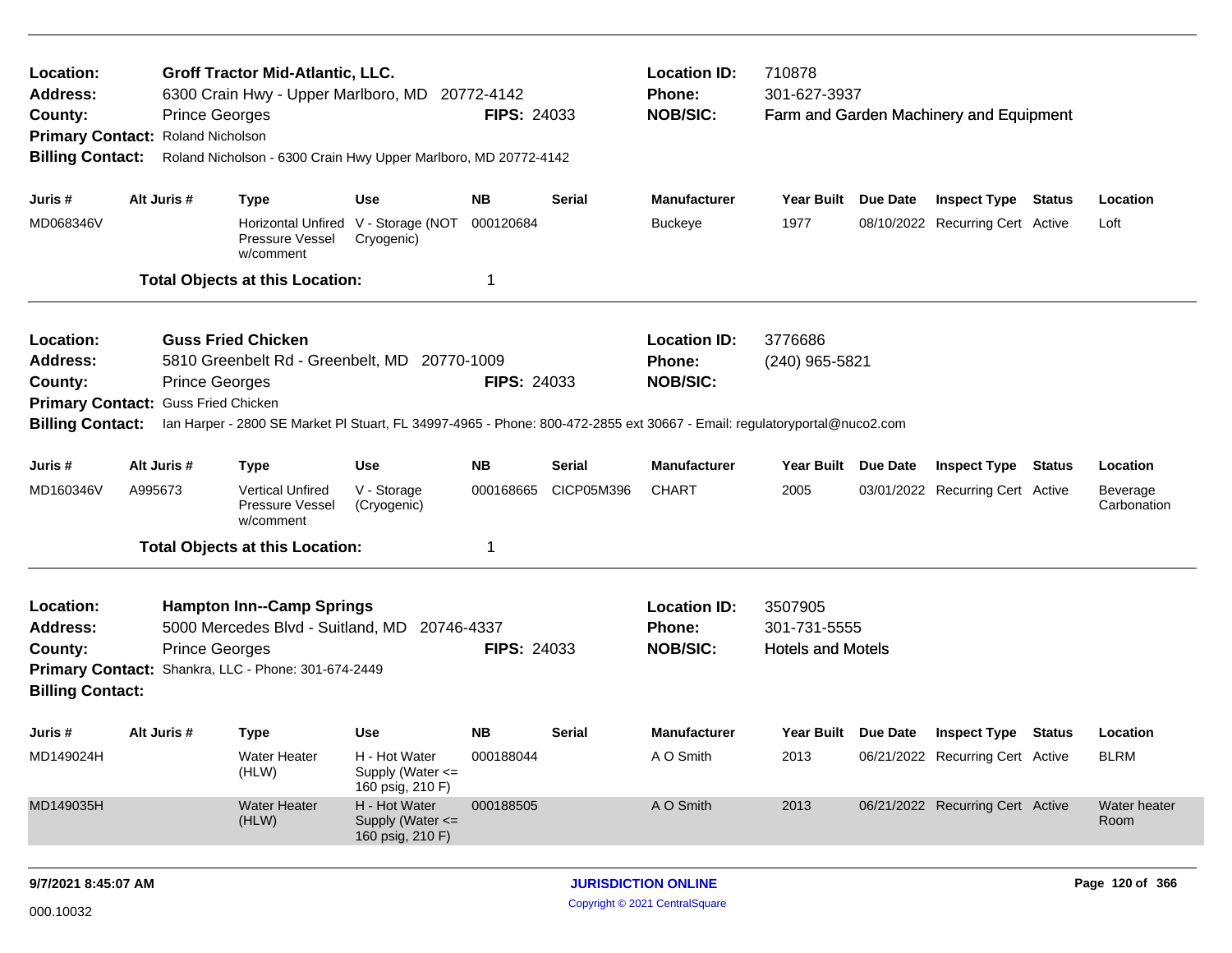| Juris #                      | Alt Juris # | <b>Type</b>                                                                                                                                     | <b>Use</b>                                            | <b>NB</b>          | <b>Serial</b> | <b>Manufacturer</b>           | <b>Year Built</b>                 | <b>Due Date</b> | <b>Inspect Type Status</b>       | Location                 |
|------------------------------|-------------|-------------------------------------------------------------------------------------------------------------------------------------------------|-------------------------------------------------------|--------------------|---------------|-------------------------------|-----------------------------------|-----------------|----------------------------------|--------------------------|
| MD149036H                    |             | <b>Water Heater</b><br>(HLW)                                                                                                                    | H - Hot Water<br>Supply (Water <=<br>160 psig, 210 F) | 000185211          |               | A O Smith                     | 2013                              |                 | 06/21/2022 Recurring Cert Active | Water heater<br>Room     |
|                              |             | <b>Total Objects at this Location:</b>                                                                                                          |                                                       | 3                  |               |                               |                                   |                 |                                  |                          |
| Location:                    |             | <b>Hampton Inn/College Park</b>                                                                                                                 |                                                       |                    |               | <b>Location ID:</b>           | 713169                            |                 |                                  |                          |
| Address:                     |             | 9670 Baltimore Ave - College Park, MD 20740-1324                                                                                                |                                                       |                    |               | <b>Phone:</b>                 |                                   |                 |                                  |                          |
| County:                      |             | <b>Prince Georges</b>                                                                                                                           |                                                       | <b>FIPS: 24033</b> |               | <b>NOB/SIC:</b>               | <b>Hotels and Motels</b>          |                 |                                  |                          |
|                              |             | Primary Contact: Waseem Naqvi - Phone: 301-345-2200 - Email: waseem.naqvi@hilton.com                                                            |                                                       |                    |               |                               |                                   |                 |                                  |                          |
| <b>Billing Contact:</b>      |             | Yocasta Borges - 9670 Baltimore Ave College Park, MD 20740-1324 - Phone: 301-345-2200 - Email: yocasta.borges@hilton.com                        |                                                       |                    |               |                               |                                   |                 |                                  |                          |
| Juris #                      | Alt Juris # | <b>Type</b>                                                                                                                                     | Use                                                   | <b>NB</b>          | <b>Serial</b> | <b>Manufacturer</b>           | <b>Year Built</b>                 | <b>Due Date</b> | <b>Inspect Type Status</b>       | Location                 |
| MD106298H                    |             | <b>Water Heater</b><br>(HLW)                                                                                                                    | H - Hot Water<br>Supply (Water <=<br>160 psig, 210 F) | 000115326          |               | Lochinvar                     | 1999                              |                 | 06/04/2023 Recurring Cert Active | 6th Floor Boiler<br>Room |
| MD106299H                    |             | <b>Water Heater</b><br>(HLW)                                                                                                                    | H - Hot Water<br>Supply (Water <=<br>160 psig, 210 F) | 000115327          |               | Lochinvar                     | 1999                              |                 | 06/04/2023 Recurring Cert Active | 6th Floor Boiler<br>Room |
|                              |             | <b>Total Objects at this Location:</b>                                                                                                          |                                                       | $\overline{2}$     |               |                               |                                   |                 |                                  |                          |
| Location:<br><b>Address:</b> |             | Hanabi Japanese Grill & Bar (Roberts)<br>15814C Crain Hwy - Brandywine, MD 20613-8077                                                           |                                                       |                    |               | <b>Location ID:</b><br>Phone: | 4072762                           |                 |                                  |                          |
| County:                      |             | <b>Prince Georges</b>                                                                                                                           |                                                       | <b>FIPS: 24033</b> |               | <b>NOB/SIC:</b>               | <b>Eating and Drinking Places</b> |                 |                                  |                          |
| <b>Primary Contact:</b>      |             | Roberts Oxygen Company (MD) - Phone: 240-493-8405 - Cell: 301-252-0742 - Email: DFranovich@RobertsOxygen.com                                    |                                                       |                    |               |                               |                                   |                 |                                  |                          |
| <b>Billing Contact:</b>      |             | Bulk Tank Service Dept. - PO Box 5507 Rockville, MD 20855-0507 - Phone: 240-493-8405 - Cell: 301-252-0742 - Email: DFranovich@RobertsOxygen.com |                                                       |                    |               |                               |                                   |                 |                                  |                          |
|                              |             |                                                                                                                                                 |                                                       |                    |               |                               |                                   |                 |                                  |                          |
| Juris #                      | Alt Juris # | <b>Type</b>                                                                                                                                     | <b>Use</b>                                            | <b>NB</b>          | <b>Serial</b> | <b>Manufacturer</b>           | Year Built Due Date               |                 | <b>Inspect Type Status</b>       | Location                 |
| MD169478V                    |             | <b>Vertical Unfired</b><br>Pressure Vessel<br>w/comment                                                                                         | V - Storage<br>(Cryogenic)                            | 00026506           |               | Taylor-Wharton                | 1995                              |                 | 05/07/2023 Recurring Cert Active | Outside                  |
|                              |             | <b>Total Objects at this Location:</b>                                                                                                          |                                                       | 1                  |               |                               |                                   |                 |                                  |                          |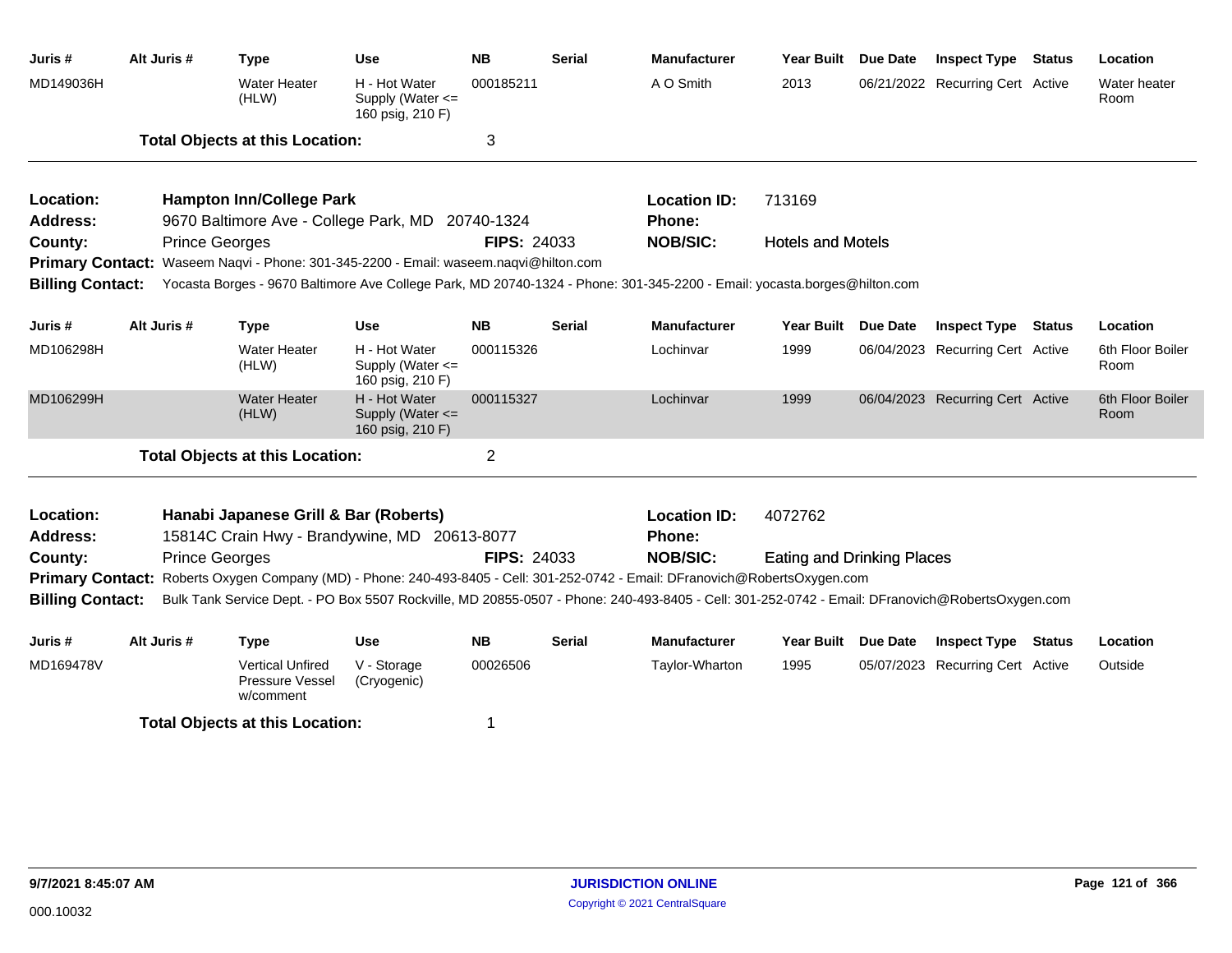| Location:<br>Address:   |                       | <b>Hannan Auto and Towing LLC.</b><br>11300 Old Baltimore Pike - Beltsville, MD       |                                                       | 20705-2013         |               | <b>Location ID:</b><br>Phone:                                                                                              | 1739347                                 |            |                                                        |               |            |
|-------------------------|-----------------------|---------------------------------------------------------------------------------------|-------------------------------------------------------|--------------------|---------------|----------------------------------------------------------------------------------------------------------------------------|-----------------------------------------|------------|--------------------------------------------------------|---------------|------------|
| County:                 | <b>Prince Georges</b> |                                                                                       |                                                       | FIPS: 24033        |               | <b>NOB/SIC:</b>                                                                                                            |                                         |            | Top, Body, and Upholstery Repair Shops and Paint Shops |               |            |
|                         |                       | Primary Contact: Hannan Auto and Towing LLC.                                          |                                                       |                    |               |                                                                                                                            |                                         |            |                                                        |               |            |
| <b>Billing Contact:</b> |                       | - 11300 Old Baltimore Pike Beltsville, MD 20705-2013                                  |                                                       |                    |               |                                                                                                                            |                                         |            |                                                        |               |            |
| Juris #                 | Alt Juris #           | <b>Type</b>                                                                           | <b>Use</b>                                            | <b>NB</b>          | <b>Serial</b> | <b>Manufacturer</b>                                                                                                        | Year Built Due Date                     |            | <b>Inspect Type Status</b>                             |               | Location   |
| MD136826V               |                       |                                                                                       | Horizontal Unfired V - Storage (NOT                   | 000605260          |               | Silvan                                                                                                                     | 2008                                    |            | 06/08/2022 Recurring Cert Active                       |               | Paint Shop |
|                         |                       | Pressure Vessel<br>w/comment                                                          | Cryogenic)                                            |                    |               |                                                                                                                            |                                         |            |                                                        |               |            |
|                         |                       | <b>Total Objects at this Location:</b>                                                |                                                       | $\mathbf 1$        |               |                                                                                                                            |                                         |            |                                                        |               |            |
| Location:               | <b>Harbor Place</b>   |                                                                                       |                                                       |                    |               | <b>Location ID:</b>                                                                                                        | 721712                                  |            |                                                        |               |            |
| <b>Address:</b>         |                       | 1008 Palmer Rd - Fort Washington, MD 20744-4625                                       |                                                       |                    |               | Phone:                                                                                                                     |                                         |            |                                                        |               |            |
| County:                 | <b>Prince Georges</b> |                                                                                       |                                                       | FIPS: 24033        |               | <b>NOB/SIC:</b>                                                                                                            | <b>Operators of Apartment Buildings</b> |            |                                                        |               |            |
| <b>Primary Contact:</b> |                       | Harbor Place Apts Owner LLC                                                           |                                                       |                    |               |                                                                                                                            |                                         |            |                                                        |               |            |
| <b>Billing Contact:</b> |                       | - 160 Clubhouse Rd C/O Morgan Properties King Of Prussia, PA 19406-3300               |                                                       |                    |               |                                                                                                                            |                                         |            |                                                        |               |            |
| Juris #                 | Alt Juris #           | <b>Type</b>                                                                           | <b>Use</b>                                            | <b>NB</b>          | <b>Serial</b> | <b>Manufacturer</b>                                                                                                        | Year Built Due Date                     |            | <b>Inspect Type Status</b>                             |               | Location   |
| MD165480H               |                       | <b>Water Heater</b><br>(HLW)                                                          | H - Hot Water<br>Supply (Water <=<br>160 psig, 210 F) | 000126648          |               | <b>Bradford White</b>                                                                                                      | 2018                                    | 09/18/2021 | <b>Recurring Cert Active</b>                           |               | 1008       |
|                         |                       | <b>Total Objects at this Location:</b>                                                |                                                       | -1                 |               |                                                                                                                            |                                         |            |                                                        |               |            |
| Location:               | <b>Harbor Place</b>   |                                                                                       |                                                       |                    |               | <b>Location ID:</b>                                                                                                        | 721723                                  |            |                                                        |               |            |
| <b>Address:</b>         |                       | 1206 Palmer Rd - Fort Washington, MD 20744-7129                                       |                                                       |                    |               | Phone:                                                                                                                     |                                         |            |                                                        |               |            |
| County:                 | <b>Prince Georges</b> |                                                                                       |                                                       | <b>FIPS: 24033</b> |               | <b>NOB/SIC:</b>                                                                                                            | <b>Operators of Apartment Buildings</b> |            |                                                        |               |            |
|                         |                       | Primary Contact: Raheem Thomas - Phone: 301-248-5700 - Email: raheem.thomas@bpadv.com |                                                       |                    |               |                                                                                                                            |                                         |            |                                                        |               |            |
| <b>Billing Contact:</b> |                       |                                                                                       |                                                       |                    |               | Raheem Thomas - 1101 Palmer Rd Apt 7 Fort Washington, MD 20744-7101 - Phone: 301-248-5700 - Email: raheem.thomas@bpadv.com |                                         |            |                                                        |               |            |
| Juris #                 | Alt Juris #           | <b>Type</b>                                                                           | <b>Use</b>                                            | <b>NB</b>          | <b>Serial</b> | <b>Manufacturer</b>                                                                                                        | Year Built Due Date                     |            | <b>Inspect Type</b>                                    | <b>Status</b> | Location   |
| MD165479H               |                       | <b>Water Heater</b><br>(HLW)                                                          | H - Hot Water<br>Supply (Water <=<br>160 psig, 210 F) | 000232514          |               | A O Smith                                                                                                                  | 2017                                    | 09/18/2021 | <b>Recurring Cert Active</b>                           |               | 1206       |
|                         |                       | <b>Total Objects at this Location:</b>                                                |                                                       | -1                 |               |                                                                                                                            |                                         |            |                                                        |               |            |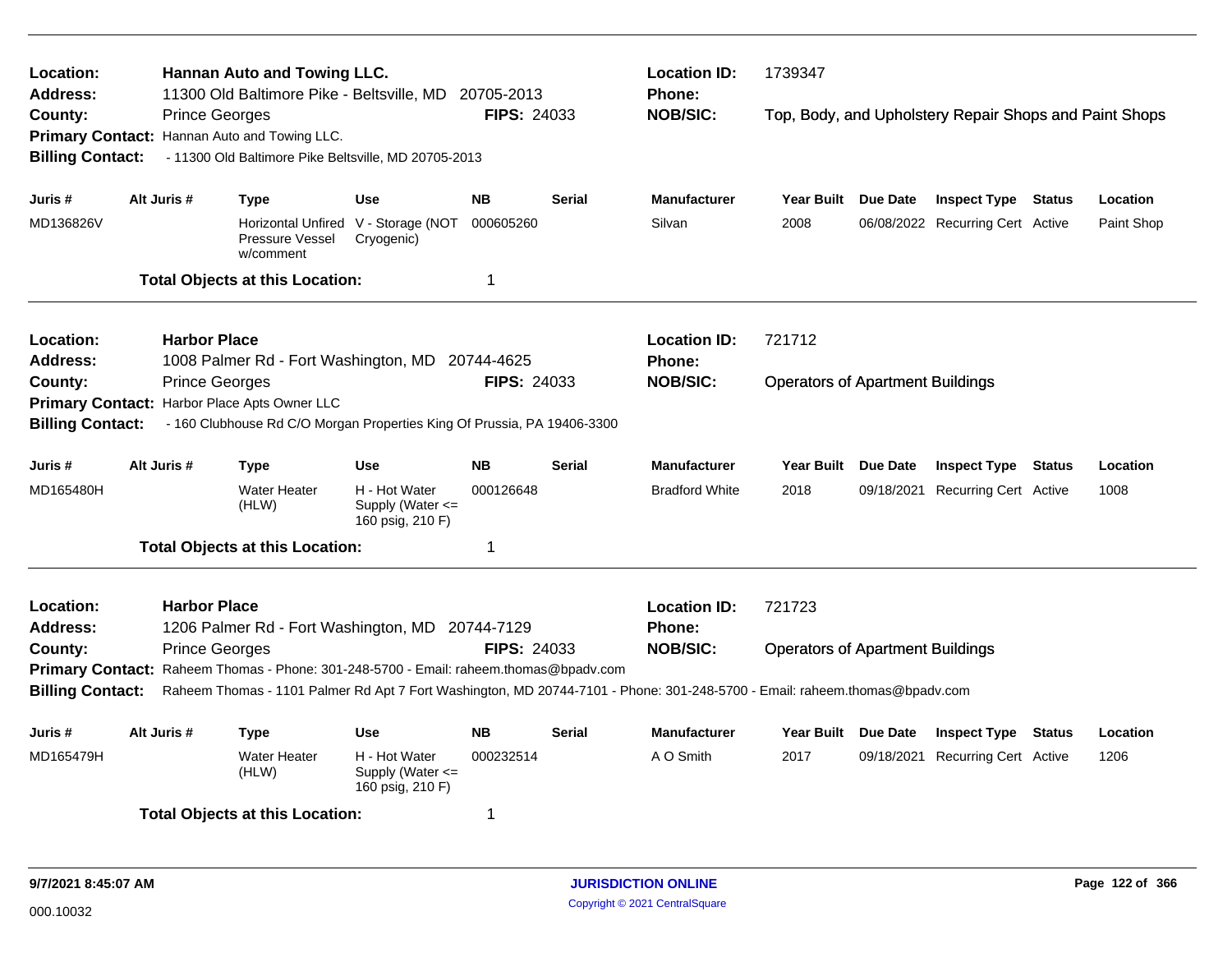| Location:<br><b>Address:</b>            | <b>Harbor Place</b> | 1208 Palmer Rd - Fort Washington, MD 20744-7133                                                                                             |                                                           |                    |                             | <b>Location ID:</b><br><b>Phone:</b>             | 721724                                  |                                         |                           |
|-----------------------------------------|---------------------|---------------------------------------------------------------------------------------------------------------------------------------------|-----------------------------------------------------------|--------------------|-----------------------------|--------------------------------------------------|-----------------------------------------|-----------------------------------------|---------------------------|
| County:                                 |                     | <b>Prince Georges</b><br>Primary Contact: Harbor Place Apts Owner LLC                                                                       |                                                           | <b>FIPS: 24033</b> |                             | <b>NOB/SIC:</b>                                  | <b>Operators of Apartment Buildings</b> |                                         |                           |
| <b>Billing Contact:</b>                 |                     | - 160 Clubhouse Rd C/O Morgan Properties King Of Prussia, PA 19406-3300                                                                     |                                                           |                    |                             |                                                  |                                         |                                         |                           |
| Juris #                                 | Alt Juris #         | <b>Type</b>                                                                                                                                 | <b>Use</b>                                                | NB.                | Serial                      | <b>Manufacturer</b>                              | Year Built Due Date                     | <b>Inspect Type Status</b>              | Location                  |
| MD165478H                               |                     | Water Heater<br>(HLW)                                                                                                                       | H - Hot Water<br>Supply (Water $\leq$<br>160 psig, 210 F) | 000226911          |                             | A O Smith                                        | 2017                                    | 09/18/2021 Recurring Cert Active        | 1208                      |
|                                         |                     | <b>Total Objects at this Location:</b>                                                                                                      |                                                           | 1                  |                             |                                                  |                                         |                                         |                           |
| Location:<br>Address:                   | <b>Harbor Place</b> | 908 Palmer Rd - Fort Washington, MD 20744-4609                                                                                              |                                                           |                    |                             | <b>Location ID:</b><br>Phone:                    | 721729                                  |                                         |                           |
| County:                                 |                     | <b>Prince Georges</b>                                                                                                                       |                                                           | <b>FIPS: 24033</b> |                             | <b>NOB/SIC:</b>                                  | <b>Operators of Apartment Buildings</b> |                                         |                           |
| <b>Billing Contact:</b>                 |                     | Primary Contact: Harbor Place Apts Owner LLC<br>- 160 Clubhouse Rd C/O Morgan Properties King Of Prussia, PA 19406-3300                     |                                                           |                    |                             |                                                  |                                         |                                         |                           |
| Juris #                                 | Alt Juris #         | <b>Type</b>                                                                                                                                 | Use                                                       | NB.                | Serial                      | <b>Manufacturer</b>                              | Year Built Due Date                     | <b>Inspect Type Status</b>              | Location                  |
| MD165477H                               |                     | <b>Water Heater</b><br>(HLW)                                                                                                                | H - Hot Water<br>Supply (Water <=<br>160 psig, 210 F)     | 000113412          |                             | <b>Bradford White</b>                            | 2015                                    | 09/18/2021 Recurring Cert Active        | 908                       |
|                                         |                     | <b>Total Objects at this Location:</b>                                                                                                      |                                                           |                    |                             |                                                  |                                         |                                         |                           |
| Location:<br><b>Address:</b><br>County: |                     | <b>Harborside Surgery Center</b><br>125 Potomac Psge # 200 - Oxon Hill, MD 20745-1580<br><b>Prince Georges</b>                              |                                                           | <b>FIPS: 24033</b> |                             | <b>Location ID:</b><br>Phone:<br><b>NOB/SIC:</b> | 3709364<br>240-493-6110                 |                                         |                           |
| <b>Billing Contact:</b>                 |                     | Primary Contact: Harborside Surgery Center - Phone: 240-493-6110<br>- 125 Potomac Psge # 200 Oxon Hill, MD 20745-1580 - Phone: 240-493-6110 |                                                           |                    |                             |                                                  |                                         |                                         |                           |
| Juris #                                 | Alt Juris #         | <b>Type</b>                                                                                                                                 | <b>Use</b>                                                | NB.                | Serial                      | <b>Manufacturer</b>                              |                                         | Year Built Due Date Inspect Type Status | Location                  |
| MD154959                                |                     | Miniature Boiler<br>(NOT Fired Kettle) Sterilizing (Steam                                                                                   | S - Power-<br>$> 15$ psig)                                | 000000660 40383    |                             | Pemberton                                        | 2012                                    | 07/13/2022 Recurring Cert Active        | Clean Work<br>Room        |
| MD154961V                               | Sterilizer #2       | Autoclave                                                                                                                                   | V - Process-<br>Sterilizing                               |                    | 000031872 0976099-SAW Amsco |                                                  | 1978                                    | 07/13/2022 Recurring Cert Active        | <b>Clean Work</b><br>Room |
| MD157547                                | #1                  | Electric (NOT<br>HLW)                                                                                                                       | S - Power-<br><b>Sterilizing (Steam</b>                   | 000108958 108958   |                             | <b>TDC Manufacturing</b><br>Co                   | 2017                                    | 05/31/2022 Recurring Cert Active        | Clean Work<br>Room        |
| 9/7/2021 8:45:07 AM                     |                     |                                                                                                                                             |                                                           |                    |                             | <b>JURISDICTION ONLINE</b>                       |                                         |                                         | Page 123 of 366           |
| 000.10032                               |                     |                                                                                                                                             |                                                           |                    |                             | Copyright © 2021 CentralSquare                   |                                         |                                         |                           |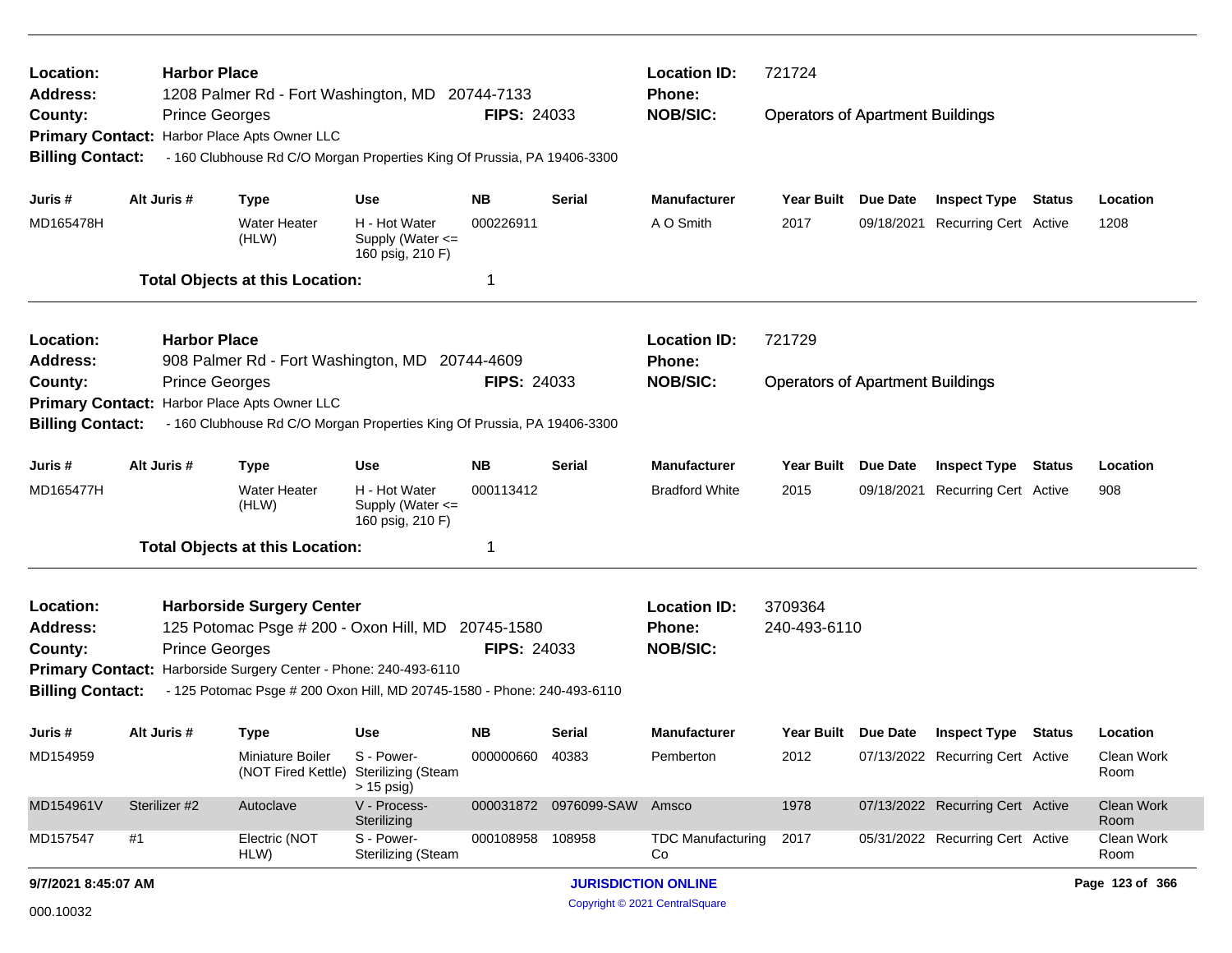| Juris #                                                            | Alt Juris #           | <b>Type</b>                                                                                                                                                                                           | <b>Use</b>                                              | <b>NB</b>          | <b>Serial</b>     | <b>Manufacturer</b>                              | Year Built Due Date                          |                 | <b>Inspect Type Status</b>       |               | Location           |
|--------------------------------------------------------------------|-----------------------|-------------------------------------------------------------------------------------------------------------------------------------------------------------------------------------------------------|---------------------------------------------------------|--------------------|-------------------|--------------------------------------------------|----------------------------------------------|-----------------|----------------------------------|---------------|--------------------|
| MD157548V                                                          | #1                    | Autoclave                                                                                                                                                                                             | $> 15$ psig)<br>V - Process-<br>Sterilizing             | 000058324          | 1288743-SAW Amsco |                                                  | 1989                                         |                 | 05/31/2022 Recurring Cert Active |               | Clean Work Rm      |
|                                                                    |                       | <b>Total Objects at this Location:</b>                                                                                                                                                                |                                                         | 4                  |                   |                                                  |                                              |                 |                                  |               |                    |
| Location:<br><b>Address:</b><br>County:<br><b>Primary Contact:</b> | <b>Prince Georges</b> | Hard Times Cafe (Roberts Oxygen)<br>4738 Cherry Hill Rd - College Park, MD 20740-1330<br>Roberts Oxygen Company (MD) - Phone: 240-493-8405 - Cell: 301-252-0742 - Email: DFranovich@RobertsOxygen.com |                                                         | <b>FIPS: 24033</b> |                   | <b>Location ID:</b><br>Phone:<br><b>NOB/SIC:</b> | 3989273<br><b>Eating and Drinking Places</b> |                 |                                  |               |                    |
| <b>Billing Contact:</b>                                            |                       | Bulk Tank Service Dept. - PO Box 5507 Rockville, MD 20855-0507 - Phone: 240-493-8405 - Cell: 301-252-0742 - Email: DFranovich@RobertsOxygen.com                                                       |                                                         |                    |                   |                                                  |                                              |                 |                                  |               |                    |
| Juris#                                                             | Alt Juris #           | <b>Type</b>                                                                                                                                                                                           | <b>Use</b>                                              | <b>NB</b>          | <b>Serial</b>     | <b>Manufacturer</b>                              | <b>Year Built</b>                            | <b>Due Date</b> | <b>Inspect Type</b>              | <b>Status</b> | Location           |
| MD165534V                                                          |                       | <b>Vertical Unfired</b><br>Pressure Vessel<br>w/comment                                                                                                                                               | V - Storage<br>(Cryogenic)                              | 000082983          |                   | MVE Inc                                          | 1998                                         | 11/07/2021      | <b>Recurring Cert Active</b>     |               | Outside            |
|                                                                    |                       | <b>Total Objects at this Location:</b>                                                                                                                                                                |                                                         | 1                  |                   |                                                  |                                              |                 |                                  |               |                    |
| Location:<br><b>Address:</b>                                       |                       | <b>Harvest Temple Church</b><br>6608 Wilkins PI - District Heights, MD                                                                                                                                |                                                         | 20747-4155         |                   | <b>Location ID:</b><br><b>Phone:</b>             | 713392                                       |                 |                                  |               |                    |
| County:<br><b>Primary Contact:</b><br><b>Billing Contact:</b>      | <b>Prince Georges</b> | Harvest Temple Church - Phone: 3014201706                                                                                                                                                             |                                                         | <b>FIPS: 24033</b> |                   | <b>NOB/SIC:</b>                                  | Membership organizations                     |                 |                                  |               |                    |
| Juris #                                                            | Alt Juris #           | <b>Type</b>                                                                                                                                                                                           | <b>Use</b>                                              | <b>NB</b>          | <b>Serial</b>     | <b>Manufacturer</b>                              | <b>Year Built</b>                            | <b>Due Date</b> | <b>Inspect Type</b>              | <b>Status</b> | Location           |
| MD133712H                                                          |                       | Cast Iron                                                                                                                                                                                             | H - Hot Water<br>Heat (Water $\leq$<br>160 psig, 250 F) | <b>CI</b>          |                   | Weil-McLain                                      | 2006                                         |                 | 01/25/2022 Recurring Cert Active |               | <b>BOILER ROOM</b> |
|                                                                    |                       | <b>Total Objects at this Location:</b>                                                                                                                                                                |                                                         | 1                  |                   |                                                  |                                              |                 |                                  |               |                    |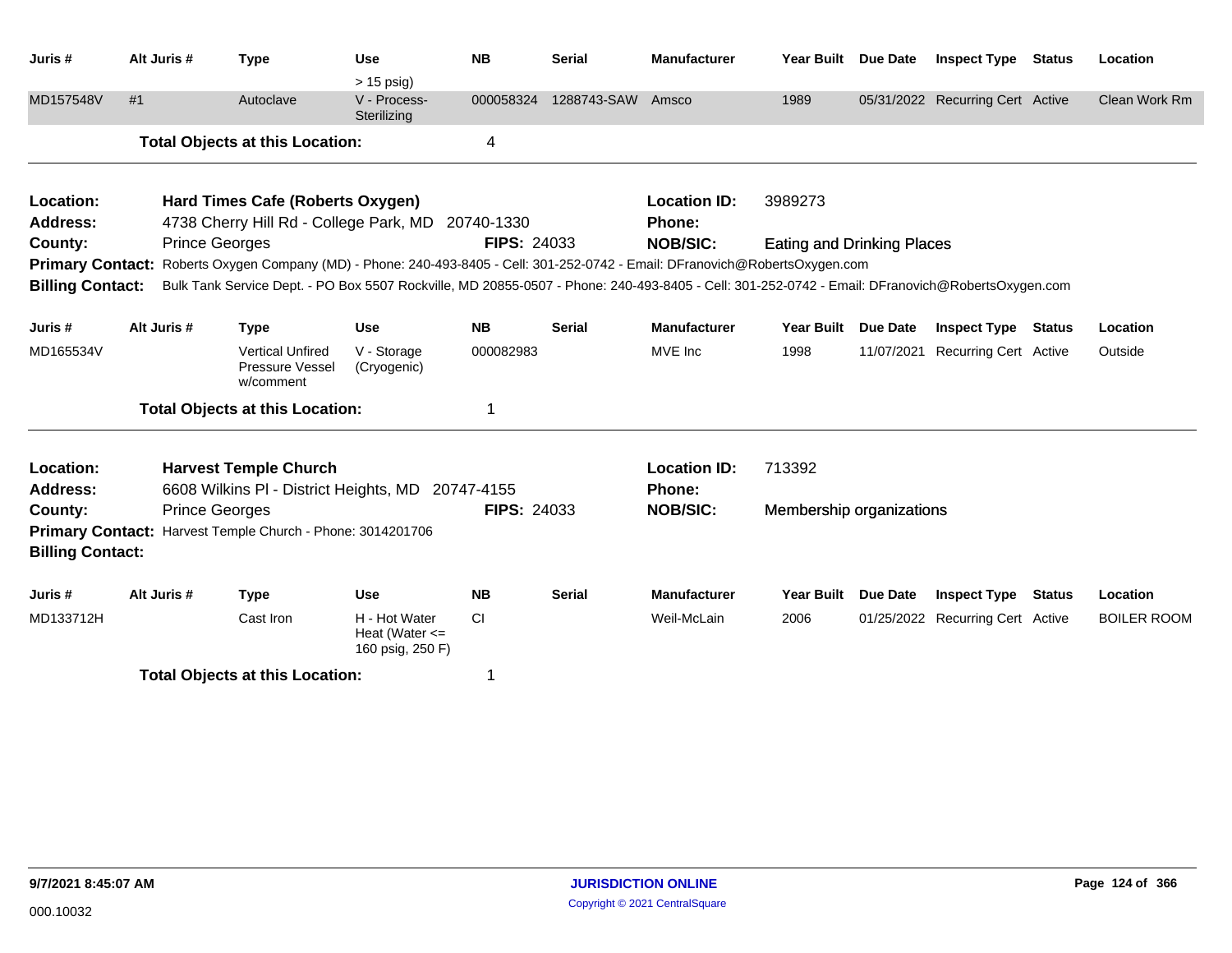| Location:<br><b>Address:</b><br>County:<br><b>Billing Contact:</b> |             | <b>Heartfields at Bowie</b><br>7600 Laurel Bowie Rd - Bowie, MD 20715-1075<br><b>Prince Georges</b><br>Primary Contact: Charter Senior Living LLC<br>- 7600 Laurel Bowie Rd Bowie, MD 20715-1075                                                                                                                          |                                                           | <b>FIPS: 24033</b> |               | <b>Location ID:</b><br><b>Phone:</b><br><b>NOB/SIC:</b> | 713461<br>301-805-8422                                            | Manufacturing Industries, NEC<br><b>Inspect Type Status</b> |  |                    |  |  |
|--------------------------------------------------------------------|-------------|---------------------------------------------------------------------------------------------------------------------------------------------------------------------------------------------------------------------------------------------------------------------------------------------------------------------------|-----------------------------------------------------------|--------------------|---------------|---------------------------------------------------------|-------------------------------------------------------------------|-------------------------------------------------------------|--|--------------------|--|--|
| Juris #                                                            | Alt Juris # | Type                                                                                                                                                                                                                                                                                                                      | <b>Use</b>                                                | <b>NB</b>          | <b>Serial</b> | <b>Manufacturer</b>                                     | Year Built Due Date                                               |                                                             |  | Location           |  |  |
| MD170147H                                                          |             | <b>Horizontal Water</b><br>Tube                                                                                                                                                                                                                                                                                           | H - Hot Water<br>Supply (Water $\leq$<br>160 psig, 250 F) | 000330085          |               | Lochinvar                                               | 2018                                                              | 07/29/2023 Recurring Cert Active                            |  | <b>Boiler Room</b> |  |  |
| MD170148H                                                          |             | <b>Horizontal Water</b><br>Tube                                                                                                                                                                                                                                                                                           | H - Hot Water<br>Supply (Water $\leq$<br>160 psig, 250 F) | 000330432          |               | Lochinvar                                               | 2018                                                              | 07/29/2023 Recurring Cert Active                            |  | <b>Boiler Room</b> |  |  |
|                                                                    |             | <b>Total Objects at this Location:</b>                                                                                                                                                                                                                                                                                    |                                                           | $\overline{2}$     |               |                                                         |                                                                   |                                                             |  |                    |  |  |
| Location:<br>Address:<br>County:<br><b>Billing Contact:</b>        |             | <b>Heather Hill Apartments</b><br>5801 Fisher Rd - Temple Hills, MD 20748-5933<br><b>Prince Georges</b><br>Primary Contact: Chelsea Morris - Phone: 301.894.8524 - Email: cmorris@donaldsonmgt.com<br>Chelsea Morris - 5837 Fisher Rd Temple Hills, MD 20748-5901 - Phone: 301.894.8524 - Email: cmorris@donaldsonmgt.com |                                                           | <b>FIPS: 24033</b> |               | <b>Location ID:</b><br><b>Phone:</b><br><b>NOB/SIC:</b> | 713470<br>301-894-1531<br><b>Operators of Apartment Buildings</b> |                                                             |  |                    |  |  |
| Juris #                                                            | Alt Juris # | <b>Type</b>                                                                                                                                                                                                                                                                                                               | <b>Use</b>                                                | <b>NB</b>          | <b>Serial</b> | <b>Manufacturer</b>                                     | Year Built Due Date                                               | <b>Inspect Type Status</b>                                  |  | Location           |  |  |
| MD157938H                                                          |             | <b>Water Heater</b><br>(HLW)                                                                                                                                                                                                                                                                                              | H - Hot Water<br>Supply (Water <=<br>160 psig, 210 F)     | 000111919          |               | <b>Bradford White</b>                                   | 2015                                                              | 07/18/2023 Recurring Cert Active                            |  | LAUNDRY RM.        |  |  |
|                                                                    |             | <b>Total Objects at this Location:</b>                                                                                                                                                                                                                                                                                    |                                                           | $\mathbf 1$        |               |                                                         |                                                                   |                                                             |  |                    |  |  |
| Location:<br><b>Address:</b><br>County:<br><b>Billing Contact:</b> |             | <b>Heather Hill Apartments</b><br>5805 Fisher Rd - Temple Hills, MD 20748-5931<br><b>Prince Georges</b><br>Primary Contact: Chelsea Morris - Phone: 301.894.8524 - Email: cmorris@donaldsonmgt.com<br>Chelsea Morris - 5837 Fisher Rd Temple Hills, MD 20748-5901 - Phone: 301.894.8524 - Email: cmorris@donaldsonmgt.com |                                                           | <b>FIPS: 24033</b> |               | <b>Location ID:</b><br><b>Phone:</b><br><b>NOB/SIC:</b> | 713471<br>301-894-1531<br><b>Operators of Apartment Buildings</b> |                                                             |  |                    |  |  |
| Juris #                                                            | Alt Juris # | <b>Type</b>                                                                                                                                                                                                                                                                                                               | <b>Use</b>                                                | <b>NB</b>          | <b>Serial</b> | <b>Manufacturer</b>                                     | Year Built Due Date                                               | <b>Inspect Type Status</b>                                  |  | Location           |  |  |
| MD139712H                                                          |             | <b>Water Heater</b><br>(HLW)                                                                                                                                                                                                                                                                                              | H - Hot Water<br>Supply (Water $\leq$<br>160 psig, 210 F) | 000146039          |               | A O Smith                                               | 2010                                                              | 08/12/2023 Recurring Cert Active                            |  | laundry room       |  |  |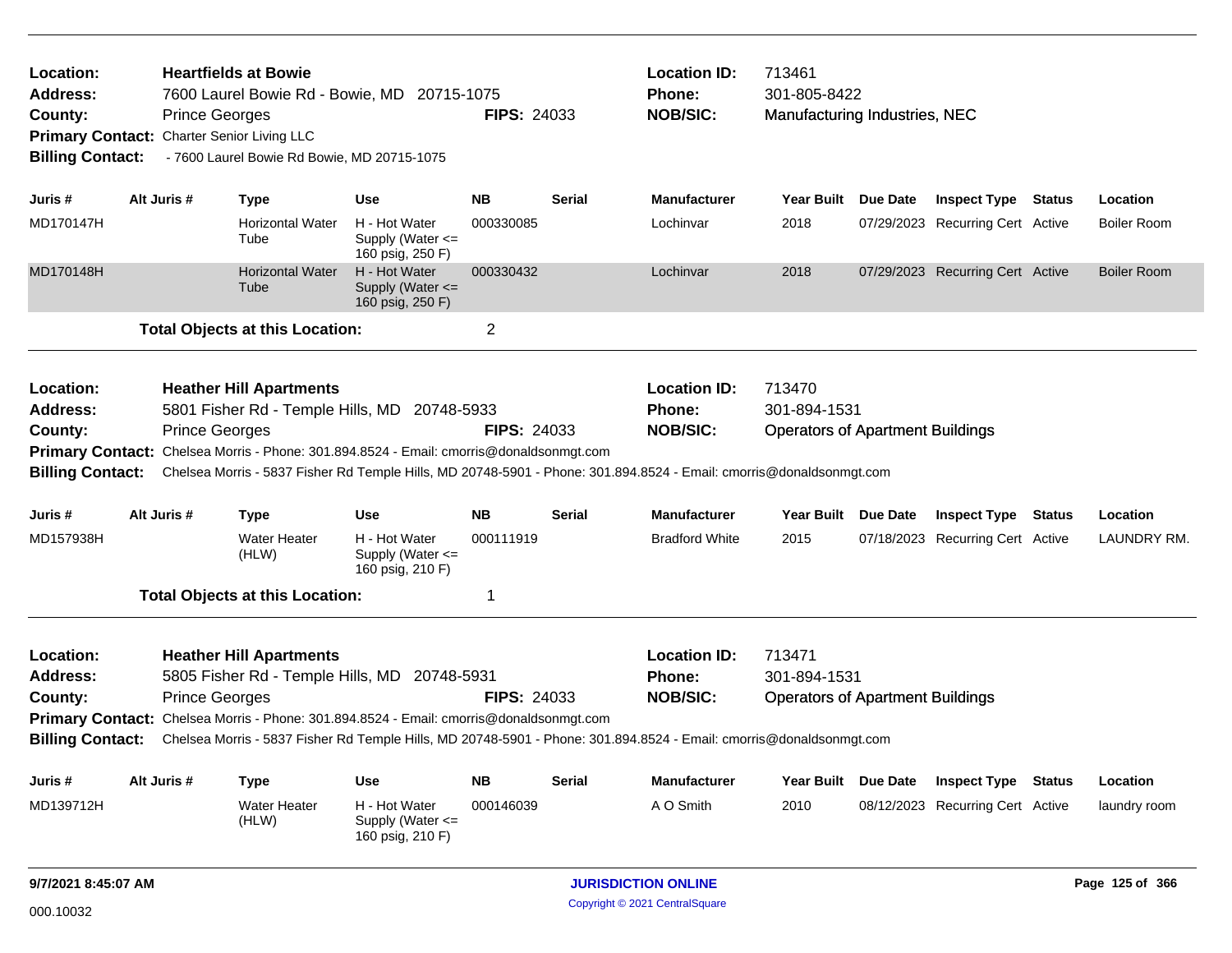Operators of Apartment Buildings 5809 Fisher Rd - Temple Hills, MD 20748-5929 **County:** Prince Georges **NOB/SIC: Prince Georges NOB/SIC: NOB/SIC: NOB/SIC: Primary Contact:** Chelsea Morris - Phone: 301.894.8524 - Email: cmorris@donaldsonmgt.com **Billing Contact:** Chelsea Morris - 5837 Fisher Rd Temple Hills, MD 20748-5901 - Phone: 301.894.8524 - Email: cmorris@donaldsonmgt.com **Heather Hill Apartments Location ID:** 713473 **Address: Location: FIPS:** 24033 **Phone:** 301-894-1531 **Juris # Alt Juris # Type Use NB Serial Manufacturer Year Built Due Date Inspect Type Status Location** MD147401H Water Heater A O Smith 2013 08/12/2023 (HLW) H - Hot Water Supply (Water <= 160 psig, 210 F) 000183563 A O Smith 2013 08/12/2023 Recurring Cert Active Laundry room **Total Objects at this Location:** 1 Operators of Apartment Buildings 5813 Fisher Rd - Temple Hills, MD 20748-5927 **County:** Prince Georges **NOB/SIC: Prince Georges NOB/SIC: NOB/SIC: NOB**/SIC: **NOB**/SIC: **NOB**/SIC: **NOB**/SIC: **NOB**/SIC: **NOB**/SIC: **NOB**/SIC: **NOB**/SIC: **NOB**/SIC: **NO Primary Contact:** Chelsea Morris - Phone: 301.894.8524 - Email: cmorris@donaldsonmgt.com **Billing Contact:** Chelsea Morris - 5837 Fisher Rd Temple Hills, MD 20748-5901 - Phone: 301.894.8524 - Email: cmorris@donaldsonmgt.com **Heather Hill Apartments Location ID:** 713474 **Address: Location: FIPS:** 24033 **Phone:** 301-894-1531 **Juris # Alt Juris # Type Use NB Serial Manufacturer Year Built Due Date Inspect Type Status Location** MD139710H Water Heater A O Smith 2011 08/24/2023 (HLW) H - Hot Water Supply (Water <= 160 psig, 210 F) 000155896 A O Smith 2011 08/24/2023 Recurring Cert Active LAUNDRY ROOM **Total Objects at this Location:** 1 Operators of Apartment Buildings 5817 Fisher Rd - Temple Hills, MD 20748-5925 **County:** Prince Georges **Prince Georges Prince Sexual Prince Cecias ELPS: 24033 NOB/SIC: NOB Primary Contact:** Chelsea Morris - Phone: 301.894.8524 - Email: cmorris@donaldsonmgt.com **Billing Contact:** Chelsea Morris - 5837 Fisher Rd Temple Hills, MD 20748-5901 - Phone: 301.894.8524 - Email: cmorris@donaldsonmgt.com **Heather Hill Apartments Location ID:** 713467 **Address: Location: FIPS:** 24033 **Phone:** 301-894-1531 **Juris # Alt Juris # Type Use NB Serial Manufacturer Year Built Due Date Inspect Type Status Location** MD147400H Water Heater A O Smith 2013 08/12/2023 (HLW) H - Hot Water Supply (Water <= 160 psig, 210 F) 000186137 AO Smith 2013 08/12/2023 Recurring Cert Active Laundry room **Total Objects at this Location:** 1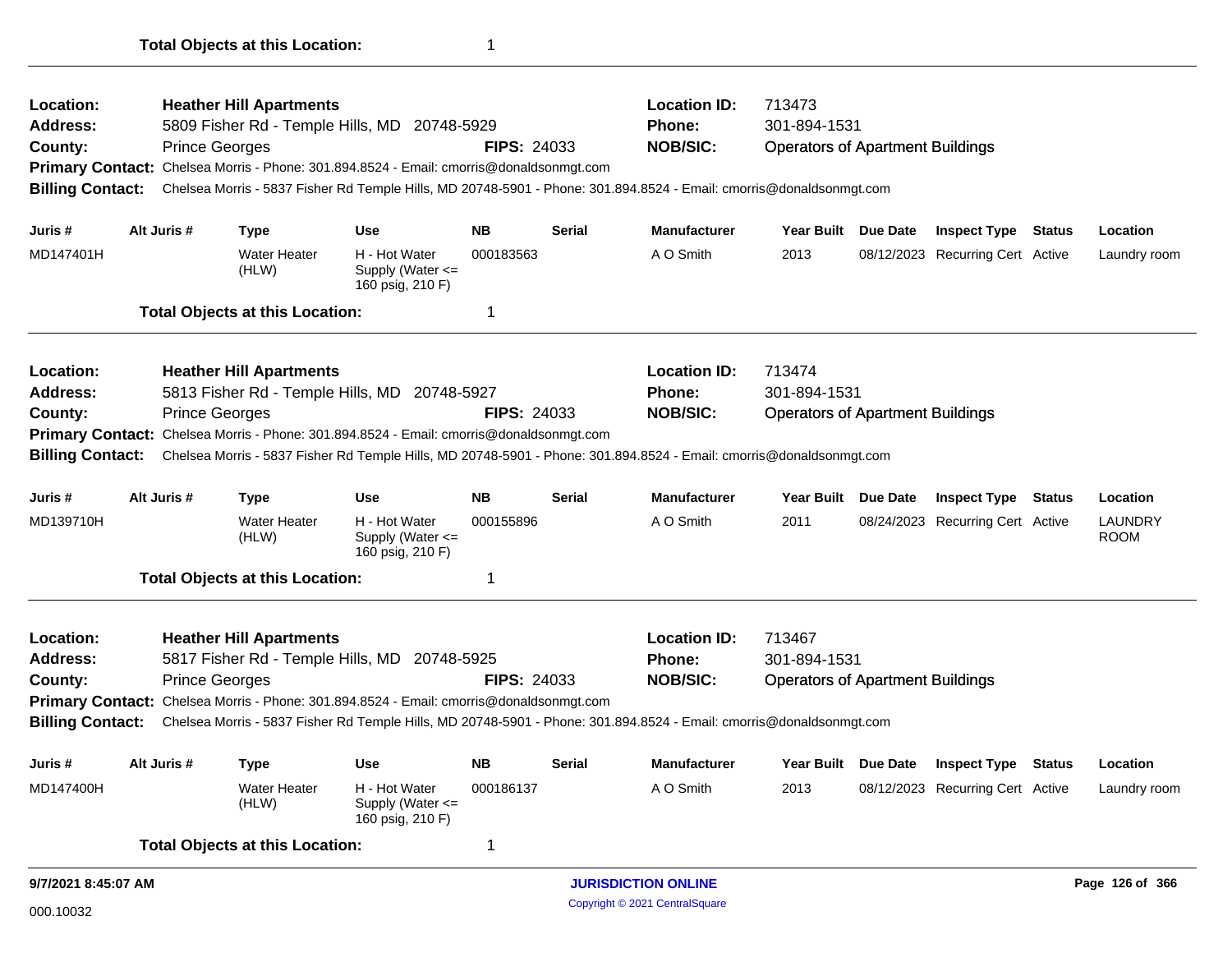| Location:<br>Address:<br>County:<br><b>Billing Contact:</b> | <b>Prince Georges</b> | <b>Heather Hill Apartments</b>         | 5821 Fisher Rd - Temple Hills, MD 20748-5923<br>Primary Contact: Chelsea Morris - Phone: 301.894.8524 - Email: cmorris@donaldsonmgt.com | <b>FIPS: 24033</b> |               | <b>Location ID:</b><br><b>Phone:</b><br><b>NOB/SIC:</b><br>Chelsea Morris - 5837 Fisher Rd Temple Hills, MD 20748-5901 - Phone: 301.894.8524 - Email: cmorris@donaldsonmgt.com | 713476<br>301-894-1531<br><b>Operators of Apartment Buildings</b> |                                  |               |               |
|-------------------------------------------------------------|-----------------------|----------------------------------------|-----------------------------------------------------------------------------------------------------------------------------------------|--------------------|---------------|--------------------------------------------------------------------------------------------------------------------------------------------------------------------------------|-------------------------------------------------------------------|----------------------------------|---------------|---------------|
| Juris #                                                     | Alt Juris #           | <b>Type</b>                            | <b>Use</b>                                                                                                                              | <b>NB</b>          | <b>Serial</b> | <b>Manufacturer</b>                                                                                                                                                            | Year Built Due Date                                               | <b>Inspect Type Status</b>       |               | Location      |
| MD147108H                                                   |                       | <b>Water Heater</b><br>(HLW)           | H - Hot Water<br>Supply (Water <=<br>160 psig, 210 F)                                                                                   | 000178373          |               | A O Smith                                                                                                                                                                      | 2013                                                              | 07/06/2023 Recurring Cert Active |               | Laundary Room |
|                                                             |                       | <b>Total Objects at this Location:</b> |                                                                                                                                         | 1                  |               |                                                                                                                                                                                |                                                                   |                                  |               |               |
| Location:                                                   |                       | <b>Heather Hill Apartments</b>         |                                                                                                                                         |                    |               | <b>Location ID:</b>                                                                                                                                                            | 713477                                                            |                                  |               |               |
| <b>Address:</b>                                             |                       |                                        | 5825 Fisher Rd - Temple Hills, MD 20748-5921                                                                                            |                    |               | <b>Phone:</b>                                                                                                                                                                  | 301-894-1531                                                      |                                  |               |               |
| County:                                                     | <b>Prince Georges</b> |                                        |                                                                                                                                         | <b>FIPS: 24033</b> |               | <b>NOB/SIC:</b>                                                                                                                                                                | <b>Operators of Apartment Buildings</b>                           |                                  |               |               |
| <b>Billing Contact:</b>                                     |                       |                                        | Primary Contact: Chelsea Morris - Phone: 301.894.8524 - Email: cmorris@donaldsonmgt.com                                                 |                    |               | Chelsea Morris - 5837 Fisher Rd Temple Hills, MD 20748-5901 - Phone: 301.894.8524 - Email: cmorris@donaldsonmgt.com                                                            |                                                                   |                                  |               |               |
| Juris #                                                     | Alt Juris #           | Type                                   | <b>Use</b>                                                                                                                              | <b>NB</b>          | <b>Serial</b> | <b>Manufacturer</b>                                                                                                                                                            | Year Built Due Date                                               | <b>Inspect Type</b>              | Status        | Location      |
| MD134398H                                                   |                       | <b>Water Heater</b><br>(HLW)           | H - Hot Water<br>Supply (Water $\leq$<br>160 psig, 210 F)                                                                               | 000073882          |               | <b>JETGLASS</b>                                                                                                                                                                | 2006                                                              | 07/13/2023 Recurring Cert Active |               | Laundry room  |
|                                                             |                       | <b>Total Objects at this Location:</b> |                                                                                                                                         | $\mathbf 1$        |               |                                                                                                                                                                                |                                                                   |                                  |               |               |
| Location:                                                   |                       | <b>Heather Hill Apartments</b>         |                                                                                                                                         |                    |               | <b>Location ID:</b>                                                                                                                                                            | 713478                                                            |                                  |               |               |
| <b>Address:</b>                                             |                       |                                        | 5829 Fisher Rd - Temple Hills, MD 20748-5919                                                                                            |                    |               | <b>Phone:</b>                                                                                                                                                                  | 301-894-1531                                                      |                                  |               |               |
| County:                                                     | <b>Prince Georges</b> |                                        |                                                                                                                                         | <b>FIPS: 24033</b> |               | <b>NOB/SIC:</b>                                                                                                                                                                | <b>Operators of Apartment Buildings</b>                           |                                  |               |               |
|                                                             |                       |                                        | Primary Contact: Anthony Allen - Phone: 301-787-8812 - Email: aallen@thedonaldsongroup.com                                              |                    |               |                                                                                                                                                                                |                                                                   |                                  |               |               |
| <b>Billing Contact:</b>                                     |                       |                                        |                                                                                                                                         |                    |               | Chelsea Morris - 5837 Fisher Rd Temple Hills, MD 20748-5901 - Phone: 301.894.8524 - Email: cmorris@donaldsonmgt.com                                                            |                                                                   |                                  |               |               |
| Juris #                                                     | Alt Juris #           | <b>Type</b>                            | <b>Use</b>                                                                                                                              | <b>NB</b>          | <b>Serial</b> | <b>Manufacturer</b>                                                                                                                                                            | Year Built Due Date                                               | <b>Inspect Type</b>              | <b>Status</b> | Location      |
| MD163802H                                                   |                       | <b>Water Heater</b><br>(HLW)           | H - Hot Water<br>Supply (Water <=<br>160 psig, 210 F)                                                                                   | 000126620          |               | <b>Bradford White</b>                                                                                                                                                          | 2018                                                              | 05/01/2023 Recurring Cert Active |               | LAUNDRY 5829  |
|                                                             |                       | <b>Total Objects at this Location:</b> |                                                                                                                                         | -1                 |               |                                                                                                                                                                                |                                                                   |                                  |               |               |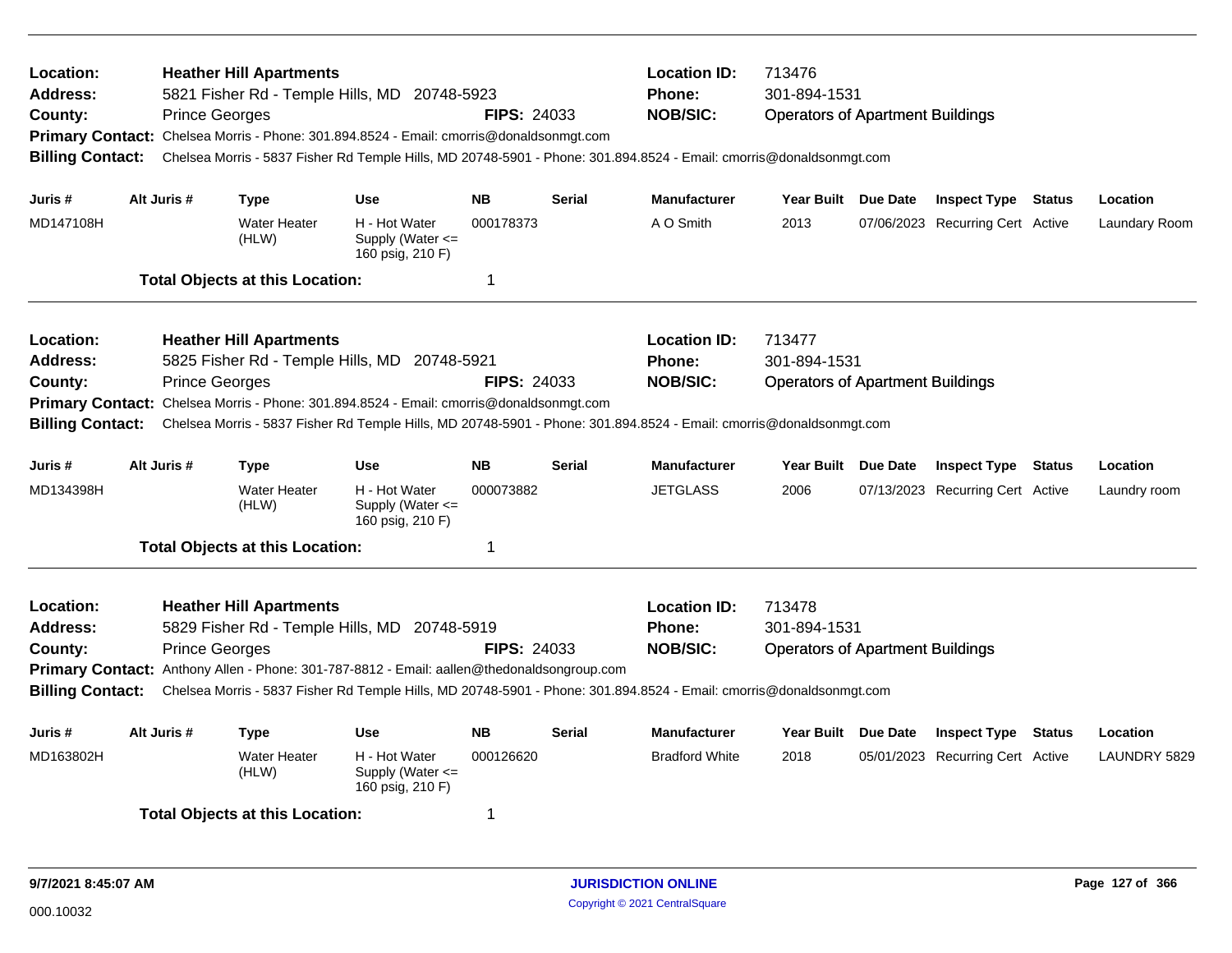| Location:<br><b>Address:</b><br>County:<br><b>Billing Contact:</b> | <b>Prince Georges</b> | <b>Heather Hill Apartments</b>         | 5833 Fisher Rd - Temple Hills, MD 20748-5917<br>Primary Contact: Chelsea Morris - Phone: 301.894.8524 - Email: cmorris@donaldsonmgt.com | <b>FIPS: 24033</b> |               | <b>Location ID:</b><br>Phone:<br><b>NOB/SIC:</b><br>Chelsea Morris - 5837 Fisher Rd Temple Hills, MD 20748-5901 - Phone: 301.894.8524 - Email: cmorris@donaldsonmgt.com | 713479<br>301-894-1531<br><b>Operators of Apartment Buildings</b> |                                  |        |                               |
|--------------------------------------------------------------------|-----------------------|----------------------------------------|-----------------------------------------------------------------------------------------------------------------------------------------|--------------------|---------------|-------------------------------------------------------------------------------------------------------------------------------------------------------------------------|-------------------------------------------------------------------|----------------------------------|--------|-------------------------------|
| Juris #                                                            | Alt Juris #           | <b>Type</b>                            | <b>Use</b>                                                                                                                              | <b>NB</b>          | <b>Serial</b> | <b>Manufacturer</b>                                                                                                                                                     | Year Built Due Date                                               | <b>Inspect Type Status</b>       |        | Location                      |
| MD139709H                                                          |                       | <b>Water Heater</b><br>(HLW)           | H - Hot Water<br>Supply (Water <=<br>160 psig, 210 F)                                                                                   | 000153189          |               | A O Smith                                                                                                                                                               | 2010                                                              | 07/07/2023 Recurring Cert Active |        | LAUNDRY<br><b>ROOM</b>        |
|                                                                    |                       | <b>Total Objects at this Location:</b> |                                                                                                                                         | -1                 |               |                                                                                                                                                                         |                                                                   |                                  |        |                               |
| Location:                                                          |                       | <b>Heather Hill Apartments</b>         |                                                                                                                                         |                    |               | <b>Location ID:</b>                                                                                                                                                     | 713481                                                            |                                  |        |                               |
| <b>Address:</b>                                                    |                       |                                        | 5903 Fisher Rd - Temple Hills, MD 20748-5952                                                                                            |                    |               | Phone:                                                                                                                                                                  |                                                                   |                                  |        |                               |
| County:                                                            | <b>Prince Georges</b> |                                        | Chelsea Morris - Phone: 301.894.8524 - Email: cmorris@donaldsonmgt.com                                                                  | <b>FIPS: 24033</b> |               | <b>NOB/SIC:</b>                                                                                                                                                         | <b>Operators of Apartment Buildings</b>                           |                                  |        |                               |
| <b>Primary Contact:</b><br><b>Billing Contact:</b>                 |                       |                                        |                                                                                                                                         |                    |               | Chelsea Morris - 5837 Fisher Rd Temple Hills, MD 20748-5901 - Phone: 301.894.8524 - Email: cmorris@donaldsonmgt.com                                                     |                                                                   |                                  |        |                               |
| Juris#                                                             | Alt Juris #           | Type                                   | <b>Use</b>                                                                                                                              | <b>NB</b>          | <b>Serial</b> | <b>Manufacturer</b>                                                                                                                                                     | Year Built Due Date                                               | <b>Inspect Type</b>              | Status | Location                      |
| MD139703H                                                          |                       | <b>Water Heater</b><br>(HLW)           | H - Hot Water<br>Supply (Water <=<br>160 psig, 210 F)                                                                                   | 000077114          |               | <b>State Industries</b>                                                                                                                                                 | 2003                                                              | 06/22/2023 Recurring Cert Active |        | <b>LAUNDRY</b><br><b>ROOM</b> |
|                                                                    |                       | <b>Total Objects at this Location:</b> |                                                                                                                                         | -1                 |               |                                                                                                                                                                         |                                                                   |                                  |        |                               |
| <b>Location:</b>                                                   |                       | <b>Heather Hill Apartments</b>         |                                                                                                                                         |                    |               | <b>Location ID:</b>                                                                                                                                                     | 713482                                                            |                                  |        |                               |
| <b>Address:</b>                                                    |                       |                                        | 5905 Fisher Rd - Temple Hills, MD 20748-5951                                                                                            |                    |               | Phone:                                                                                                                                                                  | 301-894-1531                                                      |                                  |        |                               |
| County:                                                            | <b>Prince Georges</b> |                                        |                                                                                                                                         | <b>FIPS: 24033</b> |               | <b>NOB/SIC:</b>                                                                                                                                                         | <b>Operators of Apartment Buildings</b>                           |                                  |        |                               |
| <b>Billing Contact:</b>                                            |                       |                                        | Primary Contact: Chelsea Morris - Phone: 301.894.8524 - Email: cmorris@donaldsonmgt.com                                                 |                    |               | Chelsea Morris - 5837 Fisher Rd Temple Hills, MD 20748-5901 - Phone: 301.894.8524 - Email: cmorris@donaldsonmgt.com                                                     |                                                                   |                                  |        |                               |
| Juris #                                                            | Alt Juris #           | <b>Type</b>                            | <b>Use</b>                                                                                                                              | <b>NB</b>          | <b>Serial</b> | <b>Manufacturer</b>                                                                                                                                                     | Year Built Due Date                                               | <b>Inspect Type Status</b>       |        | Location                      |
| MD163808H                                                          |                       | <b>Water Heater</b><br>(HLW)           | H - Hot Water<br>Supply (Water $\leq$<br>160 psig, 210 F)                                                                               | 000123867          |               | <b>Bradford White</b>                                                                                                                                                   | 2017                                                              | 05/01/2023 Recurring Cert Active |        | LAUNDRY 5905                  |
|                                                                    |                       | <b>Total Objects at this Location:</b> |                                                                                                                                         | $\mathbf 1$        |               |                                                                                                                                                                         |                                                                   |                                  |        |                               |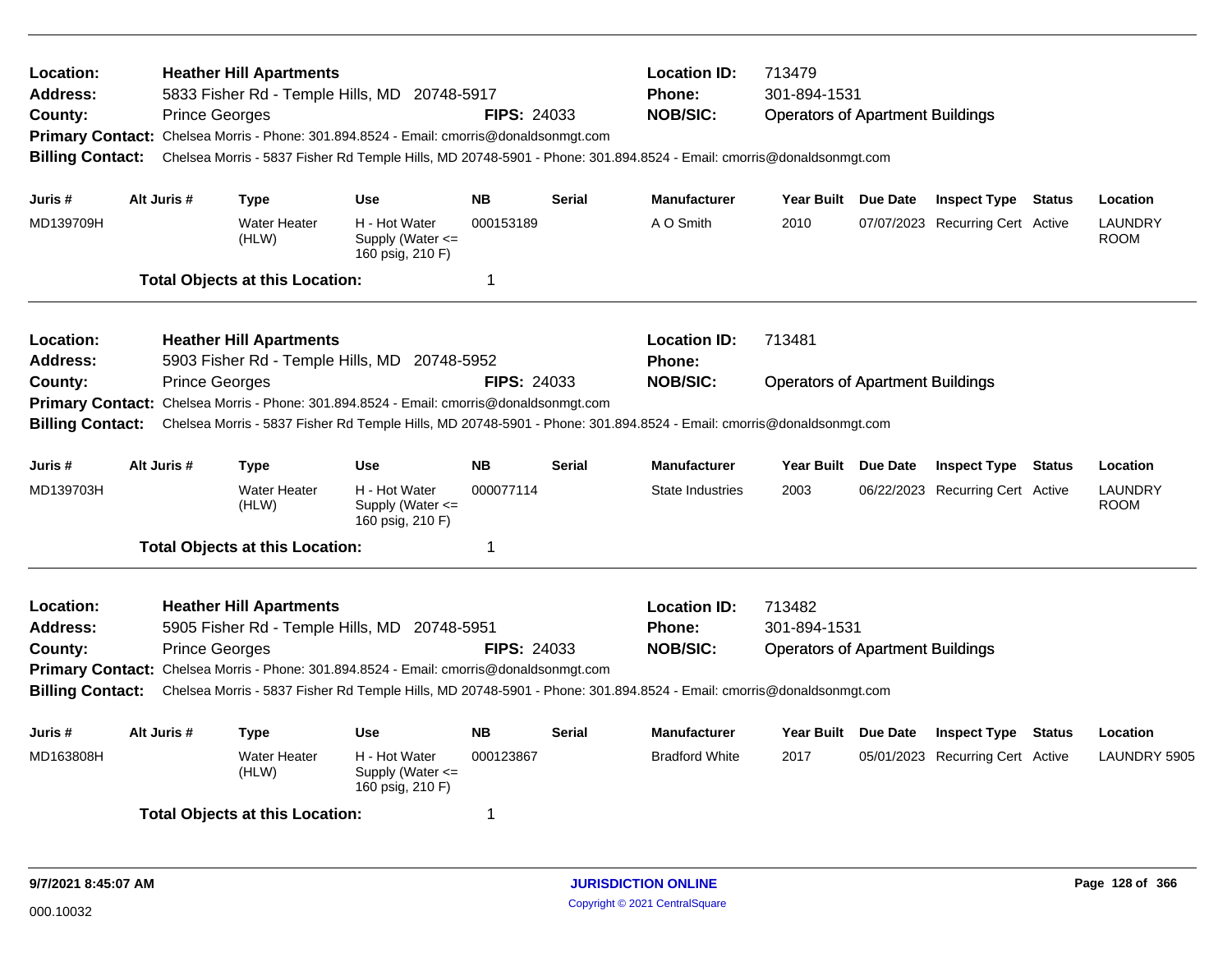| Location:<br><b>Address:</b><br>County:<br><b>Billing Contact:</b> | <b>Prince Georges</b> | <b>Heather Hill Apartments</b>         | 5909 Fisher Rd - Temple Hills, MD 20748-5949<br>Primary Contact: Chelsea Morris - Phone: 301.894.8524 - Email: cmorris@donaldsonmgt.com | <b>FIPS: 24033</b> |               | <b>Location ID:</b><br>Phone:<br><b>NOB/SIC:</b><br>Chelsea Morris - 5837 Fisher Rd Temple Hills, MD 20748-5901 - Phone: 301.894.8524 - Email: cmorris@donaldsonmgt.com | 713483<br>301-894-1531<br><b>Operators of Apartment Buildings</b> |                     |                                  |               |                                          |
|--------------------------------------------------------------------|-----------------------|----------------------------------------|-----------------------------------------------------------------------------------------------------------------------------------------|--------------------|---------------|-------------------------------------------------------------------------------------------------------------------------------------------------------------------------|-------------------------------------------------------------------|---------------------|----------------------------------|---------------|------------------------------------------|
| Juris #                                                            | Alt Juris #           | Type                                   | <b>Use</b>                                                                                                                              | <b>NB</b>          | <b>Serial</b> | <b>Manufacturer</b>                                                                                                                                                     |                                                                   | Year Built Due Date | <b>Inspect Type Status</b>       |               | Location                                 |
| MD151769H                                                          |                       | <b>Water Heater</b><br>(HLW)           | H - Hot Water<br>Supply (Water $\leq$<br>160 psig, 210 F)                                                                               | 000196185          |               | A O Smith                                                                                                                                                               | 2014                                                              |                     | 06/29/2023 Recurring Cert Active |               | 5909 BLRM                                |
|                                                                    |                       | <b>Total Objects at this Location:</b> |                                                                                                                                         | -1                 |               |                                                                                                                                                                         |                                                                   |                     |                                  |               |                                          |
| Location:                                                          |                       | <b>Heather Hill Apartments</b>         |                                                                                                                                         |                    |               | <b>Location ID:</b>                                                                                                                                                     | 713486                                                            |                     |                                  |               |                                          |
| <b>Address:</b><br>County:                                         | <b>Prince Georges</b> |                                        | 5915 Fisher Rd - Temple Hills, MD 20748-5946                                                                                            | <b>FIPS: 24033</b> |               | Phone:<br><b>NOB/SIC:</b>                                                                                                                                               | 301-894-1531<br><b>Operators of Apartment Buildings</b>           |                     |                                  |               |                                          |
| <b>Primary Contact:</b><br><b>Billing Contact:</b>                 |                       |                                        | Chelsea Morris - Phone: 301.894.8524 - Email: cmorris@donaldsonmgt.com                                                                  |                    |               | Chelsea Morris - 5837 Fisher Rd Temple Hills, MD 20748-5901 - Phone: 301.894.8524 - Email: cmorris@donaldsonmgt.com                                                     |                                                                   |                     |                                  |               |                                          |
| Juris #                                                            | Alt Juris #           | <b>Type</b>                            | <b>Use</b>                                                                                                                              | <b>NB</b>          | <b>Serial</b> | <b>Manufacturer</b>                                                                                                                                                     | Year Built Due Date                                               |                     | <b>Inspect Type Status</b>       |               | Location                                 |
| MD151770H                                                          |                       | <b>Water Heater</b><br>(HLW)           | H - Hot Water<br>Supply (Water <=<br>160 psig, 210 F)                                                                                   | 000189876          |               | A O Smith                                                                                                                                                               | 2014                                                              |                     | 06/18/2023 Recurring Cert Active |               | 5915 FISHER<br><b>RD. LAUNDRY</b><br>RM. |
|                                                                    |                       | <b>Total Objects at this Location:</b> |                                                                                                                                         | $\mathbf 1$        |               |                                                                                                                                                                         |                                                                   |                     |                                  |               |                                          |
| Location:<br><b>Address:</b>                                       |                       | <b>Heather Hill Apartments</b>         | 5917 Fisher Rd - Temple Hills, MD 20748-5945                                                                                            |                    |               | <b>Location ID:</b><br><b>Phone:</b>                                                                                                                                    | 713487<br>301-894-1531                                            |                     |                                  |               |                                          |
| County:<br><b>Billing Contact:</b>                                 | <b>Prince Georges</b> |                                        | Primary Contact: Chelsea Morris - Phone: 301.894.8524 - Email: cmorris@donaldsonmgt.com                                                 | <b>FIPS: 24033</b> |               | <b>NOB/SIC:</b><br>Chelsea Morris - 5837 Fisher Rd Temple Hills, MD 20748-5901 - Phone: 301.894.8524 - Email: cmorris@donaldsonmgt.com                                  | <b>Operators of Apartment Buildings</b>                           |                     |                                  |               |                                          |
| Juris #                                                            | Alt Juris #           | <b>Type</b>                            | <b>Use</b>                                                                                                                              | <b>NB</b>          | <b>Serial</b> | <b>Manufacturer</b>                                                                                                                                                     | Year Built Due Date                                               |                     | <b>Inspect Type</b>              | <b>Status</b> | Location                                 |
| MD163809H                                                          |                       | <b>Water Heater</b><br>(HLW)           | H - Hot Water<br>Supply (Water <=<br>160 psig, 210 F)                                                                                   | 000122383          |               | <b>Bradford White</b>                                                                                                                                                   | 2017                                                              |                     | 05/01/2023 Recurring Cert Active |               | LAUNDRY 5917                             |
|                                                                    |                       | <b>Total Objects at this Location:</b> |                                                                                                                                         | -1                 |               |                                                                                                                                                                         |                                                                   |                     |                                  |               |                                          |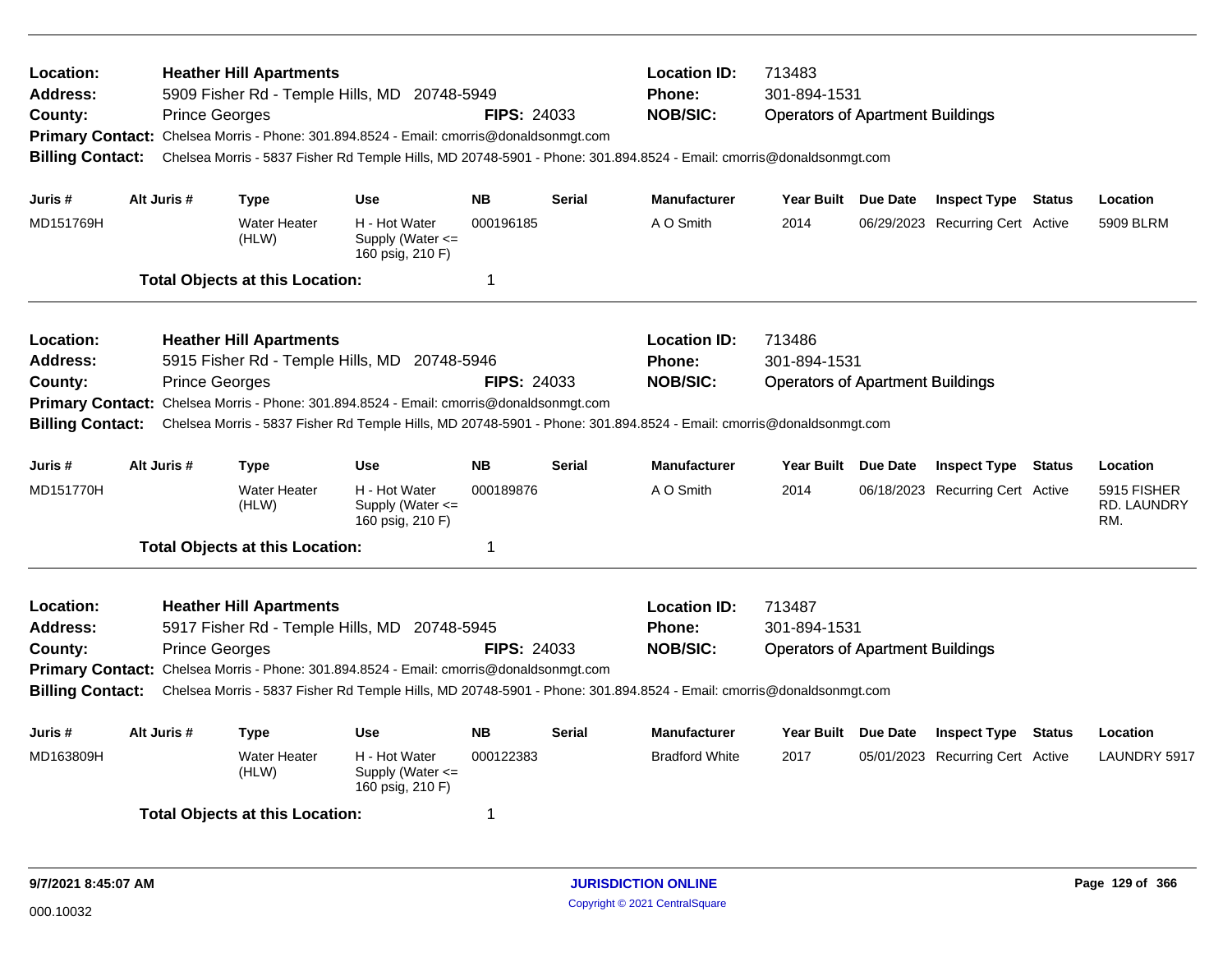| Location:<br>Address:<br>County:<br><b>Billing Contact:</b> | <b>Prince Georges</b> | <b>Heather Hill Apartments</b><br>5923 Fisher Rd - Temple Hills, MD 20748-5942<br>Primary Contact: Chelsea Morris - Phone: 301.894.8524 - Email: cmorris@donaldsonmgt.com |                                                           | <b>FIPS: 24033</b>     |               | <b>Location ID:</b><br><b>Phone:</b><br><b>NOB/SIC:</b><br>Chelsea Morris - 5837 Fisher Rd Temple Hills, MD 20748-5901 - Phone: 301.894.8524 - Email: cmorris@donaldsonmgt.com | 713488<br><b>Operators of Apartment Buildings</b>                 |                                                                |        |                          |
|-------------------------------------------------------------|-----------------------|---------------------------------------------------------------------------------------------------------------------------------------------------------------------------|-----------------------------------------------------------|------------------------|---------------|--------------------------------------------------------------------------------------------------------------------------------------------------------------------------------|-------------------------------------------------------------------|----------------------------------------------------------------|--------|--------------------------|
| Juris #<br>MD139711H                                        | Alt Juris #           | Type<br><b>Water Heater</b>                                                                                                                                               | <b>Use</b><br>H - Hot Water                               | <b>NB</b><br>000057653 | <b>Serial</b> | <b>Manufacturer</b><br>Jet Glass                                                                                                                                               | Year Built Due Date<br>2002                                       | <b>Inspect Type Status</b><br>06/18/2023 Recurring Cert Active |        | Location<br>Laundry Room |
|                                                             |                       | (HLW)                                                                                                                                                                     | Supply (Water $\leq$<br>160 psig, 210 F)                  |                        |               |                                                                                                                                                                                |                                                                   |                                                                |        |                          |
|                                                             |                       | <b>Total Objects at this Location:</b>                                                                                                                                    |                                                           | -1                     |               |                                                                                                                                                                                |                                                                   |                                                                |        |                          |
| Location:<br><b>Address:</b>                                |                       | <b>Heather Hill Apartments</b><br>5931 Fisher Rd - Temple Hills, MD 20748-5941                                                                                            |                                                           |                        |               | <b>Location ID:</b><br><b>Phone:</b>                                                                                                                                           | 713491                                                            |                                                                |        |                          |
| County:                                                     | <b>Prince Georges</b> |                                                                                                                                                                           |                                                           | <b>FIPS: 24033</b>     |               | <b>NOB/SIC:</b>                                                                                                                                                                | <b>Operators of Apartment Buildings</b>                           |                                                                |        |                          |
| <b>Primary Contact:</b><br><b>Billing Contact:</b>          |                       | Chelsea Morris - Phone: 301.894.8524 - Email: cmorris@donaldsonmgt.com                                                                                                    |                                                           |                        |               | Chelsea Morris - 5837 Fisher Rd Temple Hills, MD 20748-5901 - Phone: 301.894.8524 - Email: cmorris@donaldsonmgt.com                                                            |                                                                   |                                                                |        |                          |
| Juris#                                                      | Alt Juris #           | Type                                                                                                                                                                      | <b>Use</b>                                                | <b>NB</b>              | Serial        | <b>Manufacturer</b>                                                                                                                                                            | Year Built Due Date                                               | <b>Inspect Type</b>                                            | Status | Location                 |
| MD151903H                                                   |                       | <b>Water Heater</b><br>(HLW)                                                                                                                                              | H - Hot Water<br>Supply (Water <=<br>160 psig, 210 F)     | 000190529              |               | AO SMITH                                                                                                                                                                       | 2014                                                              | 08/24/2023 Recurring Cert Active                               |        | 5931 FISHER<br>RD.       |
|                                                             |                       | <b>Total Objects at this Location:</b>                                                                                                                                    |                                                           | $\mathbf 1$            |               |                                                                                                                                                                                |                                                                   |                                                                |        |                          |
| Location:<br><b>Address:</b><br>County:                     | <b>Prince Georges</b> | <b>Heather Hill Apartments</b><br>5935 Fisher Rd - Temple Hills, MD 20748-5908                                                                                            |                                                           | <b>FIPS: 24033</b>     |               | <b>Location ID:</b><br><b>Phone:</b><br><b>NOB/SIC:</b>                                                                                                                        | 713493<br>301-894-1531<br><b>Operators of Apartment Buildings</b> |                                                                |        |                          |
|                                                             |                       | Primary Contact: Chelsea Morris - Phone: 301.894.8524 - Email: cmorris@donaldsonmgt.com                                                                                   |                                                           |                        |               |                                                                                                                                                                                |                                                                   |                                                                |        |                          |
| <b>Billing Contact:</b>                                     |                       |                                                                                                                                                                           |                                                           |                        |               | Chelsea Morris - 5837 Fisher Rd Temple Hills, MD 20748-5901 - Phone: 301.894.8524 - Email: cmorris@donaldsonmgt.com                                                            |                                                                   |                                                                |        |                          |
| Juris #                                                     | Alt Juris #           | <b>Type</b>                                                                                                                                                               | <b>Use</b>                                                | <b>NB</b>              | <b>Serial</b> | <b>Manufacturer</b>                                                                                                                                                            | Year Built Due Date                                               | <b>Inspect Type Status</b>                                     |        | Location                 |
| MD170526H                                                   |                       | <b>Water Heater</b><br>(HLW)                                                                                                                                              | H - Hot Water<br>Supply (Water $\leq$<br>160 psig, 210 F) | 000137093              |               | <b>JETGLASS</b>                                                                                                                                                                | 2021                                                              | 07/01/2023 Recurring Cert Active                               |        | LAUNDRY<br><b>ROOM</b>   |
|                                                             |                       | <b>Total Objects at this Location:</b>                                                                                                                                    |                                                           | -1                     |               |                                                                                                                                                                                |                                                                   |                                                                |        |                          |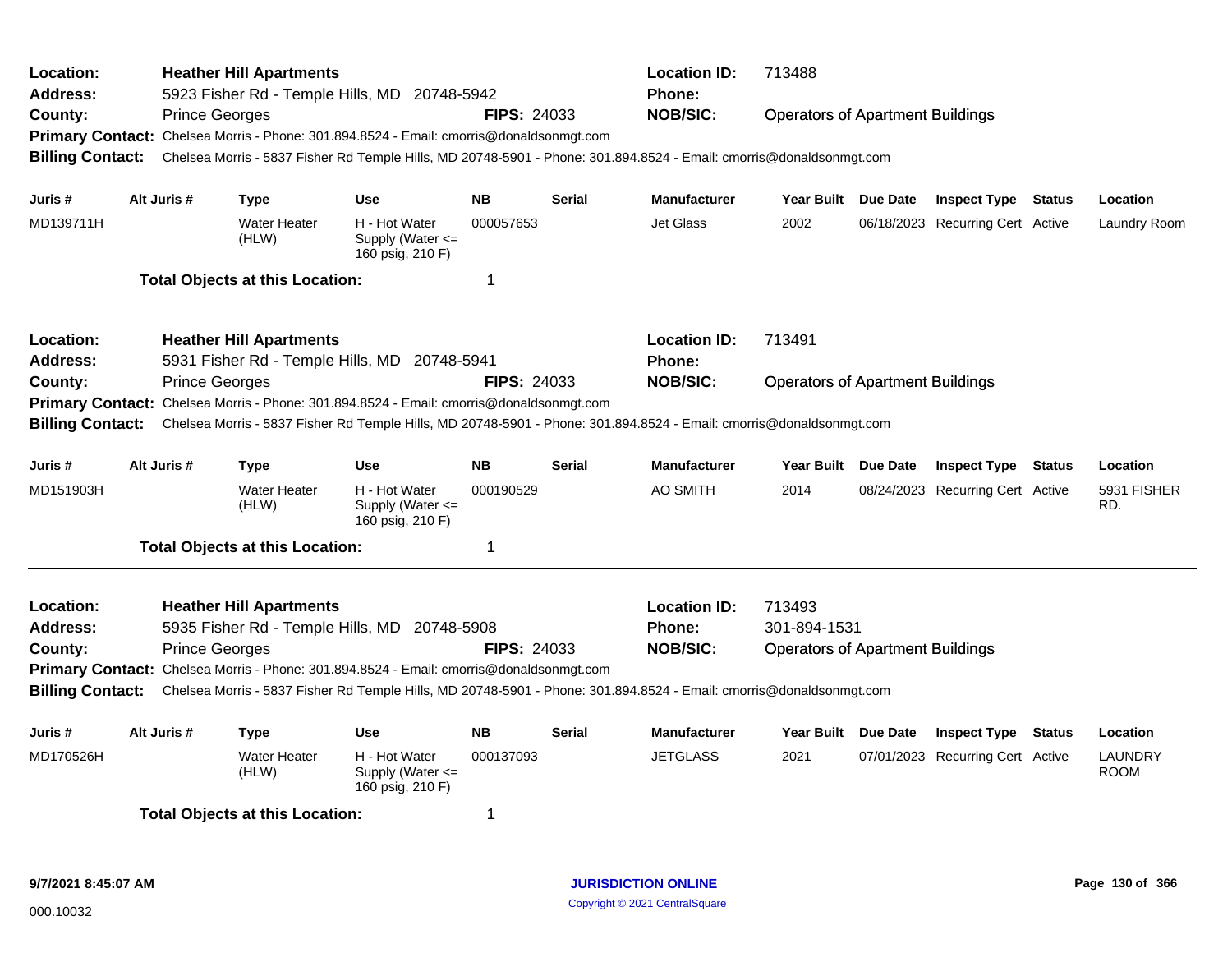| Location:<br><b>Address:</b><br>County:<br><b>Billing Contact:</b> | <b>Prince Georges</b> | <b>Heather Hill Apartments</b><br>5941 Fisher Rd - Temple Hills, MD 20748-5911<br>Primary Contact: Chelsea Morris - Phone: 301.894.8524 - Email: cmorris@donaldsonmgt.com<br>Chelsea Morris - 5837 Fisher Rd Temple Hills, MD 20748-5901 - Phone: 301.894.8524 - Email: cmorris@donaldsonmgt.com |                                                           | <b>FIPS: 24033</b> |               | <b>Location ID:</b><br><b>Phone:</b><br><b>NOB/SIC:</b> | 713496<br>301-894-1531<br><b>Operators of Apartment Buildings</b> |          |                                  |                               |
|--------------------------------------------------------------------|-----------------------|--------------------------------------------------------------------------------------------------------------------------------------------------------------------------------------------------------------------------------------------------------------------------------------------------|-----------------------------------------------------------|--------------------|---------------|---------------------------------------------------------|-------------------------------------------------------------------|----------|----------------------------------|-------------------------------|
| Juris #                                                            | Alt Juris #           | <b>Type</b>                                                                                                                                                                                                                                                                                      | <b>Use</b>                                                | <b>NB</b>          | <b>Serial</b> | Manufacturer                                            | Year Built Due Date                                               |          | <b>Inspect Type Status</b>       | Location                      |
| MD139707H                                                          |                       | <b>Water Heater</b><br>(HLW)                                                                                                                                                                                                                                                                     | H - Hot Water<br>Supply (Water $\leq$<br>160 psig, 210 F) | 000088061          |               | <b>Bradford White</b>                                   | 2009                                                              |          | 08/24/2023 Recurring Cert Active | <b>LAUNDRY</b><br><b>ROOM</b> |
| MD164149H                                                          |                       | Water Heater<br>(HLW)                                                                                                                                                                                                                                                                            | H - Hot Water<br>Supply (Water $\leq$<br>160 psig, 210 F) | 000129769          |               | <b>Bradford White</b>                                   | 2018                                                              |          | 05/10/2023 Recurring Cert Active | 5941-5937                     |
|                                                                    |                       | <b>Total Objects at this Location:</b>                                                                                                                                                                                                                                                           |                                                           | $\overline{2}$     |               |                                                         |                                                                   |          |                                  |                               |
| Location:<br><b>Address:</b><br>County:<br><b>Billing Contact:</b> | <b>Prince Georges</b> | <b>Heather Hill Apartments</b><br>5945 Fisher Rd - Temple Hills, MD 20748-5906<br>Primary Contact: Chelsea Morris - Phone: 301.894.8524 - Email: cmorris@donaldsonmgt.com<br>Chelsea Morris - 5837 Fisher Rd Temple Hills, MD 20748-5901 - Phone: 301.894.8524 - Email: cmorris@donaldsonmgt.com |                                                           | <b>FIPS: 24033</b> |               | <b>Location ID:</b><br>Phone:<br><b>NOB/SIC:</b>        | 713497<br>301-894-1531<br><b>Operators of Apartment Buildings</b> |          |                                  |                               |
| Juris #                                                            | Alt Juris #           | <b>Type</b>                                                                                                                                                                                                                                                                                      | <b>Use</b>                                                | <b>NB</b>          | <b>Serial</b> | Manufacturer                                            | <b>Year Built</b>                                                 | Due Date | <b>Inspect Type Status</b>       | Location                      |
| MD147402H                                                          |                       | <b>Water Heater</b><br>(HLW)                                                                                                                                                                                                                                                                     | H - Hot Water<br>Supply (Water <=<br>160 psig, 210 F)     | 000096728 111728   |               | <b>Bradford White</b>                                   | 2011                                                              |          | 07/06/2023 Recurring Cert Active | Laundry room                  |
|                                                                    |                       | <b>Total Objects at this Location:</b>                                                                                                                                                                                                                                                           |                                                           | 1                  |               |                                                         |                                                                   |          |                                  |                               |
| Location:<br><b>Address:</b><br>County:<br><b>Billing Contact:</b> | <b>Prince Georges</b> | <b>Heather Hill Apartments</b><br>5951 Fisher Rd - Temple Hills, MD 20748-5938<br>Primary Contact: Chelsea Morris - Phone: 301.894.8524 - Email: cmorris@donaldsonmgt.com<br>Chelsea Morris - 5837 Fisher Rd Temple Hills, MD 20748-5901 - Phone: 301.894.8524 - Email: cmorris@donaldsonmgt.com |                                                           | <b>FIPS: 24033</b> |               | <b>Location ID:</b><br><b>Phone:</b><br><b>NOB/SIC:</b> | 713498<br>301-894-1531<br><b>Operators of Apartment Buildings</b> |          |                                  |                               |
| Juris #                                                            | Alt Juris #           | <b>Type</b>                                                                                                                                                                                                                                                                                      | <b>Use</b>                                                | <b>NB</b>          | Serial        | <b>Manufacturer</b>                                     | <b>Year Built</b>                                                 | Due Date | <b>Inspect Type Status</b>       | Location                      |
| MD163810H                                                          |                       | Water Heater<br>(HLW)                                                                                                                                                                                                                                                                            | H - Hot Water<br>Supply (Water $\leq$<br>160 psig, 210 F) | 000127070          |               | <b>Bradford White</b>                                   | 2018                                                              |          | 05/01/2023 Recurring Cert Active | 5951 LAUNDRY<br><b>RM</b>     |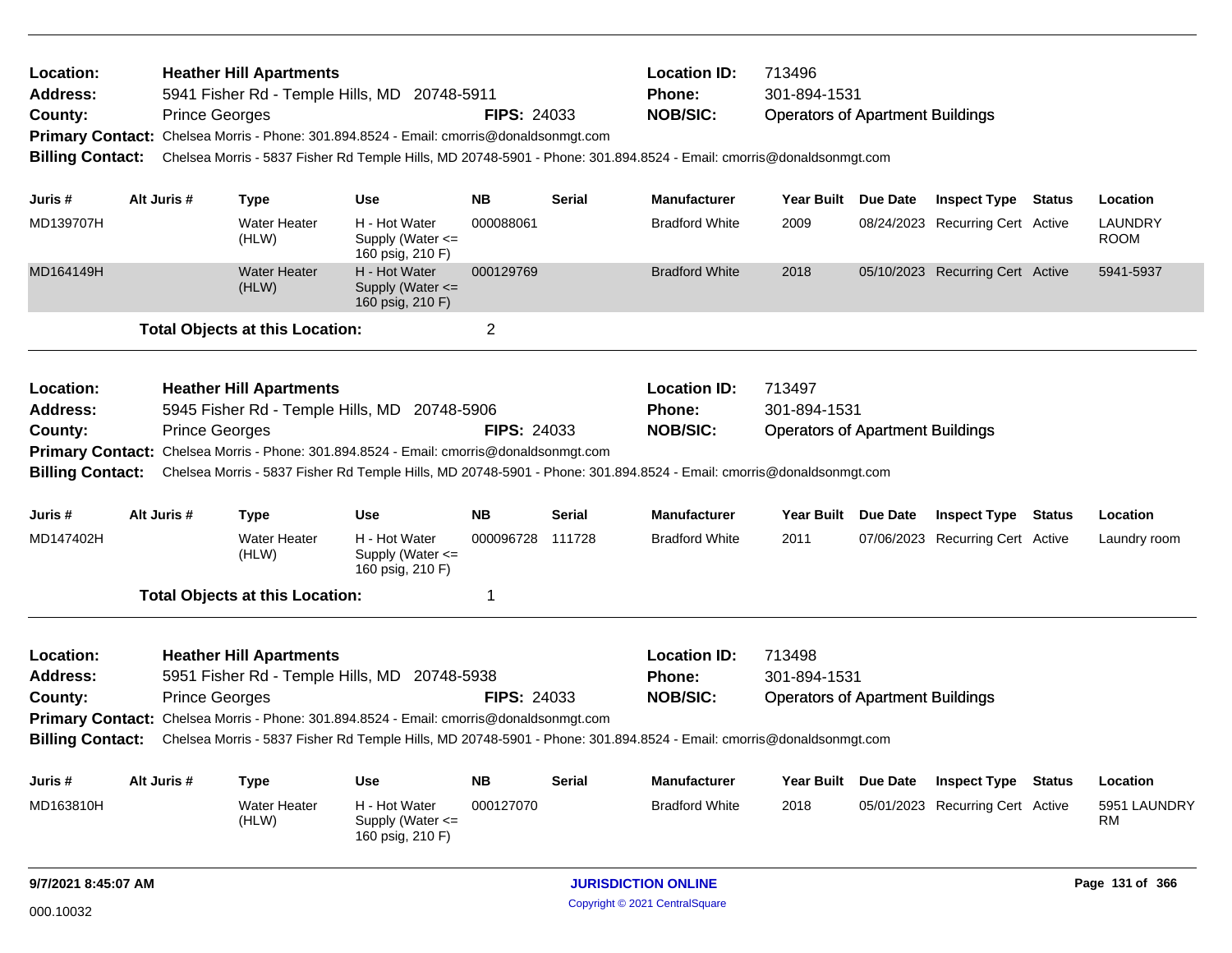| Location:               |                       | <b>Heather Hill Apartments</b>                          |                                                                                         |                    |               | <b>Location ID:</b>                                                                                                 | 713499                                  |                                          |                        |
|-------------------------|-----------------------|---------------------------------------------------------|-----------------------------------------------------------------------------------------|--------------------|---------------|---------------------------------------------------------------------------------------------------------------------|-----------------------------------------|------------------------------------------|------------------------|
| <b>Address:</b>         |                       |                                                         | 5955 Fisher Rd - Temple Hills, MD 20748-5936                                            |                    |               | Phone:                                                                                                              | 301-894-1531                            |                                          |                        |
| County:                 | <b>Prince Georges</b> |                                                         |                                                                                         | <b>FIPS: 24033</b> |               | <b>NOB/SIC:</b>                                                                                                     | <b>Operators of Apartment Buildings</b> |                                          |                        |
|                         |                       |                                                         | Primary Contact: Chelsea Morris - Phone: 301.894.8524 - Email: cmorris@donaldsonmgt.com |                    |               |                                                                                                                     |                                         |                                          |                        |
| <b>Billing Contact:</b> |                       |                                                         |                                                                                         |                    |               | Chelsea Morris - 5837 Fisher Rd Temple Hills, MD 20748-5901 - Phone: 301.894.8524 - Email: cmorris@donaldsonmgt.com |                                         |                                          |                        |
| Juris #                 | Alt Juris #           | <b>Type</b>                                             | <b>Use</b>                                                                              | NB.                | Serial        | <b>Manufacturer</b>                                                                                                 | Year Built Due Date                     | <b>Inspect Type Status</b>               | Location               |
| MD151771H               |                       | Water Heater<br>(HLW)                                   | H - Hot Water<br>Supply (Water <=<br>160 psig, 210 F)                                   | 000107133          |               | <b>Bradford White</b>                                                                                               | 2014                                    | 07/03/2023 Recurring Cert Active         | 5955 FISHER<br>RD.     |
|                         |                       | <b>Total Objects at this Location:</b>                  |                                                                                         | 1                  |               |                                                                                                                     |                                         |                                          |                        |
| Location:               |                       | <b>Heather Hill Apartments</b>                          |                                                                                         |                    |               | <b>Location ID:</b>                                                                                                 | 713500                                  |                                          |                        |
| <b>Address:</b>         |                       |                                                         | 5957 Fisher Rd - Temple Hills, MD 20748-5935                                            |                    |               | Phone:                                                                                                              | 301-894-1531                            |                                          |                        |
| County:                 | <b>Prince Georges</b> |                                                         |                                                                                         | <b>FIPS: 24033</b> |               | <b>NOB/SIC:</b>                                                                                                     | <b>Operators of Apartment Buildings</b> |                                          |                        |
|                         |                       |                                                         | Primary Contact: Chelsea Morris - Phone: 301.894.8524 - Email: cmorris@donaldsonmgt.com |                    |               |                                                                                                                     |                                         |                                          |                        |
| <b>Billing Contact:</b> |                       |                                                         |                                                                                         |                    |               | Chelsea Morris - 5837 Fisher Rd Temple Hills, MD 20748-5901 - Phone: 301.894.8524 - Email: cmorris@donaldsonmgt.com |                                         |                                          |                        |
| Juris #                 | Alt Juris #           | <b>Type</b>                                             | <b>Use</b>                                                                              | NB.                | Serial        | <b>Manufacturer</b>                                                                                                 | Year Built Due Date                     | <b>Inspect Type Status</b>               | Location               |
| MD139708H               |                       | <b>Water Heater</b><br>(HLW)                            | H - Hot Water<br>Supply (Water <=<br>160 psig, 210 F)                                   | 000089662          |               | Jet Glass                                                                                                           | 2009                                    | 07/06/2023 Recurring Cert Active         | LAUNDRY<br><b>ROOM</b> |
|                         |                       | <b>Total Objects at this Location:</b>                  |                                                                                         | 1                  |               |                                                                                                                     |                                         |                                          |                        |
| Location:               |                       | <b>Henderson Tire &amp; Auto</b>                        |                                                                                         |                    |               | <b>Location ID:</b>                                                                                                 | 713573                                  |                                          |                        |
| <b>Address:</b>         |                       |                                                         | 2460 Chillum Rd - Hyattsville, MD 20782-3629                                            |                    |               | <b>Phone:</b>                                                                                                       |                                         |                                          |                        |
| County:                 | <b>Prince Georges</b> |                                                         |                                                                                         | <b>FIPS: 24033</b> |               | <b>NOB/SIC:</b>                                                                                                     |                                         | Automotive repair, services, and parking |                        |
|                         |                       | Primary Contact: Jim Henderson - Phone: (301)779-2929   |                                                                                         |                    |               |                                                                                                                     |                                         |                                          |                        |
| <b>Billing Contact:</b> |                       |                                                         | Jim Henderson - 2460 Chillum Rd Hyattsville, MD 20782-3629 - Phone: (301)779-2929       |                    |               |                                                                                                                     |                                         |                                          |                        |
| Juris #                 | Alt Juris #           | <b>Type</b>                                             | <b>Use</b>                                                                              | <b>NB</b>          | <b>Serial</b> | Manutacturer                                                                                                        |                                         | Year Built Due Date Inspect Type Status  | Location               |
| MD121459V               |                       | <b>Vertical Unfired</b><br>Pressure Vessel<br>w/comment | V - Storage (NOT 000113830<br>Cryogenic)                                                |                    |               | <b>Trinity Industries</b>                                                                                           | 2001                                    | 06/06/2022 Recurring Cert Active         | Storage Room           |
|                         |                       | <b>Total Objects at this Location:</b>                  |                                                                                         | 1                  |               |                                                                                                                     |                                         |                                          |                        |
| 9/7/2021 8:45:07 AM     |                       |                                                         |                                                                                         |                    |               | <b>JURISDICTION ONLINE</b>                                                                                          |                                         |                                          | Page 132 of 366        |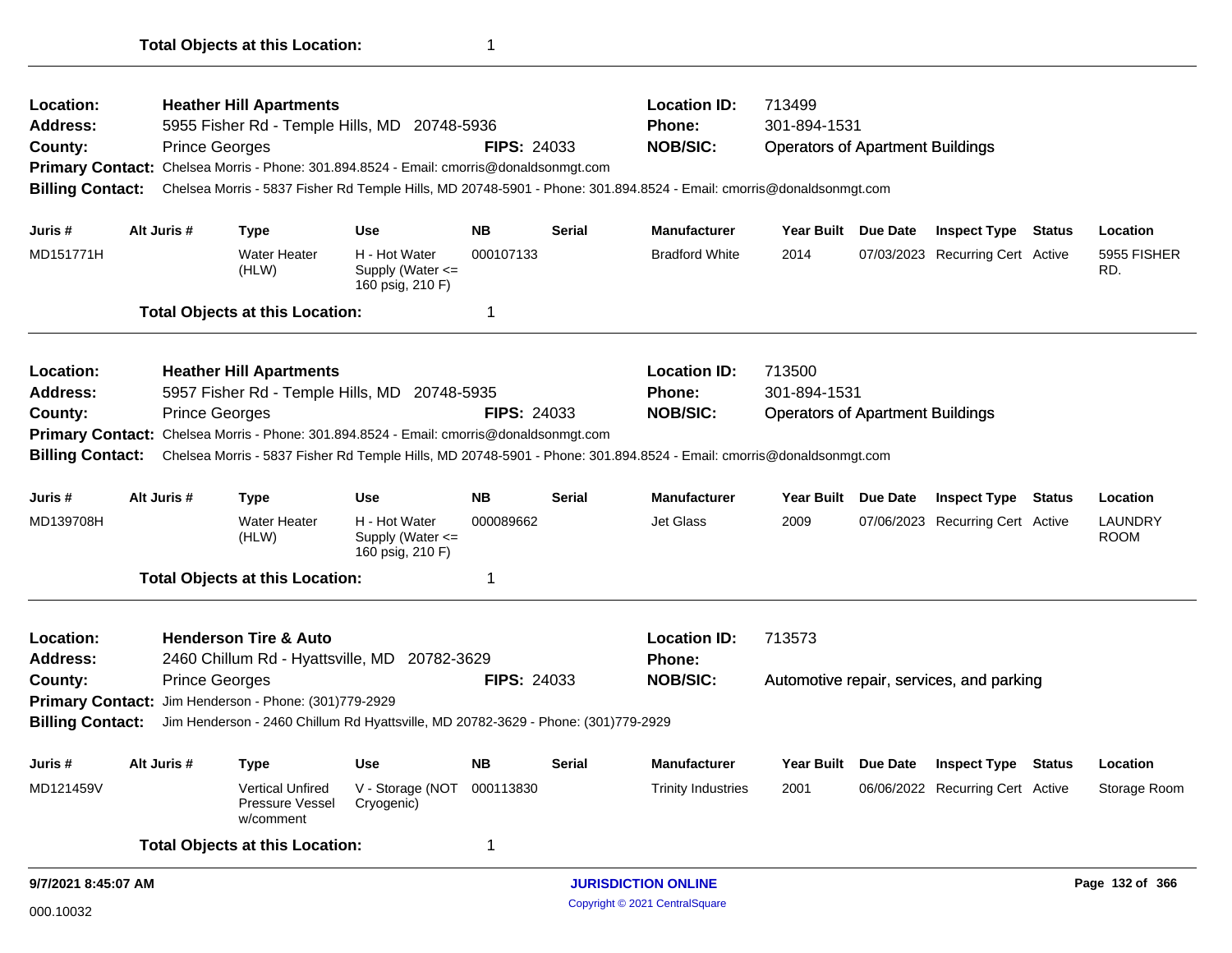| Location:<br>Address:<br>County:<br><b>Billing Contact:</b>                                                                                                                                                                                                                                                                                                                                                                                                                         | <b>Hi Tech Chevron</b><br><b>Prince Georges</b> | 7110 Crain Hwy - Bowie, MD 20715-4331<br>Primary Contact: Hi Tech Chevron - Phone: 3012620003<br>- 7110 Crain Hwy Bowie, MD 20715-4331 - Phone: 3012620003                          |                                              | <b>FIPS: 24033</b>                    |                                                                                                                                                                                    | <b>Location ID:</b><br>Phone:<br><b>NOB/SIC:</b> | 713671<br><b>Gasoline Service Stations</b> |  |                                                                |        |                              |
|-------------------------------------------------------------------------------------------------------------------------------------------------------------------------------------------------------------------------------------------------------------------------------------------------------------------------------------------------------------------------------------------------------------------------------------------------------------------------------------|-------------------------------------------------|-------------------------------------------------------------------------------------------------------------------------------------------------------------------------------------|----------------------------------------------|---------------------------------------|------------------------------------------------------------------------------------------------------------------------------------------------------------------------------------|--------------------------------------------------|--------------------------------------------|--|----------------------------------------------------------------|--------|------------------------------|
| Juris #<br>MD170140V                                                                                                                                                                                                                                                                                                                                                                                                                                                                | Alt Juris #                                     | Type<br><b>Vertical Unfired</b><br>Pressure Vessel<br>w/comment<br><b>Total Objects at this Location:</b>                                                                           | <b>Use</b><br>V - Storage (NOT<br>Cryogenic) | <b>NB</b><br>000951179<br>$\mathbf 1$ | <b>Serial</b>                                                                                                                                                                      | <b>Manufacturer</b><br>Morganton                 | Year Built Due Date<br>2021                |  | <b>Inspect Type Status</b><br>06/15/2023 Recurring Cert Active |        | Location<br><b>COMP SHED</b> |
| Location:<br><b>Location ID:</b><br><b>Highbridge Village Market</b><br>3965480<br>Address:<br>6021 High Bridge Rd - Bowie, MD 20720-5205<br><b>Phone:</b><br><b>NOB/SIC:</b><br><b>Prince Georges</b><br><b>FIPS: 24033</b><br><b>Gasoline Service Stations</b><br>County:<br><b>Primary Contact:</b><br>Highbridge Village Market - Phone: (301) 352-5306<br><b>Billing Contact:</b><br>- 6021 High Bridge Rd Bowie, MD 20720-5205 - Phone: (301) 352-5306<br>Year Built Due Date |                                                 |                                                                                                                                                                                     |                                              |                                       |                                                                                                                                                                                    |                                                  |                                            |  |                                                                |        |                              |
| Juris #<br>MD164679V                                                                                                                                                                                                                                                                                                                                                                                                                                                                | Alt Juris #                                     | Type<br><b>Vertical Unfired</b><br>Pressure Vessel<br>w/comment<br><b>Total Objects at this Location:</b>                                                                           | <b>Use</b><br>V - Storage (NOT<br>Cryogenic) | <b>NB</b><br>000768449<br>$\mathbf 1$ | <b>Serial</b>                                                                                                                                                                      | <b>Manufacturer</b><br>Manchester                | 2007                                       |  | <b>Inspect Type Status</b><br>07/30/2023 Recurring Cert Active |        | Location<br>Car Wash         |
| Location:<br><b>Address:</b><br>County:<br><b>Billing Contact:</b>                                                                                                                                                                                                                                                                                                                                                                                                                  | <b>Prince Georges</b>                           | Highbridge Village Market (Arc3)<br>6021 High Bridge Rd - Bowie, MD 20720-5205<br>Primary Contact: Charlie Patterson - Phone: 804-644-4521 - Email: charlie.patterson@arc3gases.com |                                              | <b>FIPS: 24033</b>                    | <b>Location ID:</b><br><b>Phone:</b><br><b>NOB/SIC:</b><br>Charlie Patterson - PO Box 26269 Richmond, VA 23260-6269 - Phone: 804-644-4521 - Email: charlie.patterson@arc3gases.com | 3965479<br><b>Eating and Drinking Places</b>     |                                            |  |                                                                |        |                              |
| Juris #<br>MD164674V                                                                                                                                                                                                                                                                                                                                                                                                                                                                | Alt Juris #                                     | <b>Type</b><br><b>Vertical Unfired</b><br>Pressure Vessel<br>w/comment<br><b>Total Objects at this Location:</b>                                                                    | <b>Use</b><br>V - Storage<br>(Cryogenic)     | <b>NB</b><br>000182746<br>-1          | <b>Serial</b>                                                                                                                                                                      | <b>Manufacturer</b><br><b>CHART</b>              | Year Built Due Date<br>2007                |  | <b>Inspect Type</b><br>07/30/2023 Recurring Cert Active        | Status | Location<br>Outside          |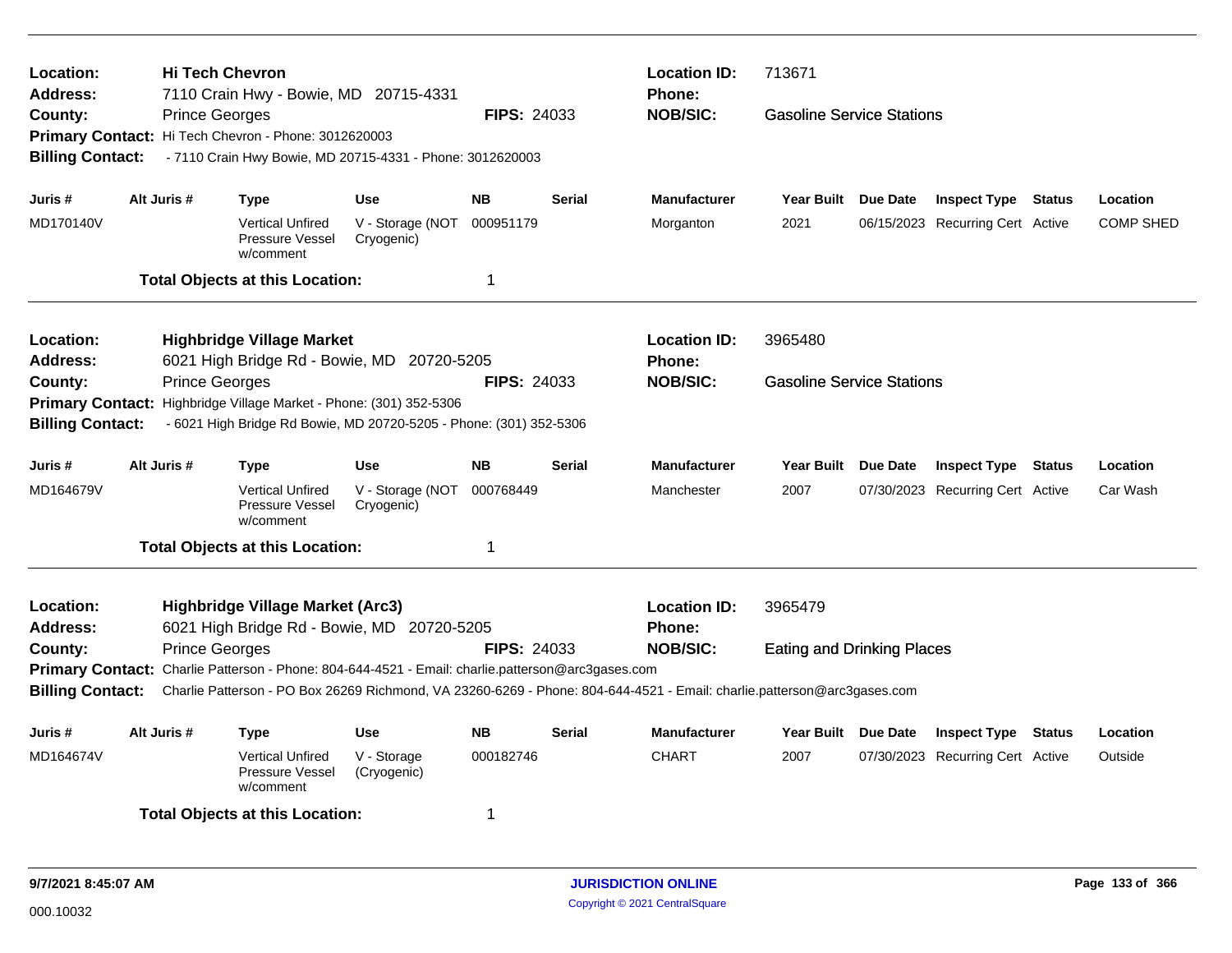| Location:                    |             | <b>Hillcrest Automotive Services</b>                                                                        |                                                         |                    |               | <b>Location ID:</b>              | 713747                                  |                 |                                  |               |                     |
|------------------------------|-------------|-------------------------------------------------------------------------------------------------------------|---------------------------------------------------------|--------------------|---------------|----------------------------------|-----------------------------------------|-----------------|----------------------------------|---------------|---------------------|
| <b>Address:</b><br>County:   |             | 3620 Old Silver Hill Rd - Suitland, MD 20746-3124<br><b>Prince Georges</b>                                  |                                                         | <b>FIPS: 24033</b> |               | <b>Phone:</b><br><b>NOB/SIC:</b> | <b>Gasoline Service Stations</b>        |                 |                                  |               |                     |
|                              |             | Primary Contact: Hill Crest Automotive Services - Phone: 3014233780                                         |                                                         |                    |               |                                  |                                         |                 |                                  |               |                     |
| <b>Billing Contact:</b>      |             | - 3620 Old Silver Hill Rd Suitland, MD 20746-3124 - Phone: 3014233780                                       |                                                         |                    |               |                                  |                                         |                 |                                  |               |                     |
| Juris #                      | Alt Juris # | <b>Type</b>                                                                                                 | <b>Use</b>                                              | <b>NB</b>          | <b>Serial</b> | <b>Manufacturer</b>              | Year Built                              | Due Date        | <b>Inspect Type Status</b>       |               | Location            |
| MD109346V                    |             | Pressure Vessel<br>w/comment                                                                                | Horizontal Unfired V - Storage (NOT<br>Cryogenic)       | 000576610          |               | Wood                             | 1973                                    | 10/28/2021      | Recurring Cert Active            |               | <b>Rear Outside</b> |
|                              |             | <b>Total Objects at this Location:</b>                                                                      |                                                         | 1                  |               |                                  |                                         |                 |                                  |               |                     |
| Location:                    |             | <b>Hillcrest Heights Exxon</b>                                                                              |                                                         |                    |               | <b>Location ID:</b>              | 713765                                  |                 |                                  |               |                     |
| <b>Address:</b>              |             | 3399 Branch Ave - Temple Hills, MD 20748-1223                                                               |                                                         |                    |               | <b>Phone:</b>                    |                                         |                 |                                  |               |                     |
| County:                      |             | <b>Prince Georges</b>                                                                                       |                                                         | <b>FIPS: 24033</b> |               | <b>NOB/SIC:</b>                  | <b>Gasoline Service Stations</b>        |                 |                                  |               |                     |
|                              |             | Primary Contact: Hillcrest Heights Exxon - Phone: 3018943220                                                |                                                         |                    |               |                                  |                                         |                 |                                  |               |                     |
| <b>Billing Contact:</b>      |             | - 3399 Branch Ave Temple Hills, MD 20748-1223 - Phone: 3018943220                                           |                                                         |                    |               |                                  |                                         |                 |                                  |               |                     |
| Juris #                      | Alt Juris # | <b>Type</b>                                                                                                 | <b>Use</b>                                              | <b>NB</b>          | <b>Serial</b> | Manufacturer                     | Year Built                              | <b>Due Date</b> | <b>Inspect Type</b>              | <b>Status</b> | Location            |
| MD135388V                    |             | <b>Vertical Unfired</b><br>Pressure Vessel<br>w/comment                                                     | V - Storage (NOT<br>Cryogenic)                          | 000554212          |               | Steel Fab                        | 2008                                    |                 | 02/27/2022 Recurring Cert Active |               | <b>Rear Shed</b>    |
|                              |             | <b>Total Objects at this Location:</b>                                                                      |                                                         | -1                 |               |                                  |                                         |                 |                                  |               |                     |
| Location:<br><b>Address:</b> |             | <b>Hillcrest Terrace Apts</b><br>4111 51st St - Bladensburg, MD 20710-1348                                  |                                                         |                    |               | <b>Location ID:</b><br>Phone:    | 1902361                                 |                 |                                  |               |                     |
| County:                      |             | <b>Prince Georges</b>                                                                                       |                                                         | <b>FIPS: 24033</b> |               | <b>NOB/SIC:</b>                  | <b>Operators of Apartment Buildings</b> |                 |                                  |               |                     |
| <b>Primary Contact:</b>      |             | Arlin Rodriguez - Phone: 301-864-3200 ext1 - Cell: 202-227-0583 - Email: info@hillcrestmd.com               |                                                         |                    |               |                                  |                                         |                 |                                  |               |                     |
| <b>Billing Contact:</b>      |             | Sean Rabinowitz - 4100 53rd PI Bladensburg, MD 20710-1437 - Cell: 443-223-0198 - Email: Sean@schwebmgmt.com |                                                         |                    |               |                                  |                                         |                 |                                  |               |                     |
| Juris #                      | Alt Juris # | <b>Type</b>                                                                                                 | <b>Use</b>                                              | <b>NB</b>          | <b>Serial</b> | <b>Manufacturer</b>              | Year Built Due Date                     |                 | <b>Inspect Type Status</b>       |               | Location            |
| MD140334H                    |             | Cast Iron                                                                                                   | H - Hot Water<br>Heat (Water $\leq$<br>160 psig, 250 F) | <b>CI</b>          |               | Weil-McLain                      | 2010                                    |                 | 10/07/2021 Recurring Cert Active |               | <b>Boiler Room</b>  |
| MD140335H                    |             | Cast Iron                                                                                                   | H - Hot Water<br>Heat (Water $\leq$<br>160 psig, 250 F) | CI                 |               | Weil-McLain                      | 2010                                    |                 | 10/07/2021 Recurring Cert Active |               | <b>Boiler Room</b>  |
| 9/7/2021 8:45:07 AM          |             |                                                                                                             |                                                         |                    |               | <b>JURISDICTION ONLINE</b>       |                                         |                 |                                  |               | Page 134 of 366     |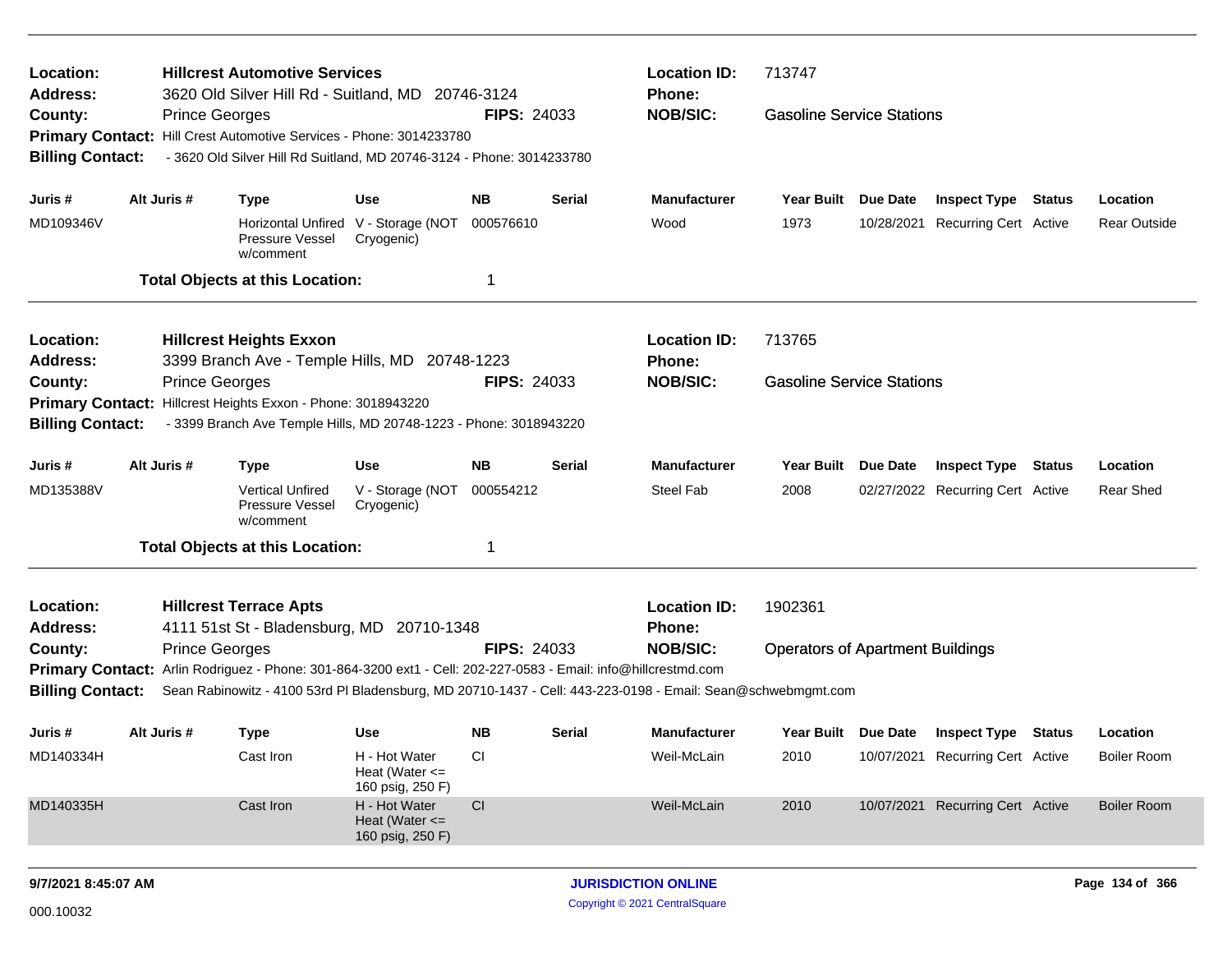| Juris #                 | Alt Juris # | <b>Type</b>                                                                                                    | <b>Use</b>                                              | <b>NB</b>          | <b>Serial</b> | <b>Manufacturer</b>                                                                                         | <b>Year Built</b>                       | <b>Due Date</b> | <b>Inspect Type</b>              | <b>Status</b> | Location           |
|-------------------------|-------------|----------------------------------------------------------------------------------------------------------------|---------------------------------------------------------|--------------------|---------------|-------------------------------------------------------------------------------------------------------------|-----------------------------------------|-----------------|----------------------------------|---------------|--------------------|
| MD140336H               |             | <b>Horizontal Water</b><br>Tube                                                                                | H - Hot Water<br>Supply (Water <=<br>160 psig, 210 F)   | 000028012          |               | R <sub>BI</sub>                                                                                             | 2010                                    | 10/07/2021      | <b>Recurring Cert Active</b>     |               | <b>Boiler Room</b> |
|                         |             | <b>Total Objects at this Location:</b>                                                                         |                                                         | 3                  |               |                                                                                                             |                                         |                 |                                  |               |                    |
| Location:               |             | <b>Hillcrest Terrace Apts</b>                                                                                  |                                                         |                    |               | <b>Location ID:</b>                                                                                         | 1902364                                 |                 |                                  |               |                    |
| <b>Address:</b>         |             | 4116 51st St - Bladensburg, MD 20710-1351                                                                      |                                                         |                    |               | Phone:                                                                                                      |                                         |                 |                                  |               |                    |
| County:                 |             | <b>Prince Georges</b>                                                                                          |                                                         | <b>FIPS: 24033</b> |               | <b>NOB/SIC:</b>                                                                                             | <b>Operators of Apartment Buildings</b> |                 |                                  |               |                    |
| <b>Billing Contact:</b> |             | Primary Contact: Arlin Rodriguez - Phone: 301-864-3200 ext1 - Cell: 202-227-0583 - Email: info@hillcrestmd.com |                                                         |                    |               |                                                                                                             |                                         |                 |                                  |               |                    |
| Juris #                 | Alt Juris # | <b>Type</b>                                                                                                    | Use                                                     | <b>NB</b>          | <b>Serial</b> | <b>Manufacturer</b>                                                                                         | <b>Year Built</b>                       | <b>Due Date</b> | <b>Inspect Type</b>              | <b>Status</b> | Location           |
| MD119757H               |             | Cast Iron                                                                                                      | H - Hot Water<br>Heat (Water $\leq$<br>160 psig, 250 F) | <b>CI</b>          |               | Weil-McLain                                                                                                 | 1979                                    | 10/07/2021      | <b>Recurring Cert Active</b>     |               | Basement           |
|                         |             | <b>Total Objects at this Location:</b>                                                                         |                                                         | 1                  |               |                                                                                                             |                                         |                 |                                  |               |                    |
| Location:               |             | <b>Hillcrest Village</b>                                                                                       |                                                         |                    |               | <b>Location ID:</b>                                                                                         | 787682                                  |                 |                                  |               |                    |
| <b>Address:</b>         |             | 4100 53rd PI - Bladensburg, MD 20710-1437                                                                      |                                                         |                    |               | <b>Phone:</b>                                                                                               |                                         |                 |                                  |               |                    |
| County:                 |             | <b>Prince Georges</b>                                                                                          |                                                         | <b>FIPS: 24033</b> |               | <b>NOB/SIC:</b>                                                                                             | <b>Operators of Apartment Buildings</b> |                 |                                  |               |                    |
|                         |             | Primary Contact: Arlin Rodriguez - Phone: 301-864-3200 ext1 - Cell: 202-227-0583 - Email: info@hillcrestmd.com |                                                         |                    |               |                                                                                                             |                                         |                 |                                  |               |                    |
| <b>Billing Contact:</b> |             |                                                                                                                |                                                         |                    |               | Sean Rabinowitz - 4100 53rd PI Bladensburg, MD 20710-1437 - Cell: 443-223-0198 - Email: Sean@schwebmgmt.com |                                         |                 |                                  |               |                    |
| Juris #                 | Alt Juris # | <b>Type</b>                                                                                                    | Use                                                     | <b>NB</b>          | <b>Serial</b> | <b>Manufacturer</b>                                                                                         | <b>Year Built</b>                       | <b>Due Date</b> | <b>Inspect Type</b>              | <b>Status</b> | Location           |
| MD135361H               |             | Cast Iron                                                                                                      | H - Hot Water<br>Heat (Water $\leq$<br>160 psig, 250 F) | CI                 |               | <b>SMITH</b>                                                                                                | 2007                                    |                 | 10/03/2022 Recurring Cert Active |               | Boiler Room        |
| MD149678H               |             | Cast Iron                                                                                                      | H - Hot Water<br>Heat (Water $\leq$<br>160 psig, 250 F) | CI                 |               | <b>SMITH</b>                                                                                                | 2014                                    |                 | 10/03/2022 Recurring Cert Active |               | <b>Boiler Room</b> |
|                         |             | <b>Total Objects at this Location:</b>                                                                         |                                                         | $\overline{c}$     |               |                                                                                                             |                                         |                 |                                  |               |                    |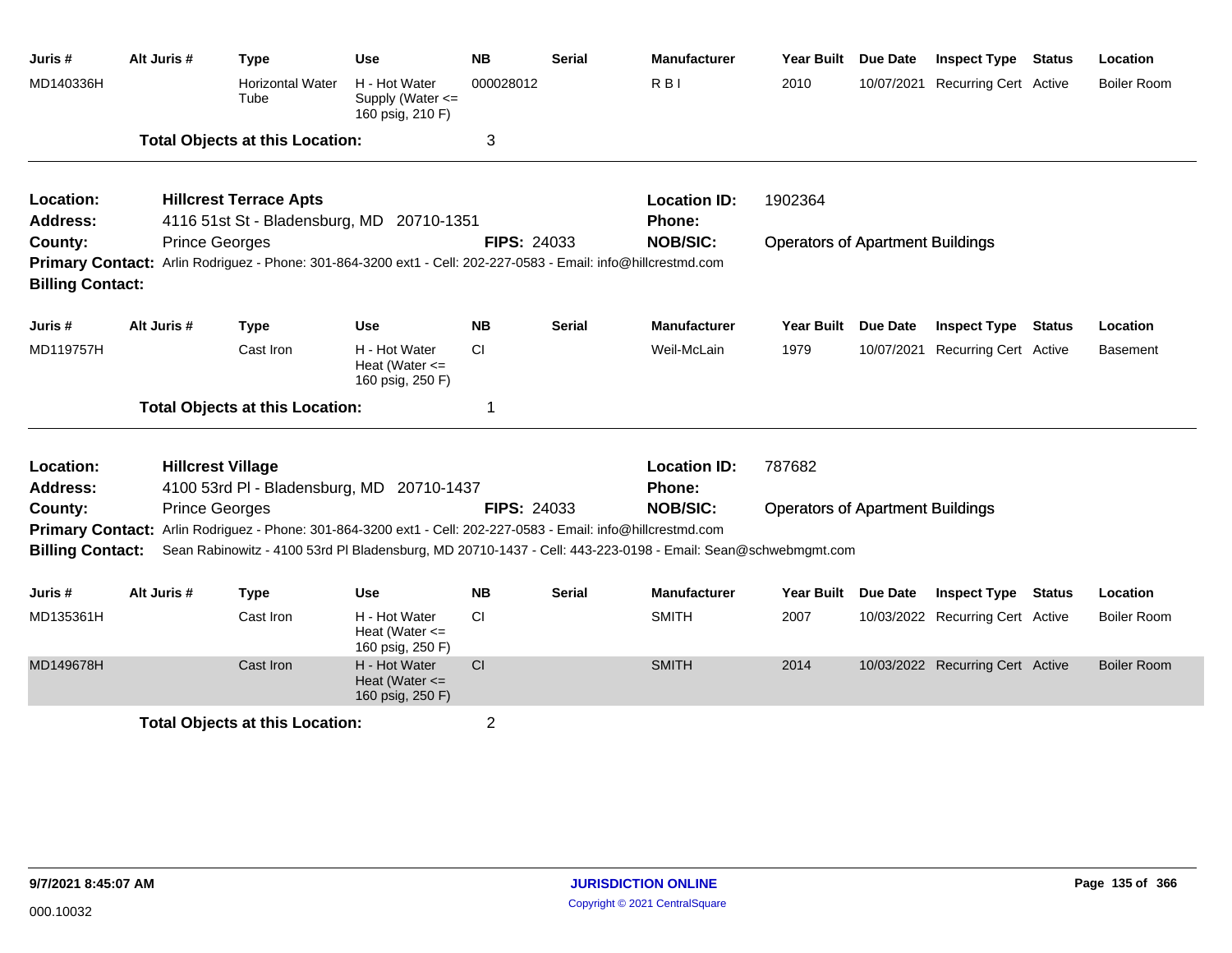| Location:<br><b>Address:</b><br>County:<br><b>Billing Contact:</b> | <b>Hillcrest Village</b><br><b>Prince Georges</b> |                                        | 4104 53rd Ave - Bladensburg, MD 20710-1454<br>Primary Contact: Arlin Rodriguez - Phone: 301-864-3200 ext1 - Cell: 202-227-0583 - Email: info@hillcrestmd.com<br>Sean Rabinowitz - 4100 53rd PI Bladensburg, MD 20710-1437 - Cell: 443-223-0198 - Email: Sean@schwebmgmt.com | <b>FIPS: 24033</b> |               | <b>Location ID:</b><br><b>Phone:</b><br><b>NOB/SIC:</b> | 787684<br>301-864-3200<br><b>Operators of Apartment Buildings</b> |          |                                  |               |                    |
|--------------------------------------------------------------------|---------------------------------------------------|----------------------------------------|-----------------------------------------------------------------------------------------------------------------------------------------------------------------------------------------------------------------------------------------------------------------------------|--------------------|---------------|---------------------------------------------------------|-------------------------------------------------------------------|----------|----------------------------------|---------------|--------------------|
| Juris #                                                            | Alt Juris #                                       | <b>Type</b>                            | <b>Use</b>                                                                                                                                                                                                                                                                  | <b>NB</b>          | <b>Serial</b> | <b>Manufacturer</b>                                     | <b>Year Built</b>                                                 | Due Date | <b>Inspect Type</b>              | <b>Status</b> | Location           |
| MD149676H                                                          |                                                   | <b>Horizontal Water</b><br>Tube        | H - Hot Water<br>Supply (Water $\leq$<br>160 psig, 210 F)                                                                                                                                                                                                                   | 000031154          | 10126312      | $R$ <sub>B</sub> $\mid$                                 | 2012                                                              |          | 08/22/2022 Recurring Cert Active |               | <b>Boiler Room</b> |
| MD149677H                                                          |                                                   | Cast Iron                              | H - Hot Water<br>Heat (Water $\leq$<br>160 psig, 250 F)                                                                                                                                                                                                                     | <b>CI</b>          |               | <b>SMITH</b>                                            | 2007                                                              |          | 09/17/2022 Recurring Cert Active |               | <b>Boiler Room</b> |
|                                                                    |                                                   | <b>Total Objects at this Location:</b> |                                                                                                                                                                                                                                                                             | $\overline{2}$     |               |                                                         |                                                                   |          |                                  |               |                    |
| Location:<br><b>Address:</b>                                       | <b>Hillcrest Village</b>                          |                                        | 4214 53rd Ave - Bladensburg, MD 20710-1438                                                                                                                                                                                                                                  |                    |               | <b>Location ID:</b><br><b>Phone:</b>                    | 787683                                                            |          |                                  |               |                    |
| County:<br><b>Billing Contact:</b>                                 | <b>Prince Georges</b>                             |                                        | Primary Contact: Arlin Rodriguez - Phone: 301-864-3200 ext1 - Cell: 202-227-0583 - Email: info@hillcrestmd.com<br>Sean Rabinowitz - 4100 53rd PI Bladensburg, MD 20710-1437 - Cell: 443-223-0198 - Email: Sean@schwebmgmt.com                                               | <b>FIPS: 24033</b> |               | <b>NOB/SIC:</b>                                         | <b>Operators of Apartment Buildings</b>                           |          |                                  |               |                    |
| Juris #                                                            | Alt Juris #                                       | <b>Type</b>                            | <b>Use</b>                                                                                                                                                                                                                                                                  | <b>NB</b>          | <b>Serial</b> | <b>Manufacturer</b>                                     | <b>Year Built</b>                                                 | Due Date | <b>Inspect Type</b>              | <b>Status</b> | Location           |
| MD069755H                                                          |                                                   | Cast Iron                              | H - Hot Water<br>Heat (Water $\leq$<br>160 psig, 250 F)                                                                                                                                                                                                                     | <b>CI</b>          |               | Weil-McLain                                             | 1983                                                              |          | 08/22/2022 Recurring Cert Active |               | <b>Boiler Room</b> |
| MD141047H                                                          |                                                   | <b>Water Heater</b><br>(HLW)           | H - Hot Water<br>Supply (Water $\leq$<br>160 psig, 210 F)                                                                                                                                                                                                                   | 000153931          |               | A O Smith                                               | 2010                                                              |          | 06/15/2022 Recurring Cert Active |               | <b>Boiler Room</b> |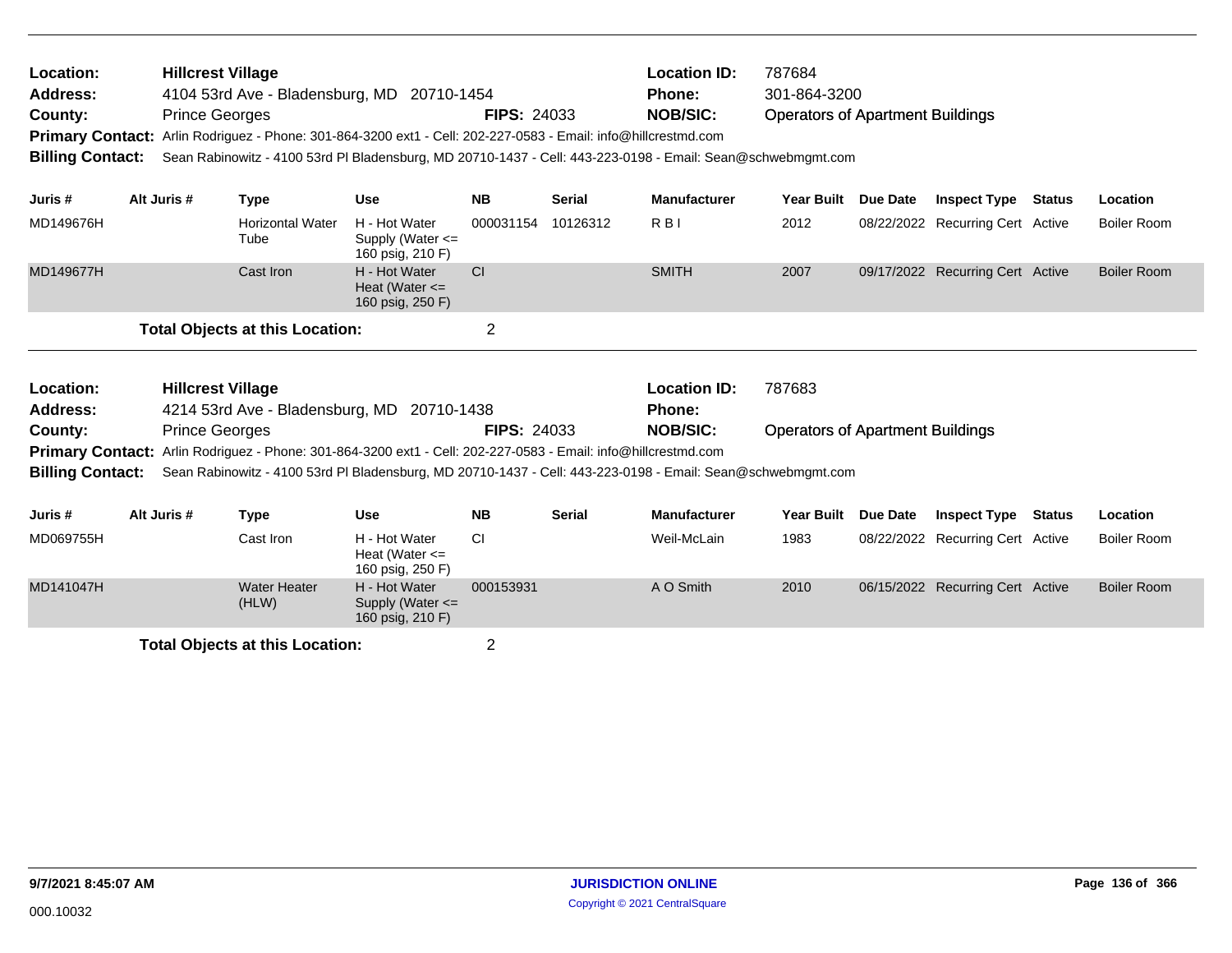| Location:<br>Address:<br>County:<br><b>Billing Contact:</b>                            |                                                                                                                                                                                                                                                                                   | <b>Prince Georges</b> | <b>Hillcrest Woods Apartments</b><br>5352 Quincy PI - Hyattsville, MD 20784-1147<br>Primary Contact: Arlin Rodriguez - Email: Info@hillcrestmd.com<br>Arlin Rodriguez - 5352 Quincy PI Hyattsville, MD 20784-1147 - Email: Info@hillcrestmd.com |                                                           | <b>FIPS: 24033</b> |               | <b>Location ID:</b><br><b>Phone:</b><br><b>NOB/SIC:</b>                                                                                                                                          | 709753<br>301-927-3721<br><b>Operators of Apartment Buildings</b> |          |                                  |               |                     |
|----------------------------------------------------------------------------------------|-----------------------------------------------------------------------------------------------------------------------------------------------------------------------------------------------------------------------------------------------------------------------------------|-----------------------|-------------------------------------------------------------------------------------------------------------------------------------------------------------------------------------------------------------------------------------------------|-----------------------------------------------------------|--------------------|---------------|--------------------------------------------------------------------------------------------------------------------------------------------------------------------------------------------------|-------------------------------------------------------------------|----------|----------------------------------|---------------|---------------------|
| Juris #                                                                                | Alt Juris #                                                                                                                                                                                                                                                                       |                       | <b>Type</b>                                                                                                                                                                                                                                     | Use                                                       | <b>NB</b>          | <b>Serial</b> | <b>Manufacturer</b>                                                                                                                                                                              | <b>Year Built</b>                                                 | Due Date | <b>Inspect Type Status</b>       |               | Location            |
| MD122889H                                                                              |                                                                                                                                                                                                                                                                                   |                       | <b>Water Heater</b><br>(HLW)                                                                                                                                                                                                                    | H - Hot Water<br>Supply (Water $\leq$<br>160 psig, 210 F) | 000076783          |               | State Industries                                                                                                                                                                                 | 2002                                                              |          | 04/10/2023 Recurring Cert Active |               | Bldg. 5352 Blrm     |
| MD146032H                                                                              |                                                                                                                                                                                                                                                                                   |                       | <b>Water Heater</b><br>(HLW)                                                                                                                                                                                                                    | H - Hot Water<br>Supply (Water $\leq$<br>160 psig, 210 F) | 000096426          |               | <b>Bradford White</b>                                                                                                                                                                            | 2011                                                              |          | 04/10/2023 Recurring Cert Active |               | <b>BLRM</b>         |
|                                                                                        |                                                                                                                                                                                                                                                                                   |                       | <b>Total Objects at this Location:</b>                                                                                                                                                                                                          |                                                           | $\overline{2}$     |               |                                                                                                                                                                                                  |                                                                   |          |                                  |               |                     |
| Location:<br>Address:<br>County:<br><b>Primary Contact:</b><br><b>Billing Contact:</b> |                                                                                                                                                                                                                                                                                   | <b>Prince Georges</b> | <b>Hillside Heights Apartments</b><br>5010 Lee Jay Ct - Capitol Heights, MD 20743-5413<br>Rental Office - Phone: 301-420-1010 - Cell: 202-244-3811 - Email: aorem@uippm.com                                                                     |                                                           | <b>FIPS: 24033</b> |               | <b>Location ID:</b><br><b>Phone:</b><br><b>NOB/SIC:</b><br>Rental Office - 5237 Marlboro Pike Capitol Heights, MD 20743-5455 - Phone: 301-420-1010 - Cell: 202-244-3811 - Email: aorem@uippm.com | 713802<br><b>Operators of Apartment Buildings</b>                 |          |                                  |               |                     |
| Juris #                                                                                | Alt Juris #                                                                                                                                                                                                                                                                       |                       | <b>Type</b>                                                                                                                                                                                                                                     | <b>Use</b>                                                | <b>NB</b>          | <b>Serial</b> | <b>Manufacturer</b>                                                                                                                                                                              | Year Built Due Date                                               |          | <b>Inspect Type</b>              | <b>Status</b> | Location            |
| MD156773H                                                                              |                                                                                                                                                                                                                                                                                   |                       | <b>Water Heater</b><br>(HLW)                                                                                                                                                                                                                    | H - Hot Water<br>Supply (Water $\leq$<br>160 psig, 210 F) | 000118990          |               | <b>Bradford White</b>                                                                                                                                                                            | 2016                                                              |          | 03/13/2023 Recurring Cert Active |               | 5010 Basement       |
|                                                                                        |                                                                                                                                                                                                                                                                                   |                       |                                                                                                                                                                                                                                                 |                                                           | 1                  |               |                                                                                                                                                                                                  |                                                                   |          |                                  |               |                     |
| Location:<br>Address:<br>County:<br><b>Billing Contact:</b>                            | <b>Total Objects at this Location:</b><br><b>Hilltop Apartments</b><br>5291 85th Ave - New Carrollton, MD 20784-3253<br><b>Prince Georges</b><br>Primary Contact: Hilltop Apartments - Phone: 301-731-5740<br>- 5345 85th Ave New Carrollton, MD 20784-3202 - Phone: 301-731-5740 |                       |                                                                                                                                                                                                                                                 |                                                           | <b>FIPS: 24033</b> |               | <b>Location ID:</b><br>Phone:<br><b>NOB/SIC:</b>                                                                                                                                                 | 953369<br>301-731-5740<br><b>Operators of Apartment Buildings</b> |          |                                  |               |                     |
| Juris #                                                                                | Alt Juris #                                                                                                                                                                                                                                                                       |                       | Type                                                                                                                                                                                                                                            | Use                                                       | <b>NB</b>          | Serial        | <b>Manufacturer</b>                                                                                                                                                                              | Year Built Due Date                                               |          | <b>Inspect Type</b>              | Status        | Location            |
| MD142457H                                                                              |                                                                                                                                                                                                                                                                                   |                       | <b>Water Heater</b><br>(HLW)                                                                                                                                                                                                                    | H - Hot Water<br>Heat (Water $\leq$<br>160 psig, 250 F)   | 000097568          | HL15843868    | <b>Bradford White</b>                                                                                                                                                                            | 2012                                                              |          | 08/17/2023 Recurring Cert Active |               | 5291 Lenox<br>Court |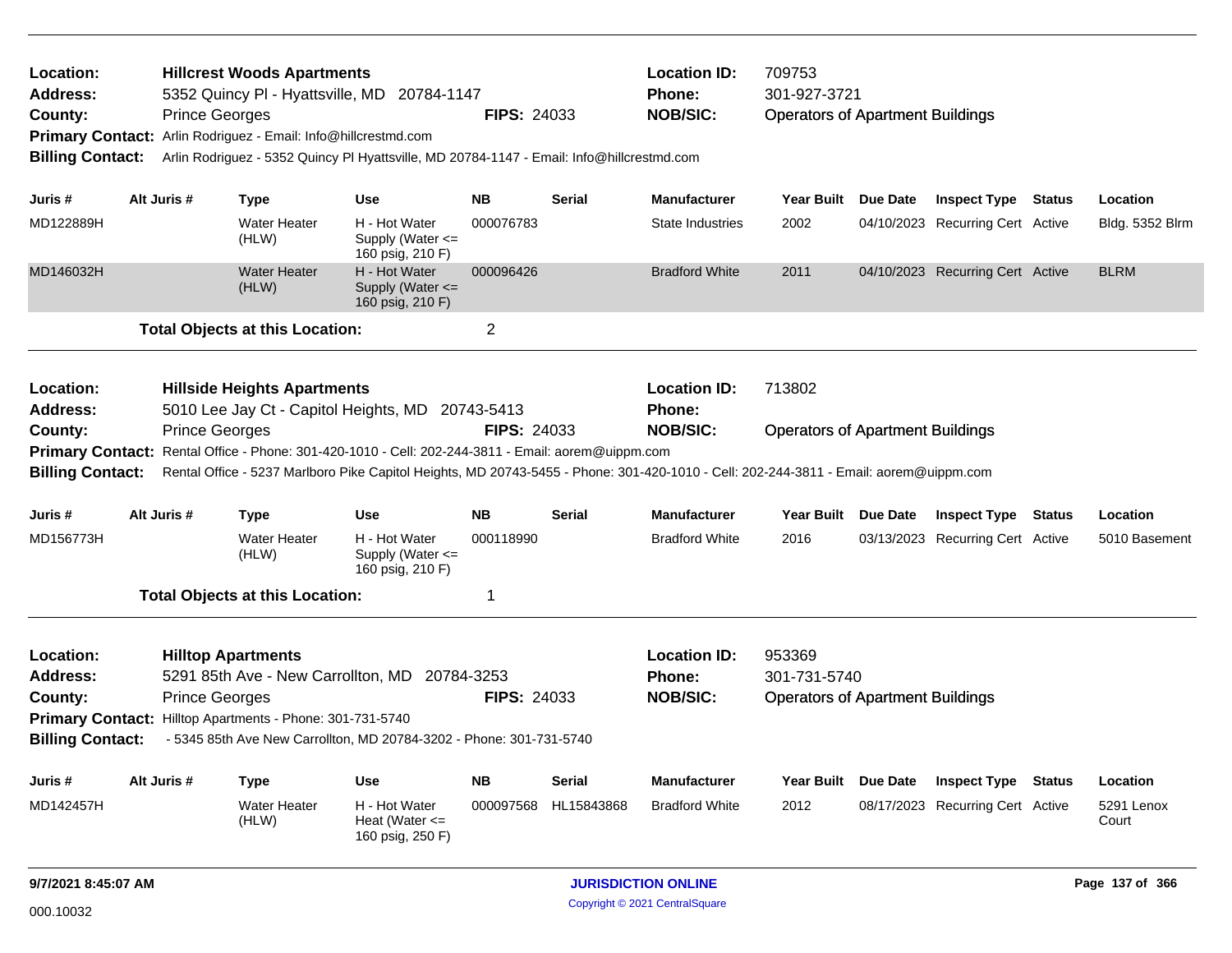| Juris #                 | Alt Juris #           | <b>Type</b>                                                                                           | <b>Use</b>                                                | <b>NB</b>          | <b>Serial</b> | <b>Manufacturer</b>   | <b>Year Built</b>                       | <b>Due Date</b> | <b>Inspect Type</b>              | <b>Status</b> | Location           |
|-------------------------|-----------------------|-------------------------------------------------------------------------------------------------------|-----------------------------------------------------------|--------------------|---------------|-----------------------|-----------------------------------------|-----------------|----------------------------------|---------------|--------------------|
| MD164698H               |                       | <b>Water Heater</b><br>(HLW)                                                                          | H - Hot Water<br>Supply (Water $\leq$<br>160 psig, 210 F) | 000128966          |               | <b>Bradford White</b> | 2018                                    |                 | 07/16/2023 Recurring Cert Active |               | Basement 5291      |
|                         |                       | <b>Total Objects at this Location:</b>                                                                |                                                           | $\overline{2}$     |               |                       |                                         |                 |                                  |               |                    |
| Location:               |                       | <b>Hilltop Apartments</b>                                                                             |                                                           |                    |               | <b>Location ID:</b>   | 726170                                  |                 |                                  |               |                    |
| Address:                |                       | 5297 85th Ave - New Carrollton, MD 20784-3259                                                         |                                                           |                    |               | Phone:                | 301-731-5740                            |                 |                                  |               |                    |
| County:                 | <b>Prince Georges</b> |                                                                                                       |                                                           | <b>FIPS: 24033</b> |               | <b>NOB/SIC:</b>       | <b>Operators of Apartment Buildings</b> |                 |                                  |               |                    |
|                         |                       | Primary Contact: Property Manager Quest Management - Phone: 240-616-1977                              |                                                           |                    |               |                       |                                         |                 |                                  |               |                    |
| <b>Billing Contact:</b> |                       | Property Manager Quest Management - 5345 85th Ave New Carrollton, MD 20784-3202 - Phone: 240-616-1977 |                                                           |                    |               |                       |                                         |                 |                                  |               |                    |
| Juris #                 | Alt Juris #           | <b>Type</b>                                                                                           | <b>Use</b>                                                | <b>NB</b>          | <b>Serial</b> | <b>Manufacturer</b>   | <b>Year Built</b>                       | <b>Due Date</b> | <b>Inspect Type</b>              | Status        | Location           |
| MD160351H               |                       | <b>Water Tube</b><br>Coiled (NOT<br><b>Flueless Hi</b><br>Efficiency)                                 | H - Hot Water<br>Supply (Water <=<br>160 psig, 210 F)     | 000119482          |               | <b>Bradford</b>       | 2016                                    |                 | 12/18/2021 Recurring Cert Active |               | <b>BSMT 5297</b>   |
| MD170544H               |                       | Other w/comment                                                                                       | H - Hot Water<br>Supply (Water <=<br>160 psig, 210 F)     | 000135836          |               | <b>Jet Glass</b>      | 2020                                    |                 | 08/18/2023 Recurring Cert Active |               | <b>BLDG 5297</b>   |
|                         |                       | <b>Total Objects at this Location:</b>                                                                |                                                           | $\mathbf 2$        |               |                       |                                         |                 |                                  |               |                    |
| Location:               |                       | <b>Hilltop Apartments</b>                                                                             |                                                           |                    |               | <b>Location ID:</b>   | 705740                                  |                 |                                  |               |                    |
| <b>Address:</b>         |                       | 5301 85th Ave - New Carrollton, MD 20784-3233                                                         |                                                           |                    |               | Phone:                | 301-731-5740                            |                 |                                  |               |                    |
| County:                 |                       | <b>Prince Georges</b>                                                                                 |                                                           | <b>FIPS: 24033</b> |               | <b>NOB/SIC:</b>       | <b>Operators of Apartment Buildings</b> |                 |                                  |               |                    |
|                         |                       | Primary Contact: Property Manager Quest Management - Phone: 240-616-1977                              |                                                           |                    |               |                       |                                         |                 |                                  |               |                    |
| <b>Billing Contact:</b> |                       | Property Manager Quest Management - 5345 85th Ave New Carrollton, MD 20784-3202 - Phone: 240-616-1977 |                                                           |                    |               |                       |                                         |                 |                                  |               |                    |
| Juris #                 | Alt Juris #           | <b>Type</b>                                                                                           | <b>Use</b>                                                | <b>NB</b>          | <b>Serial</b> | <b>Manufacturer</b>   | Year Built                              | <b>Due Date</b> | <b>Inspect Type</b>              | <b>Status</b> | Location           |
| MD146031H               | 00000                 | <b>Water Heater</b><br>(HLW)                                                                          | H - Hot Water<br>Supply (Water <=<br>160 psig, 210 F)     | 000100616          | JL17416331    | Jet Glass             | 2012                                    |                 | 03/10/2023 Recurring Cert Active |               | <b>Boiler Room</b> |
|                         |                       | <b>Total Objects at this Location:</b>                                                                |                                                           | 1                  |               |                       |                                         |                 |                                  |               |                    |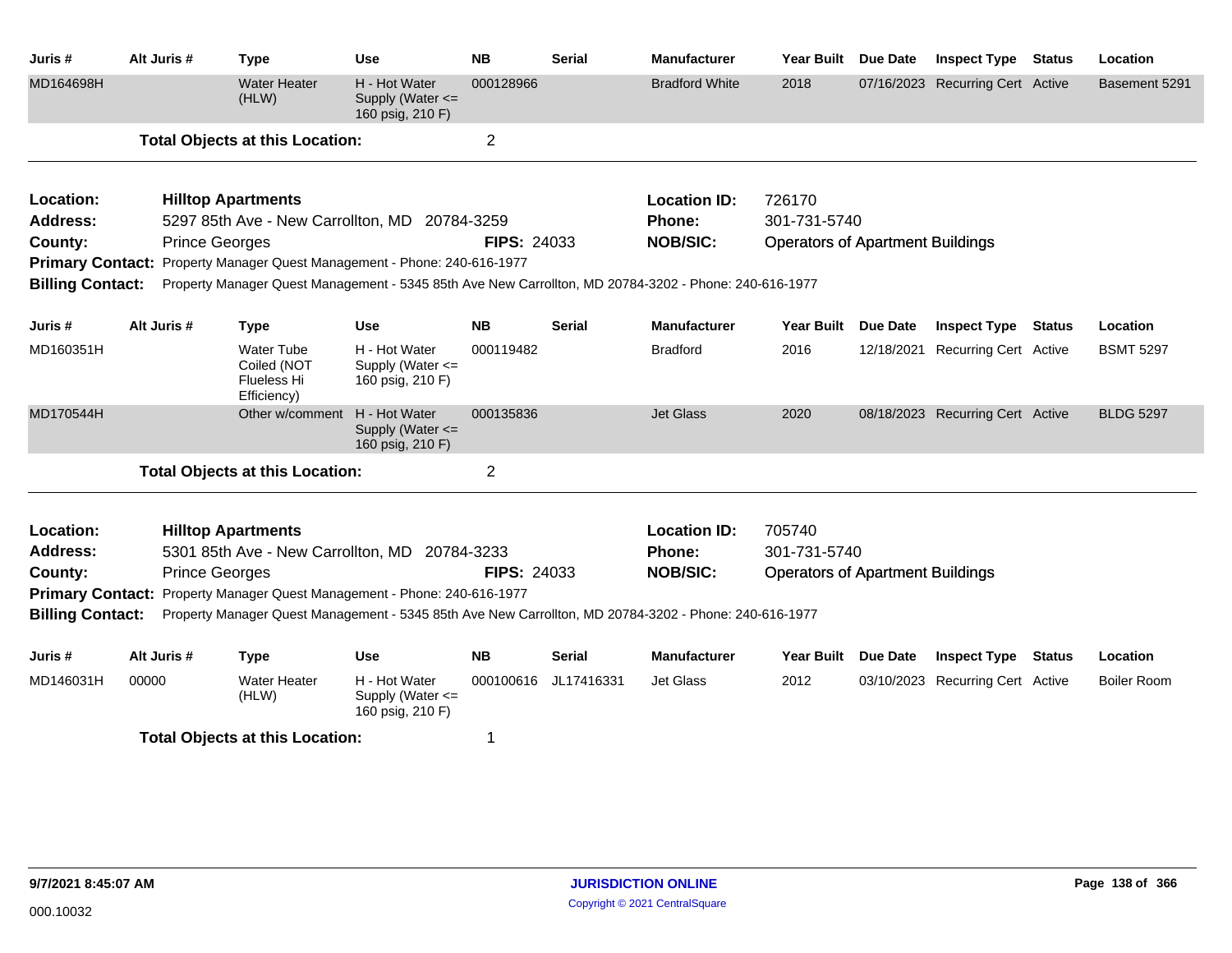| <b>Location:</b><br><b>Address:</b><br>County:<br><b>Billing Contact:</b> |      | <b>Hilltop Apartments</b><br><b>Prince Georges</b> | 5304 85th Ave - New Carrollton, MD 20784-3249<br>Primary Contact: Property Manager Quest Management - Phone: 240-616-1977<br>Property Manager Quest Management - 5345 85th Ave New Carrollton, MD 20784-3202 - Phone: 240-616-1977                                     |                                                           | <b>FIPS: 24033</b> |                     | <b>Location ID:</b><br>Phone:<br><b>NOB/SIC:</b>        | 726172<br>301-731-5740<br><b>Operators of Apartment Buildings</b>  |                                  |               |                  |
|---------------------------------------------------------------------------|------|----------------------------------------------------|------------------------------------------------------------------------------------------------------------------------------------------------------------------------------------------------------------------------------------------------------------------------|-----------------------------------------------------------|--------------------|---------------------|---------------------------------------------------------|--------------------------------------------------------------------|----------------------------------|---------------|------------------|
| Juris #                                                                   |      | Alt Juris #                                        | <b>Type</b>                                                                                                                                                                                                                                                            | <b>Use</b>                                                | <b>NB</b>          | <b>Serial</b>       | <b>Manufacturer</b>                                     | Year Built Due Date                                                | <b>Inspect Type Status</b>       |               | Location         |
| MD131625H                                                                 |      |                                                    | Other w/comment H - Hot Water                                                                                                                                                                                                                                          | Supply (Water $\leq$<br>160 psig, 210 F)                  | 000075402          | DA8683812           | <b>Jet Glass</b>                                        | 2006                                                               | 08/16/2022 Recurring Cert Active |               | <b>BLDG 5304</b> |
| MD167474H                                                                 | 5304 |                                                    | <b>Water Heater</b><br>(HLW)                                                                                                                                                                                                                                           | H - Hot Water<br>Supply (Water $\leq$<br>160 psig, 210 F) | 000128969          |                     | <b>Bradford White</b>                                   | 2019                                                               | 08/18/2022 Recurring Cert Active |               | <b>BLDG 5304</b> |
|                                                                           |      |                                                    | <b>Total Objects at this Location:</b>                                                                                                                                                                                                                                 |                                                           | $\overline{2}$     |                     |                                                         |                                                                    |                                  |               |                  |
| Location:<br>Address:<br>County:<br><b>Billing Contact:</b>               |      | <b>Hilltop Apartments</b><br><b>Prince Georges</b> | 5305 85th Ave - New Carrollton, MD 20784-3229<br>Primary Contact: Property Manager Quest Management - Phone: 240-616-1977<br>Property Manager Quest Management - 5345 85th Ave New Carrollton, MD 20784-3202 - Phone: 240-616-1977                                     |                                                           | <b>FIPS: 24033</b> |                     | <b>Location ID:</b><br><b>Phone:</b><br><b>NOB/SIC:</b> | 2967676<br>201-646-5718<br><b>Operators of Apartment Buildings</b> |                                  |               |                  |
| Juris #                                                                   |      | Alt Juris #                                        | <b>Type</b>                                                                                                                                                                                                                                                            | <b>Use</b>                                                | <b>NB</b>          | <b>Serial</b>       | <b>Manufacturer</b>                                     | Year Built Due Date                                                | <b>Inspect Type</b>              | <b>Status</b> | Location         |
| MD121471H                                                                 | 5305 |                                                    | <b>Water Heater</b><br>(HLW)                                                                                                                                                                                                                                           | H - Hot Water<br>Supply (Water <=<br>160 psig, 210 F)     |                    | 000060819 ZH3558323 | <b>Jet Glass</b>                                        | 2003                                                               | 08/16/2022 Recurring Cert Active |               | Basement 5305    |
|                                                                           |      |                                                    | <b>Total Objects at this Location:</b>                                                                                                                                                                                                                                 |                                                           | 1                  |                     |                                                         |                                                                    |                                  |               |                  |
| <b>Location:</b><br><b>Address:</b><br>County:<br><b>Billing Contact:</b> |      | <b>Prince Georges</b>                              | <b>Hilltop Apartments</b><br>5309 85th Ave - New Carrollton, MD 20784-3227<br><b>Primary Contact:</b> Property Manager Quest Management - Phone: 240-616-1977<br>Property Manager Quest Management - 5345 85th Ave New Carrollton, MD 20784-3202 - Phone: 240-616-1977 |                                                           | <b>FIPS: 24033</b> |                     | <b>Location ID:</b><br>Phone:<br><b>NOB/SIC:</b>        | 705732<br>201-646-5718<br><b>Operators of Apartment Buildings</b>  |                                  |               |                  |
| Juris #                                                                   |      | Alt Juris #                                        | <b>Type</b>                                                                                                                                                                                                                                                            | <b>Use</b>                                                | <b>NB</b>          | <b>Serial</b>       | <b>Manufacturer</b>                                     | Year Built Due Date                                                | <b>Inspect Type</b>              | <b>Status</b> | Location         |
| MD148542H                                                                 |      |                                                    | <b>Water Heater</b><br>(HLW)                                                                                                                                                                                                                                           | H - Hot Water<br>Supply (Water $\leq$<br>160 psig, 210 F) | 000106347          | 121347              | <b>JETGLASS</b>                                         | 2013                                                               | 04/14/2022 Recurring Cert Active |               | <b>BLDG 5309</b> |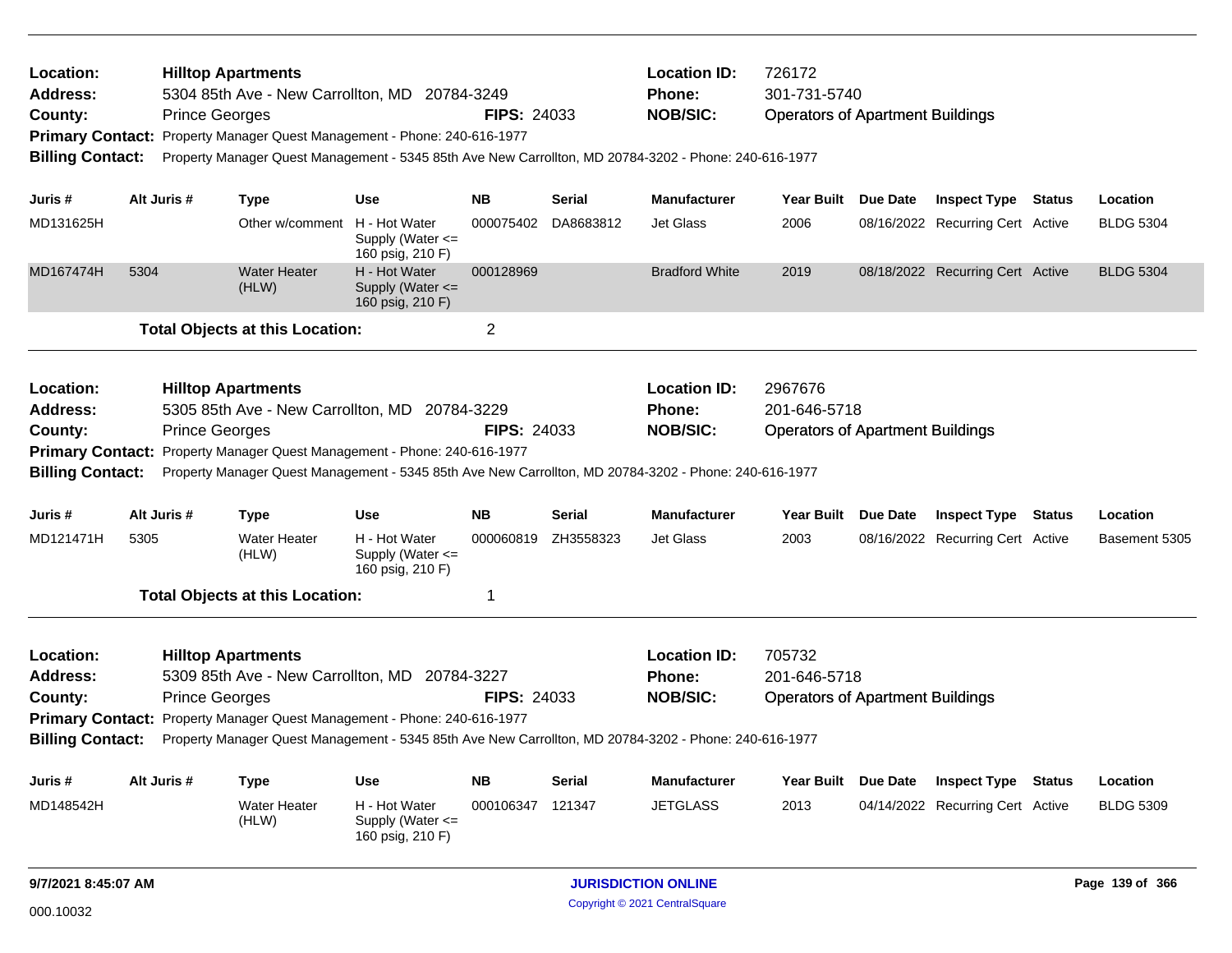| Location:<br>Address:<br>County:<br><b>Primary Contact:</b>                                                                                                                                                                                                                                                                         |                                                                                                                                                                                                                                                                                                                                                               | <b>Prince Georges</b> | <b>Hilltop Apartments</b><br>5310 85th Ave - New Carrollton, MD 20784-3246<br>Property Manager Quest Management - Phone: 240-616-1977 |                                                           | <b>FIPS: 24033</b> |                      | <b>Location ID:</b><br><b>Phone:</b><br><b>NOB/SIC:</b> | 726173<br>201-646-5718<br><b>Operators of Apartment Buildings</b>  |          |                                  |        |                 |
|-------------------------------------------------------------------------------------------------------------------------------------------------------------------------------------------------------------------------------------------------------------------------------------------------------------------------------------|---------------------------------------------------------------------------------------------------------------------------------------------------------------------------------------------------------------------------------------------------------------------------------------------------------------------------------------------------------------|-----------------------|---------------------------------------------------------------------------------------------------------------------------------------|-----------------------------------------------------------|--------------------|----------------------|---------------------------------------------------------|--------------------------------------------------------------------|----------|----------------------------------|--------|-----------------|
| <b>Billing Contact:</b>                                                                                                                                                                                                                                                                                                             |                                                                                                                                                                                                                                                                                                                                                               |                       | Property Manager Quest Management - 5345 85th Ave New Carrollton, MD 20784-3202 - Phone: 240-616-1977                                 |                                                           |                    |                      |                                                         |                                                                    |          |                                  |        |                 |
| Juris #                                                                                                                                                                                                                                                                                                                             |                                                                                                                                                                                                                                                                                                                                                               | Alt Juris #           | <b>Type</b>                                                                                                                           | Use                                                       | <b>NB</b>          | <b>Serial</b>        | <b>Manufacturer</b>                                     | <b>Year Built</b>                                                  | Due Date | <b>Inspect Type</b>              | Status | Location        |
| MD144257H                                                                                                                                                                                                                                                                                                                           |                                                                                                                                                                                                                                                                                                                                                               |                       | <b>Vertical Fire Tube</b>                                                                                                             | H - Hot Water<br>Supply (Water $\leq$<br>160 psig, 210 F) | 000091939          | HA14428595           | <b>Bradford White</b>                                   | 2010                                                               |          | 08/16/2022 Recurring Cert Active |        | bldg 5310       |
| MD156137H                                                                                                                                                                                                                                                                                                                           |                                                                                                                                                                                                                                                                                                                                                               |                       | <b>Water Heater</b><br>(HLW)                                                                                                          | H - Hot Water<br>Supply (Water <=<br>160 psig, 210 F)     |                    | 000118134 NF37907189 | <b>Bradford White</b>                                   | 2016                                                               |          | 08/16/2022 Recurring Cert Active |        | 5310 blr rm     |
|                                                                                                                                                                                                                                                                                                                                     |                                                                                                                                                                                                                                                                                                                                                               |                       | <b>Total Objects at this Location:</b>                                                                                                |                                                           | $\overline{2}$     |                      |                                                         |                                                                    |          |                                  |        |                 |
| Location:<br><b>Hilltop Apartments</b><br><b>Address:</b><br>5313 85th Ave - New Carrollton, MD 20784-3204<br><b>Prince Georges</b><br><b>FIPS: 24033</b><br>County:<br>Primary Contact: Hilltop Apartments - Phone: 301-731-5740<br><b>Billing Contact:</b><br>- 5345 85th Ave New Carrollton, MD 20784-3202 - Phone: 301-731-5740 |                                                                                                                                                                                                                                                                                                                                                               |                       |                                                                                                                                       |                                                           |                    |                      | <b>Location ID:</b><br>Phone:<br><b>NOB/SIC:</b>        | 2129056<br>201-646-5718<br><b>Operators of Apartment Buildings</b> |          |                                  |        |                 |
| Juris #                                                                                                                                                                                                                                                                                                                             |                                                                                                                                                                                                                                                                                                                                                               | Alt Juris #           | <b>Type</b>                                                                                                                           | Use                                                       | <b>NB</b>          | Serial               | <b>Manufacturer</b>                                     | <b>Year Built</b>                                                  | Due Date | <b>Inspect Type Status</b>       |        | Location        |
| MD151807H                                                                                                                                                                                                                                                                                                                           | 5313                                                                                                                                                                                                                                                                                                                                                          |                       | <b>Water Heater</b><br>(HLW)                                                                                                          | H - Hot Water<br>Supply (Water <=<br>160 psig, 210 F)     | 000107927          | LE34454677           | <b>Bradford White</b>                                   | 2014                                                               |          | 08/17/2023 Recurring Cert Active |        | Basement 5313   |
|                                                                                                                                                                                                                                                                                                                                     |                                                                                                                                                                                                                                                                                                                                                               |                       |                                                                                                                                       |                                                           | -1                 |                      |                                                         |                                                                    |          |                                  |        |                 |
| Location:<br><b>Address:</b><br>County:                                                                                                                                                                                                                                                                                             | <b>Total Objects at this Location:</b><br><b>Hilltop Apartments</b><br>5316 85th Ave - New Carrollton, MD 20784-3264<br><b>Prince Georges</b><br>Primary Contact: Property Manager Quest Management - Phone: 240-616-1977<br><b>Billing Contact:</b><br>Property Manager Quest Management - 5345 85th Ave New Carrollton, MD 20784-3202 - Phone: 240-616-1977 |                       |                                                                                                                                       |                                                           | <b>FIPS: 24033</b> |                      | <b>Location ID:</b><br><b>Phone:</b><br><b>NOB/SIC:</b> | 726174<br>201-646-5718<br><b>Operators of Apartment Buildings</b>  |          |                                  |        |                 |
| Juris#                                                                                                                                                                                                                                                                                                                              |                                                                                                                                                                                                                                                                                                                                                               | Alt Juris #           | <b>Type</b>                                                                                                                           | Use                                                       | <b>NB</b>          | <b>Serial</b>        | <b>Manufacturer</b>                                     | <b>Year Built</b>                                                  | Due Date | <b>Inspect Type Status</b>       |        | Location        |
| MD167475H                                                                                                                                                                                                                                                                                                                           |                                                                                                                                                                                                                                                                                                                                                               |                       | Water Heater<br>(HLW)                                                                                                                 | H - Hot Water<br>Supply (Water <=                         | 000126859          |                      | <b>Bradford White</b>                                   | 2018                                                               |          | 08/18/2022 Recurring Cert Active |        | Bldg. 5316      |
| 9/7/2021 8:45:07 AM                                                                                                                                                                                                                                                                                                                 |                                                                                                                                                                                                                                                                                                                                                               |                       |                                                                                                                                       |                                                           |                    |                      | <b>JURISDICTION ONLINE</b>                              |                                                                    |          |                                  |        | Page 140 of 366 |
| 000.10032                                                                                                                                                                                                                                                                                                                           |                                                                                                                                                                                                                                                                                                                                                               |                       |                                                                                                                                       |                                                           |                    |                      | Copyright © 2021 CentralSquare                          |                                                                    |          |                                  |        |                 |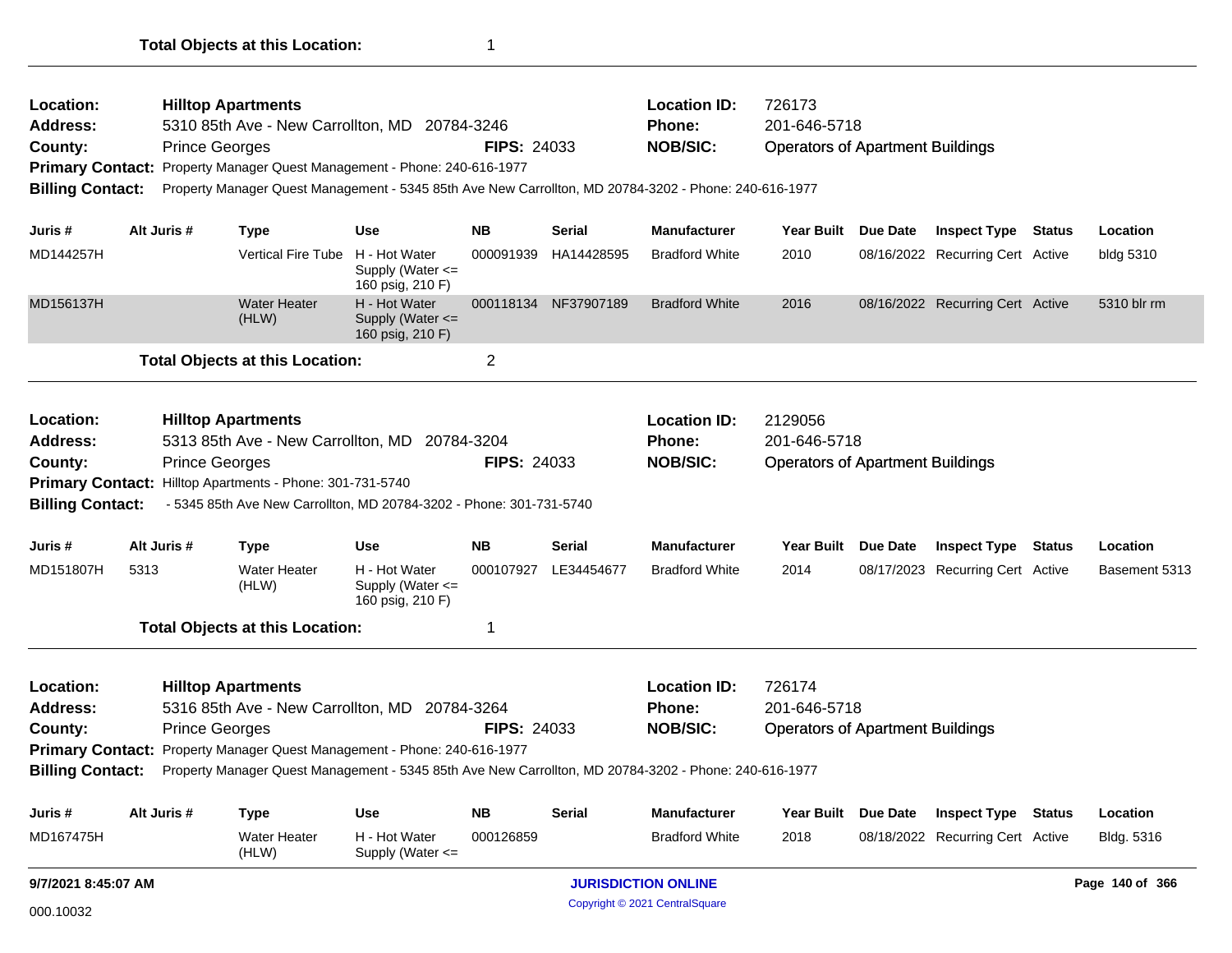| Juris #                 | Alt Juris # | <b>Type</b>                            | <b>Use</b><br>160 psig, 210 F)                            | <b>NB</b>          | <b>Serial</b> | <b>Manufacturer</b>                                                                                   | Year Built Due Date                     |                 | <b>Inspect Type Status</b>       |               | Location               |
|-------------------------|-------------|----------------------------------------|-----------------------------------------------------------|--------------------|---------------|-------------------------------------------------------------------------------------------------------|-----------------------------------------|-----------------|----------------------------------|---------------|------------------------|
|                         |             | <b>Total Objects at this Location:</b> |                                                           | 1                  |               |                                                                                                       |                                         |                 |                                  |               |                        |
| Location:               |             | <b>Hilltop Apartments</b>              |                                                           |                    |               | <b>Location ID:</b>                                                                                   | 705741                                  |                 |                                  |               |                        |
| <b>Address:</b>         |             |                                        | 5317 85th Ave - New Carrollton, MD 20784-3216             |                    |               | <b>Phone:</b>                                                                                         | 201-646-5718                            |                 |                                  |               |                        |
| County:                 |             | <b>Prince Georges</b>                  |                                                           | <b>FIPS: 24033</b> |               | <b>NOB/SIC:</b>                                                                                       | <b>Operators of Apartment Buildings</b> |                 |                                  |               |                        |
| <b>Primary Contact:</b> |             |                                        | Property Manager Quest Management - Phone: 240-616-1977   |                    |               |                                                                                                       |                                         |                 |                                  |               |                        |
| <b>Billing Contact:</b> |             |                                        |                                                           |                    |               | Property Manager Quest Management - 5345 85th Ave New Carrollton, MD 20784-3202 - Phone: 240-616-1977 |                                         |                 |                                  |               |                        |
| Juris #                 | Alt Juris # | <b>Type</b>                            | <b>Use</b>                                                | <b>NB</b>          | <b>Serial</b> | <b>Manufacturer</b>                                                                                   | <b>Year Built</b>                       | <b>Due Date</b> | <b>Inspect Type</b>              | <b>Status</b> | Location               |
| MD151806H               | 5317        | <b>Water Heater</b><br>(HLW)           | H - Hot Water<br>Supply (Water <=<br>160 psig, 210 F)     | 000111071          |               | <b>Bradford White</b>                                                                                 | 2015                                    |                 | 05/11/2022 Recurring Cert Active |               | Basement Bldg.<br>5317 |
|                         |             | <b>Total Objects at this Location:</b> |                                                           | 1                  |               |                                                                                                       |                                         |                 |                                  |               |                        |
| Location:               |             | <b>Hilltop Apartments</b>              |                                                           |                    |               | <b>Location ID:</b>                                                                                   | 2967683                                 |                 |                                  |               |                        |
| Address:                |             |                                        | 5323 85th Ave - New Carrollton, MD 20784-3221             |                    |               | <b>Phone:</b>                                                                                         | 201-646-5718                            |                 |                                  |               |                        |
| County:                 |             | <b>Prince Georges</b>                  |                                                           | <b>FIPS: 24033</b> |               | <b>NOB/SIC:</b>                                                                                       | <b>Operators of Apartment Buildings</b> |                 |                                  |               |                        |
| <b>Primary Contact:</b> |             |                                        | Property Manager Quest Management - Phone: 240-616-1977   |                    |               |                                                                                                       |                                         |                 |                                  |               |                        |
| <b>Billing Contact:</b> |             |                                        |                                                           |                    |               | Property Manager Quest Management - 5345 85th Ave New Carrollton, MD 20784-3202 - Phone: 240-616-1977 |                                         |                 |                                  |               |                        |
| Juris #                 | Alt Juris # | <b>Type</b>                            | <b>Use</b>                                                | <b>NB</b>          | <b>Serial</b> | <b>Manufacturer</b>                                                                                   | <b>Year Built</b>                       | <b>Due Date</b> | <b>Inspect Type Status</b>       |               | Location               |
| MD166944H               |             | <b>Water Heater</b><br>(HLW)           | H - Hot Water<br>Supply (Water $\leq$<br>160 psig, 210 F) | 000126810          |               | <b>Bradford White</b>                                                                                 | 2018                                    |                 | 05/14/2022 Recurring Cert Active |               | Basement 5323          |
|                         |             | <b>Total Objects at this Location:</b> |                                                           | 1                  |               |                                                                                                       |                                         |                 |                                  |               |                        |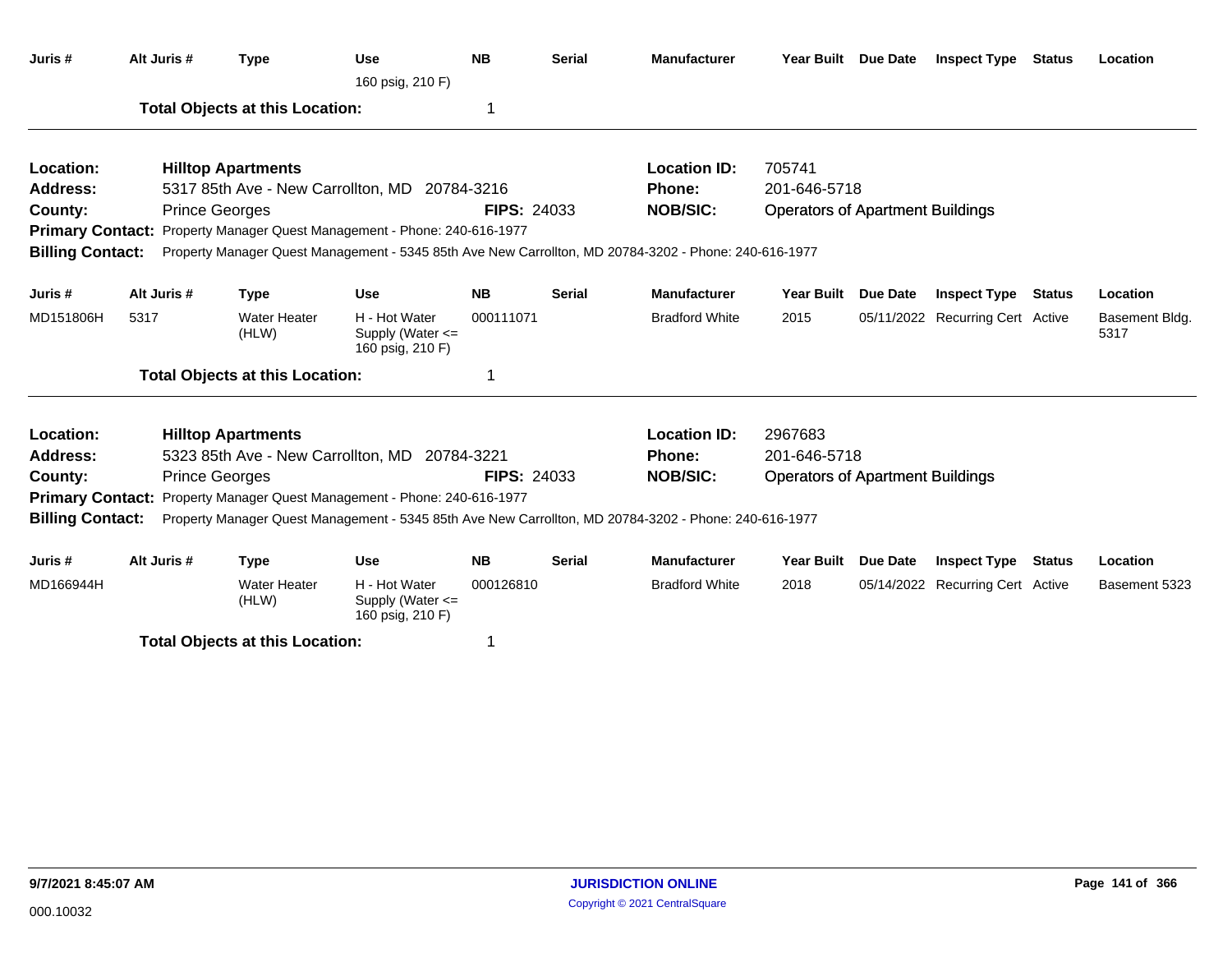| Location:<br><b>Address:</b><br>County:<br><b>Primary Contact:</b><br><b>Billing Contact:</b> |                                                                                                                                                                                                                                                                                                                          | <b>Prince Georges</b> | <b>Hilltop Apartments</b><br>5325 85th Ave - New Carrollton, MD 20784-3222<br>Property Manager Quest Management - Phone: 240-616-1977 |                                                                         | <b>FIPS: 24033</b>     |                            | <b>Location ID:</b><br>Phone:<br><b>NOB/SIC:</b><br>Property Manager Quest Management - 5345 85th Ave New Carrollton, MD 20784-3202 - Phone: 240-616-1977 | 705743<br>201-646-5718<br><b>Operators of Apartment Buildings</b> |                 |                                                         |               |                              |
|-----------------------------------------------------------------------------------------------|--------------------------------------------------------------------------------------------------------------------------------------------------------------------------------------------------------------------------------------------------------------------------------------------------------------------------|-----------------------|---------------------------------------------------------------------------------------------------------------------------------------|-------------------------------------------------------------------------|------------------------|----------------------------|-----------------------------------------------------------------------------------------------------------------------------------------------------------|-------------------------------------------------------------------|-----------------|---------------------------------------------------------|---------------|------------------------------|
| Juris #                                                                                       | Alt Juris #                                                                                                                                                                                                                                                                                                              |                       | <b>Type</b>                                                                                                                           | <b>Use</b>                                                              | <b>NB</b>              | <b>Serial</b>              | <b>Manufacturer</b>                                                                                                                                       | <b>Year Built</b>                                                 | Due Date        | <b>Inspect Type</b>                                     | <b>Status</b> | Location                     |
| MD121473H                                                                                     | 5325                                                                                                                                                                                                                                                                                                                     |                       | <b>Water Heater</b><br>(HLW)                                                                                                          | H - Hot Water<br>Supply (Water $\leq$<br>160 psig, 210 F)               | 000063454              | AB4305735                  | <b>Bradford White</b>                                                                                                                                     | 2004                                                              |                 | 05/11/2022 Recurring Cert Active                        |               | Basement-5325                |
| MD133672H                                                                                     |                                                                                                                                                                                                                                                                                                                          |                       | <b>Water Heater</b><br>(HLW)                                                                                                          | H - Hot Water<br>Supply (Water <=<br>160 psig, 210 F)                   | 000068072              | BB5942480                  | <b>Jet Glass</b>                                                                                                                                          | 2005                                                              |                 | 05/11/2022 Recurring Cert Active                        |               | Building 5325                |
|                                                                                               |                                                                                                                                                                                                                                                                                                                          |                       | <b>Total Objects at this Location:</b>                                                                                                |                                                                         | $\overline{2}$         |                            |                                                                                                                                                           |                                                                   |                 |                                                         |               |                              |
| Location:<br>Address:<br>County:<br><b>Billing Contact:</b>                                   | <b>Hilltop Apartments</b><br>5330 85th Ave - New Carrollton, MD 20784-3243<br><b>Prince Georges</b><br><b>FIPS: 24033</b><br><b>Primary Contact:</b><br>Property Manager Quest Management - Phone: 240-616-1977<br>Property Manager Quest Management - 5345 85th Ave New Carrollton, MD 20784-3202 - Phone: 240-616-1977 |                       |                                                                                                                                       |                                                                         |                        |                            | <b>Location ID:</b><br><b>Phone:</b><br><b>NOB/SIC:</b>                                                                                                   | 726175<br>301-731-5740<br><b>Operators of Apartment Buildings</b> |                 |                                                         |               |                              |
|                                                                                               |                                                                                                                                                                                                                                                                                                                          |                       |                                                                                                                                       |                                                                         |                        |                            |                                                                                                                                                           |                                                                   |                 |                                                         |               |                              |
| Juris #<br>MD123298H                                                                          | Alt Juris #<br>5330                                                                                                                                                                                                                                                                                                      |                       | <b>Type</b><br>Other w/comment                                                                                                        | <b>Use</b><br>H - Hot Water<br>Supply (Water $\leq$<br>160 psig, 210 F) | <b>NB</b><br>000060099 | <b>Serial</b><br>ZB2761798 | <b>Manufacturer</b><br>Jet Glass                                                                                                                          | <b>Year Built</b><br>2003                                         | <b>Due Date</b> | <b>Inspect Type</b><br>04/28/2023 Recurring Cert Active | <b>Status</b> | Location<br><b>BLDG 5330</b> |
| MD157540H                                                                                     |                                                                                                                                                                                                                                                                                                                          |                       | <b>Water Heater</b><br>(HLW)                                                                                                          | H - Hot Water<br>Supply (Water $\leq$                                   | 000211640              |                            | A O Smith                                                                                                                                                 | 2015                                                              | 03/20/2023      | <b>Recurring Cert Active</b>                            |               | <b>BSMT 5330</b>             |

160 psig, 210 F)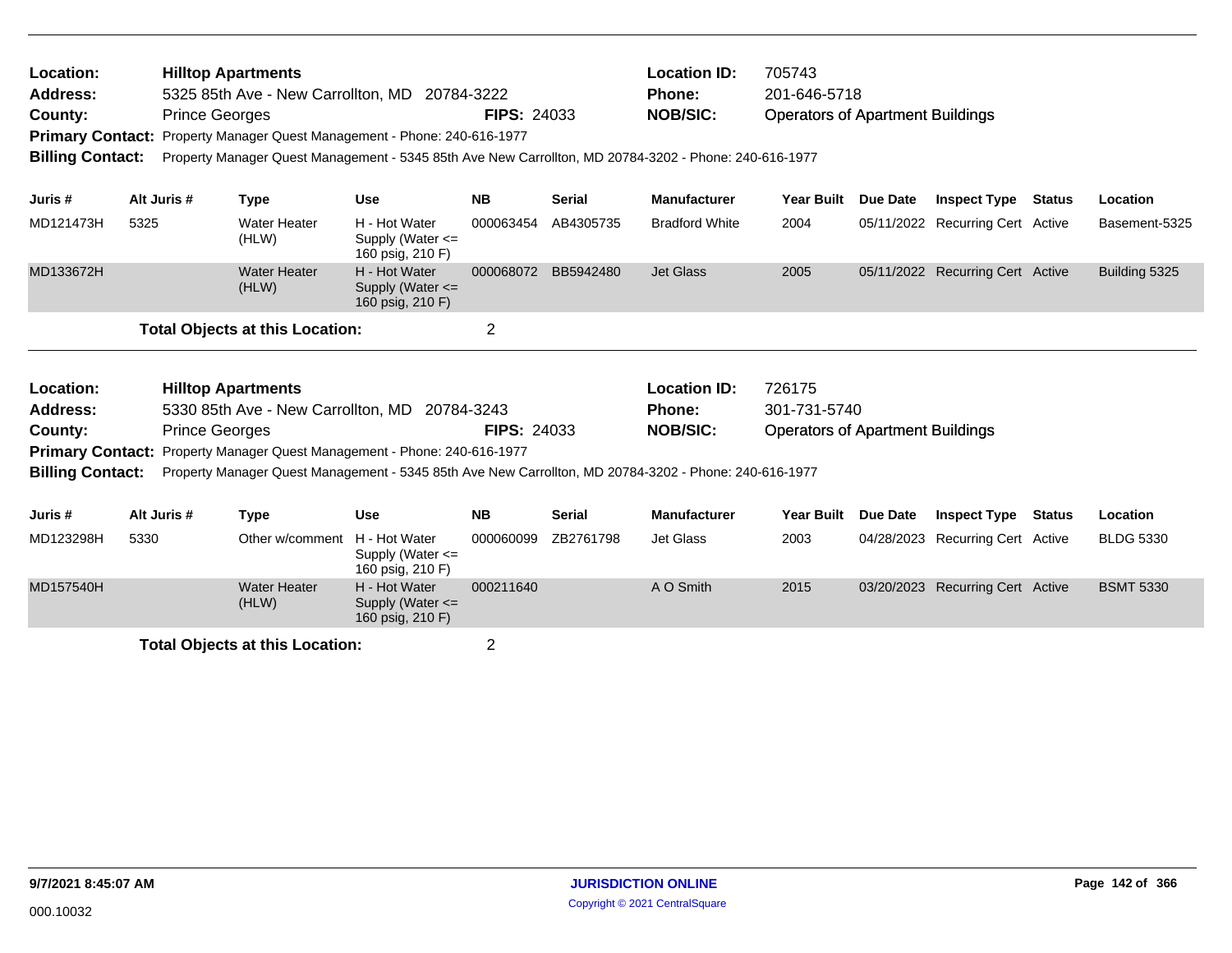| Location:<br><b>Address:</b><br>County:<br><b>Billing Contact:</b>                                                                                                                                                                                                                                                                                                                                                                                                |      | <b>Prince Georges</b> | <b>Hilltop Apartments</b>              | 5331 85th Ave - New Carrollton, MD 20784-3214<br>Primary Contact: Property Manager Quest Management - Phone: 240-616-1977 | <b>FIPS: 24033</b> |               | <b>Location ID:</b><br>Phone:<br><b>NOB/SIC:</b><br>Property Manager Quest Management - 5345 85th Ave New Carrollton, MD 20784-3202 - Phone: 240-616-1977 | 2128913<br>201-646-5718<br><b>Operators of Apartment Buildings</b> |          |                                  |               |                  |
|-------------------------------------------------------------------------------------------------------------------------------------------------------------------------------------------------------------------------------------------------------------------------------------------------------------------------------------------------------------------------------------------------------------------------------------------------------------------|------|-----------------------|----------------------------------------|---------------------------------------------------------------------------------------------------------------------------|--------------------|---------------|-----------------------------------------------------------------------------------------------------------------------------------------------------------|--------------------------------------------------------------------|----------|----------------------------------|---------------|------------------|
| Juris #                                                                                                                                                                                                                                                                                                                                                                                                                                                           |      | Alt Juris #           | <b>Type</b>                            | <b>Use</b>                                                                                                                | <b>NB</b>          | <b>Serial</b> | <b>Manufacturer</b>                                                                                                                                       | Year Built Due Date                                                |          | <b>Inspect Type Status</b>       |               | Location         |
| MD155510H                                                                                                                                                                                                                                                                                                                                                                                                                                                         | 5331 |                       | <b>Water Heater</b><br>(HLW)           | H - Hot Water<br>Supply (Water $\leq$<br>160 psig, 210 F)                                                                 | 000118126          |               | <b>Bradford White</b>                                                                                                                                     | 2016                                                               |          | 05/11/2022 Recurring Cert Active |               | Basement 5331    |
|                                                                                                                                                                                                                                                                                                                                                                                                                                                                   |      |                       | <b>Total Objects at this Location:</b> |                                                                                                                           | $\mathbf 1$        |               |                                                                                                                                                           |                                                                    |          |                                  |               |                  |
| <b>Location:</b><br><b>Hilltop Apartments</b><br>5335 85th Ave - New Carrollton, MD 20784-3209<br><b>Address:</b><br><b>Prince Georges</b><br><b>FIPS: 24033</b><br>County:<br>Primary Contact: Property Manager Quest Management - Phone: 240-616-1977<br><b>Billing Contact:</b><br>Property Manager Quest Management - 5345 85th Ave New Carrollton, MD 20784-3202 - Phone: 240-616-1977<br>Alt Juris #<br><b>NB</b><br>Juris #<br><b>Use</b><br><b>Serial</b> |      |                       |                                        |                                                                                                                           |                    |               | <b>Location ID:</b><br><b>Phone:</b><br><b>NOB/SIC:</b>                                                                                                   | 3950423<br>240-616-1977                                            |          |                                  |               |                  |
|                                                                                                                                                                                                                                                                                                                                                                                                                                                                   |      |                       | <b>Type</b>                            |                                                                                                                           |                    |               | <b>Manufacturer</b>                                                                                                                                       | <b>Year Built</b>                                                  | Due Date | <b>Inspect Type</b>              | <b>Status</b> | Location         |
| MD157539H                                                                                                                                                                                                                                                                                                                                                                                                                                                         |      |                       | <b>Water Heater</b><br>(HLW)           | H - Hot Water<br>Heat (Water $\leq$<br>160 psig, 250 F)                                                                   | 000107920          |               | <b>JETGLASS</b>                                                                                                                                           | 2017                                                               |          | 03/10/2023 Recurring Cert Active |               | <b>BSMT 5335</b> |
|                                                                                                                                                                                                                                                                                                                                                                                                                                                                   |      |                       | <b>Total Objects at this Location:</b> |                                                                                                                           | $\overline{1}$     |               |                                                                                                                                                           |                                                                    |          |                                  |               |                  |
| <b>Location:</b><br><b>Address:</b><br>County:                                                                                                                                                                                                                                                                                                                                                                                                                    |      | <b>Prince Georges</b> | <b>Hilltop Apartments</b>              | 5339 85th Ave - New Carrollton, MD 20784-3211                                                                             | <b>FIPS: 24033</b> |               | <b>Location ID:</b><br><b>Phone:</b><br><b>NOB/SIC:</b>                                                                                                   | 705739<br><b>Operators of Apartment Buildings</b>                  |          |                                  |               |                  |
| <b>Billing Contact:</b>                                                                                                                                                                                                                                                                                                                                                                                                                                           |      |                       |                                        | Primary Contact: Property Manager Quest Management - Phone: 240-616-1977                                                  |                    |               | Property Manager Quest Management - 5345 85th Ave New Carrollton, MD 20784-3202 - Phone: 240-616-1977                                                     |                                                                    |          |                                  |               |                  |
| Juris #                                                                                                                                                                                                                                                                                                                                                                                                                                                           |      | Alt Juris #           | <b>Type</b>                            | <b>Use</b>                                                                                                                | <b>NB</b>          | <b>Serial</b> | <b>Manufacturer</b>                                                                                                                                       | Year Built                                                         | Due Date | <b>Inspect Type</b>              | Status        | Location         |
| MD160983H                                                                                                                                                                                                                                                                                                                                                                                                                                                         | 5339 |                       | <b>Water Heater</b><br>(HLW)           | H - Hot Water<br>Supply (Water <=<br>160 psig, 210 F)                                                                     | 000119574          |               | <b>Bradford White</b>                                                                                                                                     | 2016                                                               |          | 05/11/2022 Recurring Cert Active |               | Basement 5339    |
|                                                                                                                                                                                                                                                                                                                                                                                                                                                                   |      |                       | <b>Total Objects at this Location:</b> |                                                                                                                           | -1                 |               |                                                                                                                                                           |                                                                    |          |                                  |               |                  |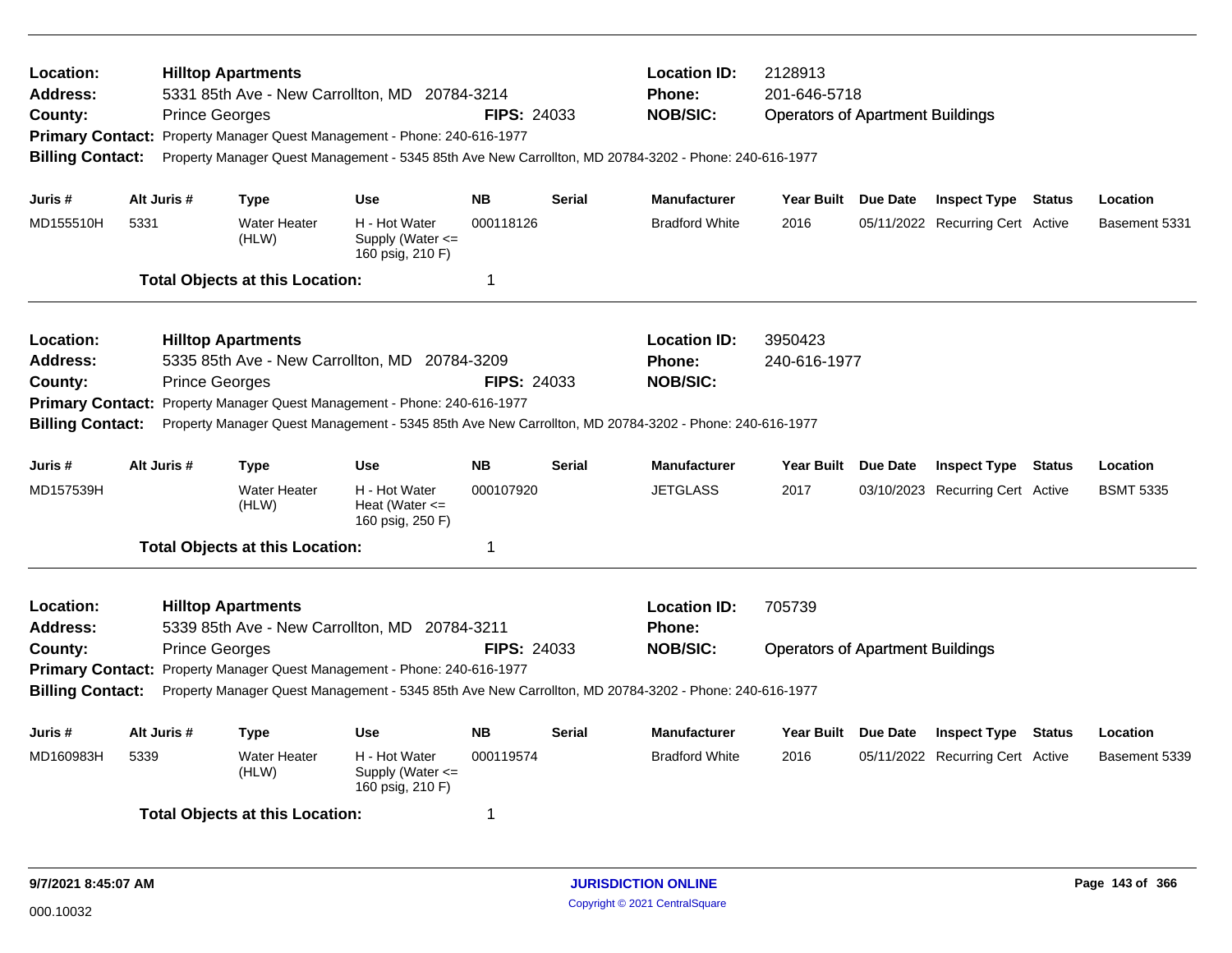| Location:<br>Address:<br>County:<br>Primary Contact: Holiday Inn College Park (Arc3)<br><b>Billing Contact:</b><br>Juris #<br>MD163821V                                                                                                                                                                                                                                                                                 |                         | <b>Prince Georges</b> | <b>Holiday Inn College Park (Arc3)</b><br>10000 Baltimore Ave - College Park, MD 20740-4207                                                                                                             |                                                         | <b>FIPS: 24033</b>                                      |         | <b>Location ID:</b><br>Phone:<br><b>NOB/SIC:</b><br>Charlie Patterson - PO Box 26269 Richmond, VA 23260-6269 - Phone: 804-644-4521 - Email: charlie.patterson@arc3gases.com | 3949956             |                 |                                  |               |                    |
|-------------------------------------------------------------------------------------------------------------------------------------------------------------------------------------------------------------------------------------------------------------------------------------------------------------------------------------------------------------------------------------------------------------------------|-------------------------|-----------------------|---------------------------------------------------------------------------------------------------------------------------------------------------------------------------------------------------------|---------------------------------------------------------|---------------------------------------------------------|---------|-----------------------------------------------------------------------------------------------------------------------------------------------------------------------------|---------------------|-----------------|----------------------------------|---------------|--------------------|
|                                                                                                                                                                                                                                                                                                                                                                                                                         |                         | Alt Juris #           | <b>Type</b>                                                                                                                                                                                             | Use                                                     | NB.                                                     | Serial  | <b>Manufacturer</b>                                                                                                                                                         | Year Built Due Date |                 | <b>Inspect Type Status</b>       |               | Location           |
|                                                                                                                                                                                                                                                                                                                                                                                                                         |                         |                       | <b>Vertical Unfired</b><br><b>Pressure Vessel</b><br>w/comment                                                                                                                                          | V - Storage<br>(Cryogenic)                              | 000288983                                               |         | <b>CHART</b>                                                                                                                                                                | 2016                |                 | 04/15/2023 Recurring Cert Active |               | Loading Dock       |
|                                                                                                                                                                                                                                                                                                                                                                                                                         |                         |                       | <b>Total Objects at this Location:</b>                                                                                                                                                                  |                                                         | 1                                                       |         |                                                                                                                                                                             |                     |                 |                                  |               |                    |
| Location:<br>Address:<br>County:<br><b>Billing Contact:</b>                                                                                                                                                                                                                                                                                                                                                             |                         | <b>Prince Georges</b> | <b>Holistic Industries Maryland</b><br>9220 Alaking Ct - Capitol Heights, MD 20743-5058<br>Primary Contact: Bob Mazzuca - Phone: 240-399-1421<br>- 11440 W Bernardo Ct Ste 220 San Diego, CA 92127-1643 |                                                         | <b>FIPS: 24033</b>                                      |         | <b>Location ID:</b><br><b>Phone:</b><br><b>NOB/SIC:</b>                                                                                                                     | 3791813             |                 |                                  |               |                    |
| Juris #                                                                                                                                                                                                                                                                                                                                                                                                                 |                         | Alt Juris #           | <b>Type</b>                                                                                                                                                                                             | Use                                                     | <b>NB</b>                                               | Serial  | <b>Manufacturer</b>                                                                                                                                                         | <b>Year Built</b>   | <b>Due Date</b> | <b>Inspect Type</b>              | <b>Status</b> | Location           |
| MD157921H                                                                                                                                                                                                                                                                                                                                                                                                               | $\overline{\mathbf{1}}$ |                       | Water Tube<br>Coiled (NOT<br>Flueless Hi<br>Efficiency)                                                                                                                                                 | H - Hot Water<br>Heat (Water $\leq$<br>160 psig, 250 F) | 000003099                                               | 2       | 720175460019 Viessmann Werke                                                                                                                                                | 2016                |                 | 07/20/2023 Recurring Cert Active |               | <b>Boiler Room</b> |
| MD157922H                                                                                                                                                                                                                                                                                                                                                                                                               | 2                       |                       | <b>Water Tube</b><br>Coiled (NOT<br><b>Flueless Hi</b><br>Efficiency)                                                                                                                                   | H - Hot Water<br>Heat (Water $\leq$<br>160 psig, 250 F) | 000003087                                               | 6       | 720175460018 Viessmann Werke                                                                                                                                                | 2016                |                 | 07/20/2023 Recurring Cert Active |               | <b>Boiler Room</b> |
|                                                                                                                                                                                                                                                                                                                                                                                                                         |                         |                       |                                                                                                                                                                                                         |                                                         | $\overline{c}$                                          |         |                                                                                                                                                                             |                     |                 |                                  |               |                    |
| <b>Total Objects at this Location:</b><br><b>Homestead at Laurel</b><br>Location:<br><b>Address:</b><br>9459 Muirkirk Rd - Laurel, MD 20708-2758<br><b>Prince Georges</b><br>County:<br>Primary Contact: Francisca Martinez - Phone: 301-776-5044 - Email: fmartinez@pancomgt.com<br>Billing Contact: Francisca Martinez - 9523 Muirkirk Rd Laurel, MD 20708-2703 - Phone: 301-776-5044 - Email: fmartinez@pancomgt.com |                         |                       | <b>FIPS: 24033</b>                                                                                                                                                                                      |                                                         | <b>Location ID:</b><br><b>Phone:</b><br><b>NOB/SIC:</b> | 3721263 |                                                                                                                                                                             |                     |                 |                                  |               |                    |
| Juris #                                                                                                                                                                                                                                                                                                                                                                                                                 |                         | Alt Juris #           | <b>Type</b>                                                                                                                                                                                             | <b>Use</b>                                              | <b>NB</b>                                               | Serial  | Manufacturer                                                                                                                                                                | Year Built Due Date |                 | <b>Inspect Type Status</b>       |               | Location           |
| MD158189H                                                                                                                                                                                                                                                                                                                                                                                                               |                         |                       | Vertical Fire Tube H - Hot Water                                                                                                                                                                        | Supply (Water <=                                        | 000116426                                               |         | <b>Bradford White</b>                                                                                                                                                       | 2016                |                 | 08/30/2021 Recurring Cert Active |               | <b>Blr Rm 9459</b> |
| 9/7/2021 8:45:07 AM                                                                                                                                                                                                                                                                                                                                                                                                     |                         |                       |                                                                                                                                                                                                         |                                                         |                                                         |         | <b>JURISDICTION ONLINE</b>                                                                                                                                                  |                     |                 |                                  |               | Page 144 of 366    |

Copyright © 2021 CentralSquare 000.10032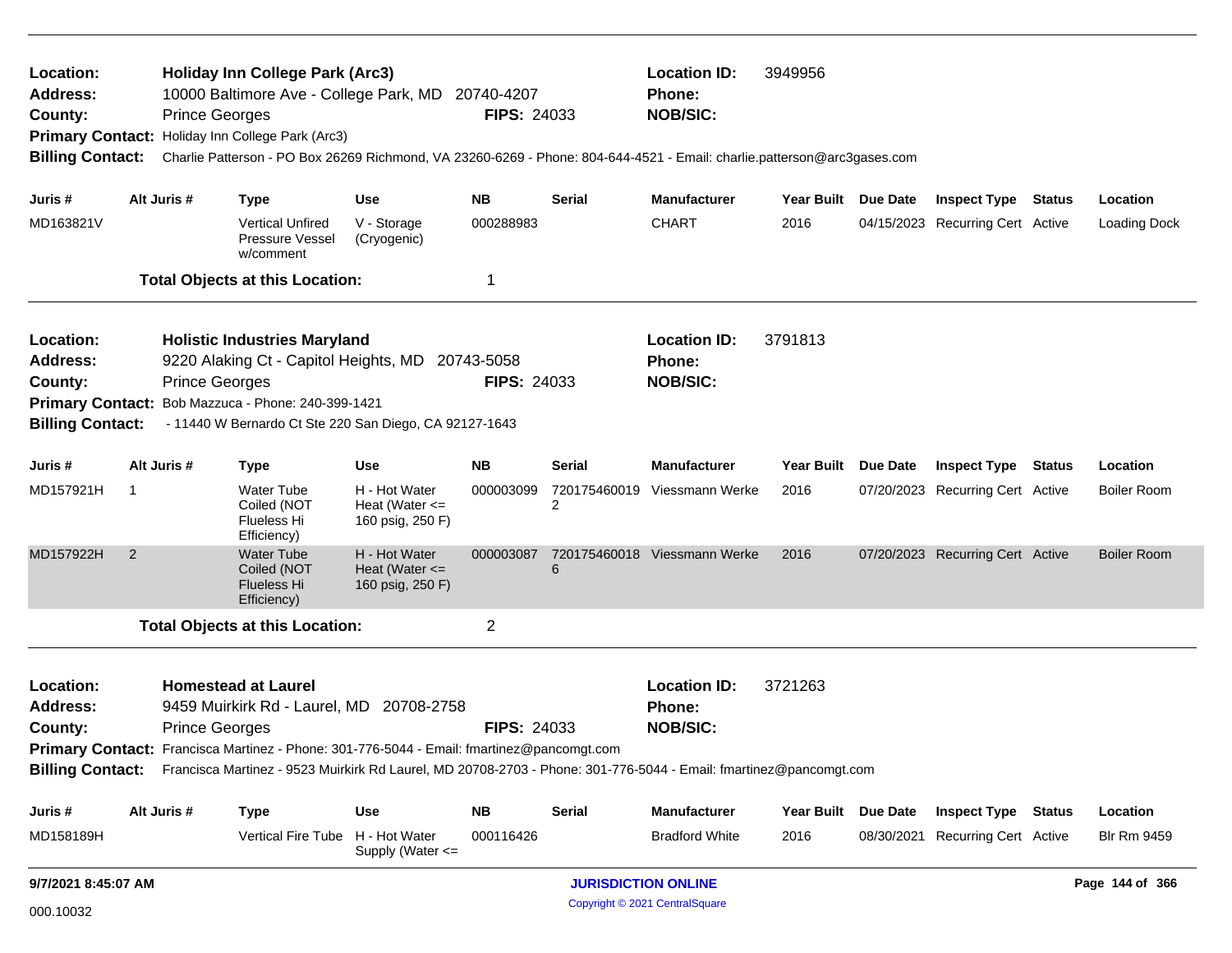| Juris #                 | Alt Juris # | <b>Type</b>                                                                               | <b>Use</b><br>160 psig, 210 F)                        | <b>NB</b>          | <b>Serial</b> | <b>Manufacturer</b>                                                                                                               | Year Built Due Date                     |                 | <b>Inspect Type</b>              | Status        | Location         |
|-------------------------|-------------|-------------------------------------------------------------------------------------------|-------------------------------------------------------|--------------------|---------------|-----------------------------------------------------------------------------------------------------------------------------------|-----------------------------------------|-----------------|----------------------------------|---------------|------------------|
|                         |             | <b>Total Objects at this Location:</b>                                                    |                                                       | 1                  |               |                                                                                                                                   |                                         |                 |                                  |               |                  |
| Location:               |             | <b>Homestead at Laurel</b>                                                                |                                                       |                    |               | <b>Location ID:</b>                                                                                                               | 719304                                  |                 |                                  |               |                  |
| Address:                |             | 9513 Muirkirk Rd - Laurel, MD 20708-2765                                                  |                                                       |                    |               | Phone:                                                                                                                            |                                         |                 |                                  |               |                  |
| County:                 |             | <b>Prince Georges</b>                                                                     |                                                       | <b>FIPS: 24033</b> |               | <b>NOB/SIC:</b>                                                                                                                   | <b>Operators of Apartment Buildings</b> |                 |                                  |               |                  |
|                         |             | Primary Contact: Francisca Martinez - Phone: 301-776-5044 - Email: fmartinez@pancomgt.com |                                                       |                    |               |                                                                                                                                   |                                         |                 |                                  |               |                  |
| <b>Billing Contact:</b> |             |                                                                                           |                                                       |                    |               | Beverly Downell - 9523 Muirkirk Rd Ofc Rental Laurel, MD 20708-2703 - Phone: 301-776-5044 - Email: manager@montpeliercrossing.com |                                         |                 |                                  |               |                  |
| Juris #                 | Alt Juris # | <b>Type</b>                                                                               | <b>Use</b>                                            | <b>NB</b>          | <b>Serial</b> | <b>Manufacturer</b>                                                                                                               | Year Built                              | <b>Due Date</b> | <b>Inspect Type</b>              | <b>Status</b> | Location         |
| MD158190H               |             | <b>Vertical Fire Tube</b>                                                                 | H - Hot Water<br>Supply (Water <=<br>160 psig, 210 F) | 000111806          |               | <b>Bradford White</b>                                                                                                             | 2015                                    |                 | 08/30/2021 Recurring Cert Active |               | <b>BLDG 9513</b> |
|                         |             | <b>Total Objects at this Location:</b>                                                    |                                                       | 1                  |               |                                                                                                                                   |                                         |                 |                                  |               |                  |
| Location:               |             | <b>Homestead at Laurel</b>                                                                |                                                       |                    |               | <b>Location ID:</b>                                                                                                               | 719300                                  |                 |                                  |               |                  |
| <b>Address:</b>         |             | 9655 Muirkirk Rd - Laurel, MD 20708-2624                                                  |                                                       |                    |               | <b>Phone:</b>                                                                                                                     |                                         |                 |                                  |               |                  |
| County:                 |             | <b>Prince Georges</b>                                                                     |                                                       | <b>FIPS: 24033</b> |               | <b>NOB/SIC:</b>                                                                                                                   | <b>Operators of Apartment Buildings</b> |                 |                                  |               |                  |
|                         |             | Primary Contact: Francisca Martinez - Phone: 301-776-5044 - Email: fmartinez@pancomgt.com |                                                       |                    |               |                                                                                                                                   |                                         |                 |                                  |               |                  |
| <b>Billing Contact:</b> |             |                                                                                           |                                                       |                    |               | Francisca Martinez - 9523 Muirkirk Rd Laurel, MD 20708-2703 - Phone: 301-776-5044 - Email: fmartinez@pancomgt.com                 |                                         |                 |                                  |               |                  |
| Juris #                 | Alt Juris # | <b>Type</b>                                                                               | <b>Use</b>                                            | <b>NB</b>          | <b>Serial</b> | <b>Manufacturer</b>                                                                                                               | <b>Year Built</b>                       | <b>Due Date</b> | <b>Inspect Type</b>              | <b>Status</b> | Location         |
| MD108323H               |             | <b>Water Heater</b><br>(HLW)                                                              | H - Hot Water<br>Supply (Water <=<br>160 psig, 210 F) | 000048867          | 63867         | <b>Bradford White</b>                                                                                                             | 1999                                    | 08/30/2021      | <b>Recurring Cert Active</b>     |               | Bldg 9655        |
|                         |             | <b>Total Objects at this Location:</b>                                                    |                                                       | 1                  |               |                                                                                                                                   |                                         |                 |                                  |               |                  |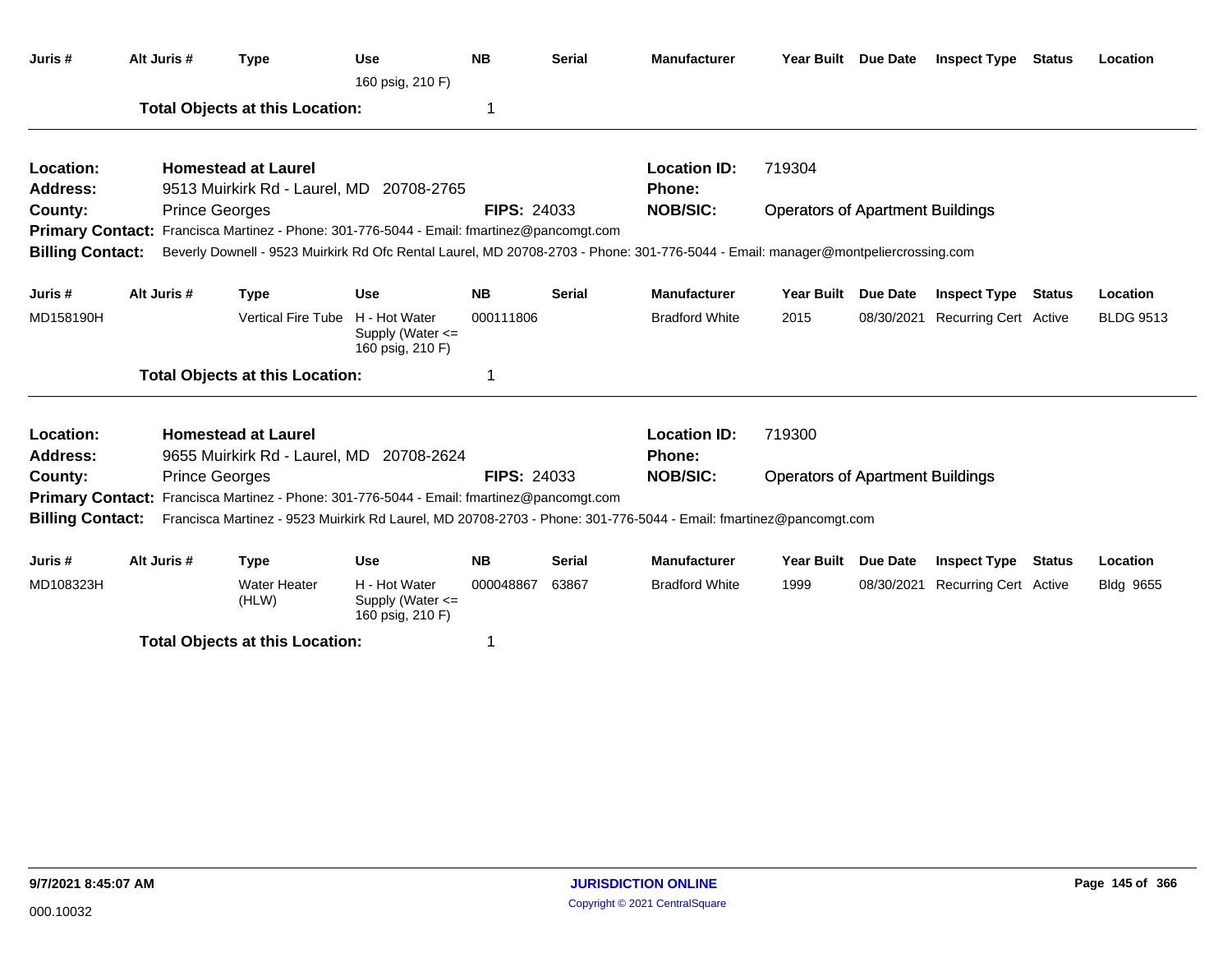| Location:<br><b>Address:</b><br>County:<br><b>Billing Contact:</b>                                                                                                                                                                                                                                                                                                                                                                               |             | <b>Prince Georges</b> | <b>Homestead at Laurel</b>                                                            | 9657 Muirkirk Rd - Laurel, MD 20708-2625<br>Primary Contact: Francisca Martinez - Phone: 301-776-5044 - Email: fmartinez@pancomgt.com | <b>FIPS: 24033</b>          |                        | <b>Location ID:</b><br>Phone:<br><b>NOB/SIC:</b><br>Francisca Martinez - 9523 Muirkirk Rd Laurel, MD 20708-2703 - Phone: 301-776-5044 - Email: fmartinez@pancomgt.com        | 719293<br><b>Operators of Apartment Buildings</b> |                 |                                                                |               |                              |
|--------------------------------------------------------------------------------------------------------------------------------------------------------------------------------------------------------------------------------------------------------------------------------------------------------------------------------------------------------------------------------------------------------------------------------------------------|-------------|-----------------------|---------------------------------------------------------------------------------------|---------------------------------------------------------------------------------------------------------------------------------------|-----------------------------|------------------------|------------------------------------------------------------------------------------------------------------------------------------------------------------------------------|---------------------------------------------------|-----------------|----------------------------------------------------------------|---------------|------------------------------|
| Juris #<br>MD132790H                                                                                                                                                                                                                                                                                                                                                                                                                             | Alt Juris # |                       | <b>Type</b><br><b>Water Heater</b><br>(HLW)<br><b>Total Objects at this Location:</b> | <b>Use</b><br>H - Hot Water<br>Supply (Water $\leq$<br>160 psig, 210 F)                                                               | <b>NB</b><br>000079495<br>1 | <b>Serial</b><br>94495 | <b>Manufacturer</b><br><b>Bradford White</b>                                                                                                                                 | Year Built Due Date<br>2007                       |                 | <b>Inspect Type Status</b><br>08/30/2021 Recurring Cert Active |               | Location<br><b>BLDG 9657</b> |
| Location:<br>Address:<br>County:<br>Primary Contact: Homestead at Laurel<br><b>Billing Contact:</b>                                                                                                                                                                                                                                                                                                                                              |             | <b>Prince Georges</b> | <b>Homestead at Laurel</b>                                                            | 9659 Muirkirk Rd - Laurel, MD 20708-2626                                                                                              | <b>FIPS: 24033</b>          |                        | <b>Location ID:</b><br><b>Phone:</b><br><b>NOB/SIC:</b><br>Francisca Martinez - 9523 Muirkirk Rd Laurel, MD 20708-2703 - Phone: 301-776-5044 - Email: fmartinez@pancomgt.com | 719301<br><b>Operators of Apartment Buildings</b> |                 |                                                                |               |                              |
| Juris #<br>MD132791H                                                                                                                                                                                                                                                                                                                                                                                                                             | Alt Juris # |                       | <b>Type</b><br><b>Water Heater</b><br>(HLW)                                           | <b>Use</b><br>H - Hot Water<br>Supply (Water $\leq$<br>160 psig, 210 F)                                                               | <b>NB</b><br>000068063<br>1 | <b>Serial</b><br>83063 | Manufacturer<br><b>Bradford White</b>                                                                                                                                        | <b>Year Built</b><br>2005                         | Due Date        | <b>Inspect Type</b><br>08/30/2021 Recurring Cert Active        | Status        | Location<br><b>BLDG 9659</b> |
| <b>Total Objects at this Location:</b><br>Location:<br><b>Homestead at Laurel</b><br>Address:<br>9661 Muirkirk Rd - Laurel, MD 20708-2627<br><b>FIPS: 24033</b><br>County:<br><b>Prince Georges</b><br>Primary Contact: Francisca Martinez - Phone: 301-776-5044 - Email: fmartinez@pancomgt.com<br><b>Billing Contact:</b><br>Francisca Martinez - 9523 Muirkirk Rd Laurel, MD 20708-2703 - Phone: 301-776-5044 - Email: fmartinez@pancomgt.com |             |                       |                                                                                       |                                                                                                                                       |                             |                        | <b>Location ID:</b><br><b>Phone:</b><br><b>NOB/SIC:</b>                                                                                                                      | 719294<br><b>Operators of Apartment Buildings</b> |                 |                                                                |               |                              |
| Juris #<br>MD151741H                                                                                                                                                                                                                                                                                                                                                                                                                             | Alt Juris # |                       | <b>Type</b><br><b>Water Heater</b><br>(HLW)<br><b>Total Objects at this Location:</b> | <b>Use</b><br>H - Hot Water<br>Supply (Water $\leq$<br>160 psig, 210 F)                                                               | <b>NB</b><br>000111762<br>1 | <b>Serial</b>          | <b>Manufacturer</b><br><b>Bradford White</b>                                                                                                                                 | <b>Year Built</b><br>2015                         | <b>Due Date</b> | <b>Inspect Type</b><br>08/30/2021 Recurring Cert Active        | <b>Status</b> | Location<br><b>BLDG 9661</b> |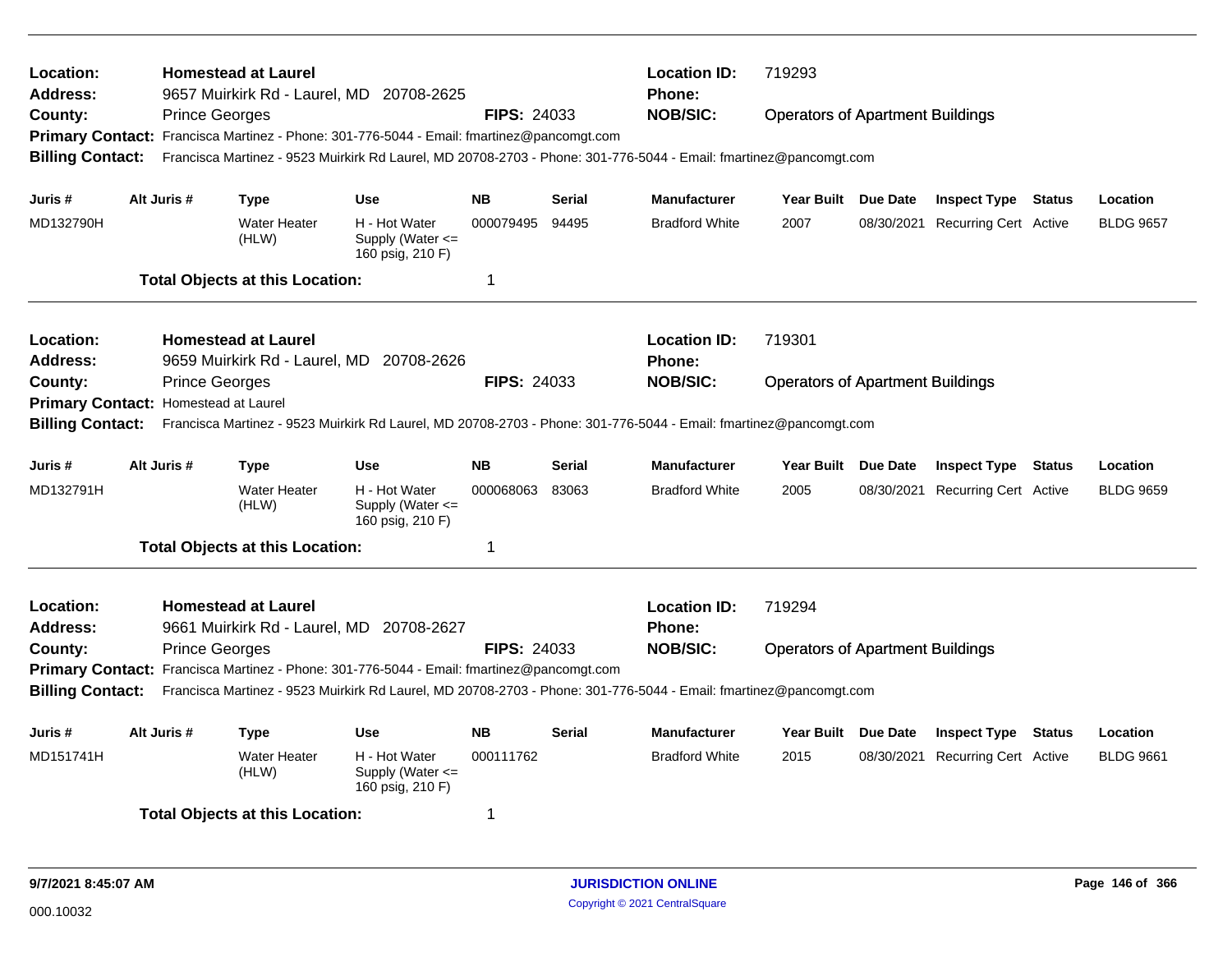| Location:<br>Address:<br>County:<br><b>Billing Contact:</b>                                                                                                                                                                                                                                                                                                                                                                                             |             |                       | <b>Homestead at Laurel</b><br><b>Prince Georges</b>                                   | 9679 Muirkirk Rd - Laurel, MD 20708-2609<br>Primary Contact: Francisca Martinez - Phone: 301-776-5044 - Email: fmartinez@pancomgt.com<br>Francisca Martinez - 9523 Muirkirk Rd Laurel, MD 20708-2703 - Phone: 301-776-5044 - Email: fmartinez@pancomgt.com | <b>FIPS: 24033</b>                       |                        | <b>Location ID:</b><br><b>Phone:</b><br><b>NOB/SIC:</b> | 719295<br><b>Operators of Apartment Buildings</b> |          |                                                                |        |                              |
|---------------------------------------------------------------------------------------------------------------------------------------------------------------------------------------------------------------------------------------------------------------------------------------------------------------------------------------------------------------------------------------------------------------------------------------------------------|-------------|-----------------------|---------------------------------------------------------------------------------------|------------------------------------------------------------------------------------------------------------------------------------------------------------------------------------------------------------------------------------------------------------|------------------------------------------|------------------------|---------------------------------------------------------|---------------------------------------------------|----------|----------------------------------------------------------------|--------|------------------------------|
| Juris #<br>MD139226H                                                                                                                                                                                                                                                                                                                                                                                                                                    | Alt Juris # |                       | <b>Type</b><br><b>Water Heater</b><br>(HLW)<br><b>Total Objects at this Location:</b> | <b>Use</b><br>H - Hot Water<br>Supply (Water <=<br>160 psig, 210 F)                                                                                                                                                                                        | <b>NB</b><br>000086665<br>$\overline{1}$ | <b>Serial</b>          | <b>Manufacturer</b><br><b>Bradford White</b>            | Year Built Due Date<br>2009                       |          | <b>Inspect Type Status</b><br>08/30/2021 Recurring Cert Active |        | Location<br>bldg 9679        |
| Location:<br>Address:<br>County:<br><b>Billing Contact:</b>                                                                                                                                                                                                                                                                                                                                                                                             |             | <b>Prince Georges</b> | <b>Homestead at Laurel</b>                                                            | 9685 Muirkirk Rd - Laurel, MD 20708-2612<br>Primary Contact: Francisca Martinez - Phone: 301-776-5044 - Email: fmartinez@pancomgt.com<br>Francisca Martinez - 9523 Muirkirk Rd Laurel, MD 20708-2703 - Phone: 301-776-5044 - Email: fmartinez@pancomgt.com | <b>FIPS: 24033</b>                       |                        | <b>Location ID:</b><br><b>Phone:</b><br><b>NOB/SIC:</b> | 719302<br><b>Operators of Apartment Buildings</b> |          |                                                                |        |                              |
| Juris #<br>MD132789H                                                                                                                                                                                                                                                                                                                                                                                                                                    | Alt Juris # |                       | Type<br><b>Water Heater</b><br>(HLW)                                                  | <b>Use</b><br>H - Hot Water<br>Supply (Water <=<br>160 psig, 210 F)                                                                                                                                                                                        | <b>NB</b><br>000080829<br>$\mathbf 1$    | <b>Serial</b><br>95829 | <b>Manufacturer</b><br><b>Bradford White</b>            | <b>Year Built</b><br>2008                         | Due Date | <b>Inspect Type</b><br>08/30/2021 Recurring Cert Active        | Status | Location<br><b>Bldg 9685</b> |
| <b>Total Objects at this Location:</b><br>Location:<br><b>Homestead at Laurel</b><br><b>Address:</b><br>9687 Muirkirk Rd - Laurel, MD 20708-2613<br><b>Prince Georges</b><br><b>FIPS: 24033</b><br>County:<br>Primary Contact: Francisca Martinez - Phone: 301-776-5044 - Email: fmartinez@pancomgt.com<br><b>Billing Contact:</b><br>Francisca Martinez - 9523 Muirkirk Rd Laurel, MD 20708-2703 - Phone: 301-776-5044 - Email: fmartinez@pancomgt.com |             |                       |                                                                                       |                                                                                                                                                                                                                                                            |                                          |                        | <b>Location ID:</b><br><b>Phone:</b><br><b>NOB/SIC:</b> | 719303<br><b>Operators of Apartment Buildings</b> |          |                                                                |        |                              |
| Juris #<br>MD151742H                                                                                                                                                                                                                                                                                                                                                                                                                                    | Alt Juris # |                       | <b>Type</b><br>Water Heater<br>(HLW)<br><b>Total Objects at this Location:</b>        | <b>Use</b><br>H - Hot Water<br>Supply (Water $\leq$<br>160 psig, 210 F)                                                                                                                                                                                    | <b>NB</b><br>000203564<br>1              | <b>Serial</b>          | <b>Manufacturer</b><br>A O Smith                        | <b>Year Built</b><br>2015                         | Due Date | <b>Inspect Type Status</b><br>08/30/2021 Recurring Cert Active |        | Location<br><b>Bldg 9687</b> |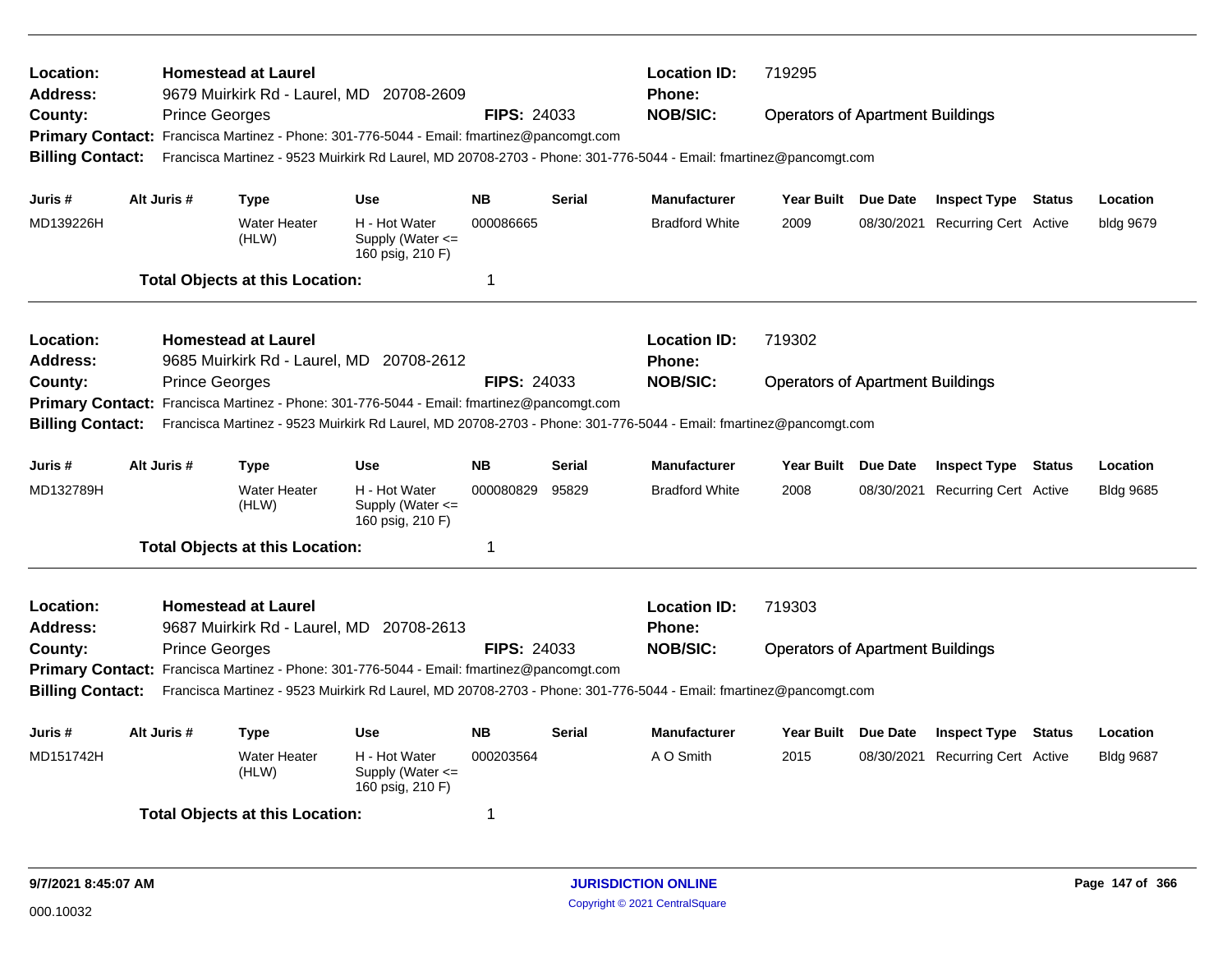| Location:<br>Address:<br>County:<br><b>Billing Contact:</b>                                                                                                                                                                                                                                                                                                                                                                                      |             | <b>Prince Georges</b> | <b>Homestead at Laurel</b>                                                            | 9689 Muirkirk Rd - Laurel, MD 20708-2602<br>Primary Contact: Francisca Martinez - Phone: 301-776-5044 - Email: fmartinez@pancomgt.com<br>Francisca Martinez - 9523 Muirkirk Rd Laurel, MD 20708-2703 - Phone: 301-776-5044 - Email: fmartinez@pancomgt.com | <b>FIPS: 24033</b>                          |                        | <b>Location ID:</b><br><b>Phone:</b><br><b>NOB/SIC:</b> | 719291<br><b>Operators of Apartment Buildings</b> |          |                                                                |        |                              |
|--------------------------------------------------------------------------------------------------------------------------------------------------------------------------------------------------------------------------------------------------------------------------------------------------------------------------------------------------------------------------------------------------------------------------------------------------|-------------|-----------------------|---------------------------------------------------------------------------------------|------------------------------------------------------------------------------------------------------------------------------------------------------------------------------------------------------------------------------------------------------------|---------------------------------------------|------------------------|---------------------------------------------------------|---------------------------------------------------|----------|----------------------------------------------------------------|--------|------------------------------|
| Juris #<br>MD132786H                                                                                                                                                                                                                                                                                                                                                                                                                             | Alt Juris # |                       | <b>Type</b><br><b>Water Heater</b><br>(HLW)<br><b>Total Objects at this Location:</b> | <b>Use</b><br>H - Hot Water<br>Supply (Water $\leq$<br>160 psig, 210 F)                                                                                                                                                                                    | <b>NB</b><br>000063160<br>$\overline{1}$    | <b>Serial</b><br>78160 | <b>Manufacturer</b><br><b>Bradford White</b>            | Year Built Due Date<br>2004                       |          | <b>Inspect Type Status</b><br>08/30/2021 Recurring Cert Active |        | Location<br><b>Bldg 9689</b> |
| Location:<br><b>Address:</b><br>County:<br><b>Billing Contact:</b>                                                                                                                                                                                                                                                                                                                                                                               |             | <b>Prince Georges</b> | <b>Homestead at Laurel</b>                                                            | 9715 Muirkirk Rd - Laurel, MD 20708-2628<br>Primary Contact: Francisca Martinez - Phone: 301-776-5044 - Email: fmartinez@pancomgt.com<br>Francisca Martinez - 9523 Muirkirk Rd Laurel, MD 20708-2703 - Phone: 301-776-5044 - Email: fmartinez@pancomgt.com | <b>FIPS: 24033</b>                          |                        | <b>Location ID:</b><br>Phone:<br><b>NOB/SIC:</b>        | 719305<br><b>Operators of Apartment Buildings</b> |          |                                                                |        |                              |
| Juris #<br>MD132787H                                                                                                                                                                                                                                                                                                                                                                                                                             | Alt Juris # |                       | <b>Type</b><br><b>Water Heater</b><br>(HLW)                                           | <b>Use</b><br>H - Hot Water<br>Supply (Water $\leq$<br>160 psig, 210 F)                                                                                                                                                                                    | <b>NB</b><br>000072192 87192<br>$\mathbf 1$ | <b>Serial</b>          | <b>Manufacturer</b><br><b>Bradford White</b>            | <b>Year Built</b><br>2006                         | Due Date | <b>Inspect Type</b><br>08/30/2021 Recurring Cert Active        | Status | Location<br><b>Bldg 9715</b> |
| <b>Total Objects at this Location:</b><br>Location:<br><b>Homestead at Laurel</b><br>Address:<br>9721 Muirkirk Rd - Laurel, MD 20708-2631<br><b>FIPS: 24033</b><br>County:<br><b>Prince Georges</b><br>Primary Contact: Francisca Martinez - Phone: 301-776-5044 - Email: fmartinez@pancomgt.com<br><b>Billing Contact:</b><br>Francisca Martinez - 9523 Muirkirk Rd Laurel, MD 20708-2703 - Phone: 301-776-5044 - Email: fmartinez@pancomgt.com |             |                       |                                                                                       |                                                                                                                                                                                                                                                            |                                             |                        | <b>Location ID:</b><br><b>Phone:</b><br><b>NOB/SIC:</b> | 719306<br><b>Operators of Apartment Buildings</b> |          |                                                                |        |                              |
| Juris #<br>MD146572H                                                                                                                                                                                                                                                                                                                                                                                                                             | Alt Juris # |                       | <b>Type</b><br><b>Water Heater</b><br>(HLW)<br><b>Total Objects at this Location:</b> | <b>Use</b><br>H - Hot Water<br>Supply (Water $\leq$<br>160 psig, 210 F)                                                                                                                                                                                    | <b>NB</b><br>000165063<br>-1                | <b>Serial</b>          | <b>Manufacturer</b><br><b>Jet Glass</b>                 | Year Built Due Date<br>2011                       |          | <b>Inspect Type Status</b><br>08/30/2021 Recurring Cert Active |        | Location<br>Bldg. 9721       |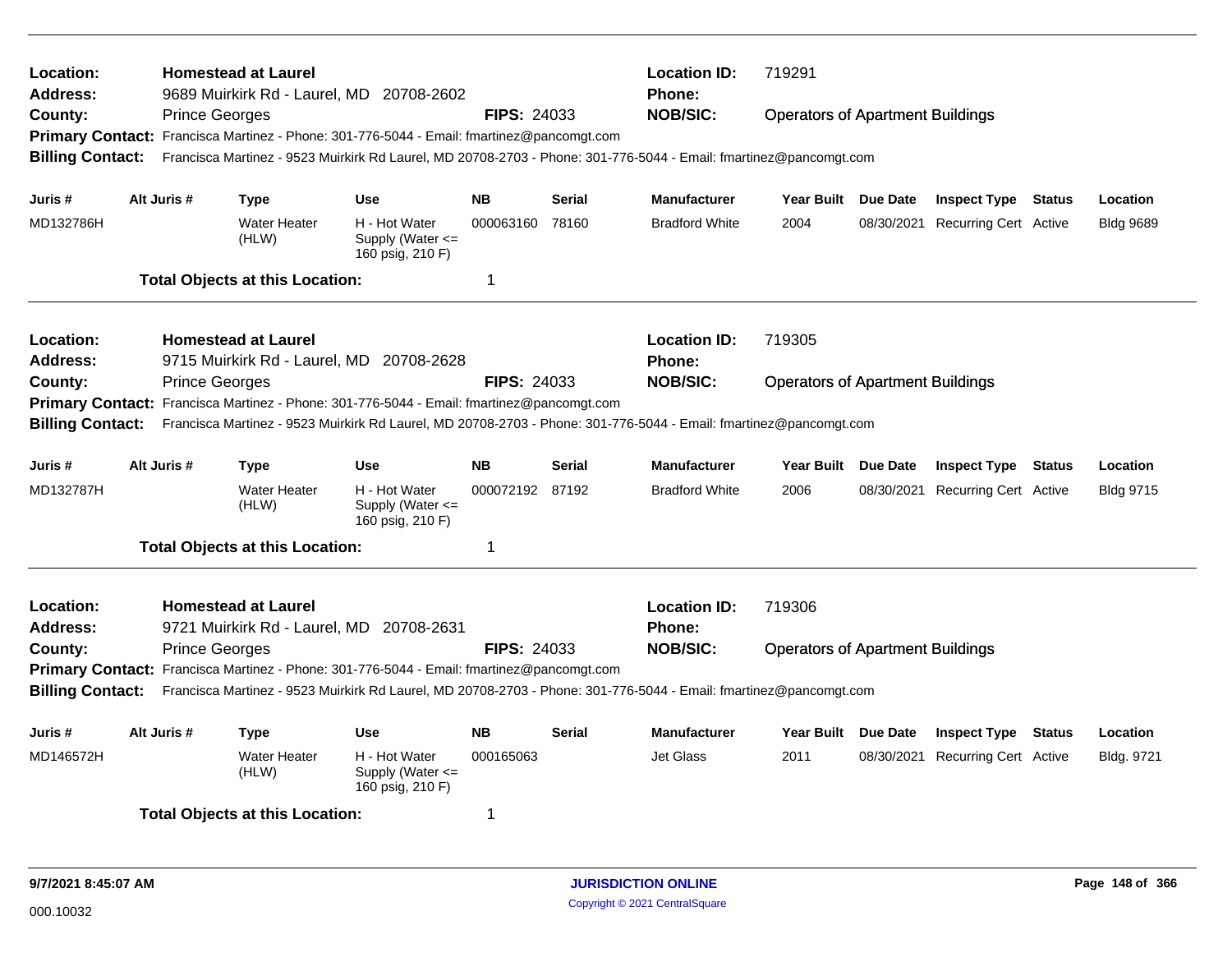| Location:<br><b>Address:</b>                                                                                                                                      |  |                       | <b>Homestead at Laurel</b><br>9723 Muirkirk Rd - Laurel, MD 20708-2632                                         |                                                         |                    |               | <b>Location ID:</b><br><b>Phone:</b>                                                                                                              | 719297                                  |            |                                         |        |                                |
|-------------------------------------------------------------------------------------------------------------------------------------------------------------------|--|-----------------------|----------------------------------------------------------------------------------------------------------------|---------------------------------------------------------|--------------------|---------------|---------------------------------------------------------------------------------------------------------------------------------------------------|-----------------------------------------|------------|-----------------------------------------|--------|--------------------------------|
| County:                                                                                                                                                           |  | <b>Prince Georges</b> |                                                                                                                |                                                         | <b>FIPS: 24033</b> |               | <b>NOB/SIC:</b>                                                                                                                                   | <b>Operators of Apartment Buildings</b> |            |                                         |        |                                |
|                                                                                                                                                                   |  |                       | Primary Contact: Francisca Martinez - Phone: 301-776-5044 - Email: fmartinez@pancomgt.com                      |                                                         |                    |               |                                                                                                                                                   |                                         |            |                                         |        |                                |
| <b>Billing Contact:</b>                                                                                                                                           |  |                       |                                                                                                                |                                                         |                    |               | Francisca Martinez - 9523 Muirkirk Rd Laurel, MD 20708-2703 - Phone: 301-776-5044 - Email: fmartinez@pancomgt.com                                 |                                         |            |                                         |        |                                |
| Juris #                                                                                                                                                           |  | Alt Juris #           | <b>Type</b>                                                                                                    | <b>Use</b>                                              | <b>NB</b>          | Serial        | <b>Manufacturer</b>                                                                                                                               | Year Built Due Date                     |            | <b>Inspect Type Status</b>              |        | Location                       |
| MD132788H                                                                                                                                                         |  |                       | <b>Water Heater</b><br>(HLW)                                                                                   | H - Hot Water<br>Supply (Water <=<br>160 psig, 210 F)   | 000072193          | 87193         | <b>Bradford White</b>                                                                                                                             | 2006                                    | 08/30/2021 | <b>Recurring Cert Active</b>            |        | <b>Bldg 9723</b>               |
|                                                                                                                                                                   |  |                       | <b>Total Objects at this Location:</b>                                                                         |                                                         | 1                  |               |                                                                                                                                                   |                                         |            |                                         |        |                                |
| Location:                                                                                                                                                         |  |                       | <b>Hope Evangelical Lutheran Church</b>                                                                        |                                                         |                    |               | <b>Location ID:</b>                                                                                                                               | 714107                                  |            |                                         |        |                                |
| <b>Address:</b>                                                                                                                                                   |  |                       | 4201 Guilford Dr - College Park, MD 20740-3103                                                                 |                                                         |                    |               | <b>Phone:</b>                                                                                                                                     | 301-927-5508                            |            |                                         |        |                                |
| County:                                                                                                                                                           |  | <b>Prince Georges</b> |                                                                                                                |                                                         | <b>FIPS: 24033</b> |               | <b>NOB/SIC:</b>                                                                                                                                   | <b>Religious Organizations</b>          |            |                                         |        |                                |
| <b>Primary Contact:</b>                                                                                                                                           |  |                       | Bernice Bridegum - Phone: 301-864-1978                                                                         |                                                         |                    |               |                                                                                                                                                   |                                         |            |                                         |        |                                |
| <b>Billing Contact:</b><br>Charles Dorcey - 4201 Guilford Dr College Park, MD 20740-3103 - Phone: 301-927-5508 - Cell: 301-935-4767 - Email: ctdorcey@hotmail.com |  |                       |                                                                                                                |                                                         |                    |               |                                                                                                                                                   |                                         |            |                                         |        |                                |
| Juris #                                                                                                                                                           |  | Alt Juris #           | <b>Type</b>                                                                                                    | <b>Use</b>                                              | <b>NB</b>          | <b>Serial</b> | <b>Manufacturer</b>                                                                                                                               | Year Built Due Date                     |            | <b>Inspect Type</b>                     | Status | Location                       |
| MD014235H                                                                                                                                                         |  |                       | Cast Iron                                                                                                      | H - Hot Water<br>Heat (Water $\leq$<br>160 psig, 250 F) | CI.                |               | American Standard                                                                                                                                 | 1956                                    |            | 07/12/2022 Recurring Cert Active        |        | <b>Basement Boiler</b><br>Room |
|                                                                                                                                                                   |  |                       | <b>Total Objects at this Location:</b>                                                                         |                                                         | 1                  |               |                                                                                                                                                   |                                         |            |                                         |        |                                |
| Location:                                                                                                                                                         |  |                       | <b>Hunters Mill Cleaner</b>                                                                                    |                                                         |                    |               | <b>Location ID:</b>                                                                                                                               | 714305                                  |            |                                         |        |                                |
| <b>Address:</b>                                                                                                                                                   |  |                       | 9513 Livingston Rd - Fort Washington, MD 20744-4919                                                            |                                                         |                    |               | <b>Phone:</b>                                                                                                                                     | 301-248-3022                            |            |                                         |        |                                |
| County:                                                                                                                                                           |  | <b>Prince Georges</b> |                                                                                                                |                                                         | <b>FIPS: 24033</b> |               | <b>NOB/SIC:</b>                                                                                                                                   |                                         |            | Drycleaning Plants, Except Rug Cleaning |        |                                |
|                                                                                                                                                                   |  |                       | Primary Contact: Hee Chae - Phone: 301-248 -3022 - Cell: 571-276-9794 - Email: huntersmillcleaners@hotmail.com |                                                         |                    |               |                                                                                                                                                   |                                         |            |                                         |        |                                |
| <b>Billing Contact:</b>                                                                                                                                           |  |                       |                                                                                                                |                                                         |                    |               | Hee Chae - 9513 Livingston Rd Fort Washington, MD 20744-4919 - Phone: 301-248 -3022 - Cell: 571-276-9794 - Email: huntersmillcleaners@hotmail.com |                                         |            |                                         |        |                                |
| Juris #                                                                                                                                                           |  | Alt Juris #           | <b>Type</b>                                                                                                    | Use                                                     | <b>NB</b>          | Serial        | <b>Manufacturer</b>                                                                                                                               | Year Built Due Date                     |            | <b>Inspect Type Status</b>              |        | Location                       |
| MD121809                                                                                                                                                          |  |                       | <b>Vertical Tubeless</b>                                                                                       | S - Power-Other<br>w/comment (Stm<br>$> 15$ psig)       | 000098091          |               | Fulton                                                                                                                                            | 2004                                    |            | 01/19/2020 Recurring Cert Active        |        | Boiler Room                    |
| MD121810V                                                                                                                                                         |  |                       | <b>Horizontal Unfired</b><br><b>Pressure Vessel</b><br>w/comment                                               | O - Other (PV<br>Use) w/comment                         | 000197089          |               | <b>Brunner</b>                                                                                                                                    | 1991                                    |            | 01/19/2022 Recurring Cert Active        |        | <b>BOILER ROOM</b>             |
| 9/7/2021 8:45:07 AM                                                                                                                                               |  |                       |                                                                                                                |                                                         |                    |               | <b>JURISDICTION ONLINE</b>                                                                                                                        |                                         |            |                                         |        | Page 149 of 366                |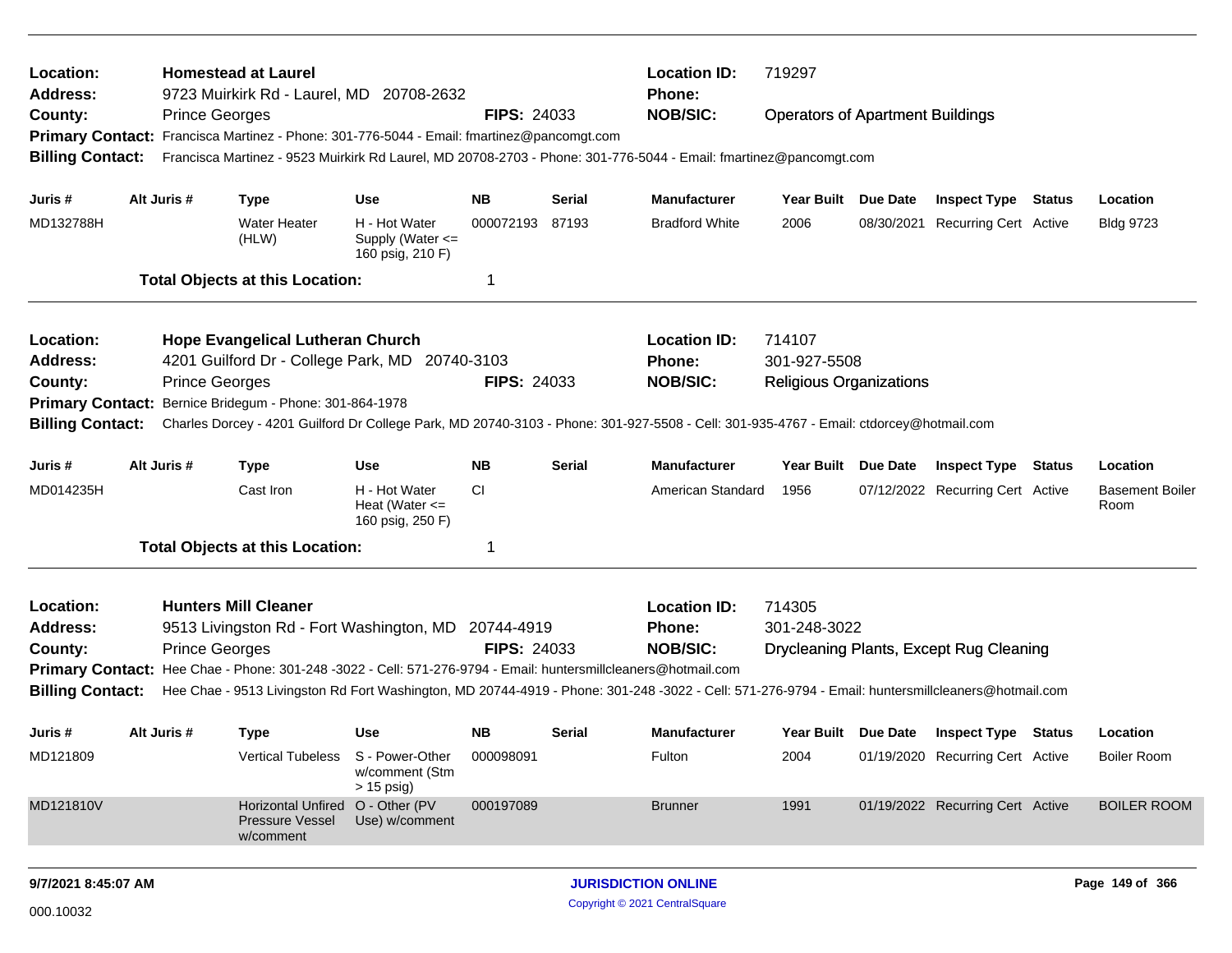| Location:<br><b>Address:</b> |                  | <b>Huntley Square Condominium</b><br>3333 Huntley Square Dr - Temple Hills, MD         |                                                         | 20748-6201              |               | <b>Location ID:</b><br><b>Phone:</b>                                                                                        | 3179413                                 |                 |                                        |               |                        |
|------------------------------|------------------|----------------------------------------------------------------------------------------|---------------------------------------------------------|-------------------------|---------------|-----------------------------------------------------------------------------------------------------------------------------|-----------------------------------------|-----------------|----------------------------------------|---------------|------------------------|
| County:                      |                  | <b>Prince Georges</b>                                                                  |                                                         | <b>FIPS: 24033</b>      |               | <b>NOB/SIC:</b>                                                                                                             | <b>Operators of Apartment Buildings</b> |                 |                                        |               |                        |
| <b>Primary Contact:</b>      |                  | Joseph Robinson - Phone: 301 630 3334 - Email: HuntSquareCondo@aol.com                 |                                                         |                         |               |                                                                                                                             |                                         |                 |                                        |               |                        |
| <b>Billing Contact:</b>      |                  |                                                                                        |                                                         |                         |               | Joseph Robinson - 3333 Huntley Square Dr Temple Hills, MD 20748-6201 - Phone: 301 630 3334 - Email: HuntSquareCondo@aol.com |                                         |                 |                                        |               |                        |
| Juris #                      | Alt Juris #      | <b>Type</b>                                                                            | <b>Use</b>                                              | <b>NB</b>               | <b>Serial</b> | <b>Manufacturer</b>                                                                                                         | <b>Year Built</b>                       | Due Date        | <b>Inspect Type</b>                    | <b>Status</b> | Location               |
| MD000869H                    |                  | <b>Horizontal Fire</b><br>Tube                                                         | H - Hot Water<br>Heat (Water $\leq$<br>160 psig, 250 F) | 000024806               |               | <b>Cleaver Brooks</b>                                                                                                       | 1971                                    |                 | 05/09/2022 Recurring Cert Active       |               | Boiler Room            |
| MD000870H                    |                  | <b>Horizontal Fire</b><br>Tube                                                         | H - Hot Water<br>Heat (Water $\leq$<br>160 psig, 250 F) | 000024804               |               | <b>Cleaver Brooks</b>                                                                                                       | 1971                                    |                 | 05/09/2022 Recurring Cert Active       |               | <b>Boiler Room</b>     |
|                              |                  | <b>Total Objects at this Location:</b>                                                 |                                                         | $\overline{\mathbf{c}}$ |               |                                                                                                                             |                                         |                 |                                        |               |                        |
| Location:                    | <b>Hurley Co</b> |                                                                                        |                                                         |                         |               | <b>Location ID:</b>                                                                                                         | 714341                                  |                 |                                        |               |                        |
| <b>Address:</b>              |                  | 4320 Bladensburg Rd - Brentwood, MD 20722-1930                                         |                                                         |                         |               | <b>Phone:</b>                                                                                                               |                                         |                 |                                        |               |                        |
| County:                      |                  | <b>Prince Georges</b>                                                                  |                                                         | <b>FIPS: 24033</b>      |               | <b>NOB/SIC:</b>                                                                                                             |                                         |                 | Miscellaneous manufacturing industries |               |                        |
|                              |                  | Primary Contact: Warren DiGuiseppi - Phone: 301-779-4557                               |                                                         |                         |               |                                                                                                                             |                                         |                 |                                        |               |                        |
| <b>Billing Contact:</b>      |                  | Warren DiGuiseppi - 4320 Bladensburg Rd Brentwood, MD 20722-1930 - Phone: 301-779-4557 |                                                         |                         |               |                                                                                                                             |                                         |                 |                                        |               |                        |
| Juris #                      | Alt Juris #      | <b>Type</b>                                                                            | <b>Use</b>                                              | <b>NB</b>               | <b>Serial</b> | <b>Manufacturer</b>                                                                                                         | <b>Year Built</b>                       | <b>Due Date</b> | <b>Inspect Type</b>                    | <b>Status</b> | Location               |
| MD118258H                    |                  | <b>Horizontal Fire</b><br>Tube                                                         | H - Steam Heat<br>(Steam $\le$ 15<br>psig)              | 000023126               |               | York Shipley                                                                                                                | 1985                                    |                 | 10/16/2022 Recurring Cert Active       |               | <b>Outside Trailer</b> |
| MD162950H                    |                  | <b>Horizontal Fire</b><br>Tube                                                         | H - Steam Heat<br>(Steam $\le$ 15<br>psig)              | 000042181               |               | Kewanee                                                                                                                     | 1989                                    |                 | 10/18/2022 Recurring Cert Active       |               | Trailer                |
|                              |                  |                                                                                        |                                                         |                         |               |                                                                                                                             |                                         |                 |                                        |               |                        |

**Total Objects at this Location:** 2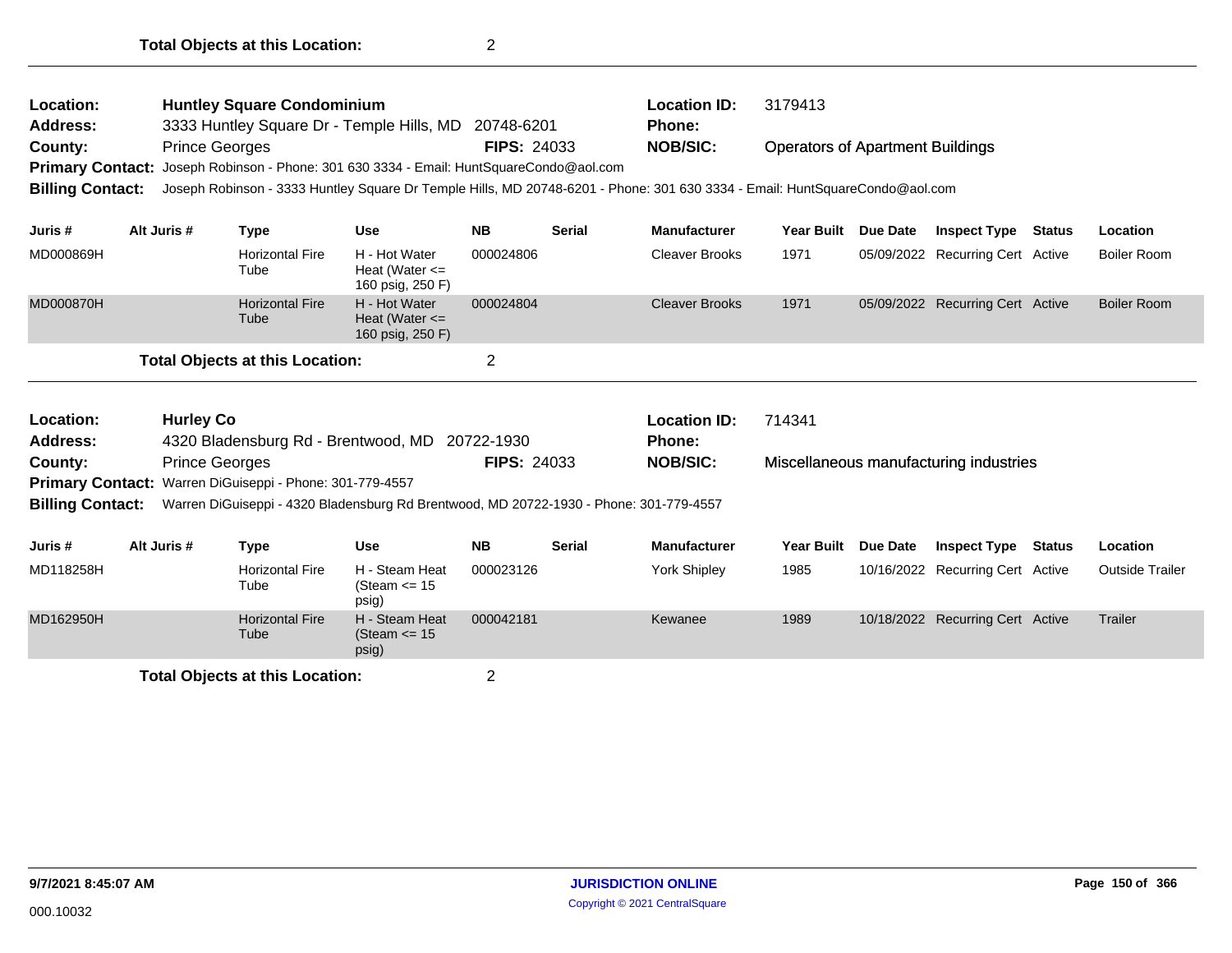| Location:                  |                       | <b>Hyattsville Middle School #1602</b>                                                                     |                                                             |                    |               | <b>Location ID:</b>                                                                            | 714373                                  |          |                                                  |                  |
|----------------------------|-----------------------|------------------------------------------------------------------------------------------------------------|-------------------------------------------------------------|--------------------|---------------|------------------------------------------------------------------------------------------------|-----------------------------------------|----------|--------------------------------------------------|------------------|
| <b>Address:</b><br>County: | <b>Prince Georges</b> | 601 42Nd Avenue - Hyattsville, MD 20781                                                                    |                                                             | <b>FIPS: 24033</b> |               | <b>Phone:</b><br><b>NOB/SIC:</b>                                                               | <b>Elementary and Secondary Schools</b> |          |                                                  |                  |
|                            |                       | Primary Contact: Mike Foster - Phone: 301-952-7821 - Cell: 301-717-7168 - Email: michael2.foster@pgcps.org |                                                             |                    |               |                                                                                                |                                         |          |                                                  |                  |
| <b>Billing Contact:</b>    |                       |                                                                                                            |                                                             |                    |               | Facility Manager - 13300 Old Marlboro Pike Upper Marlboro, MD 20772-2858 - Phone: 301-952-6500 |                                         |          |                                                  |                  |
|                            |                       |                                                                                                            |                                                             |                    |               |                                                                                                |                                         |          |                                                  |                  |
| Juris #                    | Alt Juris #           | <b>Type</b>                                                                                                | <b>Use</b>                                                  | <b>NB</b>          | <b>Serial</b> | <b>Manufacturer</b>                                                                            | <b>Year Built</b>                       | Due Date | <b>Inspect Type Status</b>                       | Location         |
| MD097782H                  |                       | <b>Fired Kettle</b>                                                                                        | S - Power-<br>Cooking (Steam ><br>15 psig)                  | 000060733          |               | Groen                                                                                          | 1972                                    |          | 05/10/2022 Recurring Cert Active                 | Kitchen          |
| MD131574H                  |                       | <b>Water Tube</b><br><b>Coiled (Flueless</b><br>Hi Efficiency)                                             | H - Hot Water<br>Supply (Water $\leq$<br>160 psig, 210 F)   | 000019354          |               | R <sub>BI</sub>                                                                                | 2007                                    |          | 05/10/2022 Recurring Cert Active                 | <b>BLRM</b>      |
| MD131575H                  |                       | Water Tube<br>Coiled (Flueless<br>Hi Efficiency)                                                           | H - Hot Water<br>Supply (Water $\leq$<br>160 psig, 210 F)   | 000019353          |               | R <sub>B</sub>                                                                                 | 2007                                    |          | 05/10/2022 Recurring Cert Active                 | <b>BLRM</b>      |
| MD131576H                  | Boiler #1             | <b>Horizontal Fire</b><br>Tube                                                                             | H - Hot Water<br>Heat (Water $\leq$<br>160 psig, 250 F)     | 000014702          |               | Hurst                                                                                          | 2008                                    |          | 05/10/2022 Recurring Cert Active                 | <b>BLRM</b>      |
| MD131577H                  | Boiler #2             | <b>Horizontal Fire</b><br>Tube                                                                             | H - Hot Water<br>Heat (Water $\leq$<br>160 psig, 250 F)     | 000014701          |               | Hurst                                                                                          | 2008                                    |          | 05/10/2022 Recurring Cert Active                 | <b>BLRM</b>      |
| MD131578V                  |                       | Pressure Vessel<br>w/comment                                                                               | Horizontal Unfired V - Storage (NOT 000536420<br>Cryogenic) |                    |               | <b>Steel Fab</b>                                                                               | 2008                                    |          | 05/10/2022 Recurring Cert Active                 | <b>BLRM</b>      |
|                            |                       | <b>Total Objects at this Location:</b>                                                                     |                                                             | 6                  |               |                                                                                                |                                         |          |                                                  |                  |
| Location:                  | IAD Auto, Inc         |                                                                                                            |                                                             |                    |               | <b>Location ID:</b>                                                                            | 726714                                  |          |                                                  |                  |
| <b>Address:</b>            |                       | 2000 Brightseat Rd - Landover, MD 20785-4219                                                               |                                                             |                    |               | <b>Phone:</b>                                                                                  | 301341-3440                             |          |                                                  |                  |
| County:                    | <b>Prince Georges</b> |                                                                                                            |                                                             | <b>FIPS: 24033</b> |               | <b>NOB/SIC:</b>                                                                                |                                         |          | Automotive dealers and gasoline service stations |                  |
|                            |                       | Primary Contact: Stephen Bark - Phone: 301-341-3440                                                        |                                                             |                    |               |                                                                                                |                                         |          |                                                  |                  |
| <b>Billing Contact:</b>    |                       | Stephen Bark - 2000 Brightseat Rd Landover, MD 20785-4219 - Phone: 301-341-3440                            |                                                             |                    |               |                                                                                                |                                         |          |                                                  |                  |
| Juris #                    | Alt Juris #           | <b>Type</b>                                                                                                | <b>Use</b>                                                  | <b>NB</b>          | <b>Serial</b> | <b>Manufacturer</b>                                                                            | <b>Year Built</b>                       | Due Date | <b>Inspect Type Status</b>                       | Location         |
| MD064430V                  |                       | <b>Vertical Unfired</b><br>Pressure Vessel<br>w/comment                                                    | V - Storage (NOT 000169629<br>Cryogenic)                    |                    |               | Stover                                                                                         | 1970                                    |          | 12/02/2022 Recurring Cert Active                 | <b>SHOP</b>      |
| MD156291V                  |                       | <b>Vertical Unfired</b><br><b>Pressure Vessel</b><br>w/comment                                             | V - Storage (NOT 000514446<br>Cryogenic)                    |                    |               | Morganton                                                                                      | 2015                                    |          | 12/02/2022 Recurring Cert Active                 | <b>COMP ROOM</b> |
|                            |                       | <b>Total Objects at this Location:</b>                                                                     |                                                             | $\overline{2}$     |               |                                                                                                |                                         |          |                                                  |                  |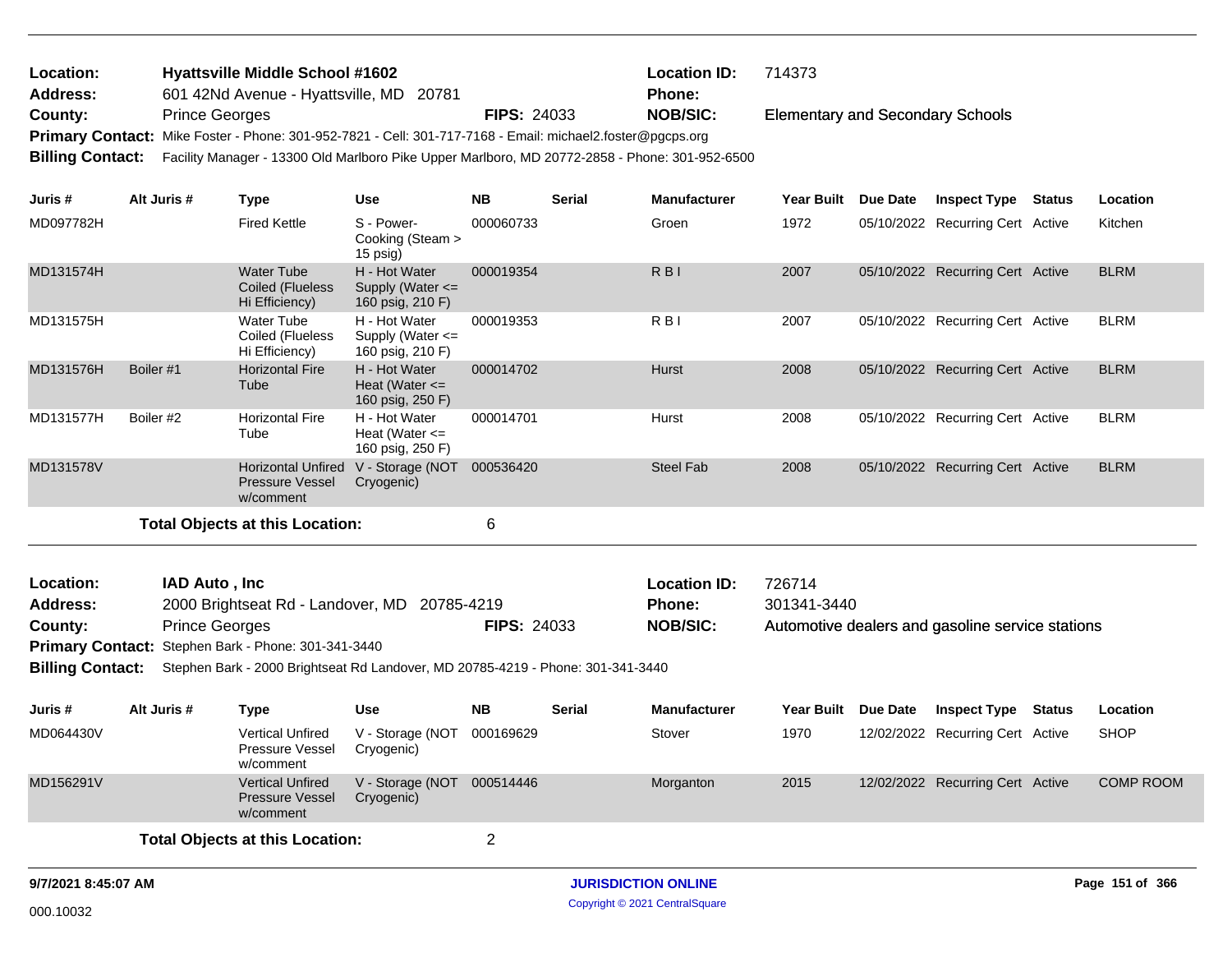| Location:<br>Address:   | <b>IHOP</b> | 16451 Excalibur Rd - Bowie, MD 20716-3925                                                                                                                                                             |                                                             |                    |               | <b>Location ID:</b><br><b>Phone:</b> | 723517                     |                     |                                                  |                    |
|-------------------------|-------------|-------------------------------------------------------------------------------------------------------------------------------------------------------------------------------------------------------|-------------------------------------------------------------|--------------------|---------------|--------------------------------------|----------------------------|---------------------|--------------------------------------------------|--------------------|
| County:                 |             | <b>Prince Georges</b><br>Primary Contact: Brian Boone - Phone: 240-731-4267                                                                                                                           |                                                             | <b>FIPS: 24033</b> |               | <b>NOB/SIC:</b>                      | Eating and drinking places |                     |                                                  |                    |
| <b>Billing Contact:</b> |             | - PO Box 78119 Wichita, KS 67278 - Phone: 703-415-4055 - Email: rt.licensing@issvc.com                                                                                                                |                                                             |                    |               |                                      |                            |                     |                                                  |                    |
| Juris #                 | Alt Juris # | <b>Type</b>                                                                                                                                                                                           | <b>Use</b>                                                  | NΒ                 | Serial        | <b>Manufacturer</b>                  | Year Built Due Date        |                     | <b>Inspect Type Status</b>                       | Location           |
| MD121525H               | 16451       | <b>Water Heater</b><br>(HLW)                                                                                                                                                                          | H - Hot Water<br>Supply (Water $\leq$<br>160 psig, 210 F)   | 000082845          |               | A O Smith                            | 2003                       |                     | 06/11/2023 Recurring Cert Active                 | Sprinkler Room     |
|                         |             | <b>Total Objects at this Location:</b>                                                                                                                                                                |                                                             | 1                  |               |                                      |                            |                     |                                                  |                    |
| Location:               |             | <b>Interstate Shell</b>                                                                                                                                                                               |                                                             |                    |               | <b>Location ID:</b>                  | 714610                     |                     |                                                  |                    |
| <b>Address:</b>         |             | 9322 Baltimore Boulevard - College Park, MD 20740-1318                                                                                                                                                |                                                             |                    |               | <b>Phone:</b>                        |                            |                     |                                                  |                    |
| County:                 |             | <b>Prince Georges</b>                                                                                                                                                                                 |                                                             | <b>FIPS: 24033</b> |               | <b>NOB/SIC:</b>                      |                            |                     | Automotive dealers and gasoline service stations |                    |
| <b>Billing Contact:</b> |             | Primary Contact: Interstate Shell - Phone: 4432535747<br>Ahmad - 9322 Baltimore Ave College Park, MD 20740-1318 - Phone: 4432535747                                                                   |                                                             |                    |               |                                      |                            |                     |                                                  |                    |
|                         |             |                                                                                                                                                                                                       |                                                             |                    |               |                                      |                            |                     |                                                  |                    |
| Juris #                 | Alt Juris # | <b>Type</b>                                                                                                                                                                                           | <b>Use</b>                                                  | <b>NB</b>          | <b>Serial</b> | <b>Manufacturer</b>                  | <b>Year Built</b>          | Due Date            | <b>Inspect Type Status</b>                       | Location           |
| MD098280V               | 9322        | <b>Vertical Unfired</b><br>Pressure Vessel<br>w/comment                                                                                                                                               | V - Storage (NOT<br>Cryogenic)                              | 000560818          |               | Manchester                           | 1997                       |                     | 05/28/2023 Recurring Cert Active                 | Store Room         |
|                         |             | <b>Total Objects at this Location:</b>                                                                                                                                                                |                                                             | 1                  |               |                                      |                            |                     |                                                  |                    |
| Location:               |             | J & J Dry Cleaners Inc.                                                                                                                                                                               |                                                             |                    |               | <b>Location ID:</b>                  | 718443                     |                     |                                                  |                    |
| <b>Address:</b>         |             | 6215 Livingston Rd - Oxon Hill, MD 20745-3008                                                                                                                                                         |                                                             |                    |               | <b>Phone:</b>                        | 301-237-7385               |                     |                                                  |                    |
| County:                 |             | <b>Prince Georges</b>                                                                                                                                                                                 |                                                             | <b>FIPS: 24033</b> |               | <b>NOB/SIC:</b>                      |                            |                     | Drycleaning Plants, Except Rug Cleaning          |                    |
| <b>Billing Contact:</b> |             | Primary Contact: Lin Bong Lee - Phone: 301-237-7385 - Email: linbonglee9@naver.com<br>Lin Bong Lee - 6215 Livingston Rd Oxon Hill, MD 20745-3008 - Phone: 301-237-7385 - Email: linbonglee9@naver.com |                                                             |                    |               |                                      |                            |                     |                                                  |                    |
|                         |             |                                                                                                                                                                                                       |                                                             |                    |               |                                      |                            |                     |                                                  |                    |
| Juris #                 | Alt Juris # | <b>Type</b>                                                                                                                                                                                           | Use                                                         | NΒ                 | <b>Serial</b> | <b>Manufacturer</b>                  |                            | Year Built Due Date | <b>Inspect Type Status</b>                       | Location           |
| MD100972V               |             | Pressure Vessel<br>w/comment                                                                                                                                                                          | Horizontal Unfired V - Storage (NOT 000063977<br>Cryogenic) |                    |               | Melben                               | 1983                       |                     | 06/11/2021 Recurring Cert Active                 | <b>Boiler Room</b> |
| MD157549                |             | <b>Vertical Tubeless</b>                                                                                                                                                                              | S - Power-Ironing<br>$(Steam > 15 \text{ psig})$            | 000121966          |               | Fulton                               | 2016                       |                     | 05/31/2022 Recurring Cert Active                 | <b>Boiler Room</b> |
|                         |             | <b>Total Objects at this Location:</b>                                                                                                                                                                |                                                             | $\overline{2}$     |               |                                      |                            |                     |                                                  |                    |
| 9/7/2021 8:45:07 AM     |             |                                                                                                                                                                                                       |                                                             |                    |               | <b>JURISDICTION ONLINE</b>           |                            |                     |                                                  | Page 152 of 366    |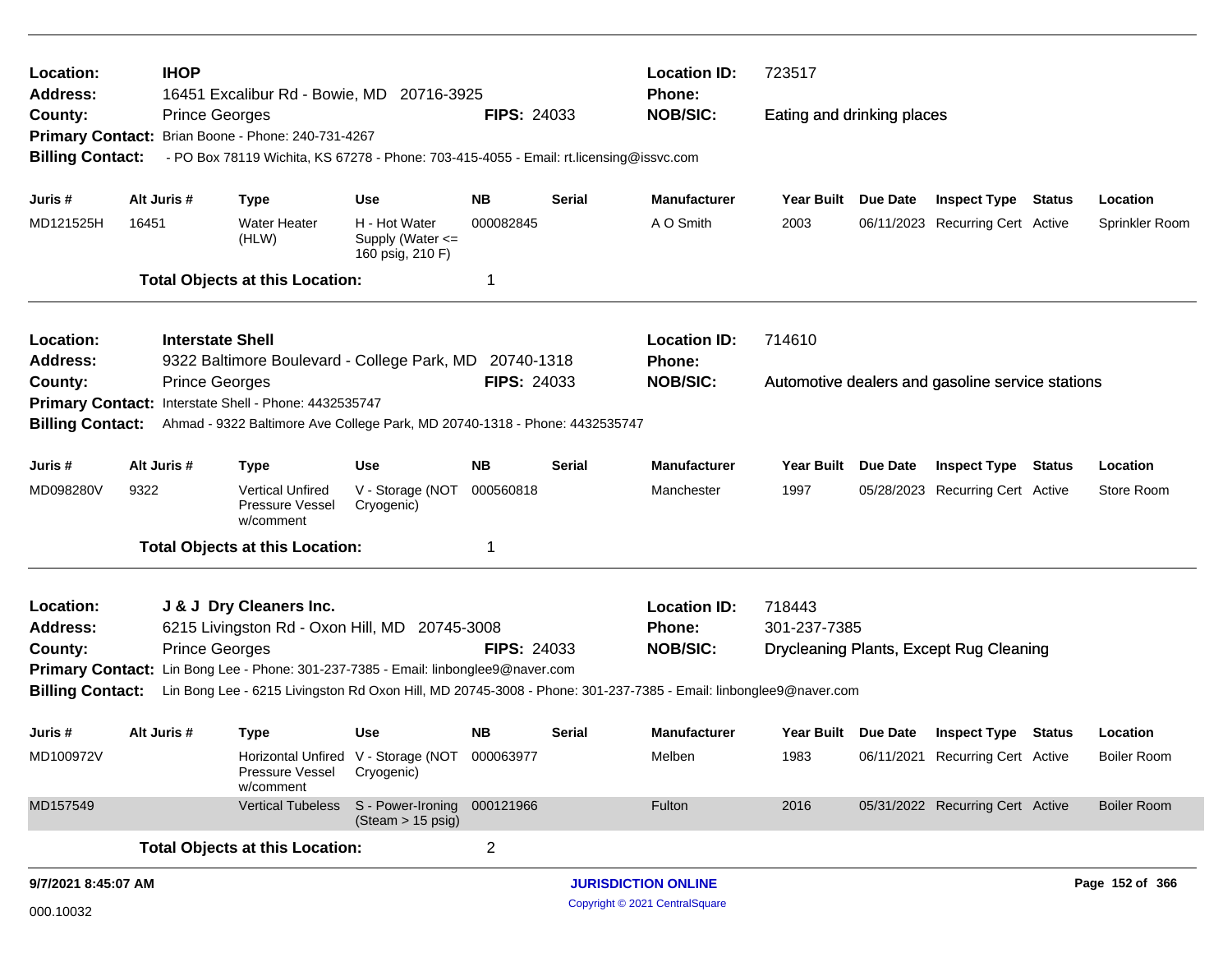| Location:<br>Address:              | J & J Towing          | 8545 Delano Rd - Clinton, MD 20735-1873                                                     |                                                   |                    |               | <b>Location ID:</b><br><b>Phone:</b>                                                                          | 2208077                                |          |                                             |             |
|------------------------------------|-----------------------|---------------------------------------------------------------------------------------------|---------------------------------------------------|--------------------|---------------|---------------------------------------------------------------------------------------------------------------|----------------------------------------|----------|---------------------------------------------|-------------|
| County:<br><b>Primary Contact:</b> | <b>Prince Georges</b> | Joe Bryant - Phone: 301-568-3284                                                            |                                                   | <b>FIPS: 24033</b> |               | <b>NOB/SIC:</b>                                                                                               | <b>General Automotive Repair Shops</b> |          |                                             |             |
| <b>Billing Contact:</b>            |                       | Joe Bryant - 8445 Delano Rd Clinton, MD 20735 - Phone: 301-568-3284                         |                                                   |                    |               |                                                                                                               |                                        |          |                                             |             |
| Juris #                            | Alt Juris #           | Type                                                                                        | <b>Use</b>                                        | <b>NB</b>          | <b>Serial</b> | <b>Manufacturer</b>                                                                                           | Year Built Due Date                    |          | <b>Inspect Type Status</b>                  | Location    |
| MD133232V                          |                       | <b>Vertical Unfired</b><br>Pressure Vessel<br>w/comment                                     | V - Storage (NOT<br>Cryogenic)                    | 001339606          |               | Campbell Hausfield                                                                                            | 2005                                   |          | 01/11/2022 Recurring Cert Active            | Shop        |
|                                    |                       | <b>Total Objects at this Location:</b>                                                      |                                                   | -1                 |               |                                                                                                               |                                        |          |                                             |             |
| Location:                          |                       | <b>J &amp; J Transmissions</b>                                                              |                                                   |                    |               | <b>Location ID:</b>                                                                                           | 1488765                                |          |                                             |             |
| <b>Address:</b>                    |                       | 7300 Martin Luther King Jr Hwy - Landover, MD 20785-5203                                    |                                                   |                    |               | <b>Phone:</b>                                                                                                 | 301 773 7666                           |          |                                             |             |
| County:<br><b>Primary Contact:</b> | <b>Prince Georges</b> | John Barbera - Phone: 301-773-7666                                                          |                                                   | <b>FIPS: 24033</b> |               | <b>NOB/SIC:</b>                                                                                               |                                        |          | <b>Automotive Transmission Repair Shops</b> |             |
| <b>Billing Contact:</b>            |                       | John Barbera - 7300 Martin Luther King Jr Hwy Landover, MD 20785-5203 - Phone: 301-773-7666 |                                                   |                    |               |                                                                                                               |                                        |          |                                             |             |
| Juris #                            | Alt Juris #           | <b>Type</b>                                                                                 | <b>Use</b>                                        | <b>NB</b>          | <b>Serial</b> | <b>Manufacturer</b>                                                                                           | <b>Year Built</b>                      | Due Date | <b>Inspect Type Status</b>                  | Location    |
| MD121061V                          | 7300                  | Pressure Vessel<br>w/comment                                                                | Horizontal Unfired V - Storage (NOT<br>Cryogenic) | 0007189            |               | Welders Eng.                                                                                                  | 1951                                   |          | 05/01/2022 Recurring Cert Active            | Shop        |
|                                    |                       | <b>Total Objects at this Location:</b>                                                      |                                                   | 1                  |               |                                                                                                               |                                        |          |                                             |             |
| Location:                          |                       | <b>Jack Stone Signs</b>                                                                     |                                                   |                    |               | <b>Location ID:</b>                                                                                           | 714830                                 |          |                                             |             |
| <b>Address:</b>                    |                       | 3131 Pennsy Dr - Landover, MD 20785-1508                                                    |                                                   |                    |               | <b>Phone:</b>                                                                                                 | 301-322-3323                           |          |                                             |             |
| County:                            | <b>Prince Georges</b> |                                                                                             |                                                   | <b>FIPS: 24033</b> |               | <b>NOB/SIC:</b>                                                                                               | Manufacturing Industries, NEC          |          |                                             |             |
| <b>Billing Contact:</b>            |                       | Primary Contact: Diana Werhan - Phone: 301-322-3323 - Email: diana@jackstonesigns.com       |                                                   |                    |               | Diana Werhan - 3131 Pennsy Dr Landover, MD 20785-1508 - Phone: 301-322-3323 - Email: diana@jackstonesigns.com |                                        |          |                                             |             |
| Juris #                            | Alt Juris #           | <b>Type</b>                                                                                 | <b>Use</b>                                        | <b>NB</b>          | <b>Serial</b> | <b>Manufacturer</b>                                                                                           | Year Built Due Date                    |          | <b>Inspect Type Status</b>                  | Location    |
| MD170542V                          |                       | <b>Vertical Unfired</b><br>Pressure Vessel<br>w/comment                                     | V - Storage (NOT<br>Cryogenic)                    | 000984282          |               | Samuel                                                                                                        | 2021                                   |          | 06/23/2023 Recurring Cert Active            | <b>SHOP</b> |
|                                    |                       | <b>Total Objects at this Location:</b>                                                      |                                                   | -1                 |               |                                                                                                               |                                        |          |                                             |             |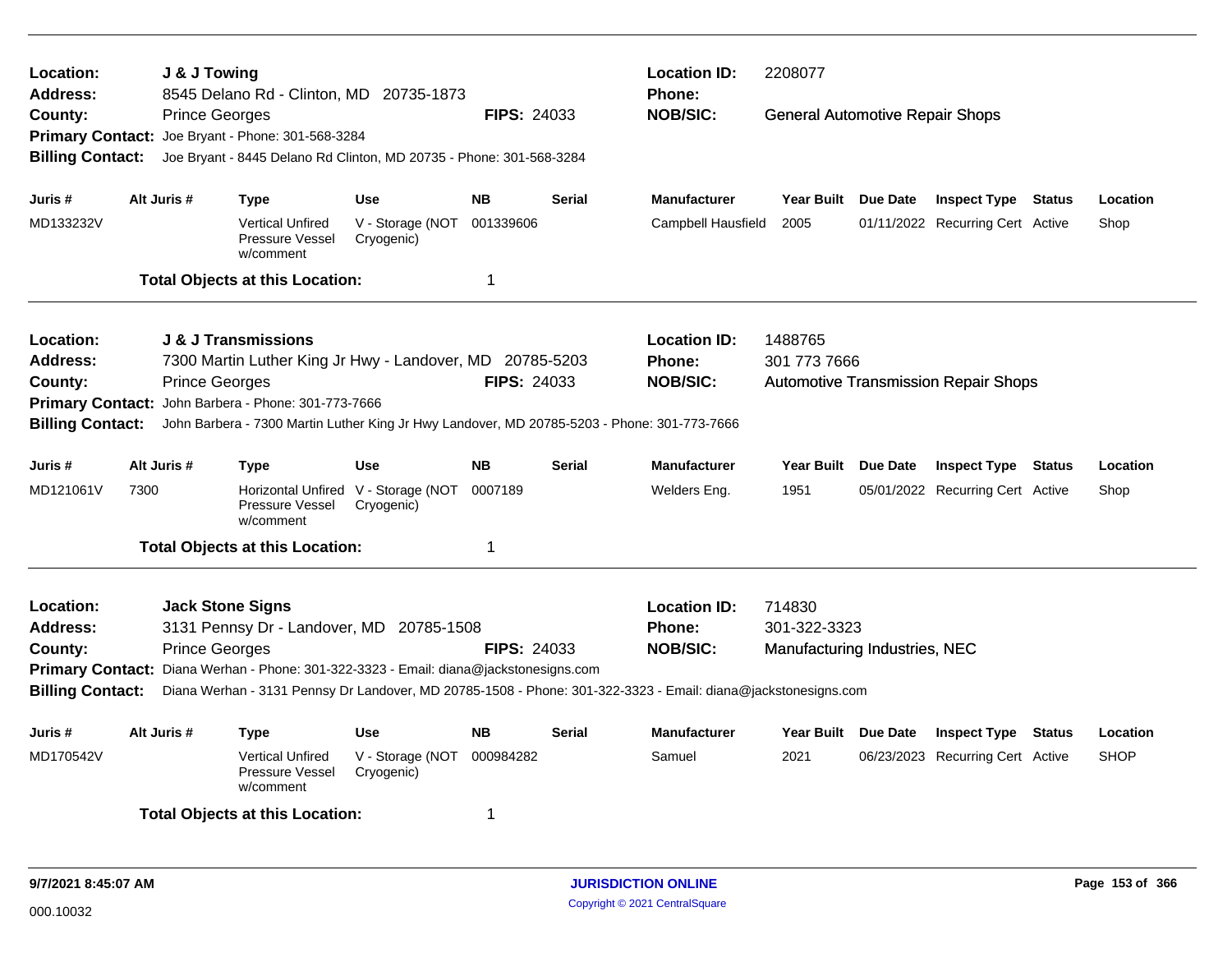| Jackson & Tull<br>Location:<br><b>Address:</b><br>12201 Distribution Way - Beltsville, MD 20705-1416<br><b>Prince Georges</b><br>County:<br>Primary Contact: Jackson & Tull<br><b>Billing Contact:</b> |                       |                                                                                                                                                                                                       |                                                           | <b>FIPS: 24033</b> |               | <b>Location ID:</b><br><b>Phone:</b><br><b>NOB/SIC:</b> | 3920843<br>301-931-6302<br><b>Electrical Industrial Apparatus, NEC</b> |                 |                                  |               |                    |
|--------------------------------------------------------------------------------------------------------------------------------------------------------------------------------------------------------|-----------------------|-------------------------------------------------------------------------------------------------------------------------------------------------------------------------------------------------------|-----------------------------------------------------------|--------------------|---------------|---------------------------------------------------------|------------------------------------------------------------------------|-----------------|----------------------------------|---------------|--------------------|
| Juris #                                                                                                                                                                                                | Alt Juris #           | <b>Type</b>                                                                                                                                                                                           | <b>Use</b>                                                | <b>NB</b>          | <b>Serial</b> | <b>Manufacturer</b>                                     | <b>Year Built</b>                                                      | <b>Due Date</b> | <b>Inspect Type</b>              | Status        | Location           |
| MD163704V                                                                                                                                                                                              |                       | <b>Vertical Unfired</b><br>Pressure Vessel<br>w/comment                                                                                                                                               | V - Storage (NOT<br>Cryogenic)                            | 002008358          |               | TWIN LAKES TANK 2017                                    |                                                                        |                 | 01/28/2023 Recurring Cert Active |               | <b>COMP RM</b>     |
|                                                                                                                                                                                                        |                       | <b>Total Objects at this Location:</b>                                                                                                                                                                |                                                           | 1                  |               |                                                         |                                                                        |                 |                                  |               |                    |
| Location:<br><b>Address:</b><br>County:                                                                                                                                                                | <b>Prince Georges</b> | <b>Jane Reality Apartments</b><br>10 Parkway - Greenbelt, MD 20770-1857                                                                                                                               |                                                           | <b>FIPS: 24033</b> |               | <b>Location ID:</b><br><b>Phone:</b><br><b>NOB/SIC:</b> | 709800<br><b>Operators of Apartment Buildings</b>                      |                 |                                  |               |                    |
| <b>Billing Contact:</b>                                                                                                                                                                                |                       | Primary Contact: Tonya Bowman - Phone: 240-602-4838 - Email: tonya@fariamanagement.com<br>Tonya Bowman - 10 Parkway Greenbelt, MD 20770-1857 - Phone: 240-602-4838 - Email: tonya@fariamanagement.com |                                                           |                    |               |                                                         |                                                                        |                 |                                  |               |                    |
| Juris #                                                                                                                                                                                                | Alt Juris #           | <b>Type</b>                                                                                                                                                                                           | <b>Use</b>                                                | <b>NB</b>          | <b>Serial</b> | <b>Manufacturer</b>                                     | <b>Year Built</b>                                                      | <b>Due Date</b> | <b>Inspect Type</b>              | <b>Status</b> | Location           |
| MD139492H                                                                                                                                                                                              |                       | <b>Water Heater</b><br>(HLW)                                                                                                                                                                          | H - Hot Water<br>Supply (Water $\leq$<br>160 psig, 210 F) | 0082219            |               | <b>Bradford White</b>                                   | 2008                                                                   |                 | 11/14/2022 Recurring Cert Active |               | <b>Boiler Room</b> |
| MD151297H                                                                                                                                                                                              |                       | <b>Horizontal Water</b><br>Tube                                                                                                                                                                       | H - Hot Water<br>Heat (Water $\leq$<br>160 psig, 250 F)   | 0254430            | C13254430     | Laars                                                   | 2013                                                                   |                 | 11/14/2022 Recurring Cert Active |               | Boiler room        |
| MD151298H                                                                                                                                                                                              |                       | <b>Horizontal Water</b><br>Tube                                                                                                                                                                       | H - Hot Water<br>Heat (Water $\leq$<br>160 psig, 250 F)   | 2052667            | C13252667     | Laars                                                   | 2013                                                                   |                 | 11/14/2022 Recurring Cert Active |               | Boiler room        |
|                                                                                                                                                                                                        |                       | <b>Total Objects at this Location:</b>                                                                                                                                                                |                                                           | 3                  |               |                                                         |                                                                        |                 |                                  |               |                    |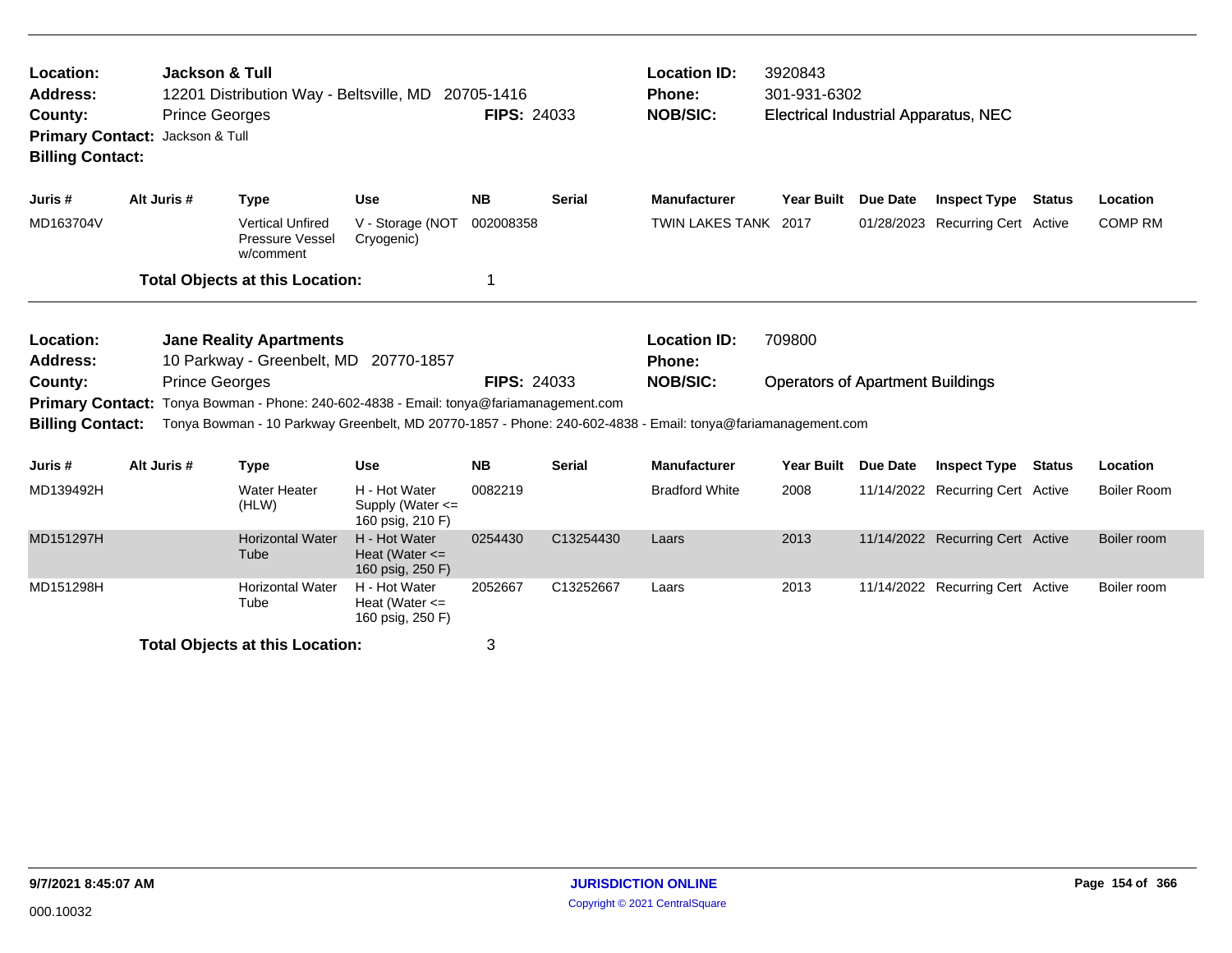| Location:<br><b>Address:</b> |                       | <b>Jefferson Hall Apartments</b>                      | 5422 Kenilworth Ter - Riverdale, MD 20737-3114                                      |                    |               | <b>Location ID:</b><br><b>Phone:</b>                                                                                        | 714944                                  |                                  |               |                                |
|------------------------------|-----------------------|-------------------------------------------------------|-------------------------------------------------------------------------------------|--------------------|---------------|-----------------------------------------------------------------------------------------------------------------------------|-----------------------------------------|----------------------------------|---------------|--------------------------------|
| County:                      | <b>Prince Georges</b> |                                                       |                                                                                     | <b>FIPS: 24033</b> |               | <b>NOB/SIC:</b>                                                                                                             | <b>Operators of Apartment Buildings</b> |                                  |               |                                |
|                              |                       | Primary Contact: Claudia Torres - Phone: 301-613-7719 |                                                                                     |                    |               |                                                                                                                             |                                         |                                  |               |                                |
| <b>Billing Contact:</b>      |                       |                                                       | Claudia Torres - 5422 Kenilworth Ter Riverdale, MD 20737-3114 - Phone: 301-613-7719 |                    |               |                                                                                                                             |                                         |                                  |               |                                |
|                              |                       |                                                       |                                                                                     |                    |               |                                                                                                                             |                                         |                                  |               |                                |
| Juris #                      | Alt Juris #           | <b>Type</b>                                           | <b>Use</b>                                                                          | <b>NB</b>          | <b>Serial</b> | <b>Manufacturer</b>                                                                                                         | Year Built Due Date                     | <b>Inspect Type Status</b>       |               | Location                       |
| MD114346H                    | 5416                  | Cast Iron                                             | H - Hot Water<br>Heat (Water $\leq$<br>160 psig, 250 F)                             | CI.                |               | Weil-McLain                                                                                                                 | 2002                                    | 05/28/2023 Recurring Cert Active |               | <b>Basement Boiler</b><br>Room |
| MD121510H                    | 5416                  | Cast Iron                                             | H - Hot Water<br>Heat (Water $\leq$<br>160 psig, 250 F)                             | CI                 |               | Weil-McLain                                                                                                                 | 2004                                    | 05/28/2023 Recurring Cert Active |               | <b>Basement Boiler</b><br>Room |
|                              |                       | <b>Total Objects at this Location:</b>                |                                                                                     | $\overline{2}$     |               |                                                                                                                             |                                         |                                  |               |                                |
| Location:<br><b>Address:</b> |                       | <b>Jefferson Square Condominiums</b>                  | 1800 Metzerott Rd - Hyattsville, MD 20783-5103                                      |                    |               | <b>Location ID:</b><br><b>Phone:</b>                                                                                        | 714950                                  |                                  |               |                                |
| County:                      | <b>Prince Georges</b> |                                                       |                                                                                     | <b>FIPS: 24033</b> |               | <b>NOB/SIC:</b>                                                                                                             | <b>Operators of Apartment Buildings</b> |                                  |               |                                |
|                              |                       | Primary Contact: Hazel Godette - Phone: 301-213-4939  |                                                                                     |                    |               |                                                                                                                             |                                         |                                  |               |                                |
| <b>Billing Contact:</b>      |                       |                                                       |                                                                                     |                    |               | Benjamin Colbert - 1806 Metzerott Rd Ofc 108 Adelphi, MD 20783-5120 - Phone: 301-439-2324 - Email: metroplias.cmi@gmail.com |                                         |                                  |               |                                |
| Juris #                      | Alt Juris #           | Type                                                  | <b>Use</b>                                                                          | <b>NB</b>          | Serial        | <b>Manufacturer</b>                                                                                                         | Year Built Due Date                     | <b>Inspect Type</b>              | <b>Status</b> | Location                       |
| MD152892H                    |                       | <b>Water Heater</b><br>(HLW)                          | H - Hot Water<br>Supply (Water $\leq$<br>160 psig, 210 F)                           | 000109047          | 124047        | <b>Bradford White</b>                                                                                                       | 2014                                    | 02/04/2022 Recurring Cert Active |               | <b>Bldg. 1800</b>              |
|                              |                       | <b>Total Objects at this Location:</b>                |                                                                                     | 1                  |               |                                                                                                                             |                                         |                                  |               |                                |
| Location:<br>Address:        |                       | <b>Jefferson Square Condominiums</b>                  | 1802 Metzerott Rd - Hyattsville, MD 20783-5107                                      |                    |               | <b>Location ID:</b><br><b>Phone:</b>                                                                                        | 714952                                  |                                  |               |                                |
| County:                      | <b>Prince Georges</b> |                                                       |                                                                                     | <b>FIPS: 24033</b> |               | <b>NOB/SIC:</b>                                                                                                             | <b>Operators of Apartment Buildings</b> |                                  |               |                                |
|                              |                       | Primary Contact: Hazel Godette - Phone: 301-213-4939  |                                                                                     |                    |               |                                                                                                                             |                                         |                                  |               |                                |
| <b>Billing Contact:</b>      |                       |                                                       |                                                                                     |                    |               | Benjamin Colbert - 1806 Metzerott Rd Ofc 108 Adelphi, MD 20783-5120 - Phone: 301-439-2324 - Email: metroplias.cmi@gmail.com |                                         |                                  |               |                                |
| Juris #                      | Alt Juris #           | <b>Type</b>                                           | <b>Use</b>                                                                          | <b>NB</b>          | <b>Serial</b> | <b>Manufacturer</b>                                                                                                         | Year Built Due Date                     | <b>Inspect Type</b>              | <b>Status</b> | Location                       |
| MD138988H                    |                       | <b>Water Heater</b><br>(HLW)                          | H - Hot Water<br>Supply (Water $\leq$<br>160 psig, 210 F)                           | 000090733          | 105733        | <b>Bradford White</b>                                                                                                       | 2010                                    | 02/04/2022 Recurring Cert Active |               | Wtr Htr/Gas<br>Meter Room      |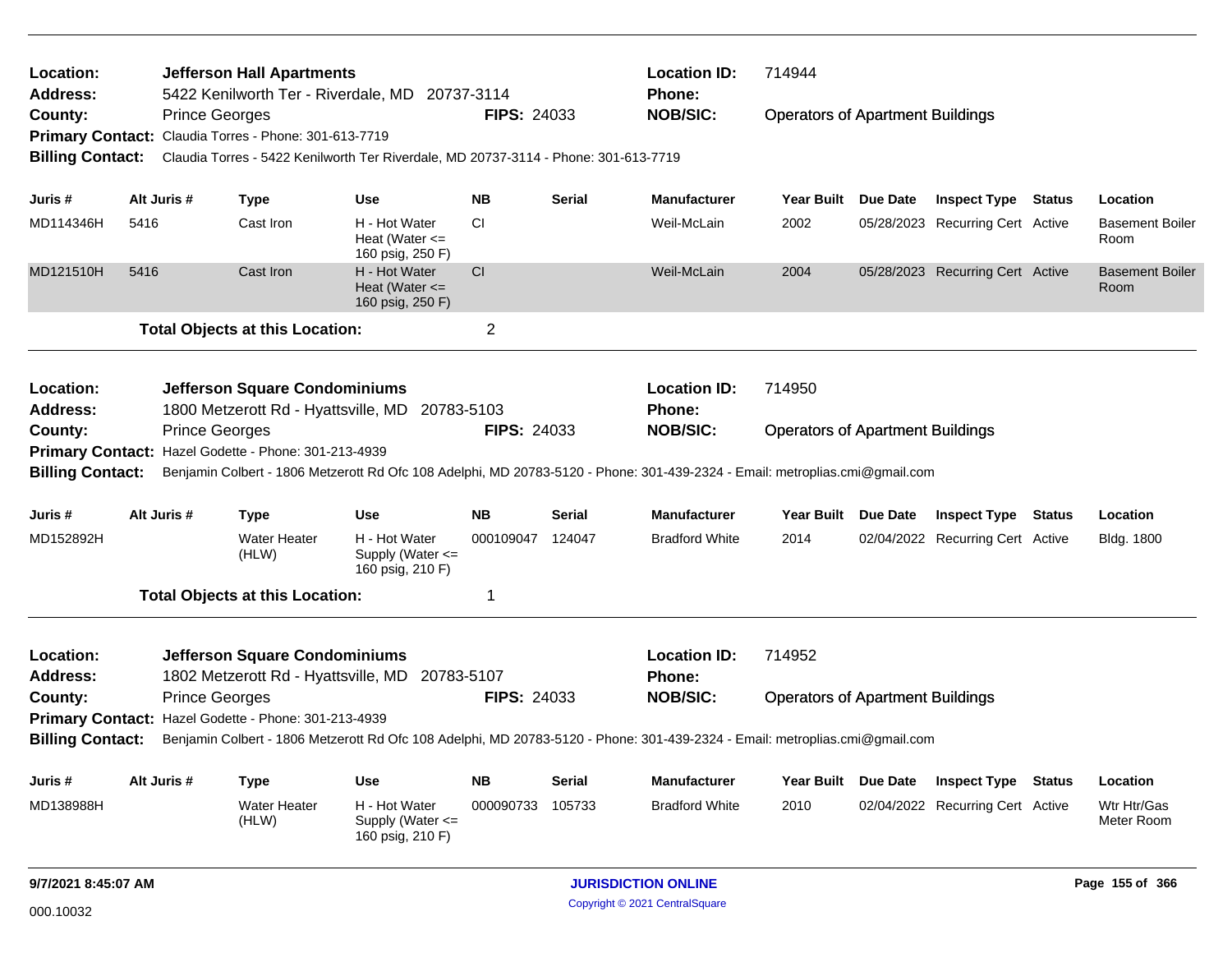| Juris #                 | Alt Juris #           | <b>Type</b>                                              | <b>Use</b>                                                                                                                                                                                | <b>NB</b>          | <b>Serial</b> | <b>Manufacturer</b>   | <b>Year Built</b>                       | Due Date | <b>Inspect Type</b>              | <b>Status</b> | Location                  |
|-------------------------|-----------------------|----------------------------------------------------------|-------------------------------------------------------------------------------------------------------------------------------------------------------------------------------------------|--------------------|---------------|-----------------------|-----------------------------------------|----------|----------------------------------|---------------|---------------------------|
| MD146773H               |                       | <b>Water Heater</b><br>(HLW)                             | H - Hot Water<br>Supply (Water <=<br>160 psig, 210 F)                                                                                                                                     | 000096174 111174   |               | <b>Jet Glass</b>      | 2011                                    |          | 02/04/2022 Recurring Cert Active |               | Wtr Htr/Gas<br>Meter Room |
|                         |                       | <b>Total Objects at this Location:</b>                   |                                                                                                                                                                                           | $\overline{2}$     |               |                       |                                         |          |                                  |               |                           |
| Location:               |                       | <b>Jefferson Square Condominiums</b>                     |                                                                                                                                                                                           |                    |               | <b>Location ID:</b>   | 714953                                  |          |                                  |               |                           |
| <b>Address:</b>         |                       |                                                          | 1806 Metzerott Rd - Hyattsville, MD 20783-5119                                                                                                                                            |                    |               | Phone:                | 301-439-2324                            |          |                                  |               |                           |
| County:                 | <b>Prince Georges</b> |                                                          |                                                                                                                                                                                           | <b>FIPS: 24033</b> |               | <b>NOB/SIC:</b>       | <b>Operators of Apartment Buildings</b> |          |                                  |               |                           |
| <b>Billing Contact:</b> |                       | Primary Contact: Hazel Ann Godette - Phone: 301-213-4939 | Hazel Ann Godette - 1806 Metzerott Rd Adelphi, MD 20783-5119 - Phone: 301-213-4939                                                                                                        |                    |               |                       |                                         |          |                                  |               |                           |
|                         |                       |                                                          |                                                                                                                                                                                           |                    |               |                       |                                         |          |                                  |               |                           |
| Juris #                 | Alt Juris #           | <b>Type</b>                                              | <b>Use</b>                                                                                                                                                                                | <b>NB</b>          | <b>Serial</b> | <b>Manufacturer</b>   | <b>Year Built</b>                       | Due Date | <b>Inspect Type</b>              | <b>Status</b> | Location                  |
| MD152889H               |                       | <b>Water Heater</b><br>(HLW)                             | H - Hot Water<br>Supply (Water <=<br>160 psig, 210 F)                                                                                                                                     | 000105524          | 120524        | <b>Bradford White</b> | 2013                                    |          | 02/04/2022 Recurring Cert Active |               | Wtr Htr/Gas<br>Meter Room |
| MD161021H               |                       | <b>Water Heater</b><br>(HLW)                             | H - Hot Water<br>Supply (Water <=<br>160 psig, 210 F)                                                                                                                                     | 000219330 219330   |               | A O Smith             | 2016                                    |          | 03/22/2022 Recurring Cert Active |               | Wtr Htr/Gas<br>Meter Room |
|                         |                       | <b>Total Objects at this Location:</b>                   |                                                                                                                                                                                           | 2                  |               |                       |                                         |          |                                  |               |                           |
| Location:               |                       | Jericho City of Praise                                   |                                                                                                                                                                                           |                    |               | <b>Location ID:</b>   | 714975                                  |          |                                  |               |                           |
| <b>Address:</b>         |                       |                                                          | 8501 Jericho City Dr - Landover, MD 20785-4703                                                                                                                                            |                    |               | Phone:                | 301-333-0500                            |          |                                  |               |                           |
| County:                 | <b>Prince Georges</b> |                                                          |                                                                                                                                                                                           | <b>FIPS: 24033</b> |               | <b>NOB/SIC:</b>       | <b>Religious Organizations</b>          |          |                                  |               |                           |
| <b>Billing Contact:</b> |                       |                                                          | Primary Contact: Rod Chavez - Phone: 301-333-9304 - Email: rchavez@copfm.org<br>- 8501 Jericho City Dr Landover, MD 20785-4703 - Phone: 301-333-0500 - Email: Jerichocityofpraise@msn.com |                    |               |                       |                                         |          |                                  |               |                           |
| Juris #                 | Alt Juris #           | <b>Type</b>                                              | Use                                                                                                                                                                                       | <b>NB</b>          | Serial        | <b>Manufacturer</b>   | Year Built                              | Due Date | <b>Inspect Type</b>              | <b>Status</b> | Location                  |
| MD147126H               |                       | <b>Water Heater</b><br>(HLW)                             | H - Hot Water<br>Supply (Water <=<br>160 psig, 210 F)                                                                                                                                     | 000131989          | 0411131989    | <b>PVI</b> Industries | 2011                                    |          | 07/11/2022 Recurring Cert Active |               | 2nd Floor Church          |
|                         |                       | <b>Total Objects at this Location:</b>                   |                                                                                                                                                                                           | 1                  |               |                       |                                         |          |                                  |               |                           |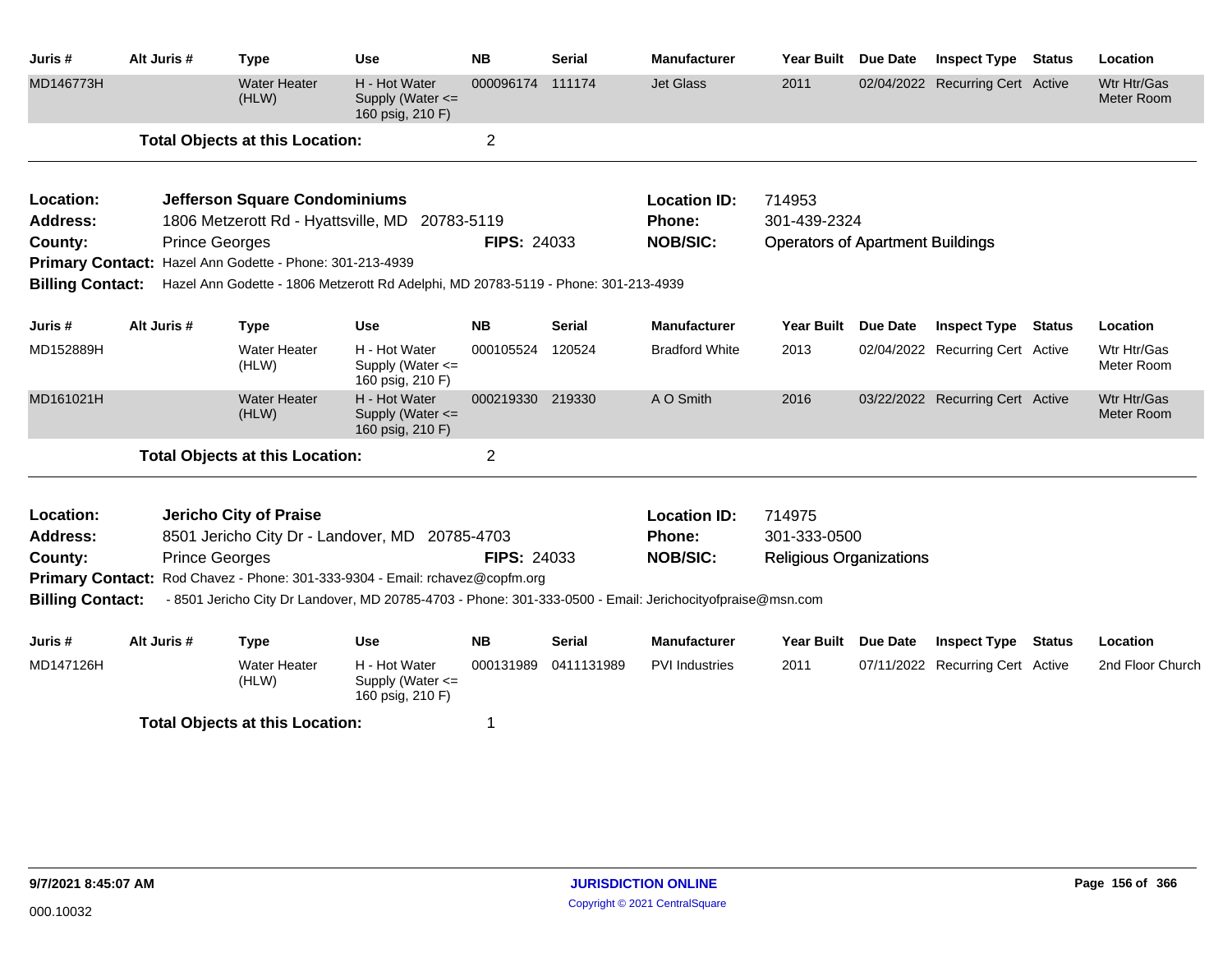| Location:<br>Address:                 |                                                                        | Jersey Mike's (NuCO2) #650483<br>9100 Alaking Ct - Capitol Heights, MD 20743-5060                                       |                                |                    |               | <b>Location ID:</b><br><b>Phone:</b> | 3855085                                          |                                  |               |                         |
|---------------------------------------|------------------------------------------------------------------------|-------------------------------------------------------------------------------------------------------------------------|--------------------------------|--------------------|---------------|--------------------------------------|--------------------------------------------------|----------------------------------|---------------|-------------------------|
| County:                               | <b>Prince Georges</b>                                                  |                                                                                                                         |                                | <b>FIPS: 24033</b> |               | <b>NOB/SIC:</b>                      | <b>Industrial Gases</b>                          |                                  |               |                         |
|                                       |                                                                        | Primary Contact: NuCO2-Regulatory (MD BPV) - Phone: 800-472-2855 - Email: regulatory@nuco2.com                          |                                |                    |               |                                      |                                                  |                                  |               |                         |
| <b>Billing Contact:</b>               |                                                                        | - 2800 SE Market PI Stuart, FL 34997-4965 - Phone: 800-472-2855 - Email: regulatory@nuco2.com                           |                                |                    |               |                                      |                                                  |                                  |               |                         |
|                                       |                                                                        |                                                                                                                         |                                |                    |               |                                      |                                                  |                                  |               |                         |
| Juris #                               | Alt Juris #                                                            | <b>Type</b>                                                                                                             | <b>Use</b>                     | <b>NB</b>          | <b>Serial</b> | <b>Manufacturer</b>                  | Year Built Due Date                              | <b>Inspect Type Status</b>       |               | Location                |
| MD160385V                             | A1028399                                                               | <b>Vertical Unfired</b><br><b>Pressure Vessel</b><br>w/comment                                                          | V - Storage<br>(Cryogenic)     | 000152257          | CICP04C128    | <b>CHART</b>                         | 2004                                             | 03/14/2022 Recurring Cert Active |               | Beverage<br>Carbonation |
|                                       |                                                                        | <b>Total Objects at this Location:</b>                                                                                  |                                | 1                  |               |                                      |                                                  |                                  |               |                         |
|                                       |                                                                        |                                                                                                                         |                                |                    |               |                                      |                                                  |                                  |               |                         |
| Location:                             | <b>Jiffy Lube</b>                                                      |                                                                                                                         |                                |                    |               | <b>Location ID:</b>                  | 723692                                           |                                  |               |                         |
| Address:                              |                                                                        | 5518 Saint Barnabas Rd - Oxon Hill, MD 20745-3624                                                                       |                                | FIPS: 24033        |               | <b>Phone:</b><br><b>NOB/SIC:</b>     | 301-630-7308<br><b>Gasoline Service Stations</b> |                                  |               |                         |
| County:                               | <b>Prince Georges</b>                                                  | Primary Contact: James Barr Jr. - Phone: 301-630-7308                                                                   |                                |                    |               |                                      |                                                  |                                  |               |                         |
| <b>Billing Contact:</b>               |                                                                        |                                                                                                                         |                                |                    |               |                                      |                                                  |                                  |               |                         |
| Juris #                               | Alt Juris #<br><b>NB</b><br><b>Serial</b><br><b>Type</b><br><b>Use</b> |                                                                                                                         |                                |                    |               | <b>Manufacturer</b>                  | Year Built Due Date                              | <b>Inspect Type</b>              | <b>Status</b> | Location                |
| MD133206V                             |                                                                        | <b>Vertical Unfired</b><br><b>Pressure Vessel</b><br>w/comment                                                          | V - Storage (NOT<br>Cryogenic) | 000500407          |               | <b>Steel Fab</b>                     | 2007                                             | 06/17/2022 Recurring Cert Active |               | <b>BACK ROOM</b>        |
|                                       |                                                                        | <b>Total Objects at this Location:</b>                                                                                  |                                | 1                  |               |                                      |                                                  |                                  |               |                         |
| Location:                             |                                                                        | Jimmy John's - 3237 (Arc3)                                                                                              |                                |                    |               | <b>Location ID:</b>                  | 3987514                                          |                                  |               |                         |
| Address:                              |                                                                        | 14619 Baltimore Ave - Laurel, MD                                                                                        | 20707-4902                     |                    |               | <b>Phone:</b>                        |                                                  |                                  |               |                         |
| County:                               | <b>Prince Georges</b>                                                  |                                                                                                                         |                                | <b>FIPS: 24033</b> |               | <b>NOB/SIC:</b>                      | <b>Eating and Drinking Places</b>                |                                  |               |                         |
|                                       |                                                                        | Primary Contact: Charlie Patterson - Phone: 804-644-4521 - Email: charlie.patterson@arc3gases.com                       |                                |                    |               |                                      |                                                  |                                  |               |                         |
| <b>Billing Contact:</b>               |                                                                        | Charlie Patterson - PO Box 26269 Richmond, VA 23260-6269 - Phone: 804-644-4521 - Email: charlie.patterson@arc3gases.com |                                |                    |               |                                      |                                                  |                                  |               |                         |
| Alt Juris #<br>Juris #<br><b>Type</b> |                                                                        |                                                                                                                         | <b>Use</b>                     | <b>NB</b>          | Serial        | <b>Manufacturer</b>                  | Year Built Due Date                              | <b>Inspect Type Status</b>       |               | Location                |
| MD165509V                             |                                                                        | <b>Vertical Unfired</b><br>Pressure Vessel<br>w/comment                                                                 | V - Storage<br>(Cryogenic)     | 000127580          |               | MVE Inc                              | 2001                                             | 10/18/2021 Recurring Cert Active |               | Kitchen                 |
|                                       |                                                                        | <b>Total Objects at this Location:</b>                                                                                  |                                | 1                  |               |                                      |                                                  |                                  |               |                         |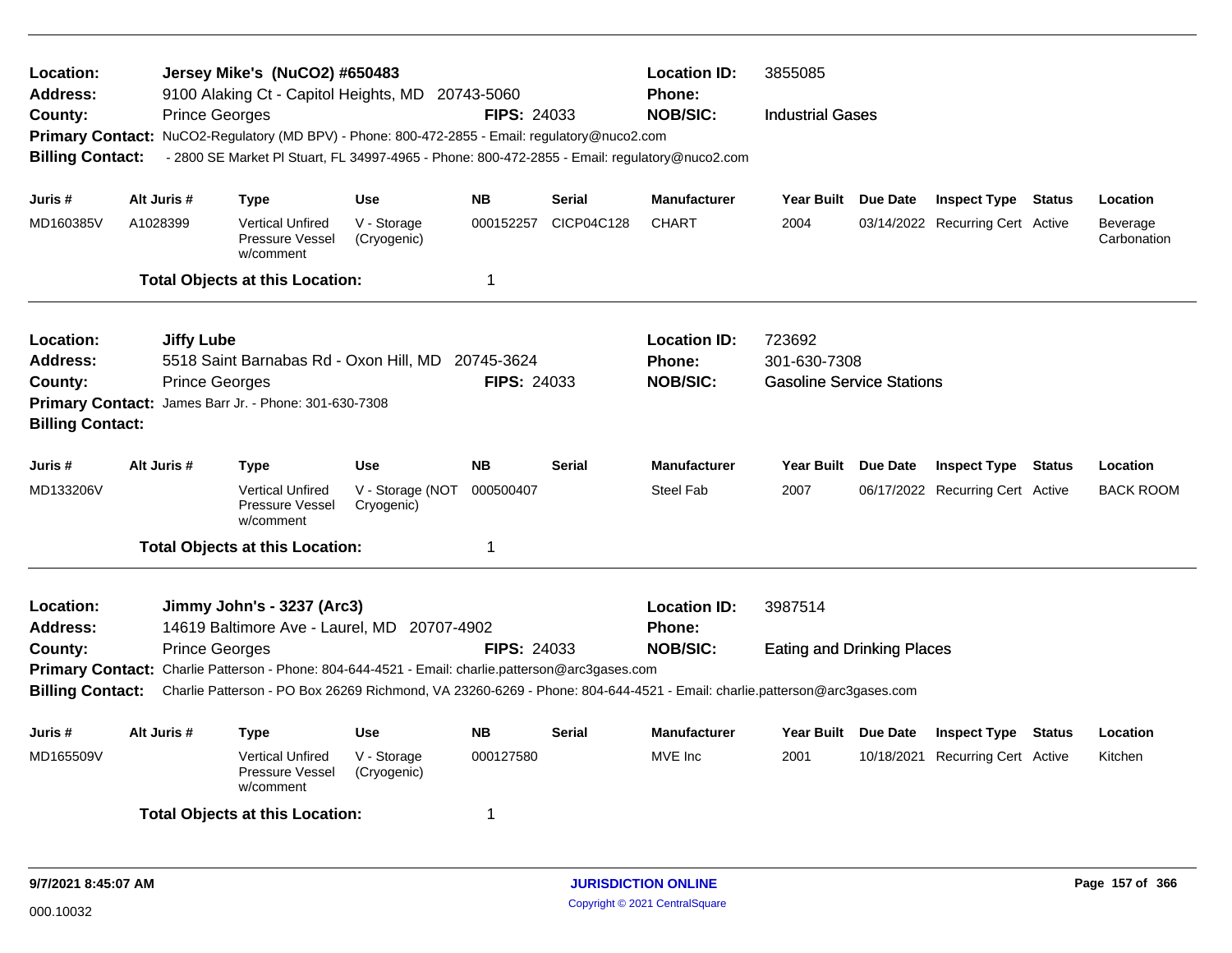| Location:<br>Address:<br>County:<br><b>Billing Contact:</b>                                                                                                                                                                                                                                                                  |                                                                                                                 | <b>Prince Georges</b> | Jimmy Johns (NuCO2) # 636492<br>7410 Baltimore Ave - College Park, MD<br>Primary Contact: Jimmy Johns - Phone: (301) 927-7827<br>- 2800 SE Market PI Stuart, FL 34997-4965 - Phone: 800-472-2855 - Email: pressurevesselpermitting@nuco2.com |                                                             | 20740-3208<br><b>FIPS: 24033</b> |               | <b>Location ID:</b><br><b>Phone:</b><br><b>NOB/SIC:</b> | 3838166<br>(301) 927-7827<br><b>Industrial Gases</b> |                                  |               |                     |
|------------------------------------------------------------------------------------------------------------------------------------------------------------------------------------------------------------------------------------------------------------------------------------------------------------------------------|-----------------------------------------------------------------------------------------------------------------|-----------------------|----------------------------------------------------------------------------------------------------------------------------------------------------------------------------------------------------------------------------------------------|-------------------------------------------------------------|----------------------------------|---------------|---------------------------------------------------------|------------------------------------------------------|----------------------------------|---------------|---------------------|
| Juris #                                                                                                                                                                                                                                                                                                                      | Alt Juris #                                                                                                     |                       | <b>Type</b>                                                                                                                                                                                                                                  | <b>Use</b>                                                  | <b>NB</b>                        | <b>Serial</b> | <b>Manufacturer</b>                                     | Year Built Due Date                                  | <b>Inspect Type Status</b>       |               | Location            |
| MD159632V                                                                                                                                                                                                                                                                                                                    | A989374                                                                                                         |                       | <b>Vertical Unfired</b><br>Pressure Vessel<br>w/comment                                                                                                                                                                                      | V - Storage<br>(Cryogenic)                                  | 000048015                        | CCN096C141    | MVE Inc                                                 | 1996                                                 | 11/28/2021 Recurring Cert Active |               | <b>Outside Rear</b> |
|                                                                                                                                                                                                                                                                                                                              |                                                                                                                 |                       | <b>Total Objects at this Location:</b>                                                                                                                                                                                                       |                                                             | $\mathbf{1}$                     |               |                                                         |                                                      |                                  |               |                     |
| Location:<br>Address:                                                                                                                                                                                                                                                                                                        |                                                                                                                 |                       | John's Auto Body Shop, Inc<br>4609 Madison St - Riverdale, MD 20737-2025                                                                                                                                                                     |                                                             |                                  |               | <b>Location ID:</b><br><b>Phone:</b>                    | 3595667                                              |                                  |               |                     |
| County:                                                                                                                                                                                                                                                                                                                      | <b>Prince Georges</b><br><b>FIPS: 24033</b><br>Fausto Lambolia - Phone: 301-864-5500<br><b>Primary Contact:</b> |                       |                                                                                                                                                                                                                                              |                                                             |                                  |               | <b>NOB/SIC:</b>                                         | <b>General Automotive Repair Shops</b>               |                                  |               |                     |
| <b>Billing Contact:</b>                                                                                                                                                                                                                                                                                                      |                                                                                                                 |                       | Fausto Lambolia - 4609 Madison St Riverdale, MD 20737-2025 - Phone: 301-864-5500                                                                                                                                                             |                                                             |                                  |               |                                                         |                                                      |                                  |               |                     |
| Alt Juris #<br>Juris #                                                                                                                                                                                                                                                                                                       |                                                                                                                 |                       | <b>Type</b>                                                                                                                                                                                                                                  | <b>Use</b>                                                  | <b>NB</b>                        | <b>Serial</b> | <b>Manufacturer</b>                                     | Year Built Due Date                                  | <b>Inspect Type</b>              | <b>Status</b> | Location            |
| MD151252V                                                                                                                                                                                                                                                                                                                    |                                                                                                                 |                       | <b>Vertical Unfired</b><br><b>Pressure Vessel</b><br>w/comment                                                                                                                                                                               | V - Storage (NOT 000044968<br>Cryogenic)                    |                                  |               | <b>Brunner</b>                                          | 1993                                                 | 04/07/2023 Recurring Cert Active |               | Shop                |
| MD151253V                                                                                                                                                                                                                                                                                                                    |                                                                                                                 |                       | <b>Pressure Vessel</b><br>w/comment                                                                                                                                                                                                          | Horizontal Unfired V - Storage (NOT 000420615<br>Cryogenic) |                                  |               | <b>Buckeye</b>                                          | 1983                                                 | 04/07/2023 Recurring Cert Active |               | Shop                |
|                                                                                                                                                                                                                                                                                                                              |                                                                                                                 |                       | <b>Total Objects at this Location:</b>                                                                                                                                                                                                       |                                                             | $\mathbf 2$                      |               |                                                         |                                                      |                                  |               |                     |
| Location:<br><b>Johnnys Auto Service</b><br>Address:<br>9401 Smith Ave - Lanham, MD 20706-4045<br>County:<br><b>Prince Georges</b><br><b>FIPS: 24033</b><br><b>Primary Contact:</b><br>Johnnys Auto Service - Phone: 301-577-3140<br><b>Billing Contact:</b><br>- 9401 Smith Ave Lanham, MD 20706-4045 - Phone: 301-577-3140 |                                                                                                                 |                       |                                                                                                                                                                                                                                              |                                                             |                                  |               | <b>Location ID:</b><br><b>Phone:</b><br><b>NOB/SIC:</b> | 3748267<br>301-577-3140                              |                                  |               |                     |
| Juris #                                                                                                                                                                                                                                                                                                                      | Alt Juris #                                                                                                     |                       | Type                                                                                                                                                                                                                                         | <b>Use</b>                                                  | <b>NB</b>                        | <b>Serial</b> | <b>Manufacturer</b>                                     | Year Built Due Date                                  | <b>Inspect Type</b>              | <b>Status</b> | Location            |
| MD156165V                                                                                                                                                                                                                                                                                                                    |                                                                                                                 |                       | <b>Vertical Unfired</b><br>Pressure Vessel<br>w/comment                                                                                                                                                                                      | V - Storage (NOT 000256463<br>Cryogenic)                    |                                  |               | Morganton                                               | 2013                                                 | 12/08/2022 Recurring Cert Active |               | outside shed        |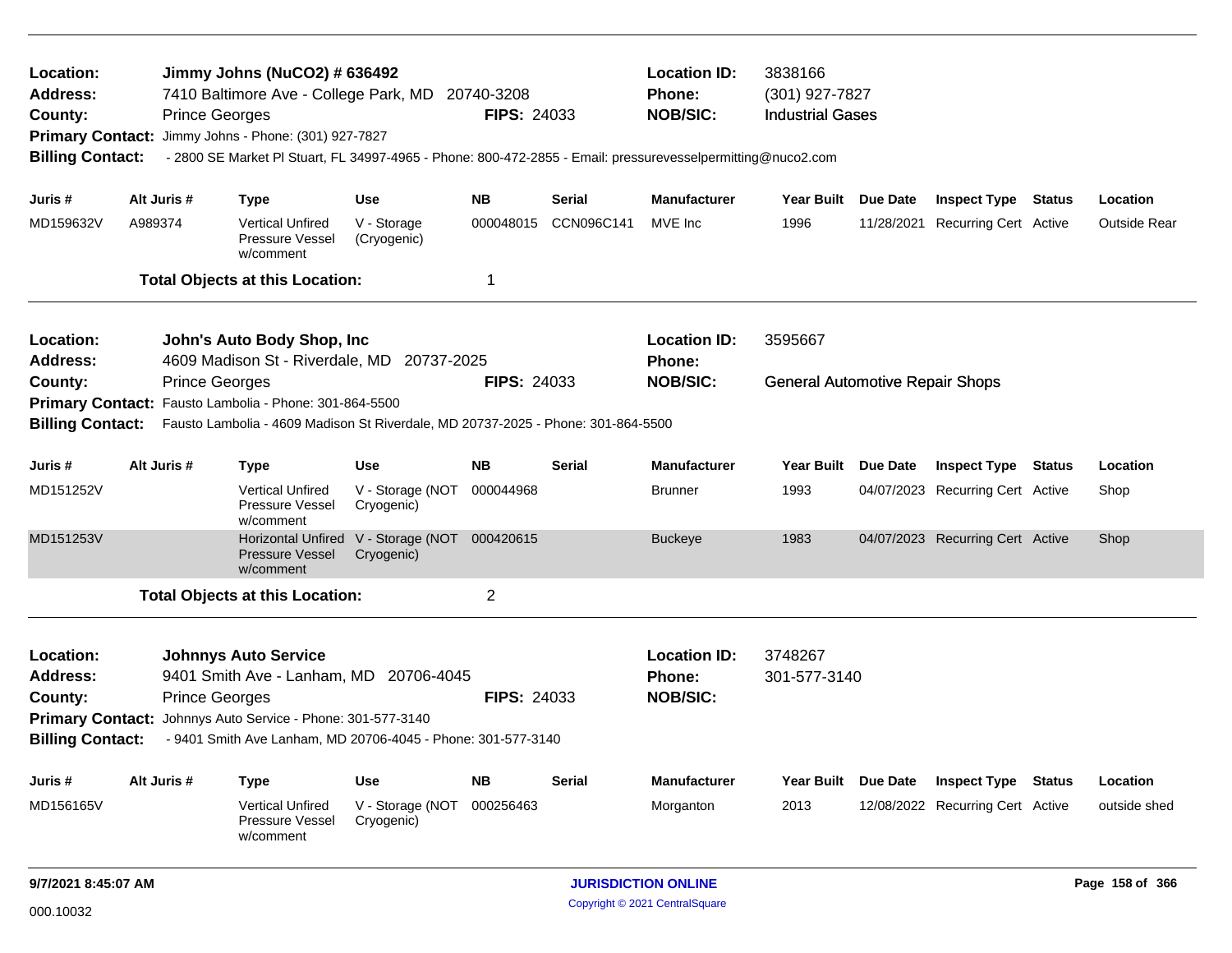| <b>Location:</b>                     |                     |                                                                        | <b>Jones Lang LaSalle</b>                                                                                                              |                                                             |                    |               | <b>Location ID:</b>              | 715742                              |                 |                                  |                        |
|--------------------------------------|---------------------|------------------------------------------------------------------------|----------------------------------------------------------------------------------------------------------------------------------------|-------------------------------------------------------------|--------------------|---------------|----------------------------------|-------------------------------------|-----------------|----------------------------------|------------------------|
| <b>Address:</b><br>County:           |                     | <b>Prince Georges</b>                                                  | 14502 Greenview Dr Ste 208 - Laurel, MD 20708-4219                                                                                     |                                                             | <b>FIPS: 24033</b> |               | <b>Phone:</b><br><b>NOB/SIC:</b> | Offices of Holding Companies, NEC   |                 |                                  |                        |
|                                      |                     |                                                                        | Primary Contact: Ellie Maller - Phone: 410 244 3169 - Cell: 202-702-6860 - Email: ellie.maller@cbre.com                                |                                                             |                    |               |                                  |                                     |                 |                                  |                        |
| <b>Billing Contact:</b>              |                     |                                                                        | Ellie Maller - 100 E Pratt St Fl 17 Baltimore, MD 21202-1051 - Phone: 410 244 3169 - Cell: 202-702-6860 - Email: ellie.maller@cbre.com |                                                             |                    |               |                                  |                                     |                 |                                  |                        |
|                                      |                     |                                                                        |                                                                                                                                        |                                                             |                    |               |                                  |                                     |                 |                                  |                        |
| Juris #                              |                     | Alt Juris #                                                            | <b>Type</b>                                                                                                                            | <b>Use</b>                                                  | <b>NB</b>          | <b>Serial</b> | <b>Manufacturer</b>              | Year Built Due Date                 |                 | <b>Inspect Type Status</b>       | Location               |
| MD075038V                            | $\mathbf 0$         |                                                                        | Horizontal Unfired V - Storage (NOT<br>Pressure Vessel<br>w/comment                                                                    | Cryogenic)                                                  | 000146177 0        |               | Manchester                       | 1987                                |                 | 08/17/2021 Recurring Cert Active | Green 2--<br>Penthouse |
|                                      |                     |                                                                        | <b>Total Objects at this Location:</b>                                                                                                 |                                                             | $\mathbf 1$        |               |                                  |                                     |                 |                                  |                        |
| <b>Location:</b>                     |                     |                                                                        | Joseph Smith & Sons Inc                                                                                                                |                                                             |                    |               | <b>Location ID:</b>              | 715322                              |                 |                                  |                        |
| <b>Address:</b>                      |                     |                                                                        | 2001 Kenilworth Ave - Capitol Hgts, MD                                                                                                 |                                                             | 20743-6711         |               | Phone:                           |                                     |                 |                                  |                        |
| County:                              |                     | <b>Prince Georges</b>                                                  |                                                                                                                                        |                                                             | <b>FIPS: 24033</b> |               | <b>NOB/SIC:</b>                  | <b>Primary Metal Products, NEC</b>  |                 |                                  |                        |
|                                      |                     |                                                                        | Primary Contact: Brian Benko - Phone: 301 773 1266                                                                                     |                                                             |                    |               |                                  |                                     |                 |                                  |                        |
| <b>Billing Contact:</b>              |                     |                                                                        | - PO Box 64430 Washington, DC 20029-4430 - Phone: 301-773-1266 ext.110                                                                 |                                                             |                    |               |                                  |                                     |                 |                                  |                        |
| Juris #                              |                     | <b>NB</b><br>Alt Juris #<br><b>Use</b><br><b>Serial</b><br><b>Type</b> |                                                                                                                                        |                                                             |                    |               | <b>Manufacturer</b>              | <b>Year Built</b>                   | <b>Due Date</b> | <b>Inspect Type Status</b>       | Location               |
| MD159693V                            |                     |                                                                        | Horizontal Unfired V - Storage (NOT<br>Pressure Vessel<br>w/comment                                                                    | Cryogenic)                                                  | 000701049          |               | Morganton                        | 2017                                |                 | 02/07/2022 Recurring Cert Active | <b>Welding Shop</b>    |
| MD166431V                            |                     |                                                                        | <b>Pressure Vessel</b><br>w/comment                                                                                                    | Horizontal Unfired V - Storage (NOT 002070760<br>Cryogenic) |                    |               | Manchester                       | 2019                                |                 | 01/15/2022 Recurring Cert Active | <b>Mill Shed</b>       |
|                                      |                     |                                                                        | <b>Total Objects at this Location:</b>                                                                                                 |                                                             | $\overline{2}$     |               |                                  |                                     |                 |                                  |                        |
| Location:                            |                     |                                                                        | <b>Jung's Auto Service</b>                                                                                                             |                                                             |                    |               | <b>Location ID:</b>              | 2932452                             |                 |                                  |                        |
| Address:                             |                     |                                                                        | 9600 (Back unit B) Baltimore Ave - College Park, MD 20740                                                                              |                                                             |                    |               | <b>Phone:</b>                    | 301-441-8820                        |                 |                                  |                        |
| County:                              |                     | <b>Prince Georges</b>                                                  |                                                                                                                                        |                                                             | <b>FIPS: 24033</b> |               | <b>NOB/SIC:</b>                  | <b>Automotive Repair Shops, NEC</b> |                 |                                  |                        |
| Primary Contact: Jung's Auto Service |                     |                                                                        |                                                                                                                                        |                                                             |                    |               |                                  |                                     |                 |                                  |                        |
| <b>Billing Contact:</b>              |                     |                                                                        |                                                                                                                                        |                                                             |                    |               |                                  |                                     |                 |                                  |                        |
| Juris #                              |                     | Alt Juris #                                                            | Type                                                                                                                                   | <b>Use</b>                                                  | <b>NB</b>          | <b>Serial</b> | <b>Manufacturer</b>              | Year Built Due Date                 |                 | <b>Inspect Type Status</b>       | Location               |
| MD138334V                            |                     |                                                                        | <b>Vertical Unfired</b><br>Pressure Vessel                                                                                             | V - Storage (NOT<br>Cryogenic)                              | 000387775          |               | <b>SMC</b>                       | 1993                                |                 | 07/17/2023 Recurring Cert Active | Shop                   |
|                                      | 9/7/2021 8:45:07 AM |                                                                        |                                                                                                                                        |                                                             |                    |               | <b>JURISDICTION ONLINE</b>       |                                     |                 |                                  | Page 159 of 366        |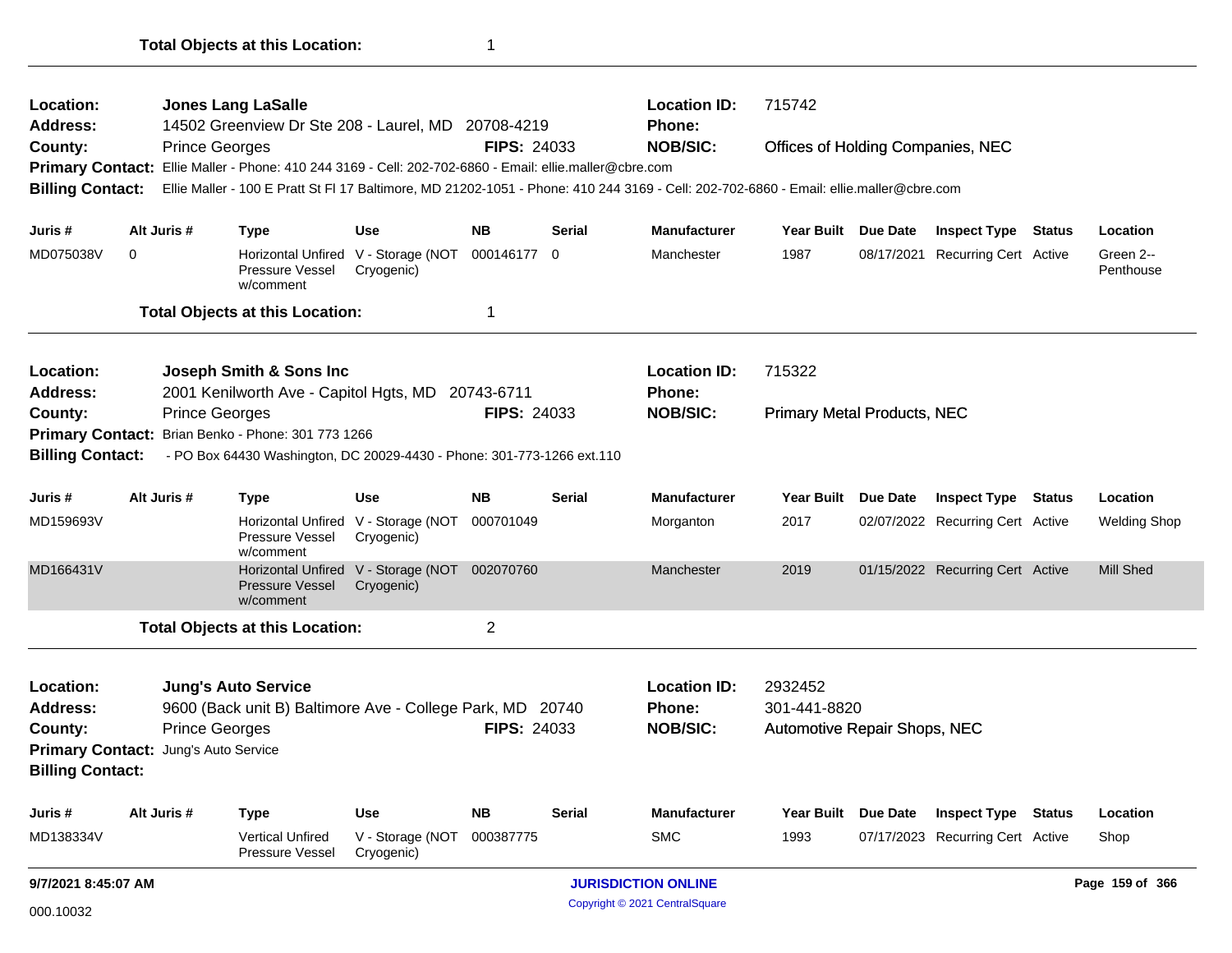| Juris #                                 | Alt Juris #                                                                                                                       | Type<br>w/comment                                                                                                                                                                 | <b>Use</b>                                              | <b>NB</b>          | <b>Serial</b>       | <b>Manufacturer</b>                                     | Year Built Due Date              | <b>Inspect Type Status</b>             | Location           |
|-----------------------------------------|-----------------------------------------------------------------------------------------------------------------------------------|-----------------------------------------------------------------------------------------------------------------------------------------------------------------------------------|---------------------------------------------------------|--------------------|---------------------|---------------------------------------------------------|----------------------------------|----------------------------------------|--------------------|
|                                         |                                                                                                                                   | <b>Total Objects at this Location:</b>                                                                                                                                            |                                                         | 1                  |                     |                                                         |                                  |                                        |                    |
| Location:<br><b>Address:</b><br>County: | <b>K-7 Cleaners</b>                                                                                                               | 7805 Parston Dr - District Heights, MD 20747-4425<br><b>Prince Georges</b>                                                                                                        |                                                         | <b>FIPS: 24033</b> |                     | <b>Location ID:</b><br><b>Phone:</b><br><b>NOB/SIC:</b> | 715384<br>301-735-3586           | Power Laundries, Family and Commercial |                    |
| <b>Billing Contact:</b>                 |                                                                                                                                   | Primary Contact: Bo Kuk Kim - Phone: 301-735-3586 - Cell: 240-515-6941<br>Bo Kuk Kim - 7805 Parston Dr District Heights, MD 20747-4425 - Phone: 301-735-3586 - Cell: 240-515-6941 |                                                         |                    |                     |                                                         |                                  |                                        |                    |
|                                         |                                                                                                                                   |                                                                                                                                                                                   |                                                         |                    |                     |                                                         |                                  |                                        |                    |
| Juris #                                 | Alt Juris #                                                                                                                       | <b>Type</b>                                                                                                                                                                       | <b>Use</b>                                              | <b>NB</b>          | <b>Serial</b>       | <b>Manufacturer</b>                                     | Year Built Due Date              | <b>Inspect Type Status</b>             | Location           |
| MD064073V                               | <b>Vertical Unfired</b><br>V - Storage (NOT<br>Pressure Vessel<br>Cryogenic)<br>w/comment<br>Vertical Fire Tube S - Power-Ironing |                                                                                                                                                                                   | 000713773                                               |                    | <b>Buckeye</b>      | 1986                                                    | 01/05/2021 Recurring Cert Active | <b>Boiler Room</b>                     |                    |
| MD133383                                |                                                                                                                                   |                                                                                                                                                                                   | (Steam > 15 psig)                                       | 000147645          |                     | Columbia                                                | 2007                             | 01/11/2020 Recurring Cert Active       | <b>BLRM</b>        |
|                                         |                                                                                                                                   | <b>Total Objects at this Location:</b>                                                                                                                                            |                                                         | $\overline{2}$     |                     |                                                         |                                  |                                        |                    |
| Location:<br><b>Address:</b><br>County: |                                                                                                                                   | Kaiser Permanente Bowie Medical Office Building<br>5400 Hillmeade Rd - Bowie, MD 20720-4777<br><b>Prince Georges</b>                                                              |                                                         | <b>FIPS: 24033</b> |                     | <b>Location ID:</b><br>Phone:<br><b>NOB/SIC:</b>        | 4031704                          |                                        |                    |
| <b>Billing Contact:</b>                 |                                                                                                                                   | Primary Contact: Kaiser Permanente Bowie Medical Office Building                                                                                                                  |                                                         |                    |                     |                                                         |                                  |                                        |                    |
| Juris #                                 | Alt Juris #                                                                                                                       | <b>Type</b>                                                                                                                                                                       | <b>Use</b>                                              | <b>NB</b>          | Serial              | <b>Manufacturer</b>                                     | Year Built Due Date              | <b>Inspect Type Status</b>             | Location           |
| MD170144H                               | $B-18-1$                                                                                                                          | <b>Vertical Water</b><br>Tube                                                                                                                                                     | H - Hot Water<br>Heat (Water $\leq$<br>160 psig, 250 F) | 000141224          | 19.PG80.95.<br>2992 | <b>AIC</b>                                              | 2019                             | 06/17/2023 Recurring Cert Active       | <b>Boiler Room</b> |
| MD170145H                               | $B-18-2$                                                                                                                          | <b>Vertical Water</b><br>Tube                                                                                                                                                     | H - Hot Water<br>Heat (Water $\leq$<br>160 psig, 250 F) | 000141226          | 19.PG80.95.<br>2994 | <b>AIC</b>                                              | 2019                             | 06/17/2023 Recurring Cert Active       | <b>Boiler Room</b> |
| MD170146H                               | $B-18-3$                                                                                                                          | <b>Vertical Water</b><br>Tube                                                                                                                                                     | H - Hot Water<br>Heat (Water $\leq$<br>160 psig, 250 F) | 000141222          | 19.PG80.95.<br>2990 | <b>AIC</b>                                              | 2019                             | 06/17/2023 Recurring Cert Active       | <b>Boiler Room</b> |
|                                         |                                                                                                                                   | <b>Total Objects at this Location:</b>                                                                                                                                            |                                                         | 3                  |                     |                                                         |                                  |                                        |                    |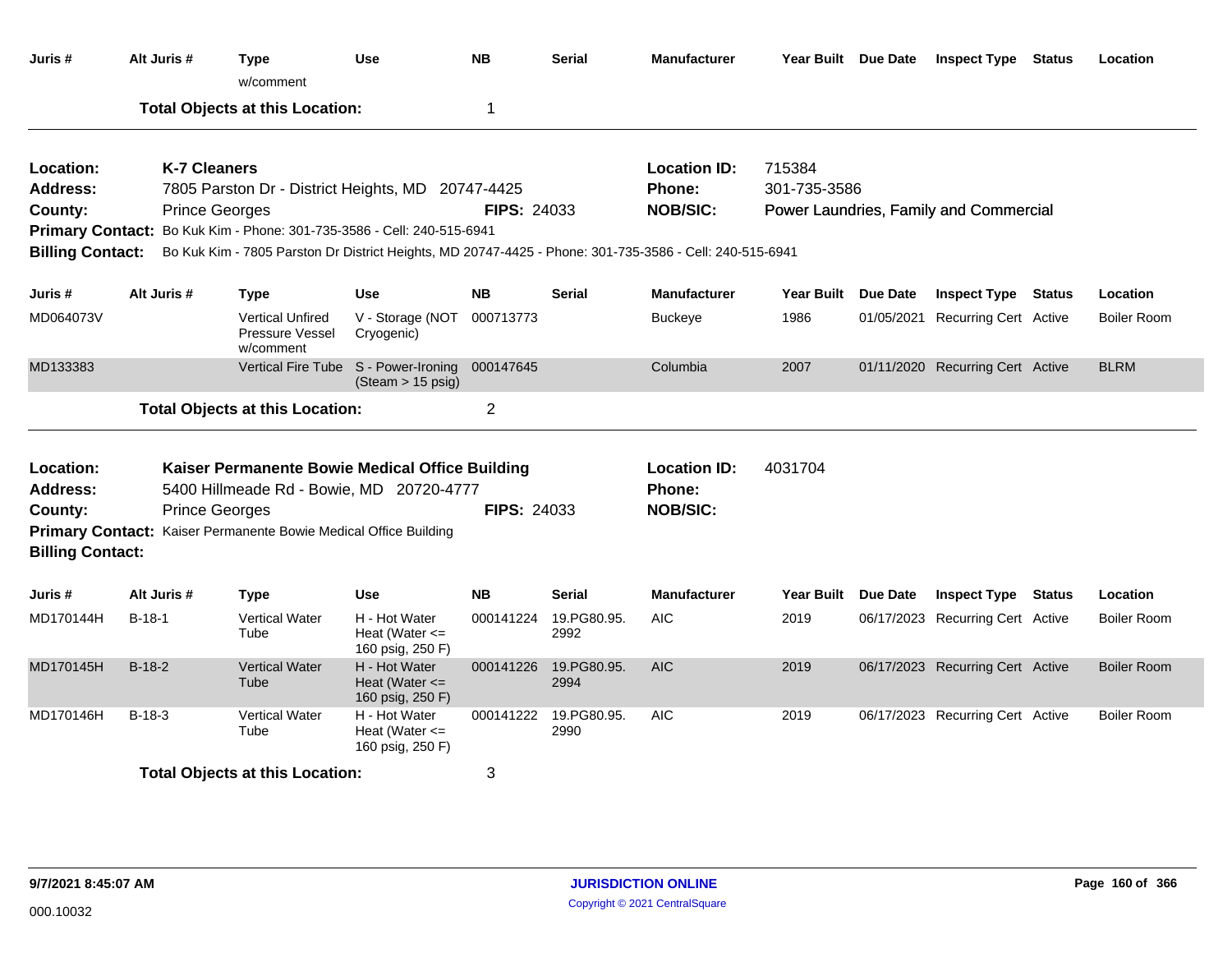| Location:<br><b>Address:</b>                                                                                        |                                                                        | <b>Kenilworth Auto Clinic</b><br>4835 Kenilworth Ave - Hyattsville, MD 20781-2512          |                                                       |                    |               | <b>Location ID:</b><br>Phone: | 1971107                                 |                                  |               |                  |
|---------------------------------------------------------------------------------------------------------------------|------------------------------------------------------------------------|--------------------------------------------------------------------------------------------|-------------------------------------------------------|--------------------|---------------|-------------------------------|-----------------------------------------|----------------------------------|---------------|------------------|
| County:                                                                                                             |                                                                        | <b>Prince Georges</b>                                                                      |                                                       | <b>FIPS: 24033</b> |               | <b>NOB/SIC:</b>               | Automotive Repair Shops, NEC            |                                  |               |                  |
|                                                                                                                     |                                                                        | Primary Contact: Danny Yoo - Phone: 301-927-7092                                           |                                                       |                    |               |                               |                                         |                                  |               |                  |
| <b>Billing Contact:</b>                                                                                             |                                                                        | Danny Yoo - 4835 Kenilworth Ave Hyattsville, MD 20781-2512 - Phone: 301-927-7092           |                                                       |                    |               |                               |                                         |                                  |               |                  |
| Juris #                                                                                                             | Alt Juris #                                                            | <b>Type</b>                                                                                | <b>Use</b>                                            | <b>NB</b>          | <b>Serial</b> | <b>Manufacturer</b>           | Year Built Due Date                     | <b>Inspect Type Status</b>       |               | Location         |
| MD134199V                                                                                                           |                                                                        | <b>Vertical Unfired</b><br>Pressure Vessel<br>w/comment                                    | V - Storage (NOT<br>Cryogenic)                        | 000041374          |               | Beaird                        | 1956                                    | 11/15/2022 Recurring Cert Active |               | Storage Room     |
|                                                                                                                     |                                                                        | <b>Total Objects at this Location:</b>                                                     |                                                       | $\mathbf 1$        |               |                               |                                         |                                  |               |                  |
| Location:                                                                                                           |                                                                        | <b>Kent Village Apartments</b>                                                             |                                                       |                    |               | <b>Location ID:</b>           | 715604                                  |                                  |               |                  |
| <b>Address:</b>                                                                                                     |                                                                        | 2324 Virginia Ave - Landover, MD                                                           | 20785-3347                                            |                    |               | <b>Phone:</b>                 |                                         |                                  |               |                  |
| County:                                                                                                             |                                                                        | <b>Prince Georges</b>                                                                      |                                                       | <b>FIPS: 24033</b> |               | <b>NOB/SIC:</b>               | <b>Operators of Apartment Buildings</b> |                                  |               |                  |
|                                                                                                                     |                                                                        | Primary Contact: Andre Jenifer - Phone: 301-386-2938                                       |                                                       |                    |               |                               |                                         |                                  |               |                  |
| <b>Billing Contact:</b>                                                                                             |                                                                        | Andre Jenifer - 6707 Hawthorne St Ofc Rental Landover, MD 20785-1704 - Phone: 301-386-2938 |                                                       |                    |               |                               |                                         |                                  |               |                  |
| Juris #                                                                                                             | Alt Juris #                                                            | <b>Type</b>                                                                                | <b>Use</b>                                            | <b>NB</b>          | <b>Serial</b> | <b>Manufacturer</b>           | Year Built Due Date                     | <b>Inspect Type</b>              | <b>Status</b> | Location         |
| MD163098H                                                                                                           |                                                                        | <b>Horizontal Water</b><br>Tube                                                            | H - Hot Water<br>Supply (Water <=<br>160 psig, 250 F) | 000045332          |               | R <sub>B</sub>                | 2018                                    | 02/13/2023 Recurring Cert Active |               | <b>Bldg 2324</b> |
|                                                                                                                     |                                                                        | <b>Total Objects at this Location:</b>                                                     |                                                       | $\mathbf 1$        |               |                               |                                         |                                  |               |                  |
| Location:                                                                                                           |                                                                        | <b>Kent Village Apartments</b>                                                             |                                                       |                    |               | <b>Location ID:</b>           | 715605                                  |                                  |               |                  |
| <b>Address:</b>                                                                                                     |                                                                        | 2334 Virginia Ave - Landover, MD 20785-3384                                                |                                                       |                    |               | <b>Phone:</b>                 |                                         |                                  |               |                  |
| County:                                                                                                             |                                                                        | <b>Prince Georges</b>                                                                      |                                                       | <b>FIPS: 24033</b> |               | <b>NOB/SIC:</b>               | <b>Operators of Apartment Buildings</b> |                                  |               |                  |
|                                                                                                                     |                                                                        | Primary Contact: Andre Jenifer - Phone: 301-386-2938                                       |                                                       |                    |               |                               |                                         |                                  |               |                  |
| <b>Billing Contact:</b>                                                                                             |                                                                        | Andre Jenifer - 6707 Hawthorne St Ofc Rental Landover, MD 20785-1704 - Phone: 301-386-2938 |                                                       |                    |               |                               |                                         |                                  |               |                  |
| Juris #                                                                                                             | Alt Juris #<br><b>NB</b><br><b>Type</b><br><b>Use</b><br><b>Serial</b> |                                                                                            |                                                       |                    |               | <b>Manufacturer</b>           | Year Built Due Date                     | <b>Inspect Type Status</b>       |               | Location         |
| <b>Water Heater</b><br>H - Hot Water<br>MD130683H<br>000013948<br>(HLW)<br>Supply (Water $\leq$<br>160 psig, 210 F) |                                                                        |                                                                                            |                                                       |                    |               | R <sub>B</sub>                | 2007                                    | 03/04/2023 Recurring Cert Active |               | <b>Bldg 2334</b> |
|                                                                                                                     |                                                                        | <b>Total Objects at this Location:</b>                                                     |                                                       | -1                 |               |                               |                                         |                                  |               |                  |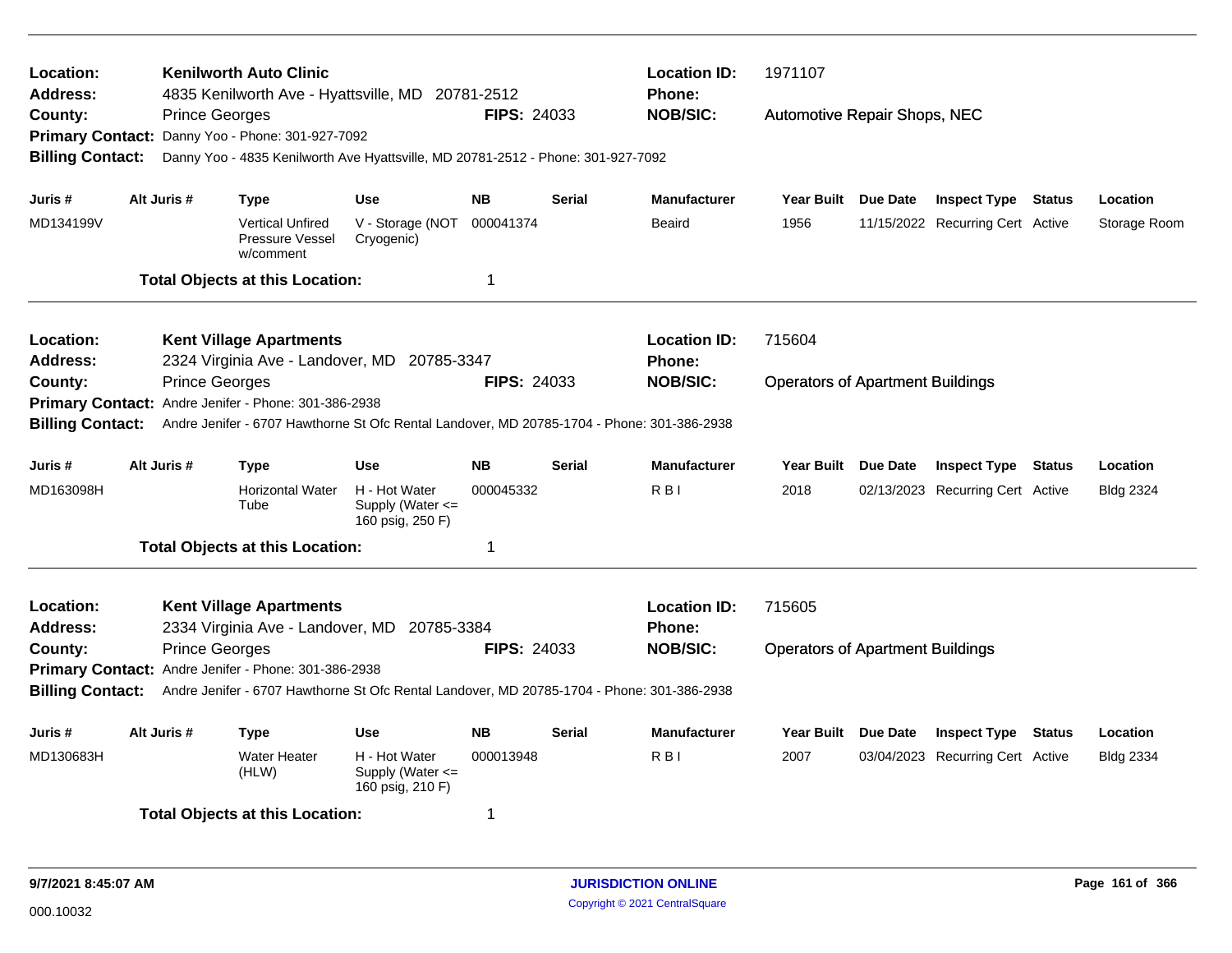| Location:<br><b>Address:</b> |                                                       | <b>Kent Village Apartments</b><br>2340 Vermont Ave - Landover, MD 20785-3355               |                                                           |                    |               | <b>Location ID:</b><br>Phone: | 715606                                  |                 |                                  |               |                  |
|------------------------------|-------------------------------------------------------|--------------------------------------------------------------------------------------------|-----------------------------------------------------------|--------------------|---------------|-------------------------------|-----------------------------------------|-----------------|----------------------------------|---------------|------------------|
| County:                      | <b>Prince Georges</b>                                 |                                                                                            |                                                           | <b>FIPS: 24033</b> |               | <b>NOB/SIC:</b>               | <b>Operators of Apartment Buildings</b> |                 |                                  |               |                  |
|                              |                                                       | Primary Contact: Andre Jenifer - Phone: 301-386-2938                                       |                                                           |                    |               |                               |                                         |                 |                                  |               |                  |
| <b>Billing Contact:</b>      |                                                       | Andre Jenifer - 6707 Hawthorne St Ofc Rental Landover, MD 20785-1704 - Phone: 301-386-2938 |                                                           |                    |               |                               |                                         |                 |                                  |               |                  |
| Juris #                      | Alt Juris #                                           | Type                                                                                       | <b>Use</b>                                                | <b>NB</b>          | <b>Serial</b> | <b>Manufacturer</b>           | <b>Year Built</b>                       | Due Date        | <b>Inspect Type Status</b>       |               | Location         |
| MD122394H                    | 2340                                                  | <b>Water Heater</b><br>(HLW)                                                               | H - Hot Water<br>Supply (Water <=<br>160 psig, 210 F)     | 000008657          | 32221         | R <sub>B</sub>                | 2003                                    |                 | 03/04/2023 Recurring Cert Active |               | Bldg.2340        |
|                              |                                                       | <b>Total Objects at this Location:</b>                                                     |                                                           | -1                 |               |                               |                                         |                 |                                  |               |                  |
| Location:                    |                                                       | <b>Kent Village Apartments</b>                                                             |                                                           |                    |               | <b>Location ID:</b>           | 715607                                  |                 |                                  |               |                  |
| Address:                     |                                                       | 2370 Vermont Ave - Landover, MD 20785-3360                                                 |                                                           |                    |               | <b>Phone:</b>                 |                                         |                 |                                  |               |                  |
| County:                      | <b>Prince Georges</b>                                 |                                                                                            |                                                           | <b>FIPS: 24033</b> |               | <b>NOB/SIC:</b>               | <b>Operators of Apartment Buildings</b> |                 |                                  |               |                  |
|                              |                                                       | Primary Contact: Andre Jenifer - Phone: 301-386-2938                                       |                                                           |                    |               |                               |                                         |                 |                                  |               |                  |
| <b>Billing Contact:</b>      |                                                       | Andre Jenifer - 6707 Hawthorne St Ofc Rental Landover, MD 20785-1704 - Phone: 301-386-2938 |                                                           |                    |               |                               |                                         |                 |                                  |               |                  |
| Juris #                      | Alt Juris #                                           | <b>Type</b>                                                                                | <b>Use</b>                                                | <b>NB</b>          | <b>Serial</b> | <b>Manufacturer</b>           | <b>Year Built</b>                       | Due Date        | <b>Inspect Type</b>              | <b>Status</b> | Location         |
| MD163099H                    | 2370                                                  | <b>Horizontal Fire</b><br>Tube                                                             | H - Hot Water<br>Supply (Water $\leq$<br>160 psig, 210 F) | 000043686          |               | R <sub>BI</sub>               | 2017                                    |                 | 02/13/2023 Recurring Cert Active |               | Bldg. 2370       |
|                              |                                                       | <b>Total Objects at this Location:</b>                                                     |                                                           | $\mathbf 1$        |               |                               |                                         |                 |                                  |               |                  |
| Location:                    |                                                       | <b>Kent Village Apartments</b>                                                             |                                                           |                    |               | <b>Location ID:</b>           | 715609                                  |                 |                                  |               |                  |
| <b>Address:</b>              |                                                       | 2402 Virginia Ave - Landover, MD 20785-3375                                                |                                                           |                    |               | <b>Phone:</b>                 |                                         |                 |                                  |               |                  |
| County:                      | <b>Prince Georges</b>                                 |                                                                                            |                                                           | <b>FIPS: 24033</b> |               | <b>NOB/SIC:</b>               | <b>Operators of Apartment Buildings</b> |                 |                                  |               |                  |
|                              |                                                       | Primary Contact: Andre Jenifer - Phone: 301-386-2938                                       |                                                           |                    |               |                               |                                         |                 |                                  |               |                  |
| <b>Billing Contact:</b>      |                                                       | Andre Jenifer - 6707 Hawthorne St Ofc Rental Landover, MD 20785-1704 - Phone: 301-386-2938 |                                                           |                    |               |                               |                                         |                 |                                  |               |                  |
| Juris #                      | Alt Juris #<br><b>Use</b><br><b>NB</b><br><b>Type</b> |                                                                                            |                                                           |                    | <b>Serial</b> | <b>Manufacturer</b>           | <b>Year Built</b>                       | <b>Due Date</b> | <b>Inspect Type</b>              | <b>Status</b> | Location         |
| MD130681H                    |                                                       | <b>Water Heater</b><br>(HLW)                                                               | H - Hot Water<br>Supply (Water <=<br>160 psig, 210 F)     | 000016762          |               | R <sub>BI</sub>               | 2007                                    |                 | 03/04/2023 Recurring Cert Active |               | <b>Bldg 2402</b> |
|                              |                                                       | <b>Total Objects at this Location:</b>                                                     |                                                           | 1                  |               |                               |                                         |                 |                                  |               |                  |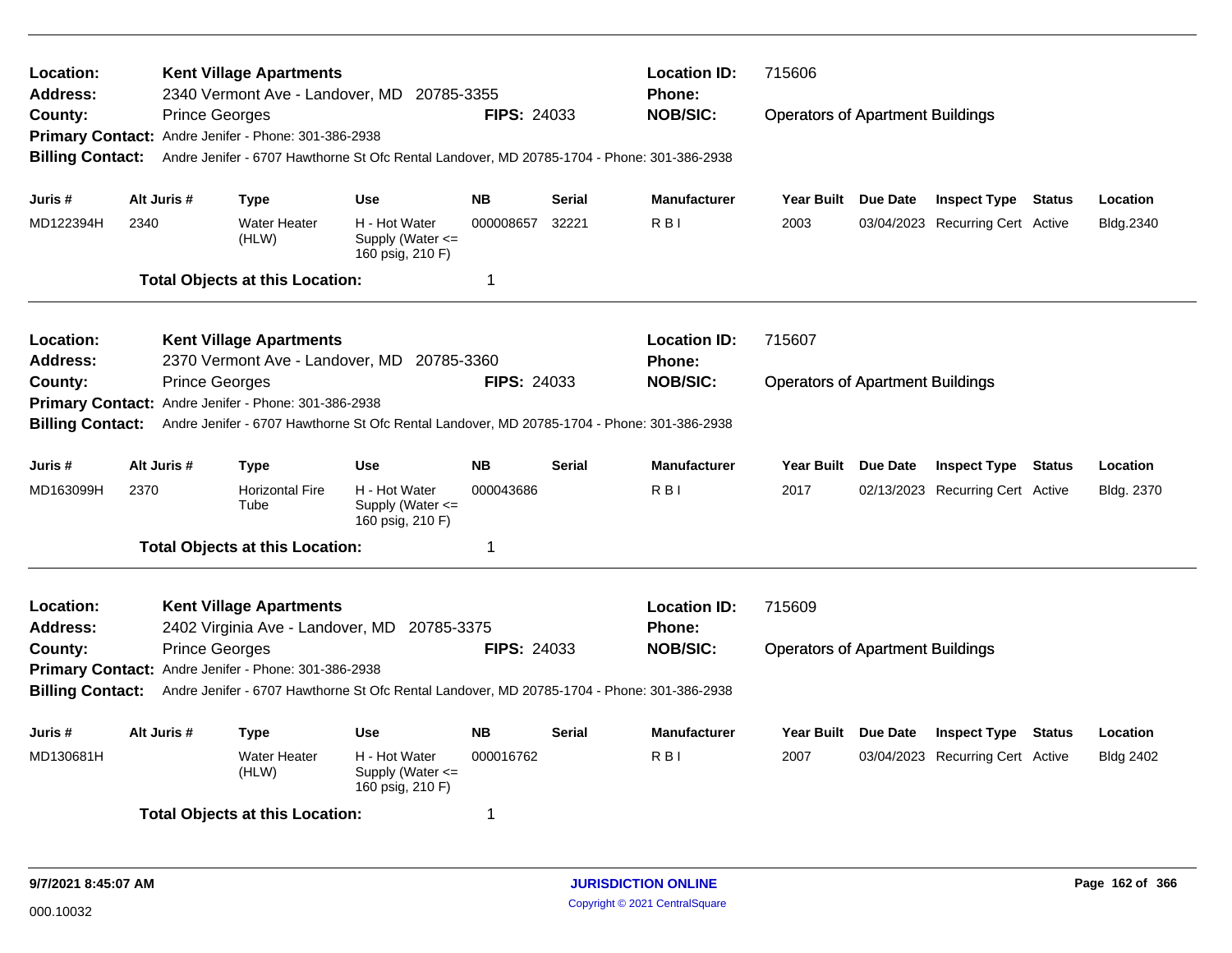| Location:<br><b>Address:</b><br>County: |                                                | <b>Kent Village Apartments</b><br>2412 Virginia Ave - Landover, MD 20785-3380<br><b>Prince Georges</b><br>Primary Contact: Andre Jenifer - Phone: 301-386-2938              |                                                           | <b>FIPS: 24033</b> |                     | <b>Location ID:</b><br><b>Phone:</b><br><b>NOB/SIC:</b> | 715610<br><b>Operators of Apartment Buildings</b> |                     |                                  |          |                  |
|-----------------------------------------|------------------------------------------------|-----------------------------------------------------------------------------------------------------------------------------------------------------------------------------|-----------------------------------------------------------|--------------------|---------------------|---------------------------------------------------------|---------------------------------------------------|---------------------|----------------------------------|----------|------------------|
| <b>Billing Contact:</b>                 |                                                | Andre Jenifer - 6707 Hawthorne St Ofc Rental Landover, MD 20785-1704 - Phone: 301-386-2938                                                                                  |                                                           |                    |                     |                                                         |                                                   |                     |                                  |          |                  |
| Juris #                                 | Alt Juris #                                    | Type                                                                                                                                                                        | <b>Use</b>                                                | <b>NB</b>          | <b>Serial</b>       | <b>Manufacturer</b>                                     | <b>Year Built</b>                                 | Due Date            | <b>Inspect Type Status</b>       |          | Location         |
| MD130680H                               |                                                | <b>Water Heater</b><br>(HLW)                                                                                                                                                | H - Hot Water<br>Supply (Water $\leq$<br>160 psig, 210 F) | 000014117          |                     | R <sub>BI</sub>                                         | 2007                                              |                     | 03/04/2023 Recurring Cert Active |          | <b>Bldg 2412</b> |
|                                         |                                                | <b>Total Objects at this Location:</b>                                                                                                                                      |                                                           | $\mathbf 1$        |                     |                                                         |                                                   |                     |                                  |          |                  |
| Location:<br>Address:                   |                                                | <b>Kent Village Apartments</b><br>2415 Vermont Ave - Landover, MD 20785-3367                                                                                                |                                                           |                    |                     | <b>Location ID:</b><br><b>Phone:</b>                    | 715611                                            |                     |                                  |          |                  |
| County:<br><b>Billing Contact:</b>      |                                                | <b>Prince Georges</b><br>Primary Contact: Andre Jenifer - Phone: 301-386-2938<br>Andre Jenifer - 6707 Hawthorne St Ofc Rental Landover, MD 20785-1704 - Phone: 301-386-2938 |                                                           | <b>FIPS: 24033</b> |                     | <b>NOB/SIC:</b>                                         | <b>Operators of Apartment Buildings</b>           |                     |                                  |          |                  |
| Juris #                                 | Alt Juris #                                    | Type                                                                                                                                                                        | <b>Use</b>                                                | <b>NB</b>          | <b>Serial</b>       | <b>Manufacturer</b>                                     | <b>Year Built</b>                                 | Due Date            | <b>Inspect Type</b>              | Status   | Location         |
| MD139233H                               | 2415                                           | <b>Water Heater</b><br>(HLW)                                                                                                                                                | H - Hot Water<br>Supply (Water <=<br>160 psig, 210 F)     | 000022028          |                     | <b>RBI</b>                                              | 2008                                              |                     | 03/04/2023 Recurring Cert Active |          | <b>Bldg 2415</b> |
|                                         |                                                | <b>Total Objects at this Location:</b>                                                                                                                                      |                                                           | $\mathbf 1$        |                     |                                                         |                                                   |                     |                                  |          |                  |
| Location:<br><b>Address:</b>            |                                                | <b>Kent Village Apartments</b><br>2424 Vermont Ave - Landover, MD 20785-3370                                                                                                |                                                           |                    |                     | <b>Location ID:</b><br><b>Phone:</b>                    | 715612                                            |                     |                                  |          |                  |
| County:                                 |                                                | <b>Prince Georges</b><br>Primary Contact: Andre Jenifer - Phone: 301-386-2938                                                                                               |                                                           | <b>FIPS: 24033</b> |                     | <b>NOB/SIC:</b>                                         | <b>Operators of Apartment Buildings</b>           |                     |                                  |          |                  |
| <b>Billing Contact:</b>                 |                                                | Andre Jenifer - 6707 Hawthorne St Ofc Rental Landover, MD 20785-1704 - Phone: 301-386-2938                                                                                  |                                                           |                    |                     |                                                         |                                                   |                     |                                  |          |                  |
| Juris #                                 | Alt Juris #<br><b>Use</b><br><b>NB</b><br>Type |                                                                                                                                                                             |                                                           | Serial             | <b>Manufacturer</b> | <b>Year Built</b>                                       | <b>Due Date</b>                                   | <b>Inspect Type</b> | Status                           | Location |                  |
| MD122395H                               | 2424                                           | <b>Water Heater</b><br>(HLW)                                                                                                                                                | H - Hot Water<br>Supply (Water <=<br>160 psig, 210 F)     | 000011891          | 36763               | R <sub>BI</sub>                                         | 2004                                              |                     | 03/04/2023 Recurring Cert Active |          | Bldg. 2424       |
|                                         |                                                | <b>Total Objects at this Location:</b>                                                                                                                                      |                                                           | 1                  |                     |                                                         |                                                   |                     |                                  |          |                  |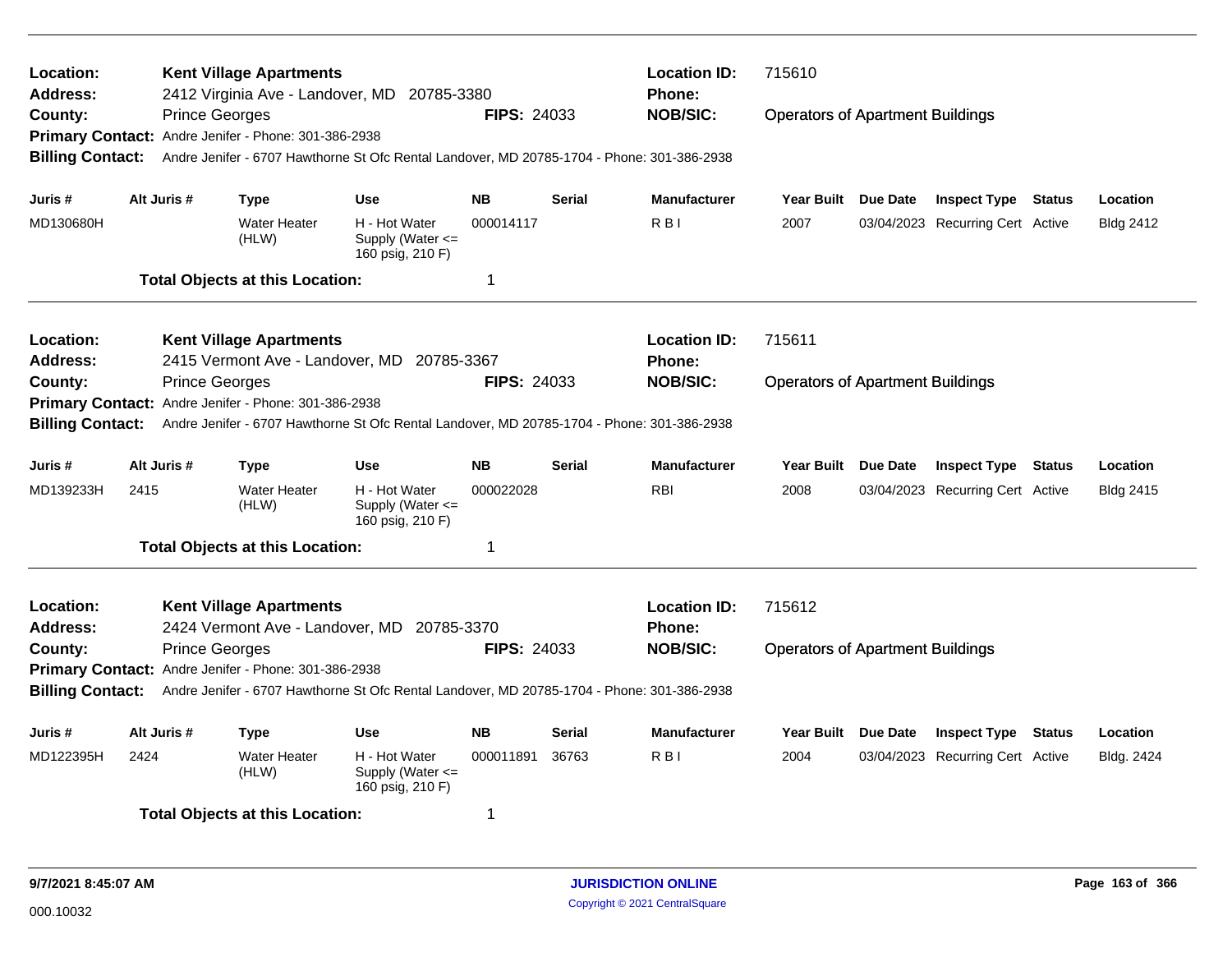| Location:<br><b>Address:</b> |                                                                 |                       | <b>Kent Village Apartments</b>                       | 6504 W Forest Rd - Landover, MD 20785-1738                                                 |                     |                     | <b>Location ID:</b><br>Phone: | 715613                                  |                                  |  |                  |
|------------------------------|-----------------------------------------------------------------|-----------------------|------------------------------------------------------|--------------------------------------------------------------------------------------------|---------------------|---------------------|-------------------------------|-----------------------------------------|----------------------------------|--|------------------|
| County:                      |                                                                 | <b>Prince Georges</b> |                                                      |                                                                                            | <b>FIPS: 24033</b>  |                     | <b>NOB/SIC:</b>               | <b>Operators of Apartment Buildings</b> |                                  |  |                  |
|                              |                                                                 |                       | Primary Contact: Andre Jenifer - Phone: 301-386-2938 |                                                                                            |                     |                     |                               |                                         |                                  |  |                  |
| <b>Billing Contact:</b>      |                                                                 |                       |                                                      | Andre Jenifer - 6707 Hawthorne St Ofc Rental Landover, MD 20785-1704 - Phone: 301-386-2938 |                     |                     |                               |                                         |                                  |  |                  |
| Juris #                      | Alt Juris #                                                     |                       | <b>Type</b>                                          | <b>Use</b>                                                                                 | <b>NB</b>           | <b>Serial</b>       | <b>Manufacturer</b>           | Year Built Due Date                     | <b>Inspect Type Status</b>       |  | Location         |
| MD145568H                    |                                                                 |                       | <b>Horizontal Water</b><br>Tube                      | H - Hot Water<br>Supply (Water <=<br>160 psig, 250 F)                                      | 000027932           | 061158971           | R <sub>B</sub>                | 2011                                    | 03/04/2023 Recurring Cert Active |  | <b>Bldg 6504</b> |
|                              |                                                                 |                       | <b>Total Objects at this Location:</b>               |                                                                                            | 1                   |                     |                               |                                         |                                  |  |                  |
| Location:                    |                                                                 |                       | <b>Kent Village Apartments</b>                       |                                                                                            |                     |                     | <b>Location ID:</b>           | 715616                                  |                                  |  |                  |
| Address:                     |                                                                 |                       |                                                      | 6606 W Forest Rd - Landover, MD 20785-1752                                                 |                     |                     | <b>Phone:</b>                 |                                         |                                  |  |                  |
| County:                      |                                                                 | <b>Prince Georges</b> |                                                      |                                                                                            | <b>FIPS: 24033</b>  |                     | <b>NOB/SIC:</b>               | <b>Operators of Apartment Buildings</b> |                                  |  |                  |
|                              |                                                                 |                       | Primary Contact: Andre Jenifer - Phone: 301-386-2938 |                                                                                            |                     |                     |                               |                                         |                                  |  |                  |
| <b>Billing Contact:</b>      |                                                                 |                       |                                                      | Andre Jenifer - 6707 Hawthorne St Ofc Rental Landover, MD 20785-1704 - Phone: 301-386-2938 |                     |                     |                               |                                         |                                  |  |                  |
| Juris #                      | Alt Juris #                                                     |                       | <b>Type</b>                                          | <b>Use</b>                                                                                 | <b>NB</b>           | <b>Serial</b>       | <b>Manufacturer</b>           | Year Built Due Date                     | <b>Inspect Type Status</b>       |  | Location         |
| MD139230H                    | 6606                                                            |                       | <b>Water Heater</b><br>(HLW)                         | H - Hot Water<br>Supply (Water $\leq$<br>160 psig, 210 F)                                  | 000025365           |                     | R <sub>B</sub>                | 2010                                    | 03/04/2023 Recurring Cert Active |  | <b>Bldg 6606</b> |
|                              |                                                                 |                       | <b>Total Objects at this Location:</b>               |                                                                                            | 1                   |                     |                               |                                         |                                  |  |                  |
| Location:                    |                                                                 |                       | <b>Kent Village Apartments</b>                       |                                                                                            |                     |                     | <b>Location ID:</b>           | 715618                                  |                                  |  |                  |
| <b>Address:</b>              |                                                                 |                       |                                                      | 6704 W Forest Rd - Landover, MD 20785-3312                                                 |                     |                     | <b>Phone:</b>                 |                                         |                                  |  |                  |
| County:                      |                                                                 | <b>Prince Georges</b> |                                                      |                                                                                            | <b>FIPS: 24033</b>  |                     | <b>NOB/SIC:</b>               | <b>Operators of Apartment Buildings</b> |                                  |  |                  |
|                              |                                                                 |                       | Primary Contact: Andre Jenifer - Phone: 301-386-2938 |                                                                                            |                     |                     |                               |                                         |                                  |  |                  |
| <b>Billing Contact:</b>      |                                                                 |                       |                                                      | Andre Jenifer - 6707 Hawthorne St Ofc Rental Landover, MD 20785-1704 - Phone: 301-386-2938 |                     |                     |                               |                                         |                                  |  |                  |
| Juris#                       | Alt Juris #<br><b>NB</b><br><b>Use</b><br>Serial<br><b>Type</b> |                       |                                                      |                                                                                            | <b>Manufacturer</b> | Year Built Due Date | <b>Inspect Type</b>           | Status                                  | Location                         |  |                  |
| MD145569H                    |                                                                 |                       | <b>Horizontal Water</b><br>Tube                      | H - Hot Water<br>Supply (Water <=<br>160 psig, 250 F)                                      | 000028306           |                     | R <sub>B</sub> I              | 2011                                    | 03/04/2023 Recurring Cert Active |  | <b>Bldg 6704</b> |
|                              |                                                                 |                       | <b>Total Objects at this Location:</b>               |                                                                                            | 1                   |                     |                               |                                         |                                  |  |                  |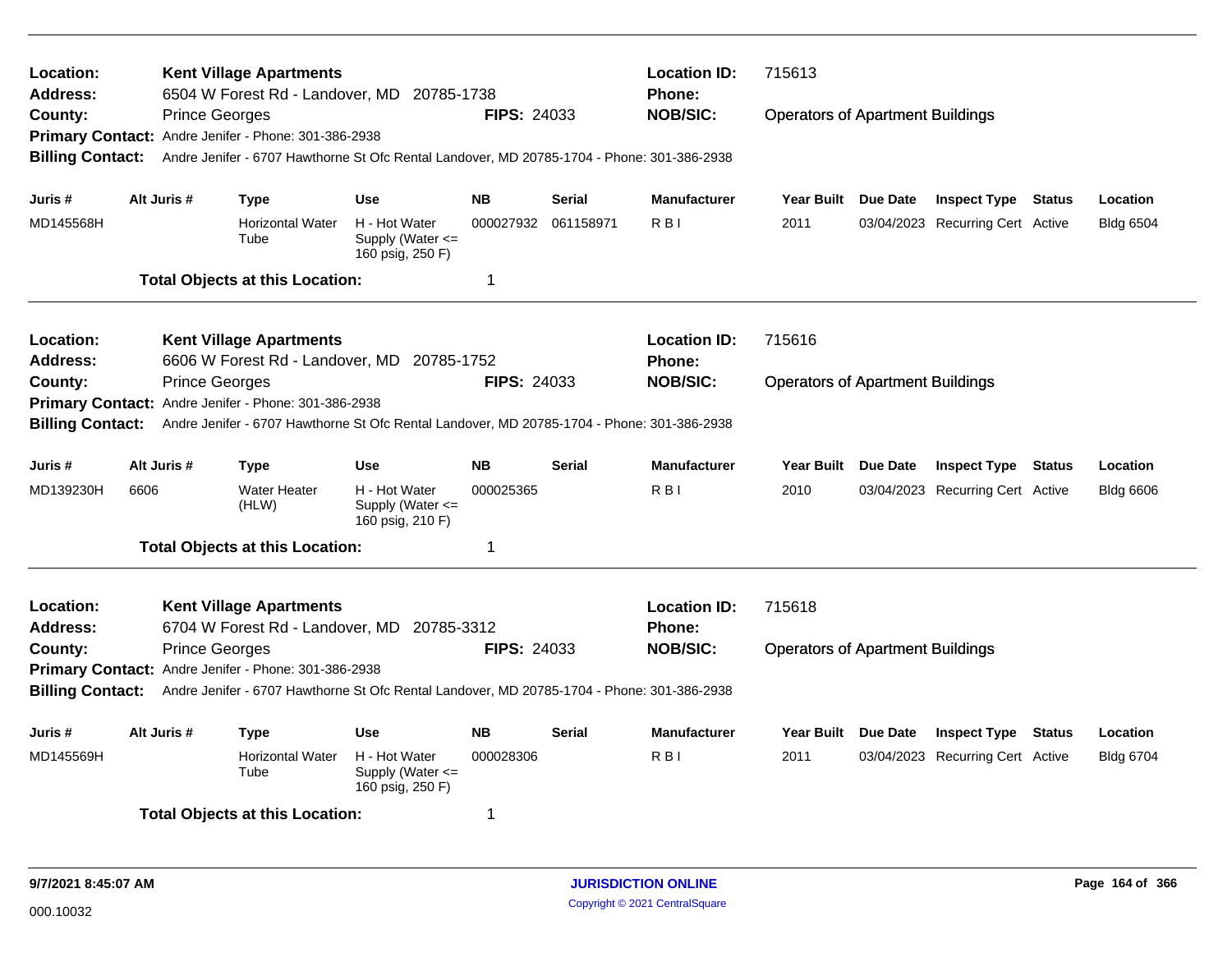| Location:<br><b>Address:</b><br>County:                                                                                          | <b>Prince Georges</b>                                           | <b>Kent Village Apartments</b><br>Primary Contact: Andre Jenifer - Phone: 301-386-2938 | 6709 W Forest Rd - Landover, MD 20785-3317<br>Andre Jenifer - 6707 Hawthorne St Ofc Rental Landover, MD 20785-1704 - Phone: 301-386-2938 | <b>FIPS: 24033</b>  |                   | <b>Location ID:</b><br><b>Phone:</b><br><b>NOB/SIC:</b> | 715619<br><b>Operators of Apartment Buildings</b> |               |                                  |               |                  |
|----------------------------------------------------------------------------------------------------------------------------------|-----------------------------------------------------------------|----------------------------------------------------------------------------------------|------------------------------------------------------------------------------------------------------------------------------------------|---------------------|-------------------|---------------------------------------------------------|---------------------------------------------------|---------------|----------------------------------|---------------|------------------|
| <b>Billing Contact:</b>                                                                                                          |                                                                 |                                                                                        |                                                                                                                                          |                     |                   |                                                         |                                                   |               |                                  |               |                  |
| Juris #                                                                                                                          | Alt Juris #                                                     | <b>Type</b>                                                                            | <b>Use</b>                                                                                                                               | <b>NB</b>           | <b>Serial</b>     | <b>Manufacturer</b>                                     | Year Built Due Date                               |               | <b>Inspect Type Status</b>       |               | Location         |
| MD163100H                                                                                                                        | 6709                                                            | <b>Horizontal Fire</b><br>Tube                                                         | H - Hot Water<br>Supply (Water $\leq$<br>160 psig, 250 F)                                                                                | 000043885           |                   | R <sub>B</sub>                                          | 2018                                              |               | 02/13/2023 Recurring Cert Active |               | <b>Bldg 6709</b> |
|                                                                                                                                  |                                                                 | <b>Total Objects at this Location:</b>                                                 |                                                                                                                                          | -1                  |                   |                                                         |                                                   |               |                                  |               |                  |
| Location:<br><b>Address:</b>                                                                                                     |                                                                 | <b>Kent Village Apartments</b>                                                         | 6803 W Forest Rd - Landover, MD 20785-3328                                                                                               |                     |                   | <b>Location ID:</b><br>Phone:                           | 715620                                            |               |                                  |               |                  |
| County:<br><b>Billing Contact:</b>                                                                                               | <b>Prince Georges</b>                                           | Primary Contact: Andre Jenifer - Phone: 301-386-2938                                   | Andre Jenifer - 6707 Hawthorne St Ofc Rental Landover, MD 20785-1704 - Phone: 301-386-2938                                               | <b>FIPS: 24033</b>  |                   | <b>NOB/SIC:</b>                                         | <b>Operators of Apartment Buildings</b>           |               |                                  |               |                  |
| Juris #                                                                                                                          | Alt Juris #                                                     | <b>Type</b>                                                                            | <b>Serial</b>                                                                                                                            | <b>Manufacturer</b> | <b>Year Built</b> | <b>Due Date</b>                                         | <b>Inspect Type</b>                               | <b>Status</b> | Location                         |               |                  |
| MD130684H                                                                                                                        |                                                                 | <b>Water Heater</b><br>(HLW)                                                           | H - Hot Water<br>Supply (Water $\leq$<br>160 psig, 210 F)                                                                                | 000017184           |                   | R <sub>B</sub>                                          | 2007                                              |               | 03/04/2023 Recurring Cert Active |               | <b>Bldg 6803</b> |
|                                                                                                                                  |                                                                 | <b>Total Objects at this Location:</b>                                                 |                                                                                                                                          | $\mathbf 1$         |                   |                                                         |                                                   |               |                                  |               |                  |
| Location:<br><b>Address:</b>                                                                                                     |                                                                 | <b>Kent Village Apartments</b>                                                         | 6809 W Forest Rd - Landover, MD 20785-3338                                                                                               |                     |                   | <b>Location ID:</b><br>Phone:                           | 715621                                            |               |                                  |               |                  |
| County:                                                                                                                          | <b>Prince Georges</b>                                           | Primary Contact: Andre Jenifer - Phone: 301-386-2938                                   |                                                                                                                                          | <b>FIPS: 24033</b>  |                   | <b>NOB/SIC:</b>                                         | <b>Operators of Apartment Buildings</b>           |               |                                  |               |                  |
| <b>Billing Contact:</b>                                                                                                          |                                                                 |                                                                                        | Andre Jenifer - 6707 Hawthorne St Ofc Rental Landover, MD 20785-1704 - Phone: 301-386-2938                                               |                     |                   |                                                         |                                                   |               |                                  |               |                  |
| Juris #                                                                                                                          | Alt Juris #<br><b>NB</b><br><b>Type</b><br><b>Use</b><br>Serial |                                                                                        |                                                                                                                                          |                     |                   | <b>Manufacturer</b>                                     | Year Built Due Date                               |               | <b>Inspect Type</b>              | <b>Status</b> | Location         |
| MD122392H<br><b>Water Heater</b><br>H - Hot Water<br>000012091<br>37030<br>6809<br>(HLW)<br>Supply (Water <=<br>160 psig, 210 F) |                                                                 |                                                                                        |                                                                                                                                          |                     |                   | R <sub>B</sub>                                          | 2004                                              |               | 03/04/2023 Recurring Cert Active |               | Bldg. 6809       |
|                                                                                                                                  |                                                                 | <b>Total Objects at this Location:</b>                                                 |                                                                                                                                          | -1                  |                   |                                                         |                                                   |               |                                  |               |                  |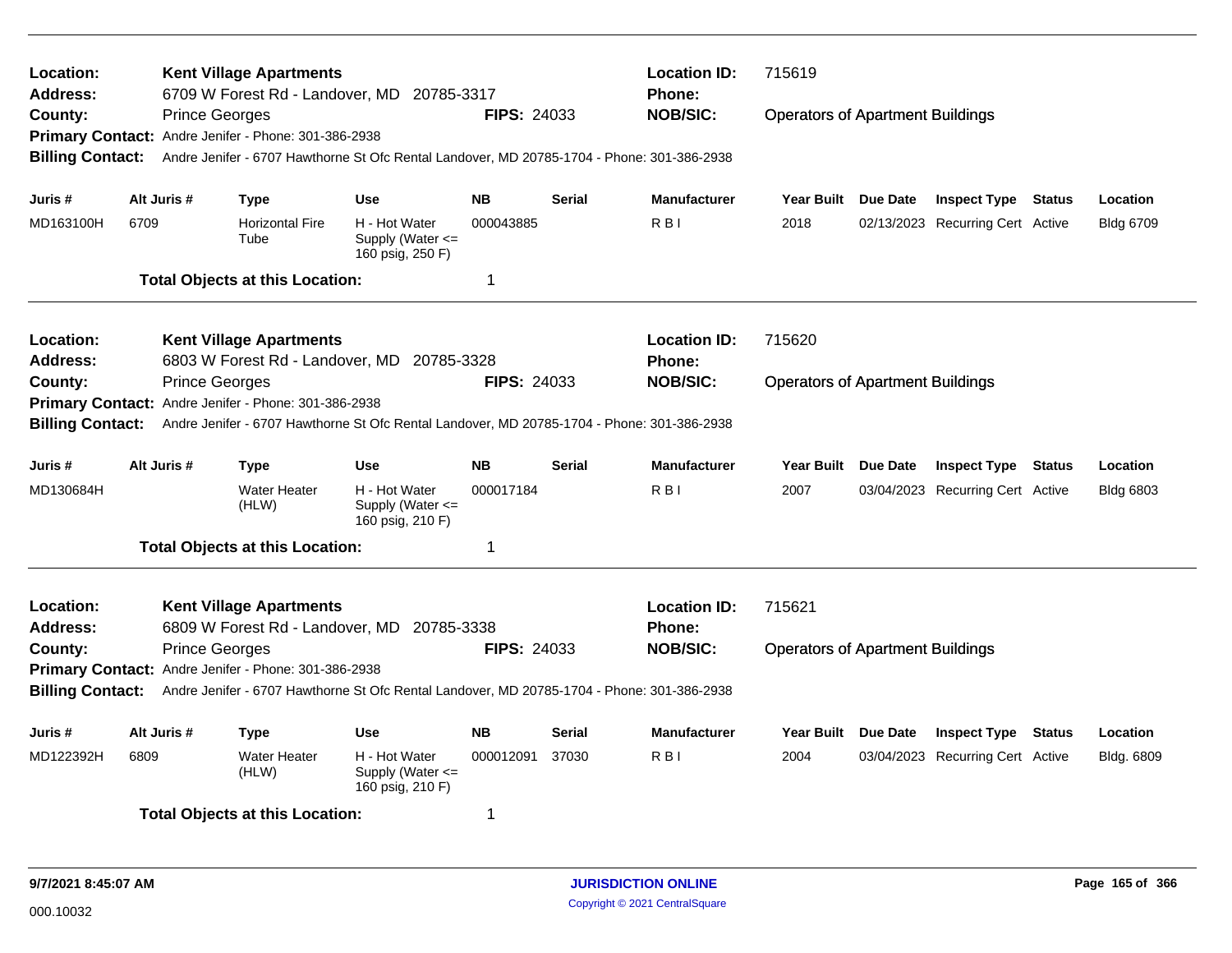| Location:<br>Address:               |      |                                                | <b>Kent Village Apartments</b>                                        | 6821 W Forest Rd - Landover, MD 20785-3302                                                 |                    |               | <b>Location ID:</b><br><b>Phone:</b> | 715622                                  |          |                                  |               |                  |
|-------------------------------------|------|------------------------------------------------|-----------------------------------------------------------------------|--------------------------------------------------------------------------------------------|--------------------|---------------|--------------------------------------|-----------------------------------------|----------|----------------------------------|---------------|------------------|
| County:                             |      | <b>Prince Georges</b>                          |                                                                       |                                                                                            | <b>FIPS: 24033</b> |               | <b>NOB/SIC:</b>                      | <b>Operators of Apartment Buildings</b> |          |                                  |               |                  |
|                                     |      |                                                | Primary Contact: Andre Jenifer - Phone: 301-386-2938                  |                                                                                            |                    |               |                                      |                                         |          |                                  |               |                  |
| <b>Billing Contact:</b>             |      |                                                |                                                                       | Andre Jenifer - 6707 Hawthorne St Ofc Rental Landover, MD 20785-1704 - Phone: 301-386-2938 |                    |               |                                      |                                         |          |                                  |               |                  |
| Juris #                             |      | Alt Juris #                                    | <b>Type</b>                                                           | <b>Use</b>                                                                                 | <b>NB</b>          | <b>Serial</b> | <b>Manufacturer</b>                  | <b>Year Built</b>                       | Due Date | <b>Inspect Type</b>              | Status        | Location         |
| MD156795H                           |      |                                                | <b>Water Tube</b><br>Coiled (NOT<br><b>Flueless Hi</b><br>Efficiency) | H - Hot Water<br>Supply (Water <=<br>160 psig, 250 F)                                      | 000269190          | C15269190     | Laars                                | 2015                                    |          | 02/24/2023 Recurring Cert Active |               | <b>Bldg 6821</b> |
|                                     |      |                                                | <b>Total Objects at this Location:</b>                                |                                                                                            | 1                  |               |                                      |                                         |          |                                  |               |                  |
| <b>Location:</b><br><b>Address:</b> |      |                                                | <b>Kent Village Apartments</b>                                        | 6838 W Forest Rd - Landover, MD 20785-3339                                                 |                    |               | <b>Location ID:</b><br>Phone:        | 715623                                  |          |                                  |               |                  |
| County:                             |      | <b>Prince Georges</b>                          |                                                                       |                                                                                            | <b>FIPS: 24033</b> |               | <b>NOB/SIC:</b>                      | <b>Operators of Apartment Buildings</b> |          |                                  |               |                  |
|                                     |      |                                                | Primary Contact: Andre Jenifer - Phone: 301-386-2938                  |                                                                                            |                    |               |                                      |                                         |          |                                  |               |                  |
| <b>Billing Contact:</b>             |      |                                                |                                                                       | Andre Jenifer - 6707 Hawthorne St Ofc Rental Landover, MD 20785-1704 - Phone: 301-386-2938 |                    |               |                                      |                                         |          |                                  |               |                  |
| Juris #                             |      | Alt Juris #                                    | <b>Type</b>                                                           | <b>Use</b>                                                                                 | <b>NB</b>          | <b>Serial</b> | <b>Manufacturer</b>                  | <b>Year Built</b>                       | Due Date | <b>Inspect Type</b>              | Status        | Location         |
| MD139234H                           | 6838 |                                                | <b>Water Heater</b><br>(HLW)                                          | H - Hot Water<br>Supply (Water <=<br>160 psig, 210 F)                                      | 000021874          |               | R <sub>B</sub>                       | 2009                                    |          | 03/04/2023 Recurring Cert Active |               | <b>Bldg 6838</b> |
|                                     |      |                                                | <b>Total Objects at this Location:</b>                                |                                                                                            | 1                  |               |                                      |                                         |          |                                  |               |                  |
| Location:<br>Address:               |      | <b>Kent Village Shell</b>                      |                                                                       |                                                                                            |                    |               | <b>Location ID:</b><br><b>Phone:</b> | 3491192                                 |          |                                  |               |                  |
| County:                             |      | <b>Prince Georges</b>                          |                                                                       | 7301 Landover Rd - Hyattsville, MD 20785-1802                                              | <b>FIPS: 24033</b> |               | <b>NOB/SIC:</b>                      | <b>Gasoline Service Stations</b>        |          |                                  |               |                  |
|                                     |      |                                                | Primary Contact: Mahfooz Bhatti - Email: rasool_b@hotmail.com         |                                                                                            |                    |               |                                      |                                         |          |                                  |               |                  |
| <b>Billing Contact:</b>             |      |                                                |                                                                       | Mahfooz Bhatti - 7301 Landover Rd Hyattsville, MD 20785-1802 - Email: rasool_b@hotmail.com |                    |               |                                      |                                         |          |                                  |               |                  |
| Juris #                             |      | Alt Juris #<br><b>Use</b><br>NB<br><b>Type</b> |                                                                       |                                                                                            |                    | <b>Serial</b> | Manufacturer                         | <b>Year Built</b>                       | Due Date | <b>Inspect Type</b>              | <b>Status</b> | Location         |
| MD154085V                           |      |                                                | <b>Vertical Unfired</b><br>Pressure Vessel<br>w/comment               | V - Storage (NOT<br>Cryogenic)                                                             | 000537542          |               | Morganton                            | 2015                                    |          | 04/12/2022 Recurring Cert Active |               | Car wash         |
|                                     |      |                                                | <b>Total Objects at this Location:</b>                                |                                                                                            | -1                 |               |                                      |                                         |          |                                  |               |                  |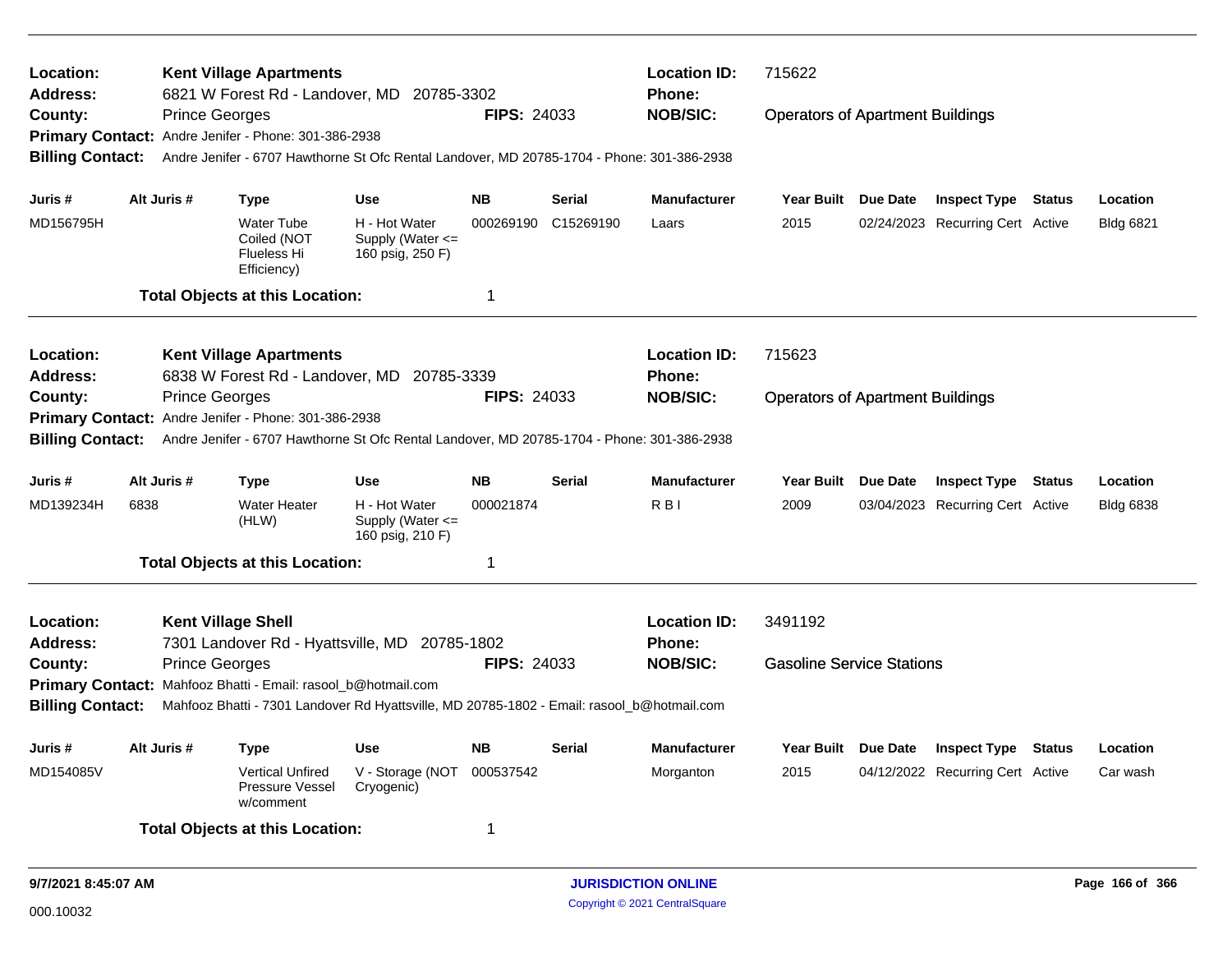| Location:<br>Address:<br>County:<br><b>Primary Contact: KFC</b><br><b>Billing Contact:</b>    | <b>KFC</b><br><b>Prince Georges</b>                                                 | 5401 Ager Rd - Hyattsville, MD 20782-3745                                                                                                                                                                                                                                       |                                                         | <b>FIPS: 24033</b> |               | <b>Location ID:</b><br><b>Phone:</b><br><b>NOB/SIC:</b> | 3631830                                                           |                                  |               |                         |
|-----------------------------------------------------------------------------------------------|-------------------------------------------------------------------------------------|---------------------------------------------------------------------------------------------------------------------------------------------------------------------------------------------------------------------------------------------------------------------------------|---------------------------------------------------------|--------------------|---------------|---------------------------------------------------------|-------------------------------------------------------------------|----------------------------------|---------------|-------------------------|
| Juris #                                                                                       | Alt Juris #                                                                         | <b>Type</b>                                                                                                                                                                                                                                                                     | <b>Use</b>                                              | <b>NB</b>          | Serial        | <b>Manufacturer</b>                                     | Year Built Due Date                                               | <b>Inspect Type Status</b>       |               | Location                |
| MD152910V                                                                                     | A771820                                                                             | <b>Vertical Unfired</b><br>Pressure Vessel<br>w/comment                                                                                                                                                                                                                         | V - Storage<br>(Cryogenic)                              | 000234621          | 31208063      | <b>CHART</b>                                            | 2012                                                              | 01/28/2022 Recurring Cert Active |               | Pantry                  |
|                                                                                               |                                                                                     | <b>Total Objects at this Location:</b>                                                                                                                                                                                                                                          |                                                         | $\mathbf 1$        |               |                                                         |                                                                   |                                  |               |                         |
| Location:<br><b>Address:</b><br>County:<br><b>Primary Contact:</b><br><b>Billing Contact:</b> | <b>Prince Georges</b>                                                               | Kidz Korner Learning Center II<br>6510 Old Sandy Spring Road - Laurel, MD 20707-2954<br>Kimberly Cooper - Phone: 301-498-0454 - Email: klcooper11@yahoo.com<br>Kimberly Cooper - 6510 Sandy Spring Rd Laurel, MD 20707-2954 - Phone: 301-498-0454 - Email: klcooper11@yahoo.com |                                                         | <b>FIPS: 24033</b> |               | <b>Location ID:</b><br>Phone:<br><b>NOB/SIC:</b>        | 726673<br>240-988-1031<br><b>Elementary and Secondary Schools</b> |                                  |               |                         |
| Juris #                                                                                       | Alt Juris #                                                                         | Type                                                                                                                                                                                                                                                                            | <b>Use</b>                                              | <b>NB</b>          | <b>Serial</b> | <b>Manufacturer</b>                                     | Year Built Due Date                                               | <b>Inspect Type</b>              | Status        | Location                |
| MD126240H                                                                                     |                                                                                     | Cast Iron                                                                                                                                                                                                                                                                       | H - Hot Water<br>Heat (Water $\leq$<br>160 psig, 250 F) | CI.                | 64916137      | <b>Burnham</b>                                          | 2006                                                              | 05/02/2022 Recurring Cert Active |               | Interior boiler<br>room |
|                                                                                               |                                                                                     | <b>Total Objects at this Location:</b>                                                                                                                                                                                                                                          |                                                         | 1                  |               |                                                         |                                                                   |                                  |               |                         |
| Location:<br>Address:<br>County:<br><b>Billing Contact:</b>                                   | <b>Kim's Auto Care</b><br><b>Prince Georges</b><br>Primary Contact: Kim's Auto Care | 4650 Tanglewood Dr - Hyattsville, MD 20781-2429                                                                                                                                                                                                                                 |                                                         | <b>FIPS: 24033</b> |               | <b>Location ID:</b><br><b>Phone:</b><br><b>NOB/SIC:</b> | 3903385<br>301-277-9800                                           |                                  |               |                         |
| Juris #                                                                                       | Alt Juris #                                                                         | <b>Type</b>                                                                                                                                                                                                                                                                     | <b>Use</b>                                              | <b>NB</b>          | <b>Serial</b> | <b>Manufacturer</b>                                     | Year Built Due Date                                               | <b>Inspect Type</b>              | <b>Status</b> | Location                |
| MD106513V                                                                                     |                                                                                     | <b>Vertical Unfired</b><br>Pressure Vessel<br>w/comment                                                                                                                                                                                                                         | V - Storage (NOT<br>Cryogenic)                          | 0058653            |               | Melben                                                  | 1983                                                              | 09/05/2022 Recurring Cert Active |               | Shop                    |
|                                                                                               |                                                                                     | <b>Total Objects at this Location:</b>                                                                                                                                                                                                                                          |                                                         | 1                  |               |                                                         |                                                                   |                                  |               |                         |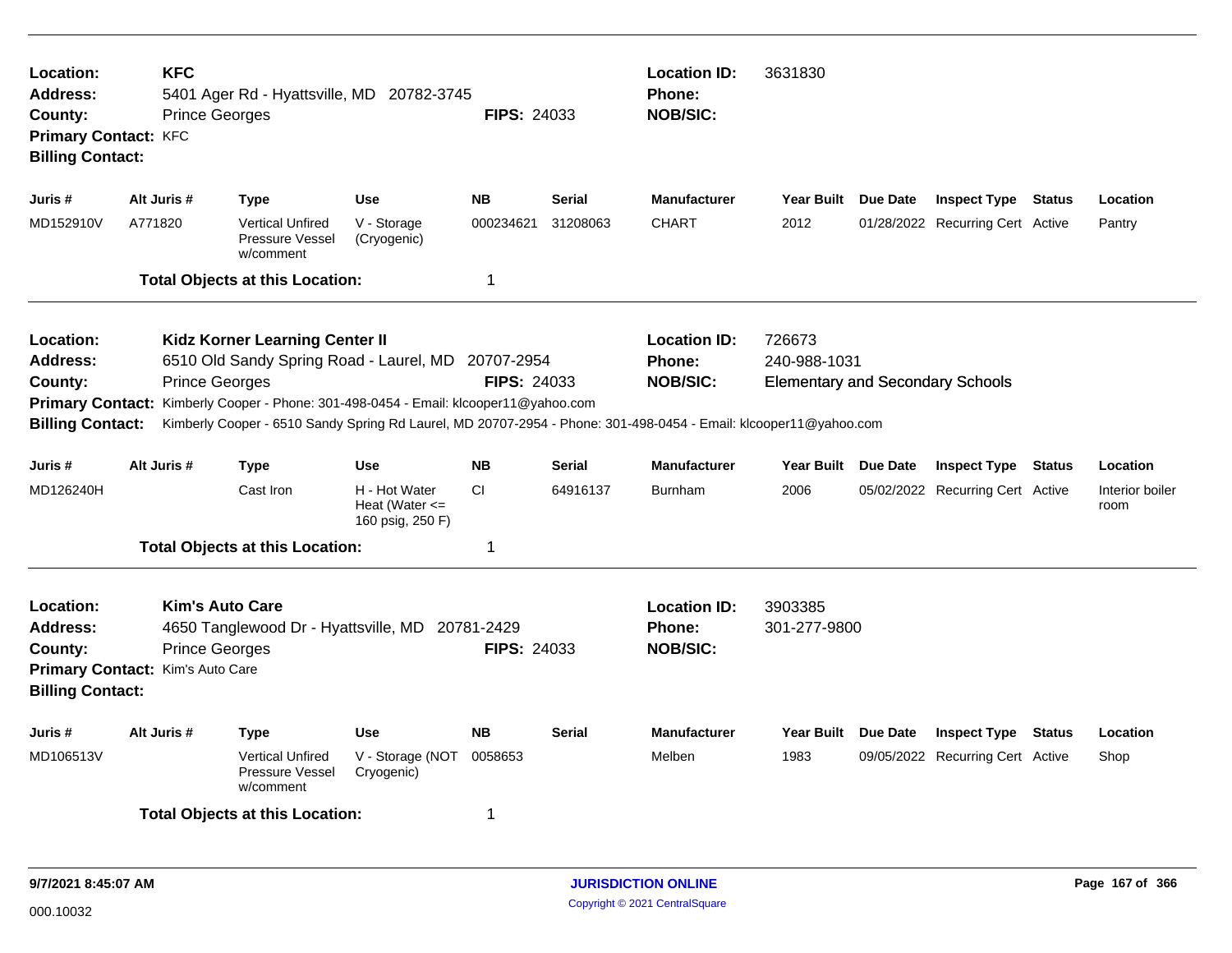| Location:<br>Address:<br>County:<br><b>Billing Contact:</b>                                                                                                    |                                    | <b>Kimbles Complete Automotive</b><br>7929 Old Branch Ave - Clinton, MD 20735-1613<br><b>Prince Georges</b><br>Primary Contact: Kimbles Complete Automotive                                           |                                                 | <b>FIPS: 24033</b> |               | <b>Location ID:</b><br><b>Phone:</b><br><b>NOB/SIC:</b> | 3933384                |                 |                                              |        |                        |
|----------------------------------------------------------------------------------------------------------------------------------------------------------------|------------------------------------|-------------------------------------------------------------------------------------------------------------------------------------------------------------------------------------------------------|-------------------------------------------------|--------------------|---------------|---------------------------------------------------------|------------------------|-----------------|----------------------------------------------|--------|------------------------|
| Juris #                                                                                                                                                        | Alt Juris #                        | <b>Type</b>                                                                                                                                                                                           | <b>Use</b>                                      | <b>NB</b>          | <b>Serial</b> | <b>Manufacturer</b>                                     | <b>Year Built</b>      | <b>Due Date</b> | <b>Inspect Type</b>                          | Status | Location               |
| MD163474V                                                                                                                                                      |                                    | <b>Vertical Unfired</b><br>Pressure Vessel<br>w/comment                                                                                                                                               | V - Storage (NOT<br>Cryogenic)                  | 001953122          |               | Campbell                                                | 1900                   |                 | 04/22/2023 Recurring Cert Active             |        | shop                   |
|                                                                                                                                                                |                                    | <b>Total Objects at this Location:</b>                                                                                                                                                                |                                                 | 1                  |               |                                                         |                        |                 |                                              |        |                        |
| Location:<br>Address:<br>County:<br><b>Primary Contact:</b>                                                                                                    |                                    | Kingdom Fellowship African Episcopal Church<br>11700 Beltsville Dr - Beltsville, MD 20705-3103<br><b>Prince Georges</b><br>Tiffany Johnson - Phone: 301-337-4700 - Email: tjohnson@scheerpartners.com |                                                 | <b>FIPS: 24033</b> |               | <b>Location ID:</b><br><b>Phone:</b><br><b>NOB/SIC:</b> | 715158<br>301-337-4700 |                 | <b>Operators of Nonresidential Buildings</b> |        |                        |
| Michelle Corrado - 15245 Shady Grove Rd Ste 210 Rockville, MD 20850-6247 - Phone: 301-337-4700 - Email: mcorrado@scheerpartners.com<br><b>Billing Contact:</b> |                                    |                                                                                                                                                                                                       |                                                 |                    |               |                                                         |                        |                 |                                              |        |                        |
| Juris #                                                                                                                                                        | Alt Juris #                        | <b>Type</b>                                                                                                                                                                                           | <b>Use</b>                                      | <b>NB</b>          | <b>Serial</b> | <b>Manufacturer</b>                                     | <b>Year Built</b>      | <b>Due Date</b> | <b>Inspect Type Status</b>                   |        | Location               |
| MD065445V                                                                                                                                                      |                                    | Heat Exchanger -<br>Shell and Tube                                                                                                                                                                    | V - Storage (NOT<br>Cryogenic)                  | 000170328          | 168130        | Trane                                                   | 1981                   |                 | 09/17/2021 Recurring Cert Active             |        | 6th Floor A/C<br>South |
| MD065446V                                                                                                                                                      |                                    | Heat Exchanger -<br>Shell and Tube                                                                                                                                                                    | V - Storage (NOT 000169969<br>Cryogenic)        |                    | 167779        | Trane                                                   | 1981                   |                 | 09/17/2021 Recurring Cert Active             |        | 4th Floor A/C<br>South |
| MD065447V                                                                                                                                                      |                                    | Heat Exchanger -<br>Shell and Tube                                                                                                                                                                    | V - Storage (NOT 000170329<br>Cryogenic)        |                    | 168131        | Trane                                                   | 1981                   |                 | 09/17/2021 Recurring Cert Active             |        | 4th Floor A/C<br>North |
| MD065448V                                                                                                                                                      |                                    | Heat Exchanger -<br>Shell and Tube                                                                                                                                                                    | V - Storage (NOT 000169626<br>Cryogenic)        |                    | 167483        | Trane                                                   | 1981                   |                 | 09/17/2021 Recurring Cert Active             |        | 5th Floor A/C<br>South |
| MD065449V                                                                                                                                                      |                                    | Heat Exchanger -<br>Shell and Tube                                                                                                                                                                    | V - Storage (NOT 000170206<br>Cryogenic)        |                    | 168036        | Trane                                                   | 1981                   |                 | 09/17/2021 Recurring Cert Active             |        | 5th Floor A/C<br>North |
| MD065456V                                                                                                                                                      |                                    | Heat Exchanger -<br>Shell and Tube                                                                                                                                                                    | V - Storage (NOT 000170331<br>Cryogenic)        |                    | 168133        | Trane                                                   | 1981                   |                 | 09/17/2021 Recurring Cert Active             |        | 1st Floor              |
| MD065457V                                                                                                                                                      |                                    | Heat Exchanger -<br>Shell and Tube                                                                                                                                                                    | V - Storage (NOT 000170205 168035<br>Cryogenic) |                    |               | Trane                                                   | 1981                   |                 | 09/17/2021 Recurring Cert Active             |        | 1st Floor              |
| MD065458V                                                                                                                                                      |                                    | Heat Exchanger -<br>Shell and Tube                                                                                                                                                                    | V - Storage (NOT 000170332<br>Cryogenic)        |                    | 168134        | Trane                                                   | 1981                   | 09/17/2021      | <b>Recurring Cert Active</b>                 |        | 2nd Floor              |
| MD065459V                                                                                                                                                      |                                    | Heat Exchanger -<br>Shell and Tube                                                                                                                                                                    | V - Storage (NOT 000170333<br>Cryogenic)        |                    | 168135        | Trane                                                   | 1981                   |                 | 09/17/2021 Recurring Cert Active             |        | 2nd Floor              |
| MD065460V                                                                                                                                                      |                                    | Heat Exchanger -<br>Shell and Tube                                                                                                                                                                    | V - Storage (NOT 000170204<br>Cryogenic)        |                    | 168034        | Trane                                                   | 1981                   |                 | 09/17/2021 Recurring Cert Active             |        | 6th Floor A/C<br>North |
| MD070064V                                                                                                                                                      | Heat Exchanger -<br>Shell and Tube |                                                                                                                                                                                                       | V - Storage (NOT<br>Cryogenic)                  | 000170323          | 168125        | Trane                                                   | 1981                   |                 | 09/17/2021 Recurring Cert Active             |        | 3rd Floor A/C<br>North |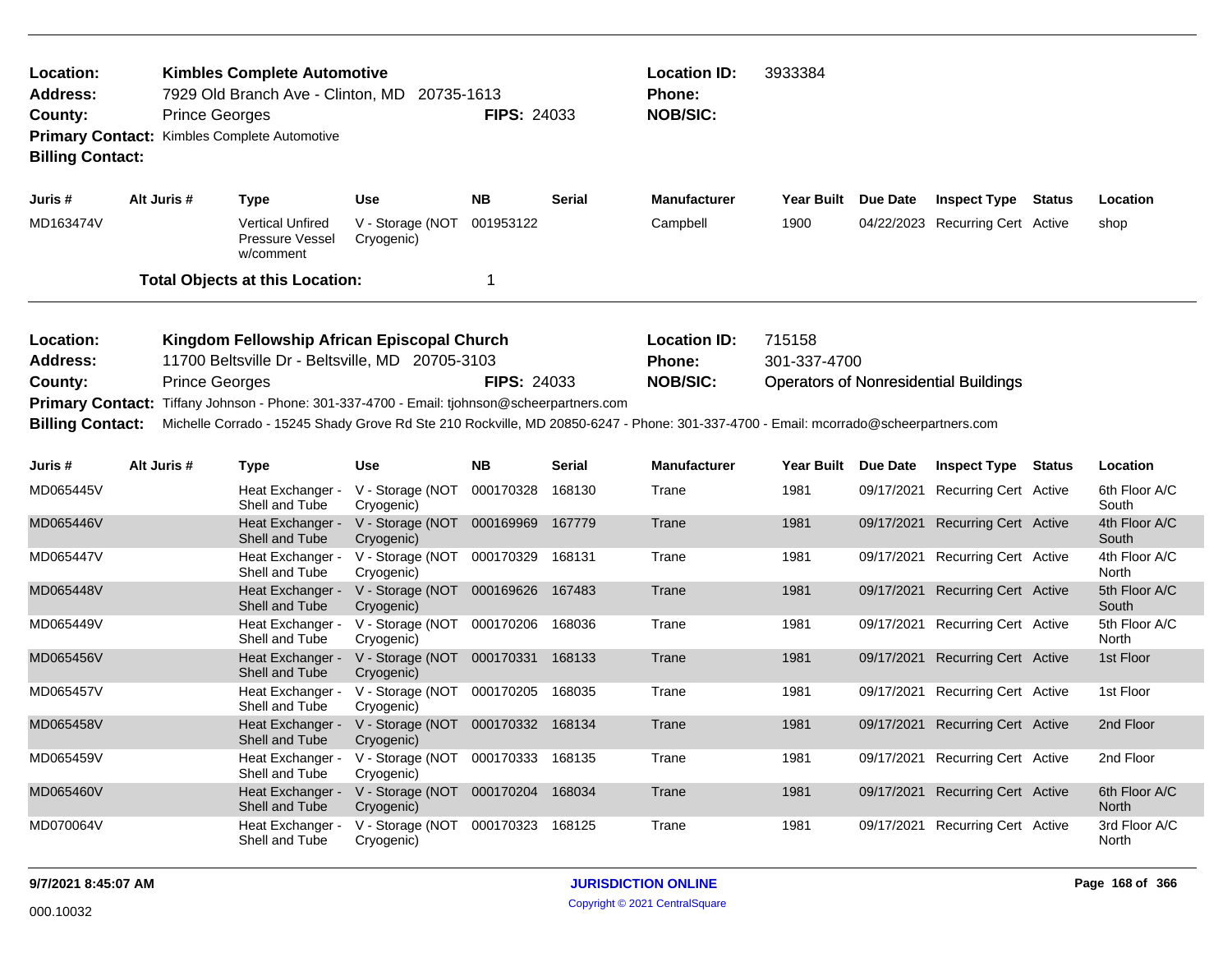| Juris #                 | Alt Juris #           | <b>Type</b>                                                                | Use                                                     | <b>NB</b>          | <b>Serial</b> | <b>Manufacturer</b>                                                                                                                                      | Year Built Due Date |                     | <b>Inspect Type Status</b>                   | Location           |
|-------------------------|-----------------------|----------------------------------------------------------------------------|---------------------------------------------------------|--------------------|---------------|----------------------------------------------------------------------------------------------------------------------------------------------------------|---------------------|---------------------|----------------------------------------------|--------------------|
| MD070065V               |                       | Heat Exchanger -<br>Shell and Tube                                         | V - Storage (NOT<br>Cryogenic)                          | 000170322          |               | Trane                                                                                                                                                    | 1981                |                     | 09/17/2021 Recurring Cert Active             | 3rd Floor          |
|                         |                       | <b>Total Objects at this Location:</b>                                     |                                                         | 12                 |               |                                                                                                                                                          |                     |                     |                                              |                    |
| Location:               |                       | Kingdom Fellowship African Episcopal Church                                |                                                         |                    |               | <b>Location ID:</b>                                                                                                                                      | 705714              |                     |                                              |                    |
| <b>Address:</b>         |                       | 11710 Beltsville Dr - Beltsville, MD 20705-3102                            |                                                         |                    |               | Phone:                                                                                                                                                   | 301-337-4700        |                     |                                              |                    |
| County:                 | <b>Prince Georges</b> |                                                                            |                                                         | <b>FIPS: 24033</b> |               | <b>NOB/SIC:</b>                                                                                                                                          |                     |                     | <b>Operators of Nonresidential Buildings</b> |                    |
| <b>Primary Contact:</b> |                       | Tiffany Johnson - Phone: 301-337-4700 - Email: tjohnson@scheerpartners.com |                                                         |                    |               |                                                                                                                                                          |                     |                     |                                              |                    |
| <b>Billing Contact:</b> |                       |                                                                            |                                                         |                    |               | Michelle Corrado - 15245 Shady Grove Rd Ste 210 Rockville, MD 20850-6247 - Phone: 301-337-4700 - Email: mcorrado@scheerpartners.com                      |                     |                     |                                              |                    |
|                         |                       |                                                                            |                                                         |                    |               |                                                                                                                                                          |                     |                     |                                              |                    |
| Juris #                 | Alt Juris #           | Type                                                                       | <b>Use</b>                                              | <b>NB</b>          | <b>Serial</b> | <b>Manufacturer</b>                                                                                                                                      | Year Built Due Date |                     | <b>Inspect Type Status</b>                   | Location           |
| MD065450V               |                       | Heat Exchanger -<br>Shell and Tube                                         | V - Storage (NOT<br>Cryogenic)                          | 000179026          | 176060        | Trane                                                                                                                                                    | 1981                |                     | 09/17/2021 Recurring Cert Active             | 1st Floor AC#1     |
| MD065451V               |                       | Heat Exchanger -<br>Shell and Tube                                         | V - Storage (NOT 179274<br>Cryogenic)                   |                    |               | Trane                                                                                                                                                    | 1982                |                     | 09/17/2021 Recurring Cert Active             | 2nd Floor AC#2     |
| MD065453V               |                       | Heat Exchanger -<br>Shell and Tube                                         | V - Storage (NOT 000179069<br>Cryogenic)                |                    |               | Trane                                                                                                                                                    | 1982                |                     | 09/17/2021 Recurring Cert Active             | 3rd Floor A/C #3   |
| MD065454V               |                       | Heat Exchanger -<br>Shell and Tube                                         | V - Storage (NOT 000180117<br>Cryogenic)                |                    |               | Trane                                                                                                                                                    | 1982                | 09/17/2021          | <b>Recurring Cert Active</b>                 | 4th Floor A/C #4   |
| MD065455V               |                       | Heat Exchanger -<br>Shell and Tube                                         | V - Storage (NOT<br>Cryogenic)                          | 000180062          |               | Trane                                                                                                                                                    | 1982                |                     | 09/17/2021 Recurring Cert Active             | 5th Floor          |
|                         |                       | <b>Total Objects at this Location:</b>                                     |                                                         | 5                  |               |                                                                                                                                                          |                     |                     |                                              |                    |
|                         |                       |                                                                            |                                                         |                    |               |                                                                                                                                                          |                     |                     |                                              |                    |
| Location:               |                       | Kingdom Management, LLC                                                    |                                                         |                    |               | <b>Location ID:</b>                                                                                                                                      | 713180              |                     |                                              |                    |
| <b>Address:</b>         |                       | 9171 Central Avenue - Capital Heights, MD                                  |                                                         | 20743-3837         |               | Phone:                                                                                                                                                   | 301-499-9171        |                     |                                              |                    |
| County:                 | <b>Prince Georges</b> |                                                                            |                                                         | <b>FIPS: 24033</b> |               | <b>NOB/SIC:</b>                                                                                                                                          |                     |                     | Miscellaneous General Merchandise Stores     |                    |
|                         |                       | Primary Contact: Earl Smith - Phone: 301-333-9033                          |                                                         |                    |               |                                                                                                                                                          |                     |                     |                                              |                    |
| <b>Billing Contact:</b> |                       |                                                                            |                                                         |                    |               | Juan Nicholas - 9171 Central Ave Capitol Heights, MD 20743-3837 - Phone: 301-499-9171 - Cell: 240-304-0327 - Email: Juan.Nicholas@kingdom-management.com |                     |                     |                                              |                    |
| Juris #                 | Alt Juris #           | <b>Type</b>                                                                | <b>Use</b>                                              | <b>NB</b>          | <b>Serial</b> | <b>Manufacturer</b>                                                                                                                                      |                     | Year Built Due Date | <b>Inspect Type Status</b>                   | Location           |
| MD078570H               |                       | Cast Iron                                                                  | H - Hot Water<br>Heat (Water $\leq$<br>160 psig, 250 F) | <b>CI</b>          |               | Weil-McLain                                                                                                                                              | 1989                |                     | 08/01/2022 Recurring Cert Active             | <b>Boiler Room</b> |
|                         |                       | <b>Total Objects at this Location:</b>                                     |                                                         | -1                 |               |                                                                                                                                                          |                     |                     |                                              |                    |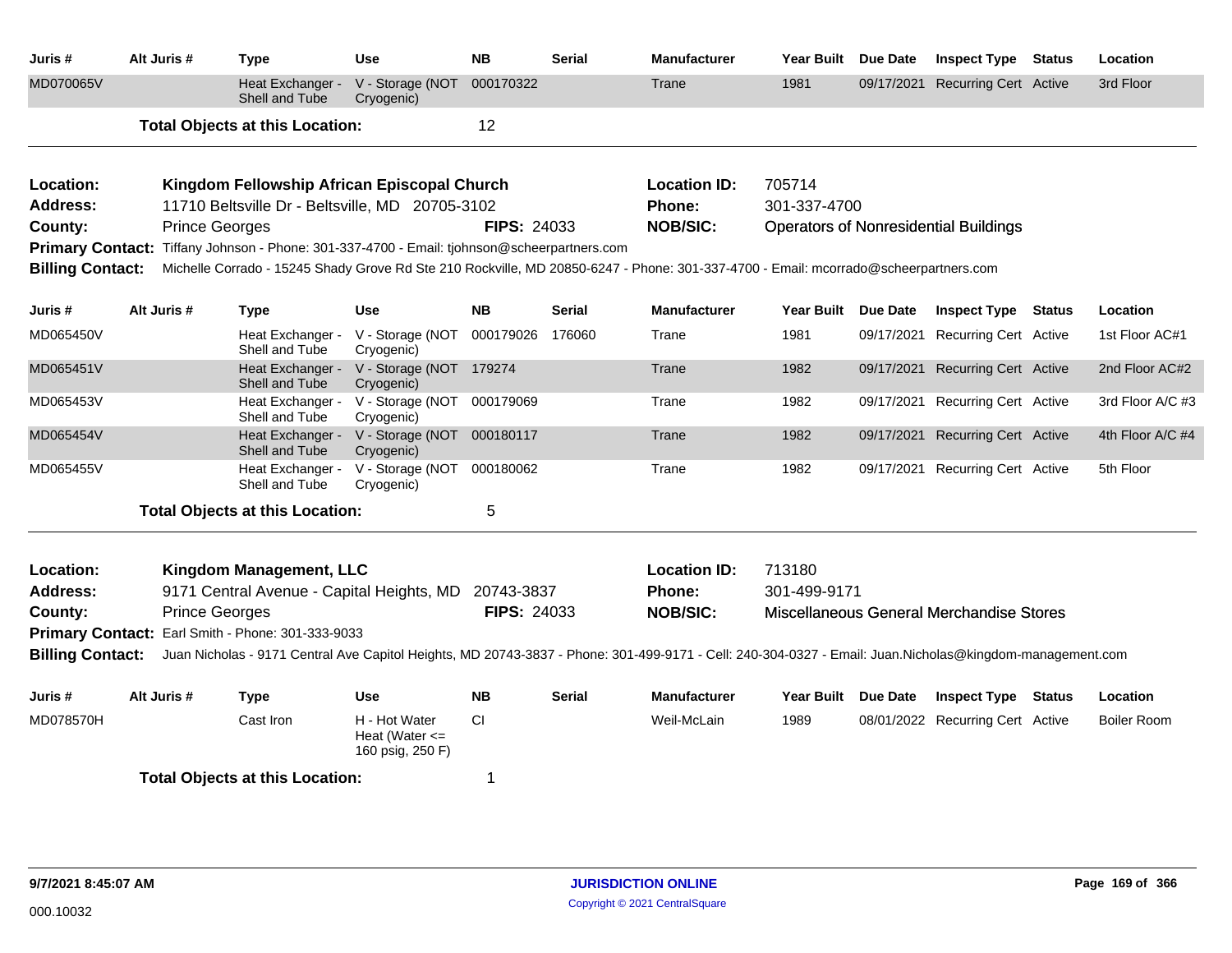| Location:       | <b>Kingsford Elementary School #0729</b>                                                                                                                            |                    | <b>Location ID:</b> | 715772                                  |
|-----------------|---------------------------------------------------------------------------------------------------------------------------------------------------------------------|--------------------|---------------------|-----------------------------------------|
| <b>Address:</b> | 1401 Enterprise Rd - Bowie, MD 20721-2215                                                                                                                           |                    | <b>Phone:</b>       |                                         |
| County:         | <b>Prince Georges</b>                                                                                                                                               | <b>FIPS: 24033</b> | <b>NOB/SIC:</b>     | <b>Elementary and Secondary Schools</b> |
|                 | Primary Contact: Michael Foster - Phone: 301-952-7821 - Cell: 240-695-4348 - Email: michael2.foster@pgcps.org                                                       |                    |                     |                                         |
|                 | Billing Contact: Michael Foster - 4801 Brown Station Rd Upper Marlboro, MD 20772-9103 - Phone: 301-952-7821 - Cell: 240-695-4348 - Email: michael2.foster@pgcps.org |                    |                     |                                         |

| Juris #   | Alt Juris # | Type                                                             | <b>Use</b>                                              | <b>NB</b> | <b>Serial</b> | <b>Manufacturer</b> | <b>Year Built</b> | <b>Due Date</b> | <b>Inspect Type</b>              | Status | Location                      |
|-----------|-------------|------------------------------------------------------------------|---------------------------------------------------------|-----------|---------------|---------------------|-------------------|-----------------|----------------------------------|--------|-------------------------------|
| MD093562H | Boiler #1   | <b>Horizontal Fire</b><br>Tube                                   | H - Hot Water<br>Heat (Water $\leq$<br>160 psig, 250 F) | 000022258 |               | <b>Burnham</b>      | 1993              |                 | 03/02/2022 Recurring Cert Active |        | <b>Boiler Room</b><br>BI.#1   |
| MD093563H | Boiler #2   | <b>Horizontal Fire</b><br>Tube                                   | H - Hot Water<br>Heat (Water $\leq$<br>160 psig, 250 F) | 000022257 | 999           | <b>Burnham</b>      | 1993              |                 | 03/02/2022 Recurring Cert Active |        | <b>Boiler Room</b><br>$BI.+2$ |
| MD093566H |             | <b>Fired Kettle</b>                                              | H - Heating-<br>Cooking (Steam<br>$\leq$ 15 psig)       | 000036749 | 999           | Groen               | 1994              |                 | 03/02/2022 Recurring Cert Active |        | Kitchen                       |
| MD129927V |             | <b>Horizontal Unfired</b><br><b>Pressure Vessel</b><br>w/comment | V - Storage (NOT<br>Cryogenic)                          | 000811711 |               | Manchester          | 2007              |                 | 03/02/2022 Recurring Cert Active |        | <b>Boiler Room</b>            |
|           |             | Total Objects at this Location:                                  |                                                         | 4         |               |                     |                   |                 |                                  |        |                               |

Physical Fitness Facilities 2970 Belcrest Center Dr - Hyattsville, MD 20782-1987 **County:** Prince Georges **Prince Georges Prince Georges RIPS: 24033 NOB/SIC:** Primary Contact: Sally Ibrahim - Phone: 949-255-7200 - Cell: 949-255-7302 - Email: sally.ibrahim@fitnessintl.com **Billing Contact:** Diana Serrano - 3161 Michelson Dr Ste 600 Irvine, CA 92612-4406 - Email: diana.serrano@fitnessintl.com **LA Fitness Location ID:** 2355409 **Address: Location: FIPS:** 24033 **Phone:**

| Juris #   | Alt Juris # | Type                                                           | <b>Use</b>                                                | <b>NB</b> | <b>Serial</b>          | <b>Manufacturer</b>               | <b>Year Built</b> | Due Date | <b>Inspect Type</b>              | Status | Location           |
|-----------|-------------|----------------------------------------------------------------|-----------------------------------------------------------|-----------|------------------------|-----------------------------------|-------------------|----------|----------------------------------|--------|--------------------|
| MD130399H |             | Electric (NOT<br>HLW)                                          | H - Steam Heat<br>(Steam $\le$ 15<br>psig)                | 000054218 |                        | <b>Lattner Electric</b><br>Boiler | 2007              |          | 03/03/2023 Recurring Cert Active |        | Sauna Rm           |
| MD130650H |             | <b>Water Heater</b><br>(HLW)                                   | H - Hot Water<br>Supply (Water $\leq$<br>160 psig, 210 F) | 000283195 | 0805283195             | Raypak                            | 2008              |          | 03/03/2023 Recurring Cert Active |        | Boiler Room        |
| MD130651H |             | Water Heater<br>(HLW)                                          | H - Hot Water<br>Supply (Water $\leq$<br>160 psig, 210 F) | 000283194 | 0805283194             | Raypak                            | 2008              |          | 03/03/2023 Recurring Cert Active |        | Boiler Room        |
| MD130652V |             | <b>Vertical Unfired</b><br><b>Pressure Vessel</b><br>w/comment | V - Storage (NOT<br>Cryogenic)                            | 000198763 |                        | Hanson                            | 2008              |          | 03/03/2023 Recurring Cert Active |        | <b>Boiler Room</b> |
| MD130654H |             | Water Heater<br>(HLW)                                          | H - Hot Water<br>Supply (Water $\leq$                     | 000208337 | E08H00208337 Lochinvar |                                   | 2008              |          | 03/07/2023 Recurring Cert Active |        | <b>Boiler Room</b> |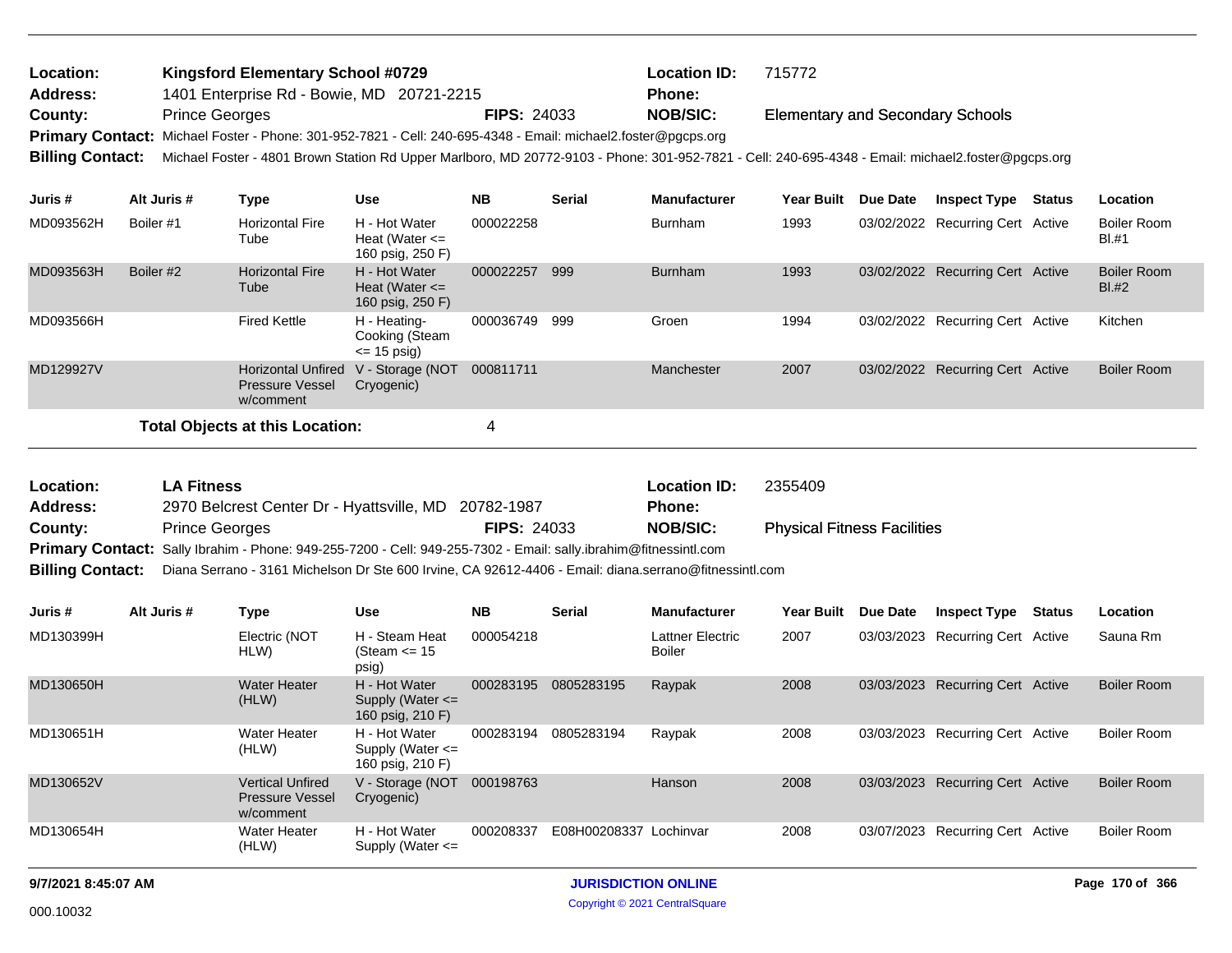| Juris #                                               | Alt Juris #           | <b>Type</b>                                                                                                                                                                                                                                                                                       | <b>Use</b><br>160 psig, 210 F)                            | <b>NB</b>   | <b>Serial</b> | <b>Manufacturer</b>              | Year Built Due Date                     |          | <b>Inspect Type</b>                              | <b>Status</b> | Location                             |
|-------------------------------------------------------|-----------------------|---------------------------------------------------------------------------------------------------------------------------------------------------------------------------------------------------------------------------------------------------------------------------------------------------|-----------------------------------------------------------|-------------|---------------|----------------------------------|-----------------------------------------|----------|--------------------------------------------------|---------------|--------------------------------------|
| MD150014H                                             |                       | <b>Horizontal Water</b><br>Tube                                                                                                                                                                                                                                                                   | H - Hot Water<br>Supply (Water $\leq$<br>160 psig, 210 F) | 000370006   |               | Raypak                           | 2013                                    |          | 03/03/2023 Recurring Cert Active                 |               | <b>Boiler Room</b>                   |
|                                                       |                       | <b>Total Objects at this Location:</b>                                                                                                                                                                                                                                                            |                                                           | 6           |               |                                  |                                         |          |                                                  |               |                                      |
| Location:                                             |                       | <b>Laboratory Telecommunications Sciences /LTS</b>                                                                                                                                                                                                                                                |                                                           |             |               | <b>Location ID:</b>              | 2610848                                 |          |                                                  |               |                                      |
| <b>Address:</b><br>County:<br><b>Billing Contact:</b> | <b>Prince Georges</b> | 8080 Greenmead Dr - College Park, MD 20740-4004<br>Primary Contact: Shaun Powell - Phone: 202 548 3840 - Cell: 443 680 5536 - Email: spowell@copt.com<br>Leroy Johnson - 8080 Greenmead Dr College Park, MD 20740-4004 - Phone: 301-422-5200 - Cell: 443-418-1648 - Email: leroy.johnson@copt.com |                                                           | FIPS: 24033 |               | <b>Phone:</b><br><b>NOB/SIC:</b> |                                         |          | Colleges, Universities, and Professional Schools |               |                                      |
| Juris #                                               | Alt Juris #           | <b>Type</b>                                                                                                                                                                                                                                                                                       | <b>Use</b>                                                | <b>NB</b>   | <b>Serial</b> | <b>Manufacturer</b>              | <b>Year Built</b>                       | Due Date | <b>Inspect Type</b>                              | <b>Status</b> | Location                             |
| MD121098H                                             | Boiler #2             | Cast Iron                                                                                                                                                                                                                                                                                         | H - Hot Water<br>Heat (Water $\leq$<br>160 psig, 250 F)   | CI.         | N2004-507     | Smith Cast Iron                  | 2004                                    |          | 09/15/2023 Recurring Cert Active                 |               | Bldg.LTS (797)<br>Boiler Room        |
| MD121099H                                             | Boiler #1             | Cast Iron                                                                                                                                                                                                                                                                                         | H - Hot Water<br>Heat (Water $\leq$<br>160 psig, 250 F)   | <b>CI</b>   | N2004-506     | Smith Cast Iron                  | 2004                                    |          | 09/15/2023 Recurring Cert Active                 |               | Bldg.LTS (797)<br><b>Boiler Room</b> |
| MD121350H                                             |                       | <b>Water Heater</b><br>(HLW)                                                                                                                                                                                                                                                                      | H - Hot Water<br>Supply (Water <=<br>160 psig, 210 F)     | 000113355   |               | PVI                              | 2004                                    |          | 09/15/2023 Recurring Cert Active                 |               | <b>Bldg.LTS (797)</b><br>Boiler Room |
| MD121351H                                             |                       | <b>Water Heater</b><br>(HLW)                                                                                                                                                                                                                                                                      | H - Hot Water<br>Supply (Water <=<br>160 psig, 210 F)     | 000113356   |               | <b>PVI</b>                       | 2004                                    |          | 09/15/2023 Recurring Cert Active                 |               | Bldg. LTS (797)<br>Boiler Room       |
|                                                       |                       | <b>Total Objects at this Location:</b>                                                                                                                                                                                                                                                            |                                                           | 4           |               |                                  |                                         |          |                                                  |               |                                      |
| Location:<br><b>Address:</b>                          |                       | <b>Lakeside North Apartments</b><br>412 Ridge Rd - Greenbelt, MD 20770-1631                                                                                                                                                                                                                       |                                                           |             |               | <b>Location ID:</b><br>Phone:    | 716045                                  |          |                                                  |               |                                      |
| County:                                               | <b>Prince Georges</b> |                                                                                                                                                                                                                                                                                                   |                                                           | FIPS: 24033 |               | <b>NOB/SIC:</b>                  | <b>Operators of Apartment Buildings</b> |          |                                                  |               |                                      |
| <b>Billing Contact:</b>                               |                       | Primary Contact: Kimberly Potts - Phone: (301) 474-7595<br>- 430 Ridge Rd Greenbelt, MD 20770-1638 - Phone: 301-474-1974                                                                                                                                                                          |                                                           |             |               |                                  |                                         |          |                                                  |               |                                      |
| Juris #                                               | Alt Juris #           | Type                                                                                                                                                                                                                                                                                              | <b>Use</b>                                                | <b>NB</b>   | <b>Serial</b> | <b>Manufacturer</b>              | <b>Year Built</b>                       | Due Date | <b>Inspect Type</b>                              | <b>Status</b> | Location                             |
| MD149986H                                             | 412                   | <b>Horizontal Water</b><br>Tube                                                                                                                                                                                                                                                                   | H - Hot Water<br>Supply (Water $\leq$<br>160 psig, 210 F) | 000032021   |               | R <sub>BI</sub>                  | 2012                                    |          | 12/20/2022 Recurring Cert Active                 |               | <b>Bldg 412</b>                      |

**Total Objects at this Location:** 1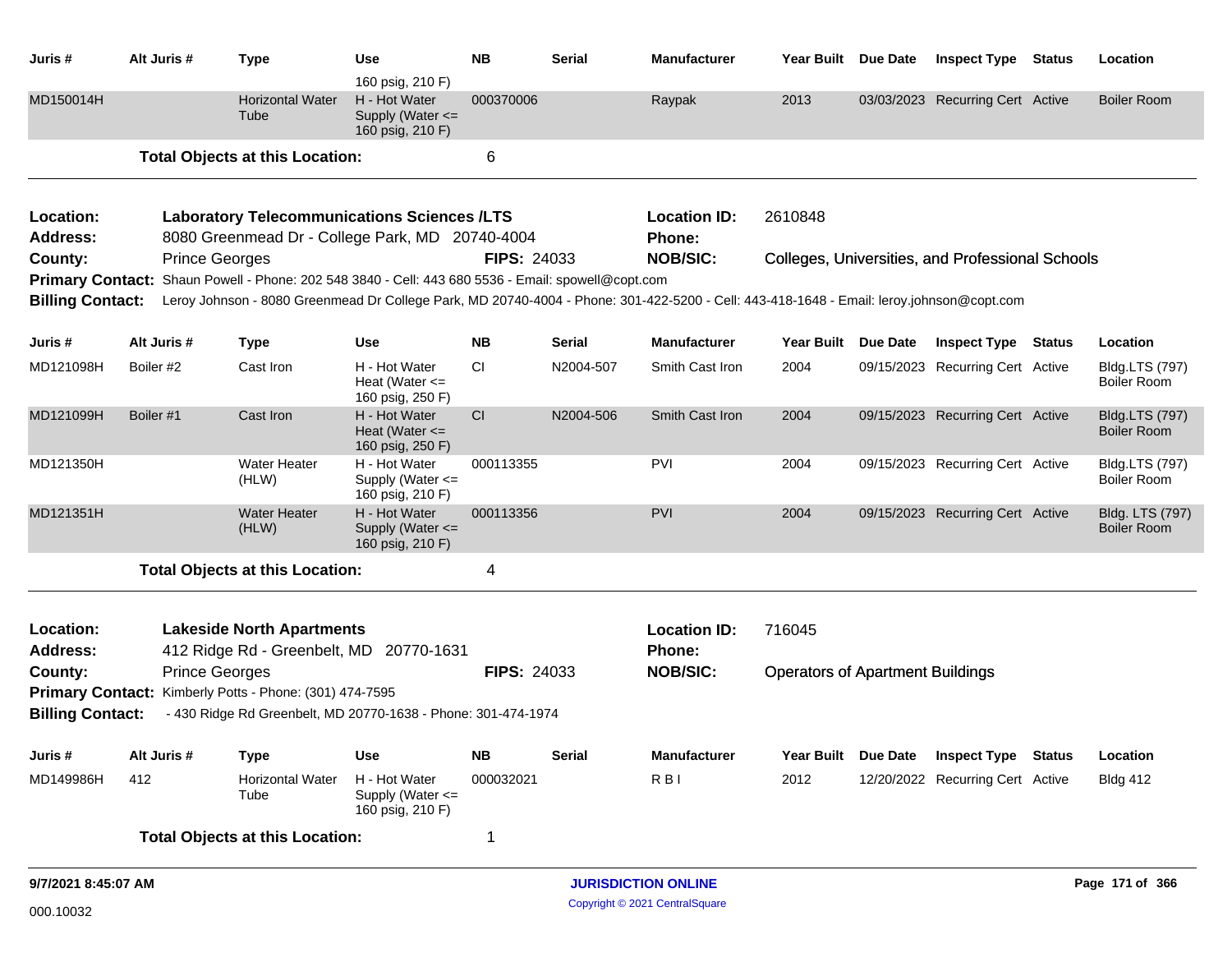| Location:<br><b>Address:</b><br>County:                                                                         | <b>Prince Georges</b> | <b>Lakeside North Apartments</b><br>418 Ridge Rd - Greenbelt, MD 20770-1649<br>Primary Contact: Kimberly Potts - Phone: (301) 474-7595 |                                                           | <b>FIPS: 24033</b> | <b>Location ID:</b><br><b>Phone:</b><br><b>NOB/SIC:</b> | 716028<br><b>Operators of Apartment Buildings</b> |                                         |                                  |                 |                  |
|-----------------------------------------------------------------------------------------------------------------|-----------------------|----------------------------------------------------------------------------------------------------------------------------------------|-----------------------------------------------------------|--------------------|---------------------------------------------------------|---------------------------------------------------|-----------------------------------------|----------------------------------|-----------------|------------------|
| <b>Billing Contact:</b>                                                                                         |                       | - 430 Ridge Rd Greenbelt, MD 20770-1638 - Phone: 301-474-1974                                                                          |                                                           |                    |                                                         |                                                   |                                         |                                  |                 |                  |
| Juris #                                                                                                         | Alt Juris #           | <b>Type</b>                                                                                                                            | <b>Use</b>                                                | <b>NB</b>          | <b>Serial</b>                                           | <b>Manufacturer</b>                               | Year Built Due Date                     | <b>Inspect Type Status</b>       |                 | Location         |
| MD145331H                                                                                                       |                       | <b>Horizontal Water</b><br>Tube                                                                                                        | H - Hot Water<br>Supply (Water $\leq$<br>160 psig, 250 F) | 000029459          |                                                         | R <sub>B</sub>                                    | 2012                                    | 12/20/2022 Recurring Cert Active |                 | <b>Bldg 418</b>  |
|                                                                                                                 |                       | <b>Total Objects at this Location:</b>                                                                                                 |                                                           | $\mathbf 1$        |                                                         |                                                   |                                         |                                  |                 |                  |
| Location:<br><b>Address:</b>                                                                                    |                       | <b>Lakeside North Apartments</b><br>424 Ridge Rd - Greenbelt, MD 20770-1636                                                            |                                                           |                    |                                                         | <b>Location ID:</b><br><b>Phone:</b>              | 716048                                  |                                  |                 |                  |
| County:                                                                                                         | <b>Prince Georges</b> | Primary Contact: Kimberly Potts - Phone: (301) 474-7595                                                                                |                                                           | <b>FIPS: 24033</b> |                                                         | <b>NOB/SIC:</b>                                   | <b>Operators of Apartment Buildings</b> |                                  |                 |                  |
| <b>Billing Contact:</b>                                                                                         |                       | - 430 Ridge Rd Greenbelt, MD 20770-1638 - Phone: 301-474-1974                                                                          |                                                           |                    |                                                         |                                                   |                                         |                                  |                 |                  |
| Juris #                                                                                                         | Alt Juris #           | <b>Type</b>                                                                                                                            | <b>Use</b>                                                | <b>NB</b>          | <b>Serial</b>                                           | <b>Manufacturer</b>                               | Year Built Due Date                     | <b>Inspect Type Status</b>       |                 | Location         |
| MD149985H                                                                                                       | 424                   | <b>Horizontal Water</b><br>Tube                                                                                                        | H - Hot Water<br>Supply (Water $\leq$<br>160 psig, 210 F) | 000031164          |                                                         | R <sub>B</sub>                                    | 2012                                    | 12/20/2022 Recurring Cert Active |                 | <b>Bldg. 424</b> |
|                                                                                                                 |                       | <b>Total Objects at this Location:</b>                                                                                                 |                                                           | $\mathbf 1$        |                                                         |                                                   |                                         |                                  |                 |                  |
| Location:<br><b>Address:</b>                                                                                    |                       | <b>Lakeside North Apartments</b><br>428 Ridge Rd - Greenbelt, MD 20770-1648                                                            |                                                           |                    |                                                         | <b>Location ID:</b><br><b>Phone:</b>              | 716050                                  |                                  |                 |                  |
| County:                                                                                                         | <b>Prince Georges</b> |                                                                                                                                        |                                                           | <b>FIPS: 24033</b> |                                                         | <b>NOB/SIC:</b>                                   | <b>Operators of Apartment Buildings</b> |                                  |                 |                  |
|                                                                                                                 |                       | Primary Contact: Kimberly Potts - Phone: (301) 474-7595                                                                                |                                                           |                    |                                                         |                                                   |                                         |                                  |                 |                  |
| <b>Billing Contact:</b>                                                                                         |                       | - 430 Ridge Rd Greenbelt, MD 20770-1638 - Phone: 301-474-1974                                                                          |                                                           |                    |                                                         |                                                   |                                         |                                  |                 |                  |
| Juris #                                                                                                         | Alt Juris #           | Type                                                                                                                                   | Use                                                       | <b>NB</b>          | <b>Serial</b>                                           | <b>Manufacturer</b>                               | Year Built Due Date                     | <b>Inspect Type</b>              | <b>Status</b>   | Location         |
| H - Hot Water<br>000029697<br>MD145330H<br><b>Water Heater</b><br>Supply (Water <=<br>(HLW)<br>160 psig, 250 F) |                       |                                                                                                                                        |                                                           |                    | R <sub>B</sub>                                          | 2012                                              | 12/20/2022 Recurring Cert Active        |                                  | <b>Bldg 428</b> |                  |
|                                                                                                                 |                       | <b>Total Objects at this Location:</b>                                                                                                 |                                                           | 1                  |                                                         |                                                   |                                         |                                  |                 |                  |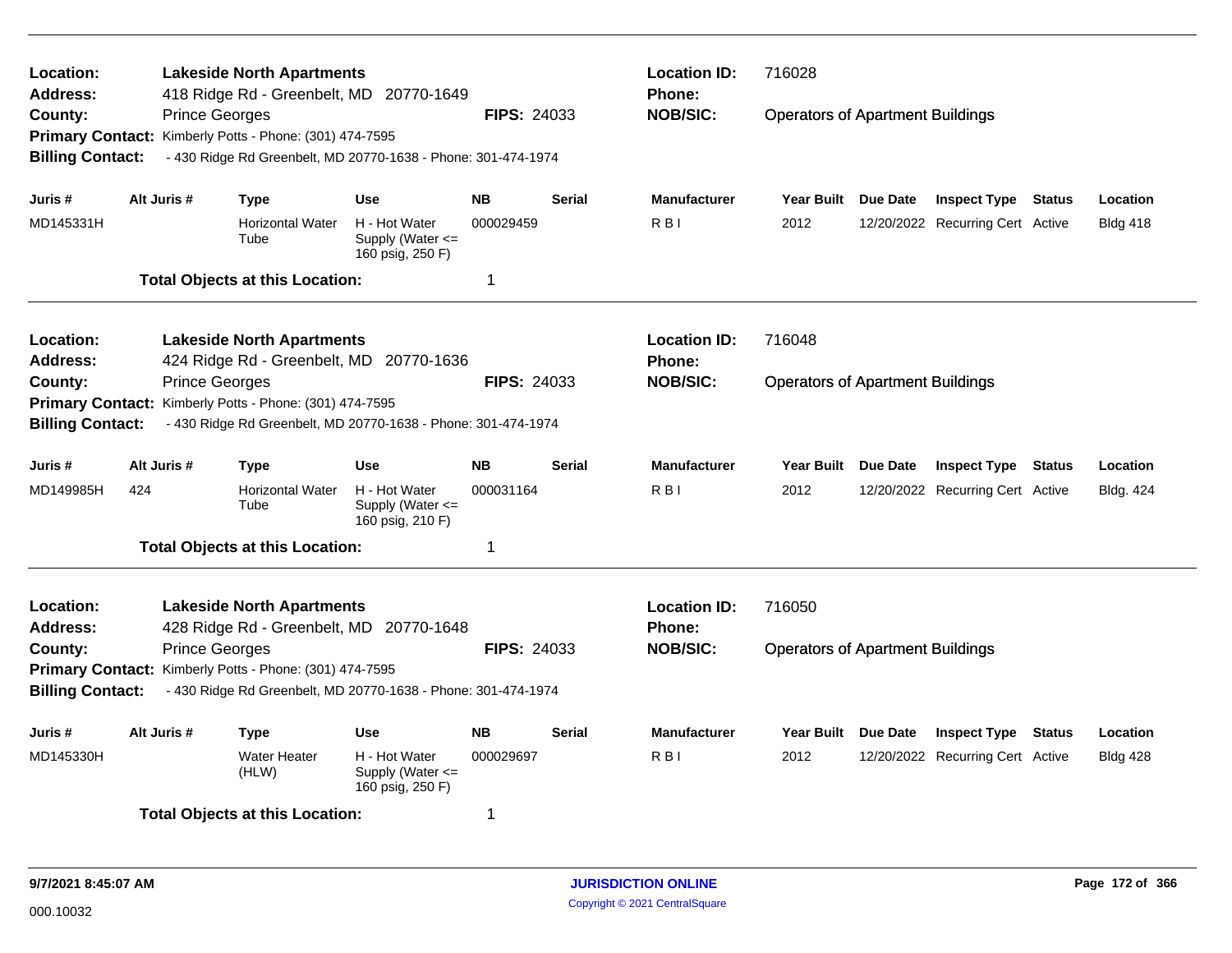| Location:<br>Address:   |                                                                                                                  | <b>Lakeside North Apartments</b><br>434 Ridge Rd - Greenbelt, MD 20770-1639 |                                                           |                    |               | <b>Location ID:</b><br><b>Phone:</b> | 716053                                  |                 |                                  |               |                  |  |
|-------------------------|------------------------------------------------------------------------------------------------------------------|-----------------------------------------------------------------------------|-----------------------------------------------------------|--------------------|---------------|--------------------------------------|-----------------------------------------|-----------------|----------------------------------|---------------|------------------|--|
| County:                 | <b>Prince Georges</b>                                                                                            |                                                                             |                                                           | <b>FIPS: 24033</b> |               | <b>NOB/SIC:</b>                      | <b>Operators of Apartment Buildings</b> |                 |                                  |               |                  |  |
|                         |                                                                                                                  | Primary Contact: Kimberly Potts - Phone: (301) 474-7595                     |                                                           |                    |               |                                      |                                         |                 |                                  |               |                  |  |
| <b>Billing Contact:</b> |                                                                                                                  | - 430 Ridge Rd Greenbelt, MD 20770-1638 - Phone: 301-474-1974               |                                                           |                    |               |                                      |                                         |                 |                                  |               |                  |  |
| Juris #                 | Alt Juris #                                                                                                      | <b>Type</b>                                                                 | <b>Use</b>                                                | <b>NB</b>          | Serial        | <b>Manufacturer</b>                  | Year Built Due Date                     |                 | <b>Inspect Type Status</b>       |               | Location         |  |
| MD156324H               | 434                                                                                                              | <b>Water Heater</b><br>(HLW)                                                | H - Hot Water<br>Supply (Water $\leq$<br>160 psig, 210 F) | 000112689          |               | A O Smith                            | 2015                                    |                 | 01/22/2023 Recurring Cert Active |               | <b>Bldg 434</b>  |  |
|                         |                                                                                                                  | <b>Total Objects at this Location:</b>                                      |                                                           | -1                 |               |                                      |                                         |                 |                                  |               |                  |  |
| Location:               |                                                                                                                  | <b>Lakeside North Apartments</b>                                            |                                                           |                    |               | <b>Location ID:</b>                  | 716055                                  |                 |                                  |               |                  |  |
| <b>Address:</b>         |                                                                                                                  | 438 Ridge Rd - Greenbelt, MD 20770-1641                                     |                                                           |                    |               | <b>Phone:</b>                        | <b>Operators of Apartment Buildings</b> |                 |                                  |               |                  |  |
| County:                 | <b>Prince Georges</b>                                                                                            |                                                                             |                                                           | <b>FIPS: 24033</b> |               | <b>NOB/SIC:</b>                      |                                         |                 |                                  |               |                  |  |
| <b>Primary Contact:</b> |                                                                                                                  | Kimberly Potts - Phone: (301) 474-7595                                      |                                                           |                    |               |                                      |                                         |                 |                                  |               |                  |  |
| <b>Billing Contact:</b> |                                                                                                                  | - 430 Ridge Rd Greenbelt, MD 20770-1638 - Phone: 301-474-1974               |                                                           |                    |               |                                      |                                         |                 |                                  |               |                  |  |
| Juris #                 | Alt Juris #                                                                                                      | <b>Type</b>                                                                 | <b>Use</b>                                                | <b>NB</b>          | <b>Serial</b> | <b>Manufacturer</b>                  | <b>Year Built</b>                       | <b>Due Date</b> | <b>Inspect Type Status</b>       |               | Location         |  |
| MD156325H               |                                                                                                                  | <b>Horizontal Water</b><br>Tube                                             | H - Hot Water<br>Supply (Water <=<br>160 psig, 210 F)     | 000203562          |               | A O Smith                            | 2015                                    |                 | 01/22/2023 Recurring Cert Active |               | <b>Bldg. 438</b> |  |
|                         |                                                                                                                  | <b>Total Objects at this Location:</b>                                      |                                                           | -1                 |               |                                      |                                         |                 |                                  |               |                  |  |
| Location:               |                                                                                                                  | <b>Lakeside North Apartments</b>                                            |                                                           |                    |               | <b>Location ID:</b>                  | 716057                                  |                 |                                  |               |                  |  |
| <b>Address:</b>         |                                                                                                                  | 444 Ridge Rd - Greenbelt, MD 20770-1644                                     |                                                           |                    |               | <b>Phone:</b>                        |                                         |                 |                                  |               |                  |  |
| County:                 | <b>Prince Georges</b>                                                                                            |                                                                             |                                                           | <b>FIPS: 24033</b> |               | <b>NOB/SIC:</b>                      | <b>Operators of Apartment Buildings</b> |                 |                                  |               |                  |  |
|                         |                                                                                                                  | Primary Contact: Kimberly Potts - Phone: (301) 474-7595                     |                                                           |                    |               |                                      |                                         |                 |                                  |               |                  |  |
| <b>Billing Contact:</b> |                                                                                                                  | - 430 Ridge Rd Greenbelt, MD 20770-1638 - Phone: 301-474-1974               |                                                           |                    |               |                                      |                                         |                 |                                  |               |                  |  |
| Juris #                 | Alt Juris #                                                                                                      | <b>Type</b>                                                                 | <b>Use</b>                                                | <b>NB</b>          | <b>Serial</b> | <b>Manufacturer</b>                  | Year Built                              | <b>Due Date</b> | <b>Inspect Type</b>              | <b>Status</b> | Location         |  |
| MD149984H               | <b>Horizontal Water</b><br>H - Hot Water<br>000031250<br>444<br>Supply (Water $\leq$<br>Tube<br>160 psig, 210 F) |                                                                             |                                                           |                    |               | R <sub>B</sub>                       | 2012                                    |                 | 12/20/2022 Recurring Cert Active |               | <b>Bldg 444</b>  |  |
|                         |                                                                                                                  | <b>Total Objects at this Location:</b>                                      |                                                           | -1                 |               |                                      |                                         |                 |                                  |               |                  |  |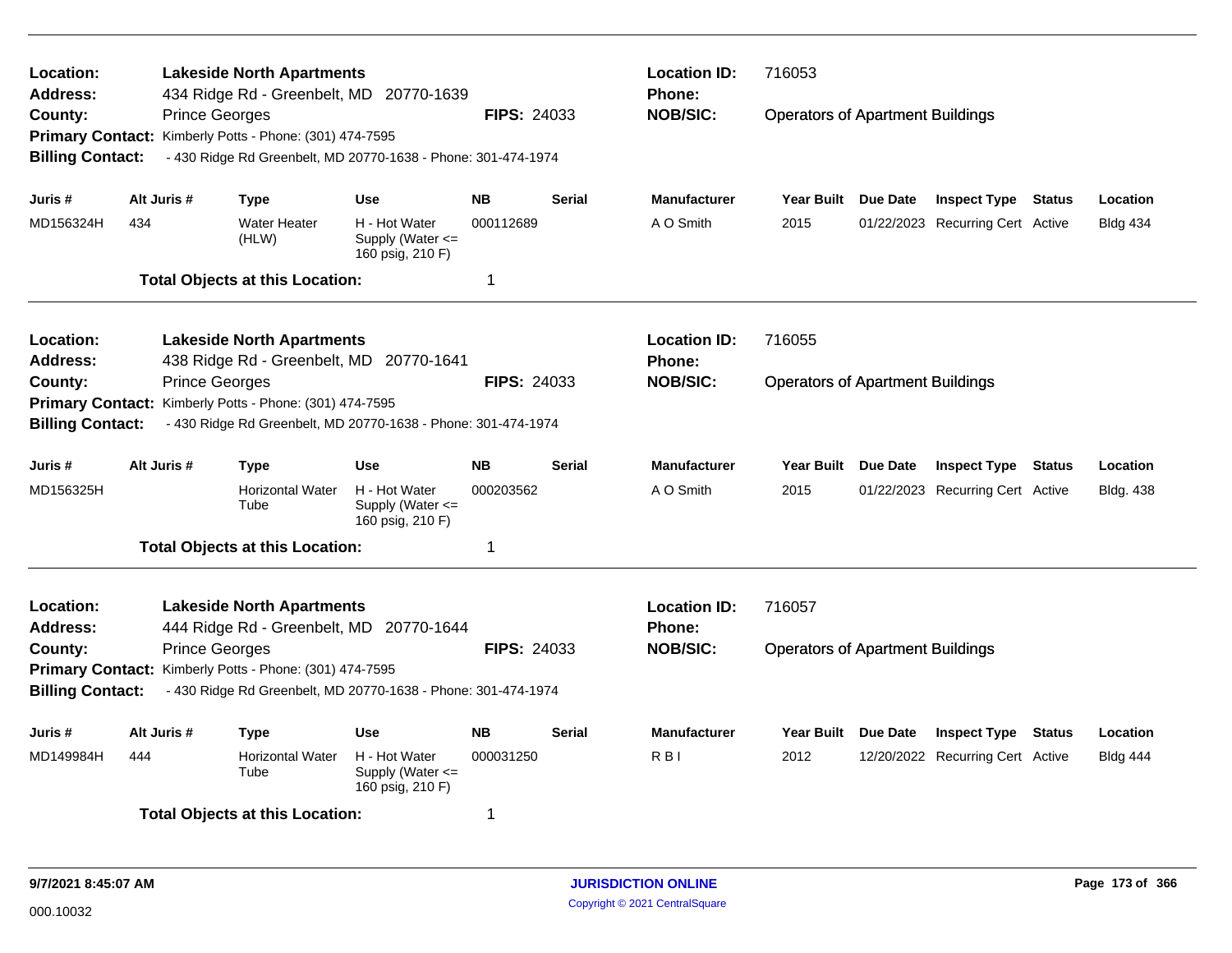| <b>Lakeview Surgery Center</b><br>Location:<br>17001 Science Dr Ste 114 - Bowie, MD 20715-4330<br><b>Address:</b><br>County:<br><b>Prince Georges</b><br>Primary Contact: Denise Latimer-Wright - Phone: 301-985-2380 - Email: denise.lakeviewsurgeryctr@gmail.com<br><b>Billing Contact:</b><br>Denise Latimer-Wright - 17001 Science Dr Ste 114 Bowie, MD 20715-4330 - Phone: 301-985-2380 - Email: denise.lakeviewsurgeryctr@gmail.com |             |                                                |                                                                                                                                                                                                                                                                              |                                                         | <b>FIPS: 24033</b>      |        | <b>Location ID:</b><br>Phone:<br><b>NOB/SIC:</b> | 3844626<br>301-985-2830                                  |  |                                     |  |                                      |
|-------------------------------------------------------------------------------------------------------------------------------------------------------------------------------------------------------------------------------------------------------------------------------------------------------------------------------------------------------------------------------------------------------------------------------------------|-------------|------------------------------------------------|------------------------------------------------------------------------------------------------------------------------------------------------------------------------------------------------------------------------------------------------------------------------------|---------------------------------------------------------|-------------------------|--------|--------------------------------------------------|----------------------------------------------------------|--|-------------------------------------|--|--------------------------------------|
| Juris #                                                                                                                                                                                                                                                                                                                                                                                                                                   | Alt Juris # |                                                | <b>Type</b>                                                                                                                                                                                                                                                                  | <b>Use</b>                                              | NB.                     | Serial | <b>Manufacturer</b>                              | Year Built Due Date                                      |  | <b>Inspect Type Status</b>          |  | Location                             |
| MD159684V                                                                                                                                                                                                                                                                                                                                                                                                                                 |             |                                                | Autoclave                                                                                                                                                                                                                                                                    | V - Process-<br>Sterilizing                             | 000003364               | 18464  | Primus                                           | 2017                                                     |  | 02/06/2022 Recurring Cert Active    |  | <b>Sterile</b><br>Processing<br>Room |
| MD159685                                                                                                                                                                                                                                                                                                                                                                                                                                  |             |                                                | Electric (NOT<br>HLW)                                                                                                                                                                                                                                                        | S - Power-<br><b>Sterilizing (Steam</b><br>$> 15$ psig) | 000111145 111145        |        | <b>TDC</b>                                       | 2017                                                     |  | 02/06/2022 Recurring Cert Active    |  | <b>Sterile</b><br>Processing<br>Room |
|                                                                                                                                                                                                                                                                                                                                                                                                                                           |             |                                                | <b>Total Objects at this Location:</b>                                                                                                                                                                                                                                       |                                                         | $\overline{\mathbf{c}}$ |        |                                                  |                                                          |  |                                     |  |                                      |
| Location:<br><b>Address:</b><br>County:<br><b>Billing Contact:</b>                                                                                                                                                                                                                                                                                                                                                                        |             | <b>Landover Shell</b><br><b>Prince Georges</b> | 8555 Martin Luther King Jr Hwy - Lanham, MD 20706-1581<br>Primary Contact: Sajid Chaudhry - Phone: 301 341 3223 - Email: schaudry@nsrpetro.com<br>Sajid Chaudhry - 8555 Martin Luther King Jr Hwy Lanham, MD 20706-1581 - Phone: 301 341 3223 - Email: schaudry@nsrpetro.com |                                                         | <b>FIPS: 24033</b>      |        | <b>Location ID:</b><br>Phone:<br><b>NOB/SIC:</b> | 716105<br>301-346-8680<br><b>Automotive Dealers, NEC</b> |  |                                     |  |                                      |
| Juris #                                                                                                                                                                                                                                                                                                                                                                                                                                   | Alt Juris # |                                                | <b>Type</b>                                                                                                                                                                                                                                                                  | <b>Use</b>                                              | <b>NB</b>               | Serial | <b>Manufacturer</b>                              | Year Built Due Date                                      |  | <b>Inspect Type Status</b>          |  | Location                             |
| MD105767V                                                                                                                                                                                                                                                                                                                                                                                                                                 |             |                                                | <b>Vertical Unfired</b><br>Pressure Vessel<br>w/comment                                                                                                                                                                                                                      | V - Storage (NOT<br>Cryogenic)                          | 001024919               |        | <b>Buckeye</b>                                   | 1991                                                     |  | 12/15/2021 Recurring Cert Active    |  | Outside Shed                         |
|                                                                                                                                                                                                                                                                                                                                                                                                                                           |             |                                                | <b>Total Objects at this Location:</b>                                                                                                                                                                                                                                       |                                                         | 1                       |        |                                                  |                                                          |  |                                     |  |                                      |
| Location:<br><b>Address:</b><br>County:<br><b>Billing Contact:</b>                                                                                                                                                                                                                                                                                                                                                                        |             | <b>Prince Georges</b>                          | Landover Warehouse, LLC.<br>1905 Clarkson Way - Landover, MD 20785-3221<br>Primary Contact: Michael Choi - Phone: mchoi@bestwayholdings.com                                                                                                                                  |                                                         | <b>FIPS: 24033</b>      |        | <b>Location ID:</b><br>Phone:<br><b>NOB/SIC:</b> | 703341<br>301-583-0927                                   |  | Groceries and Related Products, NEC |  |                                      |
| Juris #                                                                                                                                                                                                                                                                                                                                                                                                                                   | Alt Juris # |                                                | <b>Type</b>                                                                                                                                                                                                                                                                  | <b>Use</b>                                              | <b>NB</b>               | Serial | <b>Manufacturer</b>                              | Year Built Due Date                                      |  | <b>Inspect Type Status</b>          |  | Location                             |
| MD135316V                                                                                                                                                                                                                                                                                                                                                                                                                                 |             |                                                | <b>Horizontal Unfired</b><br><b>Pressure Vessel</b><br>w/comment                                                                                                                                                                                                             | V - Storage (NOT<br>Cryogenic)                          | 000018714               |        | <b>RVS</b>                                       | 2006                                                     |  | 09/24/2021 Recurring Cert Active    |  | Outside cooling<br>Tower             |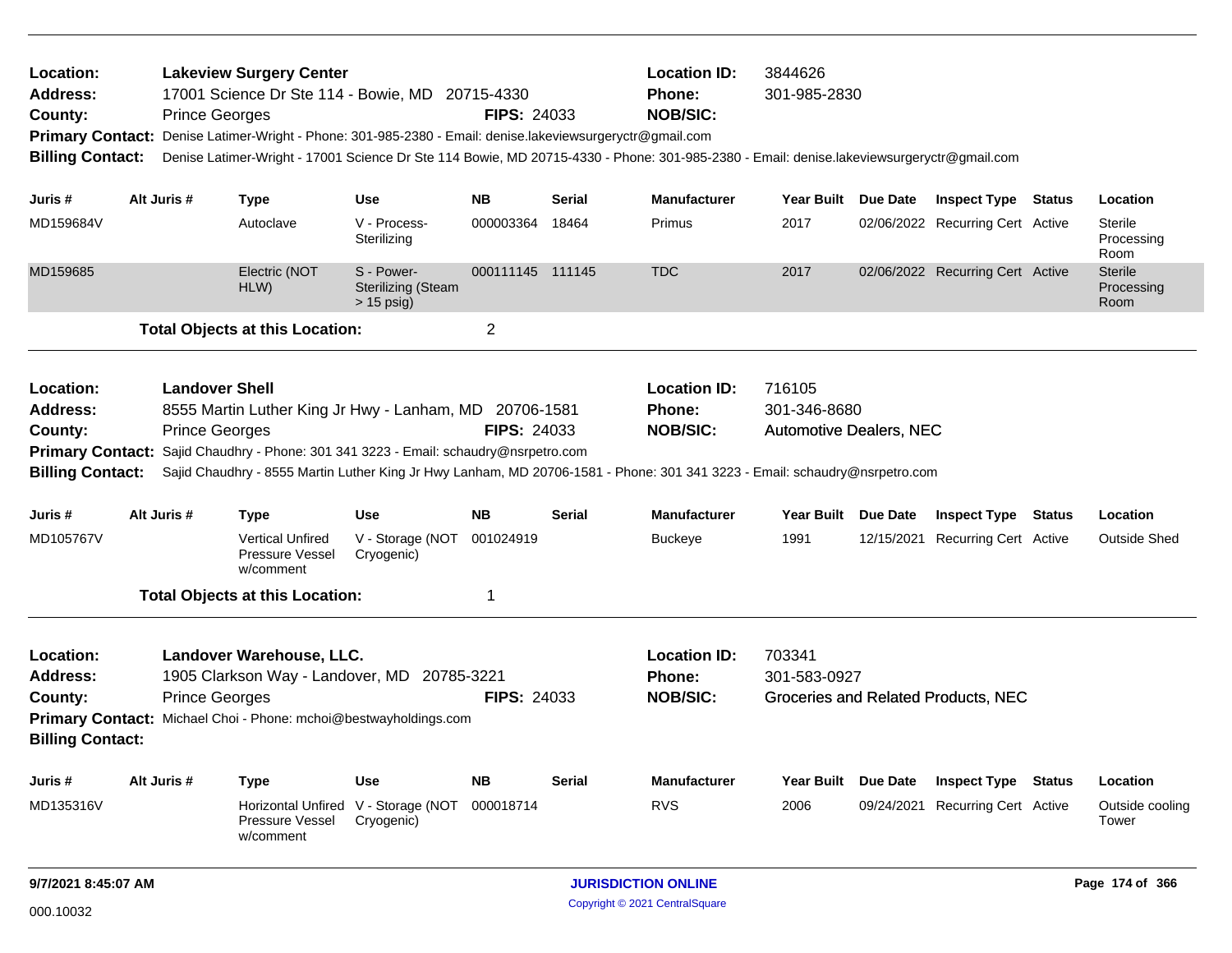| Juris #                 | Alt Juris #           | <b>Type</b>                                                                                 | <b>Use</b>                                        | <b>NB</b>          | <b>Serial</b> | <b>Manufacturer</b> | <b>Year Built</b>                | <b>Due Date</b> | <b>Inspect Type</b>                    | <b>Status</b> | Location       |
|-------------------------|-----------------------|---------------------------------------------------------------------------------------------|---------------------------------------------------|--------------------|---------------|---------------------|----------------------------------|-----------------|----------------------------------------|---------------|----------------|
| MD135317V               |                       | <b>Vertical Unfired</b><br><b>Pressure Vessel</b><br>w/comment                              | V - Storage (NOT<br>Cryogenic)                    | 000684685          |               | Melben              | 1997                             | 09/24/2021      | <b>Recurring Cert Active</b>           |               | Sprinkler Room |
| MD166035V               |                       | Pressure Vessel<br>w/comment                                                                | Horizontal Unfired V - Storage (NOT<br>Cryogenic) | 002003549          |               | <b>Buckeye</b>      | 2018                             |                 | 08/27/2021 Recurring Cert Active       |               | Mech Rm        |
|                         |                       | <b>Total Objects at this Location:</b>                                                      |                                                   | 3                  |               |                     |                                  |                 |                                        |               |                |
| Location:               |                       | <b>Langley Park Exxon Silver Spring</b>                                                     |                                                   |                    |               | <b>Location ID:</b> | 716130                           |                 |                                        |               |                |
| <b>Address:</b>         |                       | 1348 University Boulevard - Hyattsville, MD                                                 |                                                   | 20783-4615         |               | Phone:              |                                  |                 |                                        |               |                |
| County:                 | <b>Prince Georges</b> |                                                                                             |                                                   | <b>FIPS: 24033</b> |               | <b>NOB/SIC:</b>     | <b>Gasoline Service Stations</b> |                 |                                        |               |                |
|                         |                       | Primary Contact: Thomas Prabakaran - Phone: 301 434 4499                                    |                                                   |                    |               |                     |                                  |                 |                                        |               |                |
| <b>Billing Contact:</b> |                       | Thomas Prabakaran - 1348 University Blvd E Hyattsville, MD 20783-4615 - Phone: 301 434 4499 |                                                   |                    |               |                     |                                  |                 |                                        |               |                |
| Juris #                 | Alt Juris #           | <b>Type</b>                                                                                 | <b>Use</b>                                        | <b>NB</b>          | <b>Serial</b> | <b>Manufacturer</b> | <b>Year Built</b>                | <b>Due Date</b> | <b>Inspect Type</b>                    | Status        | Location       |
| MD068341V               |                       | <b>Vertical Unfired</b><br>Pressure Vessel<br>w/comment                                     | V - Storage (NOT<br>Cryogenic)                    | 000691084          |               | <b>Buckeye</b>      | 1985                             |                 | 05/06/2023 Recurring Cert Active       |               | Store Room     |
|                         |                       | <b>Total Objects at this Location:</b>                                                      |                                                   | 1                  |               |                     |                                  |                 |                                        |               |                |
| Location:               |                       | Lanham Cycle & Turf Equipment Co                                                            |                                                   |                    |               | <b>Location ID:</b> | 730494                           |                 |                                        |               |                |
| <b>Address:</b>         |                       | 3100 Crain Hwy - Upper Marlboro, MD 20774-9030                                              |                                                   |                    |               | Phone:              | 301-627-2458                     |                 |                                        |               |                |
| County:                 | <b>Prince Georges</b> |                                                                                             |                                                   | <b>FIPS: 24033</b> |               | <b>NOB/SIC:</b>     |                                  |                 | Repair Shops and Related Services, NEC |               |                |
| <b>Primary Contact:</b> |                       | Lanham Cycle & Turf Equipment Co - Phone: 301-627-2458                                      |                                                   |                    |               |                     |                                  |                 |                                        |               |                |
| <b>Billing Contact:</b> |                       | - 3100 Crain Hwy Upper Marlboro, MD 20774-9030 - Phone: 301-627-2458                        |                                                   |                    |               |                     |                                  |                 |                                        |               |                |
| Juris #                 | Alt Juris #           | <b>Type</b>                                                                                 | <b>Use</b>                                        | <b>NB</b>          | <b>Serial</b> | <b>Manufacturer</b> | <b>Year Built</b>                | <b>Due Date</b> | <b>Inspect Type</b>                    | Status        | Location       |
| MD155504V               | (301) 627-2458        | <b>Vertical Unfired</b><br>Pressure Vessel<br>w/comment                                     | V - Storage (NOT<br>Cryogenic)                    | 000450418          |               | Morganton           | 2015                             |                 | 08/10/2022 Recurring Cert Active       |               | Warehouse      |
|                         |                       | <b>Total Objects at this Location:</b>                                                      |                                                   | 1                  |               |                     |                                  |                 |                                        |               |                |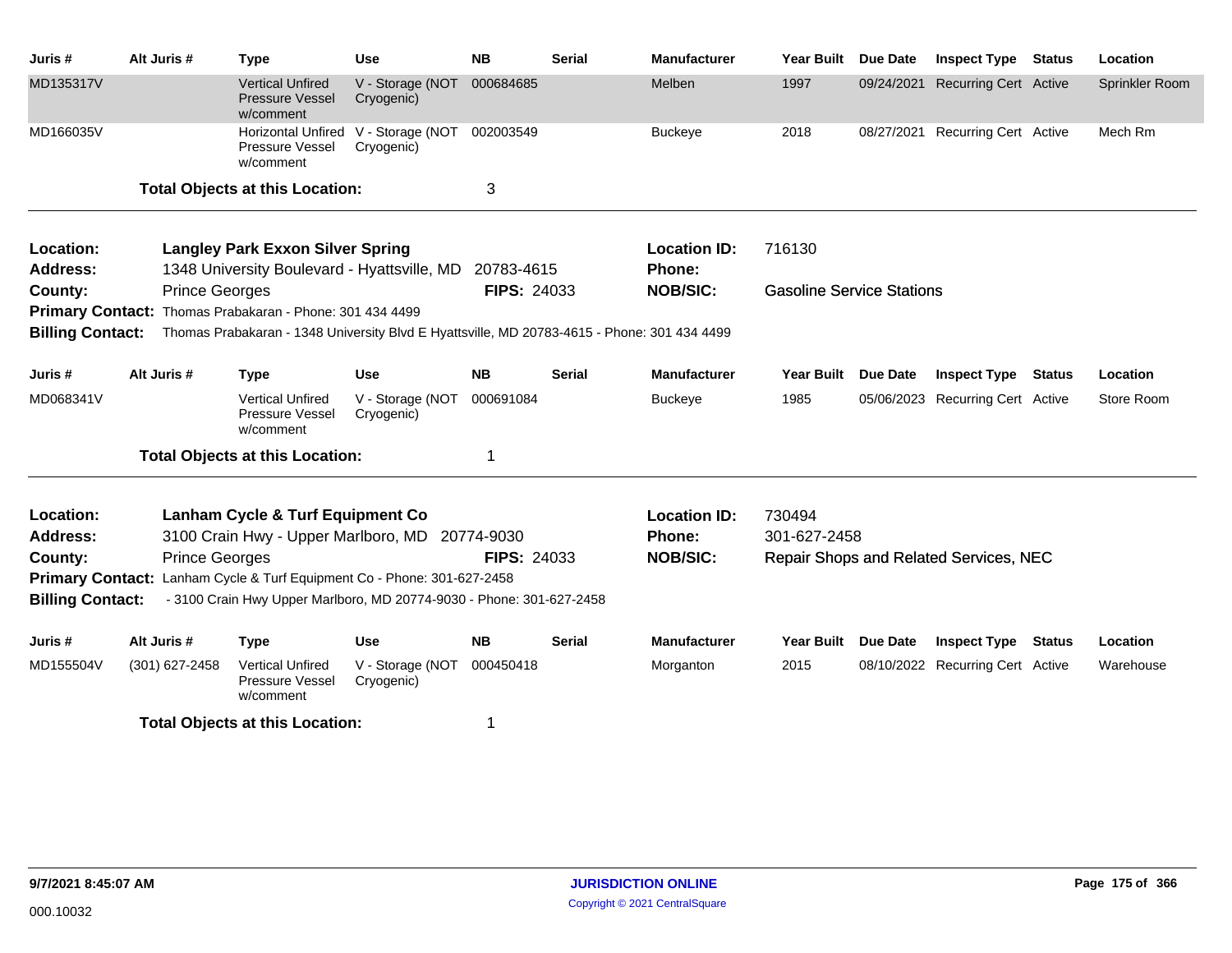| Location:<br><b>Address:</b><br>County:                                                                                                                                                                                   | 716141<br><b>Lanham Sunoco Service Center</b><br><b>Location ID:</b><br>7750 Annapolis Rd - Lanham, MD 20706-1306<br>Phone:<br><b>FIPS: 24033</b><br><b>NOB/SIC:</b><br><b>Prince Georges</b><br>Automotive dealers and gasoline service stations<br>Primary Contact: IFA Brothers<br><b>Billing Contact:</b><br>IFA Brothers - 7750 Annapolis Rd Lanham, MD 20706-1306 |             |                                                         |                                                           |                    |                                |                                                         |                   |                 |                                  |               |                     |
|---------------------------------------------------------------------------------------------------------------------------------------------------------------------------------------------------------------------------|-------------------------------------------------------------------------------------------------------------------------------------------------------------------------------------------------------------------------------------------------------------------------------------------------------------------------------------------------------------------------|-------------|---------------------------------------------------------|-----------------------------------------------------------|--------------------|--------------------------------|---------------------------------------------------------|-------------------|-----------------|----------------------------------|---------------|---------------------|
| Juris #                                                                                                                                                                                                                   |                                                                                                                                                                                                                                                                                                                                                                         | Alt Juris # | <b>Type</b>                                             | <b>Use</b>                                                | <b>NB</b>          | <b>Serial</b>                  | <b>Manufacturer</b>                                     | <b>Year Built</b> | <b>Due Date</b> | <b>Inspect Type</b>              | Status        | Location            |
| MD122389V                                                                                                                                                                                                                 |                                                                                                                                                                                                                                                                                                                                                                         |             | <b>Vertical Unfired</b><br>Pressure Vessel<br>w/comment | V - Storage (NOT<br>Cryogenic)                            | 000218989          |                                | Manchester                                              | 2003              |                 | 10/08/2022 Recurring Cert Active |               | <b>Outside Shed</b> |
|                                                                                                                                                                                                                           |                                                                                                                                                                                                                                                                                                                                                                         |             | <b>Total Objects at this Location:</b>                  |                                                           |                    |                                |                                                         |                   |                 |                                  |               |                     |
| Location:<br><b>Largo Staybridge Suites</b><br><b>Address:</b><br>9401 Lottsford Rd - Upper Marlboro, MD 20774<br><b>Prince Georges</b><br>County:<br>Primary Contact: Largo Staybridge Suites<br><b>Billing Contact:</b> |                                                                                                                                                                                                                                                                                                                                                                         |             |                                                         |                                                           | <b>FIPS: 24033</b> |                                | <b>Location ID:</b><br><b>Phone:</b><br><b>NOB/SIC:</b> | 3974523           |                 |                                  |               |                     |
| Juris #                                                                                                                                                                                                                   |                                                                                                                                                                                                                                                                                                                                                                         | Alt Juris # | <b>Type</b>                                             | <b>Use</b>                                                | <b>NB</b>          | <b>Serial</b>                  | <b>Manufacturer</b>                                     | <b>Year Built</b> | Due Date        | <b>Inspect Type</b>              | <b>Status</b> | Location            |
| MD165740H                                                                                                                                                                                                                 |                                                                                                                                                                                                                                                                                                                                                                         |             | <b>Water Heater</b><br>(HLW)                            | H - Hot Water<br>Supply (Water <=<br>160 psig, 210 F)     | 000076882          | 17WHTX.1130. AIC GDYNIA<br>279 |                                                         | 2018              |                 | 11/23/2021 Recurring Cert Active |               | Mechanical<br>Room  |
| MD165741H                                                                                                                                                                                                                 |                                                                                                                                                                                                                                                                                                                                                                         |             | <b>Water Heater</b><br>(HLW)                            | H - Hot Water<br>Supply (Water $\leq$<br>160 psig, 210 F) | 000076991          | 17WHTX.1130. AIC GDYNIA<br>126 |                                                         | 2018              | 11/23/2021      | <b>Recurring Cert Active</b>     |               | Mechanical<br>Room  |
| MD165742H                                                                                                                                                                                                                 |                                                                                                                                                                                                                                                                                                                                                                         |             | <b>Water Heater</b><br>(HLW)                            | H - Hot Water<br>Supply (Water $\leq$<br>160 psig, 210 F) | 000076995          | 17WHTX.1130. AIC GDYNIA<br>130 |                                                         | 2018              |                 | 11/23/2021 Recurring Cert Active |               | Mechanical<br>Room  |
|                                                                                                                                                                                                                           | <b>Total Objects at this Location:</b>                                                                                                                                                                                                                                                                                                                                  |             |                                                         |                                                           | 3                  |                                |                                                         |                   |                 |                                  |               |                     |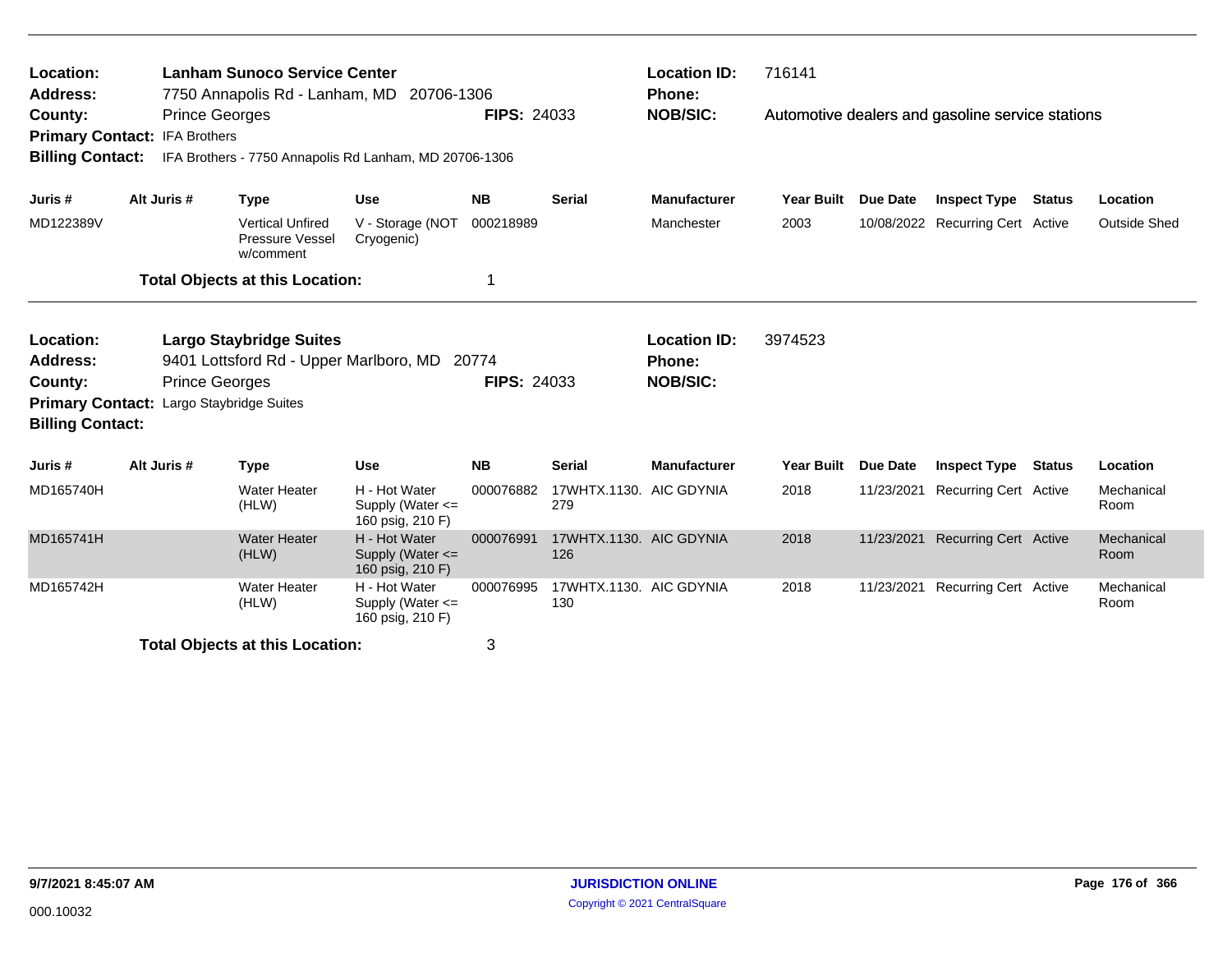| Location:<br><b>Address:</b> | <b>LaSalle Park</b>   |                                                       | 5401 16th Ave - Hyattsville, MD 20782-3401                |                    |               | <b>Location ID:</b><br><b>Phone:</b>                                                                                                | 3295156<br>301 559 5444                 |                                                                                                                                                                                                                                                                                                                                                                                                                                                                           |                                  |               |                 |  |
|------------------------------|-----------------------|-------------------------------------------------------|-----------------------------------------------------------|--------------------|---------------|-------------------------------------------------------------------------------------------------------------------------------------|-----------------------------------------|---------------------------------------------------------------------------------------------------------------------------------------------------------------------------------------------------------------------------------------------------------------------------------------------------------------------------------------------------------------------------------------------------------------------------------------------------------------------------|----------------------------------|---------------|-----------------|--|
| County:                      | <b>Prince Georges</b> |                                                       |                                                           | <b>FIPS: 24033</b> |               | <b>NOB/SIC:</b>                                                                                                                     | <b>Operators of Apartment Buildings</b> |                                                                                                                                                                                                                                                                                                                                                                                                                                                                           |                                  |               |                 |  |
|                              |                       | Primary Contact: Alfred Moody - Phone: (870) 483-6398 |                                                           |                    |               |                                                                                                                                     |                                         |                                                                                                                                                                                                                                                                                                                                                                                                                                                                           |                                  |               |                 |  |
| <b>Billing Contact:</b>      |                       |                                                       |                                                           |                    |               | Property Manager - 5443 16th Ave Ofc T3 Hyattsville, MD 20782-3404 - Phone: 301-559-5444 - Email: manager@lasalleparkapartments.com |                                         |                                                                                                                                                                                                                                                                                                                                                                                                                                                                           |                                  |               |                 |  |
| Juris #                      | Alt Juris #           | <b>Type</b>                                           | <b>Use</b>                                                | <b>NB</b>          | <b>Serial</b> | <b>Manufacturer</b>                                                                                                                 | <b>Year Built</b>                       | Due Date                                                                                                                                                                                                                                                                                                                                                                                                                                                                  | <b>Inspect Type Status</b>       |               | Location        |  |
| MD145551H                    |                       | <b>Water Heater</b><br>(HLW)                          | H - Hot Water<br>Supply (Water $\leq$<br>160 psig, 210 F) | 000065382          |               | <b>Bradford White</b>                                                                                                               | 2004                                    |                                                                                                                                                                                                                                                                                                                                                                                                                                                                           | 01/29/2023 Recurring Cert Active |               | Basement        |  |
| MD168758H                    |                       | <b>Water Heater</b><br>(HLW)                          | H - Hot Water<br>Supply (Water $\leq$<br>160 psig, 210 F) | 000130975          |               | <b>Jet Glass</b>                                                                                                                    | 2004                                    |                                                                                                                                                                                                                                                                                                                                                                                                                                                                           | 02/04/2023 Recurring Cert Active |               | <b>Basement</b> |  |
|                              |                       | <b>Total Objects at this Location:</b>                |                                                           | 2                  |               |                                                                                                                                     |                                         |                                                                                                                                                                                                                                                                                                                                                                                                                                                                           |                                  |               |                 |  |
| <b>Location:</b>             | <b>LaSalle Park</b>   |                                                       |                                                           |                    |               | <b>Location ID:</b>                                                                                                                 | 3295158                                 |                                                                                                                                                                                                                                                                                                                                                                                                                                                                           |                                  |               |                 |  |
| <b>Address:</b>              |                       |                                                       | 5411 16th Ave - Hyattsville, MD 20782-3408                |                    |               | <b>Phone:</b>                                                                                                                       | 301 559 5444                            |                                                                                                                                                                                                                                                                                                                                                                                                                                                                           |                                  |               |                 |  |
| County:                      | <b>Prince Georges</b> |                                                       |                                                           | <b>FIPS: 24033</b> |               | <b>NOB/SIC:</b>                                                                                                                     |                                         |                                                                                                                                                                                                                                                                                                                                                                                                                                                                           |                                  |               |                 |  |
|                              |                       | Primary Contact: Delcarmen - Phone: 703-876-9590      |                                                           |                    |               |                                                                                                                                     |                                         |                                                                                                                                                                                                                                                                                                                                                                                                                                                                           |                                  |               |                 |  |
| <b>Billing Contact:</b>      |                       |                                                       |                                                           |                    |               |                                                                                                                                     |                                         |                                                                                                                                                                                                                                                                                                                                                                                                                                                                           |                                  |               |                 |  |
| Juris #                      | Alt Juris #           | <b>Type</b>                                           | <b>Use</b>                                                | <b>NB</b>          | <b>Serial</b> | <b>Manufacturer</b>                                                                                                                 |                                         |                                                                                                                                                                                                                                                                                                                                                                                                                                                                           |                                  | <b>Status</b> | Location        |  |
| MD162830H                    |                       | <b>Water Heater</b><br>(HLW)                          | H - Hot Water<br>Supply (Water $\leq$<br>160 psig, 210 F) | 000121874          |               | <b>Bradford White</b>                                                                                                               | 2017                                    |                                                                                                                                                                                                                                                                                                                                                                                                                                                                           |                                  |               | <b>Basement</b> |  |
|                              |                       | <b>Total Objects at this Location:</b>                |                                                           | 1                  |               |                                                                                                                                     |                                         |                                                                                                                                                                                                                                                                                                                                                                                                                                                                           |                                  |               |                 |  |
| Location:                    | LaSalle Park          |                                                       |                                                           |                    |               | <b>Location ID:</b>                                                                                                                 | 3295153                                 |                                                                                                                                                                                                                                                                                                                                                                                                                                                                           |                                  |               |                 |  |
| <b>Address:</b>              |                       |                                                       | 5417 16th Ave - Hyattsville, MD 20782-3411                |                    |               | <b>Phone:</b>                                                                                                                       | 301 559 5444                            |                                                                                                                                                                                                                                                                                                                                                                                                                                                                           |                                  |               |                 |  |
| County:                      | <b>Prince Georges</b> |                                                       |                                                           | <b>FIPS: 24033</b> |               | <b>NOB/SIC:</b>                                                                                                                     |                                         | <b>Operators of Apartment Buildings</b><br>Property Manager - 5443 16th Ave Ofc T3 Hyattsville, MD 20782-3404 - Phone: 301-559-5444 - Email: manager@lasalleparkapartments.com<br>Year Built Due Date<br><b>Inspect Type</b><br>01/08/2023 Recurring Cert Active<br><b>Operators of Apartment Buildings</b><br>Property Manager - 5443 16th Ave Ofc T3 Hyattsville, MD 20782-3404 - Phone: 301-559-5444 - Email: manager@lasalleparkapartments.com<br>Year Built Due Date |                                  |               |                 |  |
|                              |                       | Primary Contact: Delcarmen - Phone: 703-876-9590      |                                                           |                    |               |                                                                                                                                     |                                         |                                                                                                                                                                                                                                                                                                                                                                                                                                                                           |                                  |               |                 |  |
| <b>Billing Contact:</b>      |                       |                                                       |                                                           |                    |               |                                                                                                                                     |                                         |                                                                                                                                                                                                                                                                                                                                                                                                                                                                           |                                  |               |                 |  |
| Juris #                      | Alt Juris #           | Type                                                  | <b>Use</b>                                                | <b>NB</b>          | Serial        | <b>Manufacturer</b>                                                                                                                 |                                         |                                                                                                                                                                                                                                                                                                                                                                                                                                                                           | <b>Inspect Type</b>              | <b>Status</b> | Location        |  |
| MD161707H                    |                       | <b>Water Heater</b><br>(HLW)                          | H - Hot Water<br>Supply (Water $\leq$<br>160 psig, 210 F) | 000208549          |               | A O Smith                                                                                                                           | 2015                                    |                                                                                                                                                                                                                                                                                                                                                                                                                                                                           | 08/21/2022 Recurring Cert Active |               | <b>Basement</b> |  |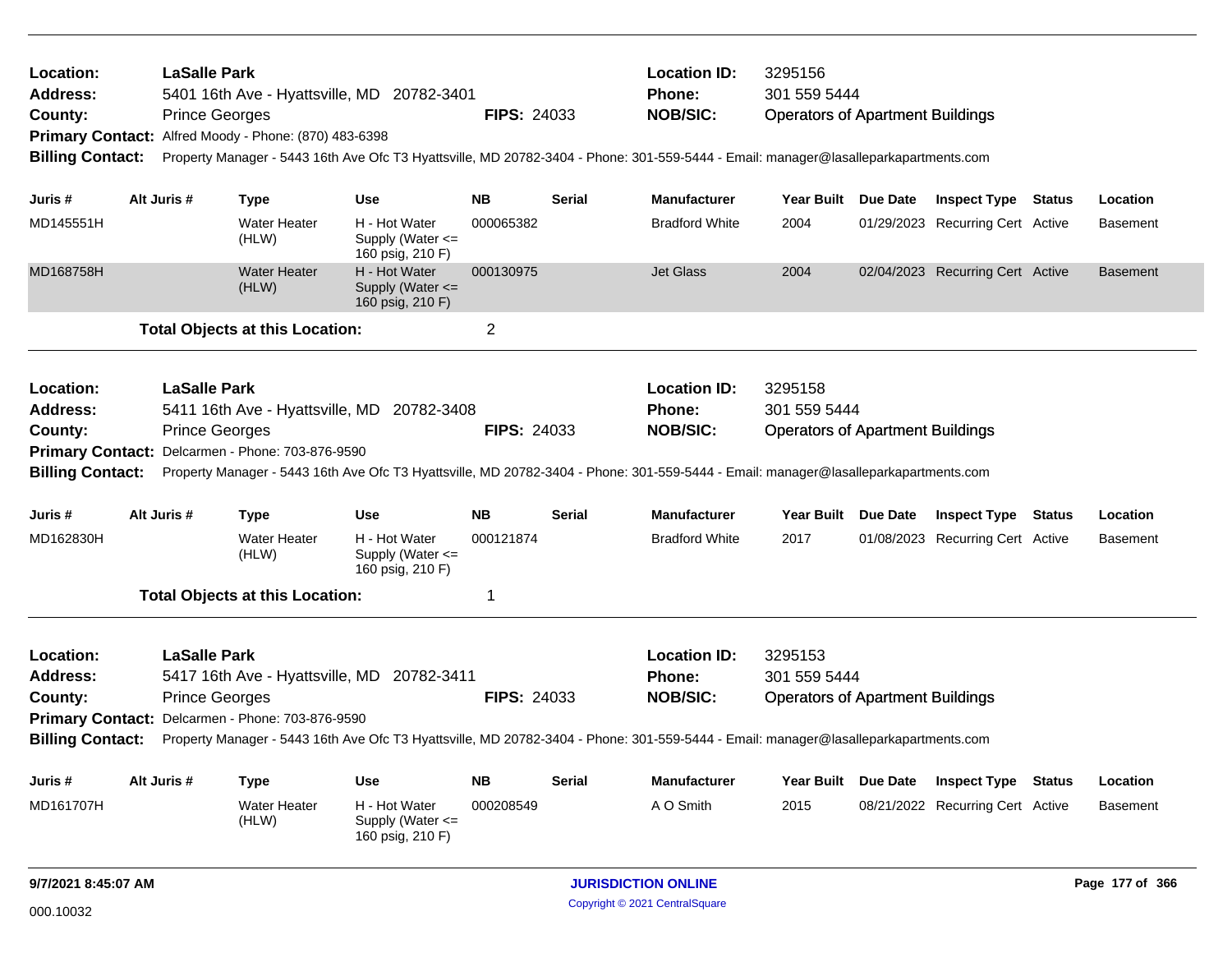| Juris #                 | Alt Juris #                                                                                                                                                                                                        | <b>Type</b>                                      | <b>Use</b>                                                | <b>NB</b>          | <b>Serial</b> | Manufacturer                                                                                                                        | Year Built                              | <b>Due Date</b> | <b>Inspect Type</b>              | <b>Status</b> | Location         |
|-------------------------|--------------------------------------------------------------------------------------------------------------------------------------------------------------------------------------------------------------------|--------------------------------------------------|-----------------------------------------------------------|--------------------|---------------|-------------------------------------------------------------------------------------------------------------------------------------|-----------------------------------------|-----------------|----------------------------------|---------------|------------------|
| MD167504H               |                                                                                                                                                                                                                    | <b>Water Heater</b><br>(HLW)                     | H - Hot Water<br>Supply (Water $\leq$<br>160 psig, 210 F) | 000132844          |               | A O Smith                                                                                                                           | 2019                                    |                 | 08/31/2022 Recurring Cert Active |               | Basement         |
|                         |                                                                                                                                                                                                                    | <b>Total Objects at this Location:</b>           |                                                           | $\overline{2}$     |               |                                                                                                                                     |                                         |                 |                                  |               |                  |
| Location:               |                                                                                                                                                                                                                    | <b>LaSalle Park</b>                              |                                                           |                    |               | <b>Location ID:</b>                                                                                                                 | 3295150                                 |                 |                                  |               |                  |
| <b>Address:</b>         |                                                                                                                                                                                                                    | 5427 16th Ave - Hyattsville, MD 20782-3416       |                                                           |                    |               | <b>Phone:</b>                                                                                                                       | 301 559 5444                            |                 |                                  |               |                  |
| County:                 |                                                                                                                                                                                                                    | <b>Prince Georges</b>                            |                                                           | <b>FIPS: 24033</b> |               | <b>NOB/SIC:</b>                                                                                                                     | <b>Operators of Apartment Buildings</b> |                 |                                  |               |                  |
|                         |                                                                                                                                                                                                                    | Primary Contact: Delcarmen - Phone: 703-876-9590 |                                                           |                    |               |                                                                                                                                     |                                         |                 |                                  |               |                  |
| <b>Billing Contact:</b> |                                                                                                                                                                                                                    |                                                  |                                                           |                    |               | Property Manager - 5443 16th Ave Ofc T3 Hyattsville, MD 20782-3404 - Phone: 301-559-5444 - Email: manager@lasalleparkapartments.com |                                         |                 |                                  |               |                  |
| Juris #                 | Alt Juris #                                                                                                                                                                                                        | <b>Type</b>                                      | Use                                                       | <b>NB</b>          | Serial        | <b>Manufacturer</b>                                                                                                                 | Year Built Due Date                     |                 | <b>Inspect Type Status</b>       |               | Location         |
| MD145557H               |                                                                                                                                                                                                                    | Water Heater<br>(HLW)                            | H - Hot Water<br>Supply (Water <=<br>160 psig, 210 F)     | 000150677          |               | A O Smith                                                                                                                           | 2010                                    |                 | 08/21/2022 Recurring Cert Active |               | Work Shop        |
| MD161708H               |                                                                                                                                                                                                                    | <b>Water Heater</b><br>(HLW)                     | H - Hot Water<br>Supply (Water <=<br>160 psig, 210 F)     | 000021940          |               | A O Smith                                                                                                                           | 2016                                    |                 | 08/21/2022 Recurring Cert Active |               | <b>Work Shop</b> |
|                         |                                                                                                                                                                                                                    | <b>Total Objects at this Location:</b>           |                                                           | $\overline{2}$     |               |                                                                                                                                     |                                         |                 |                                  |               |                  |
| Location:               |                                                                                                                                                                                                                    | <b>LaSalle Park</b>                              |                                                           |                    |               | <b>Location ID:</b>                                                                                                                 | 3295167                                 |                 |                                  |               |                  |
| Address:                |                                                                                                                                                                                                                    | 5437 16th Ave - Hyattsville, MD 20782-3421       |                                                           |                    |               | <b>Phone:</b>                                                                                                                       | 301 559 5444                            |                 |                                  |               |                  |
| County:                 |                                                                                                                                                                                                                    | <b>Prince Georges</b>                            |                                                           | <b>FIPS: 24033</b> |               | <b>NOB/SIC:</b>                                                                                                                     | <b>Operators of Apartment Buildings</b> |                 |                                  |               |                  |
|                         | Primary Contact: Delcarmen - Phone: 703-876-9590<br><b>Billing Contact:</b><br>Property Manager - 5443 16th Ave Ofc T3 Hyattsville, MD 20782-3404 - Phone: 301-559-5444 - Email: manager@lasalleparkapartments.com |                                                  |                                                           |                    |               |                                                                                                                                     |                                         |                 |                                  |               |                  |
| Juris #                 | Alt Juris #                                                                                                                                                                                                        | <b>Type</b>                                      | <b>Use</b>                                                | <b>NB</b>          | <b>Serial</b> | <b>Manufacturer</b>                                                                                                                 | Year Built Due Date                     |                 | <b>Inspect Type</b>              | <b>Status</b> | Location         |
| MD145558H               |                                                                                                                                                                                                                    | <b>Water Heater</b><br>(HLW)                     | H - Hot Water<br>Supply (Water <=<br>160 psig, 210 F)     | 000057361          |               | <b>JETGLASS</b>                                                                                                                     | 2002                                    |                 | 01/29/2023 Recurring Cert Active |               | Basement         |
|                         |                                                                                                                                                                                                                    | <b>Total Objects at this Location:</b>           |                                                           |                    |               |                                                                                                                                     |                                         |                 |                                  |               |                  |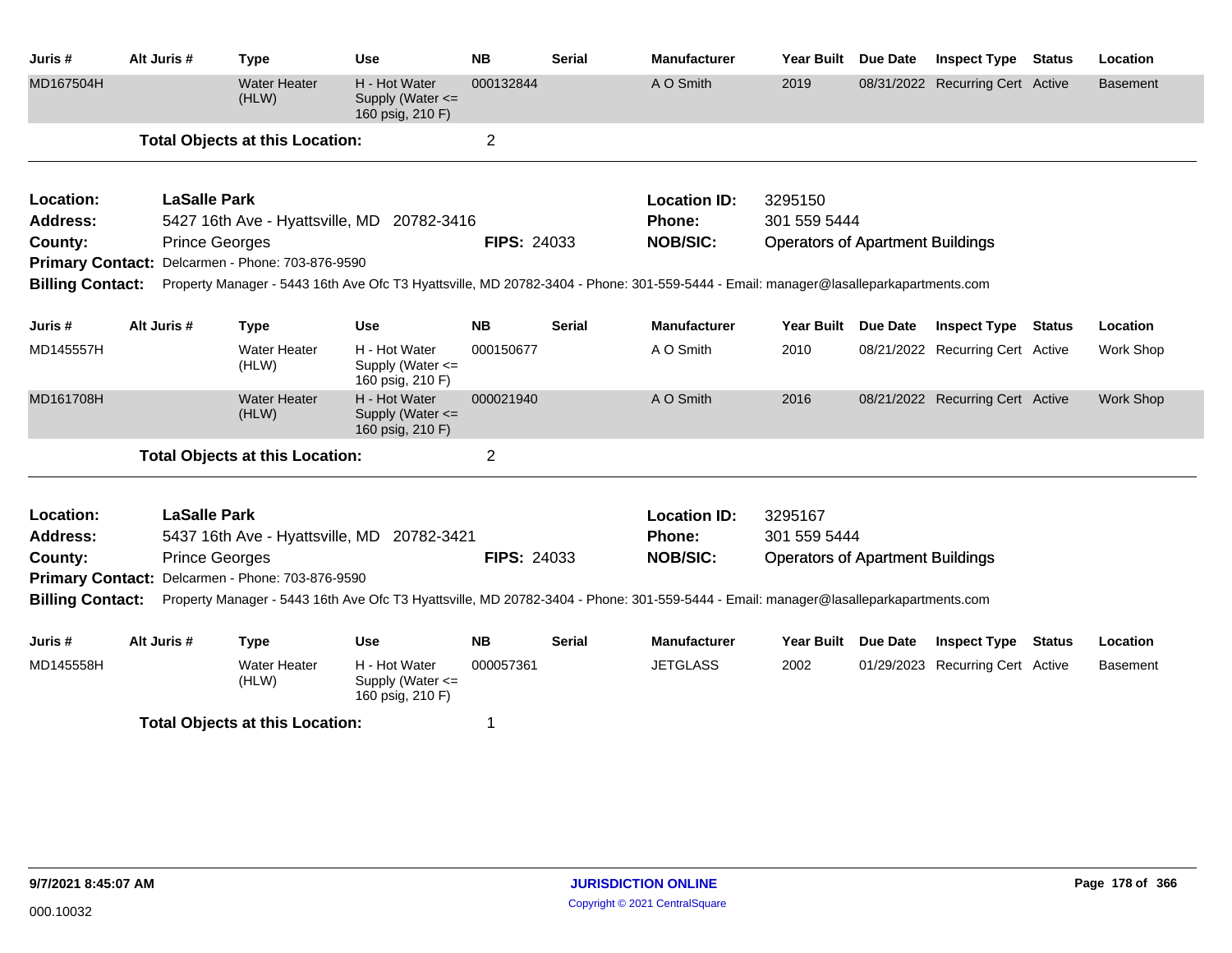| <b>Location:</b><br>Address:<br>County:<br><b>Primary Contact:</b><br><b>Billing Contact:</b> |  | <b>LaSalle Park</b><br>5441 16th Ave - Hyattsville, MD 20782-3400<br><b>FIPS: 24033</b><br><b>Prince Georges</b><br>Delcarmen - Phone: 703-876-9590<br>Rosco - 5441 16th Ave Hyattsville, MD 20782-3400 - Phone: (703) 906-2914 |                                                                   |                                                           |             |               | <b>Location ID:</b><br><b>Phone:</b><br><b>NOB/SIC:</b>                                                                             | 3295148<br>301 559 5444<br><b>Operators of Apartment Buildings</b> |                 |                                  |               |                 |  |
|-----------------------------------------------------------------------------------------------|--|---------------------------------------------------------------------------------------------------------------------------------------------------------------------------------------------------------------------------------|-------------------------------------------------------------------|-----------------------------------------------------------|-------------|---------------|-------------------------------------------------------------------------------------------------------------------------------------|--------------------------------------------------------------------|-----------------|----------------------------------|---------------|-----------------|--|
| Juris #                                                                                       |  | Alt Juris #                                                                                                                                                                                                                     | Type                                                              | <b>Use</b>                                                | <b>NB</b>   | <b>Serial</b> | <b>Manufacturer</b>                                                                                                                 | Year Built Due Date                                                |                 | <b>Inspect Type Status</b>       |               | Location        |  |
| MD145559H                                                                                     |  |                                                                                                                                                                                                                                 | <b>Water Heater</b><br>(HLW)                                      | H - Hot Water<br>Supply (Water <=<br>160 psig, 210 F)     | 000072166   |               | <b>State Industries</b>                                                                                                             | 2001                                                               |                 | 01/14/2023 Recurring Cert Active |               | <b>Basement</b> |  |
| <b>Total Objects at this Location:</b>                                                        |  |                                                                                                                                                                                                                                 |                                                                   |                                                           | $\mathbf 1$ |               |                                                                                                                                     |                                                                    |                 |                                  |               |                 |  |
| <b>Location:</b>                                                                              |  | <b>LaSalle Park</b>                                                                                                                                                                                                             |                                                                   |                                                           |             |               | <b>Location ID:</b>                                                                                                                 | 3295161                                                            |                 |                                  |               |                 |  |
| <b>Address:</b>                                                                               |  |                                                                                                                                                                                                                                 | 5453 16th Ave - Hyattsville, MD 20782-3426                        |                                                           |             |               | <b>Phone:</b>                                                                                                                       | 301-559-5444                                                       |                 |                                  |               |                 |  |
| County:                                                                                       |  | <b>Prince Georges</b><br><b>FIPS: 24033</b>                                                                                                                                                                                     |                                                                   |                                                           |             |               | <b>NOB/SIC:</b>                                                                                                                     | <b>Operators of Apartment Buildings</b>                            |                 |                                  |               |                 |  |
| Delcarmen - Phone: 703-876-9590<br><b>Primary Contact:</b>                                    |  |                                                                                                                                                                                                                                 |                                                                   |                                                           |             |               |                                                                                                                                     |                                                                    |                 |                                  |               |                 |  |
| <b>Billing Contact:</b>                                                                       |  |                                                                                                                                                                                                                                 |                                                                   |                                                           |             |               | Property Manager - 5443 16th Ave Ofc T3 Hyattsville, MD 20782-3404 - Phone: 301-559-5444 - Email: manager@lasalleparkapartments.com |                                                                    |                 |                                  |               |                 |  |
| Juris #                                                                                       |  | Alt Juris #                                                                                                                                                                                                                     | <b>Type</b>                                                       | <b>Use</b>                                                | <b>NB</b>   | <b>Serial</b> | <b>Manufacturer</b>                                                                                                                 | Year Built                                                         | <b>Due Date</b> | <b>Inspect Type</b>              | <b>Status</b> | Location        |  |
| MD168759H                                                                                     |  |                                                                                                                                                                                                                                 | <b>Water Heater</b><br>(HLW)                                      | H - Hot Water<br>Supply (Water <=<br>160 psig, 210 F)     | 000134897   |               | Jet Glass                                                                                                                           | 2020                                                               |                 | 02/04/2023 Recurring Cert Active |               | <b>Basement</b> |  |
| MD168760H                                                                                     |  |                                                                                                                                                                                                                                 | <b>Water Heater</b><br>(HLW)                                      | H - Hot Water<br>Supply (Water $\leq$<br>160 psig, 210 F) | 000134893   |               | <b>Jet Glass</b>                                                                                                                    | 2020                                                               |                 | 02/04/2023 Recurring Cert Active |               | <b>Basement</b> |  |
|                                                                                               |  |                                                                                                                                                                                                                                 | <b>Total Objects at this Location:</b>                            |                                                           | 2           |               |                                                                                                                                     |                                                                    |                 |                                  |               |                 |  |
| Location:<br><b>Address:</b>                                                                  |  |                                                                                                                                                                                                                                 | <b>LaSalle Park</b><br>5459 16th Ave - Hyattsville, MD 20782-3429 |                                                           |             |               |                                                                                                                                     | <b>Location ID:</b><br>3295164<br>301-559-5444                     |                 |                                  |               |                 |  |
| County:                                                                                       |  |                                                                                                                                                                                                                                 | <b>FIPS: 24033</b><br><b>Prince Georges</b>                       |                                                           |             |               |                                                                                                                                     | <b>Operators of Apartment Buildings</b>                            |                 |                                  |               |                 |  |
| Primary Contact: Delcarmen - Phone: 703-876-9590                                              |  |                                                                                                                                                                                                                                 |                                                                   |                                                           |             |               | <b>NOB/SIC:</b>                                                                                                                     |                                                                    |                 |                                  |               |                 |  |
| <b>Billing Contact:</b>                                                                       |  |                                                                                                                                                                                                                                 |                                                                   |                                                           |             |               | Property Manager - 5443 16th Ave Ofc T3 Hyattsville, MD 20782-3404 - Phone: 301-559-5444 - Email: manager@lasalleparkapartments.com |                                                                    |                 |                                  |               |                 |  |
| Juris #                                                                                       |  | Alt Juris #                                                                                                                                                                                                                     | Type                                                              | <b>Use</b>                                                | <b>NB</b>   | <b>Serial</b> | Manufacturer                                                                                                                        | Year Built Due Date                                                |                 | <b>Inspect Type</b>              | Status        | Location        |  |
| MD145345H                                                                                     |  |                                                                                                                                                                                                                                 | Water Heater<br>(HLW)                                             | H - Hot Water<br>Supply (Water <=<br>160 psig, 210 F)     | 000080687   |               | <b>JETGLASS</b>                                                                                                                     | 2008                                                               |                 | 01/29/2023 Recurring Cert Active |               | <b>Basement</b> |  |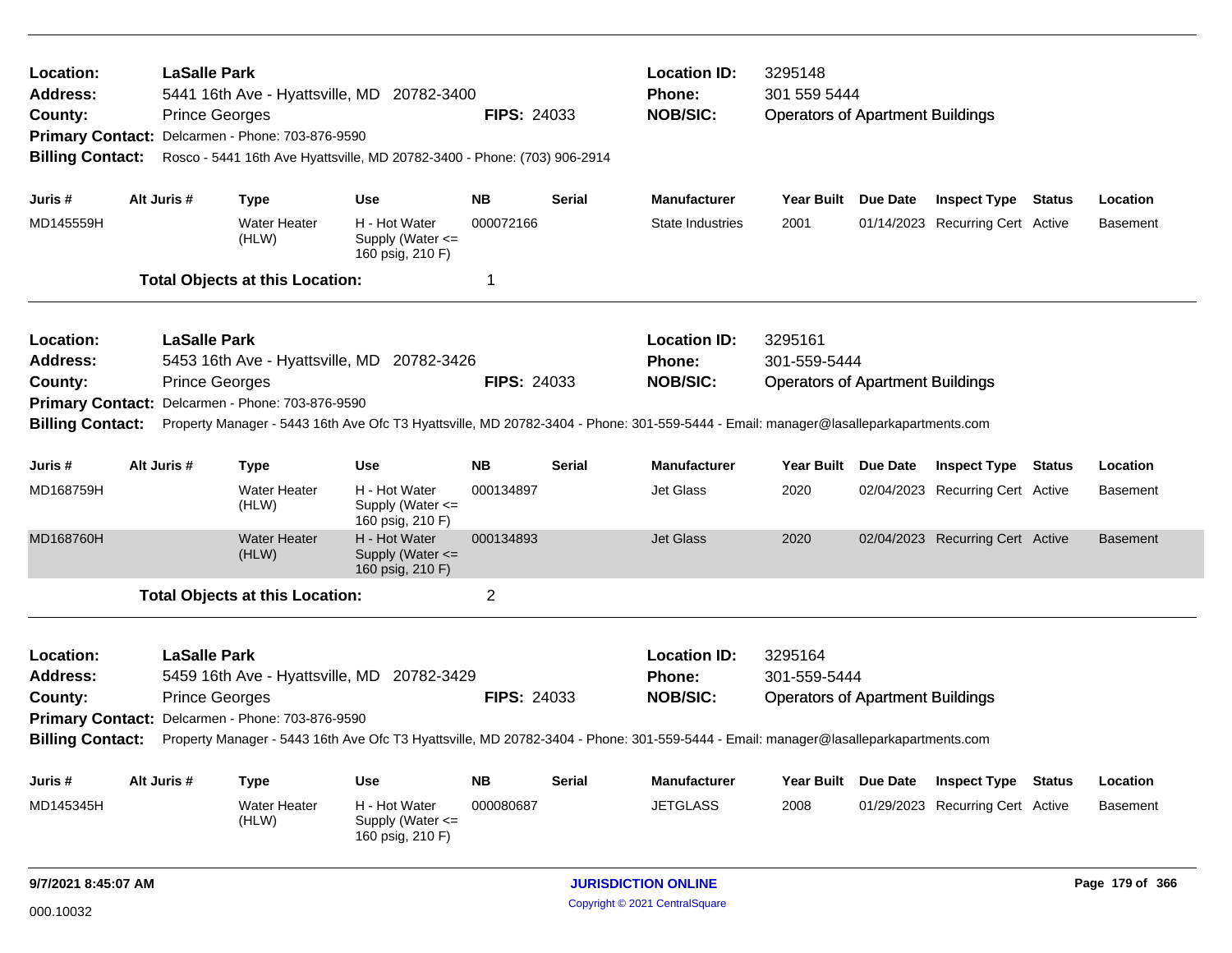| Juris #                 | Alt Juris #                                              | <b>Type</b>                                                           | <b>Use</b>                                                                              | <b>NB</b> | <b>Serial</b>                         | <b>Manufacturer</b>                                                                                                                 | <b>Year Built</b>                       | <b>Due Date</b> | <b>Inspect Type</b>              | <b>Status</b> | Location              |  |
|-------------------------|----------------------------------------------------------|-----------------------------------------------------------------------|-----------------------------------------------------------------------------------------|-----------|---------------------------------------|-------------------------------------------------------------------------------------------------------------------------------------|-----------------------------------------|-----------------|----------------------------------|---------------|-----------------------|--|
| MD145346H               |                                                          | <b>Water Heater</b><br>(HLW)                                          | H - Hot Water<br>Supply (Water $\leq$<br>160 psig, 210 F)                               | 000099259 |                                       | <b>JETGLASS</b>                                                                                                                     | 2012                                    |                 | 01/29/2023 Recurring Cert Active |               | Basement              |  |
|                         |                                                          | <b>Total Objects at this Location:</b>                                |                                                                                         |           |                                       |                                                                                                                                     |                                         |                 |                                  |               |                       |  |
| Location:               | <b>LaSalle Park</b>                                      |                                                                       |                                                                                         |           |                                       | <b>Location ID:</b>                                                                                                                 | 3295166                                 |                 |                                  |               |                       |  |
| Address:                | 5463 16th Ave - Hyattsville, MD 20782-3431               |                                                                       |                                                                                         |           |                                       | <b>Phone:</b>                                                                                                                       | 301-559-5444                            |                 |                                  |               |                       |  |
| County:                 |                                                          | <b>Prince Georges</b>                                                 |                                                                                         |           | <b>NOB/SIC:</b><br><b>FIPS: 24033</b> |                                                                                                                                     | <b>Operators of Apartment Buildings</b> |                 |                                  |               |                       |  |
|                         |                                                          | Primary Contact: Delcarmen - Phone: 703-876-9590                      |                                                                                         |           |                                       |                                                                                                                                     |                                         |                 |                                  |               |                       |  |
| <b>Billing Contact:</b> |                                                          |                                                                       |                                                                                         |           |                                       | Property Manager - 5443 16th Ave Ofc T3 Hyattsville, MD 20782-3404 - Phone: 301-559-5444 - Email: manager@lasalleparkapartments.com |                                         |                 |                                  |               |                       |  |
| Juris #                 | Alt Juris #                                              | <b>Type</b>                                                           | <b>Use</b>                                                                              | <b>NB</b> | <b>Serial</b>                         | <b>Manufacturer</b>                                                                                                                 | <b>Year Built</b>                       | <b>Due Date</b> | <b>Inspect Type</b>              | Status        | Location              |  |
| MD168761H               |                                                          | <b>Water Heater</b><br>(HLW)                                          | H - Hot Water<br>Supply (Water $\leq$<br>160 psig, 210 F)                               | 000132853 |                                       | Jet Glass                                                                                                                           | 2019                                    |                 | 02/04/2023 Recurring Cert Active |               | <b>Basement</b>       |  |
|                         |                                                          | <b>Total Objects at this Location:</b>                                |                                                                                         | 1         |                                       |                                                                                                                                     |                                         |                 |                                  |               |                       |  |
| Location:<br>Address:   | Laundromat                                               |                                                                       | 9462 Lanham Severn Rd - Seabrook, MD 20706-2642                                         |           |                                       | <b>Location ID:</b><br><b>Phone:</b>                                                                                                | 705390                                  |                 |                                  |               |                       |  |
| County:                 |                                                          | <b>Prince Georges</b>                                                 | <b>FIPS: 24033</b>                                                                      |           |                                       | <b>NOB/SIC:</b>                                                                                                                     | Coin-Operated Laundries and Drycleaning |                 |                                  |               |                       |  |
|                         | Primary Contact: Elizabeth Mbaacha - Phone: 301 452 2512 |                                                                       |                                                                                         |           |                                       |                                                                                                                                     |                                         |                 |                                  |               |                       |  |
| <b>Billing Contact:</b> |                                                          |                                                                       | Elizabeth Mbaacha - 9462 Lanham Severn Rd Seabrook, MD 20706-2642 - Phone: 301 452 2512 |           |                                       |                                                                                                                                     |                                         |                 |                                  |               |                       |  |
| Juris #                 | Alt Juris #                                              | <b>Type</b>                                                           | <b>Use</b>                                                                              | <b>NB</b> | Serial                                | <b>Manufacturer</b>                                                                                                                 | Year Built                              | <b>Due Date</b> | <b>Inspect Type</b>              | Status        | Location              |  |
| MD149166H               |                                                          | <b>Water Tube</b><br>Coiled (NOT<br><b>Flueless Hi</b><br>Efficiency) | H - Hot Water<br>Supply (Water <=<br>160 psig, 210 F)                                   | 000002770 |                                       | American Standard                                                                                                                   | 2012                                    |                 | 07/05/2022 Recurring Cert Active |               | <b>Equipment Room</b> |  |
|                         |                                                          | <b>Total Objects at this Location:</b>                                |                                                                                         | 1         |                                       |                                                                                                                                     |                                         |                 |                                  |               |                       |  |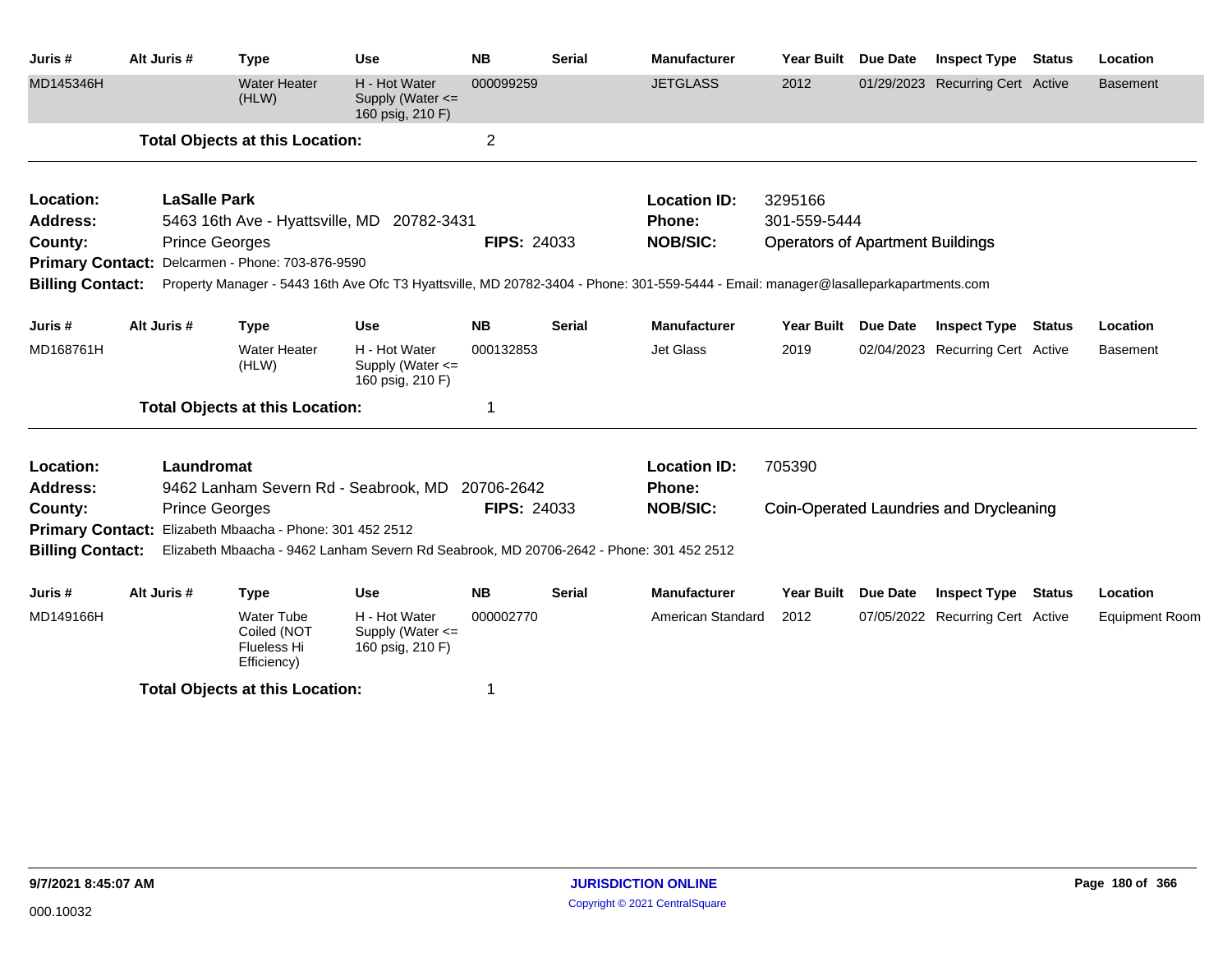| Location:<br><b>Address:</b>                                  |                                              | 716243<br><b>Location ID:</b><br><b>Laurel Boys &amp; Girls Club</b><br>701 Montgomery Street - Laurel, MD 20707-4072<br><b>Phone:</b><br><b>FIPS: 24033</b><br><b>NOB/SIC:</b><br>Membership organizations |                                                         |                    |               |                                                  |                                                                   |            |                                                  |  |              |
|---------------------------------------------------------------|----------------------------------------------|-------------------------------------------------------------------------------------------------------------------------------------------------------------------------------------------------------------|---------------------------------------------------------|--------------------|---------------|--------------------------------------------------|-------------------------------------------------------------------|------------|--------------------------------------------------|--|--------------|
| County:<br><b>Primary Contact:</b><br><b>Billing Contact:</b> | <b>Prince Georges</b>                        | Laurel Boys & Girls Club<br>- PO Box 692 Laurel, MD 20725-0692                                                                                                                                              |                                                         |                    |               |                                                  |                                                                   |            |                                                  |  |              |
| Juris #                                                       | Alt Juris #                                  | <b>Type</b>                                                                                                                                                                                                 | <b>Use</b>                                              | <b>NB</b>          | <b>Serial</b> | <b>Manufacturer</b>                              | <b>Year Built</b>                                                 | Due Date   | <b>Inspect Type Status</b>                       |  | Location     |
| MD159562H                                                     |                                              | <b>Horizontal Water</b><br>Tube                                                                                                                                                                             | H - Hot Water<br>Heat (Water $\leq$<br>160 psig, 250 F) | 000265191          |               | Laars                                            | 2016                                                              | 11/28/2021 | <b>Recurring Cert Active</b>                     |  | PHELP CENTER |
|                                                               |                                              | <b>Total Objects at this Location:</b>                                                                                                                                                                      |                                                         | 1                  |               |                                                  |                                                                   |            |                                                  |  |              |
| Location:<br><b>Address:</b>                                  | <b>Laurel Car Wash</b>                       | 115 Montrose Ave - Laurel, MD 20707-4843                                                                                                                                                                    |                                                         |                    |               | <b>Location ID:</b><br>Phone:                    | 719570                                                            |            |                                                  |  |              |
| County:<br><b>Primary Contact:</b><br><b>Billing Contact:</b> | <b>Prince Georges</b>                        | Roger Bal - Phone: 301-725-8100<br>Roger Bal - 115 Montrose Ave Laurel, MD 20707-4843 - Phone: 301-725-8100                                                                                                 |                                                         | <b>FIPS: 24033</b> |               | <b>NOB/SIC:</b>                                  |                                                                   |            | Automotive dealers and gasoline service stations |  |              |
| Juris #                                                       | Alt Juris #                                  | <b>Type</b>                                                                                                                                                                                                 | <b>Use</b>                                              | <b>NB</b>          | Serial        | <b>Manufacturer</b>                              | Year Built Due Date                                               |            | <b>Inspect Type Status</b>                       |  | Location     |
| MD134355V                                                     |                                              | <b>Vertical Unfired</b><br>Pressure Vessel<br>w/comment                                                                                                                                                     | V - Storage (NOT<br>Cryogenic)                          | 000968448          |               | Manchester                                       | 2008                                                              |            | 03/17/2022 Recurring Cert Active                 |  | Wash Bay     |
| MD160980V                                                     |                                              | <b>Vertical Unfired</b><br><b>Pressure Vessel</b><br>w/comment                                                                                                                                              | V - Storage (NOT<br>Cryogenic)                          | 000584720          | 621398        | Morganton                                        | 2016                                                              |            | 04/30/2022 Recurring Cert Active                 |  | Wash Bay     |
|                                                               |                                              | <b>Total Objects at this Location:</b>                                                                                                                                                                      |                                                         | $\overline{2}$     |               |                                                  |                                                                   |            |                                                  |  |              |
| Location:<br><b>Address:</b><br>County:                       | <b>Laurel Exxon</b><br><b>Prince Georges</b> | 801 Washington Blvd S - Laurel, MD 20707-4639<br>Primary Contact: Chaudry I. Ahmad - Phone: 301-490-4188                                                                                                    |                                                         | <b>FIPS: 24033</b> |               | <b>Location ID:</b><br>Phone:<br><b>NOB/SIC:</b> | 716252<br>301-490-4188<br><b>Operators of Apartment Buildings</b> |            |                                                  |  |              |
| <b>Billing Contact:</b>                                       |                                              | Chaudry I. Ahmad - 801 Washington Blvd S Laurel, MD 20707-4639 - Phone: 301-490-4188                                                                                                                        |                                                         |                    |               |                                                  |                                                                   |            |                                                  |  |              |
| Juris #                                                       | Alt Juris #                                  | <b>Type</b>                                                                                                                                                                                                 | Use                                                     | <b>NB</b>          | <b>Serial</b> | <b>Manufacturer</b>                              | Year Built Due Date                                               |            | <b>Inspect Type Status</b>                       |  | Location     |
| MD111042V                                                     |                                              | Vertical Unfired<br>Pressure Vessel<br>w/comment                                                                                                                                                            | V - Storage (NOT 000129990<br>Cryogenic)                |                    |               | <b>Trinity</b>                                   | 2001                                                              |            | 01/28/2022 Recurring Cert Active                 |  | Storage Room |
|                                                               |                                              |                                                                                                                                                                                                             |                                                         |                    |               |                                                  |                                                                   |            |                                                  |  |              |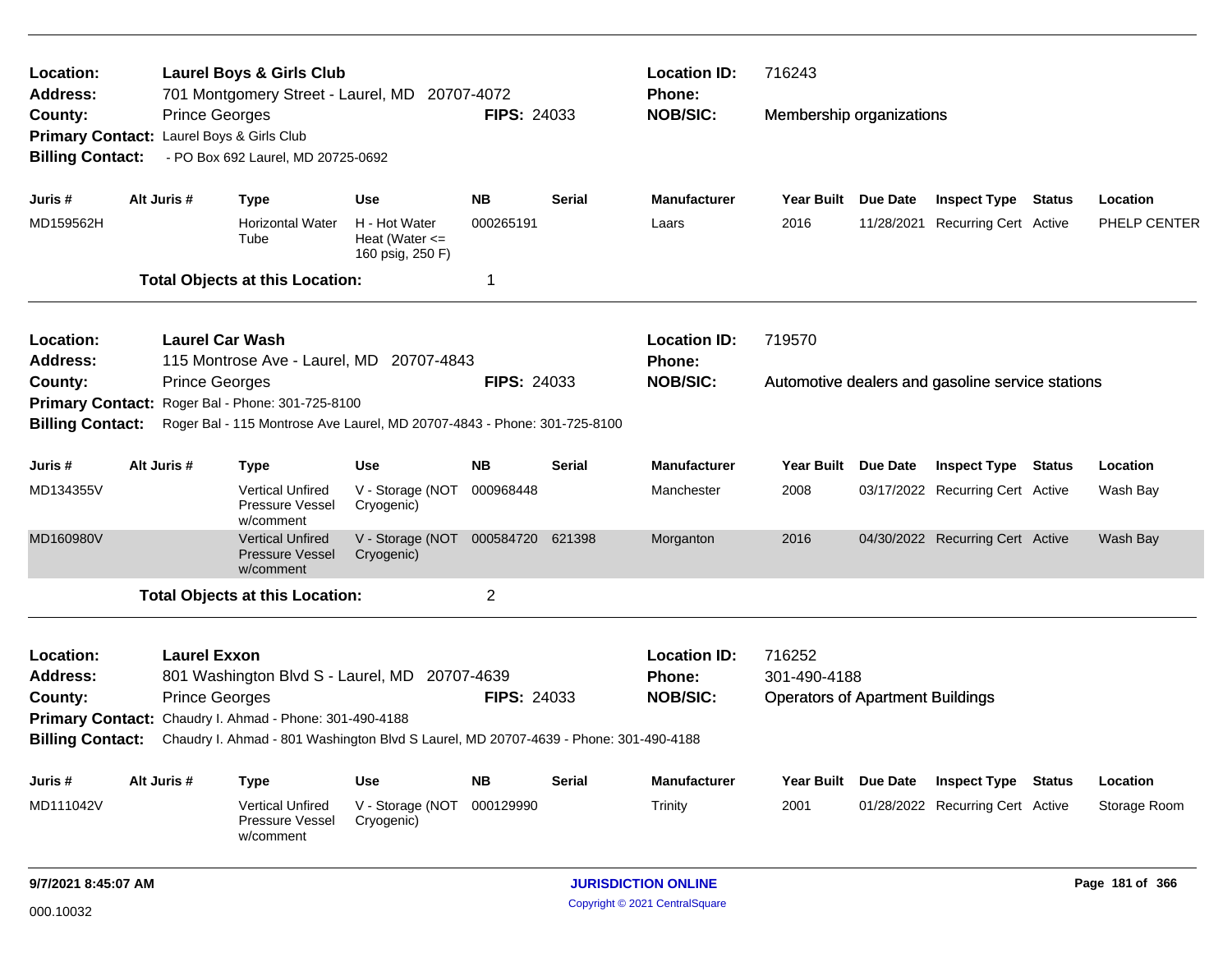| Location:<br><b>Address:</b><br>County:<br><b>Billing Contact:</b> |                                                                                                                                                                                                                                                                                                                                                                           | <b>Prince Georges</b> | <b>Laurel Lakes Cleaners</b><br>14134 Baltimore Ave - Laurel, MD 20707-5007<br>Primary Contact: Byung Lee - Phone: 240-280-2799 - Email: nbrucelee@hotmail.com |                                                       | <b>FIPS: 24033</b> |               | <b>Location ID:</b><br><b>Phone:</b><br><b>NOB/SIC:</b><br>Byung Lee - 14134 Baltimore Ave Laurel, MD 20707-5007 - Phone: 240-280-2799 - Email: nbrucelee@hotmail.com | 988818<br>301-953-3664                            |                 | Drycleaning Plants, Except Rug Cleaning |               |                              |
|--------------------------------------------------------------------|---------------------------------------------------------------------------------------------------------------------------------------------------------------------------------------------------------------------------------------------------------------------------------------------------------------------------------------------------------------------------|-----------------------|----------------------------------------------------------------------------------------------------------------------------------------------------------------|-------------------------------------------------------|--------------------|---------------|-----------------------------------------------------------------------------------------------------------------------------------------------------------------------|---------------------------------------------------|-----------------|-----------------------------------------|---------------|------------------------------|
| Juris #                                                            |                                                                                                                                                                                                                                                                                                                                                                           | Alt Juris #           | <b>Type</b>                                                                                                                                                    | <b>Use</b>                                            | <b>NB</b>          | <b>Serial</b> | <b>Manufacturer</b>                                                                                                                                                   | <b>Year Built</b>                                 | <b>Due Date</b> | <b>Inspect Type Status</b>              |               | Location                     |
| MD119299V                                                          |                                                                                                                                                                                                                                                                                                                                                                           |                       | Pressure Vessel<br>w/comment                                                                                                                                   | Horizontal Unfired V - Storage (NOT<br>Cryogenic)     | 000083250          |               | <b>Brunner</b>                                                                                                                                                        | 1994                                              |                 | 04/09/2023 Recurring Cert Active        |               | <b>Boiler Room</b>           |
| MD135382                                                           |                                                                                                                                                                                                                                                                                                                                                                           |                       | <b>Vertical Tubeless</b>                                                                                                                                       | S - Power-Ironing<br>(Steam > 15 psig)                | 000110019          |               | Fulton                                                                                                                                                                | 2010                                              |                 | 12/09/2021 Recurring Cert Active        |               | <b>Boiler Room</b>           |
|                                                                    |                                                                                                                                                                                                                                                                                                                                                                           |                       | <b>Total Objects at this Location:</b>                                                                                                                         |                                                       | $\overline{2}$     |               |                                                                                                                                                                       |                                                   |                 |                                         |               |                              |
| Location:<br><b>Address:</b><br>County:                            | <b>Laurel Park Cleaners</b><br>7427 Van Dusen Rd - Laurel, MD 20707-6400<br><b>FIPS: 24033</b><br><b>Prince Georges</b><br><b>Primary Contact:</b> Na Yoo - Phone: 301-490-2154 - Cell: 703-867-7953 - Email: ny002O11@gmail.com<br><b>Billing Contact:</b><br>Kyung Chan Yoo - 7427 Van Dusen Rd Laurel, MD 20707-6400 - Phone: 301-490-2154 - Email: nyoo2011@gmail.com |                       |                                                                                                                                                                |                                                       |                    |               | <b>Location ID:</b><br><b>Phone:</b><br><b>NOB/SIC:</b>                                                                                                               | 716268<br>301-490-2154                            |                 | Miscellaneous Personal Services, NEC    |               |                              |
| Juris #                                                            |                                                                                                                                                                                                                                                                                                                                                                           | Alt Juris #           | <b>Type</b>                                                                                                                                                    | <b>Use</b>                                            | <b>NB</b>          | <b>Serial</b> | <b>Manufacturer</b>                                                                                                                                                   | Year Built Due Date                               |                 | <b>Inspect Type Status</b>              |               | Location                     |
| MD137767                                                           |                                                                                                                                                                                                                                                                                                                                                                           |                       | <b>Vertical Tubeless</b>                                                                                                                                       | S - Power-Ironing<br>$(Steam > 15 \text{ psig})$      | 000106152          |               | Fulton                                                                                                                                                                | 2008                                              |                 | 11/08/2021 Recurring Cert Active        |               | <b>Boiler Room</b>           |
|                                                                    |                                                                                                                                                                                                                                                                                                                                                                           |                       | <b>Total Objects at this Location:</b>                                                                                                                         |                                                       | 1                  |               |                                                                                                                                                                       |                                                   |                 |                                         |               |                              |
| Location:<br><b>Address:</b><br>County:<br><b>Billing Contact:</b> |                                                                                                                                                                                                                                                                                                                                                                           | <b>Prince Georges</b> | <b>Laurel Pines Apartments</b><br>14603 Bowie Rd - Laurel, MD 20708-1144<br>Primary Contact: Jay Silver - Cell: 410-218-2266 - Email: Jay@BDMGRE.com           |                                                       | <b>FIPS: 24033</b> |               | <b>Location ID:</b><br><b>Phone:</b><br><b>NOB/SIC:</b><br>Jay Silver - 115 Sudbrook Ln Ste 200 Baltimore, MD 21208-3878 - Cell: 410-218-2266 - Email: Jay@BDMGRE.com | 716273<br><b>Operators of Apartment Buildings</b> |                 |                                         |               |                              |
| Juris #                                                            |                                                                                                                                                                                                                                                                                                                                                                           | Alt Juris #           |                                                                                                                                                                | <b>Use</b>                                            | <b>NB</b>          | <b>Serial</b> | <b>Manufacturer</b>                                                                                                                                                   | Year Built Due Date                               |                 | <b>Inspect Type</b>                     | <b>Status</b> | Location                     |
| MD157488H                                                          |                                                                                                                                                                                                                                                                                                                                                                           |                       | <b>Type</b><br><b>Water Heater</b><br>(HLW)                                                                                                                    | H - Hot Water<br>Supply (Water <=<br>160 psig, 210 F) | 000208138          | 208138        | A O Smith                                                                                                                                                             | 2015                                              |                 | 05/08/2023 Recurring Cert Active        |               | <b>Bldg 14603</b><br>laundry |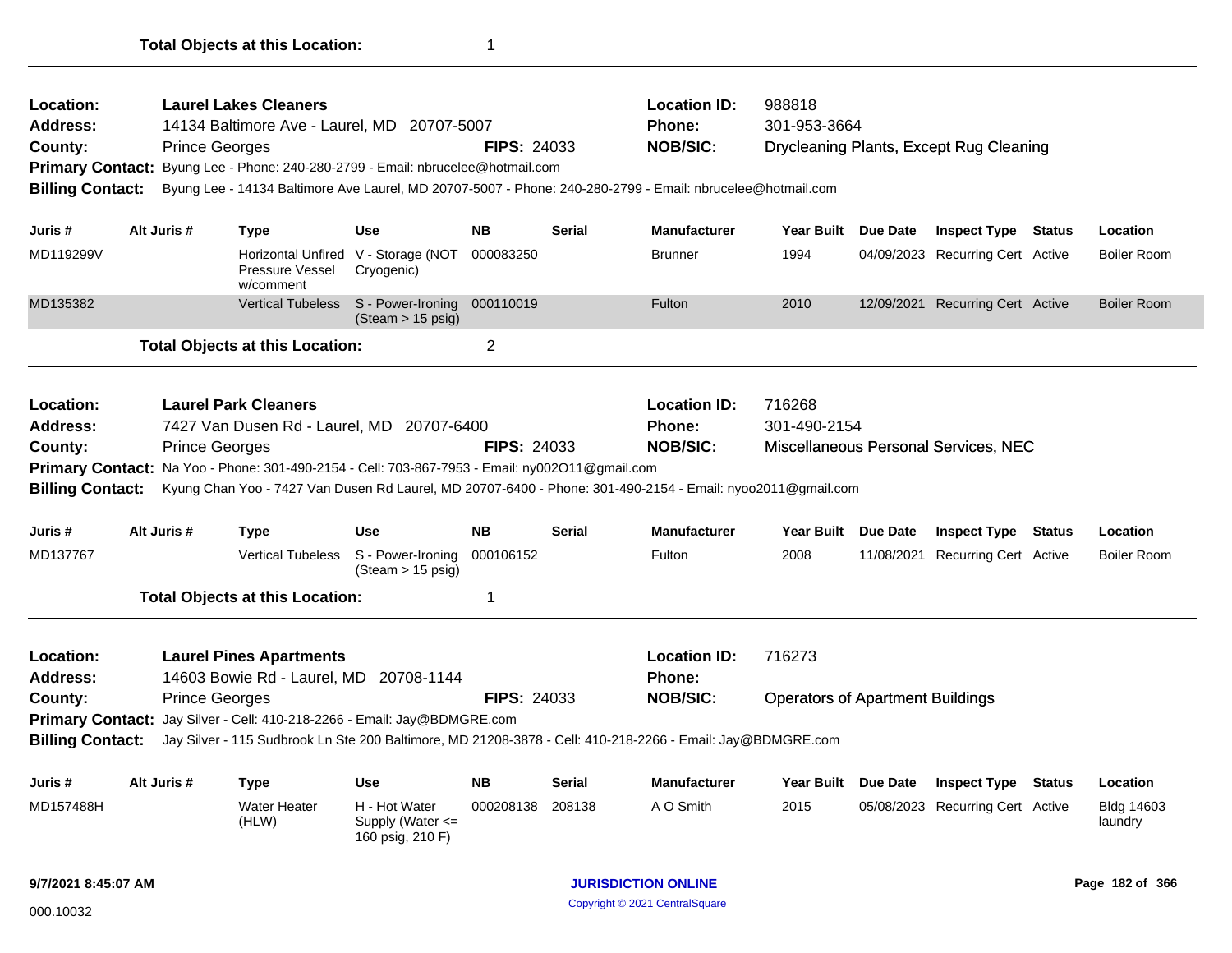| Location:<br>Address:                             |             |                       | Laurel Sand & Gravel Inc.<br>5401 Van Dusen Rd. - Laurel, MD 20707-3110  |                                                         |                    |               | <b>Location ID:</b><br>Phone:                                                                 | 2392813                                 |          |                                  |        |                    |
|---------------------------------------------------|-------------|-----------------------|--------------------------------------------------------------------------|---------------------------------------------------------|--------------------|---------------|-----------------------------------------------------------------------------------------------|-----------------------------------------|----------|----------------------------------|--------|--------------------|
| County:                                           |             | <b>Prince Georges</b> |                                                                          |                                                         | <b>FIPS: 24033</b> |               | <b>NOB/SIC:</b>                                                                               | <b>Construction Sand and Gravel</b>     |          |                                  |        |                    |
|                                                   |             |                       | Primary Contact: Chris Rumer - Phone: 484-772-5841                       |                                                         |                    |               |                                                                                               |                                         |          |                                  |        |                    |
| <b>Billing Contact:</b>                           |             |                       | Chris Rumer - PO Box 850 Laurel, MD 20725-0850 - Phone: 484-772-5841     |                                                         |                    |               |                                                                                               |                                         |          |                                  |        |                    |
| Juris #                                           | Alt Juris # |                       | <b>Type</b>                                                              | Use                                                     | <b>NB</b>          | <b>Serial</b> | Manufacturer                                                                                  | Year Built                              | Due Date | <b>Inspect Type</b>              | Status | Location           |
| MD163813V                                         |             |                       | <b>Vertical Unfired</b><br>Pressure Vessel<br>w/comment                  | V - Storage (NOT 000548933<br>Cryogenic)                |                    |               | Morganton                                                                                     | 2016                                    |          | 04/17/2023 Recurring Cert Active |        | <b>RIP PLANT</b>   |
|                                                   |             |                       | <b>Total Objects at this Location:</b>                                   |                                                         | -1                 |               |                                                                                               |                                         |          |                                  |        |                    |
| Location:<br><b>Address:</b>                      |             |                       | <b>Lawrence Apartments</b><br>12 Cresent Road - Greenbelt, MD 20770-1810 |                                                         |                    |               | <b>Location ID:</b><br>Phone:                                                                 | 716347                                  |          |                                  |        |                    |
| County:                                           |             | <b>Prince Georges</b> |                                                                          |                                                         | <b>FIPS: 24033</b> |               | <b>NOB/SIC:</b>                                                                               | <b>Operators of Apartment Buildings</b> |          |                                  |        |                    |
| <b>Primary Contact:</b>                           |             |                       | Lawrence Apartments - Phone: 240-224-8220 x306 - Cell: 443-680-1211      |                                                         |                    |               |                                                                                               |                                         |          |                                  |        |                    |
| <b>Billing Contact:</b>                           |             |                       |                                                                          |                                                         |                    |               | - 26 Crescent Rd Ofc Greenbelt, MD 20770-1817 - Phone: 240-224-8220 x306 - Cell: 443-680-1211 |                                         |          |                                  |        |                    |
| Juris #                                           | Alt Juris # |                       | <b>Type</b>                                                              | Use                                                     | <b>NB</b>          | <b>Serial</b> | <b>Manufacturer</b>                                                                           | <b>Year Built</b>                       | Due Date | <b>Inspect Type</b>              | Status | Location           |
| MD071307H                                         |             |                       | Cast Iron                                                                | H - Hot Water<br>Heat (Water $\leq$<br>160 psig, 250 F) | СI                 |               | Weil-McLain                                                                                   | 1987                                    |          | 09/27/2022 Recurring Cert Active |        | <b>Boiler Room</b> |
| MD134223H                                         |             |                       | <b>Water Heater</b><br>(HLW)                                             | H - Hot Water<br>Supply (Water <=<br>160 psig, 210 F)   | 000077761          |               | <b>Bradford</b>                                                                               | 2007                                    |          | 09/27/2022 Recurring Cert Active |        | <b>Boiler Room</b> |
|                                                   |             |                       | <b>Total Objects at this Location:</b>                                   |                                                         | $\overline{2}$     |               |                                                                                               |                                         |          |                                  |        |                    |
| Location:<br>Address:                             |             |                       | <b>Lawrence Apartments</b><br>20 Crescent Rd - Greenbelt, MD 20770-1814  |                                                         |                    |               | <b>Location ID:</b><br><b>Phone:</b>                                                          | 716349                                  |          |                                  |        |                    |
| County:                                           |             | <b>Prince Georges</b> |                                                                          |                                                         | <b>FIPS: 24033</b> |               | <b>NOB/SIC:</b>                                                                               | <b>Operators of Apartment Buildings</b> |          |                                  |        |                    |
| <b>Primary Contact: Lawrence Apartments</b>       |             |                       |                                                                          |                                                         |                    |               |                                                                                               |                                         |          |                                  |        |                    |
| <b>Billing Contact:</b>                           |             |                       |                                                                          |                                                         |                    |               |                                                                                               |                                         |          |                                  |        |                    |
| Juris #                                           | Alt Juris # |                       | <b>Type</b>                                                              | <b>Use</b>                                              | <b>NB</b>          | <b>Serial</b> | <b>Manufacturer</b>                                                                           | <b>Year Built</b>                       | Due Date | <b>Inspect Type Status</b>       |        | Location           |
| MD071309H                                         |             |                       | Cast Iron                                                                | H - Hot Water<br>Heat (Water $\leq$                     | CI                 |               | Weil-McLain                                                                                   | 1987                                    |          | 09/27/2022 Recurring Cert Active |        | <b>Boiler Room</b> |
| 9/7/2021 8:45:07 AM<br><b>JURISDICTION ONLINE</b> |             |                       |                                                                          |                                                         |                    |               |                                                                                               | Page 183 of 366                         |          |                                  |        |                    |

Copyright © 2021 CentralSquare 000.10032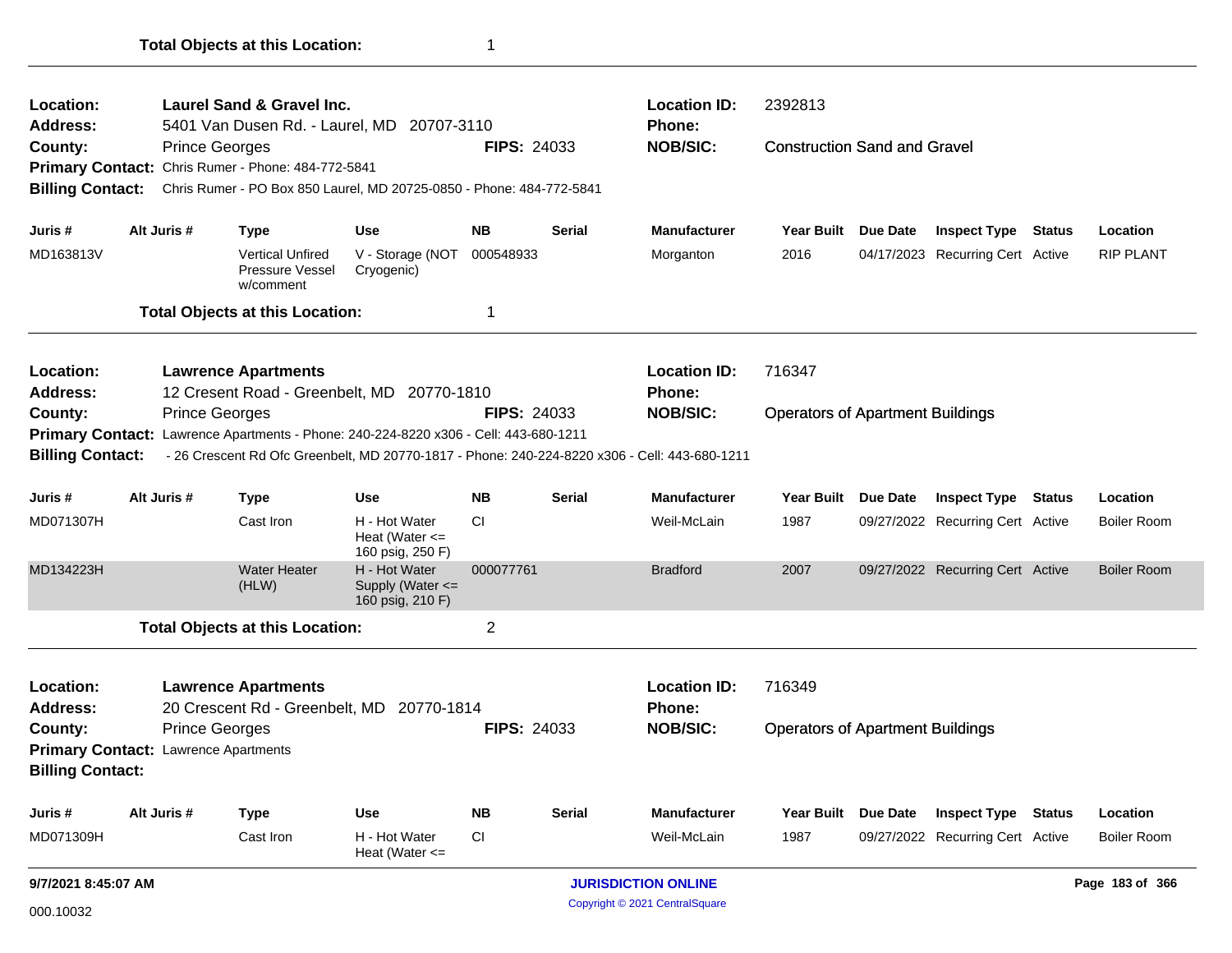| Juris #                 | Alt Juris #           | <b>Type</b>                                                                                                         | Use<br>160 psig, 250 F)                               | <b>NB</b>          | Serial        | <b>Manufacturer</b> | Year Built Due Date                     |                 | <b>Inspect Type Status</b>       |               | Location           |
|-------------------------|-----------------------|---------------------------------------------------------------------------------------------------------------------|-------------------------------------------------------|--------------------|---------------|---------------------|-----------------------------------------|-----------------|----------------------------------|---------------|--------------------|
| MD114886H               |                       | <b>Water Heater</b><br>(HLW)                                                                                        | H - Hot Water<br>Supply (Water <=<br>160 psig, 210 F) | 000056658          |               | <b>Bradford</b>     | 2002                                    |                 | 09/27/2022 Recurring Cert Active |               | <b>Boiler Room</b> |
|                         |                       | <b>Total Objects at this Location:</b>                                                                              |                                                       | $\overline{2}$     |               |                     |                                         |                 |                                  |               |                    |
| Location:               |                       | <b>Lexington Apartments</b>                                                                                         |                                                       |                    |               | <b>Location ID:</b> | 716525                                  |                 |                                  |               |                    |
| Address:                |                       | 8109 Tahona Dr - Silver Spring, MD 20903-3446                                                                       |                                                       |                    |               | Phone:              |                                         |                 |                                  |               |                    |
| County:                 | <b>Prince Georges</b> |                                                                                                                     |                                                       | <b>FIPS: 24033</b> |               | <b>NOB/SIC:</b>     | <b>Operators of Apartment Buildings</b> |                 |                                  |               |                    |
| <b>Primary Contact:</b> |                       | Robello - Phone: 202-423-7910                                                                                       |                                                       |                    |               |                     |                                         |                 |                                  |               |                    |
| <b>Billing Contact:</b> |                       | Alan Management - 5950 Ager Rd Hyattsville, MD 20782-2663 - Phone: 301 559 1150                                     |                                                       |                    |               |                     |                                         |                 |                                  |               |                    |
| Juris #                 | Alt Juris #           | <b>Type</b>                                                                                                         | <b>Use</b>                                            | <b>NB</b>          | Serial        | <b>Manufacturer</b> | <b>Year Built</b>                       | <b>Due Date</b> | <b>Inspect Type</b>              | <b>Status</b> | Location           |
| MD155235H               |                       | Cast Aluminum                                                                                                       | H - Hot Water<br>Supply (Water <=<br>160 psig, 210 F) | 000006578          |               | Bosal               | 2012                                    |                 | 08/18/2022 Recurring Cert Active |               | Bsmt               |
|                         |                       | <b>Total Objects at this Location:</b>                                                                              |                                                       | 1                  |               |                     |                                         |                 |                                  |               |                    |
| Location:               |                       | <b>LGIT - Bowie City/Gymnasium</b>                                                                                  |                                                       |                    |               | <b>Location ID:</b> | 704908                                  |                 |                                  |               |                    |
| Address:                |                       | 4100 Northview Drive - Bowie, MD 20716-2624                                                                         |                                                       |                    |               | Phone:              | 301-809-2383                            |                 |                                  |               |                    |
| County:                 | <b>Prince Georges</b> |                                                                                                                     |                                                       | <b>FIPS: 24033</b> |               | <b>NOB/SIC:</b>     | <b>Physical Fitness Facilities</b>      |                 |                                  |               |                    |
| <b>Primary Contact:</b> |                       | Charles Hessling - Phone: 301-809-3082 - Email: chessling@cityofbowie.org                                           |                                                       |                    |               |                     |                                         |                 |                                  |               |                    |
| <b>Billing Contact:</b> |                       | Charles Hessling - 15901 Excalibur Rd Bowie, MD 20716-3910 - Phone: 301-809-3082 - Email: chessling@cityofbowie.org |                                                       |                    |               |                     |                                         |                 |                                  |               |                    |
| Juris #                 | Alt Juris #           | <b>Type</b>                                                                                                         | Use                                                   | <b>NB</b>          | <b>Serial</b> | <b>Manufacturer</b> | Year Built Due Date                     |                 | <b>Inspect Type Status</b>       |               | Location           |
| MD148216H               |                       | Vertical Fire Tube H - Hot Water                                                                                    | Heat (Water $\leq$<br>160 psig, 250 F)                | 000116391          |               | Fulton              | 2013                                    | 12/02/2021      | <b>Recurring Cert Active</b>     |               | <b>BLRM</b>        |
| MD148217H               |                       | Vertical Fire Tube H - Hot Water                                                                                    | Heat (Water $\leq$<br>160 psig, 250 F)                | 000116388          |               | Fulton              | 2013                                    |                 | 12/02/2021 Recurring Cert Active |               | <b>BLRM</b>        |
|                         |                       | <b>Total Objects at this Location:</b>                                                                              |                                                       | $\overline{2}$     |               |                     |                                         |                 |                                  |               |                    |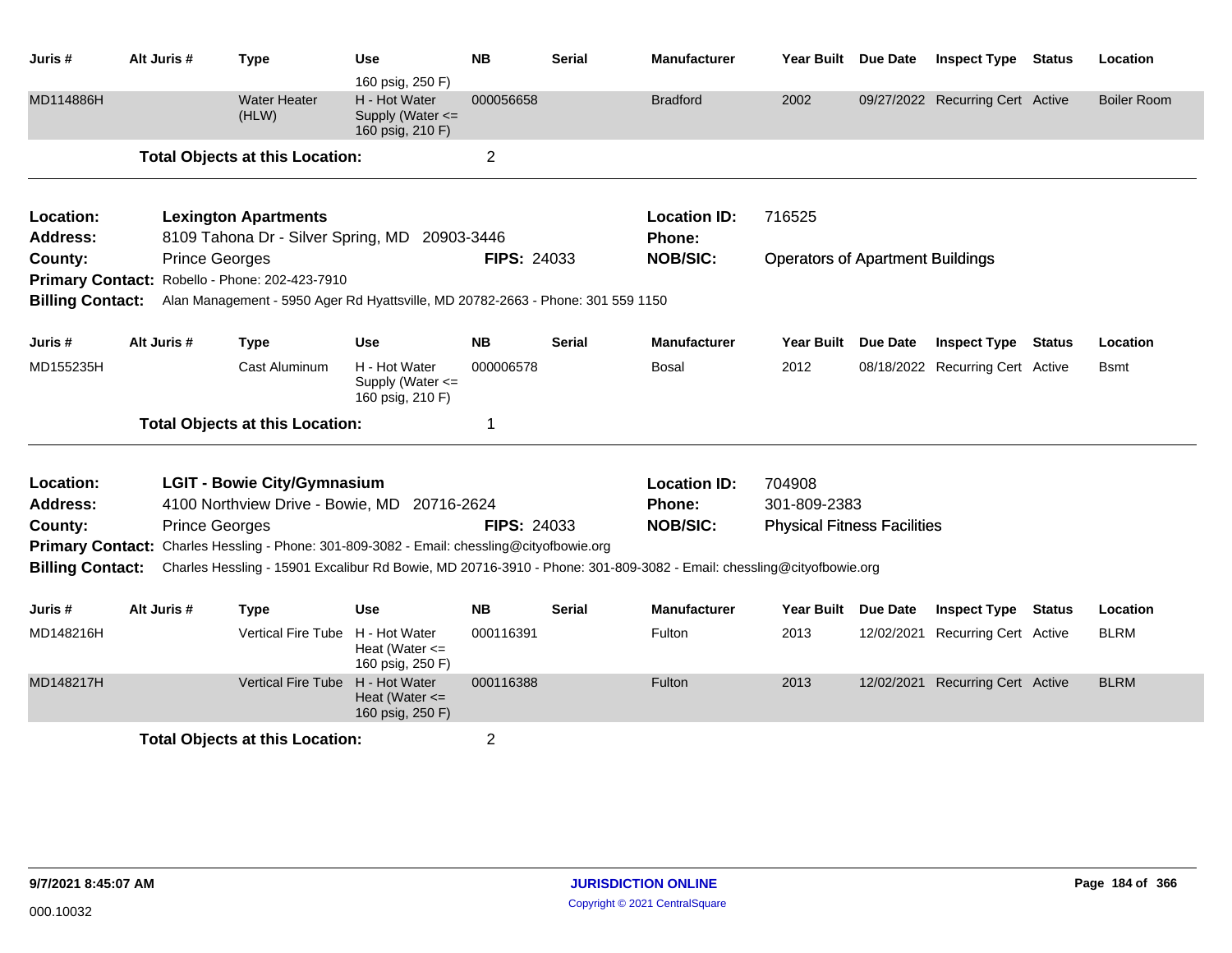| Location:<br><b>Address:</b><br>County:<br><b>Billing Contact:</b>                                                                                                                                                                                                                                                                                                                                                                        |       | <b>Prince Georges</b> | <b>LGIT - Bowie City/Water Filtration Plant</b><br>2912 Bradford Ln - Bowie, MD 20715-2208<br>Primary Contact: Charles Hessling - Phone: 301-809-3082 - Email: chessling@cityofbowie.org |                                                           | <b>FIPS: 24033</b> |               | <b>Location ID:</b><br><b>Phone:</b><br><b>NOB/SIC:</b><br>Charles Hessling - 15901 Excalibur Rd Bowie, MD 20716-3910 - Phone: 301-809-3082 - Email: chessling@cityofbowie.org | 710612<br>301-809-3082 | Finance, taxation, and monetary policy |               |                    |
|-------------------------------------------------------------------------------------------------------------------------------------------------------------------------------------------------------------------------------------------------------------------------------------------------------------------------------------------------------------------------------------------------------------------------------------------|-------|-----------------------|------------------------------------------------------------------------------------------------------------------------------------------------------------------------------------------|-----------------------------------------------------------|--------------------|---------------|--------------------------------------------------------------------------------------------------------------------------------------------------------------------------------|------------------------|----------------------------------------|---------------|--------------------|
| Juris #                                                                                                                                                                                                                                                                                                                                                                                                                                   |       | Alt Juris #           | <b>Type</b>                                                                                                                                                                              | <b>Use</b>                                                | <b>NB</b>          | <b>Serial</b> | <b>Manufacturer</b>                                                                                                                                                            | Year Built Due Date    | <b>Inspect Type</b>                    | <b>Status</b> | Location           |
| MD011395                                                                                                                                                                                                                                                                                                                                                                                                                                  |       |                       | <b>Miniature Boiler</b><br>(NOT Fired Kettle) Sterilizing (Steam                                                                                                                         | S - Power-<br>$> 15$ psig)                                | Miniature          | C-3095        | Barnstrad                                                                                                                                                                      | 1961                   | 01/10/2022 Recurring Cert Active       |               | Lab                |
|                                                                                                                                                                                                                                                                                                                                                                                                                                           |       |                       | <b>Total Objects at this Location:</b>                                                                                                                                                   |                                                           |                    |               |                                                                                                                                                                                |                        |                                        |               |                    |
| Location:<br><b>LGIT - Greenbelt City / Community Center</b><br>15 Crescent Rd - Greenbelt, MD 20770-0805<br><b>Address:</b><br><b>Prince Georges</b><br>County:<br>Tim Houchens - Phone: 301-474-8000 - Cell: 240-508-7716 - Email: thouchens@greenbeltmd.gov<br><b>Primary Contact:</b><br><b>Billing Contact:</b><br>James Sterling - 25 Crescent Rd Greenbelt, MD 20770-1891 - Phone: 240-508-6620 - Email: jsterling@greenbeltmd.gov |       |                       |                                                                                                                                                                                          |                                                           | <b>FIPS: 24033</b> |               | <b>Location ID:</b><br>Phone:<br><b>NOB/SIC:</b>                                                                                                                               | 712663<br>301-345-9334 | Amusement and Recreation Services, NEC |               |                    |
| Juris #                                                                                                                                                                                                                                                                                                                                                                                                                                   |       | Alt Juris #           | <b>Type</b>                                                                                                                                                                              | <b>Use</b>                                                | <b>NB</b>          | <b>Serial</b> | <b>Manufacturer</b>                                                                                                                                                            | Year Built Due Date    | <b>Inspect Type Status</b>             |               | Location           |
| MD093695H                                                                                                                                                                                                                                                                                                                                                                                                                                 | HWB-1 |                       | Cast Iron                                                                                                                                                                                | H - Hot Water<br>Heat (Water $\leq$<br>160 psig, 250 F)   | <b>CI</b>          |               | Weil-McLain                                                                                                                                                                    | 1995                   | 01/06/2022 Recurring Cert Active       |               | <b>Boiler Room</b> |
| MD093696H                                                                                                                                                                                                                                                                                                                                                                                                                                 | HWB-2 |                       | Cast Iron                                                                                                                                                                                | H - Hot Water<br>Heat (Water $\leq$<br>160 psig, 250 F)   | CI                 |               | Weil-McLain                                                                                                                                                                    | 1995                   | 01/06/2022 Recurring Cert Active       |               | <b>Boiler Room</b> |
| MD103823H                                                                                                                                                                                                                                                                                                                                                                                                                                 | 15    |                       | <b>Water Tube</b><br>Coiled (NOT<br>Flueless Hi<br>Efficiency)                                                                                                                           | H - Hot Water<br>Supply (Water $\leq$<br>160 psig, 250 F) | 000035890          |               | A O Smith                                                                                                                                                                      | 1997                   | 01/06/2022 Recurring Cert Active       |               | <b>Boiler Room</b> |
|                                                                                                                                                                                                                                                                                                                                                                                                                                           |       |                       | <b>Total Objects at this Location:</b>                                                                                                                                                   |                                                           | 3                  |               |                                                                                                                                                                                |                        |                                        |               |                    |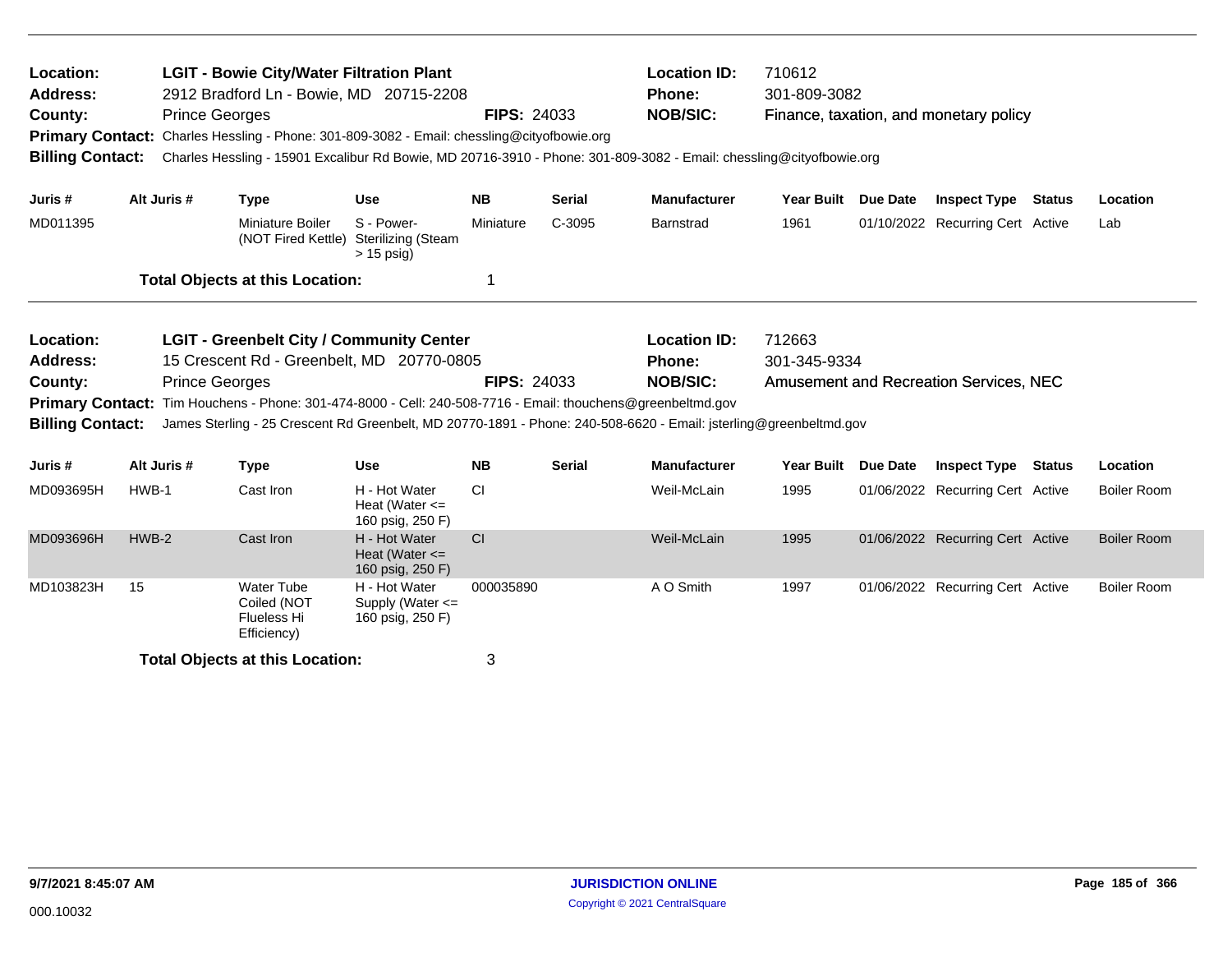| Location: | <b>LGIT - Greenbelt City/Aquatic Center</b>                                              |                    | <b>Location ID:</b> | 712662                                 |
|-----------|------------------------------------------------------------------------------------------|--------------------|---------------------|----------------------------------------|
| Address:  | 101 Centerway - Greenbelt, MD 20770-1897                                                 |                    | <b>Phone:</b>       | 301-397-2204                           |
| County:   | <b>Prince Georges</b>                                                                    | <b>FIPS: 24033</b> | <b>NOB/SIC:</b>     | Finance, taxation, and monetary policy |
|           | Primary Contact: James Sterling - Phone: 240-508-6620 - Email: jsterling@greenbeltmd.gov |                    |                     |                                        |

**Billing Contact:** James Sterling - 25 Crescent Rd Greenbelt, MD 20770-1891 - Phone: 240-508-6620 - Email: jsterling@greenbeltmd.gov

| Juris #   | Alt Juris # | Type                                                                  | <b>Use</b>                                                | <b>NB</b> | <b>Serial</b>     | <b>Manufacturer</b> | Year Built | Due Date   | <b>Inspect Type</b>          | <b>Status</b> | Location           |
|-----------|-------------|-----------------------------------------------------------------------|-----------------------------------------------------------|-----------|-------------------|---------------------|------------|------------|------------------------------|---------------|--------------------|
| MD103822H |             | <b>Water Tube</b><br>Coiled (NOT<br>Flueless Hi<br>Efficiency)        | H - Hot Water<br>Supply (Water $\leq$<br>160 psig, 250 F) | 000087440 |                   | Lochinvar           | 1998       | 12/13/2021 | <b>Recurring Cert Active</b> |               | Boiler Room        |
| MD119420H |             | <b>Water Tube</b><br>Coiled (NOT<br><b>Flueless Hi</b><br>Efficiency) | H - Hot Water<br>Supply (Water $\leq$<br>160 psig, 250 F) | 000062665 |                   | Ajax                | 2003       | 12/13/2021 | <b>Recurring Cert Active</b> |               | <b>Boiler Room</b> |
| MD159121H |             | <b>Horizontal Water</b><br>Tube                                       | H - Hot Water<br>Heat (Water $\leq$<br>160 psig, 250 F)   | 000003325 | 751366670024      | Viessman            | 2017       | 12/07/2021 | Recurring Cert Active        |               | Boiler room        |
| MD159124H | Boiler #2   | <b>Horizontal Water</b><br>Tube                                       | H - Hot Water<br>Heat (Water $\leq$<br>160 psig, 250 F)   | 000003382 | 751366670024      | Viessman            | 2017       | 12/07/2021 | Recurring Cert Active        |               | Boiler room        |
| MD159125H | 3           | <b>Horizontal Water</b><br>Tube                                       | H - Hot Water<br>Heat (Water $\leq$<br>160 psig, 250 F)   | 000003347 | 751366670024<br>4 | Viessman            | 2017       | 12/07/2021 | Recurring Cert Active        |               | Boiler room        |
|           |             | <b>Total Objects at this Location:</b>                                |                                                           | 5         |                   |                     |            |            |                              |               |                    |

| Location:       | <b>LGIT - Greenbelt City/Public Works</b>                                                       |                    | <b>Location ID:</b> | 722063                         |
|-----------------|-------------------------------------------------------------------------------------------------|--------------------|---------------------|--------------------------------|
| <b>Address:</b> | 555 Crescent Rd - Greenbelt, MD 20770-1670                                                      |                    | <b>Phone:</b>       | 301-474-8149                   |
| County:         | <b>Prince Georges</b>                                                                           | <b>FIPS: 24033</b> | NOB/SIC:            | <b>General Government, NEC</b> |
|                 | <b>Primary Contact:</b> James Sterling - Phone: 240-508-6620 - Email: jsterling@greenbeltmd.gov |                    |                     |                                |

**Billing Contact:** James Sterling - 25 Crescent Rd Greenbelt, MD 20770-1891 - Phone: 240-508-6620 - Email: jsterling@greenbeltmd.gov

| Juris #   | Alt Juris # | Type                                             | Use                                      | <b>NB</b> | <b>Serial</b> | Manufacturer | Year Built Due Date | <b>Inspect Type</b>              | Status | Location |
|-----------|-------------|--------------------------------------------------|------------------------------------------|-----------|---------------|--------------|---------------------|----------------------------------|--------|----------|
| MD152885V |             | Vertical Unfired<br>Pressure Vessel<br>w/comment | V - Storage (NOT 001517008<br>Cryogenic) |           |               | Manchester   | 2014                | 12/13/2021 Recurring Cert Active |        | Garage   |
|           |             | <b>Total Objects at this Location:</b>           |                                          |           |               |              |                     |                                  |        |          |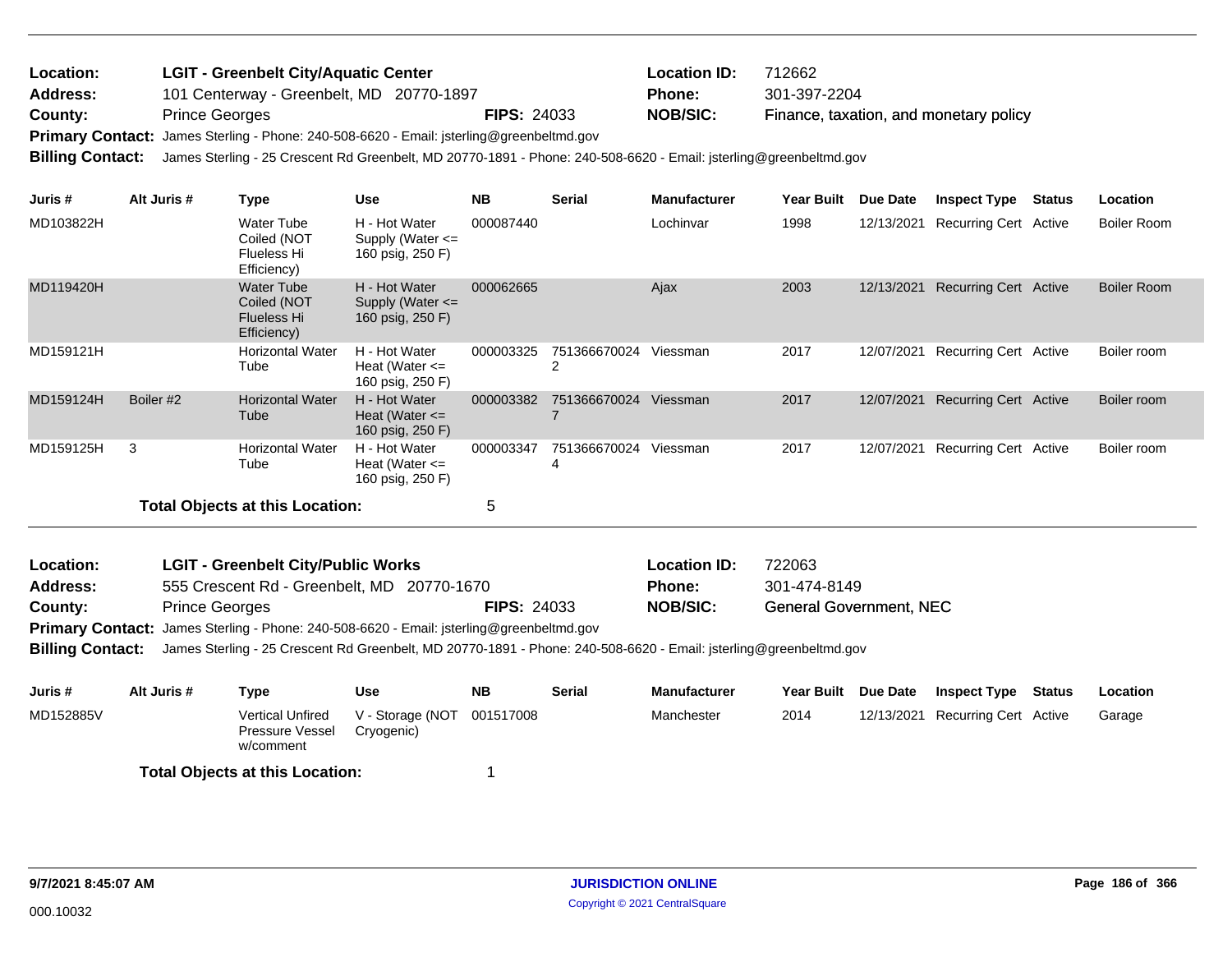| Location:<br><b>Address:</b><br>County:<br><b>Primary Contact:</b><br><b>Billing Contact:</b> | <b>Prince Georges</b> | <b>LGIT - Greenbelt City/Youth Center</b><br>99 Centerway - Greenbelt, MD 20770-1887<br>James Sterling - Phone: 240-508-6620 - Email: jsterling@greenbeltmd.gov                    |                                                             | <b>FIPS: 24033</b> |           | <b>Location ID:</b><br>Phone:<br><b>NOB/SIC:</b><br>James Sterling - 25 Crescent Rd Greenbelt, MD 20770-1891 - Phone: 240-508-6620 - Email: jsterling@greenbeltmd.gov                                     | 722470<br>301-597-2200<br><b>General Government, NEC</b> |          |                                      |                                         |
|-----------------------------------------------------------------------------------------------|-----------------------|------------------------------------------------------------------------------------------------------------------------------------------------------------------------------------|-------------------------------------------------------------|--------------------|-----------|-----------------------------------------------------------------------------------------------------------------------------------------------------------------------------------------------------------|----------------------------------------------------------|----------|--------------------------------------|-----------------------------------------|
| Juris #                                                                                       | Alt Juris #           | <b>Type</b>                                                                                                                                                                        | Use                                                         | <b>NB</b>          | Serial    | <b>Manufacturer</b>                                                                                                                                                                                       | Year Built Due Date                                      |          | <b>Inspect Type Status</b>           | Location                                |
| MD024587H                                                                                     |                       | Cast Iron                                                                                                                                                                          | H - Hot Water<br>Heat (Water $\leq$<br>160 psig, 250 F)     | <b>CI</b>          |           | American Standard                                                                                                                                                                                         | 1970                                                     |          | 01/06/2022 Recurring Cert Active     | Basement<br><b>Mechanical Rm</b>        |
| MD044485V                                                                                     | <b>CAT</b>            | <b>Horizontal Unfired</b><br><b>Pressure Vessel</b><br>w/comment                                                                                                                   | V - Storage (NOT 000495828<br>Cryogenic)                    |                    |           | Kargard                                                                                                                                                                                                   | 1970                                                     |          | 01/12/2022 Recurring Cert Active     | <b>Basement</b><br><b>Mechanical Rm</b> |
|                                                                                               |                       | <b>Total Objects at this Location:</b>                                                                                                                                             |                                                             | $\overline{c}$     |           |                                                                                                                                                                                                           |                                                          |          |                                      |                                         |
| Location:<br><b>Address:</b><br>County:<br><b>Primary Contact:</b><br><b>Billing Contact:</b> | <b>Prince Georges</b> | <b>LGIT - Laurel City/Armory</b><br>422 Montgomery St - Laurel, MD 20707-4202<br>Bill Bailey - Phone: 301-725-7800/301-725-5300 - Cell: 240-832-5785 - Email: bbailey@laurel.md.us |                                                             | <b>FIPS: 24033</b> |           | <b>Location ID:</b><br><b>Phone:</b><br><b>NOB/SIC:</b><br>Bill Bailey - 8103 Sandy Spring Rd Laurel, MD 20707-3555 - Phone: 301-725-7800/301-725-5300 - Cell: 240-832-5785 - Email: bbailey@laurel.md.us | 703086                                                   |          | Holding and other investment offices |                                         |
| Juris #                                                                                       | Alt Juris #           | <b>Type</b>                                                                                                                                                                        | Use                                                         | <b>NB</b>          | Serial    | <b>Manufacturer</b>                                                                                                                                                                                       | Year Built Due Date                                      |          | <b>Inspect Type Status</b>           | Location                                |
| MD152905H                                                                                     |                       | Cast Iron                                                                                                                                                                          | H - Heating-<br><b>Sterilizing (Steam</b><br>$\le$ 15 psig) | <b>CI</b>          | CP5200550 | Weil-McLain                                                                                                                                                                                               | 2016                                                     |          | 02/08/2022 Recurring Cert Active     | Basement                                |
|                                                                                               |                       | <b>Total Objects at this Location:</b>                                                                                                                                             |                                                             | 1                  |           |                                                                                                                                                                                                           |                                                          |          |                                      |                                         |
| Location:<br><b>Address:</b><br>County:<br><b>Billing Contact:</b>                            | <b>Prince Georges</b> | <b>Lighthouse at Twin Lakes</b><br>11932 Twinlakes Dr - Beltsville, MD 20705-3177<br>Primary Contact: Stephen Waters - Phone: 610-945-1540 - Email: swaters@morgan-properties.com  |                                                             | <b>FIPS: 24033</b> |           | <b>Location ID:</b><br><b>Phone:</b><br><b>NOB/SIC:</b><br>Corinne DeVincentis - 160 Clubhouse Rd King Of Prussia, PA 19406-3300 - Phone: 610-945-1507 - Email: cdevincentis@morgan-properties.com        | 3972680                                                  |          |                                      |                                         |
| Juris #                                                                                       | Alt Juris #           | <b>Type</b>                                                                                                                                                                        | Use                                                         | <b>NB</b>          | Serial    | <b>Manufacturer</b>                                                                                                                                                                                       | <b>Year Built</b>                                        | Due Date | <b>Inspect Type Status</b>           | Location                                |
| MD159750H                                                                                     |                       | Cast Iron                                                                                                                                                                          | H - Hot Water<br>Supply (Water <=<br>160 psig, 210 F)       | 000124255          |           | <b>Bradford White</b>                                                                                                                                                                                     | 2017                                                     |          | 09/09/2023 Recurring Cert Active     | 11928                                   |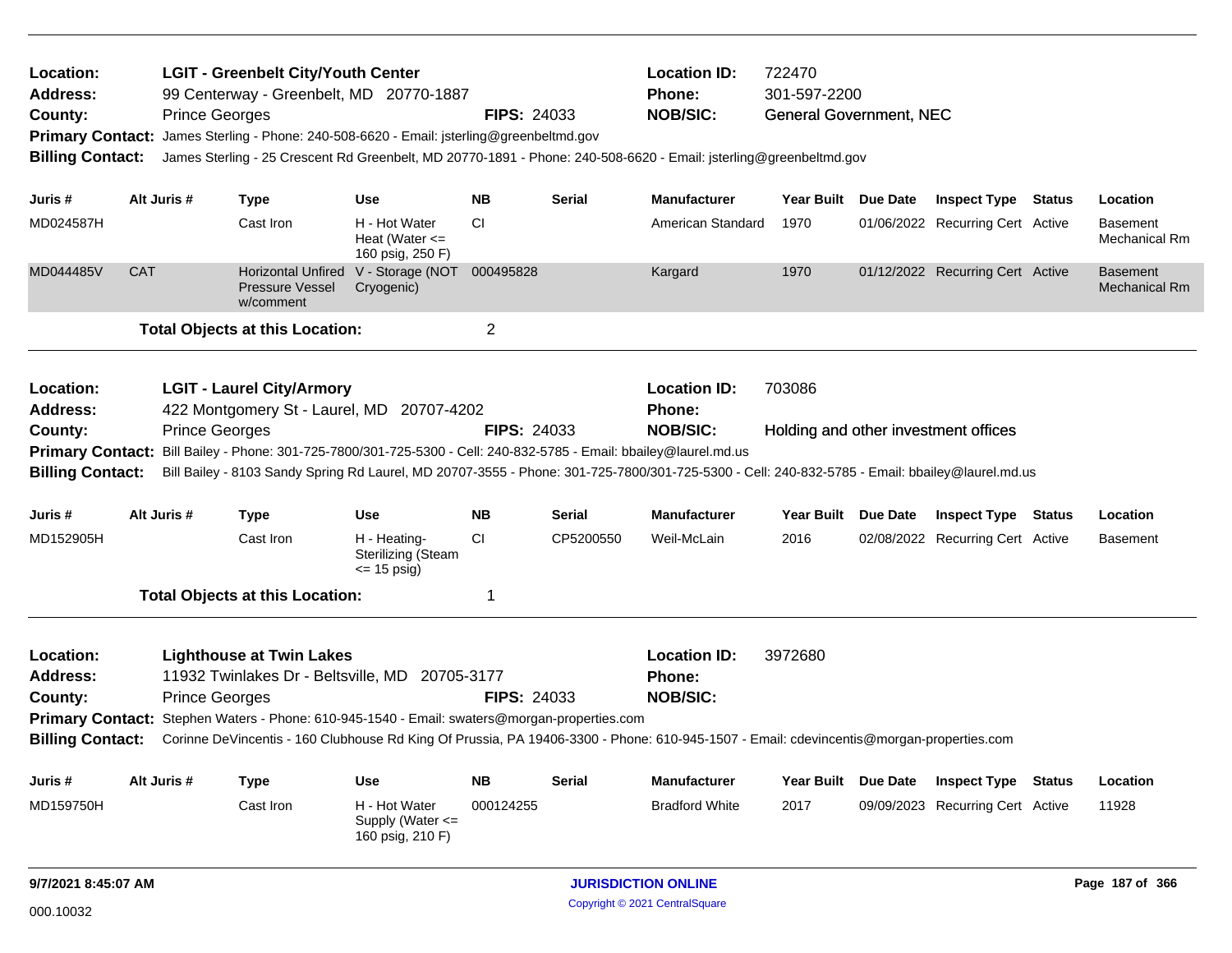| Location:                    |                                                  | Lima's Chicken (Arc3)                                                                                                   |                                                         |                    |               | <b>Location ID:</b>           | 3965517                                 |                     |                                  |                        |
|------------------------------|--------------------------------------------------|-------------------------------------------------------------------------------------------------------------------------|---------------------------------------------------------|--------------------|---------------|-------------------------------|-----------------------------------------|---------------------|----------------------------------|------------------------|
| <b>Address:</b><br>County:   |                                                  | 3552 Crain Hwy - Bowie, MD 20716-1303<br><b>Prince Georges</b>                                                          |                                                         | <b>FIPS: 24033</b> |               | Phone:<br><b>NOB/SIC:</b>     | <b>Eating and Drinking Places</b>       |                     |                                  |                        |
|                              |                                                  | Primary Contact: Charlie Patterson - Phone: 804-644-4521 - Email: charlie.patterson@arc3gases.com                       |                                                         |                    |               |                               |                                         |                     |                                  |                        |
| <b>Billing Contact:</b>      |                                                  | Charlie Patterson - PO Box 26269 Richmond, VA 23260-6269 - Phone: 804-644-4521 - Email: charlie.patterson@arc3gases.com |                                                         |                    |               |                               |                                         |                     |                                  |                        |
| Juris #                      | Alt Juris #                                      | <b>Type</b>                                                                                                             | <b>Use</b>                                              | <b>NB</b>          | <b>Serial</b> | <b>Manufacturer</b>           | Year Built Due Date                     |                     | <b>Inspect Type Status</b>       | Location               |
| MD164682V                    |                                                  | <b>Vertical Unfired</b><br>Pressure Vessel<br>w/comment                                                                 | V - Storage<br>(Cryogenic)                              | 000142227          |               | <b>CHART</b>                  | 2002                                    |                     | 07/30/2023 Recurring Cert Active | Outside                |
|                              |                                                  | <b>Total Objects at this Location:</b>                                                                                  |                                                         | 1                  |               |                               |                                         |                     |                                  |                        |
| Location:<br><b>Address:</b> |                                                  | <b>Lincoln Memorial Cemetery</b><br>4001 Suitland Rd - Suitland, MD 20746-1952                                          |                                                         |                    |               | <b>Location ID:</b><br>Phone: | 716654                                  |                     |                                  |                        |
| County:                      |                                                  | <b>Prince Georges</b>                                                                                                   |                                                         | <b>FIPS: 24033</b> |               | <b>NOB/SIC:</b>               | <b>Funeral Services and Crematories</b> |                     |                                  |                        |
|                              |                                                  | Primary Contact: Alan Davis - Phone: 301-817-0120 - Email: alada@stonemor.com                                           |                                                         |                    |               |                               |                                         |                     |                                  |                        |
| <b>Billing Contact:</b>      |                                                  | Alan Davis - 4001 Suitland Rd Suitland, MD 20746-1952 - Phone: 301-817-0120 - Email: alada@stonemor.com                 |                                                         |                    |               |                               |                                         |                     |                                  |                        |
| Juris #                      | Alt Juris #                                      | <b>Type</b>                                                                                                             | <b>Use</b>                                              | <b>NB</b>          | <b>Serial</b> | <b>Manufacturer</b>           | Year Built Due Date                     |                     | <b>Inspect Type Status</b>       | Location               |
| MD151938H                    |                                                  | Cast Iron                                                                                                               | H - Hot Water<br>Heat (Water $\leq$<br>160 psig, 250 F) | <b>CI</b>          |               | Columbia                      | 2014                                    |                     | 10/07/2021 Recurring Cert Active | <b>Office Basement</b> |
|                              |                                                  | <b>Total Objects at this Location:</b>                                                                                  |                                                         |                    |               |                               |                                         |                     |                                  |                        |
| Location:                    |                                                  | <b>Lorring Park</b>                                                                                                     |                                                         |                    |               | <b>Location ID:</b>           | 709121                                  |                     |                                  |                        |
| <b>Address:</b>              |                                                  | 2740 Lorring Dr - District Heights, MD 20747-3433                                                                       |                                                         |                    |               | <b>Phone:</b>                 |                                         |                     |                                  |                        |
| County:                      |                                                  | <b>Prince Georges</b>                                                                                                   |                                                         | <b>FIPS: 24033</b> |               | <b>NOB/SIC:</b>               | <b>Operators of Apartment Buildings</b> |                     |                                  |                        |
|                              | Primary Contact: Bridgette - Phone: 301-736-9000 |                                                                                                                         |                                                         |                    |               |                               |                                         |                     |                                  |                        |
| <b>Billing Contact:</b>      |                                                  | Bridgette - 2723 Lorring Dr District Heights, MD 20747-3433 - Phone: 301-736-9000                                       |                                                         |                    |               |                               |                                         |                     |                                  |                        |
| Juris #                      | Alt Juris #                                      | <b>Type</b>                                                                                                             | <b>Use</b>                                              | NΒ                 | <b>Serial</b> | Manufacturer                  |                                         | Year Built Due Date | <b>Inspect Type Status</b>       | Location               |
| MD161199H                    |                                                  | <b>Water Heater</b><br>(HLW)                                                                                            | H - Hot Water<br>Supply (Water <=<br>160 psig, 210 F)   | 000046340          |               | <b>Bradford White</b>         | 2015                                    |                     | 08/01/2022 Recurring Cert Active | 2740                   |
|                              |                                                  | <b>Total Objects at this Location:</b>                                                                                  |                                                         | 1                  |               |                               |                                         |                     |                                  |                        |
| 9/7/2021 8:45:07 AM          |                                                  |                                                                                                                         |                                                         |                    |               | <b>JURISDICTION ONLINE</b>    |                                         |                     |                                  | Page 188 of 366        |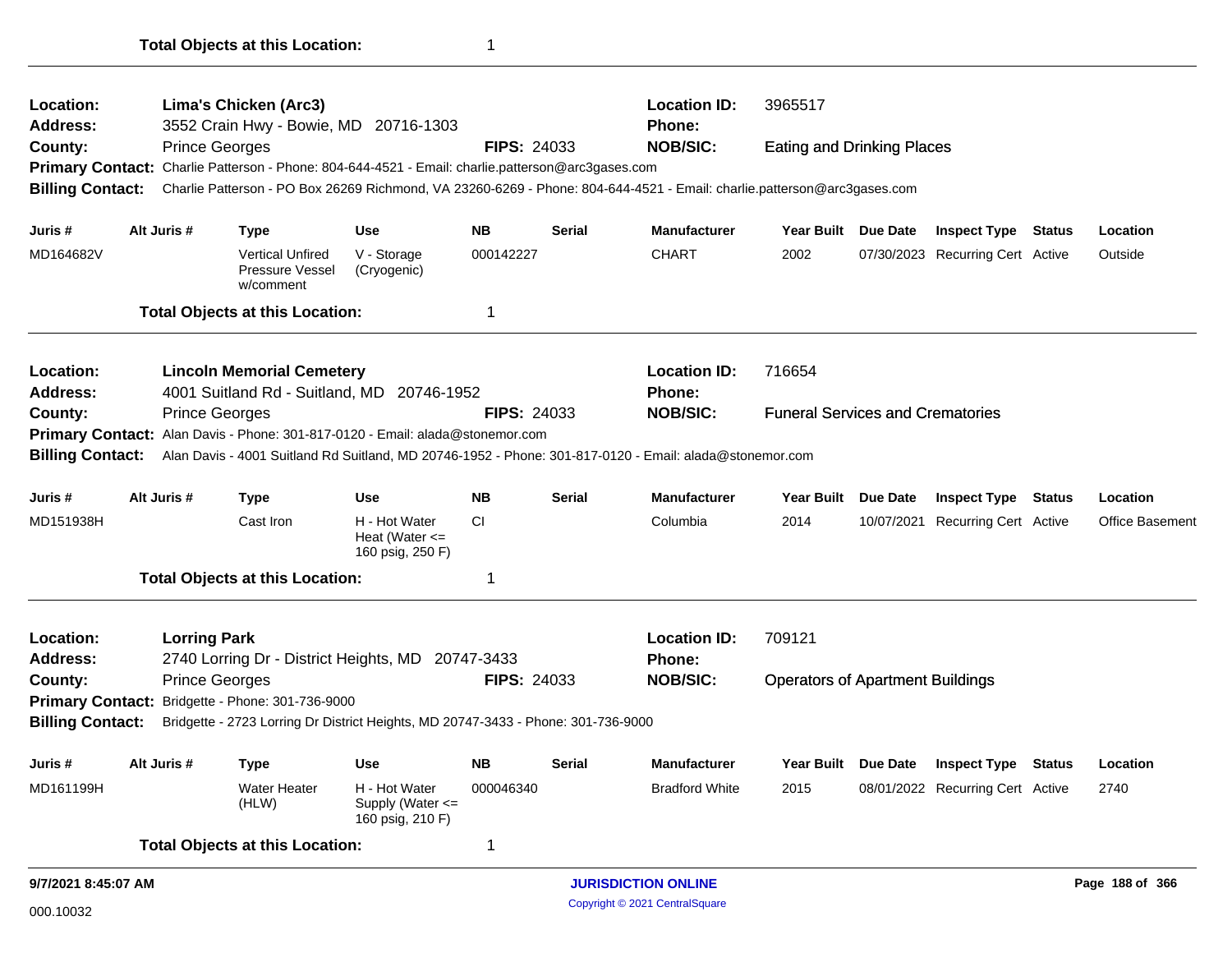| Location:<br>Lotsa<br>4350 Knox Rd - College Park, MD 20740-3171<br>Address:<br><b>Prince Georges</b><br>County:<br><b>Primary Contact: Lotsa</b> |                                                                                                    |                       |                                                           |                                          | <b>FIPS: 24033</b> |               | <b>Location ID:</b><br><b>Phone:</b><br><b>NOB/SIC:</b> | 3925051<br><b>Industrial Gases</b> |            |                                  |               |                   |
|---------------------------------------------------------------------------------------------------------------------------------------------------|----------------------------------------------------------------------------------------------------|-----------------------|-----------------------------------------------------------|------------------------------------------|--------------------|---------------|---------------------------------------------------------|------------------------------------|------------|----------------------------------|---------------|-------------------|
| <b>Billing Contact:</b>                                                                                                                           |                                                                                                    |                       |                                                           |                                          |                    |               |                                                         |                                    |            |                                  |               |                   |
| Juris #                                                                                                                                           | Alt Juris #                                                                                        |                       | <b>Type</b>                                               | <b>Use</b>                               | <b>NB</b>          | <b>Serial</b> | <b>Manufacturer</b>                                     | Year Built Due Date                |            | <b>Inspect Type Status</b>       |               | Location          |
| MD163725V                                                                                                                                         | A962751                                                                                            |                       | <b>Vertical Unfired</b><br>Pressure Vessel<br>w/comment   | V - Storage<br>(Cryogenic)               | 000082072          | 840-030-CC9   | Taylor                                                  | 2006                               |            | 03/21/2023 Recurring Cert Active |               | Store Room        |
|                                                                                                                                                   |                                                                                                    |                       | <b>Total Objects at this Location:</b>                    |                                          | 1                  |               |                                                         |                                    |            |                                  |               |                   |
| Location:                                                                                                                                         |                                                                                                    |                       | M K & Z Corp./Citgo                                       |                                          |                    |               | <b>Location ID:</b>                                     | 1589755                            |            |                                  |               |                   |
| Address:                                                                                                                                          |                                                                                                    |                       | 5715 Old Branch Ave - Camp Springs, MD 20748-2330         |                                          |                    |               | Phone:                                                  | 301-702-3064                       |            |                                  |               |                   |
| County:                                                                                                                                           | <b>Prince Georges</b>                                                                              |                       |                                                           |                                          | <b>FIPS: 24033</b> |               | <b>NOB/SIC:</b>                                         | <b>Automotive Dealers, NEC</b>     |            |                                  |               |                   |
|                                                                                                                                                   | Primary Contact: M K & Z Corp./ Citgo - Phone: 301-302-7064                                        |                       |                                                           |                                          |                    |               |                                                         |                                    |            |                                  |               |                   |
|                                                                                                                                                   | - 5715 Old Branch Ctr Road Camp Springs, MD 20748 - Phone: 301-302-7064<br><b>Billing Contact:</b> |                       |                                                           |                                          |                    |               |                                                         |                                    |            |                                  |               |                   |
| Juris #                                                                                                                                           | Alt Juris #                                                                                        |                       | <b>Type</b>                                               | <b>Use</b>                               | <b>NB</b>          | <b>Serial</b> | <b>Manufacturer</b>                                     | Year Built Due Date                |            | <b>Inspect Type Status</b>       |               | Location          |
| MD121808V                                                                                                                                         |                                                                                                    |                       | <b>Vertical Unfired</b><br>Pressure Vessel<br>w/comment   | V - Storage (NOT<br>Cryogenic)           | 000342087          |               | SMC                                                     | 1992                               | 12/04/2021 | <b>Recurring Cert Active</b>     |               | <b>Back Room</b>  |
|                                                                                                                                                   |                                                                                                    |                       | <b>Total Objects at this Location:</b>                    |                                          | 1                  |               |                                                         |                                    |            |                                  |               |                   |
| Location:                                                                                                                                         |                                                                                                    | <b>Magic Benz</b>     |                                                           |                                          |                    |               | <b>Location ID:</b>                                     | 725633                             |            |                                  |               |                   |
| <b>Address:</b>                                                                                                                                   |                                                                                                    |                       | 4716 Baltimore Ave - Hyattsville, MD 20781-2225           |                                          |                    |               | <b>Phone:</b>                                           |                                    |            |                                  |               |                   |
| County:                                                                                                                                           |                                                                                                    | <b>Prince Georges</b> |                                                           |                                          | <b>FIPS: 24033</b> |               | <b>NOB/SIC:</b>                                         | Passenger Car Leasing              |            |                                  |               |                   |
|                                                                                                                                                   |                                                                                                    |                       | Primary Contact: Yared Tucho - Phone: 301 985 2676        |                                          |                    |               |                                                         |                                    |            |                                  |               |                   |
| <b>Billing Contact:</b><br>Yared Tucho - 4716 Baltimore Ave Hyattsville, MD 20781-2225 - Phone: 301 985 2676                                      |                                                                                                    |                       |                                                           |                                          |                    |               |                                                         |                                    |            |                                  |               |                   |
| Juris #                                                                                                                                           | Alt Juris #                                                                                        |                       | <b>Type</b>                                               | <b>Use</b>                               | <b>NB</b>          | <b>Serial</b> | <b>Manufacturer</b>                                     | Year Built Due Date                |            | <b>Inspect Type</b>              | <b>Status</b> | Location          |
| MD157904V                                                                                                                                         |                                                                                                    |                       | <b>Horizontal Unfired</b><br>Pressure Vessel<br>w/comment | V - Storage (NOT 001761467<br>Cryogenic) |                    |               | Manchester                                              | 2016                               | 07/10/2021 | Recurring Cert Active            |               | <b>Rear Store</b> |
| 1<br><b>Total Objects at this Location:</b>                                                                                                       |                                                                                                    |                       |                                                           |                                          |                    |               |                                                         |                                    |            |                                  |               |                   |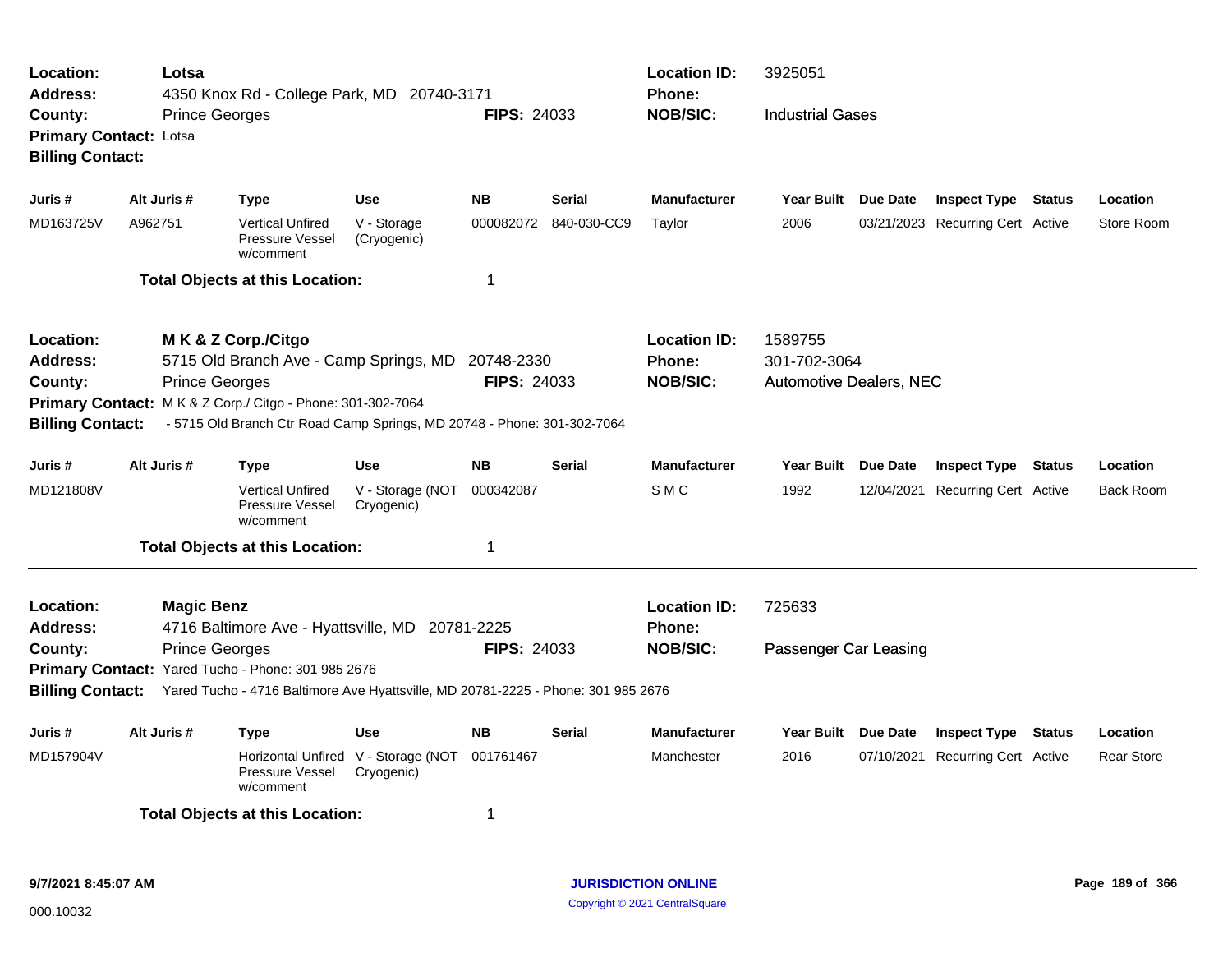| Location:<br><b>Address:</b><br>County:<br><b>Billing Contact:</b> |             | <b>Mamma Lucia (Arc3)</b><br>4734 Cherry Hill Rd - College Park, MD 20740-1330<br><b>Prince Georges</b><br>Primary Contact: Charlie Patterson - Phone: 804-644-4521 - Email: charlie.patterson@arc3gases.com<br>Charlie Patterson - PO Box 26269 Richmond, VA 23260-6269 - Phone: 804-644-4521 - Email: charlie.patterson@arc3gases.com |                                                         | <b>FIPS: 24033</b> |               | <b>Location ID:</b><br>Phone:<br><b>NOB/SIC:</b>        | 3989271<br><b>Eating and Drinking Places</b>      |  |                                  |               |                   |
|--------------------------------------------------------------------|-------------|-----------------------------------------------------------------------------------------------------------------------------------------------------------------------------------------------------------------------------------------------------------------------------------------------------------------------------------------|---------------------------------------------------------|--------------------|---------------|---------------------------------------------------------|---------------------------------------------------|--|----------------------------------|---------------|-------------------|
| Juris #                                                            | Alt Juris # | <b>Type</b>                                                                                                                                                                                                                                                                                                                             | <b>Use</b>                                              | <b>NB</b>          | <b>Serial</b> | <b>Manufacturer</b>                                     | Year Built Due Date                               |  | <b>Inspect Type Status</b>       |               | Location          |
| MD165536V                                                          |             | <b>Vertical Unfired</b><br>Pressure Vessel<br>w/comment                                                                                                                                                                                                                                                                                 | V - Storage<br>(Cryogenic)                              | 000124050          |               | MVE Inc                                                 | 2000                                              |  | 11/07/2021 Recurring Cert Active |               | Outside           |
|                                                                    |             | <b>Total Objects at this Location:</b>                                                                                                                                                                                                                                                                                                  |                                                         | $\mathbf 1$        |               |                                                         |                                                   |  |                                  |               |                   |
| <b>Location:</b><br><b>Address:</b>                                |             | ManorCare Health Services-Adelphi #4079 (MCHS)<br>1801 Metzerott Rd - Adelphi, MD 20783-5101                                                                                                                                                                                                                                            |                                                         |                    |               | <b>Location ID:</b><br><b>Phone:</b>                    | 722658<br>301-434-0500                            |  |                                  |               |                   |
| County:<br><b>Primary Contact:</b><br><b>Billing Contact:</b>      |             | <b>Prince Georges</b><br>Adelphi Realty, LLC.<br>Adelphi Realty, LLC. - 15 America Ave Unit 302 Lakewood, NJ 08701-4582                                                                                                                                                                                                                 |                                                         | <b>FIPS: 24033</b> |               | <b>NOB/SIC:</b>                                         | Nursing and Personal Care Facilities, NEC         |  |                                  |               |                   |
| Juris #                                                            | Alt Juris # | <b>Type</b>                                                                                                                                                                                                                                                                                                                             | <b>Use</b>                                              | <b>NB</b>          | <b>Serial</b> | <b>Manufacturer</b>                                     | Year Built Due Date                               |  | <b>Inspect Type Status</b>       |               | Location          |
| MD100978H                                                          | 1801        | Other w/comment H - Hot Water                                                                                                                                                                                                                                                                                                           | Supply (Water $\leq$<br>160 psig, 210 F)                | 000037558          |               | A O Smith                                               | 1997                                              |  | 08/11/2022 Recurring Cert Active |               | <b>BLRM</b>       |
|                                                                    |             | <b>Total Objects at this Location:</b>                                                                                                                                                                                                                                                                                                  |                                                         | -1                 |               |                                                         |                                                   |  |                                  |               |                   |
| Location:<br><b>Address:</b><br>County:<br><b>Billing Contact:</b> |             | <b>Maple Springs Baptist Church</b><br>4131 Belt Rd - Capitol Heights, MD 20743-5712<br><b>Prince Georges</b><br>Primary Contact: Cheryl C Mackey - Phone: 240-533-2156<br>Church Insurance Par - 4131 Belt Rd Capitol Heights, MD 20743-5712 - Phone: 301-925-9626                                                                     |                                                         | <b>FIPS: 24033</b> |               | <b>Location ID:</b><br><b>Phone:</b><br><b>NOB/SIC:</b> | 2653350<br>301-735-1020<br>Miscellaneous services |  |                                  |               |                   |
| Juris #                                                            | Alt Juris # | <b>Type</b>                                                                                                                                                                                                                                                                                                                             | <b>Use</b>                                              | <b>NB</b>          | <b>Serial</b> | <b>Manufacturer</b>                                     | Year Built Due Date                               |  | <b>Inspect Type</b>              | <b>Status</b> | Location          |
| MD139357H                                                          |             | Cast Iron                                                                                                                                                                                                                                                                                                                               | H - Hot Water<br>Heat (Water $\leq$<br>160 psig, 250 F) | <b>CI</b>          |               | Weil-McLain                                             | 1995                                              |  | 05/06/2022 Recurring Cert Active |               | <b>ADMIN BSMT</b> |
|                                                                    |             | <b>Total Objects at this Location:</b>                                                                                                                                                                                                                                                                                                  |                                                         | -1                 |               |                                                         |                                                   |  |                                  |               |                   |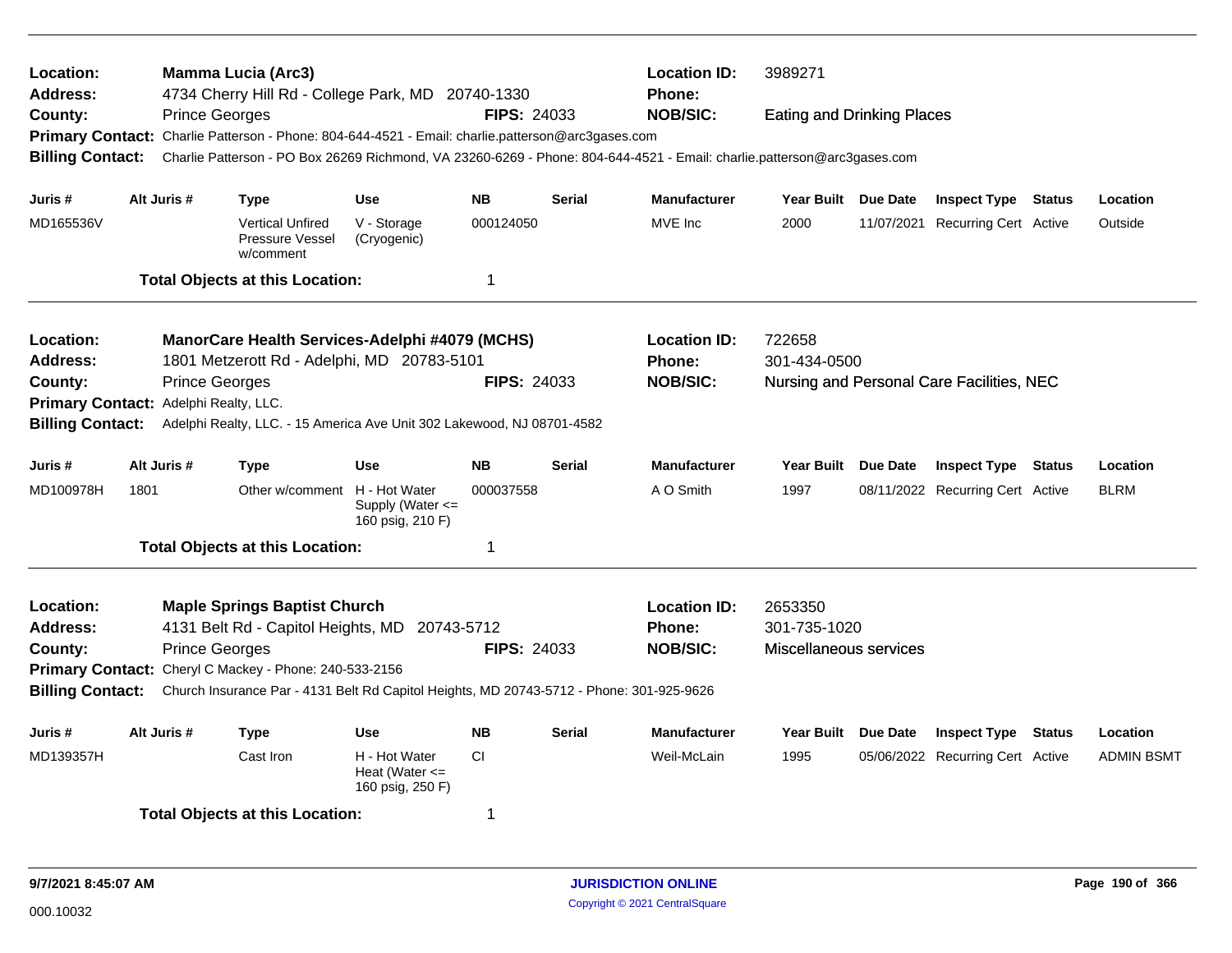| Location:<br><b>Address:</b><br>County:<br><b>Billing Contact:</b><br>Juris # |                                                                                                                                                                                                                           | <b>Prince Georges</b>                                                                          | <b>Marburger Building</b>                                 | 8400 Darcy Rd - District Heights, MD 20747-2608         | <b>Location ID:</b><br><b>Phone:</b><br><b>NOB/SIC:</b><br><b>FIPS: 24033</b><br>Primary Contact: Keith Wharton - Phone: 301-817-4361 - Cell: 240-346-2878 - Email: kawharton@co.pg.md.us |               |                                      | 713250<br>Finance, taxation, and monetary policy<br>Keith Wharton - 3415 N Forest Edge Rd Central Svcs Forestville, MD 20747-4421 - Phone: 301-817-4361 - Cell: 240-346-2878 - Email: kawharton@co.pg.md.us |  |                                  |  |                    |
|-------------------------------------------------------------------------------|---------------------------------------------------------------------------------------------------------------------------------------------------------------------------------------------------------------------------|------------------------------------------------------------------------------------------------|-----------------------------------------------------------|---------------------------------------------------------|-------------------------------------------------------------------------------------------------------------------------------------------------------------------------------------------|---------------|--------------------------------------|-------------------------------------------------------------------------------------------------------------------------------------------------------------------------------------------------------------|--|----------------------------------|--|--------------------|
|                                                                               |                                                                                                                                                                                                                           | Alt Juris #                                                                                    | <b>Type</b>                                               | Use                                                     | <b>NB</b>                                                                                                                                                                                 | <b>Serial</b> | <b>Manufacturer</b>                  | Year Built Due Date                                                                                                                                                                                         |  | <b>Inspect Type Status</b>       |  | Location           |
| MD054048H                                                                     |                                                                                                                                                                                                                           |                                                                                                | Cast Iron                                                 | H - Hot Water<br>Heat (Water $\leq$<br>160 psig, 250 F) | CI.                                                                                                                                                                                       | 999           | <b>Burnham</b>                       | 1983                                                                                                                                                                                                        |  | 02/24/2022 Recurring Cert Active |  | <b>Boiler Room</b> |
|                                                                               |                                                                                                                                                                                                                           |                                                                                                | <b>Total Objects at this Location:</b>                    |                                                         | 1                                                                                                                                                                                         |               |                                      |                                                                                                                                                                                                             |  |                                  |  |                    |
| Location:<br><b>Address:</b>                                                  | <b>Margaret Brent Special Education Center School #20</b><br>5816 Lamont Terrance - Hyattsville, MD 20784<br><b>Prince Georges</b><br>Primary Contact: Butch Smith - Phone: 301-952-7821 - Email: bsmithpgcps@hotmail.com |                                                                                                |                                                           |                                                         |                                                                                                                                                                                           |               | <b>Location ID:</b><br><b>Phone:</b> | 717357                                                                                                                                                                                                      |  |                                  |  |                    |
| County:                                                                       |                                                                                                                                                                                                                           |                                                                                                |                                                           |                                                         | FIPS: 24033                                                                                                                                                                               |               | <b>NOB/SIC:</b>                      | <b>Elementary and Secondary Schools</b>                                                                                                                                                                     |  |                                  |  |                    |
|                                                                               |                                                                                                                                                                                                                           |                                                                                                |                                                           |                                                         |                                                                                                                                                                                           |               |                                      |                                                                                                                                                                                                             |  |                                  |  |                    |
| <b>Billing Contact:</b>                                                       |                                                                                                                                                                                                                           | Facility Manager - 13300 Old Marlboro Pike Upper Marlboro, MD 20772-2858 - Phone: 301-952-6500 |                                                           |                                                         |                                                                                                                                                                                           |               |                                      |                                                                                                                                                                                                             |  |                                  |  |                    |
| Juris #                                                                       |                                                                                                                                                                                                                           | Alt Juris #                                                                                    | <b>Type</b>                                               | <b>Use</b>                                              | <b>NB</b>                                                                                                                                                                                 | <b>Serial</b> | <b>Manufacturer</b>                  | Year Built Due Date                                                                                                                                                                                         |  | <b>Inspect Type Status</b>       |  | Location           |
| MD075300H                                                                     |                                                                                                                                                                                                                           |                                                                                                | Water Tube<br>Coiled (NOT<br>Flueless Hi<br>Efficiency)   | H - Hot Water<br>Supply (Water <=<br>160 psig, 210 F)   | 000032849                                                                                                                                                                                 |               | Raypak                               | 1983                                                                                                                                                                                                        |  | 06/01/2022 Recurring Cert Active |  | Penthouse          |
| MD124440V                                                                     |                                                                                                                                                                                                                           |                                                                                                | <b>Horizontal Unfired</b><br>Pressure Vessel<br>w/comment | V - Storage (NOT<br>Cryogenic)                          | 000415270                                                                                                                                                                                 |               | Steel Fab.                           | 2005                                                                                                                                                                                                        |  | 06/01/2022 Recurring Cert Active |  | <b>Blrm</b>        |
| MD131598H                                                                     |                                                                                                                                                                                                                           |                                                                                                | <b>Horizontal Fire</b><br>Tube                            | H - Steam Heat<br>(Steam $\le$ 15<br>psig)              | 000014890                                                                                                                                                                                 |               | Hurst                                | 2008                                                                                                                                                                                                        |  | 06/01/2022 Recurring Cert Active |  | <b>Boiler Room</b> |
| MD131599H                                                                     |                                                                                                                                                                                                                           |                                                                                                | <b>Horizontal Fire</b><br>Tube                            | H - Steam Heat<br>(Steam $\le$ 15<br>psig)              | 000014891                                                                                                                                                                                 |               | <b>Hurst</b>                         | 2008                                                                                                                                                                                                        |  | 06/01/2022 Recurring Cert Active |  | <b>Boiler Room</b> |
| MD149165H                                                                     |                                                                                                                                                                                                                           |                                                                                                | Water Tube<br>Coiled (NOT<br>Flueless Hi<br>Efficiency)   | H - Hot Water<br>Heat (Water $\leq$<br>160 psig, 250 F) | 000358457                                                                                                                                                                                 |               | Raypak                               | 2011                                                                                                                                                                                                        |  | 06/01/2022 Recurring Cert Active |  | Pool               |
| MD161168H                                                                     |                                                                                                                                                                                                                           |                                                                                                | Cast Iron                                                 | H - Hot Water<br>Heat (Water $\leq$<br>160 psig, 250 F) | CI                                                                                                                                                                                        |               | Weil-McLain                          | 2017                                                                                                                                                                                                        |  | 06/06/2022 Recurring Cert Active |  | Penthouse          |
|                                                                               |                                                                                                                                                                                                                           |                                                                                                | <b>Total Objects at this Location:</b>                    |                                                         | 6                                                                                                                                                                                         |               |                                      |                                                                                                                                                                                                             |  |                                  |  |                    |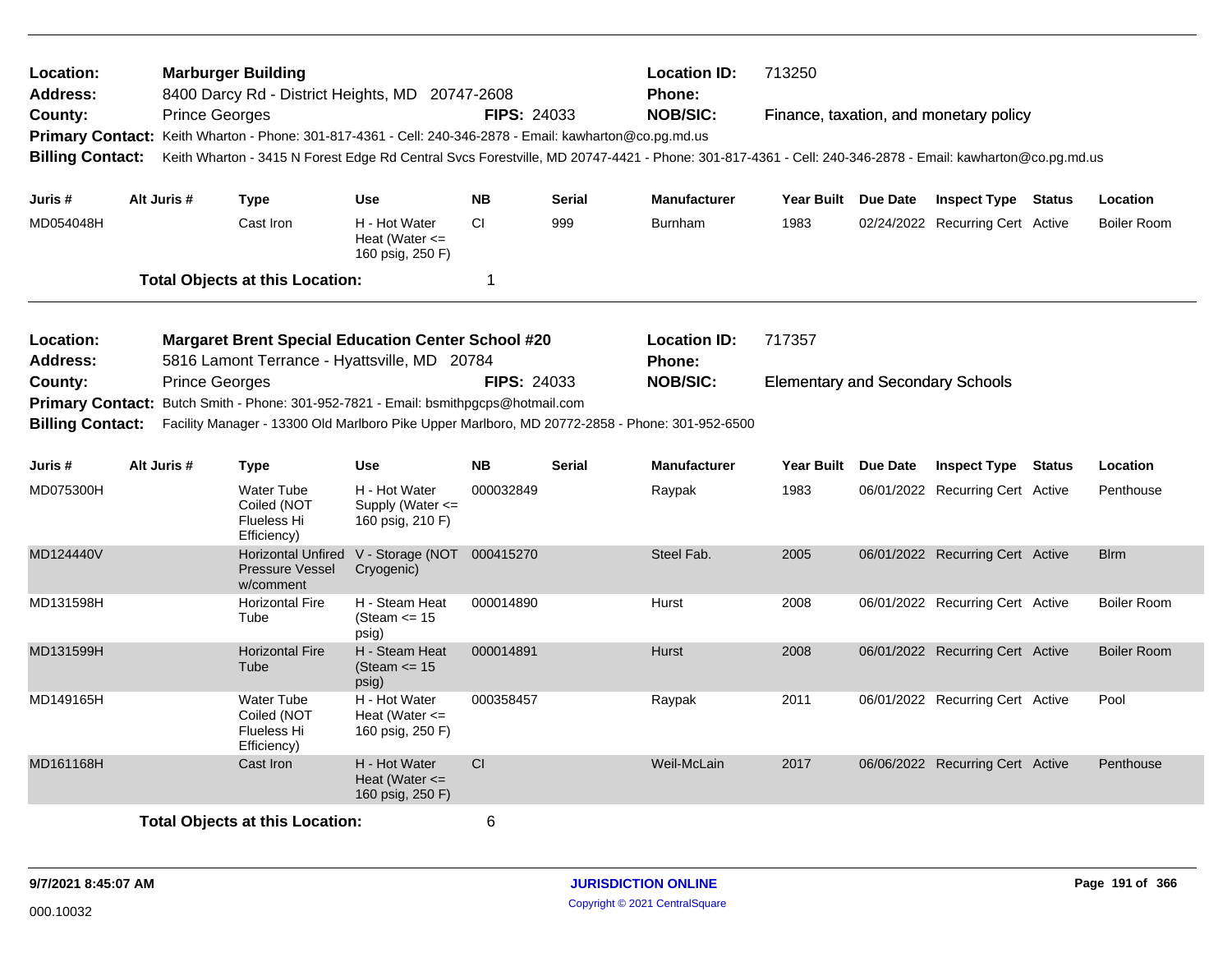| Location:<br>Address:              |             |                       | <b>Marlboro Pike Shell</b><br>5921 Silver Hill Rd - District Heights, MD |                                                                                                       | 20747-1106                                                                                            |               | <b>Location ID:</b><br><b>Phone:</b> | 717409                                  |          |                                                  |        |                    |  |
|------------------------------------|-------------|-----------------------|--------------------------------------------------------------------------|-------------------------------------------------------------------------------------------------------|-------------------------------------------------------------------------------------------------------|---------------|--------------------------------------|-----------------------------------------|----------|--------------------------------------------------|--------|--------------------|--|
| County:<br><b>Billing Contact:</b> |             | <b>Prince Georges</b> | Primary Contact: Marlboro Pike Shell - Phone: 3019671830                 |                                                                                                       | <b>FIPS: 24033</b>                                                                                    |               | <b>NOB/SIC:</b>                      |                                         |          | Automotive dealers and gasoline service stations |        |                    |  |
| Juris #                            |             | Alt Juris #           | <b>Type</b>                                                              | <b>Use</b>                                                                                            | <b>NB</b>                                                                                             | <b>Serial</b> | <b>Manufacturer</b>                  | <b>Year Built</b>                       | Due Date | <b>Inspect Type Status</b>                       |        | Location           |  |
| MD095031V                          |             |                       | <b>Vertical Unfired</b><br>Pressure Vessel<br>w/comment                  | V - Storage (NOT<br>Cryogenic)                                                                        | 001097106                                                                                             |               | Manchester                           | 1993                                    |          | 03/12/2022 Recurring Cert Active                 |        | Store Room         |  |
|                                    |             |                       | <b>Total Objects at this Location:</b>                                   |                                                                                                       | -1                                                                                                    |               |                                      |                                         |          |                                                  |        |                    |  |
| Location:<br><b>Address:</b>       |             |                       | <b>Marlow Heights Apartments</b>                                         | 4203 28th Ave - Temple Hills, MD 20748-1728                                                           |                                                                                                       |               | <b>Location ID:</b><br>Phone:        | 717431                                  |          |                                                  |        |                    |  |
| County:                            |             | <b>Prince Georges</b> |                                                                          |                                                                                                       | <b>FIPS: 24033</b>                                                                                    |               | <b>NOB/SIC:</b>                      | <b>Operators of Apartment Buildings</b> |          |                                                  |        |                    |  |
|                                    |             |                       |                                                                          | Primary Contact: Leasing Office - Phone: 301-899-2644/240-455-6417                                    |                                                                                                       |               |                                      |                                         |          |                                                  |        |                    |  |
| <b>Billing Contact:</b>            |             |                       |                                                                          |                                                                                                       | Leasing Office - 4223 28th Ave Apt 104 Temple Hills, MD 20748-1737 - Phone: 301-899-2644/240-455-6417 |               |                                      |                                         |          |                                                  |        |                    |  |
| Juris #                            |             | Alt Juris #           | <b>Type</b>                                                              | <b>Use</b>                                                                                            | <b>NB</b>                                                                                             | <b>Serial</b> | <b>Manufacturer</b>                  | <b>Year Built</b>                       | Due Date | <b>Inspect Type</b>                              | Status | Location           |  |
| MD104271H                          |             |                       | <b>Water Heater</b><br>(HLW)                                             | H - Hot Water<br>Supply (Water <=<br>160 psig, 210 F)                                                 | 000048145                                                                                             |               | <b>Jet Glass</b>                     | 1999                                    |          | 04/27/2023 Recurring Cert Active                 |        | <b>Boiler Room</b> |  |
| MD134176H                          |             |                       | Cast Iron                                                                | H - Hot Water<br>Heat (Water $\leq$<br>160 psig, 250 F)                                               | <b>CI</b>                                                                                             |               | Weil-McLain                          | 2002                                    |          | 04/27/2023 Recurring Cert Active                 |        | <b>Boiler Room</b> |  |
|                                    |             |                       | <b>Total Objects at this Location:</b>                                   |                                                                                                       | $\overline{2}$                                                                                        |               |                                      |                                         |          |                                                  |        |                    |  |
| Location:<br><b>Address:</b>       |             |                       | <b>Marlow Heights Apartments</b>                                         | 4207 28th Ave - Temple Hills, MD 20748-1730                                                           |                                                                                                       |               | <b>Location ID:</b><br><b>Phone:</b> | 717432                                  |          |                                                  |        |                    |  |
| County:                            |             | <b>Prince Georges</b> |                                                                          |                                                                                                       | <b>FIPS: 24033</b>                                                                                    |               | <b>NOB/SIC:</b>                      | <b>Operators of Apartment Buildings</b> |          |                                                  |        |                    |  |
|                                    |             |                       |                                                                          | Primary Contact: Leasing Office - Phone: 301-899-2644/240-455-6417                                    |                                                                                                       |               |                                      |                                         |          |                                                  |        |                    |  |
| <b>Billing Contact:</b>            |             |                       |                                                                          | Leasing Office - 4223 28th Ave Apt 104 Temple Hills, MD 20748-1737 - Phone: 301-899-2644/240-455-6417 |                                                                                                       |               |                                      |                                         |          |                                                  |        |                    |  |
| Juris #                            | Alt Juris # |                       | <b>Type</b>                                                              | <b>Use</b>                                                                                            | <b>NB</b>                                                                                             | <b>Serial</b> | <b>Manufacturer</b>                  | <b>Year Built</b>                       | Due Date | <b>Inspect Type</b>                              | Status | Location           |  |
| MD113515H                          |             |                       | Cast Iron                                                                | H - Hot Water<br>Heat (Water $\leq$<br>160 psig, 250 F)                                               | СI                                                                                                    |               | Weil-McLain                          | 2001                                    |          | 04/27/2023 Recurring Cert Active                 |        | <b>Boiler Room</b> |  |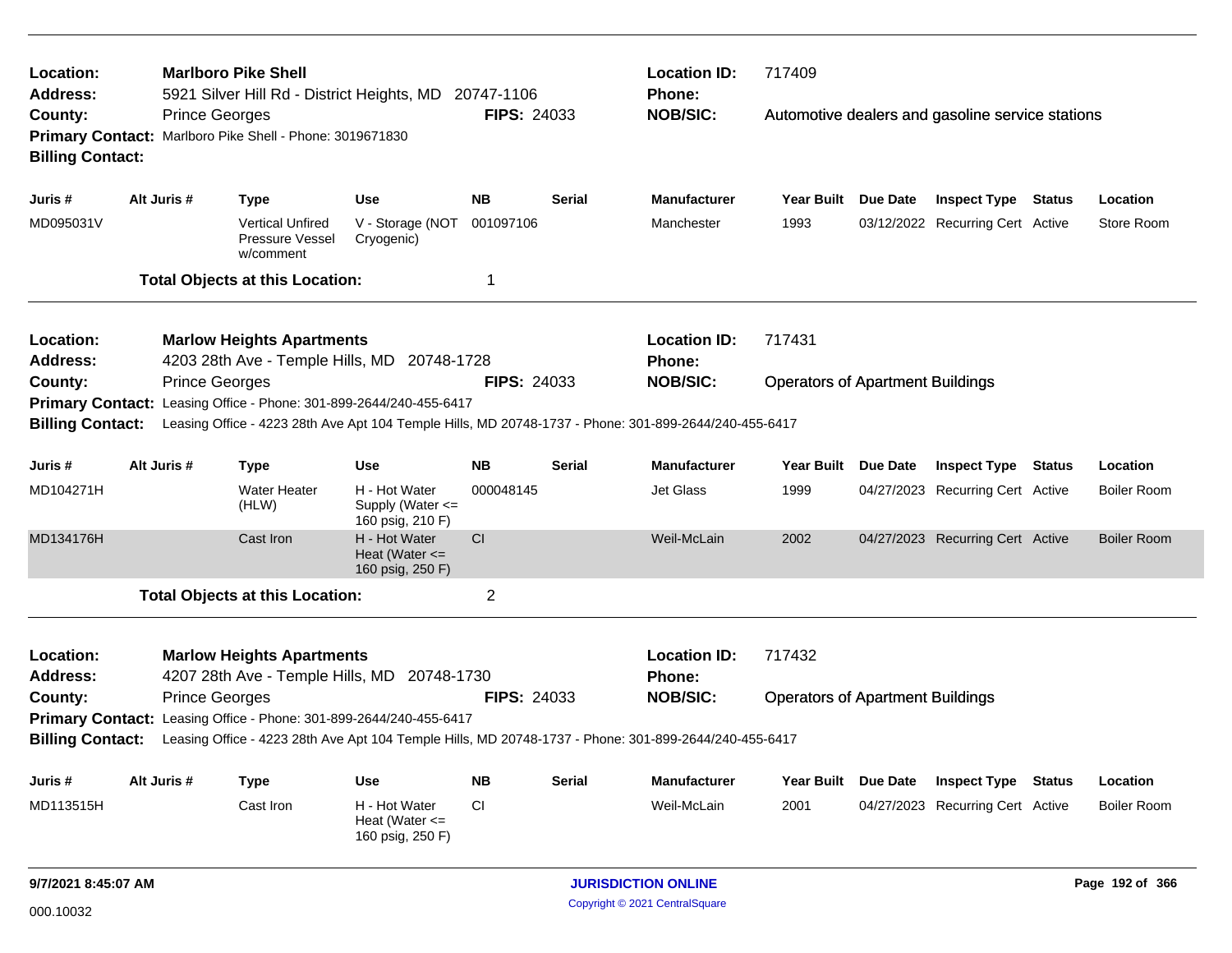| Juris #                 | Alt Juris # |                       | <b>Type</b>                                             | <b>Use</b>                                                                               | <b>NB</b>          | <b>Serial</b> | <b>Manufacturer</b>                                                                                   | <b>Year Built</b>                       | <b>Due Date</b> | <b>Inspect Type</b>              | Status        | Location           |
|-------------------------|-------------|-----------------------|---------------------------------------------------------|------------------------------------------------------------------------------------------|--------------------|---------------|-------------------------------------------------------------------------------------------------------|-----------------------------------------|-----------------|----------------------------------|---------------|--------------------|
| MD113516H               |             |                       | <b>Horizontal Water</b><br>Tube                         | H - Hot Water<br>Supply (Water <=<br>160 psig, 210 F)                                    | 000113974          |               | Lochinvar                                                                                             | 2000                                    |                 | 04/27/2023 Recurring Cert Active |               | <b>Boiler Room</b> |
|                         |             |                       | <b>Total Objects at this Location:</b>                  |                                                                                          | $\overline{2}$     |               |                                                                                                       |                                         |                 |                                  |               |                    |
| Location:               |             |                       | <b>Marlow Heights Apartments</b>                        |                                                                                          |                    |               | <b>Location ID:</b>                                                                                   | 717433                                  |                 |                                  |               |                    |
| Address:                |             |                       |                                                         | 4209 28th Ave - Temple Hills, MD 20748-1731                                              |                    |               | Phone:                                                                                                |                                         |                 |                                  |               |                    |
| County:                 |             | <b>Prince Georges</b> |                                                         |                                                                                          | <b>FIPS: 24033</b> |               | <b>NOB/SIC:</b>                                                                                       | <b>Operators of Apartment Buildings</b> |                 |                                  |               |                    |
|                         |             |                       |                                                         | Primary Contact: Leasing Office - Phone: 301-899-2644/240-455-6417                       |                    |               |                                                                                                       |                                         |                 |                                  |               |                    |
| <b>Billing Contact:</b> |             |                       |                                                         |                                                                                          |                    |               | Leasing Office - 4223 28th Ave Apt 104 Temple Hills, MD 20748-1737 - Phone: 301-899-2644/240-455-6417 |                                         |                 |                                  |               |                    |
| Juris #                 | Alt Juris # |                       | <b>Type</b>                                             | <b>Use</b>                                                                               | <b>NB</b>          | <b>Serial</b> | <b>Manufacturer</b>                                                                                   | <b>Year Built</b>                       | Due Date        | <b>Inspect Type</b>              | Status        | Location           |
| MD104273H               |             |                       | Cast Iron                                               | H - Hot Water<br>Heat (Water $\leq$<br>160 psig, 250 F)                                  | CI                 |               | Weil-McLain                                                                                           | 1999                                    |                 | 04/27/2023 Recurring Cert Active |               | Boiler Room        |
|                         |             |                       | <b>Total Objects at this Location:</b>                  |                                                                                          |                    |               |                                                                                                       |                                         |                 |                                  |               |                    |
| Location:               |             |                       | <b>Marlow Heights Apartments</b>                        |                                                                                          |                    |               | <b>Location ID:</b>                                                                                   | 717434                                  |                 |                                  |               |                    |
| <b>Address:</b>         |             |                       |                                                         | 4213 28th Ave - Temple Hills, MD 20748-1733                                              |                    |               | Phone:                                                                                                |                                         |                 |                                  |               |                    |
| County:                 |             | <b>Prince Georges</b> |                                                         |                                                                                          | <b>FIPS: 24033</b> |               | <b>NOB/SIC:</b>                                                                                       | <b>Operators of Apartment Buildings</b> |                 |                                  |               |                    |
|                         |             |                       | Primary Contact: Dina Norwood - Phone: 301 423 1115X202 |                                                                                          |                    |               |                                                                                                       |                                         |                 |                                  |               |                    |
| <b>Billing Contact:</b> |             |                       |                                                         | Dina Norwood - 2900 Saint Clair Dr Temple Hills, MD 20748-1646 - Phone: 301 423 1115X202 |                    |               |                                                                                                       |                                         |                 |                                  |               |                    |
| Juris #                 | Alt Juris # |                       | <b>Type</b>                                             | <b>Use</b>                                                                               | <b>NB</b>          | <b>Serial</b> | <b>Manufacturer</b>                                                                                   | <b>Year Built</b>                       | <b>Due Date</b> | <b>Inspect Type</b>              | <b>Status</b> | Location           |
| MD104275H               |             |                       | Cast Iron                                               | H - Hot Water<br>Heat (Water $\leq$<br>160 psig, 250 F)                                  | <b>CI</b>          |               | Weil-McLain                                                                                           | 1999                                    |                 | 04/27/2023 Recurring Cert Active |               | Boiler Room        |
|                         |             |                       | Tatal Okiaata at this Lagatia                           |                                                                                          |                    |               |                                                                                                       |                                         |                 |                                  |               |                    |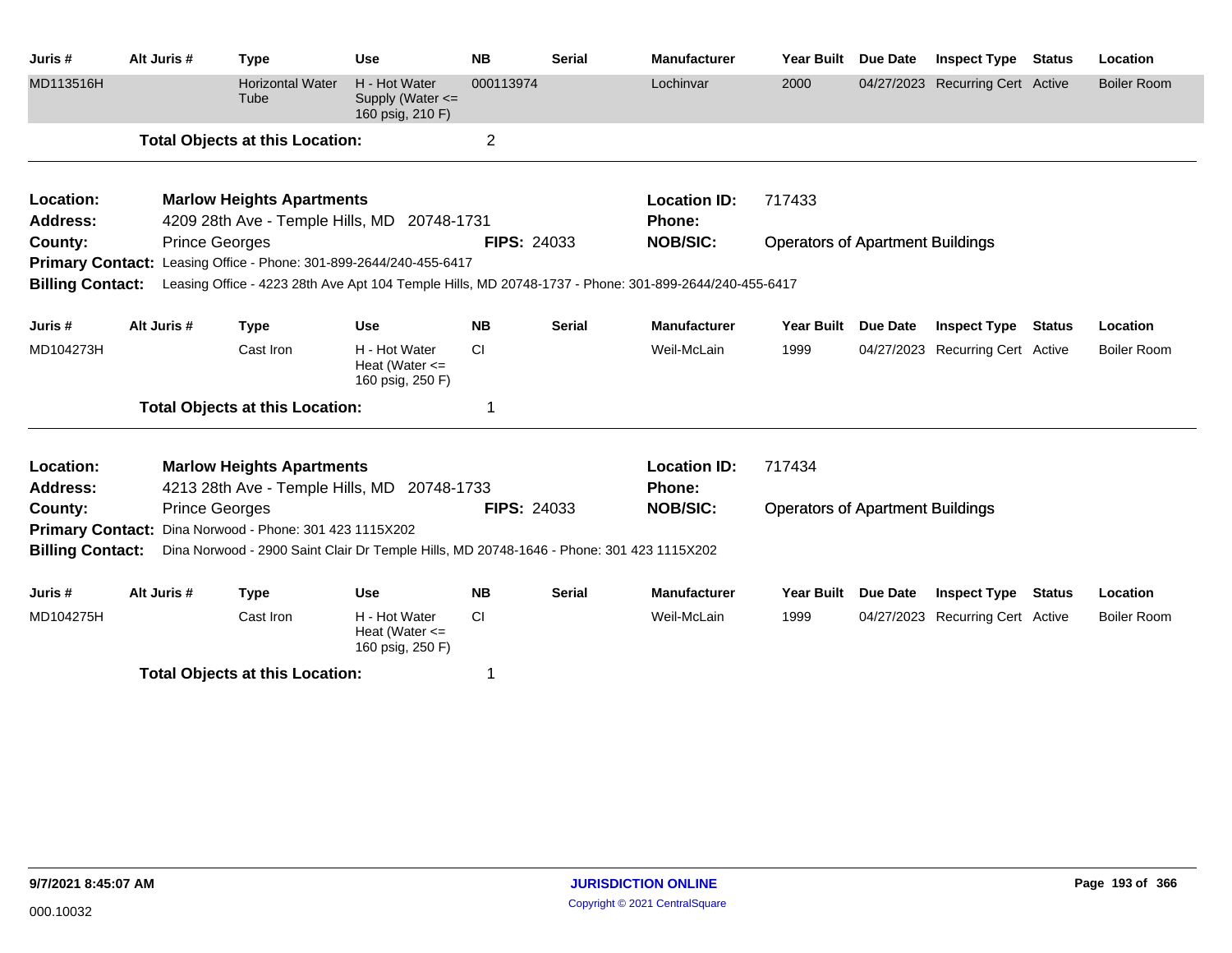| Location:<br><b>Address:</b><br>County:<br><b>Primary Contact:</b><br><b>Billing Contact:</b> |                                                                                 | <b>Prince Georges</b> | <b>Marlow Heights Apartments</b> | Leasing Office - Phone: 301-899-2644/240-455-6417                                                                                                          | 4219 28th Ave - Temple Hills, MD 20748-1735<br><b>FIPS: 24033</b><br>Leasing Office - 4223 28th Ave Apt 104 Temple Hills, MD 20748-1737 - Phone: 301-899-2644/240-455-6417 |               |                                      | <b>Location ID:</b><br>717435<br><b>Operators of Apartment Buildings</b> |                 |                                  |               |                    |
|-----------------------------------------------------------------------------------------------|---------------------------------------------------------------------------------|-----------------------|----------------------------------|------------------------------------------------------------------------------------------------------------------------------------------------------------|----------------------------------------------------------------------------------------------------------------------------------------------------------------------------|---------------|--------------------------------------|--------------------------------------------------------------------------|-----------------|----------------------------------|---------------|--------------------|
| Juris #                                                                                       |                                                                                 | Alt Juris #           | <b>Type</b>                      | <b>Use</b>                                                                                                                                                 | <b>NB</b>                                                                                                                                                                  | <b>Serial</b> | <b>Manufacturer</b>                  | <b>Year Built</b>                                                        | Due Date        | <b>Inspect Type</b>              | <b>Status</b> | <b>Location</b>    |
| MD104269H                                                                                     |                                                                                 |                       | <b>Water Heater</b><br>(HLW)     | H - Hot Water<br>Supply (Water <=<br>160 psig, 210 F)                                                                                                      | 000046944                                                                                                                                                                  |               | Jet Glass                            | 1998                                                                     |                 | 04/27/2023 Recurring Cert Active |               | <b>Boiler Room</b> |
| MD104270H                                                                                     | Cast Iron<br><b>Total Objects at this Location:</b>                             |                       |                                  | H - Hot Water<br>Heat (Water $\leq$<br>160 psig, 250 F)                                                                                                    | <b>CI</b>                                                                                                                                                                  |               | Weil-McLain                          | 1999                                                                     |                 | 04/27/2023 Recurring Cert Active |               | <b>Boiler Room</b> |
|                                                                                               |                                                                                 |                       |                                  |                                                                                                                                                            | $\overline{2}$                                                                                                                                                             |               |                                      |                                                                          |                 |                                  |               |                    |
| Location:<br><b>Address:</b>                                                                  | <b>Marlow Heights Apartments</b><br>4221 28th Ave - Temple Hills, MD 20748-1736 |                       |                                  |                                                                                                                                                            |                                                                                                                                                                            |               | <b>Location ID:</b><br><b>Phone:</b> | 717436                                                                   |                 |                                  |               |                    |
| County:                                                                                       |                                                                                 | <b>Prince Georges</b> |                                  |                                                                                                                                                            | <b>FIPS: 24033</b>                                                                                                                                                         |               | <b>NOB/SIC:</b>                      | <b>Operators of Apartment Buildings</b>                                  |                 |                                  |               |                    |
| <b>Primary Contact:</b><br><b>Billing Contact:</b>                                            |                                                                                 |                       |                                  | Leasing Office - Phone: 301-899-2644/240-455-6417<br>Leasing Office - 4223 28th Ave Apt 104 Temple Hills, MD 20748-1737 - Phone: 301-899-2644/240-455-6417 |                                                                                                                                                                            |               |                                      |                                                                          |                 |                                  |               |                    |
| Juris #                                                                                       | Alt Juris #<br><b>Type</b><br><b>Use</b>                                        |                       |                                  |                                                                                                                                                            | <b>NB</b>                                                                                                                                                                  | <b>Serial</b> | Manufacturer                         | <b>Year Built</b>                                                        | <b>Due Date</b> | <b>Inspect Type</b>              | <b>Status</b> | Location           |
| MD104268H                                                                                     |                                                                                 |                       | Cast Iron                        | H - Hot Water<br>Heat (Water $\leq$<br>160 psig, 250 F)                                                                                                    | <b>CI</b>                                                                                                                                                                  |               | Weil-McLain                          | 1999                                                                     |                 | 04/27/2023 Recurring Cert Active |               | Boiler Room        |
| MD134177H                                                                                     |                                                                                 |                       | <b>Water Heater</b><br>(HLW)     | H - Hot Water<br>Heat (Water $\leq$<br>160 psig, 250 F)                                                                                                    | 000063621                                                                                                                                                                  |               | <b>Bradford White</b>                | 2004                                                                     |                 | 04/27/2023 Recurring Cert Active |               | <b>Boiler Room</b> |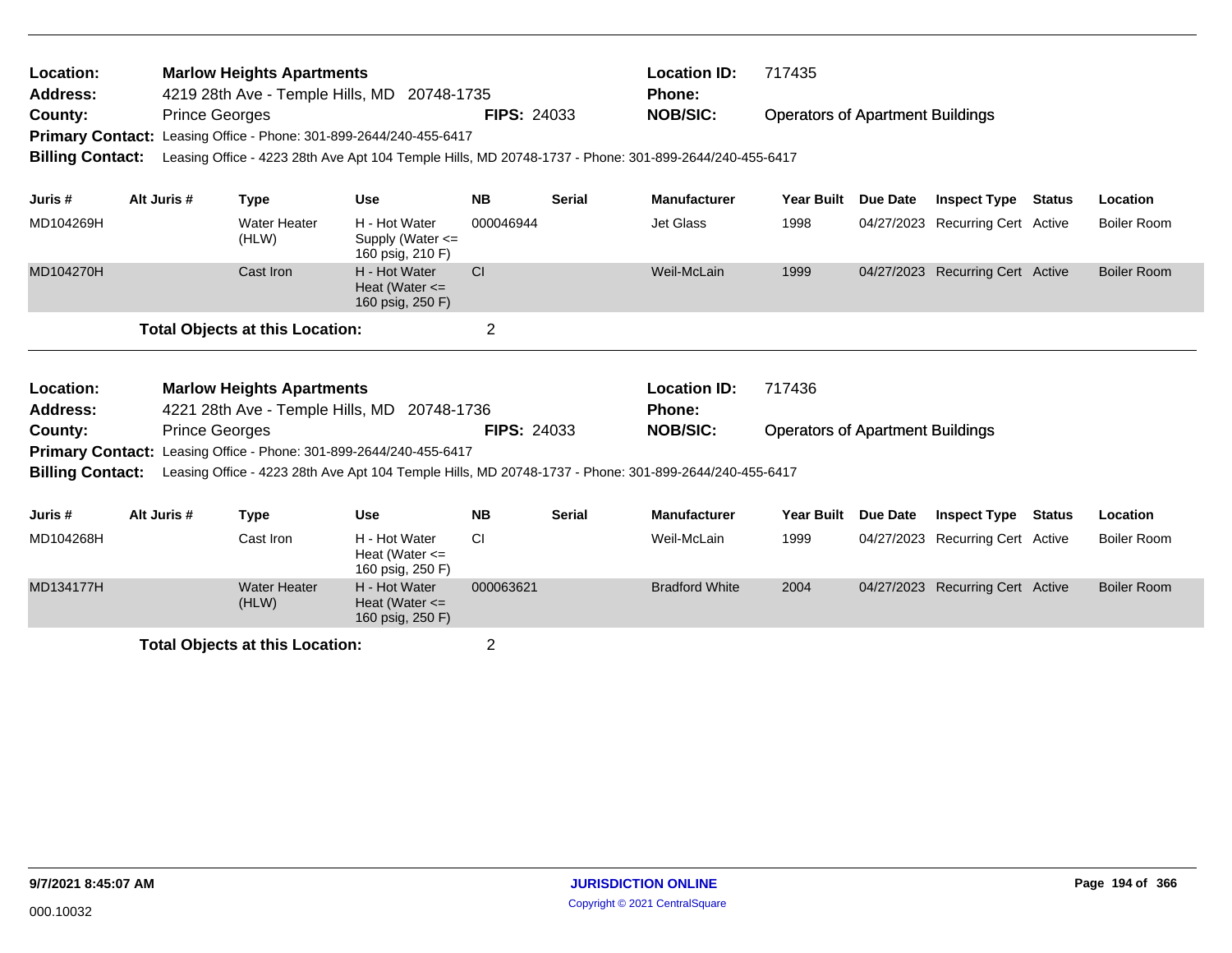| Location:<br><b>Address:</b> |                       | <b>Marlow Towers Condominiums</b><br>3837 Saint Barnabas Rd - Suitland, MD 20746-3232                                     |                                                       |                    |               | <b>Location ID:</b><br>Phone: | 717446                                                                                                                    |            |                                  |        |                         |
|------------------------------|-----------------------|---------------------------------------------------------------------------------------------------------------------------|-------------------------------------------------------|--------------------|---------------|-------------------------------|---------------------------------------------------------------------------------------------------------------------------|------------|----------------------------------|--------|-------------------------|
| County:                      | <b>Prince Georges</b> |                                                                                                                           |                                                       | <b>FIPS: 24033</b> |               | <b>NOB/SIC:</b>               | <b>Operators of Apartment Buildings</b>                                                                                   |            |                                  |        |                         |
|                              |                       | Primary Contact: Adrian Avery - Phone: 301-423-0070 - Email: marlowtowers@verizon.net                                     |                                                       |                    |               |                               |                                                                                                                           |            |                                  |        |                         |
| <b>Billing Contact:</b>      |                       | Adrian Avery - 3847 Saint Barnabas Rd # A Suitland, MD 20746-3237 - Phone: 301-423-0070 - Email: marlowtowers@verizon.net |                                                       |                    |               |                               |                                                                                                                           |            |                                  |        |                         |
| Juris #                      | Alt Juris #           | <b>Type</b>                                                                                                               | <b>Use</b>                                            | <b>NB</b>          | <b>Serial</b> | <b>Manufacturer</b>           | Year Built Due Date                                                                                                       |            | <b>Inspect Type Status</b>       |        | Location                |
| MD169492H                    |                       | <b>Water Heater</b><br>(HLW)                                                                                              | H - Hot Water<br>Supply (Water <=<br>160 psig, 210 F) | 000257070          |               | A O Smith                     | 2019                                                                                                                      |            | 04/29/2023 Recurring Cert Active |        | <b>BLDG 3837</b>        |
|                              |                       | <b>Total Objects at this Location:</b>                                                                                    |                                                       | 1                  |               |                               |                                                                                                                           |            |                                  |        |                         |
| Location:                    |                       | <b>Marlow Towers Condominiums</b>                                                                                         |                                                       |                    |               | <b>Location ID:</b>           | 717458                                                                                                                    |            |                                  |        |                         |
| Address:                     |                       | 3859 Saint Barnabas Rd - Suitland, MD 20746-3243                                                                          |                                                       |                    |               | Phone:                        |                                                                                                                           |            |                                  |        |                         |
| County:                      | <b>Prince Georges</b> |                                                                                                                           |                                                       | <b>FIPS: 24033</b> |               | <b>NOB/SIC:</b>               | <b>Operators of Apartment Buildings</b>                                                                                   |            |                                  |        |                         |
|                              |                       | Primary Contact: Adrian Avery - Phone: 301-423-0070 - Email: marlowtowers@verizon.net                                     |                                                       |                    |               |                               |                                                                                                                           |            |                                  |        |                         |
| <b>Billing Contact:</b>      |                       |                                                                                                                           |                                                       |                    |               |                               | Adrian Avery - 3847 Saint Barnabas Rd # A Suitland, MD 20746-3237 - Phone: 301-423-0070 - Email: marlowtowers@verizon.net |            |                                  |        |                         |
| Juris #                      | Alt Juris #           | <b>Type</b>                                                                                                               | <b>Use</b>                                            | <b>NB</b>          | <b>Serial</b> | <b>Manufacturer</b>           | Year Built Due Date                                                                                                       |            | <b>Inspect Type</b>              | Status | Location                |
| MD168783H                    |                       | <b>Water Heater</b><br>(HLW)                                                                                              | H - Hot Water<br>Supply (Water <=<br>160 psig, 210 F) | 000132857          |               | <b>Bradford White</b>         | 2019                                                                                                                      |            | 01/26/2023 Recurring Cert Active |        | <b>BLDG 3859</b>        |
|                              |                       | <b>Total Objects at this Location:</b>                                                                                    |                                                       | 1                  |               |                               |                                                                                                                           |            |                                  |        |                         |
| Location:                    |                       | <b>Martin's Crosswinds (Arc3)</b>                                                                                         |                                                       |                    |               | <b>Location ID:</b>           | 3987518                                                                                                                   |            |                                  |        |                         |
| <b>Address:</b>              |                       | 7400 Green Center Drive - Greenbelt, MD 20770                                                                             |                                                       |                    |               | Phone:                        |                                                                                                                           |            |                                  |        |                         |
| County:                      | <b>Prince Georges</b> |                                                                                                                           |                                                       | <b>FIPS: 24033</b> |               | <b>NOB/SIC:</b>               |                                                                                                                           |            |                                  |        |                         |
|                              |                       | Primary Contact: Charlie Patterson - Phone: 804-644-4521 - Email: charlie.patterson@arc3gases.com                         |                                                       |                    |               |                               |                                                                                                                           |            |                                  |        |                         |
| <b>Billing Contact:</b>      |                       | Charlie Patterson - PO Box 26269 Richmond, VA 23260-6269 - Phone: 804-644-4521 - Email: charlie.patterson@arc3gases.com   |                                                       |                    |               |                               |                                                                                                                           |            |                                  |        |                         |
| Juris #                      | Alt Juris #           | <b>Type</b>                                                                                                               | <b>Use</b>                                            | <b>NB</b>          | <b>Serial</b> | <b>Manufacturer</b>           | Year Built Due Date                                                                                                       |            | <b>Inspect Type Status</b>       |        | Location                |
| MD165535V                    |                       | <b>Vertical Unfired</b><br>Pressure Vessel<br>w/comment                                                                   | V - Storage<br>(Cryogenic)                            | 000140400          |               | <b>CHART</b>                  | 2002                                                                                                                      | 10/18/2021 | <b>Recurring Cert Active</b>     |        | Outside Storage<br>Cage |
|                              |                       | <b>Total Objects at this Location:</b>                                                                                    |                                                       | 1                  |               |                               |                                                                                                                           |            |                                  |        |                         |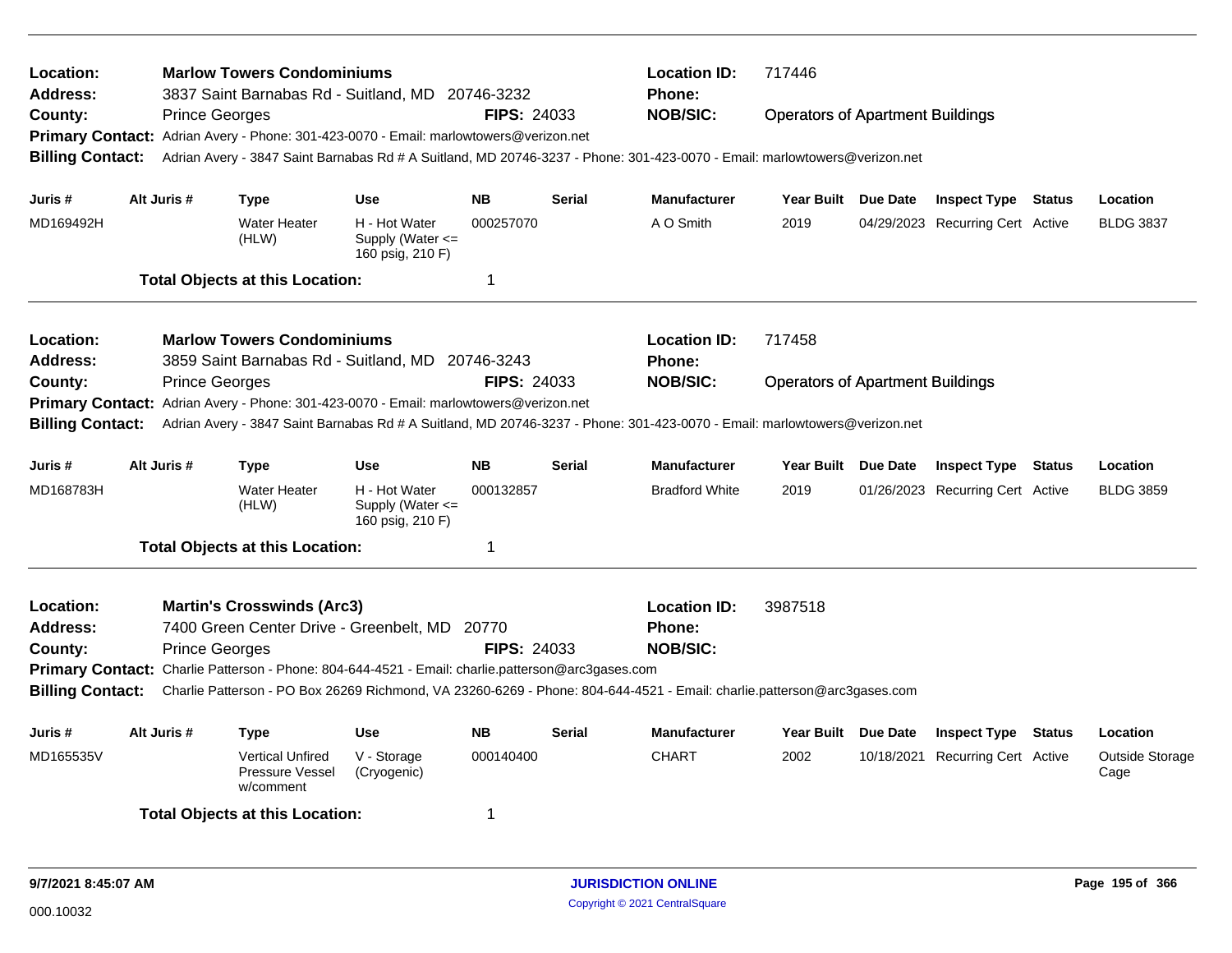| Location:       | <b>Mary Harris Mother Jones Elementary School</b>                                                               |                    | <b>Location ID:</b> | 717582                                  |
|-----------------|-----------------------------------------------------------------------------------------------------------------|--------------------|---------------------|-----------------------------------------|
| <b>Address:</b> | 2405 Tecumeh St - Hyattsville, MD 20783-1658                                                                    |                    | <b>Phone:</b>       |                                         |
| County:         | <b>Prince Georges</b>                                                                                           | <b>FIPS: 24033</b> | <b>NOB/SIC:</b>     | <b>Elementary and Secondary Schools</b> |
|                 | Primary Contact: Mike Foster - Phone: 301-952-7821 - Cell: 301-717-7168 - Email: michael2.foster@pgcps.org      |                    |                     |                                         |
|                 | Billing Contact: Facility Manager - 13300 Old Marlboro Pike Upper Marlboro, MD 20772-2858 - Phone: 301-952-6500 |                    |                     |                                         |
|                 |                                                                                                                 |                    |                     |                                         |

| Juris #                                | Alt Juris # | Type                           | <b>Use</b>                                              | <b>NB</b> | <b>Serial</b> | <b>Manufacturer</b> | <b>Year Built</b> | <b>Due Date</b> | <b>Inspect Type</b>              | <b>Status</b> | Location           |
|----------------------------------------|-------------|--------------------------------|---------------------------------------------------------|-----------|---------------|---------------------|-------------------|-----------------|----------------------------------|---------------|--------------------|
| MD112287H                              |             | <b>Fired Kettle</b>            | H - Heating-<br>Cooking (Steam<br>$\leq$ 15 psig)       | 000064455 |               | Cleveland           | 2002              |                 | 02/28/2022 Recurring Cert Active |               | Kitchen            |
| MD114132H                              | Boiler #1   | <b>Horizontal Fire</b><br>Tube | H - Hot Water<br>Heat (Water $\leq$<br>160 psig, 250 F) | 000009862 |               | <b>Hurst</b>        | 2001              |                 | 02/28/2022 Recurring Cert Active |               | Blrm Bl.#1         |
| MD114133H                              | Boiler #2   | <b>Horizontal Fire</b><br>Tube | H - Hot Water<br>Heat (Water $\leq$<br>160 psig, 250 F) | 000009861 |               | Hurst               | 2001              |                 | 02/28/2022 Recurring Cert Active |               | <b>Blrm Bl. #2</b> |
| <b>Total Objects at this Location:</b> |             |                                |                                                         | 3         |               |                     |                   |                 |                                  |               |                    |

| Location:<br>3673772<br><b>Mary House</b><br><b>Location ID:</b><br>901 Fairview Ave - Takoma Park, MD 20912-5969<br><b>Address:</b><br><b>Phone:</b><br><b>NOB/SIC:</b><br><b>Operators of Dwellings Other Than Apartment Buildings</b><br><b>FIPS: 24033</b><br><b>Prince Georges</b><br>County:<br>Primary Contact: Bill Murphy - Phone: 202-329-6867 - Email: casademary@aol.com<br>Bill Murphy - 4303 13th St NE Washington, DC 20017-3828 - Phone: 202-329-6867 - Email: casademary@aol.com<br><b>Billing Contact:</b> |             |            |               |           |               |                     |            |                 |                                  |               |                 |
|------------------------------------------------------------------------------------------------------------------------------------------------------------------------------------------------------------------------------------------------------------------------------------------------------------------------------------------------------------------------------------------------------------------------------------------------------------------------------------------------------------------------------|-------------|------------|---------------|-----------|---------------|---------------------|------------|-----------------|----------------------------------|---------------|-----------------|
|                                                                                                                                                                                                                                                                                                                                                                                                                                                                                                                              |             |            |               |           |               |                     |            |                 |                                  |               |                 |
|                                                                                                                                                                                                                                                                                                                                                                                                                                                                                                                              |             |            |               |           |               |                     |            |                 |                                  |               |                 |
|                                                                                                                                                                                                                                                                                                                                                                                                                                                                                                                              |             |            |               |           |               |                     |            |                 |                                  |               |                 |
|                                                                                                                                                                                                                                                                                                                                                                                                                                                                                                                              |             |            |               |           |               |                     |            |                 |                                  |               |                 |
|                                                                                                                                                                                                                                                                                                                                                                                                                                                                                                                              |             |            |               |           |               |                     |            |                 |                                  |               |                 |
| Juris #                                                                                                                                                                                                                                                                                                                                                                                                                                                                                                                      | Alt Juris # | Type       | Use           | NΒ        | <b>Serial</b> | <b>Manufacturer</b> | Year Built | <b>Due Date</b> | <b>Inspect Type</b>              | <b>Status</b> | <b>Location</b> |
| MD153491H                                                                                                                                                                                                                                                                                                                                                                                                                                                                                                                    |             | Water Tube | H - Hot Water | 000020734 | 1031836       | PMU Sp              | 2010       |                 | 02/24/2022 Recurring Cert Active |               | Laundry Room    |

Hi Efficiency) 160 psig, 250 F)

Heat (Water <=

Coiled (Flueless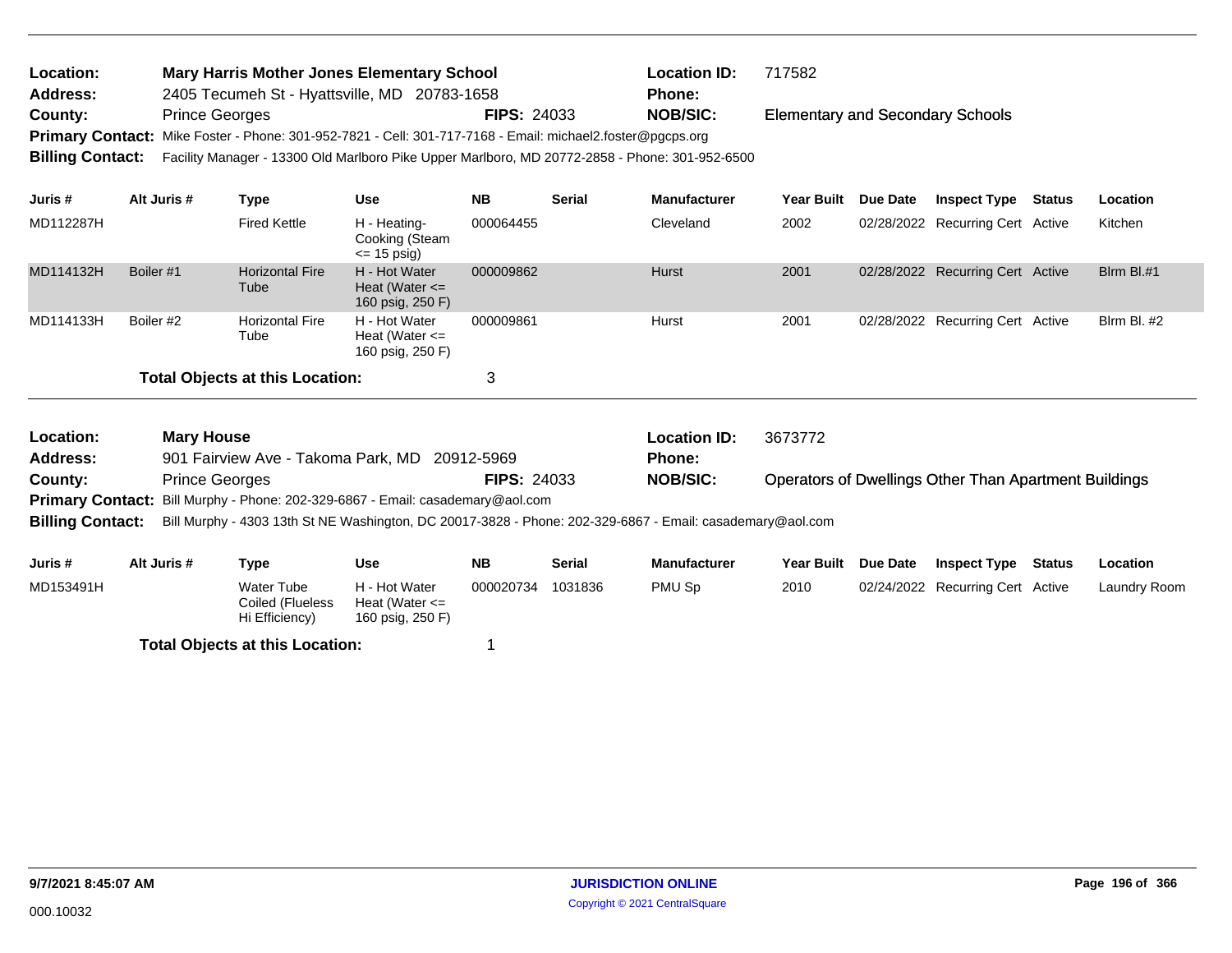| Location:<br><b>Address:</b><br>County:<br><b>Billing Contact:</b> |             | <b>Prince Georges</b> | <b>Maryland Corporate Center III</b>                  | 7375 Executive PI - Lanham, MD 20706-2278<br>Primary Contact: Katie Harrison - Phone: 410-823-0282 x125 - Email: kharrison@lee-associates.com | <b>FIPS: 24033</b>     |               | <b>Location ID:</b><br>Phone:<br><b>NOB/SIC:</b>                                                                                              | 730914<br><b>Offices of Bank Holding Companies</b><br>Katie Harrison - 8601 Lasalle Rd Ste 204 Towson, MD 21286-2006 - Phone: 410-823-0282 - Email: kharrison@lee-associates.com |  |                                                                |        |                                |  |
|--------------------------------------------------------------------|-------------|-----------------------|-------------------------------------------------------|-----------------------------------------------------------------------------------------------------------------------------------------------|------------------------|---------------|-----------------------------------------------------------------------------------------------------------------------------------------------|----------------------------------------------------------------------------------------------------------------------------------------------------------------------------------|--|----------------------------------------------------------------|--------|--------------------------------|--|
| Juris #<br>MD042467H                                               | Alt Juris # |                       | Type<br>Electric (NOT                                 | <b>Use</b><br>H - Hot Water                                                                                                                   | <b>NB</b><br>000023638 | <b>Serial</b> | <b>Manufacturer</b><br>CAM                                                                                                                    | Year Built Due Date<br>1987                                                                                                                                                      |  | <b>Inspect Type Status</b><br>01/26/2022 Recurring Cert Active |        | Location<br><b>Boiler Room</b> |  |
|                                                                    |             |                       | HLW)                                                  | Heat (Water $\leq$<br>160 psig, 250 F)                                                                                                        |                        |               |                                                                                                                                               |                                                                                                                                                                                  |  |                                                                |        |                                |  |
|                                                                    |             |                       | <b>Total Objects at this Location:</b>                |                                                                                                                                               | $\mathbf 1$            |               |                                                                                                                                               |                                                                                                                                                                                  |  |                                                                |        |                                |  |
| Location:<br>Address:                                              |             |                       | <b>Maryland Corporate Center IV</b>                   | 7404 Executive PI - Lanham, MD 20706-2268                                                                                                     |                        |               | <b>Location ID:</b><br><b>Phone:</b>                                                                                                          | 730916<br>410-823-0282                                                                                                                                                           |  |                                                                |        |                                |  |
| County:<br><b>Primary Contact:</b><br><b>Billing Contact:</b>      |             | <b>Prince Georges</b> |                                                       | Katie Harrison - Phone: 410-823-0282 x125 - Email: kharrison@lee-associates.com                                                               | <b>FIPS: 24033</b>     |               | <b>NOB/SIC:</b><br>Katie Harrison - 8601 Lasalle Rd Ste 204 Towson, MD 21286-2006 - Phone: 410-823-0282 - Email: kharrison@lee-associates.com | <b>Offices of Bank Holding Companies</b>                                                                                                                                         |  |                                                                |        |                                |  |
| Juris #                                                            | Alt Juris # |                       | <b>Type</b>                                           | <b>Use</b>                                                                                                                                    | <b>NB</b>              | <b>Serial</b> | <b>Manufacturer</b>                                                                                                                           | Year Built Due Date                                                                                                                                                              |  | <b>Inspect Type</b>                                            | Status | Location                       |  |
| MD114349H                                                          |             |                       | Electric (NOT<br>HLW)                                 | H - Hot Water<br>Heat (Water $\leq$<br>160 psig, 250 F)                                                                                       | 000024065              |               | <b>Cleaver Brooks</b>                                                                                                                         | 1989                                                                                                                                                                             |  | 01/26/2022 Recurring Cert Active                               |        | <b>Boiler Room</b>             |  |
|                                                                    |             |                       | <b>Total Objects at this Location:</b>                |                                                                                                                                               | $\mathbf 1$            |               |                                                                                                                                               |                                                                                                                                                                                  |  |                                                                |        |                                |  |
| Location:<br><b>Address:</b>                                       |             |                       | <b>Maryland Farms Apartments</b>                      | 11314 Cherry Hill Rd - Beltsville, MD 20705-3707                                                                                              |                        |               | <b>Location ID:</b><br><b>Phone:</b>                                                                                                          | 717650                                                                                                                                                                           |  |                                                                |        |                                |  |
| County:<br><b>Billing Contact:</b>                                 |             | <b>Prince Georges</b> | Primary Contact: Andrea Bateman - Phone: 301-937-8167 | Andrea Bateman - 11386 Cherry Hill Rd Beltsville, MD 20705-3701 - Phone: 301-937-8167                                                         | <b>FIPS: 24033</b>     |               | <b>NOB/SIC:</b>                                                                                                                               | <b>Operators of Apartment Buildings</b>                                                                                                                                          |  |                                                                |        |                                |  |
|                                                                    |             |                       |                                                       |                                                                                                                                               |                        |               |                                                                                                                                               |                                                                                                                                                                                  |  |                                                                |        |                                |  |
| Juris #                                                            | Alt Juris # |                       | <b>Type</b>                                           | <b>Use</b>                                                                                                                                    | <b>NB</b>              | <b>Serial</b> | <b>Manufacturer</b>                                                                                                                           | Year Built Due Date                                                                                                                                                              |  | <b>Inspect Type</b>                                            | Status | Location                       |  |
| MD151811H                                                          |             |                       | Water Heater<br>(HLW)                                 | H - Hot Water<br>Supply (Water <=<br>160 psig, 210 F)                                                                                         | 000189597              |               | A O Smith                                                                                                                                     | 2014                                                                                                                                                                             |  | 07/28/2021 Recurring Cert Active                               |        | Laundry Room                   |  |
|                                                                    |             |                       | <b>Total Objects at this Location:</b>                |                                                                                                                                               | -1                     |               |                                                                                                                                               |                                                                                                                                                                                  |  |                                                                |        |                                |  |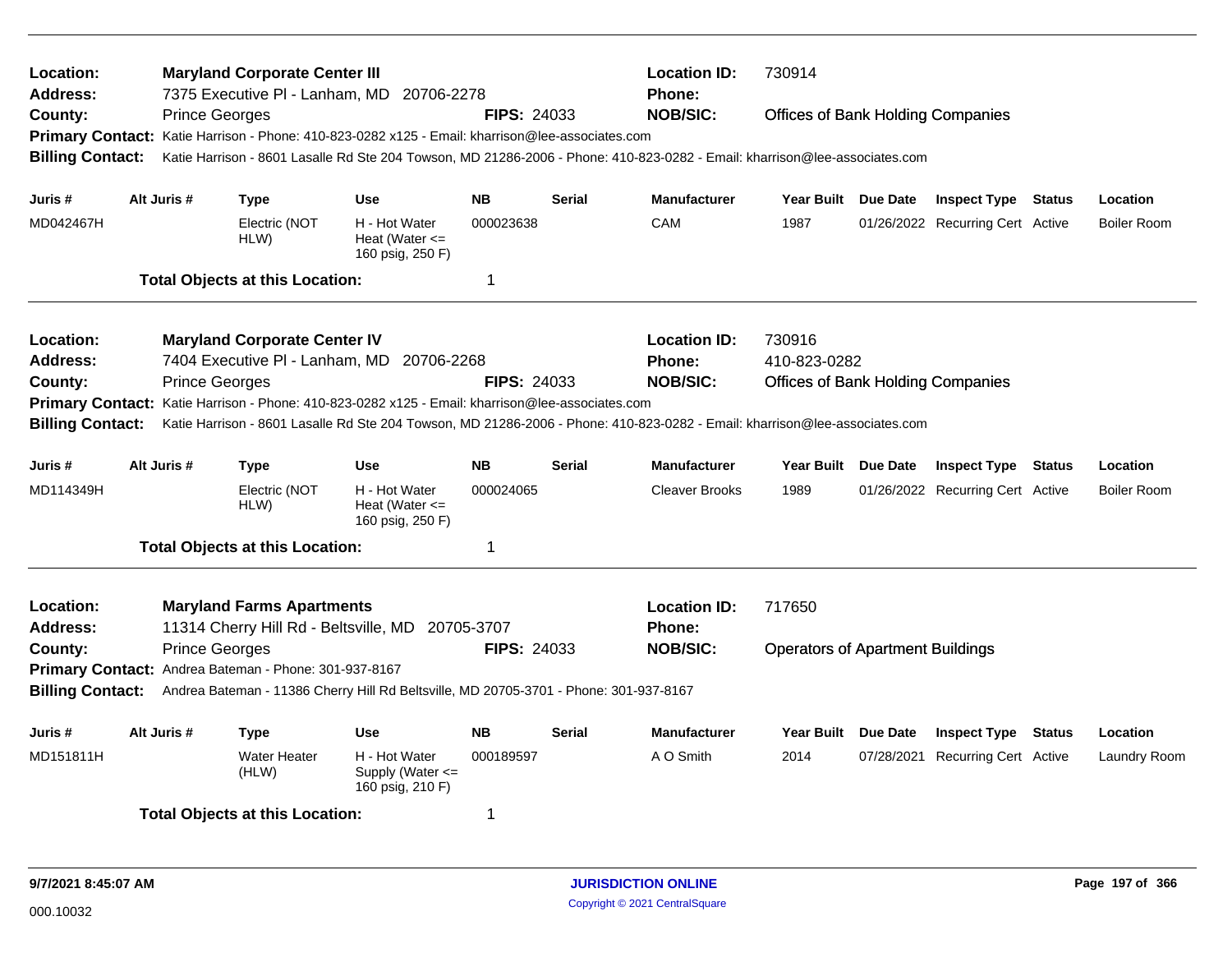| Location:<br>Address:   |             | <b>Maryland Farms Apartments</b>                                                                                                   |                                                       |                    |        | <b>Location ID:</b><br><b>Phone:</b> | 717651                                  |            |                                  |        |                     |
|-------------------------|-------------|------------------------------------------------------------------------------------------------------------------------------------|-------------------------------------------------------|--------------------|--------|--------------------------------------|-----------------------------------------|------------|----------------------------------|--------|---------------------|
| County:                 |             | 11326 Cherry Hill Rd - Beltsville, MD 20705-3719<br><b>Prince Georges</b><br>Primary Contact: Andrea Bateman - Phone: 301-937-8167 |                                                       | <b>FIPS: 24033</b> |        | <b>NOB/SIC:</b>                      | <b>Operators of Apartment Buildings</b> |            |                                  |        |                     |
| <b>Billing Contact:</b> |             | Andrea Bateman - 11386 Cherry Hill Rd Beltsville, MD 20705-3701 - Phone: 301-937-8167                                              |                                                       |                    |        |                                      |                                         |            |                                  |        |                     |
| Juris #                 | Alt Juris # | <b>Type</b>                                                                                                                        | <b>Use</b>                                            | NB.                | Serial | <b>Manufacturer</b>                  | Year Built Due Date                     |            | <b>Inspect Type Status</b>       |        | Location            |
| MD139603H               |             | <b>Water Heater</b><br>(HLW)                                                                                                       | H - Hot Water<br>Supply (Water <=<br>160 psig, 210 F) | 000154872          |        | A O Smith                            | 2011                                    | 07/28/2021 | <b>Recurring Cert Active</b>     |        | Laundry Room        |
|                         |             | <b>Total Objects at this Location:</b>                                                                                             |                                                       |                    |        |                                      |                                         |            |                                  |        |                     |
| Location:               |             | <b>Maryland Farms Apartments</b>                                                                                                   |                                                       |                    |        | <b>Location ID:</b>                  | 717652                                  |            |                                  |        |                     |
| <b>Address:</b>         |             | 11334 Cherry Hill Rd - Beltsville, MD 20705-3727                                                                                   |                                                       |                    |        | <b>Phone:</b>                        |                                         |            |                                  |        |                     |
| County:                 |             | <b>Prince Georges</b>                                                                                                              |                                                       | <b>FIPS: 24033</b> |        | <b>NOB/SIC:</b>                      | <b>Operators of Apartment Buildings</b> |            |                                  |        |                     |
| <b>Primary Contact:</b> |             | Andrea Bateman - Phone: 301-937-8167                                                                                               |                                                       |                    |        |                                      |                                         |            |                                  |        |                     |
| <b>Billing Contact:</b> |             | Andrea Bateman - 11386 Cherry Hill Rd Beltsville, MD 20705-3701 - Phone: 301-937-8167                                              |                                                       |                    |        |                                      |                                         |            |                                  |        |                     |
| Juris #                 | Alt Juris # | <b>Type</b>                                                                                                                        | <b>Use</b>                                            | <b>NB</b>          | Serial | <b>Manufacturer</b>                  | <b>Year Built</b>                       | Due Date   | <b>Inspect Type</b>              | Status | Location            |
| MD151810H               |             | <b>Water Heater</b><br>(HLW)                                                                                                       | H - Hot Water<br>Supply (Water <=<br>160 psig, 210 F) | 000169380          |        | A O Smith                            | 2012                                    |            | 07/28/2021 Recurring Cert Active |        | Laundry Room        |
|                         |             | <b>Total Objects at this Location:</b>                                                                                             |                                                       | 1                  |        |                                      |                                         |            |                                  |        |                     |
| Location:<br>Address:   |             | <b>Maryland Farms Apartments</b><br>11344 Cherry Hill Rd - Beltsville, MD 20705-3737                                               |                                                       |                    |        | <b>Location ID:</b><br><b>Phone:</b> | 717653                                  |            |                                  |        |                     |
| County:                 |             | <b>Prince Georges</b>                                                                                                              |                                                       | <b>FIPS: 24033</b> |        | <b>NOB/SIC:</b>                      | <b>Operators of Apartment Buildings</b> |            |                                  |        |                     |
|                         |             | Primary Contact: Andrea Bateman - Phone: 301-937-8167                                                                              |                                                       |                    |        |                                      |                                         |            |                                  |        |                     |
| <b>Billing Contact:</b> |             | Andrea Bateman - 11386 Cherry Hill Rd Beltsville, MD 20705-3701 - Phone: 301-937-8167                                              |                                                       |                    |        |                                      |                                         |            |                                  |        |                     |
| Juris #                 | Alt Juris # | <b>Type</b>                                                                                                                        | Use                                                   | <b>NB</b>          | Serial | <b>Manufacturer</b>                  | Year Built Due Date                     |            | Inspect Type                     | Status | Location            |
| MD128772H               |             | Water Heater<br>(HLW)                                                                                                              | H - Hot Water<br>Supply (Water <=<br>160 psig, 210 F) | 000063684          |        | Jet Glass                            | 2004                                    |            | 07/28/2021 Recurring Cert Active |        | Laundry Room        |
| MD128773H               |             | Water Heater<br>(HLW)                                                                                                              | H - Hot Water<br>Supply (Water <=<br>160 psig, 210 F) | 000060500          |        | Jet Glass                            | 2003                                    |            | 07/28/2021 Recurring Cert Active |        | <b>Laundry Room</b> |
| 9/7/2021 8:45:07 AM     |             |                                                                                                                                    |                                                       |                    |        | <b>JURISDICTION ONLINE</b>           |                                         |            |                                  |        | Page 198 of 366     |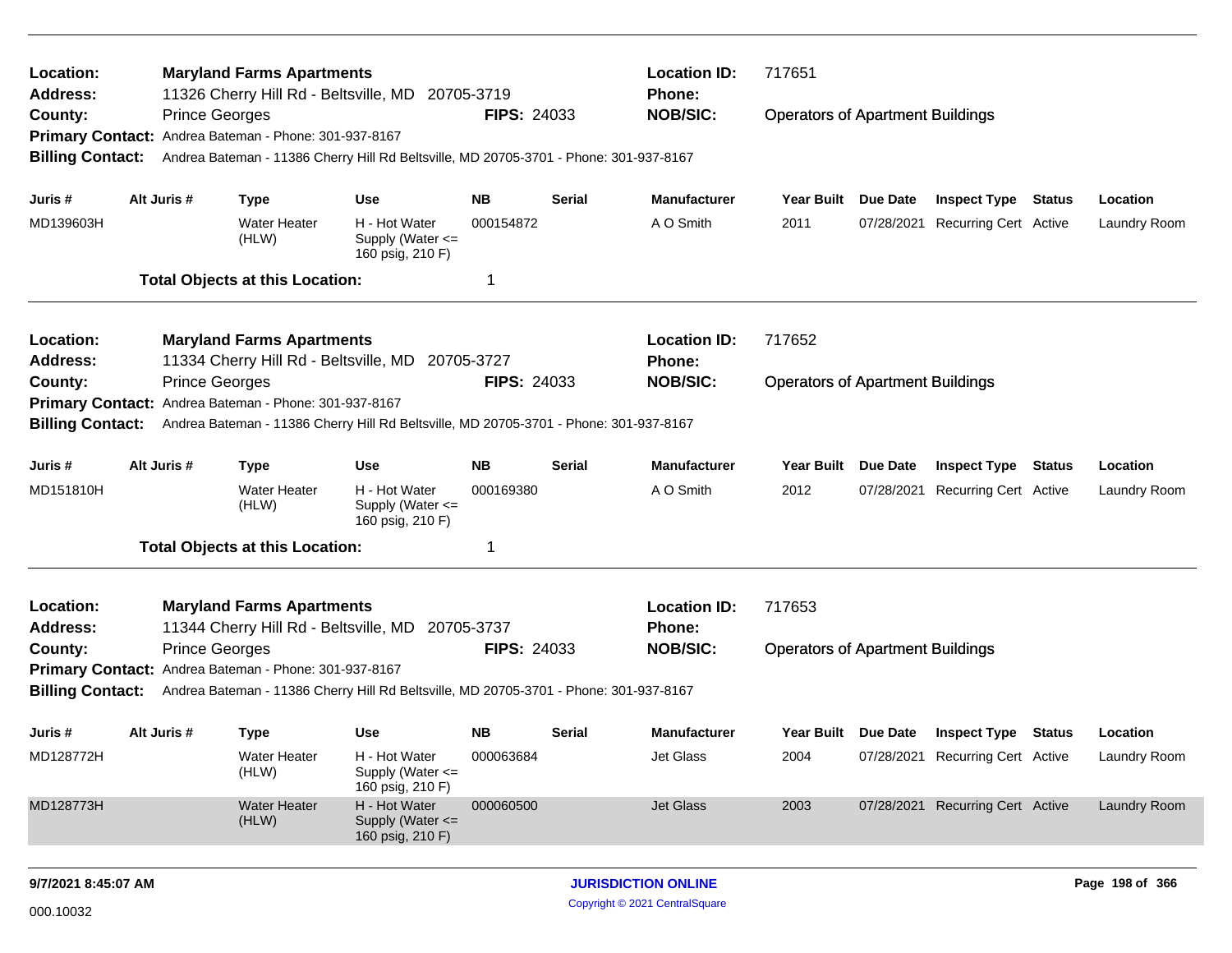| Location:               |             | <b>Maryland Farms Apartments</b>                      |                                                                                       |                    |               | <b>Location ID:</b>        | 717648                                  |                     |                                  |               |                 |
|-------------------------|-------------|-------------------------------------------------------|---------------------------------------------------------------------------------------|--------------------|---------------|----------------------------|-----------------------------------------|---------------------|----------------------------------|---------------|-----------------|
| <b>Address:</b>         |             |                                                       | 11358 Cherry Hill Rd - Beltsville, MD 20705-3751                                      |                    |               | <b>Phone:</b>              |                                         |                     |                                  |               |                 |
| County:                 |             | <b>Prince Georges</b>                                 |                                                                                       | FIPS: 24033        |               | <b>NOB/SIC:</b>            | <b>Operators of Apartment Buildings</b> |                     |                                  |               |                 |
|                         |             | Primary Contact: Andrea Bateman - Phone: 301-937-8167 |                                                                                       |                    |               |                            |                                         |                     |                                  |               |                 |
| <b>Billing Contact:</b> |             |                                                       | Andrea Bateman - 11386 Cherry Hill Rd Beltsville, MD 20705-3701 - Phone: 301-937-8167 |                    |               |                            |                                         |                     |                                  |               |                 |
| Juris #                 | Alt Juris # | <b>Type</b>                                           | <b>Use</b>                                                                            | <b>NB</b>          | <b>Serial</b> | <b>Manufacturer</b>        | <b>Year Built</b>                       | Due Date            | <b>Inspect Type Status</b>       |               | Location        |
| MD151809H               |             | Water Heater<br>(HLW)                                 | H - Hot Water<br>Supply (Water <=<br>160 psig, 210 F)                                 | 000184629          |               | A O Smith                  | 2013                                    |                     | 07/28/2021 Recurring Cert Active |               | Laundry Room    |
|                         |             | <b>Total Objects at this Location:</b>                |                                                                                       | -1                 |               |                            |                                         |                     |                                  |               |                 |
| Location:               |             | <b>Maryland Farms Apartments</b>                      |                                                                                       |                    |               | <b>Location ID:</b>        | 717654                                  |                     |                                  |               |                 |
| <b>Address:</b>         |             |                                                       | 11364 Cherry Hill Rd - Beltsville, MD 20705-3757                                      |                    |               | <b>Phone:</b>              |                                         |                     |                                  |               |                 |
| County:                 |             | <b>Prince Georges</b>                                 |                                                                                       | <b>FIPS: 24033</b> |               | <b>NOB/SIC:</b>            | <b>Operators of Apartment Buildings</b> |                     |                                  |               |                 |
|                         |             | Primary Contact: Andrea Bateman - Phone: 301-937-8167 |                                                                                       |                    |               |                            |                                         |                     |                                  |               |                 |
| <b>Billing Contact:</b> |             |                                                       | Andrea Bateman - 11386 Cherry Hill Rd Beltsville, MD 20705-3701 - Phone: 301-937-8167 |                    |               |                            |                                         |                     |                                  |               |                 |
| Juris #                 | Alt Juris # | <b>Type</b>                                           | <b>Use</b>                                                                            | <b>NB</b>          | Serial        | <b>Manufacturer</b>        | <b>Year Built</b>                       | <b>Due Date</b>     | <b>Inspect Type</b>              | <b>Status</b> | Location        |
| MD139499H               |             | <b>Water Heater</b><br>(HLW)                          | H - Hot Water<br>Supply (Water <=<br>160 psig, 210 F)                                 | 000091207          |               | <b>Bradford White</b>      | 2010                                    |                     | 07/28/2021 Recurring Cert Active |               | Laundry Room    |
|                         |             | <b>Total Objects at this Location:</b>                |                                                                                       | -1                 |               |                            |                                         |                     |                                  |               |                 |
| Location:               |             | <b>Maryland Farms Apartments</b>                      |                                                                                       |                    |               | <b>Location ID:</b>        | 717656                                  |                     |                                  |               |                 |
| <b>Address:</b>         |             |                                                       | 11380 Cherry Hill Rd - Beltsville, MD 20705-3773                                      |                    |               | <b>Phone:</b>              |                                         |                     |                                  |               |                 |
| County:                 |             | <b>Prince Georges</b>                                 |                                                                                       | <b>FIPS: 24033</b> |               | <b>NOB/SIC:</b>            | <b>Operators of Apartment Buildings</b> |                     |                                  |               |                 |
|                         |             | Primary Contact: Andrea Bateman - Phone: 301-937-8167 |                                                                                       |                    |               |                            |                                         |                     |                                  |               |                 |
| <b>Billing Contact:</b> |             |                                                       | Andrea Bateman - 11386 Cherry Hill Rd Beltsville, MD 20705-3701 - Phone: 301-937-8167 |                    |               |                            |                                         |                     |                                  |               |                 |
| Juris #                 | Alt Juris # | Type                                                  | <b>Use</b>                                                                            | <b>NB</b>          | Serial        | <b>Manufacturer</b>        |                                         | Year Built Due Date | <b>Inspect Type Status</b>       |               | Location        |
| MD146721H               |             | <b>Water Heater</b><br>(HLW)                          | H - Hot Water<br>Supply (Water <=<br>160 psig, 210 F)                                 | 000165061          |               | A O Smith                  | 2011                                    |                     | 07/28/2021 Recurring Cert Active |               | Laundry Room    |
|                         |             | <b>Total Objects at this Location:</b>                |                                                                                       | -1                 |               |                            |                                         |                     |                                  |               |                 |
| 9/7/2021 8:45:07 AM     |             |                                                       |                                                                                       |                    |               | <b>JURISDICTION ONLINE</b> |                                         |                     |                                  |               | Page 199 of 366 |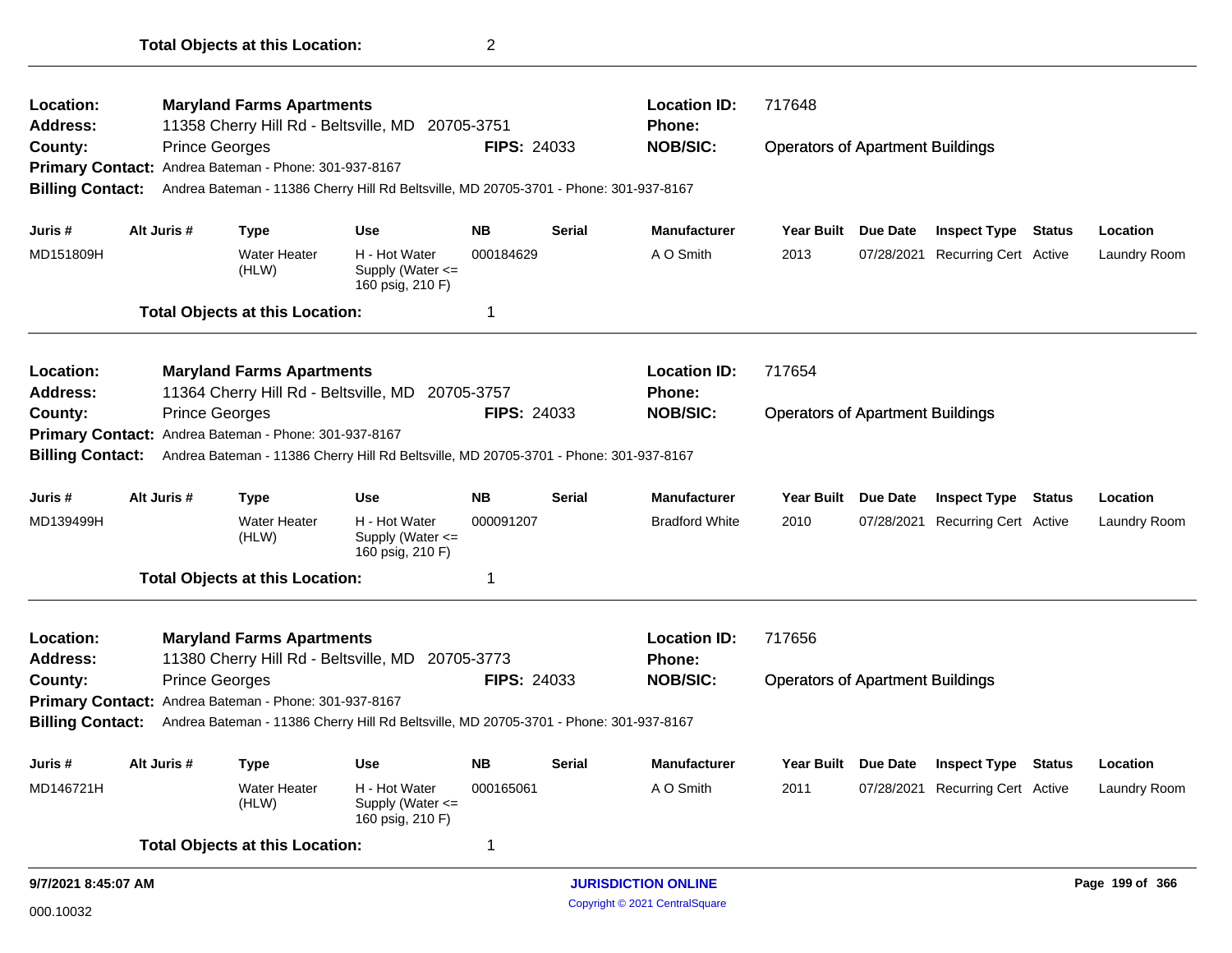| Location:<br><b>Address:</b> |             | <b>Maryland Farms Apartments</b>                                                                                                   |                                                       |                    |                 | 717658<br><b>Location ID:</b><br>Phone: |                                         |                 |                                  |  |                 |
|------------------------------|-------------|------------------------------------------------------------------------------------------------------------------------------------|-------------------------------------------------------|--------------------|-----------------|-----------------------------------------|-----------------------------------------|-----------------|----------------------------------|--|-----------------|
| County:                      |             | 11402 Cherry Hill Rd - Beltsville, MD 20705-3619<br><b>Prince Georges</b><br>Primary Contact: Andrea Bateman - Phone: 301-937-8167 |                                                       | <b>FIPS: 24033</b> |                 | <b>NOB/SIC:</b>                         | <b>Operators of Apartment Buildings</b> |                 |                                  |  |                 |
| <b>Billing Contact:</b>      |             | Andrea Bateman - 11386 Cherry Hill Rd Beltsville, MD 20705-3701 - Phone: 301-937-8167                                              |                                                       |                    |                 |                                         |                                         |                 |                                  |  |                 |
| Juris #                      | Alt Juris # | <b>Type</b>                                                                                                                        | Use                                                   | ΝB                 | Serial          | <b>Manufacturer</b>                     | Year Built Due Date                     |                 | <b>Inspect Type Status</b>       |  | Location        |
| MD139601H                    |             | <b>Water Heater</b><br>(HLW)                                                                                                       | H - Hot Water<br>Supply (Water <=<br>160 psig, 210 F) | 000158257          |                 | A O Smith                               | 2011                                    |                 | 07/28/2021 Recurring Cert Active |  | Laundry Room    |
|                              |             | <b>Total Objects at this Location:</b>                                                                                             |                                                       | -1                 |                 |                                         |                                         |                 |                                  |  |                 |
| Location:                    |             | <b>Maryland Farms Apartments</b>                                                                                                   |                                                       |                    |                 | <b>Location ID:</b>                     | 717649                                  |                 |                                  |  |                 |
| <b>Address:</b>              |             | 11406 Cherry Hill Rd - Beltsville, MD 20705-3623                                                                                   |                                                       |                    |                 | <b>Phone:</b>                           |                                         |                 |                                  |  |                 |
| County:                      |             | <b>Prince Georges</b>                                                                                                              |                                                       | <b>FIPS: 24033</b> | <b>NOB/SIC:</b> | <b>Operators of Apartment Buildings</b> |                                         |                 |                                  |  |                 |
| <b>Primary Contact:</b>      |             | Andrea Bateman - Phone: 301-937-8167                                                                                               |                                                       |                    |                 |                                         |                                         |                 |                                  |  |                 |
| <b>Billing Contact:</b>      |             | Andrea Bateman - 11386 Cherry Hill Rd Beltsville, MD 20705-3701 - Phone: 301-937-8167                                              |                                                       |                    |                 |                                         |                                         |                 |                                  |  |                 |
| Juris #                      | Alt Juris # | <b>Type</b>                                                                                                                        | <b>Use</b>                                            | <b>NB</b>          | Serial          | <b>Manufacturer</b>                     | Year Built                              | <b>Due Date</b> | <b>Inspect Type Status</b>       |  | Location        |
| MD134194H                    |             | <b>Water Heater</b><br>(HLW)                                                                                                       | H - Hot Water<br>Supply (Water <=<br>160 psig, 210 F) | 000083915          |                 | <b>Bradford White</b>                   | 2008                                    |                 | 07/28/2021 Recurring Cert Active |  | Laundry Room    |
|                              |             | <b>Total Objects at this Location:</b>                                                                                             |                                                       | -1                 |                 |                                         |                                         |                 |                                  |  |                 |
| Location:<br><b>Address:</b> |             | <b>Maryland Farms Apartments</b><br>11408 Cherry Hill Rd - Beltsville, MD 20705-3626                                               |                                                       |                    |                 | <b>Location ID:</b><br><b>Phone:</b>    | 717659                                  |                 |                                  |  |                 |
| County:                      |             | <b>Prince Georges</b>                                                                                                              |                                                       | <b>FIPS: 24033</b> |                 | <b>NOB/SIC:</b>                         | <b>Operators of Apartment Buildings</b> |                 |                                  |  |                 |
|                              |             | Primary Contact: Andrea Bateman - Phone: 301-937-8167                                                                              |                                                       |                    |                 |                                         |                                         |                 |                                  |  |                 |
| <b>Billing Contact:</b>      |             | Andrea Bateman - 11386 Cherry Hill Rd Beltsville, MD 20705-3701 - Phone: 301-937-8167                                              |                                                       |                    |                 |                                         |                                         |                 |                                  |  |                 |
| Juris #                      | Alt Juris # | <b>Type</b>                                                                                                                        | Use                                                   | <b>NB</b>          | Serial          | <b>Manufacturer</b>                     | Year Built Due Date                     |                 | <b>Inspect Type Status</b>       |  | Location        |
| MD139602H                    |             | Water Heater<br>(HLW)                                                                                                              | H - Hot Water<br>Supply (Water <=<br>160 psig, 210 F) | 000091217          |                 | <b>Bradford White</b>                   | 2010                                    |                 | 07/28/2021 Recurring Cert Active |  | Laundry Room    |
| MD151808H                    |             | <b>Water Heater</b><br>(HLW)                                                                                                       | H - Hot Water<br>Supply (Water <=<br>160 psig, 210 F) | 000180321          |                 | A O Smith                               | 2013                                    |                 | 07/28/2021 Recurring Cert Active |  | Laundry Room    |
| 9/7/2021 8:45:07 AM          |             |                                                                                                                                    |                                                       |                    |                 | <b>JURISDICTION ONLINE</b>              |                                         |                 |                                  |  | Page 200 of 366 |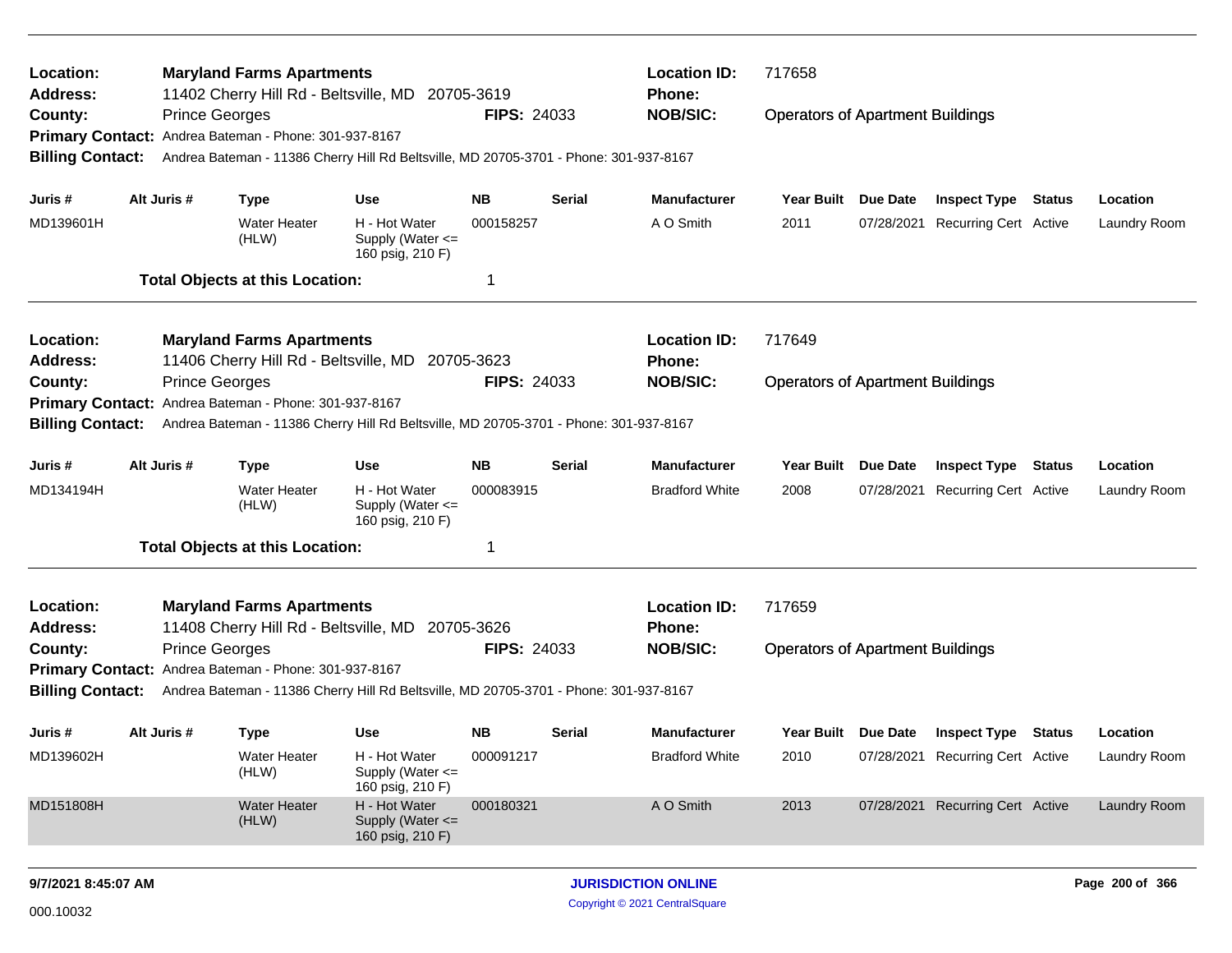| Location:<br>Address:<br>County:<br><b>Billing Contact:</b> | <b>Prince Georges</b> | <b>Maryland Trade Center 2</b><br>7474 Greenway Center Dr - Greenbelt, MD 20770-3504<br>Primary Contact: Angel Grant - Phone: 301-982-3112/703-709-8866 - Email: agrant@cambridgeus.com |                                                                       | <b>FIPS: 24033</b>     |               | <b>Location ID:</b><br><b>Phone:</b><br><b>NOB/SIC:</b>                                                                                                                                                                                                                          | 717914<br>301 982-3112<br><b>Operators of Apartment Buildings</b><br>Angel Grant - 8391 Old Courthouse Rd Ste 210 Greenbelt, MD 20770 - Phone: 703-709-8866 - Email: agrant@cambridgeus.com |          |                                                                |        |                       |
|-------------------------------------------------------------|-----------------------|-----------------------------------------------------------------------------------------------------------------------------------------------------------------------------------------|-----------------------------------------------------------------------|------------------------|---------------|----------------------------------------------------------------------------------------------------------------------------------------------------------------------------------------------------------------------------------------------------------------------------------|---------------------------------------------------------------------------------------------------------------------------------------------------------------------------------------------|----------|----------------------------------------------------------------|--------|-----------------------|
|                                                             |                       |                                                                                                                                                                                         |                                                                       |                        |               |                                                                                                                                                                                                                                                                                  |                                                                                                                                                                                             |          |                                                                |        |                       |
| Juris #<br>MD059224H                                        | Alt Juris #           | Type<br>Electric (NOT<br>HLW)                                                                                                                                                           | <b>Use</b><br>H - Hot Water<br>Heat (Water $\leq$<br>160 psig, 250 F) | <b>NB</b><br>000003305 | <b>Serial</b> | <b>Manufacturer</b><br>Precision                                                                                                                                                                                                                                                 | <b>Year Built</b><br>1984                                                                                                                                                                   | Due Date | <b>Inspect Type Status</b><br>06/05/2023 Recurring Cert Active |        | Location<br>Penthouse |
|                                                             |                       | <b>Total Objects at this Location:</b>                                                                                                                                                  |                                                                       | $\mathbf 1$            |               |                                                                                                                                                                                                                                                                                  |                                                                                                                                                                                             |          |                                                                |        |                       |
| Location:                                                   |                       | <b>MASH Eatery (Roberts)</b>                                                                                                                                                            |                                                                       |                        |               | <b>Location ID:</b>                                                                                                                                                                                                                                                              | 4085178                                                                                                                                                                                     |          |                                                                |        |                       |
| <b>Address:</b>                                             |                       | 11911 Livingston Rd - Fort Washington, MD 20744-4208                                                                                                                                    |                                                                       |                        |               | <b>Phone:</b>                                                                                                                                                                                                                                                                    |                                                                                                                                                                                             |          |                                                                |        |                       |
| County:                                                     | <b>Prince Georges</b> |                                                                                                                                                                                         |                                                                       | <b>FIPS: 24033</b>     |               | <b>NOB/SIC:</b>                                                                                                                                                                                                                                                                  | <b>Eating and Drinking Places</b>                                                                                                                                                           |          |                                                                |        |                       |
| <b>Billing Contact:</b>                                     |                       |                                                                                                                                                                                         |                                                                       |                        |               | Primary Contact: Roberts Oxygen Company (MD) - Phone: 240-493-8405 - Cell: 301-252-0742 - Email: DFranovich@RobertsOxygen.com<br>Bulk Tank Service Dept. - PO Box 5507 Rockville, MD 20855-0507 - Phone: 240-493-8405 - Cell: 301-252-0742 - Email: DFranovich@RobertsOxygen.com |                                                                                                                                                                                             |          |                                                                |        |                       |
| Juris #                                                     | Alt Juris #           | <b>Type</b>                                                                                                                                                                             | <b>Use</b>                                                            | <b>NB</b>              | <b>Serial</b> | <b>Manufacturer</b>                                                                                                                                                                                                                                                              | <b>Year Built</b>                                                                                                                                                                           | Due Date | <b>Inspect Type Status</b>                                     |        | Location              |
| NEW                                                         |                       | <b>Vertical Unfired</b><br>Pressure Vessel<br>w/comment                                                                                                                                 | V - Storage<br>(Cryogenic)                                            | 000009110              |               | Taylor-Wharton                                                                                                                                                                                                                                                                   | 1991                                                                                                                                                                                        |          | 08/23/2023 Recurring Cert Active                               |        | Outside               |
|                                                             |                       | <b>Total Objects at this Location:</b>                                                                                                                                                  |                                                                       | -1                     |               |                                                                                                                                                                                                                                                                                  |                                                                                                                                                                                             |          |                                                                |        |                       |
| <b>Location:</b><br><b>Address:</b>                         |                       | <b>Mastertech Motors</b><br>6314 Old Branch Ave - Temple Hills, MD 20748-2642                                                                                                           |                                                                       |                        |               | <b>Location ID:</b><br><b>Phone:</b>                                                                                                                                                                                                                                             | 705788                                                                                                                                                                                      |          |                                                                |        |                       |
| County:                                                     | <b>Prince Georges</b> |                                                                                                                                                                                         |                                                                       | <b>FIPS: 24033</b>     |               | <b>NOB/SIC:</b>                                                                                                                                                                                                                                                                  | Automotive Repair Shops, NEC                                                                                                                                                                |          |                                                                |        |                       |
| <b>Primary Contact:</b>                                     |                       | Andy Satija - Phone: 301 449 3200                                                                                                                                                       |                                                                       |                        |               |                                                                                                                                                                                                                                                                                  |                                                                                                                                                                                             |          |                                                                |        |                       |
| <b>Billing Contact:</b>                                     |                       | Andy Satija - 6314 Old Branch Ave Temple Hills, MD 20748-2642 - Phone: 301 449 3200                                                                                                     |                                                                       |                        |               |                                                                                                                                                                                                                                                                                  |                                                                                                                                                                                             |          |                                                                |        |                       |
| Juris #                                                     | Alt Juris #           | <b>Type</b>                                                                                                                                                                             | <b>Use</b>                                                            | <b>NB</b>              | <b>Serial</b> | <b>Manufacturer</b>                                                                                                                                                                                                                                                              | Year Built                                                                                                                                                                                  | Due Date | <b>Inspect Type</b>                                            | Status | Location              |
| MD134682V                                                   |                       | <b>Vertical Unfired</b><br><b>Pressure Vessel</b><br>w/comment                                                                                                                          | V - Storage (NOT<br>Cryogenic)                                        | 000256054              |               | Manchester                                                                                                                                                                                                                                                                       | 2003                                                                                                                                                                                        |          | 09/25/2022 Recurring Cert Active                               |        | outside shed          |
|                                                             |                       | <b>Total Objects at this Location:</b>                                                                                                                                                  |                                                                       | $\mathbf 1$            |               |                                                                                                                                                                                                                                                                                  |                                                                                                                                                                                             |          |                                                                |        |                       |
| 9/7/2021 8:45:07 AM                                         |                       |                                                                                                                                                                                         |                                                                       |                        |               | <b>JURISDICTION ONLINE</b>                                                                                                                                                                                                                                                       |                                                                                                                                                                                             |          |                                                                |        | Page 201 of 366       |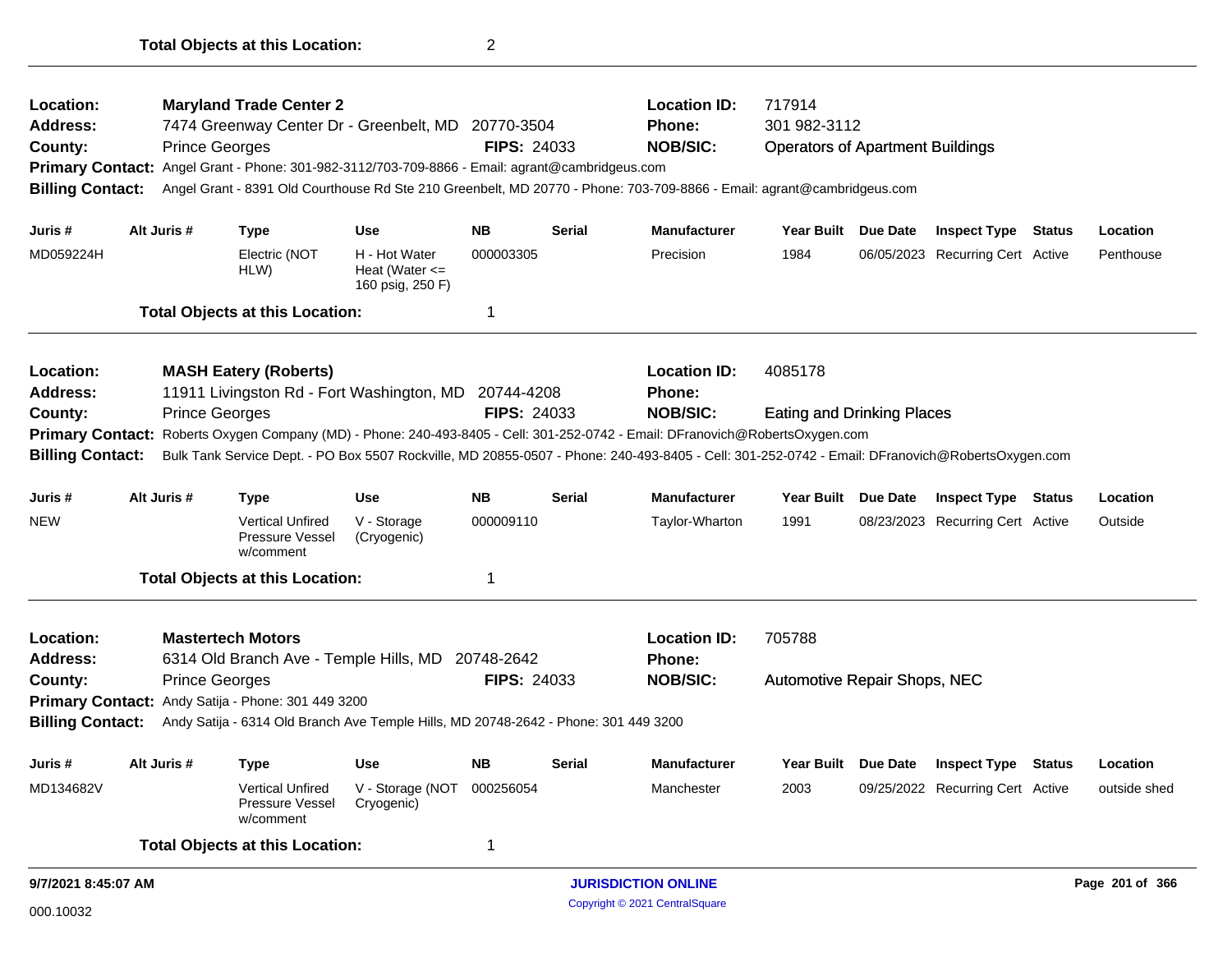| Location:<br><b>Address:</b><br>County:<br>Primary Contact: Store Manager<br><b>Billing Contact:</b>     |                                                                                                                                                                                                                                                                                                                                                                                  | <b>Prince Georges</b>                      | McDonald's #33809<br>15806 Crain Hwy - Brandywine, MD 20613-8077<br>Store Manager - 15806 Crain Hwy Brandywine, MD 20613-8077 |                                                                       | <b>FIPS: 24033</b>          |               | <b>Location ID:</b><br><b>Phone:</b><br><b>NOB/SIC:</b> | 3549066<br><b>Eating and Drinking Places</b>                 |                                                                |               |                                |
|----------------------------------------------------------------------------------------------------------|----------------------------------------------------------------------------------------------------------------------------------------------------------------------------------------------------------------------------------------------------------------------------------------------------------------------------------------------------------------------------------|--------------------------------------------|-------------------------------------------------------------------------------------------------------------------------------|-----------------------------------------------------------------------|-----------------------------|---------------|---------------------------------------------------------|--------------------------------------------------------------|----------------------------------------------------------------|---------------|--------------------------------|
| Juris #<br>MD150988V                                                                                     |                                                                                                                                                                                                                                                                                                                                                                                  | Alt Juris #                                | <b>Type</b><br><b>Vertical Unfired</b><br>Pressure Vessel<br>w/comment<br><b>Total Objects at this Location:</b>              | <b>Use</b><br>V - Storage<br>(Cryogenic)                              | <b>NB</b><br>000248876<br>1 | <b>Serial</b> | <b>Manufacturer</b><br><b>CHART</b>                     | Year Built Due Date<br>2013                                  | <b>Inspect Type Status</b><br>04/28/2023 Recurring Cert Active |               | Location<br>Kitchen            |
| Location:<br><b>Address:</b><br>County:<br>Primary Contact: McDonald's #21123<br><b>Billing Contact:</b> |                                                                                                                                                                                                                                                                                                                                                                                  | McDonald's #21123<br><b>Prince Georges</b> | 8301 Baltimore Ave - College Park, MD 20740-2435                                                                              |                                                                       | <b>FIPS: 24033</b>          |               | <b>Location ID:</b><br><b>Phone:</b><br><b>NOB/SIC:</b> | 3323042<br>301-345-1072<br><b>Eating and Drinking Places</b> |                                                                |               |                                |
| Juris #<br>MD147312V                                                                                     |                                                                                                                                                                                                                                                                                                                                                                                  | Alt Juris #                                | <b>Type</b><br><b>Vertical Unfired</b><br>Pressure Vessel<br>w/comment                                                        | <b>Use</b><br>V - Storage (NOT<br>Cryogenic)                          | <b>NB</b><br>000238024      | <b>Serial</b> | <b>Manufacturer</b><br><b>CHART</b>                     | Year Built Due Date<br>2013                                  | <b>Inspect Type Status</b><br>06/21/2022 Recurring Cert Active |               | Location<br><b>Back Room</b>   |
| Location:<br><b>Address:</b><br>County:<br><b>Billing Contact:</b>                                       | <b>Total Objects at this Location:</b><br>1<br><b>MCM 6411 lvy, LLC.</b><br>6411 Ivy Ln - Greenbelt, MD 20770-1405<br><b>Prince Georges</b><br><b>FIPS: 24033</b><br>Primary Contact: Terri Gavin - Phone: 301-474-9050 - Email: tgavin@morning-calm.com<br>Bonnie Pinder - 6305 Ivy Ln Ste 710 Greenbelt, MD 20770-6303 - Phone: 301-474-9050 - Email: bpinder@morning-calm.com |                                            |                                                                                                                               |                                                                       |                             |               | <b>Location ID:</b><br><b>Phone:</b><br><b>NOB/SIC:</b> | 705915<br>Holding and other investment offices               |                                                                |               |                                |
| Juris #<br>MD057704H                                                                                     |                                                                                                                                                                                                                                                                                                                                                                                  | Alt Juris #                                | Type<br>Electric (NOT<br>HLW)<br><b>Total Objects at this Location:</b>                                                       | <b>Use</b><br>H - Hot Water<br>Heat (Water $\leq$<br>160 psig, 250 F) | <b>NB</b><br>000000472<br>1 | Serial        | <b>Manufacturer</b><br>Industrial Eng &<br>Equip        | Year Built Due Date<br>1983                                  | <b>Inspect Type</b><br>01/09/2023 Recurring Cert Active        | <b>Status</b> | Location<br><b>Boiler Room</b> |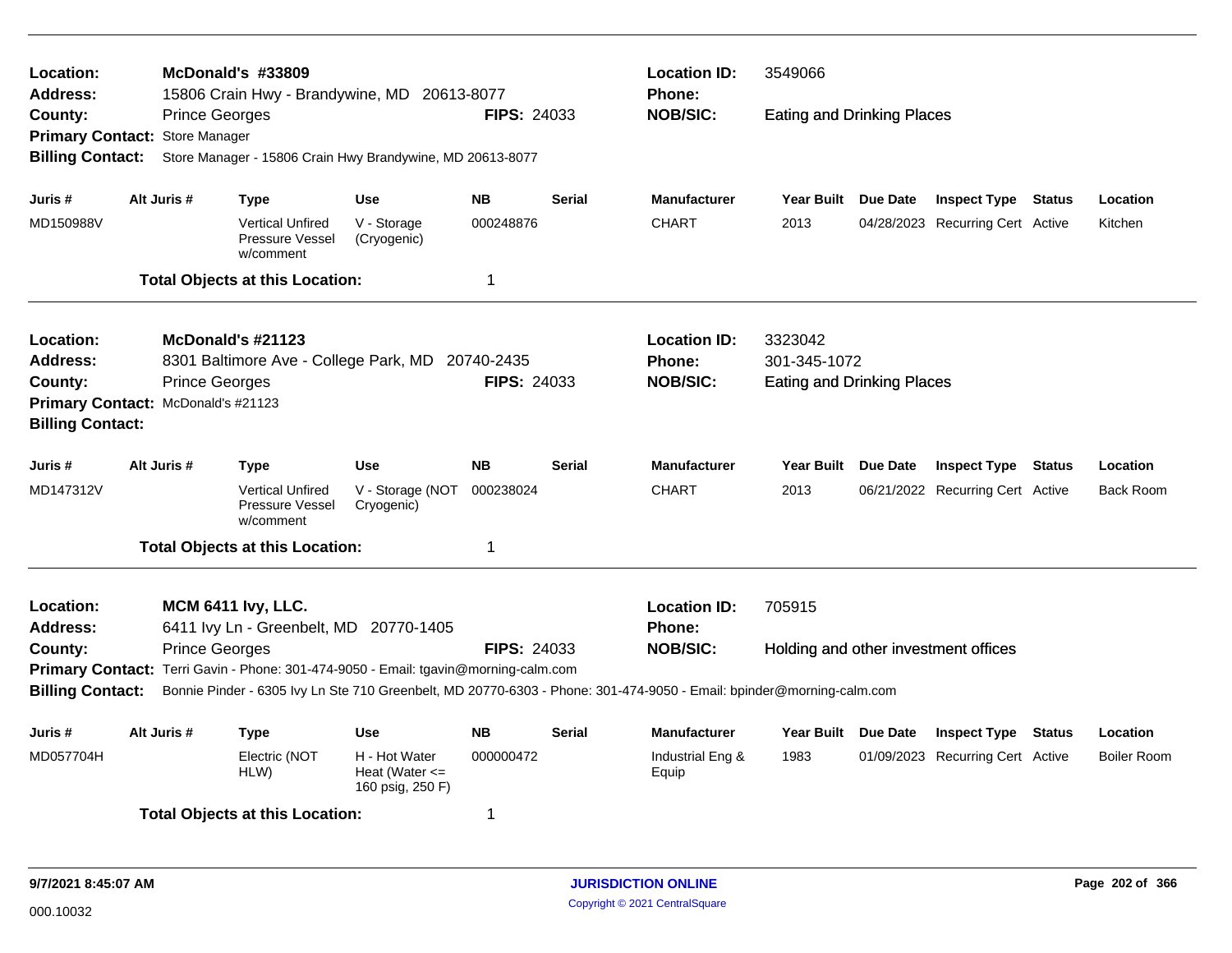| Location:<br><b>Address:</b>       |             | <b>Mega Bus Garage</b> | 2320 Beaver Rd - Landover, MD 20785-3205                                                                                                   |                                                             |                    |               | <b>Location ID:</b><br>Phone: | 712053                                   |                 |                                  |               |                  |
|------------------------------------|-------------|------------------------|--------------------------------------------------------------------------------------------------------------------------------------------|-------------------------------------------------------------|--------------------|---------------|-------------------------------|------------------------------------------|-----------------|----------------------------------|---------------|------------------|
| County:<br><b>Billing Contact:</b> |             | <b>Prince Georges</b>  | Primary Contact: Samuel Obodaifio - Phone: 240-538-4111<br>Samuel Obodaifio - 2320 Beaver Rd Landover, MD 20785-3205 - Phone: 240-538-4111 |                                                             | <b>FIPS: 24033</b> |               | <b>NOB/SIC:</b>               | Automotive repair, services, and parking |                 |                                  |               |                  |
| Juris #                            | Alt Juris # |                        | <b>Type</b>                                                                                                                                | Use                                                         | <b>NB</b>          | <b>Serial</b> | <b>Manufacturer</b>           | <b>Year Built</b>                        | Due Date        | <b>Inspect Type</b>              | <b>Status</b> | Location         |
| MD134962V                          |             |                        | Horizontal Unfired V - Storage (NOT<br>Pressure Vessel<br>w/comment                                                                        | Cryogenic)                                                  | 001015260          |               | Manchester                    | 2008                                     | 12/10/2021      | <b>Recurring Cert Active</b>     |               | comp shed        |
|                                    |             |                        | <b>Total Objects at this Location:</b>                                                                                                     |                                                             | 1                  |               |                               |                                          |                 |                                  |               |                  |
| Location:<br>Address:              |             |                        | <b>Megamart Supermarket</b><br>2441 Chillum Rd - Hyattsville, MD 20782-3630                                                                |                                                             |                    |               | <b>Location ID:</b><br>Phone: | 724901                                   |                 |                                  |               |                  |
| County:                            |             | <b>Prince Georges</b>  | Primary Contact: Alexander Lopez - Phone: 301 422 1394                                                                                     |                                                             | <b>FIPS: 24033</b> |               | <b>NOB/SIC:</b>               | Food stores                              |                 |                                  |               |                  |
| <b>Billing Contact:</b>            |             |                        | Alexander Lopez - 2441 Chillum Rd Hyattsville, MD 20782-3630 - Phone: 301 422 1394                                                         |                                                             |                    |               |                               |                                          |                 |                                  |               |                  |
| Juris #                            | Alt Juris # |                        | <b>Type</b>                                                                                                                                | Use                                                         | <b>NB</b>          | <b>Serial</b> | <b>Manufacturer</b>           | <b>Year Built</b>                        | <b>Due Date</b> | <b>Inspect Type</b>              | <b>Status</b> | Location         |
| MD085065V                          |             |                        | Horizontal Unfired V - Storage (NOT<br><b>Pressure Vessel</b><br>w/comment                                                                 | Cryogenic)                                                  | 000102686          |               | Frick                         | 1992                                     |                 | 08/10/2023 Recurring Cert Active |               | <b>COMP ROOM</b> |
| MD085066V                          |             |                        | <b>Pressure Vessel</b><br>w/comment                                                                                                        | Horizontal Unfired V - Storage (NOT 000102678<br>Cryogenic) |                    |               | Frick                         | 1992                                     |                 | 08/10/2023 Recurring Cert Active |               | <b>COMP ROOM</b> |
| MD085067V                          |             |                        | <b>Horizontal Unfired</b><br>Pressure Vessel<br>w/comment                                                                                  | V - Storage (NOT 000102658<br>Cryogenic)                    |                    |               | Frick                         | 1992                                     |                 | 08/10/2023 Recurring Cert Active |               | <b>COMP ROOM</b> |
| MD085068V                          |             |                        | <b>Pressure Vessel</b><br>w/comment                                                                                                        | Horizontal Unfired V - Storage (NOT 000100888<br>Cryogenic) |                    |               | Frick                         | 1991                                     |                 | 08/10/2023 Recurring Cert Active |               | <b>COMP ROOM</b> |
|                                    |             |                        | <b>Total Objects at this Location:</b>                                                                                                     |                                                             | 4                  |               |                               |                                          |                 |                                  |               |                  |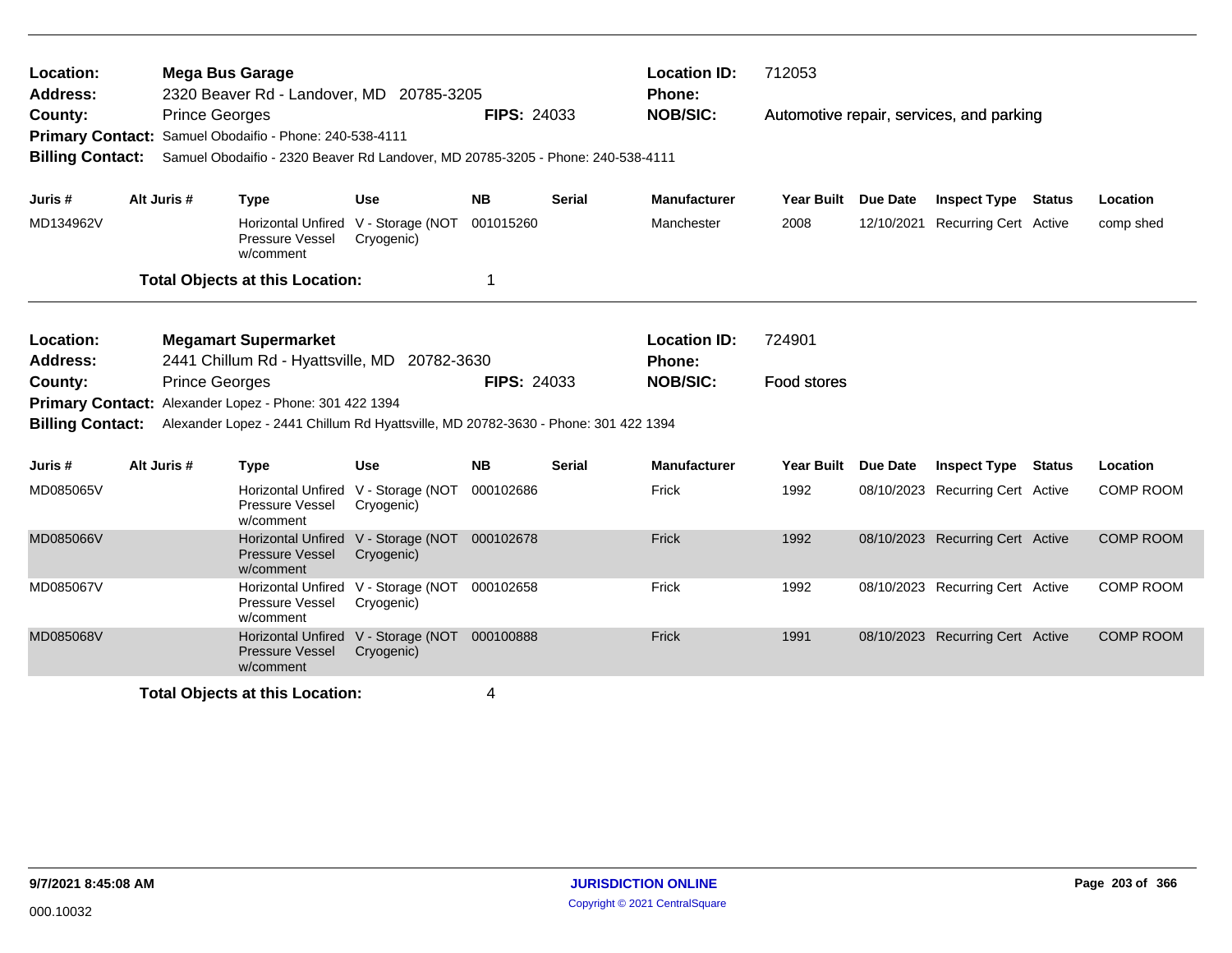| Location:<br><b>Address:</b> | <b>Meineke</b>        | 8314 Annapolis Rd - New Carrollton, MD 20784-3012                                  |                                |                    |               | <b>Location ID:</b><br><b>Phone:</b>                                                                                | 3502077                        |  |                                                  |               |                   |  |
|------------------------------|-----------------------|------------------------------------------------------------------------------------|--------------------------------|--------------------|---------------|---------------------------------------------------------------------------------------------------------------------|--------------------------------|--|--------------------------------------------------|---------------|-------------------|--|
| County:                      | <b>Prince Georges</b> |                                                                                    |                                | <b>FIPS: 24033</b> |               | <b>NOB/SIC:</b>                                                                                                     | Automotive Repair Shops, NEC   |  |                                                  |               |                   |  |
|                              |                       | Primary Contact: Peter Farcas - Phone: 301-731-4440 - Email: peterfarcas@gmail.com |                                |                    |               |                                                                                                                     |                                |  |                                                  |               |                   |  |
| <b>Billing Contact:</b>      |                       |                                                                                    |                                |                    |               | Peter Farcas - 8314 Annapolis Rd New Carrollton, MD 20784-3012 - Phone: 301-731-4440 - Email: peterfarcas@gmail.com |                                |  |                                                  |               |                   |  |
| Juris #                      | Alt Juris #           | Type                                                                               | Use                            | <b>NB</b>          | <b>Serial</b> | <b>Manufacturer</b>                                                                                                 | Year Built Due Date            |  | <b>Inspect Type Status</b>                       |               | Location          |  |
| MD148825V                    |                       | <b>Vertical Unfired</b><br>Pressure Vessel<br>w/comment                            | V - Storage (NOT<br>Cryogenic) | 000594918          |               | Steel Fab                                                                                                           | 2010                           |  | 05/18/2022 Recurring Cert Active                 |               | Outside shade     |  |
|                              |                       | <b>Total Objects at this Location:</b>                                             |                                | 1                  |               |                                                                                                                     |                                |  |                                                  |               |                   |  |
| Location:                    |                       | <b>Melwood Auto Care</b>                                                           |                                |                    |               | <b>Location ID:</b>                                                                                                 | 728565                         |  |                                                  |               |                   |  |
| <b>Address:</b>              |                       | 6905 Dowerhouse Road Attn - Ray Moore - Upper Marlboro, MD                         |                                |                    |               | Phone:                                                                                                              |                                |  |                                                  |               |                   |  |
| County:                      | <b>Prince Georges</b> |                                                                                    |                                | <b>FIPS: 24033</b> |               | <b>NOB/SIC:</b>                                                                                                     |                                |  | Automotive dealers and gasoline service stations |               |                   |  |
|                              |                       | Primary Contact: Joe Mcnair - Phone: 301-856-4455                                  |                                |                    |               |                                                                                                                     |                                |  |                                                  |               |                   |  |
| <b>Billing Contact:</b>      |                       |                                                                                    |                                |                    |               |                                                                                                                     |                                |  |                                                  |               |                   |  |
| Juris #                      | Alt Juris #           | <b>Type</b>                                                                        | <b>Use</b>                     | <b>NB</b>          | <b>Serial</b> | <b>Manufacturer</b>                                                                                                 | Year Built Due Date            |  | <b>Inspect Type Status</b>                       |               | Location          |  |
| MD143237V                    |                       | <b>Vertical Unfired</b><br>Pressure Vessel<br>w/comment                            | V - Storage (NOT<br>Cryogenic) | 001695693          |               | <b>CAMPBELL</b>                                                                                                     | 2011                           |  | 07/14/2022 Recurring Cert Active                 |               | <b>STORE ROOM</b> |  |
|                              |                       | <b>Total Objects at this Location:</b>                                             |                                | 1                  |               |                                                                                                                     |                                |  |                                                  |               |                   |  |
| Location:                    |                       | <b>Melwood Horticultural Training</b>                                              |                                |                    |               | <b>Location ID:</b>                                                                                                 | 2208169                        |  |                                                  |               |                   |  |
| <b>Address:</b>              |                       | 5610A Dower House Rd - Upper Marlboro, MD 20772-3604                               |                                |                    |               | <b>Phone:</b>                                                                                                       | 301-599-8000                   |  |                                                  |               |                   |  |
| County:                      | <b>Prince Georges</b> |                                                                                    |                                | <b>FIPS: 24033</b> |               | <b>NOB/SIC:</b>                                                                                                     | <b>Vocational Schools, NEC</b> |  |                                                  |               |                   |  |
|                              |                       | Primary Contact: Rusty Bowie - Phone: 301-275-6165 - Email: RBowie@melwood.org     |                                |                    |               |                                                                                                                     |                                |  |                                                  |               |                   |  |
| <b>Billing Contact:</b>      |                       |                                                                                    |                                |                    |               | Rusty Bowie - 12705 Country Ln # C Waldorf, MD 20601-3399 - Phone: 301-275-6165 - Email: RBowie@melwood.org         |                                |  |                                                  |               |                   |  |
| Juris #                      | Alt Juris #           | Type                                                                               | Use                            | <b>NB</b>          | <b>Serial</b> | <b>Manufacturer</b>                                                                                                 | Year Built Due Date            |  | <b>Inspect Type</b>                              | <b>Status</b> | Location          |  |
| MD127939V                    |                       | <b>Vertical Unfired</b><br>Pressure Vessel<br>w/comment                            | V - Storage (NOT<br>Cryogenic) | 000108418          |               | Manchester                                                                                                          | 1993                           |  | 07/07/2023 Recurring Cert Active                 |               | <b>SHOP</b>       |  |
|                              |                       | <b>Total Objects at this Location:</b>                                             |                                | 1                  |               |                                                                                                                     |                                |  |                                                  |               |                   |  |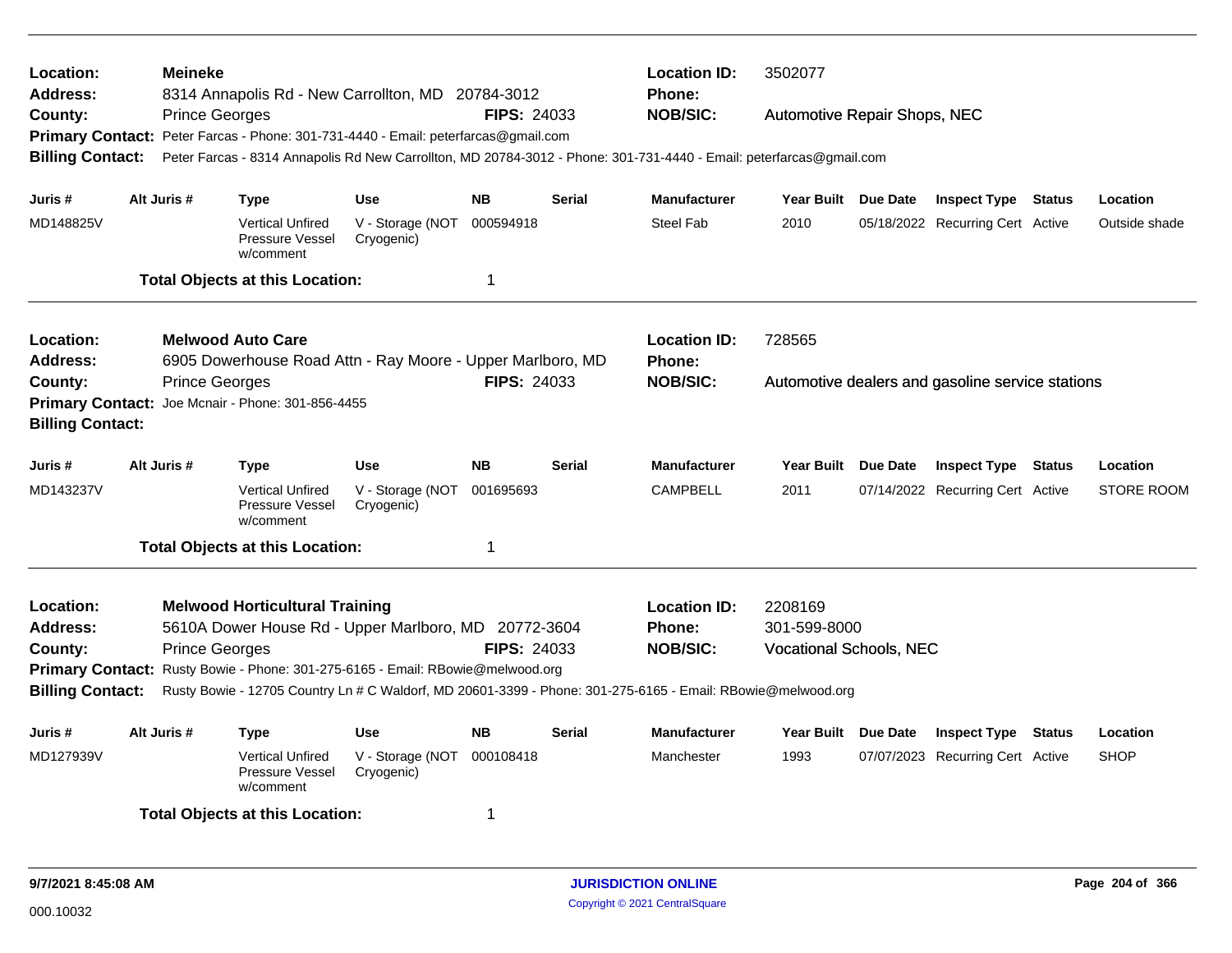| Location:<br><b>Address:</b><br>County:<br><b>Billing Contact:</b> | <b>Prince Georges</b><br>Primary Contact: Merchant Metals                                                                                                                               | <b>Merchant Metals</b><br>6100 Columbia Park Rd - Hyattsville, MD 20785-3211                                                     |                                | <b>FIPS: 24033</b> |               | <b>Location ID:</b><br>3477447<br><b>Phone:</b><br>410-583-7679<br><b>NOB/SIC:</b><br>Manufacturing Industries, NEC |                     |            |                                        |               |                        |
|--------------------------------------------------------------------|-----------------------------------------------------------------------------------------------------------------------------------------------------------------------------------------|----------------------------------------------------------------------------------------------------------------------------------|--------------------------------|--------------------|---------------|---------------------------------------------------------------------------------------------------------------------|---------------------|------------|----------------------------------------|---------------|------------------------|
| Juris #                                                            | Alt Juris #                                                                                                                                                                             | <b>Type</b>                                                                                                                      | <b>Use</b>                     | <b>NB</b>          | <b>Serial</b> | <b>Manufacturer</b>                                                                                                 | Year Built Due Date |            | <b>Inspect Type Status</b>             |               | Location               |
| MD148535V                                                          |                                                                                                                                                                                         | <b>Vertical Unfired</b><br>Pressure Vessel<br>w/comment                                                                          | V - Storage (NOT<br>Cryogenic) | 001753051          |               | <b>CAMPBELL</b>                                                                                                     | 2012                |            | 01/18/2022 Recurring Cert Active       |               | rear shop floor        |
|                                                                    |                                                                                                                                                                                         | <b>Total Objects at this Location:</b>                                                                                           |                                | 1                  |               |                                                                                                                     |                     |            |                                        |               |                        |
| Location:<br><b>Address:</b>                                       | <b>Metro Laundry</b>                                                                                                                                                                    | 1030 Hampton Park Blvd - Capitol Heights, MD 20743-4938                                                                          |                                |                    |               | <b>Location ID:</b><br><b>Phone:</b>                                                                                | 3500484             |            |                                        |               |                        |
| County:<br><b>Primary Contact:</b><br><b>Billing Contact:</b>      | <b>Prince Georges</b>                                                                                                                                                                   | Steven Young - Phone: 301-655-1618<br>Steven Young - 1030 Hampton Park Blvd Capitol Heights, MD 20743-4938 - Phone: 301-655-1618 |                                | <b>FIPS: 24033</b> |               | <b>NOB/SIC:</b>                                                                                                     |                     |            | Power Laundries, Family and Commercial |               |                        |
| Juris #                                                            | Alt Juris #                                                                                                                                                                             | <b>Type</b>                                                                                                                      | <b>Use</b>                     | <b>NB</b>          | <b>Serial</b> | <b>Manufacturer</b>                                                                                                 | Year Built Due Date |            | <b>Inspect Type</b>                    | Status        | Location               |
| MD159115V                                                          |                                                                                                                                                                                         | <b>Vertical Unfired</b><br>Pressure Vessel<br>w/comment                                                                          | V - Storage (NOT<br>Cryogenic) | 000408168          |               | Manchester                                                                                                          | 2016                | 11/07/2021 | <b>Recurring Cert Active</b>           |               | Outside Boiler<br>Room |
|                                                                    |                                                                                                                                                                                         |                                                                                                                                  |                                | 1                  |               |                                                                                                                     |                     |            |                                        |               |                        |
| Location:<br><b>Address:</b><br>County:<br><b>Billing Contact:</b> | <b>Total Objects at this Location:</b><br><b>Midas</b><br>324 Washington Blvd S - Laurel, MD 20707-4618<br><b>FIPS: 24033</b><br><b>Prince Georges</b><br><b>Primary Contact: Midas</b> |                                                                                                                                  |                                |                    |               | <b>Location ID:</b><br><b>Phone:</b><br><b>NOB/SIC:</b>                                                             | 4054338             |            |                                        |               |                        |
| Juris #                                                            | Alt Juris #                                                                                                                                                                             | <b>Type</b>                                                                                                                      | <b>Use</b>                     | <b>NB</b>          | Serial        | <b>Manufacturer</b>                                                                                                 | Year Built Due Date |            | <b>Inspect Type</b>                    | <b>Status</b> | Location               |
| MD168100V                                                          |                                                                                                                                                                                         | <b>Vertical Unfired</b><br>Pressure Vessel<br>w/comment                                                                          | V - Storage (NOT<br>Cryogenic) | 000679343          |               | Manchester                                                                                                          | 2006                |            | 12/18/2022 Recurring Cert Active       |               | Shop                   |
|                                                                    |                                                                                                                                                                                         | <b>Total Objects at this Location:</b>                                                                                           |                                | 1                  |               |                                                                                                                     |                     |            |                                        |               |                        |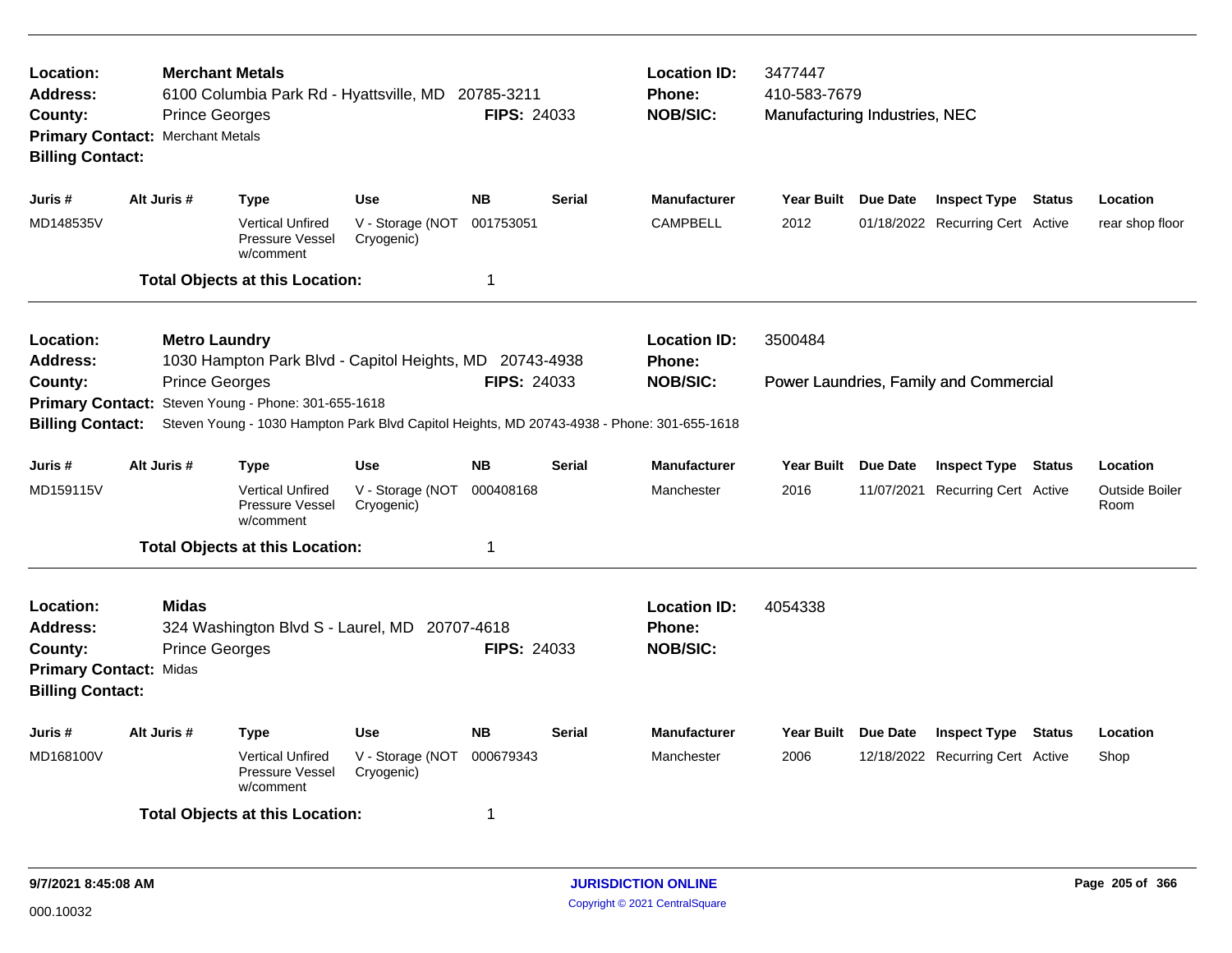| Location:<br><b>Address:</b> |  |                       | <b>Miller's Ale House (Roberts)</b><br>3430 E West Hwy - Hyattsville, MD 20782-1914         |                                                         |                    |               | <b>Location ID:</b><br>Phone:                                                                                                                   | 4045720                                 |                 |                                  |               |                              |
|------------------------------|--|-----------------------|---------------------------------------------------------------------------------------------|---------------------------------------------------------|--------------------|---------------|-------------------------------------------------------------------------------------------------------------------------------------------------|-----------------------------------------|-----------------|----------------------------------|---------------|------------------------------|
| County:                      |  | <b>Prince Georges</b> |                                                                                             |                                                         | <b>FIPS: 24033</b> |               | <b>NOB/SIC:</b>                                                                                                                                 | <b>Eating and Drinking Places</b>       |                 |                                  |               |                              |
| <b>Primary Contact:</b>      |  |                       |                                                                                             |                                                         |                    |               | Roberts Oxygen Company (MD) - Phone: 240-493-8405 - Cell: 301-252-0742 - Email: DFranovich@RobertsOxygen.com                                    |                                         |                 |                                  |               |                              |
| <b>Billing Contact:</b>      |  |                       |                                                                                             |                                                         |                    |               | Bulk Tank Service Dept. - PO Box 5507 Rockville, MD 20855-0507 - Phone: 240-493-8405 - Cell: 301-252-0742 - Email: DFranovich@RobertsOxygen.com |                                         |                 |                                  |               |                              |
|                              |  | Alt Juris #           |                                                                                             | <b>Use</b>                                              | <b>NB</b>          |               | <b>Manufacturer</b>                                                                                                                             |                                         |                 |                                  |               | Location                     |
| Juris #                      |  |                       | <b>Type</b>                                                                                 |                                                         |                    | <b>Serial</b> |                                                                                                                                                 | Year Built Due Date                     |                 | <b>Inspect Type Status</b>       |               |                              |
| MD168036V                    |  |                       | <b>Vertical Unfired</b><br>Pressure Vessel<br>w/comment                                     | V - Storage<br>(Cryogenic)                              | 000321556          |               | <b>CHART</b>                                                                                                                                    | 2019                                    |                 | 10/29/2022 Recurring Cert Active |               | <b>Outside Store</b><br>Room |
|                              |  |                       | <b>Total Objects at this Location:</b>                                                      |                                                         | 1                  |               |                                                                                                                                                 |                                         |                 |                                  |               |                              |
| Location:                    |  |                       | <b>Monkey General Auto Repair</b>                                                           |                                                         |                    |               | <b>Location ID:</b>                                                                                                                             | 712399                                  |                 |                                  |               |                              |
| Address:                     |  |                       | 2214 University Blvd E - Hyattsville, MD                                                    |                                                         | 20783-4142         |               | <b>Phone:</b>                                                                                                                                   |                                         |                 |                                  |               |                              |
| County:                      |  | <b>Prince Georges</b> |                                                                                             |                                                         | <b>FIPS: 24033</b> |               | <b>NOB/SIC:</b>                                                                                                                                 | <b>General Automotive Repair Shops</b>  |                 |                                  |               |                              |
|                              |  |                       | Primary Contact: Milton Lozo Ramos - Phone: 301-445-5100                                    |                                                         |                    |               |                                                                                                                                                 |                                         |                 |                                  |               |                              |
| <b>Billing Contact:</b>      |  |                       | Milton Lozo Ramos - 2214 University Blvd E Hyattsville, MD 20783-4142 - Phone: 301-445-5100 |                                                         |                    |               |                                                                                                                                                 |                                         |                 |                                  |               |                              |
| Juris #                      |  | Alt Juris #           | <b>Type</b>                                                                                 | Use                                                     | <b>NB</b>          | <b>Serial</b> | <b>Manufacturer</b>                                                                                                                             | Year Built Due Date                     |                 | <b>Inspect Type</b>              | Status        | Location                     |
| MD025756V                    |  |                       | <b>Vertical Unfired</b><br>Pressure Vessel<br>w/comment                                     | V - Storage (NOT<br>Cryogenic)                          | 000094535          | 130611        | Curtis                                                                                                                                          | 1963                                    |                 | 01/22/2022 Recurring Cert Active |               | <b>Basement</b>              |
| MD118261V                    |  |                       | <b>Vertical Unfired</b><br><b>Pressure Vessel</b><br>w/comment                              | V - Storage (NOT 000075176<br>Cryogenic)                |                    |               | <b>Brunner</b>                                                                                                                                  | 2002                                    |                 | 01/22/2022 Recurring Cert Active |               | <b>Basement</b>              |
|                              |  |                       | <b>Total Objects at this Location:</b>                                                      |                                                         | $\overline{2}$     |               |                                                                                                                                                 |                                         |                 |                                  |               |                              |
| Location:<br><b>Address:</b> |  |                       | <b>Montgomery House</b><br>517 Montgomery St - Laurel, MD 20707-4203                        |                                                         |                    |               | <b>Location ID:</b><br><b>Phone:</b>                                                                                                            | 718888                                  |                 |                                  |               |                              |
| County:                      |  | <b>Prince Georges</b> |                                                                                             |                                                         | <b>FIPS: 24033</b> |               | <b>NOB/SIC:</b>                                                                                                                                 | <b>Operators of Apartment Buildings</b> |                 |                                  |               |                              |
|                              |  |                       | Primary Contact: Marilyn Morris - Phone: 301-617-0687 - Email: montgomeryapts@yahoo.com     |                                                         |                    |               |                                                                                                                                                 |                                         |                 |                                  |               |                              |
| <b>Billing Contact:</b>      |  |                       |                                                                                             |                                                         |                    |               | Marilyn Morris - PO Box 747 Laurel, MD 20725-0747 - Phone: 301-617-0687 - Email: montgomeryapts@yahoo.com                                       |                                         |                 |                                  |               |                              |
| Juris #                      |  | Alt Juris #           | Type                                                                                        | <b>Use</b>                                              | <b>NB</b>          | <b>Serial</b> | <b>Manufacturer</b>                                                                                                                             | <b>Year Built</b>                       | <b>Due Date</b> | <b>Inspect Type</b>              | <b>Status</b> | Location                     |
| MD111953H                    |  |                       | Cast Iron                                                                                   | H - Hot Water<br>Heat (Water $\leq$<br>160 psig, 250 F) | CI.                |               | <b>National Radiator</b>                                                                                                                        | 1970                                    |                 | 10/13/2022 Recurring Cert Active |               | Storage Room                 |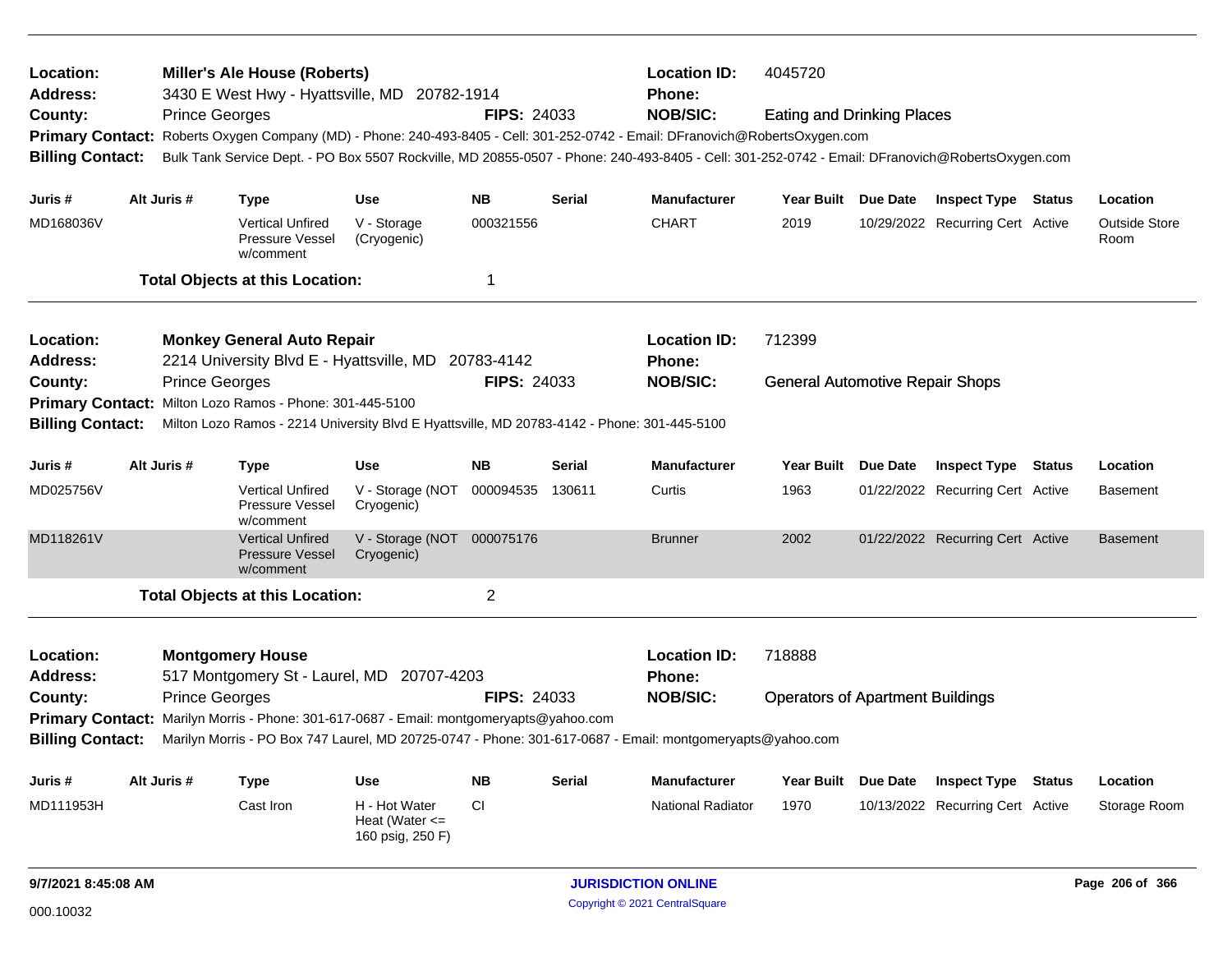| Juris#                  | Alt Juris #           | <b>Type</b>                                                                                                                      | <b>Use</b>                                              | <b>NB</b>          | <b>Serial</b> | <b>Manufacturer</b> | <b>Year Built</b>                      | <b>Due Date</b> | <b>Inspect Type</b>              | <b>Status</b> | Location              |
|-------------------------|-----------------------|----------------------------------------------------------------------------------------------------------------------------------|---------------------------------------------------------|--------------------|---------------|---------------------|----------------------------------------|-----------------|----------------------------------|---------------|-----------------------|
| MD120206H               |                       | Cast Iron                                                                                                                        | H - Hot Water<br>Heat (Water $\leq$<br>160 psig, 250 F) | CI                 | 64537210      | <b>Burnham</b>      | 2003                                   |                 | 10/13/2022 Recurring Cert Active |               | bsmt of<br>517(front) |
|                         |                       | <b>Total Objects at this Location:</b>                                                                                           |                                                         | $\overline{2}$     |               |                     |                                        |                 |                                  |               |                       |
| Location:               |                       | <b>Moon's Auto Center</b>                                                                                                        |                                                         |                    |               | <b>Location ID:</b> | 724305                                 |                 |                                  |               |                       |
| <b>Address:</b>         |                       | 4934 Marlboro Pike - Capital Heights, MD 20743-5278                                                                              |                                                         |                    |               | Phone:              | 301-420-5588                           |                 |                                  |               |                       |
| County:                 | <b>Prince Georges</b> |                                                                                                                                  |                                                         | <b>FIPS: 24033</b> |               | <b>NOB/SIC:</b>     | <b>General Automotive Repair Shops</b> |                 |                                  |               |                       |
| <b>Primary Contact:</b> |                       | Jong Moon - Phone: 301-420-5588 - Cell: 703-499-2562 - Email: moonsautocenter@gmail.com                                          |                                                         |                    |               |                     |                                        |                 |                                  |               |                       |
| <b>Billing Contact:</b> |                       | Samuel & Grace Moon - 4934 Marlboro Pike Capitol Heights, MD 20743-5278 - Phone: 301-609-7858 - Email: moonsautocenter@gmail.com |                                                         |                    |               |                     |                                        |                 |                                  |               |                       |
| Juris #                 | Alt Juris #           | <b>Type</b>                                                                                                                      | <b>Use</b>                                              | <b>NB</b>          | <b>Serial</b> | <b>Manufacturer</b> | <b>Year Built</b>                      | <b>Due Date</b> | <b>Inspect Type Status</b>       |               | Location              |
| MD134228V               |                       | <b>Vertical Unfired</b><br>Pressure Vessel<br>w/comment                                                                          | V - Storage (NOT<br>Cryogenic)                          | 000763732          |               | Manchester          | 2007                                   |                 | 07/28/2023 Recurring Cert Active |               | Store Room            |
|                         |                       | <b>Total Objects at this Location:</b>                                                                                           |                                                         | 1                  |               |                     |                                        |                 |                                  |               |                       |
| Location:               | <b>Mosaic</b>         |                                                                                                                                  |                                                         |                    |               | <b>Location ID:</b> | 710886                                 |                 |                                  |               |                       |
| <b>Address:</b>         |                       | 4801 Viewpoint PI - Hyattsville, MD 20781-1100                                                                                   |                                                         |                    |               | Phone:              |                                        |                 |                                  |               |                       |
| County:                 | <b>Prince Georges</b> |                                                                                                                                  |                                                         | <b>FIPS: 24033</b> |               | <b>NOB/SIC:</b>     | Printing and publishing                |                 |                                  |               |                       |
| <b>Primary Contact:</b> |                       | Robert Dragonette - Phone: 301 927 3800 - Cell: 301955 1387                                                                      |                                                         |                    |               |                     |                                        |                 |                                  |               |                       |
| <b>Billing Contact:</b> |                       | Robert Dragonette - 4801 Viewpoint PI Hyattsville, MD 20781-1100 - Phone: 301 927 3800 - Cell: 301955 1387                       |                                                         |                    |               |                     |                                        |                 |                                  |               |                       |
| Juris #                 | Alt Juris #           | <b>Type</b>                                                                                                                      | <b>Use</b>                                              | <b>NB</b>          | <b>Serial</b> | <b>Manufacturer</b> | <b>Year Built</b>                      | <b>Due Date</b> | <b>Inspect Type Status</b>       |               | Location              |
| MD109306V               |                       | <b>Vertical Unfired</b><br>Pressure Vessel<br>w/comment                                                                          | V - Storage (NOT<br>Cryogenic)                          | 000279601          |               | Silvan              | 1998                                   | 12/03/2021      | Recurring Cert Active            |               | <b>Dock</b>           |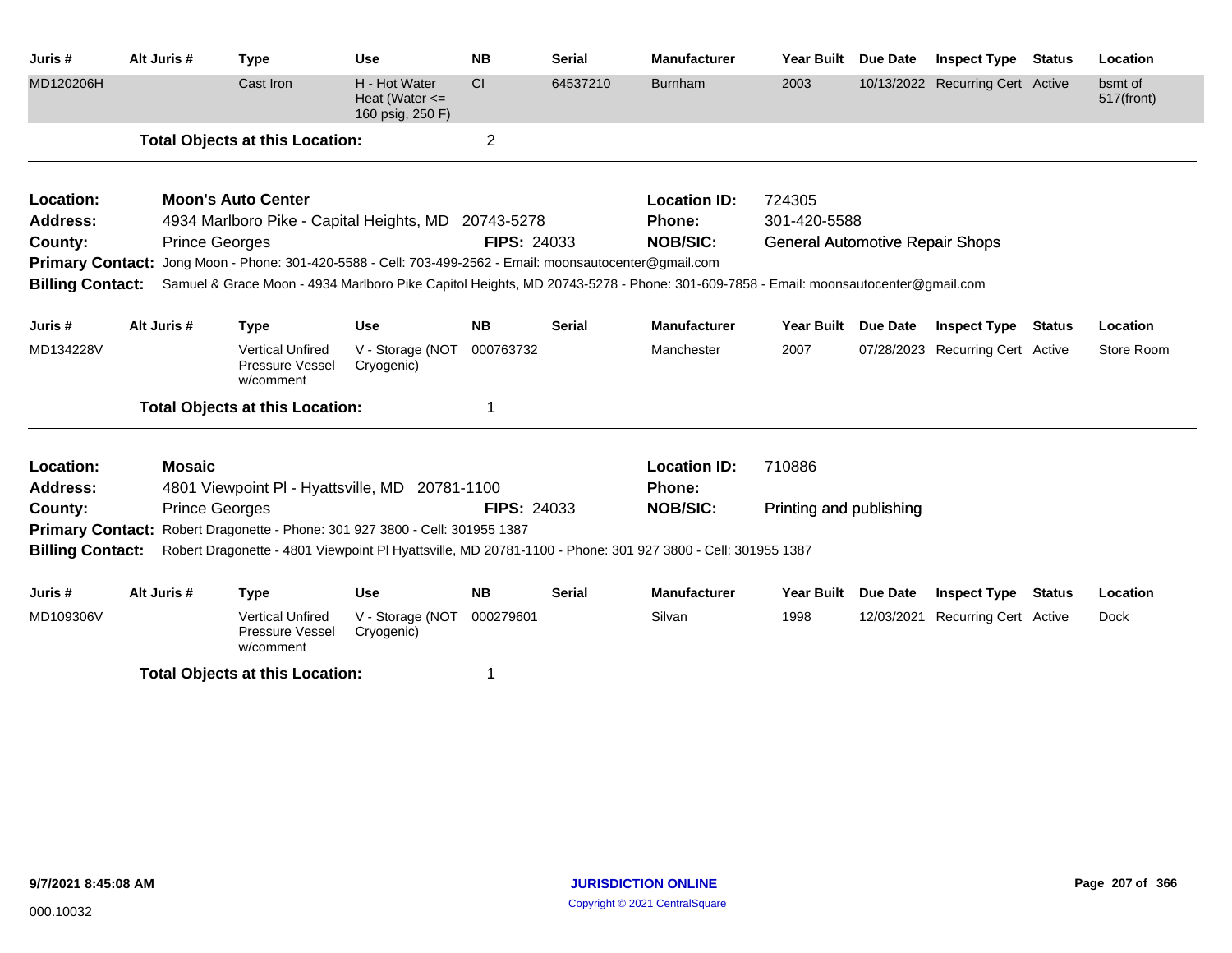| Location:<br>Address:<br>County:<br><b>Primary Contact:</b><br><b>Billing Contact:</b> |                                                                                                                                                                                                                                                                                                         | <b>Prince Georges</b>                          | <b>Mowatt Memorial United Methodist Church</b><br>40 Ridge Rd - Greenbelt, MD 20770-0724<br>Fay Lundin - Phone: 301-474-9410 - Email: mowattoffice@gmail.com |                                                             | <b>FIPS: 24033</b> |               | <b>Location ID:</b><br><b>Phone:</b><br><b>NOB/SIC:</b><br>Ralph Webb - 40 Ridge Rd Greenbelt, MD 20770-0724 - Phone: 301-474-9410 - Email: lymantria2006@gmail.com | 3972490                                                 |                                          |               |                              |
|----------------------------------------------------------------------------------------|---------------------------------------------------------------------------------------------------------------------------------------------------------------------------------------------------------------------------------------------------------------------------------------------------------|------------------------------------------------|--------------------------------------------------------------------------------------------------------------------------------------------------------------|-------------------------------------------------------------|--------------------|---------------|---------------------------------------------------------------------------------------------------------------------------------------------------------------------|---------------------------------------------------------|------------------------------------------|---------------|------------------------------|
| Juris #                                                                                |                                                                                                                                                                                                                                                                                                         | Alt Juris #                                    | <b>Type</b>                                                                                                                                                  | <b>Use</b>                                                  | <b>NB</b>          | <b>Serial</b> | <b>Manufacturer</b>                                                                                                                                                 | Year Built Due Date                                     | <b>Inspect Type Status</b>               |               | Location                     |
| MD165723H                                                                              |                                                                                                                                                                                                                                                                                                         |                                                | Cast Iron                                                                                                                                                    | H - Hot Water<br>Heat (Water $\leq$<br>160 psig, 250 F)     | CI.                |               | Weil-McLain                                                                                                                                                         | 1996                                                    | 10/10/2021 Recurring Cert Active         |               | <b>Electrical Room</b>       |
|                                                                                        |                                                                                                                                                                                                                                                                                                         |                                                | <b>Total Objects at this Location:</b>                                                                                                                       |                                                             | 1                  |               |                                                                                                                                                                     |                                                         |                                          |               |                              |
| Location:<br>Address:<br>County:                                                       |                                                                                                                                                                                                                                                                                                         | <b>Mr. Automotive</b><br><b>Prince Georges</b> | 8801 Annapolis Rd - Lanham, MD 20706-2919                                                                                                                    |                                                             | <b>FIPS: 24033</b> |               | <b>Location ID:</b><br><b>Phone:</b><br><b>NOB/SIC:</b>                                                                                                             | 717964                                                  | Automotive repair, services, and parking |               |                              |
| <b>Primary Contact:</b><br><b>Billing Contact:</b>                                     |                                                                                                                                                                                                                                                                                                         |                                                | James Lee - Cell: 240-507-0166 - Email: mrautomotiverd@gmail.com<br>- 8801 Annapolis Rd Lanham, MD 20706-2919 - Phone: 301-459-0081                          |                                                             |                    |               |                                                                                                                                                                     |                                                         |                                          |               |                              |
| Juris #                                                                                |                                                                                                                                                                                                                                                                                                         | Alt Juris #                                    | <b>Type</b>                                                                                                                                                  | <b>Use</b>                                                  | <b>NB</b>          | <b>Serial</b> | <b>Manufacturer</b>                                                                                                                                                 | Year Built Due Date                                     | <b>Inspect Type Status</b>               |               | Location                     |
| MD111102V                                                                              |                                                                                                                                                                                                                                                                                                         |                                                | Pressure Vessel<br>w/comment                                                                                                                                 | Horizontal Unfired V - Storage (NOT 000071106<br>Cryogenic) |                    |               | Manchester                                                                                                                                                          | 1994                                                    | 01/16/2023 Recurring Cert Active         |               | Shop                         |
|                                                                                        |                                                                                                                                                                                                                                                                                                         |                                                |                                                                                                                                                              |                                                             | 1                  |               |                                                                                                                                                                     |                                                         |                                          |               |                              |
| Location:<br><b>Address:</b><br>County:                                                | <b>Total Objects at this Location:</b><br><b>Mt. Rona Missionary</b><br>5408 Brinkley Rd - Temple Hills, MD 20748-2531<br><b>Prince Georges</b><br><b>FIPS: 24033</b><br>Primary Contact: Pastor Corey Thompson<br><b>Billing Contact:</b><br>Pastor Corey Thompson - PO Box 250 Clinton, MD 20735-0250 |                                                |                                                                                                                                                              |                                                             |                    |               | <b>Location ID:</b><br><b>Phone:</b><br><b>NOB/SIC:</b>                                                                                                             | 707113<br>301-812-7777<br><b>Business Services, NEC</b> |                                          |               |                              |
| Juris #                                                                                |                                                                                                                                                                                                                                                                                                         | Alt Juris #                                    | <b>Type</b>                                                                                                                                                  | <b>Use</b>                                                  | <b>NB</b>          | <b>Serial</b> | <b>Manufacturer</b>                                                                                                                                                 | Year Built Due Date                                     | <b>Inspect Type</b>                      | <b>Status</b> | Location                     |
| MD104138H                                                                              |                                                                                                                                                                                                                                                                                                         |                                                | Cast Iron                                                                                                                                                    | H - Hot Water<br>Heat (Water $\leq$<br>160 psig, 250 F)     | <b>CI</b>          |               | <b>Burnham</b>                                                                                                                                                      | 1985                                                    | 05/16/2023 Recurring Cert Active         |               | <b>School Boiler</b><br>Room |
|                                                                                        |                                                                                                                                                                                                                                                                                                         |                                                | <b>Total Objects at this Location:</b>                                                                                                                       |                                                             | 1                  |               |                                                                                                                                                                     |                                                         |                                          |               |                              |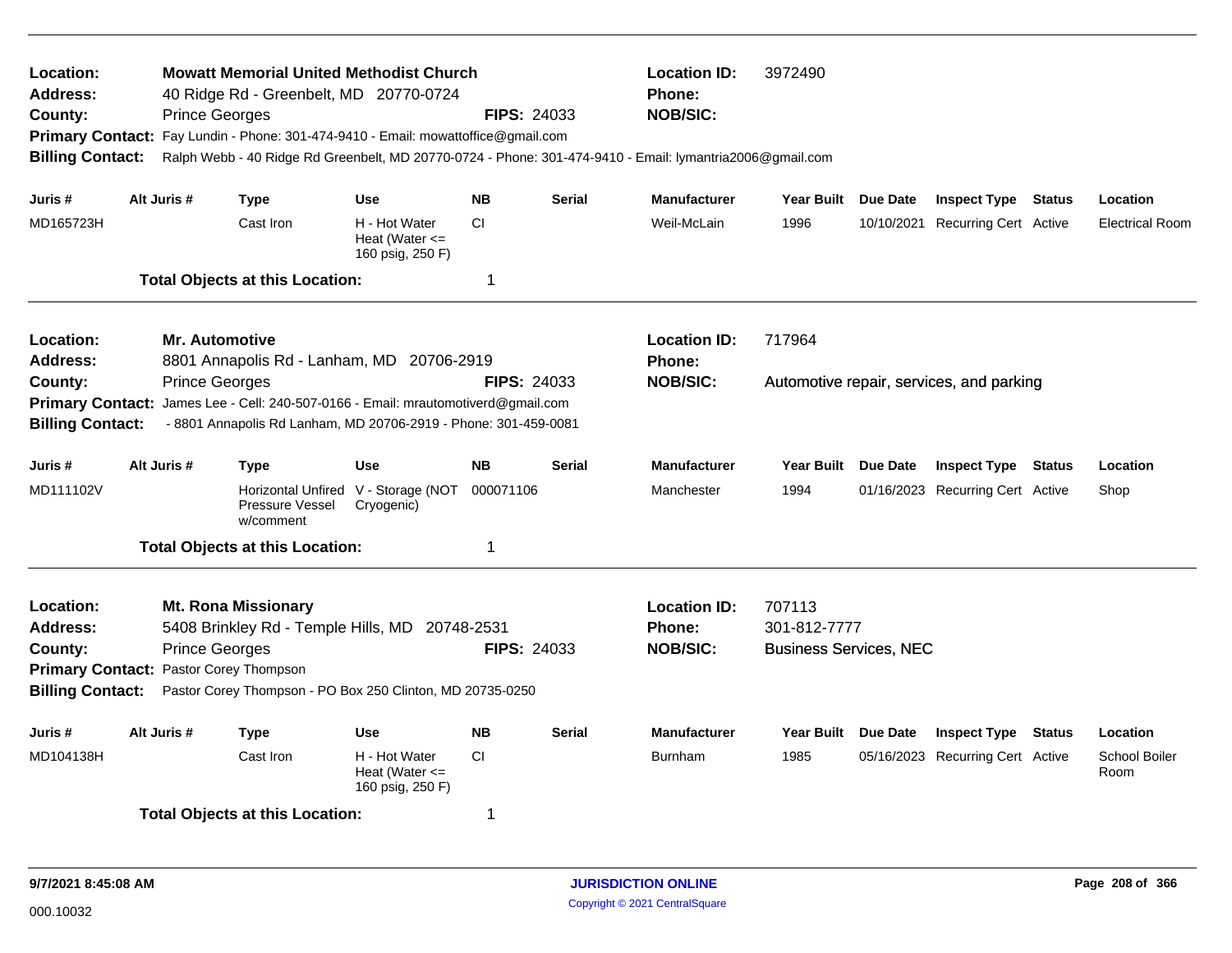| Location:<br>Address:                   |                                              | Nando's Peri Peri - 19 (Arc3)<br>14722 Baltimore Ave - Laurel, MD 20707-4872     |                                          |                    |               | <b>Location ID:</b><br><b>Phone:</b>                                                                                    | 3987510                           |            |                                  |        |                 |
|-----------------------------------------|----------------------------------------------|----------------------------------------------------------------------------------|------------------------------------------|--------------------|---------------|-------------------------------------------------------------------------------------------------------------------------|-----------------------------------|------------|----------------------------------|--------|-----------------|
| County:                                 | <b>Prince Georges</b>                        |                                                                                  |                                          | <b>FIPS: 24033</b> |               | <b>NOB/SIC:</b>                                                                                                         | <b>Eating and Drinking Places</b> |            |                                  |        |                 |
| <b>Primary Contact:</b>                 |                                              | Charlie Patterson - Phone: 804-644-4521 - Email: charlie.patterson@arc3gases.com |                                          |                    |               |                                                                                                                         |                                   |            |                                  |        |                 |
| <b>Billing Contact:</b>                 |                                              |                                                                                  |                                          |                    |               | Charlie Patterson - PO Box 26269 Richmond, VA 23260-6269 - Phone: 804-644-4521 - Email: charlie.patterson@arc3gases.com |                                   |            |                                  |        |                 |
| Juris #                                 | Alt Juris #                                  | <b>Type</b>                                                                      | <b>Use</b>                               | <b>NB</b>          | <b>Serial</b> | <b>Manufacturer</b>                                                                                                     | Year Built Due Date               |            | <b>Inspect Type Status</b>       |        | Location        |
| MD165468V                               |                                              | <b>Vertical Unfired</b><br>Pressure Vessel<br>w/comment                          | V - Storage<br>(Cryogenic)               | 000134759          |               | <b>CHART</b>                                                                                                            | 2001                              | 10/18/2021 | Recurring Cert Active            |        | Kitchen         |
|                                         |                                              | <b>Total Objects at this Location:</b>                                           |                                          | 1                  |               |                                                                                                                         |                                   |            |                                  |        |                 |
| Location:                               |                                              | Nando's Peri Peri - 25 (Arc3)                                                    |                                          |                    |               | <b>Location ID:</b>                                                                                                     | 3949957                           |            |                                  |        |                 |
| <b>Address:</b>                         |                                              | 7400 Baltimore Ave - College Park, MD                                            |                                          | 20740-3208         |               | <b>Phone:</b>                                                                                                           |                                   |            |                                  |        |                 |
| County:                                 | <b>Prince Georges</b>                        |                                                                                  |                                          | <b>FIPS: 24033</b> |               | <b>NOB/SIC:</b>                                                                                                         | <b>Eating and Drinking Places</b> |            |                                  |        |                 |
|                                         |                                              | Primary Contact: Nando's Peri Peri - 25 (Arc3)                                   |                                          |                    |               |                                                                                                                         |                                   |            |                                  |        |                 |
| <b>Billing Contact:</b>                 |                                              |                                                                                  |                                          |                    |               | Charlie Patterson - PO Box 26269 Richmond, VA 23260-6269 - Phone: 804-644-4521 - Email: charlie.patterson@arc3gases.com |                                   |            |                                  |        |                 |
| Juris #                                 | Alt Juris #                                  | <b>Type</b>                                                                      | <b>Use</b>                               | <b>NB</b>          | Serial        | <b>Manufacturer</b>                                                                                                     | Year Built Due Date               |            | <b>Inspect Type</b>              | Status | Location        |
| MD163839V                               |                                              | <b>Vertical Unfired</b><br>Pressure Vessel<br>w/comment                          | V - Storage<br>(Cryogenic)               | 000088975          |               | Taylor-Wharton                                                                                                          | 2007                              |            | 04/15/2023 Recurring Cert Active |        | Kitchen         |
|                                         |                                              | <b>Total Objects at this Location:</b>                                           |                                          | 1                  |               |                                                                                                                         |                                   |            |                                  |        |                 |
| Location:<br><b>Address:</b><br>County: | <b>Nankee Autos</b><br><b>Prince Georges</b> | 13400 Baltimore Ave - Laurel, MD 20707-9425                                      |                                          | <b>FIPS: 24033</b> |               | <b>Location ID:</b><br>Phone:<br><b>NOB/SIC:</b>                                                                        | 3779480                           |            |                                  |        |                 |
|                                         |                                              | Primary Contact: Ricardo - Phone: 301 210 9146                                   |                                          |                    |               |                                                                                                                         |                                   |            |                                  |        |                 |
| <b>Billing Contact:</b>                 |                                              | Ricardo - 13400 Baltimore Ave Laurel, MD 20707-9425 - Phone: 301 210 9146        |                                          |                    |               |                                                                                                                         |                                   |            |                                  |        |                 |
| Juris #                                 | Alt Juris #                                  | <b>Type</b>                                                                      | <b>Use</b>                               | <b>NB</b>          | Serial        | <b>Manufacturer</b>                                                                                                     | Year Built Due Date               |            | <b>Inspect Type Status</b>       |        | Location        |
| MD157526V                               |                                              | <b>Vertical Unfired</b><br>Pressure Vessel<br>w/comment                          | V - Storage (NOT 000349670<br>Cryogenic) |                    |               | Morganton                                                                                                               | 2013                              |            | 06/05/2023 Recurring Cert Active |        | shop            |
| MD157527V                               |                                              | <b>Vertical Unfired</b><br>Pressure Vessel<br>w/comment                          | V - Storage (NOT 000001587<br>Cryogenic) |                    |               | Morganton                                                                                                               | 2016                              |            | 06/05/2023 Recurring Cert Active |        | shop            |
| 9/7/2021 8:45:08 AM                     |                                              |                                                                                  |                                          |                    |               | <b>JURISDICTION ONLINE</b>                                                                                              |                                   |            |                                  |        | Page 209 of 366 |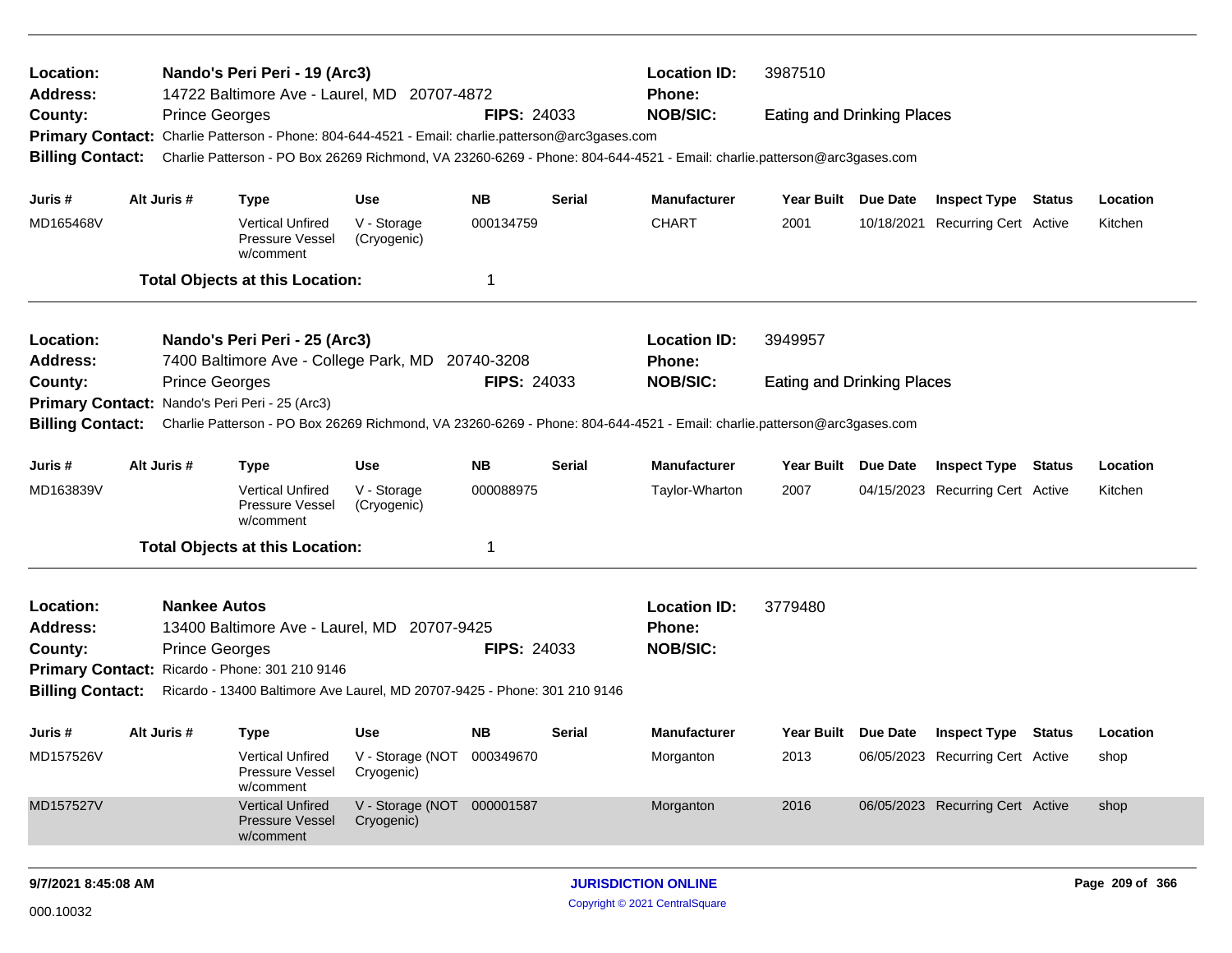| Location:<br><b>Address:</b><br>County:<br><b>Billing Contact:</b> |                                         | <b>NASA Federal Credit Union</b><br>500 Prince Georges Blvd - Upper Marlboro, MD 20774-8732<br><b>Prince Georges</b><br>Primary Contact: Tom Conroy - Phone: 301-249-1800x232<br>Paul Connor - 500 Prince Georges Blvd Upper Marlboro, MD 20774-8732 - Phone: 301 249 1800 x489 - Email: pconnor@nasafcu.com |                                                         | <b>FIPS: 24033</b> |               | <b>Location ID:</b><br><b>Phone:</b><br><b>NOB/SIC:</b> | 719402<br>301-249-1800x232 |            | Executive, legislative, and general government |        |             |
|--------------------------------------------------------------------|-----------------------------------------|--------------------------------------------------------------------------------------------------------------------------------------------------------------------------------------------------------------------------------------------------------------------------------------------------------------|---------------------------------------------------------|--------------------|---------------|---------------------------------------------------------|----------------------------|------------|------------------------------------------------|--------|-------------|
| Juris #                                                            | Alt Juris #                             | Type                                                                                                                                                                                                                                                                                                         | <b>Use</b>                                              | <b>NB</b>          | <b>Serial</b> | <b>Manufacturer</b>                                     | <b>Year Built</b>          | Due Date   | <b>Inspect Type</b>                            | Status | Location    |
| MD147874H                                                          |                                         | Water Tube<br>Coiled (NOT<br>Flueless Hi<br>Efficiency)                                                                                                                                                                                                                                                      | H - Hot Water<br>Heat (Water $\leq$<br>160 psig, 250 F) | 0238011            |               | Giannoni                                                | 2012                       | 11/10/2021 | Recurring Cert Active                          |        | Boiler Room |
| MD147875H                                                          | 2                                       | Water Tube<br>Coiled (NOT<br><b>Flueless Hi</b><br>Efficiency)                                                                                                                                                                                                                                               | H - Hot Water<br>Heat (Water $\leq$<br>160 psig, 250 F) | 0238016            |               | Giannoni                                                | 2012                       | 11/10/2021 | Recurring Cert Active                          |        | Boiler Room |
|                                                                    |                                         | <b>Total Objects at this Location:</b>                                                                                                                                                                                                                                                                       |                                                         | $\overline{2}$     |               |                                                         |                            |            |                                                |        |             |
| Location:                                                          | <b>National Tire &amp; Battery 8576</b> |                                                                                                                                                                                                                                                                                                              |                                                         |                    |               | <b>Location ID:</b>                                     | 719472                     |            |                                                |        |             |

| LUUULIVII.      | <b>Hational Tile &amp; Battery 0010</b>                      |                    | LUUQUUI ID.     | , , J+, Z                                                                                                                                                              |
|-----------------|--------------------------------------------------------------|--------------------|-----------------|------------------------------------------------------------------------------------------------------------------------------------------------------------------------|
| <b>Address:</b> | 8423 Central Ave - Capitol Heights, MD 20743-3602            |                    | <b>Phone:</b>   | 301-350-7801                                                                                                                                                           |
| County:         | <b>Prince Georges</b>                                        | <b>FIPS: 24033</b> | <b>NOB/SIC:</b> | Rubber and miscellaneous plastics products                                                                                                                             |
|                 | <b>Primary Contact:</b> Kevin Williams - Phone: 301-350-7801 |                    |                 |                                                                                                                                                                        |
|                 |                                                              |                    |                 | Billing Contact: Ericka Kies - 4300 Professional Center Dr, Ste 400 Palm Beach Gardens, FL 33410-4280 - Phone: 561-383-3000 x 2515 - Email: opspermits@tirekingdom.com |
|                 |                                                              |                    |                 |                                                                                                                                                                        |

| Juris #   | Alt Juris #                     | Type                                                           | Use                            | <b>NB</b> | <b>Serial</b> | <b>Manufacturer</b> | Year Built Due Date |  | <b>Inspect Type</b>              | <b>Status</b> | Location           |  |
|-----------|---------------------------------|----------------------------------------------------------------|--------------------------------|-----------|---------------|---------------------|---------------------|--|----------------------------------|---------------|--------------------|--|
| MD139363V |                                 | <b>Vertical Unfired</b><br>Pressure Vessel<br>w/comment        | V - Storage (NOT<br>Cryogenic) | 000620312 |               | Steel Fab           | 2010                |  | 10/13/2022 Recurring Cert Active |               | Compressor<br>Room |  |
| MD162048V |                                 | <b>Vertical Unfired</b><br><b>Pressure Vessel</b><br>w/comment | V - Storage (NOT<br>Cryogenic) | 000023577 |               | Morganton           | 2017                |  | 10/10/2022 Recurring Cert Active |               | Compressor<br>Room |  |
|           | Total Ohiects at this Location. |                                                                |                                |           |               |                     |                     |  |                                  |               |                    |  |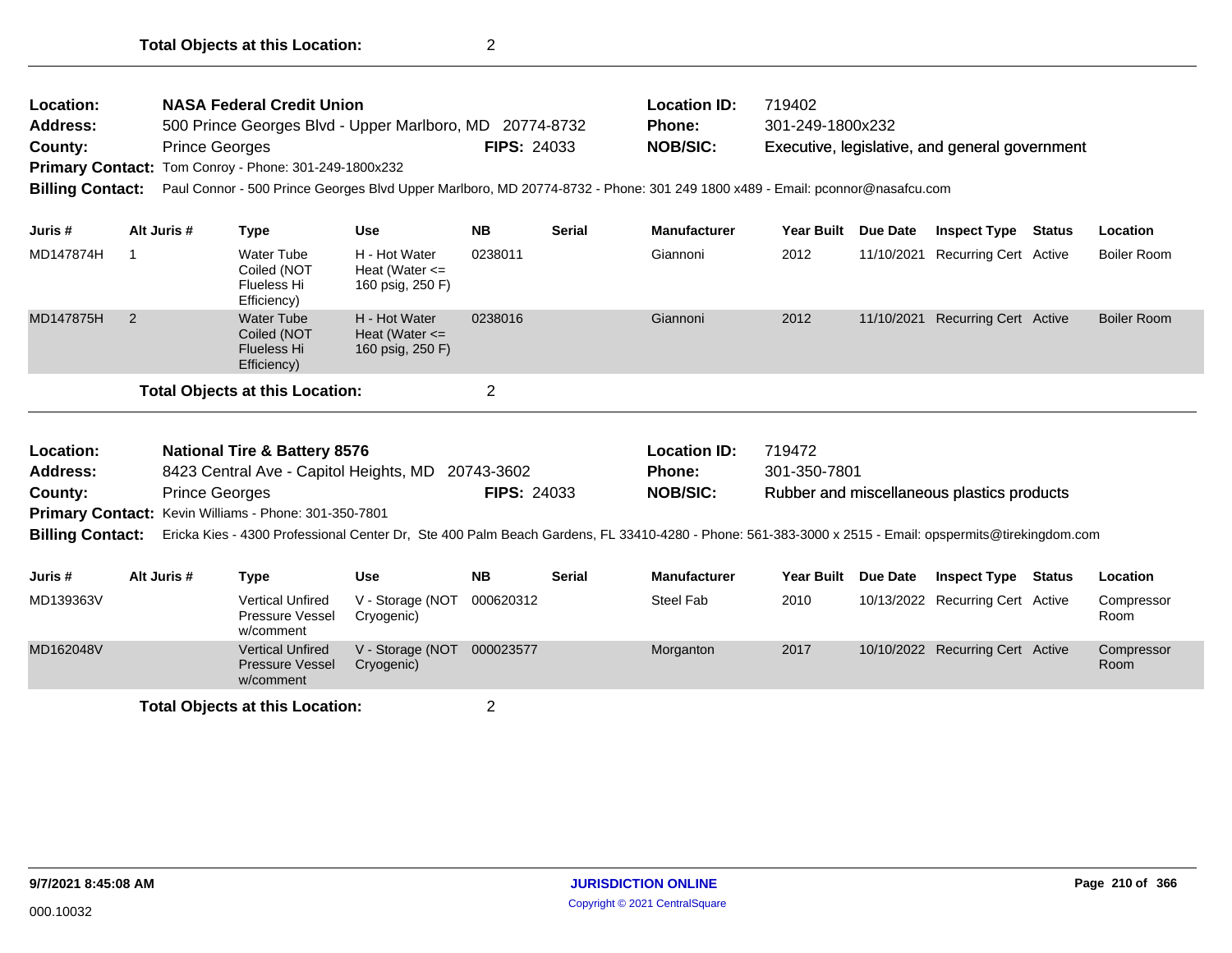| Location:<br><b>Address:</b> |                                                                                                                                                                                                                                    | Neal International Trucks, Inc.<br>5000 Tuxedo Rd - Hyattsville, MD 20781-1213 |                                |                    |               | <b>Location ID:</b><br><b>Phone:</b> | 709002                                 |          |                                  |        |                  |  |  |  |
|------------------------------|------------------------------------------------------------------------------------------------------------------------------------------------------------------------------------------------------------------------------------|--------------------------------------------------------------------------------|--------------------------------|--------------------|---------------|--------------------------------------|----------------------------------------|----------|----------------------------------|--------|------------------|--|--|--|
| County:                      | <b>Prince Georges</b>                                                                                                                                                                                                              |                                                                                |                                | <b>FIPS: 24033</b> |               | <b>NOB/SIC:</b>                      | <b>General Automotive Repair Shops</b> |          |                                  |        |                  |  |  |  |
|                              | Primary Contact: Sharon Richard - Phone: 301-772-4307 - Email: srichard@knealtbc.com<br>Sharon Richard - 5000 Tuxedo Rd Hyattsville, MD 20781-1213 - Phone: 301-772-4307 - Email: srichard@knealtbc.com<br><b>Billing Contact:</b> |                                                                                |                                |                    |               |                                      |                                        |          |                                  |        |                  |  |  |  |
| Juris #                      | Alt Juris #                                                                                                                                                                                                                        | Type                                                                           | <b>Use</b>                     | <b>NB</b>          | <b>Serial</b> | <b>Manufacturer</b>                  | Year Built                             | Due Date | <b>Inspect Type</b>              | Status | Location         |  |  |  |
| MD123717V                    |                                                                                                                                                                                                                                    | <b>Horizontal Unfired</b><br><b>Pressure Vessel</b><br>w/comment               | V - Storage (NOT<br>Cryogenic) | 001169462          |               | Manchester                           | 2001                                   |          | 03/29/2022 Recurring Cert Active |        | Body Shop        |  |  |  |
| MD141537V                    |                                                                                                                                                                                                                                    | <b>Horizontal Unfired</b><br><b>Pressure Vessel</b><br>w/comment               | V - Storage (NOT<br>Cryogenic) | 000029123          |               | Penway                               | 2010                                   |          | 03/29/2022 Recurring Cert Active |        | Main Shop        |  |  |  |
| MD160653V                    |                                                                                                                                                                                                                                    | <b>Vertical Unfired</b>                                                        | V - Storage (NOT               | 000201488          | 000201488     | Trinity                              | 2002                                   |          | 03/13/2022 Recurring Cert Active |        | <b>Body Shop</b> |  |  |  |

w/comment **Total Objects at this Location:** 3

Pressure Vessel

Cryogenic)

| <b>Location:</b><br><b>New Carrollton Mobil</b><br><b>Address:</b><br>7460 Annapolis Rd - Hyattsville, MD 20784-2314<br><b>Prince Georges</b><br>County:<br><b>Primary Contact:</b> Assad Ali - Phone: 301-459-0099 |             |                                                                                |                                | <b>FIPS: 24033</b> |               | <b>Location ID:</b><br>2378646<br><b>Phone:</b><br>301-459-0099<br><b>NOB/SIC:</b><br><b>Gasoline Service Stations</b> |            |                 |                       |        |                 |
|---------------------------------------------------------------------------------------------------------------------------------------------------------------------------------------------------------------------|-------------|--------------------------------------------------------------------------------|--------------------------------|--------------------|---------------|------------------------------------------------------------------------------------------------------------------------|------------|-----------------|-----------------------|--------|-----------------|
|                                                                                                                                                                                                                     |             |                                                                                |                                |                    |               |                                                                                                                        |            |                 |                       |        |                 |
| <b>Billing Contact:</b>                                                                                                                                                                                             |             | Assad Ali - 7460 Annapolis Rd Hyattsville, MD 20784-2314 - Phone: 301-459-0099 |                                |                    |               |                                                                                                                        |            |                 |                       |        |                 |
|                                                                                                                                                                                                                     |             |                                                                                |                                |                    |               |                                                                                                                        |            |                 |                       |        |                 |
| Juris #                                                                                                                                                                                                             | Alt Juris # | Type                                                                           | <b>Use</b>                     | <b>NB</b>          | <b>Serial</b> | <b>Manufacturer</b>                                                                                                    | Year Built | <b>Due Date</b> | <b>Inspect Type</b>   | Status | <b>Location</b> |
| MD130900V                                                                                                                                                                                                           |             | <b>Vertical Unfired</b><br>Pressure Vessel<br>w/comment                        | V - Storage (NOT<br>Cryogenic) | 000856309          |               | Manchester                                                                                                             | 1999       | 07/20/2021      | Recurring Cert Active |        | Rear Shed       |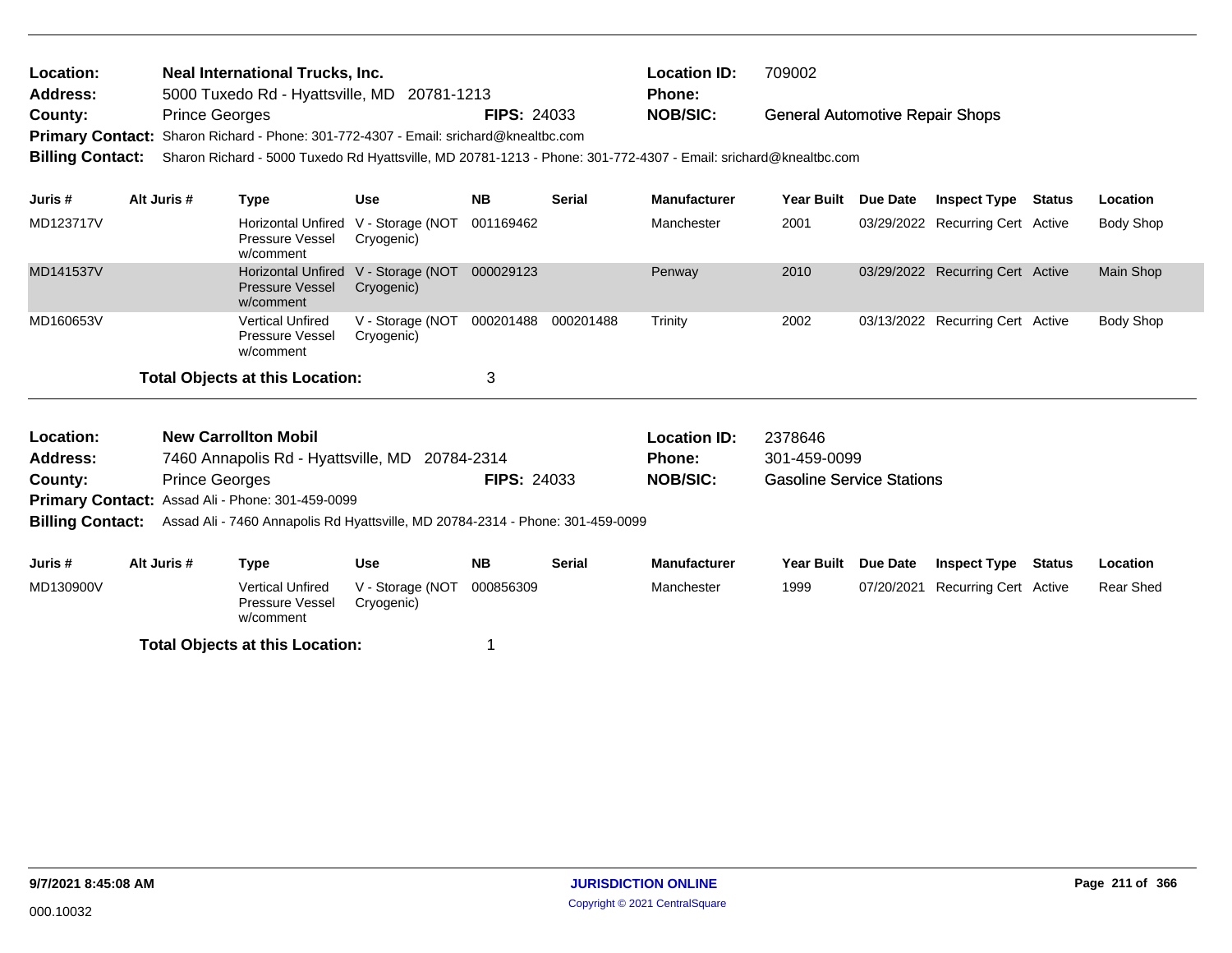| Location:<br><b>Address:</b> |                       | <b>New Carrollton Shell</b><br>8309 Annapolis Rd - New Carrollton, MD 20784-3001                                        |                                                         |                    |               | <b>Location ID:</b><br><b>Phone:</b> | 719540                                           |  |                                        |        |                    |  |  |
|------------------------------|-----------------------|-------------------------------------------------------------------------------------------------------------------------|---------------------------------------------------------|--------------------|---------------|--------------------------------------|--------------------------------------------------|--|----------------------------------------|--------|--------------------|--|--|
| County:                      | <b>Prince Georges</b> |                                                                                                                         |                                                         | <b>FIPS: 24033</b> |               | <b>NOB/SIC:</b>                      | Automotive dealers and gasoline service stations |  |                                        |        |                    |  |  |
| <b>Primary Contact:</b>      |                       | Pankajkumar V. Shah - Phone: 301-377-1011 - Email: nazir505@ymail.com                                                   |                                                         |                    |               |                                      |                                                  |  |                                        |        |                    |  |  |
| <b>Billing Contact:</b>      |                       | Pankajkumar V. Shah - 8309 Annapolis Rd New Carrollton, MD 20784-3001 - Phone: 301-377-1011 - Email: nazir505@ymail.com |                                                         |                    |               |                                      |                                                  |  |                                        |        |                    |  |  |
| Juris #                      | Alt Juris #           | <b>Type</b>                                                                                                             | <b>Use</b>                                              | NB.                | <b>Serial</b> | <b>Manufacturer</b>                  | Year Built Due Date                              |  | <b>Inspect Type Status</b><br>Location |        |                    |  |  |
| MD139241V                    |                       | <b>Vertical Unfired</b><br>Pressure Vessel<br>w/comment                                                                 | V - Storage (NOT<br>Cryogenic)                          | 000381662          |               | Manchester                           | 1996                                             |  | 04/17/2023 Recurring Cert Active       |        | Storage Room       |  |  |
|                              |                       | <b>Total Objects at this Location:</b>                                                                                  |                                                         | 1                  |               |                                      |                                                  |  |                                        |        |                    |  |  |
| Location:                    |                       | <b>New Covenant Church Of The Lord Jesus</b>                                                                            |                                                         |                    |               | <b>Location ID:</b>                  | 719549                                           |  |                                        |        |                    |  |  |
| <b>Address:</b>              |                       | 3805 Lawrence St - Brentwood, MD 20722-2013                                                                             |                                                         |                    |               | Phone:                               |                                                  |  |                                        |        |                    |  |  |
| County:                      | <b>Prince Georges</b> |                                                                                                                         |                                                         | <b>FIPS: 24033</b> |               | <b>NOB/SIC:</b>                      | Membership organizations                         |  |                                        |        |                    |  |  |
| <b>Primary Contact:</b>      |                       | New Covenant Church Of The Lord Jesus - Phone: 3012776053                                                               |                                                         |                    |               |                                      |                                                  |  |                                        |        |                    |  |  |
| <b>Billing Contact:</b>      |                       | - 3805 Lawrence St Brentwood, MD 20722-2013 - Phone: 3012776053                                                         |                                                         |                    |               |                                      |                                                  |  |                                        |        |                    |  |  |
| Juris #                      | Alt Juris #           | <b>Type</b>                                                                                                             | <b>Use</b>                                              | <b>NB</b>          | <b>Serial</b> | <b>Manufacturer</b>                  | Year Built Due Date                              |  | <b>Inspect Type Status</b>             |        | Location           |  |  |
| MD007357H                    |                       | Cast Iron                                                                                                               | H - Hot Water<br>Heat (Water $\leq$<br>160 psig, 250 F) | СI                 | 212228        | Pacific                              | 1967                                             |  | 07/07/2022 Recurring Cert Active       |        | <b>Boiler Room</b> |  |  |
| MD007358H                    |                       | Cast Iron                                                                                                               | H - Hot Water<br>Heat (Water $\leq$<br>160 psig, 250 F) | <b>CI</b>          | 212229        | Pacific                              | 1967                                             |  | 07/07/2022 Recurring Cert Active       |        | <b>Blrm</b>        |  |  |
|                              |                       | <b>Total Objects at this Location:</b>                                                                                  |                                                         | $\overline{2}$     |               |                                      |                                                  |  |                                        |        |                    |  |  |
| Location:                    |                       | <b>New Super Cleaners</b>                                                                                               |                                                         |                    |               | <b>Location ID:</b>                  | 726077                                           |  |                                        |        |                    |  |  |
| <b>Address:</b>              |                       | 12770 Old Fort Rd - Fort Washington, MD 20744-2871                                                                      |                                                         |                    |               | <b>Phone:</b>                        | 301-203-5420                                     |  |                                        |        |                    |  |  |
| County:                      | <b>Prince Georges</b> |                                                                                                                         |                                                         | <b>FIPS: 24033</b> |               | <b>NOB/SIC:</b>                      | <b>Personal services</b>                         |  |                                        |        |                    |  |  |
|                              |                       | Primary Contact: Clara Choe - Phone: 703-649-2110 - Cell: 301-412-0927 - Email: assafinancial@gmail.com                 |                                                         |                    |               |                                      |                                                  |  |                                        |        |                    |  |  |
| <b>Billing Contact:</b>      |                       | Mrs. Kim - 12770 Old Fort Rd Fort Washington, MD 20744-2871 - Phone: 301-203-5420 - Email: meskim17@gmail.com           |                                                         |                    |               |                                      |                                                  |  |                                        |        |                    |  |  |
| Juris #                      | Alt Juris #           | Type                                                                                                                    | <b>Use</b>                                              | <b>NB</b>          | <b>Serial</b> | <b>Manufacturer</b>                  | Year Built Due Date                              |  | <b>Inspect Type</b>                    | Status | Location           |  |  |
| MD053875V                    |                       | Horizontal Unfired V - Storage (NOT<br>Pressure Vessel<br>w/comment                                                     | Cryogenic)                                              | 000052148          |               | <b>Brunner</b>                       | 1982                                             |  | 12/06/2021 Recurring Cert Active       |        | <b>Boiler Room</b> |  |  |
| 9/7/2021 8:45:08 AM          |                       |                                                                                                                         |                                                         |                    |               | <b>JURISDICTION ONLINE</b>           |                                                  |  |                                        |        | Page 212 of 366    |  |  |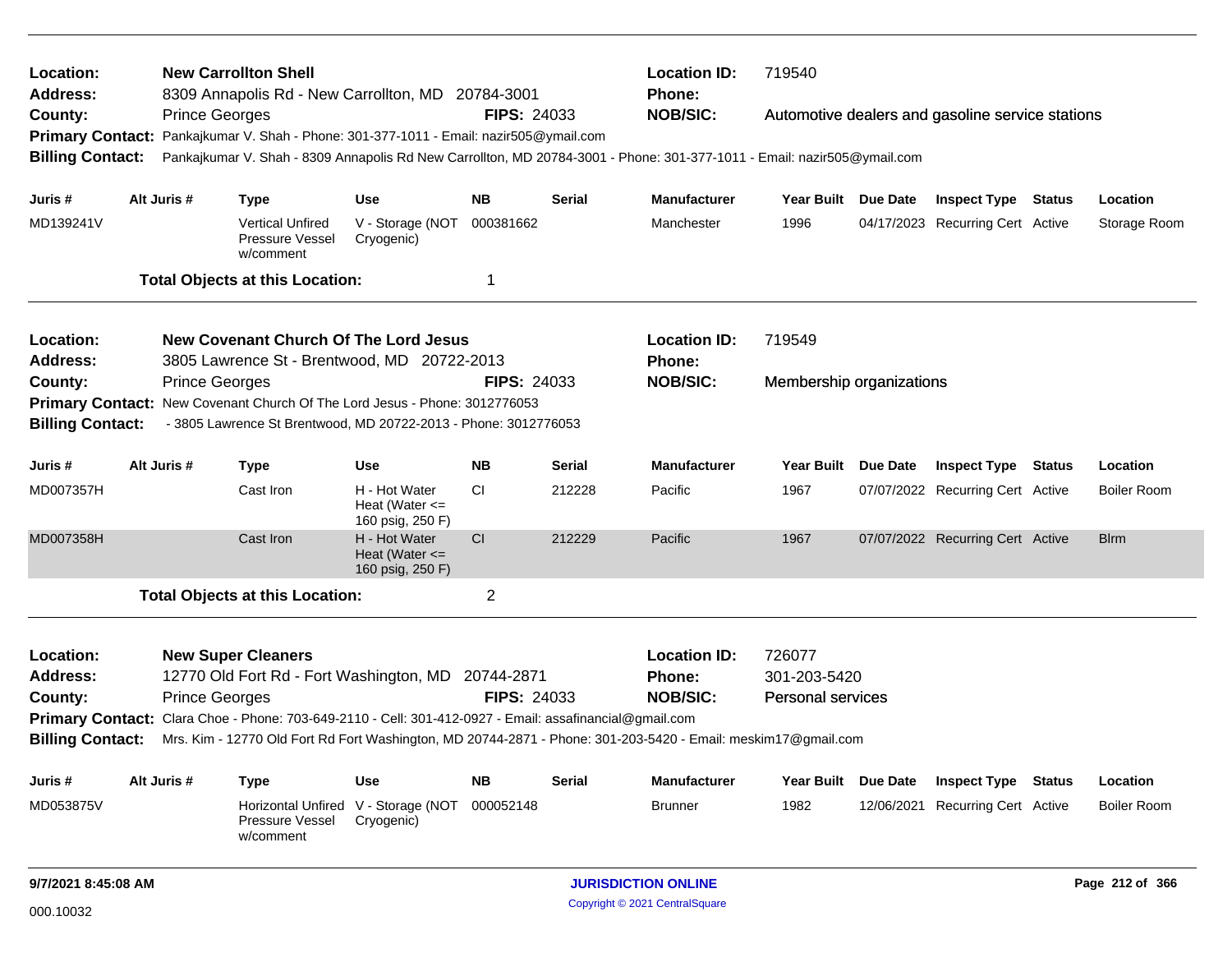| Location:       | Nixon Uniform                                                                       |                    | <b>Location ID:</b> | 719667                        |
|-----------------|-------------------------------------------------------------------------------------|--------------------|---------------------|-------------------------------|
| <b>Address:</b> | 11860 Old Baltimore Pike - Beltsville, MD 20705-1214                                |                    | <b>Phone:</b>       | 301-595-5900                  |
| County:         | <b>Prince Georges</b>                                                               | <b>FIPS: 24033</b> | NOB/SIC:            | <b>Business Services, NEC</b> |
|                 | Primary Contact: Bobby Hamil - Phone: 301-595-5900 - Email: hamilb@nixonmedical.com |                    |                     |                               |

**Billing Contact:** Bobby Hamil - 11860 Old Baltimore Pike Beltsville, MD 20705-1214 - Phone: 301-595-5900 - Email: hamilb@nixonmedical.com

| Juris #   | Alt Juris # | Type                                                           | <b>Use</b>                                        | <b>NB</b> | <b>Serial</b> | <b>Manufacturer</b>       | <b>Year Built</b> | Due Date   | <b>Inspect Type</b>              | <b>Status</b> | Location        |
|-----------|-------------|----------------------------------------------------------------|---------------------------------------------------|-----------|---------------|---------------------------|-------------------|------------|----------------------------------|---------------|-----------------|
| MD004728  |             | <b>Horizontal Fire</b><br>Tube                                 | S - Power-Other<br>w/comment (Stm<br>$> 15$ psig) | 000010050 |               | <b>Cleaver Brooks</b>     | 1999              |            | 04/16/2022 Recurring Cert Active |               | <b>B</b> lrm    |
| MD116700V |             | <b>Vertical Unfired</b><br><b>Pressure Vessel</b><br>w/comment | V - Storage (NOT<br>Cryogenic)                    | 001067783 |               | Melben                    | 2002              | 04/11/2023 | <b>Recurring Cert Active</b>     |               | Plant           |
| MD166946V |             | Vertical Unfired<br>Pressure Vessel<br>w/comment               | V - Storage (NOT<br>Cryogenic)                    | 000928697 |               | Samuel Pressure<br>Vessel | 2019              |            | 04/04/2022 Recurring Cert Active |               | Plant           |
| MD166947V |             | <b>Vertical Unfired</b><br><b>Pressure Vessel</b><br>w/comment | O - Other (PV)<br>Use) w/comment                  | 000816657 |               | Morganton                 | 2019              |            | 04/04/2022 Recurring Cert Active |               | Plant           |
| MD166948V |             | <b>Vertical Unfired</b><br>Pressure Vessel<br>w/comment        | O - Other (PV)<br>Use) w/comment                  | 000816663 |               | Morganton                 | 2019              |            | 04/04/2022 Recurring Cert Active |               | Plant           |
| MD168797V |             | <b>Vertical Unfired</b><br><b>Pressure Vessel</b><br>w/comment | V - Storage (NOT<br>Cryogenic)                    | 000018996 |               | Penway                    | 2006              | 02/27/2023 | <b>Recurring Cert Active</b>     |               | Soil Room Plant |
|           |             | <b>Total Objects at this Location:</b>                         |                                                   | 6         |               |                           |                   |            |                                  |               |                 |

| Location:               |             | <b>North Pointe Apartments</b>                      |                                                                               |                    |               | <b>Location ID:</b> | 702216                                  |                 |                                  |        |                  |  |  |
|-------------------------|-------------|-----------------------------------------------------|-------------------------------------------------------------------------------|--------------------|---------------|---------------------|-----------------------------------------|-----------------|----------------------------------|--------|------------------|--|--|
| <b>Address:</b>         |             | 2805 Nicholson St - Hyattsville, MD                 | 20782-2846                                                                    |                    |               | <b>Phone:</b>       |                                         |                 |                                  |        |                  |  |  |
| County:                 |             | <b>Prince Georges</b>                               |                                                                               | <b>FIPS: 24033</b> |               | <b>NOB/SIC:</b>     | <b>Operators of Apartment Buildings</b> |                 |                                  |        |                  |  |  |
|                         |             | Primary Contact: Erica Newman - Phone: 301-559-1200 |                                                                               |                    |               |                     |                                         |                 |                                  |        |                  |  |  |
| <b>Billing Contact:</b> |             |                                                     | Erica Newman - 5720 29th Ave Hyattsville, MD 20782-3109 - Phone: 301-559-1200 |                    |               |                     |                                         |                 |                                  |        |                  |  |  |
| Juris #                 | Alt Juris # | Type                                                | Use                                                                           | <b>NB</b>          | <b>Serial</b> | <b>Manufacturer</b> | <b>Year Built</b>                       | <b>Due Date</b> | <b>Inspect Type</b>              | Status | Location         |  |  |
| MD084408H               |             | Cast Iron                                           | H - Hot Water<br>Heat (Water $\leq$<br>160 psig, 250 F)                       | -CI                | G-6013        | American Standard   | 1960                                    |                 | 02/11/2023 Recurring Cert Active |        | <b>Bldg 2805</b> |  |  |
|                         |             | <b>Total Objects at this Location:</b>              |                                                                               |                    |               |                     |                                         |                 |                                  |        |                  |  |  |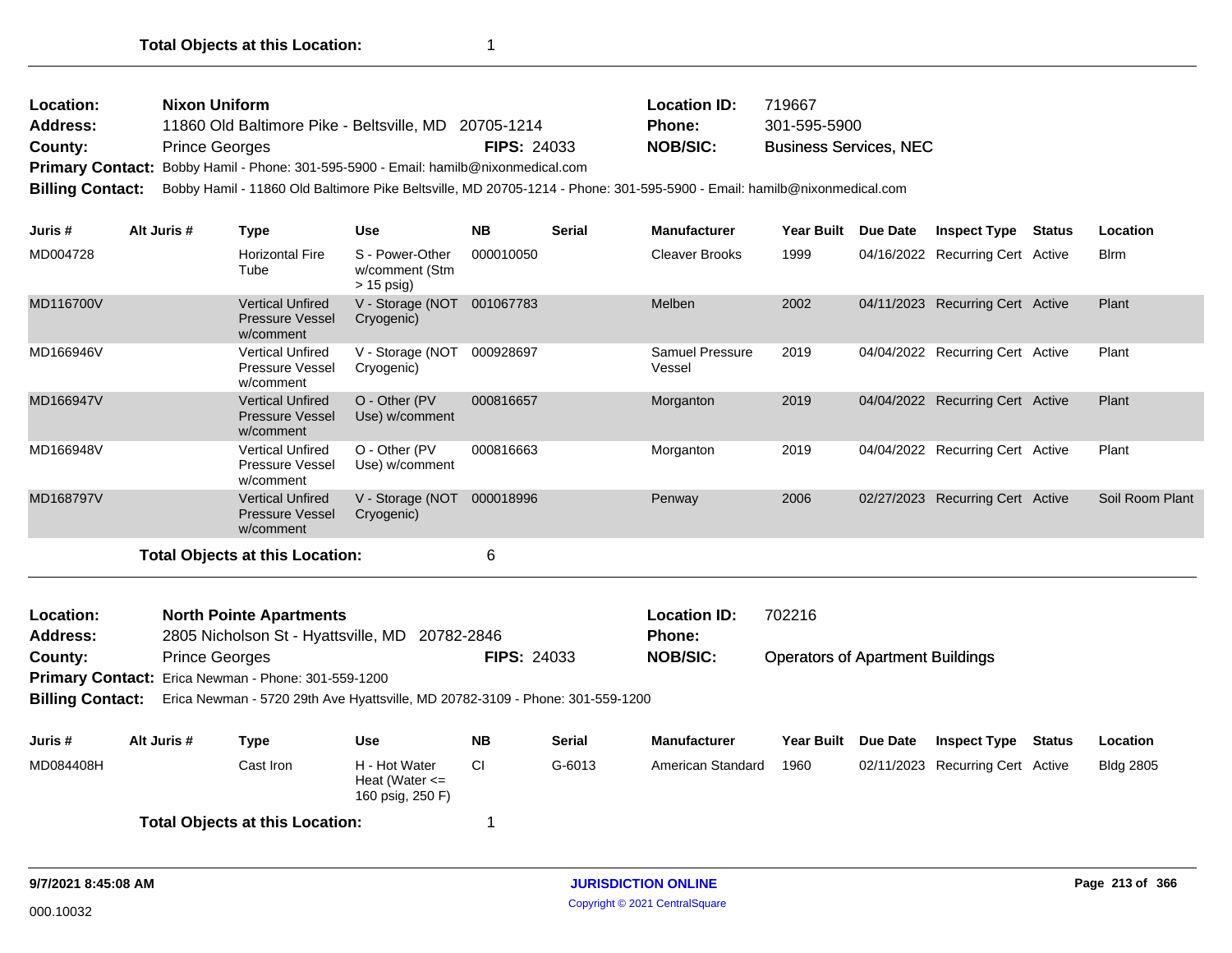| Location:<br>Address:<br>County:<br><b>Primary Contact:</b> | <b>Prince Georges</b> | <b>North Pointe Apartments</b><br>2807 Nicholson St - Hyattsville, MD 20782-2847<br>Erica Newman - Phone: 301-559-1200 |                                                         | <b>FIPS: 24033</b> |               | <b>Location ID:</b><br>702217<br><b>Phone:</b><br><b>NOB/SIC:</b><br><b>Operators of Apartment Buildings</b> |                                                   |                 |                                  |               |                  |  |  |  |
|-------------------------------------------------------------|-----------------------|------------------------------------------------------------------------------------------------------------------------|---------------------------------------------------------|--------------------|---------------|--------------------------------------------------------------------------------------------------------------|---------------------------------------------------|-----------------|----------------------------------|---------------|------------------|--|--|--|
| <b>Billing Contact:</b>                                     |                       | Erica Newman - 5720 29th Ave Hyattsville, MD 20782-3109 - Phone: 301-559-1200                                          |                                                         |                    |               |                                                                                                              |                                                   |                 |                                  |               |                  |  |  |  |
| Juris #                                                     | Alt Juris #           | <b>Type</b>                                                                                                            | <b>Use</b>                                              | <b>NB</b>          | <b>Serial</b> | <b>Manufacturer</b>                                                                                          | Year Built Due Date                               |                 | <b>Inspect Type Status</b>       |               | Location         |  |  |  |
| MD084405H                                                   |                       | Cast Iron                                                                                                              | H - Hot Water<br>Heat (Water $\leq$<br>160 psig, 250 F) | <b>CI</b>          | G-6013        | American Standard                                                                                            | 1960                                              |                 | 02/11/2023 Recurring Cert Active |               | <b>Bldg 2807</b> |  |  |  |
|                                                             |                       | <b>Total Objects at this Location:</b>                                                                                 |                                                         | -1                 |               |                                                                                                              |                                                   |                 |                                  |               |                  |  |  |  |
| Location:                                                   |                       | <b>North Pointe Apartments</b>                                                                                         |                                                         |                    |               | <b>Location ID:</b>                                                                                          | 702218                                            |                 |                                  |               |                  |  |  |  |
| <b>Address:</b>                                             |                       | 2813 Nicholson St - Hyattsville, MD 20782-2850                                                                         |                                                         |                    |               | <b>Phone:</b>                                                                                                | 301-559-1200                                      |                 |                                  |               |                  |  |  |  |
| County:                                                     | <b>Prince Georges</b> |                                                                                                                        |                                                         | <b>FIPS: 24033</b> |               | <b>NOB/SIC:</b>                                                                                              | <b>Operators of Apartment Buildings</b>           |                 |                                  |               |                  |  |  |  |
|                                                             |                       | Primary Contact: Erica Newman - Phone: 301-559-1200                                                                    |                                                         |                    |               |                                                                                                              |                                                   |                 |                                  |               |                  |  |  |  |
| <b>Billing Contact:</b>                                     |                       | Erica Newman - 5720 29th Ave Hyattsville, MD 20782-3109 - Phone: 301-559-1200                                          |                                                         |                    |               |                                                                                                              |                                                   |                 |                                  |               |                  |  |  |  |
| Juris #                                                     | Alt Juris #           | <b>Type</b>                                                                                                            | <b>Use</b>                                              | <b>NB</b>          | <b>Serial</b> | <b>Manufacturer</b>                                                                                          | <b>Year Built</b>                                 | <b>Due Date</b> | <b>Inspect Type</b>              | <b>Status</b> | Location         |  |  |  |
| MD084402H                                                   |                       | Cast Iron                                                                                                              | H - Hot Water<br>Heat (Water $\leq$<br>160 psig, 250 F) | <b>CI</b>          | G-6013        | American Standard                                                                                            | 1960                                              |                 | 02/11/2023 Recurring Cert Active |               | <b>Bldg 2813</b> |  |  |  |
| MD125469H                                                   |                       | <b>Water Heater</b><br>(HLW)                                                                                           | H - Hot Water<br>Supply (Water <=<br>160 psig, 210 F)   | 000093859          |               | <b>State Industries</b>                                                                                      | 2005                                              |                 | 02/11/2023 Recurring Cert Active |               | <b>Bldg 2813</b> |  |  |  |
|                                                             |                       | <b>Total Objects at this Location:</b>                                                                                 |                                                         | $\overline{c}$     |               |                                                                                                              |                                                   |                 |                                  |               |                  |  |  |  |
| Location:<br>Address:<br>County:                            | <b>Prince Georges</b> | <b>North Pointe Apartments</b><br>5720 29th Ave - Hyattsville, MD 20782-3109                                           |                                                         | <b>FIPS: 24033</b> |               | <b>Location ID:</b><br>Phone:<br><b>NOB/SIC:</b>                                                             | 702222<br><b>Operators of Apartment Buildings</b> |                 |                                  |               |                  |  |  |  |
| <b>Billing Contact:</b>                                     |                       | Primary Contact: Erica Newman - Phone: 301-559-1200                                                                    |                                                         |                    |               |                                                                                                              |                                                   |                 |                                  |               |                  |  |  |  |
| Juris #                                                     | Alt Juris #           | <b>Type</b>                                                                                                            | <b>Use</b>                                              | <b>NB</b>          | Serial        | <b>Manufacturer</b>                                                                                          | Year Built Due Date                               |                 | <b>Inspect Type</b>              | Status        | Location         |  |  |  |
| MD084416H                                                   |                       | Cast Iron                                                                                                              | H - Hot Water<br>Heat (Water $\leq$<br>160 psig, 250 F) | <b>CI</b>          | G-609         | American                                                                                                     | 1960                                              |                 | 02/11/2023 Recurring Cert Active |               | <b>Bldg 5720</b> |  |  |  |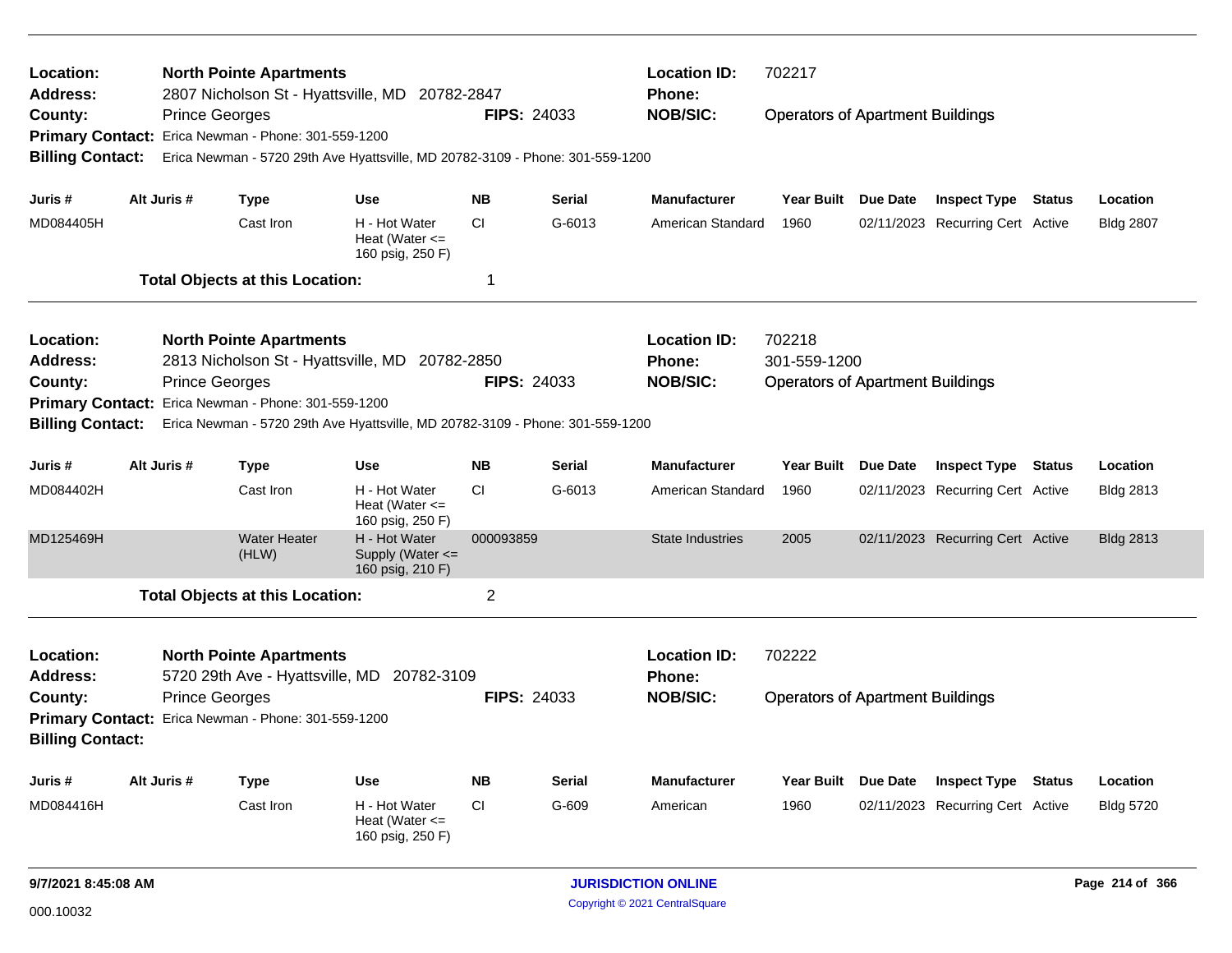| Juris #                                                                          | Alt Juris #                                                 | <b>Type</b>                                         | <b>Use</b>                                                | <b>NB</b>          | <b>Serial</b>                    | <b>Manufacturer</b>                     | <b>Year Built</b>                       | Due Date        | <b>Inspect Type</b>              | <b>Status</b> | Location         |
|----------------------------------------------------------------------------------|-------------------------------------------------------------|-----------------------------------------------------|-----------------------------------------------------------|--------------------|----------------------------------|-----------------------------------------|-----------------------------------------|-----------------|----------------------------------|---------------|------------------|
| MD125467H                                                                        |                                                             | <b>Water Heater</b><br>(HLW)                        | H - Hot Water<br>Supply (Water $\leq$<br>160 psig, 210 F) | 000074188          |                                  | <b>State Industries</b>                 | 2002                                    |                 | 02/11/2023 Recurring Cert Active |               | <b>Bldg 5720</b> |
|                                                                                  |                                                             | <b>Total Objects at this Location:</b>              |                                                           | $\overline{2}$     |                                  |                                         |                                         |                 |                                  |               |                  |
| Location:<br>Address:                                                            |                                                             | <b>North Pointe Apartments</b>                      | 5723 29th Ave - Hyattsville, MD 20782-3113                |                    |                                  | <b>Location ID:</b><br><b>Phone:</b>    | 702219                                  |                 |                                  |               |                  |
| County:                                                                          |                                                             | <b>Prince Georges</b>                               |                                                           | <b>FIPS: 24033</b> |                                  | <b>NOB/SIC:</b>                         | <b>Operators of Apartment Buildings</b> |                 |                                  |               |                  |
|                                                                                  |                                                             | Primary Contact: Erica Newman - Phone: 301-559-1200 |                                                           |                    |                                  |                                         |                                         |                 |                                  |               |                  |
| <b>Billing Contact:</b>                                                          |                                                             |                                                     |                                                           |                    |                                  |                                         |                                         |                 |                                  |               |                  |
| Juris #                                                                          | Alt Juris #                                                 | <b>Type</b>                                         | <b>Use</b>                                                | <b>NB</b>          | <b>Serial</b>                    | <b>Manufacturer</b>                     | Year Built                              | Due Date        | <b>Inspect Type</b>              | <b>Status</b> | Location         |
| MD084419H                                                                        |                                                             | Cast Iron                                           | H - Hot Water<br>Heat (Water $\leq$<br>160 psig, 250 F)   | CI.                | G-6013                           | American                                | 1960                                    |                 | 02/11/2023 Recurring Cert Active |               | <b>Bldg 5723</b> |
| MD163798H                                                                        |                                                             | <b>Water Heater</b><br>(HLW)                        | H - Hot Water<br>Supply (Water <=<br>160 psig, 210 F)     | 000245776          |                                  | <b>BTR</b>                              | 2018                                    |                 | 02/11/2023 Recurring Cert Active |               | 5723             |
|                                                                                  |                                                             | <b>Total Objects at this Location:</b>              |                                                           | $\overline{2}$     |                                  |                                         |                                         |                 |                                  |               |                  |
| Location:                                                                        |                                                             | <b>North Pointe Apartments</b>                      |                                                           |                    |                                  | <b>Location ID:</b>                     | 1944467                                 |                 |                                  |               |                  |
| <b>Address:</b><br>County:<br><b>Primary Contact:</b><br><b>Billing Contact:</b> | <b>Prince Georges</b><br>Erica Newman - Phone: 301-559-1200 | 5729 29th Ave - Hyattsville, MD 20782-3119          | <b>FIPS: 24033</b>                                        |                    | <b>Phone:</b><br><b>NOB/SIC:</b> | <b>Operators of Apartment Buildings</b> |                                         |                 |                                  |               |                  |
| Juris #                                                                          | Alt Juris #                                                 | <b>Type</b>                                         | Use                                                       | <b>NB</b>          | <b>Serial</b>                    | <b>Manufacturer</b>                     | Year Built                              | <b>Due Date</b> | <b>Inspect Type</b>              | <b>Status</b> | Location         |
| MD084411H                                                                        |                                                             | Cast Iron                                           | H - Hot Water<br>Heat (Water $\leq$<br>160 psig, 250 F)   | СI                 | G-6013                           | American                                | 1960                                    |                 | 02/11/2023 Recurring Cert Active |               | <b>Bldg 5729</b> |
| MD135307H                                                                        |                                                             | <b>Water Heater</b><br>(HLW)                        | H - Hot Water<br>Supply (Water <=<br>160 psig, 210 F)     | 000140500          |                                  | <b>State</b>                            | 2009                                    |                 | 02/11/2023 Recurring Cert Active |               | Bldg. 5729       |
|                                                                                  |                                                             | <b>Total Objects at this Location:</b>              |                                                           | $\overline{2}$     |                                  |                                         |                                         |                 |                                  |               |                  |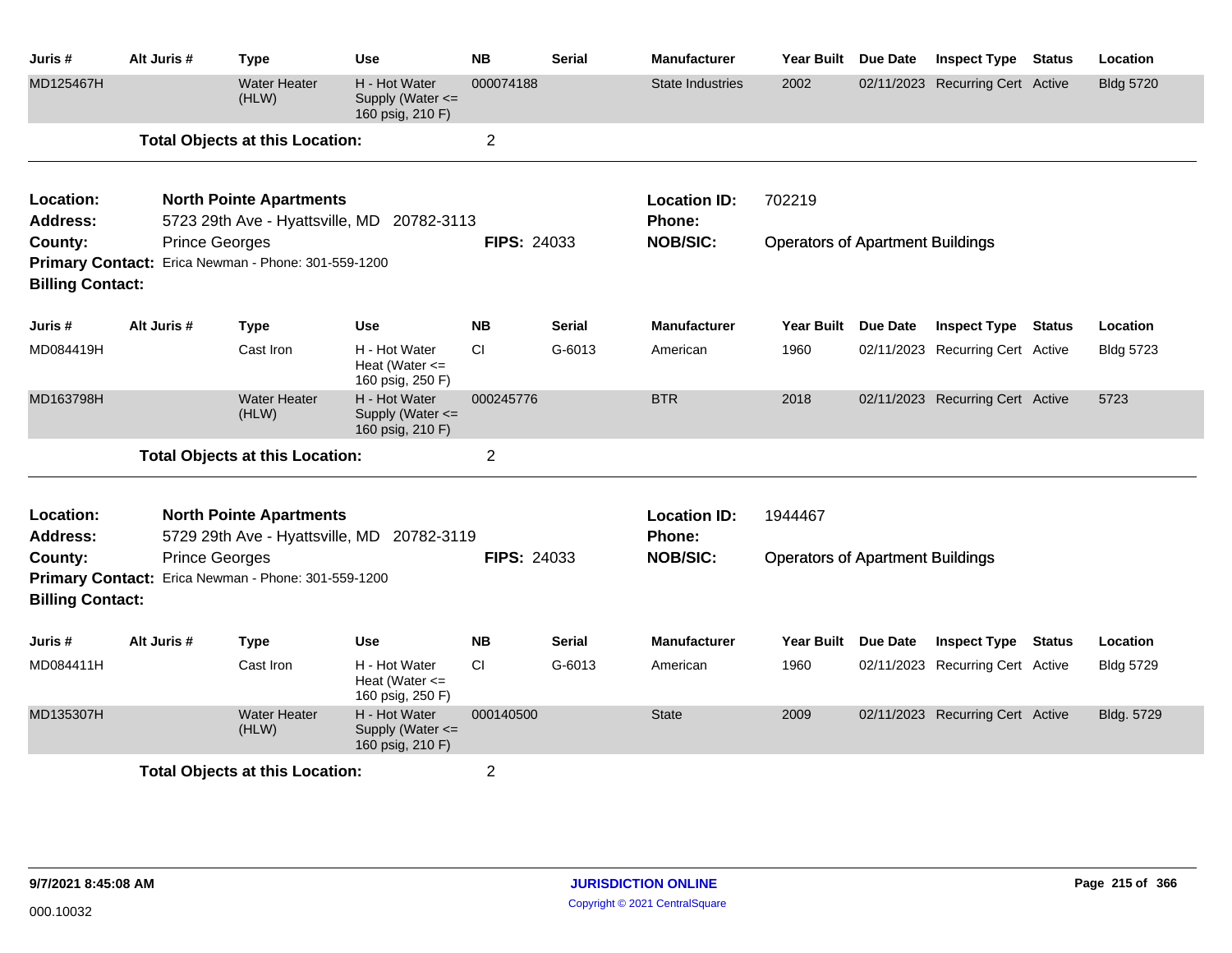| Location:<br><b>North Pointe Apartments</b><br>5731 29th Ave - Hyattsville, MD 20782-3121<br>Address:<br><b>Prince Georges</b><br>County:<br>Primary Contact: Erica Newman - Phone: 301-559-1200<br><b>Billing Contact:</b><br>Erica Newman - 5720 29th Ave Hyattsville, MD 20782-3109 - Phone: 301-559-1200<br>Alt Juris # |                                                                             |                       |                                                                                                                                      |                                                         | <b>FIPS: 24033</b> |                               | <b>Location ID:</b><br>Phone:<br><b>NOB/SIC:</b> | 702223<br><b>Operators of Apartment Buildings</b> |                 |                                                  |               |                  |
|-----------------------------------------------------------------------------------------------------------------------------------------------------------------------------------------------------------------------------------------------------------------------------------------------------------------------------|-----------------------------------------------------------------------------|-----------------------|--------------------------------------------------------------------------------------------------------------------------------------|---------------------------------------------------------|--------------------|-------------------------------|--------------------------------------------------|---------------------------------------------------|-----------------|--------------------------------------------------|---------------|------------------|
| Juris #                                                                                                                                                                                                                                                                                                                     |                                                                             |                       | <b>Type</b>                                                                                                                          | <b>Use</b>                                              | <b>NB</b>          | Serial                        | <b>Manufacturer</b>                              | <b>Year Built</b>                                 | Due Date        | <b>Inspect Type</b>                              | Status        | Location         |
| MD084414H                                                                                                                                                                                                                                                                                                                   |                                                                             |                       | Cast Iron                                                                                                                            | H - Hot Water<br>Heat (Water $\leq$<br>160 psig, 250 F) | <b>CI</b>          |                               | American                                         | 1960                                              |                 | 02/11/2023 Recurring Cert Active                 |               | <b>Bldg 5731</b> |
| MD125468H                                                                                                                                                                                                                                                                                                                   |                                                                             |                       | <b>Water Heater</b><br>(HLW)                                                                                                         | H - Hot Water<br>Supply (Water <=<br>160 psig, 210 F)   | 000089622          |                               | <b>State Industries</b>                          | 2004                                              |                 | 02/11/2023 Recurring Cert Active                 |               | <b>Blbg 5731</b> |
|                                                                                                                                                                                                                                                                                                                             |                                                                             |                       | <b>Total Objects at this Location:</b>                                                                                               |                                                         | $\overline{2}$     |                               |                                                  |                                                   |                 |                                                  |               |                  |
| Location:<br><b>Address:</b>                                                                                                                                                                                                                                                                                                | <b>O &amp; A Auto Parts</b><br>11700 Brandywine Rd - Clinton, MD 20735-9735 |                       |                                                                                                                                      |                                                         |                    | <b>Location ID:</b><br>Phone: | 2929486<br>301-868-7440                          |                                                   |                 |                                                  |               |                  |
| County:                                                                                                                                                                                                                                                                                                                     |                                                                             | <b>Prince Georges</b> |                                                                                                                                      |                                                         | <b>FIPS: 24033</b> |                               | <b>NOB/SIC:</b>                                  |                                                   |                 | Automotive Services, Except Repair and Carwashes |               |                  |
| <b>Billing Contact:</b>                                                                                                                                                                                                                                                                                                     |                                                                             |                       | Primary Contact: Oscar Amaya - Phone: 301-868-7440<br>Oscar Amaya - 11700 Brandywine Rd Clinton, MD 20735-9735 - Phone: 301-868-7440 |                                                         |                    |                               |                                                  |                                                   |                 |                                                  |               |                  |
| Juris #                                                                                                                                                                                                                                                                                                                     | Alt Juris #                                                                 |                       | <b>Type</b>                                                                                                                          | <b>Use</b>                                              | <b>NB</b>          | <b>Serial</b>                 | <b>Manufacturer</b>                              | <b>Year Built</b>                                 | <b>Due Date</b> | <b>Inspect Type</b>                              | <b>Status</b> | Location         |
| MD139748V                                                                                                                                                                                                                                                                                                                   |                                                                             |                       | <b>Horizontal Unfired</b><br>Pressure Vessel<br>w/comment                                                                            | V - Storage (NOT<br>Cryogenic)                          | 0006779            |                               | <b>Brunner</b>                                   | 1988                                              | 07/20/2021      | <b>Recurring Cert Active</b>                     |               | Shop             |
| MD164655V                                                                                                                                                                                                                                                                                                                   |                                                                             |                       | <b>Vertical Unfired</b><br><b>Pressure Vessel</b><br>w/comment                                                                       | V - Storage (NOT<br>Cryogenic)                          | 000068463          |                               | Morganton                                        | 2010                                              | 07/23/2021      | <b>Recurring Cert Active</b>                     |               | Shop             |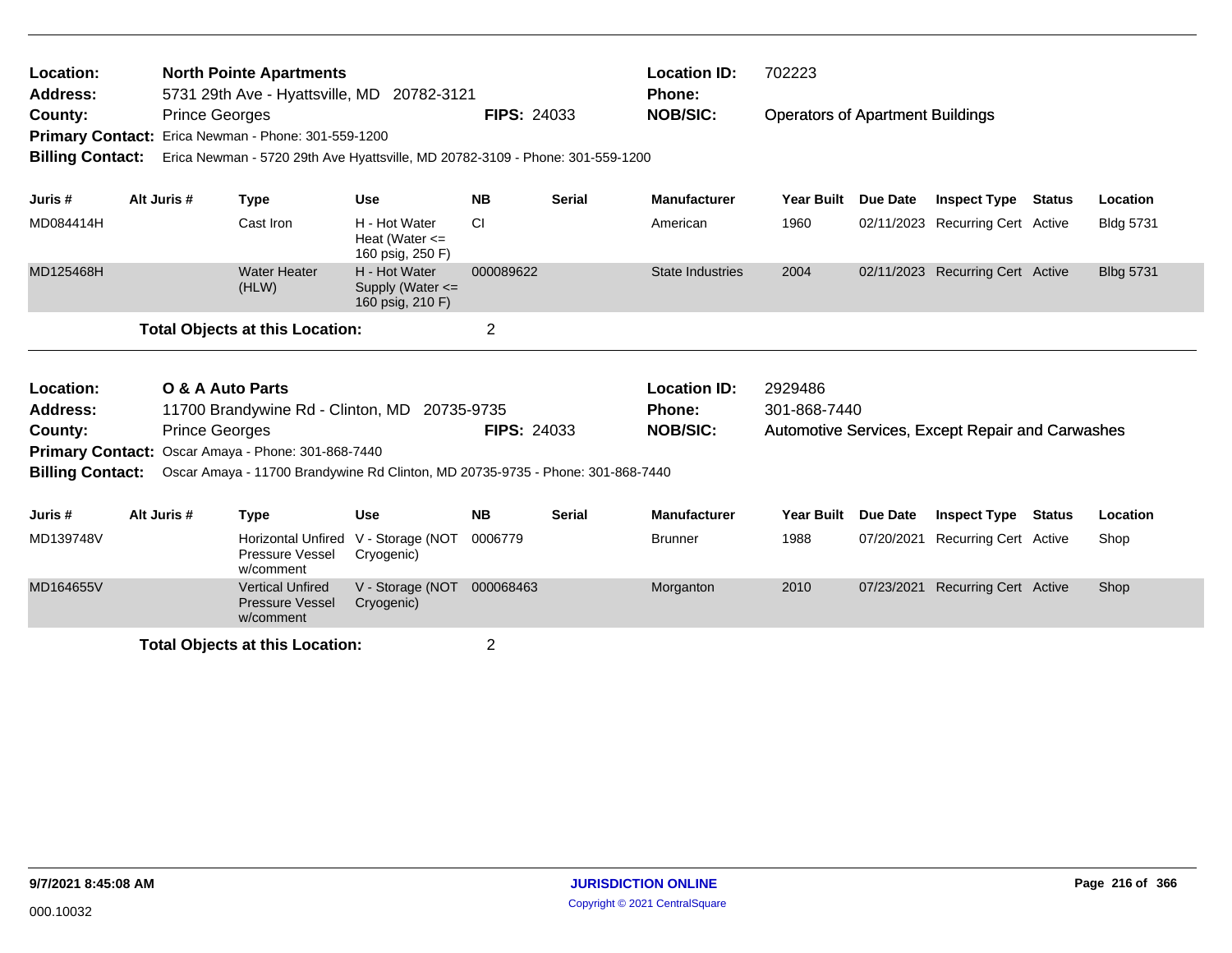| Location:<br>Address:<br>County:<br><b>Primary Contact:</b><br><b>Billing Contact:</b> |             | <b>Prince Georges</b><br>Oakcrest Auto Body Inc | <b>Oakcrest Auto Body Inc.</b><br>5410 Marlboro Pike - District Heights, MD |                                                           | 20747-1003<br><b>FIPS: 24033</b> |               | <b>Location ID:</b><br>Phone:<br><b>NOB/SIC:</b>                                                                                                                          | 2450833<br>301-736-5200                 |                 | Top, Body, and Upholstery Repair Shops and Paint Shops |               |                            |
|----------------------------------------------------------------------------------------|-------------|-------------------------------------------------|-----------------------------------------------------------------------------|-----------------------------------------------------------|----------------------------------|---------------|---------------------------------------------------------------------------------------------------------------------------------------------------------------------------|-----------------------------------------|-----------------|--------------------------------------------------------|---------------|----------------------------|
| Juris #                                                                                | Alt Juris # |                                                 | <b>Type</b>                                                                 | <b>Use</b>                                                | <b>NB</b>                        | <b>Serial</b> | <b>Manufacturer</b>                                                                                                                                                       | Year Built Due Date                     |                 | <b>Inspect Type</b>                                    | Status        | Location                   |
| MD133709V                                                                              |             |                                                 | <b>Horizontal Unfired</b><br>Pressure Vessel<br>w/comment                   | O - Other (PV<br>Use) w/comment                           | 000736828                        |               | Wood                                                                                                                                                                      | 1979                                    |                 | 11/10/2022 Recurring Cert Active                       |               | <b>OUTSIDE</b>             |
|                                                                                        |             |                                                 | <b>Total Objects at this Location:</b>                                      |                                                           | 1                                |               |                                                                                                                                                                           |                                         |                 |                                                        |               |                            |
| Location:<br><b>Address:</b>                                                           |             |                                                 | <b>Oakcrest Towers Apts.</b>                                                | 2020 Brooks Dr - District Heights, MD 20747-1060          |                                  |               | <b>Location ID:</b><br>Phone:                                                                                                                                             | 2000122                                 |                 |                                                        |               |                            |
| County:<br><b>Primary Contact:</b><br><b>Billing Contact:</b>                          |             | <b>Prince Georges</b>                           |                                                                             | Dave Herdman - Phone: 301-736-4800 - Cell: 301-642-7928   | <b>FIPS: 24033</b>               |               | <b>NOB/SIC:</b><br>Eric Freitag - 300 N Lee St Ste 200 Alexandria, VA 22314-2640 - Phone: 703-548-7303x104 - Cell: c703-477-2278 - Email: efreitag@scottmanagementinc.com | <b>Operators of Apartment Buildings</b> |                 |                                                        |               |                            |
| Juris #                                                                                | Alt Juris # |                                                 | <b>Type</b>                                                                 | <b>Use</b>                                                | <b>NB</b>                        | <b>Serial</b> | <b>Manufacturer</b>                                                                                                                                                       | <b>Year Built</b>                       | <b>Due Date</b> | <b>Inspect Type</b>                                    | <b>Status</b> | Location                   |
| MD162008H                                                                              |             |                                                 | <b>Vertical Water</b><br>Tube                                               | H - Hot Water<br>Supply (Water $\leq$<br>160 psig, 210 F) | 000049699                        |               | A O Smith                                                                                                                                                                 | 2017                                    |                 | 09/24/2022 Recurring Cert Active                       |               | Bldg. 2020 roof<br>Bolr.Rm |
| MD162009H                                                                              |             |                                                 | <b>Vertical Water</b><br>Tube                                               | H - Hot Water<br>Supply (Water $\leq$<br>160 psig, 210 F) | 000049735                        |               | A O Smith                                                                                                                                                                 | 2017                                    |                 | 09/24/2022 Recurring Cert Active                       |               | Bldg. 2020 roof<br>Bolr.Rm |
| MD162010H                                                                              |             |                                                 | <b>Vertical Water</b><br>Tube                                               | H - Hot Water<br>Supply (Water $\leq$<br>160 psig, 210 F) | 000049697                        |               | A O Smith                                                                                                                                                                 | 2017                                    |                 | 09/24/2022 Recurring Cert Active                       |               | Bldg. 2020 roof<br>Bolr.Rm |
|                                                                                        |             |                                                 | <b>Total Objects at this Location:</b>                                      |                                                           | 3                                |               |                                                                                                                                                                           |                                         |                 |                                                        |               |                            |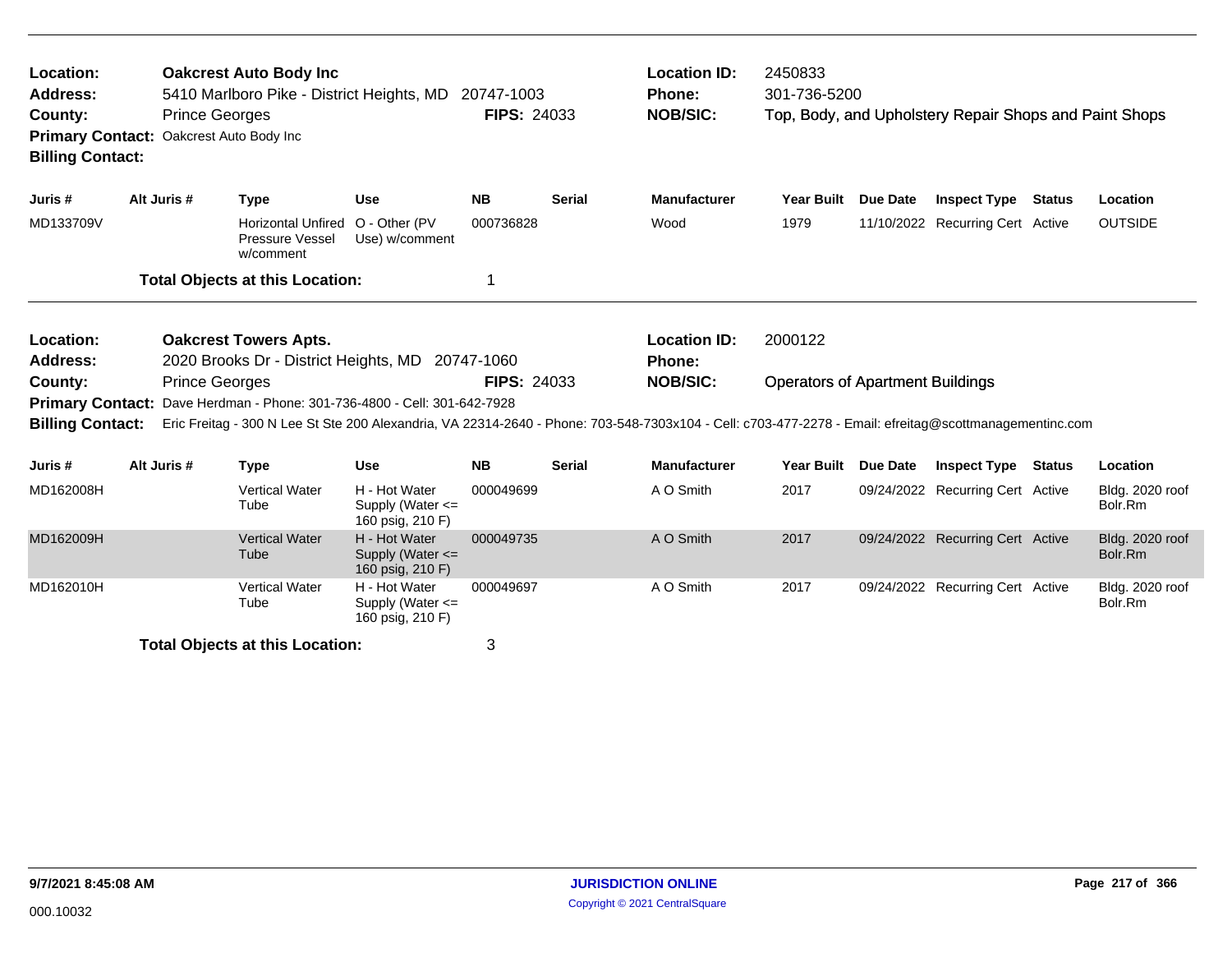| Location:<br>Address:        |                                                                                                                                                                                        |                       | <b>Olive On Main (Arc3)</b><br>504 Main St - Laurel, MD 20707-4118                                                      |                                                         |                    |               | <b>Location ID:</b><br><b>Phone:</b> | 3991944                              |                 |                                  |               |                       |
|------------------------------|----------------------------------------------------------------------------------------------------------------------------------------------------------------------------------------|-----------------------|-------------------------------------------------------------------------------------------------------------------------|---------------------------------------------------------|--------------------|---------------|--------------------------------------|--------------------------------------|-----------------|----------------------------------|---------------|-----------------------|
| County:                      |                                                                                                                                                                                        | <b>Prince Georges</b> |                                                                                                                         |                                                         | <b>FIPS: 24033</b> |               | <b>NOB/SIC:</b>                      | <b>Eating and Drinking Places</b>    |                 |                                  |               |                       |
|                              |                                                                                                                                                                                        |                       | Primary Contact: Charlie Patterson - Phone: 804-644-4521 - Email: charlie.patterson@arc3gases.com                       |                                                         |                    |               |                                      |                                      |                 |                                  |               |                       |
| <b>Billing Contact:</b>      |                                                                                                                                                                                        |                       | Charlie Patterson - PO Box 26269 Richmond, VA 23260-6269 - Phone: 804-644-4521 - Email: charlie.patterson@arc3gases.com |                                                         |                    |               |                                      |                                      |                 |                                  |               |                       |
| Juris #                      | Alt Juris #                                                                                                                                                                            |                       | <b>Type</b>                                                                                                             | <b>Use</b>                                              | <b>NB</b>          | <b>Serial</b> | Manufacturer                         | Year Built Due Date                  |                 | <b>Inspect Type Status</b>       |               | Location              |
| MD165692V                    |                                                                                                                                                                                        |                       | <b>Vertical Unfired</b><br>Pressure Vessel<br>w/comment                                                                 | V - Storage<br>(Cryogenic)                              | 000006089          |               | Taylor-Wharton                       | 1989                                 |                 | 11/20/2021 Recurring Cert Active |               | Next Door<br>Stairway |
|                              |                                                                                                                                                                                        |                       | <b>Total Objects at this Location:</b>                                                                                  |                                                         | $\mathbf 1$        |               |                                      |                                      |                 |                                  |               |                       |
| Location:<br><b>Address:</b> | <b>Omni Medical Center</b><br>8700 Central Ave - Landover, MD 20785-4831<br><b>Prince Georges</b><br>Primary Contact: Chander Khosla - Phone: 301-792-0801 - Email: khoslacs@gmail.com |                       |                                                                                                                         |                                                         |                    |               | <b>Location ID:</b><br><b>Phone:</b> | 1224272                              |                 |                                  |               |                       |
| County:                      |                                                                                                                                                                                        |                       |                                                                                                                         |                                                         | <b>FIPS: 24033</b> |               | <b>NOB/SIC:</b>                      | <b>Real Estate Investment Trusts</b> |                 |                                  |               |                       |
|                              |                                                                                                                                                                                        |                       |                                                                                                                         |                                                         |                    |               |                                      |                                      |                 |                                  |               |                       |
| <b>Billing Contact:</b>      |                                                                                                                                                                                        |                       | Chander Khosla - 4900 Auburn Ave Suite 200 Bethesda, MD 20814-2632 - Phone: 301-792-0801 - Email: khoslacs@gmail.com    |                                                         |                    |               |                                      |                                      |                 |                                  |               |                       |
| Juris #                      | Alt Juris #                                                                                                                                                                            |                       | <b>Type</b>                                                                                                             | <b>Use</b>                                              | <b>NB</b>          | <b>Serial</b> | <b>Manufacturer</b>                  | Year Built Due Date                  |                 | <b>Inspect Type</b>              | <b>Status</b> | Location              |
| MD157933H                    |                                                                                                                                                                                        |                       | Cast Iron                                                                                                               | H - Hot Water<br>Heat (Water $\leq$<br>160 psig, 250 F) | CI.                | 8142965R3     | <b>Burnham</b>                       | 2016                                 |                 | 07/27/2023 Recurring Cert Active |               | <b>Basement</b>       |
| <b>NEW</b>                   |                                                                                                                                                                                        |                       | <b>Pressure Vessel</b><br>w/comment                                                                                     | Horizontal Unfired V - Storage (NOT<br>Cryogenic)       | 002229606          |               | Wood                                 | 2019                                 |                 | 07/28/2023 Recurring Cert Active |               | <b>Basement</b>       |
|                              |                                                                                                                                                                                        |                       | <b>Total Objects at this Location:</b>                                                                                  |                                                         | $\overline{2}$     |               |                                      |                                      |                 |                                  |               |                       |
| Location:<br><b>Address:</b> |                                                                                                                                                                                        |                       | <b>One Boulevard Plaza</b><br>9658 Baltimore Ave. - College Park, MD 20740-1346                                         |                                                         |                    |               | <b>Location ID:</b><br><b>Phone:</b> | 703613<br>301-474-5756               |                 |                                  |               |                       |
| County:                      |                                                                                                                                                                                        | <b>Prince Georges</b> |                                                                                                                         |                                                         | <b>FIPS: 24033</b> |               | <b>NOB/SIC:</b>                      | Holding and other investment offices |                 |                                  |               |                       |
|                              |                                                                                                                                                                                        |                       | Primary Contact: Edwin Eta - Phone: 703-785-5040 - Email: eeta@smcmail.com                                              |                                                         |                    |               |                                      |                                      |                 |                                  |               |                       |
| <b>Billing Contact:</b>      |                                                                                                                                                                                        |                       | Accounts Payable Dept. - 1950 Old Gallows Rd Ste 600 Vienna, VA 22182-3970 - Phone: 703-902-9536                        |                                                         |                    |               |                                      |                                      |                 |                                  |               |                       |
| Juris #                      | Alt Juris #                                                                                                                                                                            |                       | <b>Type</b>                                                                                                             | <b>Use</b>                                              | <b>NB</b>          | Serial        | <b>Manufacturer</b>                  | <b>Year Built</b>                    | <b>Due Date</b> | <b>Inspect Type</b>              | <b>Status</b> | Location              |
| MD055258H                    |                                                                                                                                                                                        |                       | Electric (NOT<br>HLW)                                                                                                   | H - Hot Water<br>Heat (Water $\leq$<br>160 psig, 250 F) | 000003756          |               | Precision                            | 1986                                 |                 | 05/06/2023 Recurring Cert Active |               | Penthouse             |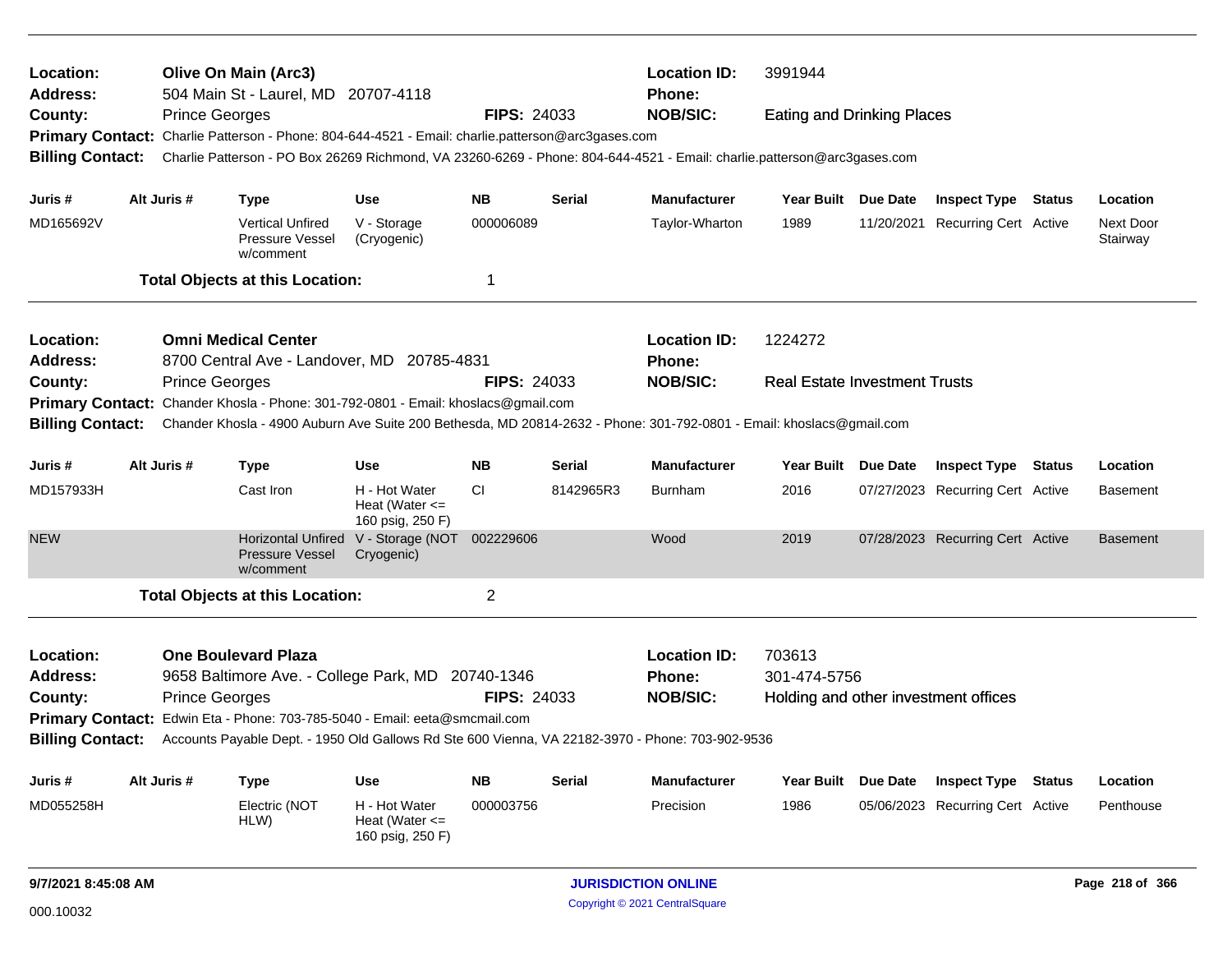| Juris #                 | Alt Juris #             | <b>Type</b>                                                                                                                     | <b>Use</b>                                       | <b>NB</b>          | <b>Serial</b> | <b>Manufacturer</b> | <b>Year Built</b>                | Due Date | <b>Inspect Type</b>                    | <b>Status</b> | Location         |
|-------------------------|-------------------------|---------------------------------------------------------------------------------------------------------------------------------|--------------------------------------------------|--------------------|---------------|---------------------|----------------------------------|----------|----------------------------------------|---------------|------------------|
| MD055259V               |                         | <b>Horizontal Unfired</b><br><b>Pressure Vessel</b><br>w/comment                                                                | V - Storage (NOT<br>Cryogenic)                   | 000011666          |               | Reco                | 1986                             |          | 05/06/2023 Recurring Cert Active       |               | Penthouse        |
|                         |                         | <b>Total Objects at this Location:</b>                                                                                          |                                                  | $\overline{2}$     |               |                     |                                  |          |                                        |               |                  |
| Location:               | <b>Pacific Cleaners</b> |                                                                                                                                 |                                                  |                    |               | <b>Location ID:</b> | 709271                           |          |                                        |               |                  |
| <b>Address:</b>         |                         | 6517 Annapolis Rd - Landover Hills, MD 20784-1311                                                                               |                                                  |                    |               | Phone:              | 301-772-5440                     |          |                                        |               |                  |
| County:                 | <b>Prince Georges</b>   |                                                                                                                                 |                                                  | <b>FIPS: 24033</b> |               | <b>NOB/SIC:</b>     |                                  |          | Power Laundries, Family and Commercial |               |                  |
|                         |                         | Primary Contact: Gina Yee - Phone: 301-772-5440 - Cell: 240-535-8299                                                            |                                                  |                    |               |                     |                                  |          |                                        |               |                  |
| <b>Billing Contact:</b> |                         | Gina Yee - 6517 Annapolis Rd Landover Hills, MD 20784-1311 - Phone: 301-772-5440 - Cell: 240-535-8299                           |                                                  |                    |               |                     |                                  |          |                                        |               |                  |
| Juris #                 | Alt Juris #             | <b>Type</b>                                                                                                                     | <b>Use</b>                                       | <b>NB</b>          | <b>Serial</b> | <b>Manufacturer</b> | <b>Year Built</b>                | Due Date | <b>Inspect Type</b>                    | <b>Status</b> | Location         |
| MD162049                |                         | <b>Vertical Tubeless</b>                                                                                                        | S - Power-Ironing<br>$(Steam > 15 \text{ psig})$ | 000122313          |               | Fulton              | 2017                             |          | 10/10/2020 Recurring Cert Active       |               | Boiler Room      |
|                         |                         | <b>Total Objects at this Location:</b>                                                                                          |                                                  | 1                  |               |                     |                                  |          |                                        |               |                  |
| Location:               |                         | <b>Padgett Corner Sunoco</b>                                                                                                    |                                                  |                    |               | <b>Location ID:</b> | 720583                           |          |                                        |               |                  |
| Address:                |                         | 7096 Allentown Rd - Temple Hills, MD 20748-5333                                                                                 |                                                  |                    |               | Phone:              |                                  |          |                                        |               |                  |
| County:                 | <b>Prince Georges</b>   |                                                                                                                                 |                                                  | <b>FIPS: 24033</b> |               | <b>NOB/SIC:</b>     | <b>Gasoline Service Stations</b> |          |                                        |               |                  |
|                         |                         | <b>Primary Contact:</b> Kathleen McCaney - Phone: 610-276-5988 - Email: kathleen.mccaney@sunoco.com                             |                                                  |                    |               |                     |                                  |          |                                        |               |                  |
| <b>Billing Contact:</b> |                         | Kathleen McCaney - 1815 Gallagher Rd Plymouth Meeting, PA 19462-2840 - Phone: 610-276-5988 - Email: kathleen.mccaney@sunoco.com |                                                  |                    |               |                     |                                  |          |                                        |               |                  |
| Juris #                 | Alt Juris #             | <b>Type</b>                                                                                                                     | <b>Use</b>                                       | <b>NB</b>          | <b>Serial</b> | <b>Manufacturer</b> | <b>Year Built</b>                | Due Date | <b>Inspect Type Status</b>             |               | Location         |
| MD112130V               |                         | <b>Vertical Unfired</b><br>Pressure Vessel<br>w/comment                                                                         | V - Storage (NOT<br>Cryogenic)                   | 000965873          |               | Manchester          | 2000                             |          | 02/05/2022 Recurring Cert Active       |               | <b>Back Room</b> |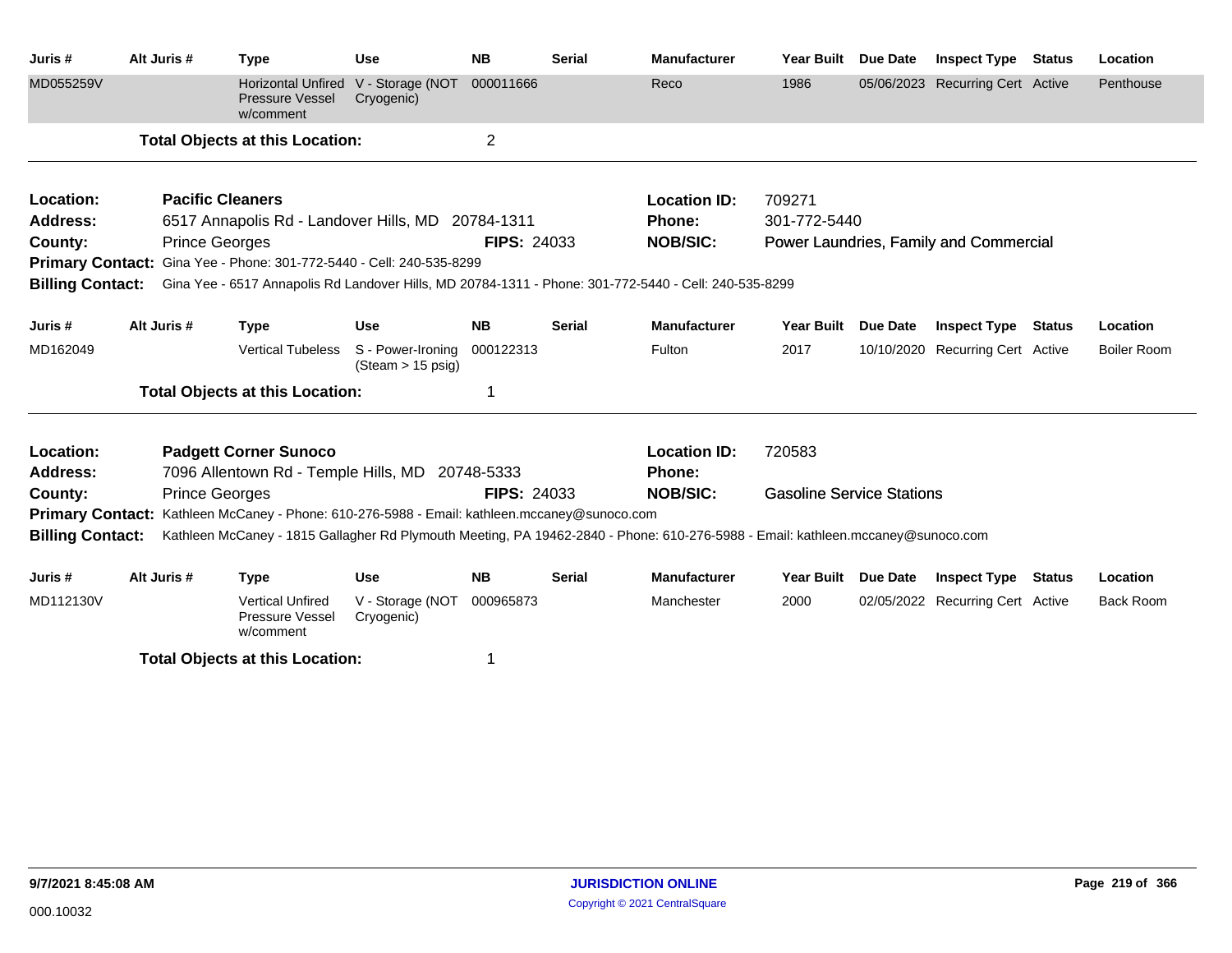| Location:<br><b>Address:</b><br>County:<br><b>Billing Contact:</b> | <b>Prince Georges</b><br>Primary Contact: Panda Express | <b>Panda Express</b><br>15102 Baltimore Ave - Laurel, MD 20707-4606                                                                                                                                                          |                                | <b>FIPS: 24033</b>                   |               | <b>Location ID:</b><br>Phone:<br><b>NOB/SIC:</b> | 3632762                           |                                  |               |                     |
|--------------------------------------------------------------------|---------------------------------------------------------|------------------------------------------------------------------------------------------------------------------------------------------------------------------------------------------------------------------------------|--------------------------------|--------------------------------------|---------------|--------------------------------------------------|-----------------------------------|----------------------------------|---------------|---------------------|
| Juris #                                                            | Alt Juris #                                             | Type                                                                                                                                                                                                                         | <b>Use</b>                     | <b>NB</b>                            | <b>Serial</b> | <b>Manufacturer</b>                              | Year Built Due Date               | <b>Inspect Type Status</b>       |               | Location            |
| MD164860V                                                          |                                                         | <b>Vertical Unfired</b><br>Pressure Vessel<br>w/comment                                                                                                                                                                      | V - Storage (NOT<br>Cryogenic) | 000160299                            |               | Chart Inc                                        | 2005                              | 08/26/2021 Recurring Cert Active |               | <b>Back Kitchen</b> |
|                                                                    |                                                         | <b>Total Objects at this Location:</b>                                                                                                                                                                                       |                                | $\mathbf 1$                          |               |                                                  |                                   |                                  |               |                     |
| <b>Location:</b><br><b>Address:</b>                                |                                                         | <b>Panda Express</b><br>5510 Silver Hill Rd Unit 1 - District Heights, MD 20747-2041                                                                                                                                         |                                | <b>Location ID:</b><br><b>Phone:</b> | 3632770       |                                                  |                                   |                                  |               |                     |
| County:<br><b>Billing Contact:</b>                                 | <b>Prince Georges</b><br>Primary Contact: Panda Express |                                                                                                                                                                                                                              |                                | <b>FIPS: 24033</b>                   |               | <b>NOB/SIC:</b>                                  | <b>Industrial Gases</b>           |                                  |               |                     |
| Juris #                                                            | Alt Juris #                                             | <b>Type</b>                                                                                                                                                                                                                  | <b>Use</b>                     | <b>NB</b>                            | Serial        | <b>Manufacturer</b>                              | Year Built Due Date               | <b>Inspect Type</b>              | Status        | Location            |
| MD164107V                                                          |                                                         | <b>Vertical Unfired</b><br><b>Pressure Vessel</b><br>w/comment                                                                                                                                                               | V - Storage<br>(Cryogenic)     | 000047609                            | 728-030-RF    | Taylor-Wharton                                   | 1999                              | 05/30/2023 Recurring Cert Active |               | Pantry              |
|                                                                    |                                                         | <b>Total Objects at this Location:</b>                                                                                                                                                                                       |                                | 1                                    |               |                                                  |                                   |                                  |               |                     |
| Location:<br><b>Address:</b>                                       |                                                         | <b>Panda Express (Arc3)</b><br>10400 Martin Luther King Hwy - Bowie, MD                                                                                                                                                      |                                | 20720                                |               | <b>Location ID:</b><br><b>Phone:</b>             | 4069793                           |                                  |               |                     |
| County:                                                            | <b>Prince Georges</b>                                   |                                                                                                                                                                                                                              |                                | <b>FIPS: 24033</b>                   |               | <b>NOB/SIC:</b>                                  | <b>Eating and Drinking Places</b> |                                  |               |                     |
| <b>Billing Contact:</b>                                            |                                                         | Primary Contact: Charlie Patterson - Phone: 804-644-4521 - Email: charlie.patterson@arc3gases.com<br>Charlie Patterson - PO Box 26269 Richmond, VA 23260-6269 - Phone: 804-644-4521 - Email: charlie.patterson@arc3gases.com |                                |                                      |               |                                                  |                                   |                                  |               |                     |
| Juris #                                                            | Alt Juris #                                             | <b>Type</b>                                                                                                                                                                                                                  | <b>Use</b>                     | <b>NB</b>                            | <b>Serial</b> | <b>Manufacturer</b>                              | Year Built Due Date               | <b>Inspect Type</b>              | <b>Status</b> | Location            |
| MD169460V                                                          |                                                         | <b>Vertical Unfired</b><br>Pressure Vessel<br>w/comment                                                                                                                                                                      | V - Storage<br>(Cryogenic)     | 000317025                            |               | <b>CHART</b>                                     | 2018                              | 04/19/2023 Recurring Cert Active |               | Kitchen             |
|                                                                    |                                                         | <b>Total Objects at this Location:</b>                                                                                                                                                                                       |                                | 1                                    |               |                                                  |                                   |                                  |               |                     |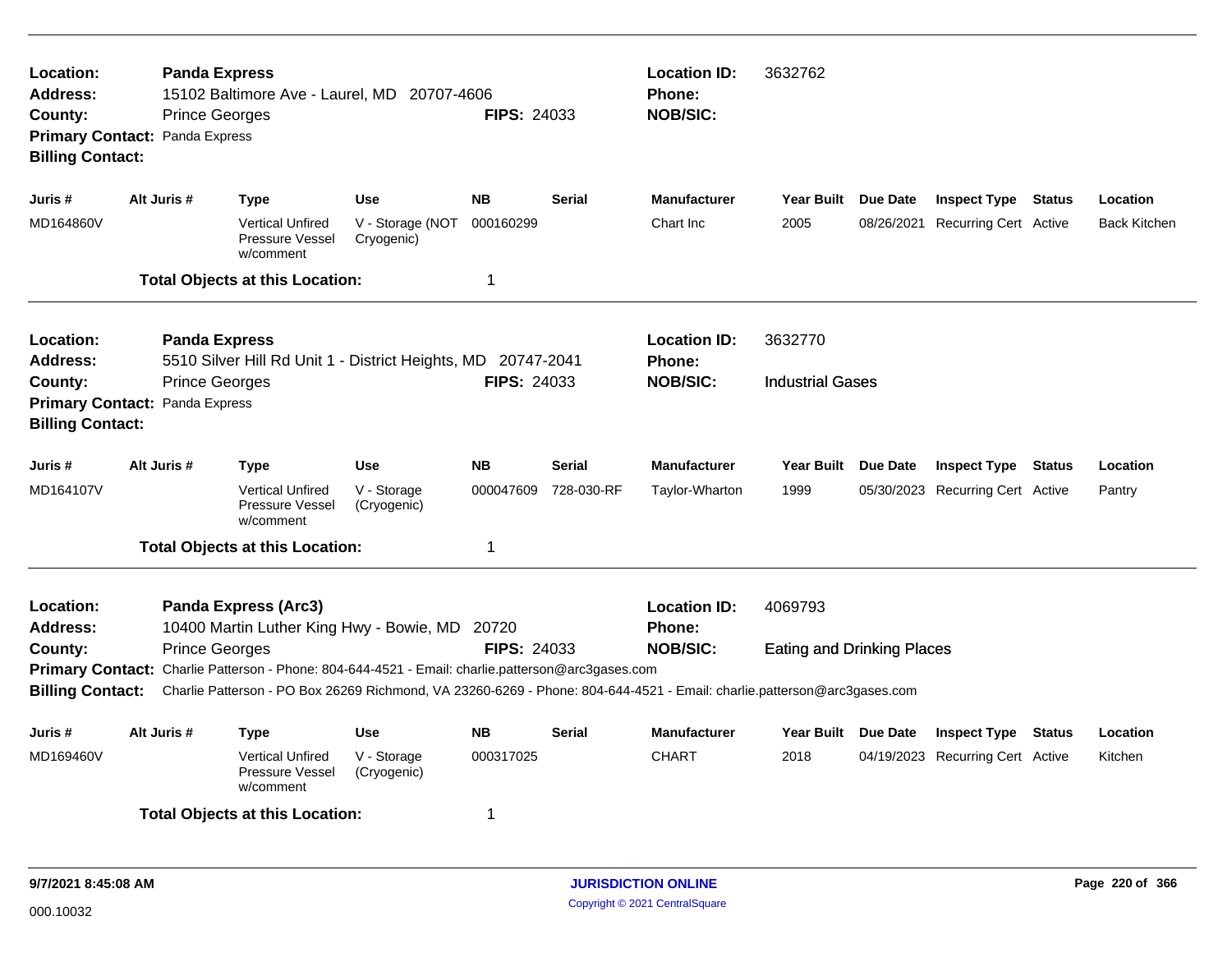| Location:<br><b>Address:</b><br>County:<br><b>Billing Contact:</b>                                              | <b>Prince Georges</b> | <b>Panda Express (Arc3)</b><br>6600 Annapolis Rd - Hyattsville, MD 20784-1900<br>Primary Contact: Charlie Patterson - Phone: 804-644-4521 - Email: charlie.patterson@arc3gases.com |                            | <b>FIPS: 24033</b> |                | <b>Location ID:</b><br>Phone:<br><b>NOB/SIC:</b><br>Charlie Patterson - PO Box 26269 Richmond, VA 23260-6269 - Phone: 804-644-4521 - Email: charlie.patterson@arc3gases.com | 3632785                           |                                  |                                  |         |          |
|-----------------------------------------------------------------------------------------------------------------|-----------------------|------------------------------------------------------------------------------------------------------------------------------------------------------------------------------------|----------------------------|--------------------|----------------|-----------------------------------------------------------------------------------------------------------------------------------------------------------------------------|-----------------------------------|----------------------------------|----------------------------------|---------|----------|
| Juris #                                                                                                         | Alt Juris #           | <b>Type</b>                                                                                                                                                                        | <b>Use</b>                 | <b>NB</b>          | <b>Serial</b>  | <b>Manufacturer</b>                                                                                                                                                         | <b>Year Built</b>                 | Due Date                         | <b>Inspect Type Status</b>       |         | Location |
| MD162877V                                                                                                       |                       | <b>Vertical Unfired</b><br>Pressure Vessel<br>w/comment                                                                                                                            | V - Storage<br>(Cryogenic) | 000176057          |                | <b>CHART</b>                                                                                                                                                                | 2006                              |                                  | 08/13/2023 Recurring Cert Active |         | Outside  |
|                                                                                                                 |                       | <b>Total Objects at this Location:</b>                                                                                                                                             |                            | 1                  |                |                                                                                                                                                                             |                                   |                                  |                                  |         |          |
| Location:<br><b>Address:</b>                                                                                    |                       | <b>Panda Express (Arc3)</b><br>7316 Baltimore Ave - College Park, MD 20740-3206                                                                                                    |                            |                    |                | <b>Location ID:</b><br><b>Phone:</b>                                                                                                                                        | 4069011                           |                                  |                                  |         |          |
| County:                                                                                                         | <b>Prince Georges</b> |                                                                                                                                                                                    |                            | <b>FIPS: 24033</b> |                | <b>NOB/SIC:</b>                                                                                                                                                             | <b>Eating and Drinking Places</b> |                                  |                                  |         |          |
| <b>Billing Contact:</b>                                                                                         |                       | Primary Contact: Charlie Patterson - Phone: 804-644-4521 - Email: charlie.patterson@arc3gases.com                                                                                  |                            |                    |                | Charlie Patterson - PO Box 26269 Richmond, VA 23260-6269 - Phone: 804-644-4521 - Email: charlie.patterson@arc3gases.com                                                     |                                   |                                  |                                  |         |          |
| Juris #                                                                                                         | Alt Juris #           | <b>Type</b>                                                                                                                                                                        | <b>Use</b>                 | <b>NB</b>          | <b>Serial</b>  | <b>Manufacturer</b>                                                                                                                                                         | Year Built Due Date               |                                  | <b>Inspect Type Status</b>       |         | Location |
| MD169452V                                                                                                       |                       | <b>Vertical Unfired</b><br>Pressure Vessel<br>w/comment                                                                                                                            | V - Storage<br>(Cryogenic) | 000183837          |                | <b>CHART</b>                                                                                                                                                                | 2007                              |                                  | 04/15/2023 Recurring Cert Active |         | Kitchen  |
|                                                                                                                 |                       | <b>Total Objects at this Location:</b>                                                                                                                                             |                            | 1                  |                |                                                                                                                                                                             |                                   |                                  |                                  |         |          |
| Location:<br><b>Address:</b>                                                                                    |                       | Panda Express - 1413 (Arc3)<br>8800 Hampton Mall Dr N - Capitol Heights, MD 20743-3817                                                                                             |                            |                    |                | <b>Location ID:</b><br>Phone:                                                                                                                                               | 4069798                           |                                  |                                  |         |          |
| County:                                                                                                         | <b>Prince Georges</b> |                                                                                                                                                                                    |                            | <b>FIPS: 24033</b> |                | <b>NOB/SIC:</b>                                                                                                                                                             | <b>Eating and Drinking Places</b> |                                  |                                  |         |          |
|                                                                                                                 |                       | Primary Contact: Charlie Patterson - Phone: 804-644-4521 - Email: charlie.patterson@arc3gases.com                                                                                  |                            |                    |                | Charlie Patterson - PO Box 26269 Richmond, VA 23260-6269 - Phone: 804-644-4521 - Email: charlie.patterson@arc3gases.com                                                     |                                   |                                  |                                  |         |          |
| <b>Billing Contact:</b>                                                                                         |                       |                                                                                                                                                                                    |                            |                    |                |                                                                                                                                                                             |                                   |                                  |                                  |         |          |
| Juris #                                                                                                         | Alt Juris #           | <b>Type</b>                                                                                                                                                                        | <b>Use</b>                 | <b>NB</b>          | <b>Serial</b>  | <b>Manufacturer</b>                                                                                                                                                         | Year Built Due Date               |                                  | <b>Inspect Type</b>              | Status  | Location |
| 000071405<br>MD169451V<br><b>Vertical Unfired</b><br>V - Storage<br>Pressure Vessel<br>(Cryogenic)<br>w/comment |                       |                                                                                                                                                                                    |                            |                    | Taylor-Wharton | 2004                                                                                                                                                                        |                                   | 04/19/2023 Recurring Cert Active |                                  | Kitchen |          |
|                                                                                                                 |                       | <b>Total Objects at this Location:</b>                                                                                                                                             |                            | 1                  |                |                                                                                                                                                                             |                                   |                                  |                                  |         |          |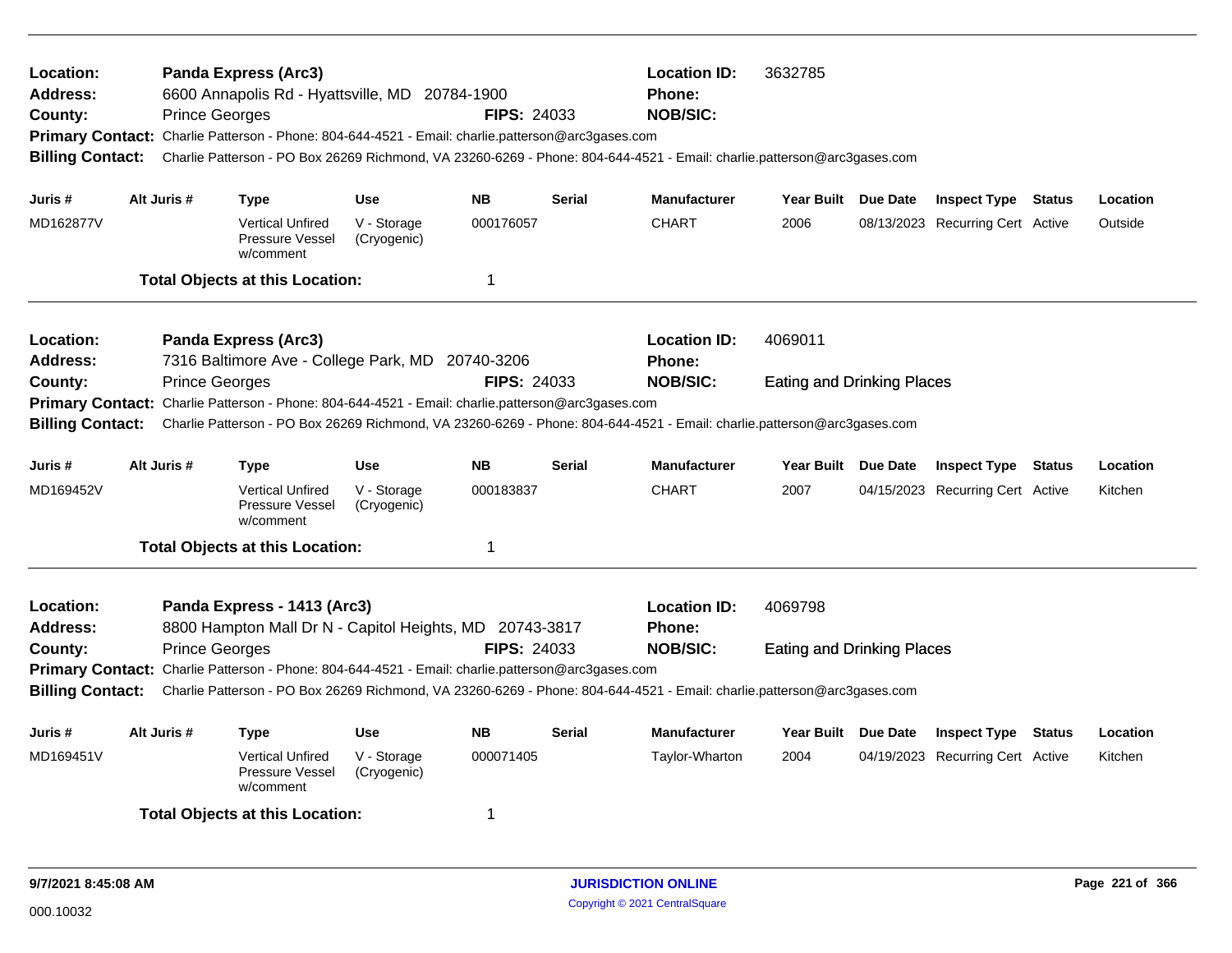| Location:<br><b>Address:</b>                                                                                                                                                                                                                            |             | Panda Express - 1501 (Arc3)<br>5410 Silver Hill Rd Unit 1 - District Heights, MD 20747-2039                             |                            |                    |               | <b>Location ID:</b><br>Phone: | 4069806                           |  |                                  |  |          |  |  |
|---------------------------------------------------------------------------------------------------------------------------------------------------------------------------------------------------------------------------------------------------------|-------------|-------------------------------------------------------------------------------------------------------------------------|----------------------------|--------------------|---------------|-------------------------------|-----------------------------------|--|----------------------------------|--|----------|--|--|
| County:                                                                                                                                                                                                                                                 |             | <b>Prince Georges</b>                                                                                                   |                            | <b>FIPS: 24033</b> |               | <b>NOB/SIC:</b>               | <b>Eating and Drinking Places</b> |  |                                  |  |          |  |  |
|                                                                                                                                                                                                                                                         |             | Primary Contact: Charlie Patterson - Phone: 804-644-4521 - Email: charlie.patterson@arc3gases.com                       |                            |                    |               |                               |                                   |  |                                  |  |          |  |  |
| <b>Billing Contact:</b>                                                                                                                                                                                                                                 |             | Charlie Patterson - PO Box 26269 Richmond, VA 23260-6269 - Phone: 804-644-4521 - Email: charlie.patterson@arc3gases.com |                            |                    |               |                               |                                   |  |                                  |  |          |  |  |
| Juris #                                                                                                                                                                                                                                                 | Alt Juris # | <b>Type</b>                                                                                                             | <b>Use</b>                 | <b>NB</b>          | <b>Serial</b> | <b>Manufacturer</b>           | Year Built Due Date               |  | <b>Inspect Type Status</b>       |  | Location |  |  |
| MD166238V                                                                                                                                                                                                                                               |             | <b>Vertical Unfired</b><br><b>Pressure Vessel</b><br>w/comment                                                          | V - Storage<br>(Cryogenic) | 000003677          |               | Taylor-Wharton                | 1988                              |  | 04/19/2023 Recurring Cert Active |  | Kitchen  |  |  |
|                                                                                                                                                                                                                                                         |             | <b>Total Objects at this Location:</b>                                                                                  |                            | $\mathbf 1$        |               |                               |                                   |  |                                  |  |          |  |  |
|                                                                                                                                                                                                                                                         |             |                                                                                                                         |                            |                    |               |                               |                                   |  |                                  |  |          |  |  |
| Location:                                                                                                                                                                                                                                               |             | Panda Express - 1753 (Arc3)                                                                                             |                            |                    |               | <b>Location ID:</b>           | 3632772                           |  |                                  |  |          |  |  |
| <b>Address:</b>                                                                                                                                                                                                                                         |             | 15902 Crain Hwy Unit A - Brandywine, MD 20613-8020                                                                      |                            | Phone:             |               |                               |                                   |  |                                  |  |          |  |  |
| County:                                                                                                                                                                                                                                                 |             | <b>Prince Georges</b>                                                                                                   |                            | <b>FIPS: 24033</b> |               | <b>NOB/SIC:</b>               |                                   |  |                                  |  |          |  |  |
| Primary Contact: Charlie Patterson - Phone: 804-644-4521 - Email: charlie.patterson@arc3gases.com<br>Charlie Patterson - PO Box 26269 Richmond, VA 23260-6269 - Phone: 804-644-4521 - Email: charlie.patterson@arc3gases.com<br><b>Billing Contact:</b> |             |                                                                                                                         |                            |                    |               |                               |                                   |  |                                  |  |          |  |  |
|                                                                                                                                                                                                                                                         |             |                                                                                                                         |                            |                    |               |                               |                                   |  |                                  |  |          |  |  |
| Juris #                                                                                                                                                                                                                                                 | Alt Juris # | <b>Type</b>                                                                                                             | <b>Use</b>                 | <b>NB</b>          | <b>Serial</b> | <b>Manufacturer</b>           | Year Built Due Date               |  | <b>Inspect Type Status</b>       |  | Location |  |  |
| MD164415V                                                                                                                                                                                                                                               |             | <b>Vertical Unfired</b><br>Pressure Vessel<br>w/comment                                                                 | V - Storage<br>(Cryogenic) | 000131759          |               | <b>CHART</b>                  | 2001                              |  | 07/09/2023 Recurring Cert Active |  | Kitchen  |  |  |
|                                                                                                                                                                                                                                                         |             | <b>Total Objects at this Location:</b>                                                                                  |                            | $\mathbf 1$        |               |                               |                                   |  |                                  |  |          |  |  |
| Location:                                                                                                                                                                                                                                               |             | Panda Express - 2790 (Arc3)                                                                                             |                            |                    |               | <b>Location ID:</b>           | 4069794                           |  |                                  |  |          |  |  |
| <b>Address:</b>                                                                                                                                                                                                                                         |             | 15437 Excelsior Dr - Bowie, MD 20716-2208                                                                               |                            |                    |               | <b>Phone:</b>                 |                                   |  |                                  |  |          |  |  |
| County:                                                                                                                                                                                                                                                 |             | <b>Prince Georges</b>                                                                                                   |                            | <b>FIPS: 24033</b> |               | <b>NOB/SIC:</b>               | <b>Eating and Drinking Places</b> |  |                                  |  |          |  |  |
|                                                                                                                                                                                                                                                         |             | Primary Contact: Charlie Patterson - Phone: 804-644-4521 - Email: charlie.patterson@arc3gases.com                       |                            |                    |               |                               |                                   |  |                                  |  |          |  |  |
| <b>Billing Contact:</b>                                                                                                                                                                                                                                 |             | Charlie Patterson - PO Box 26269 Richmond, VA 23260-6269 - Phone: 804-644-4521 - Email: charlie.patterson@arc3gases.com |                            |                    |               |                               |                                   |  |                                  |  |          |  |  |
| Juris #                                                                                                                                                                                                                                                 | Alt Juris # | <b>Type</b>                                                                                                             | <b>Use</b>                 | <b>NB</b>          | <b>Serial</b> | <b>Manufacturer</b>           | Year Built Due Date               |  | <b>Inspect Type Status</b>       |  | Location |  |  |
| MD166239V                                                                                                                                                                                                                                               |             | <b>Vertical Unfired</b><br>Pressure Vessel<br>w/comment                                                                 | V - Storage<br>(Cryogenic) | 000140336          | CGAS02G111    | CHART                         | 2002                              |  | 04/19/2023 Recurring Cert Active |  | Kitchen  |  |  |
|                                                                                                                                                                                                                                                         |             | <b>Total Objects at this Location:</b>                                                                                  |                            | $\mathbf 1$        |               |                               |                                   |  |                                  |  |          |  |  |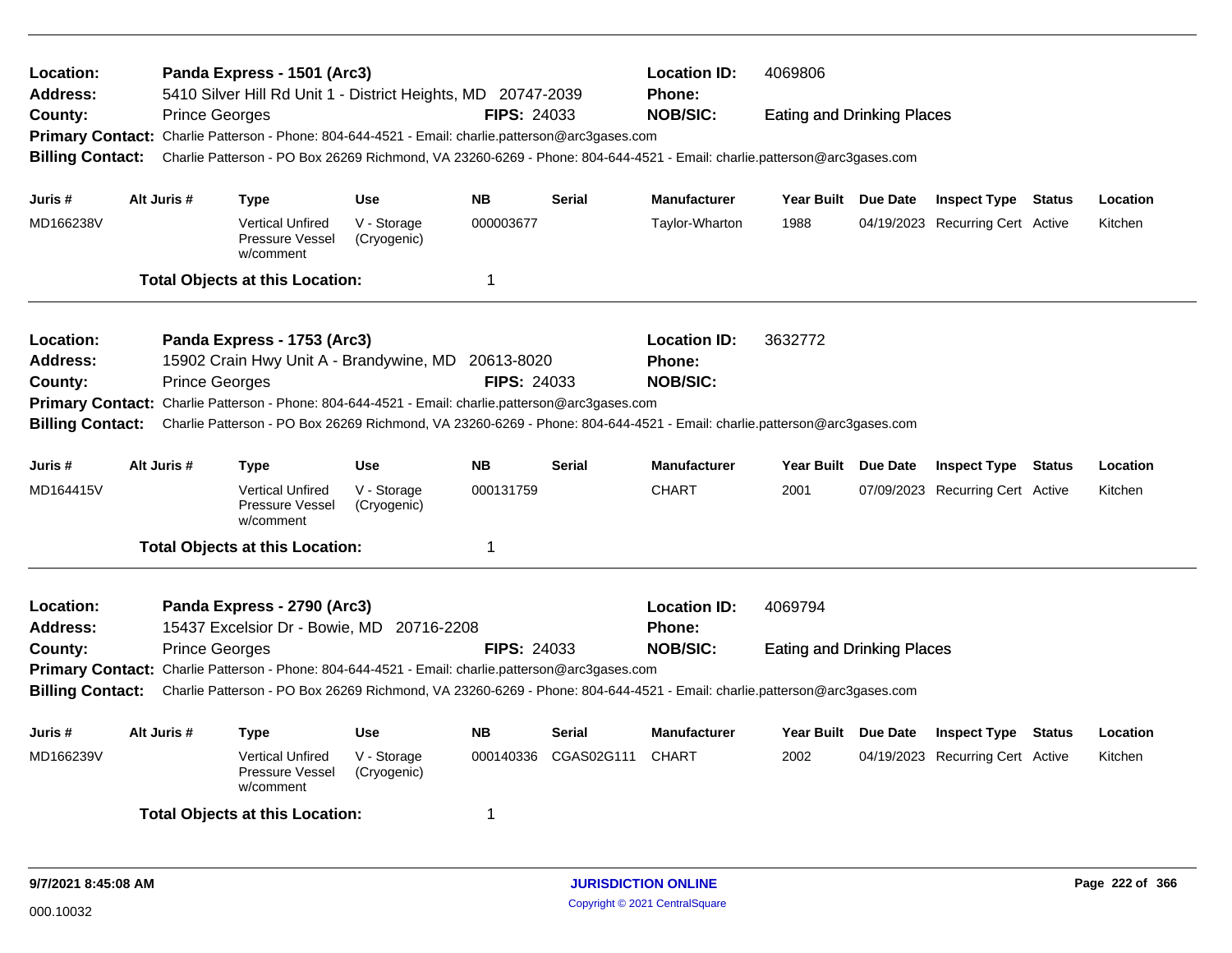| Location:<br><b>Address:</b> |                       | Panda Express - 2903 (Arc3)<br>1620 Ritchie Station Ct - Capitol Heights, MD 20743-5074                                                 |                                                       |                    |               | <b>Location ID:</b><br><b>Phone:</b> | 4069801                                 |          |                                  |                   |
|------------------------------|-----------------------|-----------------------------------------------------------------------------------------------------------------------------------------|-------------------------------------------------------|--------------------|---------------|--------------------------------------|-----------------------------------------|----------|----------------------------------|-------------------|
| County:                      | <b>Prince Georges</b> |                                                                                                                                         |                                                       | <b>FIPS: 24033</b> |               | <b>NOB/SIC:</b>                      | <b>Eating and Drinking Places</b>       |          |                                  |                   |
|                              |                       | Primary Contact: Charlie Patterson - Phone: 804-644-4521 - Email: charlie.patterson@arc3gases.com                                       |                                                       |                    |               |                                      |                                         |          |                                  |                   |
| <b>Billing Contact:</b>      |                       | Charlie Patterson - PO Box 26269 Richmond, VA 23260-6269 - Phone: 804-644-4521 - Email: charlie.patterson@arc3gases.com                 |                                                       |                    |               |                                      |                                         |          |                                  |                   |
| Juris #                      | Alt Juris #           | <b>Type</b>                                                                                                                             | <b>Use</b>                                            | <b>NB</b>          | <b>Serial</b> | <b>Manufacturer</b>                  | Year Built Due Date                     |          | <b>Inspect Type Status</b>       | Location          |
| MD165806V                    |                       | <b>Vertical Unfired</b><br>Pressure Vessel<br>w/comment                                                                                 | V - Storage<br>(Cryogenic)                            | 000209899          |               | <b>CHART</b>                         | 2010                                    |          | 04/19/2023 Recurring Cert Active | Kitchen           |
|                              |                       | <b>Total Objects at this Location:</b>                                                                                                  |                                                       | $\mathbf 1$        |               |                                      |                                         |          |                                  |                   |
| Location:                    |                       | Panda Express - 962 (Arc3)                                                                                                              |                                                       |                    |               | <b>Location ID:</b>                  | 3632760                                 |          |                                  |                   |
| <b>Address:</b>              |                       | 8871 Branch Ave Unit A - Clinton, MD 20735-2611                                                                                         |                                                       |                    |               | <b>Phone:</b>                        |                                         |          |                                  |                   |
| County:                      | <b>Prince Georges</b> |                                                                                                                                         |                                                       | <b>FIPS: 24033</b> |               | <b>NOB/SIC:</b>                      | <b>Industrial Gases</b>                 |          |                                  |                   |
| <b>Primary Contact:</b>      |                       | Charlie Patterson - Phone: 804-644-4521 - Email: charlie.patterson@arc3gases.com                                                        |                                                       |                    |               |                                      |                                         |          |                                  |                   |
| <b>Billing Contact:</b>      |                       | Charlie Patterson - PO Box 26269 Richmond, VA 23260-6269 - Phone: 804-644-4521 - Email: charlie.patterson@arc3gases.com                 |                                                       |                    |               |                                      |                                         |          |                                  |                   |
|                              |                       |                                                                                                                                         |                                                       |                    |               |                                      |                                         |          |                                  |                   |
| Juris #                      | Alt Juris #           | <b>Type</b>                                                                                                                             | <b>Use</b>                                            | <b>NB</b>          | <b>Serial</b> | <b>Manufacturer</b>                  | Year Built Due Date                     |          | <b>Inspect Type Status</b>       | Location          |
| MD162813V                    |                       | <b>Vertical Unfired</b><br>Pressure Vessel<br>w/comment                                                                                 | V - Storage<br>(Cryogenic)                            | 000231330          |               | <b>CHART</b>                         | 2012                                    |          | 12/12/2022 Recurring Cert Active | Outside           |
|                              |                       | <b>Total Objects at this Location:</b>                                                                                                  |                                                       | $\mathbf 1$        |               |                                      |                                         |          |                                  |                   |
| Location:                    |                       | <b>Parke Laurel Apartments</b>                                                                                                          |                                                       |                    |               | <b>Location ID:</b>                  | 716176                                  |          |                                  |                   |
| <b>Address:</b>              |                       | 13102 Larchdale Rd - Laurel, MD 20708-1714                                                                                              |                                                       |                    |               | Phone:                               | 301-776-5100                            |          |                                  |                   |
| County:                      | <b>Prince Georges</b> |                                                                                                                                         |                                                       | <b>FIPS: 24033</b> |               | <b>NOB/SIC:</b>                      | <b>Operators of Apartment Buildings</b> |          |                                  |                   |
|                              |                       | Primary Contact: Maintenance Superviser - Phone: 301-776-5100                                                                           |                                                       |                    |               |                                      |                                         |          |                                  |                   |
| <b>Billing Contact:</b>      |                       | Corinne DeVincentis - 160 Clubhouse Rd King Of Prussia, PA 19406-3300 - Phone: 610-945-1507 - Email: cdevincentis@morgan-properties.com |                                                       |                    |               |                                      |                                         |          |                                  |                   |
| Juris #                      | Alt Juris #           | <b>Type</b>                                                                                                                             | <b>Use</b>                                            | <b>NB</b>          | <b>Serial</b> | <b>Manufacturer</b>                  | <b>Year Built</b>                       | Due Date | <b>Inspect Type Status</b>       | Location          |
| MD147333H                    |                       | <b>Water Heater</b><br>(HLW)                                                                                                            | H - Hot Water<br>Supply (Water <=<br>160 psig, 210 F) | 000165046          |               | A O Smith                            | 2011                                    |          | 11/03/2021 Recurring Cert Active | <b>Bsmt 13102</b> |
|                              |                       | <b>Total Objects at this Location:</b>                                                                                                  |                                                       | -1                 |               |                                      |                                         |          |                                  |                   |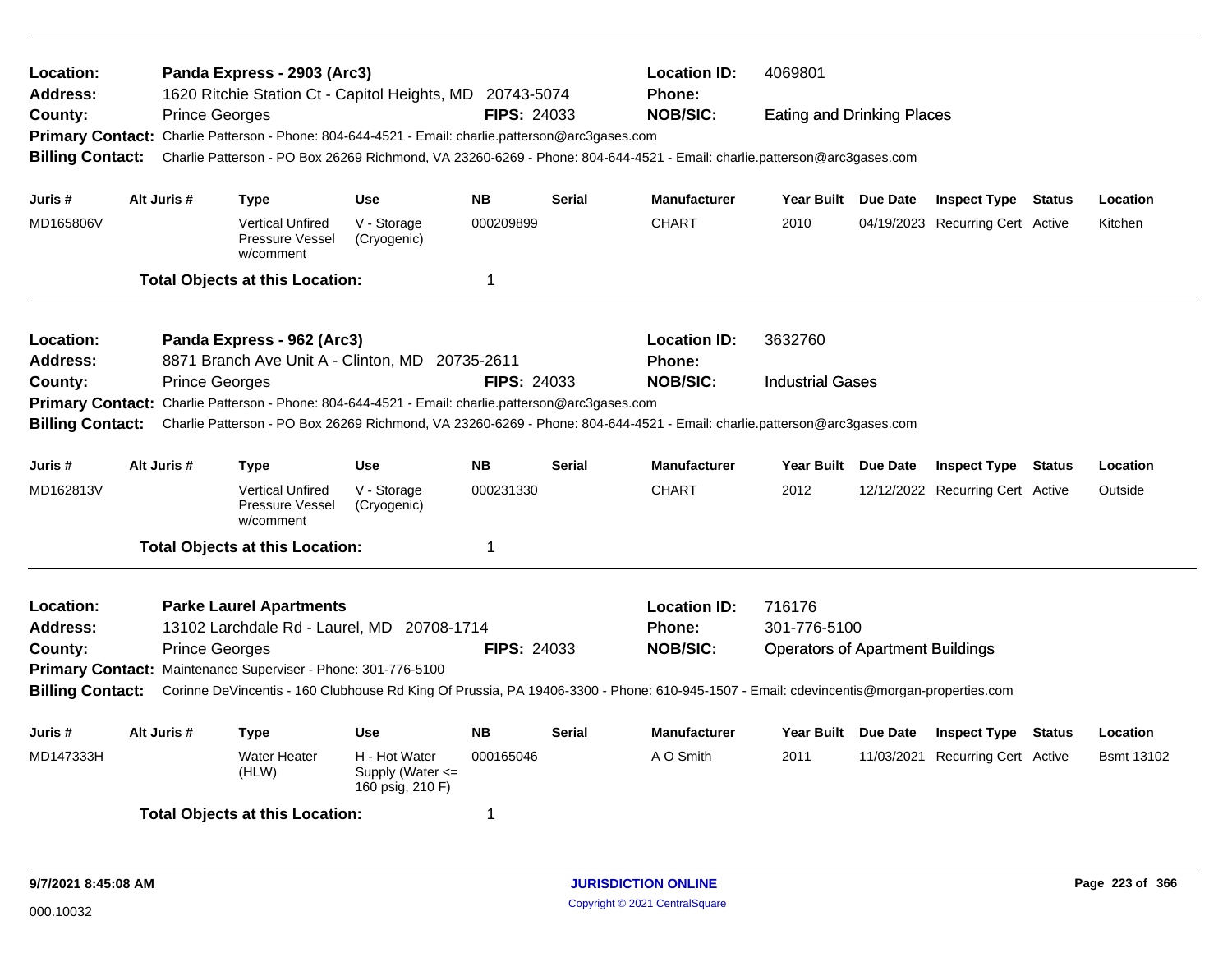| Location:<br>Address:<br>County:<br><b>Billing Contact:</b> |                                                                                                                                                                    | <b>Prince Georges</b> | <b>Parke Laurel Apartments</b><br>13105 Larchdale Rd - Laurel, MD 20708-1732<br>Primary Contact: Maintenance Superviser - Phone: 301-776-5100 |                                                       | <b>FIPS: 24033</b> |                     | <b>Location ID:</b><br><b>Phone:</b><br><b>NOB/SIC:</b><br>Corinne DeVincentis - 160 Clubhouse Rd King Of Prussia, PA 19406-3300 - Phone: 610-945-1507 - Email: cdevincentis@morgan-properties.com | 716174<br>301-776-5100<br><b>Operators of Apartment Buildings</b> |                     |                                  |               |                   |
|-------------------------------------------------------------|--------------------------------------------------------------------------------------------------------------------------------------------------------------------|-----------------------|-----------------------------------------------------------------------------------------------------------------------------------------------|-------------------------------------------------------|--------------------|---------------------|----------------------------------------------------------------------------------------------------------------------------------------------------------------------------------------------------|-------------------------------------------------------------------|---------------------|----------------------------------|---------------|-------------------|
| Juris #                                                     |                                                                                                                                                                    | Alt Juris #           | <b>Type</b>                                                                                                                                   | <b>Use</b>                                            | <b>NB</b>          | <b>Serial</b>       | <b>Manufacturer</b>                                                                                                                                                                                | Year Built Due Date                                               |                     | <b>Inspect Type Status</b>       |               | Location          |
| MD147334H                                                   |                                                                                                                                                                    |                       | Water Heater<br>(HLW)                                                                                                                         | H - Hot Water<br>Supply (Water <=<br>160 psig, 210 F) | 000177085          |                     | A O Smith                                                                                                                                                                                          | 2013                                                              | 11/16/2021          | <b>Recurring Cert Active</b>     |               | <b>Bsmt 13105</b> |
|                                                             |                                                                                                                                                                    |                       | <b>Total Objects at this Location:</b>                                                                                                        |                                                       | $\mathbf 1$        |                     |                                                                                                                                                                                                    |                                                                   |                     |                                  |               |                   |
| Location:                                                   |                                                                                                                                                                    |                       | <b>Parke Laurel Apartments</b>                                                                                                                |                                                       |                    |                     | <b>Location ID:</b>                                                                                                                                                                                | 716177                                                            |                     |                                  |               |                   |
| <b>Address:</b>                                             |                                                                                                                                                                    |                       | 13106 Larchdale Rd - Laurel, MD 20708-1712                                                                                                    |                                                       |                    |                     | <b>Phone:</b>                                                                                                                                                                                      | 301-776-5100                                                      |                     |                                  |               |                   |
| County:                                                     |                                                                                                                                                                    | <b>Prince Georges</b> |                                                                                                                                               |                                                       | <b>FIPS: 24033</b> |                     | <b>NOB/SIC:</b>                                                                                                                                                                                    | <b>Operators of Apartment Buildings</b>                           |                     |                                  |               |                   |
|                                                             |                                                                                                                                                                    |                       | Primary Contact: Maintenance Superviser - Phone: 301-776-5100                                                                                 |                                                       |                    |                     |                                                                                                                                                                                                    |                                                                   |                     |                                  |               |                   |
|                                                             | Corinne DeVincentis - 160 Clubhouse Rd King Of Prussia, PA 19406-3300 - Phone: 610-945-1507 - Email: cdevincentis@morgan-properties.com<br><b>Billing Contact:</b> |                       |                                                                                                                                               |                                                       |                    |                     |                                                                                                                                                                                                    |                                                                   |                     |                                  |               |                   |
| Juris #                                                     | Alt Juris #<br><b>NB</b><br><b>Type</b><br>Use                                                                                                                     |                       |                                                                                                                                               |                                                       | <b>Serial</b>      | <b>Manufacturer</b> | Year Built                                                                                                                                                                                         | <b>Due Date</b>                                                   | <b>Inspect Type</b> | Status                           | Location      |                   |
| MD156331H                                                   |                                                                                                                                                                    |                       | Water Heater<br>(HLW)                                                                                                                         | H - Hot Water<br>Supply (Water <=<br>160 psig, 210 F) | 000117954          |                     | <b>Bradford White</b>                                                                                                                                                                              | 2016                                                              |                     | 12/15/2021 Recurring Cert Active |               | 13106 BLRM        |
| MD160377H                                                   |                                                                                                                                                                    |                       | <b>Water Heater</b><br>(HLW)                                                                                                                  | H - Hot Water<br>Supply (Water <=<br>160 psig, 210 F) | 000123884          |                     | <b>Bradford White</b>                                                                                                                                                                              | 2017                                                              |                     | 12/15/2021 Recurring Cert Active |               | <b>BLRM 13106</b> |
|                                                             |                                                                                                                                                                    |                       | <b>Total Objects at this Location:</b>                                                                                                        |                                                       | $\overline{2}$     |                     |                                                                                                                                                                                                    |                                                                   |                     |                                  |               |                   |
| Location:                                                   |                                                                                                                                                                    |                       | <b>Parke Laurel Apartments</b>                                                                                                                |                                                       |                    |                     | <b>Location ID:</b>                                                                                                                                                                                | 716178                                                            |                     |                                  |               |                   |
| <b>Address:</b>                                             |                                                                                                                                                                    |                       | 13109 Larchdale Rd - Laurel, MD 20708-1736                                                                                                    |                                                       |                    |                     | <b>Phone:</b>                                                                                                                                                                                      | 301-776-5100                                                      |                     |                                  |               |                   |
| County:                                                     |                                                                                                                                                                    | <b>Prince Georges</b> |                                                                                                                                               |                                                       | <b>FIPS: 24033</b> |                     | <b>NOB/SIC:</b>                                                                                                                                                                                    | <b>Operators of Apartment Buildings</b>                           |                     |                                  |               |                   |
|                                                             |                                                                                                                                                                    |                       | Primary Contact: Maintenance Superviser - Phone: 301-776-5100                                                                                 |                                                       |                    |                     |                                                                                                                                                                                                    |                                                                   |                     |                                  |               |                   |
| <b>Billing Contact:</b>                                     |                                                                                                                                                                    |                       |                                                                                                                                               |                                                       |                    |                     | Corinne DeVincentis - 160 Clubhouse Rd King Of Prussia, PA 19406-3300 - Phone: 610-945-1507 - Email: cdevincentis@morgan-properties.com                                                            |                                                                   |                     |                                  |               |                   |
| Juris #                                                     |                                                                                                                                                                    | Alt Juris #           | <b>Type</b>                                                                                                                                   | <b>Use</b>                                            | <b>NB</b>          | <b>Serial</b>       | <b>Manufacturer</b>                                                                                                                                                                                | Year Built Due Date                                               |                     | <b>Inspect Type</b>              | <b>Status</b> | Location          |
| MD132778H                                                   | 13109a<br>Water Heater<br>H - Hot Water<br>000075363<br>(HLW)<br>Supply (Water <=<br>160 psig, 210 F)                                                              |                       |                                                                                                                                               | <b>Bradford White</b>                                 | 2006               |                     | 11/02/2021 Recurring Cert Active                                                                                                                                                                   |                                                                   | <b>Bsmt 13109</b>   |                                  |               |                   |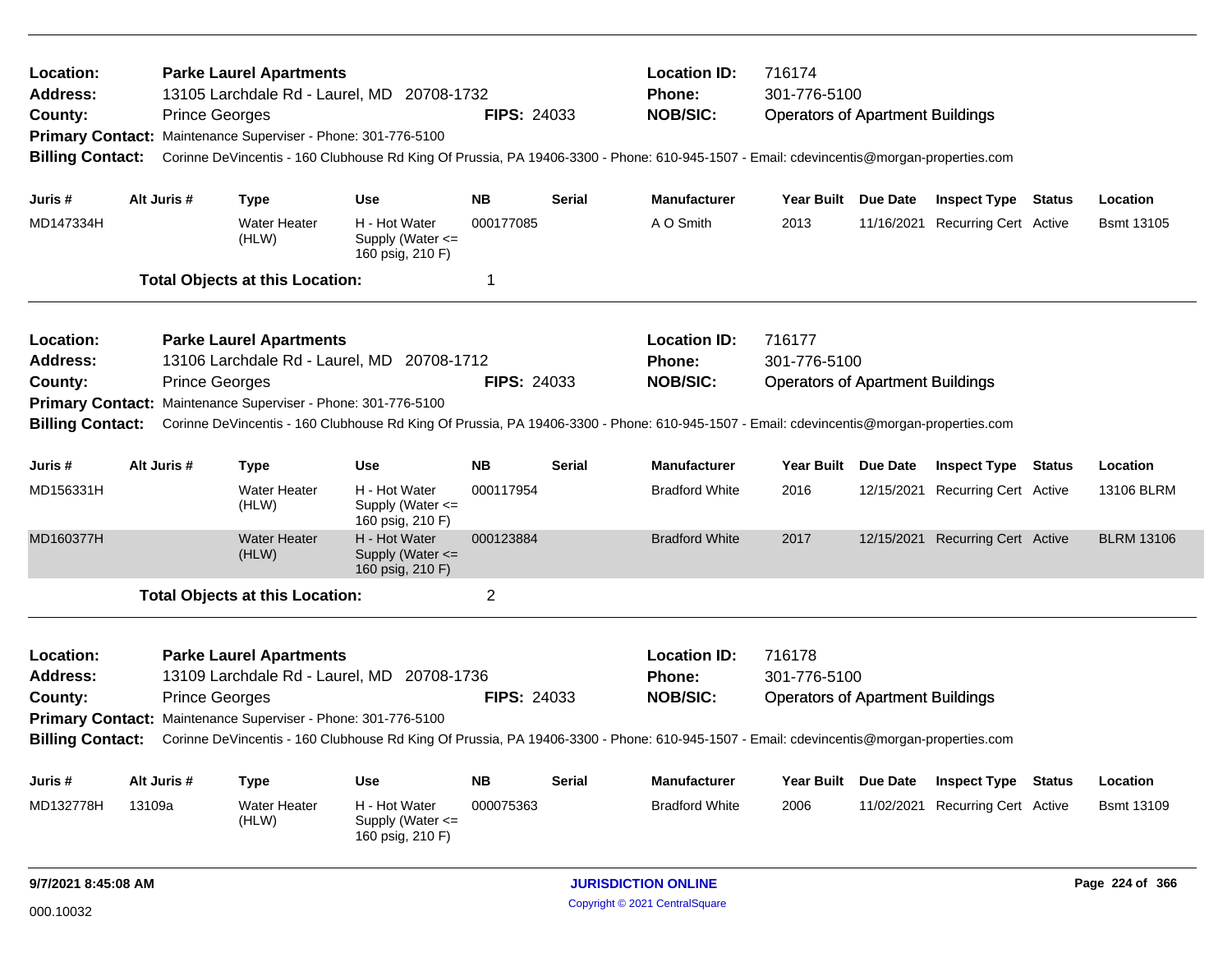| Juris #                 | Alt Juris # | <b>Type</b>                                                   | <b>Use</b>                                                | <b>NB</b>          | <b>Serial</b> | <b>Manufacturer</b>                                                                                                                     | Year Built                              | <b>Due Date</b> | <b>Inspect Type</b>          | <b>Status</b> | Location           |
|-------------------------|-------------|---------------------------------------------------------------|-----------------------------------------------------------|--------------------|---------------|-----------------------------------------------------------------------------------------------------------------------------------------|-----------------------------------------|-----------------|------------------------------|---------------|--------------------|
| MD132779H               | 13109b      | <b>Water Heater</b><br>(HLW)                                  | H - Hot Water<br>Supply (Water <=<br>160 psig, 210 F)     | 0077974            |               | <b>Bradford White</b>                                                                                                                   | 2007                                    | 11/02/2021      | <b>Recurring Cert Active</b> |               | <b>Bsmt 13109</b>  |
|                         |             | <b>Total Objects at this Location:</b>                        |                                                           | $\overline{2}$     |               |                                                                                                                                         |                                         |                 |                              |               |                    |
| Location:               |             | <b>Parke Laurel Apartments</b>                                |                                                           |                    |               | <b>Location ID:</b>                                                                                                                     | 716179                                  |                 |                              |               |                    |
| <b>Address:</b>         |             | 13115 Larchdale Rd - Laurel, MD 20708-1739                    |                                                           |                    |               | <b>Phone:</b>                                                                                                                           | 301-776-5100                            |                 |                              |               |                    |
| County:                 |             | <b>Prince Georges</b>                                         |                                                           | <b>FIPS: 24033</b> |               | <b>NOB/SIC:</b>                                                                                                                         | <b>Operators of Apartment Buildings</b> |                 |                              |               |                    |
|                         |             | Primary Contact: Maintenance Superviser - Phone: 301-776-5100 |                                                           |                    |               |                                                                                                                                         |                                         |                 |                              |               |                    |
| <b>Billing Contact:</b> |             |                                                               |                                                           |                    |               | Corinne DeVincentis - 160 Clubhouse Rd King Of Prussia, PA 19406-3300 - Phone: 610-945-1507 - Email: cdevincentis@morgan-properties.com |                                         |                 |                              |               |                    |
| Juris #                 | Alt Juris # | <b>Type</b>                                                   | <b>Use</b>                                                | <b>NB</b>          | <b>Serial</b> | <b>Manufacturer</b>                                                                                                                     | <b>Year Built</b>                       | <b>Due Date</b> | <b>Inspect Type</b>          | Status        | Location           |
| MD152462H               |             | <b>Water Heater</b><br>(HLW)                                  | H - Hot Water<br>Supply (Water $\leq$<br>160 psig, 250 F) | 000110628          |               | <b>Bradford White</b>                                                                                                                   | 2014                                    | 11/16/2021      | <b>Recurring Cert Active</b> |               | <b>BLDG. 13115</b> |
|                         |             | <b>Total Objects at this Location:</b>                        |                                                           |                    |               |                                                                                                                                         |                                         |                 |                              |               |                    |
| Location:               |             | <b>Parke Laurel Apartments</b>                                |                                                           |                    |               | <b>Location ID:</b>                                                                                                                     | 716182                                  |                 |                              |               |                    |
| <b>Address:</b>         |             | 13127 Larchdale Rd - Laurel, MD 20708-1733                    |                                                           |                    |               | <b>Phone:</b>                                                                                                                           | 301-776-5100                            |                 |                              |               |                    |
| County:                 |             | <b>Prince Georges</b>                                         |                                                           | <b>FIPS: 24033</b> |               | <b>NOB/SIC:</b>                                                                                                                         | <b>Operators of Apartment Buildings</b> |                 |                              |               |                    |
| <b>Primary Contact:</b> |             | Maintenance Superviser - Phone: 301-776-5100                  |                                                           |                    |               |                                                                                                                                         |                                         |                 |                              |               |                    |
| <b>Billing Contact:</b> |             |                                                               |                                                           |                    |               | Corinne DeVincentis - 160 Clubhouse Rd King Of Prussia, PA 19406-3300 - Phone: 610-945-1507 - Email: cdevincentis@morgan-properties.com |                                         |                 |                              |               |                    |
| Juris #                 | Alt Juris # | <b>Type</b>                                                   | <b>Use</b>                                                | <b>NB</b>          | <b>Serial</b> | <b>Manufacturer</b>                                                                                                                     | <b>Year Built</b>                       | <b>Due Date</b> | <b>Inspect Type</b>          | <b>Status</b> | Location           |
| MD140300H               |             | <b>Water Heater</b><br>(HLW)                                  | H - Hot Water<br>Supply (Water <=<br>160 psig, 210 F)     | 000093559          |               | <b>Bradford White</b>                                                                                                                   | 2010                                    | 11/02/2021      | <b>Recurring Cert Active</b> |               | <b>Bsmt 13127</b>  |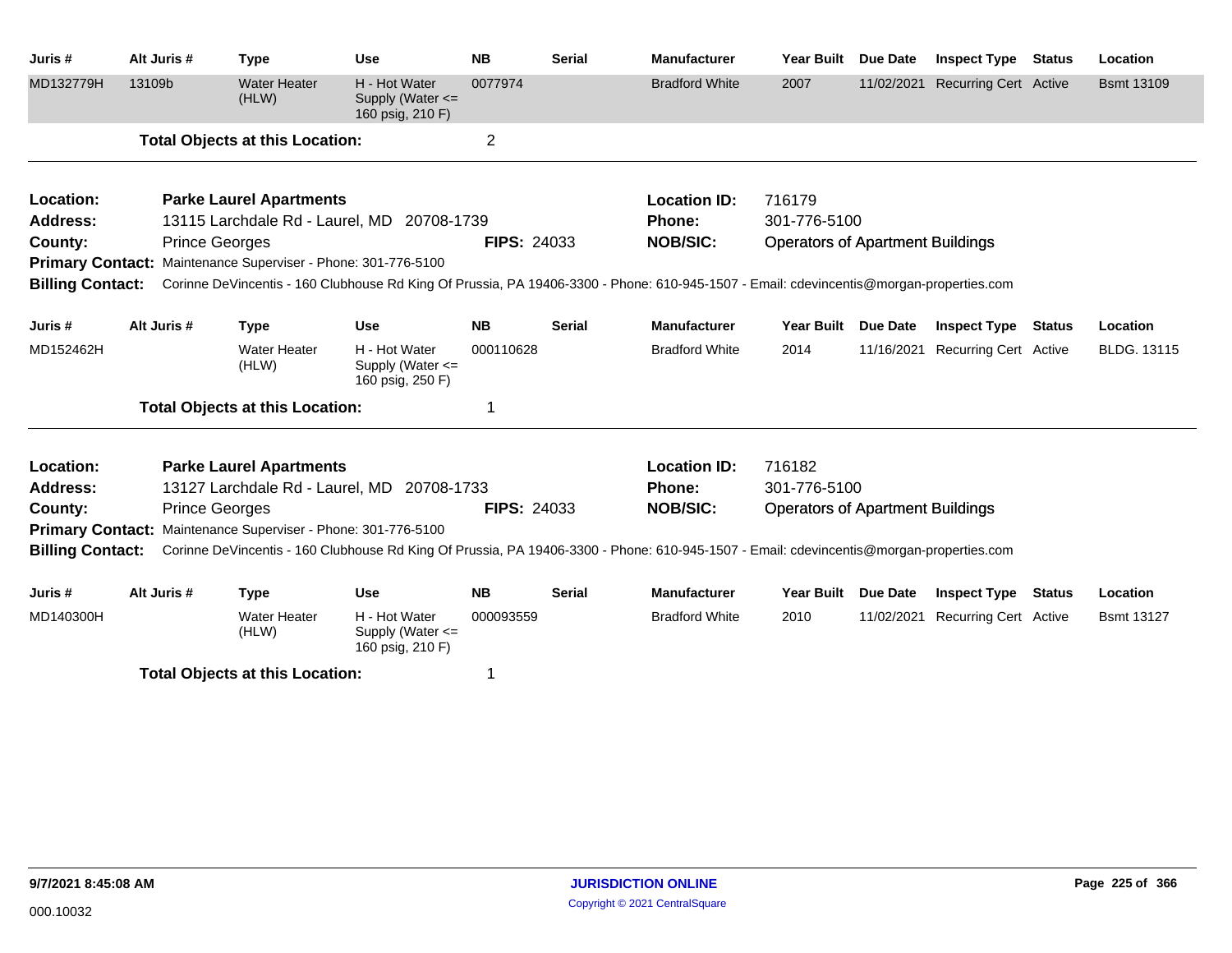| Location:<br><b>Address:</b><br>County:<br><b>Billing Contact:</b> |             | <b>Prince Georges</b> | <b>Parke Laurel Apartments</b><br>13133 Larchdale Rd - Laurel, MD 20708-1730<br>Primary Contact: Maintenance Superviser - Phone: 301-776-5100 |                                                           | <b>FIPS: 24033</b>      |               | <b>Location ID:</b><br>Phone:<br><b>NOB/SIC:</b><br>Corinne DeVincentis - 160 Clubhouse Rd King Of Prussia, PA 19406-3300 - Phone: 610-945-1507 - Email: cdevincentis@morgan-properties.com | 716184<br>301-776-5100<br><b>Operators of Apartment Buildings</b> |                                  |               |                   |
|--------------------------------------------------------------------|-------------|-----------------------|-----------------------------------------------------------------------------------------------------------------------------------------------|-----------------------------------------------------------|-------------------------|---------------|---------------------------------------------------------------------------------------------------------------------------------------------------------------------------------------------|-------------------------------------------------------------------|----------------------------------|---------------|-------------------|
| Juris #                                                            | Alt Juris # |                       | Type                                                                                                                                          | <b>Use</b>                                                | <b>NB</b>               | <b>Serial</b> | <b>Manufacturer</b>                                                                                                                                                                         | Year Built Due Date                                               | <b>Inspect Type Status</b>       |               | Location          |
| MD140199H                                                          |             |                       | <b>Water Heater</b><br>(HLW)                                                                                                                  | H - Hot Water<br>Supply (Water $\leq$<br>160 psig, 210 F) | 000095462               |               | <b>Bradford White</b>                                                                                                                                                                       | 2011                                                              | 11/03/2021 Recurring Cert Active |               | <b>Bsmt 13133</b> |
|                                                                    |             |                       | <b>Total Objects at this Location:</b>                                                                                                        |                                                           | $\overline{\mathbf{1}}$ |               |                                                                                                                                                                                             |                                                                   |                                  |               |                   |
| Location:                                                          |             |                       | <b>Parke Laurel Apartments</b>                                                                                                                |                                                           |                         |               | <b>Location ID:</b>                                                                                                                                                                         | 716185                                                            |                                  |               |                   |
| <b>Address:</b>                                                    |             |                       | 13137 Larchdale Rd - Laurel, MD 20708-1725                                                                                                    |                                                           |                         |               | <b>Phone:</b>                                                                                                                                                                               | 301-776-5100                                                      |                                  |               |                   |
| County:                                                            |             | <b>Prince Georges</b> |                                                                                                                                               |                                                           | <b>FIPS: 24033</b>      |               | <b>NOB/SIC:</b>                                                                                                                                                                             | <b>Operators of Apartment Buildings</b>                           |                                  |               |                   |
| <b>Primary Contact:</b>                                            |             |                       | Maintenance Superviser - Phone: 301-776-5100                                                                                                  |                                                           |                         |               |                                                                                                                                                                                             |                                                                   |                                  |               |                   |
| <b>Billing Contact:</b>                                            |             |                       |                                                                                                                                               |                                                           |                         |               | Corinne DeVincentis - 160 Clubhouse Rd King Of Prussia, PA 19406-3300 - Phone: 610-945-1507 - Email: cdevincentis@morgan-properties.com                                                     |                                                                   |                                  |               |                   |
| Juris #                                                            | Alt Juris # |                       | Type                                                                                                                                          | <b>Use</b>                                                | <b>NB</b>               | <b>Serial</b> | <b>Manufacturer</b>                                                                                                                                                                         | Year Built Due Date                                               | <b>Inspect Type Status</b>       |               | Location          |
| MD159116H                                                          |             |                       | <b>Water Heater</b><br>(HLW)                                                                                                                  | H - Hot Water<br>Supply (Water $\leq$<br>160 psig, 210 F) | 000120058               |               | <b>Bradford White</b>                                                                                                                                                                       | 2016                                                              | 11/13/2021 Recurring Cert Active |               | <b>BLRM 137</b>   |
|                                                                    |             |                       | <b>Total Objects at this Location:</b>                                                                                                        |                                                           | -1                      |               |                                                                                                                                                                                             |                                                                   |                                  |               |                   |
| Location:                                                          |             |                       | <b>Parke Laurel Apartments</b>                                                                                                                |                                                           |                         |               | <b>Location ID:</b>                                                                                                                                                                         | 716175                                                            |                                  |               |                   |
| <b>Address:</b>                                                    |             |                       | 13141 Larchdale Rd - Laurel, MD 20708-1724                                                                                                    |                                                           |                         |               | <b>Phone:</b>                                                                                                                                                                               | 301-776-5100                                                      |                                  |               |                   |
| County:                                                            |             | <b>Prince Georges</b> |                                                                                                                                               |                                                           | <b>FIPS: 24033</b>      |               | <b>NOB/SIC:</b>                                                                                                                                                                             | <b>Operators of Apartment Buildings</b>                           |                                  |               |                   |
|                                                                    |             |                       | Primary Contact: Maintenance Superviser - Phone: 301-776-5100                                                                                 |                                                           |                         |               |                                                                                                                                                                                             |                                                                   |                                  |               |                   |
| <b>Billing Contact:</b>                                            |             |                       |                                                                                                                                               |                                                           |                         |               | Corinne DeVincentis - 160 Clubhouse Rd King Of Prussia, PA 19406-3300 - Phone: 610-945-1507 - Email: cdevincentis@morgan-properties.com                                                     |                                                                   |                                  |               |                   |
| Juris #                                                            | Alt Juris # |                       | <b>Type</b>                                                                                                                                   | <b>Use</b>                                                | <b>NB</b>               | <b>Serial</b> | <b>Manufacturer</b>                                                                                                                                                                         | Year Built Due Date                                               | <b>Inspect Type</b>              | <b>Status</b> | Location          |
| MD134686H                                                          |             |                       | <b>Water Heater</b><br>(HLW)                                                                                                                  | H - Hot Water<br>Supply (Water <=<br>160 psig, 210 F)     | 000077976               |               | <b>Bradford White</b>                                                                                                                                                                       | 2007                                                              | 11/02/2021 Recurring Cert Active |               | <b>Bsmt 13141</b> |
|                                                                    |             |                       | <b>Total Objects at this Location:</b>                                                                                                        |                                                           | -1                      |               |                                                                                                                                                                                             |                                                                   |                                  |               |                   |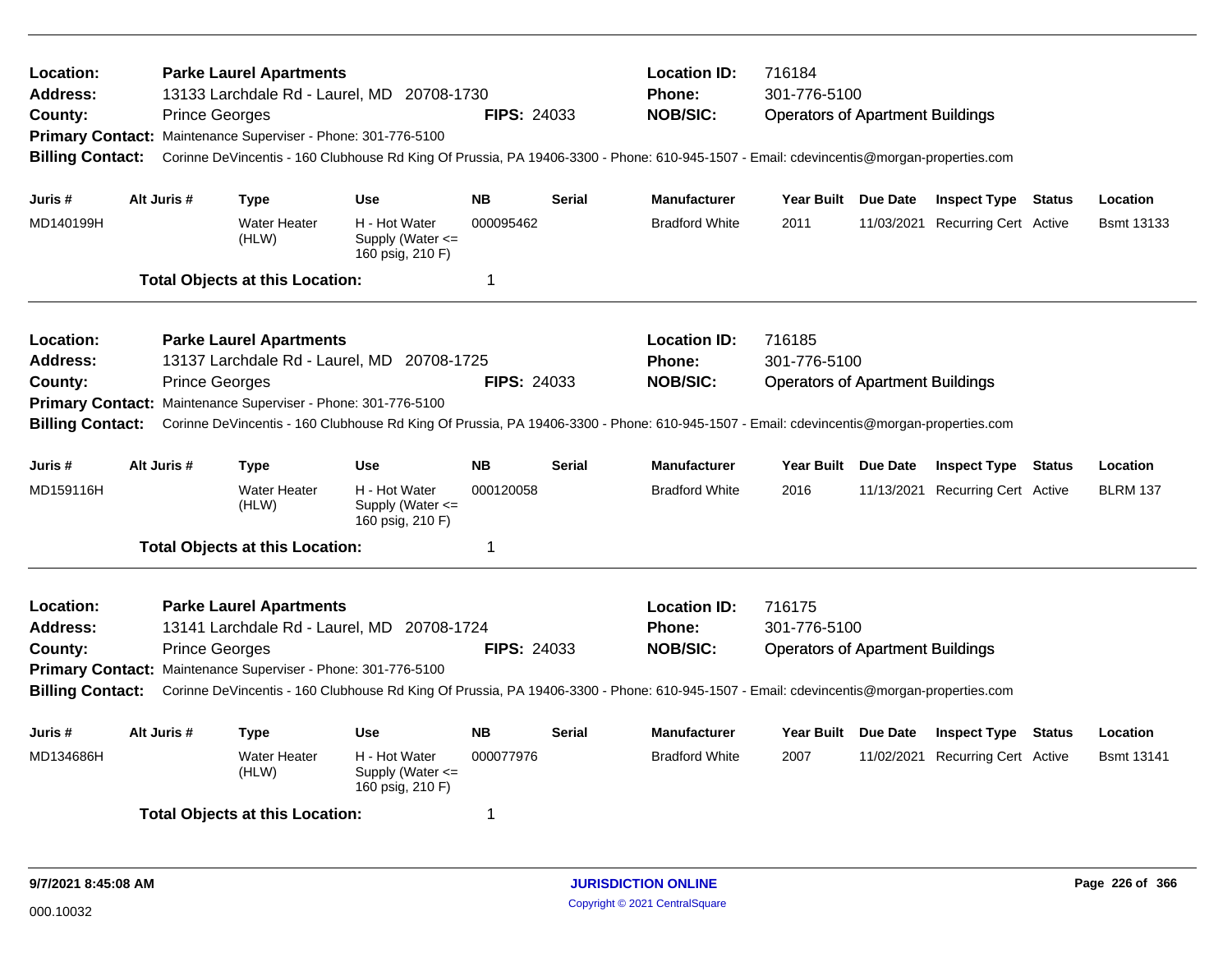| Location:<br><b>Address:</b><br>County:<br><b>Billing Contact:</b> | <b>Prince Georges</b> | <b>Parke Laurel Apartments</b><br>Primary Contact: Maintenance Superviser - Phone: 301-776-5100 | 13147 Larchdale Rd - Laurel, MD 20708-1721                | <b>FIPS: 24033</b> |                                                                                                                                                                                             | <b>Location ID:</b><br>Phone:<br><b>NOB/SIC:</b><br>Corinne DeVincentis - 160 Clubhouse Rd King Of Prussia, PA 19406-3300 - Phone: 610-945-1507 - Email: cdevincentis@morgan-properties.com | 716186<br>301-776-5100<br><b>Operators of Apartment Buildings</b> |                                  |        |                   |
|--------------------------------------------------------------------|-----------------------|-------------------------------------------------------------------------------------------------|-----------------------------------------------------------|--------------------|---------------------------------------------------------------------------------------------------------------------------------------------------------------------------------------------|---------------------------------------------------------------------------------------------------------------------------------------------------------------------------------------------|-------------------------------------------------------------------|----------------------------------|--------|-------------------|
| Juris #                                                            | Alt Juris #           | Type                                                                                            | <b>Use</b>                                                | <b>NB</b>          | <b>Serial</b>                                                                                                                                                                               | <b>Manufacturer</b>                                                                                                                                                                         | Year Built Due Date                                               | <b>Inspect Type Status</b>       |        | Location          |
| MD159117H                                                          |                       | <b>Water Heater</b><br>(HLW)                                                                    | H - Hot Water<br>Supply (Water $\leq$<br>160 psig, 210 F) | 000118998          |                                                                                                                                                                                             | <b>Bradford White</b>                                                                                                                                                                       | 2016                                                              | 11/13/2021 Recurring Cert Active |        | <b>BLRM 147</b>   |
|                                                                    |                       | <b>Total Objects at this Location:</b>                                                          |                                                           | $\mathbf 1$        |                                                                                                                                                                                             |                                                                                                                                                                                             |                                                                   |                                  |        |                   |
| Location:<br><b>Address:</b>                                       |                       | <b>Parke Laurel Apartments</b>                                                                  | 13159 Larchdale Rd - Laurel, MD 20708-1703                |                    | <b>Location ID:</b><br>Phone:                                                                                                                                                               | 716189<br>301-776-5100                                                                                                                                                                      |                                                                   |                                  |        |                   |
| County:<br><b>Billing Contact:</b>                                 | <b>Prince Georges</b> | Primary Contact: Maintenance Superviser - Phone: 301-776-5100                                   |                                                           | <b>FIPS: 24033</b> |                                                                                                                                                                                             | <b>NOB/SIC:</b><br>Corinne DeVincentis - 160 Clubhouse Rd King Of Prussia, PA 19406-3300 - Phone: 610-945-1507 - Email: cdevincentis@morgan-properties.com                                  | <b>Operators of Apartment Buildings</b>                           |                                  |        |                   |
| Juris #                                                            | Alt Juris #           | <b>Type</b>                                                                                     | <b>Use</b>                                                | <b>NB</b>          | <b>Serial</b>                                                                                                                                                                               | <b>Manufacturer</b>                                                                                                                                                                         | Year Built Due Date                                               | <b>Inspect Type Status</b>       |        | Location          |
| MD147341H                                                          |                       | <b>Water Heater</b><br>(HLW)                                                                    | H - Hot Water<br>Supply (Water $\leq$<br>160 psig, 210 F) | 000078377          |                                                                                                                                                                                             | A O Smith                                                                                                                                                                                   | 2013                                                              | 10/29/2021 Recurring Cert Active |        | <b>Bldg 13159</b> |
|                                                                    |                       | <b>Total Objects at this Location:</b>                                                          |                                                           | $\overline{1}$     |                                                                                                                                                                                             |                                                                                                                                                                                             |                                                                   |                                  |        |                   |
| Location:<br><b>Address:</b><br>County:<br><b>Billing Contact:</b> | <b>Prince Georges</b> | <b>Parke Laurel Apartments</b><br>Primary Contact: Maintenance Superviser - Phone: 301-776-5100 | 13174 Larchdale Rd - Laurel, MD 20708-1745                | <b>FIPS: 24033</b> | <b>Location ID:</b><br>Phone:<br><b>NOB/SIC:</b><br>Corinne DeVincentis - 160 Clubhouse Rd King Of Prussia, PA 19406-3300 - Phone: 610-945-1507 - Email: cdevincentis@morgan-properties.com | 716190<br>301-776-5100<br><b>Operators of Apartment Buildings</b>                                                                                                                           |                                                                   |                                  |        |                   |
| Juris #                                                            | Alt Juris #           | <b>Type</b>                                                                                     | <b>Use</b>                                                | <b>NB</b>          | <b>Serial</b>                                                                                                                                                                               | <b>Manufacturer</b>                                                                                                                                                                         | Year Built Due Date                                               | <b>Inspect Type</b>              | Status | Location          |
| MD159118H                                                          |                       | Water Heater<br>(HLW)                                                                           | H - Hot Water<br>Supply (Water <=<br>160 psig, 210 F)     | 000118997          |                                                                                                                                                                                             | <b>Bradford White</b>                                                                                                                                                                       | 2016                                                              | 11/13/2021 Recurring Cert Active |        | <b>BLRM 174</b>   |
|                                                                    |                       | <b>Total Objects at this Location:</b>                                                          |                                                           | -1                 |                                                                                                                                                                                             |                                                                                                                                                                                             |                                                                   |                                  |        |                   |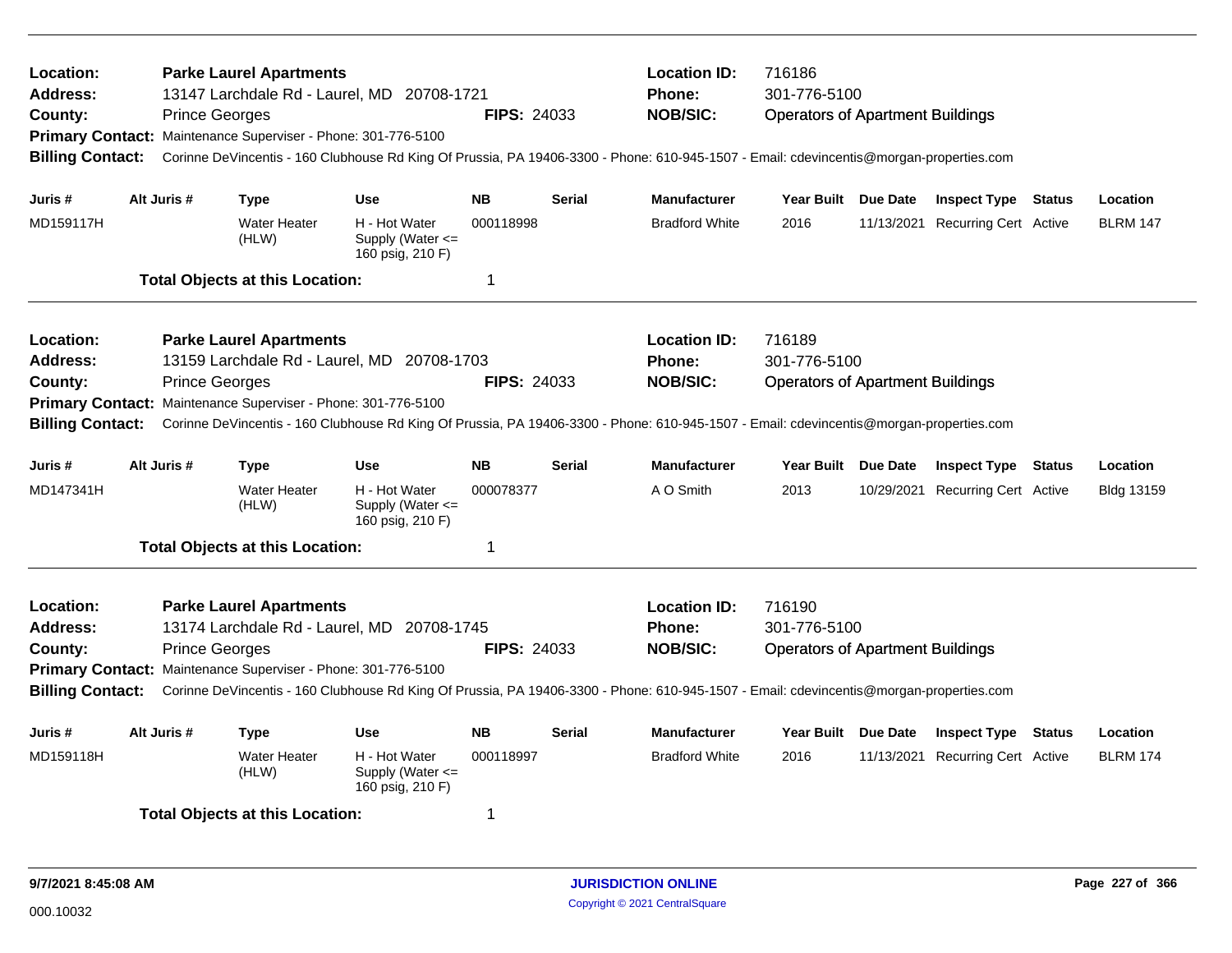| <b>Location:</b><br><b>Address:</b><br>County:<br><b>Billing Contact:</b> | <b>Prince Georges</b> | <b>Parke Laurel Apartments</b><br>13180 Larchdale Rd - Laurel, MD 20708-1705<br>Primary Contact: Maintenance Superviser - Phone: 301-776-5100<br>Corinne DeVincentis - 160 Clubhouse Rd King Of Prussia, PA 19406-3300 - Phone: 610-945-1507 - Email: cdevincentis@morgan-properties.com                                     |                                                           | <b>FIPS: 24033</b> |                                                         | <b>Location ID:</b><br><b>Phone:</b><br><b>NOB/SIC:</b>         | 716192<br>301-776-5100<br><b>Operators of Apartment Buildings</b> |                                  |               |                 |
|---------------------------------------------------------------------------|-----------------------|------------------------------------------------------------------------------------------------------------------------------------------------------------------------------------------------------------------------------------------------------------------------------------------------------------------------------|-----------------------------------------------------------|--------------------|---------------------------------------------------------|-----------------------------------------------------------------|-------------------------------------------------------------------|----------------------------------|---------------|-----------------|
| Juris #                                                                   | Alt Juris #           | <b>Type</b>                                                                                                                                                                                                                                                                                                                  | <b>Use</b>                                                | <b>NB</b>          | <b>Serial</b>                                           | <b>Manufacturer</b>                                             | Year Built Due Date                                               | <b>Inspect Type Status</b>       |               | Location        |
| MD152463H                                                                 |                       | <b>Water Heater</b><br>(HLW)                                                                                                                                                                                                                                                                                                 | H - Hot Water<br>Supply (Water $\leq$<br>160 psig, 210 F) | 000108317          |                                                         | <b>Bradford White</b>                                           | 2014                                                              | 11/16/2021 Recurring Cert Active |               | BLDG. 13180     |
| MD159119H                                                                 |                       | <b>Water Heater</b><br>(HLW)                                                                                                                                                                                                                                                                                                 | H - Hot Water<br>Supply (Water $\leq$<br>160 psig, 210 F) | 000117945          |                                                         | <b>Bradford White</b>                                           | 2016                                                              | 11/13/2021 Recurring Cert Active |               | <b>BLRM 180</b> |
|                                                                           |                       | <b>Total Objects at this Location:</b>                                                                                                                                                                                                                                                                                       |                                                           | $\overline{2}$     |                                                         |                                                                 |                                                                   |                                  |               |                 |
| <b>Location:</b><br><b>Address:</b><br>County:<br><b>Billing Contact:</b> | <b>Prince Georges</b> | <b>Parkland Station Apartments</b><br>2106 County Rd - District Heights, MD 20747-1329<br>Primary Contact: Amber Overholtzer - Phone: 443-898-6621 - Email: ambero@signatureprops.net<br>Amber Overholtzer - 1700 Reisterstown Rd Ste 215 Pikesville, MD 21208-1416 - Phone: 443-898-6621 - Email: ambero@signatureprops.net |                                                           | <b>FIPS: 24033</b> | <b>Location ID:</b><br><b>Phone:</b><br><b>NOB/SIC:</b> | 727799<br>3017365655<br><b>Operators of Apartment Buildings</b> |                                                                   |                                  |               |                 |
| Juris #                                                                   | Alt Juris #           | <b>Type</b>                                                                                                                                                                                                                                                                                                                  | <b>Use</b>                                                | <b>NB</b>          | <b>Serial</b>                                           | <b>Manufacturer</b>                                             | Year Built Due Date                                               | <b>Inspect Type Status</b>       |               | Location        |
| MD156277H                                                                 |                       | <b>Water Heater</b><br>(HLW)                                                                                                                                                                                                                                                                                                 | H - Hot Water<br>Supply (Water $\leq$<br>160 psig, 210 F) | 000116129 131129   |                                                         | <b>Bradford White</b>                                           | 2016                                                              | 12/19/2022 Recurring Cert Active |               | Laundry Room    |
|                                                                           |                       | <b>Total Objects at this Location:</b>                                                                                                                                                                                                                                                                                       |                                                           | 1                  |                                                         |                                                                 |                                                                   |                                  |               |                 |
| <b>Location:</b><br><b>Address:</b><br>County:<br><b>Billing Contact:</b> | <b>Prince Georges</b> | <b>Parkland Station Apartments</b><br>2112 County Rd - District Heights, MD 20747-1333<br>Primary Contact: Amber Overholtzer - Phone: 443-898-6621 - Email: ambero@signatureprops.net<br>Amber Overholtzer - 1700 Reisterstown Rd Ste 215 Pikesville, MD 21208-1416 - Phone: 443-898-6621 - Email: ambero@signatureprops.net |                                                           | <b>FIPS: 24033</b> |                                                         | <b>Location ID:</b><br><b>Phone:</b><br><b>NOB/SIC:</b>         | 987426<br>3017365655<br>Nonclassifiable Establishments            |                                  |               |                 |
| Juris #                                                                   | Alt Juris #           | <b>Type</b>                                                                                                                                                                                                                                                                                                                  | <b>Use</b>                                                | <b>NB</b>          | <b>Serial</b>                                           | <b>Manufacturer</b>                                             | Year Built Due Date                                               | <b>Inspect Type</b>              | <b>Status</b> | Location        |
| MD144305H                                                                 |                       | <b>Water Heater</b><br>(HLW)                                                                                                                                                                                                                                                                                                 | H - Hot Water<br>Supply (Water $\leq$<br>160 psig, 210 F) | 000155892          |                                                         | A O Smith                                                       | 2011                                                              | 01/13/2023 Recurring Cert Active |               | Laundry Room    |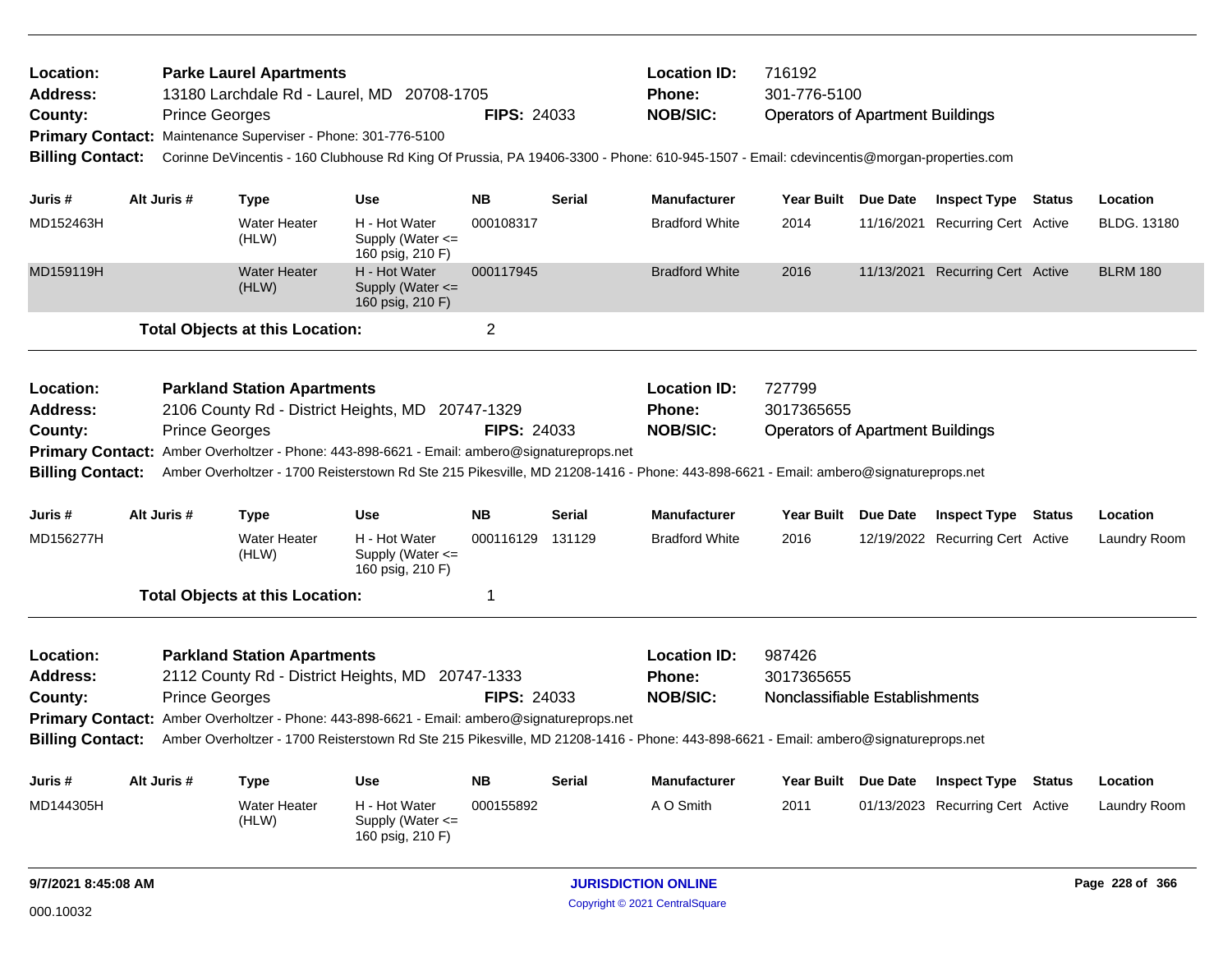|                         | <b>Total Objects at this Location:</b>                                                                                              |                    |                     |                                |
|-------------------------|-------------------------------------------------------------------------------------------------------------------------------------|--------------------|---------------------|--------------------------------|
| <b>Location:</b>        | <b>Parkland Station Apartments</b>                                                                                                  |                    | <b>Location ID:</b> | 987420                         |
| <b>Address:</b>         | 2120 County Rd - District Heights, MD 20747-1337                                                                                    |                    | <b>Phone:</b>       | 3017365655                     |
| County:                 | <b>Prince Georges</b>                                                                                                               | <b>FIPS: 24033</b> | <b>NOB/SIC:</b>     | Nonclassifiable Establishments |
|                         | Primary Contact: Amber Overholtzer - Phone: 443-898-6621 - Email: ambero@signatureprops.net                                         |                    |                     |                                |
| <b>Billing Contact:</b> | Amber Overholtzer - 1700 Reisterstown Rd Ste 215 Pikesville, MD 21208-1416 - Phone: 443-898-6621 - Email: ambero@signatureprops.net |                    |                     |                                |
|                         |                                                                                                                                     |                    |                     |                                |

| Juris #         | Alt Juris #           | Type                                   | Use                                                                                         | <b>NB</b>          | <b>Serial</b> | <b>Manufacturer</b> | Year Built                              | <b>Due Date</b> | <b>Inspect Type</b>              | Status | Location     |
|-----------------|-----------------------|----------------------------------------|---------------------------------------------------------------------------------------------|--------------------|---------------|---------------------|-----------------------------------------|-----------------|----------------------------------|--------|--------------|
| MD163712H       |                       | <b>Water Heater</b><br>(HLW)           | H - Hot Water<br>Supply (Water $\leq$<br>160 psig, 210 F)                                   | 000243031          |               | A O Smith           | 2018                                    |                 | 04/09/2023 Recurring Cert Active |        | Laundry Room |
|                 |                       | <b>Total Objects at this Location:</b> |                                                                                             |                    |               |                     |                                         |                 |                                  |        |              |
| Location:       |                       | <b>Parkland Station Apartments</b>     |                                                                                             |                    |               | <b>Location ID:</b> | 727802                                  |                 |                                  |        |              |
| <b>Address:</b> |                       |                                        | 2124 County Rd - District Heights, MD 20747-1365                                            |                    |               | <b>Phone:</b>       |                                         |                 |                                  |        |              |
| County:         | <b>Prince Georges</b> |                                        |                                                                                             | <b>FIPS: 24033</b> |               | <b>NOB/SIC:</b>     | <b>Operators of Apartment Buildings</b> |                 |                                  |        |              |
|                 |                       |                                        | Primary Contact: Amber Overholtzer - Phone: 443-898-6621 - Email: ambero@signatureprops.net |                    |               |                     |                                         |                 |                                  |        |              |

**Billing Contact:** Amber Overholtzer - 1700 Reisterstown Rd Ste 215 Pikesville, MD 21208-1416 - Phone: 443-898-6621 - Email: ambero@signatureprops.net

| Juris #   | Alt Juris # | Type                            | Use                                                       | NΒ        | <b>Serial</b> | <b>Manufacturer</b>   | Year Built Due Date | <b>Inspect Type</b>              | Status | Location     |
|-----------|-------------|---------------------------------|-----------------------------------------------------------|-----------|---------------|-----------------------|---------------------|----------------------------------|--------|--------------|
| MD163096H |             | Water Heater<br>(HLW)           | H - Hot Water<br>Supply (Water $\leq$<br>160 psig, 210 F) | 000122866 | 137866        | <b>Bradford White</b> | 2017                | 02/12/2023 Recurring Cert Active |        | Laundry Room |
|           |             | Tatal Ohiaata at thia Laaatian, |                                                           |           |               |                       |                     |                                  |        |              |

**Total Objects at this Location:** 1

| Location:       | <b>Parkland Station Apartments</b>                                                                                                                   |                    | <b>Location ID:</b> | 727797                                  |
|-----------------|------------------------------------------------------------------------------------------------------------------------------------------------------|--------------------|---------------------|-----------------------------------------|
| <b>Address:</b> | 2130 County Rd - District Heights, MD 20747-1314                                                                                                     |                    | <b>Phone:</b>       |                                         |
| County:         | <b>Prince Georges</b>                                                                                                                                | <b>FIPS: 24033</b> | <b>NOB/SIC:</b>     | <b>Operators of Apartment Buildings</b> |
|                 | Primary Contact: Amber Overholtzer - Phone: 443-898-6621 - Email: ambero@signatureprops.net                                                          |                    |                     |                                         |
|                 | Billing Contact: Amber Overholtzer - 1700 Reisterstown Rd Ste 215 Pikesville, MD 21208-1416 - Phone: 443-898-6621 - Email: ambero@signatureprops.net |                    |                     |                                         |
|                 |                                                                                                                                                      |                    |                     |                                         |

| Juris #   | Alt Juris # | Type                         | <b>Use</b>                                                | <b>NB</b> | <b>Serial</b> | <b>Manufacturer</b> | <b>Year Built</b> | <b>Due Date</b> | <b>Inspect Type</b>              | Status | Location     |
|-----------|-------------|------------------------------|-----------------------------------------------------------|-----------|---------------|---------------------|-------------------|-----------------|----------------------------------|--------|--------------|
| MD144304H |             | <b>Water Heater</b><br>(HLW) | H - Hot Water<br>Supply (Water $\leq$<br>160 psig, 210 F) | 000175376 | 175376        | A O Smith           | 2012              |                 | 12/19/2022 Recurring Cert Active |        | Storage Room |
|           |             |                              |                                                           |           |               |                     |                   |                 |                                  |        |              |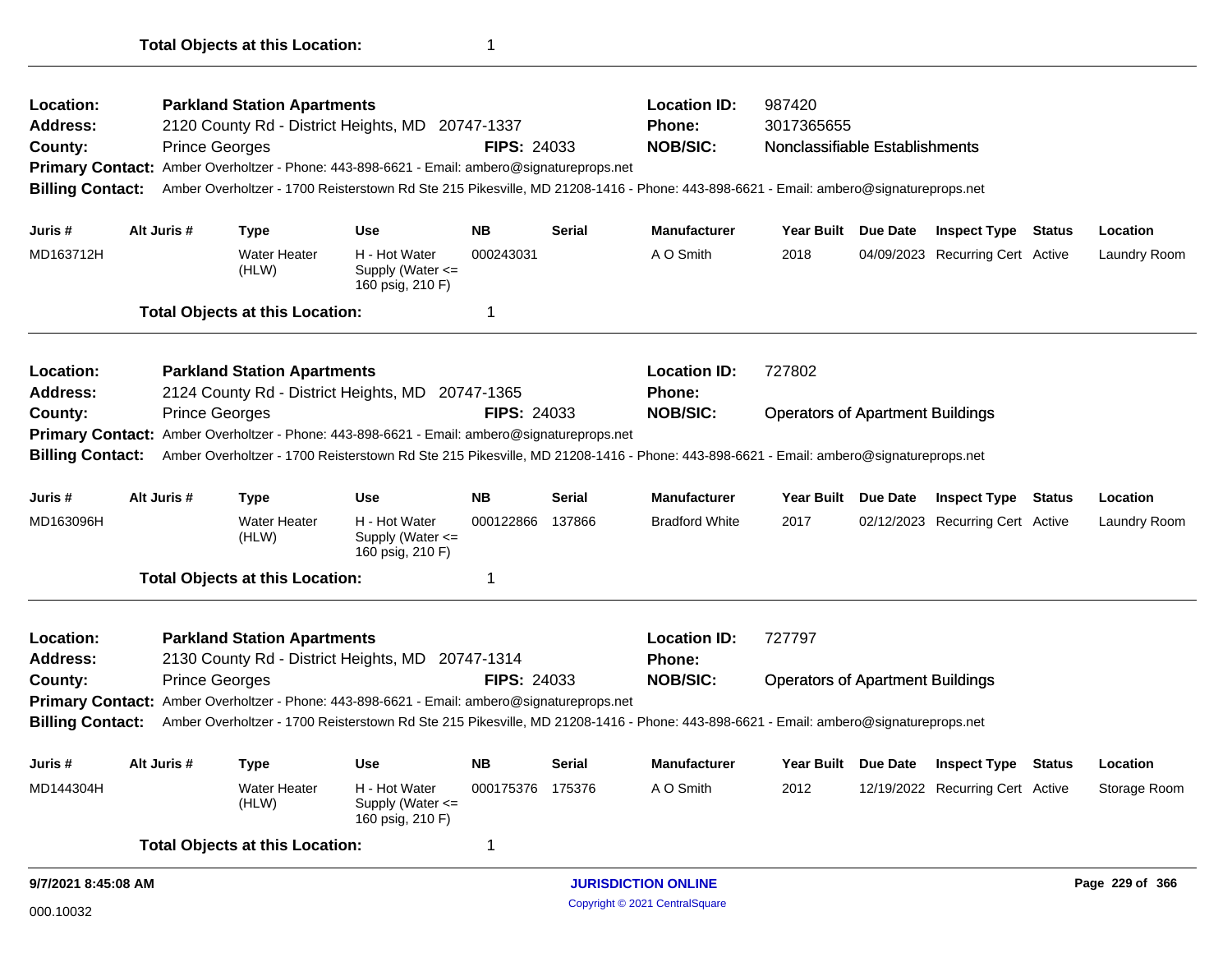| Location:<br><b>Address:</b><br>County:<br><b>Primary Contact:</b><br><b>Billing Contact:</b> |             | <b>Parkway Apartments</b><br><b>Prince Georges</b>                    | 19 Parkway - Greenbelt, MD 20770-1864<br>Ronnie Sookram - Phone: 301 474 4161 x 129 - Email: rsookram@ghi.coop | <b>FIPS: 24033</b> |               | <b>Location ID:</b><br>720840<br>301-345-3535<br><b>Phone:</b><br><b>NOB/SIC:</b><br><b>Operators of Apartment Buildings</b><br>Ronnie Sookram - 1 Hamilton PI Greenbelt, MD 20770-1757 - Phone: 301 474 4161 x 129 - Email: rsookram@ghi.coop |            |          |                                  |        |            |
|-----------------------------------------------------------------------------------------------|-------------|-----------------------------------------------------------------------|----------------------------------------------------------------------------------------------------------------|--------------------|---------------|------------------------------------------------------------------------------------------------------------------------------------------------------------------------------------------------------------------------------------------------|------------|----------|----------------------------------|--------|------------|
| Juris #                                                                                       | Alt Juris # | Type                                                                  | <b>Use</b>                                                                                                     | <b>NB</b>          | <b>Serial</b> | <b>Manufacturer</b>                                                                                                                                                                                                                            | Year Built | Due Date | <b>Inspect Type</b>              | Status | Location   |
| MD106224H                                                                                     |             | Cast Iron                                                             | H - Hot Water<br>Heat (Water $\leq$<br>160 psig, 250 F)                                                        | <b>CI</b>          |               | Weil-McLain                                                                                                                                                                                                                                    | 1999       |          | 04/13/2022 Recurring Cert Active |        | 19 Parkway |
| MD106225H                                                                                     |             | <b>Water Tube</b><br>Coiled (NOT<br><b>Flueless Hi</b><br>Efficiency) | H - Hot Water<br>Supply (Water $\leq$<br>160 psig, 250 F)                                                      | 000055769          |               | A O Smith                                                                                                                                                                                                                                      | 2000       |          | 04/13/2022 Recurring Cert Active |        | 19 Parkway |
|                                                                                               |             | <b>Total Objects at this Location:</b>                                |                                                                                                                | $\overline{2}$     |               |                                                                                                                                                                                                                                                |            |          |                                  |        |            |
| Location:                                                                                     |             | <b>Parkway Apartments</b>                                             |                                                                                                                |                    |               | <b>Location ID:</b>                                                                                                                                                                                                                            | 720843     |          |                                  |        |            |

| Location:       | <b>Parkway Apartments</b>                                                                     |                    | Location ID:    | 720843                                  |
|-----------------|-----------------------------------------------------------------------------------------------|--------------------|-----------------|-----------------------------------------|
| <b>Address:</b> | 25 Parkway - Greenbelt, MD 20770-1869                                                         |                    | Phone:          | 301-345-3535                            |
| County:         | <b>Prince Georges</b>                                                                         | <b>FIPS: 24033</b> | <b>NOB/SIC:</b> | <b>Operators of Apartment Buildings</b> |
|                 | <b>Primary Contact:</b> Ronnie Sookram - Phone: 301 474 4161 X1129 - Email: rsookram@ghi.coop |                    |                 |                                         |

**Billing Contact:** Ronnie Sookram - 1 Hamilton Pl 38 Crescent Rd Greenbelt, MD 20770-1757 - Phone: 301 474 4161 X1129 - Email: rsookram@ghi.coop

| Juris #   | Alt Juris # | Type                         | <b>Use</b>                                                | <b>NB</b> | <b>Serial</b> | <b>Manufacturer</b> | Year Built | <b>Due Date</b> | <b>Inspect Type</b>              | <b>Status</b> | Location      |
|-----------|-------------|------------------------------|-----------------------------------------------------------|-----------|---------------|---------------------|------------|-----------------|----------------------------------|---------------|---------------|
| MD106226H |             | <b>Water Heater</b><br>(HLW) | H - Hot Water<br>Supply (Water $\leq$<br>160 psig, 210 F) | 000056226 |               | A O Smith           | 2000       |                 | 04/13/2022 Recurring Cert Active |               | 25 Parkway Rd |
| MD106511H |             | Cast Iron                    | H - Hot Water<br>Heat (Water $\leq$<br>160 psig, 250 F)   | <b>CI</b> |               | Weil-McLain         | 1999       |                 | 04/13/2022 Recurring Cert Active |               | Boiler Room   |
|           |             |                              |                                                           |           |               |                     |            |                 |                                  |               |               |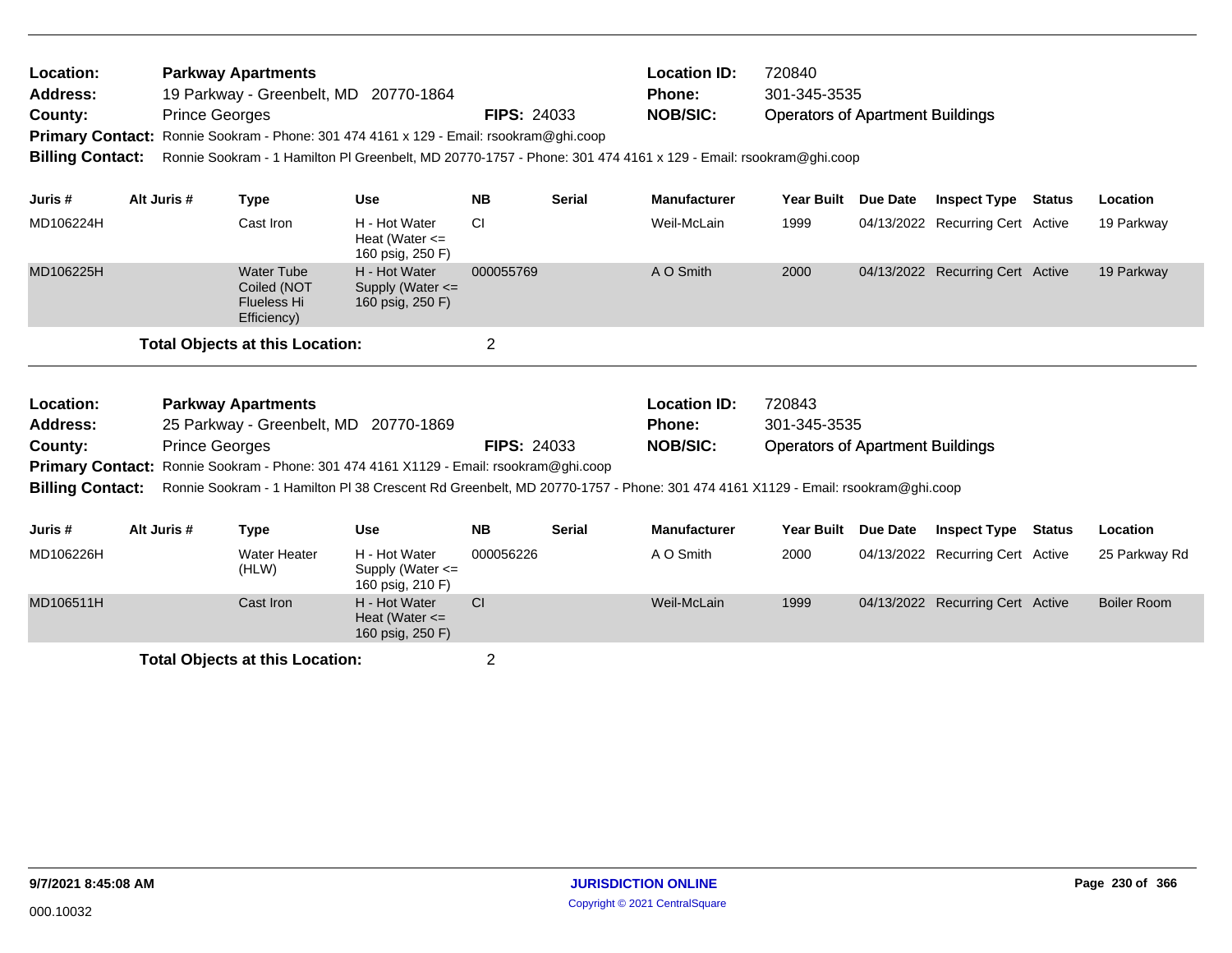| Location:<br><b>Address:</b><br>County:<br><b>Billing Contact:</b> | <b>Prince Georges</b>  | <b>Parkway Condominiums</b><br>6011 Emerson St - Bladensburg, MD 20710-1838<br>Primary Contact: Tianna Michelle - Phone: 202-409-5919 - Email: parkwaycondos@yahoo.com |                                                         | <b>FIPS: 24033</b> |                                                                                           | <b>Location ID:</b><br><b>Phone:</b><br><b>NOB/SIC:</b><br>Tianna Michelle - 6011 Emerson St Bladensburg, MD 20710-1838 - Phone: 202-409-5919 - Email: parkwaycondos@yahoo.com | 720850<br>301-699-5385<br><b>Operators of Apartment Buildings</b> |  |                                  |  |                     |
|--------------------------------------------------------------------|------------------------|------------------------------------------------------------------------------------------------------------------------------------------------------------------------|---------------------------------------------------------|--------------------|-------------------------------------------------------------------------------------------|--------------------------------------------------------------------------------------------------------------------------------------------------------------------------------|-------------------------------------------------------------------|--|----------------------------------|--|---------------------|
| Juris #                                                            | Alt Juris #            | <b>Type</b>                                                                                                                                                            | <b>Use</b>                                              | <b>NB</b>          | <b>Serial</b>                                                                             | <b>Manufacturer</b>                                                                                                                                                            | Year Built Due Date                                               |  | <b>Inspect Type Status</b>       |  | Location            |
| MD013220H                                                          |                        | <b>Horizontal Fire</b><br>Tube                                                                                                                                         | H - Hot Water<br>Heat (Water $\leq$<br>160 psig, 250 F) | 000028776          |                                                                                           | <b>Cleaver Brooks</b>                                                                                                                                                          | 1965                                                              |  | 12/29/2022 Recurring Cert Active |  | <b>Boiler Room</b>  |
| MD104295V                                                          |                        | Heat Exchanger -<br>Shell and Tube                                                                                                                                     | V - Storage<br>(Cryogenic)                              | 000196900          |                                                                                           | Trane                                                                                                                                                                          | 1985                                                              |  | 01/12/2023 Recurring Cert Active |  | Boiler room         |
| MD104296V                                                          |                        | Heat Exchanger -<br>Shell and Tube                                                                                                                                     | V - Storage<br>(Cryogenic)                              | 000196899          |                                                                                           | Trane                                                                                                                                                                          | 1985                                                              |  | 01/12/2023 Recurring Cert Active |  | Boiler room         |
|                                                                    |                        | <b>Total Objects at this Location:</b>                                                                                                                                 |                                                         | 3                  |                                                                                           |                                                                                                                                                                                |                                                                   |  |                                  |  |                     |
| Location:<br><b>Address:</b>                                       | <b>Passport Nissan</b> | 5000 Auth Way - Suitland, MD 20746-4205                                                                                                                                |                                                         |                    |                                                                                           | <b>Location ID:</b><br><b>Phone:</b>                                                                                                                                           | 720903                                                            |  |                                  |  |                     |
| County:                                                            | <b>Prince Georges</b>  |                                                                                                                                                                        |                                                         |                    | <b>NOB/SIC:</b><br><b>FIPS: 24033</b><br>Automotive dealers and gasoline service stations |                                                                                                                                                                                |                                                                   |  |                                  |  |                     |
| <b>Primary Contact:</b>                                            |                        | Sam Dubbaneh - Phone: 301-702-6455 - Email: sam.dubbaneh@passportauto.com                                                                                              |                                                         |                    |                                                                                           |                                                                                                                                                                                |                                                                   |  |                                  |  |                     |
| <b>Billing Contact:</b>                                            |                        |                                                                                                                                                                        |                                                         |                    |                                                                                           | Sam Dubbaneh - 5000 Auth Way Suitland, MD 20746-4205 - Phone: 301-702-6455 - Email: sam.dubbaneh@passportauto.com                                                              |                                                                   |  |                                  |  |                     |
| Juris #                                                            | Alt Juris #            | <b>Type</b>                                                                                                                                                            | <b>Use</b>                                              | <b>NB</b>          | <b>Serial</b>                                                                             | <b>Manufacturer</b>                                                                                                                                                            | Year Built Due Date                                               |  | <b>Inspect Type Status</b>       |  | Location            |
| MD055080V                                                          |                        | <b>Horizontal Unfired</b><br>Pressure Vessel<br>w/comment                                                                                                              | V - Storage (NOT<br>Cryogenic)                          | 000374656          |                                                                                           | Manchester                                                                                                                                                                     | 1983                                                              |  | 01/11/2022 Recurring Cert Active |  | <b>Outside Shed</b> |
| MD098282V                                                          |                        | <b>Pressure Vessel</b><br>w/comment                                                                                                                                    | Horizontal Unfired V - Storage (NOT<br>Cryogenic)       | 000340628          |                                                                                           | Manchester                                                                                                                                                                     | 1995                                                              |  | 01/11/2022 Recurring Cert Active |  | <b>Outside Shed</b> |
| MD133659V                                                          |                        | <b>Vertical Unfired</b><br>Pressure Vessel<br>w/comment                                                                                                                | V - Storage (NOT 000675310<br>Cryogenic)                |                    |                                                                                           | Manchester                                                                                                                                                                     | 2006                                                              |  | 01/11/2022 Recurring Cert Active |  | <b>Outside Shed</b> |
|                                                                    |                        | <b>Total Objects at this Location:</b>                                                                                                                                 |                                                         | 3                  |                                                                                           |                                                                                                                                                                                |                                                                   |  |                                  |  |                     |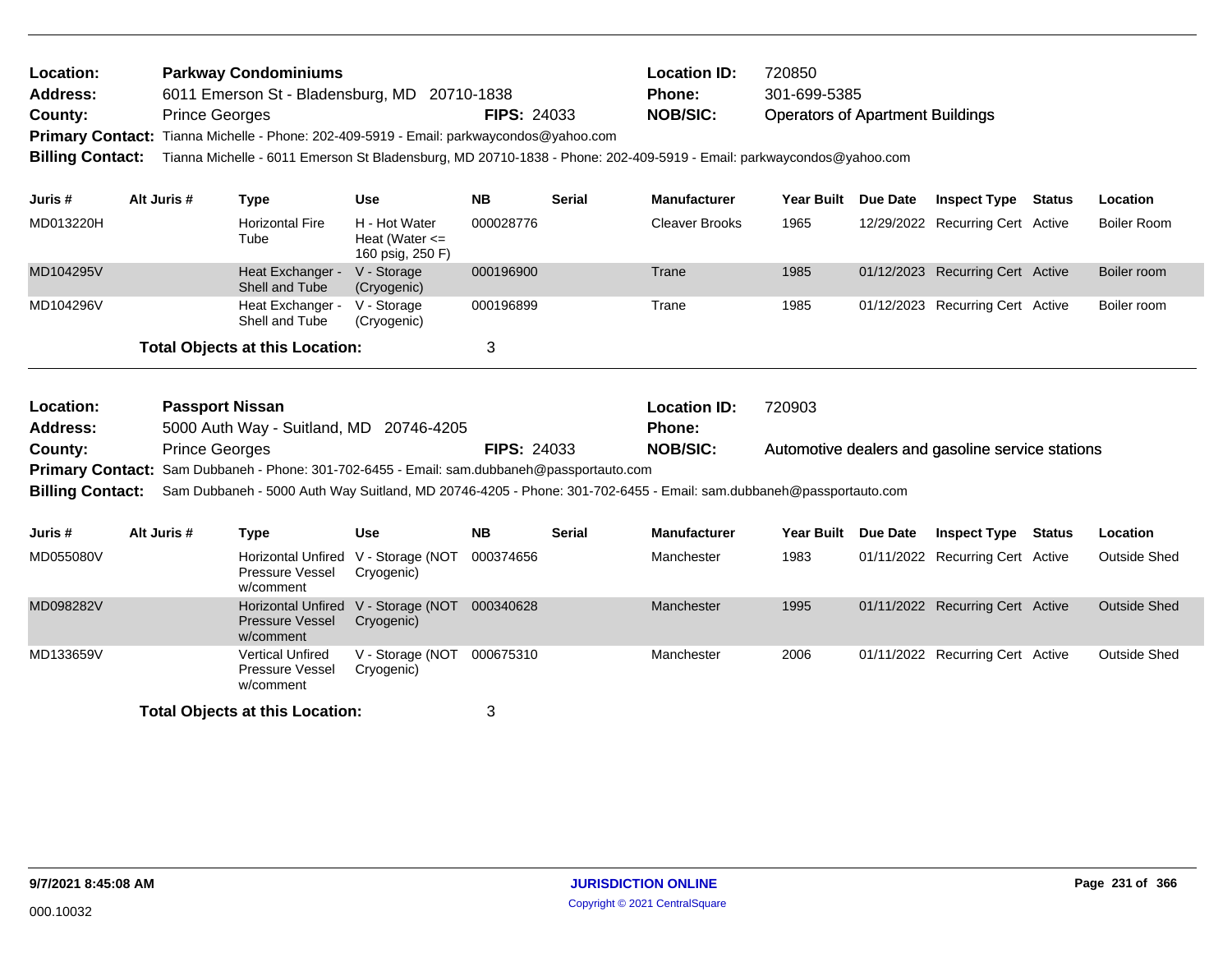| Location:<br>Peachtree Laundromat & Car Wash<br>8203 Landover Rd - Landover, MD 20785-2711<br>Address:<br>County:<br><b>Prince Georges</b><br>Scott Lee - Phone: 301-322-6033 - Cell: 24-277-7668<br><b>Primary Contact:</b><br><b>Billing Contact:</b><br>Scott Lee - 8203 Landover Rd Landover, MD 20785-2711 - Phone: 301-322-6033 - Cell: 24-277-7668                        |      |                       |                                                                                                                                          |                                                           | <b>FIPS: 24033</b>               |               | <b>Location ID:</b><br><b>Phone:</b><br><b>NOB/SIC:</b>                                                                                                                                    | 720990                                                            |                 | Automotive dealers and gasoline service stations               |               |                  |
|----------------------------------------------------------------------------------------------------------------------------------------------------------------------------------------------------------------------------------------------------------------------------------------------------------------------------------------------------------------------------------|------|-----------------------|------------------------------------------------------------------------------------------------------------------------------------------|-----------------------------------------------------------|----------------------------------|---------------|--------------------------------------------------------------------------------------------------------------------------------------------------------------------------------------------|-------------------------------------------------------------------|-----------------|----------------------------------------------------------------|---------------|------------------|
| Juris #                                                                                                                                                                                                                                                                                                                                                                          |      | Alt Juris #           |                                                                                                                                          | <b>Use</b>                                                | <b>NB</b>                        | <b>Serial</b> | <b>Manufacturer</b>                                                                                                                                                                        | <b>Year Built</b>                                                 | <b>Due Date</b> |                                                                |               | Location         |
| MD108124H                                                                                                                                                                                                                                                                                                                                                                        | 8203 |                       | <b>Type</b><br><b>Horizontal Fire</b><br>Tube                                                                                            | H - Hot Water<br>Heat (Water $\leq$<br>160 psig, 250 F)   | 000139872                        |               | Columbia                                                                                                                                                                                   | 1999                                                              |                 | <b>Inspect Type Status</b><br>10/29/2021 Recurring Cert Active |               | Boiler Room #1   |
| MD108125V                                                                                                                                                                                                                                                                                                                                                                        | 8203 |                       | <b>Vertical Unfired</b><br><b>Pressure Vessel</b><br>w/comment                                                                           | V - Storage (NOT<br>Cryogenic)                            | 000793015                        |               | Melben                                                                                                                                                                                     | 1999                                                              |                 | 10/29/2021 Recurring Cert Active                               |               | Blrm #2          |
|                                                                                                                                                                                                                                                                                                                                                                                  |      |                       | <b>Total Objects at this Location:</b>                                                                                                   |                                                           | 2                                |               |                                                                                                                                                                                            |                                                                   |                 |                                                                |               |                  |
| Location:<br><b>Penn Landing Apartment Homes</b><br>6437 Pennsylvania Ave - District Heights, MD<br><b>Address:</b><br>County:<br><b>Prince Georges</b><br>Primary Contact: Bobby Maintenance - Cell: 301 735 3200<br><b>Billing Contact:</b><br>Robin Hebron - 6311 Pennsylvania Ave District Heights, MD 20747-3072 - Phone: 301-735-3200 - Email: manager@pennlandingapts.com |      |                       |                                                                                                                                          |                                                           | 20747-3022<br><b>FIPS: 24033</b> |               | <b>Location ID:</b><br>Phone:<br><b>NOB/SIC:</b>                                                                                                                                           | 720672<br>301-735-3200<br><b>Operators of Apartment Buildings</b> |                 |                                                                |               |                  |
| Juris #                                                                                                                                                                                                                                                                                                                                                                          |      | Alt Juris #           | <b>Type</b>                                                                                                                              | <b>Use</b>                                                | <b>NB</b>                        | <b>Serial</b> | <b>Manufacturer</b>                                                                                                                                                                        | Year Built Due Date                                               |                 | <b>Inspect Type</b>                                            | <b>Status</b> | Location         |
| MD115301H                                                                                                                                                                                                                                                                                                                                                                        | 01   |                       | <b>Water Heater</b><br>(HLW)                                                                                                             | H - Hot Water<br>Supply (Water <=<br>160 psig, 210 F)     | 000054919                        | XK0265534     | <b>Bradford White</b>                                                                                                                                                                      | 2001                                                              |                 | 01/18/2023 Recurring Cert Active                               |               | Basement-6437    |
|                                                                                                                                                                                                                                                                                                                                                                                  |      |                       | <b>Total Objects at this Location:</b>                                                                                                   |                                                           | 1                                |               |                                                                                                                                                                                            |                                                                   |                 |                                                                |               |                  |
| Location:<br><b>Address:</b><br>County:<br><b>Primary Contact:</b><br><b>Billing Contact:</b>                                                                                                                                                                                                                                                                                    |      | <b>Prince Georges</b> | <b>Penn Landing Apartment Homes</b><br>6443 Pennsylvania Ave - District Heights, MD 20747-3025<br>Bobby Maintenance - Cell: 301 735 3200 |                                                           | <b>FIPS: 24033</b>               |               | <b>Location ID:</b><br><b>Phone:</b><br><b>NOB/SIC:</b><br>Robin Hebron - 6311 Pennsylvania Ave District Heights, MD 20747-3072 - Phone: 301-735-3200 - Email: manager@pennlandingapts.com | 720688<br>301-735-3200<br><b>Operators of Apartment Buildings</b> |                 |                                                                |               |                  |
| Juris #                                                                                                                                                                                                                                                                                                                                                                          |      | Alt Juris #           | <b>Type</b>                                                                                                                              | <b>Use</b>                                                | <b>NB</b>                        | <b>Serial</b> | <b>Manufacturer</b>                                                                                                                                                                        | Year Built Due Date                                               |                 | <b>Inspect Type Status</b>                                     |               | Location         |
| MD128822H                                                                                                                                                                                                                                                                                                                                                                        |      |                       | <b>Water Heater</b><br>(HLW)                                                                                                             | H - Hot Water<br>Supply (Water $\leq$<br>160 psig, 210 F) | 000066454                        |               | <b>Bradford White</b>                                                                                                                                                                      | 2004                                                              |                 | 01/18/2023 Recurring Cert Active                               |               | <b>Bldg 6443</b> |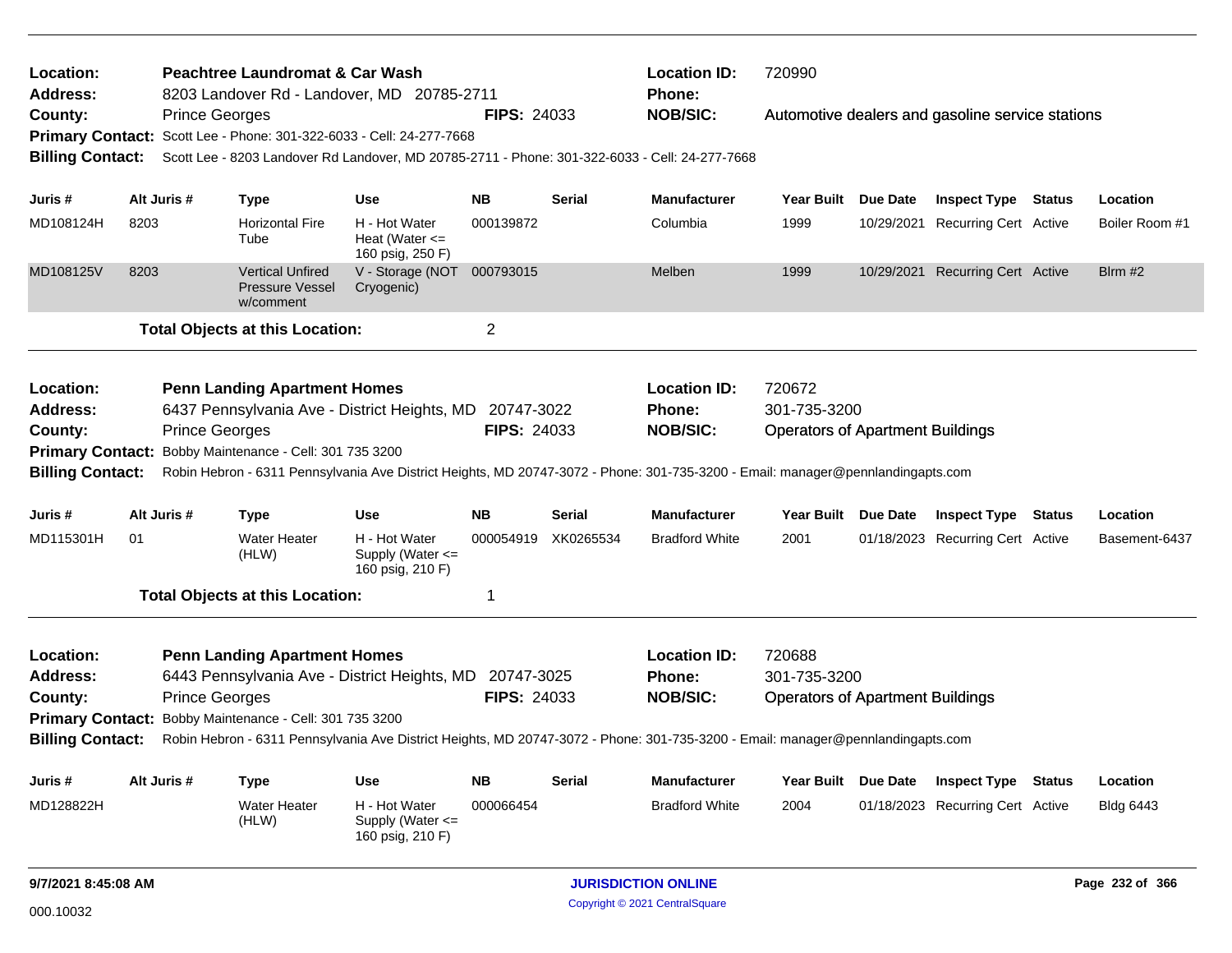| Location:<br>Address:   |    |                       | <b>Penn Landing Apartment Homes</b>                   | 6461 Pennsylvania Ave - District Heights, MD 20747-3028                                                                         |                    |                      | <b>Location ID:</b><br><b>Phone:</b> | 720673<br>301-735-3200                  |          |                                  |               |                  |
|-------------------------|----|-----------------------|-------------------------------------------------------|---------------------------------------------------------------------------------------------------------------------------------|--------------------|----------------------|--------------------------------------|-----------------------------------------|----------|----------------------------------|---------------|------------------|
| County:                 |    | <b>Prince Georges</b> |                                                       |                                                                                                                                 | <b>FIPS: 24033</b> |                      | <b>NOB/SIC:</b>                      | <b>Operators of Apartment Buildings</b> |          |                                  |               |                  |
| <b>Primary Contact:</b> |    |                       |                                                       | Robin Hebron - Phone: 301-735-3200 - Email: manager@pennlandingapts.com                                                         |                    |                      |                                      |                                         |          |                                  |               |                  |
| <b>Billing Contact:</b> |    |                       |                                                       | Robin Hebron - 6311 Pennsylvania Ave District Heights, MD 20747-3072 - Phone: 301-735-3200 - Email: manager@pennlandingapts.com |                    |                      |                                      |                                         |          |                                  |               |                  |
| Juris #                 |    | Alt Juris #           | <b>Type</b>                                           | Use                                                                                                                             | <b>NB</b>          | <b>Serial</b>        | <b>Manufacturer</b>                  | <b>Year Built</b>                       | Due Date | <b>Inspect Type Status</b>       |               | Location         |
| MD089021H               |    |                       | <b>Water Heater</b><br>(HLW)                          | H - Hot Water<br>Supply (Water <=<br>160 psig, 210 F)                                                                           |                    | 000008122 94-SF-0359 | A O Smith                            | 1994                                    |          | 01/18/2023 Recurring Cert Active |               | <b>Bldg 6461</b> |
|                         |    |                       | <b>Total Objects at this Location:</b>                |                                                                                                                                 | 1                  |                      |                                      |                                         |          |                                  |               |                  |
| Location:               |    |                       | <b>Penn Landing Apartment Homes</b>                   |                                                                                                                                 |                    |                      | <b>Location ID:</b>                  | 720692                                  |          |                                  |               |                  |
| <b>Address:</b>         |    |                       |                                                       | 6491 Pennsylvania Ave - District Heights, MD 20747-3031                                                                         |                    |                      | <b>Phone:</b>                        | 301-735-3200                            |          |                                  |               |                  |
| County:                 |    | <b>Prince Georges</b> |                                                       |                                                                                                                                 | <b>FIPS: 24033</b> |                      | <b>NOB/SIC:</b>                      | <b>Operators of Apartment Buildings</b> |          |                                  |               |                  |
| <b>Primary Contact:</b> |    |                       | Bobby Maintenance - Cell: 301 735 3200                |                                                                                                                                 |                    |                      |                                      |                                         |          |                                  |               |                  |
| <b>Billing Contact:</b> |    |                       |                                                       | Robin Hebron - 6311 Pennsylvania Ave District Heights, MD 20747-3072 - Phone: 301-735-3200 - Email: manager@pennlandingapts.com |                    |                      |                                      |                                         |          |                                  |               |                  |
| Juris #                 |    | Alt Juris #           | Type                                                  | <b>Use</b>                                                                                                                      | <b>NB</b>          | <b>Serial</b>        | <b>Manufacturer</b>                  | <b>Year Built</b>                       | Due Date | <b>Inspect Type</b>              | <b>Status</b> | Location         |
| MD128824H               |    |                       | <b>Water Heater</b><br>(HLW)                          | H - Hot Water<br>Supply (Water <=<br>160 psig, 210 F)                                                                           | 000079503          |                      | <b>Bradford White</b>                | 2007                                    |          | 01/18/2023 Recurring Cert Active |               | <b>Bldg 6491</b> |
|                         |    |                       | <b>Total Objects at this Location:</b>                |                                                                                                                                 | 1                  |                      |                                      |                                         |          |                                  |               |                  |
| Location:               |    |                       | <b>Penn Landing Apartment Homes</b>                   |                                                                                                                                 |                    |                      | <b>Location ID:</b>                  | 720693                                  |          |                                  |               |                  |
| Address:                |    |                       |                                                       | 6509 Pennsylvania Ave - District Heights, MD                                                                                    | 20747-3034         |                      | <b>Phone:</b>                        | 301-735-3200                            |          |                                  |               |                  |
| County:                 |    | <b>Prince Georges</b> |                                                       |                                                                                                                                 | <b>FIPS: 24033</b> |                      | <b>NOB/SIC:</b>                      | <b>Operators of Apartment Buildings</b> |          |                                  |               |                  |
|                         |    |                       | Primary Contact: Matthew Kirvan - Phone: 301-512-8928 |                                                                                                                                 |                    |                      |                                      |                                         |          |                                  |               |                  |
| <b>Billing Contact:</b> |    |                       |                                                       | Robin Hebron - 6311 Pennsylvania Ave District Heights, MD 20747-3072 - Phone: 301-735-3200 - Email: manager@pennlandingapts.com |                    |                      |                                      |                                         |          |                                  |               |                  |
| Juris #                 |    | Alt Juris #           | <b>Type</b>                                           | <b>Use</b>                                                                                                                      | <b>NB</b>          | Serial               | <b>Manufacturer</b>                  | <b>Year Built</b>                       | Due Date | <b>Inspect Type Status</b>       |               | Location         |
| MD140194H               | 01 |                       | <b>Water Heater</b><br>(HLW)                          | H - Hot Water<br>Supply (Water $\leq$<br>160 psig, 210 F)                                                                       | 000091443          |                      | <b>Jet Glass</b>                     | 2010                                    |          | 01/18/2023 Recurring Cert Active |               | Basement 6509    |
|                         |    |                       | <b>Total Objects at this Location:</b>                |                                                                                                                                 | 1                  |                      |                                      |                                         |          |                                  |               |                  |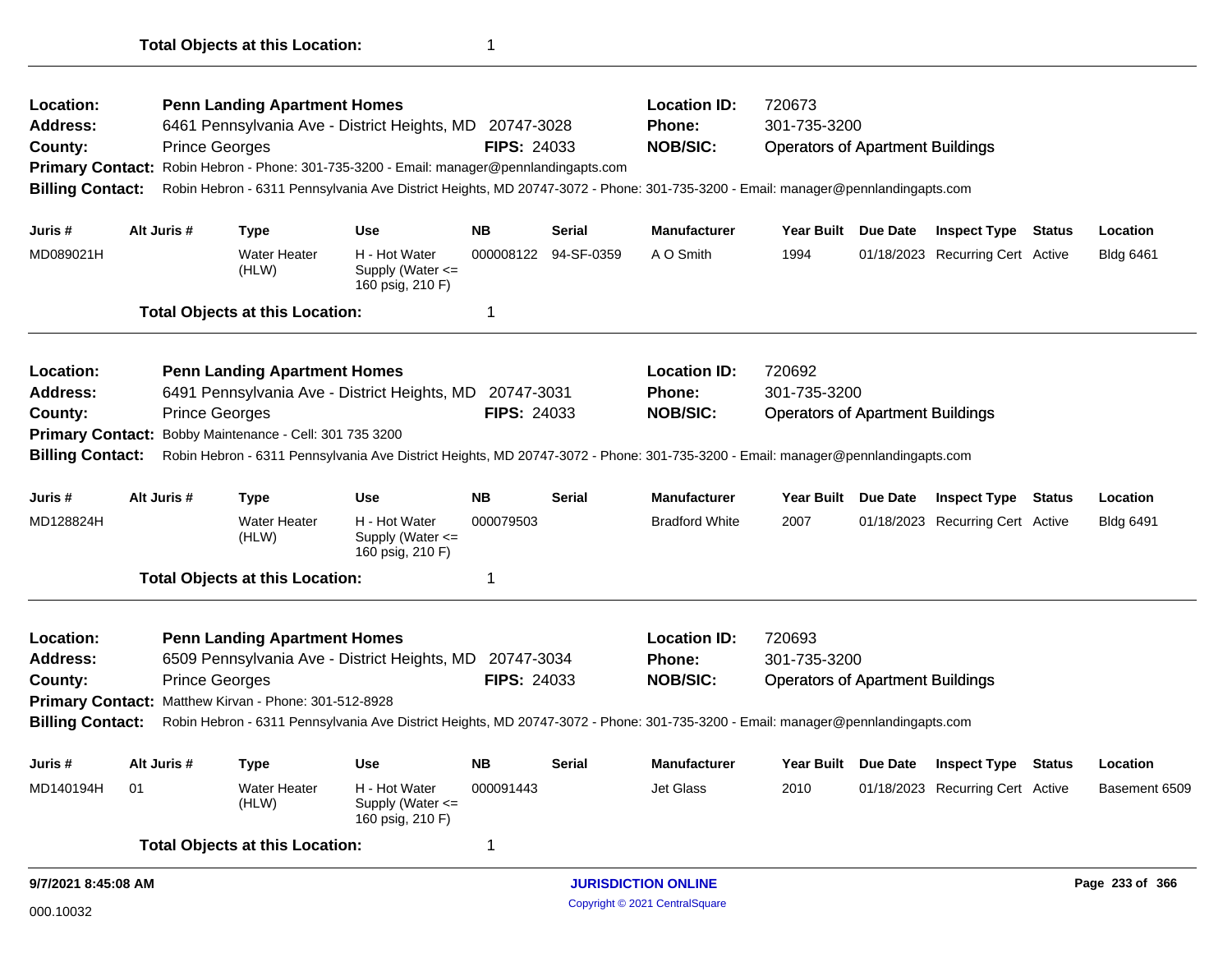| Location:<br><b>Address:</b><br>County:<br><b>Billing Contact:</b>                     | <b>Prince Georges</b> | <b>Penn Landing Apartment Homes</b><br>Primary Contact: Bobby Maintenance - Cell: 301 735 3200 | 6555 Pennsylvania Ave - District Heights, MD 20747-3051                                                                                                                                    | <b>FIPS: 24033</b>               |               | <b>Location ID:</b><br><b>Phone:</b><br><b>NOB/SIC:</b> | 720675<br>301-735-3200<br><b>Operators of Apartment Buildings</b><br>Robin Hebron - 6311 Pennsylvania Ave District Heights, MD 20747-3072 - Phone: 301-735-3200 - Email: manager@pennlandingapts.com |  |                                  |  |                  |  |
|----------------------------------------------------------------------------------------|-----------------------|------------------------------------------------------------------------------------------------|--------------------------------------------------------------------------------------------------------------------------------------------------------------------------------------------|----------------------------------|---------------|---------------------------------------------------------|------------------------------------------------------------------------------------------------------------------------------------------------------------------------------------------------------|--|----------------------------------|--|------------------|--|
| Juris #                                                                                | Alt Juris #           | <b>Type</b>                                                                                    | <b>Use</b>                                                                                                                                                                                 | <b>NB</b>                        | <b>Serial</b> | <b>Manufacturer</b>                                     | Year Built Due Date                                                                                                                                                                                  |  | <b>Inspect Type Status</b>       |  | Location         |  |
| MD128825H                                                                              |                       | <b>Water Heater</b><br>(HLW)                                                                   | H - Hot Water<br>Supply (Water <=<br>160 psig, 210 F)                                                                                                                                      | 000072206                        |               | <b>Bradford White</b>                                   | 2006                                                                                                                                                                                                 |  | 01/18/2023 Recurring Cert Active |  | <b>Bldg 6555</b> |  |
|                                                                                        |                       | <b>Total Objects at this Location:</b>                                                         |                                                                                                                                                                                            | 1                                |               |                                                         |                                                                                                                                                                                                      |  |                                  |  |                  |  |
| Location:<br>Address:<br>County:<br><b>Primary Contact:</b><br><b>Billing Contact:</b> | <b>Prince Georges</b> | <b>Penn Landing Apartment Homes</b><br>Bobby Maintenance - Cell: 301 735 3200                  | 6557 Pennsylvania Ave - District Heights, MD                                                                                                                                               | 20747-3052<br><b>FIPS: 24033</b> |               | <b>Location ID:</b><br>Phone:<br><b>NOB/SIC:</b>        | 720696<br>301-735-3200<br><b>Operators of Apartment Buildings</b><br>Robin Hebron - 6311 Pennsylvania Ave District Heights, MD 20747-3072 - Phone: 301-735-3200 - Email: manager@pennlandingapts.com |  |                                  |  |                  |  |
| Juris #                                                                                | Alt Juris #           | <b>Type</b>                                                                                    | <b>Use</b>                                                                                                                                                                                 | <b>NB</b>                        | Serial        | <b>Manufacturer</b>                                     | Year Built Due Date                                                                                                                                                                                  |  | <b>Inspect Type Status</b>       |  | Location         |  |
| MD145725H                                                                              |                       | <b>Water Heater</b><br>(HLW)                                                                   | H - Hot Water<br>Supply (Water $\leq$<br>160 psig, 210 F)                                                                                                                                  | 000092133                        |               | <b>Bradford White</b>                                   | 2010                                                                                                                                                                                                 |  | 01/19/2023 Recurring Cert Active |  | bldg 6557        |  |
|                                                                                        |                       | <b>Total Objects at this Location:</b>                                                         |                                                                                                                                                                                            | 1                                |               |                                                         |                                                                                                                                                                                                      |  |                                  |  |                  |  |
| Location:<br>Address:<br>County:<br><b>Primary Contact:</b><br><b>Billing Contact:</b> | <b>Prince Georges</b> | <b>Penn Landing Apartment Homes</b><br>Bobby Maintenance - Cell: 301 735 3200                  | 6579 Pennsylvania Ave - District Heights, MD 20747-3063<br>Robin Hebron - 6311 Pennsylvania Ave District Heights, MD 20747-3072 - Phone: 301-735-3200 - Email: manager@pennlandingapts.com | <b>FIPS: 24033</b>               |               | <b>Location ID:</b><br><b>Phone:</b><br><b>NOB/SIC:</b> | 720698<br>301-735-3200<br><b>Operators of Apartment Buildings</b>                                                                                                                                    |  |                                  |  |                  |  |
| Juris #                                                                                | Alt Juris #           | <b>Type</b>                                                                                    | <b>Use</b>                                                                                                                                                                                 | <b>NB</b>                        | Serial        | <b>Manufacturer</b>                                     | Year Built Due Date                                                                                                                                                                                  |  | <b>Inspect Type Status</b>       |  | Location         |  |
| MD128828H                                                                              |                       | <b>Water Heater</b><br>(HLW)                                                                   | H - Hot Water<br>Supply (Water $\leq$<br>160 psig, 210 F)                                                                                                                                  | 000076440                        |               | <b>Bradford White</b>                                   | 2007                                                                                                                                                                                                 |  | 01/19/2023 Recurring Cert Active |  | <b>Bldg 6579</b> |  |
|                                                                                        |                       | <b>Total Objects at this Location:</b><br>1                                                    |                                                                                                                                                                                            |                                  |               |                                                         |                                                                                                                                                                                                      |  |                                  |  |                  |  |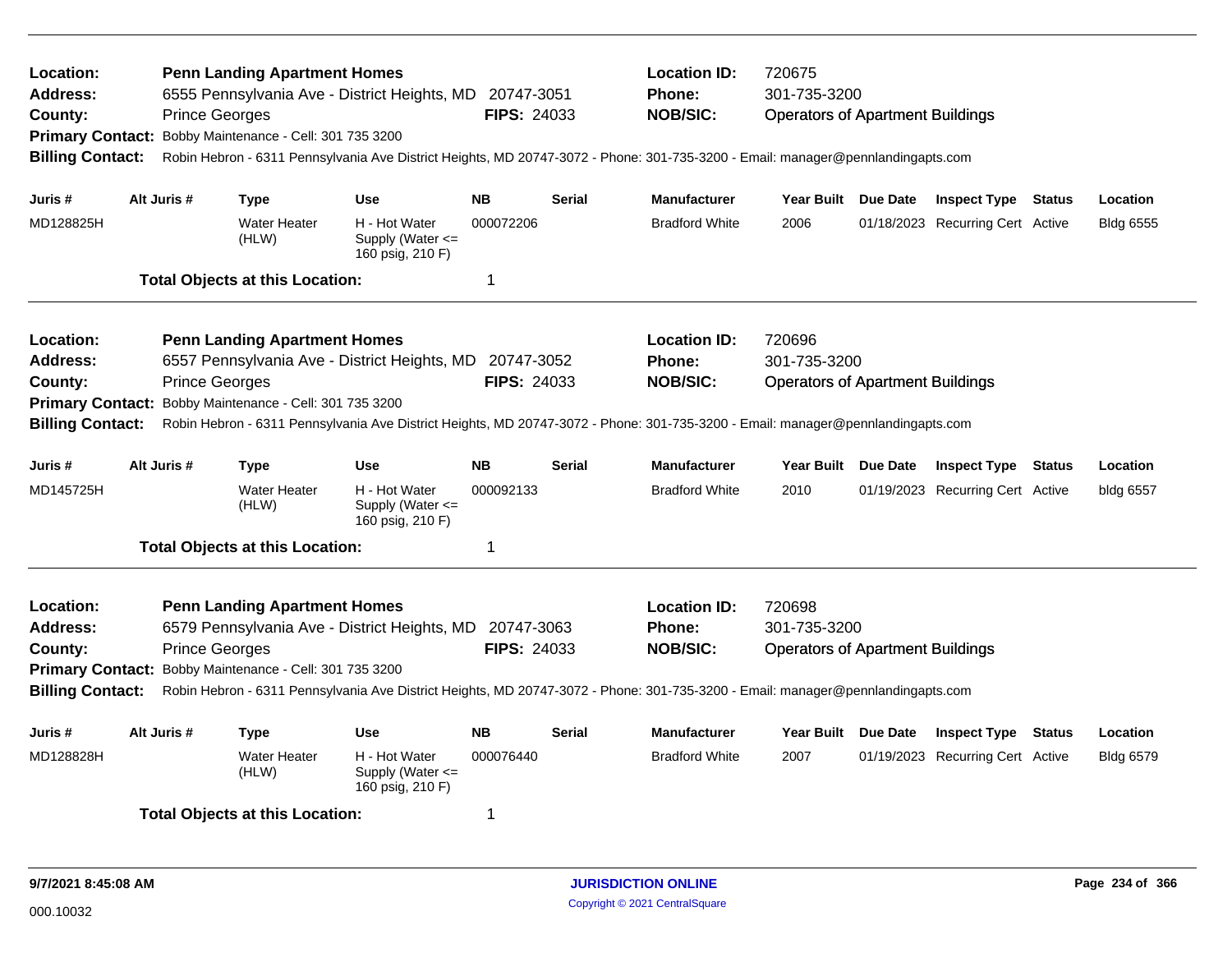| Location:<br><b>Address:</b><br>County:<br><b>Primary Contact:</b><br><b>Billing Contact:</b> | <b>Prince Georges</b> | <b>Penn Landing Apartment Homes</b><br>6585 Pennsylvania Ave - District Heights, MD 20747-3066<br>Bobby Maintenance - Cell: 301 735 3200 |                                                         | <b>FIPS: 24033</b> |                | <b>Location ID:</b><br><b>Phone:</b><br><b>NOB/SIC:</b>                                                                         | 720699<br>301-735-3200<br><b>Operators of Apartment Buildings</b><br>Robin Hebron - 6311 Pennsylvania Ave District Heights, MD 20747-3072 - Phone: 301-735-3200 - Email: manager@pennlandingapts.com |  |                                         |  |                     |
|-----------------------------------------------------------------------------------------------|-----------------------|------------------------------------------------------------------------------------------------------------------------------------------|---------------------------------------------------------|--------------------|----------------|---------------------------------------------------------------------------------------------------------------------------------|------------------------------------------------------------------------------------------------------------------------------------------------------------------------------------------------------|--|-----------------------------------------|--|---------------------|
| Juris #                                                                                       | Alt Juris #           | <b>Type</b>                                                                                                                              | <b>Use</b>                                              | NΒ                 | Serial         | <b>Manufacturer</b>                                                                                                             | Year Built Due Date                                                                                                                                                                                  |  | <b>Inspect Type Status</b>              |  | Location            |
| MD128830H                                                                                     |                       | <b>Water Heater</b><br>(HLW)                                                                                                             | H - Hot Water<br>Supply (Water <=<br>160 psig, 210 F)   | 000068078          |                | <b>Bradford White</b>                                                                                                           | 2005                                                                                                                                                                                                 |  | 01/19/2023 Recurring Cert Active        |  | <b>Bldg 6585</b>    |
|                                                                                               |                       | <b>Total Objects at this Location:</b>                                                                                                   |                                                         | 1                  |                |                                                                                                                                 |                                                                                                                                                                                                      |  |                                         |  |                     |
| Location:                                                                                     |                       | <b>Penn Landing Apartment Homes</b>                                                                                                      |                                                         |                    |                | <b>Location ID:</b>                                                                                                             | 704374                                                                                                                                                                                               |  |                                         |  |                     |
| <b>Address:</b>                                                                               |                       | 6587 Pennsylvania Ave - District Heights, MD 20747-3067                                                                                  |                                                         |                    |                | <b>Phone:</b>                                                                                                                   | 301-735-3200                                                                                                                                                                                         |  |                                         |  |                     |
| County:                                                                                       | <b>Prince Georges</b> |                                                                                                                                          |                                                         | <b>FIPS: 24033</b> |                | <b>NOB/SIC:</b>                                                                                                                 | <b>Operators of Apartment Buildings</b>                                                                                                                                                              |  |                                         |  |                     |
| <b>Primary Contact:</b>                                                                       |                       | Bobby Maintenance - Cell: 301 735 3200                                                                                                   |                                                         |                    |                |                                                                                                                                 |                                                                                                                                                                                                      |  |                                         |  |                     |
| <b>Billing Contact:</b>                                                                       |                       |                                                                                                                                          |                                                         |                    |                | Robin Hebron - 6311 Pennsylvania Ave District Heights, MD 20747-3072 - Phone: 301-735-3200 - Email: manager@pennlandingapts.com |                                                                                                                                                                                                      |  |                                         |  |                     |
| Juris #                                                                                       | Alt Juris #           | Type                                                                                                                                     | Use                                                     | NΒ                 | Serial         | <b>Manufacturer</b>                                                                                                             | Year Built Due Date                                                                                                                                                                                  |  | <b>Inspect Type Status</b>              |  | Location            |
| MD128831H                                                                                     |                       | <b>Water Heater</b><br>(HLW)                                                                                                             | H - Hot Water<br>Supply (Water <=<br>160 psig, 210 F)   | 000076436          |                | <b>Bradford White</b>                                                                                                           | 2007                                                                                                                                                                                                 |  | 01/19/2023 Recurring Cert Active        |  | <b>Bldg 6587</b>    |
|                                                                                               |                       | <b>Total Objects at this Location:</b>                                                                                                   |                                                         | $\mathbf{1}$       |                |                                                                                                                                 |                                                                                                                                                                                                      |  |                                         |  |                     |
| Location:                                                                                     |                       | Peoples Supply, Inc.                                                                                                                     |                                                         |                    |                | <b>Location ID:</b>                                                                                                             | 721114                                                                                                                                                                                               |  |                                         |  |                     |
| <b>Address:</b>                                                                               |                       | 3200 Kenilworth Ave - Hyattsville, MD 20781-1112                                                                                         |                                                         |                    |                | Phone:                                                                                                                          | 301-927-2200                                                                                                                                                                                         |  |                                         |  |                     |
| County:                                                                                       | <b>Prince Georges</b> |                                                                                                                                          |                                                         | <b>FIPS: 24033</b> |                | <b>NOB/SIC:</b>                                                                                                                 |                                                                                                                                                                                                      |  | Miscellaneous manufacturing industries  |  |                     |
|                                                                                               |                       | Primary Contact: Dave Rowe - Phone: 301-927-2200 - Email: drowe@peoplessupply.com                                                        |                                                         |                    |                |                                                                                                                                 |                                                                                                                                                                                                      |  |                                         |  |                     |
| <b>Billing Contact:</b>                                                                       |                       |                                                                                                                                          |                                                         |                    |                | Steven Brunk - 3200 Kenilworth Ave Hyattsville, MD 20781-1112 - Phone: 301-927-2200 - Email: sbrunk@peoplessupply.com           |                                                                                                                                                                                                      |  |                                         |  |                     |
| Juris #                                                                                       | Alt Juris #           | Type                                                                                                                                     | <b>Use</b>                                              | NΒ                 | Serial         | <b>Manufacturer</b>                                                                                                             |                                                                                                                                                                                                      |  | Year Built Due Date Inspect Type Status |  | Location            |
| MD095990H                                                                                     |                       | Cast Iron                                                                                                                                | H - Hot Water<br>Heat (Water $\leq$<br>160 psig, 250 F) | <b>CI</b>          | $\overline{1}$ | Weil-McLain                                                                                                                     | 1992                                                                                                                                                                                                 |  | 09/09/2022 Recurring Cert Active        |  | LOWER LEVEL         |
| MD095991V                                                                                     |                       | <b>Horizontal Unfired</b><br><b>Pressure Vessel</b><br>w/comment                                                                         | O - Other (PV<br>Use) w/comment                         | 000236195          |                | Melben                                                                                                                          | 1989                                                                                                                                                                                                 |  | 09/09/2022 Recurring Cert Active        |  | <b>CONCRETE PLA</b> |
| 9/7/2021 8:45:08 AM                                                                           |                       |                                                                                                                                          |                                                         |                    |                | <b>JURISDICTION ONLINE</b>                                                                                                      |                                                                                                                                                                                                      |  |                                         |  | Page 235 of 366     |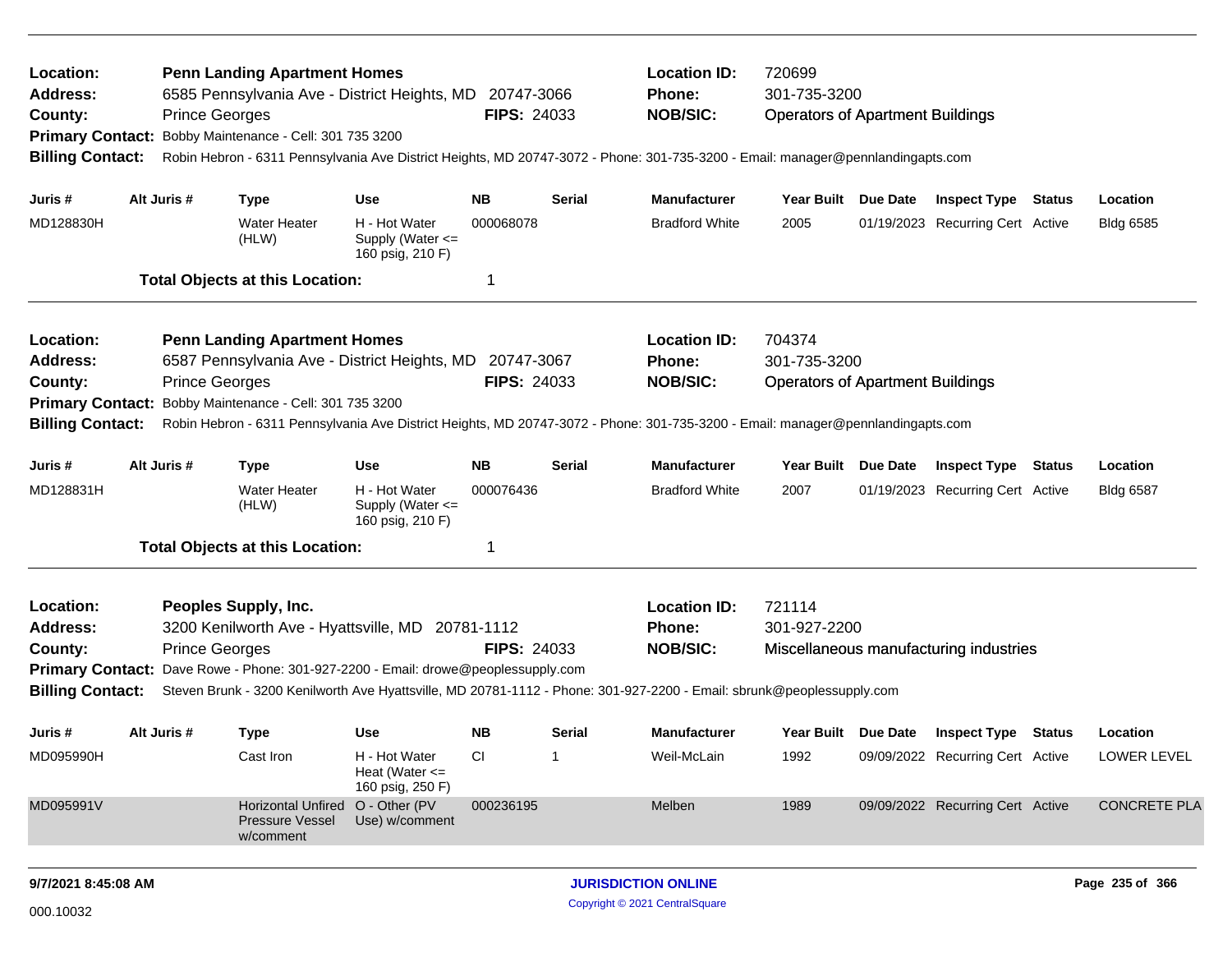| Location: | <b>Pepco/Bowie Substation #162</b>                                                                                                                          |                    | <b>Location ID:</b> | 704918                   |
|-----------|-------------------------------------------------------------------------------------------------------------------------------------------------------------|--------------------|---------------------|--------------------------|
| Address:  | 9301 Lemons Bridge Rd - Bowie, MD 20715                                                                                                                     |                    | <b>Phone:</b>       | 202-872-2195             |
| County:   | <b>Prince Georges</b>                                                                                                                                       | <b>FIPS: 24033</b> | <b>NOB/SIC:</b>     | <b>Electric Services</b> |
|           | Primary Contact: Wayne (RETIRED) Couto - Phone: 202-388-2377 - Cell: 202-713-0310 - Email: hwcouto@pepco.com                                                |                    |                     |                          |
|           | Billing Contact: Joseph Navarra - 701 9th St NW MS EP5623 Washington, DC 20001-4572 - Phone: 301-580-1011 - Cell: 301-580-1011 - Email: jlnavarra@pepco.com |                    |                     |                          |

| Juris #   | Alt Juris # | Type                                                           | <b>Use</b>                     | <b>NB</b> | <b>Serial</b> | <b>Manufacturer</b> | <b>Year Built</b> | Due Date   | <b>Inspect Type</b>              | Status | Location |
|-----------|-------------|----------------------------------------------------------------|--------------------------------|-----------|---------------|---------------------|-------------------|------------|----------------------------------|--------|----------|
| MD031612V |             | Vertical Unfired<br>Pressure Vessel<br>w/comment               | V - Storage (NOT<br>Cryogenic) | 000188833 |               | Westinghouse        | 1961              |            | 11/21/2022 Recurring Cert Active |        | 2341-7A  |
| MD031618V |             | Vertical Unfired<br><b>Pressure Vessel</b><br>w/comment        | V - Storage (NOT<br>Cryogenic) | 000196213 |               | Westinghouse        | 1964              | 11/21/2022 | <b>Recurring Cert Active</b>     |        | 23043    |
| MD031619V |             | Vertical Unfired<br>Pressure Vessel<br>w/comment               | V - Storage (NOT<br>Cryogenic) | 000201012 |               | Westinghouse        | 1967              |            | 11/21/2022 Recurring Cert Active |        | 23054-1A |
| MD031620V |             | <b>Vertical Unfired</b><br><b>Pressure Vessel</b><br>w/comment | V - Storage (NOT<br>Cryogenic) | 000199906 |               | Westinghouse        | 1967              |            | 11/21/2022 Recurring Cert Active |        | 23044-4A |
| MD031621V |             | Vertical Unfired<br><b>Pressure Vessel</b><br>w/comment        | V - Storage (NOT<br>Cryogenic) | 000207541 |               | Westinghouse        | 1970              |            | 11/21/2022 Recurring Cert Active |        | 2340-8A  |
| MD031622V |             | <b>Vertical Unfired</b><br><b>Pressure Vessel</b><br>w/comment | V - Storage (NOT<br>Cryogenic) | 000196209 |               | Westinghouse        | 1964              |            | 11/21/2022 Recurring Cert Active |        | 23065    |
|           |             | ディステル 合わせ しょくしょう ストリー・サーフ しょうけんしょ                              |                                | $\sim$    |               |                     |                   |            |                                  |        |          |

| Location:               |                                                                                                                                                            | <b>Pepsi Bottling Co</b>                                       |                            |                    |               | <b>Location ID:</b> | 2911480                 |          |                                  |        |                 |  |
|-------------------------|------------------------------------------------------------------------------------------------------------------------------------------------------------|----------------------------------------------------------------|----------------------------|--------------------|---------------|---------------------|-------------------------|----------|----------------------------------|--------|-----------------|--|
| <b>Address:</b>         |                                                                                                                                                            | 2611 Pepsi PI - Hyattsville, MD 20781-1111                     |                            |                    |               | <b>Phone:</b>       | $(301)$ 322-7000        |          |                                  |        |                 |  |
| County:                 |                                                                                                                                                            | <b>Prince Georges</b>                                          |                            | <b>FIPS: 24033</b> |               | <b>NOB/SIC:</b>     | <b>Industrial Gases</b> |          |                                  |        |                 |  |
|                         | Primary Contact: Pepsi Bottling Co<br>Pauline Carey - 166 Keystone Dr Montgomeryville, PA 18936-9637 - Phone: 215-648-4076 - Email: pcarey@mathesongas.com |                                                                |                            |                    |               |                     |                         |          |                                  |        |                 |  |
| <b>Billing Contact:</b> |                                                                                                                                                            |                                                                |                            |                    |               |                     |                         |          |                                  |        |                 |  |
| Juris #                 | Alt Juris #                                                                                                                                                | Type                                                           | <b>Use</b>                 | <b>NB</b>          | <b>Serial</b> | <b>Manufacturer</b> | <b>Year Built</b>       | Due Date | <b>Inspect Type</b>              | Status | <b>Location</b> |  |
| MD113487V               |                                                                                                                                                            | <b>Vertical Unfired</b><br><b>Pressure Vessel</b><br>w/comment | V - Storage<br>(Cryogenic) | 000021740          | TW11000       | Taylor-Wharton      | 1995                    |          | 02/03/2023 Recurring Cert Active |        | North Alley     |  |
|                         |                                                                                                                                                            | <b>Total Objects at this Location:</b>                         |                            |                    |               |                     |                         |          |                                  |        |                 |  |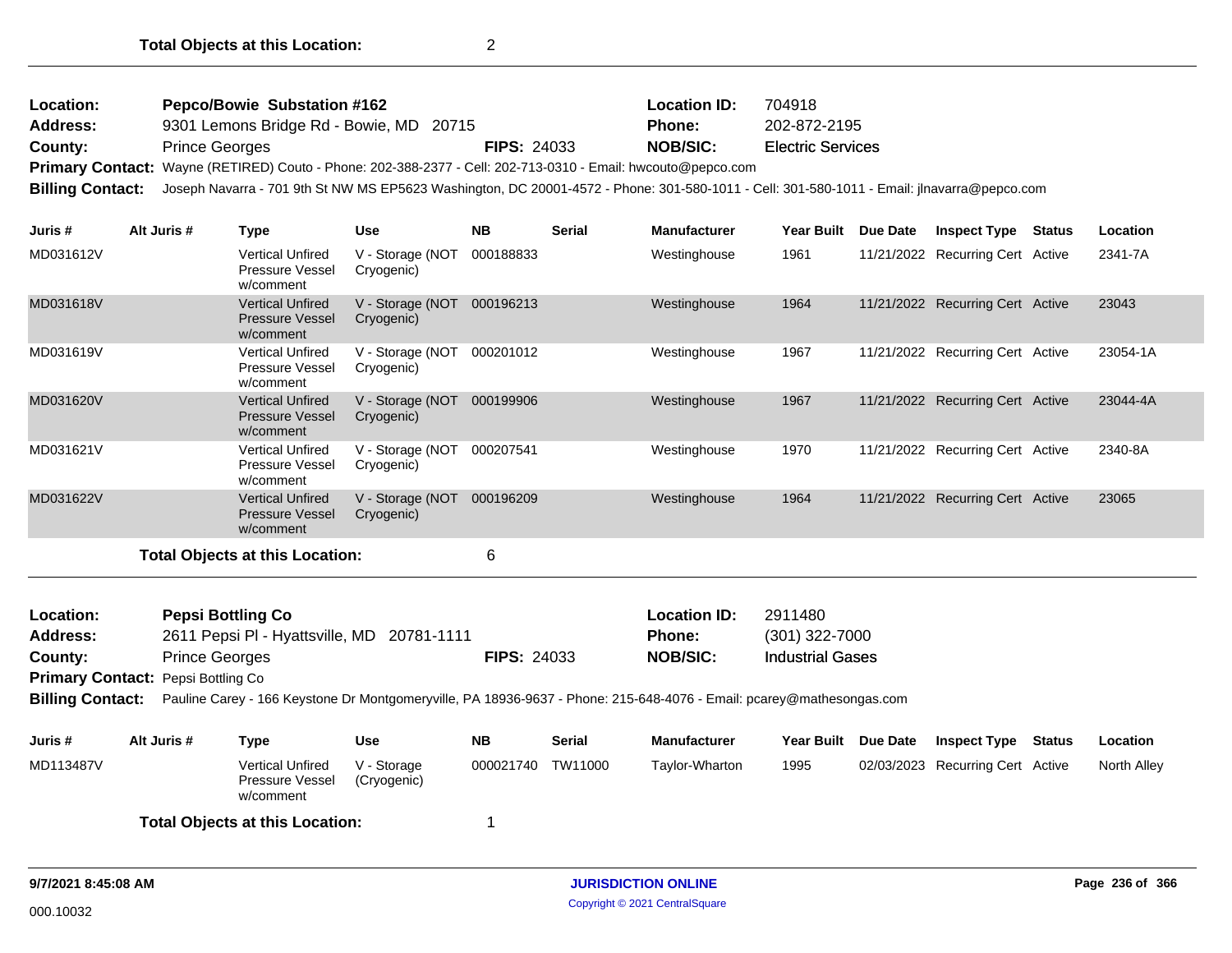| Location:<br><b>Address:</b><br>County:<br><b>Billing Contact:</b>                            | Pete & Sons/Dumm's Market, Pizza & Apts<br><b>Location ID:</b><br>995286<br>4700 Riverdale Rd - Riverdale Park, MD 20737-1918<br>Phone:<br><b>FIPS: 24033</b><br><b>NOB/SIC:</b><br><b>Prince Georges</b><br><b>Miscellaneous Food Stores</b><br><b>Primary Contact:</b><br>Pete Spiropoulos - Phone: 301-277-9271 - Cell: 301 520 8895<br>Pete Spiropoulos - 4705 Queensbury Rd Riverdale Park, MD 20737-1920 - Phone: 301-277-9271 - Cell: 301 520 8895 |                       |                                                                                                                                                                               |                                                         |                    |               |                                                         |                                         |          |                                      |               |                 |
|-----------------------------------------------------------------------------------------------|-----------------------------------------------------------------------------------------------------------------------------------------------------------------------------------------------------------------------------------------------------------------------------------------------------------------------------------------------------------------------------------------------------------------------------------------------------------|-----------------------|-------------------------------------------------------------------------------------------------------------------------------------------------------------------------------|---------------------------------------------------------|--------------------|---------------|---------------------------------------------------------|-----------------------------------------|----------|--------------------------------------|---------------|-----------------|
| Juris #                                                                                       |                                                                                                                                                                                                                                                                                                                                                                                                                                                           | Alt Juris #           | <b>Type</b>                                                                                                                                                                   | <b>Use</b>                                              | <b>NB</b>          | Serial        | <b>Manufacturer</b>                                     | Year Built                              | Due Date | <b>Inspect Type Status</b>           |               | Location        |
| MD163448H                                                                                     |                                                                                                                                                                                                                                                                                                                                                                                                                                                           |                       | Cast Iron                                                                                                                                                                     | H - Hot Water<br>Heat (Water $\leq$<br>160 psig, 250 F) | <b>CI</b>          |               | Weil-McLain                                             | 2000                                    |          | 04/11/2023 Recurring Cert Active     |               | <b>Basement</b> |
|                                                                                               |                                                                                                                                                                                                                                                                                                                                                                                                                                                           |                       | <b>Total Objects at this Location:</b>                                                                                                                                        |                                                         | -1                 |               |                                                         |                                         |          |                                      |               |                 |
| Location:<br><b>Address:</b>                                                                  |                                                                                                                                                                                                                                                                                                                                                                                                                                                           |                       | <b>Pete &amp; Sons/Rooming House/Apts</b><br>6009 Lafayette Ave - Riverdale Park, MD                                                                                          |                                                         | 20737-2061         |               | <b>Location ID:</b><br>Phone:                           | 995285                                  |          |                                      |               |                 |
| County:<br><b>Primary Contact:</b><br><b>Billing Contact:</b>                                 |                                                                                                                                                                                                                                                                                                                                                                                                                                                           | <b>Prince Georges</b> | Pete Spiropoulos - Phone: 301-277-9271 - Cell: 301 520 8895<br>Pete Spiropoulos - 4705 Queensbury Rd Riverdale Park, MD 20737-1920 - Phone: 301-277-9271 - Cell: 301 520 8895 |                                                         | <b>FIPS: 24033</b> |               | <b>NOB/SIC:</b>                                         | <b>Operators of Apartment Buildings</b> |          |                                      |               |                 |
| Juris #                                                                                       |                                                                                                                                                                                                                                                                                                                                                                                                                                                           | Alt Juris #           | <b>Type</b>                                                                                                                                                                   | <b>Use</b>                                              | <b>NB</b>          | <b>Serial</b> | <b>Manufacturer</b>                                     | Year Built                              | Due Date | <b>Inspect Type</b>                  | <b>Status</b> | Location        |
| MD163451H                                                                                     |                                                                                                                                                                                                                                                                                                                                                                                                                                                           |                       | Cast Iron                                                                                                                                                                     | H - Steam Heat<br>(Steam $\le$ 15<br>psig)              | CI.                |               | Crown                                                   | 2012                                    |          | 04/11/2023 Recurring Cert Active     |               | <b>Basement</b> |
| MD163452H                                                                                     |                                                                                                                                                                                                                                                                                                                                                                                                                                                           |                       | Cast Iron                                                                                                                                                                     | H - Steam Heat<br>(Steam $\le$ 15<br>psig)              | CI                 |               | Crown                                                   | 2012                                    |          | 04/11/2023 Recurring Cert Active     |               | <b>Basement</b> |
|                                                                                               |                                                                                                                                                                                                                                                                                                                                                                                                                                                           |                       | <b>Total Objects at this Location:</b>                                                                                                                                        |                                                         | $\overline{2}$     |               |                                                         |                                         |          |                                      |               |                 |
| Location:<br><b>Address:</b><br>County:<br><b>Primary Contact:</b><br><b>Billing Contact:</b> |                                                                                                                                                                                                                                                                                                                                                                                                                                                           | <b>Prince Georges</b> | Peterbilt of Richmond, Inc.<br>8300 Ardwick Ardmore Rd - Hyattsville, MD 20785-1621<br>Peterbilt of Richmond, Inc.                                                            |                                                         | <b>FIPS: 24033</b> |               | <b>Location ID:</b><br><b>Phone:</b><br><b>NOB/SIC:</b> | 3770672<br>443-915-2070                 |          | Motor Vehicle Dealers (New and Used) |               |                 |
| Juris #                                                                                       |                                                                                                                                                                                                                                                                                                                                                                                                                                                           | Alt Juris #           | <b>Type</b>                                                                                                                                                                   | Use                                                     | <b>NB</b>          | Serial        | <b>Manufacturer</b>                                     | <b>Year Built</b>                       | Due Date | <b>Inspect Type Status</b>           |               | Location        |
| MD156817V                                                                                     |                                                                                                                                                                                                                                                                                                                                                                                                                                                           |                       | <b>Horizontal Unfired</b><br><b>Pressure Vessel</b><br>w/comment                                                                                                              | V - Storage (NOT<br>Cryogenic)                          | 000150811          |               | Morganton                                               | 2011                                    |          | 04/20/2023 Recurring Cert Active     |               | <b>SHOP</b>     |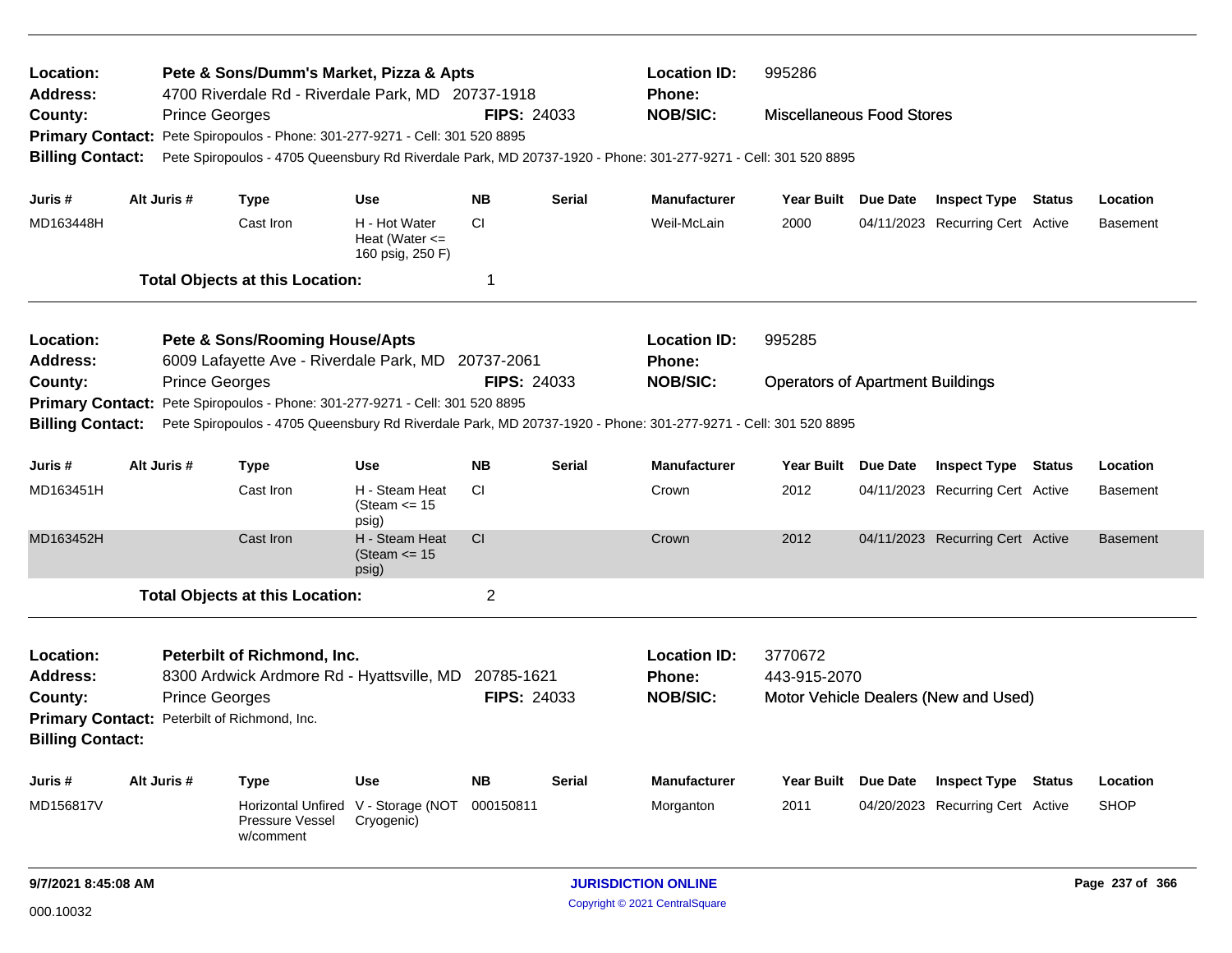| Location:               | PG Co. Firearms Tactical Trng. Ctr.                                                      |                    | <b>Location ID:</b> | 3520582 |  |  |  |  |
|-------------------------|------------------------------------------------------------------------------------------|--------------------|---------------------|---------|--|--|--|--|
| <b>Address:</b>         | 4920 Ritchie Marlboro Rd - Upper Marlboro, MD 20772-9316                                 |                    | <b>Phone:</b>       |         |  |  |  |  |
| County:                 | <b>Prince Georges</b>                                                                    | <b>FIPS: 24033</b> | <b>NOB/SIC:</b>     |         |  |  |  |  |
|                         | Primary Contact: Jeff Chou - Phone: 240-517-7840 - Email: jchou@kentislandmechanical.com |                    |                     |         |  |  |  |  |
| <b>Billing Contact:</b> | Wayne McBride - 17321 Melford Blvd Bowie, MD 20715-4457 - Email: wmcbride@co.pg.md.us    |                    |                     |         |  |  |  |  |

| Juris #   | Alt Juris # | Type                                   | Use                                                       | <b>NB</b> | <b>Serial</b> | <b>Manufacturer</b> | Year Built | <b>Due Date</b> | <b>Inspect Type</b>              | Status | <b>Location</b>    |
|-----------|-------------|----------------------------------------|-----------------------------------------------------------|-----------|---------------|---------------------|------------|-----------------|----------------------------------|--------|--------------------|
| MD168048V |             | Pressure Vessel<br>w/comment           | Horizontal Unfired V - Storage (NOT<br>Cryogenic)         | 000036247 |               | Jiaxing             | 2019       |                 | 11/10/2022 Recurring Cert Active |        | Mechanical<br>Room |
| MD168049H |             | Water Heater<br>(HLW)                  | H - Hot Water<br>Supply (Water $\leq$<br>160 psig, 210 F) | 000258541 |               | A O Smith           | 2019       |                 | 11/10/2022 Recurring Cert Active |        | Mechanical<br>Room |
| MD168050H |             | Water Heater<br>(HLW)                  | H - Hot Water<br>Supply (Water $\leq$<br>160 psig, 210 F) | 000258540 |               | A O Smith           | 2019       |                 | 11/10/2022 Recurring Cert Active |        | Mechanical<br>Room |
|           |             | <b>Total Objects at this Location:</b> |                                                           | 3         |               |                     |            |                 |                                  |        |                    |

| <b>Location:</b> | <b>PGC Police Headquarters</b>                  |                    | <b>Location ID:</b> | 4024430                                                                                                                                                                  |
|------------------|-------------------------------------------------|--------------------|---------------------|--------------------------------------------------------------------------------------------------------------------------------------------------------------------------|
| Address:         | 8801 Police Plz - Upper Marlboro, MD 20772-2674 |                    | <b>Phone:</b>       |                                                                                                                                                                          |
| County:          | <b>Prince Georges</b>                           | <b>FIPS: 24033</b> | <b>NOB/SIC:</b>     |                                                                                                                                                                          |
|                  | <b>Primary Contact: PGC Police Headquarters</b> |                    |                     |                                                                                                                                                                          |
|                  |                                                 |                    |                     | Billing Contact: Keith Wharton - 3415 N Forest Edge Rd Central Svcs Forestville, MD 20747-4421 - Phone: 301-817-4361 - Cell: 240-346-2878 - Email: kawharton@co.pg.md.us |

| Juris #   | Alt Juris # | Type                                   | Use                                    | <b>NB</b>           | <b>Serial</b> | <b>Manufacturer</b> | <b>Year Built</b> | <b>Due Date</b> | <b>Inspect Type</b>              | Status | Location  |
|-----------|-------------|----------------------------------------|----------------------------------------|---------------------|---------------|---------------------|-------------------|-----------------|----------------------------------|--------|-----------|
| MD168737H |             | Vertical Fire Tube H - Hot Water       | Heat (Water $\leq$<br>160 psig, 250 F) | 000005453 5453-HFTC |               | <b>HFTC</b>         | 2018              |                 | 06/12/2022 Recurring Cert Active |        | Penthouse |
| MD168738H |             | Vertical Fire Tube H - Hot Water       | Heat (Water $\leq$<br>160 psig, 250 F) | 000005646 5646-HFTC |               | <b>HFTC</b>         | 2018              |                 | 06/12/2022 Recurring Cert Active |        | Penthouse |
|           |             | <b>Total Objects at this Location:</b> |                                        |                     |               |                     |                   |                 |                                  |        |           |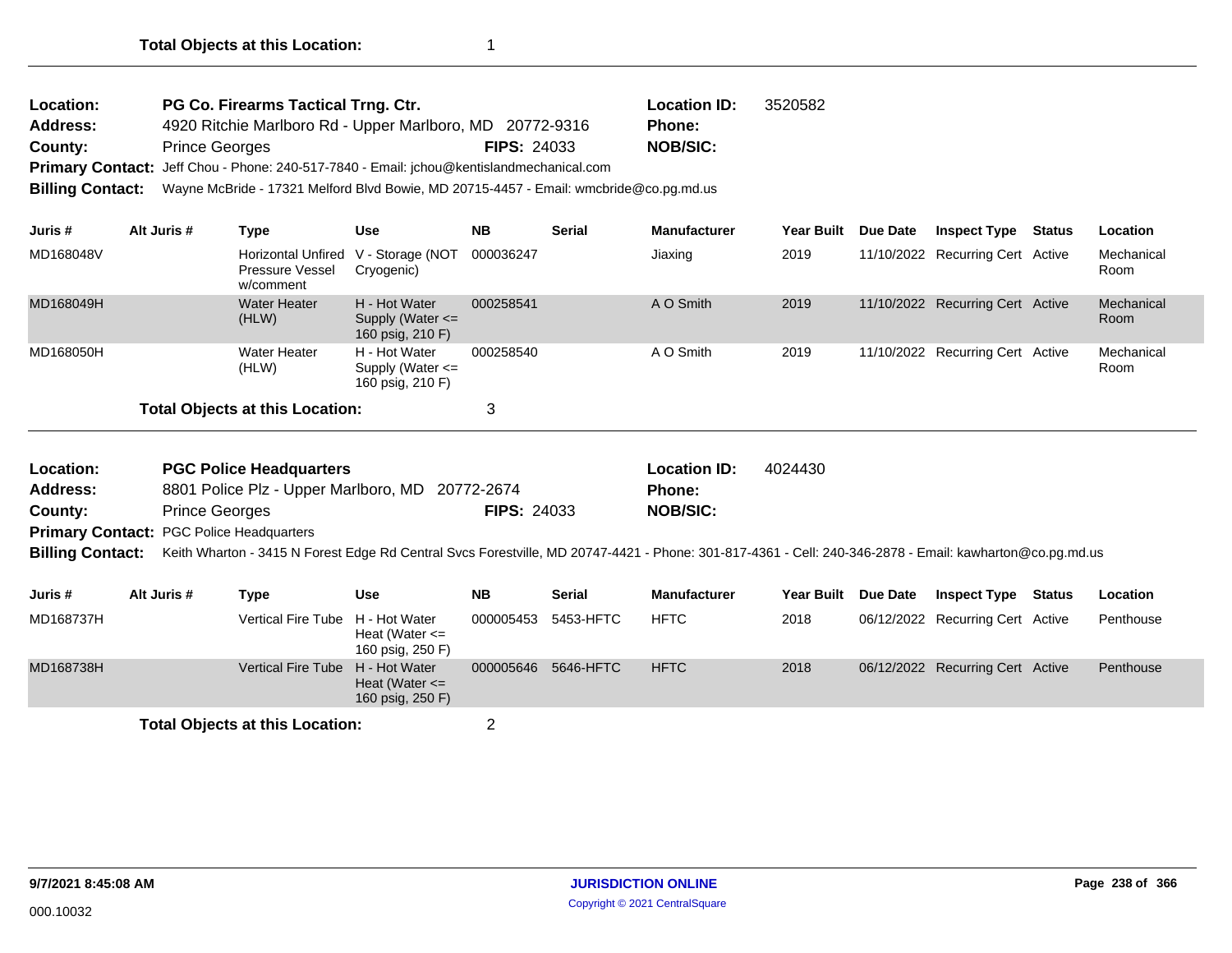| Location:<br><b>Address:</b><br>County:<br><b>Primary Contact:</b><br><b>Billing Contact:</b> |                                                                                                           | <b>Pinebrook Apartments</b><br>2600 Pinebrook Ave. - Landover, MD 20785-1724<br><b>Prince Georges</b><br>LaVonne Wooten - Phone: 301-773-9426 - Email: pinebrook@Horningbrothers.com<br>Joseph F. Jr Horning, Etal - 3333 14th St NW Ste 300 Washington, DC 20010-2319 - Phone: 202-659-0700 |                                                       | <b>FIPS: 24033</b>         |            | <b>Location ID:</b><br>Phone:<br><b>NOB/SIC:</b> | 721422              | 301-773-9426<br><b>Operators of Apartment Buildings</b> |                                  |               |                  |  |
|-----------------------------------------------------------------------------------------------|-----------------------------------------------------------------------------------------------------------|----------------------------------------------------------------------------------------------------------------------------------------------------------------------------------------------------------------------------------------------------------------------------------------------|-------------------------------------------------------|----------------------------|------------|--------------------------------------------------|---------------------|---------------------------------------------------------|----------------------------------|---------------|------------------|--|
| Juris #                                                                                       | Alt Juris #                                                                                               | <b>Type</b>                                                                                                                                                                                                                                                                                  | <b>Use</b>                                            | NB.                        | Serial     | <b>Manufacturer</b>                              | Year Built Due Date |                                                         | <b>Inspect Type Status</b>       |               | Location         |  |
| MD139229H                                                                                     |                                                                                                           | <b>Water Heater</b><br>(HLW)                                                                                                                                                                                                                                                                 | H - Hot Water<br>Supply (Water <=<br>160 psig, 210 F) | 000129941                  |            | A O Smith                                        | 2008                |                                                         | 12/12/2022 Recurring Cert Active |               | <b>Bldg 2600</b> |  |
| MD156290H                                                                                     |                                                                                                           | <b>Water Heater</b><br>(HLW)                                                                                                                                                                                                                                                                 | H - Hot Water<br>Supply (Water <=<br>160 psig, 250 F) | 000215344                  |            | A O Smith                                        | 2016                |                                                         | 12/12/2022 Recurring Cert Active |               | <b>BSMT 2606</b> |  |
|                                                                                               |                                                                                                           | <b>Total Objects at this Location:</b>                                                                                                                                                                                                                                                       |                                                       | $\overline{2}$             |            |                                                  |                     |                                                         |                                  |               |                  |  |
| Location:<br><b>Address:</b>                                                                  |                                                                                                           | <b>Pinebrook Apartments</b><br>2612 Pinebrook Drive - Landover, MD 20785-1730                                                                                                                                                                                                                |                                                       |                            |            | <b>Location ID:</b><br>Phone:                    | 721424              |                                                         |                                  |               |                  |  |
| County:                                                                                       | <b>Prince Georges</b><br><b>FIPS: 24033</b><br><b>NOB/SIC:</b><br><b>Operators of Apartment Buildings</b> |                                                                                                                                                                                                                                                                                              |                                                       |                            |            |                                                  |                     |                                                         |                                  |               |                  |  |
|                                                                                               |                                                                                                           | Primary Contact: LaVonne Wooten - Phone: 301-773-9426 - Email: pinebrook@Horningbrothers.com                                                                                                                                                                                                 |                                                       |                            |            |                                                  |                     |                                                         |                                  |               |                  |  |
| <b>Billing Contact:</b>                                                                       |                                                                                                           | Joseph F. Jr Horning, Etal - 3333 14th St NW Ste 300 Washington, DC 20010-2319 - Phone: 202-659-0700                                                                                                                                                                                         |                                                       |                            |            |                                                  |                     |                                                         |                                  |               |                  |  |
| Juris #                                                                                       | Alt Juris #                                                                                               | <b>Type</b>                                                                                                                                                                                                                                                                                  | Use                                                   | NB.                        | Serial     | <b>Manufacturer</b>                              | Year Built Due Date |                                                         | <b>Inspect Type Status</b>       |               | Location         |  |
| MD122613H                                                                                     |                                                                                                           | <b>Water Heater</b><br>(HLW)                                                                                                                                                                                                                                                                 | H - Hot Water<br>Supply (Water <=<br>160 psig, 210 F) | 000086149                  |            | State Industries                                 | 2004                |                                                         | 12/12/2022 Recurring Cert Active |               | <b>Bldg 2612</b> |  |
|                                                                                               |                                                                                                           | <b>Total Objects at this Location:</b>                                                                                                                                                                                                                                                       |                                                       | -1                         |            |                                                  |                     |                                                         |                                  |               |                  |  |
| Location:                                                                                     | <b>Pizza Hut</b>                                                                                          |                                                                                                                                                                                                                                                                                              |                                                       |                            |            | <b>Location ID:</b>                              | 3633195             |                                                         |                                  |               |                  |  |
| Address:                                                                                      |                                                                                                           | 7623 S Osborne Rd - Upper Marlboro, MD 20772-4241                                                                                                                                                                                                                                            |                                                       |                            |            | Phone:                                           |                     |                                                         |                                  |               |                  |  |
| County:                                                                                       |                                                                                                           | <b>Prince Georges</b>                                                                                                                                                                                                                                                                        |                                                       | <b>FIPS: 24033</b>         |            | <b>NOB/SIC:</b>                                  |                     |                                                         |                                  |               |                  |  |
| <b>Primary Contact:</b>                                                                       |                                                                                                           | NuCO2-Regulatory (MD BPV) - Phone: 800-472-2855 - Email: regulatory@nuco2.com                                                                                                                                                                                                                |                                                       |                            |            |                                                  |                     |                                                         |                                  |               |                  |  |
| <b>Billing Contact:</b>                                                                       |                                                                                                           | - 2800 SE Market PI Stuart, FL 34997-4965 - Phone: 800-472-2855 - Email: regulatory@nuco2.com                                                                                                                                                                                                |                                                       |                            |            |                                                  |                     |                                                         |                                  |               |                  |  |
| Juris #                                                                                       | Alt Juris #                                                                                               | <b>Type</b>                                                                                                                                                                                                                                                                                  | <b>Use</b>                                            | <b>NB</b>                  | Serial     | <b>Manufacturer</b>                              | Year Built Due Date |                                                         | <b>Inspect Type</b>              | <b>Status</b> | Location         |  |
| MD160382V                                                                                     | A667378                                                                                                   | <b>Vertical Unfired</b><br>Pressure Vessel<br>w/comment                                                                                                                                                                                                                                      | V - Storage<br>(Cryogenic)                            | 000163108                  | CJCP05F197 | <b>CHART</b>                                     | 2005                |                                                         | 03/08/2022 Recurring Cert Active |               | Kitchen          |  |
| 9/7/2021 8:45:08 AM                                                                           |                                                                                                           |                                                                                                                                                                                                                                                                                              |                                                       | <b>JURISDICTION ONLINE</b> |            |                                                  |                     |                                                         | Page 239 of 366                  |               |                  |  |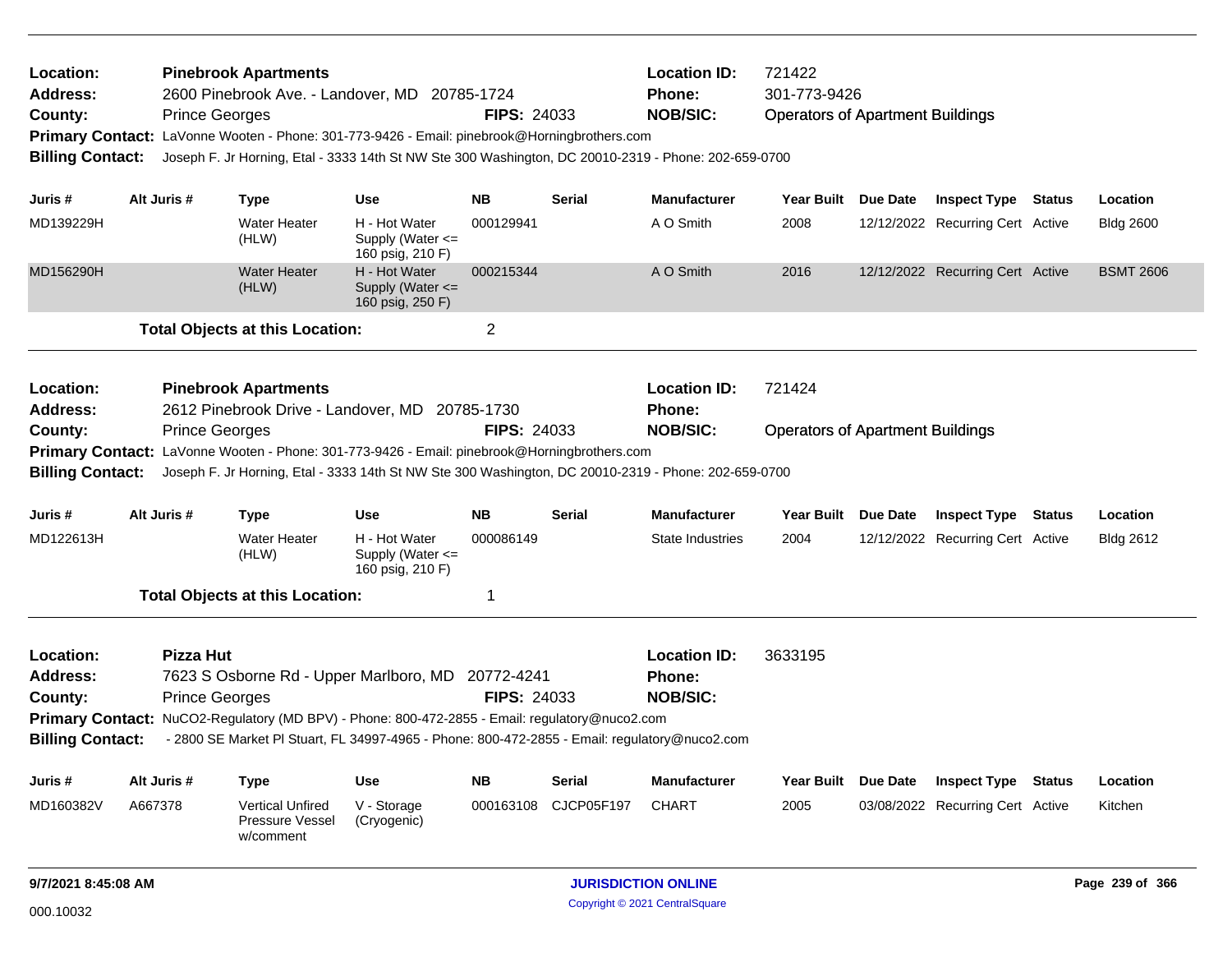| Location:               |                                                                                                            |                       | Pizza Hut/Taco Bell                                     |                                                                                       |                    |                    | <b>Location ID:</b>                                                                                                            | 3633209                                 |                 |                                        |        |                  |
|-------------------------|------------------------------------------------------------------------------------------------------------|-----------------------|---------------------------------------------------------|---------------------------------------------------------------------------------------|--------------------|--------------------|--------------------------------------------------------------------------------------------------------------------------------|-----------------------------------------|-----------------|----------------------------------------|--------|------------------|
| <b>Address:</b>         |                                                                                                            |                       |                                                         | 10810 Baltimore Ave - Beltsville, MD 20705-2114                                       |                    |                    | <b>Phone:</b>                                                                                                                  | 301-931-8451                            |                 |                                        |        |                  |
| County:                 |                                                                                                            | <b>Prince Georges</b> |                                                         |                                                                                       | <b>FIPS: 24033</b> |                    | <b>NOB/SIC:</b>                                                                                                                |                                         |                 |                                        |        |                  |
|                         |                                                                                                            |                       | Primary Contact: Manager on Duty - Phone: 301-931-8451  |                                                                                       |                    |                    |                                                                                                                                |                                         |                 |                                        |        |                  |
| <b>Billing Contact:</b> |                                                                                                            |                       |                                                         | Manager on Duty - 10810 Baltimore Ave Beltsville, MD 20705-2114 - Phone: 301-931-8451 |                    |                    |                                                                                                                                |                                         |                 |                                        |        |                  |
| Juris #                 | Alt Juris #                                                                                                |                       | Type                                                    | <b>Use</b>                                                                            | <b>NB</b>          | <b>Serial</b>      | <b>Manufacturer</b>                                                                                                            | Year Built                              | Due Date        | <b>Inspect Type</b>                    | Status | Location         |
| MD164152V               |                                                                                                            |                       | <b>Vertical Unfired</b><br>Pressure Vessel<br>w/comment | V - Storage (NOT 000061663<br>Cryogenic)                                              |                    |                    | Cryogenic                                                                                                                      | 1997                                    |                 | 06/27/2023 Recurring Cert Active       |        | Kitchen          |
|                         |                                                                                                            |                       | <b>Total Objects at this Location:</b>                  |                                                                                       | 1                  |                    |                                                                                                                                |                                         |                 |                                        |        |                  |
| <b>Location:</b>        |                                                                                                            |                       | <b>Pointer Ridge Cleaners</b>                           |                                                                                       |                    |                    | <b>Location ID:</b>                                                                                                            | 1046986                                 |                 |                                        |        |                  |
| Address:                |                                                                                                            |                       | 1348 Crain Hwy - Bowie, MD 20716-1802                   |                                                                                       |                    |                    | Phone:                                                                                                                         |                                         |                 |                                        |        |                  |
| County:                 | <b>Prince Georges</b>                                                                                      |                       |                                                         |                                                                                       |                    | <b>FIPS: 24033</b> | <b>NOB/SIC:</b>                                                                                                                |                                         |                 | Power Laundries, Family and Commercial |        |                  |
|                         | Sonny Son - Phone: 301-390-5578 - Cell: 240-5505004 - Email: sonnysimon@msn.com<br><b>Primary Contact:</b> |                       |                                                         |                                                                                       |                    |                    |                                                                                                                                |                                         |                 |                                        |        |                  |
| <b>Billing Contact:</b> |                                                                                                            |                       |                                                         |                                                                                       |                    |                    | Kawang Park - 1348 Crain Hwy Bowie, MD 20716-1802 - Phone: 301-390-5578 - Cell: 240-418-9495                                   |                                         |                 |                                        |        |                  |
| Juris #                 | Alt Juris #                                                                                                |                       | Type                                                    | <b>Use</b>                                                                            | <b>NB</b>          | <b>Serial</b>      | <b>Manufacturer</b>                                                                                                            | Year Built                              | <b>Due Date</b> | <b>Inspect Type</b>                    | Status | Location         |
| MD146779V               |                                                                                                            |                       | <b>Vertical Unfired</b><br>Pressure Vessel<br>w/comment | V - Storage (NOT 000132793<br>Cryogenic)                                              |                    |                    | Morganton                                                                                                                      | 2011                                    | 08/10/2021      | <b>Recurring Cert Active</b>           |        | Boiler Room      |
| MD170143                |                                                                                                            |                       |                                                         | Vertical Fire Tube S - Power-Ironing<br>(Steam > 15 psig)                             | 000125095          |                    | Fulton                                                                                                                         | 2020                                    |                 | 07/29/2022 Recurring Cert Active       |        | <b>BOILER</b>    |
|                         |                                                                                                            |                       | <b>Total Objects at this Location:</b>                  |                                                                                       | $\overline{2}$     |                    |                                                                                                                                |                                         |                 |                                        |        |                  |
| Location:               |                                                                                                            |                       | <b>Portabello Apartments</b>                            |                                                                                       |                    |                    | <b>Location ID:</b>                                                                                                            | 721674                                  |                 |                                        |        |                  |
| Address:                |                                                                                                            |                       |                                                         | 6415 Livingston Rd - Oxon Hill, MD 20745-2916                                         |                    |                    | <b>Phone:</b>                                                                                                                  |                                         |                 |                                        |        |                  |
| County:                 |                                                                                                            | <b>Prince Georges</b> |                                                         |                                                                                       | <b>FIPS: 24033</b> |                    | <b>NOB/SIC:</b>                                                                                                                | <b>Operators of Apartment Buildings</b> |                 |                                        |        |                  |
|                         |                                                                                                            |                       |                                                         | Primary Contact: Tracy Gant - Phone: 301-839-5600 - Email: portabello@gradymgt.com    |                    |                    |                                                                                                                                |                                         |                 |                                        |        |                  |
| <b>Billing Contact:</b> |                                                                                                            |                       |                                                         |                                                                                       |                    |                    | Tracy Gant - 6441 Livingston Rd Leasing Center Oxon Hill, MD 20745-2910 - Phone: 301-839-5600 - Email: portabello@gradymgt.com |                                         |                 |                                        |        |                  |
| Juris #                 | Alt Juris #                                                                                                |                       | Type                                                    | <b>Use</b>                                                                            | <b>NB</b>          | <b>Serial</b>      | <b>Manufacturer</b>                                                                                                            | <b>Year Built</b>                       | Due Date        | <b>Inspect Type</b>                    | Status | Location         |
| MD147440H               |                                                                                                            |                       | <b>Water Heater</b><br>(HLW)                            | H - Hot Water<br>Supply (Water $\leq$                                                 | 000095336          |                    | <b>Jet Glass</b>                                                                                                               | 2011                                    |                 | 06/15/2022 Recurring Cert Active       |        | <b>Bldg 6415</b> |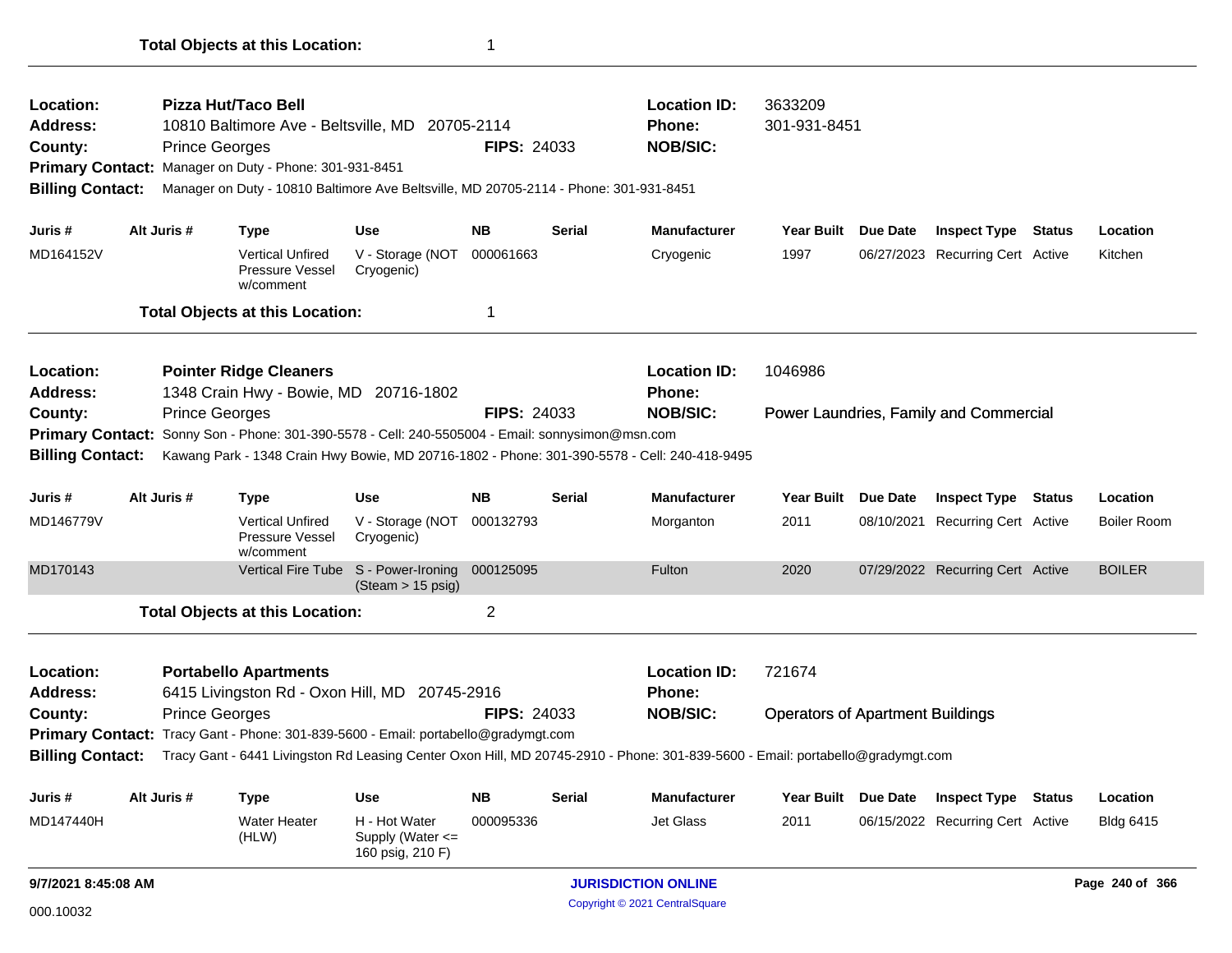| Juris #                      | Alt Juris #           | <b>Type</b>                            | <b>Use</b>                                                                         | <b>NB</b>          | <b>Serial</b> | <b>Manufacturer</b>                                                                                                            | Year Built Due Date                     | <b>Inspect Type Status</b>       | Location           |
|------------------------------|-----------------------|----------------------------------------|------------------------------------------------------------------------------------|--------------------|---------------|--------------------------------------------------------------------------------------------------------------------------------|-----------------------------------------|----------------------------------|--------------------|
| MD161664H                    |                       | <b>Water Heater</b><br>(HLW)           | H - Hot Water<br>Supply (Water $\leq$<br>160 psig, 210 F)                          | 000115751          |               | <b>Jet Glass</b>                                                                                                               | 2016                                    | 09/06/2022 Recurring Cert Active | 6415               |
|                              |                       | <b>Total Objects at this Location:</b> |                                                                                    | $\overline{2}$     |               |                                                                                                                                |                                         |                                  |                    |
| Location:                    |                       | <b>Portabello Apartments</b>           |                                                                                    |                    |               | <b>Location ID:</b>                                                                                                            | 721675                                  |                                  |                    |
| <b>Address:</b>              |                       |                                        | 6429 Livingston Rd - Oxon Hill, MD 20745-2923                                      |                    |               | Phone:                                                                                                                         |                                         |                                  |                    |
| County:                      | <b>Prince Georges</b> |                                        |                                                                                    | <b>FIPS: 24033</b> |               | <b>NOB/SIC:</b>                                                                                                                | <b>Operators of Apartment Buildings</b> |                                  |                    |
| <b>Billing Contact:</b>      |                       |                                        | Primary Contact: Tracy Gant - Phone: 301-839-5600 - Email: portabello@gradymgt.com |                    |               | Tracy Gant - 6441 Livingston Rd Leasing Center Oxon Hill, MD 20745-2910 - Phone: 301-839-5600 - Email: portabello@gradymgt.com |                                         |                                  |                    |
|                              |                       |                                        |                                                                                    |                    |               |                                                                                                                                |                                         |                                  |                    |
| Juris #                      | Alt Juris #           | <b>Type</b>                            | <b>Use</b>                                                                         | <b>NB</b>          | <b>Serial</b> | <b>Manufacturer</b>                                                                                                            | Year Built Due Date                     | <b>Inspect Type Status</b>       | Location           |
| MD154951H                    |                       | Water Heater<br>(HLW)                  | H - Hot Water<br>Supply (Water <=<br>160 psig, 210 F)                              | 000109800          |               | Jet Glass                                                                                                                      | 2014                                    | 06/15/2022 Recurring Cert Active | <b>BOILER ROOM</b> |
| MD154952H                    |                       | <b>Water Heater</b><br>(HLW)           | H - Hot Water<br>Supply (Water <=<br>160 psig, 210 F)                              | 000111841          |               | <b>Jet Glass</b>                                                                                                               | 2014                                    | 06/15/2022 Recurring Cert Active | <b>BOILER ROOM</b> |
|                              |                       | <b>Total Objects at this Location:</b> |                                                                                    | $\overline{2}$     |               |                                                                                                                                |                                         |                                  |                    |
| Location:<br><b>Address:</b> |                       | <b>Portabello Apartments</b>           | 6443 Livingston Rd - Oxon Hill, MD 20745-2910                                      |                    |               | <b>Location ID:</b><br>Phone:                                                                                                  | 721677                                  |                                  |                    |
| County:                      | <b>Prince Georges</b> |                                        |                                                                                    | <b>FIPS: 24033</b> |               | <b>NOB/SIC:</b>                                                                                                                | <b>Operators of Apartment Buildings</b> |                                  |                    |
| <b>Primary Contact:</b>      |                       |                                        | Tracy Gant - Phone: 301-839-5600 - Email: portabello@gradymgt.com                  |                    |               |                                                                                                                                |                                         |                                  |                    |
| <b>Billing Contact:</b>      |                       |                                        |                                                                                    |                    |               | Tracy Gant - 6441 Livingston Rd Leasing Center Oxon Hill, MD 20745-2910 - Phone: 301-839-5600 - Email: portabello@gradymgt.com |                                         |                                  |                    |
| Juris #                      | Alt Juris #           |                                        | <b>Use</b>                                                                         | <b>NB</b>          | <b>Serial</b> | <b>Manufacturer</b>                                                                                                            | Year Built Due Date                     | <b>Inspect Type Status</b>       | Location           |
|                              |                       | <b>Type</b>                            |                                                                                    |                    |               |                                                                                                                                |                                         |                                  |                    |
| MD161160H                    |                       | <b>Water Heater</b><br>(HLW)           | H - Hot Water<br>Supply (Water <=<br>160 psig, 210 F)                              | 000126657          |               | B&W                                                                                                                            | 2018                                    | 06/01/2022 Recurring Cert Active | 6443               |
|                              |                       | <b>Total Objects at this Location:</b> |                                                                                    | 1                  |               |                                                                                                                                |                                         |                                  |                    |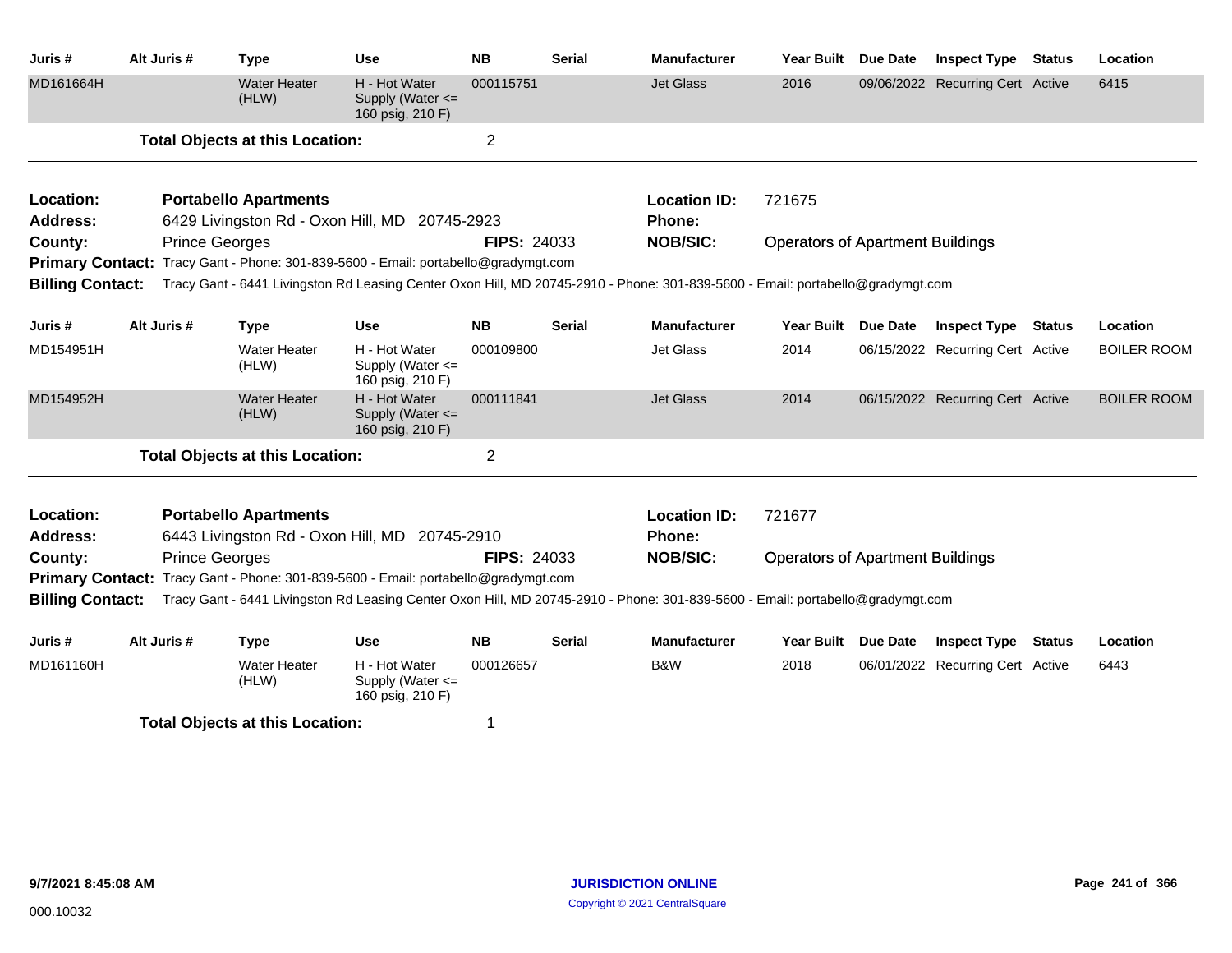| <b>Location:</b>        | <b>Potomac View Surgery Center</b>                        |                    | <b>Location</b> |
|-------------------------|-----------------------------------------------------------|--------------------|-----------------|
| <b>Address:</b>         | 6710 Oxon Hill Rd Ste 150 - Oxon Hill, MD 20745-1117      |                    | <b>Phone:</b>   |
| County:                 | <b>Prince Georges</b>                                     | <b>FIPS: 24033</b> | <b>NOB/SIC:</b> |
|                         | Primary Contact: Alidad Arabshahi - Phone: (240) 766-2734 |                    |                 |
| <b>Billing Contact:</b> | - 6710 Oxon Hill Rd Ste 150 Oxon Hill, MD 20745-1117      |                    |                 |

| Juris #                              | Alt Juris #   | Type                                   | <b>Use</b>                                                            | <b>NB</b> | <b>Serial</b> | <b>Manufacturer</b> | <b>Year Built</b> | Due Date | <b>Inspect Type</b>              | Status | Location   |
|--------------------------------------|---------------|----------------------------------------|-----------------------------------------------------------------------|-----------|---------------|---------------------|-------------------|----------|----------------------------------|--------|------------|
| MD155511                             | Sterilizer #2 | Miniature Boiler<br>(NOT Fired Kettle) | S - Power-<br>Sterilizing (Steam<br>$> 15$ psig)                      | 000001565 | 41251         | Pemberton           | 2014              |          | 08/16/2021 Recurring Cert Active |        | Clean Room |
| MD155513V                            |               | Autoclave                              | V - Process-<br>Sterilizing                                           | 000068111 | 1192141       | Amsco               | 1992              |          | 09/02/2022 Recurring Cert Active |        | Clean Room |
| MD155514                             |               | Miniature Boiler<br>(NOT Fired Kettle) | S - Power-Electric 000001644 41330<br>Generation<br>(Steam > 15 psiq) |           |               | Pemberton           | 2014              |          | 09/02/2021 Recurring Cert Active |        | Clean Room |
| <b>NEW</b>                           | Sterilizer #2 | Autoclave                              | V - Process-<br>Sterilizing                                           | 000044560 | 0183068-SAW   | Amsco               | 1983              |          | 11/04/2022 Recurring Cert Active |        | Clean Room |
| Total Objects at this Location:<br>4 |               |                                        |                                                                       |           |               |                     |                   |          |                                  |        |            |

**Location ID:** 3716576

| Location:               | <b>Precision Tune Auto Care</b>                                                                         |                    | <b>Location ID:</b> | 2931351                      |
|-------------------------|---------------------------------------------------------------------------------------------------------|--------------------|---------------------|------------------------------|
| Address:                | 10817 Baltimore Ave - Beltsville, MD 20705-2115                                                         |                    | <b>Phone:</b>       | 301-595-2200                 |
| County:                 | <b>Prince Georges</b>                                                                                   | <b>FIPS: 24033</b> | NOB/SIC:            | Automotive Repair Shops, NEC |
|                         | <b>Primary Contact:</b> Tammy Hines - Phone: 240-770-4468 - Email: teamdt505@gmail.com                  |                    |                     |                              |
| <b>Billing Contact:</b> | Risk Management - 3111 W Allegheny Ave Philadelphia, PA 19132-1116 - Email: Risk_Management@pepboys.com |                    |                     |                              |
|                         |                                                                                                         |                    |                     |                              |

| Juris #   | Alt Juris # | Type                                             | Use                            | <b>NB</b> | Serial | <b>Manufacturer</b> | Year Built Due Date | <b>Inspect Type</b>              | Status | Location    |
|-----------|-------------|--------------------------------------------------|--------------------------------|-----------|--------|---------------------|---------------------|----------------------------------|--------|-------------|
| MD168756V |             | Vertical Unfired<br>Pressure Vessel<br>w/comment | V - Storage (NOT<br>Cryogenic) | 002080074 |        | Manchester          | 2019                | 01/21/2023 Recurring Cert Active |        | <b>SHOP</b> |
|           |             | <b>Total Objects at this Location:</b>           |                                |           |        |                     |                     |                                  |        |             |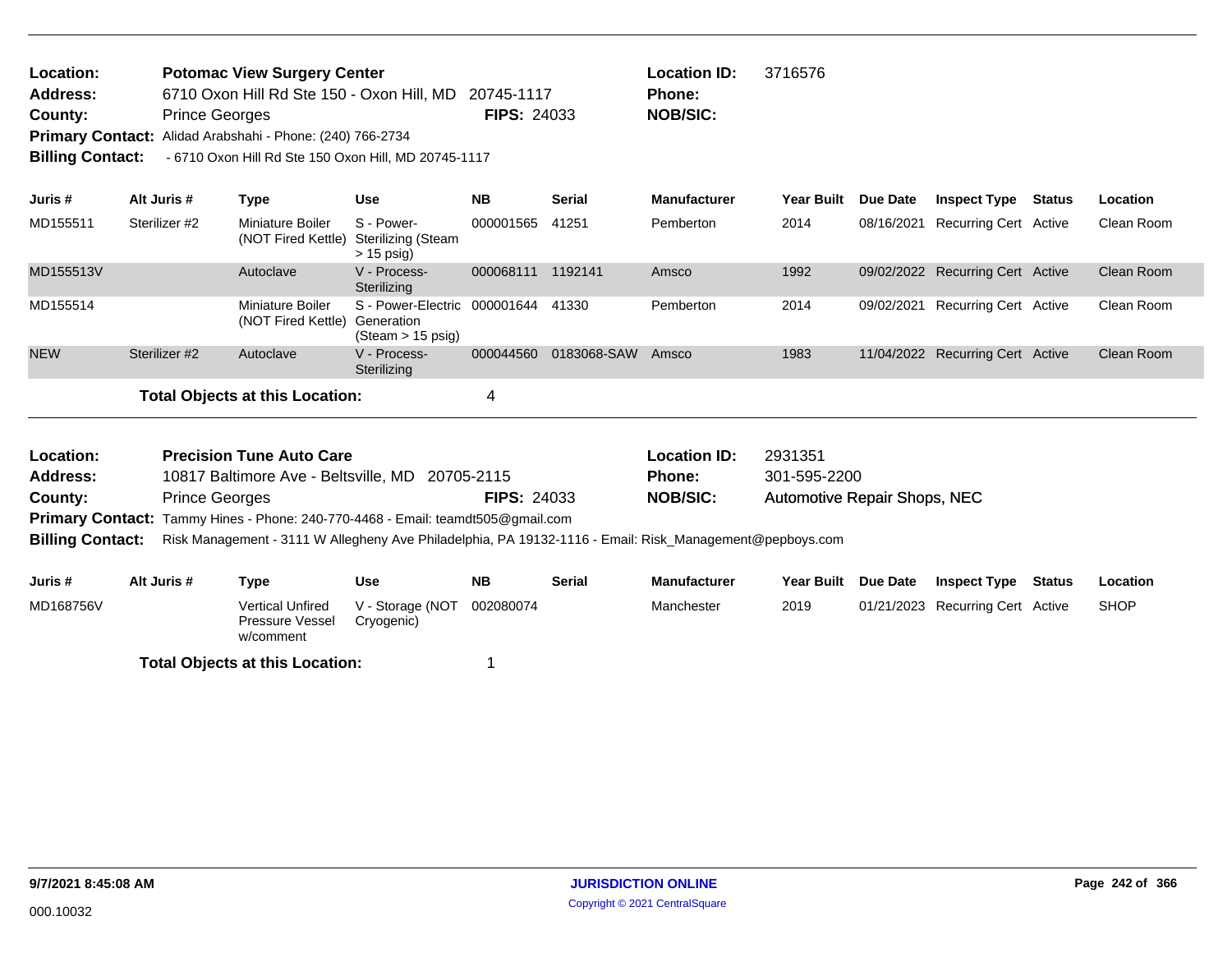| Location:<br><b>Address:</b><br>County:<br><b>Primary Contact:</b><br><b>Billing Contact:</b> |                     | <b>Prince Georges</b> | <b>Premier Surgical Pavillion</b>                     | 6178 Oxon Hill Rd - Oxon Hill, MD 20745-3109<br>Stephanie Okparaeke - Phone: 301-292-9220 - Email: stephanie.okparaeke@psurgeons.com<br>- 113-115 East 39th Street New York, ny 10016-3109 - Phone: 212-223-0716 | <b>FIPS: 24033</b>      |               | <b>Location ID:</b><br>Phone:<br><b>NOB/SIC:</b>                                                                  | 4041374<br>301-292-9220  |                 |                                  |                    |
|-----------------------------------------------------------------------------------------------|---------------------|-----------------------|-------------------------------------------------------|------------------------------------------------------------------------------------------------------------------------------------------------------------------------------------------------------------------|-------------------------|---------------|-------------------------------------------------------------------------------------------------------------------|--------------------------|-----------------|----------------------------------|--------------------|
| Juris #                                                                                       | Alt Juris #         |                       | <b>Type</b>                                           | <b>Use</b>                                                                                                                                                                                                       | NΒ                      | Serial        | <b>Manufacturer</b>                                                                                               | Year Built Due Date      |                 | <b>Inspect Type Status</b>       | Location           |
| MD170173V                                                                                     |                     |                       | Autoclave                                             | V - Process-<br>Sterilizing                                                                                                                                                                                      | 000077858               | 089823        | <b>Steris Corp</b>                                                                                                | 1988                     |                 | 08/04/2023 Recurring Cert Active | Processing #1      |
| MD170174                                                                                      |                     |                       | <b>Miniature Boiler</b><br>(NOT Fired Kettle)         | S - Power-<br><b>Sterilizing (Steam</b><br>$> 15$ psig)                                                                                                                                                          | 000002473               | 42110         | Pemberton                                                                                                         | 2018                     |                 | 08/04/2022 Recurring Cert Active | Processing #1      |
|                                                                                               |                     |                       | <b>Total Objects at this Location:</b>                |                                                                                                                                                                                                                  | $\overline{\mathbf{c}}$ |               |                                                                                                                   |                          |                 |                                  |                    |
| Location:<br><b>Address:</b>                                                                  |                     |                       |                                                       | Prince Georges Co/Library/New Carrollton Library<br>7414 Riverdale Rd - Hyattsville, MD 20784-3704                                                                                                               |                         |               | <b>Location ID:</b><br><b>Phone:</b>                                                                              | 719538                   |                 |                                  |                    |
| County:                                                                                       |                     | <b>Prince Georges</b> |                                                       |                                                                                                                                                                                                                  | <b>FIPS: 24033</b>      |               | <b>NOB/SIC:</b>                                                                                                   | Libraries                |                 |                                  |                    |
| <b>Primary Contact:</b>                                                                       |                     |                       |                                                       | Brandy Buggs - Phone: 301-699-3500 x247 - Email: brandy.buggs@pgcmls.info                                                                                                                                        |                         |               |                                                                                                                   |                          |                 |                                  |                    |
| <b>Billing Contact:</b>                                                                       |                     |                       |                                                       |                                                                                                                                                                                                                  |                         |               | - Attn: Accounts Payable 9601 Capital Ln Largo, MD 20774-1054 - Phone: 301-699-3500 - Email: payables@pgcmls.info |                          |                 |                                  |                    |
| Juris #                                                                                       | Alt Juris #         |                       | <b>Type</b>                                           | <b>Use</b>                                                                                                                                                                                                       | <b>NB</b>               | Serial        | <b>Manufacturer</b>                                                                                               | Year Built Due Date      |                 | <b>Inspect Type Status</b>       | Location           |
| MD160325H                                                                                     |                     |                       | <b>Horizontal Water</b><br>Tube                       | H - Hot Water<br>Heat (Water $\leq$<br>160 psig, 250 F)                                                                                                                                                          | 000308945               |               | Lochinvar                                                                                                         | 2017                     |                 | 03/14/2022 Recurring Cert Active | Blrm               |
| MD160326H                                                                                     |                     |                       | <b>Horizontal Water</b><br>Tube                       | H - Hot Water<br>Heat (Water $\leq$<br>160 psig, 250 F)                                                                                                                                                          | 000308946               |               | Lochinvar                                                                                                         | 2017                     |                 | 03/14/2022 Recurring Cert Active | <b>Blrm</b>        |
|                                                                                               |                     |                       | <b>Total Objects at this Location:</b>                |                                                                                                                                                                                                                  | $\overline{c}$          |               |                                                                                                                   |                          |                 |                                  |                    |
| Location:                                                                                     |                     |                       | <b>Prince Georges Community College</b>               |                                                                                                                                                                                                                  |                         |               | <b>Location ID:</b>                                                                                               | 715258                   |                 |                                  |                    |
| <b>Address:</b><br>County:                                                                    |                     | <b>Prince Georges</b> |                                                       | 9109 Westphalia Rd - Upper Marlboro, MD 20774-3537                                                                                                                                                               | <b>FIPS: 24033</b>      |               | Phone:<br><b>NOB/SIC:</b>                                                                                         | 301-736-1696             |                 |                                  |                    |
|                                                                                               |                     |                       | Primary Contact: Tameka Barbour - Phone: 301-546-8512 |                                                                                                                                                                                                                  |                         |               |                                                                                                                   | Lumber and wood products |                 |                                  |                    |
| <b>Billing Contact:</b>                                                                       |                     |                       |                                                       | - 9109 Westphalia Rd Upper Marlboro, MD 20774-3537 - Phone: 301-736-1696                                                                                                                                         |                         |               |                                                                                                                   |                          |                 |                                  |                    |
| Juris #                                                                                       | Alt Juris #         |                       | <b>Type</b>                                           | <b>Use</b>                                                                                                                                                                                                       | <b>NB</b>               | <b>Serial</b> | <b>Manufacturer</b>                                                                                               | Year Built               | <b>Due Date</b> | <b>Inspect Type Status</b>       | Location           |
| MD013942H                                                                                     |                     |                       | <b>Horizontal Fire</b><br>Tube                        | H - Hot Water<br>Heat (Water $\leq$                                                                                                                                                                              | 000000944               | 4422          | Avco Spencer                                                                                                      | 1972                     |                 | 04/27/2023 Recurring Cert Active | <b>Boiler Room</b> |
|                                                                                               | 9/7/2021 8:45:08 AM |                       |                                                       |                                                                                                                                                                                                                  |                         |               | <b>JURISDICTION ONLINE</b>                                                                                        |                          |                 |                                  | Page 243 of 366    |

Copyright © 2021 CentralSquare 000.10032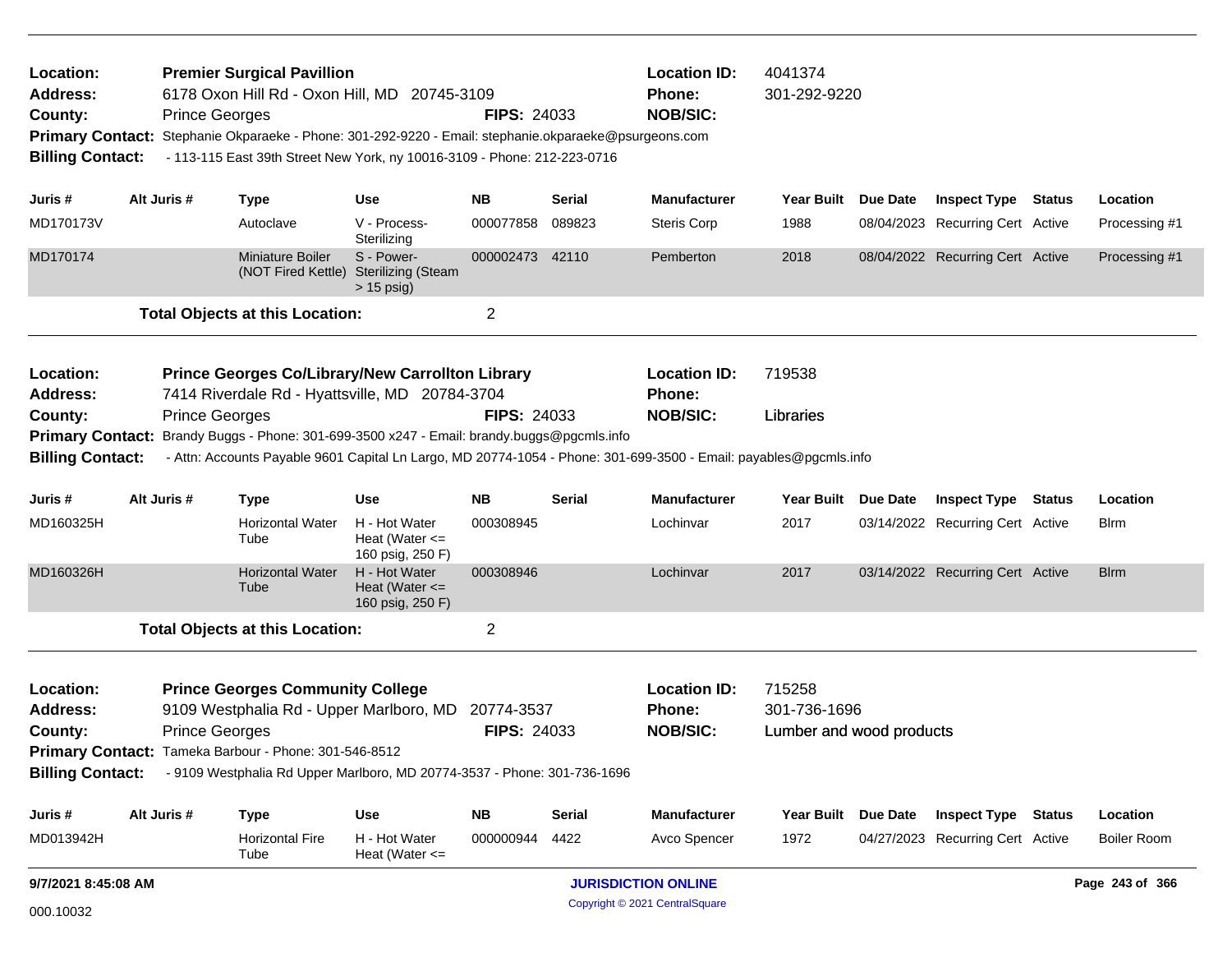| Juris #                 | Alt Juris # | <b>Type</b>                                                                                                        | <b>Use</b>                                                            | <b>NB</b>          | <b>Serial</b> | <b>Manufacturer</b> | Year Built Due Date                     |                 | <b>Inspect Type Status</b>       |               | Location           |
|-------------------------|-------------|--------------------------------------------------------------------------------------------------------------------|-----------------------------------------------------------------------|--------------------|---------------|---------------------|-----------------------------------------|-----------------|----------------------------------|---------------|--------------------|
| MD164151V               |             | <b>Pressure Vessel</b><br>w/comment                                                                                | 160 psig, 250 F)<br>Horizontal Unfired V - Storage (NOT<br>Cryogenic) | 000649964          |               | <b>Steel Fab</b>    | 2011                                    |                 | 06/14/2023 Recurring Cert Active |               | <b>Boiler Room</b> |
|                         |             | <b>Total Objects at this Location:</b>                                                                             |                                                                       | $\overline{2}$     |               |                     |                                         |                 |                                  |               |                    |
| Location:               |             | <b>Prince Georges Metro Center</b>                                                                                 |                                                                       |                    |               | <b>Location ID:</b> | 721933                                  |                 |                                  |               |                    |
| <b>Address:</b>         |             | 6525 Belcrest Rd Ste 300 - Hyattsville, MD 20782-2063                                                              |                                                                       |                    |               | <b>Phone:</b>       |                                         |                 |                                  |               |                    |
| County:                 |             | <b>Prince Georges</b>                                                                                              |                                                                       | <b>FIPS: 24033</b> |               | <b>NOB/SIC:</b>     | Justice, public order, and safety       |                 |                                  |               |                    |
|                         |             | Primary Contact: Paul Urciolo - Phone: 3017794800 - Email: pfu@m3property.net                                      |                                                                       |                    |               |                     |                                         |                 |                                  |               |                    |
| <b>Billing Contact:</b> |             | Paul Urciolo - 6525 Belcrest Rd Ste 500 Hyattsville, MD 20782-2025 - Phone: 3017794800 - Email: pfu@m3property.net |                                                                       |                    |               |                     |                                         |                 |                                  |               |                    |
| Juris #                 | Alt Juris # | <b>Type</b>                                                                                                        | <b>Use</b>                                                            | <b>NB</b>          | <b>Serial</b> | <b>Manufacturer</b> | Year Built Due Date                     |                 | <b>Inspect Type Status</b>       |               | Location           |
| MD046476H               |             | Other w/comment H - Hot Water                                                                                      | Heat (Water $\leq$<br>160 psig, 250 F)                                | 000000038          |               | <b>HEAT TIMER</b>   | 1970                                    |                 | 07/22/2023 Recurring Cert Active |               | <b>PENTHOUSE</b>   |
|                         |             | <b>Total Objects at this Location:</b>                                                                             |                                                                       |                    |               |                     |                                         |                 |                                  |               |                    |
| Location:               |             | <b>Princeton Estates</b>                                                                                           |                                                                       |                    |               | <b>Location ID:</b> | 721951                                  |                 |                                  |               |                    |
| <b>Address:</b>         |             | 4535 Dallas PI - Temple Hills, MD 20748-3326                                                                       |                                                                       |                    |               | <b>Phone:</b>       |                                         |                 |                                  |               |                    |
| County:                 |             | <b>Prince Georges</b>                                                                                              |                                                                       | <b>FIPS: 24033</b> |               | <b>NOB/SIC:</b>     | <b>Operators of Apartment Buildings</b> |                 |                                  |               |                    |
| <b>Primary Contact:</b> |             | Tamika Jones - Phone: 301-899-1515                                                                                 |                                                                       |                    |               |                     |                                         |                 |                                  |               |                    |
| <b>Billing Contact:</b> |             | Tamika Jones - 4637 Dallas PI Temple Hills, MD 20748-3308 - Phone: 301-899-1515                                    |                                                                       |                    |               |                     |                                         |                 |                                  |               |                    |
| Juris #                 | Alt Juris # | <b>Type</b>                                                                                                        | <b>Use</b>                                                            | <b>NB</b>          | Serial        | <b>Manufacturer</b> | Year Built                              | <b>Due Date</b> | <b>Inspect Type</b>              | <b>Status</b> | Location           |
| MD162267H               |             | <b>Water Heater</b><br>(HLW)                                                                                       | H - Hot Water<br>Supply (Water <=<br>160 psig, 210 F)                 | 000124619          |               | <b>JETGLASS</b>     | 2017                                    |                 | 10/22/2022 Recurring Cert Active |               | 4535               |
|                         |             | <b>Total Objects at this Location:</b>                                                                             |                                                                       | 1                  |               |                     |                                         |                 |                                  |               |                    |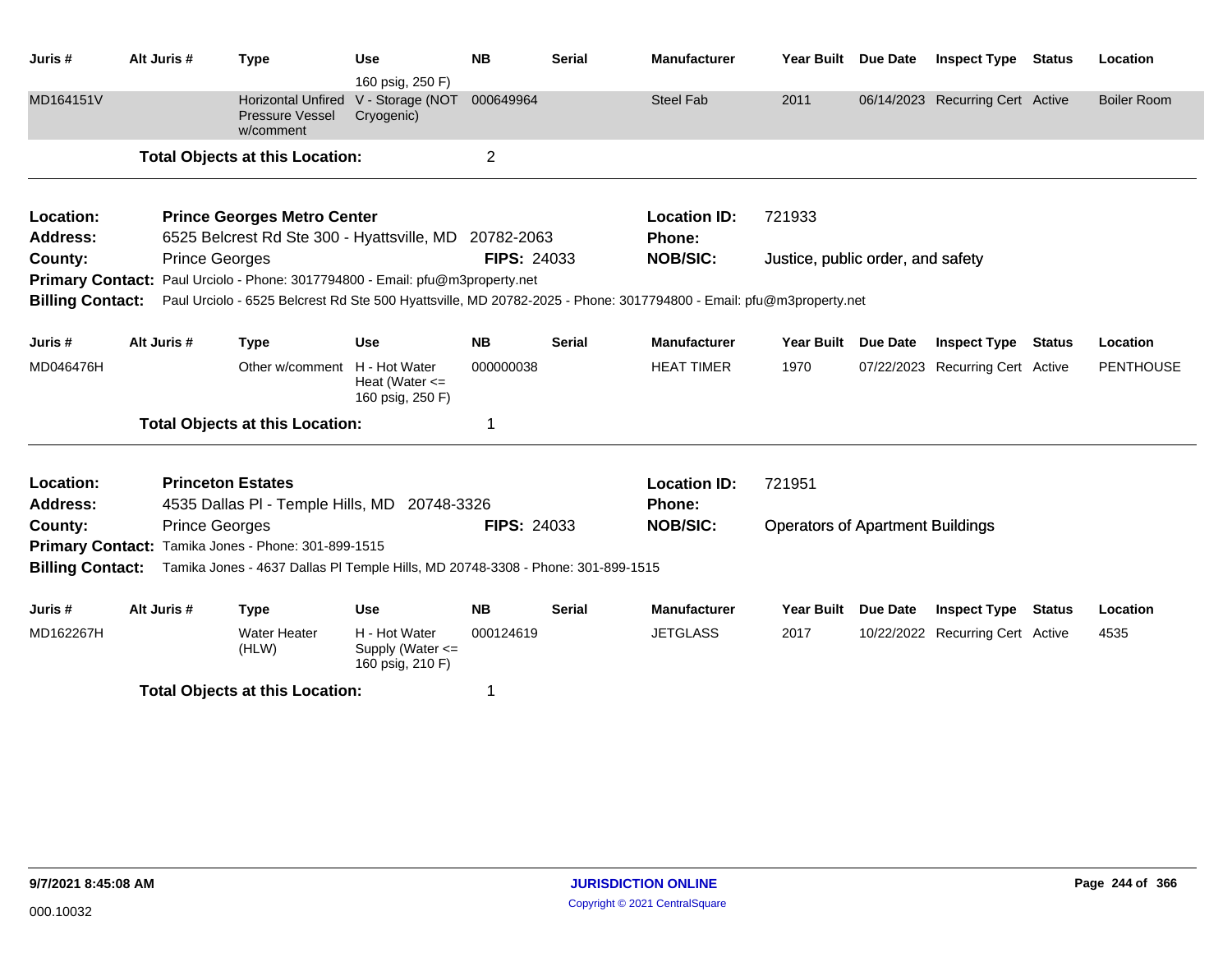| <b>Princeton Estates</b><br>Location:<br>Address:<br>4549 Dallas PI - Temple Hills, MD 20748-3330 |                                                                                                                                                                                                          |                                                                                                                                                                 |                                                         |                    | <b>Location ID:</b><br><b>Phone:</b> | 721953                             |                                         |  |                                                  |  |                 |
|---------------------------------------------------------------------------------------------------|----------------------------------------------------------------------------------------------------------------------------------------------------------------------------------------------------------|-----------------------------------------------------------------------------------------------------------------------------------------------------------------|---------------------------------------------------------|--------------------|--------------------------------------|------------------------------------|-----------------------------------------|--|--------------------------------------------------|--|-----------------|
| County:<br><b>Billing Contact:</b>                                                                |                                                                                                                                                                                                          | <b>Prince Georges</b><br>Primary Contact: Tamika Jones - Phone: 301 889 1515<br>Tamika Jones - 4637 Dallas PI Temple Hills, MD 20748-3308 - Phone: 301-899-1515 |                                                         | <b>FIPS: 24033</b> |                                      | <b>NOB/SIC:</b>                    | <b>Operators of Apartment Buildings</b> |  |                                                  |  |                 |
| Juris #                                                                                           | Alt Juris #                                                                                                                                                                                              | <b>Type</b>                                                                                                                                                     | Use                                                     | NB.                | Serial                               | <b>Manufacturer</b>                | Year Built Due Date                     |  | <b>Inspect Type Status</b>                       |  | Location        |
| MD125294H                                                                                         |                                                                                                                                                                                                          | Other w/comment H - Hot Water                                                                                                                                   | Supply (Water $\leq$<br>160 psig, 210 F)                | 000061230          |                                      | A O Smith                          | 2003                                    |  | 12/01/2022 Recurring Cert Active                 |  | 4549            |
|                                                                                                   |                                                                                                                                                                                                          | <b>Total Objects at this Location:</b>                                                                                                                          |                                                         | -1                 |                                      |                                    |                                         |  |                                                  |  |                 |
| Location:<br>Address:                                                                             | <b>Pro Wash</b>                                                                                                                                                                                          | 6311 Coventry Way Unit C - Clinton, MD 20735-2258                                                                                                               |                                                         |                    |                                      | <b>Location ID:</b><br>Phone:      | 723497                                  |  |                                                  |  |                 |
| County:<br><b>Primary Contact:</b><br><b>Billing Contact:</b>                                     |                                                                                                                                                                                                          | <b>Prince Georges</b><br>Lloyd Brown - Phone: 301-856-2900<br>Lloyd Brown - 6311 Coventry Way Unit C Clinton, MD 20735-2258 - Phone: 301-856-2900               |                                                         | <b>FIPS: 24033</b> |                                      | <b>NOB/SIC:</b>                    |                                         |  | Automotive dealers and gasoline service stations |  |                 |
| Juris #                                                                                           | Alt Juris #                                                                                                                                                                                              | <b>Type</b>                                                                                                                                                     | <b>Use</b>                                              | ΝB                 | Serial                               | <b>Manufacturer</b>                | Year Built Due Date                     |  | <b>Inspect Type Status</b>                       |  | Location        |
| MD022267H                                                                                         |                                                                                                                                                                                                          | <b>Water Tube</b><br>Coiled (NOT<br>Flueless Hi<br>Efficiency)                                                                                                  | H - Hot Water<br>Heat (Water $\leq$<br>160 psig, 250 F) | 000063589          | 63589                                | A O Smith                          | 1986                                    |  | 05/23/2022 Recurring Cert Active                 |  | Machine Room    |
| MD161078V                                                                                         |                                                                                                                                                                                                          | <b>Vertical Unfired</b><br><b>Pressure Vessel</b><br>w/comment                                                                                                  | V - Storage (NOT 001932793<br>Cryogenic)                |                    |                                      | <b>CAMPBELL</b><br><b>HAUSFELD</b> | 2015                                    |  | 06/20/2022 Recurring Cert Active                 |  | Machine Room    |
|                                                                                                   |                                                                                                                                                                                                          | <b>Total Objects at this Location:</b>                                                                                                                          |                                                         | 2                  |                                      |                                    |                                         |  |                                                  |  |                 |
| Location:<br><b>Address:</b>                                                                      |                                                                                                                                                                                                          | <b>Proctor's Auto Service Center</b><br>7594 Annapolis Rd - Lanham, MD 20706-1302                                                                               |                                                         |                    |                                      | <b>Location ID:</b><br>Phone:      | 3461893<br>301-577-2133                 |  |                                                  |  |                 |
|                                                                                                   | <b>Prince Georges</b><br><b>FIPS: 24033</b><br><b>NOB/SIC:</b><br>County:<br><b>General Automotive Repair Shops</b><br>Primary Contact: Tim Proctor - Phone: 301-577-2133 - Email: info@proctorsauto.com |                                                                                                                                                                 |                                                         |                    |                                      |                                    |                                         |  |                                                  |  |                 |
|                                                                                                   |                                                                                                                                                                                                          | Billing Contact: Tim Proctor - 7594 Annapolis Rd Lanham, MD 20706-1302 - Phone: 301-577-2133 - Email: info@proctorsauto.com                                     |                                                         |                    |                                      |                                    |                                         |  |                                                  |  |                 |
| Juris #                                                                                           | Alt Juris #                                                                                                                                                                                              | <b>Type</b>                                                                                                                                                     | <b>Use</b>                                              | <b>NB</b>          | <b>Serial</b>                        | <b>Manufacturer</b>                | Year Built Due Date                     |  | <b>Inspect Type Status</b>                       |  | Location        |
| MD147888V                                                                                         |                                                                                                                                                                                                          | Pressure Vessel<br>w/comment                                                                                                                                    | Horizontal Unfired V - Storage (NOT<br>Cryogenic)       | 000512085          |                                      | Manchester                         | 1995                                    |  | 02/08/2023 Recurring Cert Active                 |  | Comp. Room      |
| 9/7/2021 8:45:08 AM                                                                               |                                                                                                                                                                                                          |                                                                                                                                                                 |                                                         |                    |                                      | <b>JURISDICTION ONLINE</b>         |                                         |  |                                                  |  | Page 245 of 366 |
| Copyright © 2021 CentralSquare<br>000.10032                                                       |                                                                                                                                                                                                          |                                                                                                                                                                 |                                                         |                    |                                      |                                    |                                         |  |                                                  |  |                 |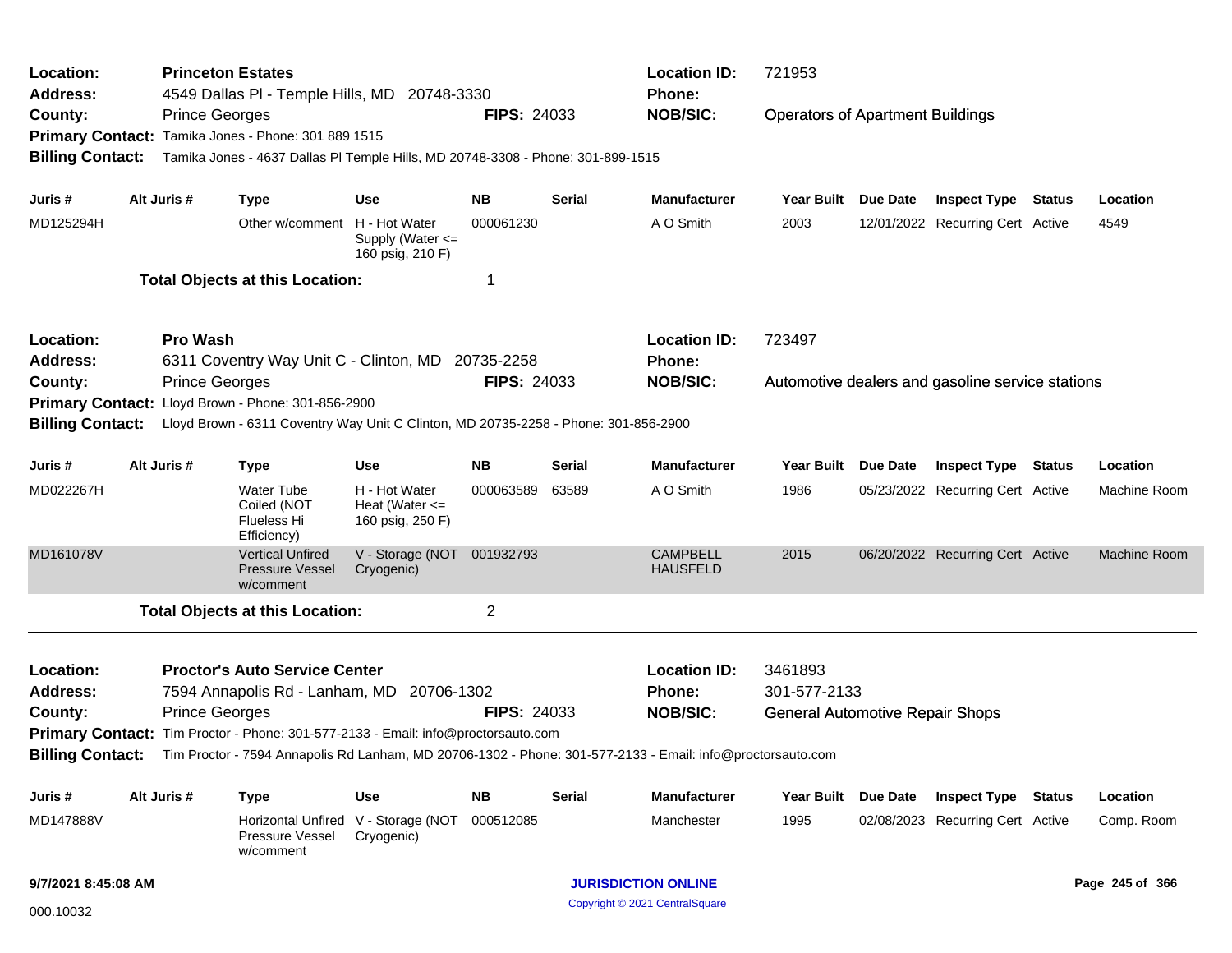| <b>Location:</b> | <b>Public Safety Firearms Range</b>                                 |                    | <b>Location ID:</b> | 4048057 |
|------------------|---------------------------------------------------------------------|--------------------|---------------------|---------|
| <b>Address:</b>  | 13900 Dille Dr - Upper Marlboro, MD 20774                           |                    | Phone:              |         |
| County:          | <b>Prince Georges</b>                                               | <b>FIPS: 24033</b> | <b>NOB/SIC:</b>     |         |
|                  | <b>Primary Contact:</b> Wayne McBride - Email: wmcbride@co.pg.md.us |                    |                     |         |

**Billing Contact:** Wayne McBride - 17321 Melford Blvd Bowie, MD 20715-4457 - Email: wmcbride@co.pg.md.us

| Juris #   | Alt Juris # | Type                                                           | <b>Use</b>                     | <b>NB</b> | <b>Serial</b> | <b>Manufacturer</b> | Year Built | Due Date   | <b>Inspect Type</b>              | <b>Status</b> | Location |
|-----------|-------------|----------------------------------------------------------------|--------------------------------|-----------|---------------|---------------------|------------|------------|----------------------------------|---------------|----------|
| MD168055V |             | <b>Vertical Unfired</b><br><b>Pressure Vessel</b><br>w/comment | V - Storage (NOT<br>Cryogenic) | 002085229 |               | Twin Lakes Tank     | 2020       | 11/19/2022 | Recurring Cert Active            |               | Range 2  |
| MD168056V |             | <b>Vertical Unfired</b><br><b>Pressure Vessel</b><br>w/comment | V - Storage (NOT<br>Cryogenic) | 002255342 |               | Twin Lakes Tank     | 2020       | 11/19/2022 | <b>Recurring Cert Active</b>     |               | Range 3  |
| MD168057V |             | <b>Vertical Unfired</b><br><b>Pressure Vessel</b><br>w/comment | V - Storage (NOT<br>Cryogenic) | 002237355 |               | Twin Lakes Tank     | 2020       |            | 11/19/2022 Recurring Cert Active |               | Range 6  |
| MD168058V |             | <b>Vertical Unfired</b><br><b>Pressure Vessel</b><br>w/comment | V - Storage (NOT<br>Cryogenic) | 002255341 |               | Twin Lakes Tank     | 2020       | 11/19/2022 | <b>Recurring Cert Active</b>     |               | Range 4  |
| MD168059V |             | <b>Vertical Unfired</b><br><b>Pressure Vessel</b><br>w/comment | V - Storage (NOT<br>Cryogenic) | 002255338 |               | Twin Lakes Tank     | 2020       |            | 11/19/2022 Recurring Cert Active |               | Range 5  |
|           |             | Total Objects at this Location:                                |                                | 5         |               |                     |            |            |                                  |               |          |

| Location:       | Queenstown Apt Carpenter Shop                                                    |                    | <b>Location ID:</b> | 3315975                                 |
|-----------------|----------------------------------------------------------------------------------|--------------------|---------------------|-----------------------------------------|
| <b>Address:</b> | 3301 Chillum Rd - Mount Rainier, MD 20712-1130                                   |                    | <b>Phone:</b>       |                                         |
| County:         | <b>Prince Georges</b>                                                            | <b>FIPS: 24033</b> | <b>NOB/SIC:</b>     | <b>Operators of Apartment Buildings</b> |
|                 | <b>Primary Contact:</b> Errol Berward - Phone: 301-699-3090 - Cell: 240-464-8524 |                    |                     |                                         |

**Billing Contact:** Errol Berward - 3301 Chillum Rd Mount Rainier, MD 20712-1130 - Phone: 301-699-3090 - Cell: 240-464-8524

| Juris #   | Alt Juris # | Type                                             | Use                            | NΒ        | <b>Serial</b> | <b>Manufacturer</b> | Year Built Due Date | <b>Inspect Type</b>              | Status | Location              |
|-----------|-------------|--------------------------------------------------|--------------------------------|-----------|---------------|---------------------|---------------------|----------------------------------|--------|-----------------------|
| MD109330V |             | Vertical Unfired<br>Pressure Vessel<br>w/comment | V - Storage (NOT<br>Cryogenic) | 000651973 |               | Melben              | 1997                | 01/14/2022 Recurring Cert Active |        | <b>Carpenter Shop</b> |
|           |             | <b>Total Objects at this Location:</b>           |                                |           |               |                     |                     |                                  |        |                       |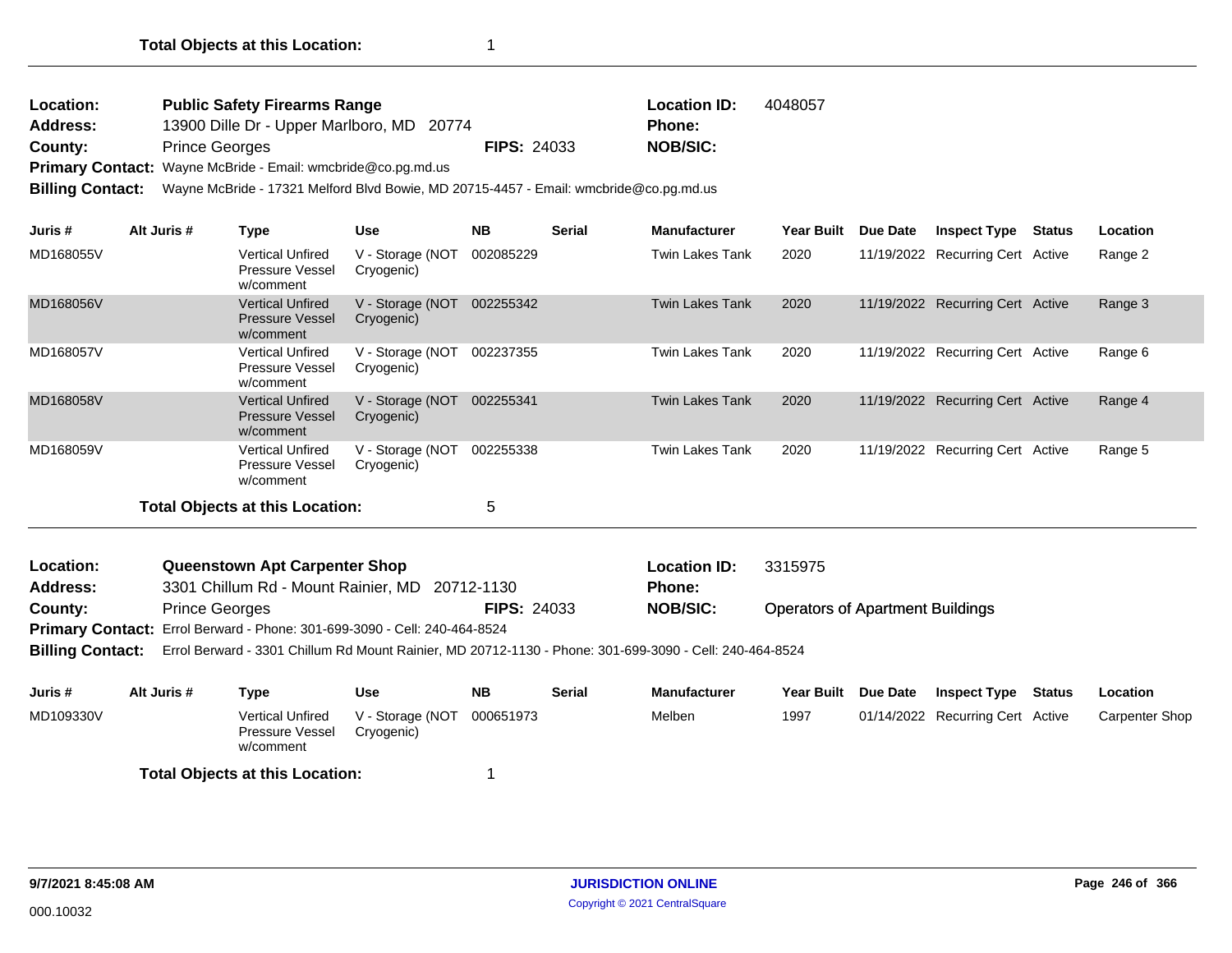| Location:               | <b>Queenstown Apt Section A</b>                                                                         |                    | <b>Location ID:</b> | 2686194                                 |  |  |  |  |
|-------------------------|---------------------------------------------------------------------------------------------------------|--------------------|---------------------|-----------------------------------------|--|--|--|--|
| <b>Address:</b>         | 3301 Chillum Rd - Mount Rainier, MD 20712-1130                                                          |                    | <b>Phone:</b>       |                                         |  |  |  |  |
| County:                 | <b>Prince Georges</b>                                                                                   | <b>FIPS: 24033</b> | <b>NOB/SIC:</b>     | <b>Operators of Apartment Buildings</b> |  |  |  |  |
|                         | Primary Contact: Errol Berward - Phone: 301-699-3090 - Cell: 240-464-8524                               |                    |                     |                                         |  |  |  |  |
| <b>Billing Contact:</b> | Errol Berward - 3301 Chillum Rd Mount Rainier, MD 20712-1130 - Phone: 301-699-3090 - Cell: 240-464-8524 |                    |                     |                                         |  |  |  |  |

| Juris #   | Alt Juris # | Type                                   | <b>Use</b>                                              | <b>NB</b> | <b>Serial</b>       | <b>Manufacturer</b>   | <b>Year Built</b> | Due Date | <b>Inspect Type</b>              | Status | Location |
|-----------|-------------|----------------------------------------|---------------------------------------------------------|-----------|---------------------|-----------------------|-------------------|----------|----------------------------------|--------|----------|
| MD152887H |             | <b>Vertical Water</b><br>Tube          | H - Hot Water<br>Heat (Water $\leq$<br>160 psig, 250 F) | 000015234 | 09327-1-1           | <b>Cleaver Brooks</b> | 2014              |          | 01/14/2022 Recurring Cert Active |        | BLRM A   |
| MD152888H |             | <b>Vertical Water</b><br>Tube          | H - Hot Water<br>Heat (Water $\leq$<br>160 psig, 250 F) | 000015239 | 09327-1-2           | <b>Cleaver Brooks</b> | 2014              |          | 01/14/2022 Recurring Cert Active |        | BLRM A   |
| MD167433H |             | Cast Iron                              | H - Hot Water<br>Heat (Water $\leq$<br>160 psig, 250 F) | CI.       | 28-HE-14-<br>162217 | H B Smith             | 2019              |          | 02/25/2022 Recurring Cert Active |        | BLRM A   |
|           |             | <b>Total Objects at this Location:</b> |                                                         | 3         |                     |                       |                   |          |                                  |        |          |

| Location:       | <b>Queenstown Apt Section B</b>                                                  |                    | <b>Location ID:</b> | 3315964                                 |
|-----------------|----------------------------------------------------------------------------------|--------------------|---------------------|-----------------------------------------|
| <b>Address:</b> | 3301 Chillum Rd - Mount Rainier, MD 20712-1130                                   |                    | Phone:              |                                         |
| County:         | <b>Prince Georges</b>                                                            | <b>FIPS: 24033</b> | NOB/SIC:            | <b>Operators of Apartment Buildings</b> |
|                 | <b>Primary Contact:</b> Errol Berward - Phone: 301-699-3090 - Cell: 240-464-8524 |                    |                     |                                         |

**Billing Contact:** Errol Berward - 3301 Chillum Rd Mount Rainier, MD 20712-1130 - Phone: 301-699-3090 - Cell: 240-464-8524

| Juris #   | Alt Juris # | Type                                   | <b>Use</b>                                              | <b>NB</b>     | <b>Serial</b>      | <b>Manufacturer</b>   | <b>Year Built</b> | Due Date | <b>Inspect Type</b>              | Status | Location           |
|-----------|-------------|----------------------------------------|---------------------------------------------------------|---------------|--------------------|-----------------------|-------------------|----------|----------------------------------|--------|--------------------|
| MD123058H |             | <b>Vertical Water</b><br>Tube          | H - Hot Water<br>Heat (Water $\leq$<br>160 psig, 250 F) | 000007011     | 4G029975           | <b>Cleaver Brooks</b> | 2002              |          | 01/14/2022 Recurring Cert Active |        | <b>Blrm Sect B</b> |
| MD155686H |             | Cast Iron                              | H - Hot Water<br>Heat (Water $\leq$<br>160 psig, 250 F) | <sub>CI</sub> | 28-10-152680       | H B Smith             | 2016              |          | 01/14/2022 Recurring Cert Active |        | <b>Blrm Sect B</b> |
| MD155687H |             | Cast Iron                              | H - Hot Water<br>Heat (Water $\leq$<br>160 psig, 250 F) | <b>CI</b>     | 28HE-10-<br>152439 | H B Smith             | 2016              |          | 01/14/2022 Recurring Cert Active |        | <b>Blum Sect B</b> |
|           |             | <b>Total Objects at this Location:</b> |                                                         |               |                    |                       |                   |          |                                  |        |                    |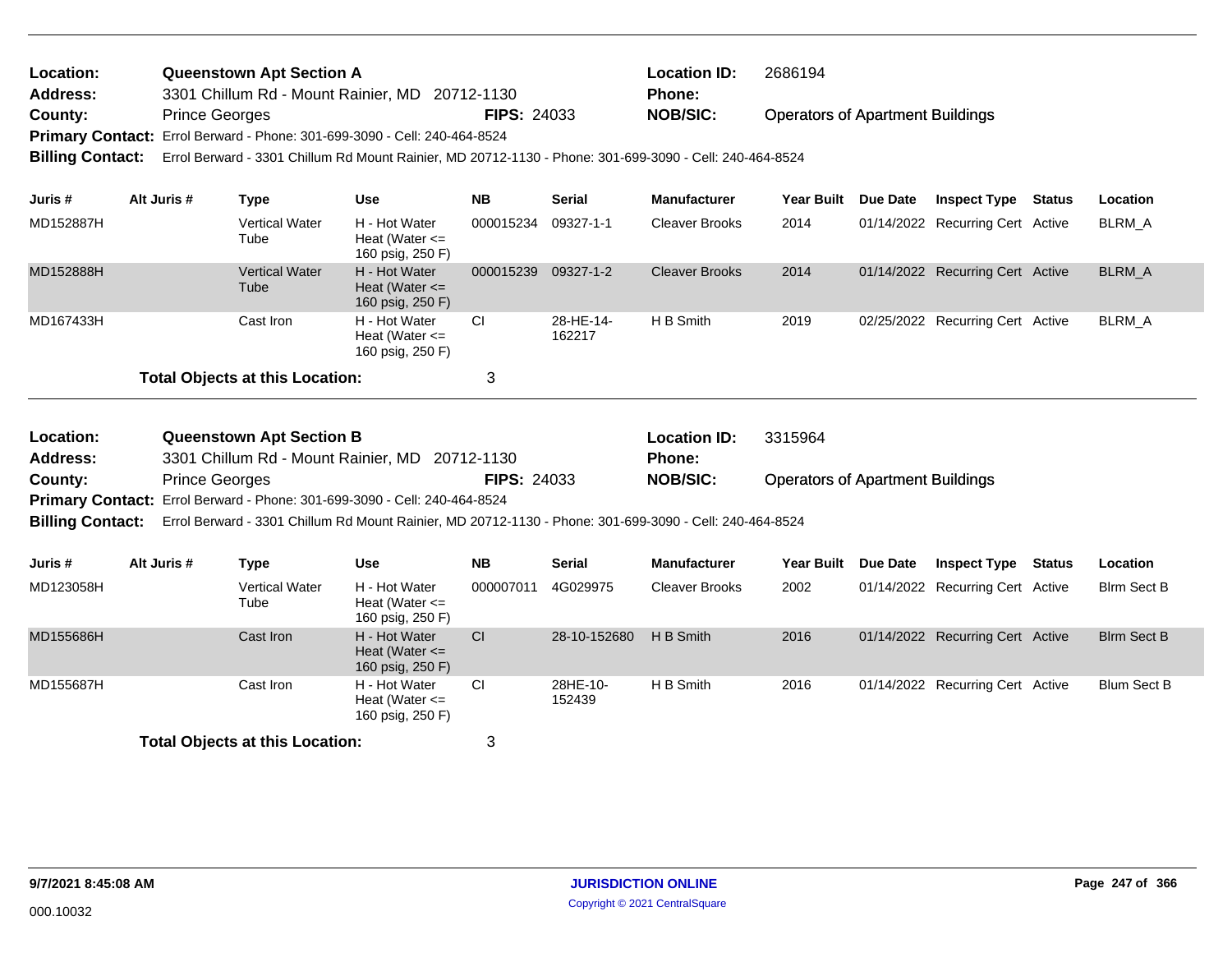| Location:<br><b>Address:</b> |                       | Queenstown Apt Section C | 3301 Chillum Rd Section C - Mount Rainier, MD 20712-1130                                                                                |                    |                    | <b>Location ID:</b><br><b>Phone:</b> | 2686173                                 |            |                                  |               |               |
|------------------------------|-----------------------|--------------------------|-----------------------------------------------------------------------------------------------------------------------------------------|--------------------|--------------------|--------------------------------------|-----------------------------------------|------------|----------------------------------|---------------|---------------|
| County:                      | <b>Prince Georges</b> |                          |                                                                                                                                         | <b>FIPS: 24033</b> |                    | <b>NOB/SIC:</b>                      | <b>Operators of Apartment Buildings</b> |            |                                  |               |               |
|                              |                       |                          | Primary Contact: Errol Berward - Phone: 301-699-3090 - Cell: 240-464-8524 - Email: qtownmaint@vmimgmt.com                               |                    |                    |                                      |                                         |            |                                  |               |               |
| <b>Billing Contact:</b>      |                       |                          | Errol Berward - 3301 Chillum Rd Mount Rainier, MD 20712-1130 - Phone: 301-699-3090 - Cell: 240-464-8524 - Email: gtownmaint@vmimgmt.com |                    |                    |                                      |                                         |            |                                  |               |               |
| Juris #                      | Alt Juris #           | Type                     | <b>Use</b>                                                                                                                              | <b>NB</b>          | <b>Serial</b>      | <b>Manufacturer</b>                  | Year Built                              | Due Date   | <b>Inspect Type</b>              | <b>Status</b> | Location      |
| MD148207H                    |                       | Cast Iron                | H - Hot Water<br>Heat (Water $\leq$<br>160 psig, 250 F)                                                                                 | <b>CI</b>          | 28HE-18-<br>116396 | HB Smith                             | 2012                                    |            | 01/14/2022 Recurring Cert Active |               | Boiler Room C |
| MD160364H                    |                       | Cast Iron                | H - Hot Water<br>Heat (Water $\leq$<br>160 psig, 250 F)                                                                                 | <b>CI</b>          | 28HE-10-<br>162129 | <b>HB Smith</b>                      | 2017                                    | 08/14/2023 | <b>Recurring Cert Active</b>     |               | Boiler Room C |
| MD160365H                    |                       | Cast Iron                | H - Hot Water<br>Heat (Water $\leq$<br>160 psig, 250 F)                                                                                 | <b>CI</b>          | 28HE-10-<br>162130 | <b>HB Smith</b>                      | 2017                                    | 08/14/2023 | Recurring Cert Active            |               | Boiler Room C |

| <b>Location:</b>        | <b>Queenstown Apt Section D</b>                                                                         |                    | <b>Location ID:</b> | 2686152                                 |
|-------------------------|---------------------------------------------------------------------------------------------------------|--------------------|---------------------|-----------------------------------------|
| Address:                | 3301 Chillum Rd - Mount Rainier, MD 20712-1130                                                          |                    | Phone:              |                                         |
| County:                 | <b>Prince Georges</b>                                                                                   | <b>FIPS: 24033</b> | NOB/SIC:            | <b>Operators of Apartment Buildings</b> |
|                         | <b>Primary Contact:</b> Errol Berward - Phone: 301-699-3090 - Cell: 240-464-8524                        |                    |                     |                                         |
| <b>Billing Contact:</b> | Errol Berward - 3301 Chillum Rd Mount Rainier, MD 20712-1130 - Phone: 301-699-3090 - Cell: 240-464-8524 |                    |                     |                                         |

| Juris #   | Alt Juris # | Type                          | Use                                                     | <b>NB</b> | <b>Serial</b> | <b>Manufacturer</b>   | <b>Year Built</b> | Due Date | <b>Inspect Type</b>              | <b>Status</b> | <b>Location</b>    |
|-----------|-------------|-------------------------------|---------------------------------------------------------|-----------|---------------|-----------------------|-------------------|----------|----------------------------------|---------------|--------------------|
| MD123054H |             | <b>Vertical Water</b><br>Tube | H - Hot Water<br>Heat (Water $\leq$<br>160 psig, 250 F) | 000008307 | 4G030030      | Cleaver Brooks        | 2003              |          | 01/14/2022 Recurring Cert Active |               | Blrm Sect D        |
| MD123055H |             | <b>Vertical Water</b><br>Tube | H - Hot Water<br>Heat (Water $\leq$<br>160 psig, 250 F) | 000008305 | 4G030032      | <b>Cleaver Brooks</b> | 2003              |          | 01/14/2022 Recurring Cert Active |               | <b>Blrm Sect D</b> |
| MD123056H |             | <b>Vertical Water</b><br>Tube | H - Hot Water<br>Heat (Water $\leq$<br>160 psig, 250 F) | 000008306 | 4G030031      | <b>Cleaver Brooks</b> | 2003              |          | 01/14/2022 Recurring Cert Active |               | Blrm Sect D        |
|           |             |                               |                                                         |           |               |                       |                   |          |                                  |               |                    |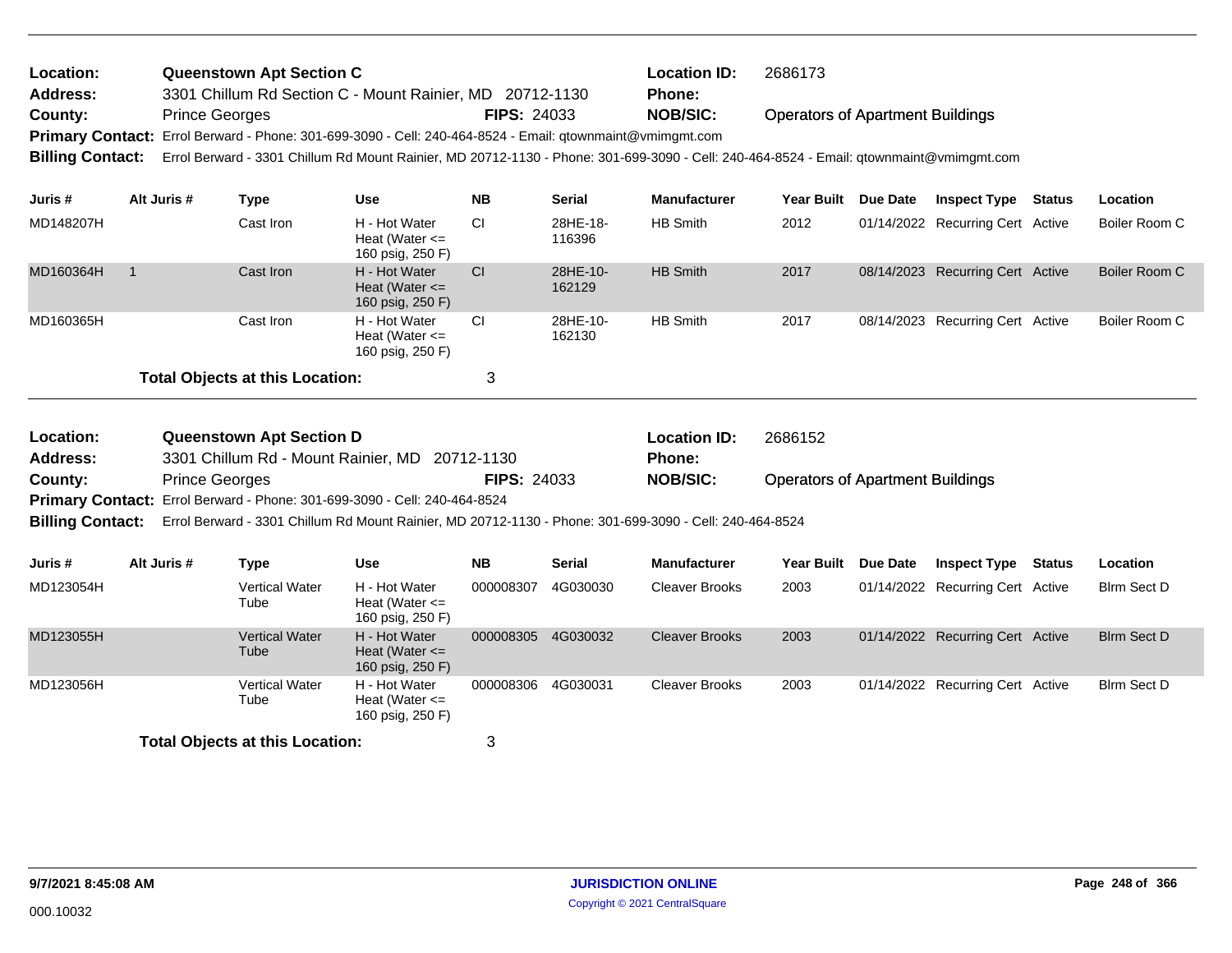| Location: | <b>Queenstown Apt Section E</b>                                                  |                    | <b>Location ID:</b> | 2284469                                 |
|-----------|----------------------------------------------------------------------------------|--------------------|---------------------|-----------------------------------------|
| Address:  | 3301 Chillum Rd - Mount Rainier, MD 20712-1130                                   |                    | <b>Phone:</b>       | 301 277 2533                            |
| County:   | <b>Prince Georges</b>                                                            | <b>FIPS: 24033</b> | NOB/SIC:            | <b>Operators of Apartment Buildings</b> |
|           | <b>Primary Contact:</b> Errol Berward - Phone: 301*699-3090 - Cell: 240-464-8524 |                    |                     |                                         |

**Billing Contact:** Errol Berward - 3301 Chillum Rd Mount Rainier, MD 20712-1130 - Phone: 301\*699-3090 - Cell: 240-464-8524

| Juris #               | Alt Juris # | Type                                                                              | Use                                                     | <b>NB</b> | <b>Serial</b>      | <b>Manufacturer</b>                  | <b>Year Built</b> | <b>Due Date</b> | <b>Inspect Type Status</b>       | Location                     |
|-----------------------|-------------|-----------------------------------------------------------------------------------|---------------------------------------------------------|-----------|--------------------|--------------------------------------|-------------------|-----------------|----------------------------------|------------------------------|
| MD128736H             |             | <b>Vertical Water</b><br>Tube                                                     | H - Hot Water<br>Heat (Water $\leq$<br>160 psig, 250 F) | 000011169 |                    | <b>Cleaver Brooks</b>                | 2007              |                 | 01/14/2022 Recurring Cert Active | blrm E                       |
| MD162589H             |             | Cast Iron                                                                         | H - Hot Water<br>Heat (Water $\leq$<br>160 psig, 250 F) | CI        | 28HE-18-<br>172285 | Smith Cast Iron                      | 2018              |                 | 01/14/2022 Recurring Cert Active | <b>Bldg E boiler</b><br>room |
|                       |             | <b>Total Objects at this Location:</b>                                            |                                                         | っ         |                    |                                      |                   |                 |                                  |                              |
| Location:<br>Address: |             | <b>Queenstown Apt Section G</b><br>3301 Chillum Rd - Mount Rainier, MD 20712-1130 |                                                         |           |                    | <b>Location ID:</b><br><b>Phone:</b> | 2686160           |                 |                                  |                              |

Operators of Apartment Buildings **County:** Prince Georges **Prince Georges Prince Georges RIPS: 24033 NOB/SIC: FIPS:** 24033

Primary Contact: Errol Berward - Phone: 301-699-3090 - Cell: 240-464-8524

**Billing Contact:** Errol Berward - 3301 Chillum Rd Mount Rainier, MD 20712-1130 - Phone: 301-699-3090 - Cell: 240-464-8524

| Juris #   | Alt Juris # | Type                           | Use                                                     | <b>NB</b> | <b>Serial</b> | <b>Manufacturer</b>   | Year Built Due Date | <b>Inspect Type</b>              | <b>Status</b> | Location           |
|-----------|-------------|--------------------------------|---------------------------------------------------------|-----------|---------------|-----------------------|---------------------|----------------------------------|---------------|--------------------|
| MD166426H |             | <b>Vertical Water</b><br>Tube  | H - Hot Water<br>Heat (Water $\leq$<br>160 psig, 250 F) | 000018362 | 015693-1-1    | Cleaver Brooks        | 2019                | 07/03/2023 Recurring Cert Active |               | G boiler room      |
| MD170543H |             | <b>Horizontal Fire</b><br>Tube | H - Hot Water<br>Heat (Water $\leq$<br>160 psig, 250 F) | СI        |               | <b>Cleaver Brooks</b> | 2020                | 08/17/2023 Recurring Cert Active |               | <b>Blrm Sect G</b> |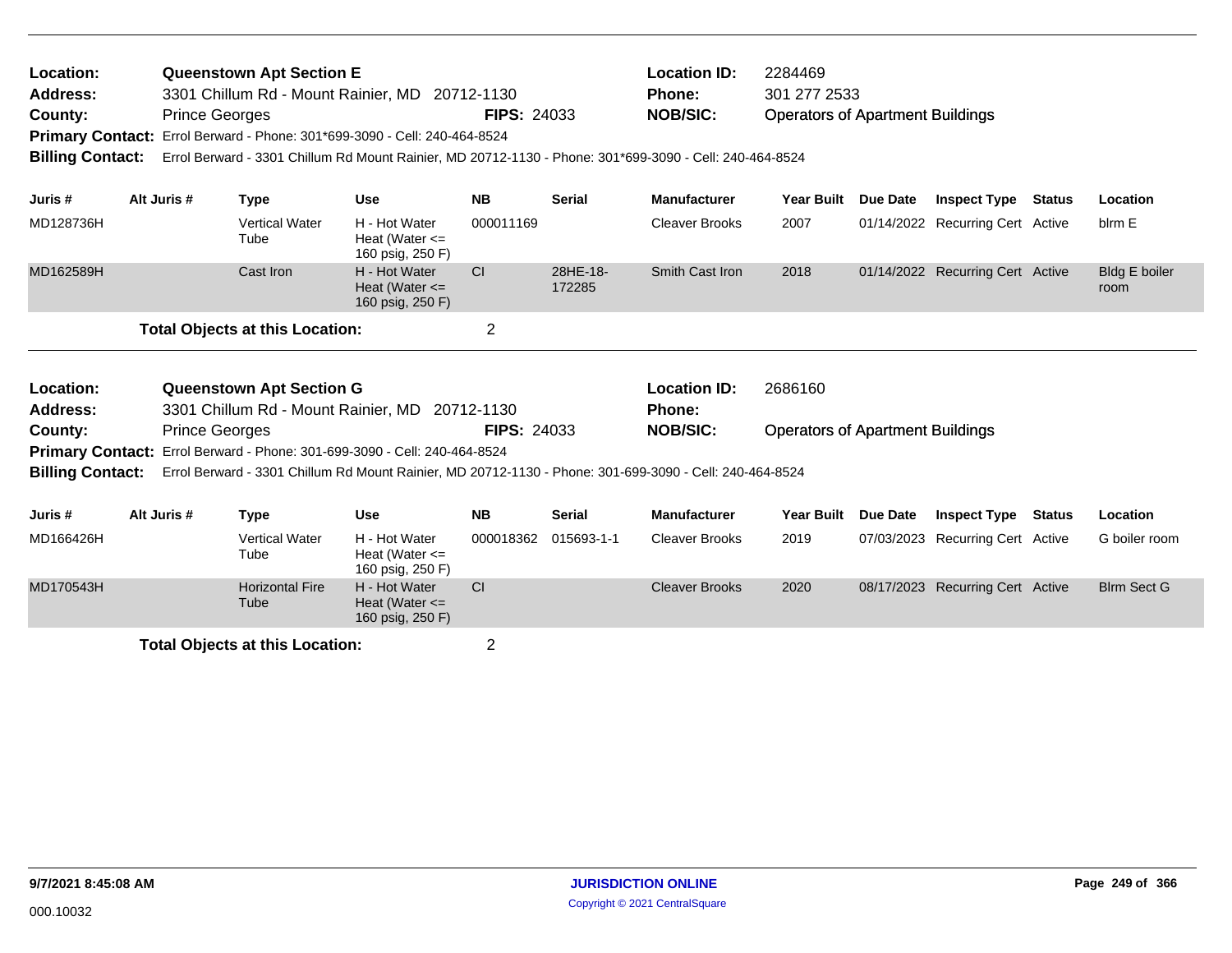| Location:<br>Address:<br>County:<br><b>Primary Contact:</b><br><b>Billing Contact:</b> | <b>Location ID:</b><br>722267<br>R 2 R Auto Repair Center<br>301-277-2911<br>3550 Bladensburg Rd - Brentwood, MD 20722-1807<br><b>Phone:</b><br><b>NOB/SIC:</b><br><b>FIPS: 24033</b><br><b>Prince Georges</b><br>Automotive repair, services, and parking<br>Emilio Rodriguez - Phone: 301-277-2911<br>Emilio Rodriguez - 3550 Bladensburg Rd Brentwood, MD 20722-1807 - Phone: 301-277-2911<br>Alt Juris #<br><b>Use</b><br><b>NB</b><br><b>Serial</b><br><b>Manufacturer</b><br>Year Built Due Date<br><b>Inspect Type Status</b><br><b>Type</b><br>Location |                       |                                                                                                                                                                                                                                                                             |                                                         |                                  |                   |                                                  |                                                                   |                 |                                  |        |                    |
|----------------------------------------------------------------------------------------|-----------------------------------------------------------------------------------------------------------------------------------------------------------------------------------------------------------------------------------------------------------------------------------------------------------------------------------------------------------------------------------------------------------------------------------------------------------------------------------------------------------------------------------------------------------------|-----------------------|-----------------------------------------------------------------------------------------------------------------------------------------------------------------------------------------------------------------------------------------------------------------------------|---------------------------------------------------------|----------------------------------|-------------------|--------------------------------------------------|-------------------------------------------------------------------|-----------------|----------------------------------|--------|--------------------|
| Juris #                                                                                |                                                                                                                                                                                                                                                                                                                                                                                                                                                                                                                                                                 |                       |                                                                                                                                                                                                                                                                             |                                                         |                                  |                   |                                                  |                                                                   |                 |                                  |        |                    |
| MD166417V                                                                              |                                                                                                                                                                                                                                                                                                                                                                                                                                                                                                                                                                 |                       | <b>Horizontal Unfired</b><br>Pressure Vessel<br>w/comment                                                                                                                                                                                                                   | V - Storage (NOT<br>Cryogenic)                          | 000784749                        |                   | Morganton                                        | 2019                                                              | 12/06/2021      | Recurring Cert Active            |        | Garage             |
|                                                                                        |                                                                                                                                                                                                                                                                                                                                                                                                                                                                                                                                                                 |                       | <b>Total Objects at this Location:</b>                                                                                                                                                                                                                                      |                                                         | 1                                |                   |                                                  |                                                                   |                 |                                  |        |                    |
| Location:<br>Address:<br>County:<br><b>Primary Contact:</b><br><b>Billing Contact:</b> |                                                                                                                                                                                                                                                                                                                                                                                                                                                                                                                                                                 | <b>Prince Georges</b> | <b>Racquet Club Condominiums</b><br>9200 Edwards Way - Hyattsville, MD<br>Simone Adams - Phone: 301-431-1313 - Email: generalmanager.rcc@gmail.com<br>Accounting Dept. - 6300 Woodside Ct Ste 10 Columbia, MD 21046-3212 - Phone: 301-596-2600 - Email: mhancock@cviinc.com |                                                         | 20783-3439<br><b>FIPS: 24033</b> |                   | <b>Location ID:</b><br>Phone:<br><b>NOB/SIC:</b> | 722330<br>301-431-1313<br><b>Operators of Apartment Buildings</b> |                 |                                  |        |                    |
| Juris#                                                                                 | Alt Juris #                                                                                                                                                                                                                                                                                                                                                                                                                                                                                                                                                     |                       | <b>Type</b>                                                                                                                                                                                                                                                                 | <b>Use</b>                                              | <b>NB</b>                        | <b>Serial</b>     | <b>Manufacturer</b>                              | Year Built                                                        | <b>Due Date</b> | <b>Inspect Type</b>              | Status | Location           |
| MD094620V                                                                              |                                                                                                                                                                                                                                                                                                                                                                                                                                                                                                                                                                 |                       | Heat Exchanger -<br>Shell and Tube                                                                                                                                                                                                                                          | V - Storage<br>(Cryogenic)                              | 000173037                        |                   | Carrier                                          | 1988                                                              |                 | 01/12/2023 Recurring Cert Active |        | <b>Boiler Room</b> |
| MD094621V                                                                              |                                                                                                                                                                                                                                                                                                                                                                                                                                                                                                                                                                 |                       | Heat Exchanger -<br>Shell and Tube                                                                                                                                                                                                                                          | V - Storage<br>(Cryogenic)                              | 000173062                        |                   | Carrier                                          | 1988                                                              |                 | 01/12/2023 Recurring Cert Active |        | <b>Boiler Room</b> |
| MD140321V                                                                              |                                                                                                                                                                                                                                                                                                                                                                                                                                                                                                                                                                 |                       | <b>Horizontal Unfired</b><br>Pressure Vessel<br>w/comment                                                                                                                                                                                                                   | V - Storage (NOT<br>Cryogenic)                          | Miniature                        | 182817            | <b>Steel Fab</b>                                 | 2010                                                              |                 | 01/12/2023 Recurring Cert Active |        | <b>Boiler Room</b> |
| MD143850H                                                                              | $\overline{1}$                                                                                                                                                                                                                                                                                                                                                                                                                                                                                                                                                  |                       | Cast Aluminum                                                                                                                                                                                                                                                               | H - Hot Water<br>Heat (Water $\leq$<br>160 psig, 250 F) | CA                               | W811-12-<br>8057A | Patterson Kelley                                 | 2012                                                              |                 | 01/12/2023 Recurring Cert Active |        | Boiler room        |
| MD143851H                                                                              | $\overline{2}$                                                                                                                                                                                                                                                                                                                                                                                                                                                                                                                                                  |                       | Cast Aluminum                                                                                                                                                                                                                                                               | H - Hot Water<br>Heat (Water $\leq$<br>160 psig, 250 F) | CA                               | W811-12-<br>8054A | Patterson Kelley                                 | 2012                                                              |                 | 01/12/2023 Recurring Cert Active |        | <b>Boiler Room</b> |
| MD143852H                                                                              | 3                                                                                                                                                                                                                                                                                                                                                                                                                                                                                                                                                               |                       | Cast Aluminum                                                                                                                                                                                                                                                               | H - Hot Water<br>Heat (Water $\leq$<br>160 psig, 250 F) | CA                               | W811-12-<br>8009A | Patterson Kelley                                 | 2012                                                              |                 | 01/12/2023 Recurring Cert Active |        | <b>Boiler Room</b> |
| MD143853H                                                                              | 4                                                                                                                                                                                                                                                                                                                                                                                                                                                                                                                                                               |                       | Cast Aluminum                                                                                                                                                                                                                                                               | H - Hot Water<br>Heat (Water $\leq$<br>160 psig, 250 F) | CA                               | W811-12-<br>8008A | Patterson Kelley                                 | 2012                                                              |                 | 01/12/2023 Recurring Cert Active |        | <b>Boiler Room</b> |
| MD150993V                                                                              |                                                                                                                                                                                                                                                                                                                                                                                                                                                                                                                                                                 |                       | <b>Vertical Unfired</b><br><b>Pressure Vessel</b><br>w/comment                                                                                                                                                                                                              | V - Storage (NOT 000033313<br>Cryogenic)                |                                  |                   | Reco                                             | 2014                                                              |                 | 01/12/2023 Recurring Cert Active |        | <b>Boiler Room</b> |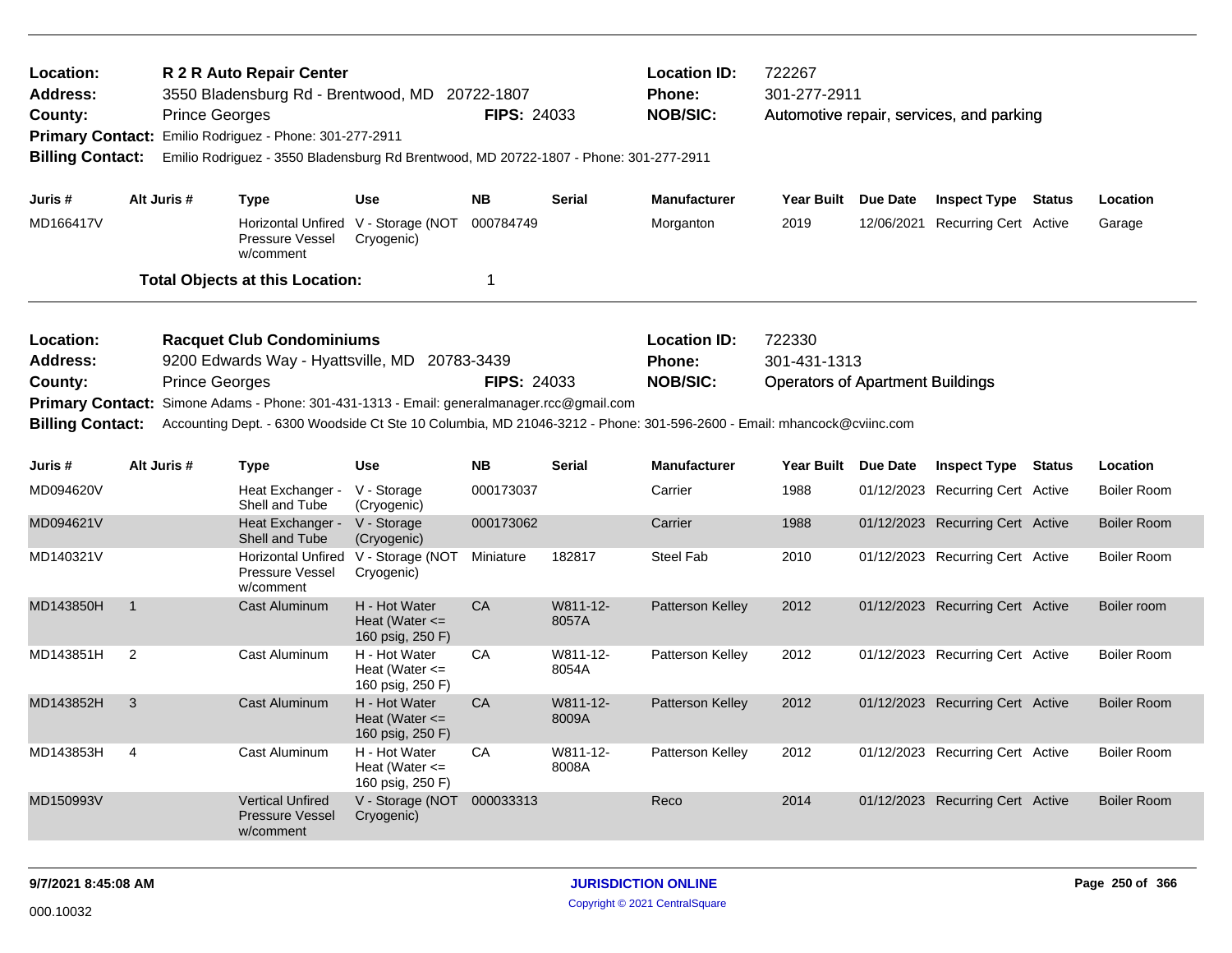| Juris #                 | Alt Juris # | <b>Type</b>                                                                           | <b>Use</b>                     | <b>NB</b>          | <b>Serial</b> | <b>Manufacturer</b> | <b>Year Built</b>                      | <b>Due Date</b> | <b>Inspect Type Status</b>       |        | Location           |
|-------------------------|-------------|---------------------------------------------------------------------------------------|--------------------------------|--------------------|---------------|---------------------|----------------------------------------|-----------------|----------------------------------|--------|--------------------|
| MD150996V               |             | Heat Exchanger -<br>Shell and Tube                                                    | V - Storage<br>(Cryogenic)     | 000029814          |               | Carrier             | 2013                                   |                 | 01/12/2023 Recurring Cert Active |        | <b>Boiler Room</b> |
|                         |             | <b>Total Objects at this Location:</b>                                                |                                | 9                  |               |                     |                                        |                 |                                  |        |                    |
| Location:               |             | <b>RBF Auto Body</b>                                                                  |                                |                    |               | <b>Location ID:</b> | 1134099                                |                 |                                  |        |                    |
| <b>Address:</b>         |             | 4719 42nd PI - Hyattsville, MD 20781-2202                                             |                                |                    |               | <b>Phone:</b>       | 301-985-1500                           |                 |                                  |        |                    |
| County:                 |             | <b>Prince Georges</b>                                                                 |                                | <b>FIPS: 24033</b> |               | <b>NOB/SIC:</b>     | <b>Gasoline Service Stations</b>       |                 |                                  |        |                    |
|                         |             | Primary Contact: Sandra Benitec - Phone: 301 277 1265                                 |                                |                    |               |                     |                                        |                 |                                  |        |                    |
| <b>Billing Contact:</b> |             | Sandra Benitec - 4719 42nd PI Hyattsville, MD 20781-2202 - Phone: 301 277 1265        |                                |                    |               |                     |                                        |                 |                                  |        |                    |
| Juris #                 | Alt Juris # | <b>Type</b>                                                                           | <b>Use</b>                     | <b>NB</b>          | <b>Serial</b> | <b>Manufacturer</b> | <b>Year Built</b>                      | <b>Due Date</b> | <b>Inspect Type</b>              | Status | Location           |
| MD134206V               |             | <b>Horizontal Unfired</b><br>Pressure Vessel<br>w/comment                             | V - Storage (NOT<br>Cryogenic) | 001050308          |               | Manchester          | 2000                                   | 07/01/2021      | Recurring Cert Active            |        | shop               |
|                         |             | <b>Total Objects at this Location:</b>                                                |                                |                    |               |                     |                                        |                 |                                  |        |                    |
| Location:               |             | <b>RC Cycles And Autobody</b>                                                         |                                |                    |               | <b>Location ID:</b> | 3548593                                |                 |                                  |        |                    |
| Address:                |             | 10867 Lanham Severn Rd - Glenn Dale, MD                                               |                                | 20769-9548         |               | <b>Phone:</b>       |                                        |                 |                                  |        |                    |
| County:                 |             | <b>Prince Georges</b>                                                                 |                                | <b>FIPS: 24033</b> |               | <b>NOB/SIC:</b>     | <b>General Automotive Repair Shops</b> |                 |                                  |        |                    |
|                         |             | Primary Contact: Rafael Corzo - Phone: 240 832 5305                                   |                                |                    |               |                     |                                        |                 |                                  |        |                    |
| <b>Billing Contact:</b> |             | Rafael Corzo - 10867 Lanham Severn Rd Glenn Dale, MD 20769-9548 - Phone: 240 832 5305 |                                |                    |               |                     |                                        |                 |                                  |        |                    |
| Juris #                 | Alt Juris # | <b>Type</b>                                                                           | <b>Use</b>                     | <b>NB</b>          | <b>Serial</b> | <b>Manufacturer</b> | <b>Year Built</b>                      | <b>Due Date</b> | <b>Inspect Type Status</b>       |        | Location           |
| MD149327V               |             | <b>Horizontal Unfired</b><br>Pressure Vessel<br>w/comment                             | V - Storage (NOT<br>Cryogenic) | 000085112          |               | Melben              | 1978                                   |                 | 09/09/2022 Recurring Cert Active |        | <b>SHOP</b>        |
|                         |             |                                                                                       |                                |                    |               |                     |                                        |                 |                                  |        |                    |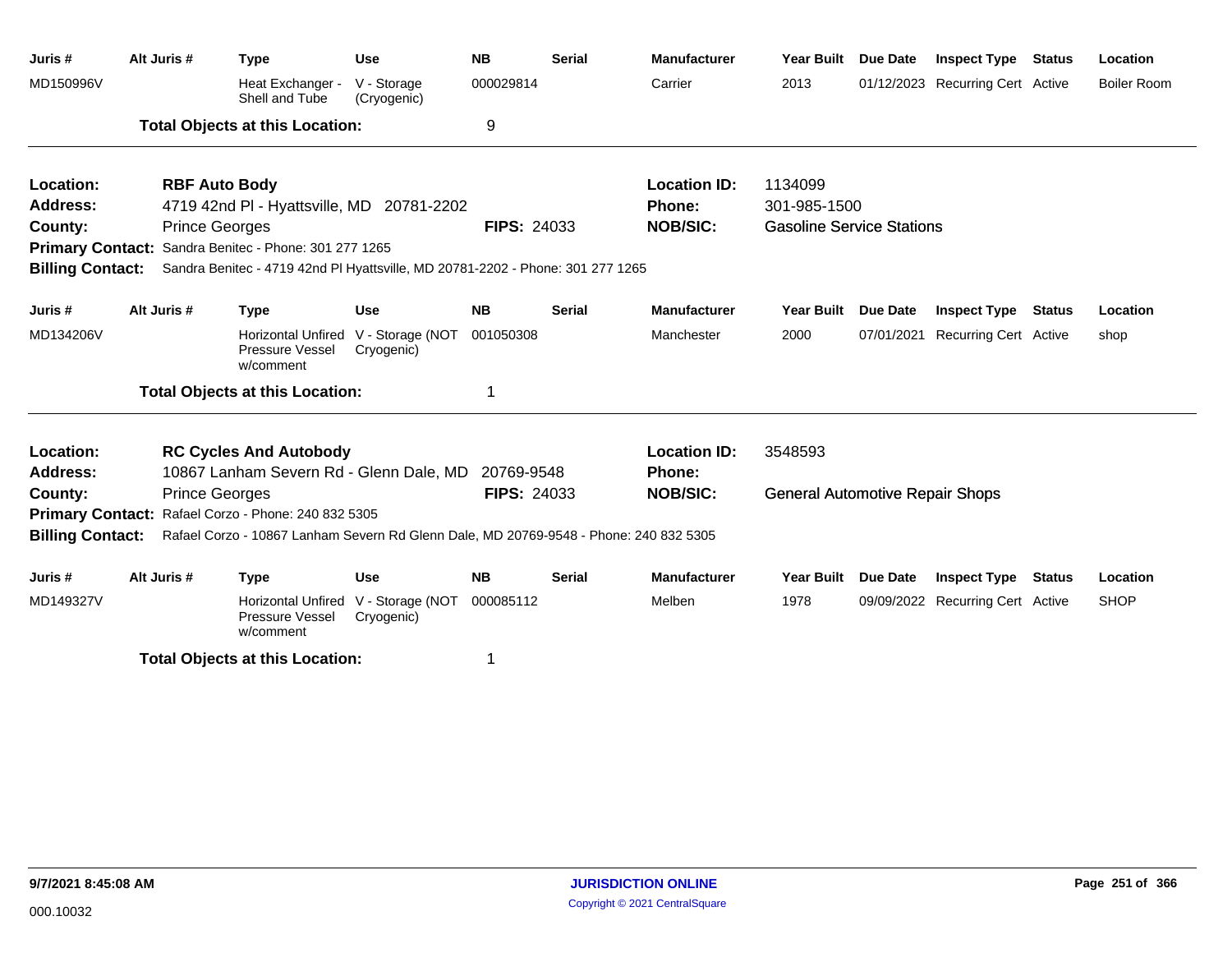| Location:<br>Address:                              |                        | Red Roof Inn #10160                                     | 12525 Laurel Bowie Rd - Laurel, MD 20708-2635                                       |                    |               | <b>Location ID:</b><br><b>Phone:</b> | 722490                                  |                                                         |        |                |
|----------------------------------------------------|------------------------|---------------------------------------------------------|-------------------------------------------------------------------------------------|--------------------|---------------|--------------------------------------|-----------------------------------------|---------------------------------------------------------|--------|----------------|
| County:                                            | <b>Prince Georges</b>  |                                                         |                                                                                     | <b>FIPS: 24033</b> |               | <b>NOB/SIC:</b>                      |                                         | Hotels, rooming houses, camps, and other lodging places |        |                |
| <b>Primary Contact:</b>                            |                        |                                                         | Ellen Peace Azu - Phone: 301-498-8811 - Email: i0160@redroof.com                    |                    |               |                                      |                                         |                                                         |        |                |
| <b>Billing Contact:</b>                            |                        |                                                         | Legal Department - 605 S Front St Columbus, OH 43215-5777 - Phone: 614-225-5172     |                    |               |                                      |                                         |                                                         |        |                |
|                                                    |                        |                                                         |                                                                                     |                    |               |                                      |                                         |                                                         |        |                |
| Juris #                                            | Alt Juris #            | Type                                                    | <b>Use</b>                                                                          | <b>NB</b>          | <b>Serial</b> | <b>Manufacturer</b>                  | Year Built Due Date                     | <b>Inspect Type Status</b>                              |        | Location       |
| MD160669H                                          |                        | <b>Horizontal Water</b><br>Tube                         | H - Hot Water<br>Supply (Water $\leq$<br>160 psig, 210 F)                           | 000292280          |               | Lochinvar                            | 2016                                    | 06/25/2023 Recurring Cert Active                        |        | <b>BLRM</b>    |
| MD168769H                                          |                        | <b>Water Heater</b><br>(HLW)                            | H - Hot Water<br>Supply (Water $\leq$<br>160 psig, 250 F)                           | 000354180          |               | Lochinvar                            | 2020                                    | 02/24/2023 Recurring Cert Active                        |        | <b>BLRM</b>    |
|                                                    |                        | <b>Total Objects at this Location:</b>                  |                                                                                     | $\overline{2}$     |               |                                      |                                         |                                                         |        |                |
| Location:<br><b>Address:</b>                       | <b>Red Top Service</b> |                                                         | 5301 Kenilworth Ave - Riverdale, MD 20737-3101                                      |                    |               | <b>Location ID:</b><br><b>Phone:</b> | 1902288                                 |                                                         |        |                |
| County:                                            | <b>Prince Georges</b>  |                                                         |                                                                                     | <b>FIPS: 24033</b> |               | <b>NOB/SIC:</b>                      | <b>Gasoline Service Stations</b>        |                                                         |        |                |
| Primary Contact: Jung Kim - Phone: 301-699-2120    |                        |                                                         |                                                                                     |                    |               |                                      |                                         |                                                         |        |                |
| <b>Billing Contact:</b>                            |                        |                                                         | Jung Kim - 5301 Kenilworth Ave Riverdale, MD 20737-3101 - Phone: 301-699-2120       |                    |               |                                      |                                         |                                                         |        |                |
|                                                    |                        |                                                         |                                                                                     |                    |               |                                      |                                         |                                                         |        |                |
| Juris #                                            | Alt Juris #            | <b>Type</b>                                             | Use                                                                                 | <b>NB</b>          | Serial        | <b>Manufacturer</b>                  | Year Built Due Date                     | <b>Inspect Type</b>                                     | Status | Location       |
| MD168077V                                          |                        | <b>Vertical Unfired</b><br>Pressure Vessel<br>w/comment | V - Storage (NOT<br>Cryogenic)                                                      | 000810016          |               | Morganton                            | 2019                                    | 12/17/2022 Recurring Cert Active                        |        | <b>BACK RM</b> |
|                                                    |                        | <b>Total Objects at this Location:</b>                  |                                                                                     | 1                  |               |                                      |                                         |                                                         |        |                |
| Location:<br><b>Address:</b>                       |                        | <b>Regency Point Apts.</b>                              | 3339 Walters Ln - District Heights, MD 20747-5141                                   |                    |               | <b>Location ID:</b><br><b>Phone:</b> | 702605                                  |                                                         |        |                |
| County:                                            | <b>Prince Georges</b>  |                                                         |                                                                                     | <b>FIPS: 24033</b> |               | <b>NOB/SIC:</b>                      | <b>Operators of Apartment Buildings</b> |                                                         |        |                |
| Primary Contact: Tarshea Smith - Phone: 3017350260 |                        |                                                         |                                                                                     |                    |               |                                      |                                         |                                                         |        |                |
| <b>Billing Contact:</b>                            |                        |                                                         | Tarshea Smith - 3339 Walters Ln District Heights, MD 20747-5141 - Phone: 3017350260 |                    |               |                                      |                                         |                                                         |        |                |
| Juris #                                            |                        |                                                         |                                                                                     |                    |               |                                      |                                         |                                                         |        |                |
|                                                    | Alt Juris #            | Type                                                    | <b>Use</b>                                                                          | <b>NB</b>          | <b>Serial</b> | <b>Manufacturer</b>                  | Year Built Due Date                     | <b>Inspect Type Status</b>                              |        | Location       |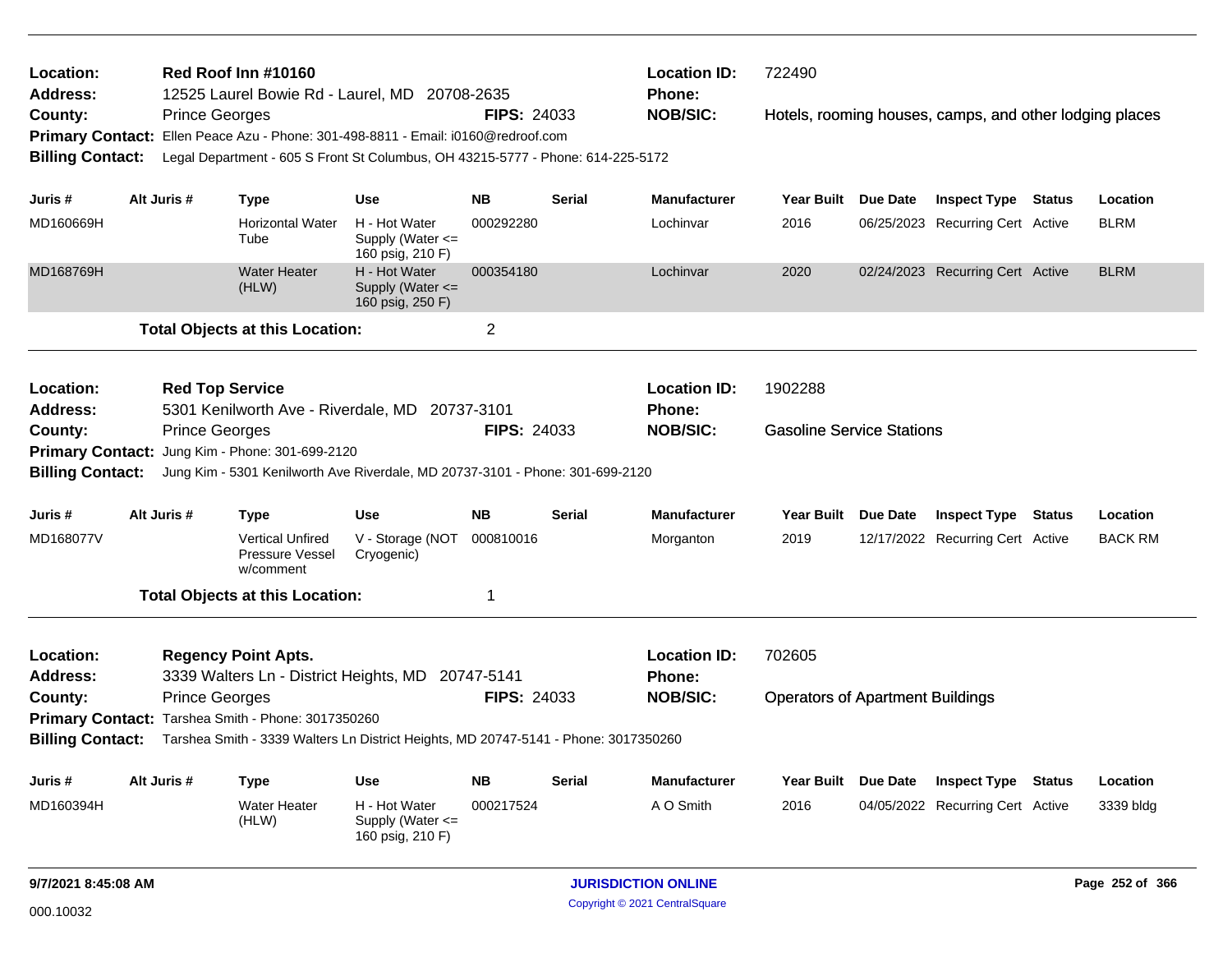| Juris #                                            | Alt Juris # | <b>Type</b>                                                                  | <b>Use</b>                                                | <b>NB</b>          | <b>Serial</b> | <b>Manufacturer</b>                                                                                                            | <b>Year Built</b>                       | Due Date | <b>Inspect Type</b>              | <b>Status</b> | Location    |
|----------------------------------------------------|-------------|------------------------------------------------------------------------------|-----------------------------------------------------------|--------------------|---------------|--------------------------------------------------------------------------------------------------------------------------------|-----------------------------------------|----------|----------------------------------|---------------|-------------|
| MD160395H                                          |             | <b>Water Heater</b><br>(HLW)                                                 | H - Hot Water<br>Supply (Water $\leq$<br>160 psig, 210 F) | 000217519          |               | A O Smith                                                                                                                      | 2016                                    |          | 04/05/2022 Recurring Cert Active |               | 3339 bldg   |
|                                                    |             | <b>Total Objects at this Location:</b>                                       |                                                           | 2                  |               |                                                                                                                                |                                         |          |                                  |               |             |
| Location:                                          |             | <b>Remington Place Apartments</b>                                            |                                                           |                    |               | <b>Location ID:</b>                                                                                                            | 722620                                  |          |                                  |               |             |
| <b>Address:</b>                                    |             | 2602 Brinkley Rd - Fort Washington, MD 20744-1900                            |                                                           |                    |               | Phone:                                                                                                                         | 301-630-9502                            |          |                                  |               |             |
| County:                                            |             | <b>Prince Georges</b>                                                        |                                                           | <b>FIPS: 24033</b> |               | <b>NOB/SIC:</b>                                                                                                                | <b>Operators of Apartment Buildings</b> |          |                                  |               |             |
| <b>Primary Contact:</b><br><b>Billing Contact:</b> |             | Jennifer Wilson - Phone: 301-630-9500 - Email: jwilson@thedonaldsongroup.com |                                                           |                    |               | Jennifer Wilson - 2602 Brinkley Rd Fort Washington, MD 20744-1900 - Phone: 301-630-9500 - Email: jwilson@thedonaldsongroup.com |                                         |          |                                  |               |             |
| Juris #                                            | Alt Juris # | <b>Type</b>                                                                  | Use                                                       | <b>NB</b>          | Serial        | <b>Manufacturer</b>                                                                                                            | Year Built Due Date                     |          | <b>Inspect Type</b>              | <b>Status</b> | Location    |
| MD019966H                                          |             | <b>Horizontal Fire</b><br>Tube                                               | H - Hot Water<br>Heat (Water $\leq$<br>160 psig, 250 F)   | 000033519 L-58062  |               | <b>Cleaver Brooks</b>                                                                                                          | 1974                                    |          | 05/24/2022 Recurring Cert Active |               | Boiler room |
| MD019967H                                          |             | <b>Horizontal Fire</b><br>Tube                                               | H - Hot Water<br>Heat (Water $\leq$<br>160 psig, 250 F)   | 000033457 L-58063  |               | <b>Cleaver Brooks</b>                                                                                                          | 1974                                    |          | 05/24/2022 Recurring Cert Active |               | Boiler room |
| MD025132V                                          |             | Heat Exchanger -<br>Shell and Tube                                           | V - Storage (NOT<br>Cryogenic)                            | None<br>Found      | 0442          | <b>TACO</b>                                                                                                                    | 1974                                    |          | 05/24/2022 Recurring Cert Active |               | Boiler room |
|                                                    |             | <b>Total Objects at this Location:</b>                                       |                                                           | 3                  |               |                                                                                                                                |                                         |          |                                  |               |             |
| Location:<br><b>Address:</b>                       |             | <b>Remington's Restaurant (Arc3)</b><br>11500 Baltimore Ave - Beltsville, MD |                                                           | 20705-1847         |               | <b>Location ID:</b><br>Phone:                                                                                                  | 3949952                                 |          |                                  |               |             |
| County:                                            |             | <b>Prince Georges</b>                                                        |                                                           | <b>FIPS: 24033</b> |               | <b>NOB/SIC:</b>                                                                                                                | <b>Eating and Drinking Places</b>       |          |                                  |               |             |
|                                                    |             | Primary Contact: Remington's Restaurant (Arc3)                               |                                                           |                    |               |                                                                                                                                |                                         |          |                                  |               |             |
| <b>Billing Contact:</b>                            |             |                                                                              |                                                           |                    |               | Charlie Patterson - PO Box 26269 Richmond, VA 23260-6269 - Phone: 804-644-4521 - Email: charlie.patterson@arc3gases.com        |                                         |          |                                  |               |             |
| Juris #                                            | Alt Juris # | <b>Type</b>                                                                  | Use                                                       | <b>NB</b>          | <b>Serial</b> | <b>Manufacturer</b>                                                                                                            | Year Built Due Date                     |          | <b>Inspect Type</b>              | <b>Status</b> | Location    |
| MD163826V                                          |             | <b>Vertical Unfired</b><br>Pressure Vessel<br>w/comment                      | V - Storage<br>(Cryogenic)                                | 000018301          |               | Taylor-Wharton                                                                                                                 | 1994                                    |          | 04/15/2023 Recurring Cert Active |               | Outside     |
|                                                    |             | <b>Total Objects at this Location:</b>                                       |                                                           | 1                  |               |                                                                                                                                |                                         |          |                                  |               |             |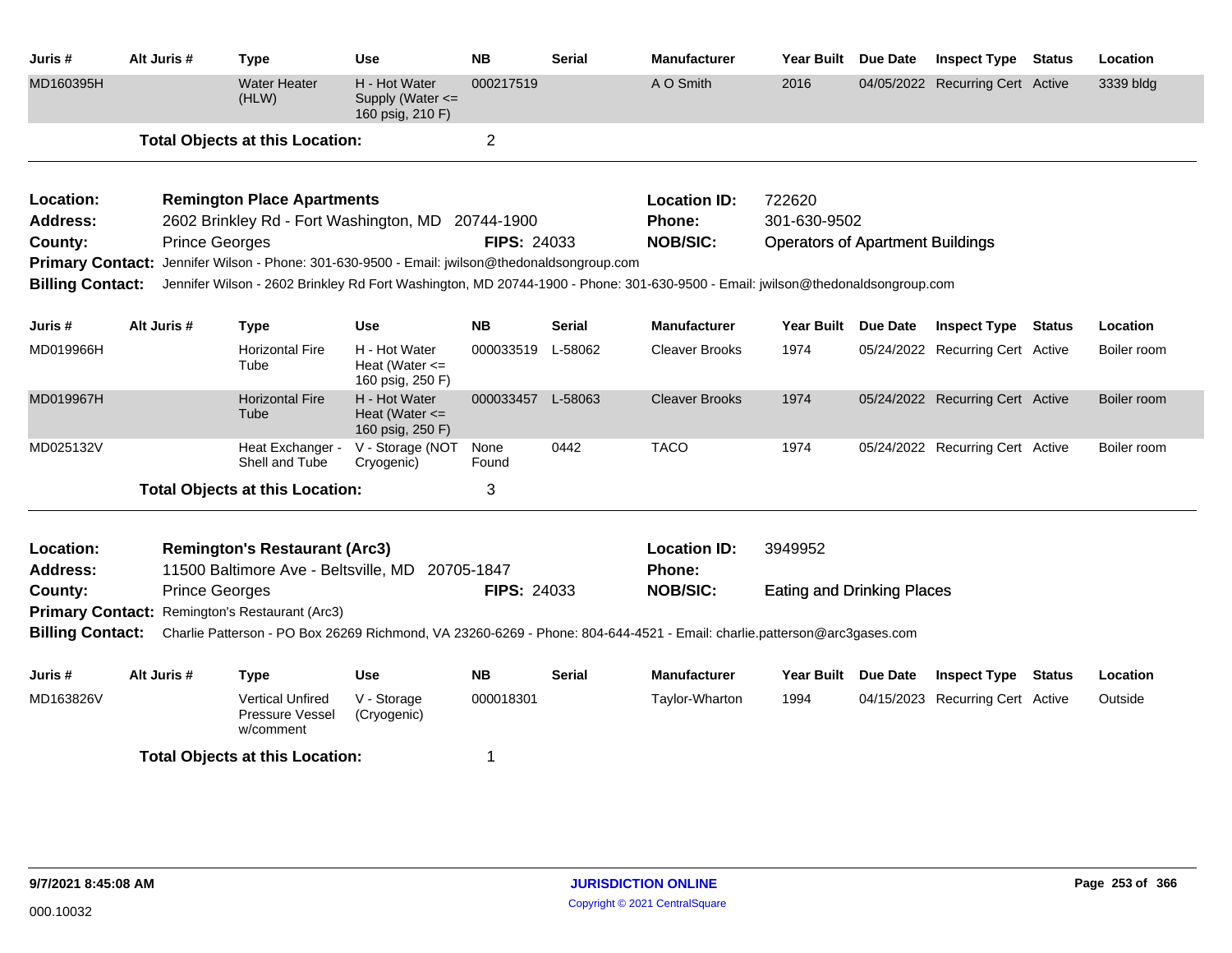| Location:<br><b>Revolution Foods</b><br><b>Address:</b><br>6219 Columbia Park Rd - Hyattsville, MD 20785-3214<br>County:<br><b>Prince Georges</b><br><b>Primary Contact: Revolution Foods</b><br><b>Billing Contact:</b><br>Alt Juris #<br><b>Use</b><br>Juris #<br><b>Type</b>                                                                            |             |                       |                                                                                                                                                                                       |                                                           | <b>FIPS: 24033</b> |                        | <b>Location ID:</b><br><b>Phone:</b><br><b>NOB/SIC:</b> | 4072814                                  |          |                                  |        |                    |  |
|------------------------------------------------------------------------------------------------------------------------------------------------------------------------------------------------------------------------------------------------------------------------------------------------------------------------------------------------------------|-------------|-----------------------|---------------------------------------------------------------------------------------------------------------------------------------------------------------------------------------|-----------------------------------------------------------|--------------------|------------------------|---------------------------------------------------------|------------------------------------------|----------|----------------------------------|--------|--------------------|--|
|                                                                                                                                                                                                                                                                                                                                                            |             |                       |                                                                                                                                                                                       |                                                           | <b>NB</b>          | Serial                 | <b>Manufacturer</b>                                     | <b>Year Built</b>                        | Due Date | <b>Inspect Type Status</b>       |        | Location           |  |
| MD169491H                                                                                                                                                                                                                                                                                                                                                  |             |                       | Water Heater<br>(HLW)                                                                                                                                                                 | H - Hot Water<br>Supply (Water $\leq$<br>160 psig, 210 F) | 000279935          | 211012345002 A O Smith |                                                         | 2021                                     |          | 05/19/2023 Recurring Cert Active |        | Mechanical<br>Room |  |
|                                                                                                                                                                                                                                                                                                                                                            |             |                       | <b>Total Objects at this Location:</b>                                                                                                                                                |                                                           | 1                  |                        |                                                         |                                          |          |                                  |        |                    |  |
| Location:<br>Address:                                                                                                                                                                                                                                                                                                                                      |             |                       | <b>Riggs Office Building</b><br>7411 Riggs Rd - Hyattsville, MD 20783-4246                                                                                                            |                                                           |                    |                        | <b>Location ID:</b><br>Phone:                           | 722799                                   |          |                                  |        |                    |  |
| County:<br><b>Primary Contact:</b><br><b>Billing Contact:</b>                                                                                                                                                                                                                                                                                              |             | <b>Prince Georges</b> | Fitzgerald Berzuela - Cell: 202-695-0092 - Email: Fitzgerald@thejaffegroup.com<br>Evelyn Nguyen - 6931 Arlington Rd Ste 480 Bethesda, MD 20814-5243 - Email: evelyn@thejaffegroup.com |                                                           | <b>FIPS: 24033</b> |                        | <b>NOB/SIC:</b>                                         | <b>Offices of Bank Holding Companies</b> |          |                                  |        |                    |  |
| Juris #                                                                                                                                                                                                                                                                                                                                                    | Alt Juris # |                       | <b>Type</b>                                                                                                                                                                           | Use                                                       | <b>NB</b>          | <b>Serial</b>          | <b>Manufacturer</b>                                     | <b>Year Built</b>                        | Due Date | <b>Inspect Type Status</b>       |        | Location           |  |
| MD136842H                                                                                                                                                                                                                                                                                                                                                  | #1          |                       | Cast Iron                                                                                                                                                                             | H - Hot Water<br>Heat (Water $\leq$<br>160 psig, 250 F)   | CI.                | MOD#LBG20              | Weil-McLain                                             | 2009                                     |          | 07/06/2022 Recurring Cert Active |        | <b>Boiler Room</b> |  |
|                                                                                                                                                                                                                                                                                                                                                            |             |                       | <b>Total Objects at this Location:</b>                                                                                                                                                |                                                           | $\mathbf 1$        |                        |                                                         |                                          |          |                                  |        |                    |  |
| Location:<br><b>Address:</b>                                                                                                                                                                                                                                                                                                                               |             |                       | <b>Rip's Casual Dining (Arc3)</b>                                                                                                                                                     |                                                           |                    |                        | <b>Location ID:</b><br>Phone:                           | 3965535                                  |          |                                  |        |                    |  |
| 3809 Crain Hwy - Bowie, MD 20716-3605<br><b>Prince Georges</b><br><b>FIPS: 24033</b><br>County:<br>Primary Contact: Charlie Patterson - Phone: 804-644-4521 - Email: charlie.patterson@arc3gases.com<br>Charlie Patterson - PO Box 26269 Richmond, VA 23260-6269 - Phone: 804-644-4521 - Email: charlie.patterson@arc3gases.com<br><b>Billing Contact:</b> |             |                       |                                                                                                                                                                                       |                                                           |                    |                        | <b>NOB/SIC:</b>                                         | <b>Eating and Drinking Places</b>        |          |                                  |        |                    |  |
| Juris #                                                                                                                                                                                                                                                                                                                                                    | Alt Juris # |                       | Type                                                                                                                                                                                  | <b>Use</b>                                                | <b>NB</b>          | <b>Serial</b>          | <b>Manufacturer</b>                                     | Year Built Due Date                      |          | <b>Inspect Type</b>              | Status | Location           |  |
| MD164692V                                                                                                                                                                                                                                                                                                                                                  |             |                       | <b>Vertical Unfired</b><br>Pressure Vessel<br>w/comment                                                                                                                               | V - Storage<br>(Cryogenic)                                | 000121489          |                        | MVE Inc                                                 | 2000                                     |          | 07/30/2023 Recurring Cert Active |        | Outside            |  |
|                                                                                                                                                                                                                                                                                                                                                            |             |                       | <b>Total Objects at this Location:</b>                                                                                                                                                |                                                           | 1                  |                        |                                                         |                                          |          |                                  |        |                    |  |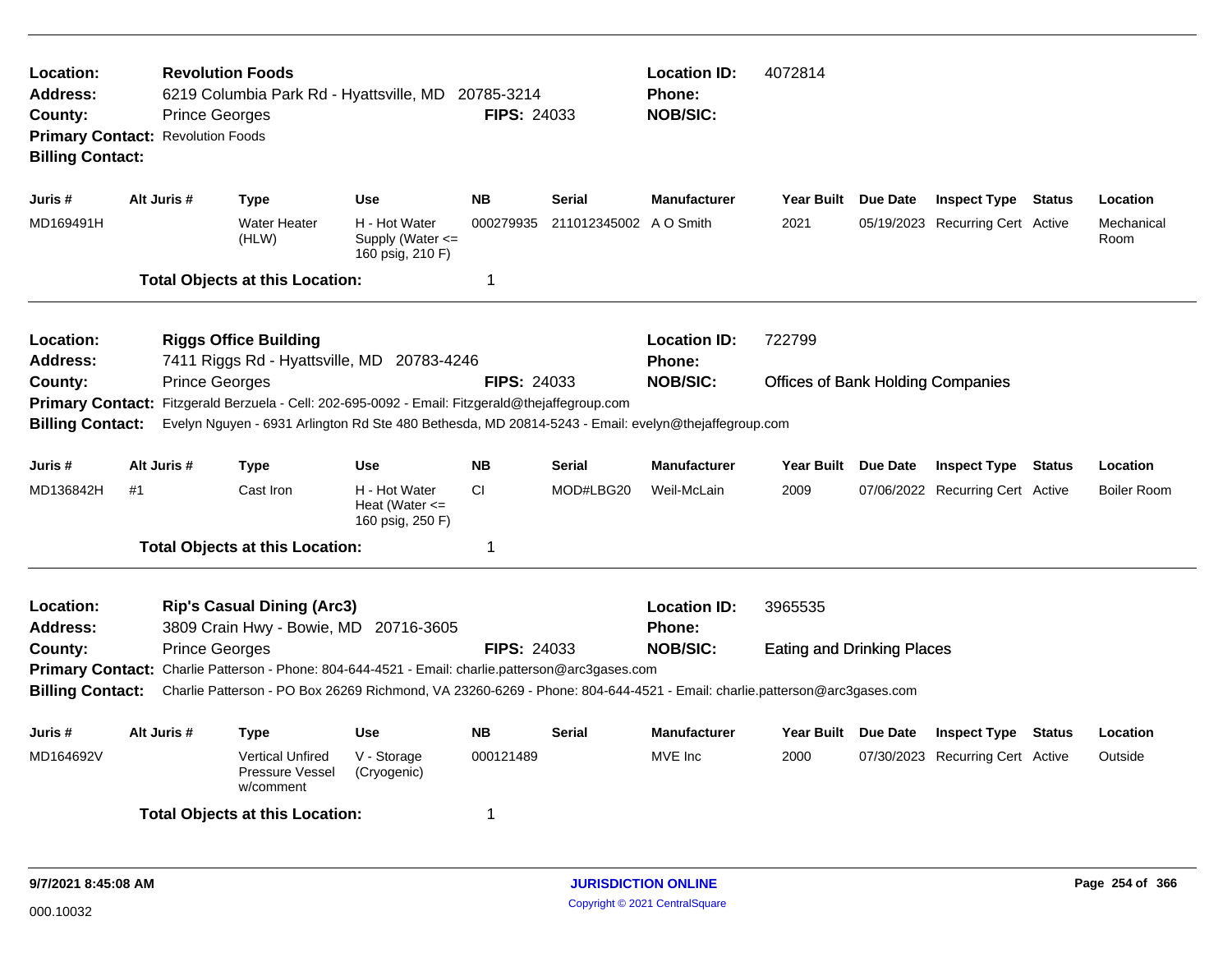| Location:<br><b>Address:</b><br>County:<br><b>Primary Contact:</b><br><b>Billing Contact:</b> |             | <b>Prince Georges</b> | <b>Ritchie Station Residence Inn</b>   | 1700 Ritchie Station Ct - Capitol Heights, MD 20743-5065<br>Gary Fargo - Phone: 701-271-2700 - Cell: 701-239-4100 - Email: corporate@thmc.com                                                                                                                      | <b>FIPS: 24033</b> |                                 | <b>Location ID:</b><br>3972695<br>301-333-0050<br><b>Phone:</b><br><b>NOB/SIC:</b><br>Gary Fargo - 1700 Ritchie Station Ct Fargo, ND 58104 - Phone: 701-271-2700 - Cell: 701-239-4100 - Email: corporate@thmc.com |                                         |            |                                  |  |                          |  |  |  |
|-----------------------------------------------------------------------------------------------|-------------|-----------------------|----------------------------------------|--------------------------------------------------------------------------------------------------------------------------------------------------------------------------------------------------------------------------------------------------------------------|--------------------|---------------------------------|-------------------------------------------------------------------------------------------------------------------------------------------------------------------------------------------------------------------|-----------------------------------------|------------|----------------------------------|--|--------------------------|--|--|--|
| Juris #                                                                                       | Alt Juris # |                       | <b>Type</b>                            | Use                                                                                                                                                                                                                                                                | <b>NB</b>          | <b>Serial</b>                   | <b>Manufacturer</b>                                                                                                                                                                                               | Year Built Due Date                     |            | <b>Inspect Type Status</b>       |  | Location                 |  |  |  |
| MD165511H                                                                                     |             |                       | <b>Water Heater</b><br>(HLW)           | H - Hot Water<br>Supply (Water $\leq$<br>160 psig, 210 F)                                                                                                                                                                                                          | 000088698          | 18WHTX.1130. AIC GDYNIA<br>0063 |                                                                                                                                                                                                                   | 2018                                    |            | 11/06/2021 Recurring Cert Active |  | Mech/Fire Room<br>$-034$ |  |  |  |
| MD165512H                                                                                     |             |                       | <b>Water Heater</b><br>(HLW)           | H - Hot Water<br>Supply (Water $\leq$<br>160 psig, 210 F)                                                                                                                                                                                                          | 000088986          | 18WHTX.1130. AIC GDYNIA<br>0088 |                                                                                                                                                                                                                   | 2018                                    |            | 11/06/2021 Recurring Cert Active |  | Mech/Fire Room<br>$-034$ |  |  |  |
| MD165513H                                                                                     |             |                       | Water Heater<br>(HLW)                  | H - Hot Water<br>Supply (Water <=<br>160 psig, 210 F)                                                                                                                                                                                                              | 000088700          | 18WHTX.1130. AIC GDYNIA<br>0065 |                                                                                                                                                                                                                   | 2018                                    |            | 11/06/2021 Recurring Cert Active |  | Mech/Fire Room<br>$-034$ |  |  |  |
|                                                                                               |             |                       | <b>Total Objects at this Location:</b> |                                                                                                                                                                                                                                                                    | 3                  |                                 |                                                                                                                                                                                                                   |                                         |            |                                  |  |                          |  |  |  |
| Location:                                                                                     |             |                       | <b>River Crossing Apartments</b>       |                                                                                                                                                                                                                                                                    |                    |                                 | <b>Location ID:</b>                                                                                                                                                                                               | 715542                                  |            |                                  |  |                          |  |  |  |
| <b>Address:</b>                                                                               |             |                       |                                        | 5507 54th Ave. - Riverdale, MD 20737-2341                                                                                                                                                                                                                          |                    |                                 | <b>Phone:</b>                                                                                                                                                                                                     | 301-927-6755                            |            |                                  |  |                          |  |  |  |
| County:                                                                                       |             | <b>Prince Georges</b> |                                        |                                                                                                                                                                                                                                                                    | <b>FIPS: 24033</b> |                                 | <b>NOB/SIC:</b>                                                                                                                                                                                                   | <b>Operators of Apartment Buildings</b> |            |                                  |  |                          |  |  |  |
| <b>Billing Contact:</b>                                                                       |             |                       |                                        | Primary Contact: Sean Rabinowitz - Phone: 732- 987-3942 - Cell: 443-223-0198 - Primary - Email: sean@schwebmgmt.com<br>Sean Rabinowitz - 5610 54th Ave Riverdale, MD 20737-2258 - Phone: 732- 987-3942 - Cell: 443-223-0198 - Primary - Email: sean@schwebmgmt.com |                    |                                 |                                                                                                                                                                                                                   |                                         |            |                                  |  |                          |  |  |  |
| Juris #                                                                                       | Alt Juris # |                       | <b>Type</b>                            | <b>Use</b>                                                                                                                                                                                                                                                         | <b>NB</b>          | Serial                          | <b>Manufacturer</b>                                                                                                                                                                                               | Year Built Due Date                     |            | <b>Inspect Type Status</b>       |  | Location                 |  |  |  |
| MD152475H                                                                                     |             |                       | Cast Iron                              | H - Hot Water<br>Heat (Water $\leq$<br>160 psig, 250 F)                                                                                                                                                                                                            | CI.                | 151072                          | <b>HB Smith</b>                                                                                                                                                                                                   | 2014                                    |            | 08/19/2021 Recurring Cert Active |  | <b>Boiler Room</b>       |  |  |  |
|                                                                                               |             |                       | <b>Total Objects at this Location:</b> |                                                                                                                                                                                                                                                                    | 1                  |                                 |                                                                                                                                                                                                                   |                                         |            |                                  |  |                          |  |  |  |
| Location:                                                                                     |             |                       | <b>River Crossing Apartments</b>       |                                                                                                                                                                                                                                                                    |                    |                                 | <b>Location ID:</b>                                                                                                                                                                                               | 722859                                  |            |                                  |  |                          |  |  |  |
| Address:                                                                                      |             |                       |                                        | 5609 54th Ave - Riverdale, MD 20737-2355                                                                                                                                                                                                                           |                    |                                 | <b>Phone:</b>                                                                                                                                                                                                     | 301-927-6755                            |            |                                  |  |                          |  |  |  |
| <b>Prince Georges</b><br>County:                                                              |             |                       |                                        | <b>FIPS: 24033</b>                                                                                                                                                                                                                                                 |                    | <b>NOB/SIC:</b>                 | <b>Operators of Apartment Buildings</b>                                                                                                                                                                           |                                         |            |                                  |  |                          |  |  |  |
|                                                                                               |             |                       |                                        | Primary Contact: Sean Rabinowitz - Phone: 732- 987-3942 - Cell: 443-223-0198 - Primary - Email: sean@schwebmgmt.com                                                                                                                                                |                    |                                 |                                                                                                                                                                                                                   |                                         |            |                                  |  |                          |  |  |  |
| <b>Billing Contact:</b>                                                                       |             |                       |                                        | Sean Rabinowitz - 5610 54th Ave Riverdale, MD 20737-2258 - Phone: 732- 987-3942 - Cell: 443-223-0198 - Primary - Email: sean@schwebmgmt.com                                                                                                                        |                    |                                 |                                                                                                                                                                                                                   |                                         |            |                                  |  |                          |  |  |  |
| Juris #                                                                                       | Alt Juris # |                       | <b>Type</b>                            | <b>Use</b>                                                                                                                                                                                                                                                         | <b>NB</b>          | <b>Serial</b>                   | <b>Manufacturer</b>                                                                                                                                                                                               | Year Built Due Date                     |            | <b>Inspect Type Status</b>       |  | Location                 |  |  |  |
| MD096569H                                                                                     |             |                       | Cast Iron                              | H - Hot Water                                                                                                                                                                                                                                                      | CI                 |                                 | Weil-McLain                                                                                                                                                                                                       | 1995                                    | 08/19/2021 | <b>Recurring Cert Active</b>     |  | <b>Boiler Room</b>       |  |  |  |
| 9/7/2021 8:45:08 AM                                                                           |             |                       |                                        |                                                                                                                                                                                                                                                                    |                    | <b>JURISDICTION ONLINE</b>      |                                                                                                                                                                                                                   |                                         |            | Page 255 of 366                  |  |                          |  |  |  |

Copyright © 2021 CentralSquare 000.10032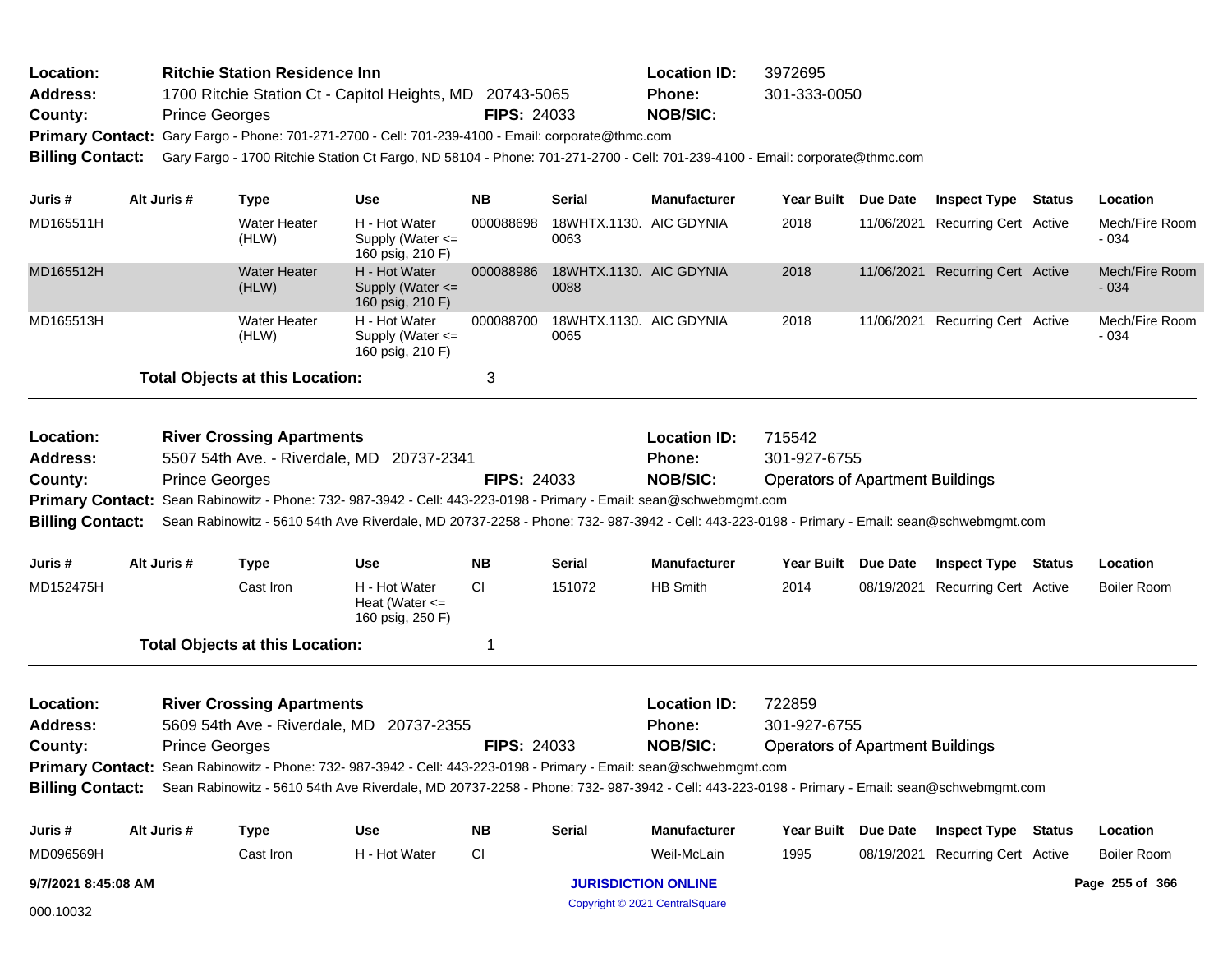| Juris #                 | Alt Juris #         | <b>Type</b>                                                                   | Use<br>Heat (Water $\leq$                               | <b>NB</b>          | Serial        | <b>Manufacturer</b>                                                                                                                         | Year Built Due Date                     | <b>Inspect Type Status</b>                       | Location           |
|-------------------------|---------------------|-------------------------------------------------------------------------------|---------------------------------------------------------|--------------------|---------------|---------------------------------------------------------------------------------------------------------------------------------------------|-----------------------------------------|--------------------------------------------------|--------------------|
|                         |                     |                                                                               | 160 psig, 250 F)                                        |                    |               |                                                                                                                                             |                                         |                                                  |                    |
|                         |                     | <b>Total Objects at this Location:</b>                                        |                                                         | 1                  |               |                                                                                                                                             |                                         |                                                  |                    |
| Location:               |                     | <b>River Crossing Apartments</b>                                              |                                                         |                    |               | <b>Location ID:</b>                                                                                                                         | 722860                                  |                                                  |                    |
| Address:                |                     | 5610 54th Ave - Riverdale, MD 20737-2258                                      |                                                         |                    |               | Phone:                                                                                                                                      | 301-927-6755                            |                                                  |                    |
| County:                 |                     | <b>Prince Georges</b>                                                         |                                                         | <b>FIPS: 24033</b> |               | <b>NOB/SIC:</b>                                                                                                                             | <b>Operators of Apartment Buildings</b> |                                                  |                    |
|                         |                     |                                                                               |                                                         |                    |               | Primary Contact: Sean Rabinowitz - Phone: 732- 987-3942 - Cell: 443-223-0198 - Primary - Email: sean@schwebmgmt.com                         |                                         |                                                  |                    |
| <b>Billing Contact:</b> |                     |                                                                               |                                                         |                    |               | Sean Rabinowitz - 5610 54th Ave Riverdale, MD 20737-2258 - Phone: 732- 987-3942 - Cell: 443-223-0198 - Primary - Email: sean@schwebmgmt.com |                                         |                                                  |                    |
| Juris #                 | Alt Juris #         | <b>Type</b>                                                                   | Use                                                     | <b>NB</b>          | <b>Serial</b> | <b>Manufacturer</b>                                                                                                                         | Year Built Due Date                     | <b>Inspect Type Status</b>                       | Location           |
| MD140337H               |                     | <b>Cast Aluminum</b>                                                          | H - Hot Water<br>Heat (Water $\leq$<br>160 psig, 250 F) | CA                 |               | Weil-McLain                                                                                                                                 | 2010                                    | 08/19/2021 Recurring Cert Active                 | <b>Boiler Room</b> |
| MD140338H               |                     | <b>Cast Aluminum</b>                                                          | H - Hot Water<br>Heat (Water $\leq$<br>160 psig, 250 F) | CA                 |               | Weil-McLain                                                                                                                                 | 2010                                    | 08/19/2021 Recurring Cert Active                 | <b>Boiler Room</b> |
|                         |                     | <b>Total Objects at this Location:</b>                                        |                                                         | $\overline{2}$     |               |                                                                                                                                             |                                         |                                                  |                    |
| Location:               | <b>Riverdale BP</b> |                                                                               |                                                         |                    |               | <b>Location ID:</b>                                                                                                                         | 716138                                  |                                                  |                    |
| <b>Address:</b>         |                     | 5500 Kenilworth Ave - Riverdale, MD 20737-3106                                |                                                         |                    |               | Phone:                                                                                                                                      | 301-927-6700                            |                                                  |                    |
| County:                 |                     | <b>Prince Georges</b>                                                         |                                                         | <b>FIPS: 24033</b> |               | <b>NOB/SIC:</b>                                                                                                                             |                                         | Automotive dealers and gasoline service stations |                    |
|                         |                     | Primary Contact: I. Raza - Phone: 301-927-6700 - Email: riverdalebp@gmail.com |                                                         |                    |               |                                                                                                                                             |                                         |                                                  |                    |
| <b>Billing Contact:</b> |                     |                                                                               |                                                         |                    |               | I. Raza - 5500 Kenilworth Ave Riverdale, MD 20737-3106 - Phone: 301-927-6700 - Email: riverdalebp@gmail.com                                 |                                         |                                                  |                    |
| Juris #                 | Alt Juris #         | <b>Type</b>                                                                   | <b>Use</b>                                              | <b>NB</b>          | Serial        | <b>Manufacturer</b>                                                                                                                         | Year Built Due Date                     | <b>Inspect Type Status</b>                       | Location           |
| MD112734V               |                     | <b>Horizontal Unfired</b><br>Pressure Vessel<br>w/comment                     | O - Other (PV<br>Use) w/comment                         | 000337130          |               | Manchester                                                                                                                                  | 1995                                    | 06/21/2022 Recurring Cert Active                 | <b>REAR</b>        |
|                         |                     | <b>Total Objects at this Location:</b>                                        |                                                         | 1                  |               |                                                                                                                                             |                                         |                                                  |                    |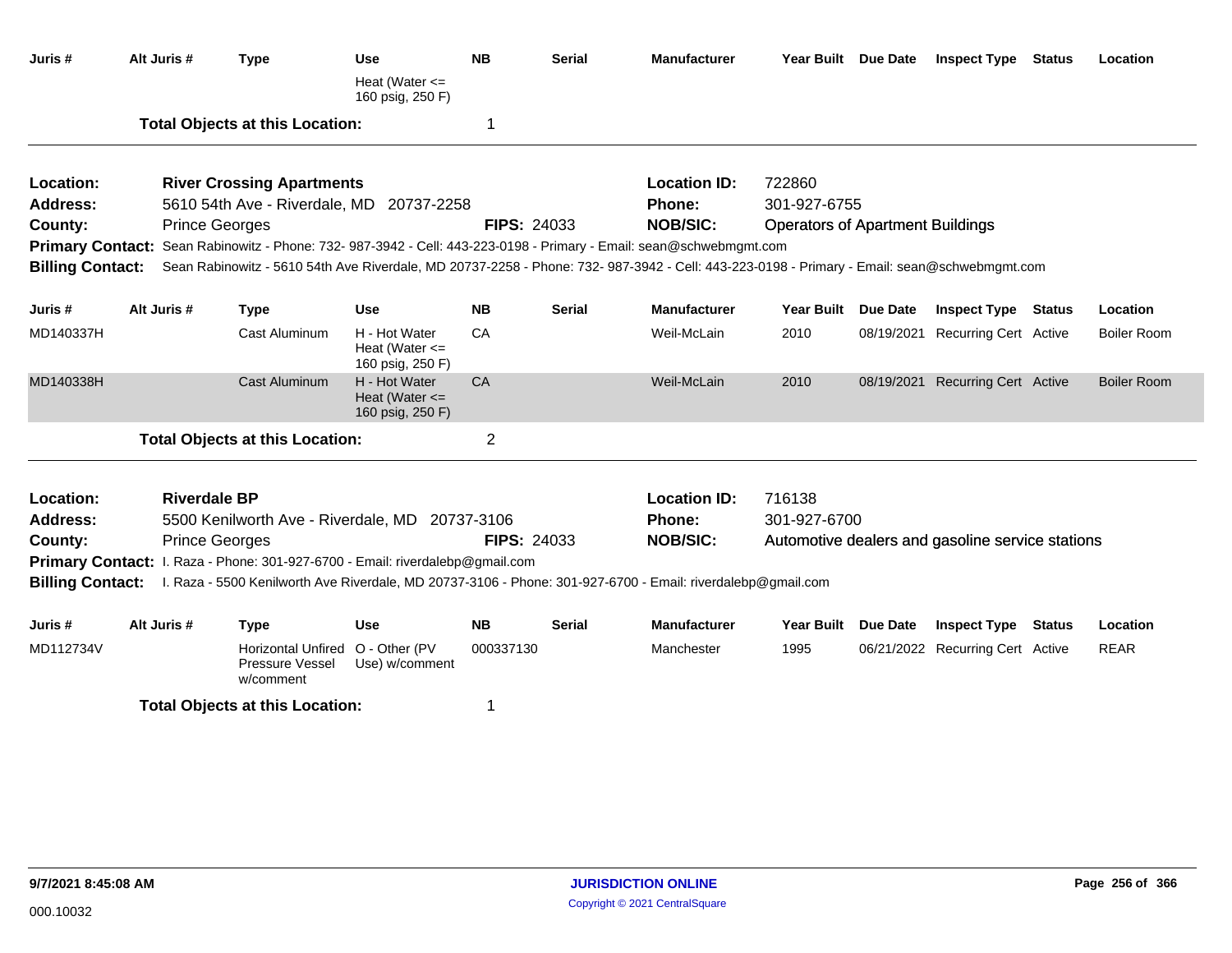| Location:<br><b>Address:</b><br>County:<br><b>Primary Contact:</b><br><b>Billing Contact:</b> |  | <b>Prince Georges</b> | <b>Riverwood Apartments</b><br>3505 Riverdale Rd - Riverdale, MD 20737<br>Emma - Cell: 301-559-1150 - Email: admin@alanmanagement.com |                                                           | <b>FIPS: 24033</b>         |        | <b>Location ID:</b><br><b>Phone:</b><br><b>NOB/SIC:</b><br>Emma - 5950 Ager Rd Hyattsville, MD 20782-2663 - Cell: 301-559-1150 - Email: admin@alanmanagement.com | 4004032                                 |                 |                                         |                    |
|-----------------------------------------------------------------------------------------------|--|-----------------------|---------------------------------------------------------------------------------------------------------------------------------------|-----------------------------------------------------------|----------------------------|--------|------------------------------------------------------------------------------------------------------------------------------------------------------------------|-----------------------------------------|-----------------|-----------------------------------------|--------------------|
| Juris #                                                                                       |  | Alt Juris #           | <b>Type</b>                                                                                                                           | Use                                                       | NΒ                         | Serial | <b>Manufacturer</b>                                                                                                                                              | Year Built Due Date                     |                 | <b>Inspect Type Status</b>              | Location           |
| MD166943H                                                                                     |  |                       | <b>Water Heater</b><br>(HLW)                                                                                                          | H - Hot Water<br>Supply (Water $\leq$<br>160 psig, 210 F) | 000041231                  |        | <b>JETGLASS</b>                                                                                                                                                  | 2006                                    |                 | 01/15/2022 Recurring Cert Active        | Laundry Room       |
|                                                                                               |  |                       | <b>Total Objects at this Location:</b>                                                                                                |                                                           | 1                          |        |                                                                                                                                                                  |                                         |                 |                                         |                    |
| Location:<br><b>Address:</b>                                                                  |  |                       | <b>Robert Goddard Montessori</b><br>9850 Good Luck Rd - Lanham, MD                                                                    | 20706-3350                                                |                            |        | <b>Location ID:</b><br><b>Phone:</b>                                                                                                                             | 723029                                  |                 |                                         |                    |
| County:                                                                                       |  | <b>Prince Georges</b> |                                                                                                                                       |                                                           | <b>FIPS: 24033</b>         |        | <b>NOB/SIC:</b>                                                                                                                                                  | <b>Elementary and Secondary Schools</b> |                 |                                         |                    |
| <b>Primary Contact:</b>                                                                       |  |                       | Michael Foster - Phone: 301-952-7821 - Cell: 240-695-4348 - Email: michael2.foster@pgcps.org                                          |                                                           |                            |        |                                                                                                                                                                  |                                         |                 |                                         |                    |
| <b>Billing Contact:</b>                                                                       |  |                       |                                                                                                                                       |                                                           |                            |        | Michael Foster - 4801 Brown Station Rd Upper Marlboro, MD 20772-9103 - Phone: 301-952-7821 - Cell: 240-695-4348 - Email: michael2.foster@pgcps.org               |                                         |                 |                                         |                    |
| Juris #                                                                                       |  | Alt Juris #           | <b>Type</b>                                                                                                                           | Use                                                       | <b>NB</b>                  | Serial | <b>Manufacturer</b>                                                                                                                                              | <b>Year Built</b>                       | <b>Due Date</b> | <b>Inspect Type Status</b>              | Location           |
| MD124750V                                                                                     |  |                       | Pressure Vessel<br>w/comment                                                                                                          | Horizontal Unfired V - Storage (NOT<br>Cryogenic)         | 000514607                  |        | Manchester                                                                                                                                                       | 2005                                    |                 | 06/29/2022 Recurring Cert Active        | <b>Boiler Room</b> |
|                                                                                               |  |                       | <b>Total Objects at this Location:</b>                                                                                                |                                                           | -1                         |        |                                                                                                                                                                  |                                         |                 |                                         |                    |
| Location:<br>Address:                                                                         |  |                       | <b>Rochelle Hall Apartments</b><br>1981 Rochelle Avenue - District Heights, MD 20747-1473                                             |                                                           |                            |        | <b>Location ID:</b><br><b>Phone:</b>                                                                                                                             | 723075                                  |                 |                                         |                    |
| County:                                                                                       |  | <b>Prince Georges</b> |                                                                                                                                       |                                                           | <b>FIPS: 24033</b>         |        | <b>NOB/SIC:</b>                                                                                                                                                  | <b>Operators of Apartment Buildings</b> |                 |                                         |                    |
|                                                                                               |  |                       | Primary Contact: Datallion Tolson - Phone: 410-885-6293                                                                               |                                                           |                            |        |                                                                                                                                                                  |                                         |                 |                                         |                    |
| <b>Billing Contact:</b>                                                                       |  |                       | Datallion Tolson - 1996 Rochell Ave District Heights, MD 20747-1482 - Phone: 410-885-6293                                             |                                                           |                            |        |                                                                                                                                                                  |                                         |                 |                                         |                    |
| Juris #                                                                                       |  | Alt Juris #           | <b>Type</b>                                                                                                                           | Use                                                       | <b>NB</b>                  | Serial | <b>Manufacturer</b>                                                                                                                                              |                                         |                 | Year Built Due Date Inspect Type Status | Location           |
| MD133707H                                                                                     |  |                       | Cast Iron                                                                                                                             | H - Hot Water<br>Heat (Water $\leq$<br>160 psig, 250 F)   | 000000902                  |        | HB Smith                                                                                                                                                         | 2001                                    |                 | 06/23/2023 Recurring Cert Active        | <b>Bldg 1981</b>   |
| MD148771H                                                                                     |  |                       | <b>Water Heater</b><br>(HLW)                                                                                                          | H - Hot Water<br>Supply (Water <=<br>160 psig, 250 F)     | 000165055                  |        | A O Smith                                                                                                                                                        | 2011                                    |                 | 06/23/2023 Recurring Cert Active        | 1981 Blrm          |
| 9/7/2021 8:45:08 AM                                                                           |  |                       |                                                                                                                                       |                                                           | <b>JURISDICTION ONLINE</b> |        |                                                                                                                                                                  |                                         | Page 257 of 366 |                                         |                    |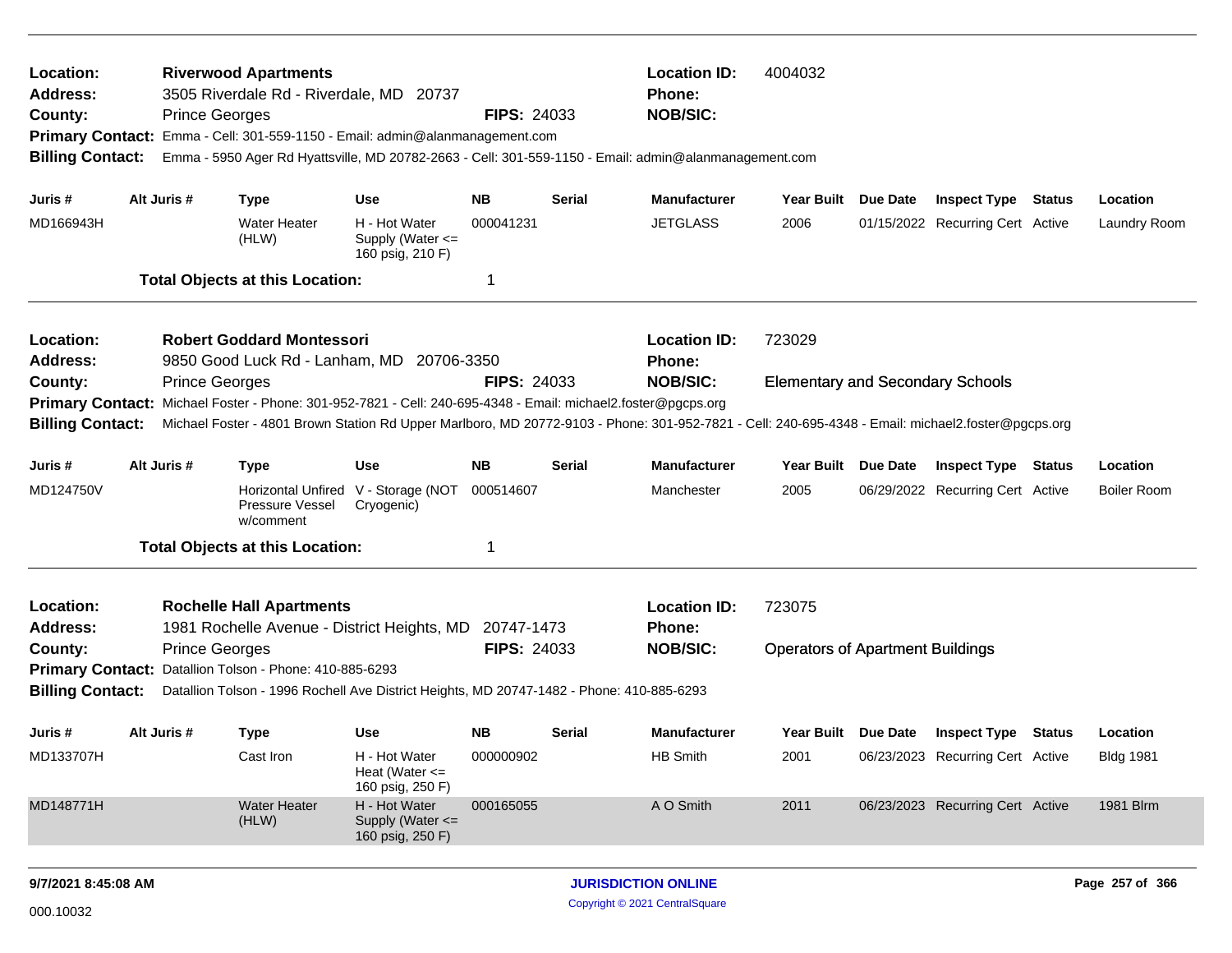| Location:<br><b>Address:</b><br>County:<br><b>Primary Contact:</b><br><b>Billing Contact:</b>                                                                                                                                                                                                          | <b>Prince Georges</b> | <b>Rochelle Hall Apartments</b><br>Datallion Tolson - Phone: 301 885 6293 | 1996 Rochell Ave - District Heights, MD 20747-1482                                                                                          | <b>FIPS: 24033</b> |               | <b>Location ID:</b><br>Phone:<br><b>NOB/SIC:</b><br>Datallion Tolson - 1996 Rochelle Avenue Rental Office District Heights, MD 20747 - Phone: 301 885 6293 | 723074<br><b>Operators of Apartment Buildings</b> |            |                                  |               |                 |  |
|--------------------------------------------------------------------------------------------------------------------------------------------------------------------------------------------------------------------------------------------------------------------------------------------------------|-----------------------|---------------------------------------------------------------------------|---------------------------------------------------------------------------------------------------------------------------------------------|--------------------|---------------|------------------------------------------------------------------------------------------------------------------------------------------------------------|---------------------------------------------------|------------|----------------------------------|---------------|-----------------|--|
| Juris #                                                                                                                                                                                                                                                                                                | Alt Juris #           | <b>Type</b>                                                               | <b>Use</b>                                                                                                                                  | <b>NB</b>          | <b>Serial</b> | <b>Manufacturer</b>                                                                                                                                        | <b>Year Built</b>                                 | Due Date   | <b>Inspect Type</b>              | <b>Status</b> | Location        |  |
| MD032999H                                                                                                                                                                                                                                                                                              |                       | <b>Horizontal Fire</b><br>Tube                                            | H - Hot Water<br>Heat (Water $\leq$<br>160 psig, 250 F)                                                                                     | None<br>Found      | 14130         | <b>Crane Pacific</b>                                                                                                                                       | 1963                                              |            | 06/23/2023 Recurring Cert Active |               | Building #1996  |  |
|                                                                                                                                                                                                                                                                                                        |                       | <b>Total Objects at this Location:</b>                                    |                                                                                                                                             | 1                  |               |                                                                                                                                                            |                                                   |            |                                  |               |                 |  |
| <b>Royal Oaks Apts.</b><br>Location:<br><b>Address:</b><br>4107 Oglethorpe St # 09 - Hyattsville, MD 20782-3027<br><b>Prince Georges</b><br><b>County:</b><br><b>Primary Contact:</b><br>Kurt A. Denchfield<br><b>Billing Contact:</b><br>Kurt A. Denchfield - 5950 Ager Rd Hyattsville, MD 20782-2663 |                       |                                                                           | <b>Location ID:</b><br>710458<br>301-779-6037<br>Phone:<br><b>FIPS: 24033</b><br><b>NOB/SIC:</b><br><b>Operators of Apartment Buildings</b> |                    |               |                                                                                                                                                            |                                                   |            |                                  |               |                 |  |
| Juris #                                                                                                                                                                                                                                                                                                | Alt Juris #           | <b>Type</b>                                                               | <b>Use</b>                                                                                                                                  | <b>NB</b>          | <b>Serial</b> | <b>Manufacturer</b>                                                                                                                                        | <b>Year Built</b>                                 | Due Date   | <b>Inspect Type</b>              | <b>Status</b> | Location        |  |
| MD165681H                                                                                                                                                                                                                                                                                              |                       | Cast Iron                                                                 | H - Hot Water<br>Heat (Water $\leq$<br>160 psig, 250 F)                                                                                     | 000083547          |               | Everon Co                                                                                                                                                  | 2017                                              | 09/11/2021 | Recurring Cert Active            |               | <b>BASEMENT</b> |  |
| MD165682H                                                                                                                                                                                                                                                                                              |                       | Cast Iron                                                                 | H - Hot Water<br>Heat (Water $\leq$<br>160 psig, 250 F)                                                                                     | 000083633          |               | Everon Co                                                                                                                                                  | 2017                                              | 09/11/2021 | <b>Recurring Cert Active</b>     |               | <b>BASMENT</b>  |  |
| MD165683H                                                                                                                                                                                                                                                                                              |                       | Cast Iron                                                                 | H - Hot Water<br>Heat (Water $\leq$<br>160 psig, 250 F)                                                                                     | 000083618          |               | Everon Co                                                                                                                                                  | 2017                                              |            | 09/11/2021 Recurring Cert Active |               | <b>BASEMENT</b> |  |
|                                                                                                                                                                                                                                                                                                        |                       | <b>Total Objects at this Location:</b>                                    |                                                                                                                                             | 3                  |               |                                                                                                                                                            |                                                   |            |                                  |               |                 |  |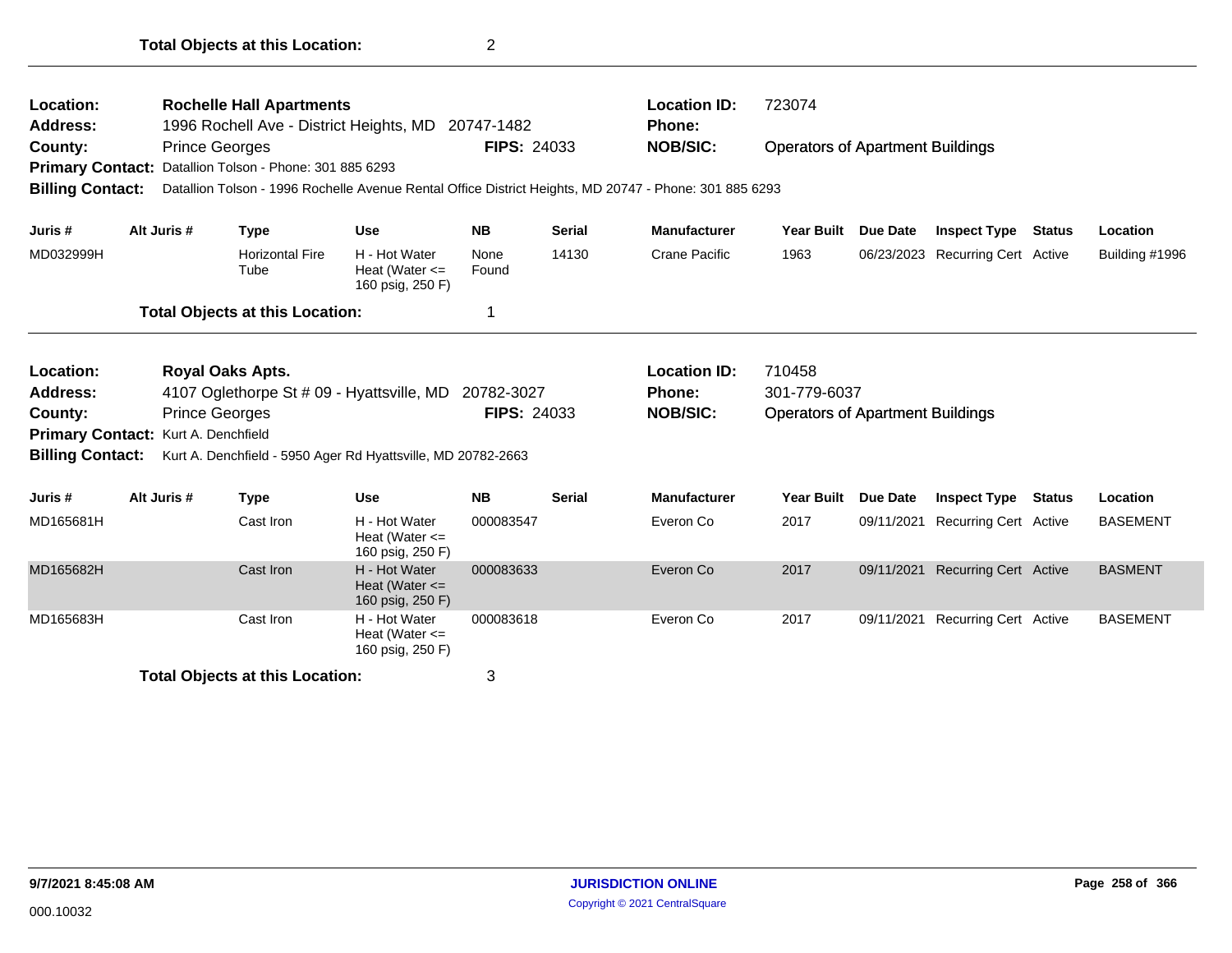| Location:<br>Address:                                                                                                  |  |                       | RSV Enterprises Inc DBA International Auto Center                                        |                                                             |                    |               | <b>Location ID:</b>                                                                                                 | 715997                        |          |                                                        |  |                     |
|------------------------------------------------------------------------------------------------------------------------|--|-----------------------|------------------------------------------------------------------------------------------|-------------------------------------------------------------|--------------------|---------------|---------------------------------------------------------------------------------------------------------------------|-------------------------------|----------|--------------------------------------------------------|--|---------------------|
| County:                                                                                                                |  | <b>Prince Georges</b> | 7463 Old Alexandria Ferry Rd - Clinton, MD 20735-1834                                    |                                                             | <b>FIPS: 24033</b> |               | Phone:<br><b>NOB/SIC:</b>                                                                                           |                               |          | Top, Body, and Upholstery Repair Shops and Paint Shops |  |                     |
| <b>Primary Contact:</b>                                                                                                |  |                       | Rodney Lewis - Phone: 301-877-5252                                                       |                                                             |                    |               |                                                                                                                     |                               |          |                                                        |  |                     |
| <b>Billing Contact:</b>                                                                                                |  |                       | Rodney Lewis - 7463 Old Alexandria Ferry Rd Clinton, MD 20735-1834 - Phone: 301-877-5252 |                                                             |                    |               |                                                                                                                     |                               |          |                                                        |  |                     |
|                                                                                                                        |  | Alt Juris #           |                                                                                          |                                                             | <b>NB</b>          | <b>Serial</b> |                                                                                                                     |                               |          |                                                        |  |                     |
| Juris #                                                                                                                |  |                       | <b>Type</b>                                                                              | Use                                                         |                    |               | <b>Manufacturer</b>                                                                                                 | Year Built Due Date           |          | <b>Inspect Type Status</b>                             |  | Location            |
| MD116798V                                                                                                              |  |                       | Pressure Vessel<br>w/comment                                                             | Horizontal Unfired V - Storage (NOT<br>Cryogenic)           | 001186211          |               | Manchester                                                                                                          | 2001                          |          | 08/21/2022 Recurring Cert Active                       |  | Shop                |
|                                                                                                                        |  |                       | <b>Total Objects at this Location:</b>                                                   |                                                             | 1                  |               |                                                                                                                     |                               |          |                                                        |  |                     |
| Location:                                                                                                              |  |                       | <b>Ryder Truck Leasing</b>                                                               |                                                             |                    |               | <b>Location ID:</b>                                                                                                 | 718406                        |          |                                                        |  |                     |
| <b>Address:</b>                                                                                                        |  |                       | 6730 Industrial Dr - Beltsville, MD 20705-1271                                           |                                                             |                    |               | Phone:                                                                                                              | 301-937-1910                  |          |                                                        |  |                     |
| County:                                                                                                                |  | <b>Prince Georges</b> |                                                                                          |                                                             | <b>FIPS: 24033</b> |               | <b>NOB/SIC:</b>                                                                                                     | Automotive Repair Shops, NEC  |          |                                                        |  |                     |
| <b>Primary Contact:</b>                                                                                                |  |                       | Metro Truck Leasing - Phone: 301-937-1910                                                |                                                             |                    |               |                                                                                                                     |                               |          |                                                        |  |                     |
| <b>Billing Contact:</b>                                                                                                |  |                       | - 6730 Industrial Dr Beltsville, MD 20705-1271 - Phone: 301-937-1910                     |                                                             |                    |               |                                                                                                                     |                               |          |                                                        |  |                     |
| Juris #                                                                                                                |  | Alt Juris #           | Type                                                                                     | Use                                                         | <b>NB</b>          | Serial        | <b>Manufacturer</b>                                                                                                 | <b>Year Built</b>             | Due Date | <b>Inspect Type Status</b>                             |  | Location            |
| MD106860V                                                                                                              |  |                       | Pressure Vessel<br>w/comment                                                             | Horizontal Unfired V - Storage (NOT<br>Cryogenic)           | 000071607          |               | Stoystown                                                                                                           | 1993                          |          | 09/01/2022 Recurring Cert Active                       |  | 2nd Floor Loft      |
| MD167495V                                                                                                              |  |                       | <b>Pressure Vessel</b><br>w/comment                                                      | Horizontal Unfired V - Storage (NOT 000866587<br>Cryogenic) |                    |               | Morganton                                                                                                           | 2020                          |          | 09/01/2022 Recurring Cert Active                       |  | shop floor          |
|                                                                                                                        |  |                       | <b>Total Objects at this Location:</b>                                                   |                                                             | $\overline{2}$     |               |                                                                                                                     |                               |          |                                                        |  |                     |
|                                                                                                                        |  |                       |                                                                                          |                                                             |                    |               |                                                                                                                     |                               |          |                                                        |  |                     |
| Location:<br>Address:                                                                                                  |  |                       | Saint Mary Catholic Church Parish #313/Sanc (BPV)                                        |                                                             |                    |               | <b>Location ID:</b><br>Phone:                                                                                       | 723996                        |          |                                                        |  |                     |
| County:                                                                                                                |  |                       | 7301 Annapolis Rd - Landover Hills, MD 20784-2323                                        |                                                             | <b>FIPS: 24033</b> |               | <b>NOB/SIC:</b>                                                                                                     | Membership Organizations, NEC |          |                                                        |  |                     |
| <b>Prince Georges</b><br><b>Primary Contact:</b><br>Sonya Jackson - Phone: 301-577-8844 - Email: SaintMary@comcast.net |  |                       |                                                                                          |                                                             |                    |               |                                                                                                                     |                               |          |                                                        |  |                     |
| <b>Billing Contact:</b>                                                                                                |  |                       |                                                                                          |                                                             |                    |               | Sonya Jackson - 7401 Buchanan St Landover Hills, MD 20784-2323 - Phone: 301-577-8844 - Email: SaintMary@comcast.net |                               |          |                                                        |  |                     |
| Alt Juris #<br><b>Type</b><br><b>NB</b><br>Use<br>Juris #                                                              |  |                       | Serial                                                                                   | <b>Manufacturer</b>                                         | <b>Year Built</b>  | Due Date      | <b>Inspect Type</b>                                                                                                 | Status                        | Location |                                                        |  |                     |
| MD105711H                                                                                                              |  |                       | <b>Water Heater</b><br>(HLW)                                                             | H - Hot Water<br>Supply (Water $\leq$                       | 000052328          |               | A O Smith                                                                                                           | 1999                          |          | 03/10/2022 Recurring Cert Active                       |  | Church Work<br>Shop |

Supply (Water <= 160 psig, 210 F)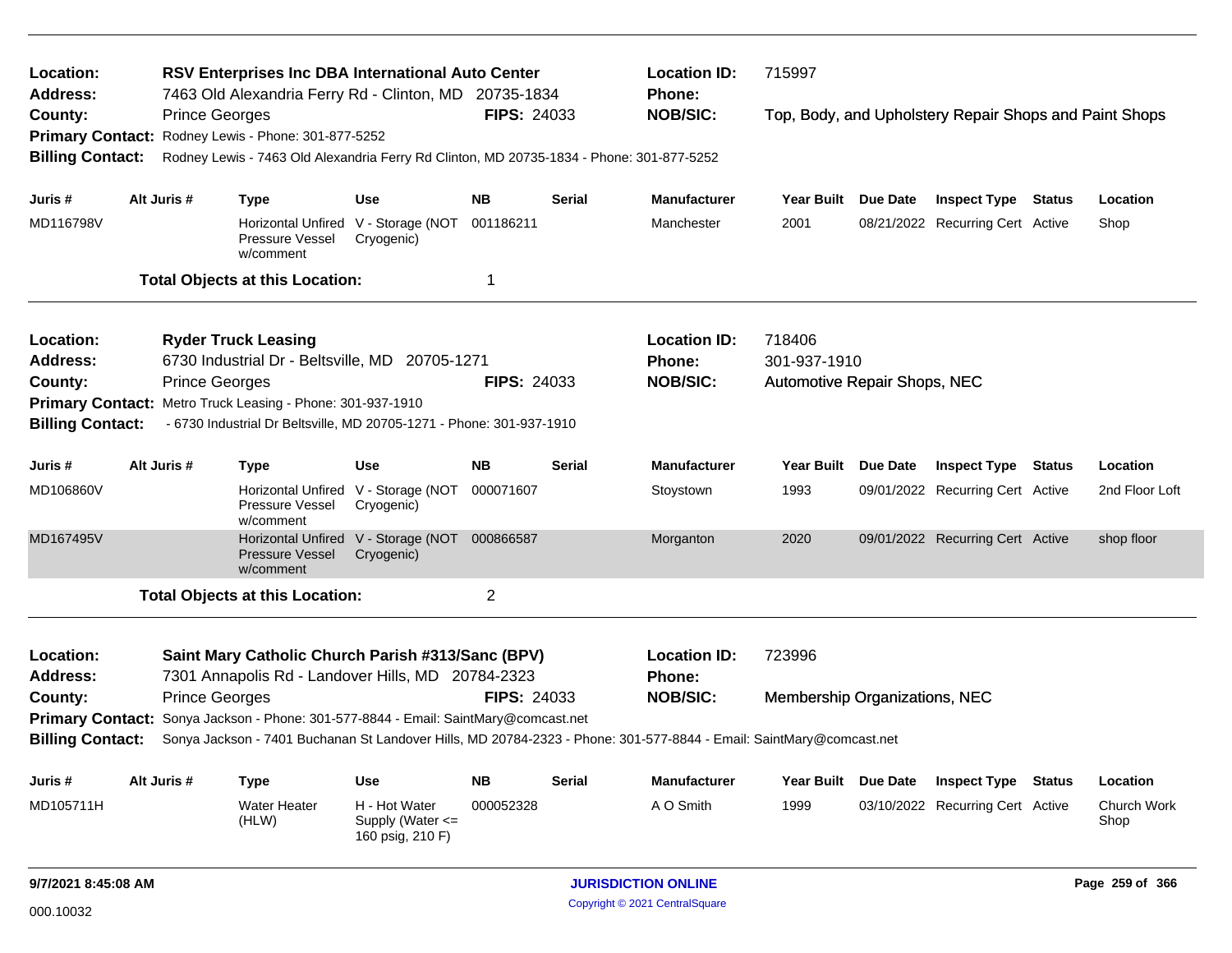| Location:<br><b>Address:</b><br>County:<br><b>Primary Contact:</b><br><b>Billing Contact:</b> |             | <b>Saint Marys Parish</b><br>13401 Piscataway Rd - Clinton, MD 20735-4564<br><b>Prince Georges</b>                                                                                                                                                                                                                                                   |                                                         | <b>Location ID:</b><br>723992<br>Phone:<br>301-292-0527<br><b>NOB/SIC:</b><br><b>FIPS: 24033</b><br>Membership organizations<br>Samuel Plummer - Phone: 301 292 2522 - Email: parish@stmaryspiscataway.org<br>Samuel Plummer - 13401 Piscataway Rd Clinton, MD 20735-4564 - Phone: 301 292 2522 - Email: parish@stmaryspiscataway.org |               |                                                         |                                              |  |                                  |        |                       |
|-----------------------------------------------------------------------------------------------|-------------|------------------------------------------------------------------------------------------------------------------------------------------------------------------------------------------------------------------------------------------------------------------------------------------------------------------------------------------------------|---------------------------------------------------------|---------------------------------------------------------------------------------------------------------------------------------------------------------------------------------------------------------------------------------------------------------------------------------------------------------------------------------------|---------------|---------------------------------------------------------|----------------------------------------------|--|----------------------------------|--------|-----------------------|
| Juris #                                                                                       | Alt Juris # | <b>Type</b>                                                                                                                                                                                                                                                                                                                                          | Use                                                     | <b>NB</b>                                                                                                                                                                                                                                                                                                                             | <b>Serial</b> | <b>Manufacturer</b>                                     | Year Built Due Date                          |  | <b>Inspect Type Status</b>       |        | Location              |
| MD021684H                                                                                     |             | Cast Iron                                                                                                                                                                                                                                                                                                                                            | H - Hot Water<br>Heat (Water $\leq$<br>160 psig, 250 F) | <b>CI</b>                                                                                                                                                                                                                                                                                                                             |               | <b>HB Smith</b>                                         | 1961                                         |  | 07/23/2023 Recurring Cert Active |        | <b>SCHOOL</b>         |
| MD054119H                                                                                     |             | Cast Iron                                                                                                                                                                                                                                                                                                                                            | H - Hot Water<br>Heat (Water $\leq$<br>160 psig, 250 F) | <b>CI</b>                                                                                                                                                                                                                                                                                                                             |               | <b>HB Smith</b>                                         | 1968                                         |  | 07/23/2023 Recurring Cert Active |        | <b>Parrish Office</b> |
|                                                                                               |             | <b>Total Objects at this Location:</b>                                                                                                                                                                                                                                                                                                               |                                                         | $\overline{2}$                                                                                                                                                                                                                                                                                                                        |               |                                                         |                                              |  |                                  |        |                       |
| Location:<br><b>Address:</b><br>County:<br><b>Billing Contact:</b>                            |             | Sakura Japanese Steak & Seafood (Arc3)<br>15528 Annapolis Rd Ste 108 - Bowie, MD 20715-3002<br><b>Prince Georges</b><br>Primary Contact: Charlie Patterson - Phone: 804-644-4521 - Email: charlie.patterson@arc3gases.com<br>Charlie Patterson - PO Box 26269 Richmond, VA 23260-6269 - Phone: 804-644-4521 - Email: charlie.patterson@arc3gases.com |                                                         | <b>FIPS: 24033</b>                                                                                                                                                                                                                                                                                                                    |               | <b>Location ID:</b><br><b>Phone:</b><br><b>NOB/SIC:</b> | 3965491<br><b>Eating and Drinking Places</b> |  |                                  |        |                       |
| Juris #                                                                                       | Alt Juris # | <b>Type</b>                                                                                                                                                                                                                                                                                                                                          | <b>Use</b>                                              | <b>NB</b>                                                                                                                                                                                                                                                                                                                             | <b>Serial</b> | <b>Manufacturer</b>                                     | Year Built Due Date                          |  | <b>Inspect Type</b>              | Status | Location              |
| MD164641V                                                                                     |             | <b>Vertical Unfired</b><br><b>Pressure Vessel</b><br>w/comment                                                                                                                                                                                                                                                                                       | V - Storage<br>(Cryogenic)                              | 000137869                                                                                                                                                                                                                                                                                                                             |               | <b>CHART</b>                                            | 2002                                         |  | 07/30/2023 Recurring Cert Active |        | Outside               |
|                                                                                               |             | <b>Total Objects at this Location:</b>                                                                                                                                                                                                                                                                                                               |                                                         | 1                                                                                                                                                                                                                                                                                                                                     |               |                                                         |                                              |  |                                  |        |                       |
| Location:<br><b>Address:</b><br>County:                                                       |             | Sakura Japanese Steak (Arc3)<br>13487 Baltimore Ave - Laurel, MD 20707-9235<br><b>Prince Georges</b><br>Primary Contact: Sakura Japanese Steak (Arc3)                                                                                                                                                                                                |                                                         | <b>FIPS: 24033</b>                                                                                                                                                                                                                                                                                                                    |               | <b>Location ID:</b><br>Phone:<br><b>NOB/SIC:</b>        | 3949950<br><b>Eating and Drinking Places</b> |  |                                  |        |                       |
| <b>Billing Contact:</b>                                                                       |             | Charlie Patterson - PO Box 26269 Richmond, VA 23260-6269 - Phone: 804-644-4521 - Email: charlie.patterson@arc3gases.com                                                                                                                                                                                                                              |                                                         |                                                                                                                                                                                                                                                                                                                                       |               |                                                         |                                              |  |                                  |        |                       |
| Juris #                                                                                       | Alt Juris # | <b>Type</b>                                                                                                                                                                                                                                                                                                                                          | <b>Use</b>                                              | <b>NB</b>                                                                                                                                                                                                                                                                                                                             | <b>Serial</b> | <b>Manufacturer</b>                                     | Year Built Due Date                          |  | <b>Inspect Type</b>              | Status | Location              |
| MD163825V                                                                                     |             | <b>Vertical Unfired</b><br><b>Pressure Vessel</b>                                                                                                                                                                                                                                                                                                    | V - Storage<br>(Cryogenic)                              | 000151301                                                                                                                                                                                                                                                                                                                             |               | <b>CHART</b>                                            | 2003                                         |  | 04/15/2023 Recurring Cert Active |        | Outside               |
| 9/7/2021 8:45:08 AM                                                                           |             |                                                                                                                                                                                                                                                                                                                                                      |                                                         |                                                                                                                                                                                                                                                                                                                                       |               | <b>JURISDICTION ONLINE</b>                              |                                              |  |                                  |        | Page 260 of 366       |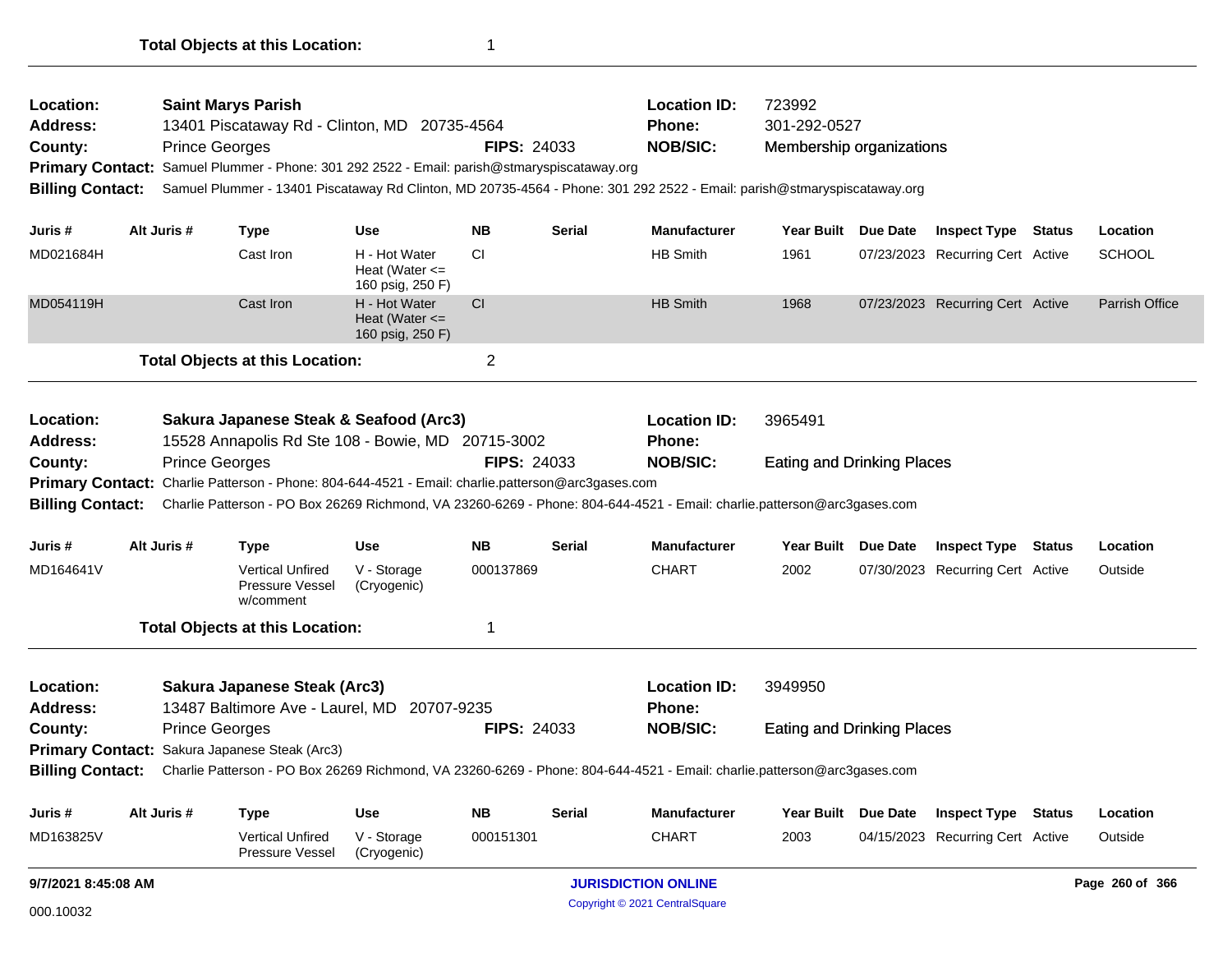| Juris #                 | Alt Juris # | <b>Type</b><br>w/comment                                                                  | <b>Use</b>                                                | <b>NB</b>          | <b>Serial</b> | <b>Manufacturer</b>                                                                                                        | Year Built Due Date               |                 | <b>Inspect Type Status</b>       |               | Location                    |
|-------------------------|-------------|-------------------------------------------------------------------------------------------|-----------------------------------------------------------|--------------------|---------------|----------------------------------------------------------------------------------------------------------------------------|-----------------------------------|-----------------|----------------------------------|---------------|-----------------------------|
|                         |             | <b>Total Objects at this Location:</b>                                                    |                                                           | 1                  |               |                                                                                                                            |                                   |                 |                                  |               |                             |
| Location:               |             | <b>Salontra Select Suites</b>                                                             |                                                           |                    |               | <b>Location ID:</b>                                                                                                        | 3859471                           |                 |                                  |               |                             |
| <b>Address:</b>         |             | 15475 Annapolis Rd Ste 120 - Bowie, MD 20715-3052                                         |                                                           |                    |               | <b>Phone:</b>                                                                                                              |                                   |                 |                                  |               |                             |
| County:                 |             | <b>Prince Georges</b>                                                                     |                                                           | <b>FIPS: 24033</b> |               | <b>NOB/SIC:</b>                                                                                                            |                                   |                 |                                  |               |                             |
|                         |             | Primary Contact: Javan Chance - Phone: 410-551-4006 - Email: jac@salontraselectsuites.com |                                                           |                    |               |                                                                                                                            |                                   |                 |                                  |               |                             |
| <b>Billing Contact:</b> |             |                                                                                           |                                                           |                    |               | Javan Chance - 15475 Annapolis Rd Ste 120 Bowie, MD 20715-3052 - Phone: 410-551-4006 - Email: jac@salontraselectsuites.com |                                   |                 |                                  |               |                             |
| Juris #                 | Alt Juris # | <b>Type</b>                                                                               | <b>Use</b>                                                | <b>NB</b>          | <b>Serial</b> | <b>Manufacturer</b>                                                                                                        | Year Built Due Date               |                 | <b>Inspect Type</b>              | <b>Status</b> | Location                    |
| MD160986H               |             | <b>Water Heater</b><br>(HLW)                                                              | H - Hot Water<br>Supply (Water $\leq$<br>160 psig, 210 F) | 000231253          | 231253        | A O Smith                                                                                                                  | 2017                              |                 | 04/04/2022 Recurring Cert Active |               | <b>Water Heater</b><br>Room |
|                         |             | <b>Total Objects at this Location:</b>                                                    |                                                           | 1                  |               |                                                                                                                            |                                   |                 |                                  |               |                             |
| Location:               |             | Sardi's Pollo A La Brasa (Arc3)                                                           |                                                           |                    |               | <b>Location ID:</b>                                                                                                        | 3949953                           |                 |                                  |               |                             |
| <b>Address:</b>         |             | 10433 Baltimore Ave - Beltsville, MD                                                      |                                                           | 20705-2322         |               | <b>Phone:</b>                                                                                                              |                                   |                 |                                  |               |                             |
| County:                 |             | <b>Prince Georges</b>                                                                     |                                                           | <b>FIPS: 24033</b> |               | <b>NOB/SIC:</b>                                                                                                            | <b>Eating and Drinking Places</b> |                 |                                  |               |                             |
|                         |             | Primary Contact: Sardi's Pollo A La Brasa (Arc3)                                          |                                                           |                    |               |                                                                                                                            |                                   |                 |                                  |               |                             |
| <b>Billing Contact:</b> |             |                                                                                           |                                                           |                    |               | Charlie Patterson - PO Box 26269 Richmond, VA 23260-6269 - Phone: 804-644-4521 - Email: charlie.patterson@arc3gases.com    |                                   |                 |                                  |               |                             |
| Juris #                 | Alt Juris # | <b>Type</b>                                                                               | <b>Use</b>                                                | <b>NB</b>          | <b>Serial</b> | <b>Manufacturer</b>                                                                                                        | <b>Year Built</b>                 | <b>Due Date</b> | <b>Inspect Type</b>              | <b>Status</b> | Location                    |
| MD163824V               |             | <b>Vertical Unfired</b><br>Pressure Vessel<br>w/comment                                   | V - Storage<br>(Cryogenic)                                | 000015298          |               | Taylor-Wharton                                                                                                             | 1993                              |                 | 04/15/2023 Recurring Cert Active |               | Outside                     |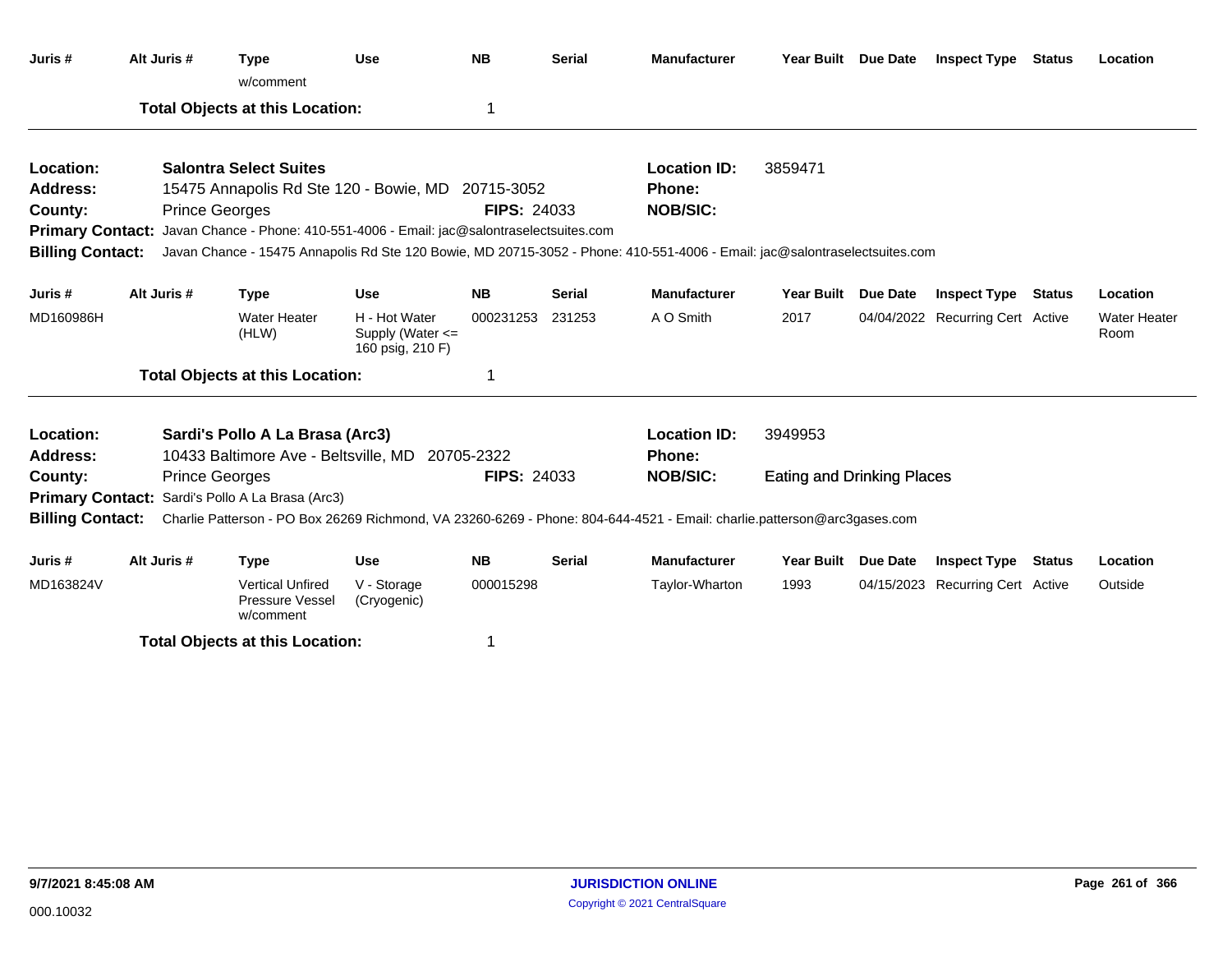| Sardi's Pollo A La Brasa (Arc3)<br>Location:<br>13600 Baltimore Ave - Laurel, MD 20707-9468<br><b>Address:</b><br><b>Prince Georges</b><br><b>FIPS: 24033</b><br>County:<br>Primary Contact: Sardi's Pollo A La Brasa (Arc3) |                       |                                                                                                   |                            |                         |               | <b>Location ID:</b><br><b>Phone:</b><br><b>NOB/SIC:</b>                                                                 | 3949951<br><b>Eating and Drinking Places</b> |  |                                  |        |            |  |
|------------------------------------------------------------------------------------------------------------------------------------------------------------------------------------------------------------------------------|-----------------------|---------------------------------------------------------------------------------------------------|----------------------------|-------------------------|---------------|-------------------------------------------------------------------------------------------------------------------------|----------------------------------------------|--|----------------------------------|--------|------------|--|
| <b>Billing Contact:</b>                                                                                                                                                                                                      |                       |                                                                                                   |                            |                         |               | Charlie Patterson - PO Box 26269 Richmond, VA 23260-6269 - Phone: 804-644-4521 - Email: charlie.patterson@arc3gases.com |                                              |  |                                  |        |            |  |
| Juris #                                                                                                                                                                                                                      | Alt Juris #           | <b>Type</b>                                                                                       | <b>Use</b>                 | <b>NB</b>               | <b>Serial</b> | <b>Manufacturer</b>                                                                                                     | Year Built Due Date                          |  | <b>Inspect Type Status</b>       |        | Location   |  |
| MD163823V                                                                                                                                                                                                                    |                       | <b>Vertical Unfired</b><br>Pressure Vessel<br>w/comment                                           | V - Storage<br>(Cryogenic) | 000118631               |               | <b>MVE</b>                                                                                                              | 2000                                         |  | 04/15/2025 Recurring Cert Active |        | Outside    |  |
|                                                                                                                                                                                                                              |                       | <b>Total Objects at this Location:</b>                                                            |                            | $\overline{1}$          |               |                                                                                                                         |                                              |  |                                  |        |            |  |
| Location:<br><b>Address:</b>                                                                                                                                                                                                 |                       | Sardi's Pollo A La Brasa (Arc3)<br>3443 Branch Ave - Temple Hills, MD 20748-1225                  |                            |                         |               | <b>Location ID:</b><br><b>Phone:</b>                                                                                    | 3974800                                      |  |                                  |        |            |  |
| County:                                                                                                                                                                                                                      | <b>Prince Georges</b> | Primary Contact: Charlie Patterson - Phone: 804-644-4521 - Email: charlie.patterson@arc3gases.com |                            | <b>FIPS: 24033</b>      |               | <b>NOB/SIC:</b>                                                                                                         | <b>Eating and Drinking Places</b>            |  |                                  |        |            |  |
| <b>Billing Contact:</b>                                                                                                                                                                                                      |                       |                                                                                                   |                            |                         |               | Charlie Patterson - PO Box 26269 Richmond, VA 23260-6269 - Phone: 804-644-4521 - Email: charlie.patterson@arc3gases.com |                                              |  |                                  |        |            |  |
| Juris #                                                                                                                                                                                                                      | Alt Juris #           | Type                                                                                              | <b>Use</b>                 | <b>NB</b>               | <b>Serial</b> | Manufacturer                                                                                                            | Year Built Due Date                          |  | <b>Inspect Type Status</b>       |        | Location   |  |
| MD164928V                                                                                                                                                                                                                    |                       | <b>Vertical Unfired</b><br><b>Pressure Vessel</b><br>w/comment                                    | V - Storage<br>(Cryogenic) | 000004211               |               | Taylor-Wharton                                                                                                          | 1990                                         |  | 10/09/2021 Recurring Cert Active |        | Outside    |  |
|                                                                                                                                                                                                                              |                       | <b>Total Objects at this Location:</b>                                                            |                            | $\overline{\mathbf{1}}$ |               |                                                                                                                         |                                              |  |                                  |        |            |  |
| Location:<br><b>Address:</b>                                                                                                                                                                                                 |                       | Sardi's Pollo A La Brasa (Arc3)<br>4001 Town Center Blvd - Bowie, MD 20716-2213                   |                            |                         |               | <b>Location ID:</b><br>Phone:                                                                                           | 3965520                                      |  |                                  |        |            |  |
| County:                                                                                                                                                                                                                      | <b>Prince Georges</b> | Primary Contact: Charlie Patterson - Phone: 804-644-4521 - Email: charlie.patterson@arc3gases.com |                            | <b>FIPS: 24033</b>      |               | <b>NOB/SIC:</b>                                                                                                         | <b>Eating and Drinking Places</b>            |  |                                  |        |            |  |
| <b>Billing Contact:</b>                                                                                                                                                                                                      |                       |                                                                                                   |                            |                         |               | Charlie Patterson - PO Box 26269 Richmond, VA 23260-6269 - Phone: 804-644-4521 - Email: charlie.patterson@arc3gases.com |                                              |  |                                  |        |            |  |
| Juris #                                                                                                                                                                                                                      | Alt Juris #           | <b>Type</b>                                                                                       | <b>Use</b>                 | <b>NB</b>               | <b>Serial</b> | Manufacturer                                                                                                            | Year Built Due Date                          |  | <b>Inspect Type</b>              | Status | Location   |  |
| MD164642V                                                                                                                                                                                                                    |                       | <b>Vertical Unfired</b><br><b>Pressure Vessel</b><br>w/comment                                    | V - Storage<br>(Cryogenic) | 000023054               |               | Taylor-Wharton                                                                                                          | 1995                                         |  | 07/30/2023 Recurring Cert Active |        | Store Room |  |
|                                                                                                                                                                                                                              |                       | <b>Total Objects at this Location:</b>                                                            |                            | -1                      |               |                                                                                                                         |                                              |  |                                  |        |            |  |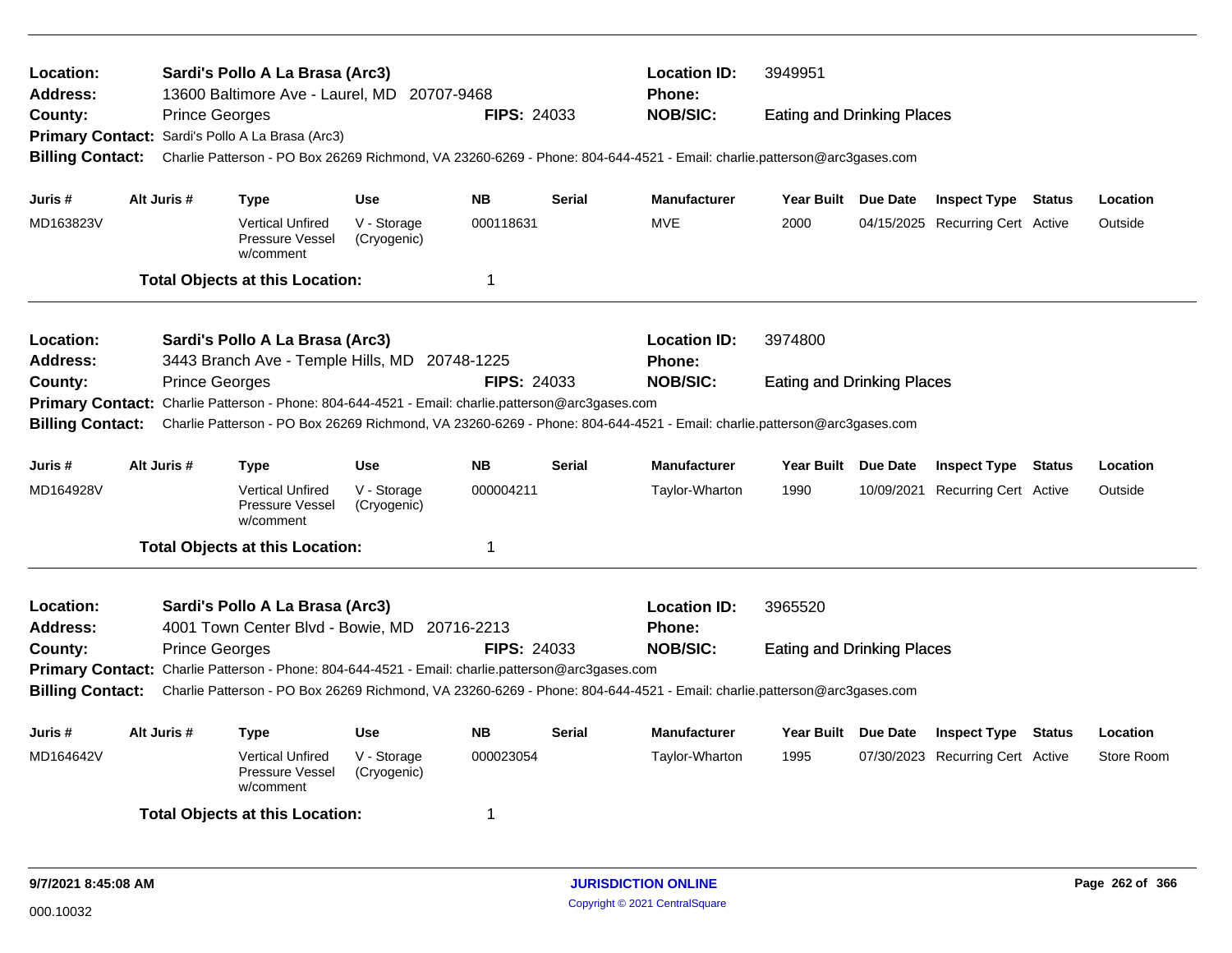| Location:<br><b>Address:</b>       |    |                          | Sardi's Pollo A La Brasa (Arc3)<br>8811 Hampton Mall Dr N - Capitol Heights, MD 20743-3818                                                                                                                                   |                                                   |                    |               | <b>Location ID:</b><br><b>Phone:</b> | 3974791                           |          |                                           |        |                             |
|------------------------------------|----|--------------------------|------------------------------------------------------------------------------------------------------------------------------------------------------------------------------------------------------------------------------|---------------------------------------------------|--------------------|---------------|--------------------------------------|-----------------------------------|----------|-------------------------------------------|--------|-----------------------------|
| County:<br><b>Billing Contact:</b> |    | <b>Prince Georges</b>    | Primary Contact: Charlie Patterson - Phone: 804-644-4521 - Email: charlie.patterson@arc3gases.com<br>Charlie Patterson - PO Box 26269 Richmond, VA 23260-6269 - Phone: 804-644-4521 - Email: charlie.patterson@arc3gases.com |                                                   | <b>FIPS: 24033</b> |               | <b>NOB/SIC:</b>                      | <b>Eating and Drinking Places</b> |          |                                           |        |                             |
| Juris #                            |    | Alt Juris #              | <b>Type</b>                                                                                                                                                                                                                  | <b>Use</b>                                        | <b>NB</b>          | <b>Serial</b> | <b>Manufacturer</b>                  | <b>Year Built</b>                 | Due Date | <b>Inspect Type</b>                       | Status | Location                    |
| MD165493V                          |    |                          | <b>Vertical Unfired</b><br>Pressure Vessel<br>w/comment                                                                                                                                                                      | V - Storage<br>(Cryogenic)                        | 000128997          |               | <b>CHART</b>                         | 2001                              |          | 10/09/2021 Recurring Cert Active          |        | Store Room                  |
|                                    |    |                          | <b>Total Objects at this Location:</b>                                                                                                                                                                                       |                                                   | 1                  |               |                                      |                                   |          |                                           |        |                             |
| Location:<br>Address:              |    | <b>Schuster Concrete</b> | 5501 Van Dusen Road - Laurel, MD 20707-3111                                                                                                                                                                                  |                                                   |                    |               | <b>Location ID:</b><br><b>Phone:</b> | 718329                            |          |                                           |        |                             |
| County:<br><b>Primary Contact:</b> |    | <b>Prince Georges</b>    | Daniel Schuster Corp - Phone: 301-363-3837                                                                                                                                                                                   |                                                   | <b>FIPS: 24033</b> |               | <b>NOB/SIC:</b>                      |                                   |          | Concrete Products, Except Block and Brick |        |                             |
| <b>Billing Contact:</b>            |    |                          | - PO Box 604 Owings Mills, MD 21117-0604 - Phone: 301-363-3837                                                                                                                                                               |                                                   |                    |               |                                      |                                   |          |                                           |        |                             |
| Juris #                            |    | Alt Juris #              | <b>Type</b>                                                                                                                                                                                                                  | <b>Use</b>                                        | <b>NB</b>          | <b>Serial</b> | <b>Manufacturer</b>                  | <b>Year Built</b>                 | Due Date | <b>Inspect Type Status</b>                |        | Location                    |
| MD118521V                          | #1 |                          | Horizontal Unfired V - Storage (NOT<br>Pressure Vessel<br>w/comment                                                                                                                                                          | Cryogenic)                                        | 000093705          | <b>NA</b>     | <b>Brunner</b>                       | 1993                              |          | 08/13/2023 Recurring Cert Active          |        | <b>Concrete Plant</b>       |
| MD118522V                          | #2 |                          | <b>Horizontal Unfired</b><br><b>Pressure Vessel</b><br>w/comment                                                                                                                                                             | V - Storage (NOT<br>Cryogenic)                    | 000013704 NA       |               | <b>Brunner</b>                       | 1993                              |          | 08/13/2023 Recurring Cert Active          |        | <b>Concrete Plant</b>       |
| MD130698V                          | #3 |                          | Pressure Vessel<br>w/comment                                                                                                                                                                                                 | Horizontal Unfired V - Storage (NOT<br>Cryogenic) | 000798785 NA       |               | Manchester                           | 2007                              |          | 08/13/2023 Recurring Cert Active          |        | <b>Truck</b><br>Maintenance |
| MD165489V                          |    |                          | <b>Vertical Unfired</b><br><b>Pressure Vessel</b><br>w/comment                                                                                                                                                               | V - Storage (NOT 000072800 S01747<br>Cryogenic)   |                    |               | Air Com                              | 2018                              |          | 08/13/2023 Recurring Cert Active          |        | <b>UTILITY ROOM</b>         |
|                                    |    |                          | <b>Total Objects at this Location:</b>                                                                                                                                                                                       |                                                   | 4                  |               |                                      |                                   |          |                                           |        |                             |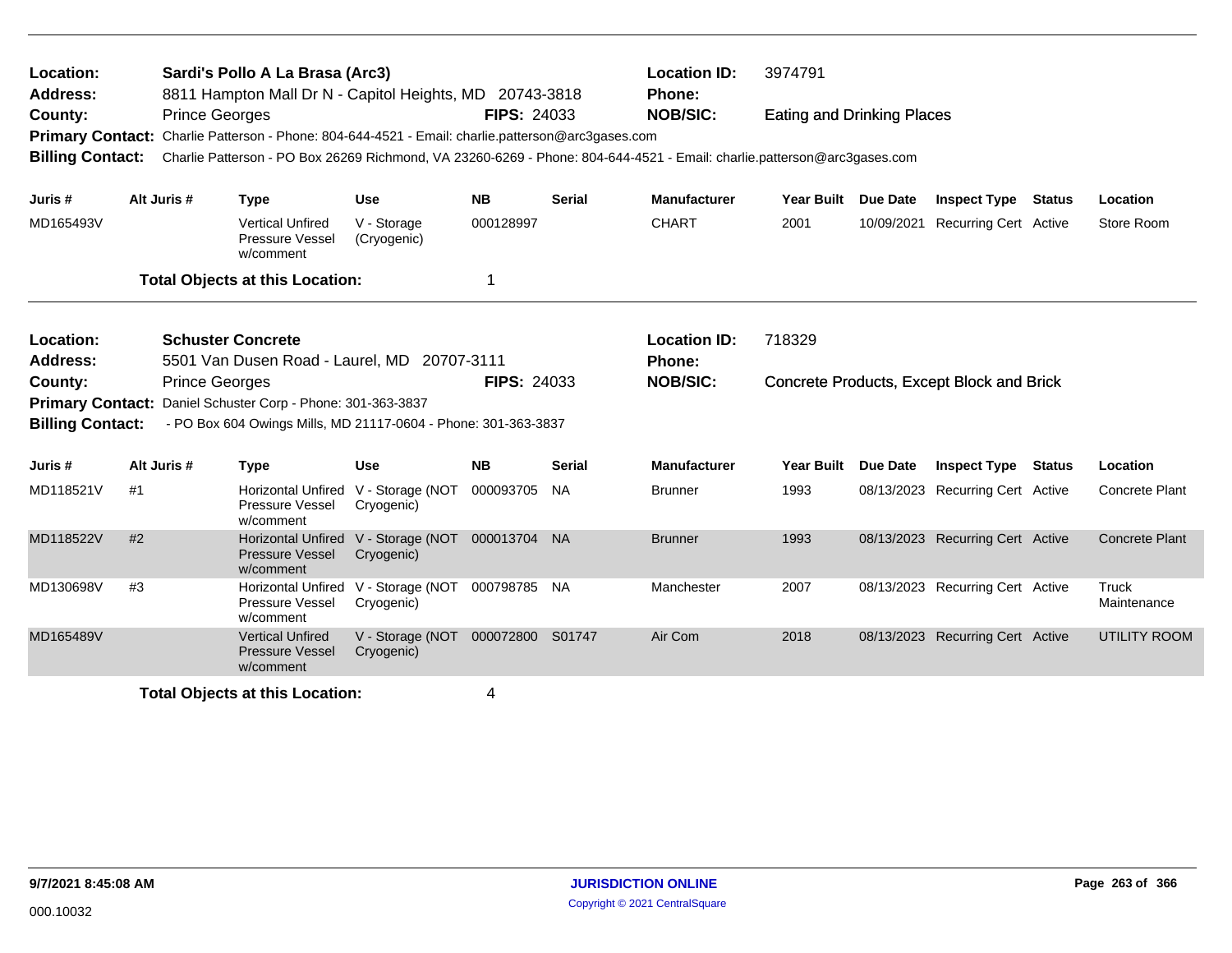| <b>Location:</b>        | <b>Seabrook Car Wash</b>                                                       |                    | <b>Location ID:</b> | 724497 |
|-------------------------|--------------------------------------------------------------------------------|--------------------|---------------------|--------|
| <b>Address:</b>         | 9721 Lanham Severn Rd - Lanham, MD 20706-2627                                  |                    | <b>Phone:</b>       |        |
| County:                 | <b>Prince Georges</b>                                                          | <b>FIPS: 24033</b> | NOB/SIC:            | Carwas |
|                         | Primary Contact: Randy Evans - Phone: 301-577-2900 - Email: CRE333@verizon.net |                    |                     |        |
| <b>Billing Contact:</b> | - 9721 Lanham Severn Rd Lanham, MD 20706-2627 - Phone: 301-577-2900            |                    |                     |        |

| <b>Location ID:</b> | 724497    |
|---------------------|-----------|
| Phone:              |           |
| <b>NOB/SIC:</b>     | Carwashes |

**Juris # Alt Juris # Type Use NB Serial Manufacturer Year Built Due Date Inspect Type Status Location** MD106255V Vertical Unfired V - Storage (NOT 000194636 Melben 1988 04/19/2022 Pressure Vessel w/comment Cryogenic) 000194636 Melben 1988 04/19/2022 Recurring Cert Active Mechanical Room MD106256H **Horizontal Water H - Hot Water 000071933** 108533 Raypak 1988 **Tube** H - Hot Water Heat (Water  $\leq$ 160 psig, 250 F) 000071933 108533 Raypak 1988 04/19/2022 Recurring Cert Active Mechanical Room MD123487V Vertical Unfired V - Storage (NOT 000353435 Manchester 2004 04/19/2022 Pressure Vessel w/comment Cryogenic) 000353435 Manchester 2004 04/19/2022 Recurring Cert Active Mechanical Room MD166951H Horizontal Water Raypak 1988 05/20/2022 **Tube** H - Hot Water Heat (Water <= 160 psig, 250 F) 000081437 Raypak 1988 05/20/2022 Recurring Cert Active Bldg. 9771 self car wash MD166952H Horizontal Water Raypak 1988 05/20/2022 Tube H - Hot Water Heat (Water <= 160 psig, 250 F) 000028132 Raypak 1988 05/20/2022 Recurring Cert Active Bldg. 9771 self car wash **Total Objects at this Location:** 5

| Location:       | <b>Seabrook Elementary School #2003</b>                                                                              |                    | <b>Location ID:</b> | 724499                                                                                                                                                              |
|-----------------|----------------------------------------------------------------------------------------------------------------------|--------------------|---------------------|---------------------------------------------------------------------------------------------------------------------------------------------------------------------|
| <b>Address:</b> | 6001 Seabrook Rd - Lanham, MD 20706-4017                                                                             |                    | <b>Phone:</b>       |                                                                                                                                                                     |
| County:         | <b>Prince Georges</b>                                                                                                | <b>FIPS: 24033</b> | <b>NOB/SIC:</b>     | <b>Elementary and Secondary Schools</b>                                                                                                                             |
|                 | <b>Primary Contact:</b> Michael Foster - Phone: 301-952-7821 - Cell: 240-695-4348 - Email: michael2.foster@pgcps.org |                    |                     |                                                                                                                                                                     |
|                 |                                                                                                                      |                    |                     | Billing Contact: Michael Foster - 4801 Brown Station Rd Upper Marlboro, MD 20772-9103 - Phone: 301-952-7821 - Cell: 240-695-4348 - Email: michael2.foster@pgcps.org |

**Juris # Alt Juris # Type Use NB Serial Manufacturer Year Built Due Date Inspect Type Status Location** MD093702H Cast Iron H - Steam Heat Weil-McLain 1993 06/01/2022 (Steam  $\le$  15 psig) CI CP2726415 Weil-McLain 1993 06/01/2022 Recurring Cert Active BLRM #2 MD093703H Horizontal Fire Burnham 1995 06/01/2022 **Tube** H - Steam Heat  $(Steam \leq 15$ psig) 000023589 Burnham 1995 06/01/2022 Recurring Cert Active Boiler Room 3 MD124768H **Horizontal Fire H** - Steam Heat 000000182 FB 250-15-1M Hurst 2002 Tube H - Steam Heat (Steam  $\leq$  15 psig) 06/01/2022 Recurring Cert Active Blrm # 1 MD124769H Horizontal Fire H - Steam Heat 000000183 FB 250 15 2M Hurst 2002 **Tube** H - Steam Heat  $(Steam \leq 15)$ psig) 06/01/2022 Recurring Cert Active Boiler Room #1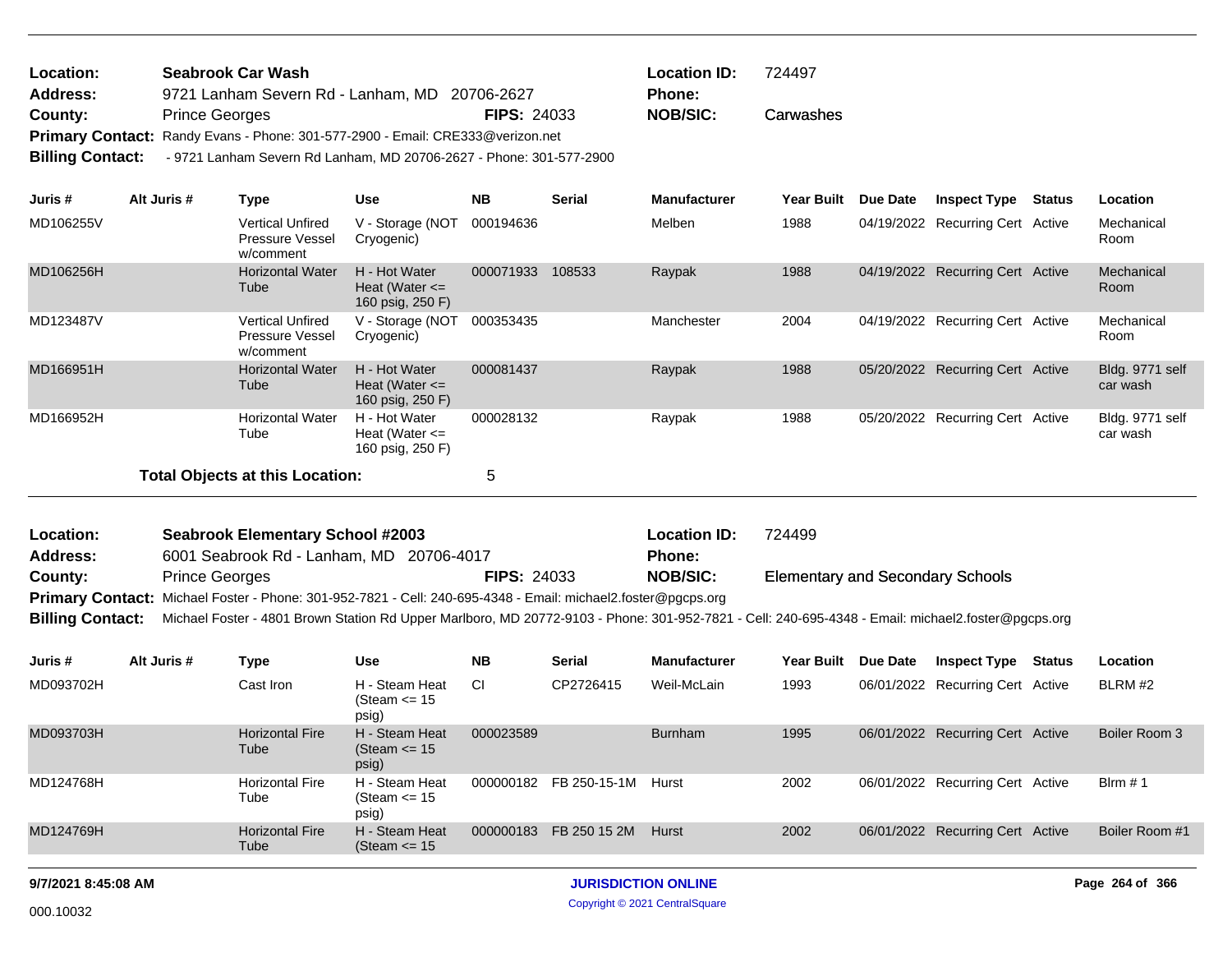| Juris #                                                     | Alt Juris #                                                                                                                                                                                                                                                                                                                | <b>Type</b>                                                                                                                                                                                                                                                                                                                       | Use                                               | <b>NB</b>                                        | <b>Serial</b> | <b>Manufacturer</b>                                          | Year Built Due Date                                               |          | <b>Inspect Type Status</b>                                     |  | Location                |  |
|-------------------------------------------------------------|----------------------------------------------------------------------------------------------------------------------------------------------------------------------------------------------------------------------------------------------------------------------------------------------------------------------------|-----------------------------------------------------------------------------------------------------------------------------------------------------------------------------------------------------------------------------------------------------------------------------------------------------------------------------------|---------------------------------------------------|--------------------------------------------------|---------------|--------------------------------------------------------------|-------------------------------------------------------------------|----------|----------------------------------------------------------------|--|-------------------------|--|
|                                                             |                                                                                                                                                                                                                                                                                                                            | <b>Total Objects at this Location:</b>                                                                                                                                                                                                                                                                                            | psig)                                             | 4                                                |               |                                                              |                                                                   |          |                                                                |  |                         |  |
| Location:<br>Address:<br>County:<br><b>Billing Contact:</b> | <b>Prince Georges</b>                                                                                                                                                                                                                                                                                                      | <b>Seafood Shanty</b><br>9505 Livingston Rd - Fort Washington, MD 20744-4919<br>Primary Contact: Chung Whan Kim - Phone: 301-248-1705 - Cell: 301-717-8953 - Email: joek443@gmail.com<br>Chung Whan Kim - 9505 Livingston Rd Fort Washington, MD 20744-4919 - Phone: 301-248-1705 - Cell: 301-717-8953 - Email: joek443@gmail.com | <b>FIPS: 24033</b>                                | <b>Location ID:</b><br>Phone:<br><b>NOB/SIC:</b> |               |                                                              |                                                                   |          |                                                                |  |                         |  |
| Juris #                                                     | Alt Juris #                                                                                                                                                                                                                                                                                                                | <b>Type</b>                                                                                                                                                                                                                                                                                                                       | <b>Use</b>                                        | <b>NB</b>                                        | Serial        | <b>Manufacturer</b>                                          | <b>Year Built</b>                                                 | Due Date | <b>Inspect Type Status</b>                                     |  | Location                |  |
| MD125268H                                                   |                                                                                                                                                                                                                                                                                                                            | Cast Iron                                                                                                                                                                                                                                                                                                                         | H - Heating-<br>Cooking (Steam<br>$\leq$ 15 psig) | CI                                               |               | H B Smith                                                    | 2003                                                              |          | 12/14/2021 Recurring Cert Active                               |  | <b>Boiler Room</b>      |  |
|                                                             |                                                                                                                                                                                                                                                                                                                            | <b>Total Objects at this Location:</b>                                                                                                                                                                                                                                                                                            |                                                   |                                                  |               |                                                              |                                                                   |          |                                                                |  |                         |  |
| Location:<br>Address:<br>County:                            | <b>Seat Pleasant B P</b><br>5818 Martin Luther King Jr Hwy - Capitol Heights, MD 20743-2160<br><b>Prince Georges</b><br><b>FIPS: 24033</b><br>Primary Contact: Seat Pleasant B P - Phone: 301-925-4751<br><b>Billing Contact:</b><br>- 5818 Martin Luther King Jr Hwy Capitol Heights, MD 20743-2160 - Phone: 301-925-4751 |                                                                                                                                                                                                                                                                                                                                   |                                                   |                                                  |               |                                                              | <b>Location ID:</b><br>724543<br><b>Gasoline Service Stations</b> |          |                                                                |  |                         |  |
| Juris #                                                     | Alt Juris #                                                                                                                                                                                                                                                                                                                | <b>Type</b>                                                                                                                                                                                                                                                                                                                       | <b>Use</b>                                        | <b>NB</b>                                        | <b>Serial</b> | <b>Manufacturer</b>                                          | Year Built Due Date                                               |          | <b>Inspect Type Status</b>                                     |  | Location                |  |
| MD142768V                                                   |                                                                                                                                                                                                                                                                                                                            | <b>Vertical Unfired</b><br>Pressure Vessel<br>w/comment                                                                                                                                                                                                                                                                           | V - Storage (NOT<br>Cryogenic)                    | 000647300                                        |               | <b>Steel Fab</b>                                             | 2011                                                              |          | 06/09/2022 Recurring Cert Active                               |  | Machine room            |  |
|                                                             |                                                                                                                                                                                                                                                                                                                            | <b>Total Objects at this Location:</b>                                                                                                                                                                                                                                                                                            |                                                   | 1                                                |               |                                                              |                                                                   |          |                                                                |  |                         |  |
| Location:<br>Address:<br>County:                            | <b>Prince Georges</b>                                                                                                                                                                                                                                                                                                      | <b>Second Baptist Church</b><br>5501 Silver Hill Rd - Forestville, MD 20747-2702                                                                                                                                                                                                                                                  |                                                   | <b>FIPS: 24033</b>                               |               | <b>Location ID:</b><br><b>Phone:</b><br><b>NOB/SIC:</b>      | 704464<br><b>Religious Organizations</b>                          |          |                                                                |  |                         |  |
|                                                             |                                                                                                                                                                                                                                                                                                                            | Primary Contact: Albert Reed - Phone: 301 782 4693 - Cell: 301 535 2654<br>Billing Contact: Albert Reed - 5501 Silver Hill Rd Forestville, MD 20747-2702 - Phone: 301 782 4693 - Cell: 301 535 2654                                                                                                                               |                                                   |                                                  |               |                                                              |                                                                   |          |                                                                |  |                         |  |
| Juris #<br>MD102883H                                        | Alt Juris #                                                                                                                                                                                                                                                                                                                | <b>Type</b><br>Cast Iron                                                                                                                                                                                                                                                                                                          | Use<br>H - Hot Water                              | <b>NB</b><br><b>CI</b>                           | <b>Serial</b> | <b>Manufacturer</b><br>Peerless                              | <b>Year Built</b><br>1958                                         | Due Date | <b>Inspect Type Status</b><br>02/19/2023 Recurring Cert Active |  | Location<br><b>Blrm</b> |  |
| 9/7/2021 8:45:08 AM                                         |                                                                                                                                                                                                                                                                                                                            |                                                                                                                                                                                                                                                                                                                                   |                                                   |                                                  |               | <b>JURISDICTION ONLINE</b><br>Copyright © 2021 CentralSquare |                                                                   |          |                                                                |  | Page 265 of 366         |  |
| 000.10032                                                   |                                                                                                                                                                                                                                                                                                                            |                                                                                                                                                                                                                                                                                                                                   |                                                   |                                                  |               |                                                              |                                                                   |          |                                                                |  |                         |  |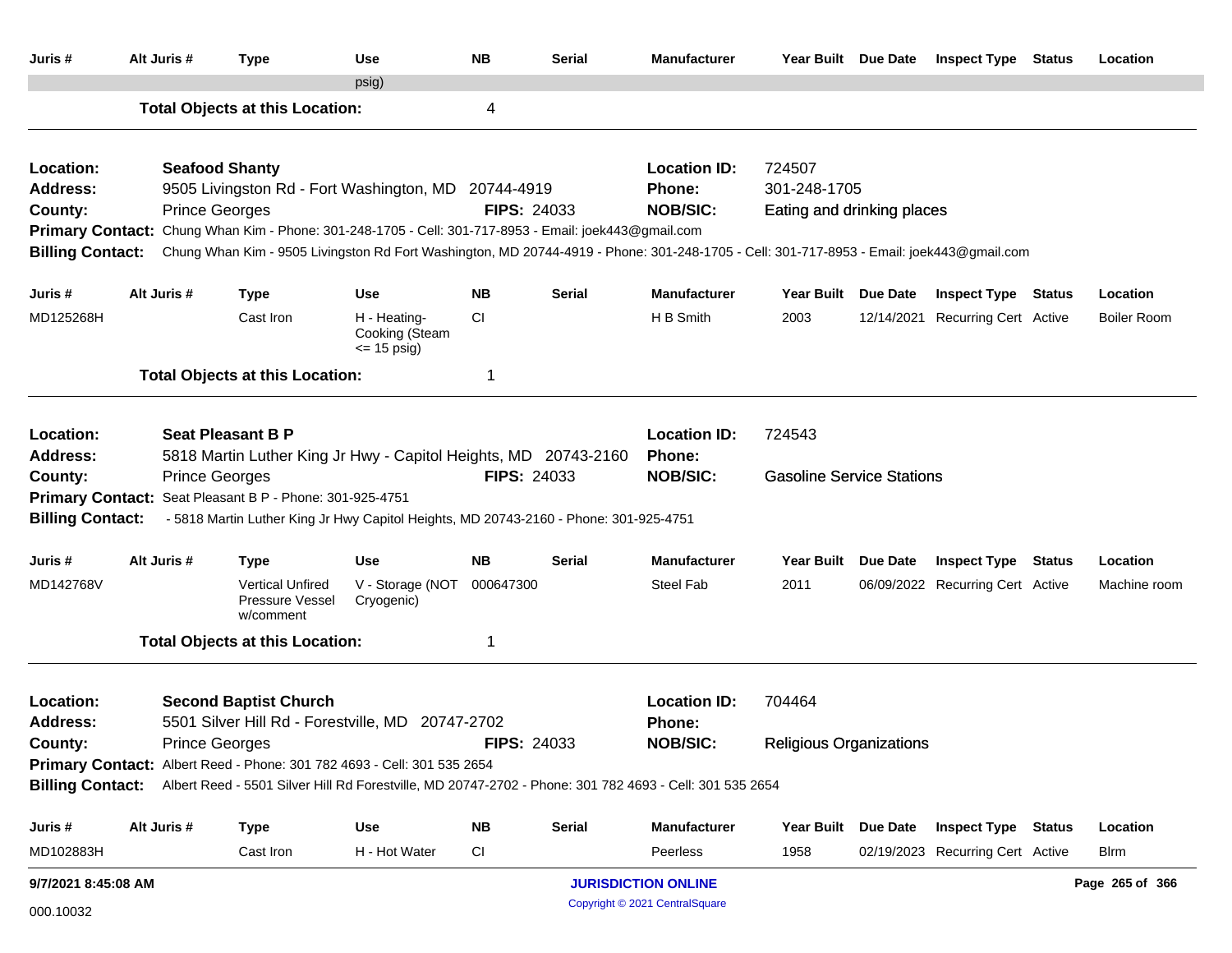| Juris #                 | Alt Juris # | <b>Type</b>                                                       | <b>Use</b>                                        | <b>NB</b>          | <b>Serial</b> | <b>Manufacturer</b> |                                    | Year Built Due Date | <b>Inspect Type Status</b>       |               | Location           |  |
|-------------------------|-------------|-------------------------------------------------------------------|---------------------------------------------------|--------------------|---------------|---------------------|------------------------------------|---------------------|----------------------------------|---------------|--------------------|--|
|                         |             |                                                                   | Heat (Water $\leq$<br>160 psig, 250 F)            |                    |               |                     |                                    |                     |                                  |               |                    |  |
|                         |             | <b>Total Objects at this Location:</b>                            |                                                   | 1                  |               |                     |                                    |                     |                                  |               |                    |  |
| Location:               |             | <b>Service Cleaners</b>                                           |                                                   |                    |               | <b>Location ID:</b> | 724631                             |                     |                                  |               |                    |  |
| <b>Address:</b>         |             | 4859 Glenn Dale Rd - Bowie, MD 20720-3585                         |                                                   |                    |               | <b>Phone:</b>       |                                    |                     |                                  |               |                    |  |
| County:                 |             | <b>Prince Georges</b>                                             |                                                   | <b>FIPS: 24033</b> |               | <b>NOB/SIC:</b>     | Apparel and other textile products |                     |                                  |               |                    |  |
|                         |             | Primary Contact: Jackson Kobe - Phone: (301) 464-0535             |                                                   |                    |               |                     |                                    |                     |                                  |               |                    |  |
| <b>Billing Contact:</b> |             | Eve - 4859 Glenn Dale Rd Bowie, MD 20720-3585 - Phone: 3014640535 |                                                   |                    |               |                     |                                    |                     |                                  |               |                    |  |
| Juris #                 | Alt Juris # | <b>Type</b>                                                       | <b>Use</b>                                        | <b>NB</b>          | <b>Serial</b> | <b>Manufacturer</b> | <b>Year Built</b>                  | <b>Due Date</b>     | <b>Inspect Type</b>              | <b>Status</b> | Location           |  |
| MD121539V               |             | Pressure Vessel<br>w/comment                                      | Horizontal Unfired V - Storage (NOT<br>Cryogenic) | 000950791          |               | Manchester          | 2000                               |                     | 11/18/2022 Recurring Cert Active |               | <b>Boiler Room</b> |  |
|                         |             | <b>Total Objects at this Location:</b>                            |                                                   | -1                 |               |                     |                                    |                     |                                  |               |                    |  |
| Location:               |             | <b>Service Tire truck Centers</b>                                 |                                                   |                    |               | <b>Location ID:</b> | 4077398                            |                     |                                  |               |                    |  |
| Address:                |             | 1402 Ritchie Marlboro Rd - Capitol Heights, MD 20743-5029         |                                                   |                    |               | <b>Phone:</b>       | 301 499 8473                       |                     |                                  |               |                    |  |
| County:                 |             | <b>Prince Georges</b>                                             |                                                   | <b>FIPS: 24033</b> |               | <b>NOB/SIC:</b>     |                                    |                     |                                  |               |                    |  |
| <b>Primary Contact:</b> |             | Tom Taylor - Cell: 301 499 8473                                   |                                                   |                    |               |                     |                                    |                     |                                  |               |                    |  |
| <b>Billing Contact:</b> |             |                                                                   |                                                   |                    |               |                     |                                    |                     |                                  |               |                    |  |
| Juris #                 | Alt Juris # | <b>Type</b>                                                       | <b>Use</b>                                        | <b>NB</b>          | <b>Serial</b> | <b>Manufacturer</b> | Year Built                         | <b>Due Date</b>     | <b>Inspect Type</b>              | <b>Status</b> | Location           |  |
| MD170114V               |             | <b>Vertical Unfired</b><br><b>Pressure Vessel</b><br>w/comment    | V - Storage (NOT<br>Cryogenic)                    | 000572247          |               | Morganton           | 2016                               |                     | 06/04/2023 Recurring Cert Active |               | <b>SHOP</b>        |  |
|                         |             | <b>Total Objects at this Location:</b>                            |                                                   | -1                 |               |                     |                                    |                     |                                  |               |                    |  |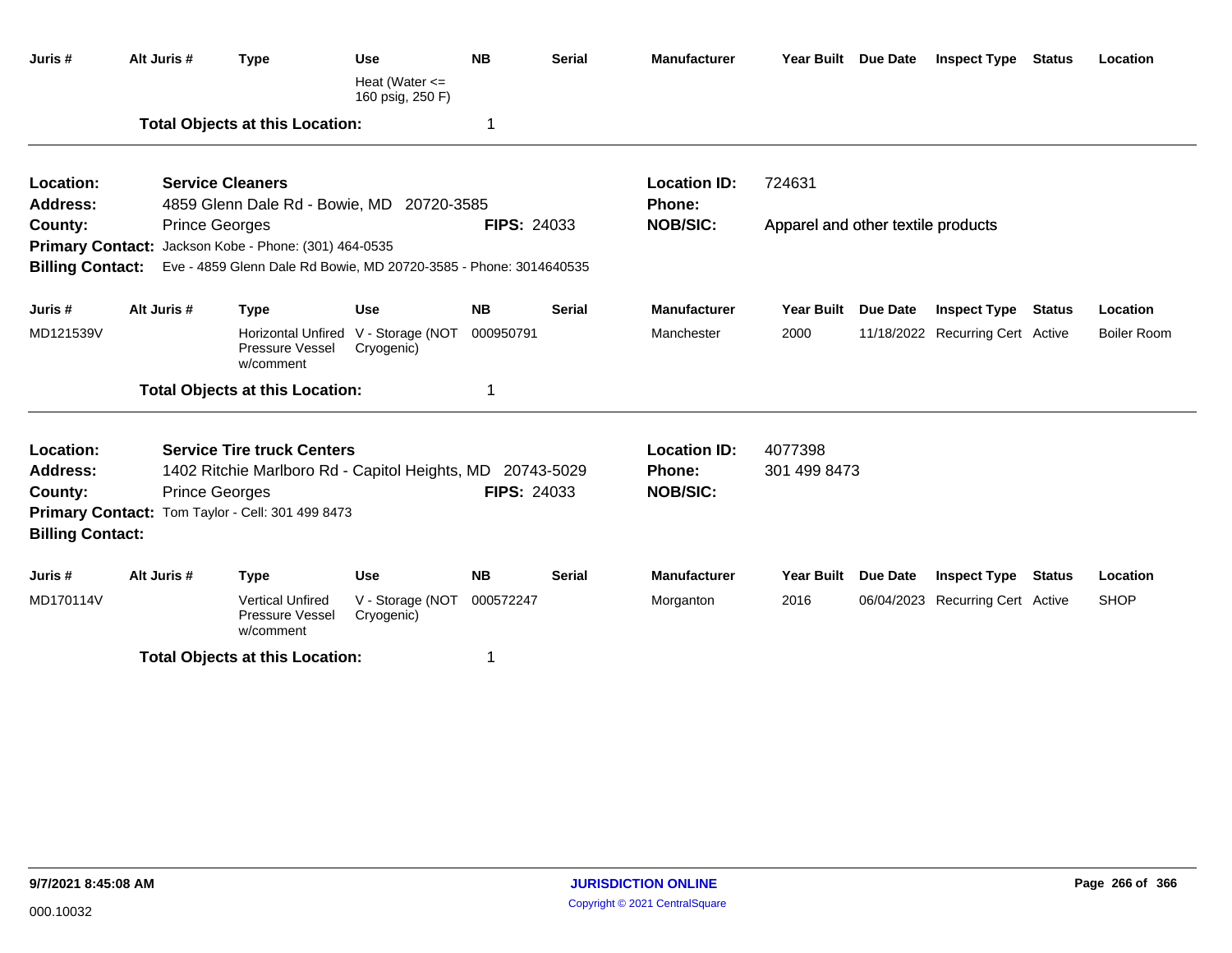| Location:<br><b>Address:</b><br>County:<br><b>Primary Contact:</b><br><b>Billing Contact:</b> |             | <b>Seven Springs Apartments</b><br>9308 Cherry Hill Rd - College Park, MD 20740-1272<br><b>Prince Georges</b><br>John Porter - Phone: 301-657-8899 - Cell: 240-994-4407 - Email: jporter@rossmgtservices.com<br>John Porter - 7910 Woodmont Ave Ste 350 Bethesda, MD 20814-7013 - Phone: 301-657-8899 - Cell: 240-994-4407 - Email: jporter@rossmgtservices.com |                                                         | <b>FIPS: 24033</b> |                                                  | <b>Location ID:</b><br><b>Phone:</b><br><b>NOB/SIC:</b>                                                                                                                                                              | 724669<br>301-345-2441<br><b>Operators of Apartment Buildings</b> |                 |                                  |        |                       |
|-----------------------------------------------------------------------------------------------|-------------|-----------------------------------------------------------------------------------------------------------------------------------------------------------------------------------------------------------------------------------------------------------------------------------------------------------------------------------------------------------------|---------------------------------------------------------|--------------------|--------------------------------------------------|----------------------------------------------------------------------------------------------------------------------------------------------------------------------------------------------------------------------|-------------------------------------------------------------------|-----------------|----------------------------------|--------|-----------------------|
| Juris #                                                                                       | Alt Juris # | <b>Type</b>                                                                                                                                                                                                                                                                                                                                                     | <b>Use</b>                                              | <b>NB</b>          | <b>Serial</b>                                    | <b>Manufacturer</b>                                                                                                                                                                                                  | <b>Year Built</b>                                                 | <b>Due Date</b> | <b>Inspect Type Status</b>       |        | Location              |
| MD151272H                                                                                     |             | <b>Water Heater</b><br>(HLW)                                                                                                                                                                                                                                                                                                                                    | H - Hot Water<br>Supply (Water <=<br>160 psig, 210 F)   | 000108315          |                                                  | <b>Bradford White</b>                                                                                                                                                                                                | 2014                                                              |                 | 05/11/2023 Recurring Cert Active |        | Building 9308-<br>514 |
|                                                                                               |             | <b>Total Objects at this Location:</b>                                                                                                                                                                                                                                                                                                                          |                                                         |                    |                                                  |                                                                                                                                                                                                                      |                                                                   |                 |                                  |        |                       |
| Location:<br><b>Address:</b><br>County:<br><b>Primary Contact:</b><br><b>Billing Contact:</b> |             | <b>Seven Springs Apartments</b><br>9314 Cherry Hill Rd - College Park, MD<br><b>Prince Georges</b><br>John Porter - Phone: 301-657-8899 - Cell: 240-994-4407 - Email: jporter@rossmgtservices.com                                                                                                                                                               | 20740-1273                                              | <b>FIPS: 24033</b> | <b>Location ID:</b><br>Phone:<br><b>NOB/SIC:</b> | 724670<br>301-345-2441<br><b>Operators of Apartment Buildings</b><br>John Porter - 7910 Woodmont Ave Ste 350 Bethesda, MD 20814-7013 - Phone: 301-657-8899 - Cell: 240-994-4407 - Email: jporter@rossmgtservices.com |                                                                   |                 |                                  |        |                       |
| Juris #                                                                                       | Alt Juris # | <b>Type</b>                                                                                                                                                                                                                                                                                                                                                     | <b>Use</b>                                              | <b>NB</b>          | <b>Serial</b>                                    | <b>Manufacturer</b>                                                                                                                                                                                                  | <b>Year Built</b>                                                 | <b>Due Date</b> | <b>Inspect Type</b>              | Status | Location              |
| MD016157H                                                                                     |             | <b>Horizontal Fire</b><br>Tube                                                                                                                                                                                                                                                                                                                                  | H - Hot Water<br>Heat (Water $\leq$<br>160 psig, 250 F) | 000029904          |                                                  | <b>Cleaver Brooks</b>                                                                                                                                                                                                | 1973                                                              |                 | 05/11/2023 Recurring Cert Active |        | <b>Central Plant</b>  |
| MD141933H                                                                                     |             | Cast Iron                                                                                                                                                                                                                                                                                                                                                       | H - Hot Water<br>Heat (Water $\leq$<br>160 psig, 250 F) | CI                 |                                                  | <b>SMITH</b>                                                                                                                                                                                                         | 2011                                                              |                 | 05/11/2023 Recurring Cert Active |        | <b>Central Plant</b>  |
| MD141934H                                                                                     |             | Cast Iron                                                                                                                                                                                                                                                                                                                                                       | H - Hot Water<br>Heat (Water $\leq$<br>160 psig, 250 F) | <b>CI</b>          |                                                  | <b>SMITH</b>                                                                                                                                                                                                         | 2011                                                              |                 | 05/11/2023 Recurring Cert Active |        | <b>Central Plant</b>  |
|                                                                                               |             | <b>Total Objects at this Location:</b>                                                                                                                                                                                                                                                                                                                          |                                                         | 3                  |                                                  |                                                                                                                                                                                                                      |                                                                   |                 |                                  |        |                       |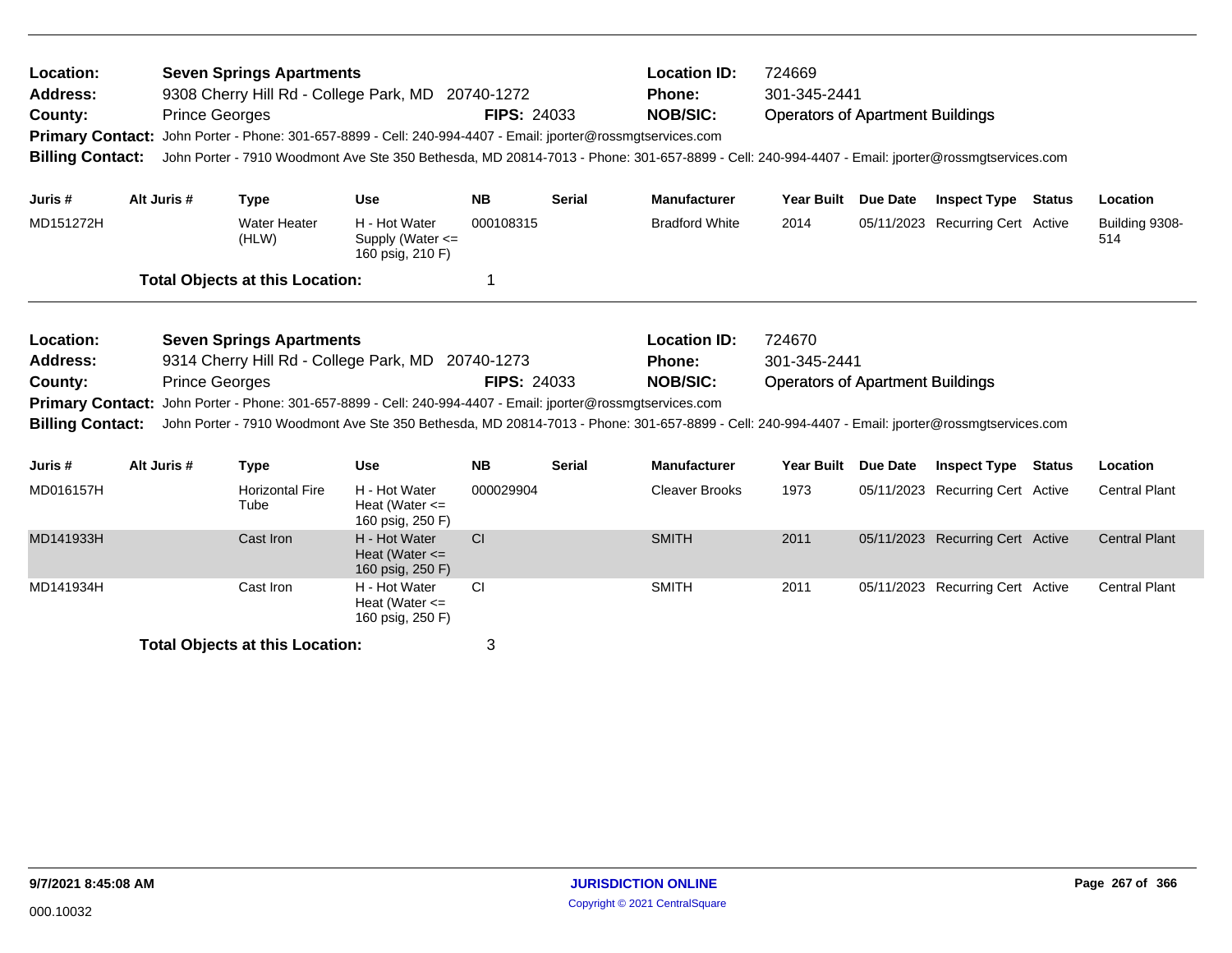| Location:<br>Address:<br>County:<br><b>Billing Contact:</b>                                                                                                                                                                                                                                                                                                                                                                  |                                                                                                                                                                                                                                                                                                                                                                                                                                   | <b>Prince Georges</b> | <b>Seven Springs Apartments</b>        | 9324 Cherry Hill Rd - College Park, MD 20740-1269<br>Primary Contact: Patrick Branch - Phone: 301-345-1622 - Cell: 240-338-0412 - Email: pbranch@rossmgtservices.com | <b>FIPS: 24033</b> |                      | <b>Location ID:</b><br><b>Phone:</b><br><b>NOB/SIC:</b> | 2001852<br><b>Operators of Apartment Buildings</b><br>John Porter - 7910 Woodmont Ave Ste 350 Bethesda, MD 20814-7013 - Phone: 301-657-8899 - Cell: 240-994-4407 - Email: jporter@rossmgtservices.com |          |                                         |  |                                      |
|------------------------------------------------------------------------------------------------------------------------------------------------------------------------------------------------------------------------------------------------------------------------------------------------------------------------------------------------------------------------------------------------------------------------------|-----------------------------------------------------------------------------------------------------------------------------------------------------------------------------------------------------------------------------------------------------------------------------------------------------------------------------------------------------------------------------------------------------------------------------------|-----------------------|----------------------------------------|----------------------------------------------------------------------------------------------------------------------------------------------------------------------|--------------------|----------------------|---------------------------------------------------------|-------------------------------------------------------------------------------------------------------------------------------------------------------------------------------------------------------|----------|-----------------------------------------|--|--------------------------------------|
| Juris #                                                                                                                                                                                                                                                                                                                                                                                                                      |                                                                                                                                                                                                                                                                                                                                                                                                                                   | Alt Juris #           | <b>Type</b>                            | <b>Use</b>                                                                                                                                                           | NΒ                 | Serial               | <b>Manufacturer</b>                                     | Year Built                                                                                                                                                                                            | Due Date | <b>Inspect Type Status</b>              |  | Location                             |
| MD162831H                                                                                                                                                                                                                                                                                                                                                                                                                    |                                                                                                                                                                                                                                                                                                                                                                                                                                   |                       | <b>Water Heater</b><br>(HLW)           | H - Hot Water<br>Supply (Water $\leq$<br>160 psig, 210 F)                                                                                                            | 000128962          |                      | Jet Glass                                               | 2018                                                                                                                                                                                                  |          | 02/11/2023 Recurring Cert Active        |  | Laundry Room                         |
|                                                                                                                                                                                                                                                                                                                                                                                                                              |                                                                                                                                                                                                                                                                                                                                                                                                                                   |                       | <b>Total Objects at this Location:</b> |                                                                                                                                                                      | -1                 |                      |                                                         |                                                                                                                                                                                                       |          |                                         |  |                                      |
| Location:<br><b>Seven Springs Apartments</b><br>9328 Cherry Hill Rd - College Park, MD 20740-1256<br><b>Address:</b>                                                                                                                                                                                                                                                                                                         |                                                                                                                                                                                                                                                                                                                                                                                                                                   |                       |                                        |                                                                                                                                                                      |                    |                      | <b>Location ID:</b><br><b>Phone:</b>                    | 3770285                                                                                                                                                                                               |          |                                         |  |                                      |
| <b>NOB/SIC:</b><br><b>Prince Georges</b><br><b>FIPS: 24033</b><br><b>Operators of Apartment Buildings</b><br>County:<br>John Porter - Phone: 301-657-8899 - Cell: 240-994-4407 - Email: jporter@rossmgtservices.com<br><b>Primary Contact:</b><br><b>Billing Contact:</b><br>John Porter - 7910 Woodmont Ave Ste 350 Bethesda, MD 20814-7013 - Phone: 301-657-8899 - Cell: 240-994-4407 - Email: jporter@rossmgtservices.com |                                                                                                                                                                                                                                                                                                                                                                                                                                   |                       |                                        |                                                                                                                                                                      |                    |                      |                                                         |                                                                                                                                                                                                       |          |                                         |  |                                      |
| Juris #                                                                                                                                                                                                                                                                                                                                                                                                                      |                                                                                                                                                                                                                                                                                                                                                                                                                                   | Alt Juris #           | <b>Type</b>                            | <b>Use</b>                                                                                                                                                           | <b>NB</b>          | Serial               | Manufacturer                                            | <b>Year Built</b>                                                                                                                                                                                     | Due Date | <b>Inspect Type Status</b>              |  | Location                             |
| MD139488H                                                                                                                                                                                                                                                                                                                                                                                                                    |                                                                                                                                                                                                                                                                                                                                                                                                                                   |                       | <b>Water Heater</b><br>(HLW)           | H - Hot Water<br>Supply (Water $\leq$<br>160 psig, 210 F)                                                                                                            | 000086657          |                      | <b>Bradford White</b>                                   | 2009                                                                                                                                                                                                  |          | 05/11/2023 Recurring Cert Active        |  | Laundry Room                         |
|                                                                                                                                                                                                                                                                                                                                                                                                                              |                                                                                                                                                                                                                                                                                                                                                                                                                                   |                       | <b>Total Objects at this Location:</b> |                                                                                                                                                                      | -1                 |                      |                                                         |                                                                                                                                                                                                       |          |                                         |  |                                      |
| Location:<br><b>Address:</b><br>County:                                                                                                                                                                                                                                                                                                                                                                                      | <b>Seven Springs Apartments</b><br>9348 Cherry Hill Rd - College Park, MD 20740-1241<br><b>Prince Georges</b><br><b>FIPS: 24033</b><br>Primary Contact: John Porter - Phone: 301-657-8899 - Cell: 240-994-4407 - Email: jporter@rossmgtservices.com<br><b>Billing Contact:</b><br>John Porter - 7910 Woodmont Ave Ste 350 Bethesda, MD 20814-7013 - Phone: 301-657-8899 - Cell: 240-994-4407 - Email: jporter@rossmgtservices.com |                       |                                        |                                                                                                                                                                      |                    |                      | <b>Location ID:</b><br>Phone:<br><b>NOB/SIC:</b>        | 724672<br>301-345-2441<br><b>Operators of Apartment Buildings</b>                                                                                                                                     |          |                                         |  |                                      |
| Juris #                                                                                                                                                                                                                                                                                                                                                                                                                      |                                                                                                                                                                                                                                                                                                                                                                                                                                   | Alt Juris #           | <b>Type</b>                            | Use                                                                                                                                                                  | <b>NB</b>          | Serial               | <b>Manufacturer</b>                                     |                                                                                                                                                                                                       |          | Year Built Due Date Inspect Type Status |  | Location                             |
| MD159757H                                                                                                                                                                                                                                                                                                                                                                                                                    |                                                                                                                                                                                                                                                                                                                                                                                                                                   |                       | Water Heater<br>(HLW)                  | H - Hot Water<br>Supply (Water <=<br>160 psig, 210 F)                                                                                                                | 000225676          |                      | A O Smith                                               | 2017                                                                                                                                                                                                  |          | 05/11/2023 Recurring Cert Active        |  | Bldg 9348-714<br>Balcony             |
| MD162483H                                                                                                                                                                                                                                                                                                                                                                                                                    |                                                                                                                                                                                                                                                                                                                                                                                                                                   |                       | <b>Water Heater</b><br>(HLW)           | H - Hot Water<br>Supply (Water <=<br>160 psig, 210 F)                                                                                                                |                    | 000123893 PH40058633 | <b>Bradford White</b>                                   | 2017                                                                                                                                                                                                  |          | 08/31/2022 Recurring Cert Active        |  | <b>Bldg 9348- Apt</b><br>312 Balcony |
|                                                                                                                                                                                                                                                                                                                                                                                                                              |                                                                                                                                                                                                                                                                                                                                                                                                                                   |                       |                                        |                                                                                                                                                                      |                    |                      |                                                         |                                                                                                                                                                                                       |          |                                         |  |                                      |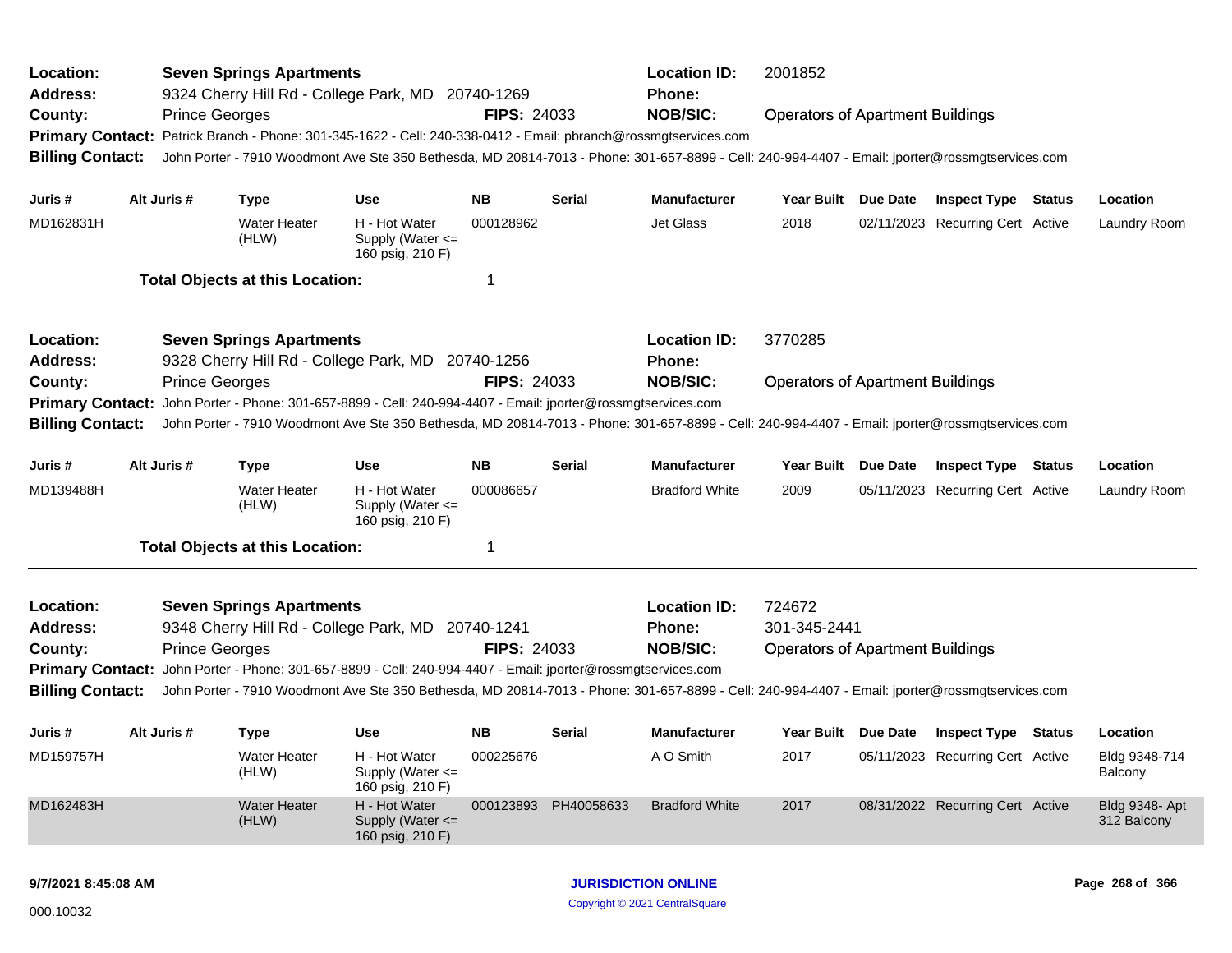| Juris #                 | Alt Juris # | <b>Type</b>                                                                                                                                     | <b>Use</b>                                                | <b>NB</b>          | <b>Serial</b>                                                                    | <b>Manufacturer</b>   | <b>Year Built</b> | Due Date        | <b>Inspect Type</b>              | <b>Status</b> | Location                 |
|-------------------------|-------------|-------------------------------------------------------------------------------------------------------------------------------------------------|-----------------------------------------------------------|--------------------|----------------------------------------------------------------------------------|-----------------------|-------------------|-----------------|----------------------------------|---------------|--------------------------|
| MD163814H               |             | <b>Water Heater</b><br>(HLW)                                                                                                                    | H - Hot Water<br>Supply (Water <=<br>160 psig, 210 F)     | 000128990          |                                                                                  | <b>Bradford White</b> | 2018              | 04/30/2023      | <b>Recurring Cert Active</b>     |               | Bldg 9348-114<br>Balcony |
|                         |             | <b>Total Objects at this Location:</b>                                                                                                          |                                                           | 3                  |                                                                                  |                       |                   |                 |                                  |               |                          |
| Location:               |             | <b>Seven Springs Apartments</b>                                                                                                                 |                                                           |                    |                                                                                  | <b>Location ID:</b>   | 724671            |                 |                                  |               |                          |
| <b>Address:</b>         |             | 9350 Cherry Hill Rd - College Park, MD 20740-1230                                                                                               |                                                           |                    |                                                                                  | Phone:                | 301-345-2441      |                 |                                  |               |                          |
| County:                 |             | <b>Prince Georges</b>                                                                                                                           |                                                           |                    | <b>NOB/SIC:</b><br><b>FIPS: 24033</b><br><b>Operators of Apartment Buildings</b> |                       |                   |                 |                                  |               |                          |
|                         |             | Primary Contact: John Porter - Phone: 301-657-8899 - Cell: 240-994-4407 - Email: jporter@rossmgtservices.com                                    |                                                           |                    |                                                                                  |                       |                   |                 |                                  |               |                          |
| <b>Billing Contact:</b> |             | John Porter - 7910 Woodmont Ave Ste 350 Bethesda, MD 20814-7013 - Phone: 301-657-8899 - Cell: 240-994-4407 - Email: jporter@rossmgtservices.com |                                                           |                    |                                                                                  |                       |                   |                 |                                  |               |                          |
| Juris #                 | Alt Juris # | <b>Type</b>                                                                                                                                     | <b>Use</b>                                                | <b>NB</b>          | <b>Serial</b>                                                                    | <b>Manufacturer</b>   | Year Built        | Due Date        | <b>Inspect Type Status</b>       |               | Location                 |
| MD119132H               |             | <b>Water Heater</b><br>(HLW)                                                                                                                    | H - Hot Water<br>Supply (Water $\leq$<br>160 psig, 210 F) | 000057842          |                                                                                  | <b>Bradford White</b> | 2002              |                 | 05/11/2023 Recurring Cert Active |               | Laundry Room             |
|                         |             | <b>Total Objects at this Location:</b>                                                                                                          |                                                           |                    |                                                                                  |                       |                   |                 |                                  |               |                          |
| Location:               |             | Shell - (Roberts)                                                                                                                               |                                                           |                    |                                                                                  | <b>Location ID:</b>   | 3930874           |                 |                                  |               |                          |
| <b>Address:</b>         |             | 16501 Ballpark Rd - Bowie, MD 20716-3681                                                                                                        |                                                           |                    |                                                                                  | Phone:                |                   |                 |                                  |               |                          |
| County:                 |             | <b>Prince Georges</b>                                                                                                                           |                                                           | <b>FIPS: 24033</b> |                                                                                  | <b>NOB/SIC:</b>       |                   |                 |                                  |               |                          |
| <b>Primary Contact:</b> |             | Shell - (Roberts)                                                                                                                               |                                                           |                    |                                                                                  |                       |                   |                 |                                  |               |                          |
| <b>Billing Contact:</b> |             | Bulk Tank Service Dept. - PO Box 5507 Rockville, MD 20855-0507 - Phone: 240-493-8405 - Cell: 301-252-0742 - Email: DFranovich@RobertsOxygen.com |                                                           |                    |                                                                                  |                       |                   |                 |                                  |               |                          |
| Juris #                 | Alt Juris # | <b>Type</b>                                                                                                                                     | <b>Use</b>                                                | <b>NB</b>          | <b>Serial</b>                                                                    | <b>Manufacturer</b>   | <b>Year Built</b> | <b>Due Date</b> | <b>Inspect Type</b>              | <b>Status</b> | Location                 |
| MD163438V               |             | <b>Vertical Unfired</b><br>Pressure Vessel<br>w/comment                                                                                         | V - Storage<br>(Cryogenic)                                | 000003245          |                                                                                  | Taylor                | 1990              |                 | 03/24/2023 Recurring Cert Active |               | Kitchen                  |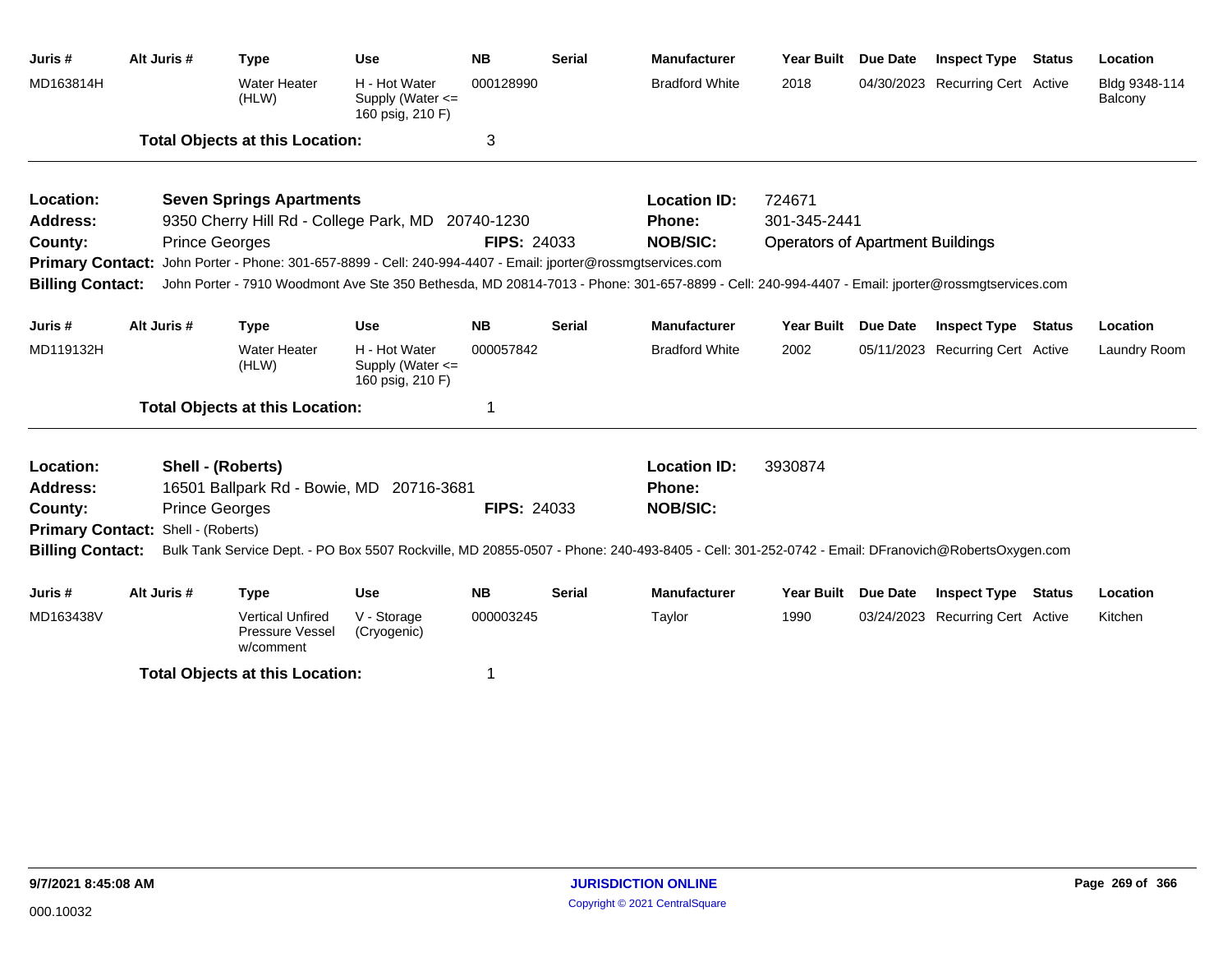| Location: | <b>Shoppers Food Warehouse Store #2635</b> |                    | <b>Location ID:</b> | 724903       |
|-----------|--------------------------------------------|--------------------|---------------------|--------------|
| Address:  | 806 Largo Center Dr - Largo, MD 20774-3705 |                    | <b>Phone:</b>       | 301-808-0129 |
| County:   | <b>Prince Georges</b>                      | <b>FIPS: 24033</b> | NOB/SIC:            | Food stores  |

Primary Contact: Deborah Ferguson - Phone: 301-808-0129 - Email: Shoppers.x.2635manager@supervalu.com

**Billing Contact:** Deborah Ferguson - 806 Largo Center Dr Largo, MD 20774-3705 - Phone: 301-808-0129 - Email: Shoppers.x.2635manager@supervalu.com

| Juris #   | Alt Juris # | Type                                                                       | <b>Use</b>  | <b>NB</b> | <b>Serial</b> | <b>Manufacturer</b> | <b>Year Built</b> | Due Date | <b>Inspect Type</b>              | Status | Location       |
|-----------|-------------|----------------------------------------------------------------------------|-------------|-----------|---------------|---------------------|-------------------|----------|----------------------------------|--------|----------------|
| MD076919V |             | Horizontal Unfired V - Storage (NOT<br>Pressure Vessel<br>w/comment        | Cryogenic)  | 000095866 |               | Frick               | 1991              |          | 05/27/2023 Recurring Cert Active |        | <b>COMP RM</b> |
| MD076920V |             | Horizontal Unfired V - Storage (NOT<br><b>Pressure Vessel</b><br>w/comment | Cryogenic)  | 000095863 |               | Frick               | 1991              |          | 05/27/2023 Recurring Cert Active |        | Motor Room     |
| MD076921V |             | Horizontal Unfired V - Storage<br><b>Pressure Vessel</b><br>w/comment      | (Cryogenic) | 000096436 |               | Frick               | 1991              |          | 05/27/2023 Recurring Cert Active |        | <b>COMP RM</b> |
| MD076922V |             | Horizontal Unfired V - Storage<br><b>Pressure Vessel</b><br>w/comment      | (Cryogenic) | 000095870 |               | Frick               | 1991              |          | 05/27/2023 Recurring Cert Active |        | <b>COMP RM</b> |
|           |             | Total Objects at this Location:                                            |             | 4         |               |                     |                   |          |                                  |        |                |

| Location:       | Sienna Creek Apts.                                            |                    | Location ID:    | 720724                                  |
|-----------------|---------------------------------------------------------------|--------------------|-----------------|-----------------------------------------|
| <b>Address:</b> | 1806 Fox St - Adelphi, MD 20783-2352                          |                    | <b>Phone:</b>   |                                         |
| County:         | <b>Prince Georges</b>                                         | <b>FIPS: 24033</b> | <b>NOB/SIC:</b> | <b>Operators of Apartment Buildings</b> |
|                 | <b>Primary Contact:</b> Karina Bertonin - Phone: 301-434-4303 |                    |                 |                                         |

**Billing Contact:** Karina Bertonin - 9408 Adelphi Rd Adelphi, MD 20783-2016 - Phone: 301-434-4303

| Juris #   | Alt Juris # | Type                                   | Use                                                     | <b>NB</b> | Serial | <b>Manufacturer</b> | <b>Year Built</b> | Due Date | <b>Inspect Type</b>              | Status | Location         |
|-----------|-------------|----------------------------------------|---------------------------------------------------------|-----------|--------|---------------------|-------------------|----------|----------------------------------|--------|------------------|
| MD139342H |             | Cast Iron                              | H - Hot Water<br>Heat (Water $\leq$<br>160 psig, 250 F) |           |        | Weil-McLain         | 2009              |          | 06/05/2023 Recurring Cert Active |        | <b>Bldg 1806</b> |
|           |             | <b>Total Objects at this Location:</b> |                                                         |           |        |                     |                   |          |                                  |        |                  |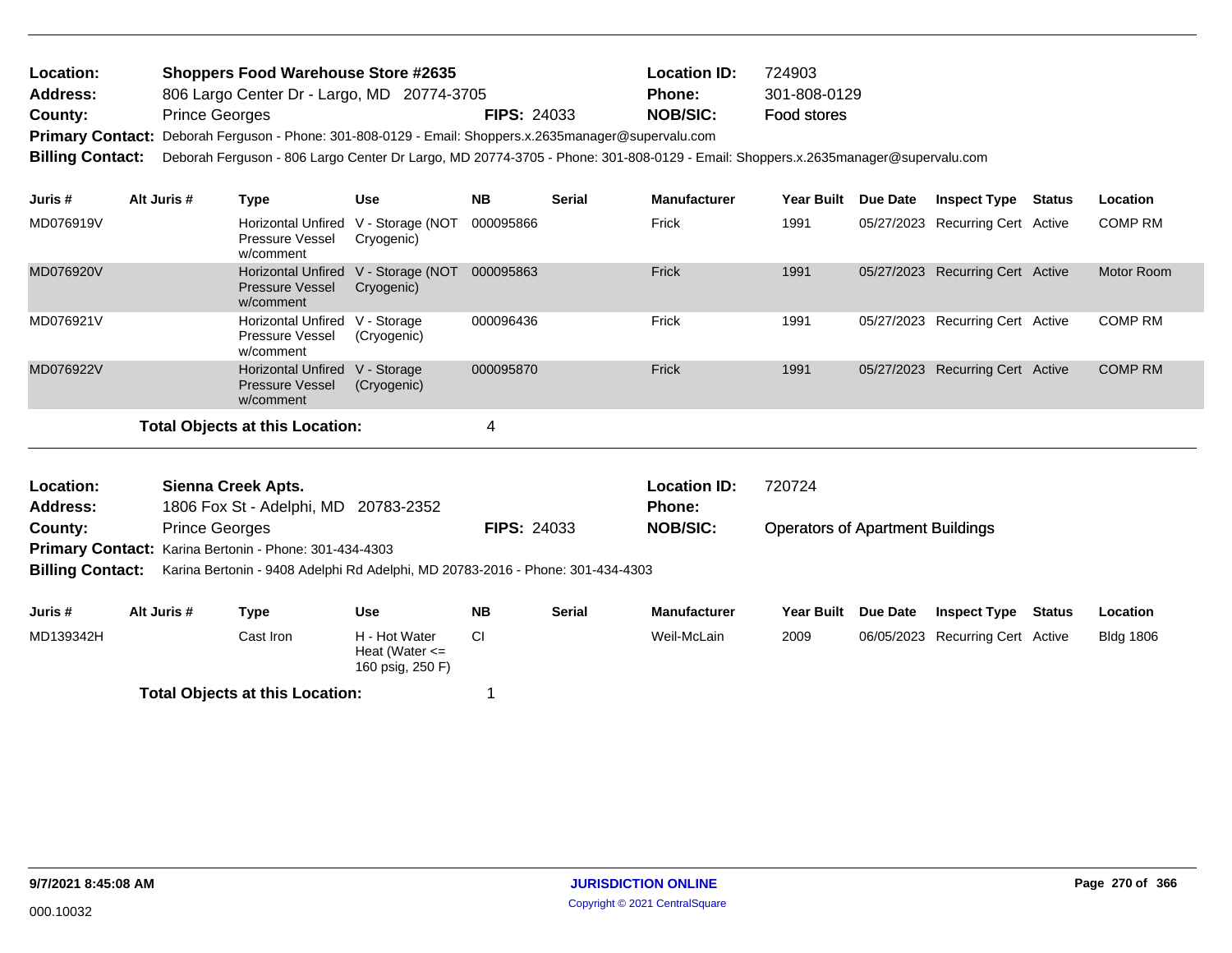| Location:<br><b>Address:</b><br>County:            | <b>Prince Georges</b>                                              | <b>Sienna Creek Apts.</b><br>1807 Fox St - Adelphi, MD 20783-2353 |                                                                                | <b>FIPS: 24033</b>                                                               |               | <b>Location ID:</b><br><b>Phone:</b><br><b>NOB/SIC:</b> | 720721<br><b>Operators of Apartment Buildings</b> |          |                                  |  |                     |
|----------------------------------------------------|--------------------------------------------------------------------|-------------------------------------------------------------------|--------------------------------------------------------------------------------|----------------------------------------------------------------------------------|---------------|---------------------------------------------------------|---------------------------------------------------|----------|----------------------------------|--|---------------------|
| <b>Primary Contact:</b><br><b>Billing Contact:</b> |                                                                    | Karina Bertonin - Phone: 301-434-4303                             | Karina Bertonin - 9408 Adelphi Rd Adelphi, MD 20783-2016 - Phone: 301-434-4303 |                                                                                  |               |                                                         |                                                   |          |                                  |  |                     |
| Juris #                                            | Alt Juris #                                                        | <b>Type</b>                                                       | <b>Use</b>                                                                     | <b>NB</b>                                                                        | <b>Serial</b> | <b>Manufacturer</b>                                     | <b>Year Built</b>                                 | Due Date | <b>Inspect Type Status</b>       |  | Location            |
| MD029783H                                          |                                                                    | Cast Iron                                                         | H - Hot Water<br>Heat (Water $\leq$<br>160 psig, 250 F)                        | CI                                                                               | 3             | Weil-McLain                                             | 1987                                              |          | 06/08/2023 Recurring Cert Active |  | 1807 Boiler<br>Room |
|                                                    |                                                                    | <b>Total Objects at this Location:</b>                            |                                                                                | 1                                                                                |               |                                                         |                                                   |          |                                  |  |                     |
| Location:<br><b>Address:</b>                       | <b>Sienna Creek Apts.</b><br>1908 Erie St - Adelphi, MD 20783-2327 |                                                                   |                                                                                |                                                                                  |               | <b>Location ID:</b><br>Phone:                           | 720720                                            |          |                                  |  |                     |
| County:<br><b>Primary Contact:</b>                 | <b>Prince Georges</b>                                              | Karina Bertonin - Phone: 301-434-4303                             |                                                                                | <b>NOB/SIC:</b><br><b>FIPS: 24033</b><br><b>Operators of Apartment Buildings</b> |               |                                                         |                                                   |          |                                  |  |                     |
| <b>Billing Contact:</b>                            |                                                                    |                                                                   | Karina Bertonin - 9408 Adelphi Rd Adelphi, MD 20783-2016 - Phone: 301-434-4303 |                                                                                  |               |                                                         |                                                   |          |                                  |  |                     |
| Juris #                                            | Alt Juris #                                                        | <b>Type</b>                                                       | <b>Use</b>                                                                     | <b>NB</b>                                                                        | <b>Serial</b> | <b>Manufacturer</b>                                     | <b>Year Built</b>                                 | Due Date | <b>Inspect Type Status</b>       |  | Location            |
| MD103827H                                          |                                                                    | Cast Iron                                                         | H - Hot Water<br>Heat (Water $\leq$<br>160 psig, 250 F)                        | <b>CI</b>                                                                        |               | Weil-McLain                                             | 1992                                              |          | 06/05/2023 Recurring Cert Active |  | <b>Blrm 1908</b>    |
| MD157496H                                          |                                                                    | <b>Water Heater</b><br>(HLW)                                      | H - Hot Water<br>Supply (Water <=<br>160 psig, 250 F)                          | 000226231                                                                        |               | A O Smith                                               | 2017                                              |          | 05/11/2023 Recurring Cert Active |  | <b>BSMT 1908</b>    |
| MD157497H                                          |                                                                    | <b>Water Heater</b><br>(HLW)                                      | H - Hot Water<br>Supply (Water <=<br>160 psig, 250 F)                          | 000203790                                                                        |               | A O Smith                                               | 2015                                              |          | 05/11/2023 Recurring Cert Active |  | <b>BSMT 1908</b>    |
|                                                    |                                                                    | <b>Total Objects at this Location:</b>                            |                                                                                | 3                                                                                |               |                                                         |                                                   |          |                                  |  |                     |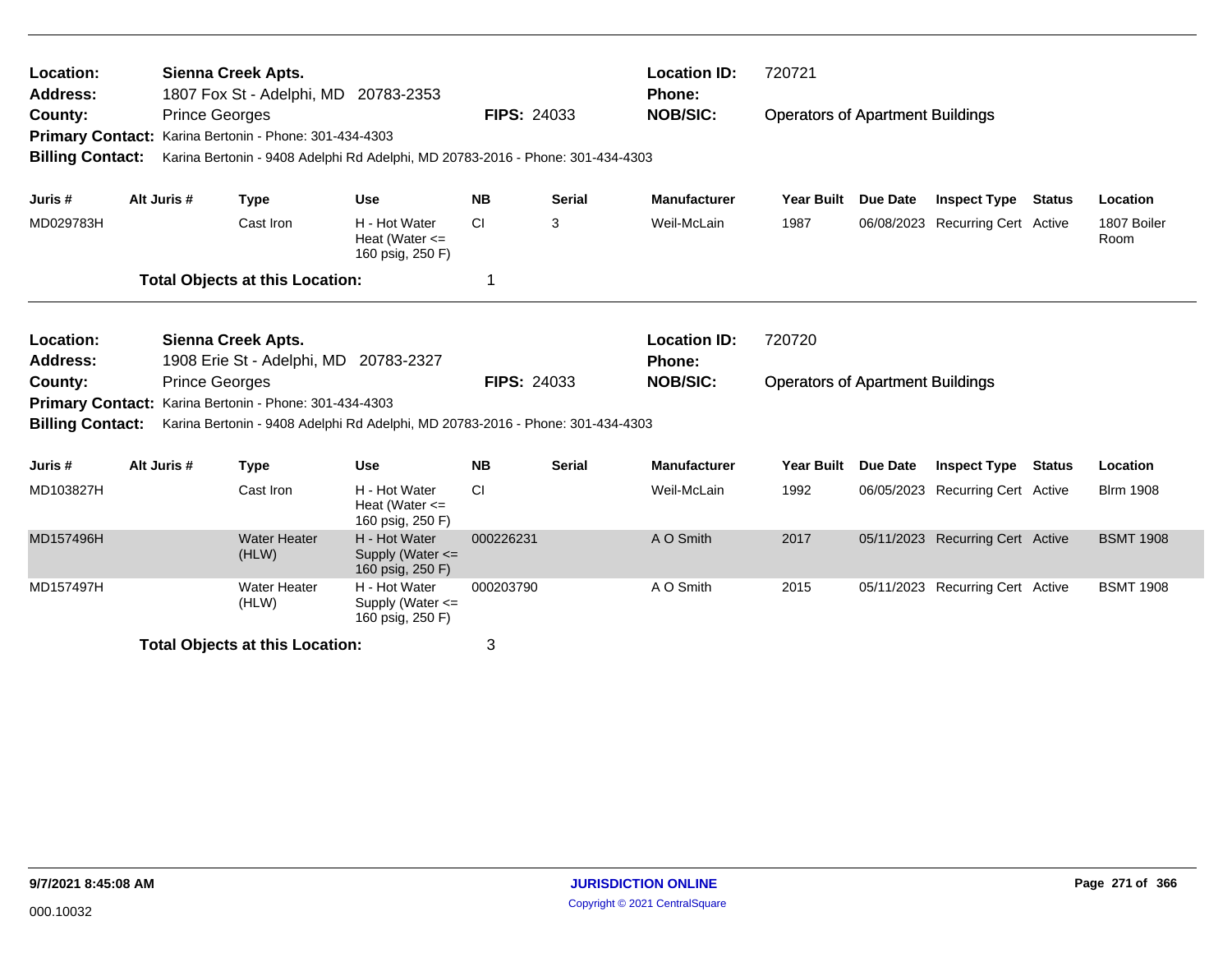| Location:<br><b>Address:</b>                                        |  |                       | <b>Silver Diner (Roberts Oxygen)</b><br>9151 Ruby Lockhart Blvd Drive - Lanham, MD 20706 |                                                           |                    |                            | <b>Location ID:</b><br><b>Phone:</b>                                                                                                            | 3987445                           |  |                                                  |                 |                            |  |
|---------------------------------------------------------------------|--|-----------------------|------------------------------------------------------------------------------------------|-----------------------------------------------------------|--------------------|----------------------------|-------------------------------------------------------------------------------------------------------------------------------------------------|-----------------------------------|--|--------------------------------------------------|-----------------|----------------------------|--|
| County:                                                             |  | <b>Prince Georges</b> |                                                                                          |                                                           | <b>FIPS: 24033</b> |                            | <b>NOB/SIC:</b>                                                                                                                                 | <b>Eating and Drinking Places</b> |  |                                                  |                 |                            |  |
| <b>Primary Contact:</b>                                             |  |                       |                                                                                          |                                                           |                    |                            | Roberts Oxygen Company (MD) - Phone: 240-493-8405 - Cell: 301-252-0742 - Email: DFranovich@RobertsOxygen.com                                    |                                   |  |                                                  |                 |                            |  |
| <b>Billing Contact:</b>                                             |  |                       |                                                                                          |                                                           |                    |                            | Bulk Tank Service Dept. - PO Box 5507 Rockville, MD 20855-0507 - Phone: 240-493-8405 - Cell: 301-252-0742 - Email: DFranovich@RobertsOxygen.com |                                   |  |                                                  |                 |                            |  |
| Juris #                                                             |  | Alt Juris #           | <b>Type</b>                                                                              | <b>Use</b>                                                | <b>NB</b>          | <b>Serial</b>              | <b>Manufacturer</b>                                                                                                                             | Year Built Due Date               |  | <b>Inspect Type Status</b>                       |                 | Location                   |  |
| MD165491V                                                           |  |                       | <b>Vertical Unfired</b><br><b>Pressure Vessel</b><br>w/comment                           | V - Storage<br>(Cryogenic)                                | 000324831          |                            | <b>CHART</b>                                                                                                                                    | 2019                              |  | 10/17/2021 Recurring Cert Active                 |                 | Outside Storage<br>Area    |  |
|                                                                     |  |                       | <b>Total Objects at this Location:</b>                                                   |                                                           | 1                  |                            |                                                                                                                                                 |                                   |  |                                                  |                 |                            |  |
| Location:                                                           |  | <b>Silver Hill BP</b> |                                                                                          |                                                           |                    |                            | <b>Location ID:</b>                                                                                                                             | 724979                            |  |                                                  |                 |                            |  |
| 3600 Saint Barnabas Rd - Suitland, MD 20746-3208<br><b>Address:</b> |  |                       |                                                                                          |                                                           |                    |                            | Phone:                                                                                                                                          |                                   |  |                                                  |                 |                            |  |
| <b>Prince Georges</b><br>County:                                    |  |                       |                                                                                          |                                                           | <b>FIPS: 24033</b> |                            | <b>NOB/SIC:</b>                                                                                                                                 |                                   |  | Automotive dealers and gasoline service stations |                 |                            |  |
| Primary Contact: Silver Hill Amoco - Phone: 3018991990              |  |                       |                                                                                          |                                                           |                    |                            |                                                                                                                                                 |                                   |  |                                                  |                 |                            |  |
| <b>Billing Contact:</b>                                             |  |                       |                                                                                          |                                                           |                    |                            |                                                                                                                                                 |                                   |  |                                                  |                 |                            |  |
| Juris #                                                             |  | Alt Juris #           | <b>Type</b>                                                                              | <b>Use</b>                                                | <b>NB</b>          | Serial                     | <b>Manufacturer</b>                                                                                                                             | Year Built Due Date               |  | <b>Inspect Type Status</b>                       |                 | Location                   |  |
| MD104287V                                                           |  |                       | <b>Vertical Unfired</b><br>Pressure Vessel<br>w/comment                                  | V - Storage (NOT<br>Cryogenic)                            | 000528389          |                            | Manchester                                                                                                                                      | 1997                              |  | 12/28/2021 Recurring Cert Active                 |                 | Car Wash                   |  |
|                                                                     |  |                       | <b>Total Objects at this Location:</b>                                                   |                                                           | 1                  |                            |                                                                                                                                                 |                                   |  |                                                  |                 |                            |  |
| Location:                                                           |  | Six Flags (Arc3)      |                                                                                          |                                                           |                    |                            | <b>Location ID:</b>                                                                                                                             | 3706605                           |  |                                                  |                 |                            |  |
| Address:                                                            |  |                       | 13710 Central Ave - Bowie, MD 20721                                                      |                                                           |                    |                            | <b>Phone:</b>                                                                                                                                   |                                   |  |                                                  |                 |                            |  |
| County:                                                             |  | <b>Prince Georges</b> |                                                                                          |                                                           | <b>FIPS: 24033</b> |                            | <b>NOB/SIC:</b>                                                                                                                                 | <b>Amusement Parks</b>            |  |                                                  |                 |                            |  |
|                                                                     |  |                       | Primary Contact: Ramar Vaughan - Phone: 240-432-8109                                     |                                                           |                    |                            |                                                                                                                                                 |                                   |  |                                                  |                 |                            |  |
|                                                                     |  |                       |                                                                                          |                                                           |                    |                            | Billing Contact: Charlie Patterson - PO Box 26269 Richmond, VA 23260-6269 - Phone: 804-644-4521 - Email: charlie.patterson@arc3gases.com        |                                   |  |                                                  |                 |                            |  |
| Juris #                                                             |  | Alt Juris #           | <b>Type</b>                                                                              | <b>Use</b>                                                | NB.                | Serial                     | <b>Manufacturer</b>                                                                                                                             |                                   |  | Year Built Due Date Inspect Type Status          |                 | Location                   |  |
| MD154964V                                                           |  |                       | Pressure Vessel<br>w/comment                                                             | Vertical Unfired V - Storage (NOT 000136067<br>Cryogenic) |                    |                            | <b>CHART</b>                                                                                                                                    | 2002                              |  | 06/15/2022 Recurring Cert Active                 |                 | Johnny Rockets-<br>Outside |  |
| MD154965V                                                           |  |                       | <b>Vertical Unfired</b><br>Pressure Vessel<br>w/comment                                  | V - Storage<br>(Cryogenic)                                | 000016967          |                            | Taylor-Wharton                                                                                                                                  | 1993                              |  | 06/15/2022 Recurring Cert Active                 |                 | Coke Kiosk - Dry<br>Park   |  |
| 9/7/2021 8:45:08 AM                                                 |  |                       |                                                                                          |                                                           |                    | <b>JURISDICTION ONLINE</b> |                                                                                                                                                 |                                   |  |                                                  | Page 272 of 366 |                            |  |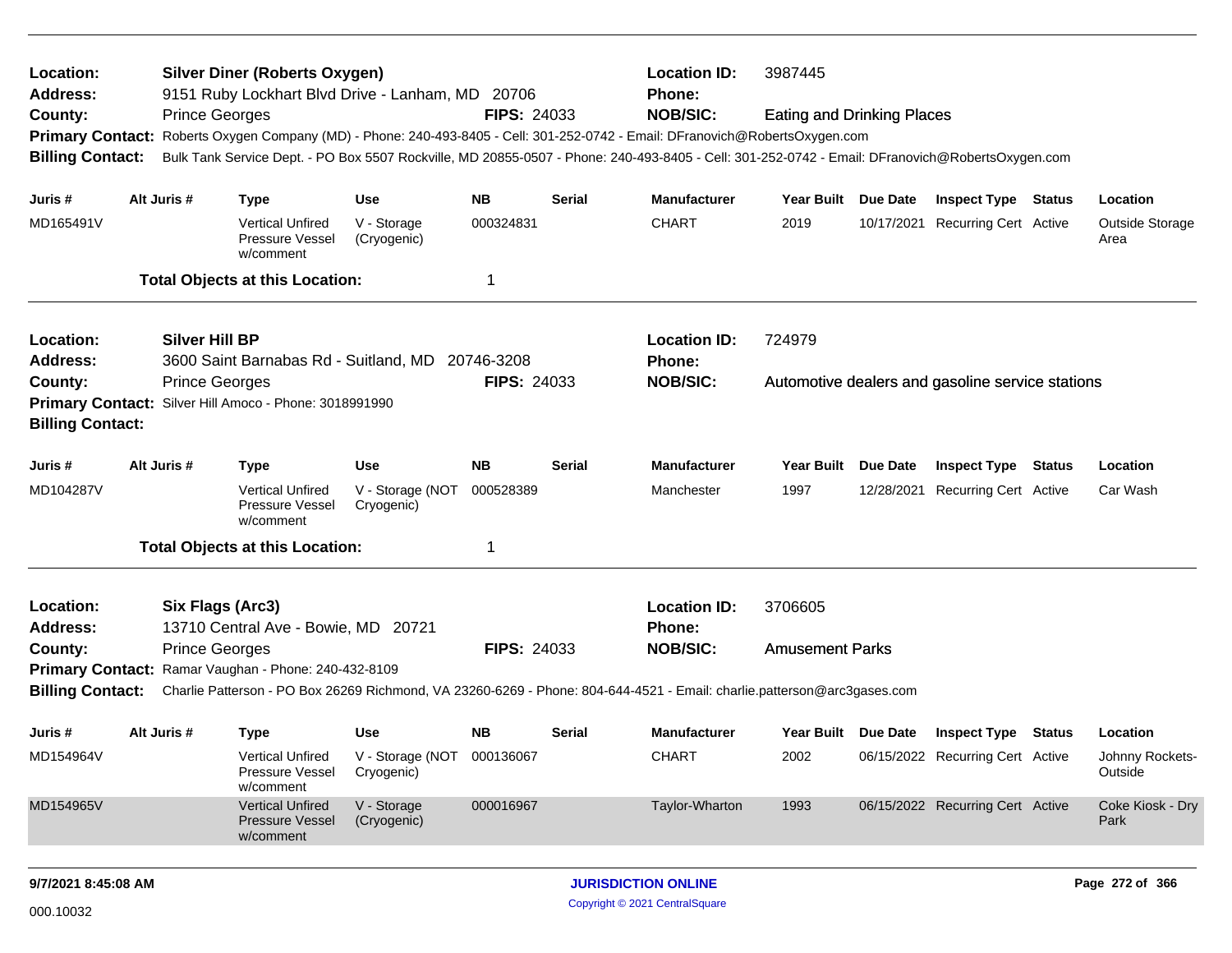| Juris #   | Alt Juris # | <b>Type</b>                                                    | <b>Use</b>                     | <b>NB</b> | <b>Serial</b> | <b>Manufacturer</b> | Year Built | <b>Due Date</b> | <b>Inspect Type</b>              | <b>Status</b> | Location                                     |
|-----------|-------------|----------------------------------------------------------------|--------------------------------|-----------|---------------|---------------------|------------|-----------------|----------------------------------|---------------|----------------------------------------------|
| MD154966V |             | <b>Vertical Unfired</b><br><b>Pressure Vessel</b><br>w/comment | V - Storage (NOT<br>Cryogenic) | 000133687 |               | <b>CHART</b>        | 2001       |                 | 06/15/2022 Recurring Cert Active |               | Chop Six -<br>Outside                        |
| MD154967V |             | <b>Vertical Unfired</b><br><b>Pressure Vessel</b><br>w/comment | V - Storage<br>(Cryogenic)     | 000136041 |               | <b>CHART</b>        | 2002       |                 | 06/15/2022 Recurring Cert Active |               | Gotham Food<br>Court - Outside               |
| MD154968V |             | <b>Vertical Unfired</b><br>Pressure Vessel<br>w/comment        | V - Storage<br>(Cryogenic)     | 000136071 |               | <b>CHART</b>        | 2002       |                 | 06/15/2022 Recurring Cert Active |               | <b>Pirate Street-</b><br>Outside             |
| MD154970V |             | <b>Vertical Unfired</b><br><b>Pressure Vessel</b><br>w/comment | V - Storage<br>(Cryogenic)     | 000136083 |               | <b>CHART</b>        | 2002       |                 | 06/15/2022 Recurring Cert Active |               | Saloon - Outside                             |
| MD154971V |             | <b>Vertical Unfired</b><br><b>Pressure Vessel</b><br>w/comment | V - Storage<br>(Cryogenic)     | 000136081 |               | <b>CHART</b>        | 2002       |                 | 06/15/2022 Recurring Cert Active |               | Chesapeak<br>Steak and Fry -<br>Inside       |
| MD154973V |             | <b>Vertical Unfired</b><br><b>Pressure Vessel</b><br>w/comment | V - Storage<br>(Cryogenic)     | 000134821 |               | <b>CHART</b>        | 2001       |                 | 06/15/2022 Recurring Cert Active |               | Coffee & Cones -<br>Outside                  |
| MD154974V |             | <b>Vertical Unfired</b><br>Pressure Vessel<br>w/comment        | V - Storage<br>(Cryogenic)     | 000134827 |               | <b>CHART</b>        | 2001       |                 | 06/15/2022 Recurring Cert Active |               | <b>Liberty Funnel</b><br>Cake - Outside      |
| MD154975V |             | <b>Vertical Unfired</b><br>Pressure Vessel<br>w/comment        | V - Storage<br>(Cryogenic)     | 000121437 |               | <b>MVE</b>          | 2000       |                 | 06/15/2022 Recurring Cert Active |               | Hurricane Funnel<br>Cake - Outside           |
| MD154976V |             | <b>Vertical Unfired</b><br><b>Pressure Vessel</b><br>w/comment | V - Storage<br>(Cryogenic)     | 000110885 |               | <b>MVE</b>          | 1999       |                 | 06/15/2022 Recurring Cert Active |               | Hurricane Hot<br>Dog - Outside               |
| MD154977V |             | <b>Vertical Unfired</b><br><b>Pressure Vessel</b><br>w/comment | V - Storage<br>(Cryogenic)     | 000151173 |               | <b>CHART</b>        | 2003       |                 | 06/15/2022 Recurring Cert Active |               | <b>Coke Kiosk</b><br>Water Park -<br>Outside |
| MD154978V |             | <b>Vertical Unfired</b><br><b>Pressure Vessel</b><br>w/comment | V - Storage<br>(Cryogenic)     | 000146987 |               | <b>CHART</b>        | 2003       |                 | 06/15/2022 Recurring Cert Active |               | <b>Water Park</b><br>Complex -<br>Outside    |
| MD154979V |             | <b>Vertical Unfired</b><br><b>Pressure Vessel</b><br>w/comment | V - Storage<br>(Cryogenic)     | 000136075 |               | <b>CHART</b>        | 2002       |                 | 06/15/2022 Recurring Cert Active |               | Gator McGee's -<br>Outside                   |
| MD154980V |             | <b>Vertical Unfired</b><br>Pressure Vessel<br>w/comment        | V - Storage<br>(Cryogenic)     | 000150809 |               | <b>CHART</b>        | 2003       |                 | 06/15/2022 Recurring Cert Active |               | Hurricane Bar -<br>Storage Room              |
| MD154981V |             | <b>Vertical Unfired</b><br><b>Pressure Vessel</b><br>w/comment | V - Storage<br>(Cryogenic)     | 000136028 |               | <b>CHART</b>        | 2002       |                 | 06/15/2022 Recurring Cert Active |               | Coke Kiosk Oak<br>Grove - Kitchen            |
| MD154982V |             | <b>Vertical Unfired</b><br>Pressure Vessel<br>w/comment        | V - Storage<br>(Cryogenic)     | 000136074 |               | <b>CHART</b>        | 2002       |                 | 06/15/2022 Recurring Cert Active |               | Coke Kiosk Oak<br>Grove - Kitchen 2          |
| MD154983V |             | <b>Vertical Unfired</b><br><b>Pressure Vessel</b><br>w/comment | V - Storage<br>(Cryogenic)     | 000021081 |               | Taylor-Wharton      | 1995       |                 | 06/15/2022 Recurring Cert Active |               | Tsunami Chicken<br>- Outside                 |
|           |             |                                                                |                                |           |               |                     |            |                 |                                  |               |                                              |

Copyright © 2021 CentralSquare 000.10032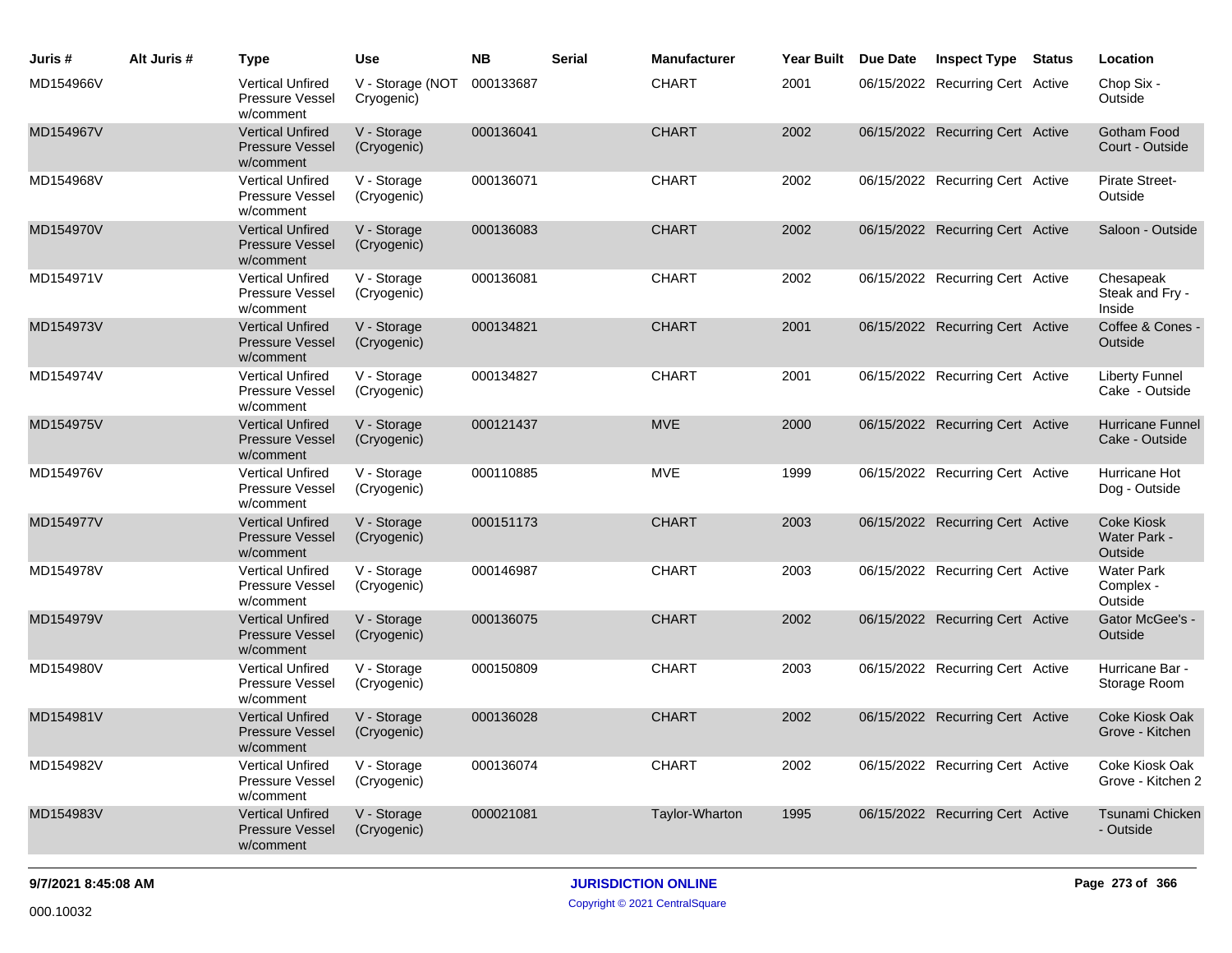| Juris #                                            | Alt Juris #           | <b>Type</b>                                                                 | <b>Use</b>                     | <b>NB</b>          | <b>Serial</b> | <b>Manufacturer</b> | <b>Year Built</b>                                         | Due Date        | <b>Inspect Type</b>              | <b>Status</b> | Location                          |
|----------------------------------------------------|-----------------------|-----------------------------------------------------------------------------|--------------------------------|--------------------|---------------|---------------------|-----------------------------------------------------------|-----------------|----------------------------------|---------------|-----------------------------------|
| MD154986V                                          |                       | <b>Vertical Unfired</b><br>Pressure Vessel<br>w/comment                     | V - Storage<br>(Cryogenic)     | 000162415          |               | <b>CHART</b>        | 2003                                                      |                 | 06/15/2022 Recurring Cert Active |               | Dippin Dots -<br>Outside          |
| MD161093V                                          |                       | <b>Vertical Unfired</b><br><b>Pressure Vessel</b><br>w/comment              | V - Storage<br>(Cryogenic)     | 000007384          |               | Taylor-Wharton      | 1991                                                      |                 | 06/16/2022 Recurring Cert Active |               | Gold Rush -<br>Outside            |
| MD161094V                                          |                       | <b>Vertical Unfired</b><br>Pressure Vessel<br>w/comment                     | V - Storage<br>(Cryogenic)     | 000002349          |               | Taylor-Wharton      | 1989                                                      |                 | 06/16/2022 Recurring Cert Active |               | Turkey Leg -<br>Outside           |
| MD166977V                                          |                       | <b>Vertical Unfired</b><br><b>Pressure Vessel</b><br>w/comment              | V - Storage<br>(Cryogenic)     | 000331550          |               | <b>CHART</b>        | 2019                                                      |                 | 06/10/2022 Recurring Cert Active |               | Heritage House -<br>Outside       |
| MD166978V                                          |                       | <b>Vertical Unfired</b><br>Pressure Vessel<br>w/comment                     | V - Storage<br>(Cryogenic)     | 000004688          |               | Taylor-Wharton      | 1988                                                      |                 | 06/10/2022 Recurring Cert Active |               | Colonial<br>Cupboard -<br>Outside |
|                                                    |                       | <b>Total Objects at this Location:</b>                                      |                                | 23                 |               |                     |                                                           |                 |                                  |               |                                   |
| Location:                                          |                       | <b>SOM-MDOT/MDTA/ICC/Eastern Operations Facility</b>                        |                                |                    |               | <b>Location ID:</b> | 3639275                                                   |                 |                                  |               |                                   |
| <b>Address:</b>                                    |                       | 13201 Konterra Dr - Laurel, MD 20707-6502                                   |                                |                    |               | Phone:              | 410-537-6929                                              |                 |                                  |               |                                   |
| County:                                            | <b>Prince Georges</b> |                                                                             |                                | <b>FIPS: 24033</b> |               | <b>NOB/SIC:</b>     | Fixed Facilities and Inspection and Weighing Services for |                 |                                  |               |                                   |
| <b>Primary Contact:</b><br><b>Billing Contact:</b> |                       | Theodore Williams - Phone: 410-537-6929 - Email: twilliams@mdta.state.md.us |                                |                    |               |                     | <b>Motor Vehicle Transportation</b>                       |                 |                                  |               |                                   |
| Juris #                                            | Alt Juris #           | <b>Type</b>                                                                 | <b>Use</b>                     | <b>NB</b>          | <b>Serial</b> | <b>Manufacturer</b> | <b>Year Built</b>                                         | <b>Due Date</b> | <b>Inspect Type</b>              | Status        | Location                          |
| MD151920V                                          |                       | <b>Vertical Unfired</b><br>Pressure Vessel<br>w/comment                     | V - Storage (NOT<br>Cryogenic) | 000566259          |               | <b>Steel Fab</b>    | 2009                                                      | 09/11/2021      | <b>Recurring Cert Active</b>     |               | <b>Back Bldg</b>                  |
| MD151921V                                          |                       | <b>Horizontal Unfired</b><br>Pressure Vessel<br>w/comment                   | V - Storage (NOT<br>Cryogenic) | 000660184          |               | <b>Steel Fab</b>    | 2011                                                      | 09/11/2021      | <b>Recurring Cert Active</b>     |               | Fluids Rm 134                     |
|                                                    |                       | <b>Total Objects at this Location:</b>                                      |                                | $\overline{2}$     |               |                     |                                                           |                 |                                  |               |                                   |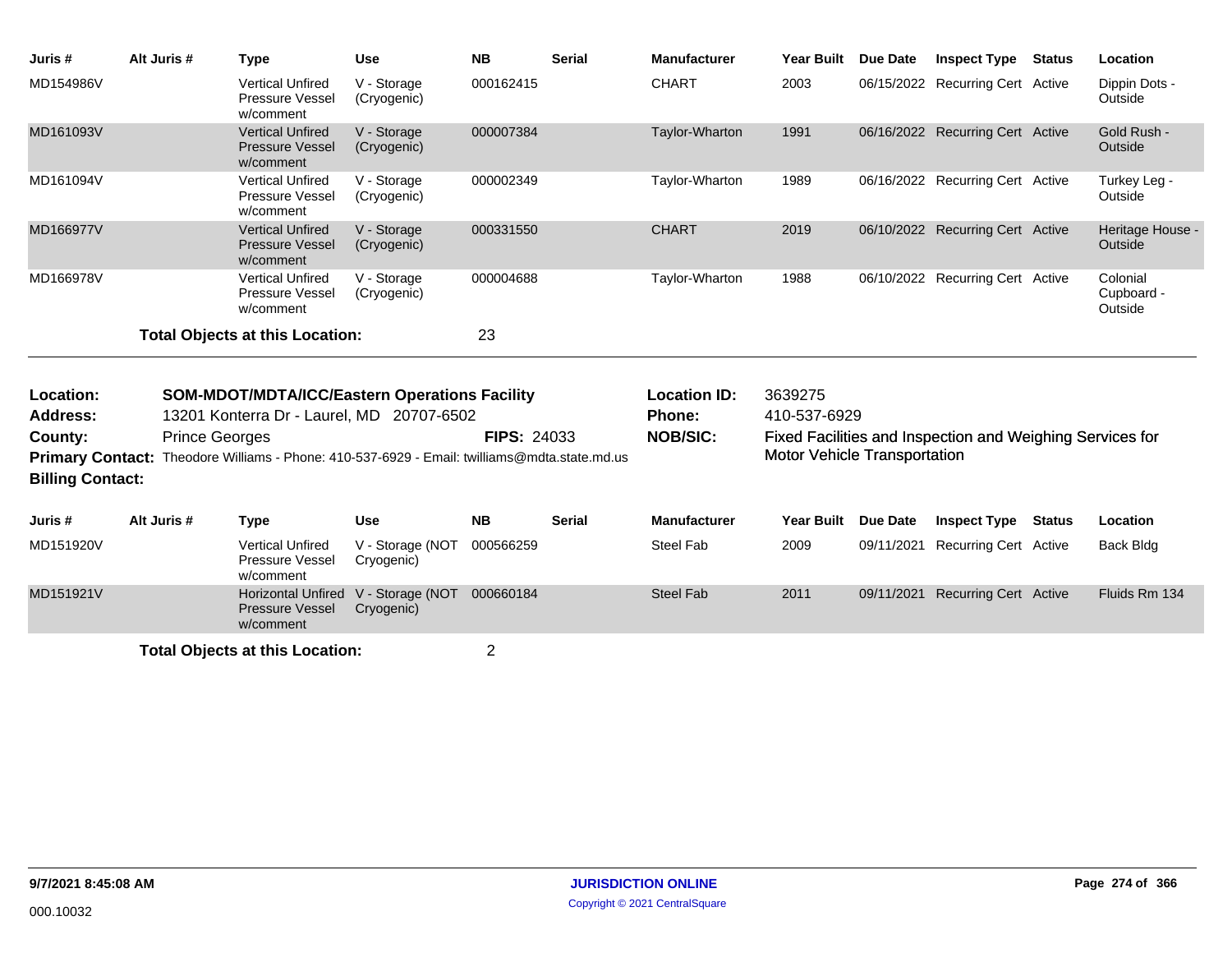| <b>SOM-MSP/State Police Barracks - L</b><br>Location:<br><b>Address:</b><br>3500 Forestville Rd - District Heights, MD 20747-4707 |    |                       |                                                                                    |                                                           | <b>Location ID:</b><br>Phone: | 717874        |                                                                                                                                                 |                          |                 |                                                  |  |                    |
|-----------------------------------------------------------------------------------------------------------------------------------|----|-----------------------|------------------------------------------------------------------------------------|-----------------------------------------------------------|-------------------------------|---------------|-------------------------------------------------------------------------------------------------------------------------------------------------|--------------------------|-----------------|--------------------------------------------------|--|--------------------|
| County:                                                                                                                           |    | <b>Prince Georges</b> |                                                                                    |                                                           | <b>FIPS: 24033</b>            |               | <b>NOB/SIC:</b>                                                                                                                                 | <b>Police Protection</b> |                 |                                                  |  |                    |
|                                                                                                                                   |    |                       | Primary Contact: Alan Rodriguez - Cell: 443-506-9664                               |                                                           |                               |               |                                                                                                                                                 |                          |                 |                                                  |  |                    |
| <b>Billing Contact:</b>                                                                                                           |    |                       |                                                                                    |                                                           |                               |               | Francisca Koduah - 7745 Washington Blvd Jessup, MD 20794-9305 - Phone: 410-379-9072 - Cell: 443-764-6034 - Email: francisca.koduah@maryland.gov |                          |                 |                                                  |  |                    |
| Juris #                                                                                                                           |    | Alt Juris #           | <b>Type</b>                                                                        | <b>Use</b>                                                | NB.                           | Serial        | <b>Manufacturer</b>                                                                                                                             | Year Built Due Date      |                 | <b>Inspect Type Status</b>                       |  | Location           |
| MD035426V                                                                                                                         |    |                       | <b>Vertical Unfired</b><br>Pressure Vessel<br>w/comment                            | V - Storage (NOT<br>Cryogenic)                            | 000466709                     |               | Kargard                                                                                                                                         | 1970                     | 07/08/2021      | <b>Recurring Cert Active</b>                     |  | <b>Boiler Room</b> |
| MD139725H                                                                                                                         |    |                       | <b>Vertical Water</b><br>Tube                                                      | H - Hot Water<br>Heat (Water $\leq$<br>160 psig, 250 F)   | 000110896                     |               | Fulton                                                                                                                                          | 2010                     |                 | 07/08/2021 Recurring Cert Active                 |  | <b>Boiler Room</b> |
|                                                                                                                                   |    |                       | <b>Total Objects at this Location:</b>                                             |                                                           | $\overline{2}$                |               |                                                                                                                                                 |                          |                 |                                                  |  |                    |
|                                                                                                                                   |    |                       |                                                                                    |                                                           |                               |               |                                                                                                                                                 |                          |                 |                                                  |  |                    |
| Location:                                                                                                                         |    |                       | SOM-UMD/Univ of MD-CollegPk/Bldg 026/S Dining                                      |                                                           |                               |               | <b>Location ID:</b>                                                                                                                             | 1642343                  |                 |                                                  |  |                    |
| Address:                                                                                                                          |    |                       | 4230 Lehigh Rd - College Park, MD 20740-3313                                       |                                                           |                               |               | <b>Phone:</b>                                                                                                                                   | 301-314-2499             |                 |                                                  |  |                    |
| County:                                                                                                                           |    | <b>Prince Georges</b> |                                                                                    |                                                           | <b>FIPS: 24033</b>            |               | <b>NOB/SIC:</b>                                                                                                                                 |                          |                 | Colleges, Universities, and Professional Schools |  |                    |
|                                                                                                                                   |    |                       | <b>Primary Contact:</b> Tracy Jones - Phone: 301-314-2499 - Email: tjones@cocm.com |                                                           |                               |               |                                                                                                                                                 |                          |                 |                                                  |  |                    |
| <b>Billing Contact:</b>                                                                                                           |    |                       |                                                                                    |                                                           |                               |               | Tracy Jones - 4250 Lehigh Rd Ste 1101 College Park, MD 20740-3325 - Phone: 301-314-2499 - Email: tjones@cocm.com                                |                          |                 |                                                  |  |                    |
| Juris #                                                                                                                           |    | Alt Juris #           | <b>Type</b>                                                                        | Use                                                       | <b>NB</b>                     | <b>Serial</b> | <b>Manufacturer</b>                                                                                                                             | <b>Year Built</b>        | <b>Due Date</b> | <b>Inspect Type Status</b>                       |  | Location           |
| MD154926H                                                                                                                         |    |                       | <b>Vertical Fire Tube</b>                                                          | H - Hot Water<br>Supply (Water $\leq$<br>160 psig, 210 F) | 000127033                     |               | <b>PVI</b> Industries                                                                                                                           | 2009                     |                 | 06/10/2022 Recurring Cert Active                 |  | 4230 BLDG 7        |
| MD154927H                                                                                                                         |    |                       | <b>Horizontal Water</b><br>Tube                                                    | H - Hot Water<br>Supply (Water $\leq$<br>160 psig, 210 F) | 000127034                     |               | <b>PVI</b> Industries                                                                                                                           | 2009                     |                 | 06/10/2022 Recurring Cert Active                 |  | 4230 BLDG 7        |
| MD161683H                                                                                                                         |    |                       | <b>Water Heater</b><br>(HLW)                                                       | H - Hot Water<br>Supply (Water <=<br>160 psig, 210 F)     | 000144705                     |               | <b>PVI</b> Industries                                                                                                                           | 2017                     |                 | 06/07/2022 Recurring Cert Active                 |  | Bldg 1             |
| MD161684H                                                                                                                         | #2 |                       | <b>Water Heater</b><br>(HLW)                                                       | H - Hot Water<br>Supply (Water $\leq$<br>160 psig, 210 F) | 000144709                     |               | <b>PVI</b> Industries                                                                                                                           | 2017                     |                 | 06/07/2022 Recurring Cert Active                 |  | Bldg 1             |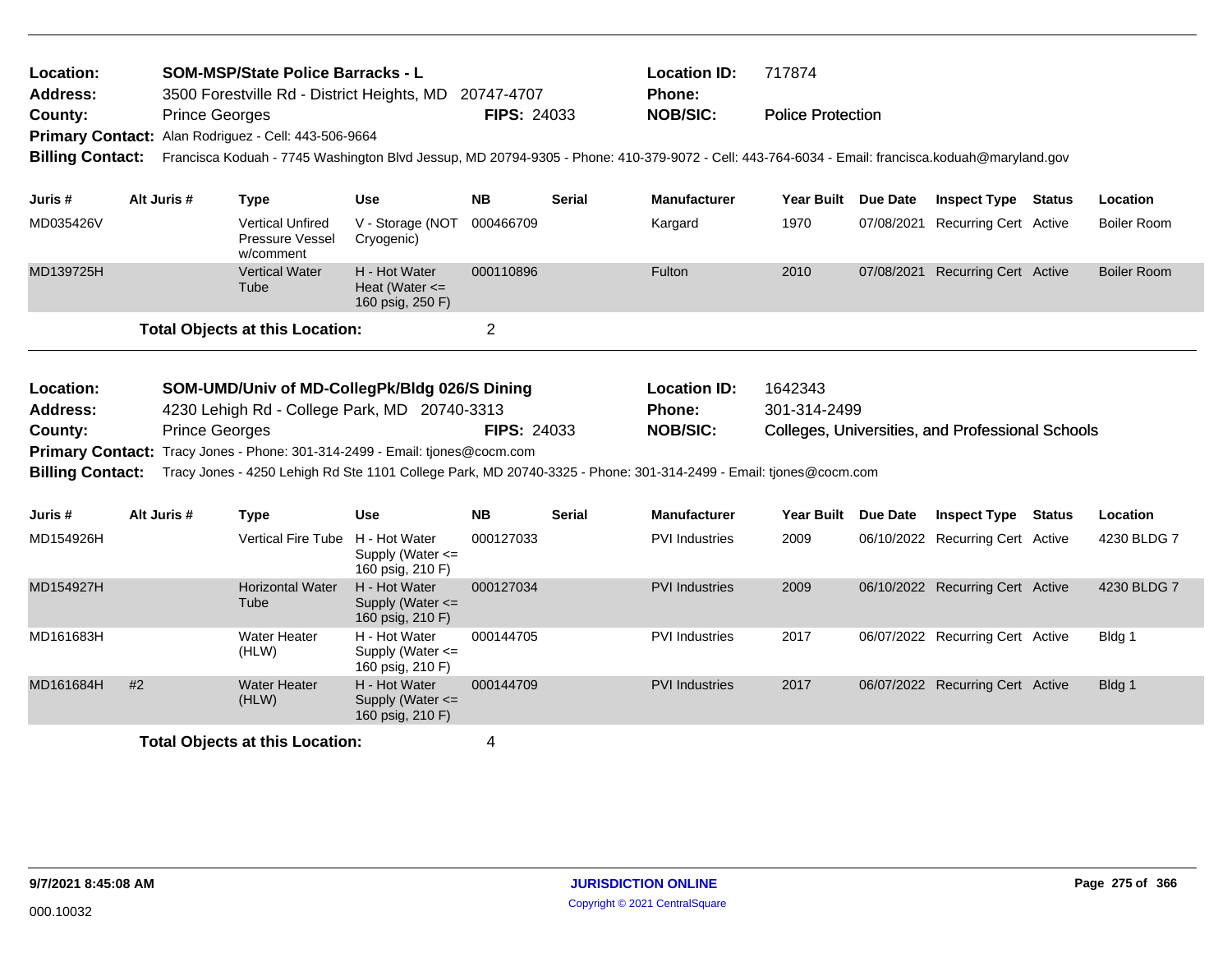| Location:       | SOM-UMD/Univ of MD-CollegPk/Bldg 091/Chemistry                                                 |                    | <b>Location ID:</b> | 727653                                           |
|-----------------|------------------------------------------------------------------------------------------------|--------------------|---------------------|--------------------------------------------------|
| <b>Address:</b> | 7950 Baltimore Ave - College Park, MD 20742-0001                                               |                    | Phone:              |                                                  |
| County:         | <b>Prince Georges</b>                                                                          | <b>FIPS: 24033</b> | <b>NOB/SIC:</b>     | Colleges, Universities, and Professional Schools |
|                 | Primary Contact: Daniel Narh - Phone: 301-405-1108 - Cell: 301-448-2798 - Email: dnarh@umd.edu |                    |                     |                                                  |

**Billing Contact:** Daniel Narh - 7950 Baltimore Ave Elkins Bldg College Park, MD 20742-0001 - Phone: 301-405-1108 - Cell: 301-448-2798 - Email: dnarh@umd.edu

| Juris#          | Alt Juris #           | <b>Type</b>                                                      | <b>Use</b>                                             | <b>NB</b>          | <b>Serial</b> | <b>Manufacturer</b>     | <b>Year Built</b> | Due Date   | <b>Inspect Type</b>                              | <b>Status</b> | Location                                       |
|-----------------|-----------------------|------------------------------------------------------------------|--------------------------------------------------------|--------------------|---------------|-------------------------|-------------------|------------|--------------------------------------------------|---------------|------------------------------------------------|
| MD035390V       |                       | Heat Exchanger -<br>Shell and Tube                               | V - Process-Heat<br><b>Transfer-Other</b><br>w/comment | 000005383          |               | Aerco                   | 1967              | 12/10/2021 | <b>Recurring Cert Active</b>                     |               | Bldg 091 Rm<br>B0101                           |
| MD035391V       |                       | Heat Exchanger -<br>Shell and Tube                               | V - Process-Heat<br>Transfer-Other<br>w/comment        | 000005384          |               | Aerco                   | 1967              | 12/10/2021 | <b>Recurring Cert Active</b>                     |               | Bldg 091 Rm<br>B0101                           |
| MD035528V       |                       | Heat Exchanger -<br>Shell and Tube                               | V - Process-Heat<br><b>Transfer-Other</b><br>w/comment | 000067375          |               | Richmond<br>Engineering | 1973              | 12/10/2021 | Recurring Cert Active                            |               | Bldg 091 Rm<br>0515                            |
| MD035529V       |                       | Heat Exchanger -<br>Shell and Tube                               | V - Process-Heat<br><b>Transfer-Other</b><br>w/comment | 000067368          |               | Richmond<br>Engineering | 1973              | 12/10/2021 | <b>Recurring Cert Active</b>                     |               | Bldg 091 Rm<br>0515                            |
| MD035530V       |                       | Heat Exchanger -<br>Shell and Tube                               | V - Process-Heat<br><b>Transfer-Other</b><br>w/comment | 000067376          |               | Richmond<br>Engineering | 1973              | 12/10/2021 | <b>Recurring Cert Active</b>                     |               | Bldg 091 Rm<br>0515                            |
| MD072120V       |                       | <b>Horizontal Unfired</b><br><b>Pressure Vessel</b><br>w/comment | V - Storage (NOT<br>Cryogenic)                         | 000394548          |               | Manchester              | 1984              | 12/10/2021 | <b>Recurring Cert Active</b>                     |               | Bldg 091 Rm<br>0515                            |
| MD094687V       |                       | <b>Pressure Vessel</b><br>w/comment                              | Horizontal Unfired V - Storage (NOT<br>Cryogenic)      | 000053793          |               | <b>Steel Fab</b>        | 1993              | 12/10/2021 | <b>Recurring Cert Active</b>                     |               | Bldg 091 Rm<br>B0101                           |
| MD153486V       |                       | <b>Vertical Unfired</b><br><b>Pressure Vessel</b><br>w/comment   | V - Storage (NOT<br>Cryogenic)                         | 000758976          |               | <b>Steel Fab</b>        | 2014              | 12/10/2021 | <b>Recurring Cert Active</b>                     |               | <b>Bldg 091</b><br><b>Chemistry Rm</b><br>0515 |
|                 |                       | <b>Total Objects at this Location:</b>                           |                                                        | 8                  |               |                         |                   |            |                                                  |               |                                                |
| Location:       |                       | SOM-UMD/Univ of MD-CollegPk/Bldg 228/IDEA Factory                |                                                        |                    |               | <b>Location ID:</b>     | 727636            |            |                                                  |               |                                                |
| <b>Address:</b> |                       | 4462 Stadium Dr - College Park, MD 20742-0001                    |                                                        |                    |               | <b>Phone:</b>           |                   |            |                                                  |               |                                                |
| County:         | <b>Prince Georges</b> |                                                                  |                                                        | <b>FIPS: 24033</b> |               | <b>NOB/SIC:</b>         |                   |            | Colleges, Universities, and Professional Schools |               |                                                |

| County: | <b>Prince Georges</b>                                                              | <b>FIPS: 24033</b> | <b>NOB/SIC:</b> |
|---------|------------------------------------------------------------------------------------|--------------------|-----------------|
|         | <b>Primary Contact:</b> John Jarboe - Phone: 301-405-7040 - Email: jjarboe@umd.edu |                    |                 |

**Billing Contact:** Daniel Pierce - 4462 Stadium Dr College Park, MD 20742-0001 - Phone: 301-405-7040 - Email: dpierce2@umd.edu

| Juris #   | Alt Juris #     | Type                  | Use                                   | NΒ        | Serial | <b>Manufacturer</b>   | Year Built Due Date | <b>Inspect Type</b>              | <b>Status</b> | Location             |
|-----------|-----------------|-----------------------|---------------------------------------|-----------|--------|-----------------------|---------------------|----------------------------------|---------------|----------------------|
| MD153377H | <b>GWH-B1-1</b> | Water Heater<br>(HLW) | H - Hot Water<br>Supply (Water $\leq$ | 000135668 |        | <b>PVI</b> Industries | 2013                | 04/30/2023 Recurring Cert Active |               | PENTHOUSE<br>MECH RM |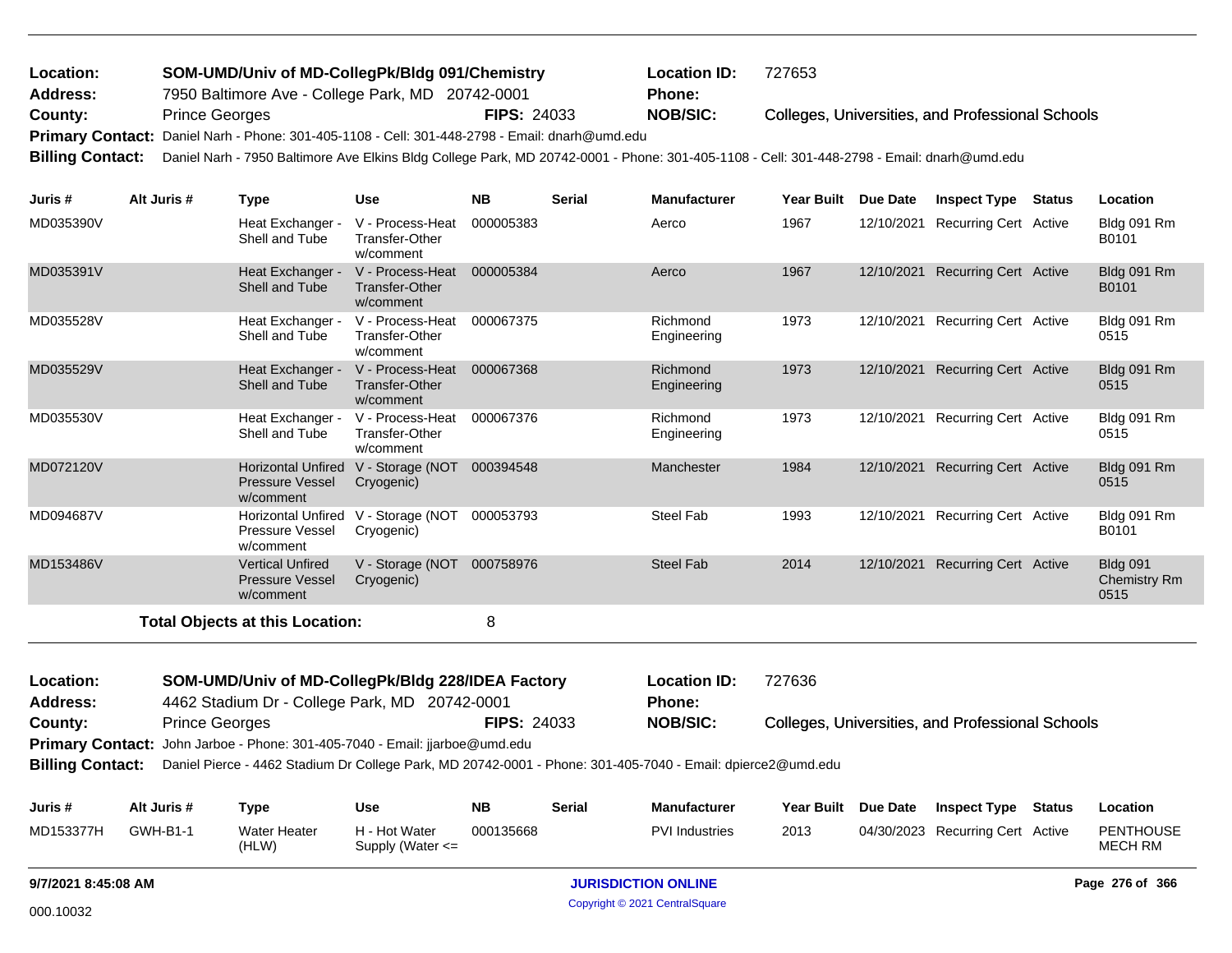| Juris #   | Alt Juris #     | <b>Type</b>                                                    | Use                                                        | <b>NB</b> | <b>Serial</b>         | Manufacturer            | Year Built Due Date | <b>Inspect Type</b>              | <b>Status</b> | Location                           |
|-----------|-----------------|----------------------------------------------------------------|------------------------------------------------------------|-----------|-----------------------|-------------------------|---------------------|----------------------------------|---------------|------------------------------------|
| MD153378H | $B-R-3$         | Vertical Fire Tube H - Hot Water                               | 160 psig, 210 F)<br>Heat (Water $\leq$<br>160 psig, 250 F) | 000062933 |                       | Aerco                   | 2013                | 04/30/2023 Recurring Cert Active |               | <b>PENTHOUSE</b><br><b>MECH RM</b> |
| MD153379H | $B-R-2$         | Vertical Fire Tube H - Hot Water                               | Heat (Water $\leq$<br>160 psig, 250 F)                     | 000062934 |                       | Aerco                   | 2013                | 04/30/2023 Recurring Cert Active |               | <b>PENTHOUSE</b><br><b>MECH RM</b> |
| MD153398H | $B-R-2$         | <b>Vertical Fire Tube</b>                                      | H - Hot Water<br>Heat (Water $\leq$<br>160 psig, 250 F)    | 000062935 |                       | Aero                    | 2013                | 04/30/2023 Recurring Cert Active |               | <b>PENTHOUSE</b><br><b>MECH RM</b> |
| MD154858H | <b>GWH-B1-2</b> | <b>Water Heater</b><br>(HLW)                                   | H - Hot Water<br>Supply (Water <=<br>160 psig, 210 F)      | 000135667 |                       | <b>PVI</b> Industries   | 2013                | 04/30/2023 Recurring Cert Active |               | <b>PENTHOUSE</b><br><b>MECH RM</b> |
| MD170527V |                 | <b>Vertical Unfired</b><br><b>Pressure Vessel</b><br>w/comment | V - Storage<br>(Cryogenic)                                 | 000074550 |                       | Cemline                 | 2020                | 08/12/2023 Recurring Cert Active |               | <b>PENTHOUSE</b><br>5th FLOOR      |
| MD170528V |                 | <b>Vertical Unfired</b><br><b>Pressure Vessel</b><br>w/comment | V - Storage (NOT<br>Cryogenic)                             |           | 000102479 C53655872   | Patterson Kelley        | 2020                | 08/12/2023 Recurring Cert Active |               | <b>PENTHOUSE</b><br>5th FLOOR      |
| MD170529V |                 | <b>Vertical Unfired</b><br><b>Pressure Vessel</b><br>w/comment | V - Storage (NOT 000102478 C534558 7 1<br>Cryogenic)       |           |                       | Patterson Kelley        | 2020                | 08/12/2023 Recurring Cert Active |               | <b>PENTHOUSE</b><br>5th FLOOR      |
| MD170530V |                 | <b>Vertical Unfired</b><br><b>Pressure Vessel</b><br>w/comment | V - Storage (NOT<br>Cryogenic)                             |           | 000102477 C536558 1 2 | Patterson Kelley        | 2020                | 08/12/2023 Recurring Cert Active |               | <b>PENTHOUSE</b><br>5th FLOOR      |
| MD170531V |                 | <b>Vertical Unfired</b><br><b>Pressure Vessel</b><br>w/comment | V - Storage (NOT 000102476 C536558 1 1<br>Cryogenic)       |           |                       | <b>Patterson Kelley</b> | 2020                | 08/12/2023 Recurring Cert Active |               | <b>PENTHOUSE</b><br>5th FLOOR      |
| MD170532V |                 | <b>Vertical Unfired</b><br>Pressure Vessel<br>w/comment        | V - Storage (NOT<br>Cryogenic)                             | 000468157 |                       | <b>TACO</b>             | 2020                | 08/12/2023 Recurring Cert Active |               | <b>PENTHOUSE</b><br>5th FLOOR      |
| MD170533V |                 | <b>Vertical Unfired</b><br><b>Pressure Vessel</b><br>w/comment | V - Storage (NOT 000468158<br>Cryogenic)                   |           |                       | <b>TACO</b>             | 2020                | 08/12/2023 Recurring Cert Active |               | <b>PENTHOUSE</b><br>5th FLOOR      |
| MD170534V |                 | <b>Vertical Unfired</b><br>Pressure Vessel<br>w/comment        | V - Storage (NOT<br>Cryogenic)                             | 000468164 |                       | <b>TACO</b>             | 2020                | 08/12/2023 Recurring Cert Active |               | <b>PENTHOUSE</b><br>5th FLOOR      |
| MD170535V |                 | <b>Vertical Unfired</b><br><b>Pressure Vessel</b><br>w/comment | V - Storage (NOT 000468163<br>Cryogenic)                   |           |                       | <b>TACO</b>             | 2020                | 08/12/2023 Recurring Cert Active |               | <b>PENTHOUSE</b><br>5th FLOOR      |
| MD170536V |                 | <b>Vertical Unfired</b><br>Pressure Vessel<br>w/comment        | V - Storage (NOT 000468408<br>Cryogenic)                   |           |                       | <b>TACO</b>             | 2020                | 08/12/2023 Recurring Cert Active |               | <b>PENTHOUSE</b><br>5th FLOOR      |
| MD170537V |                 | <b>Vertical Unfired</b><br><b>Pressure Vessel</b><br>w/comment | V - Storage (NOT 000468406<br>Cryogenic)                   |           |                       | <b>TACO</b>             | 2020                | 08/12/2023 Recurring Cert Active |               | <b>PENTHOUSE</b><br>5th FLOOR      |
| MD170538V |                 | Vertical Unfired<br>Pressure Vessel                            | V - Storage (NOT 000468407<br>Cryogenic)                   |           |                       | <b>TACO</b>             | 2020                | 08/12/2023 Recurring Cert Active |               | <b>PENTHOUSE</b><br>5th FLOOR      |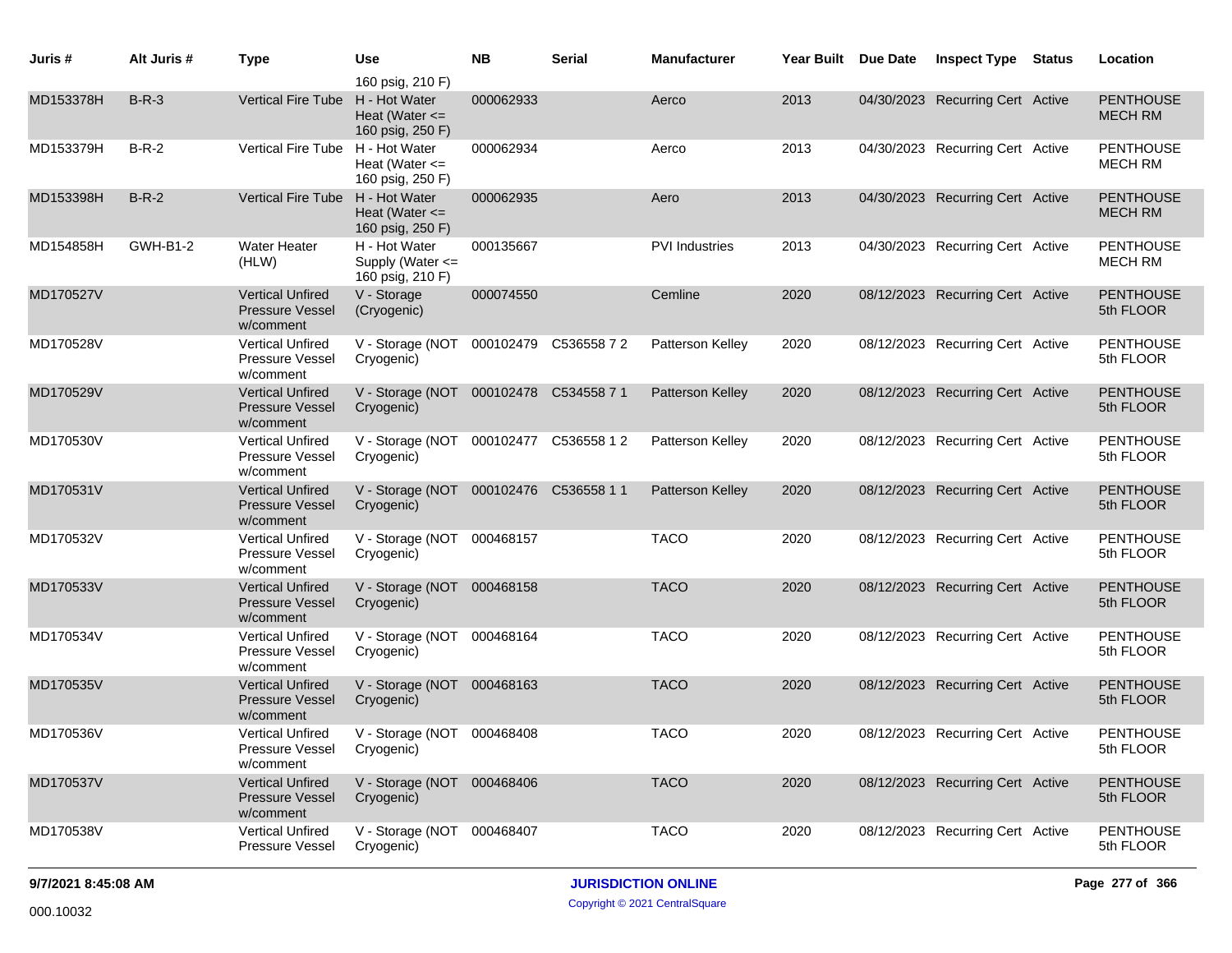| Juris #                 | Alt Juris #           | <b>Type</b>                                                                                                                                | <b>Use</b>                                              | <b>NB</b>          | <b>Serial</b> | <b>Manufacturer</b> | Year Built Due Date |                 | <b>Inspect Type Status</b>                       | Location                      |
|-------------------------|-----------------------|--------------------------------------------------------------------------------------------------------------------------------------------|---------------------------------------------------------|--------------------|---------------|---------------------|---------------------|-----------------|--------------------------------------------------|-------------------------------|
|                         |                       | w/comment                                                                                                                                  |                                                         |                    |               |                     |                     |                 |                                                  |                               |
| MD170539V               |                       | <b>Vertical Unfired</b><br><b>Pressure Vessel</b><br>w/comment                                                                             | V - Storage (NOT<br>Cryogenic)                          | 000468405          |               | <b>TACO</b>         | 2020                |                 | 08/12/2023 Recurring Cert Active                 | <b>BOILER ROOM</b>            |
| MD170540V               |                       | <b>Vertical Unfired</b><br>Pressure Vessel<br>w/comment                                                                                    | V - Storage (NOT<br>Cryogenic)                          | 000468094          |               | <b>TACO</b>         | 2020                |                 | 08/12/2023 Recurring Cert Active                 | <b>PENTHOUSE</b><br>5th FLOOR |
| MD170541V               |                       | <b>Vertical Unfired</b><br><b>Pressure Vessel</b><br>w/comment                                                                             | V - Storage (NOT<br>Cryogenic)                          | 000468409          |               | <b>TACO</b>         | 2020                |                 | 08/12/2023 Recurring Cert Active                 | <b>PENTHOUSE</b><br>5th FLOOR |
|                         |                       | <b>Total Objects at this Location:</b>                                                                                                     |                                                         | 20                 |               |                     |                     |                 |                                                  |                               |
|                         |                       |                                                                                                                                            |                                                         |                    |               |                     |                     |                 |                                                  |                               |
| Location:               |                       | SOM-UMD/Univ of MD-CollegPk/Bldg 311/Central Admin                                                                                         |                                                         |                    |               | <b>Location ID:</b> | 727630              |                 |                                                  |                               |
| Address:                |                       | 7950 Baltimore Ave Elkins Bldg - College Park, MD 20742-0001                                                                               |                                                         |                    |               | <b>Phone:</b>       |                     |                 |                                                  |                               |
| County:                 | <b>Prince Georges</b> |                                                                                                                                            |                                                         | <b>FIPS: 24033</b> |               | <b>NOB/SIC:</b>     |                     |                 | Colleges, Universities, and Professional Schools |                               |
| <b>Primary Contact:</b> |                       | Daniel Narh - Phone: 301-405-1108 - Cell: 301-448-2798 - Email: dnarh@umd.edu                                                              |                                                         |                    |               |                     |                     |                 |                                                  |                               |
| <b>Billing Contact:</b> |                       | Daniel Narh - 7950 Baltimore Ave Elkins Bldg College Park, MD 20742-0001 - Phone: 301-405-1108 - Cell: 301-448-2798 - Email: dnarh@umd.edu |                                                         |                    |               |                     |                     |                 |                                                  |                               |
| Juris #                 | Alt Juris #           | <b>Type</b>                                                                                                                                | <b>Use</b>                                              | <b>NB</b>          | <b>Serial</b> | <b>Manufacturer</b> | <b>Year Built</b>   | <b>Due Date</b> | <b>Inspect Type Status</b>                       | Location                      |
| MD035486H               |                       | Cast Iron                                                                                                                                  | H - Hot Water<br>Heat (Water $\leq$<br>160 psig, 250 F) | <b>CI</b>          | 7537490       | <b>Burnham</b>      | 1978                |                 | 10/06/2021 Recurring Cert Active                 | Bldg 311 Rm<br>1105           |
| MD098112V               |                       | <b>Horizontal Unfired</b><br><b>Pressure Vessel</b><br>w/comment                                                                           | V - Storage (NOT<br>Cryogenic)                          | 000102672          |               | <b>Steel Fab</b>    | 1994                |                 | 10/06/2021 Recurring Cert Active                 | Bldg 311 Rm<br>1105           |
| MD143754V               |                       | <b>Horizontal Unfired</b><br>Pressure Vessel<br>w/comment                                                                                  | V - Storage (NOT<br>Cryogenic)                          | 000000174          |               | McQuay              | 2005                |                 | 01/19/2022 Recurring Cert Active                 | Bldg 311 Rm<br>1105           |
| MD166480H               |                       | Cast Iron                                                                                                                                  | H - Hot Water<br>Heat (Water $\leq$<br>160 psig, 250 F) | <b>CI</b>          |               | <b>Burnham</b>      | 2019                |                 | 03/01/2022 Recurring Cert Active                 | Bldg 311 Rm<br>1105           |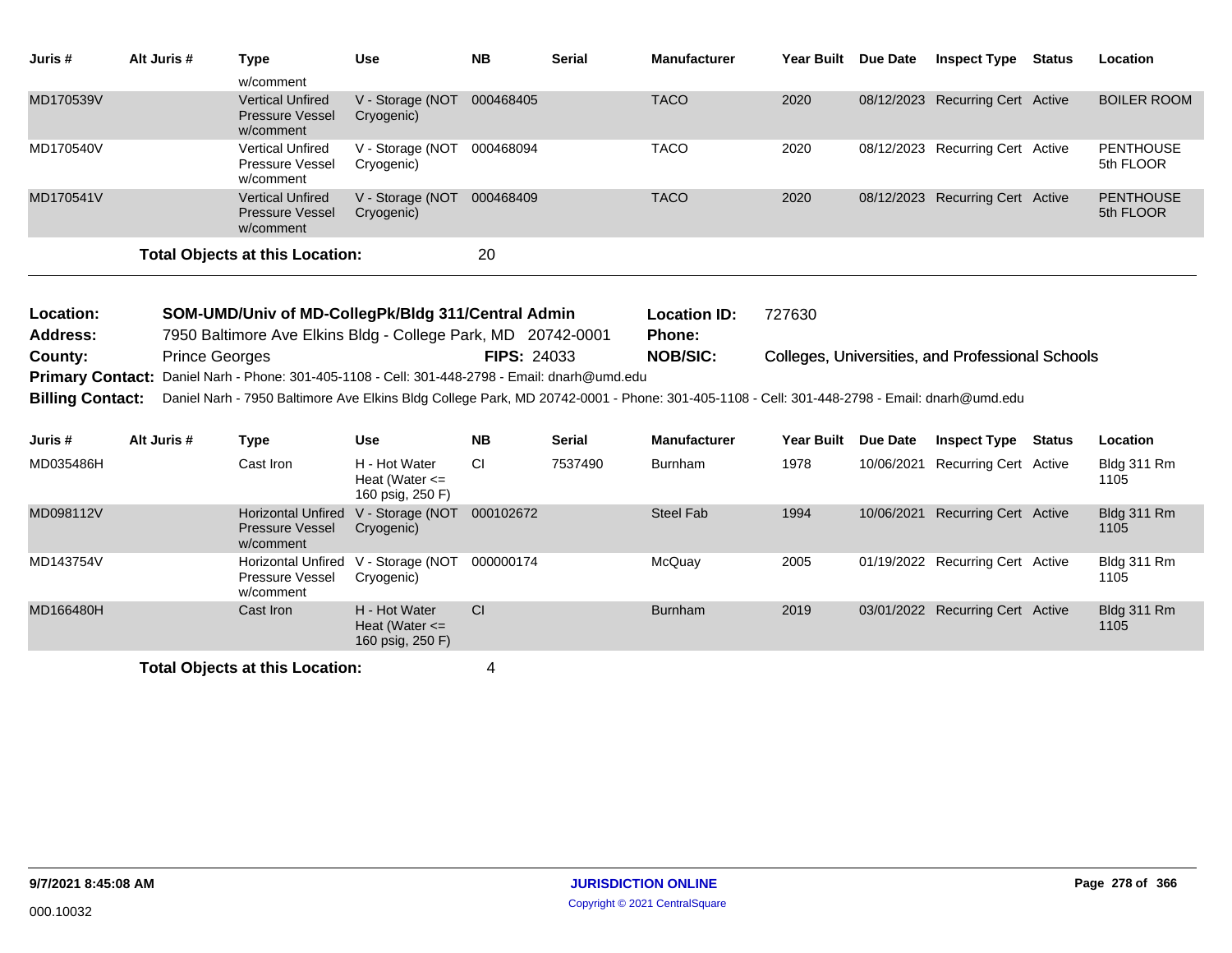| Location:               |                       | SOM-UMD/Univ of MD-CollegPk/CtrforStudyOfLang                                                                                             |                                                           |                    |                      | <b>Location ID:</b> | 2401176                  |  |                                                  |  |                                    |
|-------------------------|-----------------------|-------------------------------------------------------------------------------------------------------------------------------------------|-----------------------------------------------------------|--------------------|----------------------|---------------------|--------------------------|--|--------------------------------------------------|--|------------------------------------|
| Address:                |                       | 7005 52nd Ave - College Park, MD 20740-1700                                                                                               |                                                           |                    |                      | <b>Phone:</b>       | 301-226-8913             |  |                                                  |  |                                    |
| County:                 | <b>Prince Georges</b> |                                                                                                                                           |                                                           | <b>FIPS: 24033</b> |                      | <b>NOB/SIC:</b>     |                          |  | Colleges, Universities, and Professional Schools |  |                                    |
| <b>Primary Contact:</b> |                       | James Hogan - Phone: 301-405-7549 - Cell: 240-882-6242 - Email: jhogan@umd.edu                                                            |                                                           |                    |                      |                     |                          |  |                                                  |  |                                    |
| <b>Billing Contact:</b> |                       | James Hogan - 3 Service Building Bldg 1300 College Park, MD 20742-0001 - Phone: 301-405-7549 - Cell: 240-882-6242 - Email: jhogan@umd.edu |                                                           |                    |                      |                     |                          |  |                                                  |  |                                    |
| Juris #                 | Alt Juris #           | <b>Type</b>                                                                                                                               | <b>Use</b>                                                | <b>NB</b>          | <b>Serial</b>        | <b>Manufacturer</b> | Year Built Due Date      |  | <b>Inspect Type Status</b>                       |  | Location                           |
| MD058788H               |                       | Cast Iron                                                                                                                                 | H - Hot Water<br>Heat (Water $\leq$<br>160 psig, 250 F)   | CI                 | MNN-2300             | Hydrotherm          | 1984                     |  | 11/18/2022 Recurring Cert Active                 |  | CASL Bldg 807<br>Mech Rm 1404      |
| MD058789H               |                       | Cast Iron                                                                                                                                 | H - Hot Water<br>Heat (Water $\leq$<br>160 psig, 250 F)   | <b>CI</b>          | MNN-2302             | Hydrotherm          | 1984                     |  | 11/18/2022 Recurring Cert Active                 |  | CASL Bldg 807<br>Mech Room<br>1404 |
| MD124045V               |                       | <b>Horizontal Unfired</b><br>Pressure Vessel<br>w/comment                                                                                 | V - Storage (NOT<br>Cryogenic)                            | 000421797          |                      | Manchester          | 2005                     |  | 11/18/2022 Recurring Cert Active                 |  | CASL Bldg 807<br>Mech Rm 1404      |
|                         |                       | <b>Total Objects at this Location:</b>                                                                                                    |                                                           | 3                  |                      |                     |                          |  |                                                  |  |                                    |
| Location:               |                       | <b>Sonesta Select Greenbelt</b>                                                                                                           |                                                           |                    |                      | <b>Location ID:</b> | 717481                   |  |                                                  |  |                                    |
| <b>Address:</b>         |                       | 6301 Golden Triangle Dr - Greenbelt, MD 20770-3216                                                                                        |                                                           |                    |                      | Phone:              | 301-441-3311             |  |                                                  |  |                                    |
| County:                 | <b>Prince Georges</b> |                                                                                                                                           |                                                           | <b>FIPS: 24033</b> |                      | <b>NOB/SIC:</b>     | <b>Hotels and Motels</b> |  |                                                  |  |                                    |
| <b>Primary Contact:</b> |                       | Licensing Department - Phone: 617-421-5400 - Email: licenses@sonesta.com                                                                  |                                                           |                    |                      |                     |                          |  |                                                  |  |                                    |
| <b>Billing Contact:</b> |                       | Licensing Department - 2 Newton PI 255 Washington St Ste 230 Newton, MA 02458-1637 - Phone: 617-421-5400 - Email: licenses@sonesta.com    |                                                           |                    |                      |                     |                          |  |                                                  |  |                                    |
| Juris #                 | Alt Juris #           | <b>Type</b>                                                                                                                               | <b>Use</b>                                                | <b>NB</b>          | <b>Serial</b>        | <b>Manufacturer</b> | Year Built Due Date      |  | <b>Inspect Type Status</b>                       |  | Location                           |
| MD135355H               | #1                    | <b>Water Heater</b><br>(HLW)                                                                                                              | H - Hot Water<br>Supply (Water $\leq$<br>160 psig, 210 F) | 000281343          | 0804281343           | Raypak              | 2008                     |  | 01/28/2022 Recurring Cert Active                 |  | Boiler Rm.<br>Heater.#1            |
| MD135356H               | #2                    | <b>Water Heater</b><br>(HLW)                                                                                                              | H - Hot Water<br>Supply (Water <=<br>160 psig, 210 F)     |                    | 000281342 0804281342 | Raypak              | 2008                     |  | 01/28/2022 Recurring Cert Active                 |  | Boiler Rm.<br>Heater.#2            |
|                         |                       |                                                                                                                                           |                                                           |                    |                      |                     |                          |  |                                                  |  |                                    |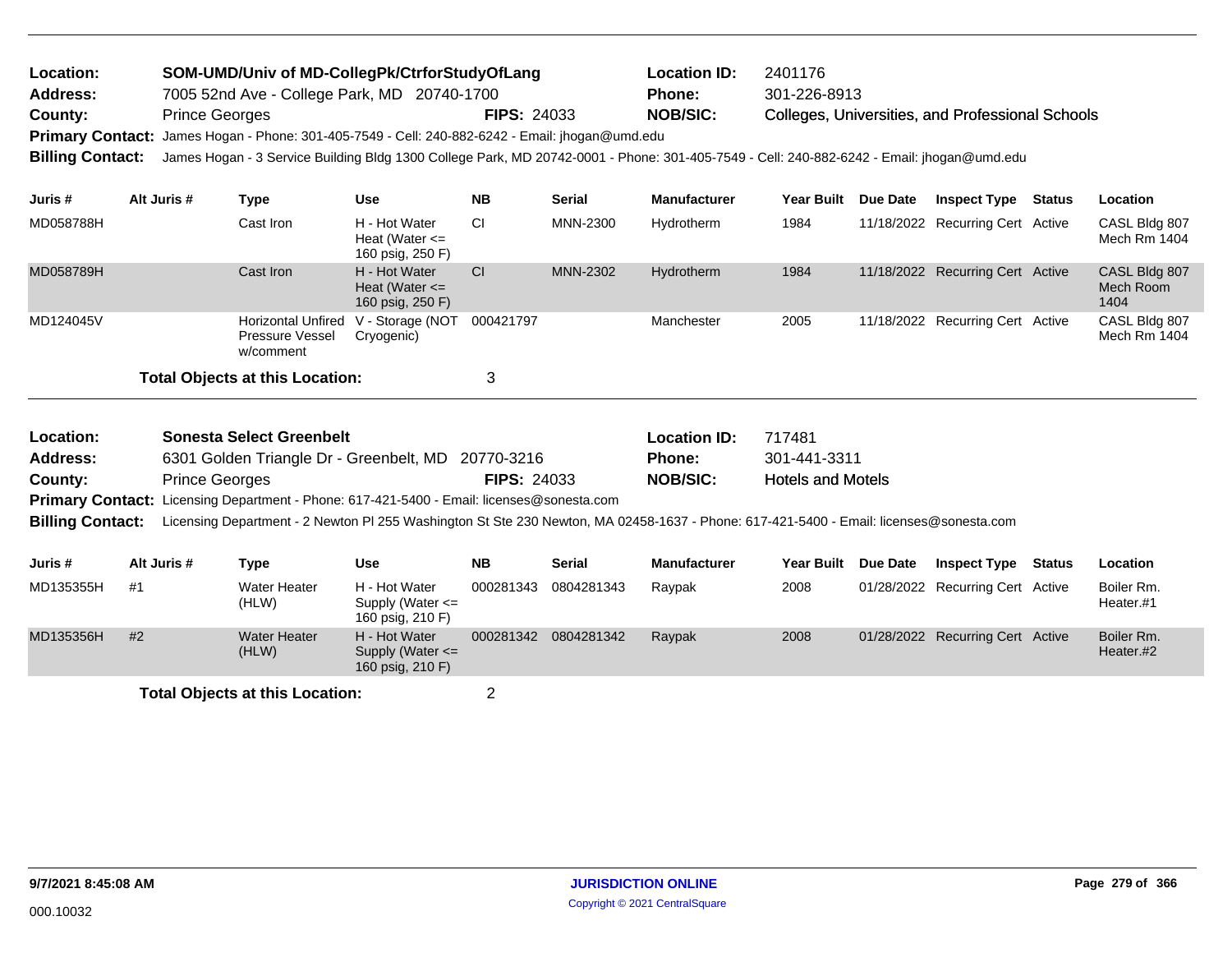| Location:               | <b>South Pointe 1 Apartments</b>                                                                                                    |                    | <b>Location ID:</b> | 720528                                  |
|-------------------------|-------------------------------------------------------------------------------------------------------------------------------------|--------------------|---------------------|-----------------------------------------|
| <b>Address:</b>         | 2617 Southern Ave - Temple Hills, MD 20748-1058                                                                                     |                    | <b>Phone:</b>       | 301-894-3030                            |
| County:                 | <b>Prince Georges</b>                                                                                                               | <b>FIPS: 24033</b> | <b>NOB/SIC:</b>     | <b>Operators of Apartment Buildings</b> |
|                         | Primary Contact: Amber Overholtzer - Phone: 443-898-6621 - Email: ambero@signatureprops.net                                         |                    |                     |                                         |
| <b>Billing Contact:</b> | Amber Overholtzer - 1700 Reisterstown Rd Ste 215 Pikesville, MD 21208-1416 - Phone: 443-898-6621 - Email: ambero@signatureprops.net |                    |                     |                                         |

| Juris #   | Alt Juris # | Type                                                             | <b>Use</b>                                              | <b>NB</b> | <b>Serial</b>      | <b>Manufacturer</b> | <b>Year Built</b> | <b>Due Date</b> | <b>Inspect Type</b>              | Status | Location                         |
|-----------|-------------|------------------------------------------------------------------|---------------------------------------------------------|-----------|--------------------|---------------------|-------------------|-----------------|----------------------------------|--------|----------------------------------|
| MD094810H | Boiler #1   | <b>Horizontal Fire</b><br>Tube                                   | H - Hot Water<br>Heat (Water $\leq$<br>160 psig, 250 F) | 000002720 | 2720               | Kewanee             | 1948              | 10/19/2021      | <b>Recurring Cert Active</b>     |        | blrm                             |
| MD094812V |             | <b>Horizontal Unfired</b><br><b>Pressure Vessel</b><br>w/comment | V - Storage (NOT<br>Cryogenic)                          | 000001621 |                    | Novelty             | 1948              |                 | 10/19/2021 Recurring Cert Active |        | <b>Boiler Room</b><br>2617       |
| MD131929H |             | <b>Horizontal Fire</b><br>Tube                                   | H - Hot Water<br>Heat (Water $\leq$<br>160 psig, 250 F) | 000027239 |                    | <b>Burnham</b>      | 2007              | 10/19/2021      | <b>Recurring Cert Active</b>     |        | Boiler Room<br>2617              |
| MD164696H |             | Cast Iron                                                        | H - Hot Water<br>Heat (Water $\leq$<br>160 psig, 250 F) | <b>CI</b> | 28HE-18-<br>172487 | <b>HB Smith</b>     | 2019              | 10/15/2021      | <b>Recurring Cert Active</b>     |        | <b>MECHANICAL</b><br><b>ROOM</b> |
|           |             | Total Objects at this Location:                                  |                                                         |           |                    |                     |                   |                 |                                  |        |                                  |

| Location: | <b>South Pointe 2 Apartments</b>                                                                   |                    | <b>Location ID:</b> | 720530                                  |
|-----------|----------------------------------------------------------------------------------------------------|--------------------|---------------------|-----------------------------------------|
| Address:  | 2409 Southern Ave - Temple Hills, MD 20748-4248                                                    |                    | <b>Phone:</b>       | 301-894-3030                            |
| County:   | <b>Prince Georges</b>                                                                              | <b>FIPS: 24033</b> | <b>NOB/SIC:</b>     | <b>Operators of Apartment Buildings</b> |
|           | <b>Primary Contact:</b> Amber Overholtzer - Phone: 443-898-6621 - Email: ambero@signatureprops.net |                    |                     |                                         |
|           |                                                                                                    |                    |                     |                                         |

**Billing Contact:** Amber Overholtzer - 1700 Reisterstown Rd Ste 215 Pikesville, MD 21208-1416 - Phone: 443-898-6621 - Email: ambero@signatureprops.net

| Juris #   | Alt Juris # | Type                           | <b>Use</b>                                                | <b>NB</b> | <b>Serial</b> | <b>Manufacturer</b> | <b>Year Built</b> | Due Date   | <b>Inspect Type</b>          | Status | Location                   |
|-----------|-------------|--------------------------------|-----------------------------------------------------------|-----------|---------------|---------------------|-------------------|------------|------------------------------|--------|----------------------------|
| MD093875H | Boiler #5   | <b>Horizontal Fire</b><br>Tube | H - Hot Water<br>Heat (Water $\leq$<br>160 psig, 250 F)   | 000043039 |               | Kewanee             | 1990              | 10/19/2021 | <b>Recurring Cert Active</b> |        | <b>Boiler Room</b><br>2409 |
| MD093877H | Boiler #4   | <b>Vertical Water</b><br>Tube  | H - Hot Water<br>Supply (Water $\leq$<br>160 psig, 210 F) | 000010923 |               | <b>Triad Boiler</b> | 1990              | 10/19/2021 | <b>Recurring Cert Active</b> |        | <b>Boiler Room</b><br>2409 |
| MD093878H | Boiler #3   | <b>Vertical Water</b><br>Tube  | H - Hot Water<br>Supply (Water $\leq$<br>160 psig, 210 F) | 000010924 |               | <b>Triad Boiler</b> | 1990              | 10/19/2021 | <b>Recurring Cert Active</b> |        | <b>Boiler Room</b><br>2409 |
| MD093879H | Boiler #2   | <b>Vertical Water</b><br>Tube  | H - Hot Water<br>Supply (Water $\leq$<br>160 psig, 210 F) | 000010925 |               | <b>Triad Boiler</b> | 1990              | 10/19/2021 | <b>Recurring Cert Active</b> |        | <b>Boiler Room</b><br>2409 |
| MD131928H | Boiler #1   | <b>Vertical Water</b><br>Tube  | H - Hot Water<br>Supply (Water $\leq$                     | 000012780 |               | <b>Triad Boiler</b> | 2002              | 10/19/2021 | <b>Recurring Cert Active</b> |        | <b>Boiler Room</b><br>2409 |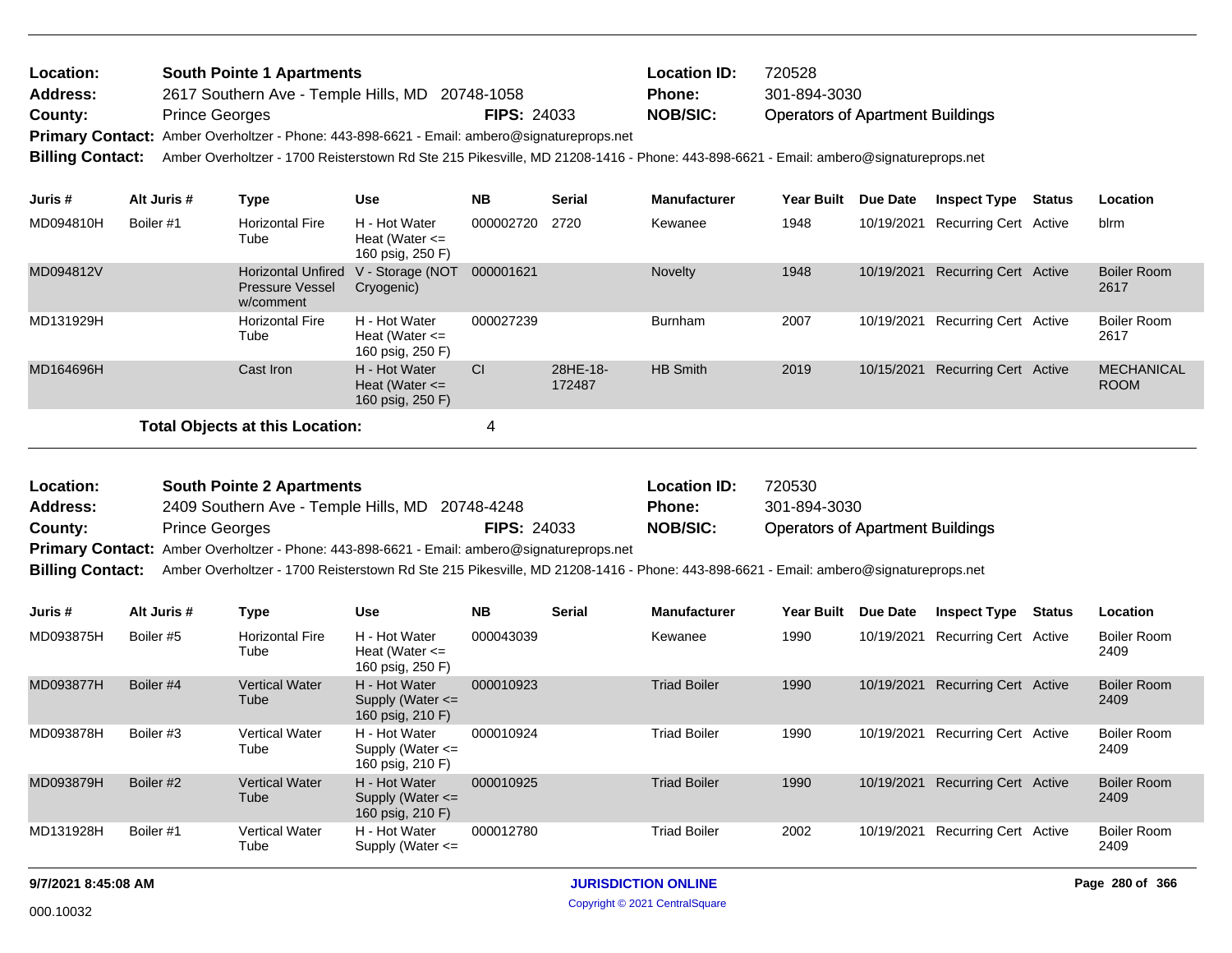| Juris #                      | Alt Juris #                                                                                                                                                               | <b>Type</b>                                                              | <b>Use</b><br>160 psig, 210 F)                          | <b>NB</b>          | <b>Serial</b> | <b>Manufacturer</b>                  | <b>Year Built</b> | Due Date        | Inspect Type                         | Status        | Location    |
|------------------------------|---------------------------------------------------------------------------------------------------------------------------------------------------------------------------|--------------------------------------------------------------------------|---------------------------------------------------------|--------------------|---------------|--------------------------------------|-------------------|-----------------|--------------------------------------|---------------|-------------|
|                              |                                                                                                                                                                           | <b>Total Objects at this Location:</b>                                   |                                                         | 5                  |               |                                      |                   |                 |                                      |               |             |
| Location:                    |                                                                                                                                                                           | <b>South River Restoration</b>                                           |                                                         |                    |               | <b>Location ID:</b>                  | 3215130           |                 |                                      |               |             |
| <b>Address:</b>              |                                                                                                                                                                           | 1001 Prince Georges Blvd - Upper Marlboro, MD 20774-7411                 |                                                         |                    |               | Phone:                               | 410-263-9002      |                 |                                      |               |             |
| County:                      |                                                                                                                                                                           | <b>Prince Georges</b>                                                    |                                                         | <b>FIPS: 24033</b> |               | <b>NOB/SIC:</b>                      |                   |                 | Miscellaneous Personal Services, NEC |               |             |
|                              |                                                                                                                                                                           |                                                                          |                                                         |                    |               |                                      |                   |                 |                                      |               |             |
|                              | Primary Contact: Jeff Moore - Phone: 443-205-8614<br><b>Billing Contact:</b><br>Jeff Moore - 1001 Prince Georges Blvd Upper Marlboro, MD 20774-7411 - Phone: 443-205-8614 |                                                                          |                                                         |                    |               |                                      |                   |                 |                                      |               |             |
| Juris #                      | Alt Juris #                                                                                                                                                               | <b>Type</b>                                                              | <b>Use</b>                                              | <b>NB</b>          | <b>Serial</b> | <b>Manufacturer</b>                  | <b>Year Built</b> | <b>Due Date</b> | <b>Inspect Type</b>                  | <b>Status</b> | Location    |
| MD142926V                    |                                                                                                                                                                           | <b>Vertical Unfired</b><br>Pressure Vessel<br>w/comment                  | V - Storage (NOT<br>Cryogenic)                          | 000310175          |               | Manchester                           | 2004              |                 | 05/26/2022 Recurring Cert Active     |               | Shop Stairs |
|                              |                                                                                                                                                                           | <b>Total Objects at this Location:</b>                                   |                                                         | 1                  |               |                                      |                   |                 |                                      |               |             |
| Location:<br><b>Address:</b> |                                                                                                                                                                           | <b>Southpoint Apts LLC</b><br>2400 Southern Ave - Temple Hills, MD 20748 |                                                         |                    |               | <b>Location ID:</b><br><b>Phone:</b> | 3913509           |                 |                                      |               |             |
| County:                      |                                                                                                                                                                           | <b>Prince Georges</b>                                                    |                                                         | <b>FIPS: 24033</b> |               | <b>NOB/SIC:</b>                      |                   |                 |                                      |               |             |
|                              |                                                                                                                                                                           | Primary Contact: Patrick Branch - Phone: 240 338 0412                    |                                                         |                    |               |                                      |                   |                 |                                      |               |             |
| <b>Billing Contact:</b>      |                                                                                                                                                                           |                                                                          |                                                         |                    |               |                                      |                   |                 |                                      |               |             |
| Juris #                      | Alt Juris #                                                                                                                                                               | <b>Type</b>                                                              | <b>Use</b>                                              | <b>NB</b>          | <b>Serial</b> | <b>Manufacturer</b>                  | <b>Year Built</b> | <b>Due Date</b> | <b>Inspect Type</b>                  | <b>Status</b> | Location    |
| MD162273H                    |                                                                                                                                                                           | Cast Iron                                                                | H - Hot Water<br>Heat (Water $\leq$<br>160 psig, 250 F) | <b>CI</b>          |               | <b>SMITH</b>                         | 2018              |                 | 10/16/2022 Recurring Cert Active     |               | <b>BLRM</b> |
|                              |                                                                                                                                                                           | <b>Total Objects at this Location:</b>                                   |                                                         | 1                  |               |                                      |                   |                 |                                      |               |             |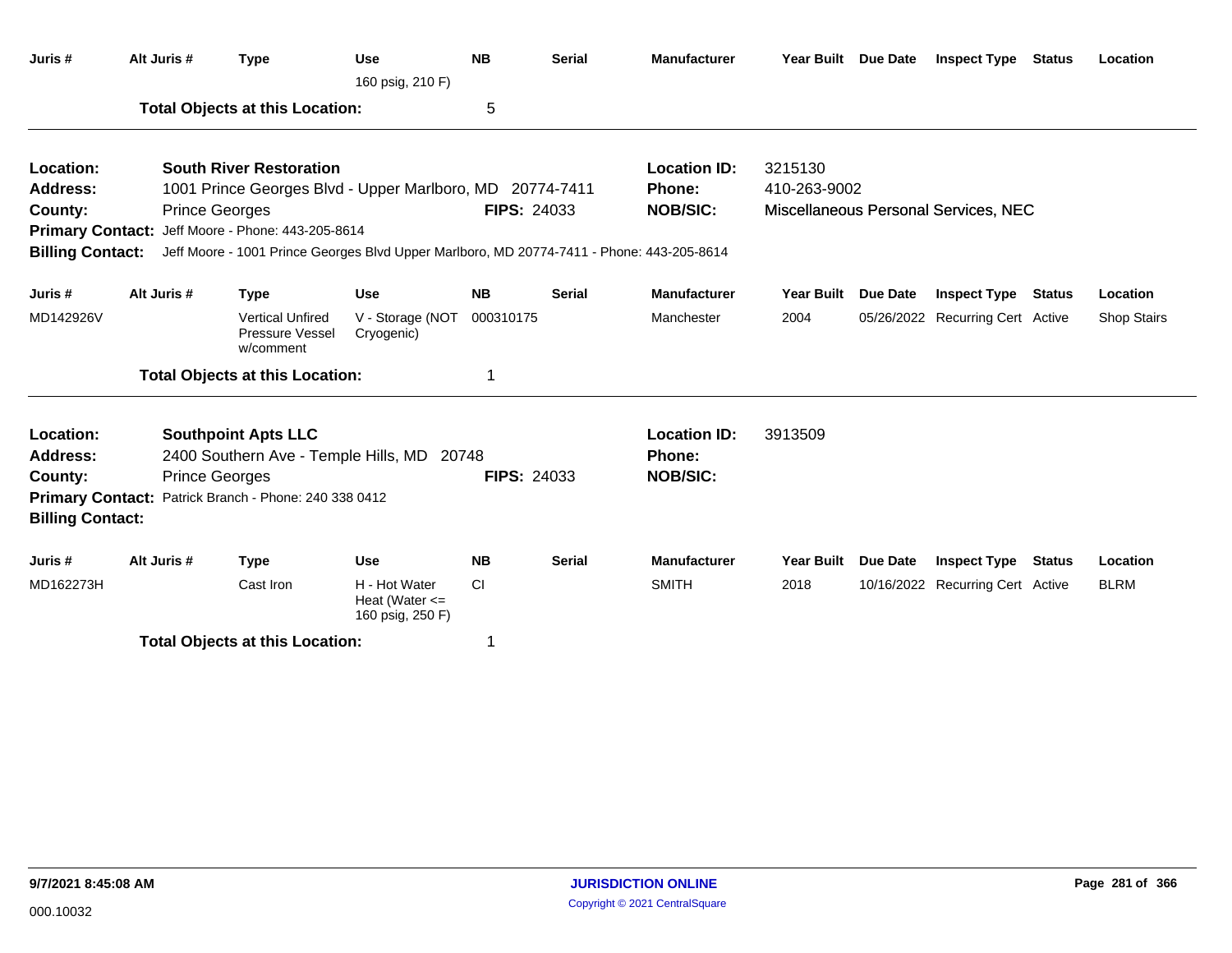| Location:<br>Address:<br>County:<br><b>Primary Contact:</b>                                                                       |  | <b>Prince Georges</b>                        | <b>Southview Apartments</b><br>1401 Southview Dr - Oxon Hill, MD 20745-4011          |                                                         | <b>FIPS: 24033</b> |          | <b>Location ID:</b><br>Phone:<br><b>NOB/SIC:</b>                                                             | 725382<br><b>Operators of Apartment Buildings</b>                                                                                                                                             |          |                                               |        |                    |  |
|-----------------------------------------------------------------------------------------------------------------------------------|--|----------------------------------------------|--------------------------------------------------------------------------------------|---------------------------------------------------------|--------------------|----------|--------------------------------------------------------------------------------------------------------------|-----------------------------------------------------------------------------------------------------------------------------------------------------------------------------------------------|----------|-----------------------------------------------|--------|--------------------|--|
|                                                                                                                                   |  |                                              | Todd Wilson - Phone: 301-630-4800 - Email: twilson@smcmail.com                       |                                                         |                    |          |                                                                                                              |                                                                                                                                                                                               |          |                                               |        |                    |  |
| <b>Billing Contact:</b>                                                                                                           |  |                                              |                                                                                      |                                                         |                    |          | Todd Wilson - 1311 Southview Dr Oxon Hill, MD 20745-4109 - Phone: 301-630-4800 - Email: twilson@smcmail.com  |                                                                                                                                                                                               |          |                                               |        |                    |  |
| Juris #                                                                                                                           |  | Alt Juris #                                  | <b>Type</b>                                                                          | <b>Use</b>                                              | <b>NB</b>          | Serial   | <b>Manufacturer</b>                                                                                          | Year Built                                                                                                                                                                                    | Due Date | <b>Inspect Type Status</b>                    |        | Location           |  |
| MD167017H                                                                                                                         |  |                                              | <b>Horizontal Water</b><br>Tube                                                      | H - Hot Water<br>Heat (Water $\leq$<br>160 psig, 250 F) | 000050136          | 32085177 | R <sub>B</sub>                                                                                               | 2020                                                                                                                                                                                          |          | 07/02/2022 Recurring Cert Active              |        | <b>Basement</b>    |  |
|                                                                                                                                   |  |                                              | <b>Total Objects at this Location:</b>                                               |                                                         | -1                 |          |                                                                                                              |                                                                                                                                                                                               |          |                                               |        |                    |  |
| Location:                                                                                                                         |  |                                              | <b>Speed Car Auto Repair</b>                                                         |                                                         |                    |          | <b>Location ID:</b>                                                                                          |                                                                                                                                                                                               |          |                                               |        |                    |  |
| <b>Address:</b>                                                                                                                   |  | 13400D Baltimore Ave - Laurel, MD 20707-9426 |                                                                                      |                                                         |                    |          | <b>Phone:</b>                                                                                                | 720901<br>301-919-2775<br><b>General Automotive Repair Shops</b><br><b>Year Built</b><br>Due Date<br><b>Inspect Type</b><br><b>Status</b><br>2004<br>11/20/2022 Recurring Cert Active<br>Shop |          |                                               |        |                    |  |
|                                                                                                                                   |  |                                              |                                                                                      |                                                         |                    |          | <b>NOB/SIC:</b>                                                                                              |                                                                                                                                                                                               |          |                                               |        |                    |  |
| <b>FIPS: 24033</b><br><b>Prince Georges</b><br>County:<br>Primary Contact: Jacob - Phone: 240 374 3318<br><b>Billing Contact:</b> |  |                                              |                                                                                      |                                                         |                    |          |                                                                                                              |                                                                                                                                                                                               |          |                                               |        |                    |  |
| Juris #                                                                                                                           |  | Alt Juris #                                  | <b>Type</b>                                                                          | Use                                                     | <b>NB</b>          | Serial   | <b>Manufacturer</b>                                                                                          |                                                                                                                                                                                               |          |                                               |        | Location           |  |
| MD130690V                                                                                                                         |  |                                              | <b>Vertical Unfired</b><br><b>Pressure Vessel</b><br>w/comment                       | V - Storage (NOT<br>Cryogenic)                          | 000352726          |          | Steel Fab                                                                                                    |                                                                                                                                                                                               |          |                                               |        |                    |  |
|                                                                                                                                   |  |                                              | <b>Total Objects at this Location:</b>                                               |                                                         | -1                 |          |                                                                                                              |                                                                                                                                                                                               |          |                                               |        |                    |  |
| Location:                                                                                                                         |  |                                              | <b>SRTRC Aquatic Center</b>                                                          |                                                         |                    |          | <b>Location ID:</b>                                                                                          | 4061558                                                                                                                                                                                       |          |                                               |        |                    |  |
| <b>Address:</b>                                                                                                                   |  |                                              | 7011 Bock Rd - Fort Washington, MD 20744                                             |                                                         |                    |          | Phone:                                                                                                       |                                                                                                                                                                                               |          |                                               |        |                    |  |
| County:                                                                                                                           |  | <b>Prince Georges</b>                        |                                                                                      |                                                         | <b>FIPS: 24033</b> |          | <b>NOB/SIC:</b>                                                                                              |                                                                                                                                                                                               |          | <b>Amusement and Recreation Services, NEC</b> |        |                    |  |
| <b>Billing Contact:</b>                                                                                                           |  |                                              | Primary Contact: Willa Sutter - Phone: 202-853-7232 - Email: willa.suter@pgparks.com |                                                         |                    |          | Willa Sutter - 7011 Bock Rd Fort Washington, MD 20744 - Phone: 202-853-7232 - Email: willa.suter@pgparks.com |                                                                                                                                                                                               |          |                                               |        |                    |  |
| Juris #                                                                                                                           |  | Alt Juris #                                  | <b>Type</b>                                                                          | Use                                                     | <b>NB</b>          | Serial   | <b>Manufacturer</b>                                                                                          | Year Built Due Date                                                                                                                                                                           |          | <b>Inspect Type</b>                           | Status | Location           |  |
| MD168776V                                                                                                                         |  |                                              | <b>Vertical Unfired</b><br>Pressure Vessel<br>w/comment                              | V - Storage<br>(Cryogenic)                              | 000337862          |          | <b>CHART</b>                                                                                                 | 2020                                                                                                                                                                                          |          | 02/12/2023 Recurring Cert Active              |        | Mechanical<br>Room |  |
| MD168777H                                                                                                                         |  |                                              | <b>Vertical Water</b><br>Tube                                                        | H - Hot Water<br>Supply (Water <=<br>160 psig, 210 F)   | 000357188          |          | Lochinvar                                                                                                    | 2020                                                                                                                                                                                          |          | 03/12/2023 Recurring Cert Active              |        | Mechanical<br>Room |  |
|                                                                                                                                   |  |                                              |                                                                                      |                                                         |                    |          |                                                                                                              |                                                                                                                                                                                               |          |                                               |        |                    |  |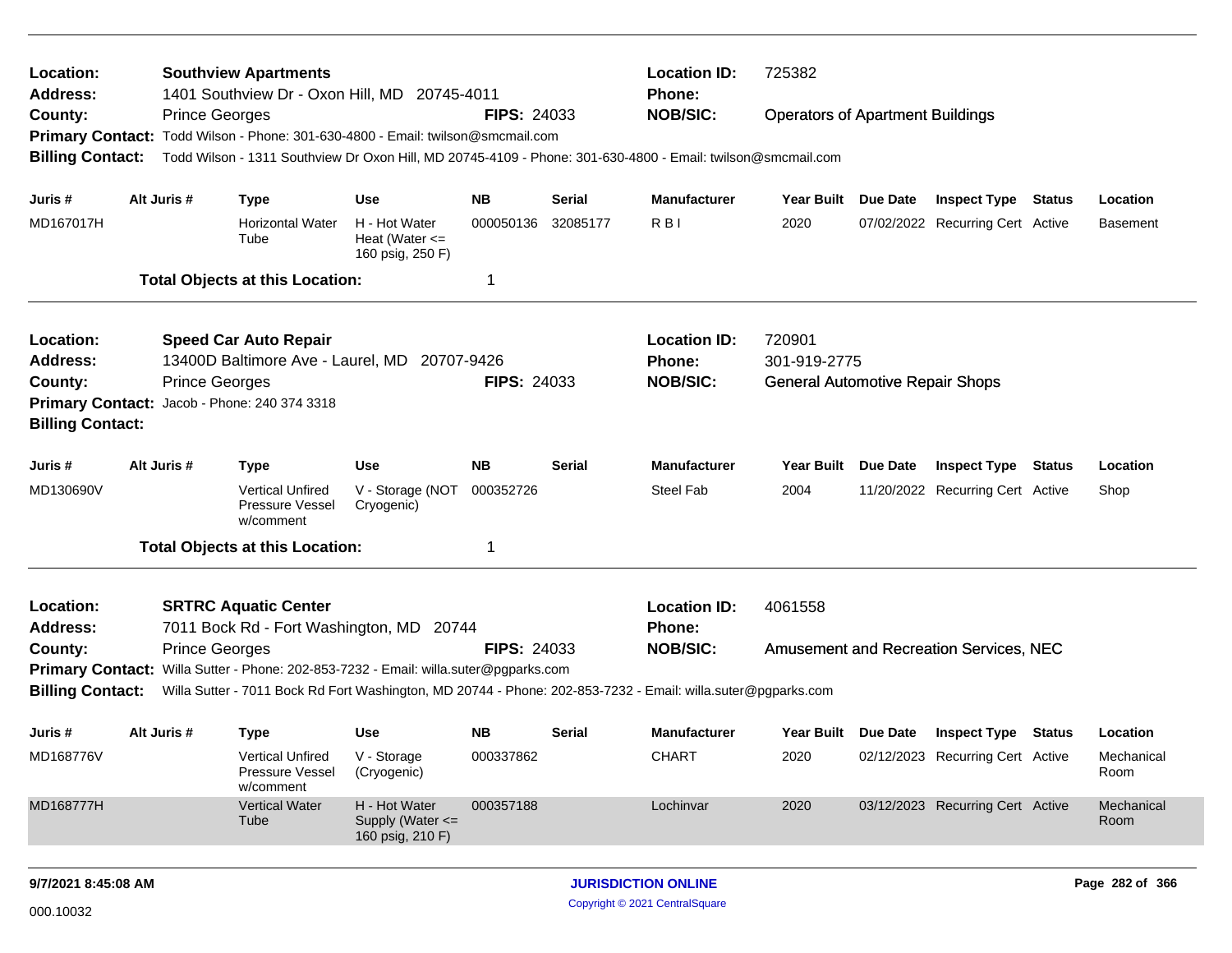| Juris #                 | Alt Juris #           | <b>Type</b>                                                                 | Use                                                       | <b>NB</b>          | Serial | <b>Manufacturer</b>                                                                                 | Year Built Due Date                     | <b>Inspect Type</b>              | Status | Location           |
|-------------------------|-----------------------|-----------------------------------------------------------------------------|-----------------------------------------------------------|--------------------|--------|-----------------------------------------------------------------------------------------------------|-----------------------------------------|----------------------------------|--------|--------------------|
| MD168778H               |                       | <b>Horizontal Water</b><br>Tube                                             | H - Hot Water<br>Supply (Water $\leq$<br>160 psig, 210 F) | 000352581          |        | Lochinvar                                                                                           | 2020                                    | 03/12/2023 Recurring Cert Active |        | Mechanical<br>Room |
| MD168779H               |                       | <b>Horizontal Water</b><br>Tube                                             | H - Hot Water<br>Supply (Water $\leq$<br>160 psig, 210 F) | 000352024          |        | Lochinvar                                                                                           | 2020                                    | 03/12/2023 Recurring Cert Active |        | Mechanical<br>Room |
| MD168780H               |                       | <b>Water Heater</b><br>(HLW)                                                | H - Hot Water<br>Supply (Water <=<br>160 psig, 210 F)     | 000267081          |        | A O Smith                                                                                           | 2020                                    | 03/12/2023 Recurring Cert Active |        | Mechanical<br>Room |
| MD168781H               |                       | <b>Water Heater</b><br>(HLW)                                                | H - Hot Water<br>Supply (Water <=<br>160 psig, 210 F)     | 000267144          |        | A O Smith                                                                                           | 2020                                    | 03/12/2023 Recurring Cert Active |        | Mechanical<br>Room |
|                         |                       | <b>Total Objects at this Location:</b>                                      |                                                           | 6                  |        |                                                                                                     |                                         |                                  |        |                    |
|                         |                       |                                                                             |                                                           |                    |        |                                                                                                     |                                         |                                  |        |                    |
| Location:<br>Address:   |                       | <b>Stallion Motor Inc.</b><br>7417 Livingston Rd - Oxon Hill, MD 20745-1724 |                                                           |                    |        | <b>Location ID:</b><br>Phone:                                                                       | 721774<br>301-567-6200                  |                                  |        |                    |
| County:                 | <b>Prince Georges</b> |                                                                             |                                                           | <b>FIPS: 24033</b> |        | <b>NOB/SIC:</b>                                                                                     | <b>Gasoline Service Stations</b>        |                                  |        |                    |
|                         |                       | Primary Contact: Khalid Hafeez - Phone: 301-567 6500                        |                                                           |                    |        |                                                                                                     |                                         |                                  |        |                    |
| <b>Billing Contact:</b> |                       |                                                                             |                                                           |                    |        |                                                                                                     |                                         |                                  |        |                    |
| Juris #                 | Alt Juris #           | <b>Type</b>                                                                 | Use                                                       | <b>NB</b>          | Serial | <b>Manufacturer</b>                                                                                 | Year Built Due Date                     | <b>Inspect Type</b>              | Status | Location           |
| MD107263V               |                       | <b>Vertical Unfired</b><br>Pressure Vessel<br>w/comment                     | V - Storage (NOT<br>Cryogenic)                            | 000523812          |        | Wood                                                                                                | 1971                                    | 01/18/2023 Recurring Cert Active |        | <b>SHED</b>        |
|                         |                       | <b>Total Objects at this Location:</b>                                      |                                                           | -1                 |        |                                                                                                     |                                         |                                  |        |                    |
| Location:               |                       | <b>Stewart Towers Apartments</b>                                            |                                                           |                    |        | <b>Location ID:</b>                                                                                 | 725789                                  |                                  |        |                    |
| <b>Address:</b>         |                       | 200 Fort Meade Rd - Laurel, MD                                              | 20707-4402                                                |                    |        | Phone:                                                                                              |                                         |                                  |        |                    |
| County:                 | <b>Prince Georges</b> |                                                                             |                                                           | <b>FIPS: 24033</b> |        | <b>NOB/SIC:</b>                                                                                     | <b>Operators of Apartment Buildings</b> |                                  |        |                    |
| <b>Primary Contact:</b> |                       | Nicole Prather - Phone: 301-776-6440 - Cell: 301-672-0771                   |                                                           |                    |        |                                                                                                     |                                         |                                  |        |                    |
| <b>Billing Contact:</b> |                       |                                                                             |                                                           |                    |        | Nicole Prather - 200 Fort Meade Rd Laurel, MD 20707-4402 - Phone: 301-776-6440 - Cell: 301-672-0771 |                                         |                                  |        |                    |
| Juris #                 | Alt Juris #           | Type                                                                        | Use                                                       | NΒ                 | Serial | <b>Manufacturer</b>                                                                                 | Year Built Due Date                     | <b>Inspect Type</b>              | Status | Location           |
| MD028008H               |                       | <b>Horizontal Fire</b><br>Tube                                              | H - Hot Water<br>Heat (Water $\leq$<br>160 psig, 250 F)   | 000010115 10115    |        | <b>Superior Boiler</b><br>Works                                                                     | 1962                                    | 02/21/2023 Recurring Cert Active |        | <b>BLR RM</b>      |
| MD028009H               |                       | <b>Horizontal Fire</b><br>Tube                                              | H - Hot Water<br>Heat (Water $\leq$<br>160 psig, 250 F)   | 000010114 10114    |        | <b>Superior Boiler</b><br><b>Works</b>                                                              | 1962                                    | 02/21/2023 Recurring Cert Active |        | <b>BLR RM</b>      |
| 9/7/2021 8:45:08 AM     |                       |                                                                             |                                                           |                    |        | <b>JURISDICTION ONLINE</b>                                                                          |                                         |                                  |        | Page 283 of 366    |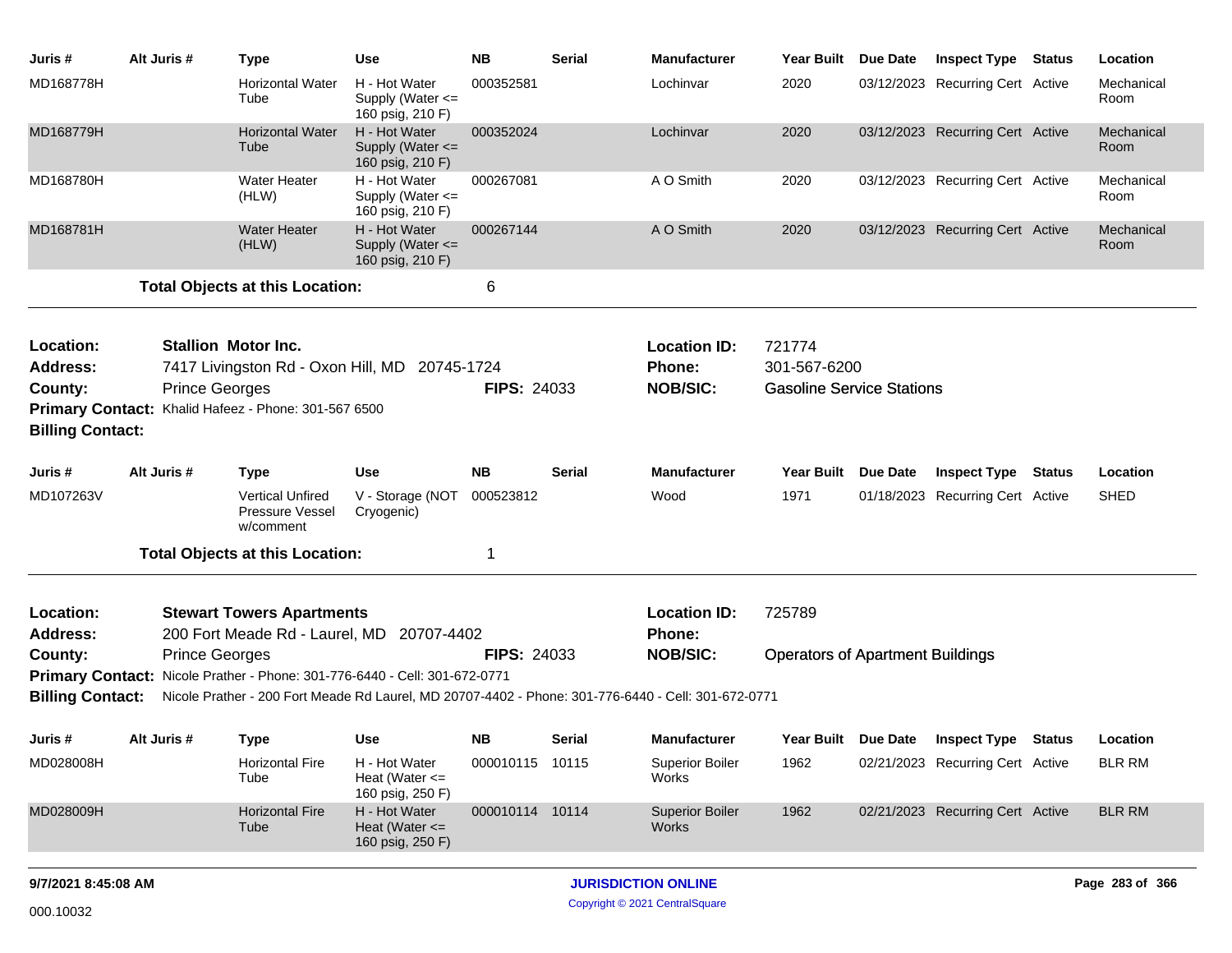| Juris #                 | Alt Juris #           | <b>Type</b>                                                                                                  | <b>Use</b>                                                                | <b>NB</b>          | <b>Serial</b> | <b>Manufacturer</b> | <b>Year Built</b>              | <b>Due Date</b> | <b>Inspect Type</b>              | <b>Status</b> | Location      |
|-------------------------|-----------------------|--------------------------------------------------------------------------------------------------------------|---------------------------------------------------------------------------|--------------------|---------------|---------------------|--------------------------------|-----------------|----------------------------------|---------------|---------------|
| MD136543V               |                       | <b>Horizontal Unfired</b><br><b>Pressure Vessel</b><br>w/comment                                             | V - Process-Heat<br>Transfer-Other<br>w/comment                           | 000179201          |               | <b>CARRIER</b>      | 1990                           |                 | 02/21/2023 Recurring Cert Active |               | <b>BLR RM</b> |
| MD136544V               |                       | <b>Pressure Vessel</b><br>w/comment                                                                          | Horizontal Unfired V - Process-Heat<br><b>Transfer-Other</b><br>w/comment | 000179202          |               | <b>CARRIER</b>      | 1990                           |                 | 02/21/2023 Recurring Cert Active |               | <b>BLR RM</b> |
|                         |                       | <b>Total Objects at this Location:</b>                                                                       |                                                                           | 4                  |               |                     |                                |                 |                                  |               |               |
| Location:               | <b>Storm Oil</b>      |                                                                                                              |                                                                           |                    |               | <b>Location ID:</b> | 3918568                        |                 |                                  |               |               |
| <b>Address:</b>         |                       | 11401 Somerset Ave - Beltsville, MD 20705-2023                                                               |                                                                           |                    |               | Phone:              | 202-744-3263                   |                 |                                  |               |               |
| County:                 | <b>Prince Georges</b> |                                                                                                              |                                                                           | <b>FIPS: 24033</b> |               | <b>NOB/SIC:</b>     | Nonclassifiable Establishments |                 |                                  |               |               |
| <b>Primary Contact:</b> |                       | Bentley Storm - Cell: 202-744-3263 - Email: bentley@stormoil.com                                             |                                                                           |                    |               |                     |                                |                 |                                  |               |               |
| <b>Billing Contact:</b> |                       | Bentley Storm - 3804 Yuma St NW Washington, DC 20016-2214 - Cell: 202-744-3263 - Email: bentley@stormoil.com |                                                                           |                    |               |                     |                                |                 |                                  |               |               |
| Juris #                 | Alt Juris #           | <b>Type</b>                                                                                                  | <b>Use</b>                                                                | <b>NB</b>          | <b>Serial</b> | <b>Manufacturer</b> | Year Built Due Date            |                 | <b>Inspect Type Status</b>       |               | Location      |
| MD167492H               |                       | Cast Iron                                                                                                    | H - Hot Water<br>Heat (Water $\leq$<br>160 psig, 250 F)                   | CI                 |               | Weil-McLain         | 2018                           |                 | 09/01/2022 Recurring Cert Active |               | Plant         |
|                         |                       | <b>Total Objects at this Location:</b>                                                                       |                                                                           | 1                  |               |                     |                                |                 |                                  |               |               |
| Location:               | Subway                |                                                                                                              |                                                                           |                    |               | <b>Location ID:</b> | 3961507                        |                 |                                  |               |               |
| <b>Address:</b>         |                       | 14720 Baltimore Ave - Laurel, MD 20707-4870                                                                  |                                                                           |                    |               | <b>Phone:</b>       |                                |                 |                                  |               |               |
| County:                 | <b>Prince Georges</b> |                                                                                                              |                                                                           | <b>FIPS: 24033</b> |               | <b>NOB/SIC:</b>     |                                |                 |                                  |               |               |
| <b>Primary Contact:</b> | Subway                |                                                                                                              |                                                                           |                    |               |                     |                                |                 |                                  |               |               |
| <b>Billing Contact:</b> |                       | - 2800 SE Market Pl Stuart, FL 34997-4965 - Phone: 800-472-2855 - Email: pressurevesselpermitting@nuco2.com  |                                                                           |                    |               |                     |                                |                 |                                  |               |               |
| Juris #                 | Alt Juris #           | <b>Type</b>                                                                                                  | Use                                                                       | <b>NB</b>          | Serial        | <b>Manufacturer</b> | Year Built Due Date            |                 | <b>Inspect Type Status</b>       |               | Location      |
| MD165463V               | A966708               | <b>Vertical Unfired</b><br>Pressure Vessel<br>w/comment                                                      | V - Storage<br>(Cryogenic)                                                | 000060186          | 752-012-U45   | Taylor              | 2002                           |                 | 10/09/2021 Recurring Cert Active |               | Kitchen       |
|                         |                       | <b>Total Objects at this Location:</b>                                                                       |                                                                           | 1                  |               |                     |                                |                 |                                  |               |               |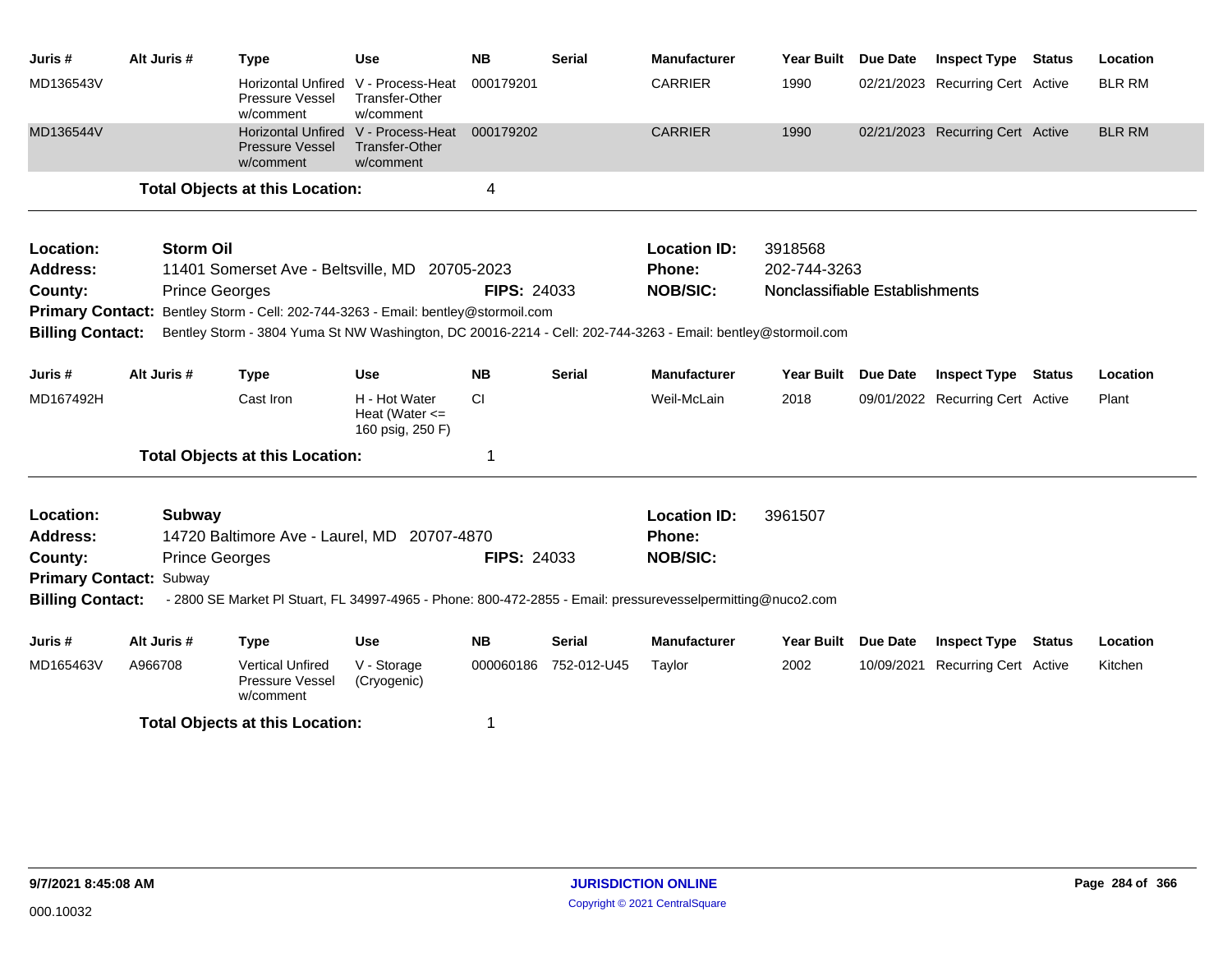| Location:<br><b>Address:</b><br>County:<br><b>Billing Contact:</b> |                                                                                                                                                                                                                                                                        | <b>Summerlyn Place</b><br>14609 Shiloh Ct - Laurel, MD 20708-1080<br><b>Prince Georges</b><br><b>FIPS: 24033</b><br>Primary Contact: Ana Casasola - Phone: 301 776 5775 - Cell: 301 741 5199<br>- 115 Sudbrook Ln Ste 200 Baltimore, MD 21208-3878 - Phone: 301-776-5775 - Cell: 301 741 5199 - Email: jay@bdmg.re.com |                                         |                                                                          |                    |               | <b>Location ID:</b><br>Phone:<br><b>NOB/SIC:</b>                                                                                          | 718590<br>301-776-2389<br><b>Operators of Apartment Buildings</b> |  |                                  |               |                    |
|--------------------------------------------------------------------|------------------------------------------------------------------------------------------------------------------------------------------------------------------------------------------------------------------------------------------------------------------------|------------------------------------------------------------------------------------------------------------------------------------------------------------------------------------------------------------------------------------------------------------------------------------------------------------------------|-----------------------------------------|--------------------------------------------------------------------------|--------------------|---------------|-------------------------------------------------------------------------------------------------------------------------------------------|-------------------------------------------------------------------|--|----------------------------------|---------------|--------------------|
| Juris #                                                            |                                                                                                                                                                                                                                                                        | Alt Juris #                                                                                                                                                                                                                                                                                                            | <b>Type</b>                             | <b>Use</b>                                                               | <b>NB</b>          | <b>Serial</b> | <b>Manufacturer</b>                                                                                                                       | Year Built Due Date                                               |  | <b>Inspect Type Status</b>       |               | Location           |
| MD132768H                                                          |                                                                                                                                                                                                                                                                        |                                                                                                                                                                                                                                                                                                                        | Other w/comment H - Hot Water           | Supply (Water $\leq$<br>160 psig, 210 F)                                 | 000071787          | H01109269     | <b>State Industries</b>                                                                                                                   | 2001                                                              |  | 08/02/2022 Recurring Cert Active |               | 14609 SHILOH       |
| MD132769H                                                          |                                                                                                                                                                                                                                                                        |                                                                                                                                                                                                                                                                                                                        | Other w/comment                         | H - Hot Water<br>Supply (Water $\leq$<br>160 psig, 210 F)                | 000079124          | DL9879555     | <b>Jet Glass</b>                                                                                                                          | 2007                                                              |  | 08/02/2022 Recurring Cert Active |               | 14609 SHILOH       |
|                                                                    |                                                                                                                                                                                                                                                                        |                                                                                                                                                                                                                                                                                                                        | <b>Total Objects at this Location:</b>  |                                                                          | $\overline{2}$     |               |                                                                                                                                           |                                                                   |  |                                  |               |                    |
| Location:<br><b>Address:</b>                                       |                                                                                                                                                                                                                                                                        | <b>Summerlyn Place</b>                                                                                                                                                                                                                                                                                                 | 14612 Shiloh Ct - Laurel, MD 20708-1063 |                                                                          |                    |               | <b>Location ID:</b><br><b>Phone:</b>                                                                                                      | 718591                                                            |  |                                  |               |                    |
| County:<br><b>Billing Contact:</b>                                 |                                                                                                                                                                                                                                                                        | <b>Prince Georges</b>                                                                                                                                                                                                                                                                                                  |                                         | Primary Contact: Ana Casasola - Phone: 301 776 5775 - Cell: 301 741 5199 | <b>FIPS: 24033</b> |               | <b>NOB/SIC:</b><br>- 115 Sudbrook Ln Ste 200 Baltimore, MD 21208-3878 - Phone: 301-776-5775 - Cell: 301 741 5199 - Email: jay@bdmg.re.com | <b>Operators of Apartment Buildings</b>                           |  |                                  |               |                    |
| Juris #                                                            |                                                                                                                                                                                                                                                                        | Alt Juris #                                                                                                                                                                                                                                                                                                            | <b>Type</b>                             | <b>Use</b>                                                               | <b>NB</b>          | <b>Serial</b> | <b>Manufacturer</b>                                                                                                                       | Year Built Due Date                                               |  | <b>Inspect Type</b>              | <b>Status</b> | Location           |
| MD150016H                                                          | 00000                                                                                                                                                                                                                                                                  |                                                                                                                                                                                                                                                                                                                        | <b>Water Heater</b><br>(HLW)            | H - Hot Water<br>Heat (Water $\leq$<br>160 psig, 250 F)                  | 000036474          | 101469145     | R <sub>BI</sub>                                                                                                                           | 2014                                                              |  | 08/02/2022 Recurring Cert Active |               | <b>Boiler Room</b> |
|                                                                    |                                                                                                                                                                                                                                                                        |                                                                                                                                                                                                                                                                                                                        | <b>Total Objects at this Location:</b>  |                                                                          | 1                  |               |                                                                                                                                           |                                                                   |  |                                  |               |                    |
| Location:<br><b>Address:</b>                                       |                                                                                                                                                                                                                                                                        | <b>Summerlyn Place</b>                                                                                                                                                                                                                                                                                                 |                                         |                                                                          |                    |               | <b>Location ID:</b><br>Phone:                                                                                                             | 1999449                                                           |  |                                  |               |                    |
| County:<br><b>Billing Contact:</b>                                 | 14615 Shiloh Ct - Laurel, MD 20708-1099<br><b>Prince Georges</b><br>Primary Contact: Ana Casasola - Phone: 301 776 5775 - Cell: 301 741 5199<br>- 115 Sudbrook Ln Ste 200 Baltimore, MD 21208-3878 - Phone: 301-776-5775 - Cell: 301 741 5199 - Email: jay@bdmg.re.com |                                                                                                                                                                                                                                                                                                                        |                                         |                                                                          | <b>FIPS: 24033</b> |               | <b>NOB/SIC:</b>                                                                                                                           | <b>Operators of Apartment Buildings</b>                           |  |                                  |               |                    |
| Juris #                                                            |                                                                                                                                                                                                                                                                        | Alt Juris #                                                                                                                                                                                                                                                                                                            | <b>Type</b>                             | <b>Use</b>                                                               | <b>NB</b>          | <b>Serial</b> | <b>Manufacturer</b>                                                                                                                       | Year Built Due Date                                               |  | <b>Inspect Type</b>              | <b>Status</b> | Location           |
| MD132767H                                                          |                                                                                                                                                                                                                                                                        |                                                                                                                                                                                                                                                                                                                        | Other w/comment H - Hot Water           | Supply (Water $\leq$<br>160 psig, 210 F)                                 | 000074858          | J02420732     | State Industries                                                                                                                          | 2002                                                              |  | 08/02/2022 Recurring Cert Active |               | 14615 SHILOH       |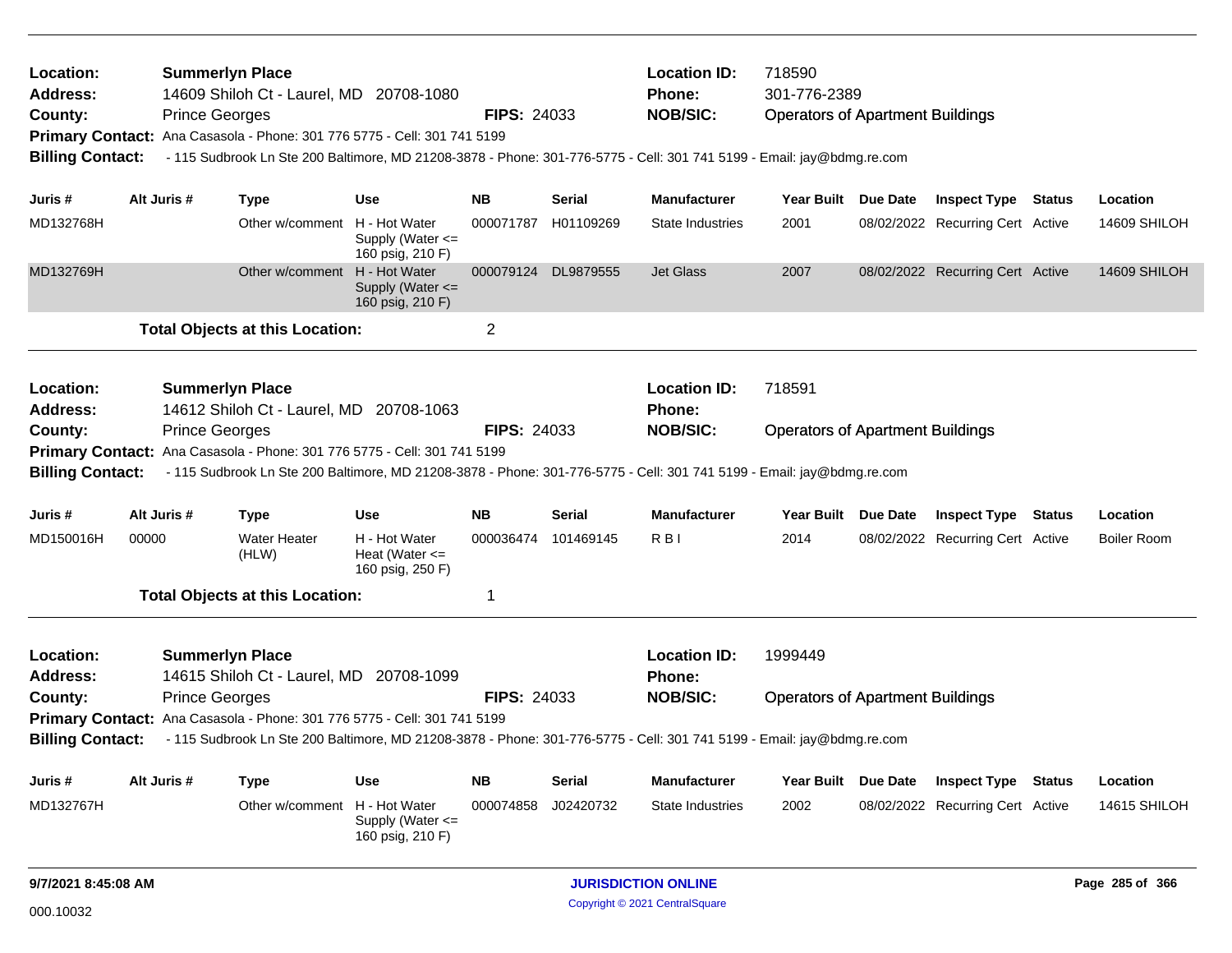| Location:                    |             | <b>Summerlyn Place</b>                 |                                                                          |                    |                                                               | <b>Location ID:</b>                                                                                                    | 718593                                  |          |                                  |        |              |
|------------------------------|-------------|----------------------------------------|--------------------------------------------------------------------------|--------------------|---------------------------------------------------------------|------------------------------------------------------------------------------------------------------------------------|-----------------------------------------|----------|----------------------------------|--------|--------------|
| <b>Address:</b>              |             |                                        | 14703 Shiloh Ct - Laurel, MD 20708-1076                                  |                    |                                                               | <b>Phone:</b>                                                                                                          |                                         |          |                                  |        |              |
| County:                      |             | <b>Prince Georges</b>                  |                                                                          | <b>FIPS: 24033</b> |                                                               | <b>NOB/SIC:</b>                                                                                                        | <b>Operators of Apartment Buildings</b> |          |                                  |        |              |
|                              |             |                                        | Primary Contact: Ana Casasola - Phone: 301 776 5775 - Cell: 301 741 5199 |                    |                                                               |                                                                                                                        |                                         |          |                                  |        |              |
| <b>Billing Contact:</b>      |             |                                        |                                                                          |                    |                                                               | - 115 Sudbrook Ln Ste 200 Baltimore, MD 21208-3878 - Phone: 301-776-5775 - Cell: 301 741 5199 - Email: jay@bdmg.re.com |                                         |          |                                  |        |              |
| Juris #                      | Alt Juris # | <b>Type</b>                            | Use                                                                      | <b>NB</b>          | Serial                                                        | <b>Manufacturer</b>                                                                                                    | <b>Year Built</b>                       | Due Date | Inspect Type                     | Status | Location     |
| MD154095H                    |             | <b>Water Heater</b><br>(HLW)           | H - Hot Water<br>Supply (Water <=<br>160 psig, 210 F)                    | 000110927          |                                                               | Jetglass                                                                                                               | 2015                                    |          | 08/02/2022 Recurring Cert Active |        | Bld 14703    |
|                              |             | <b>Total Objects at this Location:</b> |                                                                          | 1                  |                                                               |                                                                                                                        |                                         |          |                                  |        |              |
| Location:                    |             | <b>Summerlyn Place</b>                 |                                                                          |                    |                                                               | <b>Location ID:</b>                                                                                                    | 1999656                                 |          |                                  |        |              |
| <b>Address:</b>              |             |                                        | 14707 Shiloh Ct - Laurel, MD 20708-1085                                  |                    |                                                               | <b>Phone:</b>                                                                                                          |                                         |          |                                  |        |              |
| County:                      |             | <b>Prince Georges</b>                  |                                                                          |                    |                                                               | <b>NOB/SIC:</b>                                                                                                        |                                         |          |                                  |        |              |
|                              |             |                                        | Primary Contact: Ana Casasola - Phone: 301 776 5775 - Cell: 301 741 5199 |                    | <b>FIPS: 24033</b><br><b>Operators of Apartment Buildings</b> |                                                                                                                        |                                         |          |                                  |        |              |
|                              |             |                                        |                                                                          |                    |                                                               |                                                                                                                        |                                         |          |                                  |        |              |
| <b>Billing Contact:</b>      |             |                                        |                                                                          |                    |                                                               | - 115 Sudbrook Ln Ste 200 Baltimore, MD 21208-3878 - Phone: 301-776-5775 - Cell: 301 741 5199 - Email: jay@bdmg.re.com |                                         |          |                                  |        |              |
| Juris #                      | Alt Juris # | <b>Type</b>                            | <b>Use</b>                                                               | <b>NB</b>          | <b>Serial</b>                                                 | <b>Manufacturer</b>                                                                                                    | Year Built Due Date                     |          | <b>Inspect Type Status</b>       |        | Location     |
| MD167460H                    |             | <b>Water Heater</b><br>(HLW)           | H - Hot Water<br>Supply (Water <=<br>160 psig, 210 F)                    | 000132992          |                                                               | <b>Bradford</b>                                                                                                        | 2019                                    |          | 07/30/2022 Recurring Cert Active |        | 14707 SHILOH |
|                              |             | <b>Total Objects at this Location:</b> |                                                                          | $\mathbf 1$        |                                                               |                                                                                                                        |                                         |          |                                  |        |              |
|                              |             | <b>Summerlyn Place</b>                 |                                                                          |                    |                                                               | <b>Location ID:</b>                                                                                                    | 718596                                  |          |                                  |        |              |
| Location:<br><b>Address:</b> |             |                                        | 14712 Shiloh Ct - Laurel, MD 20708-1020                                  |                    |                                                               | <b>Phone:</b>                                                                                                          | 301-776-2389                            |          |                                  |        |              |
|                              |             | <b>Prince Georges</b>                  |                                                                          | <b>FIPS: 24033</b> |                                                               | <b>NOB/SIC:</b>                                                                                                        | <b>Operators of Apartment Buildings</b> |          |                                  |        |              |
| County:                      |             |                                        | Primary Contact: Ana Casasola - Phone: 301 776 5775 - Cell: 301 741 5199 |                    |                                                               |                                                                                                                        |                                         |          |                                  |        |              |
| <b>Billing Contact:</b>      |             |                                        |                                                                          |                    |                                                               | - 115 Sudbrook Ln Ste 200 Baltimore, MD 21208-3878 - Phone: 301-776-5775 - Cell: 301 741 5199 - Email: jay@bdmg.re.com |                                         |          |                                  |        |              |
| Juris #                      | Alt Juris # | <b>Type</b>                            | <b>Use</b>                                                               | <b>NB</b>          | <b>Serial</b>                                                 | Manufacturer                                                                                                           | <b>Year Built</b>                       |          | Due Date Inspect Type Status     |        | Location     |
| MD161600H                    |             | <b>Water Heater</b><br>(HLW)           | H - Hot Water<br>Supply (Water <=<br>160 psig, 210 F)                    | 000119578          |                                                               | <b>Bradford</b>                                                                                                        | 2016                                    |          | 08/02/2022 Recurring Cert Active |        | Laundry      |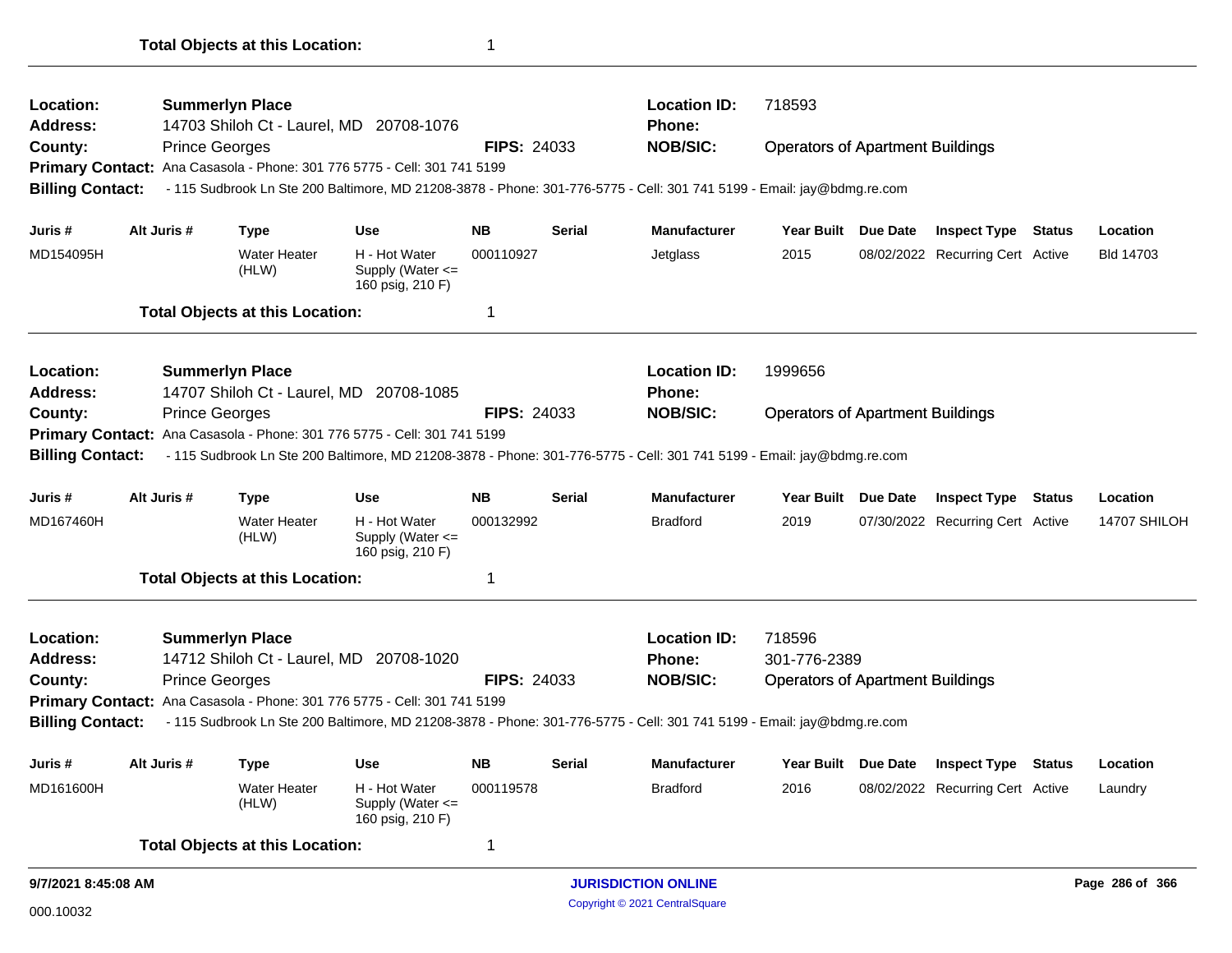| Location:<br>Address:<br>County:<br><b>Billing Contact:</b>        |             | <b>Summerlyn Place</b><br>14715 Phillip Court - Laurel, MD 20708-1013<br><b>Prince Georges</b><br>Primary Contact: Ana Casasola - Phone: 301 776 5775 - Cell: 301 741 5199                                                                                                                       |                                                           | <b>FIPS: 24033</b> |               | <b>Location ID:</b><br><b>Phone:</b><br><b>NOB/SIC:</b> | 718597<br>301-345-1622<br><b>Operators of Apartment Buildings</b><br>- 115 Sudbrook Ln Ste 200 Baltimore, MD 21208-3878 - Phone: 301-776-5775 - Cell: 301 741 5199 - Email: jay@bdmg.re.com |  |                                  |        |                     |  |
|--------------------------------------------------------------------|-------------|--------------------------------------------------------------------------------------------------------------------------------------------------------------------------------------------------------------------------------------------------------------------------------------------------|-----------------------------------------------------------|--------------------|---------------|---------------------------------------------------------|---------------------------------------------------------------------------------------------------------------------------------------------------------------------------------------------|--|----------------------------------|--------|---------------------|--|
| Juris#                                                             | Alt Juris # | <b>Type</b>                                                                                                                                                                                                                                                                                      | <b>Use</b>                                                | <b>NB</b>          | <b>Serial</b> | <b>Manufacturer</b>                                     | Year Built Due Date                                                                                                                                                                         |  | <b>Inspect Type Status</b>       |        | Location            |  |
| MD093030H                                                          |             | Other w/comment H - Hot Water                                                                                                                                                                                                                                                                    | Supply (Water $\leq$<br>160 psig, 210 F)                  | 000095749          | 1091115749    | Raypak                                                  | 1992                                                                                                                                                                                        |  | 08/02/2022 Recurring Cert Active |        | <b>14715 PHILIP</b> |  |
|                                                                    |             | <b>Total Objects at this Location:</b>                                                                                                                                                                                                                                                           |                                                           | 1                  |               |                                                         |                                                                                                                                                                                             |  |                                  |        |                     |  |
| Location:<br>Address:<br>County:<br><b>Billing Contact:</b>        |             | <b>Summerlyn Place</b><br>14726 Shiloh Ct - Laurel, MD 20708-1020<br><b>Prince Georges</b><br>Primary Contact: Ana Casasola - Phone: 301 776 5775 - Cell: 301 741 5199<br>- 115 Sudbrook Ln Ste 200 Baltimore, MD 21208-3878 - Phone: 301-776-5775 - Cell: 301 741 5199 - Email: jay@bdmg.re.com |                                                           | <b>FIPS: 24033</b> |               | <b>Location ID:</b><br>Phone:<br><b>NOB/SIC:</b>        | 718598<br>301-776-2389<br><b>Operators of Apartment Buildings</b>                                                                                                                           |  |                                  |        |                     |  |
| Juris #                                                            | Alt Juris # | <b>Type</b>                                                                                                                                                                                                                                                                                      | <b>Use</b>                                                | <b>NB</b>          | <b>Serial</b> | <b>Manufacturer</b>                                     | Year Built Due Date                                                                                                                                                                         |  | <b>Inspect Type Status</b>       |        | Location            |  |
| MD093029H                                                          |             | Other w/comment                                                                                                                                                                                                                                                                                  | H - Hot Water<br>Supply (Water $\leq$<br>160 psig, 210 F) | 000095750          | 109115750     | Raypak                                                  | 1991                                                                                                                                                                                        |  | 08/06/2022 Recurring Cert Active |        | 14726 SHILOH        |  |
|                                                                    |             | <b>Total Objects at this Location:</b>                                                                                                                                                                                                                                                           |                                                           | $\mathbf 1$        |               |                                                         |                                                                                                                                                                                             |  |                                  |        |                     |  |
| Location:<br><b>Address:</b><br>County:<br><b>Billing Contact:</b> |             | <b>Summerlyn Place</b><br>9100 Elaine Ct - Laurel, MD 20708-1059<br><b>Prince Georges</b><br>Primary Contact: Ana Casasola - Phone: 301 776 5775 - Cell: 301 741 5199<br>- 115 Sudbrook Ln Ste 200 Baltimore, MD 21208-3878 - Phone: 301-776-5775 - Cell: 301 741 5199 - Email: jay@bdmg.re.com  |                                                           | <b>FIPS: 24033</b> |               | <b>Location ID:</b><br><b>Phone:</b><br><b>NOB/SIC:</b> | 1999650<br>301-776-2389<br><b>Operators of Apartment Buildings</b>                                                                                                                          |  |                                  |        |                     |  |
| Juris #                                                            | Alt Juris # | <b>Type</b>                                                                                                                                                                                                                                                                                      | Use                                                       | <b>NB</b>          | <b>Serial</b> | <b>Manufacturer</b>                                     | Year Built Due Date                                                                                                                                                                         |  | <b>Inspect Type</b>              | Status | Location            |  |
| MD167461H                                                          |             | <b>Water Heater</b><br>(HLW)                                                                                                                                                                                                                                                                     | H - Hot Water<br>Supply (Water $\leq$<br>160 psig, 210 F) | 000130807          |               | <b>Bradford</b>                                         | 2019                                                                                                                                                                                        |  | 07/30/2022 Recurring Cert Active |        | 9100 ELAINE         |  |
| <b>Total Objects at this Location:</b>                             |             |                                                                                                                                                                                                                                                                                                  |                                                           | -1                 |               |                                                         |                                                                                                                                                                                             |  |                                  |        |                     |  |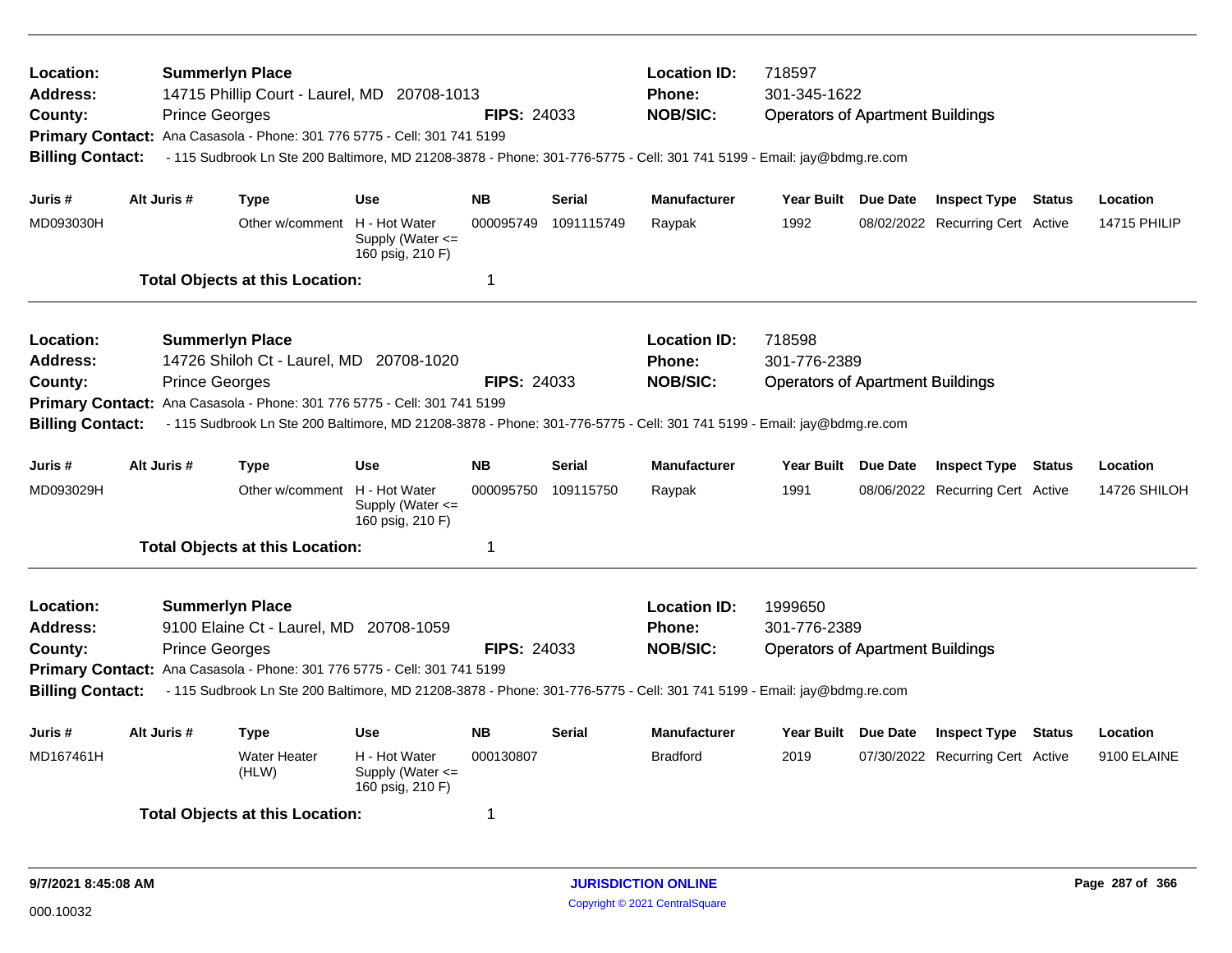| Location:<br>Address:<br>County:<br><b>Billing Contact:</b>        | <b>Prince Georges</b> | <b>Summerlyn Place</b><br>9102 Huntington Ct - Laurel, MD 20708-1002<br>Primary Contact: Ana Casasola - Phone: 301 776 5775 - Cell: 301 741 5199                                                                                                                       |                                                           | <b>FIPS: 24033</b> |                                                         | <b>Location ID:</b><br><b>Phone:</b><br><b>NOB/SIC:</b>                                                                | 718607<br>301-776-2389<br><b>Operators of Apartment Buildings</b><br>- 115 Sudbrook Ln Ste 200 Baltimore, MD 21208-3878 - Phone: 301-776-5775 - Cell: 301 741 5199 - Email: jay@bdmg.re.com |  |                                  |               |              |
|--------------------------------------------------------------------|-----------------------|------------------------------------------------------------------------------------------------------------------------------------------------------------------------------------------------------------------------------------------------------------------------|-----------------------------------------------------------|--------------------|---------------------------------------------------------|------------------------------------------------------------------------------------------------------------------------|---------------------------------------------------------------------------------------------------------------------------------------------------------------------------------------------|--|----------------------------------|---------------|--------------|
| Juris #                                                            | Alt Juris #           | <b>Type</b>                                                                                                                                                                                                                                                            | <b>Use</b>                                                | <b>NB</b>          | <b>Serial</b>                                           | <b>Manufacturer</b>                                                                                                    | Year Built Due Date                                                                                                                                                                         |  | <b>Inspect Type Status</b>       |               | Location     |
| MD161606H                                                          |                       | <b>Water Heater</b><br>(HLW)                                                                                                                                                                                                                                           | H - Hot Water<br>Supply (Water $\leq$<br>160 psig, 210 F) | 000124950          |                                                         | <b>Bradford White</b>                                                                                                  | 2017                                                                                                                                                                                        |  | 08/06/2022 Recurring Cert Active |               | 9102 HUNTING |
|                                                                    |                       | <b>Total Objects at this Location:</b>                                                                                                                                                                                                                                 |                                                           | 1                  |                                                         |                                                                                                                        |                                                                                                                                                                                             |  |                                  |               |              |
| Location:<br>Address:<br>County:                                   | <b>Prince Georges</b> | <b>Summerlyn Place</b><br>9102 Scott Adam Ct - Laurel, MD 20708-1051<br>Primary Contact: Ana Casasola - Phone: 301 776 5775 - Cell: 301 741 5199                                                                                                                       |                                                           | <b>FIPS: 24033</b> |                                                         | <b>Location ID:</b><br><b>Phone:</b><br><b>NOB/SIC:</b>                                                                | 718608<br>301-776-2389<br><b>Operators of Apartment Buildings</b>                                                                                                                           |  |                                  |               |              |
| <b>Billing Contact:</b>                                            |                       |                                                                                                                                                                                                                                                                        |                                                           |                    |                                                         | - 115 Sudbrook Ln Ste 200 Baltimore, MD 21208-3878 - Phone: 301-776-5775 - Cell: 301 741 5199 - Email: jay@bdmg.re.com |                                                                                                                                                                                             |  |                                  |               |              |
| Juris #                                                            | Alt Juris #           | <b>Type</b>                                                                                                                                                                                                                                                            | <b>Use</b>                                                | <b>NB</b>          | Serial                                                  | <b>Manufacturer</b>                                                                                                    | Year Built Due Date                                                                                                                                                                         |  | <b>Inspect Type Status</b>       |               | Location     |
| MD144335H                                                          |                       | <b>Water Tube</b><br>Coiled (Flueless<br>Hi Efficiency)                                                                                                                                                                                                                | H - Hot Water<br>Heat (Water $\leq$<br>160 psig, 250 F)   | 000028852 11160414 |                                                         | R <sub>BI</sub>                                                                                                        | 2012                                                                                                                                                                                        |  | 08/06/2022 Recurring Cert Active |               | 9102 Scot Ad |
|                                                                    |                       | <b>Total Objects at this Location:</b>                                                                                                                                                                                                                                 |                                                           | 1                  |                                                         |                                                                                                                        |                                                                                                                                                                                             |  |                                  |               |              |
| Location:<br><b>Address:</b><br>County:<br><b>Billing Contact:</b> | <b>Prince Georges</b> | <b>Summerlyn Place</b><br>9108 Elaine Ct - Laurel, MD 20708-1055<br>Primary Contact: Ana Casasola - Phone: 301 776 5775 - Cell: 301 741 5199<br>- 115 Sudbrook Ln Ste 200 Baltimore, MD 21208-3878 - Phone: 301-776-5775 - Cell: 301 741 5199 - Email: jay@bdmg.re.com | <b>FIPS: 24033</b>                                        |                    | <b>Location ID:</b><br><b>Phone:</b><br><b>NOB/SIC:</b> | 718609<br>301-776-2389<br><b>Operators of Apartment Buildings</b>                                                      |                                                                                                                                                                                             |  |                                  |               |              |
| Juris #                                                            | Alt Juris #           | <b>Type</b>                                                                                                                                                                                                                                                            | <b>Use</b>                                                | <b>NB</b>          | <b>Serial</b>                                           | <b>Manufacturer</b>                                                                                                    | Year Built Due Date                                                                                                                                                                         |  | <b>Inspect Type</b>              | <b>Status</b> | Location     |
| MD146792H                                                          |                       | <b>Horizontal Water</b><br>Tube                                                                                                                                                                                                                                        | H - Hot Water<br>Supply (Water $\leq$<br>160 psig, 210 F) | 000028851          | 9305107831                                              | R <sub>BI</sub>                                                                                                        | 2012                                                                                                                                                                                        |  | 08/06/2022 Recurring Cert Active |               | 9108 bsmt    |
|                                                                    |                       | <b>Total Objects at this Location:</b>                                                                                                                                                                                                                                 |                                                           | 1                  |                                                         |                                                                                                                        |                                                                                                                                                                                             |  |                                  |               |              |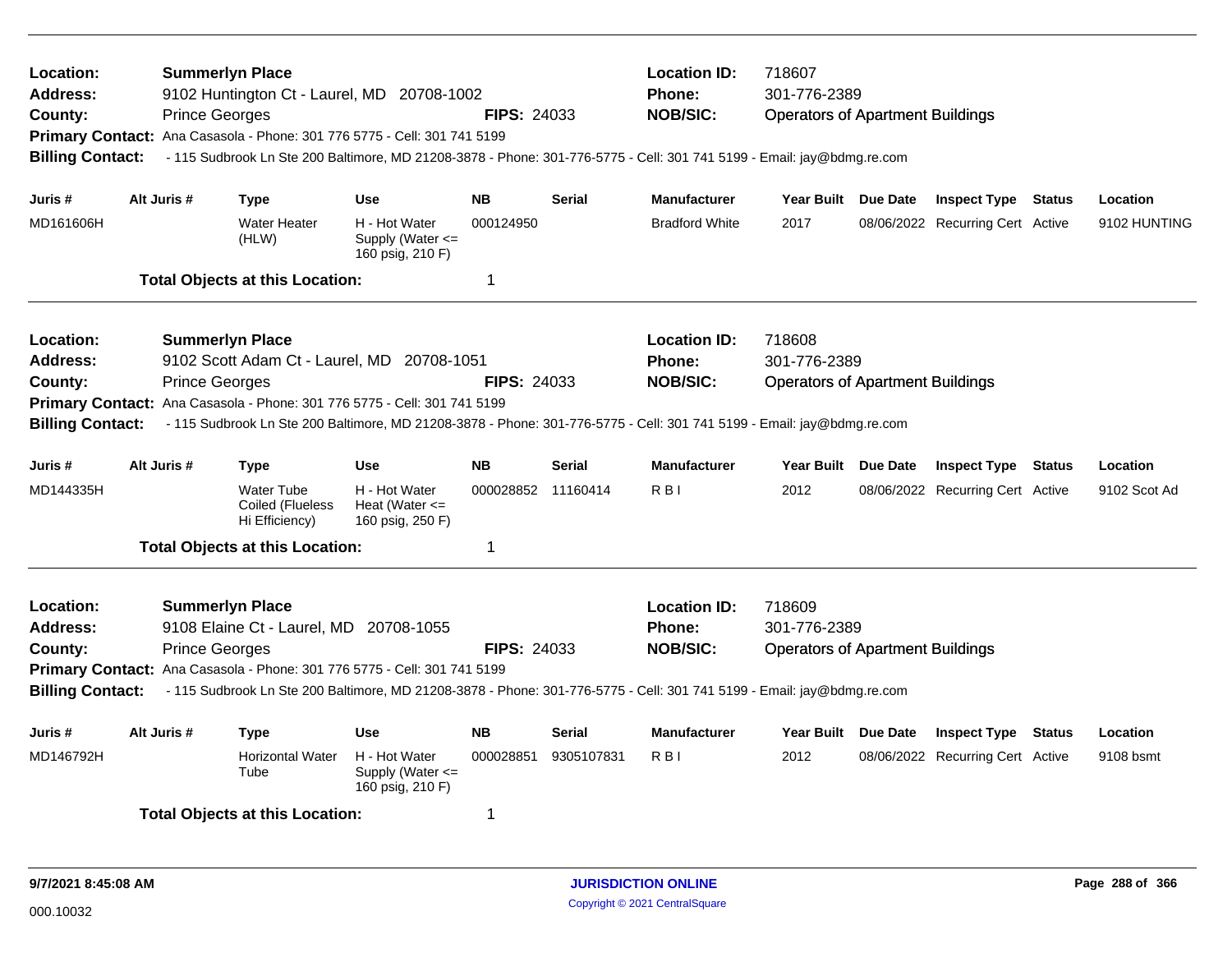| Location:<br>Address:                              |                                                                                                                                                                      |                       | <b>Summerlyn Place</b><br>9110 Scott Adam Ct - Laurel, MD 20708-1048                                                          |                                                                       |                    |                   | <b>Location ID:</b><br><b>Phone:</b> | 718610                                  |                 |                                               |               |                    |
|----------------------------------------------------|----------------------------------------------------------------------------------------------------------------------------------------------------------------------|-----------------------|-------------------------------------------------------------------------------------------------------------------------------|-----------------------------------------------------------------------|--------------------|-------------------|--------------------------------------|-----------------------------------------|-----------------|-----------------------------------------------|---------------|--------------------|
| County:                                            |                                                                                                                                                                      | <b>Prince Georges</b> |                                                                                                                               |                                                                       | <b>FIPS: 24033</b> |                   | <b>NOB/SIC:</b>                      | <b>Operators of Apartment Buildings</b> |                 |                                               |               |                    |
|                                                    |                                                                                                                                                                      |                       | Primary Contact: Ana Casasola - Phone: 301 776 5775 - Cell: 301 741 5199                                                      |                                                                       |                    |                   |                                      |                                         |                 |                                               |               |                    |
| <b>Billing Contact:</b>                            |                                                                                                                                                                      |                       | - 115 Sudbrook Ln Ste 200 Baltimore, MD 21208-3878 - Phone: 301-776-5775 - Cell: 301 741 5199 - Email: jay@bdmg.re.com        |                                                                       |                    |                   |                                      |                                         |                 |                                               |               |                    |
| Juris #                                            | Alt Juris #                                                                                                                                                          |                       | <b>Type</b>                                                                                                                   | <b>Use</b>                                                            | <b>NB</b>          | Serial            | <b>Manufacturer</b>                  | Year Built                              | Due Date        | <b>Inspect Type Status</b>                    |               | Location           |
| MD161607H                                          |                                                                                                                                                                      |                       | <b>Horizontal Water</b><br>Tube                                                                                               | H - Hot Water<br>Supply (Water $\leq$<br>160 psig, 210 F)             | 000117763          |                   | R <sub>B</sub>                       | 2016                                    |                 | 08/06/2022 Recurring Cert Active              |               | 9110 SCOT AD       |
|                                                    |                                                                                                                                                                      |                       | <b>Total Objects at this Location:</b>                                                                                        |                                                                       | 1                  |                   |                                      |                                         |                 |                                               |               |                    |
| Location:                                          |                                                                                                                                                                      |                       | <b>Supreme Aluminum Products, Inc.</b>                                                                                        |                                                                       |                    |                   | <b>Location ID:</b>                  | 3507935                                 |                 |                                               |               |                    |
| Address:                                           |                                                                                                                                                                      |                       | 5215 Lawrence PI - Hyattsville, MD 20781-1038                                                                                 |                                                                       |                    |                   | Phone:                               | 301-322-3450                            |                 |                                               |               |                    |
| County:                                            |                                                                                                                                                                      | <b>Prince Georges</b> |                                                                                                                               |                                                                       | <b>FIPS: 24033</b> |                   | <b>NOB/SIC:</b>                      |                                         |                 | <b>Operators of Nonresidential Buildings</b>  |               |                    |
|                                                    | Primary Contact: Mark Friedman - Phone: 301-322-3450<br><b>Billing Contact:</b><br>Mark Friedman - 5215 Lawrence PI Hyattsville, MD 20781-1038 - Phone: 301-322-3450 |                       |                                                                                                                               |                                                                       |                    |                   |                                      |                                         |                 |                                               |               |                    |
|                                                    |                                                                                                                                                                      |                       |                                                                                                                               |                                                                       |                    |                   |                                      |                                         |                 |                                               |               |                    |
| Juris #                                            | Alt Juris #                                                                                                                                                          |                       | <b>Type</b>                                                                                                                   | <b>Use</b>                                                            | <b>NB</b>          | Serial            | <b>Manufacturer</b>                  | <b>Year Built</b>                       | <b>Due Date</b> | <b>Inspect Type</b>                           | <b>Status</b> | Location           |
| MD155061V                                          |                                                                                                                                                                      |                       | <b>Vertical Unfired</b><br>Pressure Vessel<br>w/comment                                                                       | V - Storage (NOT<br>Cryogenic)                                        | 00056083G          |                   | <b>Brunner</b>                       | 1992                                    |                 | 07/20/2022 Recurring Cert Active              |               | Comp Area          |
|                                                    |                                                                                                                                                                      |                       | <b>Total Objects at this Location:</b>                                                                                        |                                                                       | 1                  |                   |                                      |                                         |                 |                                               |               |                    |
| Location:                                          |                                                                                                                                                                      |                       | <b>Surgery Center of Greenbelt</b>                                                                                            |                                                                       |                    |                   | <b>Location ID:</b>                  | 3464583                                 |                 |                                               |               |                    |
| <b>Address:</b>                                    |                                                                                                                                                                      |                       | 7300 Hanover Dr Unit 102 - Greenbelt, MD 20770-2250                                                                           |                                                                       |                    |                   | Phone:                               | 240-297-9858                            |                 |                                               |               |                    |
| County:                                            |                                                                                                                                                                      | <b>Prince Georges</b> |                                                                                                                               |                                                                       | <b>FIPS: 24033</b> |                   | <b>NOB/SIC:</b>                      |                                         |                 | <b>General Medical and Surgical Hospitals</b> |               |                    |
| <b>Primary Contact:</b><br><b>Billing Contact:</b> |                                                                                                                                                                      |                       | Surgery Center of Greenbelt - Phone: 240-297-9858<br>- 7300 Hanover Dr Ste 102 Greenbelt, MD 20770-2250 - Phone: 240-297-9858 |                                                                       |                    |                   |                                      |                                         |                 |                                               |               |                    |
| Juris #                                            | Alt Juris #                                                                                                                                                          |                       | <b>Type</b>                                                                                                                   | <b>Use</b>                                                            | NΒ                 | Serial            | <b>Manufacturer</b>                  | Year Built Due Date                     |                 | <b>Inspect Type Status</b>                    |               | Location           |
| MD147857                                           | $S-1$                                                                                                                                                                |                       | Miniature Boiler<br>(NOT Fired Kettle)                                                                                        | S - Power-Electric 000029430 39430<br>Generation<br>(Steam > 15 psig) |                    |                   | Electro-Steam                        | 2009                                    |                 | 11/14/2021 Recurring Cert Active              |               | Clean Work<br>Room |
| MD147858V                                          | $S-1$                                                                                                                                                                |                       | Autoclave                                                                                                                     | V - Process-<br>Sterilizing                                           | 000047681          | 0584022-SAW Amsco |                                      | 1984                                    |                 | 11/23/2021 Recurring Cert Active              |               | Clean Work<br>Room |
| MD147859V                                          | $S-2$                                                                                                                                                                |                       | Autoclave                                                                                                                     | V - Process-<br>Sterilizing                                           | 000060384          | 0585135-SAW Amsco |                                      | 1985                                    |                 | 11/23/2021 Recurring Cert Active              |               | Clean Work<br>Room |
| 9/7/2021 8:45:08 AM                                |                                                                                                                                                                      |                       |                                                                                                                               |                                                                       |                    |                   | <b>JURISDICTION ONLINE</b>           |                                         |                 |                                               |               | Page 289 of 366    |
| 000.10032                                          |                                                                                                                                                                      |                       |                                                                                                                               |                                                                       |                    |                   | Copyright © 2021 CentralSquare       |                                         |                 |                                               |               |                    |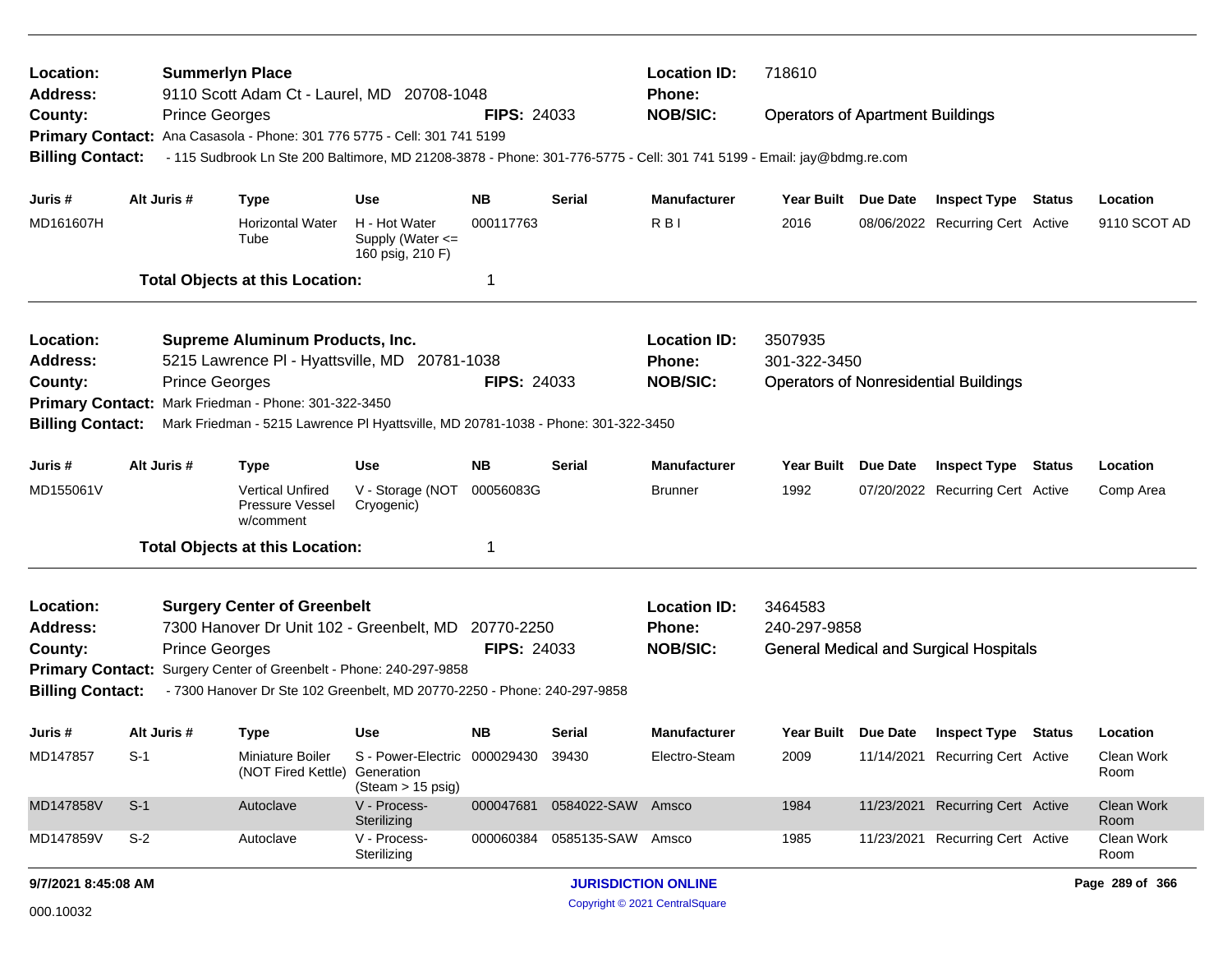| Juris#                  | Alt Juris # | <b>Type</b>                                                                                         | <b>Use</b>                                                | <b>NB</b>          | <b>Serial</b> | <b>Manufacturer</b>                                                                                                | <b>Year Built</b>                       | Due Date        | <b>Inspect Type</b>          | Status | Location           |
|-------------------------|-------------|-----------------------------------------------------------------------------------------------------|-----------------------------------------------------------|--------------------|---------------|--------------------------------------------------------------------------------------------------------------------|-----------------------------------------|-----------------|------------------------------|--------|--------------------|
| <b>NEW</b>              |             | <b>Miniature Boiler</b><br>(NOT Fired Kettle)                                                       | S - Power-<br><b>Sterilizing (Steam</b><br>$> 15$ psig)   | 000003844          | 43432         | Pemberton                                                                                                          | 2020                                    | 12/02/2021      | <b>Recurring Cert Active</b> |        | Clean Work<br>Room |
|                         |             | <b>Total Objects at this Location:</b>                                                              |                                                           | 4                  |               |                                                                                                                    |                                         |                 |                              |        |                    |
| Location:               |             | <b>Surrey Square Apartments</b>                                                                     |                                                           |                    |               | <b>Location ID:</b>                                                                                                | 726124                                  |                 |                              |        |                    |
| <b>Address:</b>         |             | 6002 Surrey Square Ln - District Heights, MD 20747-2901                                             |                                                           |                    |               | Phone:                                                                                                             | 301-735-9300                            |                 |                              |        |                    |
| County:                 |             | <b>Prince Georges</b>                                                                               |                                                           | <b>FIPS: 24033</b> |               | <b>NOB/SIC:</b>                                                                                                    | <b>Operators of Apartment Buildings</b> |                 |                              |        |                    |
|                         |             | Primary Contact: Carl Schurg - Phone: 301-284-6000 - Cell: 240-393-2052 - Email: cschurg@lerner.com |                                                           |                    |               |                                                                                                                    |                                         |                 |                              |        |                    |
| <b>Billing Contact:</b> |             |                                                                                                     |                                                           |                    |               | Carl Schurg - 2000 Tower Oaks Blvd FI 8 Rockville, MD 20852-4284 - Phone: 301-284-6000 - Email: cschurg@lerner.com |                                         |                 |                              |        |                    |
| Juris #                 | Alt Juris # | <b>Type</b>                                                                                         | <b>Use</b>                                                | <b>NB</b>          | <b>Serial</b> | <b>Manufacturer</b>                                                                                                | <b>Year Built</b>                       | <b>Due Date</b> | <b>Inspect Type</b>          | Status | Location           |
| MD159105H               |             | <b>Water Heater</b><br>(HLW)                                                                        | H - Hot Water<br>Supply (Water <=<br>160 psig, 210 F)     | 000103046          |               | <b>Bradford White</b>                                                                                              | 2013                                    | 11/06/2021      | <b>Recurring Cert Active</b> |        | Basement           |
|                         |             | <b>Total Objects at this Location:</b>                                                              |                                                           |                    |               |                                                                                                                    |                                         |                 |                              |        |                    |
| Location:               |             | <b>Surrey Square Apartments</b>                                                                     |                                                           |                    |               | <b>Location ID:</b>                                                                                                | 726125                                  |                 |                              |        |                    |
| <b>Address:</b>         |             | 6006 Surrey Square Ln - Forestville, MD 20747-2904                                                  |                                                           |                    |               | Phone:                                                                                                             | 301-735-9300                            |                 |                              |        |                    |
| County:                 |             | <b>Prince Georges</b>                                                                               |                                                           | <b>FIPS: 24033</b> |               | <b>NOB/SIC:</b>                                                                                                    | <b>Operators of Apartment Buildings</b> |                 |                              |        |                    |
|                         |             | Primary Contact: Carl Schurg - Phone: 301-284-6000 - Cell: 240-393-2052 - Email: cschurg@lerner.com |                                                           |                    |               |                                                                                                                    |                                         |                 |                              |        |                    |
| <b>Billing Contact:</b> |             |                                                                                                     |                                                           |                    |               | Carl Schurg - 2000 Tower Oaks Blvd FI 8 Rockville, MD 20852-4284 - Phone: 301-284-6000 - Email: cschurg@lerner.com |                                         |                 |                              |        |                    |
| Juris #                 | Alt Juris # | <b>Type</b>                                                                                         | <b>Use</b>                                                | <b>NB</b>          | <b>Serial</b> | <b>Manufacturer</b>                                                                                                | <b>Year Built</b>                       | <b>Due Date</b> | <b>Inspect Type</b>          | Status | Location           |
| MD159107H               |             | <b>Water Heater</b><br>(HLW)                                                                        | H - Hot Water<br>Supply (Water $\leq$<br>160 psig, 210 F) | 000115518          |               | <b>Bradford White</b>                                                                                              | 2016                                    | 11/06/2021      | <b>Recurring Cert Active</b> |        | <b>Basement</b>    |
|                         |             | <b>Total Objects at this Location:</b>                                                              |                                                           |                    |               |                                                                                                                    |                                         |                 |                              |        |                    |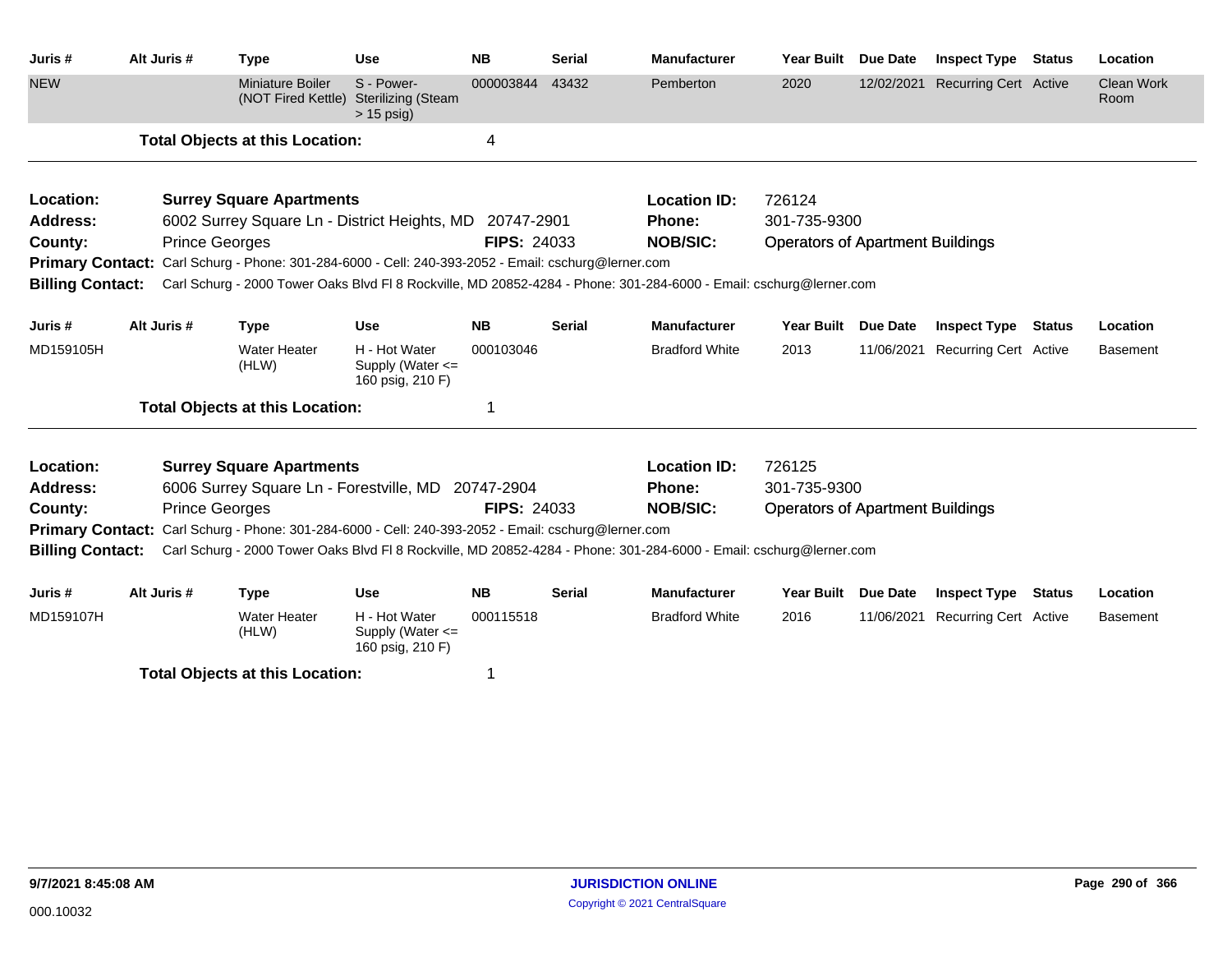| Location:<br>Address:<br>County:<br><b>Primary Contact:</b><br><b>Billing Contact:</b> |             | <b>Prince Georges</b> | <b>Surrey Square Apartments</b>        | 6010 Surrey Square Ln - District Heights, MD 20747-2906<br>Carl Schurg - Phone: 301-284-6000 - Cell: 240-393-2052 - Email: cschurg@lerner.com<br>Carl Schurg - 2000 Tower Oaks Blvd Fl 8 Rockville, MD 20852-4284 - Phone: 301-284-6000 - Email: cschurg@lerner.com             | <b>FIPS: 24033</b> |               | <b>Location ID:</b><br><b>Phone:</b><br><b>NOB/SIC:</b> | 726126<br>301-735-9300<br><b>Operators of Apartment Buildings</b> |                                  |                 |
|----------------------------------------------------------------------------------------|-------------|-----------------------|----------------------------------------|---------------------------------------------------------------------------------------------------------------------------------------------------------------------------------------------------------------------------------------------------------------------------------|--------------------|---------------|---------------------------------------------------------|-------------------------------------------------------------------|----------------------------------|-----------------|
| Juris #                                                                                | Alt Juris # |                       | Type                                   | <b>Use</b>                                                                                                                                                                                                                                                                      | <b>NB</b>          | <b>Serial</b> | <b>Manufacturer</b>                                     | Year Built Due Date                                               | <b>Inspect Type Status</b>       | Location        |
| MD152416H                                                                              |             |                       | <b>Water Heater</b><br>(HLW)           | H - Hot Water<br>Supply (Water $\leq$<br>160 psig, 210 F)                                                                                                                                                                                                                       | 000187530          |               | A O Smith                                               | 2013                                                              | 11/04/2021 Recurring Cert Active | <b>Basement</b> |
|                                                                                        |             |                       | <b>Total Objects at this Location:</b> |                                                                                                                                                                                                                                                                                 | 1                  |               |                                                         |                                                                   |                                  |                 |
| Location:<br>Address:<br>County:<br><b>Primary Contact:</b><br><b>Billing Contact:</b> |             | <b>Prince Georges</b> | <b>Surrey Square Apartments</b>        | 6012 Surrey Square Ln - District Heights, MD 20747-2907<br>Carl Schurg - Phone: 301-284-6000 - Cell: 240-393-2052 - Email: cschurg@lerner.com<br>Carl Schurg - 2000 Tower Oaks Blvd Fl 8 Rockville, MD 20852-4284 - Phone: 301-284-6000 - Email: cschurg@lerner.com             | <b>FIPS: 24033</b> |               | <b>Location ID:</b><br>Phone:<br><b>NOB/SIC:</b>        | 726127<br>301-735-9300<br><b>Operators of Apartment Buildings</b> |                                  |                 |
| Juris #                                                                                | Alt Juris # |                       | <b>Type</b>                            | Use                                                                                                                                                                                                                                                                             | <b>NB</b>          | <b>Serial</b> | <b>Manufacturer</b>                                     | Year Built Due Date                                               | <b>Inspect Type Status</b>       | Location        |
| MD152417H                                                                              |             |                       | <b>Water Heater</b><br>(HLW)           | H - Hot Water<br>Supply (Water $\leq$<br>160 psig, 210 F)                                                                                                                                                                                                                       | 000193761          |               | A O Smith                                               | 2014                                                              | 11/04/2021 Recurring Cert Active | <b>Basement</b> |
|                                                                                        |             |                       | <b>Total Objects at this Location:</b> |                                                                                                                                                                                                                                                                                 | 1                  |               |                                                         |                                                                   |                                  |                 |
| Location:<br><b>Address:</b><br>County:<br><b>Billing Contact:</b>                     |             | <b>Prince Georges</b> | <b>Surrey Square Apartments</b>        | 6016 Surrey Square Ln - Forestville, MD 20747-2909<br>Primary Contact: Carl Schurg - Phone: 301-284-6000 - Cell: 240-393-2052 - Email: cschurg@lerner.com<br>Carl Schurg - 2000 Tower Oaks Blvd Fl 8 Rockville, MD 20852-4284 - Phone: 301-284-6000 - Email: cschurg@lerner.com | <b>FIPS: 24033</b> |               | <b>Location ID:</b><br><b>Phone:</b><br><b>NOB/SIC:</b> | 726128<br>301-735-9300<br><b>Operators of Apartment Buildings</b> |                                  |                 |
| Juris #                                                                                | Alt Juris # |                       | <b>Type</b>                            | Use                                                                                                                                                                                                                                                                             | <b>NB</b>          | <b>Serial</b> | <b>Manufacturer</b>                                     | Year Built Due Date                                               | <b>Inspect Type Status</b>       | Location        |
| MD138707H                                                                              |             |                       | <b>Water Heater</b><br>(HLW)           | H - Hot Water<br>Supply (Water $\leq$<br>160 psig, 210 F)                                                                                                                                                                                                                       | 000079485          |               | <b>Bradford White</b>                                   | 2007                                                              | 11/04/2021 Recurring Cert Active | <b>Basement</b> |
|                                                                                        |             |                       | <b>Total Objects at this Location:</b> |                                                                                                                                                                                                                                                                                 | 1                  |               |                                                         |                                                                   |                                  |                 |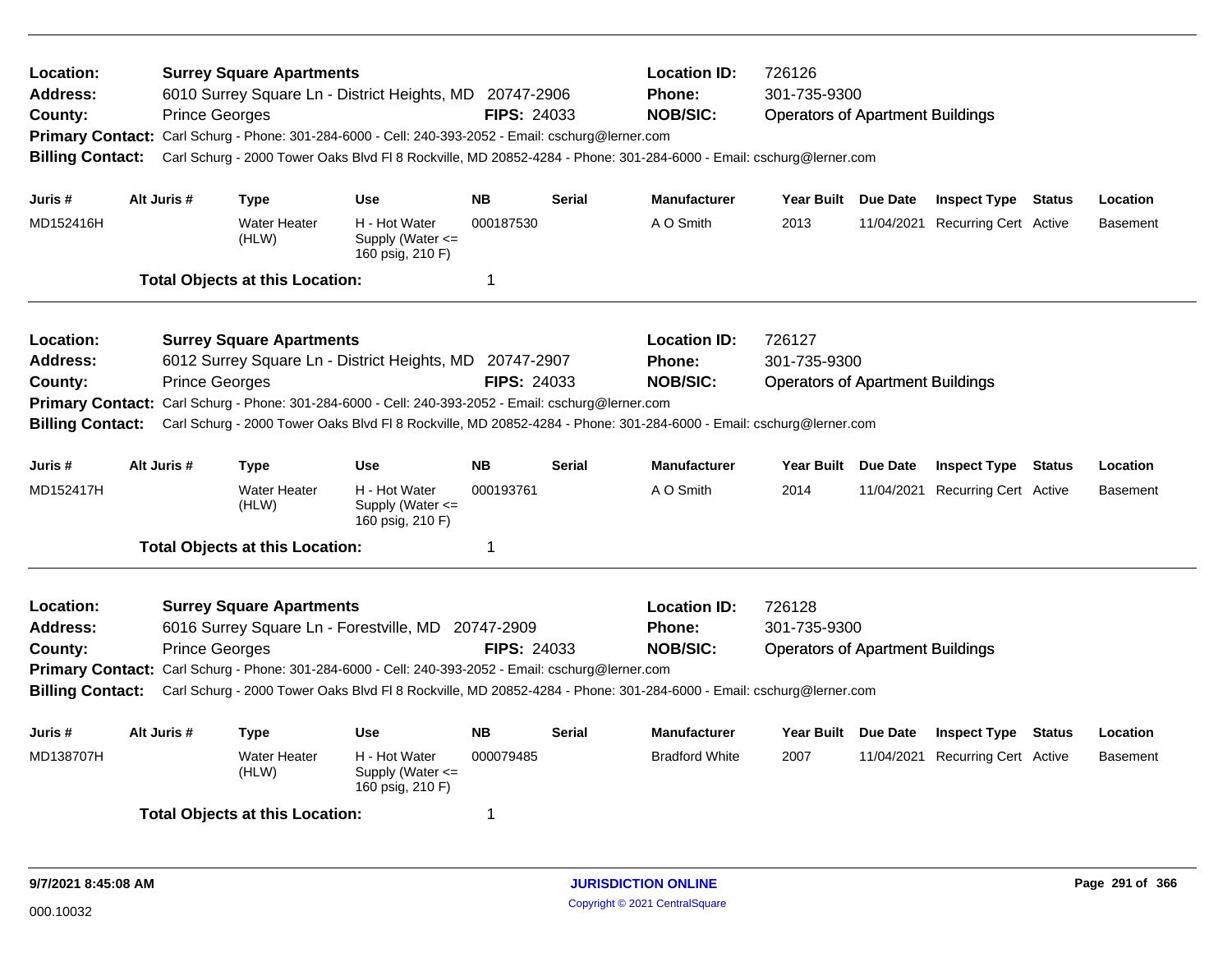| Location:<br><b>Address:</b><br>County:<br><b>Billing Contact:</b> | <b>Prince Georges</b>                                                                                                                                                                                                                                                                                                                                                  | <b>Surrey Square Apartments</b><br>6020 Surrey Square Ln - District Heights, MD 20747-2910<br>Primary Contact: Carl Schurg - Phone: 301-284-6000 - Cell: 240-393-2052 - Email: cschurg@lerner.com<br>Carl Schurg - 2000 Tower Oaks Blvd Fl 8 Rockville, MD 20852-4284 - Phone: 301-284-6000 - Email: cschurg@lerner.com |                                                                     | <b>FIPS: 24033</b> |               | <b>Location ID:</b><br>Phone:<br><b>NOB/SIC:</b> | 726129<br>301-735-9300<br><b>Operators of Apartment Buildings</b> |                                                                |               |                 |
|--------------------------------------------------------------------|------------------------------------------------------------------------------------------------------------------------------------------------------------------------------------------------------------------------------------------------------------------------------------------------------------------------------------------------------------------------|-------------------------------------------------------------------------------------------------------------------------------------------------------------------------------------------------------------------------------------------------------------------------------------------------------------------------|---------------------------------------------------------------------|--------------------|---------------|--------------------------------------------------|-------------------------------------------------------------------|----------------------------------------------------------------|---------------|-----------------|
|                                                                    |                                                                                                                                                                                                                                                                                                                                                                        |                                                                                                                                                                                                                                                                                                                         |                                                                     | <b>NB</b>          | <b>Serial</b> | <b>Manufacturer</b>                              |                                                                   |                                                                |               | Location        |
| Juris #<br>MD159106H                                               | Alt Juris #                                                                                                                                                                                                                                                                                                                                                            | <b>Type</b><br><b>Water Heater</b><br>(HLW)                                                                                                                                                                                                                                                                             | <b>Use</b><br>H - Hot Water<br>Supply (Water <=<br>160 psig, 210 F) | 000116135          |               | <b>Bradford White</b>                            | Year Built Due Date<br>2016                                       | <b>Inspect Type Status</b><br>11/06/2021 Recurring Cert Active |               | <b>Basement</b> |
| MD165514H                                                          |                                                                                                                                                                                                                                                                                                                                                                        | <b>Water Heater</b><br>(HLW)                                                                                                                                                                                                                                                                                            | H - Hot Water<br>Supply (Water $\leq$<br>160 psig, 210 F)           | 000123868          |               | <b>Bradford White</b>                            | 2017                                                              | 10/15/2021 Recurring Cert Active                               |               | <b>Basement</b> |
|                                                                    |                                                                                                                                                                                                                                                                                                                                                                        | <b>Total Objects at this Location:</b>                                                                                                                                                                                                                                                                                  |                                                                     | $\overline{2}$     |               |                                                  |                                                                   |                                                                |               |                 |
| Location:<br>Address:<br>County:<br><b>Billing Contact:</b>        | <b>Prince Georges</b>                                                                                                                                                                                                                                                                                                                                                  | <b>Surrey Square Apartments</b><br>6104 Surrey Square Ln - District Heights, MD 20747-2965<br>Primary Contact: Carl Schurg - Phone: 301-284-6000 - Cell: 240-393-2052 - Email: cschurg@lerner.com<br>Carl Schurg - 2000 Tower Oaks Blvd Fl 8 Rockville, MD 20852-4284 - Phone: 301-284-6000 - Email: cschurg@lerner.com |                                                                     | <b>FIPS: 24033</b> |               | <b>Location ID:</b><br>Phone:<br><b>NOB/SIC:</b> | 726131<br>301-735-9300<br><b>Operators of Apartment Buildings</b> |                                                                |               |                 |
| Juris #                                                            | Alt Juris #                                                                                                                                                                                                                                                                                                                                                            | <b>Type</b>                                                                                                                                                                                                                                                                                                             | <b>Use</b>                                                          | <b>NB</b>          | <b>Serial</b> | <b>Manufacturer</b>                              | Year Built Due Date                                               | <b>Inspect Type</b>                                            | Status        | Location        |
| MD152418H                                                          |                                                                                                                                                                                                                                                                                                                                                                        | <b>Water Heater</b><br>(HLW)                                                                                                                                                                                                                                                                                            | H - Hot Water<br>Supply (Water $\leq$<br>160 psig, 210 F)           | 000199030          |               | A O Smith                                        | 2014                                                              | 11/04/2021 Recurring Cert Active                               |               | <b>Basement</b> |
|                                                                    |                                                                                                                                                                                                                                                                                                                                                                        | <b>Total Objects at this Location:</b>                                                                                                                                                                                                                                                                                  |                                                                     | 1                  |               |                                                  |                                                                   |                                                                |               |                 |
| Location:<br><b>Address:</b><br>County:<br><b>Billing Contact:</b> | <b>Surrey Square Apartments</b><br>6108 Surrey Square Ln - District Heights, MD 20747-2915<br><b>FIPS: 24033</b><br><b>Prince Georges</b><br>Primary Contact: Carl Schurg - Phone: 301-284-6000 - Cell: 240-393-2052 - Email: cschurg@lerner.com<br>Carl Schurg - 2000 Tower Oaks Blvd Fl 8 Rockville, MD 20852-4284 - Phone: 301-284-6000 - Email: cschurg@lerner.com |                                                                                                                                                                                                                                                                                                                         |                                                                     |                    |               |                                                  | 726132<br>301-735-9300<br><b>Operators of Apartment Buildings</b> |                                                                |               |                 |
| Juris #                                                            | Alt Juris #                                                                                                                                                                                                                                                                                                                                                            | <b>Type</b>                                                                                                                                                                                                                                                                                                             | <b>Use</b>                                                          | <b>NB</b>          | Serial        | <b>Manufacturer</b>                              | Year Built Due Date                                               | <b>Inspect Type</b>                                            | <b>Status</b> | Location        |
| MD165515H                                                          |                                                                                                                                                                                                                                                                                                                                                                        | <b>Water Heater</b><br>(HLW)                                                                                                                                                                                                                                                                                            | H - Hot Water<br>Supply (Water <=<br>160 psig, 210 F)               | 000127069          |               | <b>Bradford White</b>                            | 2018                                                              | 10/15/2021 Recurring Cert Active                               |               | <b>Basement</b> |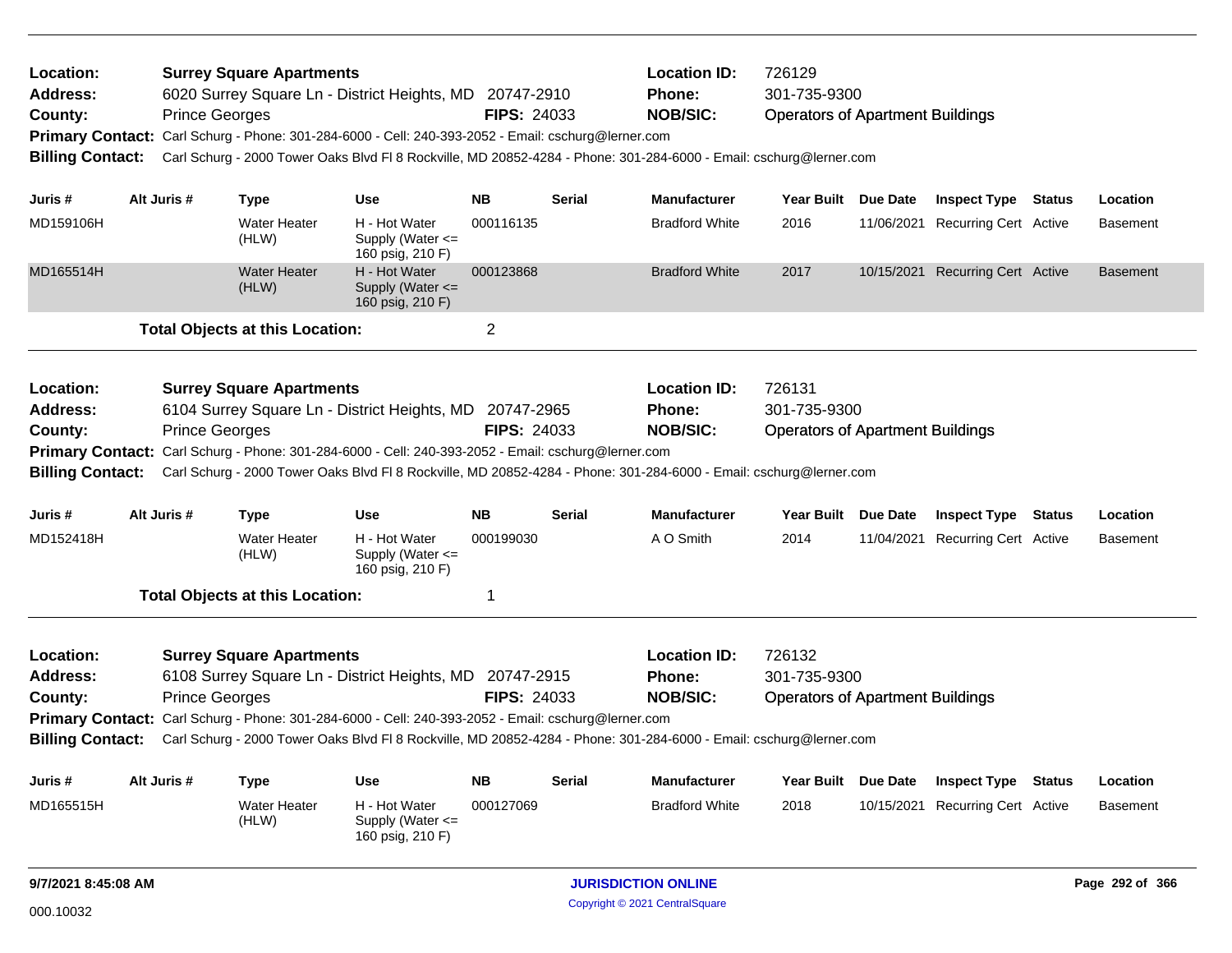| Location:                                                           |  |                       | <b>Surrey Square Apartments</b>        |                                                                                                     |                    |               | <b>Location ID:</b>                                                                                                | 726133                                  |                     |                                  |                 |
|---------------------------------------------------------------------|--|-----------------------|----------------------------------------|-----------------------------------------------------------------------------------------------------|--------------------|---------------|--------------------------------------------------------------------------------------------------------------------|-----------------------------------------|---------------------|----------------------------------|-----------------|
| Address:                                                            |  |                       |                                        | 6110 Surrey Square Ln - District Heights, MD 20747-2916                                             |                    |               | <b>Phone:</b>                                                                                                      | 301-735-9300                            |                     |                                  |                 |
| County:                                                             |  | <b>Prince Georges</b> |                                        |                                                                                                     | <b>FIPS: 24033</b> |               | <b>NOB/SIC:</b>                                                                                                    | <b>Operators of Apartment Buildings</b> |                     |                                  |                 |
|                                                                     |  |                       |                                        | Primary Contact: Carl Schurg - Phone: 301-284-6000 - Cell: 240-393-2052 - Email: cschurg@lerner.com |                    |               |                                                                                                                    |                                         |                     |                                  |                 |
| <b>Billing Contact:</b>                                             |  |                       |                                        |                                                                                                     |                    |               | Carl Schurg - 2000 Tower Oaks Blvd FI 8 Rockville, MD 20852-4284 - Phone: 301-284-6000 - Email: cschurg@lerner.com |                                         |                     |                                  |                 |
| Juris #                                                             |  | Alt Juris #           | <b>Type</b>                            | <b>Use</b>                                                                                          | <b>NB</b>          | <b>Serial</b> | <b>Manufacturer</b>                                                                                                |                                         | Year Built Due Date | <b>Inspect Type Status</b>       | Location        |
| MD117559H                                                           |  |                       | <b>Water Heater</b><br>(HLW)           | H - Hot Water<br>Supply (Water $\leq$<br>160 psig, 210 F)                                           | 000074036          |               | <b>State Industries</b>                                                                                            | 2002                                    |                     | 11/04/2021 Recurring Cert Active | <b>Basement</b> |
|                                                                     |  |                       | <b>Total Objects at this Location:</b> |                                                                                                     | $\mathbf 1$        |               |                                                                                                                    |                                         |                     |                                  |                 |
| Location:                                                           |  |                       | <b>Surrey Square Apartments</b>        |                                                                                                     |                    |               | <b>Location ID:</b>                                                                                                | 726134                                  |                     |                                  |                 |
| 6120 Surrey Square Ln - District Heights, MD 20747-2921<br>Address: |  |                       |                                        |                                                                                                     |                    |               | <b>Phone:</b>                                                                                                      | 301-735-9300                            |                     |                                  |                 |
| County:                                                             |  | <b>Prince Georges</b> |                                        |                                                                                                     | <b>FIPS: 24033</b> |               | <b>NOB/SIC:</b>                                                                                                    | <b>Operators of Apartment Buildings</b> |                     |                                  |                 |
|                                                                     |  |                       |                                        | Primary Contact: Carl Schurg - Phone: 301-284-6000 - Cell: 240-393-2052 - Email: cschurg@lerner.com |                    |               |                                                                                                                    |                                         |                     |                                  |                 |
| <b>Billing Contact:</b>                                             |  |                       |                                        |                                                                                                     |                    |               | Carl Schurg - 2000 Tower Oaks Blvd Fl 8 Rockville, MD 20852-4284 - Phone: 301-284-6000 - Email: cschurg@lerner.com |                                         |                     |                                  |                 |
| Juris #                                                             |  | Alt Juris #           | <b>Type</b>                            | <b>Use</b>                                                                                          | <b>NB</b>          | <b>Serial</b> | <b>Manufacturer</b>                                                                                                | Year Built                              | Due Date            | <b>Inspect Type Status</b>       | Location        |
| MD117561H                                                           |  |                       | <b>Water Heater</b><br>(HLW)           | H - Hot Water<br>Supply (Water $\leq$<br>160 psig, 210 F)                                           | 000074852          |               | <b>State Industries</b>                                                                                            | 2002                                    |                     | 11/04/2021 Recurring Cert Active | <b>Basement</b> |
| MD117562H                                                           |  |                       | <b>Water Heater</b><br>(HLW)           | H - Hot Water<br>Supply (Water <=<br>160 psig, 210 F)                                               | 000071671          |               | <b>State Industries</b>                                                                                            | 2001                                    |                     | 11/04/2021 Recurring Cert Active | <b>Basemnet</b> |
|                                                                     |  |                       | <b>Total Objects at this Location:</b> |                                                                                                     | $\overline{c}$     |               |                                                                                                                    |                                         |                     |                                  |                 |
| Location:                                                           |  |                       | <b>Surrey Square Apartments</b>        |                                                                                                     |                    |               | <b>Location ID:</b>                                                                                                | 726135                                  |                     |                                  |                 |
| Address:<br>6126 Surrey Square Ln - District Heights, MD 20747-2927 |  |                       |                                        |                                                                                                     |                    |               | Phone:                                                                                                             | 301-735-9300                            |                     |                                  |                 |
| <b>FIPS: 24033</b><br><b>Prince Georges</b><br>County:              |  |                       |                                        |                                                                                                     |                    |               | <b>NOB/SIC:</b>                                                                                                    | <b>Operators of Apartment Buildings</b> |                     |                                  |                 |
|                                                                     |  |                       |                                        | Primary Contact: Carl Schurg - Phone: 301-284-6000 - Cell: 240-393-2052 - Email: cschurg@lerner.com |                    |               |                                                                                                                    |                                         |                     |                                  |                 |
| <b>Billing Contact:</b>                                             |  |                       |                                        |                                                                                                     |                    |               | Carl Schurg - 2000 Tower Oaks Blvd FI 8 Rockville, MD 20852-4284 - Phone: 301-284-6000 - Email: cschurg@lerner.com |                                         |                     |                                  |                 |
| Juris #                                                             |  | Alt Juris #           | <b>Type</b>                            | <b>Use</b>                                                                                          | NΒ                 | <b>Serial</b> | <b>Manufacturer</b>                                                                                                | Year Built                              | Due Date            | <b>Inspect Type Status</b>       | Location        |
| MD141517H                                                           |  |                       | <b>Water Heater</b>                    | H - Hot Water                                                                                       | 000090749          |               | <b>Bradford White</b>                                                                                              | 2010                                    | 11/04/2021          | Recurring Cert Active            | <b>Basement</b> |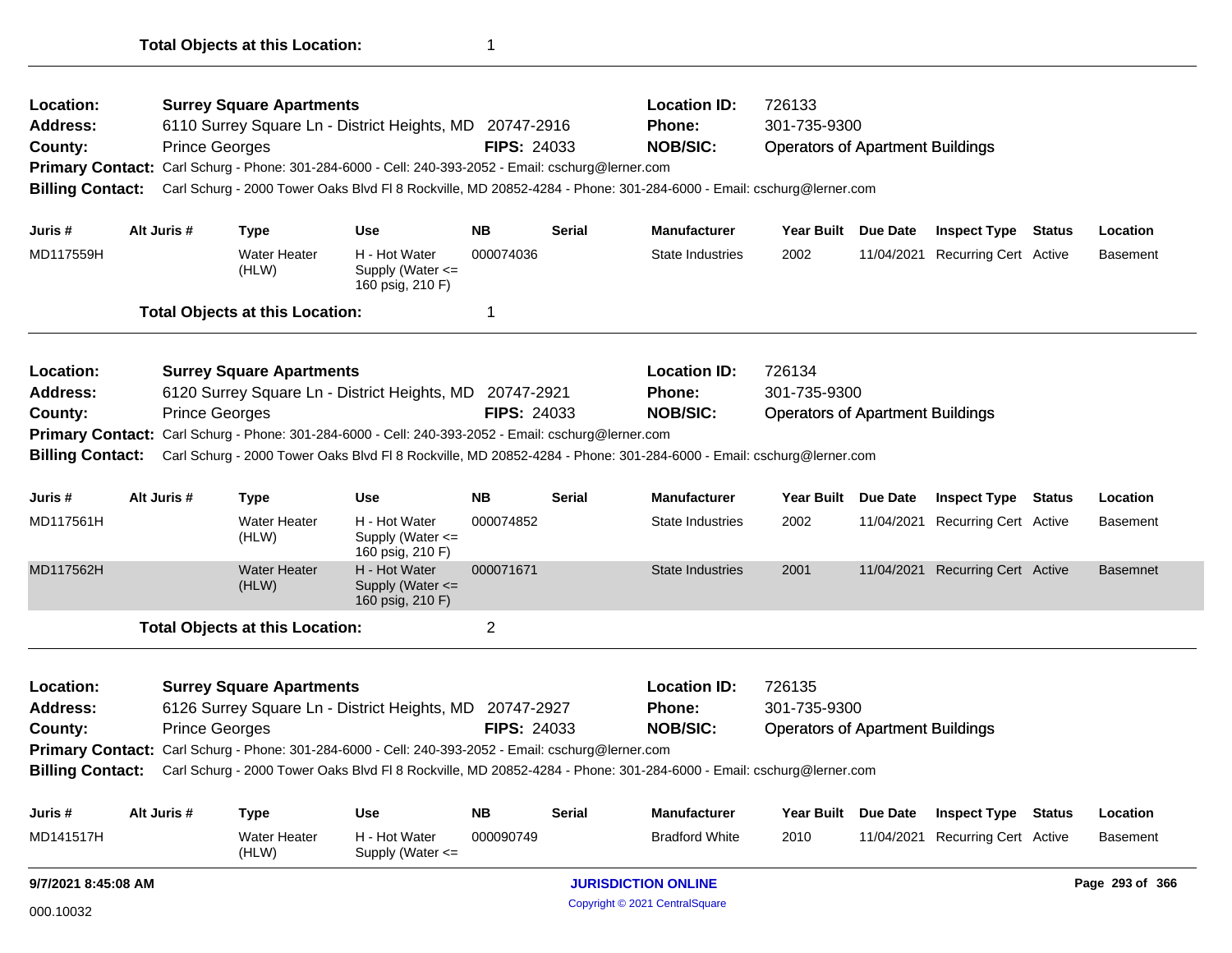| Juris #                 | Alt Juris #                                                       |                       | <b>Type</b>                                                                                         | <b>Use</b><br>160 psig, 210 F)                        | <b>NB</b>          | <b>Serial</b>           | <b>Manufacturer</b>                                                                                                | Year Built Due Date                     |                       | <b>Inspect Type Status</b>   | Location        |
|-------------------------|-------------------------------------------------------------------|-----------------------|-----------------------------------------------------------------------------------------------------|-------------------------------------------------------|--------------------|-------------------------|--------------------------------------------------------------------------------------------------------------------|-----------------------------------------|-----------------------|------------------------------|-----------------|
| MD152419H               |                                                                   |                       | <b>Water Heater</b><br>(HLW)                                                                        | H - Hot Water<br>Supply (Water <=<br>160 psig, 210 F) | 000113371          |                         | <b>Bradford White</b>                                                                                              | 2015                                    | 11/04/2021            | <b>Recurring Cert Active</b> | Basement        |
|                         |                                                                   |                       | <b>Total Objects at this Location:</b>                                                              |                                                       | $\overline{2}$     |                         |                                                                                                                    |                                         |                       |                              |                 |
| Location:               |                                                                   |                       | <b>Surrey Square Apartments</b>                                                                     |                                                       |                    |                         | <b>Location ID:</b>                                                                                                | 726136                                  |                       |                              |                 |
| Address:                |                                                                   |                       | 6134 Surrey Square Ln - District Heights, MD 20747-2935                                             |                                                       |                    |                         | <b>Phone:</b>                                                                                                      | 301-735-9300                            |                       |                              |                 |
| County:                 |                                                                   | <b>Prince Georges</b> |                                                                                                     |                                                       | <b>FIPS: 24033</b> |                         | <b>NOB/SIC:</b>                                                                                                    | <b>Operators of Apartment Buildings</b> |                       |                              |                 |
|                         |                                                                   |                       | Primary Contact: Carl Schurg - Phone: 301-284-6000 - Cell: 240-393-2052 - Email: cschurg@lerner.com |                                                       |                    |                         |                                                                                                                    |                                         |                       |                              |                 |
| <b>Billing Contact:</b> |                                                                   |                       |                                                                                                     |                                                       |                    |                         | Carl Schurg - 2000 Tower Oaks Blvd Fl 8 Rockville, MD 20852-4284 - Phone: 301-284-6000 - Email: cschurg@lerner.com |                                         |                       |                              |                 |
| Juris #                 | Alt Juris #                                                       |                       | <b>Type</b>                                                                                         | <b>Use</b>                                            | <b>NB</b>          | <b>Serial</b>           | <b>Manufacturer</b>                                                                                                | Year Built Due Date                     |                       | <b>Inspect Type Status</b>   | Location        |
| MD117564H               | <b>Water Heater</b><br>H - Hot Water<br>(HLW)                     |                       | Supply (Water $\leq$<br>160 psig, 210 F)                                                            | 000071670                                             |                    | <b>State Industries</b> | 2001                                                                                                               | 11/04/2021                              | Recurring Cert Active | Basement                     |                 |
| MD165516H               | <b>Water Heater</b><br>H - Hot Water<br>(HLW)<br>160 psig, 210 F) |                       |                                                                                                     | Supply (Water <=                                      | 000124948          |                         | <b>Bradford White</b>                                                                                              | 2017                                    | 10/15/2021            | <b>Recurring Cert Active</b> | <b>Basement</b> |
|                         |                                                                   |                       | <b>Total Objects at this Location:</b>                                                              |                                                       | 2                  |                         |                                                                                                                    |                                         |                       |                              |                 |
| Location:               |                                                                   |                       |                                                                                                     |                                                       |                    |                         | <b>Location ID:</b>                                                                                                | 726137                                  |                       |                              |                 |
| <b>Address:</b>         |                                                                   |                       | <b>Surrey Square Apartments</b><br>6142 Surrey Square Ln - District Heights, MD 20747-2918          |                                                       |                    |                         | Phone:                                                                                                             | 301-735-9300                            |                       |                              |                 |
| County:                 |                                                                   | <b>Prince Georges</b> |                                                                                                     |                                                       | <b>FIPS: 24033</b> |                         | <b>NOB/SIC:</b>                                                                                                    | <b>Operators of Apartment Buildings</b> |                       |                              |                 |
|                         |                                                                   |                       | Primary Contact: Carl Schurg - Phone: 301-284-6000 - Cell: 240-393-2052 - Email: cschurg@lerner.com |                                                       |                    |                         |                                                                                                                    |                                         |                       |                              |                 |
| <b>Billing Contact:</b> |                                                                   |                       |                                                                                                     |                                                       |                    |                         | Carl Schurg - 2000 Tower Oaks Blvd FI 8 Rockville, MD 20852-4284 - Phone: 301-284-6000 - Email: cschurg@lerner.com |                                         |                       |                              |                 |
| Juris #                 | Alt Juris #                                                       |                       | Type                                                                                                | Use                                                   | <b>NB</b>          | <b>Serial</b>           | <b>Manufacturer</b>                                                                                                | Year Built Due Date                     |                       | <b>Inspect Type Status</b>   | Location        |
| MD152420H               |                                                                   |                       | <b>Water Heater</b><br>(HLW)                                                                        | H - Hot Water<br>Supply (Water <=<br>160 psig, 210 F) | 000112216          |                         | <b>Bradford White</b>                                                                                              | 2015                                    | 11/04/2021            | Recurring Cert Active        | Basement        |
|                         |                                                                   |                       | <b>Total Objects at this Location:</b>                                                              |                                                       | 1                  |                         |                                                                                                                    |                                         |                       |                              |                 |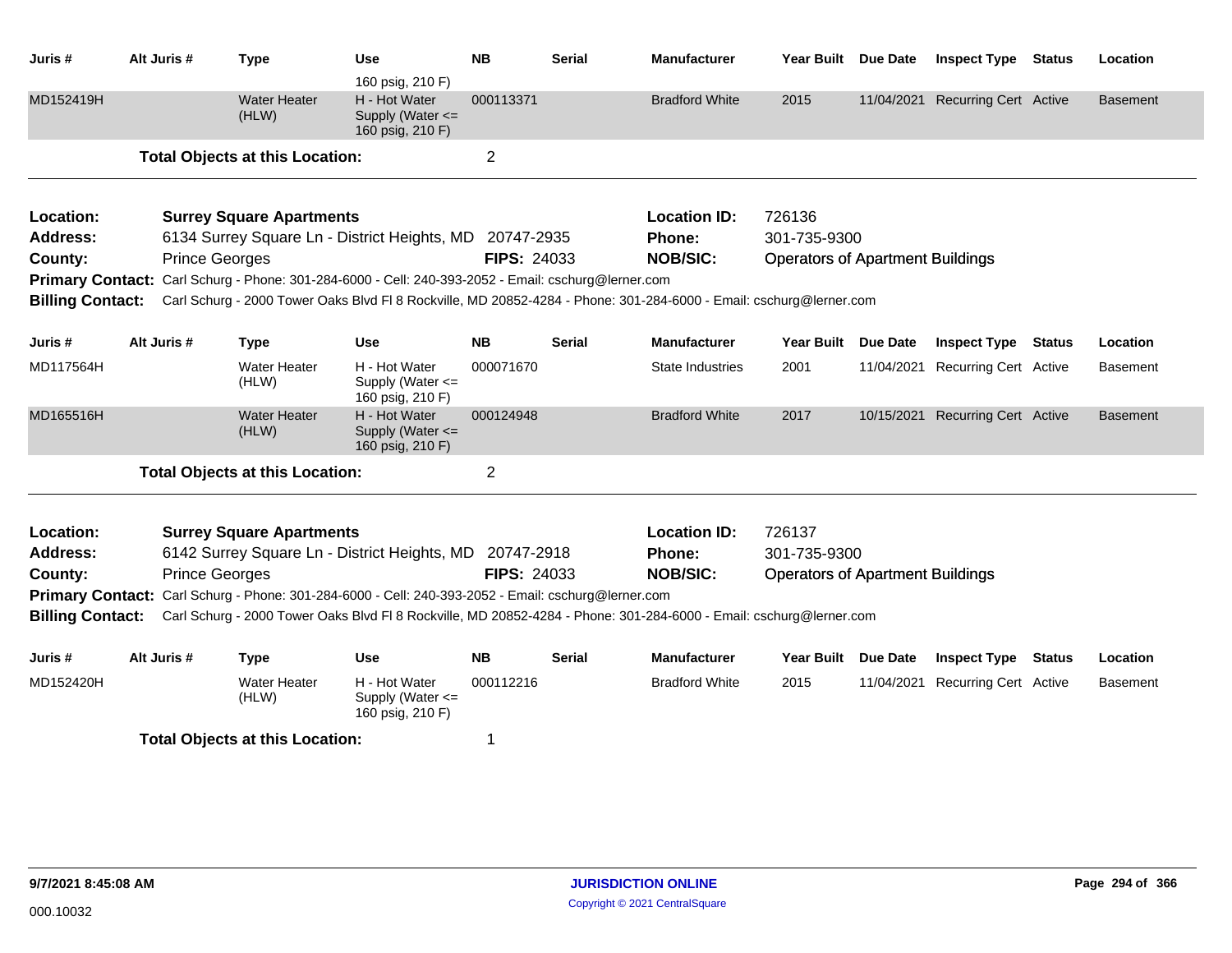| Location:<br><b>Address:</b><br>County:<br><b>Primary Contact:</b><br><b>Billing Contact:</b> | <b>Prince Georges</b> | <b>Surrey Square Apartments</b>        | 6202 Surrey Square Ln - District Heights, MD<br>Carl Schurg - Phone: 301-284-6000 - Cell: 240-393-2052 - Email: cschurg@lerner.com<br>Carl Schurg - 2000 Tower Oaks Blvd Fl 8 Rockville, MD 20852-4284 - Phone: 301-284-6000 - Email: cschurg@lerner.com                  | 20747-2945<br><b>FIPS: 24033</b> |               | <b>Location ID:</b><br><b>Phone:</b><br><b>NOB/SIC:</b> | 726138<br>301-735-9300<br><b>Operators of Apartment Buildings</b> |            |                                  |        |                 |
|-----------------------------------------------------------------------------------------------|-----------------------|----------------------------------------|---------------------------------------------------------------------------------------------------------------------------------------------------------------------------------------------------------------------------------------------------------------------------|----------------------------------|---------------|---------------------------------------------------------|-------------------------------------------------------------------|------------|----------------------------------|--------|-----------------|
| Juris #                                                                                       | Alt Juris #           | Type                                   | <b>Use</b>                                                                                                                                                                                                                                                                | <b>NB</b>                        | <b>Serial</b> | <b>Manufacturer</b>                                     | <b>Year Built</b>                                                 | Due Date   | <b>Inspect Type</b>              | Status | Location        |
| MD127616H                                                                                     |                       | <b>Water Heater</b><br>(HLW)           | H - Hot Water<br>Supply (Water $\leq$<br>160 psig, 210 F)                                                                                                                                                                                                                 | 000073698                        |               | State Industries                                        | 2005                                                              |            | 11/04/2021 Recurring Cert Active |        | <b>Basement</b> |
| MD165517H                                                                                     |                       | <b>Water Heater</b><br>(HLW)           | H - Hot Water<br>Supply (Water $\leq$<br>160 psig, 210 F)                                                                                                                                                                                                                 | 000126352                        |               | <b>Bradford White</b>                                   | 2018                                                              | 10/15/2021 | <b>Recurring Cert Active</b>     |        | <b>Basement</b> |
|                                                                                               |                       | <b>Total Objects at this Location:</b> |                                                                                                                                                                                                                                                                           | 2                                |               |                                                         |                                                                   |            |                                  |        |                 |
| Location:<br><b>Address:</b><br>County:<br><b>Billing Contact:</b>                            | <b>Prince Georges</b> | <b>Surrey Square Apartments</b>        | 6210 Surrey Square Ln - District Heights, MD<br>Primary Contact: Carl Schurg - Phone: 301-284-6000 - Cell: 240-393-2052 - Email: cschurg@lerner.com<br>Carl Schurg - 2000 Tower Oaks Blvd FI 8 Rockville, MD 20852-4284 - Phone: 301-284-6000 - Email: cschurg@lerner.com | 20747-2952<br><b>FIPS: 24033</b> |               | <b>Location ID:</b><br><b>Phone:</b><br><b>NOB/SIC:</b> | 726140<br>301-735-9300<br><b>Operators of Apartment Buildings</b> |            |                                  |        |                 |

| Juris #   | Alt Juris # | Type                         | Use                                                       | <b>NB</b> | <b>Serial</b> | <b>Manufacturer</b>   | <b>Year Built</b> | <b>Due Date</b> | <b>Inspect Type</b>   | <b>Status</b> | <b>Location</b> |
|-----------|-------------|------------------------------|-----------------------------------------------------------|-----------|---------------|-----------------------|-------------------|-----------------|-----------------------|---------------|-----------------|
| MD141518H |             | <b>Water Heater</b><br>(HLW) | H - Hot Water<br>Supply (Water $\leq$<br>160 psig, 210 F) | 000161790 |               | A O Smith             | 2011              | 11/04/2021      | Recurring Cert Active |               | <b>Basement</b> |
| MD165526H |             | <b>Water Heater</b><br>(HLW) | H - Hot Water<br>Supply (Water $\leq$<br>160 psig, 210 F) | 000123072 |               | <b>Bradford White</b> | 2017              | 10/15/2021      | Recurring Cert Active |               | <b>Basement</b> |
|           |             |                              |                                                           |           |               |                       |                   |                 |                       |               |                 |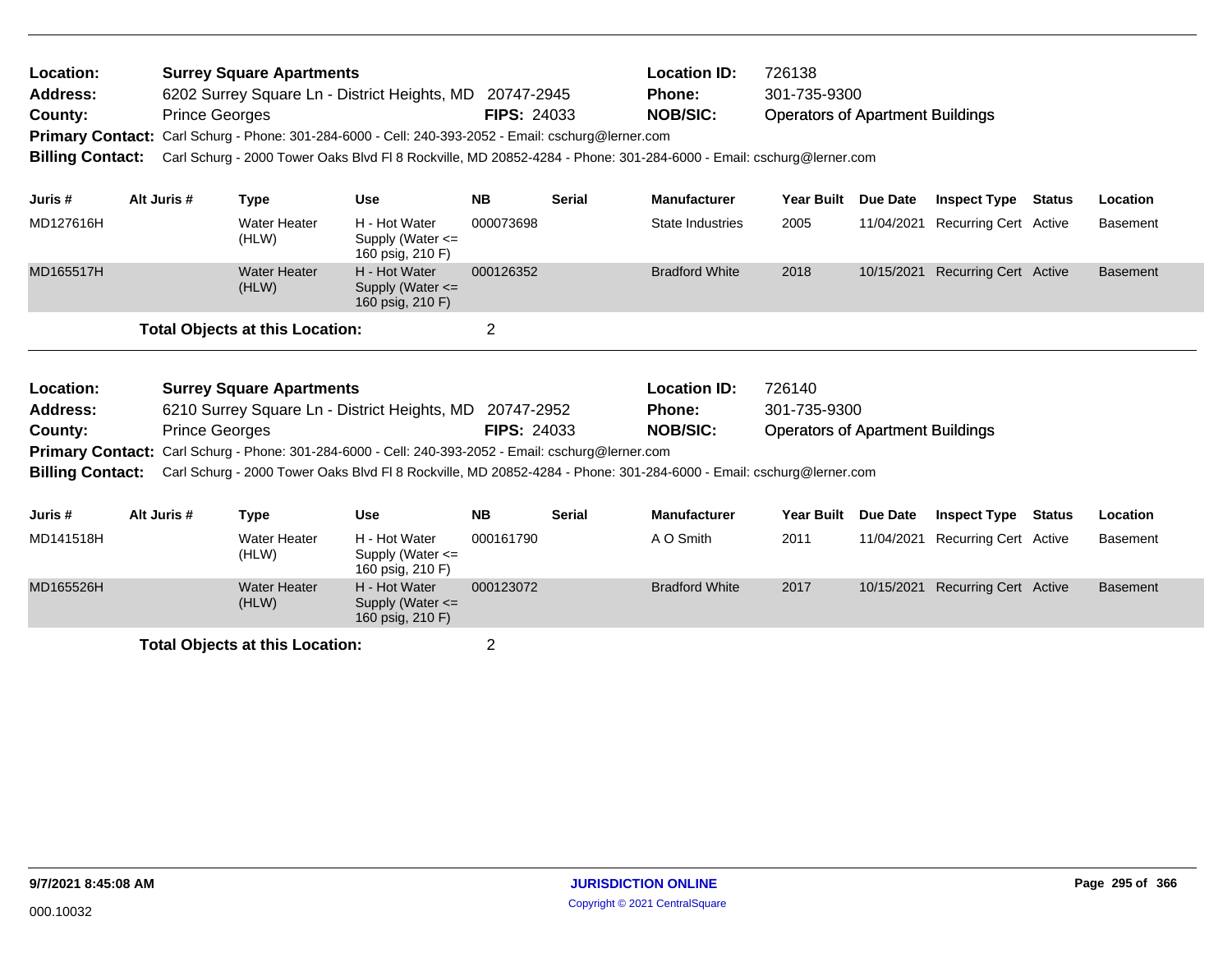| Location:<br>Address:<br>County:<br><b>Billing Contact:</b> | <b>Taco Bell</b><br>Primary Contact: Taco Bell | 7501 Annapolis Rd - Landover Hills, MD 20784-1701<br><b>Prince Georges</b><br>- 2800 SE Market PI Stuart, FL 34997-4965 - Phone: 800-472-2855 - Email: regulatory@nuco2.com |                                                           | <b>FIPS: 24033</b> |               | <b>Location ID:</b><br><b>Phone:</b><br><b>NOB/SIC:</b> | 3635154                                 |                                  |                                    |
|-------------------------------------------------------------|------------------------------------------------|-----------------------------------------------------------------------------------------------------------------------------------------------------------------------------|-----------------------------------------------------------|--------------------|---------------|---------------------------------------------------------|-----------------------------------------|----------------------------------|------------------------------------|
| Juris #                                                     | Alt Juris #                                    | <b>Type</b>                                                                                                                                                                 | <b>Use</b>                                                | <b>NB</b>          | <b>Serial</b> | <b>Manufacturer</b>                                     | Year Built Due Date                     | <b>Inspect Type Status</b>       | Location                           |
| MD164630V                                                   |                                                | <b>Vertical Unfired</b><br><b>Pressure Vessel</b><br>w/comment                                                                                                              | V - Storage (NOT<br>Cryogenic)                            | 000225014          |               | <b>CHART</b>                                            | 2011                                    | 08/01/2021 Recurring Cert Active | kitchen                            |
|                                                             |                                                | <b>Total Objects at this Location:</b>                                                                                                                                      |                                                           | $\mathbf 1$        |               |                                                         |                                         |                                  |                                    |
| <b>Location:</b><br><b>Address:</b>                         |                                                | <b>Takoma Landing</b><br>666 Fairview Ave - Takoma Park, MD 20912-5954                                                                                                      |                                                           |                    |               | <b>Location ID:</b><br><b>Phone:</b>                    | 2156792                                 |                                  |                                    |
| County:                                                     |                                                | <b>Prince Georges</b>                                                                                                                                                       |                                                           | <b>FIPS: 24033</b> |               | <b>NOB/SIC:</b>                                         | <b>Operators of Apartment Buildings</b> |                                  |                                    |
| <b>Primary Contact:</b>                                     |                                                | Bruce Josey - Phone: 703-548-7300 X104 - Cell: 703-477-2278 - Email: bjosey@scottmanagementinc.com                                                                          |                                                           |                    |               |                                                         |                                         |                                  |                                    |
| <b>Billing Contact:</b>                                     |                                                | Bruce Josey - 300 N Lee St Ste 200 Alexandria, VA 22314-2640 - Phone: 703-548-7300 X104 - Cell: 703-477-2278 - Email: bjosey@scottmanagementinc.com                         |                                                           |                    |               |                                                         |                                         |                                  |                                    |
| Juris #                                                     | Alt Juris #                                    | <b>Type</b>                                                                                                                                                                 | <b>Use</b>                                                | <b>NB</b>          | <b>Serial</b> | <b>Manufacturer</b>                                     | Year Built Due Date                     | <b>Inspect Type Status</b>       | Location                           |
| MD168768H                                                   |                                                | <b>Water Heater</b><br>(HLW)                                                                                                                                                | H - Hot Water<br>Supply (Water $\leq$<br>160 psig, 210 F) | 000126661          |               | <b>Jet Glass</b>                                        | 2018                                    | 02/24/2023 Recurring Cert Active | <b>Basement</b>                    |
|                                                             |                                                | <b>Total Objects at this Location:</b>                                                                                                                                      |                                                           | -1                 |               |                                                         |                                         |                                  |                                    |
| <b>Location:</b><br><b>Address:</b>                         |                                                | <b>Takoma Landing</b><br>686 Fairview Ave - Takoma Park, MD 20912-5954                                                                                                      |                                                           |                    |               | <b>Location ID:</b><br>Phone:                           | 2402221                                 |                                  |                                    |
| County:                                                     |                                                | <b>Prince Georges</b>                                                                                                                                                       |                                                           | <b>FIPS: 24033</b> |               | <b>NOB/SIC:</b>                                         | <b>Operators of Apartment Buildings</b> |                                  |                                    |
|                                                             |                                                | Primary Contact: Bruce Josey - Phone: 703-548-7300 X104 - Cell: 703-477-2278 - Email: bjosey@scottmanagementinc.com                                                         |                                                           |                    |               |                                                         |                                         |                                  |                                    |
| <b>Billing Contact:</b>                                     |                                                | Bruce Josey - 300 N Lee St Ste 200 Alexandria, VA 22314-2640 - Phone: 703-548-7300 X104 - Cell: 703-477-2278 - Email: bjosey@scottmanagementinc.com                         |                                                           |                    |               |                                                         |                                         |                                  |                                    |
| Juris #                                                     | Alt Juris #                                    | <b>Type</b>                                                                                                                                                                 | Use                                                       | <b>NB</b>          | Serial        | <b>Manufacturer</b>                                     | Year Built Due Date                     | <b>Inspect Type Status</b>       | Location                           |
| MD141048H                                                   |                                                | <b>Water Heater</b><br>(HLW)                                                                                                                                                | H - Hot Water<br>Supply (Water $\leq$<br>160 psig, 210 F) | 000128194          |               | A O Smith                                               | 2008                                    | 02/08/2023 Recurring Cert Active | <b>Bldg 686</b><br><b>Basement</b> |
|                                                             |                                                | <b>Total Objects at this Location:</b>                                                                                                                                      |                                                           | -1                 |               |                                                         |                                         |                                  |                                    |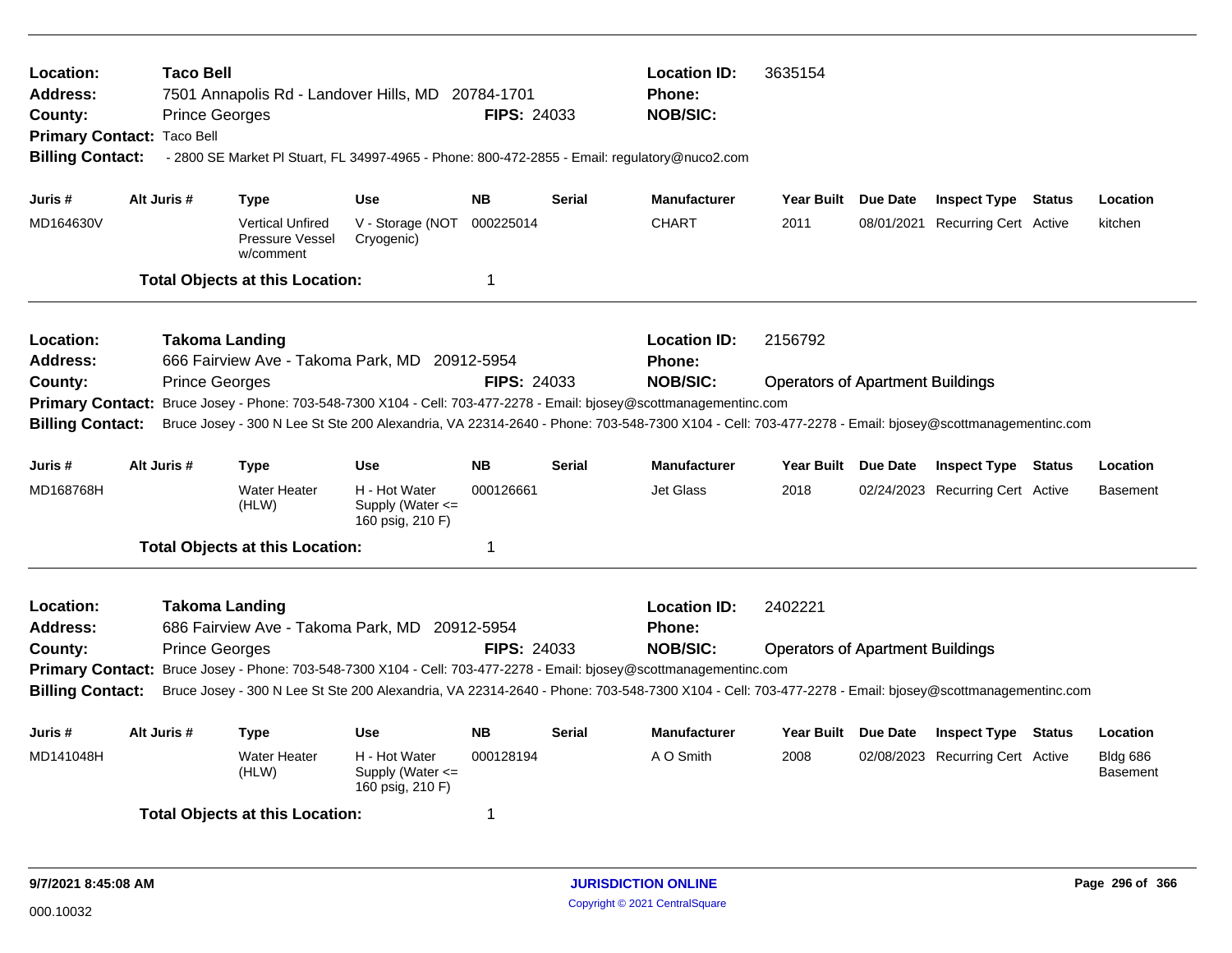| Location:<br><b>Address:</b>                                                                                        |             | <b>Takoma Landing</b> |                                                                | 726 Fairview Ave - Takoma Park, MD 20912-5953                                                                                                       |                    |             | <b>Location ID:</b><br><b>Phone:</b> | 710305                                  |                                  |               |                                    |
|---------------------------------------------------------------------------------------------------------------------|-------------|-----------------------|----------------------------------------------------------------|-----------------------------------------------------------------------------------------------------------------------------------------------------|--------------------|-------------|--------------------------------------|-----------------------------------------|----------------------------------|---------------|------------------------------------|
| County:                                                                                                             |             | <b>Prince Georges</b> |                                                                |                                                                                                                                                     | <b>FIPS: 24033</b> |             | <b>NOB/SIC:</b>                      | <b>Operators of Apartment Buildings</b> |                                  |               |                                    |
| <b>Primary Contact:</b>                                                                                             |             |                       |                                                                | Bruce Josey - Phone: 703-548-7300 X104 - Cell: 703-477-2278 - Email: bjosey@scottmanagementinc.com                                                  |                    |             |                                      |                                         |                                  |               |                                    |
| <b>Billing Contact:</b>                                                                                             |             |                       |                                                                | Bruce Josey - 300 N Lee St Ste 200 Alexandria, VA 22314-2640 - Phone: 703-548-7300 X104 - Cell: 703-477-2278 - Email: bjosey@scottmanagementinc.com |                    |             |                                      |                                         |                                  |               |                                    |
| Juris #                                                                                                             | Alt Juris # |                       | <b>Type</b>                                                    | Use                                                                                                                                                 | <b>NB</b>          | Serial      | <b>Manufacturer</b>                  | Year Built Due Date                     | <b>Inspect Type Status</b>       |               | Location                           |
| MD148849H                                                                                                           |             |                       | <b>Water Tube</b><br>Coiled (NOT<br>Flueless Hi<br>Efficiency) | H - Hot Water<br>Supply (Water <=<br>160 psig, 250 F)                                                                                               | 000037537          | 1314M000017 | A O Smith                            | 2013                                    | 02/08/2023 Recurring Cert Active |               | <b>Basement</b>                    |
|                                                                                                                     |             |                       | <b>Total Objects at this Location:</b>                         |                                                                                                                                                     | -1                 |             |                                      |                                         |                                  |               |                                    |
| Location:                                                                                                           |             | <b>Takoma Landing</b> |                                                                |                                                                                                                                                     |                    |             | <b>Location ID:</b>                  | 2156793                                 |                                  |               |                                    |
| Address:                                                                                                            |             |                       |                                                                | 746 Fairview Ave - Takoma Park, MD 20912-5953                                                                                                       |                    |             | <b>Phone:</b>                        |                                         |                                  |               |                                    |
| County:                                                                                                             |             | <b>Prince Georges</b> |                                                                |                                                                                                                                                     | <b>FIPS: 24033</b> |             | <b>NOB/SIC:</b>                      | <b>Operators of Apartment Buildings</b> |                                  |               |                                    |
| Primary Contact: Bruce Josey - Phone: 703-548-7300 X104 - Cell: 703-477-2278 - Email: bjosey@scottmanagementinc.com |             |                       |                                                                |                                                                                                                                                     |                    |             |                                      |                                         |                                  |               |                                    |
| <b>Billing Contact:</b>                                                                                             |             |                       |                                                                | Bruce Josey - 300 N Lee St Ste 200 Alexandria, VA 22314-2640 - Phone: 703-548-7300 X104 - Cell: 703-477-2278 - Email: bjosey@scottmanagementinc.com |                    |             |                                      |                                         |                                  |               |                                    |
| Juris #                                                                                                             | Alt Juris # |                       | <b>Type</b>                                                    | Use                                                                                                                                                 | NB.                | Serial      | <b>Manufacturer</b>                  | Year Built Due Date                     | <b>Inspect Type Status</b>       |               | Location                           |
| MD111019H                                                                                                           |             |                       | <b>Water Heater</b><br>(HLW)                                   | H - Hot Water<br>Supply (Water <=<br>160 psig, 210 F)                                                                                               | 000051455          |             | Jet Glass                            | 2000                                    | 02/08/2023 Recurring Cert Active |               | <b>Bldg 746</b><br><b>Basement</b> |
|                                                                                                                     |             |                       | <b>Total Objects at this Location:</b>                         |                                                                                                                                                     | -1                 |             |                                      |                                         |                                  |               |                                    |
| Location:                                                                                                           |             | <b>Takoma Landing</b> |                                                                |                                                                                                                                                     |                    |             | <b>Location ID:</b>                  | 710363                                  |                                  |               |                                    |
| <b>Address:</b>                                                                                                     |             |                       |                                                                | 780 Fairview Ave - Takoma Park, MD 20912-5978                                                                                                       |                    |             | <b>Phone:</b>                        |                                         |                                  |               |                                    |
| County:                                                                                                             |             | <b>Prince Georges</b> |                                                                |                                                                                                                                                     | <b>FIPS: 24033</b> |             | <b>NOB/SIC:</b>                      | <b>Operators of Apartment Buildings</b> |                                  |               |                                    |
|                                                                                                                     |             |                       |                                                                | Primary Contact: Bruce Josey - Phone: 703-548-7300 X104 - Cell: 703-477-2278 - Email: bjosey@scottmanagementinc.com                                 |                    |             |                                      |                                         |                                  |               |                                    |
| <b>Billing Contact:</b>                                                                                             |             |                       |                                                                | Bruce Josey - 300 N Lee St Ste 200 Alexandria, VA 22314-2640 - Phone: 703-548-7300 X104 - Cell: 703-477-2278 - Email: bjosey@scottmanagementinc.com |                    |             |                                      |                                         |                                  |               |                                    |
| Juris #                                                                                                             | Alt Juris # |                       | Type                                                           | Use                                                                                                                                                 | <b>NB</b>          | Serial      | <b>Manufacturer</b>                  | Year Built Due Date                     | <b>Inspect Type</b>              | <b>Status</b> | Location                           |
| MD111013H                                                                                                           |             |                       | Cast Iron                                                      | H - Hot Water<br>Heat (Water $\leq$<br>160 psig, 250 F)                                                                                             | <b>CI</b>          | 698         | H B Smith                            | 2001                                    | 02/08/2023 Recurring Cert Active |               | Boiler room                        |
| MD111014H                                                                                                           |             |                       | Cast Iron                                                      | H - Hot Water<br>Heat (Water $\leq$<br>160 psig, 250 F)                                                                                             | CI                 | 824         | H B Smith                            | 2001                                    | 02/08/2023 Recurring Cert Active |               | Boiler room                        |
| 9/7/2021 8:45:08 AM                                                                                                 |             |                       |                                                                |                                                                                                                                                     |                    |             | <b>JURISDICTION ONLINE</b>           |                                         |                                  |               | Page 297 of 366                    |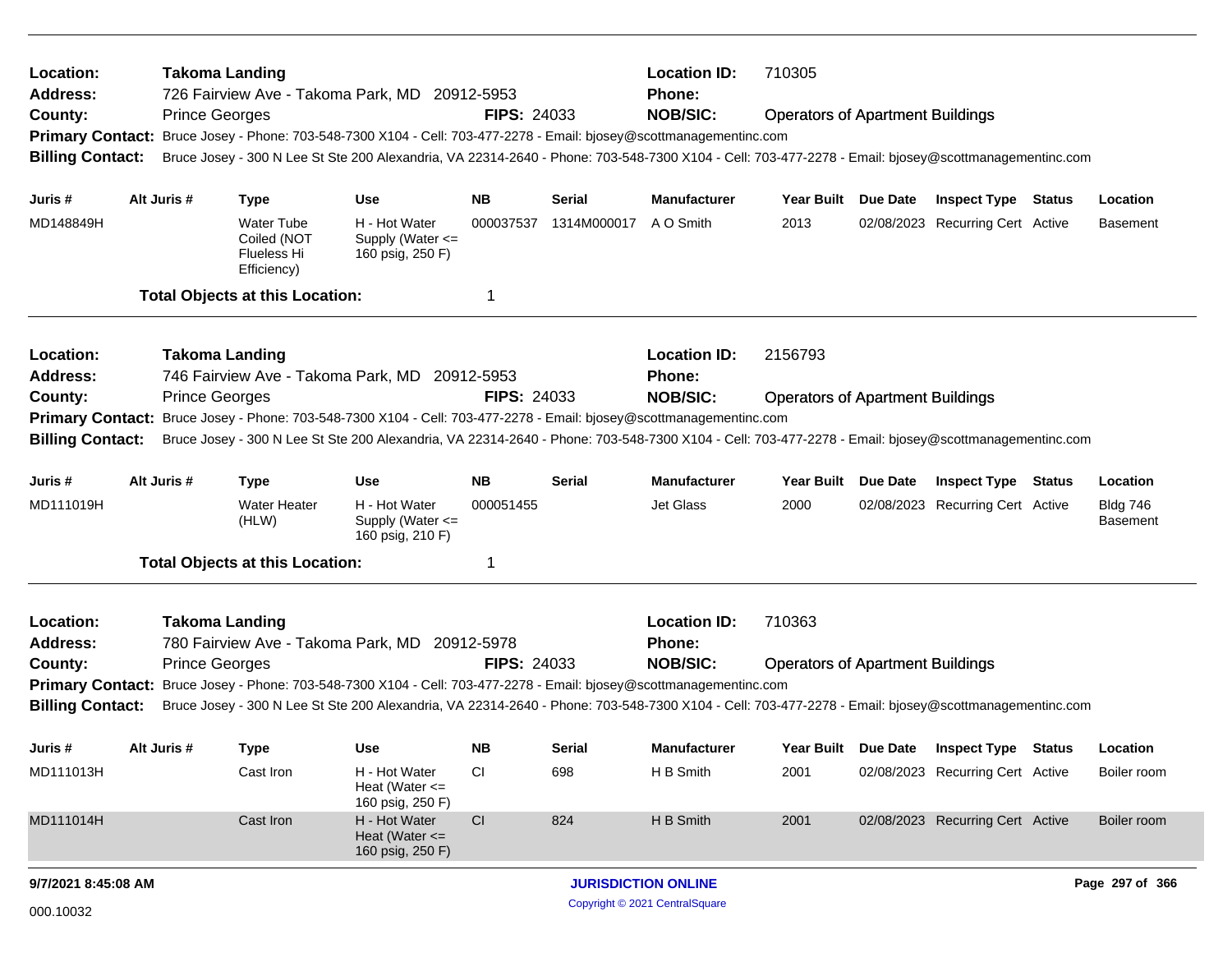| Juris #                 | Alt Juris # |                       | <b>Type</b>                            | <b>Use</b>                                                                                                    | <b>NB</b>          | <b>Serial</b>      | <b>Manufacturer</b>                                                                                                                       | <b>Year Built</b>                       | Due Date   | <b>Inspect Type Status</b>       | Location           |
|-------------------------|-------------|-----------------------|----------------------------------------|---------------------------------------------------------------------------------------------------------------|--------------------|--------------------|-------------------------------------------------------------------------------------------------------------------------------------------|-----------------------------------------|------------|----------------------------------|--------------------|
| MD131966H               |             |                       | <b>Water Heater</b><br>(HLW)           | H - Hot Water<br>Supply (Water $\leq$<br>160 psig, 210 F)                                                     | 000119138          |                    | A O Smith                                                                                                                                 | 2007                                    |            | 02/08/2023 Recurring Cert Active | Boiler room        |
| MD145738H               |             |                       | <b>Water Heater</b><br>(HLW)           | H - Hot Water<br>Supply (Water $\leq$<br>160 psig, 210 F)                                                     | 000144906          |                    | A O Smith                                                                                                                                 | 2010                                    |            | 02/08/2023 Recurring Cert Active | Boiler room        |
|                         |             |                       | <b>Total Objects at this Location:</b> |                                                                                                               | 4                  |                    |                                                                                                                                           |                                         |            |                                  |                    |
| Location:               |             | <b>Takoma Towers</b>  |                                        |                                                                                                               |                    |                    | <b>Location ID:</b>                                                                                                                       | 4070226                                 |            |                                  |                    |
| <b>Address:</b>         |             |                       |                                        | 6733 New Hampshire Ave - Takoma Park, MD 20912-4871                                                           |                    |                    | <b>Phone:</b>                                                                                                                             | 301-270-6748                            |            |                                  |                    |
| County:                 |             | <b>Prince Georges</b> |                                        |                                                                                                               | <b>FIPS: 24033</b> |                    | <b>NOB/SIC:</b>                                                                                                                           |                                         |            |                                  |                    |
|                         |             |                       |                                        | Primary Contact: Sean Rabinowitz - Phone: 443-223-0198 - Email: sean@schwebmgmt.com                           |                    |                    |                                                                                                                                           |                                         |            |                                  |                    |
| <b>Billing Contact:</b> |             |                       |                                        |                                                                                                               |                    |                    | Sean Rabinowitz - 6733 New Hampshire Ave Takoma Park, MD 20912-4871 - Phone: 443-223-0198 - Email: sean@schwebmgmt.com                    |                                         |            |                                  |                    |
| Juris #                 | Alt Juris # |                       | <b>Type</b>                            | <b>Use</b>                                                                                                    | <b>NB</b>          | <b>Serial</b>      | <b>Manufacturer</b>                                                                                                                       | Year Built Due Date                     |            | <b>Inspect Type Status</b>       | Location           |
| MD169482H               |             |                       | <b>Water Heater</b><br>(HLW)           | H - Hot Water<br>Heat (Water $\leq$<br>160 psig, 250 F)                                                       | 000365922          | 2104 1228<br>24373 | Lochinvar                                                                                                                                 | 2021                                    |            | 05/12/2023 Recurring Cert Active | <b>Boiler Room</b> |
| MD169483H               |             |                       | <b>Water Heater</b><br>(HLW)           | H - Hot Water<br>Heat (Water $\leq$<br>160 psig, 250 F)                                                       | 000365921          | 2104 1228<br>24374 | Lochinvar                                                                                                                                 | 2021                                    |            | 05/12/2023 Recurring Cert Active | <b>Boiler Room</b> |
|                         |             |                       | <b>Total Objects at this Location:</b> |                                                                                                               | $\overline{2}$     |                    |                                                                                                                                           |                                         |            |                                  |                    |
| Location:               |             |                       | <b>Tanglewood Apartments</b>           |                                                                                                               |                    |                    | <b>Location ID:</b>                                                                                                                       | 720775                                  |            |                                  |                    |
| <b>Address:</b>         |             |                       |                                        | 5309 Riverdale Rd - Riverdale, MD 20737-2260                                                                  |                    |                    | Phone:                                                                                                                                    | 301-779-6663                            |            |                                  |                    |
| County:                 |             | <b>Prince Georges</b> |                                        |                                                                                                               | <b>FIPS: 24033</b> |                    | <b>NOB/SIC:</b>                                                                                                                           | <b>Operators of Apartment Buildings</b> |            |                                  |                    |
|                         |             |                       |                                        | Primary Contact: Patrick H McKenzie - Phone: 202-371-1220 - Cell: 202-408-3205 - Email: pmckenzie@wcsmith.com |                    |                    |                                                                                                                                           |                                         |            |                                  |                    |
| <b>Billing Contact:</b> |             |                       |                                        |                                                                                                               |                    |                    | Patrick H McKenzie - 5309 Riverdale Rd Riverdale, MD 20737-2260 - Phone: 202-371-1220 - Cell: 202-408-3205 - Email: pmckenzie@wcsmith.com |                                         |            |                                  |                    |
| Juris #                 | Alt Juris # |                       | <b>Type</b>                            | <b>Use</b>                                                                                                    | <b>NB</b>          | <b>Serial</b>      | <b>Manufacturer</b>                                                                                                                       | Year Built Due Date                     |            | <b>Inspect Type Status</b>       | Location           |
| MD166981H               |             |                       | <b>Water Heater</b><br>(HLW)           | H - Hot Water<br>Supply (Water $\leq$<br>160 psig, 210 F)                                                     | 000236540          |                    | A O Smith                                                                                                                                 | 2018                                    |            | 12/18/2021 Recurring Cert Active | <b>Boiler Room</b> |
| MD166982H               |             |                       | <b>Water Heater</b><br>(HLW)           | H - Hot Water<br>Supply (Water $\leq$<br>160 psig, 210 F)                                                     | 000236394          |                    | A O Smith                                                                                                                                 | 2018                                    | 12/18/2021 | <b>Recurring Cert Active</b>     | <b>Boiler Room</b> |
|                         |             |                       | <b>Total Objects at this Location:</b> |                                                                                                               | 2                  |                    |                                                                                                                                           |                                         |            |                                  |                    |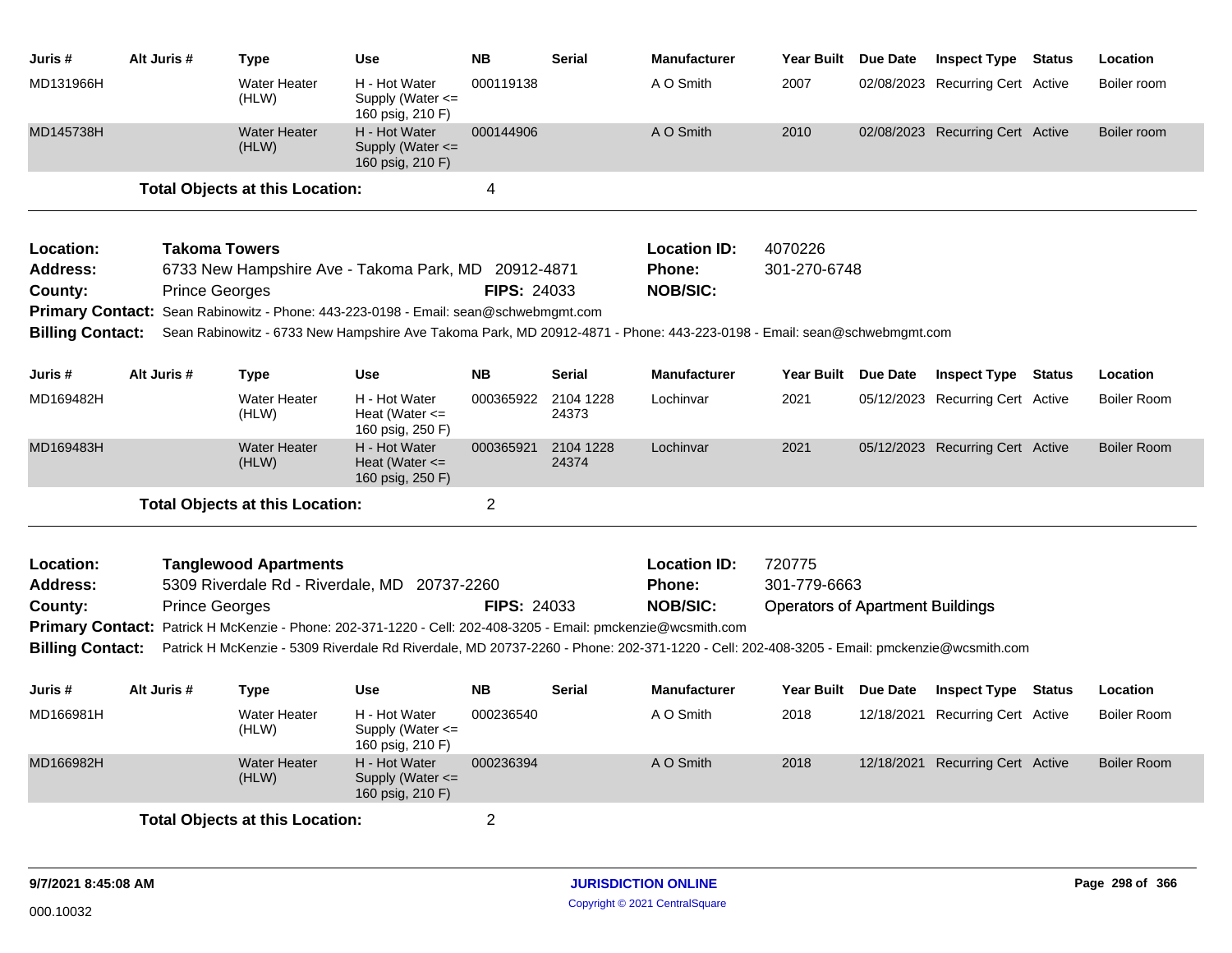| Location:<br>Address:              |  |                       | <b>Tantallon Country Club</b>                                                               |                                                         |                    |                 | <b>Location ID:</b><br><b>Phone:</b>                                                                       | 726340                                 |                                           |                     |
|------------------------------------|--|-----------------------|---------------------------------------------------------------------------------------------|---------------------------------------------------------|--------------------|-----------------|------------------------------------------------------------------------------------------------------------|----------------------------------------|-------------------------------------------|---------------------|
| County:<br><b>Primary Contact:</b> |  | <b>Prince Georges</b> | 300 Saint Andrews Dr - Fort Washington, MD 20744-6317<br>Brian Walker - Phone: 301-292-1100 |                                                         | <b>FIPS: 24033</b> |                 | <b>NOB/SIC:</b>                                                                                            |                                        | Civic, Social, and Fraternal Associations |                     |
| <b>Billing Contact:</b>            |  |                       | Brian Walker - 300 Saint Andrews Dr Fort Washington, MD 20744-6317 - Phone: 301-292-1100    |                                                         |                    |                 |                                                                                                            |                                        |                                           |                     |
| Juris #                            |  | Alt Juris #           | <b>Type</b>                                                                                 | <b>Use</b>                                              | ΝB                 | <b>Serial</b>   | <b>Manufacturer</b>                                                                                        | Year Built Due Date                    | <b>Inspect Type Status</b>                | Location            |
| MD073524H                          |  |                       | Cast Iron                                                                                   | H - Hot Water<br>Heat (Water $\leq$<br>160 psig, 250 F) | CI                 | <b>MSG 1188</b> | Hydrotherm                                                                                                 | 1990                                   | 06/18/2021 Recurring Cert Active          | <b>Boiler Room</b>  |
|                                    |  |                       | <b>Total Objects at this Location:</b>                                                      |                                                         | -1                 |                 |                                                                                                            |                                        |                                           |                     |
| Location:                          |  |                       | Ted's Towing & Auto Service, Inc.                                                           |                                                         |                    |                 | <b>Location ID:</b>                                                                                        | 1970974                                |                                           |                     |
| <b>Address:</b>                    |  |                       | 14323 Indian Head Hwy - Accokeek, MD 20607-2706                                             |                                                         |                    |                 | Phone:                                                                                                     |                                        |                                           |                     |
| County:                            |  | <b>Prince Georges</b> |                                                                                             |                                                         | FIPS: 24033        |                 | <b>NOB/SIC:</b>                                                                                            | <b>General Automotive Repair Shops</b> |                                           |                     |
| <b>Primary Contact:</b>            |  |                       | Linda Teets - Phone: 301-292-6645 - Email: tedtowl@aol.com                                  |                                                         |                    |                 |                                                                                                            |                                        |                                           |                     |
| <b>Billing Contact:</b>            |  |                       |                                                                                             |                                                         |                    |                 | Linda Teets - 14323 Indian Head Hwy Accokeek, MD 20607-2706 - Phone: 301-292-6645 - Email: tedtowl@aol.com |                                        |                                           |                     |
| Juris #                            |  | Alt Juris #           | <b>Type</b>                                                                                 | <b>Use</b>                                              | NB.                | <b>Serial</b>   | <b>Manufacturer</b>                                                                                        | Year Built Due Date                    | <b>Inspect Type Status</b>                | Location            |
| MD134982V                          |  |                       | <b>Vertical Unfired</b><br>Pressure Vessel<br>w/comment                                     | V - Storage (NOT<br>Cryogenic)                          | 000610363          |                 | <b>Trinity Industries</b>                                                                                  | 2006                                   | 01/27/2023 Recurring Cert Active          | <b>Outside Shed</b> |
|                                    |  |                       | <b>Total Objects at this Location:</b>                                                      |                                                         | -1                 |                 |                                                                                                            |                                        |                                           |                     |
| Location:                          |  |                       | <b>Temple Hills Baptist Church</b>                                                          |                                                         |                    |                 | <b>Location ID:</b>                                                                                        | 726420                                 |                                           |                     |
| <b>Address:</b>                    |  |                       | 4821 Saint Barnabas Rd - Temple Hills, MD 20748-4659                                        |                                                         |                    |                 | Phone:                                                                                                     | 301-894-3358                           |                                           |                     |
| County:                            |  | <b>Prince Georges</b> |                                                                                             |                                                         | <b>FIPS: 24033</b> |                 | <b>NOB/SIC:</b>                                                                                            | Membership organizations               |                                           |                     |
|                                    |  |                       | Primary Contact: Temple Hills Baptist Church - Phone: 301-894-2258                          |                                                         |                    |                 |                                                                                                            |                                        |                                           |                     |
| <b>Billing Contact:</b>            |  |                       | - 4821 Saint Barnabas Rd Temple Hills, MD 20748-4659 - Phone: 301-894-2258                  |                                                         |                    |                 |                                                                                                            |                                        |                                           |                     |
| Juris #                            |  | Alt Juris #           | Type                                                                                        | Use                                                     | ΝB                 | Serial          | <b>Manufacturer</b>                                                                                        |                                        | Year Built Due Date Inspect Type Status   | Location            |
| MD101365H                          |  |                       | Cast Iron                                                                                   | H - Hot Water<br>Heat (Water $\leq$<br>160 psig, 250 F) | <b>CI</b>          |                 | Weil-McLain                                                                                                | 1996                                   | 11/08/2022 Recurring Cert Active          | Boiler Rm 2         |
| MD150408H                          |  |                       | <b>Water Tube</b><br>Coiled (NOT<br><b>Flueless Hi</b><br>Efficiency)                       | H - Hot Water<br>Heat (Water $\leq$<br>160 psig, 250 F) | 000289706          |                 | Lochinvar                                                                                                  | 2014                                   | 11/08/2022 Recurring Cert Active          | Boiler Room 1       |
| 9/7/2021 8:45:08 AM                |  |                       |                                                                                             |                                                         |                    |                 | <b>JURISDICTION ONLINE</b>                                                                                 |                                        |                                           | Page 299 of 366     |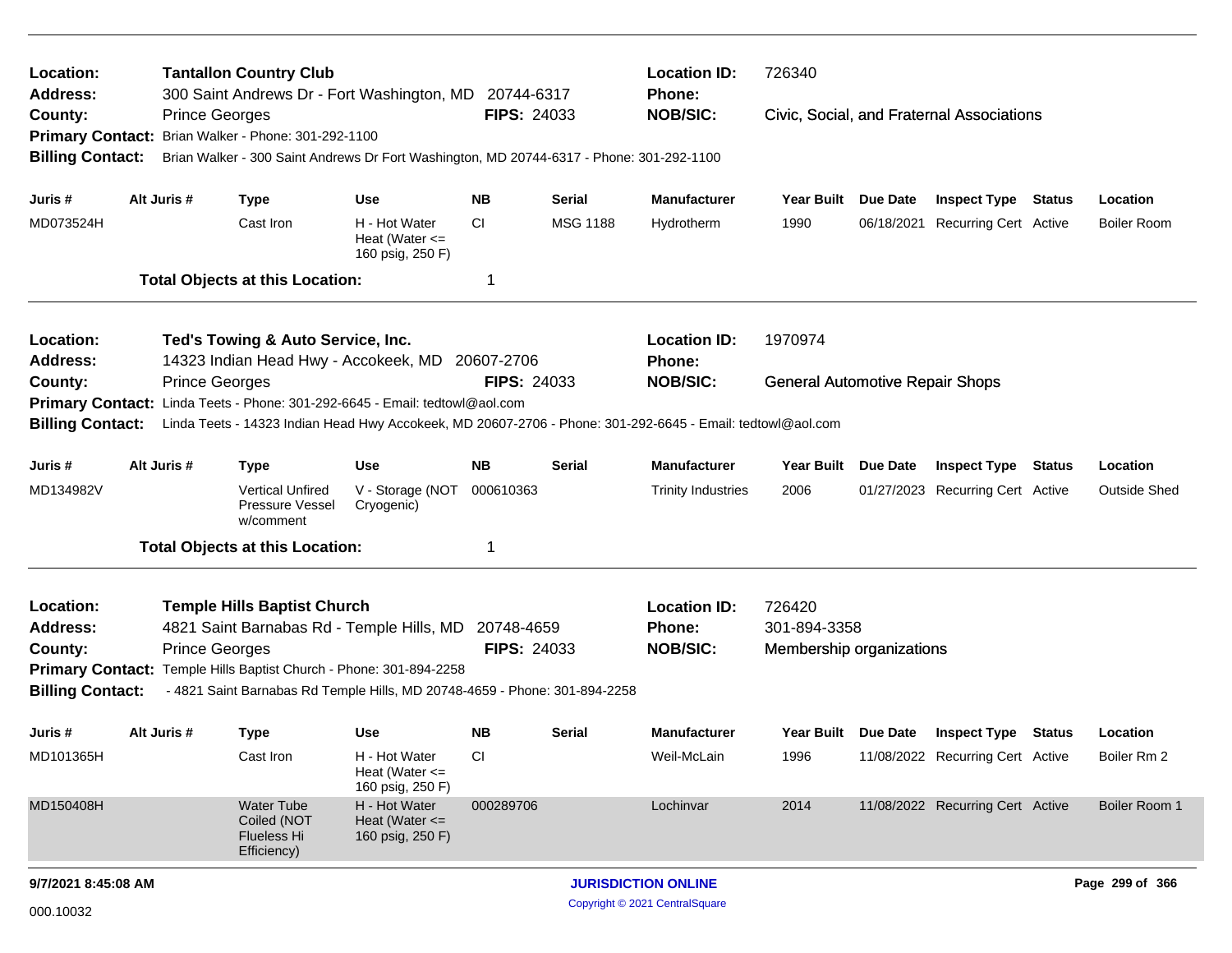| Location:                          |                                                                                          | <b>Temple Hills Tire Center</b>                                                   |                                                         |                    |               | <b>Location ID:</b>                | 726422                                  |                 |                                                  |               |                  |
|------------------------------------|------------------------------------------------------------------------------------------|-----------------------------------------------------------------------------------|---------------------------------------------------------|--------------------|---------------|------------------------------------|-----------------------------------------|-----------------|--------------------------------------------------|---------------|------------------|
| <b>Address:</b>                    |                                                                                          | 4718 Saint Barnabas Rd - Temple Hills, MD 20748-4654                              |                                                         | <b>FIPS: 24033</b> |               | Phone:<br><b>NOB/SIC:</b>          |                                         |                 |                                                  |               |                  |
| County:<br><b>Primary Contact:</b> |                                                                                          | <b>Prince Georges</b><br>Temple Hills Tire Center - Phone: 3014236120             |                                                         |                    |               |                                    | Tire Retreading and Repair Shops        |                 |                                                  |               |                  |
| <b>Billing Contact:</b>            |                                                                                          | - 4718 Saint Barnabas Rd Temple Hills, MD 20748-4654 - Phone: 3014236120          |                                                         |                    |               |                                    |                                         |                 |                                                  |               |                  |
|                                    |                                                                                          |                                                                                   |                                                         |                    |               |                                    |                                         |                 |                                                  |               |                  |
| Juris #                            | Alt Juris #                                                                              | <b>Type</b>                                                                       | <b>Use</b>                                              | <b>NB</b>          | <b>Serial</b> | <b>Manufacturer</b>                | Year Built Due Date                     |                 | <b>Inspect Type Status</b>                       |               | Location         |
| MD152880V                          |                                                                                          | <b>Vertical Unfired</b><br>Pressure Vessel<br>w/comment                           | V - Storage (NOT<br>Cryogenic)                          | 000364070          |               | Morganton                          | 2014                                    | 12/28/2021      | Recurring Cert Active                            |               | Store Room       |
|                                    |                                                                                          | <b>Total Objects at this Location:</b>                                            |                                                         | 1                  |               |                                    |                                         |                 |                                                  |               |                  |
| Location:                          |                                                                                          | <b>Temple Hills Used Cars</b>                                                     |                                                         |                    |               | <b>Location ID:</b>                | 726423                                  |                 |                                                  |               |                  |
| <b>Address:</b>                    |                                                                                          | 4706 Saint Barnabas Rd - Temple Hills, MD 20748-4653                              |                                                         |                    |               | <b>Phone:</b>                      |                                         |                 |                                                  |               |                  |
| County:                            |                                                                                          | <b>Prince Georges</b>                                                             |                                                         | <b>FIPS: 24033</b> |               | <b>NOB/SIC:</b>                    |                                         |                 | Automotive dealers and gasoline service stations |               |                  |
|                                    | James Heider - Phone: 301-702-9836<br><b>Primary Contact:</b><br><b>Billing Contact:</b> |                                                                                   |                                                         |                    |               |                                    |                                         |                 |                                                  |               |                  |
|                                    |                                                                                          |                                                                                   |                                                         |                    |               |                                    |                                         |                 |                                                  |               |                  |
| Juris #                            | Alt Juris #                                                                              | <b>Type</b>                                                                       | <b>Use</b>                                              | <b>NB</b>          | <b>Serial</b> | <b>Manufacturer</b>                | <b>Year Built</b>                       | Due Date        | <b>Inspect Type</b>                              | <b>Status</b> | Location         |
| MD159104V                          |                                                                                          | <b>Vertical Unfired</b><br>Pressure Vessel<br>w/comment                           | V - Storage (NOT<br>Cryogenic)                          | 001895257          |               | <b>CAMPBELL</b><br><b>HAUSFELD</b> | 2015                                    |                 | 09/12/2023 Recurring Cert Active                 |               | Shop             |
|                                    |                                                                                          | <b>Total Objects at this Location:</b>                                            |                                                         | 1                  |               |                                    |                                         |                 |                                                  |               |                  |
| Location:                          |                                                                                          | <b>Terrace Gardens</b>                                                            |                                                         |                    |               | <b>Location ID:</b>                | 2442679                                 |                 |                                                  |               |                  |
| Address:                           |                                                                                          | 5114 Hamilton St - Hyattsville, MD 20781                                          |                                                         |                    |               | Phone:                             | 301-927-4061                            |                 |                                                  |               |                  |
| County:                            |                                                                                          | <b>Prince Georges</b>                                                             |                                                         | <b>FIPS: 24033</b> |               | <b>NOB/SIC:</b>                    | <b>Operators of Apartment Buildings</b> |                 |                                                  |               |                  |
|                                    |                                                                                          | Primary Contact: Heidi Morales - Phone: 240-595-8739                              |                                                         |                    |               |                                    |                                         |                 |                                                  |               |                  |
| <b>Billing Contact:</b>            |                                                                                          | Heidi Morales - 5301 Hamilton St Hyattsville, MD 20781-2818 - Phone: 240-595-8739 |                                                         |                    |               |                                    |                                         |                 |                                                  |               |                  |
| Juris #                            | Alt Juris #                                                                              | <b>Type</b>                                                                       | <b>Use</b>                                              | <b>NB</b>          | <b>Serial</b> | <b>Manufacturer</b>                | <b>Year Built</b>                       | <b>Due Date</b> | <b>Inspect Type Status</b>                       |               | Location         |
| MD145583H                          |                                                                                          | Cast Iron                                                                         | H - Hot Water<br>Heat (Water $\leq$<br>160 psig, 250 F) | <b>CI</b>          | CP6318352     | Weil-McLain                        | 2012                                    |                 | 03/03/2023 Recurring Cert Active                 |               | 5114 Hamilton St |
|                                    |                                                                                          | <b>Total Objects at this Location:</b>                                            |                                                         | 1                  |               |                                    |                                         |                 |                                                  |               |                  |
| 9/7/2021 8:45:08 AM                |                                                                                          |                                                                                   |                                                         |                    |               | <b>JURISDICTION ONLINE</b>         |                                         |                 |                                                  |               | Page 300 of 366  |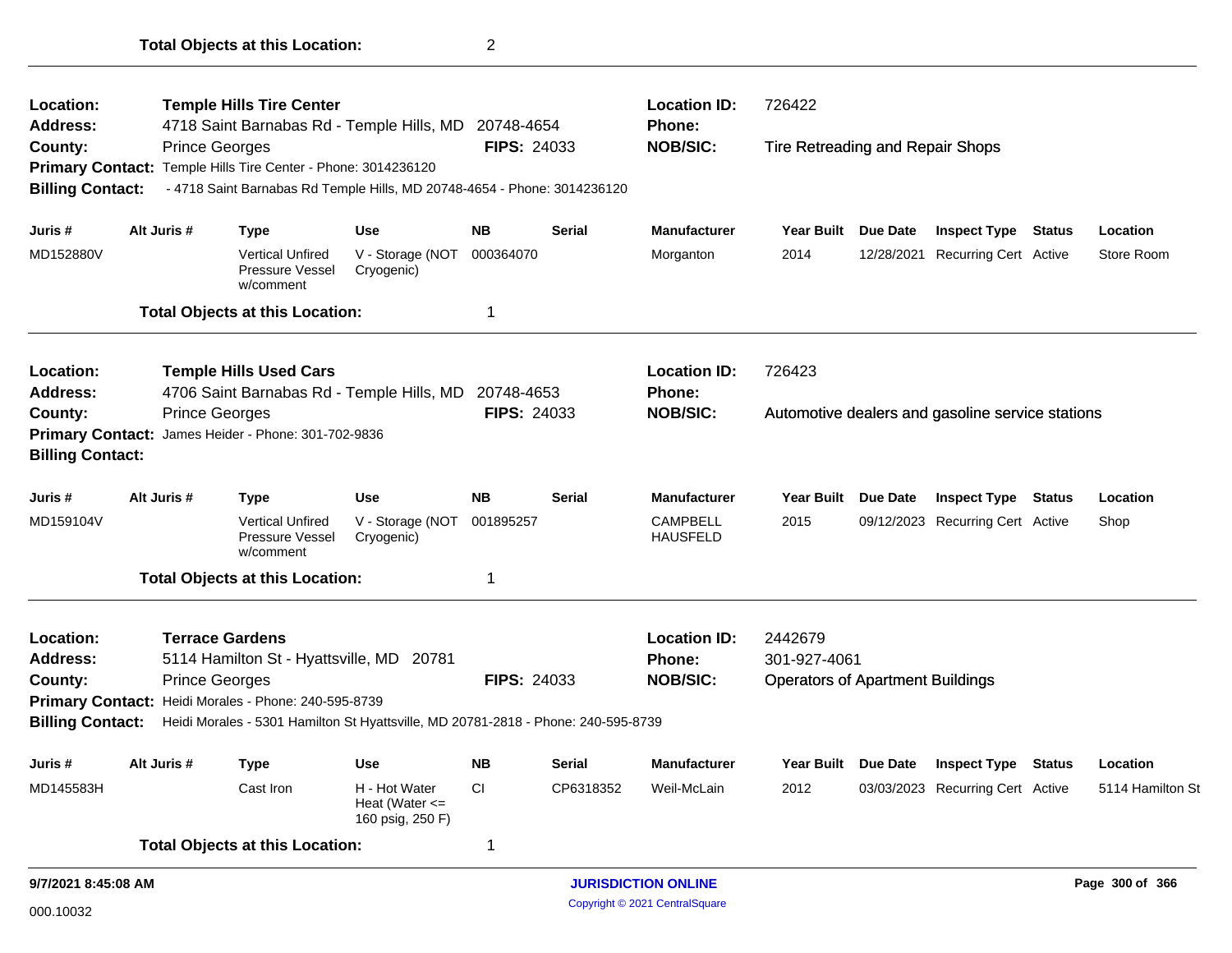| Location:<br>Address:<br>County:<br><b>Billing Contact:</b>   |                                                                                                                          | <b>Terrace Gardens</b><br>5310 Hamilton St - Hyattsville, MD 20781-2828<br><b>FIPS: 24033</b><br><b>Prince Georges</b><br>Primary Contact: Heidi Morales - Phone: 240-595-8739<br>Heidi Morales - 5301 Hamilton St Hyattsville, MD 20781-2818 - Phone: 240-595-8739 |                                                                                                   |                                                         |                    |               | <b>Location ID:</b><br><b>Phone:</b><br><b>NOB/SIC:</b>                                                                                    | 2442677<br>301-927-4061<br><b>Operators of Apartment Buildings</b> |  |                                  |               |                  |  |
|---------------------------------------------------------------|--------------------------------------------------------------------------------------------------------------------------|---------------------------------------------------------------------------------------------------------------------------------------------------------------------------------------------------------------------------------------------------------------------|---------------------------------------------------------------------------------------------------|---------------------------------------------------------|--------------------|---------------|--------------------------------------------------------------------------------------------------------------------------------------------|--------------------------------------------------------------------|--|----------------------------------|---------------|------------------|--|
| Juris #                                                       | Alt Juris #                                                                                                              |                                                                                                                                                                                                                                                                     | <b>Type</b>                                                                                       | Use                                                     | <b>NB</b>          | <b>Serial</b> | <b>Manufacturer</b>                                                                                                                        | Year Built Due Date                                                |  | <b>Inspect Type Status</b>       |               | Location         |  |
| MD106212H                                                     |                                                                                                                          |                                                                                                                                                                                                                                                                     | Cast Iron                                                                                         | H - Hot Water<br>Heat (Water $\leq$<br>160 psig, 250 F) | <b>CI</b>          |               | Weil-McLain                                                                                                                                | 1990                                                               |  | 03/03/2023 Recurring Cert Active |               | 5310 Hamilton St |  |
|                                                               |                                                                                                                          |                                                                                                                                                                                                                                                                     | <b>Total Objects at this Location:</b>                                                            |                                                         | $\mathbf 1$        |               |                                                                                                                                            |                                                                    |  |                                  |               |                  |  |
| Location:<br><b>Address:</b>                                  | <b>Terrapin Turf (Arc3)</b><br>4410 Knox Rd - College Park, MD 20740-3124<br><b>Prince Georges</b><br><b>FIPS: 24033</b> |                                                                                                                                                                                                                                                                     |                                                                                                   |                                                         |                    |               | <b>Location ID:</b><br>Phone:                                                                                                              | 3949958                                                            |  |                                  |               |                  |  |
| County:<br><b>Primary Contact:</b><br><b>Billing Contact:</b> |                                                                                                                          | Terrapin Turf (Arc3)                                                                                                                                                                                                                                                |                                                                                                   |                                                         |                    |               | <b>NOB/SIC:</b><br>Charlie Patterson - PO Box 26269 Richmond, VA 23260-6269 - Phone: 804-644-4521 - Email: charlie.patterson@arc3gases.com | <b>Eating and Drinking Places</b>                                  |  |                                  |               |                  |  |
| Juris #                                                       | Alt Juris #                                                                                                              |                                                                                                                                                                                                                                                                     | Type                                                                                              | Use                                                     | <b>NB</b>          | Serial        | <b>Manufacturer</b>                                                                                                                        | Year Built Due Date                                                |  | <b>Inspect Type Status</b>       |               | Location         |  |
| MD162910V                                                     |                                                                                                                          |                                                                                                                                                                                                                                                                     | <b>Vertical Unfired</b><br><b>Pressure Vessel</b><br>w/comment                                    | V - Storage (NOT<br>Cryogenic)                          | 000021054          | 433-013-L1    | Taylor-Wharton                                                                                                                             | 1995                                                               |  | 01/03/2023 Recurring Cert Active |               | Outside          |  |
|                                                               |                                                                                                                          |                                                                                                                                                                                                                                                                     | <b>Total Objects at this Location:</b>                                                            |                                                         | 1                  |               |                                                                                                                                            |                                                                    |  |                                  |               |                  |  |
| Location:<br><b>Address:</b>                                  |                                                                                                                          |                                                                                                                                                                                                                                                                     | Texas Ribs & BBQ (Arc3)<br>7701 Old Branch Ave - Clinton, MD 20735-1606                           |                                                         |                    |               | <b>Location ID:</b><br><b>Phone:</b>                                                                                                       | 3974808                                                            |  |                                  |               |                  |  |
| County:<br><b>Billing Contact:</b>                            |                                                                                                                          | <b>Prince Georges</b>                                                                                                                                                                                                                                               | Primary Contact: Charlie Patterson - Phone: 804-644-4521 - Email: charlie.patterson@arc3gases.com |                                                         | <b>FIPS: 24033</b> |               | <b>NOB/SIC:</b><br>Charlie Patterson - PO Box 26269 Richmond, VA 23260-6269 - Phone: 804-644-4521 - Email: charlie.patterson@arc3gases.com | <b>Eating and Drinking Places</b>                                  |  |                                  |               |                  |  |
| Juris #                                                       | Alt Juris #                                                                                                              |                                                                                                                                                                                                                                                                     | Type                                                                                              | Use                                                     | <b>NB</b>          | <b>Serial</b> | <b>Manufacturer</b>                                                                                                                        | Year Built Due Date                                                |  | <b>Inspect Type</b>              | <b>Status</b> | Location         |  |
| MD165487V                                                     |                                                                                                                          |                                                                                                                                                                                                                                                                     | <b>Vertical Unfired</b><br>Pressure Vessel<br>w/comment                                           | V - Storage<br>(Cryogenic)                              | 000127567          |               | MVE Inc                                                                                                                                    | 2001                                                               |  | 10/09/2021 Recurring Cert Active |               | Outside          |  |
|                                                               |                                                                                                                          |                                                                                                                                                                                                                                                                     | <b>Total Objects at this Location:</b>                                                            |                                                         | 1                  |               |                                                                                                                                            |                                                                    |  |                                  |               |                  |  |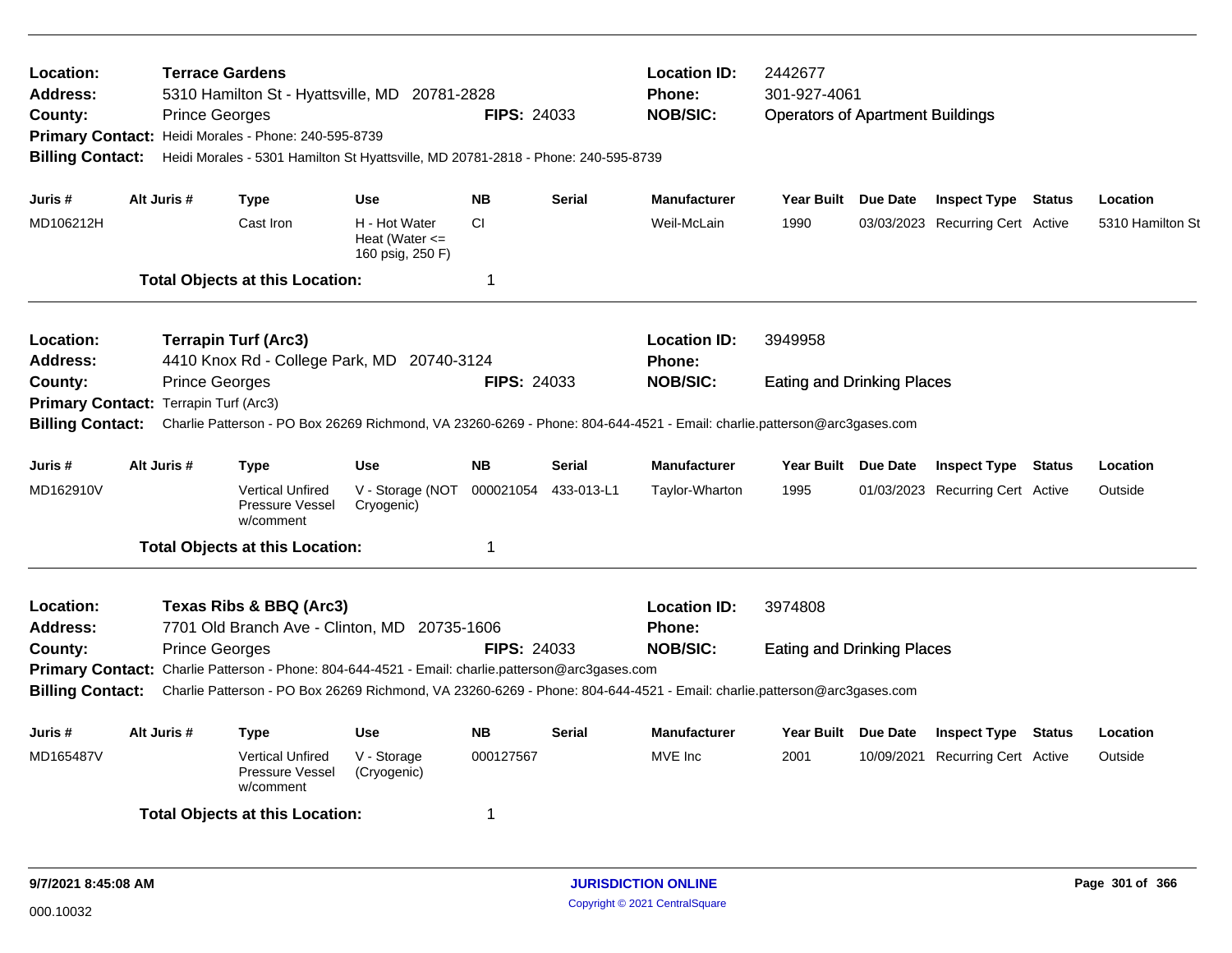| Location:<br>Address:<br>County:<br>Primary Contact: Texas Roadhouse (NUCO2)<br><b>Billing Contact:</b>                                                                                                                                                                                                                                                                         | <b>Prince Georges</b>                                                                                                                                                                                                                                                                                                                                           | <b>Texas Roadhouse (NUCO2)</b>                          | 6011 High Bridge Rd - Bowie, MD 20720-5205<br>Robert Wakefield - 6011 High Bridge Rd Bowie, MD 20720-5205 - Phone: 301-860-1728 | <b>FIPS: 24033</b> |        | <b>Location ID:</b><br><b>Phone:</b><br><b>NOB/SIC:</b> | 3884721<br>301-860-1728<br>Year Built Due Date                       |                     |                                  |  |                |
|---------------------------------------------------------------------------------------------------------------------------------------------------------------------------------------------------------------------------------------------------------------------------------------------------------------------------------------------------------------------------------|-----------------------------------------------------------------------------------------------------------------------------------------------------------------------------------------------------------------------------------------------------------------------------------------------------------------------------------------------------------------|---------------------------------------------------------|---------------------------------------------------------------------------------------------------------------------------------|--------------------|--------|---------------------------------------------------------|----------------------------------------------------------------------|---------------------|----------------------------------|--|----------------|
| Juris #                                                                                                                                                                                                                                                                                                                                                                         | Alt Juris #                                                                                                                                                                                                                                                                                                                                                     | <b>Type</b>                                             | Use                                                                                                                             | NΒ                 | Serial | <b>Manufacturer</b>                                     |                                                                      |                     | <b>Inspect Type Status</b>       |  | Location       |
| MD161164V                                                                                                                                                                                                                                                                                                                                                                       |                                                                                                                                                                                                                                                                                                                                                                 | <b>Vertical Unfired</b><br>Pressure Vessel<br>w/comment | V - Storage (NOT<br>Cryogenic)                                                                                                  | 000170289          |        | <b>CHART</b>                                            | 2006                                                                 |                     | 07/05/2022 Recurring Cert Active |  | sprinkler room |
|                                                                                                                                                                                                                                                                                                                                                                                 |                                                                                                                                                                                                                                                                                                                                                                 | <b>Total Objects at this Location:</b>                  |                                                                                                                                 | 1                  |        |                                                         |                                                                      |                     |                                  |  |                |
| Location:<br><b>Address:</b>                                                                                                                                                                                                                                                                                                                                                    |                                                                                                                                                                                                                                                                                                                                                                 | The Common (Roberts)                                    | 3501 University Blvd E - Adelphi, MD 20783-7998                                                                                 |                    |        | <b>Location ID:</b><br><b>Phone:</b>                    | 4014615                                                              |                     |                                  |  |                |
| <b>Prince Georges</b><br><b>FIPS: 24033</b><br>County:<br>Roberts Oxygen Company (MD) - Phone: 240-493-8405 - Cell: 301-252-0742 - Email: DFranovich@RobertsOxygen.com<br><b>Primary Contact:</b><br><b>Billing Contact:</b><br>Bulk Tank Service Dept. - PO Box 5507 Rockville, MD 20855-0507 - Phone: 240-493-8405 - Cell: 301-252-0742 - Email: DFranovich@RobertsOxygen.com |                                                                                                                                                                                                                                                                                                                                                                 |                                                         |                                                                                                                                 |                    |        | <b>NOB/SIC:</b>                                         | <b>Eating and Drinking Places</b>                                    |                     |                                  |  |                |
| Juris #                                                                                                                                                                                                                                                                                                                                                                         | Alt Juris #                                                                                                                                                                                                                                                                                                                                                     | <b>Type</b>                                             | <b>Use</b>                                                                                                                      | <b>NB</b>          | Serial | <b>Manufacturer</b>                                     | Year Built Due Date                                                  |                     | <b>Inspect Type Status</b>       |  | Location       |
| MD166935V                                                                                                                                                                                                                                                                                                                                                                       |                                                                                                                                                                                                                                                                                                                                                                 | <b>Vertical Unfired</b><br>Pressure Vessel<br>w/comment | V - Storage<br>(Cryogenic)                                                                                                      | 000272489          |        | <b>CHART</b>                                            | 2015                                                                 |                     | 03/17/2022 Recurring Cert Active |  | Outside        |
|                                                                                                                                                                                                                                                                                                                                                                                 |                                                                                                                                                                                                                                                                                                                                                                 |                                                         |                                                                                                                                 | 1                  |        |                                                         |                                                                      |                     |                                  |  |                |
| Location:<br>Address:<br>County:<br><b>Billing Contact:</b>                                                                                                                                                                                                                                                                                                                     | <b>Total Objects at this Location:</b><br>The Evergreens at Laurel<br>11701 S Laurel Dr - Laurel, MD 20708-2924<br><b>Prince Georges</b><br><b>FIPS: 24033</b><br>Primary Contact: Jessica James - Phone: 240-297-9284 - Email: jjames@rocksco.com<br>Jessica James - 11737 S Laurel Dr Laurel, MD 20708-2902 - Phone: 240-297-9284 - Email: jjames@rocksco.com |                                                         |                                                                                                                                 |                    |        | <b>Location ID:</b><br><b>Phone:</b><br><b>NOB/SIC:</b> | 3180322<br>(301) 776-6620<br><b>Operators of Apartment Buildings</b> |                     |                                  |  |                |
| Juris #                                                                                                                                                                                                                                                                                                                                                                         | Alt Juris #                                                                                                                                                                                                                                                                                                                                                     | <b>Type</b>                                             | Use                                                                                                                             | NΒ                 | Serial | <b>Manufacturer</b>                                     |                                                                      | Year Built Due Date | <b>Inspect Type Status</b>       |  | Location       |
| MD143485H                                                                                                                                                                                                                                                                                                                                                                       |                                                                                                                                                                                                                                                                                                                                                                 | <b>Water Heater</b><br>(HLW)                            | H - Hot Water<br>Supply (Water <=<br>160 psig, 210 F)                                                                           | 000157679          |        | A O Smith                                               | 2011                                                                 |                     | 03/15/2022 Recurring Cert Active |  | 11701          |
| MD143490H                                                                                                                                                                                                                                                                                                                                                                       |                                                                                                                                                                                                                                                                                                                                                                 | <b>Water Heater</b><br>(HLW)                            | H - Hot Water<br>Supply (Water <=<br>160 psig, 210 F)                                                                           | 000156702          |        | A O Smith                                               | 2011                                                                 |                     | 03/15/2022 Recurring Cert Active |  | 11701          |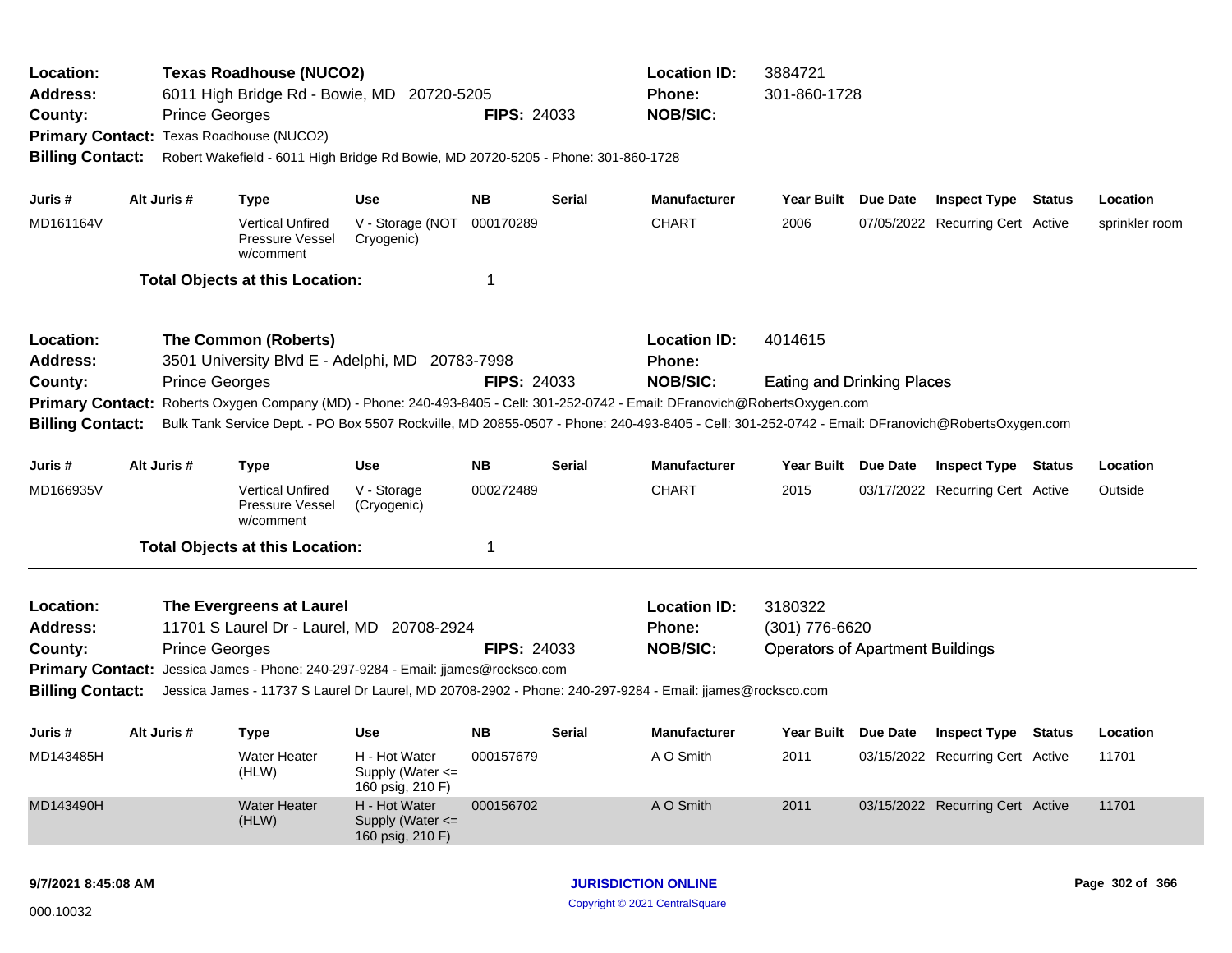| Location:<br><b>Address:</b><br>County:<br><b>Billing Contact:</b>                                                                                                                                                                                  |             | The Evergreens at Laurel<br><b>Prince Georges</b> | 11707 S Laurel Dr - Laurel, MD 20708-2928<br>Primary Contact: Jessica James - Phone: 240-297-9284 - Email: jjames@rocksco.com | <b>FIPS: 24033</b> | <b>Location ID:</b><br>Phone:<br><b>NOB/SIC:</b><br>Jessica James - 11737 S Laurel Dr Laurel, MD 20708-2902 - Phone: 240-297-9284 - Email: jjames@rocksco.com | 704679<br><b>Operators of Apartment Buildings</b>                                                         |                                                                      |                     |                                  |               |          |
|-----------------------------------------------------------------------------------------------------------------------------------------------------------------------------------------------------------------------------------------------------|-------------|---------------------------------------------------|-------------------------------------------------------------------------------------------------------------------------------|--------------------|---------------------------------------------------------------------------------------------------------------------------------------------------------------|-----------------------------------------------------------------------------------------------------------|----------------------------------------------------------------------|---------------------|----------------------------------|---------------|----------|
| Juris #                                                                                                                                                                                                                                             | Alt Juris # | Type                                              | <b>Use</b>                                                                                                                    | <b>NB</b>          | <b>Serial</b>                                                                                                                                                 | <b>Manufacturer</b>                                                                                       | <b>Year Built</b>                                                    | <b>Due Date</b>     | <b>Inspect Type Status</b>       |               | Location |
| MD141435H                                                                                                                                                                                                                                           |             | Water Heater<br>(HLW)                             | H - Hot Water<br>Supply (Water <=<br>160 psig, 210 F)                                                                         | 000156365          |                                                                                                                                                               | A O Smith                                                                                                 | 2011                                                                 |                     | 03/15/2022 Recurring Cert Active |               | Mech Rm  |
| MD141436H                                                                                                                                                                                                                                           |             | <b>Water Heater</b><br>(HLW)                      | H - Hot Water<br>Supply (Water $\leq$<br>160 psig, 210 F)                                                                     | 000164743          |                                                                                                                                                               | A O Smith                                                                                                 | 2011                                                                 |                     | 03/15/2022 Recurring Cert Active |               | Mech Rm  |
|                                                                                                                                                                                                                                                     |             | <b>Total Objects at this Location:</b>            |                                                                                                                               | 2                  |                                                                                                                                                               |                                                                                                           |                                                                      |                     |                                  |               |          |
| The Evergreens at Laurel<br>Location:<br><b>Address:</b><br>11709 S Laurel Dr - Laurel, MD 20708-2930<br><b>Prince Georges</b><br><b>FIPS: 24033</b><br>County:<br>Primary Contact: Jessica James - Phone: 240-297-9284 - Email: jjames@rocksco.com |             |                                                   |                                                                                                                               |                    |                                                                                                                                                               | <b>Location ID:</b><br>Phone:<br><b>NOB/SIC:</b>                                                          | 3180310<br>(301) 776-6620<br><b>Operators of Apartment Buildings</b> |                     |                                  |               |          |
| <b>Billing Contact:</b>                                                                                                                                                                                                                             |             |                                                   |                                                                                                                               |                    |                                                                                                                                                               | Jessica James - 11737 S Laurel Dr Laurel, MD 20708-2902 - Phone: 240-297-9284 - Email: jjames@rocksco.com |                                                                      |                     |                                  |               |          |
| Juris #                                                                                                                                                                                                                                             | Alt Juris # | <b>Type</b>                                       | <b>Use</b>                                                                                                                    | <b>NB</b>          | <b>Serial</b>                                                                                                                                                 | <b>Manufacturer</b>                                                                                       |                                                                      | Year Built Due Date | <b>Inspect Type</b>              | <b>Status</b> | Location |

| Julis#    | AIL JUIS $H$ | ı ype                           | use                                                       | <b>ND</b> | əerial | manuracturer | rear Dunt | Due Date | INSPECT TAPE                     | ้ อเสเนธ | Locauon |
|-----------|--------------|---------------------------------|-----------------------------------------------------------|-----------|--------|--------------|-----------|----------|----------------------------------|----------|---------|
| MD141850H |              | <b>Water Heater</b><br>(HLW)    | H - Hot Water<br>Supply (Water $\leq$<br>160 psig, 210 F) | 000163323 |        | A O Smith    | 2011      |          | 03/15/2022 Recurring Cert Active |          | 11709   |
| MD141851H |              | <b>Water Heater</b><br>(HLW)    | H - Hot Water<br>Supply (Water $\leq$<br>160 psig, 210 F) | 000161712 |        | A O Smith    | 2011      |          | 03/15/2022 Recurring Cert Active |          | Mech Rm |
|           |              | Tatal Okiaata at this Lagation. |                                                           |           |        |              |           |          |                                  |          |         |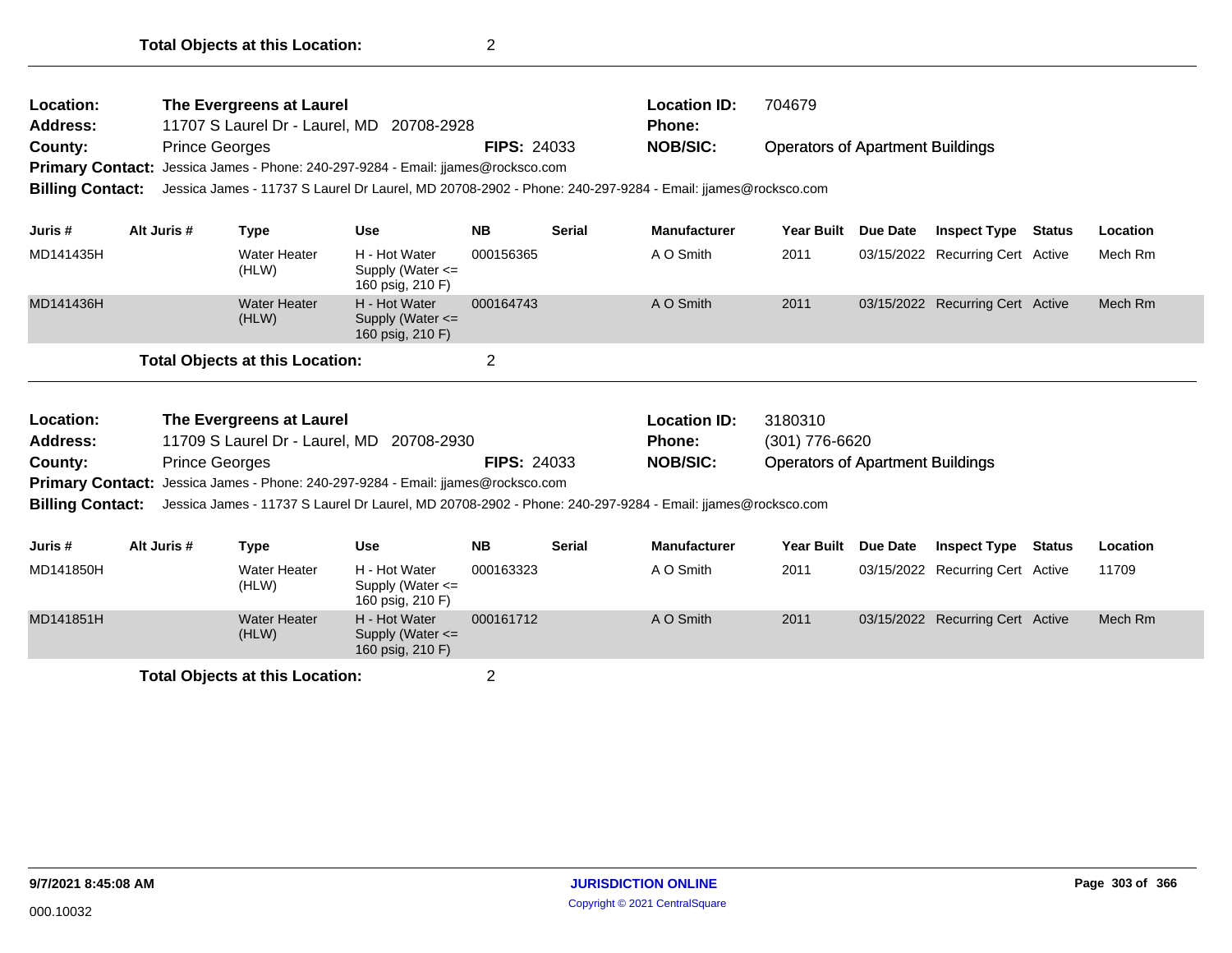| Location:<br>Address:                              |             |                       | The Evergreens at Laurel               | 11715 S Laurel Dr - Laurel, MD 20708-2936                                                                 |                    |               | <b>Location ID:</b><br>Phone: | 3180301                                 |                 |                                  |               |                     |
|----------------------------------------------------|-------------|-----------------------|----------------------------------------|-----------------------------------------------------------------------------------------------------------|--------------------|---------------|-------------------------------|-----------------------------------------|-----------------|----------------------------------|---------------|---------------------|
| County:<br><b>Primary Contact:</b>                 |             | <b>Prince Georges</b> |                                        | Jessica James - Phone: 240-297-9284 - Email: jjames@rocksco.com                                           | <b>FIPS: 24033</b> |               | <b>NOB/SIC:</b>               | <b>Operators of Apartment Buildings</b> |                 |                                  |               |                     |
| <b>Billing Contact:</b>                            |             |                       |                                        | Jessica James - 11737 S Laurel Dr Laurel, MD 20708-2902 - Phone: 240-297-9284 - Email: jiames@rocksco.com |                    |               |                               |                                         |                 |                                  |               |                     |
| Juris #                                            | Alt Juris # |                       | <b>Type</b>                            | <b>Use</b>                                                                                                | <b>NB</b>          | <b>Serial</b> | <b>Manufacturer</b>           | <b>Year Built</b>                       | Due Date        | <b>Inspect Type</b>              | <b>Status</b> | Location            |
| MD141083H                                          |             |                       | <b>Water Heater</b><br>(HLW)           | H - Hot Water<br>Supply (Water $\leq$<br>160 psig, 210 F)                                                 | 000160778          |               | A.O. Smith                    | 2011                                    |                 | 03/15/2022 Recurring Cert Active |               | Mech Room           |
| MD141084H                                          |             |                       | <b>Water Heater</b><br>(HLW)           | H - Hot Water<br>Supply (Water $\leq$<br>160 psig, 210 F)                                                 | 000159344          |               | A.O. Smith                    | 2011                                    |                 | 03/15/2022 Recurring Cert Active |               | Mech Room           |
|                                                    |             |                       | <b>Total Objects at this Location:</b> |                                                                                                           | $\overline{2}$     |               |                               |                                         |                 |                                  |               |                     |
| Location:                                          |             |                       | The Evergreens at Laurel               |                                                                                                           |                    |               | <b>Location ID:</b>           | 3090259                                 |                 |                                  |               |                     |
| Address:                                           |             |                       |                                        | 11723 S Laurel Dr - Laurel, MD 20708-2912                                                                 |                    |               | <b>Phone:</b>                 | 240-461-7166                            |                 |                                  |               |                     |
| County:                                            |             | <b>Prince Georges</b> |                                        | Jessica James - Phone: 240-297-9284 - Email: jiames@rocksco.com                                           | <b>FIPS: 24033</b> |               | <b>NOB/SIC:</b>               | <b>Operators of Apartment Buildings</b> |                 |                                  |               |                     |
| <b>Primary Contact:</b><br><b>Billing Contact:</b> |             |                       |                                        | Jessica James - 11737 S Laurel Dr Laurel, MD 20708-2902 - Phone: 240-297-9284 - Email: jiames@rocksco.com |                    |               |                               |                                         |                 |                                  |               |                     |
| Juris #                                            | Alt Juris # |                       | <b>Type</b>                            | Use                                                                                                       | <b>NB</b>          | <b>Serial</b> | <b>Manufacturer</b>           | <b>Year Built</b>                       | <b>Due Date</b> | <b>Inspect Type</b>              | <b>Status</b> | Location            |
| MD140568H                                          |             |                       | Water Heater<br>(HLW)                  | H - Hot Water<br>Supply (Water $\leq$<br>160 psig, 210 F)                                                 | 000161503          |               | A O Smith                     | 2011                                    |                 | 03/15/2022 Recurring Cert Active |               | <b>BLRM 11723</b>   |
| MD166945H                                          |             |                       | <b>Water Heater</b><br>(HLW)           | H - Hot Water<br>Supply (Water $\leq$                                                                     | 000240020          |               | A O Smith                     | 2018                                    |                 | 03/17/2022 Recurring Cert Active |               | <b>BLR RM 11723</b> |

Supply (Water <= 160 psig, 210 F)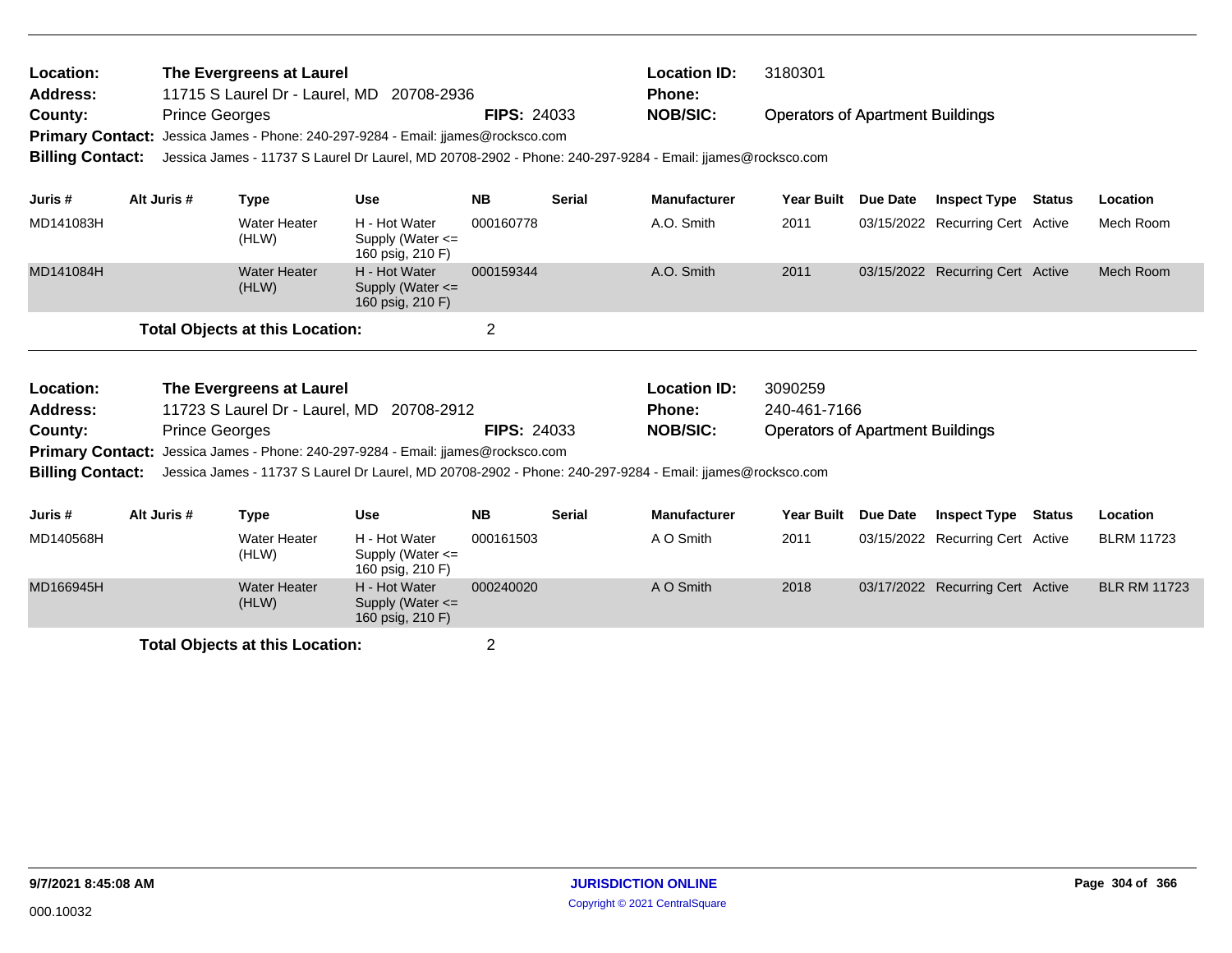| Location:<br><b>Address:</b><br>County:<br><b>Billing Contact:</b> |                                                                                                                                                                                                                                                                                                                            | The Evergreens at Laurel<br>11725 S Laurel Dr - Laurel, MD 20708-2920<br><b>Prince Georges</b><br>Primary Contact: Jessica James - Phone: 240-297-9284 - Email: jjames@rocksco.com<br>Jessica James - 11737 S Laurel Dr Laurel, MD 20708-2902 - Phone: 240-297-9284 - Email: jjames@rocksco.com |                                                           | <b>FIPS: 24033</b> |                    | <b>Location ID:</b><br><b>Phone:</b><br><b>NOB/SIC:</b> | 3180317<br>(301) 776-6620<br><b>Operators of Apartment Buildings</b> |                                  |                 |                    |
|--------------------------------------------------------------------|----------------------------------------------------------------------------------------------------------------------------------------------------------------------------------------------------------------------------------------------------------------------------------------------------------------------------|-------------------------------------------------------------------------------------------------------------------------------------------------------------------------------------------------------------------------------------------------------------------------------------------------|-----------------------------------------------------------|--------------------|--------------------|---------------------------------------------------------|----------------------------------------------------------------------|----------------------------------|-----------------|--------------------|
| Juris #                                                            | Alt Juris #                                                                                                                                                                                                                                                                                                                | <b>Type</b>                                                                                                                                                                                                                                                                                     | <b>Use</b>                                                | NΒ                 | Serial             | <b>Manufacturer</b>                                     | Year Built Due Date                                                  | <b>Inspect Type Status</b>       |                 | Location           |
| MD143315H                                                          |                                                                                                                                                                                                                                                                                                                            | <b>Water Heater</b><br>(HLW)                                                                                                                                                                                                                                                                    | H - Hot Water<br>Supply (Water $\leq$<br>160 psig, 210 F) | 000157913          |                    | A O Smith                                               | 2011                                                                 | 03/15/2022 Recurring Cert Active |                 | <b>Boiler Room</b> |
| MD143316H                                                          |                                                                                                                                                                                                                                                                                                                            | <b>Water Heater</b><br>(HLW)                                                                                                                                                                                                                                                                    | H - Hot Water<br>Supply (Water <=<br>160 psig, 210 F)     | 000157417          |                    | A O Smith                                               | 2011                                                                 | 03/15/2022 Recurring Cert Active |                 | Boiler room        |
|                                                                    |                                                                                                                                                                                                                                                                                                                            | <b>Total Objects at this Location:</b>                                                                                                                                                                                                                                                          |                                                           | 2                  |                    |                                                         |                                                                      |                                  |                 |                    |
| Location:<br>Address:<br>County:                                   | The Evergreens at Laurel<br>11735 S Laurel Dr - Laurel, MD 20708-2904<br><b>Prince Georges</b><br>Primary Contact: Jessica James - Phone: 240-297-9284 - Email: jjames@rocksco.com<br><b>Billing Contact:</b><br>Jessica James - 11737 S Laurel Dr Laurel, MD 20708-2902 - Phone: 240-297-9284 - Email: jjames@rocksco.com |                                                                                                                                                                                                                                                                                                 |                                                           |                    | <b>FIPS: 24033</b> | <b>Location ID:</b><br><b>Phone:</b><br><b>NOB/SIC:</b> | 704680<br>301-776-6620<br><b>Operators of Apartment Buildings</b>    |                                  |                 |                    |
| Juris #                                                            | Alt Juris #                                                                                                                                                                                                                                                                                                                | <b>Type</b>                                                                                                                                                                                                                                                                                     | <b>Use</b>                                                | <b>NB</b>          | Serial             | <b>Manufacturer</b>                                     | Year Built Due Date                                                  | <b>Inspect Type</b>              | <b>Status</b>   | Location           |
| MD140673H                                                          |                                                                                                                                                                                                                                                                                                                            | <b>Water Heater</b><br>(HLW)                                                                                                                                                                                                                                                                    | H - Hot Water<br>Supply (Water <=<br>160 psig, 210 F)     | 000160094          |                    | A O Smith                                               | 2011                                                                 | 03/15/2022 Recurring Cert Active |                 | <b>BLRM 11735</b>  |
| MD140674H                                                          |                                                                                                                                                                                                                                                                                                                            | <b>Water Heater</b><br>(HLW)                                                                                                                                                                                                                                                                    | H - Hot Water<br>Supply (Water $\leq$<br>160 psig, 210 F) | 000159640          |                    | A O Smith                                               | 2011                                                                 | 03/15/2022 Recurring Cert Active |                 | <b>BLRM 11735</b>  |
|                                                                    |                                                                                                                                                                                                                                                                                                                            | <b>Total Objects at this Location:</b>                                                                                                                                                                                                                                                          |                                                           | $\overline{2}$     |                    |                                                         |                                                                      |                                  |                 |                    |
| Location:<br><b>Address:</b><br>County:                            |                                                                                                                                                                                                                                                                                                                            | The Gallery On New Hampshire<br>1913 Erie St - Adelphi, MD 20783-2332<br><b>Prince Georges</b><br>Primary Contact: Karina Bertonin - Phone: 301-434-4303<br>Billing Contact: Karina Bertonin - 9408 Adelphi Rd Adelphi, MD 20783-2016 - Phone: 301-434-4303                                     |                                                           | <b>FIPS: 24033</b> |                    | <b>Location ID:</b><br><b>Phone:</b><br><b>NOB/SIC:</b> | 720723<br><b>Operators of Apartment Buildings</b>                    |                                  |                 |                    |
| Juris #                                                            | Alt Juris #                                                                                                                                                                                                                                                                                                                | <b>Type</b>                                                                                                                                                                                                                                                                                     | Use                                                       | <b>NB</b>          | <b>Serial</b>      | <b>Manufacturer</b>                                     | Year Built Due Date                                                  | <b>Inspect Type Status</b>       |                 | Location           |
| MD062609H                                                          |                                                                                                                                                                                                                                                                                                                            | Cast Iron                                                                                                                                                                                                                                                                                       | H - Hot Water                                             | CI                 | 0                  | Weil-McLain                                             | 1986                                                                 | 06/05/2023 Recurring Cert Active |                 | <b>Bldg 1913</b>   |
| 9/7/2021 8:45:08 AM                                                |                                                                                                                                                                                                                                                                                                                            |                                                                                                                                                                                                                                                                                                 |                                                           |                    |                    | <b>JURISDICTION ONLINE</b>                              |                                                                      |                                  | Page 305 of 366 |                    |

Copyright © 2021 CentralSquare 000.10032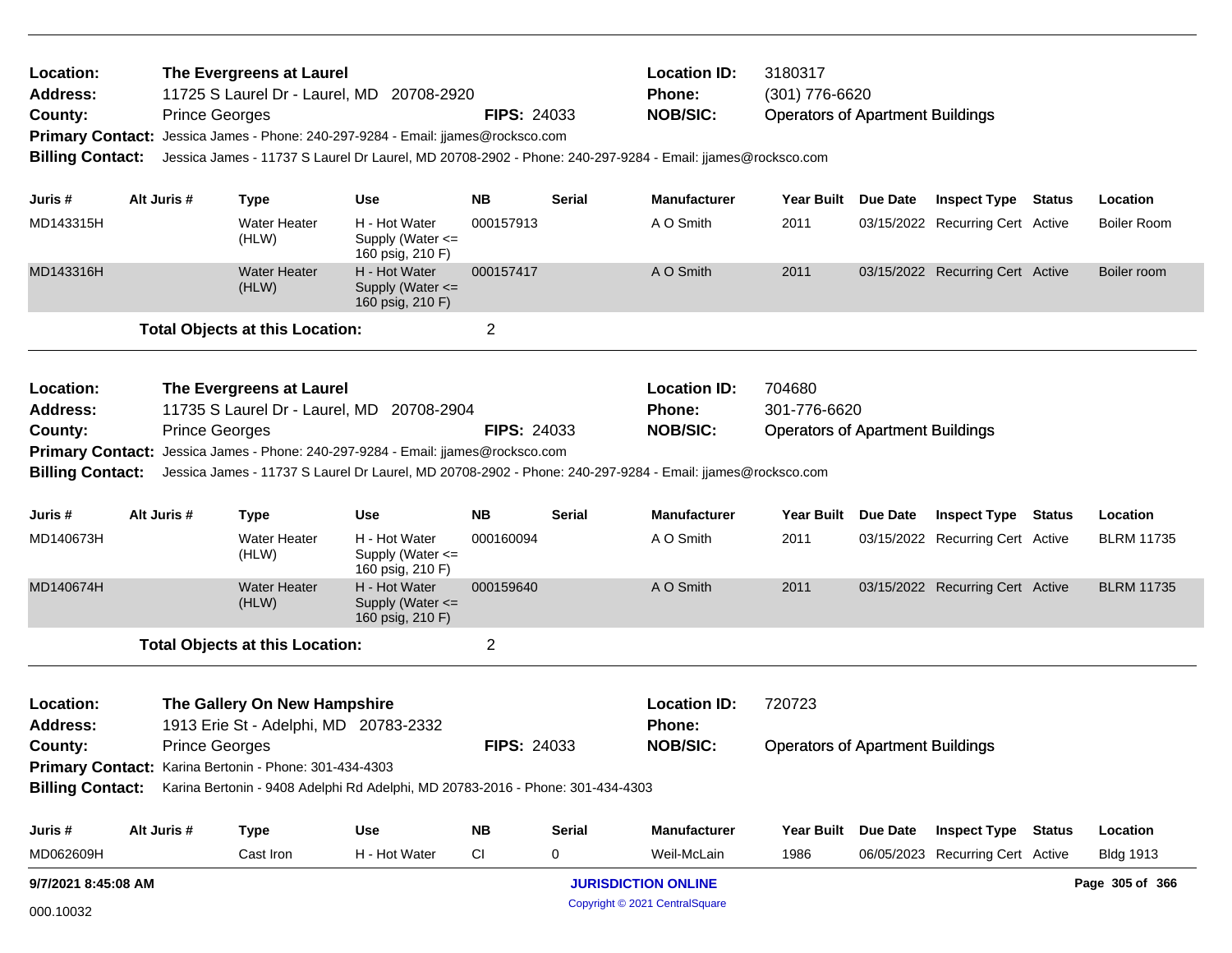| Juris #                 | Alt Juris # | <b>Type</b>                                                                      | <b>Use</b>                                            | <b>NB</b>          | <b>Serial</b> | <b>Manufacturer</b>   | Year Built Due Date                     |                 | <b>Inspect Type Status</b>       | Location         |
|-------------------------|-------------|----------------------------------------------------------------------------------|-------------------------------------------------------|--------------------|---------------|-----------------------|-----------------------------------------|-----------------|----------------------------------|------------------|
|                         |             |                                                                                  | Heat (Water $\leq$<br>160 psig, 250 F)                |                    |               |                       |                                         |                 |                                  |                  |
| MD157499H               |             | <b>Water Heater</b><br>(HLW)                                                     | H - Hot Water<br>Supply (Water <=<br>160 psig, 210 F) | 000214519          |               | A O Smith             | 2016                                    |                 | 05/11/2023 Recurring Cert Active | <b>BSMT 1913</b> |
| MD164155H               |             | <b>Water Heater</b><br>(HLW)                                                     | H - Hot Water<br>Supply (Water <=<br>160 psig, 210 F) | 000164239          |               | A O Smith             | 2011                                    |                 | 03/26/2023 Recurring Cert Active | <b>BSMT 1913</b> |
|                         |             | <b>Total Objects at this Location:</b>                                           |                                                       | 3                  |               |                       |                                         |                 |                                  |                  |
| Location:               |             | <b>The Gates of Cipriano</b>                                                     |                                                       |                    |               | <b>Location ID:</b>   | 705164                                  |                 |                                  |                  |
| <b>Address:</b>         |             | 8509 Greenbelt Rd - Greenbelt, MD 20770-2307                                     |                                                       |                    |               | Phone:                |                                         |                 |                                  |                  |
| County:                 |             | <b>Prince Georges</b>                                                            |                                                       | <b>FIPS: 24033</b> |               | <b>NOB/SIC:</b>       | <b>Operators of Apartment Buildings</b> |                 |                                  |                  |
|                         |             | Primary Contact: The Gates of Cipriano - Phone: 301-552-1000                     |                                                       |                    |               |                       |                                         |                 |                                  |                  |
| <b>Billing Contact:</b> |             | - 8501 Greenbelt Rd Rental Office Greenbelt, MD 20770-2302 - Phone: 301-552-1000 |                                                       |                    |               |                       |                                         |                 |                                  |                  |
| Juris #                 | Alt Juris # | <b>Type</b>                                                                      | <b>Use</b>                                            | <b>NB</b>          | <b>Serial</b> | Manufacturer          | <b>Year Built</b>                       | <b>Due Date</b> | <b>Inspect Type Status</b>       | Location         |
| MD161639H               |             | <b>Water Heater</b><br>(HLW)                                                     | H - Hot Water<br>Supply (Water <=<br>160 psig, 210 F) | 000121092          |               | <b>Bradford White</b> | 2017                                    |                 | 08/23/2022 Recurring Cert Active | 8509             |
|                         |             | <b>Total Objects at this Location:</b>                                           |                                                       | 1                  |               |                       |                                         |                 |                                  |                  |
| Location:               |             | <b>The Gates of Cipriano</b>                                                     |                                                       |                    |               | <b>Location ID:</b>   | 705156                                  |                 |                                  |                  |
| <b>Address:</b>         |             | 8513 Greenbelt Rd - Greenbelt, MD 20770-2310                                     |                                                       |                    |               | Phone:                | 301-552-1000                            |                 |                                  |                  |
| County:                 |             | <b>Prince Georges</b>                                                            |                                                       | <b>FIPS: 24033</b> |               | <b>NOB/SIC:</b>       | <b>Operators of Apartment Buildings</b> |                 |                                  |                  |
|                         |             | Primary Contact: The Gates of Cipriano - Phone: 301-552-1000                     |                                                       |                    |               |                       |                                         |                 |                                  |                  |
| <b>Billing Contact:</b> |             | - 8501 Greenbelt Rd Rental Office Greenbelt, MD 20770-2302 - Phone: 301-552-1000 |                                                       |                    |               |                       |                                         |                 |                                  |                  |
| Juris #                 | Alt Juris # | <b>Type</b>                                                                      | <b>Use</b>                                            | <b>NB</b>          | <b>Serial</b> | <b>Manufacturer</b>   | Year Built                              | <b>Due Date</b> | <b>Inspect Type Status</b>       | Location         |
| MD149174H               |             | <b>Water Heater</b><br>(HLW)                                                     | H - Hot Water<br>Supply (Water <=<br>160 psig, 210 F) | 000106864          |               | <b>Bradford</b>       | 2014                                    |                 | 09/07/2022 Recurring Cert Active | 8513             |
|                         |             | <b>Total Objects at this Location:</b>                                           |                                                       | 1                  |               |                       |                                         |                 |                                  |                  |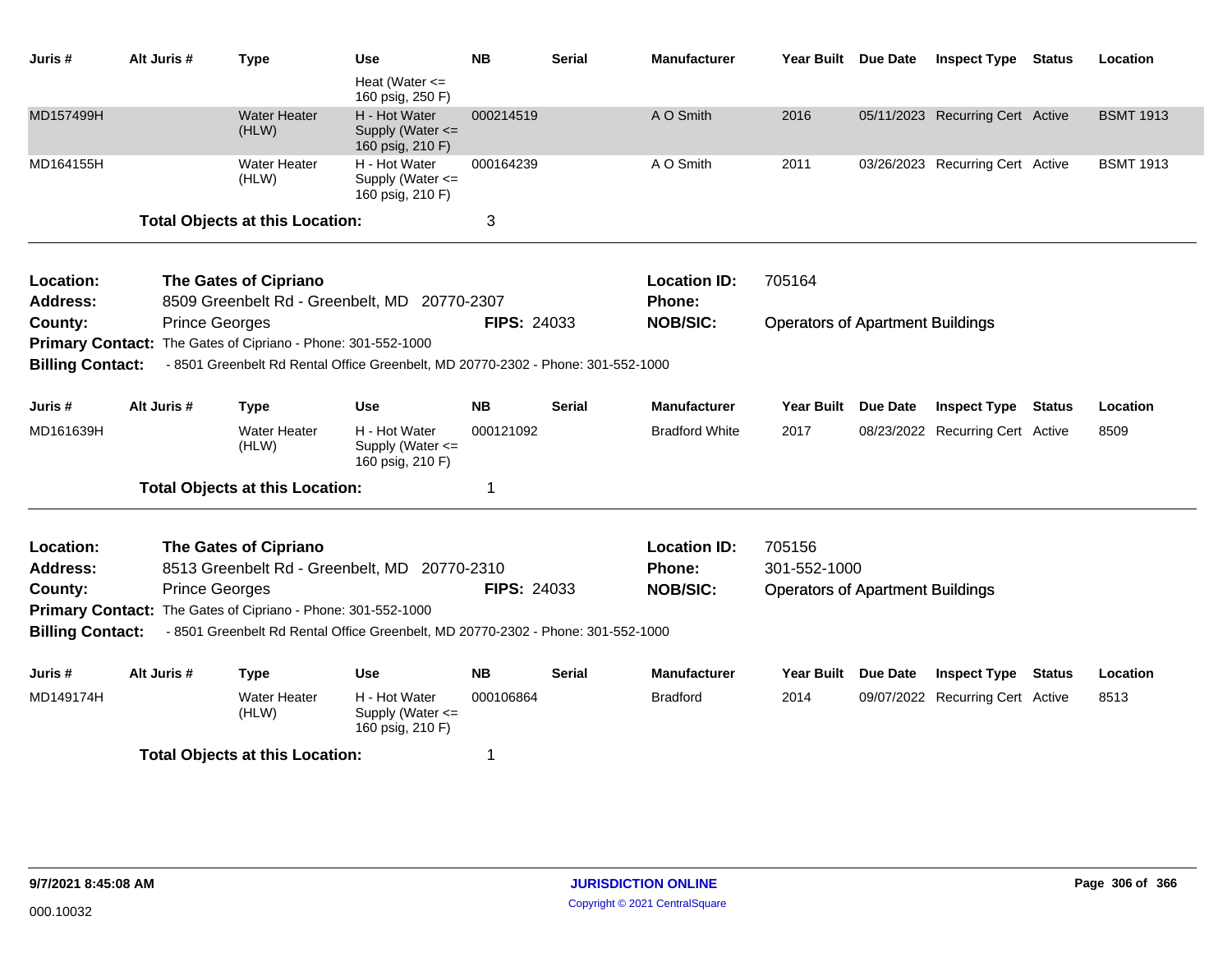| Location:<br><b>Address:</b><br>County:<br><b>Billing Contact:</b>        | <b>Prince Georges</b>                                 | <b>The Gates of Cipriano</b><br>8517 Greenbelt Rd - Greenbelt, MD 20770-2314<br>Primary Contact: The Gates of Cipriano - Phone: 301-552-1000<br>- 8501 Greenbelt Rd Rental Office Greenbelt, MD 20770-2302 - Phone: 301-552-1000 | <b>FIPS: 24033</b>                                                                                                               | <b>Location ID:</b><br><b>Phone:</b><br><b>NOB/SIC:</b> | 705165<br>301-552-1000<br><b>Operators of Apartment Buildings</b> |                                                         |                                                                   |                 |                                  |               |            |  |
|---------------------------------------------------------------------------|-------------------------------------------------------|----------------------------------------------------------------------------------------------------------------------------------------------------------------------------------------------------------------------------------|----------------------------------------------------------------------------------------------------------------------------------|---------------------------------------------------------|-------------------------------------------------------------------|---------------------------------------------------------|-------------------------------------------------------------------|-----------------|----------------------------------|---------------|------------|--|
| Juris #                                                                   | Alt Juris #                                           | <b>Type</b>                                                                                                                                                                                                                      | <b>Use</b>                                                                                                                       | <b>NB</b>                                               | <b>Serial</b>                                                     | <b>Manufacturer</b>                                     | Year Built Due Date                                               |                 | <b>Inspect Type Status</b>       |               | Location   |  |
| MD167463H                                                                 | 8517                                                  | <b>Water Heater</b><br>(HLW)                                                                                                                                                                                                     | H - Hot Water<br>Supply (Water $\leq$<br>160 psig, 210 F)                                                                        | 000126860                                               |                                                                   | <b>Bradford White</b>                                   | 2018                                                              |                 | 07/29/2022 Recurring Cert Active |               | Bldg. 8517 |  |
|                                                                           |                                                       | <b>Total Objects at this Location:</b>                                                                                                                                                                                           |                                                                                                                                  | $\mathbf 1$                                             |                                                                   |                                                         |                                                                   |                 |                                  |               |            |  |
| <b>Location:</b><br><b>Address:</b><br>County:<br><b>Billing Contact:</b> | <b>Prince Georges</b>                                 | <b>The Gates of Cipriano</b><br>Primary Contact: The Gates of Cipriano - Phone: 301-552-1000                                                                                                                                     | 8519 Greenbelt Rd - Greenbelt, MD 20770-2315<br>- 8501 Greenbelt Rd Rental Office Greenbelt, MD 20770-2302 - Phone: 301-552-1000 | <b>FIPS: 24033</b>                                      |                                                                   | <b>Location ID:</b><br><b>Phone:</b><br><b>NOB/SIC:</b> | 705166<br>301-552-1000<br><b>Operators of Apartment Buildings</b> |                 |                                  |               |            |  |
| Juris #                                                                   | Alt Juris #<br><b>NB</b><br><b>Use</b><br><b>Type</b> |                                                                                                                                                                                                                                  |                                                                                                                                  |                                                         | <b>Serial</b>                                                     | <b>Manufacturer</b>                                     | <b>Year Built</b>                                                 | <b>Due Date</b> | <b>Inspect Type</b>              | <b>Status</b> | Location   |  |
| MD155505H                                                                 | 8519                                                  | <b>Water Heater</b><br>(HLW)                                                                                                                                                                                                     | H - Hot Water<br>Supply (Water <=<br>160 psig, 210 F)                                                                            | 000097550                                               |                                                                   | Jet Glass                                               | 2011                                                              |                 | 09/07/2022 Recurring Cert Active |               | Bldg. 8519 |  |
|                                                                           |                                                       | <b>Total Objects at this Location:</b>                                                                                                                                                                                           |                                                                                                                                  | $\mathbf 1$                                             |                                                                   |                                                         |                                                                   |                 |                                  |               |            |  |
| <b>Location:</b><br><b>Address:</b><br>County:<br><b>Billing Contact:</b> | <b>Prince Georges</b>                                 | <b>The Gates of Cipriano</b><br>Primary Contact: The Gates of Cipriano - Phone: 301-552-1000                                                                                                                                     | 8523 Greenbelt Rd - Greenbelt, MD 20770-2317<br>- 8501 Greenbelt Rd Rental Office Greenbelt, MD 20770-2302 - Phone: 301-552-1000 | <b>FIPS: 24033</b>                                      |                                                                   | <b>Location ID:</b><br><b>Phone:</b><br><b>NOB/SIC:</b> | 705167<br>301-552-1000<br><b>Operators of Apartment Buildings</b> |                 |                                  |               |            |  |
| Juris #                                                                   | Alt Juris #                                           | <b>Type</b>                                                                                                                                                                                                                      | <b>Use</b>                                                                                                                       | <b>NB</b>                                               | <b>Serial</b>                                                     | <b>Manufacturer</b>                                     | <b>Year Built</b>                                                 | <b>Due Date</b> | <b>Inspect Type</b>              | <b>Status</b> | Location   |  |
| MD149352H                                                                 |                                                       | <b>Water Heater</b><br>(HLW)                                                                                                                                                                                                     | H - Hot Water<br>Supply (Water <=<br>160 psig, 210 F)                                                                            | 000016863                                               |                                                                   | <b>Bradford</b>                                         | 2014                                                              |                 | 08/16/2022 Recurring Cert Active |               | 8523       |  |
|                                                                           |                                                       | <b>Total Objects at this Location:</b>                                                                                                                                                                                           |                                                                                                                                  | -1                                                      |                                                                   |                                                         |                                                                   |                 |                                  |               |            |  |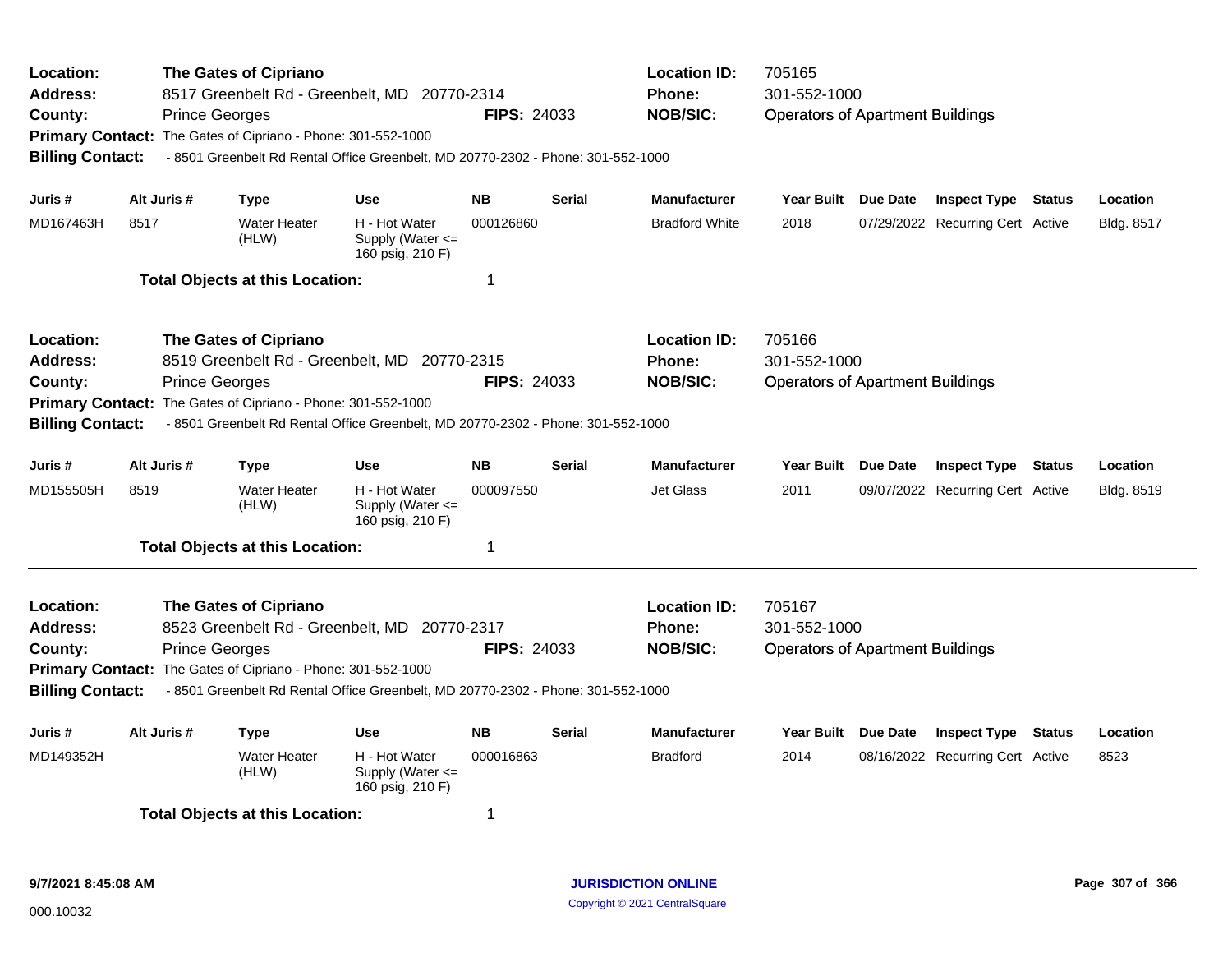| Location:<br><b>Address:</b><br>County:<br><b>Billing Contact:</b>                                                      |             | <b>The Gates of Cipriano</b><br>8525 Greenbelt Rd - Greenbelt, MD 20770-2318<br><b>Prince Georges</b><br>Primary Contact: The Gates of Cipriano - Phone: 301-552-1000<br>- 8501 Greenbelt Rd Rental Office Greenbelt, MD 20770-2302 - Phone: 301-552-1000 | <b>FIPS: 24033</b>                                        | <b>Location ID:</b><br>Phone:<br><b>NOB/SIC:</b> | 705157<br>301-552-1000<br><b>Operators of Apartment Buildings</b> |                                         |                                         |                 |                                  |               |          |
|-------------------------------------------------------------------------------------------------------------------------|-------------|-----------------------------------------------------------------------------------------------------------------------------------------------------------------------------------------------------------------------------------------------------------|-----------------------------------------------------------|--------------------------------------------------|-------------------------------------------------------------------|-----------------------------------------|-----------------------------------------|-----------------|----------------------------------|---------------|----------|
| Juris #                                                                                                                 | Alt Juris # | <b>Type</b>                                                                                                                                                                                                                                               | <b>Use</b>                                                | <b>NB</b>                                        | <b>Serial</b>                                                     | <b>Manufacturer</b>                     | Year Built Due Date                     |                 | <b>Inspect Type Status</b>       |               | Location |
| MD161638H                                                                                                               |             | <b>Water Heater</b><br>(HLW)                                                                                                                                                                                                                              | H - Hot Water<br>Supply (Water $\leq$<br>160 psig, 210 F) | 000120062                                        |                                                                   | <b>Bradford White</b>                   | 2016                                    |                 | 08/23/2022 Recurring Cert Active |               | 8525     |
|                                                                                                                         |             | <b>Total Objects at this Location:</b>                                                                                                                                                                                                                    |                                                           | 1                                                |                                                                   |                                         |                                         |                 |                                  |               |          |
| Location:                                                                                                               |             | <b>The Gates of Cipriano</b>                                                                                                                                                                                                                              |                                                           |                                                  |                                                                   | <b>Location ID:</b>                     | 705168                                  |                 |                                  |               |          |
| Address:                                                                                                                |             | 8529 Greenbelt Rd - Greenbelt, MD 20770-2321                                                                                                                                                                                                              |                                                           |                                                  |                                                                   | <b>Phone:</b>                           | 301-552-1000                            |                 |                                  |               |          |
| County:                                                                                                                 |             | <b>Prince Georges</b><br>Primary Contact: Nakia Price - Phone: (301) 302-0301                                                                                                                                                                             |                                                           | <b>FIPS: 24033</b>                               | <b>NOB/SIC:</b>                                                   | <b>Operators of Apartment Buildings</b> |                                         |                 |                                  |               |          |
| <b>Billing Contact:</b>                                                                                                 |             | - 8501 Greenbelt Rd Rental Office Greenbelt, MD 20770-2302 - Phone: 301-552-1000                                                                                                                                                                          |                                                           |                                                  |                                                                   |                                         |                                         |                 |                                  |               |          |
| Juris #                                                                                                                 | Alt Juris # | <b>Type</b>                                                                                                                                                                                                                                               | <b>Use</b>                                                | <b>NB</b>                                        | <b>Serial</b>                                                     | <b>Manufacturer</b>                     | Year Built Due Date                     |                 | <b>Inspect Type</b>              | Status        | Location |
| MD155506H                                                                                                               |             | <b>Water Heater</b><br>(HLW)                                                                                                                                                                                                                              | H - Hot Water<br>Supply (Water <=<br>160 psig, 210 F)     | 000111787                                        |                                                                   | <b>Bradford White</b>                   | 2015                                    |                 | 08/16/2022 Recurring Cert Active |               | 8529     |
|                                                                                                                         |             | <b>Total Objects at this Location:</b>                                                                                                                                                                                                                    |                                                           | 1                                                |                                                                   |                                         |                                         |                 |                                  |               |          |
| Location:                                                                                                               |             | The Gates of Cipriano                                                                                                                                                                                                                                     |                                                           |                                                  |                                                                   | <b>Location ID:</b>                     | 705158                                  |                 |                                  |               |          |
| <b>Address:</b>                                                                                                         |             | 8533 Greenbelt Rd - Greenbelt, MD 20770-2324                                                                                                                                                                                                              |                                                           |                                                  |                                                                   | Phone:                                  | 301-552-1000                            |                 |                                  |               |          |
| County:                                                                                                                 |             | <b>Prince Georges</b>                                                                                                                                                                                                                                     |                                                           | <b>FIPS: 24033</b>                               |                                                                   | <b>NOB/SIC:</b>                         | <b>Operators of Apartment Buildings</b> |                 |                                  |               |          |
|                                                                                                                         |             | Primary Contact: The Gates of Cipriano - Phone: 301-552-1000                                                                                                                                                                                              |                                                           |                                                  |                                                                   |                                         |                                         |                 |                                  |               |          |
| <b>Billing Contact:</b>                                                                                                 |             | - 8501 Greenbelt Rd Rental Office Greenbelt, MD 20770-2302 - Phone: 301-552-1000                                                                                                                                                                          |                                                           |                                                  |                                                                   |                                         |                                         |                 |                                  |               |          |
| Juris #                                                                                                                 | Alt Juris # | <b>Type</b>                                                                                                                                                                                                                                               | <b>Use</b>                                                | <b>NB</b>                                        | Serial                                                            | <b>Manufacturer</b>                     | <b>Year Built</b>                       | <b>Due Date</b> | <b>Inspect Type</b>              | <b>Status</b> | Location |
| H - Hot Water<br>MD167464H<br>8533<br><b>Water Heater</b><br>000125205<br>Supply (Water <=<br>(HLW)<br>160 psig, 210 F) |             |                                                                                                                                                                                                                                                           |                                                           |                                                  |                                                                   | <b>Bradford White</b>                   | 2017                                    |                 | 07/29/2022 Recurring Cert Active |               | 8533     |
|                                                                                                                         |             | <b>Total Objects at this Location:</b>                                                                                                                                                                                                                    |                                                           | 1                                                |                                                                   |                                         |                                         |                 |                                  |               |          |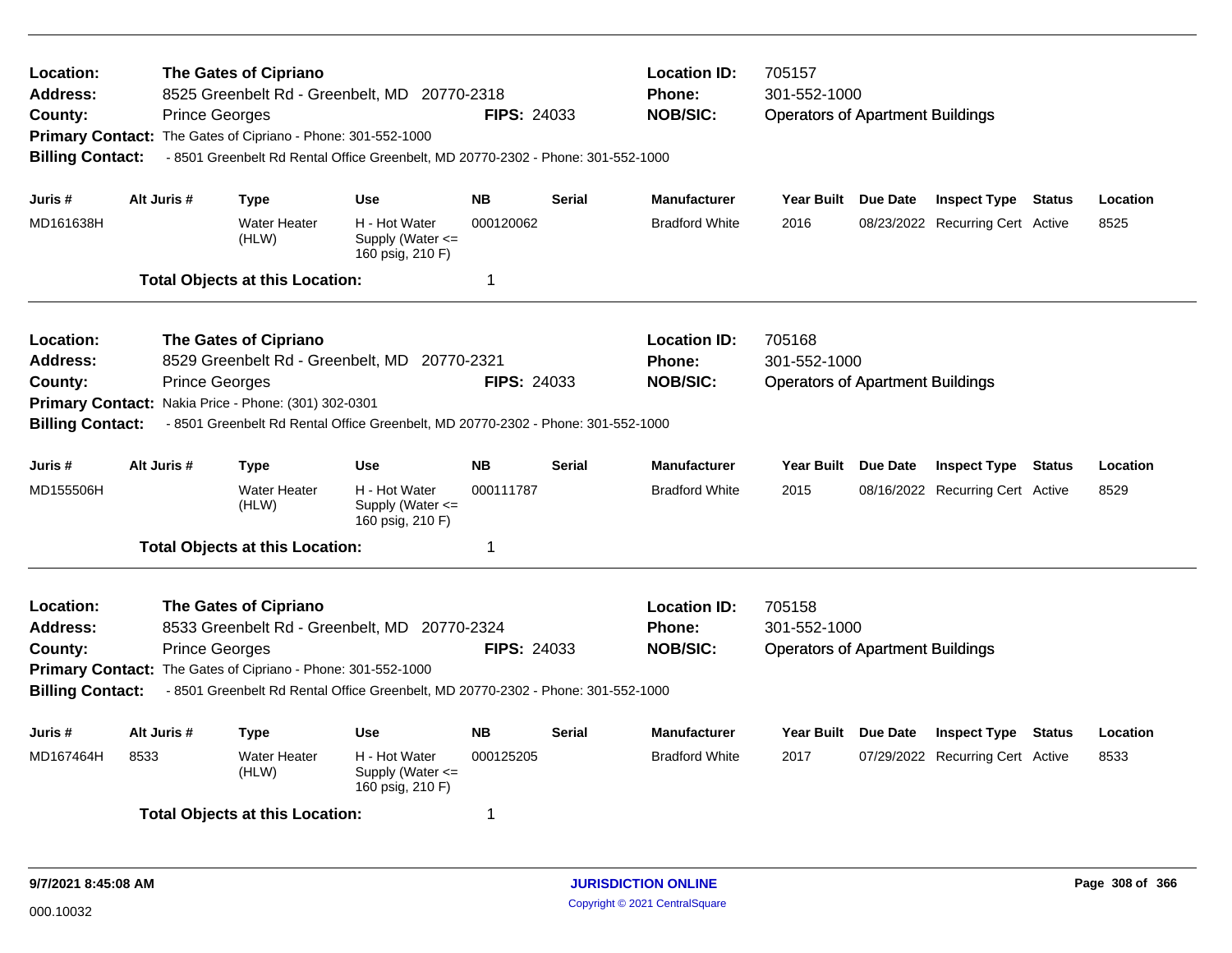| Location:<br>Address:<br>County:<br><b>Billing Contact:</b>                                                                                                           | <b>Prince Georges</b> | The Gates of Cipriano<br>8537 Greenbelt Rd - Greenbelt, MD 20770-2326<br>Primary Contact: Nakia Price - Phone: (301) 302-0301                                                                                             |                                                           | <b>Location ID:</b><br><b>Phone:</b><br><b>NOB/SIC:</b><br><b>FIPS: 24033</b><br>- 8501 Greenbelt Rd Rental Office Greenbelt, MD 20770-2302 - Phone: 301-552-1000 |               |                                                         | 705169<br>301-552-1000<br><b>Operators of Apartment Buildings</b>  |  |                                  |               |                  |  |
|-----------------------------------------------------------------------------------------------------------------------------------------------------------------------|-----------------------|---------------------------------------------------------------------------------------------------------------------------------------------------------------------------------------------------------------------------|-----------------------------------------------------------|-------------------------------------------------------------------------------------------------------------------------------------------------------------------|---------------|---------------------------------------------------------|--------------------------------------------------------------------|--|----------------------------------|---------------|------------------|--|
| Juris #                                                                                                                                                               | Alt Juris #           | <b>Type</b>                                                                                                                                                                                                               | <b>Use</b>                                                | <b>NB</b>                                                                                                                                                         | <b>Serial</b> | <b>Manufacturer</b>                                     | Year Built Due Date                                                |  | <b>Inspect Type Status</b>       |               | Location         |  |
| MD131037H                                                                                                                                                             |                       | <b>Water Heater</b><br>(HLW)                                                                                                                                                                                              | H - Hot Water<br>Supply (Water $\leq$<br>160 psig, 210 F) | 000081150                                                                                                                                                         |               | <b>Bradford White</b>                                   | 2008                                                               |  | 08/16/2022 Recurring Cert Active |               | <b>Bldg 8537</b> |  |
|                                                                                                                                                                       |                       | <b>Total Objects at this Location:</b>                                                                                                                                                                                    |                                                           | -1                                                                                                                                                                |               |                                                         |                                                                    |  |                                  |               |                  |  |
| Location:<br><b>Address:</b><br>County:<br><b>Primary Contact:</b><br><b>Billing Contact:</b>                                                                         | <b>Prince Georges</b> | <b>The Gates of Cipriano</b><br>8541 Greenbelt Rd - Greenbelt, MD 20770-2328<br>The Gates of Cipriano - Phone: 301-552-1000                                                                                               |                                                           | FIPS: 24033                                                                                                                                                       |               | <b>Location ID:</b><br><b>Phone:</b><br><b>NOB/SIC:</b> | 2394619<br>301 552-1000<br><b>Operators of Apartment Buildings</b> |  |                                  |               |                  |  |
| - 8501 Greenbelt Rd Rental Office Greenbelt, MD 20770-2302 - Phone: 301-552-1000<br><b>NB</b><br>Alt Juris #<br><b>Use</b><br><b>Serial</b><br>Juris #<br><b>Type</b> |                       |                                                                                                                                                                                                                           |                                                           |                                                                                                                                                                   |               | <b>Manufacturer</b>                                     | Year Built Due Date                                                |  | <b>Inspect Type</b>              | <b>Status</b> | Location         |  |
| MD155507H                                                                                                                                                             |                       | <b>Water Heater</b><br>(HLW)                                                                                                                                                                                              | H - Hot Water<br>Supply (Water $\leq$<br>160 psig, 210 F) | 000180718                                                                                                                                                         |               | A O Smith                                               | 2013                                                               |  | 08/16/2022 Recurring Cert Active |               | 8541             |  |
|                                                                                                                                                                       |                       | <b>Total Objects at this Location:</b>                                                                                                                                                                                    |                                                           | $\mathbf 1$                                                                                                                                                       |               |                                                         |                                                                    |  |                                  |               |                  |  |
| <b>Location:</b><br><b>Address:</b><br>County:<br><b>Billing Contact:</b>                                                                                             | <b>Prince Georges</b> | The Gates of Cipriano<br>8551 Greenbelt Rd - Greenbelt, MD 20770-2335<br>Primary Contact: The Gates of Cipriano - Phone: 301-552-1000<br>- 8501 Greenbelt Rd Rental Office Greenbelt, MD 20770-2302 - Phone: 301-552-1000 |                                                           | FIPS: 24033                                                                                                                                                       |               | <b>Location ID:</b><br><b>Phone:</b><br><b>NOB/SIC:</b> | 705172<br>301-552-1000<br><b>Operators of Apartment Buildings</b>  |  |                                  |               |                  |  |
| Juris #                                                                                                                                                               | Alt Juris #           | <b>Type</b>                                                                                                                                                                                                               | <b>Use</b>                                                | <b>NB</b>                                                                                                                                                         | <b>Serial</b> | <b>Manufacturer</b>                                     | Year Built Due Date                                                |  | <b>Inspect Type</b>              | Status        | Location         |  |
| H - Hot Water<br>MD161637H<br><b>Water Heater</b><br>000123085<br>(HLW)<br>Supply (Water $\leq$<br>160 psig, 210 F)                                                   |                       |                                                                                                                                                                                                                           |                                                           |                                                                                                                                                                   |               | <b>Bradford White</b>                                   | 2017                                                               |  | 08/23/2022 Recurring Cert Active |               | 8551             |  |
|                                                                                                                                                                       |                       | <b>Total Objects at this Location:</b>                                                                                                                                                                                    |                                                           | -1                                                                                                                                                                |               |                                                         |                                                                    |  |                                  |               |                  |  |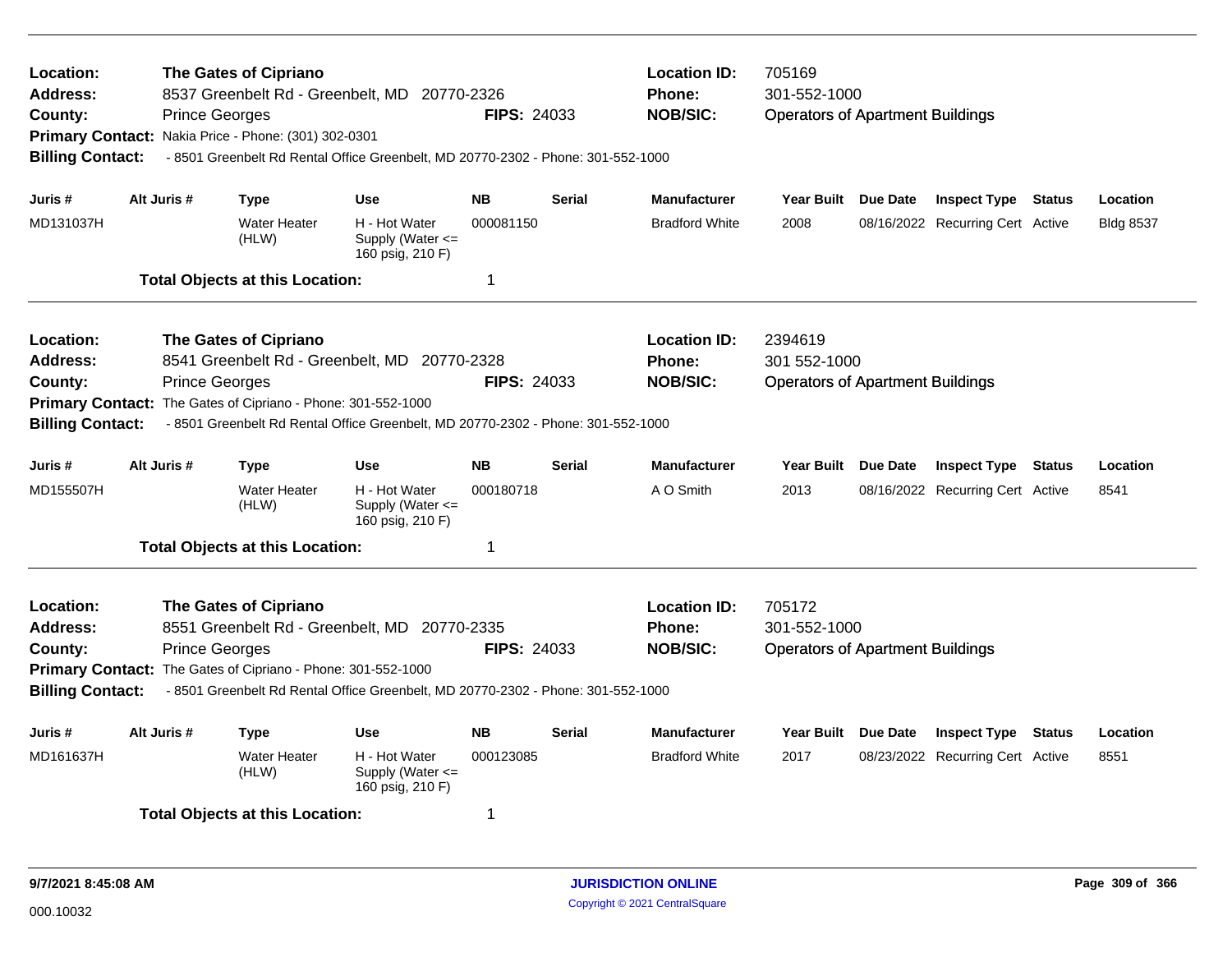| Location:<br>Address:<br>County:<br><b>Billing Contact:</b>                                                                                                                                                                                         |                                                                                                                                                                                                                                                                                                | <b>The Gates of Cipriano</b><br>8555 Greenbelt Rd - Greenbelt, MD 20770-2337<br><b>Prince Georges</b><br><b>FIPS: 24033</b><br>Primary Contact: The Gates of Cipriano - Phone: 301-552-1000<br>- 8501 Greenbelt Rd Rental Office Greenbelt, MD 20770-2302 - Phone: 301-552-1000 |                                                                     |                                                  |                                                                   |                                                   | 705173<br>301-552-1000<br><b>Operators of Apartment Buildings</b> |                                                         |                                                                |                  |                  |
|-----------------------------------------------------------------------------------------------------------------------------------------------------------------------------------------------------------------------------------------------------|------------------------------------------------------------------------------------------------------------------------------------------------------------------------------------------------------------------------------------------------------------------------------------------------|---------------------------------------------------------------------------------------------------------------------------------------------------------------------------------------------------------------------------------------------------------------------------------|---------------------------------------------------------------------|--------------------------------------------------|-------------------------------------------------------------------|---------------------------------------------------|-------------------------------------------------------------------|---------------------------------------------------------|----------------------------------------------------------------|------------------|------------------|
| Juris #<br>MD155508H                                                                                                                                                                                                                                | Alt Juris #                                                                                                                                                                                                                                                                                    | <b>Type</b><br><b>Water Heater</b><br>(HLW)<br><b>Total Objects at this Location:</b>                                                                                                                                                                                           | <b>Use</b><br>H - Hot Water<br>Supply (Water <=<br>160 psig, 210 F) | <b>NB</b><br>000113725<br>1                      | <b>Serial</b>                                                     | <b>Manufacturer</b><br><b>Bradford White</b>      | Year Built Due Date<br>2015                                       |                                                         | <b>Inspect Type Status</b><br>08/16/2022 Recurring Cert Active |                  | Location<br>8555 |
| Location:<br>Address:<br>County:<br><b>Primary Contact:</b><br><b>Billing Contact:</b>                                                                                                                                                              | <b>Prince Georges</b>                                                                                                                                                                                                                                                                          | The Gates of Cipriano<br>The Gates of Cipriano - Phone: 301-552-1000                                                                                                                                                                                                            | 8559 Greenbelt Rd - Greenbelt, MD 20770-2339                        | <b>FIPS: 24033</b>                               | <b>Location ID:</b><br><b>Phone:</b><br><b>NOB/SIC:</b>           | 705174<br><b>Operators of Apartment Buildings</b> |                                                                   |                                                         |                                                                |                  |                  |
| Juris #<br>MD167465H                                                                                                                                                                                                                                | - 8501 Greenbelt Rd Rental Office Greenbelt, MD 20770-2302 - Phone: 301-552-1000<br>Alt Juris #<br><b>Use</b><br><b>NB</b><br><b>Type</b><br>H - Hot Water<br><b>Water Heater</b><br>000126812<br>Supply (Water <=<br>(HLW)<br>160 psig, 210 F)<br>1<br><b>Total Objects at this Location:</b> |                                                                                                                                                                                                                                                                                 |                                                                     | <b>Serial</b>                                    | <b>Manufacturer</b><br><b>Bradford White</b>                      | Year Built Due Date<br>2018                       | Location<br>8559                                                  |                                                         |                                                                |                  |                  |
| <b>Location:</b><br><b>Address:</b><br>County:<br><b>Billing Contact:</b>                                                                                                                                                                           | <b>Prince Georges</b>                                                                                                                                                                                                                                                                          | The Gates of Cipriano<br>8567 Greenbelt Rd - Greenbelt, MD 20770-2343<br>Primary Contact: The Gates of Cipriano - Phone: 301-552-1000<br>- 8501 Greenbelt Rd Rental Office Greenbelt, MD 20770-2302 - Phone: 301-552-1000                                                       | <b>FIPS: 24033</b>                                                  | <b>Location ID:</b><br>Phone:<br><b>NOB/SIC:</b> | 705176<br>301-552-1000<br><b>Operators of Apartment Buildings</b> |                                                   |                                                                   |                                                         |                                                                |                  |                  |
| Alt Juris #<br><b>NB</b><br><b>Use</b><br><b>Serial</b><br>Juris #<br><b>Type</b><br>H - Hot Water<br>MD143216H<br><b>Water Heater</b><br>000095469<br>Supply (Water <=<br>(HLW)<br>160 psig, 210 F)<br><b>Total Objects at this Location:</b><br>1 |                                                                                                                                                                                                                                                                                                |                                                                                                                                                                                                                                                                                 |                                                                     |                                                  | <b>Manufacturer</b><br><b>Bradford White</b>                      | Year Built Due Date<br>2011                       |                                                                   | <b>Inspect Type</b><br>08/16/2022 Recurring Cert Active | <b>Status</b>                                                  | Location<br>8567 |                  |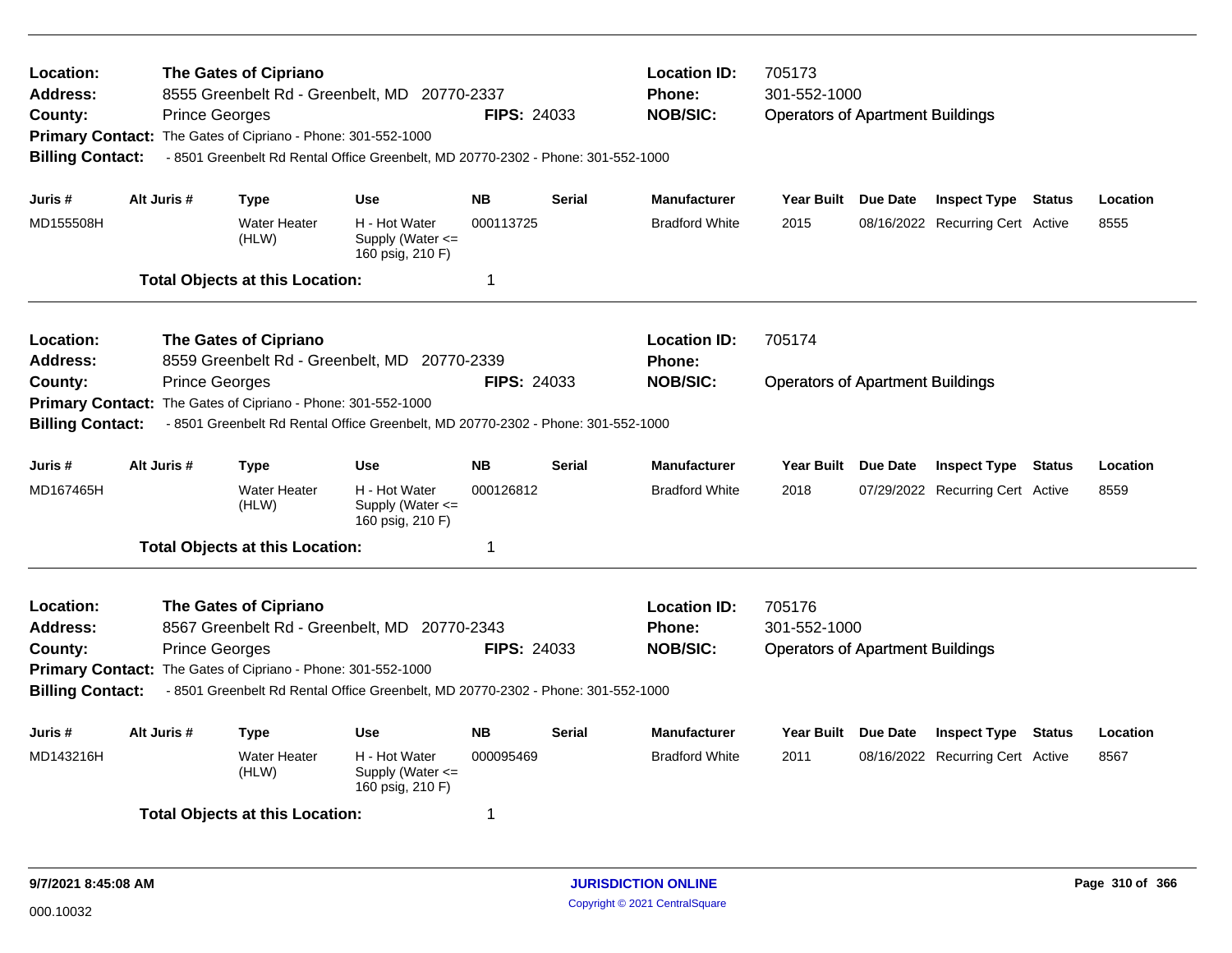| Location:<br><b>Address:</b><br>County:<br><b>Billing Contact:</b>                                                                                                                                                            |             | <b>The Gates of Cipriano</b><br><b>Prince Georges</b><br>Primary Contact: The Gates of Cipriano - Phone: 301-552-1000 | 8575 Greenbelt Rd - Greenbelt, MD 20770-2346<br>- 8501 Greenbelt Rd Rental Office Greenbelt, MD 20770-2302 - Phone: 301-552-1000 | <b>FIPS: 24033</b> |               | <b>Location ID:</b><br>Phone:<br><b>NOB/SIC:</b> | 705177<br>301-552-1000<br><b>Operators of Apartment Buildings</b> |  |                                  |               |          |
|-------------------------------------------------------------------------------------------------------------------------------------------------------------------------------------------------------------------------------|-------------|-----------------------------------------------------------------------------------------------------------------------|----------------------------------------------------------------------------------------------------------------------------------|--------------------|---------------|--------------------------------------------------|-------------------------------------------------------------------|--|----------------------------------|---------------|----------|
| Juris #                                                                                                                                                                                                                       | Alt Juris # | <b>Type</b>                                                                                                           | <b>Use</b>                                                                                                                       | <b>NB</b>          | <b>Serial</b> | <b>Manufacturer</b>                              | Year Built Due Date                                               |  | <b>Inspect Type Status</b>       |               | Location |
| MD149351H                                                                                                                                                                                                                     |             | <b>Water Heater</b><br>(HLW)                                                                                          | H - Hot Water<br>Supply (Water <=<br>160 psig, 210 F)                                                                            | 000105523          |               | <b>Bradford</b>                                  | 2013                                                              |  | 09/07/2022 Recurring Cert Active |               | 8575     |
|                                                                                                                                                                                                                               |             | <b>Total Objects at this Location:</b>                                                                                |                                                                                                                                  | $\mathbf 1$        |               |                                                  |                                                                   |  |                                  |               |          |
| Location:<br>Address:                                                                                                                                                                                                         |             | <b>The Gates of Cipriano</b>                                                                                          | 8579 Greenbelt Rd - Greenbelt, MD 20770-2352                                                                                     |                    |               | <b>Location ID:</b><br><b>Phone:</b>             | 705178<br>301 552-1000                                            |  |                                  |               |          |
| County:<br><b>Primary Contact:</b>                                                                                                                                                                                            |             | <b>Prince Georges</b><br>The Gates of Cipriano - Phone: 301-552-1000                                                  |                                                                                                                                  | <b>FIPS: 24033</b> |               | <b>NOB/SIC:</b>                                  | <b>Operators of Apartment Buildings</b>                           |  |                                  |               |          |
| <b>Billing Contact:</b>                                                                                                                                                                                                       |             |                                                                                                                       | - 8501 Greenbelt Rd Rental Office Greenbelt, MD 20770-2302 - Phone: 301-552-1000                                                 |                    |               |                                                  |                                                                   |  |                                  |               |          |
| Juris #                                                                                                                                                                                                                       | Alt Juris # | <b>Type</b>                                                                                                           | <b>Use</b>                                                                                                                       | <b>NB</b>          | <b>Serial</b> | <b>Manufacturer</b>                              | Year Built Due Date                                               |  | <b>Inspect Type Status</b>       |               | Location |
| MD161636H                                                                                                                                                                                                                     |             | <b>Water Heater</b><br>(HLW)                                                                                          | H - Hot Water<br>Supply (Water $\leq$<br>160 psig, 210 F)                                                                        | 000121853          |               | <b>Bradford White</b>                            | 2017                                                              |  | 08/23/2022 Recurring Cert Active |               | 8579     |
|                                                                                                                                                                                                                               |             | <b>Total Objects at this Location:</b>                                                                                |                                                                                                                                  | 1                  |               |                                                  |                                                                   |  |                                  |               |          |
| Location:<br><b>Address:</b>                                                                                                                                                                                                  |             | The Gates of Cipriano                                                                                                 | 8583 Greenbelt Rd - Greenbelt, MD 20770-2349                                                                                     |                    |               | <b>Location ID:</b><br>Phone:                    | 705179<br>301-552-1000                                            |  |                                  |               |          |
| <b>Prince Georges</b><br><b>FIPS: 24033</b><br>County:<br>Primary Contact: Nakia Price - Phone: (301) 302-0301<br><b>Billing Contact:</b><br>- 8501 Greenbelt Rd Rental Office Greenbelt, MD 20770-2302 - Phone: 301-552-1000 |             |                                                                                                                       |                                                                                                                                  |                    |               | <b>NOB/SIC:</b>                                  | <b>Operators of Apartment Buildings</b>                           |  |                                  |               |          |
| Juris #                                                                                                                                                                                                                       | Alt Juris # |                                                                                                                       | Use                                                                                                                              | <b>NB</b>          | Serial        | <b>Manufacturer</b>                              | Year Built Due Date                                               |  | <b>Inspect Type</b>              | <b>Status</b> | Location |
| MD167466H                                                                                                                                                                                                                     |             | <b>Type</b><br><b>Water Heater</b><br>(HLW)                                                                           | H - Hot Water<br>Supply (Water <=<br>160 psig, 210 F)                                                                            | 000129764          |               | <b>Bradford White</b>                            | 2018                                                              |  | 07/29/2022 Recurring Cert Active |               | 8583     |
|                                                                                                                                                                                                                               |             | <b>Total Objects at this Location:</b>                                                                                |                                                                                                                                  | -1                 |               |                                                  |                                                                   |  |                                  |               |          |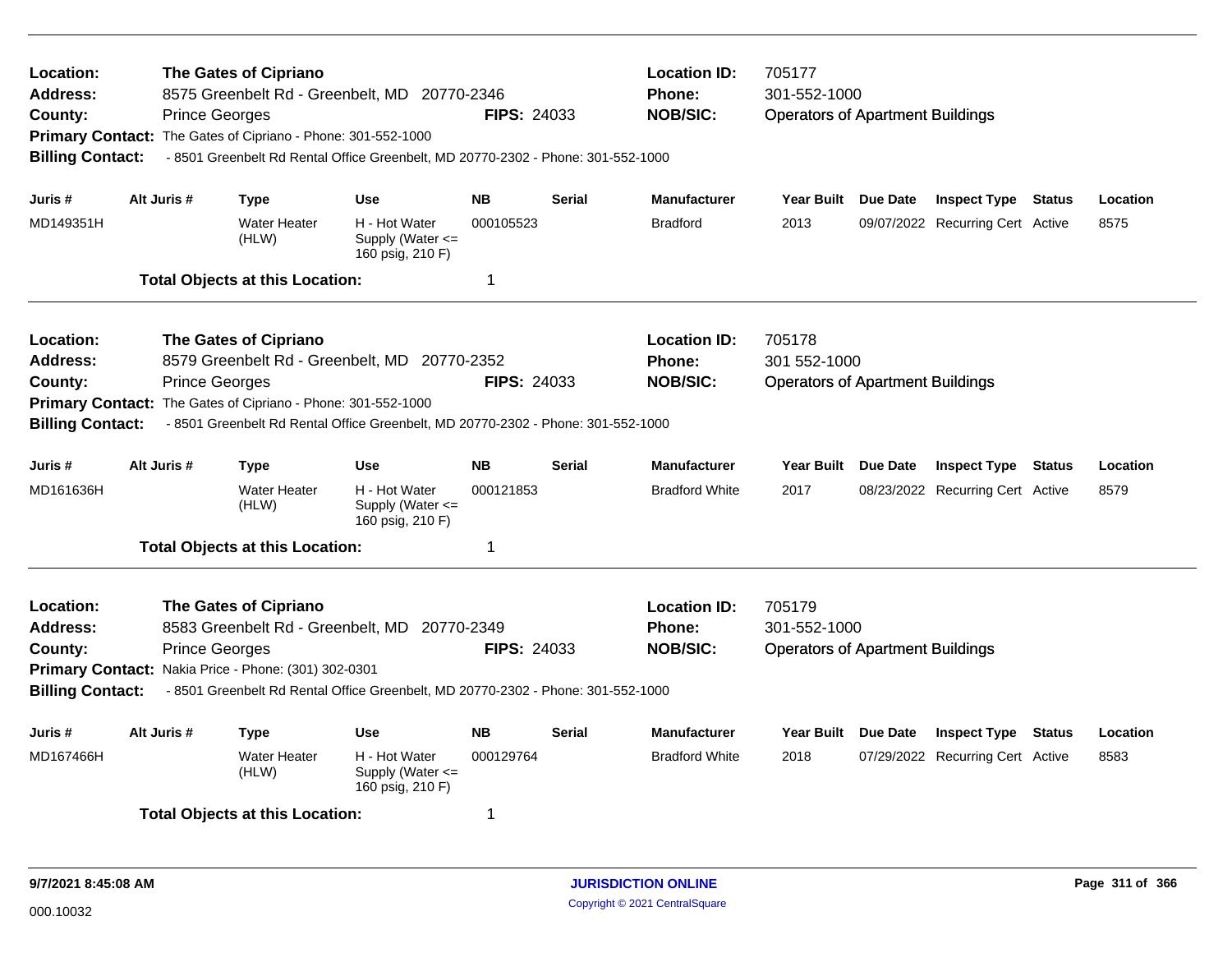| Location:<br><b>Address:</b><br>County:<br><b>Billing Contact:</b>                     |             | The Gates of Cipriano<br>8587 Greenbelt Rd - Greenbelt, MD 20770-2351<br><b>Prince Georges</b><br>Primary Contact: The Gates of Cipriano - Phone: 301-552-1000<br>- 8501 Greenbelt Rd Rental Office Greenbelt, MD 20770-2302 - Phone: 301-552-1000    |                                                           | <b>FIPS: 24033</b> |               | <b>Location ID:</b><br>Phone:<br><b>NOB/SIC:</b>        | 705180<br>301-552-1000<br><b>Operators of Apartment Buildings</b> |  |                                  |        |          |
|----------------------------------------------------------------------------------------|-------------|-------------------------------------------------------------------------------------------------------------------------------------------------------------------------------------------------------------------------------------------------------|-----------------------------------------------------------|--------------------|---------------|---------------------------------------------------------|-------------------------------------------------------------------|--|----------------------------------|--------|----------|
| Juris #                                                                                | Alt Juris # | <b>Type</b>                                                                                                                                                                                                                                           | <b>Use</b>                                                | <b>NB</b>          | <b>Serial</b> | <b>Manufacturer</b>                                     | Year Built Due Date                                               |  | <b>Inspect Type Status</b>       |        | Location |
| MD161635H                                                                              |             | Cast Iron                                                                                                                                                                                                                                             | H - Hot Water<br>Supply (Water <=<br>160 psig, 210 F)     | 000117951          |               | <b>Bradford White</b>                                   | 2016                                                              |  | 08/07/2022 Recurring Cert Active |        | 8587     |
|                                                                                        |             | <b>Total Objects at this Location:</b>                                                                                                                                                                                                                |                                                           | -1                 |               |                                                         |                                                                   |  |                                  |        |          |
| Location:<br>Address:<br>County:<br><b>Primary Contact:</b><br><b>Billing Contact:</b> |             | <b>The Gates of Cipriano</b><br>8623 Greenbelt Rd - Greenbelt, MD 20770-2404<br><b>Prince Georges</b><br>Nakia Price - Phone: (301) 302-0301<br>- 8501 Greenbelt Rd Rental Office Greenbelt, MD 20770-2302 - Phone: 301-552-1000                      |                                                           | <b>FIPS: 24033</b> |               | <b>Location ID:</b><br><b>Phone:</b><br><b>NOB/SIC:</b> | 705161<br>301-552-1000<br><b>Operators of Apartment Buildings</b> |  |                                  |        |          |
| Juris #                                                                                | Alt Juris # | <b>Type</b>                                                                                                                                                                                                                                           | <b>Use</b>                                                | <b>NB</b>          | <b>Serial</b> | <b>Manufacturer</b>                                     | Year Built Due Date                                               |  | <b>Inspect Type Status</b>       |        | Location |
| MD143212H                                                                              |             | <b>Water Heater</b><br>(HLW)                                                                                                                                                                                                                          | H - Hot Water<br>Supply (Water $\leq$<br>160 psig, 210 F) | 000093570          |               | <b>Bradford White</b>                                   | 2010                                                              |  | 08/16/2022 Recurring Cert Active |        | 8623     |
|                                                                                        |             | <b>Total Objects at this Location:</b>                                                                                                                                                                                                                |                                                           | $\mathbf 1$        |               |                                                         |                                                                   |  |                                  |        |          |
| Location:<br><b>Address:</b><br>County:<br><b>Billing Contact:</b>                     |             | The Gates of Cipriano<br>8629 Greenbelt Place - Greenbelt, MD 20770-2407<br><b>Prince Georges</b><br>Primary Contact: The Gates of Cipriano - Phone: 301-552-1000<br>- 8501 Greenbelt Rd Rental Office Greenbelt, MD 20770-2302 - Phone: 301-552-1000 |                                                           | <b>FIPS: 24033</b> |               | <b>Location ID:</b><br>Phone:<br><b>NOB/SIC:</b>        | 705181<br>301-552-1000<br><b>Operators of Apartment Buildings</b> |  |                                  |        |          |
| Juris #                                                                                | Alt Juris # | <b>Type</b>                                                                                                                                                                                                                                           | <b>Use</b>                                                | <b>NB</b>          | <b>Serial</b> | <b>Manufacturer</b>                                     | Year Built Due Date                                               |  | <b>Inspect Type</b>              | Status | Location |
| MD167467H                                                                              |             | <b>Water Heater</b><br>(HLW)                                                                                                                                                                                                                          | H - Hot Water<br>Supply (Water <=<br>160 psig, 210 F)     | 000129766          |               | <b>Bradford White</b>                                   | 2018                                                              |  | 07/29/2022 Recurring Cert Active |        | 8629     |
|                                                                                        |             | <b>Total Objects at this Location:</b>                                                                                                                                                                                                                |                                                           | -1                 |               |                                                         |                                                                   |  |                                  |        |          |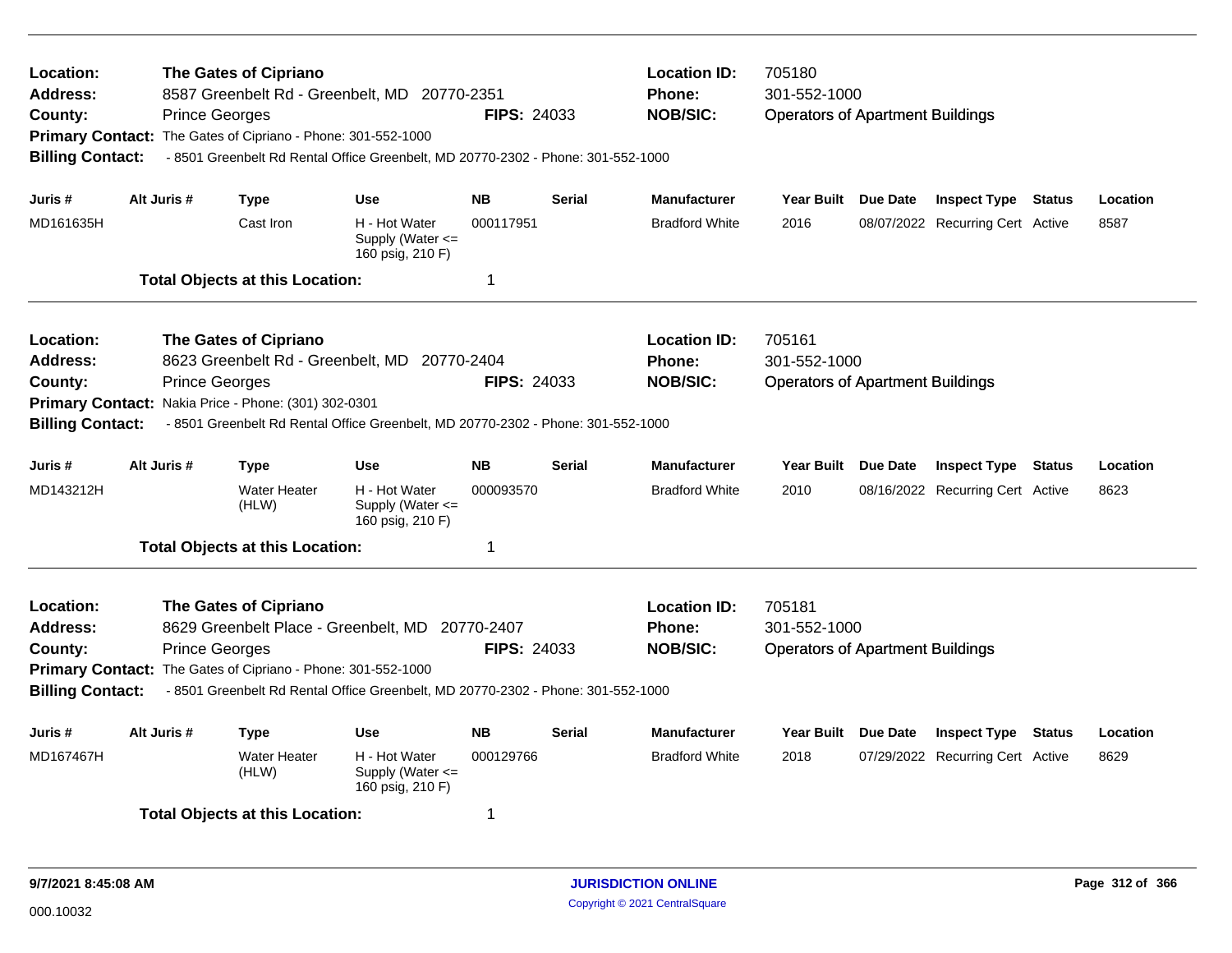| Location:<br><b>Address:</b><br>County:<br><b>Billing Contact:</b>                                                                                                                                                                                                                    | <b>Prince Georges</b> | <b>The Gates of Cipriano</b><br>8631 Greenbelt Rd - Greenbelt, MD 20770-2408<br>Primary Contact: Nakia Price - Phone: (301) 302-0301<br>- 8501 Greenbelt Rd Rental Office Greenbelt, MD 20770-2302 - Phone: 301-552-1000 | <b>FIPS: 24033</b>                                                               | <b>Location ID:</b><br>Phone:<br><b>NOB/SIC:</b> | 705182<br>301-552-1000<br><b>Operators of Apartment Buildings</b> |                                      |                                         |                 |                                                         |               |          |
|---------------------------------------------------------------------------------------------------------------------------------------------------------------------------------------------------------------------------------------------------------------------------------------|-----------------------|--------------------------------------------------------------------------------------------------------------------------------------------------------------------------------------------------------------------------|----------------------------------------------------------------------------------|--------------------------------------------------|-------------------------------------------------------------------|--------------------------------------|-----------------------------------------|-----------------|---------------------------------------------------------|---------------|----------|
| Juris #                                                                                                                                                                                                                                                                               | Alt Juris #           | <b>Type</b>                                                                                                                                                                                                              | <b>Use</b>                                                                       | <b>NB</b>                                        | <b>Serial</b>                                                     | <b>Manufacturer</b>                  | Year Built Due Date                     |                 | <b>Inspect Type Status</b>                              |               | Location |
| MD149353H                                                                                                                                                                                                                                                                             |                       | <b>Water Heater</b><br>(HLW)                                                                                                                                                                                             | H - Hot Water<br>Supply (Water $\leq$<br>160 psig, 210 F)                        | 000100824                                        |                                                                   | <b>Bradford</b>                      | 2012                                    |                 | 08/16/2022 Recurring Cert Active                        |               | 8631     |
|                                                                                                                                                                                                                                                                                       |                       | <b>Total Objects at this Location:</b>                                                                                                                                                                                   |                                                                                  | $\mathbf 1$                                      |                                                                   |                                      |                                         |                 |                                                         |               |          |
| Location:<br><b>Address:</b>                                                                                                                                                                                                                                                          |                       | <b>The Gates of Cipriano</b>                                                                                                                                                                                             | 8635 Greenbelt Rd - Greenbelt, MD 20770-2410                                     |                                                  |                                                                   | <b>Location ID:</b><br><b>Phone:</b> | 705183<br>301-552-1000                  |                 |                                                         |               |          |
| County:                                                                                                                                                                                                                                                                               | <b>Prince Georges</b> | Primary Contact: The Gates of Cipriano - Phone: 301-552-1000                                                                                                                                                             |                                                                                  | <b>FIPS: 24033</b>                               |                                                                   | <b>NOB/SIC:</b>                      | <b>Operators of Apartment Buildings</b> |                 |                                                         |               |          |
| <b>Billing Contact:</b>                                                                                                                                                                                                                                                               |                       |                                                                                                                                                                                                                          | - 8501 Greenbelt Rd Rental Office Greenbelt, MD 20770-2302 - Phone: 301-552-1000 |                                                  |                                                                   |                                      |                                         |                 |                                                         |               |          |
| Juris #                                                                                                                                                                                                                                                                               | Alt Juris #           | Type                                                                                                                                                                                                                     | <b>Use</b>                                                                       | <b>NB</b>                                        | <b>Serial</b>                                                     | <b>Manufacturer</b>                  | <b>Year Built</b>                       | <b>Due Date</b> | <b>Inspect Type</b>                                     | Status        | Location |
| MD143215H                                                                                                                                                                                                                                                                             |                       | <b>Water Heater</b><br>(HLW)                                                                                                                                                                                             | H - Hot Water<br>Supply (Water $\leq$<br>160 psig, 210 F)                        | 000092125                                        |                                                                   | <b>Bradford White</b>                | 2010                                    |                 | 08/16/2022 Recurring Cert Active                        |               | 8635     |
|                                                                                                                                                                                                                                                                                       |                       | <b>Total Objects at this Location:</b>                                                                                                                                                                                   |                                                                                  | $\overline{1}$                                   |                                                                   |                                      |                                         |                 |                                                         |               |          |
| Location:<br><b>Address:</b>                                                                                                                                                                                                                                                          |                       | <b>The Gates of Cipriano</b>                                                                                                                                                                                             |                                                                                  |                                                  |                                                                   | <b>Location ID:</b><br><b>Phone:</b> | 705185<br>301-552-1000                  |                 |                                                         |               |          |
| 8643 Greenbelt Rd - Greenbelt, MD 20770-2414<br><b>Prince Georges</b><br><b>FIPS: 24033</b><br>County:<br>Primary Contact: The Gates of Cipriano - Phone: 301-552-1000<br>- 8501 Greenbelt Rd Rental Office Greenbelt, MD 20770-2302 - Phone: 301-552-1000<br><b>Billing Contact:</b> |                       |                                                                                                                                                                                                                          |                                                                                  |                                                  |                                                                   | <b>NOB/SIC:</b>                      | <b>Operators of Apartment Buildings</b> |                 |                                                         |               |          |
| Juris #                                                                                                                                                                                                                                                                               | Alt Juris #           |                                                                                                                                                                                                                          | <b>Use</b>                                                                       | Serial                                           | <b>Manufacturer</b>                                               | <b>Year Built</b>                    | Due Date                                |                 |                                                         | Location      |          |
| MD143214H                                                                                                                                                                                                                                                                             |                       | <b>Type</b><br><b>Water Heater</b><br>(HLW)                                                                                                                                                                              | H - Hot Water<br>Supply (Water $\leq$<br>160 psig, 210 F)                        | <b>NB</b><br>000098298                           |                                                                   | <b>Bradford White</b>                | 2012                                    |                 | <b>Inspect Type</b><br>08/16/2022 Recurring Cert Active | <b>Status</b> | 8643     |
|                                                                                                                                                                                                                                                                                       |                       | <b>Total Objects at this Location:</b>                                                                                                                                                                                   |                                                                                  | -1                                               |                                                                   |                                      |                                         |                 |                                                         |               |          |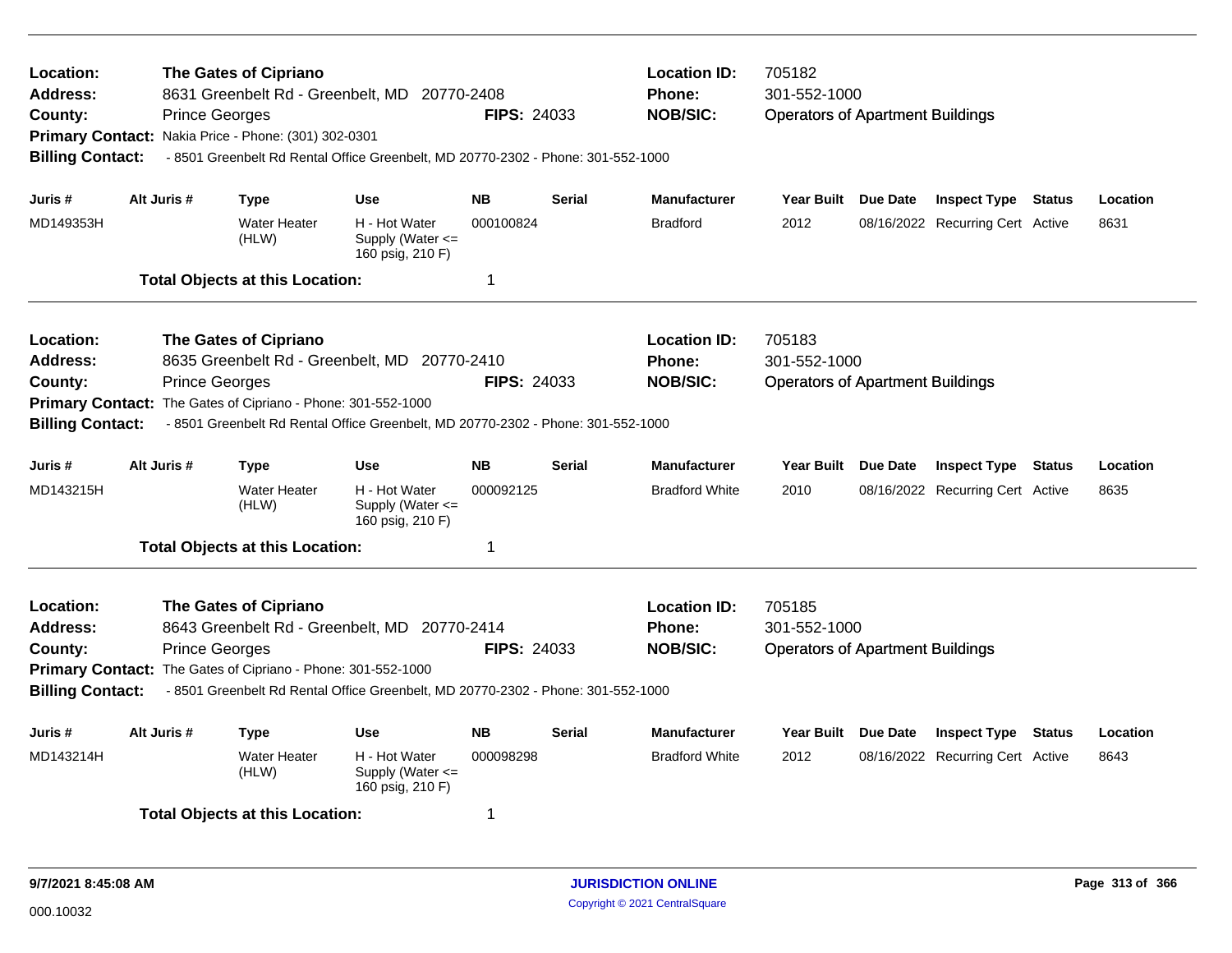| Location:<br><b>Address:</b> | <b>The Phoenix Apartments</b><br>5800 Annapolis Rd - Bladensburg, MD 20710-2005 |                                                                                                              |                                                         |                    |                 |                                      | <b>Location ID:</b><br>720754           |                 |                                  |  |                    |  |
|------------------------------|---------------------------------------------------------------------------------|--------------------------------------------------------------------------------------------------------------|---------------------------------------------------------|--------------------|-----------------|--------------------------------------|-----------------------------------------|-----------------|----------------------------------|--|--------------------|--|
| County:                      | <b>Prince Georges</b>                                                           |                                                                                                              |                                                         | <b>FIPS: 24033</b> |                 | Phone:<br><b>NOB/SIC:</b>            | <b>Operators of Apartment Buildings</b> |                 |                                  |  |                    |  |
| <b>Primary Contact:</b>      |                                                                                 | Honore Enkwane - Phone: 301 779-0070 - Cell: 301-642-8167 - Email: enkwane@donaldsonmgt.com                  |                                                         |                    |                 |                                      |                                         |                 |                                  |  |                    |  |
| <b>Billing Contact:</b>      |                                                                                 | - 5802 Annapolis Rd Bladensburg, MD 20710-2015 - Phone: 301-779-0070                                         |                                                         |                    |                 |                                      |                                         |                 |                                  |  |                    |  |
| Juris #                      | Alt Juris #                                                                     | <b>Type</b>                                                                                                  | <b>Use</b>                                              | <b>NB</b>          | <b>Serial</b>   | <b>Manufacturer</b>                  | <b>Year Built</b>                       | <b>Due Date</b> | <b>Inspect Type Status</b>       |  | Location           |  |
| MD112709H                    |                                                                                 | Cast Iron                                                                                                    | H - Hot Water<br>Heat (Water $\leq$<br>160 psig, 250 F) | <b>CI</b>          |                 | Weil-McLain                          | 2001                                    |                 | 03/03/2023 Recurring Cert Active |  | <b>Boiler Room</b> |  |
| MD119868V                    |                                                                                 | Heat Exchanger -<br>Shell and Tube                                                                           | V - Storage (NOT<br>Cryogenic)                          | 000041917          |                 | McQuay                               | 2002                                    |                 | 03/03/2023 Recurring Cert Active |  | <b>Boiler Room</b> |  |
|                              |                                                                                 | <b>Total Objects at this Location:</b>                                                                       |                                                         | $\overline{c}$     |                 |                                      |                                         |                 |                                  |  |                    |  |
| Location:<br><b>Address:</b> |                                                                                 | <b>The Phoenix Apartments</b><br>5802 Annapolis Rd - Bladensburg, MD 20710-2075                              |                                                         |                    |                 | <b>Location ID:</b><br><b>Phone:</b> | 720755                                  |                 |                                  |  |                    |  |
|                              | <b>FIPS: 24033</b><br><b>Prince Georges</b><br>County:                          |                                                                                                              |                                                         |                    |                 |                                      | <b>Operators of Apartment Buildings</b> |                 |                                  |  |                    |  |
|                              |                                                                                 | Primary Contact: Honore Enkwane - Phone: 301 779-0070 - Cell: 301-642-8167 - Email: enkwane@donaldsonmgt.com |                                                         |                    | <b>NOB/SIC:</b> |                                      |                                         |                 |                                  |  |                    |  |
| <b>Billing Contact:</b>      |                                                                                 | - 5802 Annapolis Rd Bladensburg, MD 20710-2015 - Phone: 301-779-0070                                         |                                                         |                    |                 |                                      |                                         |                 |                                  |  |                    |  |
| Juris #                      | Alt Juris #                                                                     | <b>Type</b>                                                                                                  | <b>Use</b>                                              | <b>NB</b>          | <b>Serial</b>   | <b>Manufacturer</b>                  | <b>Year Built</b>                       | <b>Due Date</b> | <b>Inspect Type Status</b>       |  | Location           |  |
| MD112708H                    |                                                                                 | Cast Iron                                                                                                    | H - Hot Water<br>Heat (Water $\leq$<br>160 psig, 250 F) | CI.                | 4119648         | Weil-McLain                          | 2001                                    |                 | 03/03/2023 Recurring Cert Active |  | <b>Boiler Room</b> |  |
| MD119869V                    |                                                                                 | Heat Exchanger -<br>Shell and Tube                                                                           | V - Storage (NOT<br>Cryogenic)                          | 000041929          |                 | McQuay                               | 2002                                    |                 | 03/03/2023 Recurring Cert Active |  | <b>Boiler Room</b> |  |
|                              |                                                                                 | <b>Total Objects at this Location:</b>                                                                       |                                                         | $\overline{c}$     |                 |                                      |                                         |                 |                                  |  |                    |  |
| Location:                    |                                                                                 | <b>The Phoenix Apartments</b>                                                                                |                                                         |                    |                 | <b>Location ID:</b>                  | 720757                                  |                 |                                  |  |                    |  |
| <b>Address:</b>              |                                                                                 | 5804 Annapolis Rd - Bladensburg, MD 20710-2076                                                               |                                                         |                    |                 | <b>Phone:</b>                        |                                         |                 |                                  |  |                    |  |
| County:                      | <b>Prince Georges</b>                                                           |                                                                                                              |                                                         | <b>FIPS: 24033</b> |                 | <b>NOB/SIC:</b>                      | <b>Operators of Apartment Buildings</b> |                 |                                  |  |                    |  |
|                              |                                                                                 | Primary Contact: Honore Enkwane - Phone: 301 779-0070 - Cell: 301-642-8167 - Email: enkwane@donaldsonmgt.com |                                                         |                    |                 |                                      |                                         |                 |                                  |  |                    |  |
| <b>Billing Contact:</b>      |                                                                                 | - 5802 Annapolis Rd Bladensburg, MD 20710-2015 - Phone: 301-779-0070                                         |                                                         |                    |                 |                                      |                                         |                 |                                  |  |                    |  |
| Juris#                       | Alt Juris #                                                                     | <b>Type</b>                                                                                                  | <b>Use</b>                                              | <b>NB</b>          | <b>Serial</b>   | <b>Manufacturer</b>                  | <b>Year Built</b>                       | <b>Due Date</b> | <b>Inspect Type Status</b>       |  | Location           |  |
| MD112710H                    |                                                                                 | Cast Iron                                                                                                    | H - Hot Water<br>Heat (Water $\leq$<br>160 psig, 250 F) | <b>CI</b>          | 4119646         | Weil-McLain                          | 2001                                    |                 | 03/03/2023 Recurring Cert Active |  | <b>Boiler Room</b> |  |
| 9/7/2021 8:45:08 AM          |                                                                                 |                                                                                                              |                                                         |                    |                 | <b>JURISDICTION ONLINE</b>           |                                         |                 |                                  |  | Page 314 of 366    |  |
| 000.10032                    |                                                                                 |                                                                                                              |                                                         |                    |                 |                                      | Copyright © 2021 CentralSquare          |                 |                                  |  |                    |  |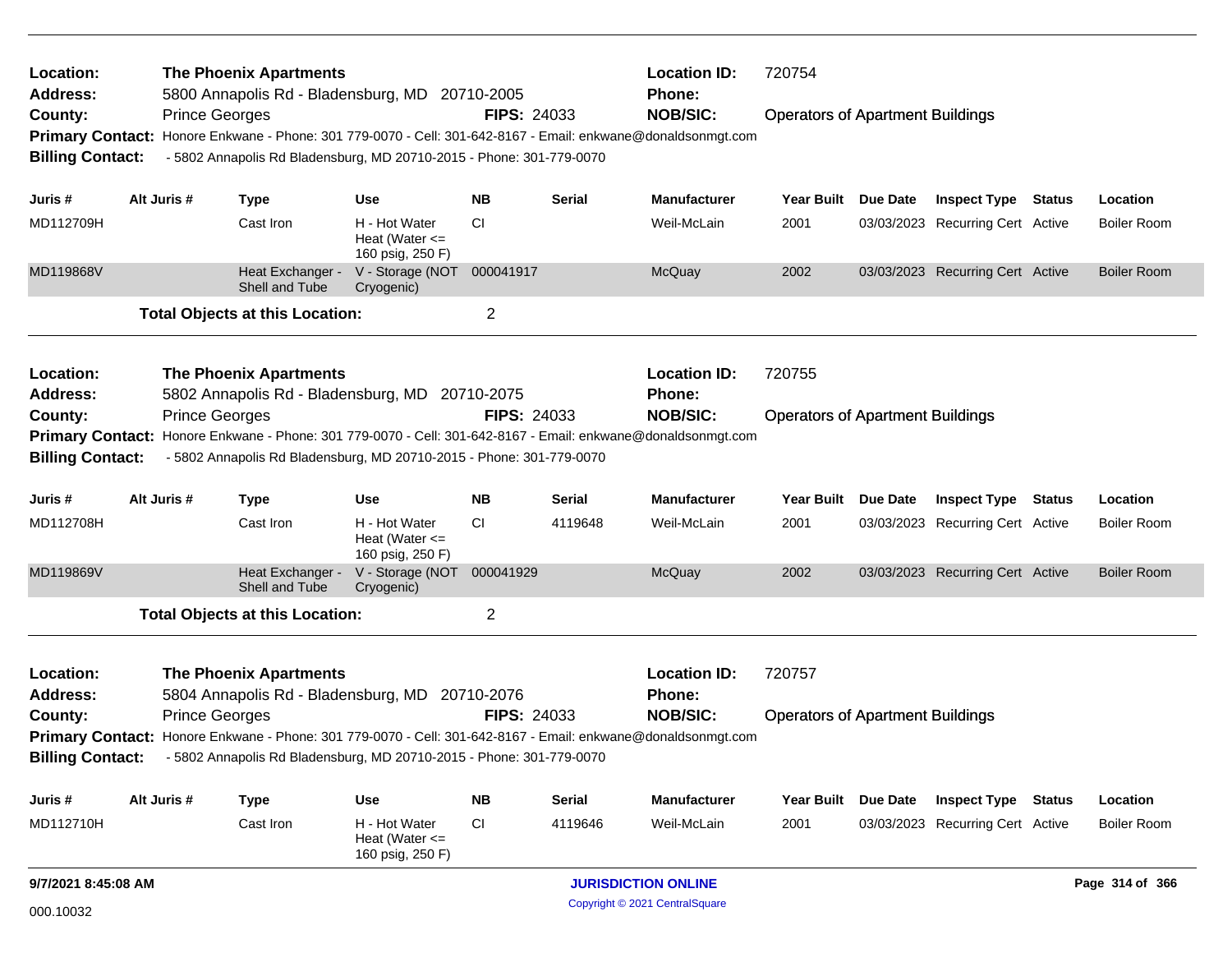| Juris #                 | Alt Juris # |                       | <b>Type</b>                                              | Use                                                                                    | <b>NB</b>          | <b>Serial</b> | <b>Manufacturer</b>       | Year Built                              | Due Date | <b>Inspect Type</b>              | Status        | Location            |
|-------------------------|-------------|-----------------------|----------------------------------------------------------|----------------------------------------------------------------------------------------|--------------------|---------------|---------------------------|-----------------------------------------|----------|----------------------------------|---------------|---------------------|
| MD119870V               |             |                       | Heat Exchanger -<br>Shell and Tube                       | V - Storage (NOT<br>Cryogenic)                                                         | 000041920          |               | McQuay                    | 2002                                    |          | 03/03/2023 Recurring Cert Active |               | <b>Boiler Room</b>  |
|                         |             |                       | <b>Total Objects at this Location:</b>                   |                                                                                        | $\overline{c}$     |               |                           |                                         |          |                                  |               |                     |
| Location:               |             |                       | The Residences at Silver Hill                            |                                                                                        |                    |               | <b>Location ID:</b>       | 724980                                  |          |                                  |               |                     |
| <b>Address:</b>         |             |                       |                                                          | 3529 Terrace Dr - Suitland, MD 20746-2844                                              |                    |               | Phone:                    | 301-423-3131                            |          |                                  |               |                     |
| County:                 |             | <b>Prince Georges</b> |                                                          |                                                                                        | <b>FIPS: 24033</b> |               | <b>NOB/SIC:</b>           | <b>Operators of Apartment Buildings</b> |          |                                  |               |                     |
|                         |             |                       | Primary Contact: Williams Danielle - Phone: 301-423-3131 |                                                                                        |                    |               |                           |                                         |          |                                  |               |                     |
| <b>Billing Contact:</b> |             |                       |                                                          | Williams Danielle - 35201 Terrace Dr Suitland, MD 20746-2844 - Phone: 301-423-3131     |                    |               |                           |                                         |          |                                  |               |                     |
| Juris #                 | Alt Juris # |                       | <b>Type</b>                                              | Use                                                                                    | NB.                | <b>Serial</b> | <b>Manufacturer</b>       | <b>Year Built</b>                       | Due Date | <b>Inspect Type Status</b>       |               | Location            |
| MD150007H               |             |                       | Vertical Fire Tube H - Hot Water                         | Supply (Water <=<br>160 psig, 210 F)                                                   | 000193415          |               | A O Smith                 | 2014                                    |          | 03/19/2023 Recurring Cert Active |               | <b>Blr. Rm 3529</b> |
| MD151188H               |             |                       | <b>Water Heater</b><br>(HLW)                             | H - Hot Water<br>Supply (Water <=<br>160 psig, 210 F)                                  | 000202879          |               | A O Smith                 | 2015                                    |          | 05/06/2023 Recurring Cert Active |               | Basement 3529       |
| MD151189H               |             |                       | Water Heater<br>(HLW)                                    | H - Hot Water<br>Supply (Water <=<br>160 psig, 210 F)                                  | 000201896          |               | A O Smith                 | 2015                                    |          | 05/06/2023 Recurring Cert Active |               | Basement 3529       |
|                         |             |                       | <b>Total Objects at this Location:</b>                   |                                                                                        | 3                  |               |                           |                                         |          |                                  |               |                     |
| Location:               |             | <b>The Verona</b>     |                                                          |                                                                                        |                    |               | <b>Location ID:</b>       | 704974                                  |          |                                  |               |                     |
| <b>Address:</b>         |             |                       |                                                          | 3516 Silver Park Dr - Suitland, MD 20746-2918                                          |                    |               | Phone:<br><b>NOB/SIC:</b> |                                         |          |                                  |               |                     |
| County:                 |             | <b>Prince Georges</b> |                                                          |                                                                                        | <b>FIPS: 24033</b> |               |                           | <b>Operators of Apartment Buildings</b> |          |                                  |               |                     |
|                         |             |                       | Primary Contact: Wanda Brooks - Phone: 301 423 5882      |                                                                                        |                    |               |                           |                                         |          |                                  |               |                     |
| <b>Billing Contact:</b> |             |                       |                                                          | Wanda Brooks - 3506 Silver Park Dr Ofc 4 Suitland, MD 20746-2908 - Phone: 301 423 5882 |                    |               |                           |                                         |          |                                  |               |                     |
| Juris #                 | Alt Juris # |                       | <b>Type</b>                                              | Use                                                                                    | NB.                | Serial        | <b>Manufacturer</b>       | Year Built Due Date                     |          | <b>Inspect Type</b>              | <b>Status</b> | Location            |
| MD160335H               |             |                       | <b>Water Heater</b><br>(HLW)                             | H - Hot Water<br>Supply (Water $\leq$<br>160 psig, 210 F)                              | 000101889          | KC17983180    | <b>Bradford</b>           | 2013                                    |          | 02/21/2022 Recurring Cert Active |               | Laundry Room        |
|                         |             |                       | <b>Total Objects at this Location:</b>                   |                                                                                        | 1                  |               |                           |                                         |          |                                  |               |                     |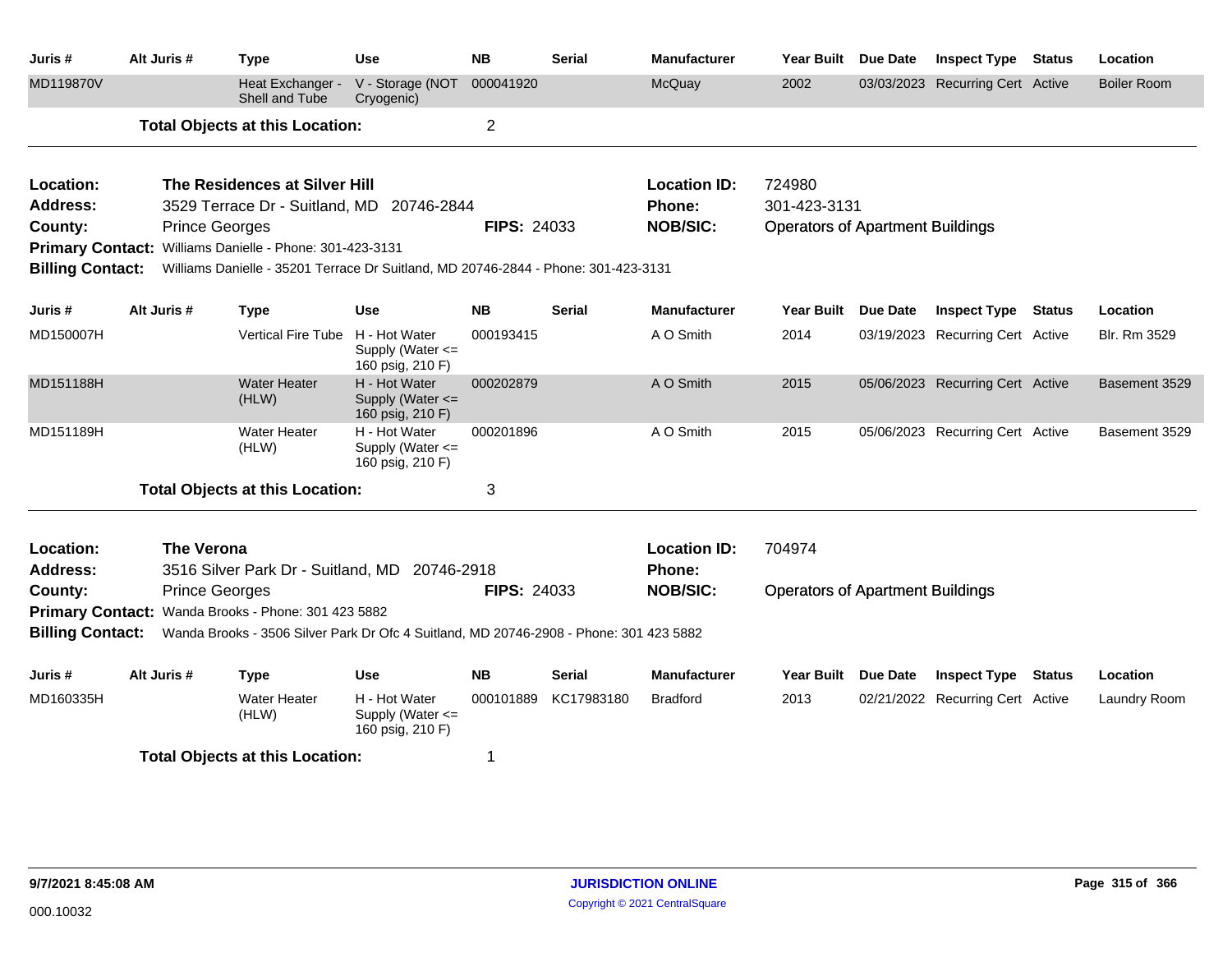| Location:<br><b>Address:</b><br>County:<br><b>Billing Contact:</b>                                                                                                                                                                                                                                                                             |             | <b>The Verona</b><br><b>Prince Georges</b> | Primary Contact: Wanda Brooks - Phone: 301 423 5882 | 3518 Silver Park Dr - Suitland, MD 20746-2919<br>Wanda Brooks - 3506 Silver Park Dr Ofc 4 Suitland, MD 20746-2908 - Phone: 301 423 5882            | <b>FIPS: 24033</b> |               | <b>Location ID:</b><br><b>Phone:</b><br><b>NOB/SIC:</b> | 704975<br><b>Operators of Apartment Buildings</b> |          |                                  |               |                    |
|------------------------------------------------------------------------------------------------------------------------------------------------------------------------------------------------------------------------------------------------------------------------------------------------------------------------------------------------|-------------|--------------------------------------------|-----------------------------------------------------|----------------------------------------------------------------------------------------------------------------------------------------------------|--------------------|---------------|---------------------------------------------------------|---------------------------------------------------|----------|----------------------------------|---------------|--------------------|
| Juris #                                                                                                                                                                                                                                                                                                                                        |             | Alt Juris #                                | <b>Type</b>                                         | <b>Use</b>                                                                                                                                         | <b>NB</b>          | <b>Serial</b> | <b>Manufacturer</b>                                     | <b>Year Built</b>                                 | Due Date | <b>Inspect Type</b>              | <b>Status</b> | Location           |
| MD160336H                                                                                                                                                                                                                                                                                                                                      |             |                                            | <b>Water Heater</b><br>(HLW)                        | H - Hot Water<br>Supply (Water $\leq$<br>160 psig, 210 F)                                                                                          | 000093995          | HA14357735    | <b>Bradford</b>                                         | 2011                                              |          | 02/21/2022 Recurring Cert Active |               | Laundry Room       |
|                                                                                                                                                                                                                                                                                                                                                |             |                                            | <b>Total Objects at this Location:</b>              |                                                                                                                                                    |                    |               |                                                         |                                                   |          |                                  |               |                    |
| Location:<br>The Vue at Oxon Hill Apartments<br>4545 Wheeler Rd - Oxon Hill, MD 20745-4300<br><b>Address:</b><br><b>Prince Georges</b><br>County:<br><b>Primary Contact:</b><br>Ilya Yablonsky - Phone: 443-468-8499 - Email: ilya@thevuemd.com<br>- 4545 Wheeler Rd Oxon Hill, MD 20745-4300 - Phone: 301-329-0217<br><b>Billing Contact:</b> |             |                                            |                                                     | 706902<br><b>Location ID:</b><br>301-329-0217<br><b>Phone:</b><br><b>NOB/SIC:</b><br><b>FIPS: 24033</b><br><b>Operators of Apartment Buildings</b> |                    |               |                                                         |                                                   |          |                                  |               |                    |
| Juris #                                                                                                                                                                                                                                                                                                                                        |             | Alt Juris #                                | <b>Type</b>                                         | <b>Use</b>                                                                                                                                         | <b>NB</b>          | <b>Serial</b> | <b>Manufacturer</b>                                     | <b>Year Built</b>                                 | Due Date | <b>Inspect Type</b>              | <b>Status</b> | Location           |
| MD147436H                                                                                                                                                                                                                                                                                                                                      | $\mathbf 1$ |                                            | Cast Iron                                           | H - Hot Water<br>Heat (Water $\leq$<br>160 psig, 250 F)                                                                                            | <b>CI</b>          | 12010         | Hydrotherm                                              | 2013                                              |          | 12/08/2021 Recurring Cert Active |               | <b>Boiler Room</b> |
| MD147437H                                                                                                                                                                                                                                                                                                                                      | 2           |                                            | Cast Iron                                           | H - Hot Water<br>Heat (Water $\leq$<br>160 psig, 250 F)                                                                                            | <b>CI</b>          | 12009         | Hydrotherm                                              | 2013                                              |          | 12/08/2021 Recurring Cert Active |               | <b>Boiler Room</b> |
| MD147438H                                                                                                                                                                                                                                                                                                                                      | 3           |                                            | Cast Iron                                           | H - Hot Water<br>Heat (Water $\leq$<br>160 psig, 250 F)                                                                                            | <b>CI</b>          | 13350         | Hydrotherm                                              | 2013                                              |          | 12/08/2021 Recurring Cert Active |               | <b>Boiler Room</b> |
|                                                                                                                                                                                                                                                                                                                                                |             |                                            | <b>Total Objects at this Location:</b>              |                                                                                                                                                    | 3                  |               |                                                         |                                                   |          |                                  |               |                    |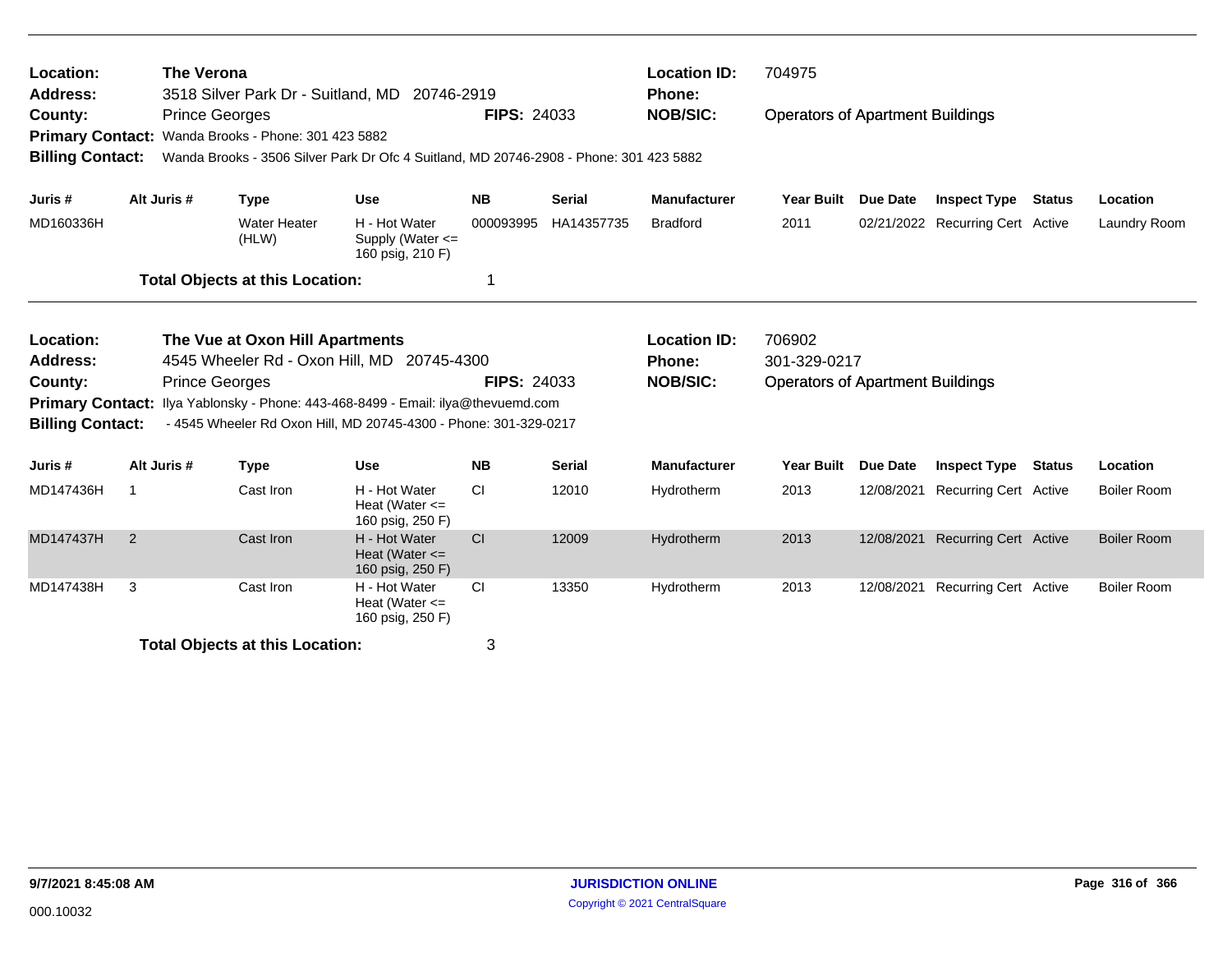| Location:<br><b>Address:</b> |                                                                                                       | <b>Three Brothers Restaurant (Arc3)</b><br>15485 Excelsior Dr - Bowie, MD 20716-2208 |                                                                                                   |                                                             |                    | <b>Location ID:</b><br>Phone: | 3965525                                                                                                                 |                                        |  |                                  |                 |
|------------------------------|-------------------------------------------------------------------------------------------------------|--------------------------------------------------------------------------------------|---------------------------------------------------------------------------------------------------|-------------------------------------------------------------|--------------------|-------------------------------|-------------------------------------------------------------------------------------------------------------------------|----------------------------------------|--|----------------------------------|-----------------|
| County:                      |                                                                                                       | <b>Prince Georges</b>                                                                |                                                                                                   |                                                             | <b>FIPS: 24033</b> |                               | <b>NOB/SIC:</b>                                                                                                         | <b>Eating and Drinking Places</b>      |  |                                  |                 |
|                              |                                                                                                       |                                                                                      | Primary Contact: Charlie Patterson - Phone: 804-644-4521 - Email: charlie.patterson@arc3gases.com |                                                             |                    |                               |                                                                                                                         |                                        |  |                                  |                 |
| <b>Billing Contact:</b>      |                                                                                                       |                                                                                      |                                                                                                   |                                                             |                    |                               | Charlie Patterson - PO Box 26269 Richmond, VA 23260-6269 - Phone: 804-644-4521 - Email: charlie.patterson@arc3gases.com |                                        |  |                                  |                 |
| Juris #                      |                                                                                                       | Alt Juris #                                                                          | <b>Type</b>                                                                                       | <b>Use</b>                                                  | <b>NB</b>          | Serial                        | <b>Manufacturer</b>                                                                                                     | Year Built Due Date                    |  | <b>Inspect Type Status</b>       | Location        |
| MD164643V                    |                                                                                                       |                                                                                      | <b>Vertical Unfired</b><br>Pressure Vessel<br>w/comment                                           | V - Storage<br>(Cryogenic)                                  | 000139620          |                               | <b>CHART</b>                                                                                                            | 2002                                   |  | 07/30/2023 Recurring Cert Active | Outside         |
|                              |                                                                                                       |                                                                                      | <b>Total Objects at this Location:</b>                                                            |                                                             | 1                  |                               |                                                                                                                         |                                        |  |                                  |                 |
| Location:                    |                                                                                                       |                                                                                      | <b>Tires Plus - 240639</b>                                                                        |                                                             |                    |                               | <b>Location ID:</b>                                                                                                     | 3090797                                |  |                                  |                 |
| <b>Address:</b>              |                                                                                                       |                                                                                      | 8450 Ardwick Ardmore Rd - Hyattsville, MD 20785-2301                                              |                                                             |                    |                               | Phone:                                                                                                                  |                                        |  |                                  |                 |
| County:                      |                                                                                                       | <b>Prince Georges</b>                                                                |                                                                                                   |                                                             | <b>FIPS: 24033</b> |                               | <b>NOB/SIC:</b>                                                                                                         | <b>General Automotive Repair Shops</b> |  |                                  |                 |
| <b>Primary Contact:</b>      |                                                                                                       | <b>Tires Plus - 240639</b>                                                           |                                                                                                   |                                                             |                    |                               |                                                                                                                         |                                        |  |                                  |                 |
| <b>Billing Contact:</b>      | Elianne Kempsell - 2021 Sunnydale Blvd Clearwater, FL 33765-1202 - Phone: 1-800-269-4424/703-481-2299 |                                                                                      |                                                                                                   |                                                             |                    |                               |                                                                                                                         |                                        |  |                                  |                 |
| Juris #                      |                                                                                                       | Alt Juris #                                                                          | <b>Type</b>                                                                                       | <b>Use</b>                                                  | <b>NB</b>          | Serial                        | <b>Manufacturer</b>                                                                                                     | Year Built Due Date                    |  | <b>Inspect Type Status</b>       | Location        |
| MD120669V                    |                                                                                                       |                                                                                      | Pressure Vessel<br>w/comment                                                                      | Horizontal Unfired V - Storage (NOT<br>Cryogenic)           | 000307104          |                               | Manchester                                                                                                              | 2004                                   |  | 09/11/2022 Recurring Cert Active | Shop            |
| MD141532V                    |                                                                                                       |                                                                                      | <b>Pressure Vessel</b><br>w/comment                                                               | Horizontal Unfired V - Storage (NOT 000041202<br>Cryogenic) |                    |                               | Melben                                                                                                                  | 1982                                   |  | 09/11/2022 Recurring Cert Active | Shop            |
|                              |                                                                                                       |                                                                                      | <b>Total Objects at this Location:</b>                                                            |                                                             | $\overline{2}$     |                               |                                                                                                                         |                                        |  |                                  |                 |
| Location:                    |                                                                                                       |                                                                                      | <b>Tires Plus - 353168</b>                                                                        |                                                             |                    |                               | <b>Location ID:</b>                                                                                                     | 3302536                                |  |                                  |                 |
| <b>Address:</b>              |                                                                                                       |                                                                                      | 15911 Crain Hwy - Brandywine, MD 20613-8080                                                       |                                                             |                    |                               | <b>Phone:</b>                                                                                                           |                                        |  |                                  |                 |
| County:                      |                                                                                                       | <b>Prince Georges</b>                                                                |                                                                                                   |                                                             | <b>FIPS: 24033</b> |                               | <b>NOB/SIC:</b>                                                                                                         | <b>General Automotive Repair Shops</b> |  |                                  |                 |
|                              |                                                                                                       |                                                                                      | Primary Contact: Elianne Kempsell - Phone: 1-800-269-4424/703-481-2299                            |                                                             |                    |                               |                                                                                                                         |                                        |  |                                  |                 |
| <b>Billing Contact:</b>      | Elianne Kempsell - 2021 Sunnydale Blvd Clearwater, FL 33765-1202 - Phone: 1-800-269-4424/703-481-2299 |                                                                                      |                                                                                                   |                                                             |                    |                               |                                                                                                                         |                                        |  |                                  |                 |
| Juris #                      |                                                                                                       | Alt Juris #                                                                          | <b>Type</b>                                                                                       | Use                                                         | <b>NB</b>          | Serial                        | <b>Manufacturer</b>                                                                                                     | Year Built Due Date                    |  | <b>Inspect Type Status</b>       | Location        |
| MD145757V                    |                                                                                                       |                                                                                      | Horizontal Unfired<br>Pressure Vessel<br>w/comment                                                | V - Storage (NOT<br>Cryogenic)                              | 000006017          | 028558                        | Ice Industries                                                                                                          | 2012                                   |  | 02/02/2023 Recurring Cert Active | Store Room      |
| 9/7/2021 8:45:08 AM          |                                                                                                       |                                                                                      |                                                                                                   |                                                             |                    |                               | <b>JURISDICTION ONLINE</b>                                                                                              |                                        |  |                                  | Page 317 of 366 |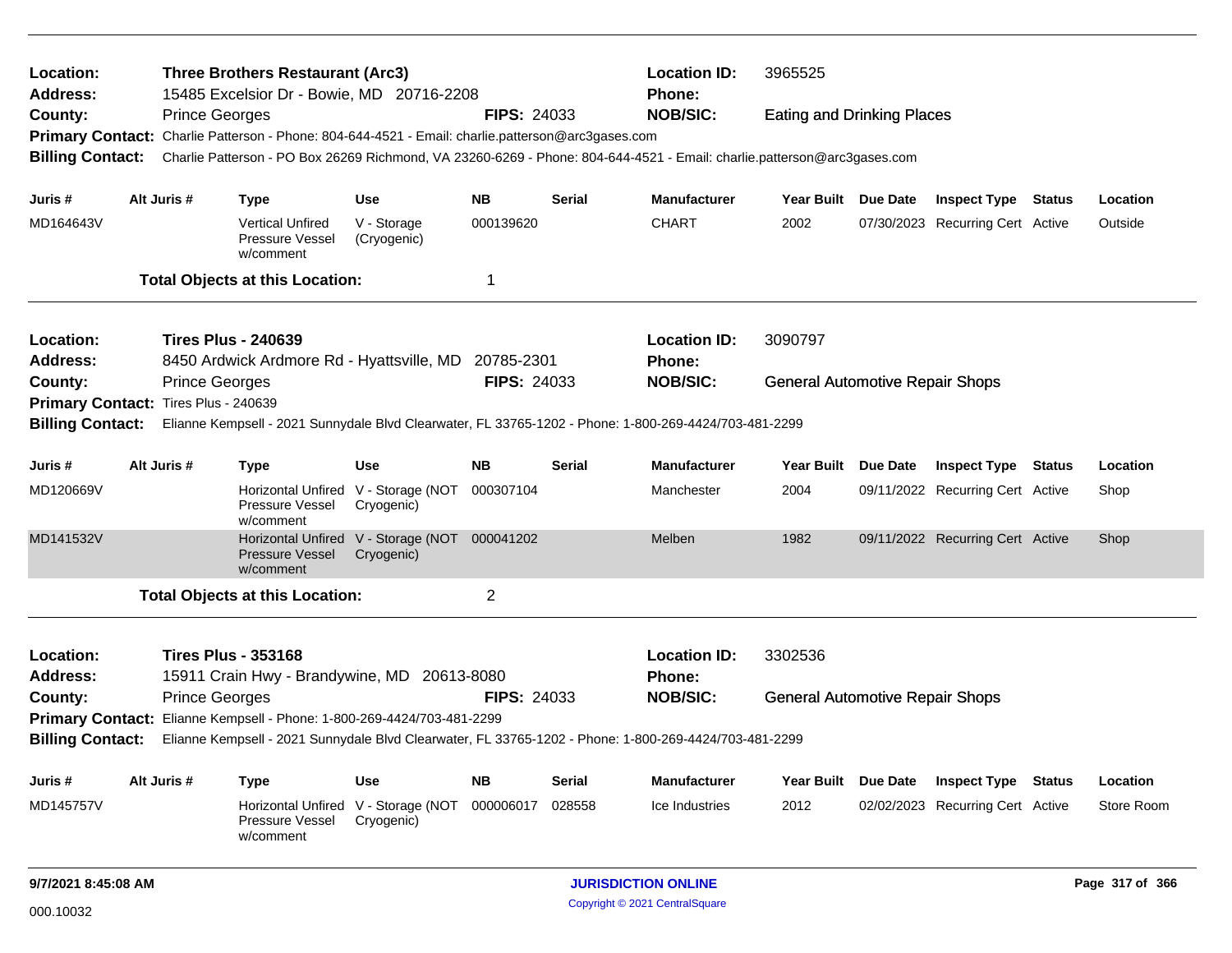| Juris#                  | Alt Juris #                                                                                                                                    | <b>Type</b>                                                                                                        | <b>Use</b>                             | <b>NB</b>          | <b>Serial</b> | <b>Manufacturer</b> | <b>Year Built</b>        | <b>Due Date</b> | <b>Inspect Type</b>                         | <b>Status</b> | Location    |
|-------------------------|------------------------------------------------------------------------------------------------------------------------------------------------|--------------------------------------------------------------------------------------------------------------------|----------------------------------------|--------------------|---------------|---------------------|--------------------------|-----------------|---------------------------------------------|---------------|-------------|
| MD145784V               |                                                                                                                                                | <b>Horizontal Unfired</b><br><b>Pressure Vessel</b><br>w/comment                                                   | V - Storage (NOT<br>Cryogenic)         | 000006037          | 028578        | Ice Industries      | 2012                     |                 | 02/02/2023 Recurring Cert Active            |               | Store Room  |
|                         |                                                                                                                                                | <b>Total Objects at this Location:</b>                                                                             |                                        | $\overline{2}$     |               |                     |                          |                 |                                             |               |             |
| Location:               | Top Auto, LLC.                                                                                                                                 |                                                                                                                    |                                        |                    |               | <b>Location ID:</b> | 3067782                  |                 |                                             |               |             |
| <b>Address:</b>         |                                                                                                                                                | 6201 Marlboro Pike - District Heights, MD 20747-2803                                                               |                                        |                    |               | <b>Phone:</b>       | 240-619-5480             |                 |                                             |               |             |
| County:                 | <b>Prince Georges</b>                                                                                                                          |                                                                                                                    |                                        | <b>FIPS: 24033</b> |               | <b>NOB/SIC:</b>     |                          |                 | <b>Automotive Transmission Repair Shops</b> |               |             |
|                         |                                                                                                                                                | <b>Primary Contact:</b> Sung Cho - Phone: 240-619-5480 - Email: sungcho1967@gmail.com                              |                                        |                    |               |                     |                          |                 |                                             |               |             |
| <b>Billing Contact:</b> |                                                                                                                                                | Sung Cho - 6201 Marlboro Pike District Heights, MD 20747-2803 - Phone: 240-619-5480 - Email: sungcho1967@gmail.com |                                        |                    |               |                     |                          |                 |                                             |               |             |
| Juris #                 | Alt Juris #                                                                                                                                    | <b>Type</b>                                                                                                        | <b>Use</b>                             | <b>NB</b>          | <b>Serial</b> | <b>Manufacturer</b> | <b>Year Built</b>        | <b>Due Date</b> | <b>Inspect Type</b>                         | Status        | Location    |
| MD147441V               |                                                                                                                                                | <b>Vertical Unfired</b><br>Pressure Vessel<br>w/comment                                                            | V - Storage (NOT<br>Cryogenic)         | 000000265          |               | Ice Indust          | 2012                     | 11/03/2021      | <b>Recurring Cert Active</b>                |               | Store rm    |
|                         |                                                                                                                                                | <b>Total Objects at this Location:</b>                                                                             |                                        |                    |               |                     |                          |                 |                                             |               |             |
| Location:               |                                                                                                                                                | <b>Top Flight Cleaners</b>                                                                                         |                                        |                    |               | <b>Location ID:</b> | 702811                   |                 |                                             |               |             |
| <b>Address:</b>         |                                                                                                                                                | 4915 Allentown Rd - Suitland, MD 20746-3934                                                                        |                                        |                    |               | <b>Phone:</b>       | 301-735-4500             |                 |                                             |               |             |
| County:                 | <b>Prince Georges</b>                                                                                                                          |                                                                                                                    |                                        | <b>FIPS: 24033</b> |               | <b>NOB/SIC:</b>     | <b>Personal services</b> |                 |                                             |               |             |
|                         |                                                                                                                                                | Primary Contact: Brigittine Park - Email: topflightcleanersmd@gmail.com                                            |                                        |                    |               |                     |                          |                 |                                             |               |             |
|                         | <b>Billing Contact:</b><br>Chong Park - 4915 Allentown Rd Suitland, MD 20746-3934 - Phone: 240-455-6988 - Email: topflightcleanersmd@gmail.com |                                                                                                                    |                                        |                    |               |                     |                          |                 |                                             |               |             |
| Juris #                 | Alt Juris #                                                                                                                                    | <b>Type</b>                                                                                                        | <b>Use</b>                             | <b>NB</b>          | <b>Serial</b> | <b>Manufacturer</b> | <b>Year Built</b>        | <b>Due Date</b> | <b>Inspect Type</b>                         | Status        | Location    |
| MD169442                |                                                                                                                                                | <b>Vertical Fire Tube</b>                                                                                          | S - Power-Ironing<br>(Steam > 15 psig) | 000125393          |               | Fulton              | 2020                     |                 | 04/02/2022 Recurring Cert Active            |               | <b>BLRM</b> |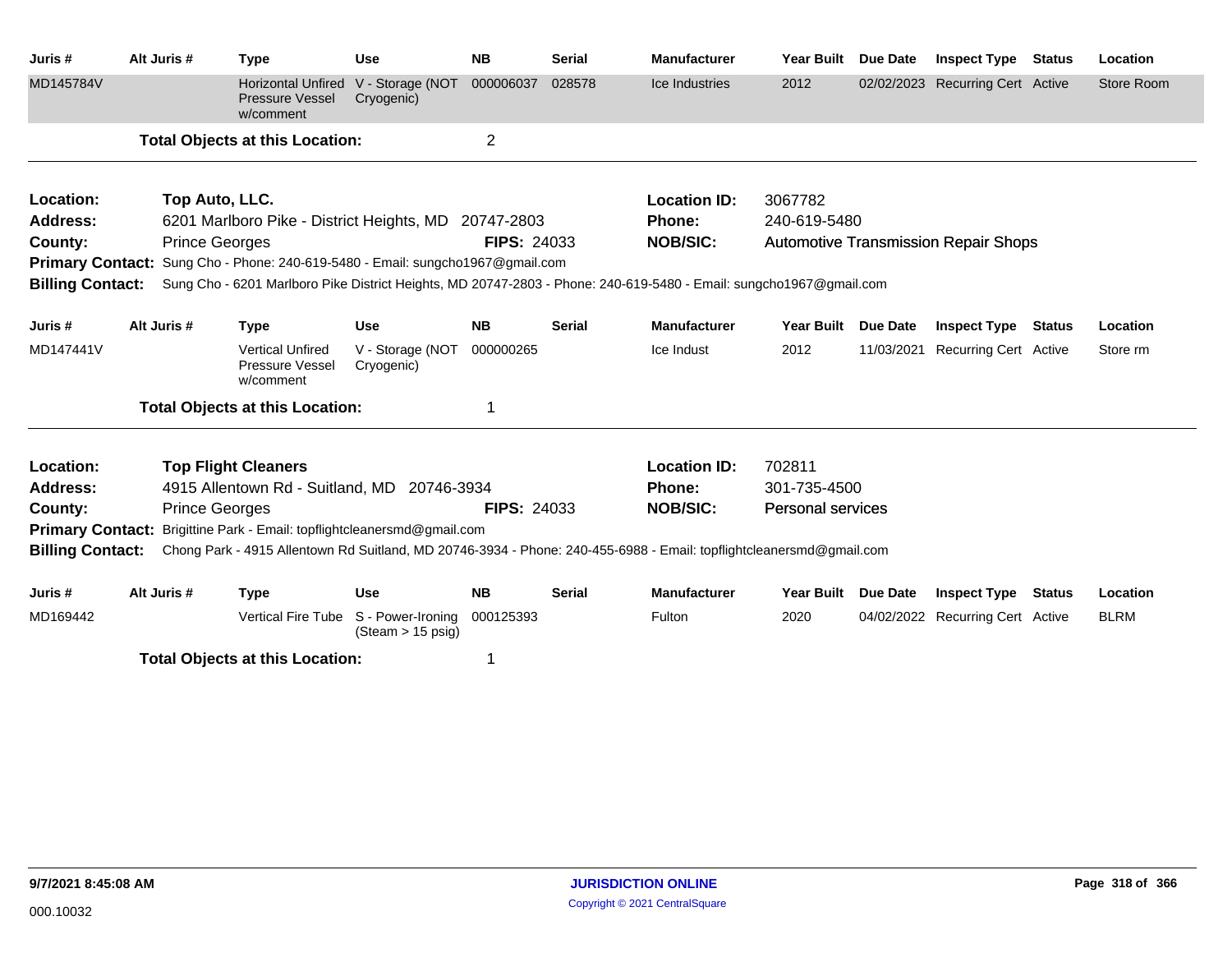| <b>Location ID:</b><br>Location:<br><b>Topolinos (Arc3)</b><br>3974804<br>6320 Old Branch Ave - Temple Hills, MD 20748-2642<br><b>Phone:</b><br><b>Address:</b><br><b>NOB/SIC:</b><br><b>FIPS: 24033</b><br><b>Eating and Drinking Places</b><br>County:<br><b>Prince Georges</b><br>Primary Contact: Charlie Patterson - Phone: 804-644-4521 - Email: charlie.patterson@arc3gases.com |                                                                                                                                            |                                                                                                                         |                                |             |               |                                      |                                   |          |                                  |        |             |
|----------------------------------------------------------------------------------------------------------------------------------------------------------------------------------------------------------------------------------------------------------------------------------------------------------------------------------------------------------------------------------------|--------------------------------------------------------------------------------------------------------------------------------------------|-------------------------------------------------------------------------------------------------------------------------|--------------------------------|-------------|---------------|--------------------------------------|-----------------------------------|----------|----------------------------------|--------|-------------|
| <b>Billing Contact:</b>                                                                                                                                                                                                                                                                                                                                                                |                                                                                                                                            | Charlie Patterson - PO Box 26269 Richmond, VA 23260-6269 - Phone: 804-644-4521 - Email: charlie.patterson@arc3gases.com |                                |             |               |                                      |                                   |          |                                  |        |             |
| Juris #                                                                                                                                                                                                                                                                                                                                                                                | Alt Juris #                                                                                                                                | Type                                                                                                                    | <b>Use</b>                     | <b>NB</b>   | <b>Serial</b> | <b>Manufacturer</b>                  | Year Built Due Date               |          | <b>Inspect Type Status</b>       |        | Location    |
| MD166075V                                                                                                                                                                                                                                                                                                                                                                              |                                                                                                                                            | <b>Vertical Unfired</b><br>Pressure Vessel<br>w/comment                                                                 | V - Storage<br>(Cryogenic)     | 000003667   |               | Taylor-Wharton                       | 1988                              |          | 10/09/2021 Recurring Cert Active |        | Kitchen     |
|                                                                                                                                                                                                                                                                                                                                                                                        |                                                                                                                                            | <b>Total Objects at this Location:</b>                                                                                  |                                | $\mathbf 1$ |               |                                      |                                   |          |                                  |        |             |
| Location:<br>Address:                                                                                                                                                                                                                                                                                                                                                                  | <b>Total Auto</b>                                                                                                                          |                                                                                                                         |                                |             |               | <b>Location ID:</b><br><b>Phone:</b> | 3368984                           |          |                                  |        |             |
| County:                                                                                                                                                                                                                                                                                                                                                                                | 5416 Quesada Rd - Riverdale, MD 20737-1218<br><b>FIPS: 24033</b><br><b>Prince Georges</b><br>Primary Contact: Ken Le - Phone: 301-277-2768 |                                                                                                                         |                                |             |               | <b>NOB/SIC:</b>                      | <b>Gasoline Service Stations</b>  |          |                                  |        |             |
| <b>Billing Contact:</b>                                                                                                                                                                                                                                                                                                                                                                |                                                                                                                                            | Ken Le - 5416 Quesada Rd Riverdale, MD 20737-1218 - Phone: 301-277-2768                                                 |                                |             |               |                                      |                                   |          |                                  |        |             |
| Juris #                                                                                                                                                                                                                                                                                                                                                                                | Alt Juris #                                                                                                                                | Type                                                                                                                    | <b>Use</b>                     | <b>NB</b>   | <b>Serial</b> | <b>Manufacturer</b>                  | <b>Year Built</b>                 | Due Date | <b>Inspect Type Status</b>       |        | Location    |
| MD147894V                                                                                                                                                                                                                                                                                                                                                                              |                                                                                                                                            | <b>Vertical Unfired</b><br>Pressure Vessel<br>w/comment                                                                 | V - Storage (NOT<br>Cryogenic) | 000458589   |               | <b>Buckeye</b>                       | 1983                              |          | 09/04/2021 Recurring Cert Active |        | <b>SHED</b> |
|                                                                                                                                                                                                                                                                                                                                                                                        |                                                                                                                                            | <b>Total Objects at this Location:</b>                                                                                  |                                | $\mathbf 1$ |               |                                      |                                   |          |                                  |        |             |
| Location:<br><b>Address:</b>                                                                                                                                                                                                                                                                                                                                                           |                                                                                                                                            | <b>Toucan Taco (Arc3)</b>                                                                                               |                                |             |               | <b>Location ID:</b><br><b>Phone:</b> | 3987508                           |          |                                  |        |             |
| 315 Gorman Ave - Laurel, MD 20707-4707<br>County:<br><b>Prince Georges</b><br><b>FIPS: 24033</b><br>Primary Contact: Charlie Patterson - Phone: 804-644-4521 - Email: charlie.patterson@arc3gases.com<br><b>Billing Contact:</b><br>Charlie Patterson - PO Box 26269 Richmond, VA 23260-6269 - Phone: 804-644-4521 - Email: charlie.patterson@arc3gases.com                            |                                                                                                                                            |                                                                                                                         |                                |             |               | <b>NOB/SIC:</b>                      | <b>Eating and Drinking Places</b> |          |                                  |        |             |
| Juris #                                                                                                                                                                                                                                                                                                                                                                                | Alt Juris #                                                                                                                                |                                                                                                                         | Use                            | <b>NB</b>   | <b>Serial</b> | <b>Manufacturer</b>                  | Year Built Due Date               |          | <b>Inspect Type</b>              | Status | Location    |
| MD165466V                                                                                                                                                                                                                                                                                                                                                                              |                                                                                                                                            | <b>Type</b><br><b>Vertical Unfired</b><br>Pressure Vessel<br>w/comment                                                  | V - Storage<br>(Cryogenic)     | 000138751   |               | <b>CHART</b>                         | 2002                              |          | 10/18/2021 Recurring Cert Active |        | Store Room  |
|                                                                                                                                                                                                                                                                                                                                                                                        |                                                                                                                                            | <b>Total Objects at this Location:</b>                                                                                  |                                | -1          |               |                                      |                                   |          |                                  |        |             |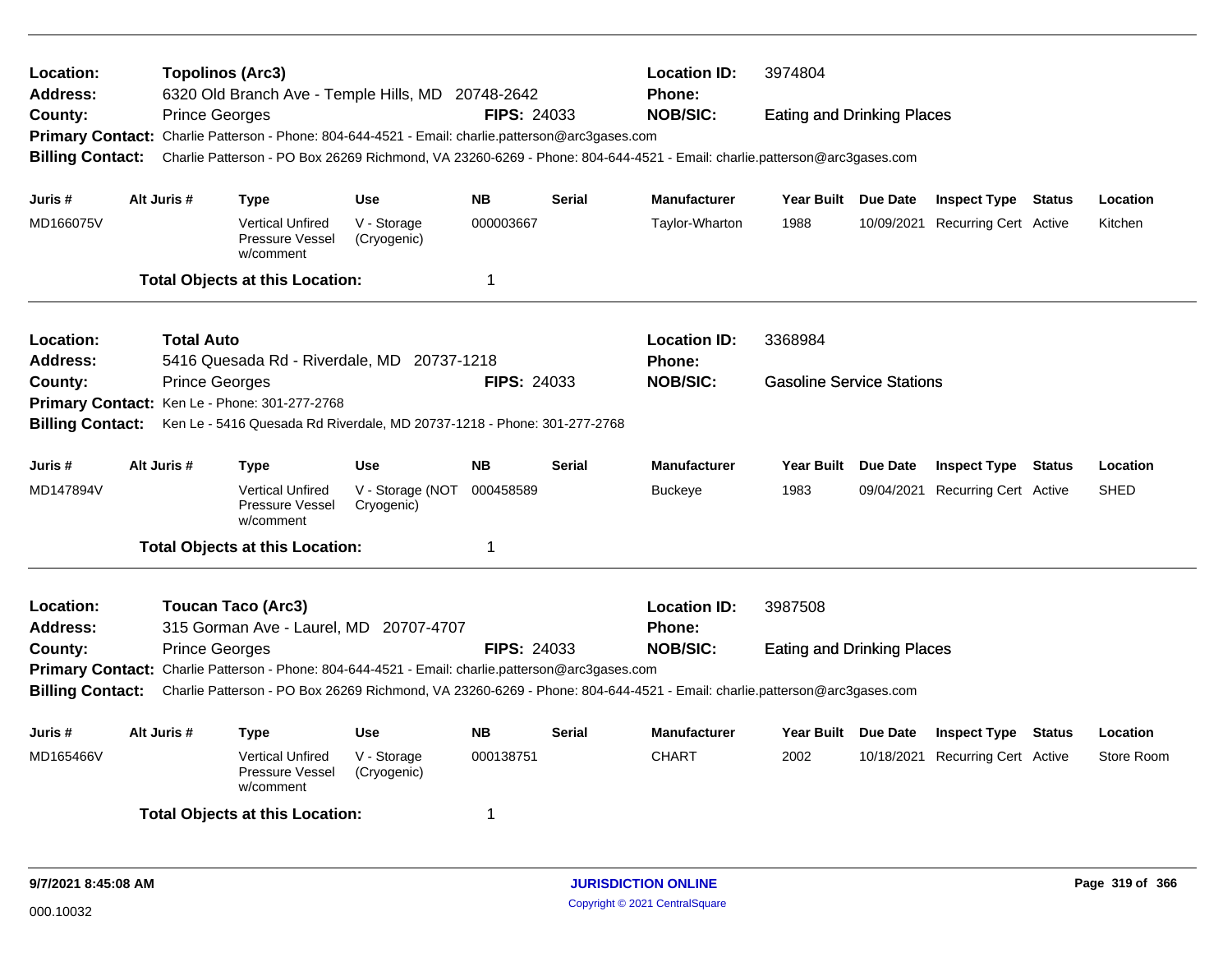| Location:<br><b>Traffic Management, Inc.</b><br>221 Commerce Drive - Upper Marlboro, MD 20774-8762<br><b>Address:</b><br><b>Prince Georges</b><br>County:<br>Primary Contact: Traffic Management, Inc. - Phone: 833-801-9273<br><b>Billing Contact:</b><br>- 221 Commerce Dr Upper Marlboro, MD 20774-8762 - Phone: 833-801-9273 |                       |                                                                                                    |                                                         |                    | <b>FIPS: 24033</b> | <b>Location ID:</b><br><b>Phone:</b><br><b>NOB/SIC:</b> | 712307<br>833-801-9273<br><b>Industrial Machinery and Equipment</b> |          |                                  |               |                     |
|----------------------------------------------------------------------------------------------------------------------------------------------------------------------------------------------------------------------------------------------------------------------------------------------------------------------------------|-----------------------|----------------------------------------------------------------------------------------------------|---------------------------------------------------------|--------------------|--------------------|---------------------------------------------------------|---------------------------------------------------------------------|----------|----------------------------------|---------------|---------------------|
| Juris #                                                                                                                                                                                                                                                                                                                          | Alt Juris #           | <b>Type</b>                                                                                        | <b>Use</b>                                              | <b>NB</b>          | <b>Serial</b>      | <b>Manufacturer</b>                                     | <b>Year Built</b>                                                   | Due Date | <b>Inspect Type Status</b>       |               | Location            |
| MD082784V                                                                                                                                                                                                                                                                                                                        |                       | Pressure Vessel<br>w/comment                                                                       | Horizontal Unfired V - Storage (NOT<br>Cryogenic)       | 0080132            |                    | Manchester                                              | 1992                                                                |          | 11/01/2022 Recurring Cert Active |               | Shop                |
|                                                                                                                                                                                                                                                                                                                                  |                       | <b>Total Objects at this Location:</b>                                                             |                                                         | $\mathbf 1$        |                    |                                                         |                                                                     |          |                                  |               |                     |
| Location:<br><b>Address:</b>                                                                                                                                                                                                                                                                                                     |                       | <b>Triangle Shell Triangle Service</b><br>6510 Martin Luther King Jr Hwy - Landover, MD 20785-4363 |                                                         |                    |                    | <b>Location ID:</b><br>Phone:                           | 727105                                                              |          |                                  |               |                     |
| County:                                                                                                                                                                                                                                                                                                                          | <b>Prince Georges</b> | Primary Contact: Triangle Shell Triangle Service - Phone: 301-322-7040                             |                                                         | <b>FIPS: 24033</b> | <b>NOB/SIC:</b>    | <b>Gasoline Service Stations</b>                        |                                                                     |          |                                  |               |                     |
| <b>Billing Contact:</b>                                                                                                                                                                                                                                                                                                          |                       | - 6510 Martin Luther King Jr Hwy Landover, MD 20785-4363 - Phone: 301-322-7040                     |                                                         |                    |                    |                                                         |                                                                     |          |                                  |               |                     |
| Juris #                                                                                                                                                                                                                                                                                                                          | Alt Juris #           | <b>Type</b>                                                                                        | <b>Use</b>                                              | <b>NB</b>          | <b>Serial</b>      | <b>Manufacturer</b>                                     | Year Built Due Date                                                 |          | <b>Inspect Type Status</b>       |               | Location            |
| MD103531V                                                                                                                                                                                                                                                                                                                        | 6510                  | <b>Vertical Unfired</b><br>Pressure Vessel<br>w/comment                                            | V - Storage (NOT<br>Cryogenic)                          | 000943295          |                    | Buckeye                                                 | 1990                                                                |          | 09/12/2022 Recurring Cert Active |               | <b>Back Room</b>    |
|                                                                                                                                                                                                                                                                                                                                  |                       | <b>Total Objects at this Location:</b>                                                             |                                                         | -1                 |                    |                                                         |                                                                     |          |                                  |               |                     |
| Location:<br><b>Address:</b>                                                                                                                                                                                                                                                                                                     |                       | <b>True Deliverance Church</b><br>1804 Quarter Ave - Capitol Heights, MD 20743-5371                |                                                         |                    |                    | <b>Location ID:</b><br><b>Phone:</b>                    | 1320991                                                             |          |                                  |               |                     |
| County:<br><b>Billing Contact:</b>                                                                                                                                                                                                                                                                                               | <b>Prince Georges</b> | Primary Contact: Alvin Venson - Phone: 301-735-2222                                                |                                                         | <b>FIPS: 24033</b> |                    | <b>NOB/SIC:</b>                                         | <b>Religious Organizations</b>                                      |          |                                  |               |                     |
| Juris #                                                                                                                                                                                                                                                                                                                          | Alt Juris #           | <b>Type</b>                                                                                        | <b>Use</b>                                              | <b>NB</b>          | <b>Serial</b>      | <b>Manufacturer</b>                                     | <b>Year Built</b>                                                   | Due Date | <b>Inspect Type</b>              | <b>Status</b> | Location            |
| MD118721H                                                                                                                                                                                                                                                                                                                        |                       | Cast Iron                                                                                          | H - Hot Water<br>Heat (Water $\leq$<br>160 psig, 250 F) | CI.                |                    | Utica                                                   | 1995                                                                |          | 03/06/2023 Recurring Cert Active |               | <b>ANNEX BLR RM</b> |
|                                                                                                                                                                                                                                                                                                                                  |                       | <b>Total Objects at this Location:</b>                                                             |                                                         | -1                 |                    |                                                         |                                                                     |          |                                  |               |                     |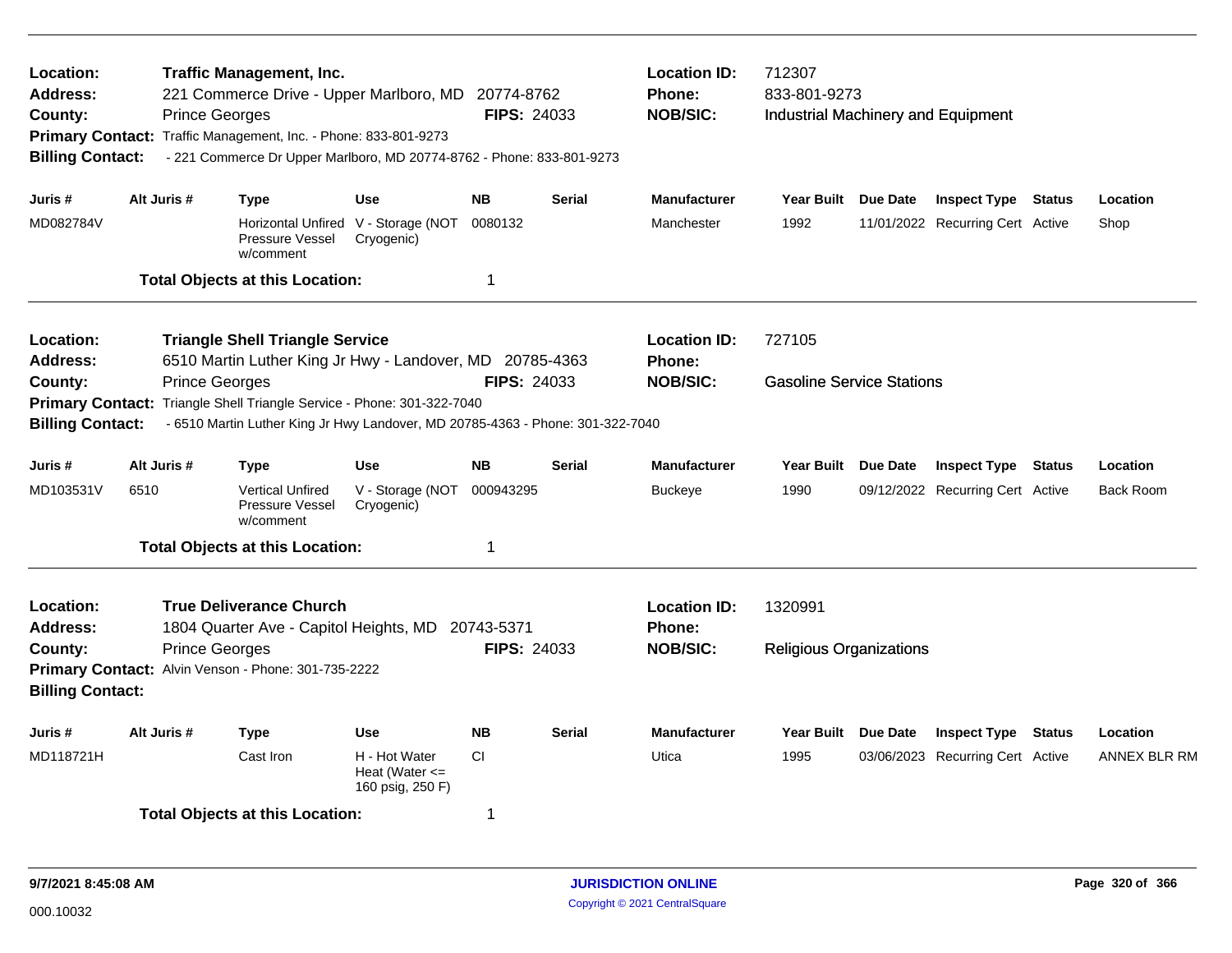| Location: | <b>Tucker Road Ice Rink</b>                                                                         |                    | <b>Location ID:</b> | 953115                                 |
|-----------|-----------------------------------------------------------------------------------------------------|--------------------|---------------------|----------------------------------------|
| Address:  | 1770 Tucker Rd - Fort Washington, MD 20744-3508                                                     |                    | <b>Phone:</b>       |                                        |
| County:   | <b>Prince Georges</b>                                                                               | <b>FIPS: 24033</b> | <b>NOB/SIC:</b>     | Amusement and Recreation Services, NEC |
|           | Primary Contact: Darren McKee - Cell: 240-801-0353 - Email: DMcKee@forresterconstruction.com        |                    |                     |                                        |
|           | Billing Contact: Edward Hurdle - 6611 Kenilworth Ave Riverdale, MD 20737-1332 - Phone: 301-454-1462 |                    |                     |                                        |

| Juris #   | Alt Juris # | Type                            | <b>Use</b>                                                | <b>NB</b> | <b>Serial</b> | <b>Manufacturer</b> | <b>Year Built</b> | <b>Due Date</b> | <b>Inspect Type</b>              | Status | Location        |
|-----------|-------------|---------------------------------|-----------------------------------------------------------|-----------|---------------|---------------------|-------------------|-----------------|----------------------------------|--------|-----------------|
| MD168804H |             | Water Heater<br>(HLW)           | H - Hot Water<br>Supply (Water $\leq$<br>160 psig, 210 F) | 000268551 |               | A O Smith           | 2020              |                 | 03/24/2023 Recurring Cert Active |        | Room 141        |
| MD168805H |             | Water Heater<br>(HLW)           | H - Hot Water<br>Supply (Water $\leq$<br>160 psig, 210 F) | 000268564 |               | A O Smith           | 2020              |                 | 03/24/2023 Recurring Cert Active |        | <b>Room 141</b> |
| MD168806H |             | Water Heater<br>(HLW)           | H - Hot Water<br>Supply (Water $\leq$<br>160 psig, 210 F) | 000268563 |               | A O Smith           | 2020              |                 | 03/24/2023 Recurring Cert Active |        | <b>Room 135</b> |
| MD168807H |             | <b>Water Heater</b><br>(HLW)    | H - Hot Water<br>Supply (Water $\leq$<br>160 psig, 210 F) | 000268550 |               | A O Smith           | 2020              |                 | 03/24/2023 Recurring Cert Active |        | <b>Room 135</b> |
| MD168808H |             | Water Heater<br>(HLW)           | H - Hot Water<br>Supply (Water $\leq$<br>160 psig, 210 F) | 000268549 |               | A O Smith           | 2020              |                 | 03/24/2023 Recurring Cert Active |        | Room 135        |
|           |             | Total Objects at this Location: |                                                           | 5         |               |                     |                   |                 |                                  |        |                 |

| <b>Location:</b>                                                                                          | <b>Tudor Place Apartments</b>                |                    | <b>Location ID:</b> | 727204                                  |  |  |  |  |  |  |
|-----------------------------------------------------------------------------------------------------------|----------------------------------------------|--------------------|---------------------|-----------------------------------------|--|--|--|--|--|--|
| <b>Address:</b>                                                                                           | 5800 Peabody St - Hyattsville, MD 20783-3259 |                    | <b>Phone:</b>       | 240-770-5367                            |  |  |  |  |  |  |
| County:                                                                                                   | <b>Prince Georges</b>                        | <b>FIPS: 24033</b> | <b>NOB/SIC:</b>     | <b>Operators of Apartment Buildings</b> |  |  |  |  |  |  |
| Primary Contact: Miguel Portela - Phone: 240-770-5367 - Cell: 301-437-9579 - Email: mportela@livenovo.com |                                              |                    |                     |                                         |  |  |  |  |  |  |

**Billing Contact:** Darryl Shrock - 519 11th St SE Washington, DC 20003-2831 - Phone: 202-315-1112 - Email: dshrock@livenovo.com

| Juris #   | Alt Juris # | Type                                                           | Use                                                       | <b>NB</b> | <b>Serial</b> | <b>Manufacturer</b> | <b>Year Built</b> | <b>Due Date</b> | <b>Inspect Type</b>              | <b>Status</b> | <b>Location</b> |
|-----------|-------------|----------------------------------------------------------------|-----------------------------------------------------------|-----------|---------------|---------------------|-------------------|-----------------|----------------------------------|---------------|-----------------|
| MD134690H |             | Water Tube<br>Coiled (NOT<br><b>Flueless Hi</b><br>Efficiency) | H - Hot Water<br>Supply (Water $\leq$<br>160 psig, 210 F) | 000020866 |               | R B I               | 2006              |                 | 01/12/2022 Recurring Cert Active |               | Laundry-5800    |
|           |             |                                                                |                                                           |           |               |                     |                   |                 |                                  |               |                 |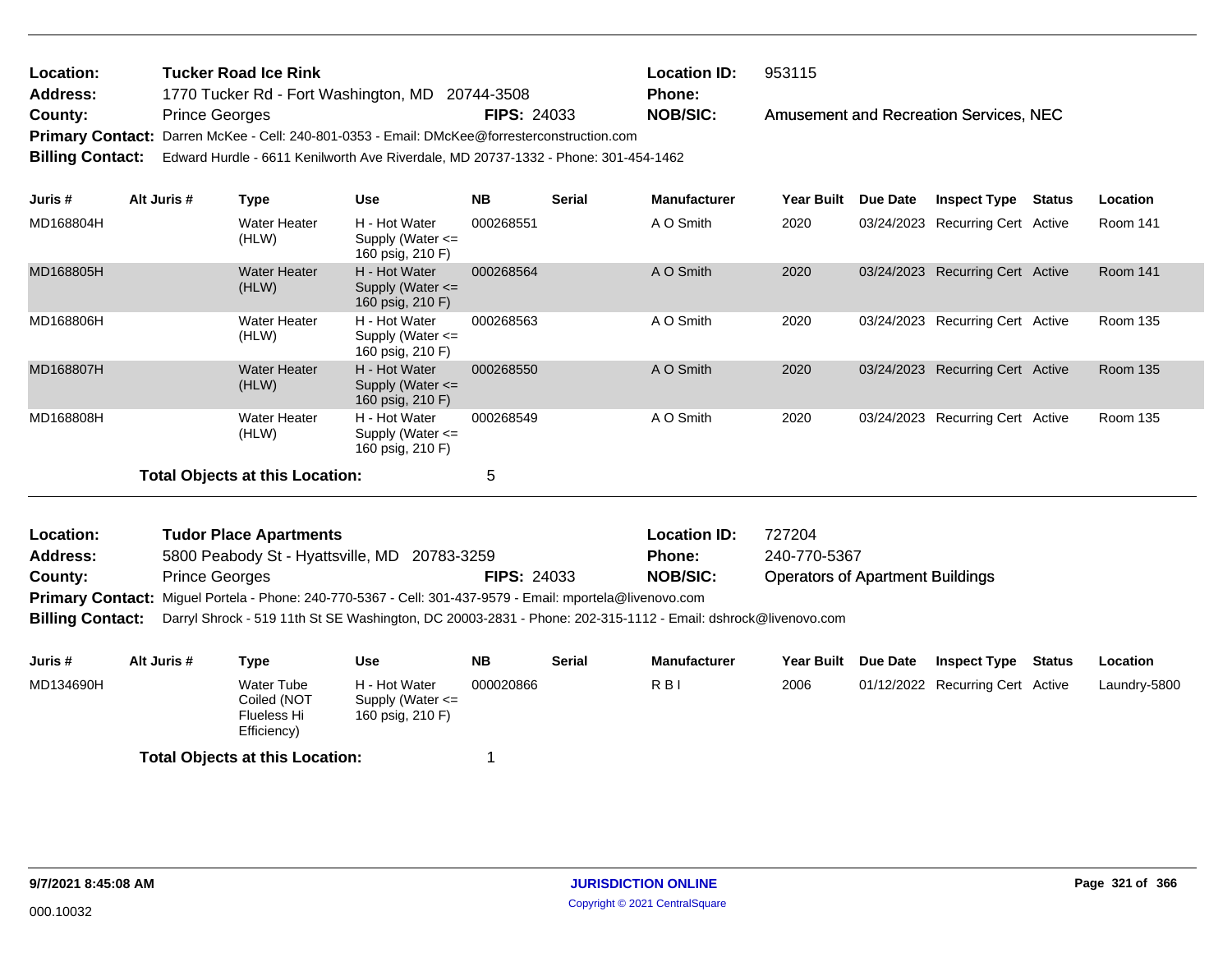| Location:<br>Address:<br>County:<br><b>Billing Contact:</b>                                             | <b>Tudor Place Apartments</b><br><b>Prince Georges</b> | 5905 Eastern Ave - Hyattsville, MD 20783-3373<br>Primary Contact: Miguel Portela - Phone: 240-770-5367 - Cell: 301-437-9579 - Email: mportela@livenovo.com | <b>FIPS: 24033</b>                                                                                        |                                                         | <b>Location ID:</b><br>Phone:<br><b>NOB/SIC:</b><br>Darryl Shrock - 519 11th St SE Washington, DC 20003-2831 - Phone: 202-315-1112 - Email: dshrock@livenovo.com | 727206<br>240-770-5367<br><b>Operators of Apartment Buildings</b>                                            |                                         |          |                                  |        |                  |  |
|---------------------------------------------------------------------------------------------------------|--------------------------------------------------------|------------------------------------------------------------------------------------------------------------------------------------------------------------|-----------------------------------------------------------------------------------------------------------|---------------------------------------------------------|------------------------------------------------------------------------------------------------------------------------------------------------------------------|--------------------------------------------------------------------------------------------------------------|-----------------------------------------|----------|----------------------------------|--------|------------------|--|
| Juris #                                                                                                 | Alt Juris #                                            | <b>Type</b>                                                                                                                                                | Use                                                                                                       | NΒ                                                      | Serial                                                                                                                                                           | <b>Manufacturer</b>                                                                                          | <b>Year Built</b>                       | Due Date | <b>Inspect Type</b>              | Status | Location         |  |
| MD160330H                                                                                               |                                                        | <b>Water Tube</b><br>Coiled (NOT<br><b>Flueless Hi</b><br>Efficiency)                                                                                      | H - Hot Water<br>Heat (Water $\leq$<br>160 psig, 250 F)                                                   | 000044208                                               |                                                                                                                                                                  | R <sub>B</sub>                                                                                               | 2017                                    |          | 01/26/2022 Recurring Cert Active |        | <b>Bsmt 5905</b> |  |
|                                                                                                         |                                                        | <b>Total Objects at this Location:</b>                                                                                                                     |                                                                                                           | 1                                                       |                                                                                                                                                                  |                                                                                                              |                                         |          |                                  |        |                  |  |
| Location:<br><b>Tudor Place Apartments</b><br>5909 Eastern Ave - Hyattsville, MD 20783-3374<br>Address: |                                                        |                                                                                                                                                            |                                                                                                           |                                                         |                                                                                                                                                                  | <b>Location ID:</b><br><b>Phone:</b>                                                                         | 727207<br>240-770-5367                  |          |                                  |        |                  |  |
| County:                                                                                                 |                                                        | <b>Prince Georges</b>                                                                                                                                      |                                                                                                           | <b>FIPS: 24033</b>                                      |                                                                                                                                                                  | <b>NOB/SIC:</b>                                                                                              | <b>Operators of Apartment Buildings</b> |          |                                  |        |                  |  |
|                                                                                                         |                                                        |                                                                                                                                                            | Primary Contact: Miguel Portela - Phone: 240-770-5367 - Cell: 301-437-9579 - Email: mportela@livenovo.com |                                                         |                                                                                                                                                                  |                                                                                                              |                                         |          |                                  |        |                  |  |
| <b>Billing Contact:</b>                                                                                 |                                                        |                                                                                                                                                            | Darryl Shrock - 519 11th St SE Washington, DC 20003-2831 - Phone: 202-319-1112                            |                                                         |                                                                                                                                                                  |                                                                                                              |                                         |          |                                  |        |                  |  |
| Juris #                                                                                                 | Alt Juris #                                            | <b>Type</b>                                                                                                                                                | <b>Use</b>                                                                                                | <b>NB</b>                                               | Serial                                                                                                                                                           | <b>Manufacturer</b>                                                                                          | <b>Year Built</b>                       | Due Date | <b>Inspect Type</b>              | Status | Location         |  |
| MD060377H                                                                                               |                                                        | Cast Iron                                                                                                                                                  | H - Hot Water<br>Heat (Water $\leq$<br>160 psig, 250 F)                                                   | <b>CI</b>                                               | 8364                                                                                                                                                             | <b>Burnham</b>                                                                                               | 1983                                    |          | 01/12/2022 Recurring Cert Active |        | <b>Bsmt 5909</b> |  |
|                                                                                                         |                                                        | <b>Total Objects at this Location:</b>                                                                                                                     |                                                                                                           | 1                                                       |                                                                                                                                                                  |                                                                                                              |                                         |          |                                  |        |                  |  |
| Location:<br><b>Address:</b><br>County:                                                                 |                                                        | <b>Tudor Place Apartments</b><br>5913 Eastern Ave - Hyattsville, MD 20783-3375<br><b>Prince Georges</b>                                                    | <b>FIPS: 24033</b>                                                                                        | <b>Location ID:</b><br><b>Phone:</b><br><b>NOB/SIC:</b> | 727208<br>240-770-5367<br><b>Operators of Apartment Buildings</b>                                                                                                |                                                                                                              |                                         |          |                                  |        |                  |  |
| <b>Primary Contact:</b>                                                                                 |                                                        |                                                                                                                                                            | Miguel Portela - Phone: 240-770-5367 - Cell: 301-437-9579 - Email: mportela@livenovo.com                  |                                                         |                                                                                                                                                                  |                                                                                                              |                                         |          |                                  |        |                  |  |
| <b>Billing Contact:</b>                                                                                 |                                                        |                                                                                                                                                            |                                                                                                           |                                                         |                                                                                                                                                                  | Darryl Shrock - 519 11th St SE Washington, DC 20003-2831 - Phone: 202-315-1112 - Email: dshrock@livenovo.com |                                         |          |                                  |        |                  |  |
| Juris #                                                                                                 | Alt Juris #                                            | <b>Type</b>                                                                                                                                                | Use                                                                                                       | <b>NB</b>                                               | <b>Serial</b>                                                                                                                                                    | <b>Manufacturer</b>                                                                                          | Year Built Due Date                     |          | <b>Inspect Type Status</b>       |        | Location         |  |
| MD154084H                                                                                               |                                                        | Water Tube<br>Coiled (NOT<br><b>Flueless Hi</b><br>Efficiency)                                                                                             | H - Hot Water<br>Heat (Water $\leq$<br>160 psig, 250 F)                                                   | 000036476                                               |                                                                                                                                                                  | RBI                                                                                                          | 2014                                    |          | 01/12/2022 Recurring Cert Active |        | <b>Bsmt 5913</b> |  |
|                                                                                                         |                                                        | <b>Total Objects at this Location:</b>                                                                                                                     |                                                                                                           | $\mathbf 1$                                             |                                                                                                                                                                  |                                                                                                              |                                         |          |                                  |        |                  |  |
| 9/7/2021 8:45:08 AM                                                                                     |                                                        |                                                                                                                                                            |                                                                                                           |                                                         |                                                                                                                                                                  | <b>JURISDICTION ONLINE</b>                                                                                   |                                         |          |                                  |        | Page 322 of 366  |  |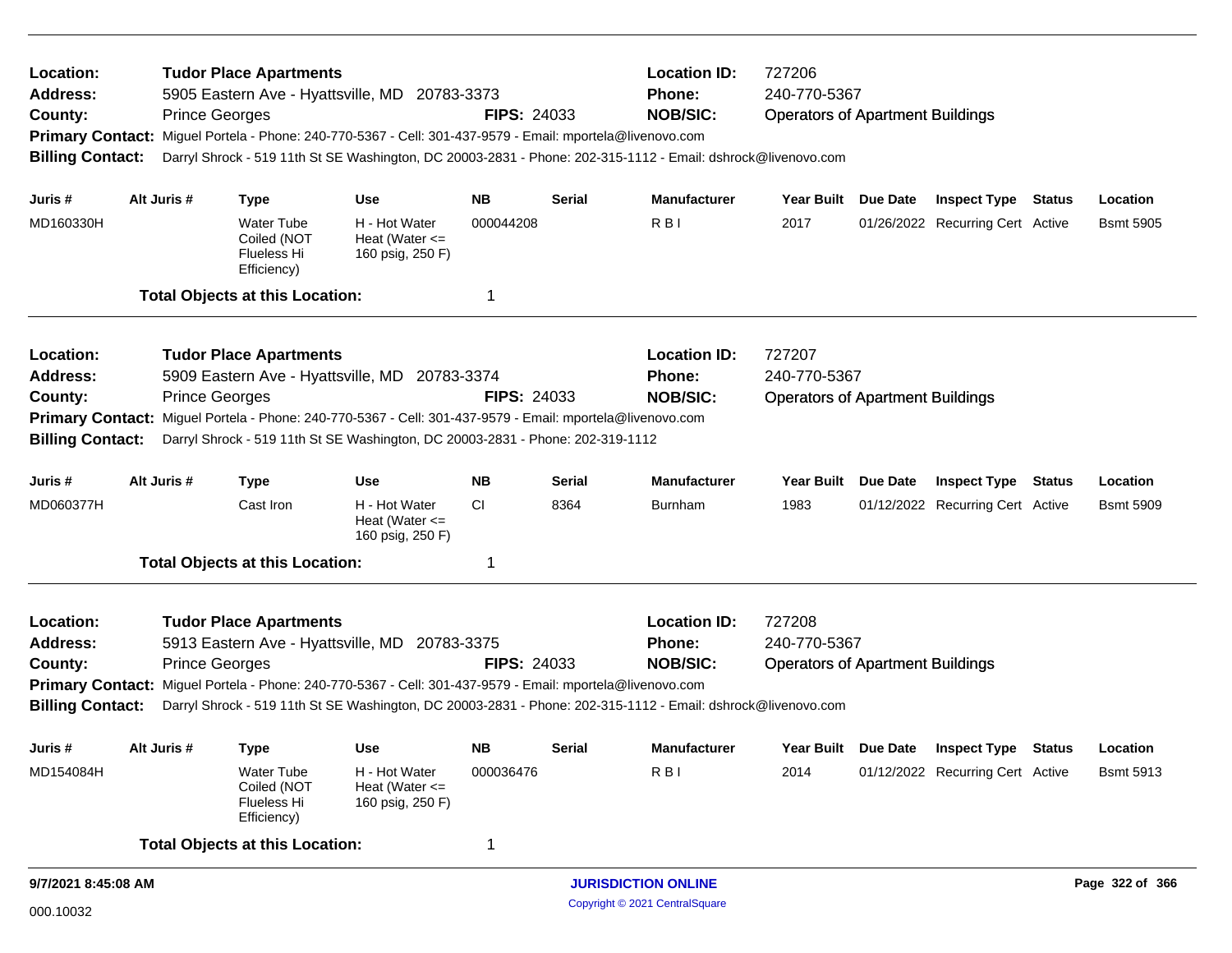| Location:<br><b>Address:</b><br>County:<br><b>Billing Contact:</b>                                             |  |                       | <b>Location ID:</b><br>727209<br><b>Tudor Place Apartments</b><br>240-770-5367<br>6005 Eastern Ave - Hyattsville, MD 20783-3376<br><b>Phone:</b><br><b>NOB/SIC:</b><br><b>Prince Georges</b><br><b>FIPS: 24033</b><br><b>Operators of Apartment Buildings</b><br>Primary Contact: Miguel Portela - Phone: 240-770-5367 - Cell: 301-437-9579 - Email: mportela@livenovo.com<br>Darryl Shrock - 519 11th St SE Washington, DC 20003-2831 - Phone: 202-315-1112 - Email: dshrock@livenovo.com |                                                                                                           |                                                                |               |                                                                                                              |                                         |  |                                  |  |                  |  |
|----------------------------------------------------------------------------------------------------------------|--|-----------------------|--------------------------------------------------------------------------------------------------------------------------------------------------------------------------------------------------------------------------------------------------------------------------------------------------------------------------------------------------------------------------------------------------------------------------------------------------------------------------------------------|-----------------------------------------------------------------------------------------------------------|----------------------------------------------------------------|---------------|--------------------------------------------------------------------------------------------------------------|-----------------------------------------|--|----------------------------------|--|------------------|--|
| Juris #                                                                                                        |  | Alt Juris #           | <b>Type</b>                                                                                                                                                                                                                                                                                                                                                                                                                                                                                | <b>Use</b>                                                                                                | <b>NB</b>                                                      | Serial        | <b>Manufacturer</b>                                                                                          | Year Built Due Date                     |  | <b>Inspect Type Status</b>       |  | Location         |  |
| MD168754H                                                                                                      |  |                       | <b>Water Tube</b><br>Coiled (NOT<br>Flueless Hi<br>Efficiency)                                                                                                                                                                                                                                                                                                                                                                                                                             | H - Hot Water<br>Heat (Water $\leq$<br>160 psig, 250 F)                                                   | 000050973                                                      |               | Rbi                                                                                                          | 2020                                    |  | 11/19/2022 Recurring Cert Active |  | <b>Bsmt 6005</b> |  |
|                                                                                                                |  |                       | <b>Total Objects at this Location:</b>                                                                                                                                                                                                                                                                                                                                                                                                                                                     |                                                                                                           | 1                                                              |               |                                                                                                              |                                         |  |                                  |  |                  |  |
| Location:<br><b>Tudor Place Apartments</b><br>6009 Eastern Ave - Hyattsville, MD 20783-3377<br><b>Address:</b> |  |                       |                                                                                                                                                                                                                                                                                                                                                                                                                                                                                            |                                                                                                           | <b>Location ID:</b><br>727210<br>240-770-5367<br><b>Phone:</b> |               |                                                                                                              |                                         |  |                                  |  |                  |  |
| <b>Prince Georges</b><br>County:                                                                               |  |                       |                                                                                                                                                                                                                                                                                                                                                                                                                                                                                            |                                                                                                           | <b>FIPS: 24033</b>                                             |               | <b>NOB/SIC:</b>                                                                                              | <b>Operators of Apartment Buildings</b> |  |                                  |  |                  |  |
|                                                                                                                |  |                       |                                                                                                                                                                                                                                                                                                                                                                                                                                                                                            | Primary Contact: Miguel Portela - Phone: 240-770-5367 - Cell: 301-437-9579 - Email: mportela@livenovo.com |                                                                |               |                                                                                                              |                                         |  |                                  |  |                  |  |
| <b>Billing Contact:</b>                                                                                        |  |                       |                                                                                                                                                                                                                                                                                                                                                                                                                                                                                            |                                                                                                           |                                                                |               | Darryl Shrock - 519 11th St SE Washington, DC 20003-2831 - Phone: 202-315-1112 - Email: dshrock@livenovo.com |                                         |  |                                  |  |                  |  |
| Juris #                                                                                                        |  | Alt Juris #           | <b>Type</b>                                                                                                                                                                                                                                                                                                                                                                                                                                                                                | <b>Use</b>                                                                                                | <b>NB</b>                                                      | Serial        | <b>Manufacturer</b>                                                                                          | Year Built Due Date                     |  | <b>Inspect Type Status</b>       |  | Location         |  |
| MD134693H                                                                                                      |  |                       | Water Tube<br>Coiled (NOT<br>Flueless Hi<br>Efficiency)                                                                                                                                                                                                                                                                                                                                                                                                                                    | H - Hot Water<br>Supply (Water <=<br>160 psig, 210 F)                                                     | 000021123                                                      |               | R <sub>B</sub>                                                                                               | 2005                                    |  | 01/12/2022 Recurring Cert Active |  | Laundry          |  |
|                                                                                                                |  |                       | <b>Total Objects at this Location:</b>                                                                                                                                                                                                                                                                                                                                                                                                                                                     |                                                                                                           | 1                                                              |               |                                                                                                              |                                         |  |                                  |  |                  |  |
| Location:                                                                                                      |  |                       | <b>Tudor Place Apartments</b>                                                                                                                                                                                                                                                                                                                                                                                                                                                              |                                                                                                           |                                                                |               | <b>Location ID:</b>                                                                                          | 727211                                  |  |                                  |  |                  |  |
| Address:                                                                                                       |  |                       |                                                                                                                                                                                                                                                                                                                                                                                                                                                                                            | 6013 Eastern Ave - Hyattsville, MD 20783-3378                                                             |                                                                |               | Phone:<br><b>NOB/SIC:</b>                                                                                    | 240-770-5367                            |  |                                  |  |                  |  |
| County:<br><b>Primary Contact:</b>                                                                             |  | <b>Prince Georges</b> |                                                                                                                                                                                                                                                                                                                                                                                                                                                                                            | Miguel Portela - Phone: 240-770-5367 - Cell: 301-437-9579 - Email: mportela@livenovo.com                  | <b>FIPS: 24033</b>                                             |               |                                                                                                              | <b>Operators of Apartment Buildings</b> |  |                                  |  |                  |  |
| <b>Billing Contact:</b>                                                                                        |  |                       |                                                                                                                                                                                                                                                                                                                                                                                                                                                                                            |                                                                                                           |                                                                |               | Darryl Shrock - 519 11th St SE Washington, DC 20003-2831 - Phone: 202-315-1112 - Email: dshrock@livenovo.com |                                         |  |                                  |  |                  |  |
| Juris #                                                                                                        |  | Alt Juris #           | <b>Type</b>                                                                                                                                                                                                                                                                                                                                                                                                                                                                                | <b>Use</b>                                                                                                | <b>NB</b>                                                      | <b>Serial</b> | <b>Manufacturer</b>                                                                                          | Year Built Due Date                     |  | <b>Inspect Type Status</b>       |  | Location         |  |
| MD122896H                                                                                                      |  |                       | Cast Iron                                                                                                                                                                                                                                                                                                                                                                                                                                                                                  | H - Hot Water<br>Heat (Water $\leq$<br>160 psig, 250 F)                                                   | <b>CI</b>                                                      |               | Weil-McLain                                                                                                  | 2003                                    |  | 01/12/2022 Recurring Cert Active |  | <b>Blrm</b>      |  |
|                                                                                                                |  |                       | <b>Total Objects at this Location:</b>                                                                                                                                                                                                                                                                                                                                                                                                                                                     |                                                                                                           | 1                                                              |               |                                                                                                              |                                         |  |                                  |  |                  |  |
| 9/7/2021 8:45:08 AM                                                                                            |  |                       |                                                                                                                                                                                                                                                                                                                                                                                                                                                                                            |                                                                                                           |                                                                |               | <b>JURISDICTION ONLINE</b>                                                                                   |                                         |  |                                  |  | Page 323 of 366  |  |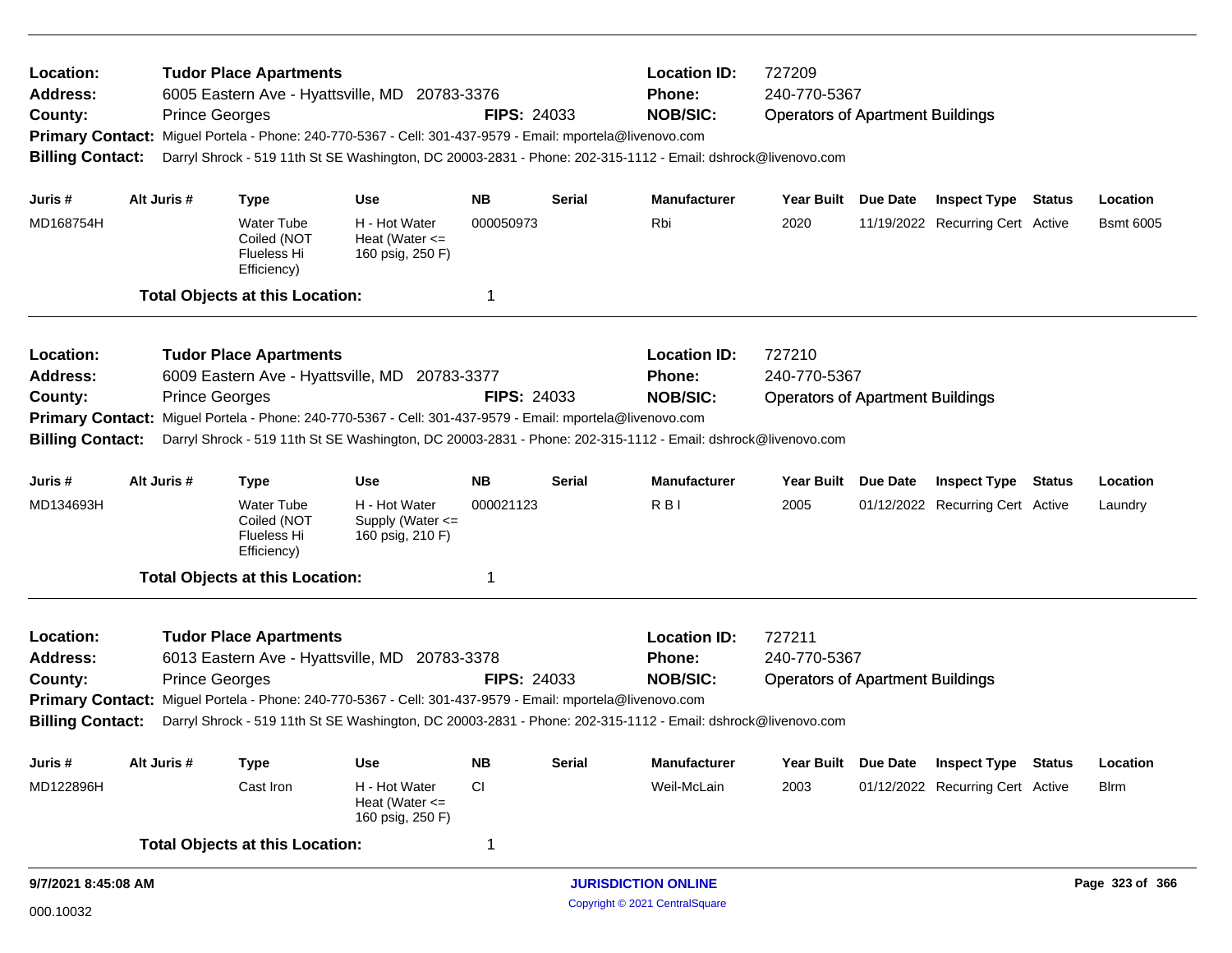| Location:<br><b>Address:</b><br>County:<br><b>Billing Contact:</b>                                             | <b>Tudor Place Apartments</b><br>6017 Eastern Ave - Hyattsville, MD 20783-3379<br><b>Prince Georges</b><br>Primary Contact: Miguel Portela - Phone: 240-770-5367 - Cell: 301-437-9579 - Email: mportela@livenovo.com<br>Darryl Shrock - 519 11th St SE Washington, DC 20003-2831 - Phone: 202-315-1112 - Email: dshrock@livenovo.com |                       |                                                                                                           |                                                         |                               | <b>FIPS: 24033</b> | <b>Location ID:</b><br>Phone:<br><b>NOB/SIC:</b>                                                             | 727212<br>240-770-5367<br><b>Operators of Apartment Buildings</b> |                                         |                                  |  |                  |  |
|----------------------------------------------------------------------------------------------------------------|--------------------------------------------------------------------------------------------------------------------------------------------------------------------------------------------------------------------------------------------------------------------------------------------------------------------------------------|-----------------------|-----------------------------------------------------------------------------------------------------------|---------------------------------------------------------|-------------------------------|--------------------|--------------------------------------------------------------------------------------------------------------|-------------------------------------------------------------------|-----------------------------------------|----------------------------------|--|------------------|--|
| Juris #                                                                                                        |                                                                                                                                                                                                                                                                                                                                      | Alt Juris #           | <b>Type</b>                                                                                               | <b>Use</b>                                              | <b>NB</b>                     | Serial             | <b>Manufacturer</b>                                                                                          | Year Built Due Date                                               |                                         | <b>Inspect Type Status</b>       |  | Location         |  |
| MD166403H                                                                                                      |                                                                                                                                                                                                                                                                                                                                      |                       | Water Tube<br>Coiled (NOT<br>Flueless Hi<br>Efficiency)                                                   | H - Hot Water<br>Heat (Water $\leq$<br>160 psig, 250 F) | 000046467                     |                    | R <sub>BI</sub>                                                                                              | 2019                                                              |                                         | 12/17/2021 Recurring Cert Active |  | <b>Bldg 6017</b> |  |
|                                                                                                                |                                                                                                                                                                                                                                                                                                                                      |                       | <b>Total Objects at this Location:</b>                                                                    |                                                         | 1                             |                    |                                                                                                              |                                                                   |                                         |                                  |  |                  |  |
| Location:<br><b>Tudor Place Apartments</b><br><b>Address:</b><br>834 Berkshire Dr - Hyattsville, MD 20783-3251 |                                                                                                                                                                                                                                                                                                                                      |                       |                                                                                                           |                                                         | <b>Location ID:</b><br>Phone: |                    |                                                                                                              | 727213<br>240-770-5367                                            |                                         |                                  |  |                  |  |
| <b>Prince Georges</b><br>County:                                                                               |                                                                                                                                                                                                                                                                                                                                      |                       |                                                                                                           |                                                         | <b>FIPS: 24033</b>            |                    | <b>NOB/SIC:</b>                                                                                              | <b>Operators of Apartment Buildings</b>                           |                                         |                                  |  |                  |  |
|                                                                                                                |                                                                                                                                                                                                                                                                                                                                      |                       | Primary Contact: Miguel Portela - Phone: 240-770-5367 - Cell: 301-437-9579 - Email: mportela@livenovo.com |                                                         |                               |                    |                                                                                                              |                                                                   |                                         |                                  |  |                  |  |
| <b>Billing Contact:</b>                                                                                        |                                                                                                                                                                                                                                                                                                                                      |                       |                                                                                                           |                                                         |                               |                    | Darryl Shrock - 519 11th St SE Washington, DC 20003-2831 - Phone: 202-315-1112 - Email: dshrock@livenovo.com |                                                                   |                                         |                                  |  |                  |  |
| Juris #                                                                                                        |                                                                                                                                                                                                                                                                                                                                      | Alt Juris #           | <b>Type</b>                                                                                               | <b>Use</b>                                              | <b>NB</b>                     | Serial             | <b>Manufacturer</b>                                                                                          | Year Built Due Date                                               |                                         | <b>Inspect Type Status</b>       |  | Location         |  |
| MD134962H                                                                                                      |                                                                                                                                                                                                                                                                                                                                      |                       | Water Tube<br>Coiled (NOT<br>Flueless Hi<br>Efficiency)                                                   | H - Hot Water<br>Supply (Water <=<br>160 psig, 210 F)   | 000024378                     |                    | R <sub>BI</sub>                                                                                              | 2007                                                              |                                         | 01/12/2022 Recurring Cert Active |  | Laundry          |  |
|                                                                                                                |                                                                                                                                                                                                                                                                                                                                      |                       | <b>Total Objects at this Location:</b>                                                                    |                                                         | 1                             |                    |                                                                                                              |                                                                   |                                         |                                  |  |                  |  |
| Location:                                                                                                      |                                                                                                                                                                                                                                                                                                                                      |                       | <b>Tudor Place Apartments</b>                                                                             |                                                         |                               |                    | <b>Location ID:</b>                                                                                          | 727214                                                            |                                         |                                  |  |                  |  |
| <b>Address:</b>                                                                                                |                                                                                                                                                                                                                                                                                                                                      |                       | 839 Berkshire Dr - Hyattsville, MD 20783-3254                                                             |                                                         |                               |                    | Phone:                                                                                                       | 240-770-5367                                                      |                                         |                                  |  |                  |  |
| County:                                                                                                        |                                                                                                                                                                                                                                                                                                                                      | <b>Prince Georges</b> |                                                                                                           |                                                         | <b>FIPS: 24033</b>            |                    | <b>NOB/SIC:</b>                                                                                              |                                                                   | <b>Operators of Apartment Buildings</b> |                                  |  |                  |  |
| <b>Primary Contact:</b>                                                                                        |                                                                                                                                                                                                                                                                                                                                      |                       | Miguel Portela - Phone: 240-770-5367 - Cell: 301-437-9579 - Email: mportela@livenovo.com                  |                                                         |                               |                    |                                                                                                              |                                                                   |                                         |                                  |  |                  |  |
| <b>Billing Contact:</b>                                                                                        |                                                                                                                                                                                                                                                                                                                                      |                       |                                                                                                           |                                                         |                               |                    | Darryl Shrock - 519 11th St SE Washington, DC 20003-2831 - Phone: 202-315-1112 - Email: dshrock@livenovo.com |                                                                   |                                         |                                  |  |                  |  |
| Juris #                                                                                                        |                                                                                                                                                                                                                                                                                                                                      | Alt Juris #           | Type                                                                                                      | <b>Use</b>                                              | <b>NB</b>                     | <b>Serial</b>      | <b>Manufacturer</b>                                                                                          | Year Built Due Date                                               |                                         | <b>Inspect Type Status</b>       |  | Location         |  |
| MD148156H                                                                                                      |                                                                                                                                                                                                                                                                                                                                      |                       | Water Tube<br>Coiled (Flueless<br>Hi Efficiency)                                                          | H - Hot Water<br>Heat (Water $\leq$<br>160 psig, 250 F) | 000033682                     |                    | RBI                                                                                                          | 2013                                                              |                                         | 01/12/2022 Recurring Cert Active |  | <b>Bldg 839</b>  |  |
|                                                                                                                |                                                                                                                                                                                                                                                                                                                                      |                       | <b>Total Objects at this Location:</b>                                                                    |                                                         | 1                             |                    |                                                                                                              |                                                                   |                                         |                                  |  |                  |  |
| 9/7/2021 8:45:08 AM                                                                                            |                                                                                                                                                                                                                                                                                                                                      |                       |                                                                                                           |                                                         |                               |                    | <b>JURISDICTION ONLINE</b>                                                                                   |                                                                   |                                         |                                  |  | Page 324 of 366  |  |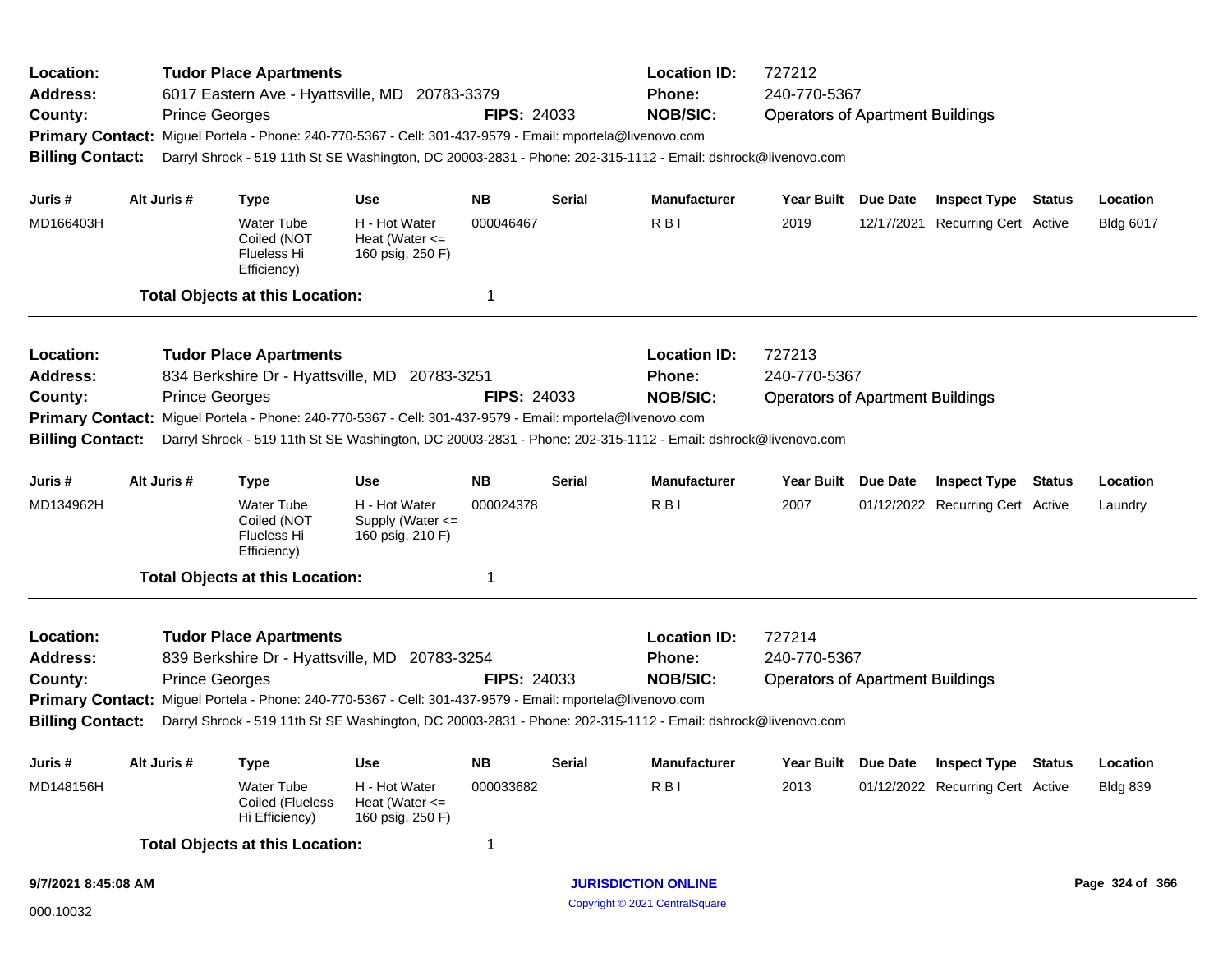| Location:<br>Address:<br>County:<br><b>Billing Contact:</b> | <b>Prince Georges</b>      | <b>Tudor Place Apartments</b>                                  | 840 Berkshire Dr - Hyattsville, MD 20783-3252<br>Primary Contact: Miguel Portela - Phone: 240-770-5367 - Cell: 301-437-9579 - Email: mportela@livenovo.com | <b>FIPS: 24033</b> |                     | <b>Location ID:</b><br><b>Phone:</b><br><b>NOB/SIC:</b><br>Darryl Shrock - 519 11th St SE Washington, DC 20003-2831 - Phone: 202-315-1112 - Email: dshrock@livenovo.com | 727215<br>240-770-5367<br><b>Operators of Apartment Buildings</b> |                            |                                  |          |                 |  |
|-------------------------------------------------------------|----------------------------|----------------------------------------------------------------|------------------------------------------------------------------------------------------------------------------------------------------------------------|--------------------|---------------------|-------------------------------------------------------------------------------------------------------------------------------------------------------------------------|-------------------------------------------------------------------|----------------------------|----------------------------------|----------|-----------------|--|
| Juris #                                                     | Alt Juris #                | <b>Type</b>                                                    | <b>Use</b>                                                                                                                                                 | <b>NB</b>          | <b>Serial</b>       | <b>Manufacturer</b>                                                                                                                                                     | Year Built Due Date                                               |                            | <b>Inspect Type Status</b>       |          | Location        |  |
| MD134691H                                                   |                            | <b>Water Tube</b><br>Coiled (NOT<br>Flueless Hi<br>Efficiency) | H - Hot Water<br>Supply (Water $\leq$<br>160 psig, 210 F)                                                                                                  | 000024379          |                     | R <sub>B</sub>                                                                                                                                                          | 2006                                                              |                            | 01/12/2022 Recurring Cert Active |          | Laundry         |  |
|                                                             |                            | <b>Total Objects at this Location:</b>                         |                                                                                                                                                            | 1                  |                     |                                                                                                                                                                         |                                                                   |                            |                                  |          |                 |  |
| Location:                                                   |                            | <b>Tudor Place Apartments</b>                                  |                                                                                                                                                            |                    |                     | <b>Location ID:</b>                                                                                                                                                     | 727216                                                            |                            |                                  |          |                 |  |
| <b>Address:</b>                                             |                            |                                                                | 843 Berkshire Dr - Hyattsville, MD 20783-3255                                                                                                              |                    |                     | Phone:                                                                                                                                                                  | 240-770--5367                                                     |                            |                                  |          |                 |  |
| County:                                                     | <b>Prince Georges</b>      |                                                                |                                                                                                                                                            | <b>FIPS: 24033</b> |                     | <b>NOB/SIC:</b>                                                                                                                                                         | <b>Operators of Apartment Buildings</b>                           |                            |                                  |          |                 |  |
|                                                             |                            |                                                                | Primary Contact: Miguel Portela - Phone: 240-770-5367 - Cell: 301-437-9579 - Email: mportela@livenovo.com                                                  |                    |                     |                                                                                                                                                                         |                                                                   |                            |                                  |          |                 |  |
| <b>Billing Contact:</b>                                     |                            |                                                                |                                                                                                                                                            |                    |                     | Darryl Shrock - 519 11th St SE Washington, DC 20003-2831 - Phone: 202-315-1112 - Email: dshrock@livenovo.com                                                            |                                                                   |                            |                                  |          |                 |  |
| Juris #                                                     | Alt Juris #<br><b>Type</b> | <b>Use</b>                                                     | <b>NB</b>                                                                                                                                                  | <b>Serial</b>      | <b>Manufacturer</b> | Year Built Due Date                                                                                                                                                     |                                                                   | <b>Inspect Type Status</b> |                                  | Location |                 |  |
| MD110993H                                                   |                            | Cast Iron                                                      | H - Hot Water<br>Heat (Water $\leq$<br>160 psig, 250 F)                                                                                                    | <b>CI</b>          |                     | Weil-McLain                                                                                                                                                             | 2001                                                              |                            | 01/12/2022 Recurring Cert Active |          | <b>B</b> smt    |  |
|                                                             |                            | <b>Total Objects at this Location:</b>                         |                                                                                                                                                            | 1                  |                     |                                                                                                                                                                         |                                                                   |                            |                                  |          |                 |  |
| Location:                                                   |                            | <b>Tudor Place Apartments</b>                                  |                                                                                                                                                            |                    |                     | <b>Location ID:</b>                                                                                                                                                     | 727217                                                            |                            |                                  |          |                 |  |
| <b>Address:</b>                                             |                            |                                                                | 847 Berkshire Dr - Hyattsville, MD 20783-3256                                                                                                              |                    |                     | Phone:                                                                                                                                                                  | 240-770-5367                                                      |                            |                                  |          |                 |  |
| County:                                                     | <b>Prince Georges</b>      |                                                                |                                                                                                                                                            | <b>FIPS: 24033</b> |                     | <b>NOB/SIC:</b>                                                                                                                                                         | <b>Operators of Apartment Buildings</b>                           |                            |                                  |          |                 |  |
|                                                             |                            |                                                                | Primary Contact: Miguel Portela - Phone: 240-770-5367 - Cell: 301-437-9579 - Email: mportela@livenovo.com                                                  |                    |                     |                                                                                                                                                                         |                                                                   |                            |                                  |          |                 |  |
| <b>Billing Contact:</b>                                     |                            |                                                                |                                                                                                                                                            |                    |                     | Darryl Shrock - 519 11th St SE Washington, DC 20003-2831 - Phone: 202-315-1112 - Email: dshrock@livenovo.com                                                            |                                                                   |                            |                                  |          |                 |  |
| Juris #                                                     | Alt Juris #                | <b>Type</b>                                                    | <b>Use</b>                                                                                                                                                 | <b>NB</b>          | <b>Serial</b>       | <b>Manufacturer</b>                                                                                                                                                     | Year Built Due Date                                               |                            | <b>Inspect Type</b>              | Status   | Location        |  |
| MD148157H                                                   |                            | <b>Water Tube</b><br>Coiled (Flueless<br>Hi Efficiency)        | H - Hot Water<br>Supply (Water $\leq$<br>160 psig, 250 F)                                                                                                  | 000033726          |                     | R <sub>B</sub>                                                                                                                                                          | 2013                                                              |                            | 01/12/2022 Recurring Cert Active |          | <b>Bldg 847</b> |  |
|                                                             |                            | <b>Total Objects at this Location:</b>                         |                                                                                                                                                            | 1                  |                     |                                                                                                                                                                         |                                                                   |                            |                                  |          |                 |  |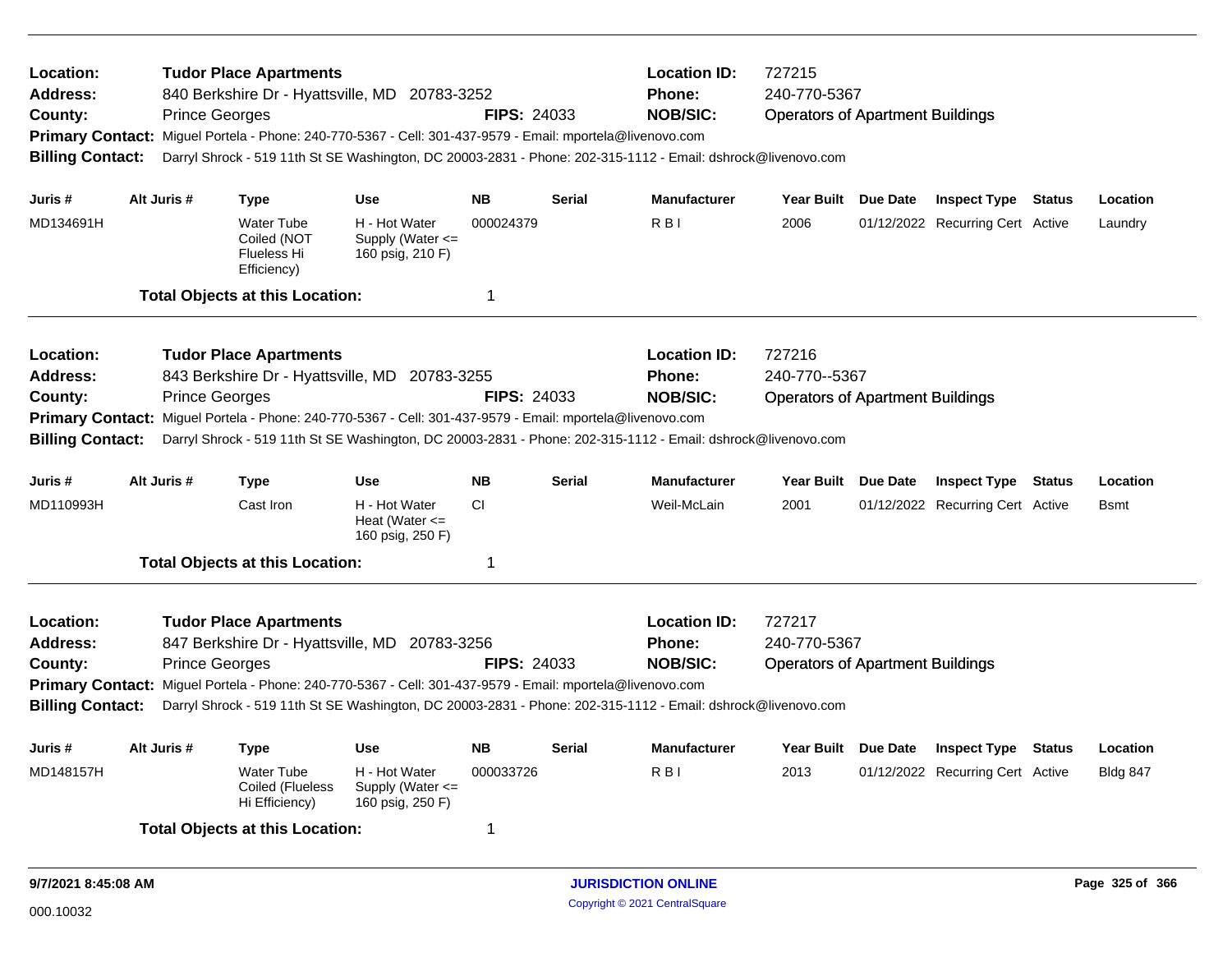| Location:<br><b>Address:</b> |                                                                                                                                | <b>Unibody Auto Service</b><br><b>Location ID:</b><br>715736<br>4650 Tanglewood Dr Ste A - Hyattsville, MD 20781-2429<br>Phone: |                                                                                          |                                                         |                    |                  |                                                                                                               |                                         |          |                                         |  |                           |
|------------------------------|--------------------------------------------------------------------------------------------------------------------------------|---------------------------------------------------------------------------------------------------------------------------------|------------------------------------------------------------------------------------------|---------------------------------------------------------|--------------------|------------------|---------------------------------------------------------------------------------------------------------------|-----------------------------------------|----------|-----------------------------------------|--|---------------------------|
| County:                      |                                                                                                                                | <b>Prince Georges</b>                                                                                                           | Primary Contact: Walter Paredes - Phone: 301-440-8534                                    |                                                         | <b>FIPS: 24033</b> |                  | <b>NOB/SIC:</b>                                                                                               | Nonclassifiable establishments          |          |                                         |  |                           |
| <b>Billing Contact:</b>      |                                                                                                                                |                                                                                                                                 | Walter Paredes - 4650 Tanglewood Dr # A Hyattsville, MD 20781-2429 - Phone: 301-440-8534 |                                                         |                    |                  |                                                                                                               |                                         |          |                                         |  |                           |
| Juris #                      |                                                                                                                                | Alt Juris #                                                                                                                     | <b>Type</b>                                                                              | Use                                                     | NB.                | Serial           | <b>Manufacturer</b>                                                                                           | Year Built Due Date                     |          | <b>Inspect Type Status</b>              |  | Location                  |
| MD106514V                    |                                                                                                                                |                                                                                                                                 | <b>Vertical Unfired</b><br><b>Pressure Vessel</b><br>w/comment                           | V - Storage (NOT<br>Cryogenic)                          | 000145495          |                  | Manchester                                                                                                    | 1993                                    |          | 09/05/2022 Recurring Cert Active        |  | <b>Body Shop</b>          |
|                              |                                                                                                                                |                                                                                                                                 | <b>Total Objects at this Location:</b>                                                   |                                                         |                    |                  |                                                                                                               |                                         |          |                                         |  |                           |
| Location:                    |                                                                                                                                |                                                                                                                                 | University For Tots, Inc.                                                                |                                                         |                    |                  | <b>Location ID:</b>                                                                                           | 727561                                  |          |                                         |  |                           |
| <b>Address:</b>              |                                                                                                                                |                                                                                                                                 | 2403 Whitehall St - Suitland, MD 20746-4707                                              |                                                         |                    |                  | Phone:                                                                                                        | 301-516-2229                            |          |                                         |  |                           |
| County:                      |                                                                                                                                | <b>Prince Georges</b>                                                                                                           |                                                                                          |                                                         | <b>FIPS: 24033</b> |                  | <b>NOB/SIC:</b>                                                                                               | <b>Child Day Care Services</b>          |          |                                         |  |                           |
|                              |                                                                                                                                |                                                                                                                                 | Primary Contact: Keishia Marshall - Phone: 301-516-2229 - Email: ufttots@yahoo.com       |                                                         |                    |                  |                                                                                                               |                                         |          |                                         |  |                           |
| <b>Billing Contact:</b>      |                                                                                                                                |                                                                                                                                 |                                                                                          |                                                         |                    |                  | Keishia Marshall - 2403 Whitehall St Suitland, MD 20746-4707 - Phone: 301-516-2229 - Email: ufttots@yahoo.com |                                         |          |                                         |  |                           |
| Juris #                      | Alt Juris #<br>Use<br>NB.<br>Serial<br><b>Manufacturer</b><br>Year Built Due Date<br><b>Inspect Type Status</b><br><b>Type</b> |                                                                                                                                 |                                                                                          |                                                         |                    |                  |                                                                                                               |                                         | Location |                                         |  |                           |
| MD135364H                    |                                                                                                                                |                                                                                                                                 | Cast Iron                                                                                | H - Hot Water<br>Heat (Water $\leq$<br>160 psig, 250 F) | CI                 | <b>UEE 17781</b> | <b>ECR International</b>                                                                                      | 2007                                    |          | 11/03/2022 Recurring Cert Active        |  | <b>Boiler Room</b>        |
|                              |                                                                                                                                |                                                                                                                                 | <b>Total Objects at this Location:</b>                                                   |                                                         | 1                  |                  |                                                                                                               |                                         |          |                                         |  |                           |
| Location:                    |                                                                                                                                |                                                                                                                                 | <b>University Gardens</b>                                                                |                                                         |                    |                  | <b>Location ID:</b>                                                                                           | 727569                                  |          |                                         |  |                           |
| <b>Address:</b>              |                                                                                                                                |                                                                                                                                 | 1500 Kanawha St - Hyattsville, MD 20783-4839                                             |                                                         |                    |                  | Phone:                                                                                                        |                                         |          |                                         |  |                           |
| County:                      |                                                                                                                                | <b>Prince Georges</b>                                                                                                           |                                                                                          |                                                         | <b>FIPS: 24033</b> |                  | <b>NOB/SIC:</b>                                                                                               | <b>Operators of Apartment Buildings</b> |          |                                         |  |                           |
|                              |                                                                                                                                |                                                                                                                                 | Primary Contact: Lourdes Marquez - Phone: 301-434-7900                                   |                                                         |                    |                  |                                                                                                               |                                         |          |                                         |  |                           |
| <b>Billing Contact:</b>      |                                                                                                                                |                                                                                                                                 |                                                                                          |                                                         |                    |                  | Lourdes Marquez - 1801 Jasmine Ter Leasing Center Hyattsville, MD 20783-4512 - Phone: 301-434-7900            |                                         |          |                                         |  |                           |
| Juris #                      |                                                                                                                                | Alt Juris #                                                                                                                     | <b>Type</b>                                                                              | <b>Use</b>                                              | NB.                | Serial           | <b>Manufacturer</b>                                                                                           |                                         |          | Year Built Due Date Inspect Type Status |  | Location                  |
| MD125356H                    |                                                                                                                                |                                                                                                                                 | Water Heater<br>(HLW)                                                                    | H - Hot Water<br>Supply (Water <=<br>160 psig, 210 F)   | 000093712          |                  | State-Sandblaster                                                                                             | 2005                                    |          | 02/16/2022 Recurring Cert Active        |  | Adjct. to Laund.<br>room  |
| MD166091H                    |                                                                                                                                |                                                                                                                                 | <b>Water Tube</b><br>Coiled (NOT<br><b>Flueless Hi</b><br>Efficiency)                    | H - Hot Water<br>Supply (Water <=<br>160 psig, 210 F)   | 000246277          |                  | A O Smith                                                                                                     | 2019                                    |          | 01/07/2022 Recurring Cert Active        |  | 1510 Laundry<br><b>Rm</b> |
|                              | 9/7/2021 8:45:08 AM                                                                                                            |                                                                                                                                 |                                                                                          |                                                         |                    |                  | Page 326 of 366<br><b>JURISDICTION ONLINE</b>                                                                 |                                         |          |                                         |  |                           |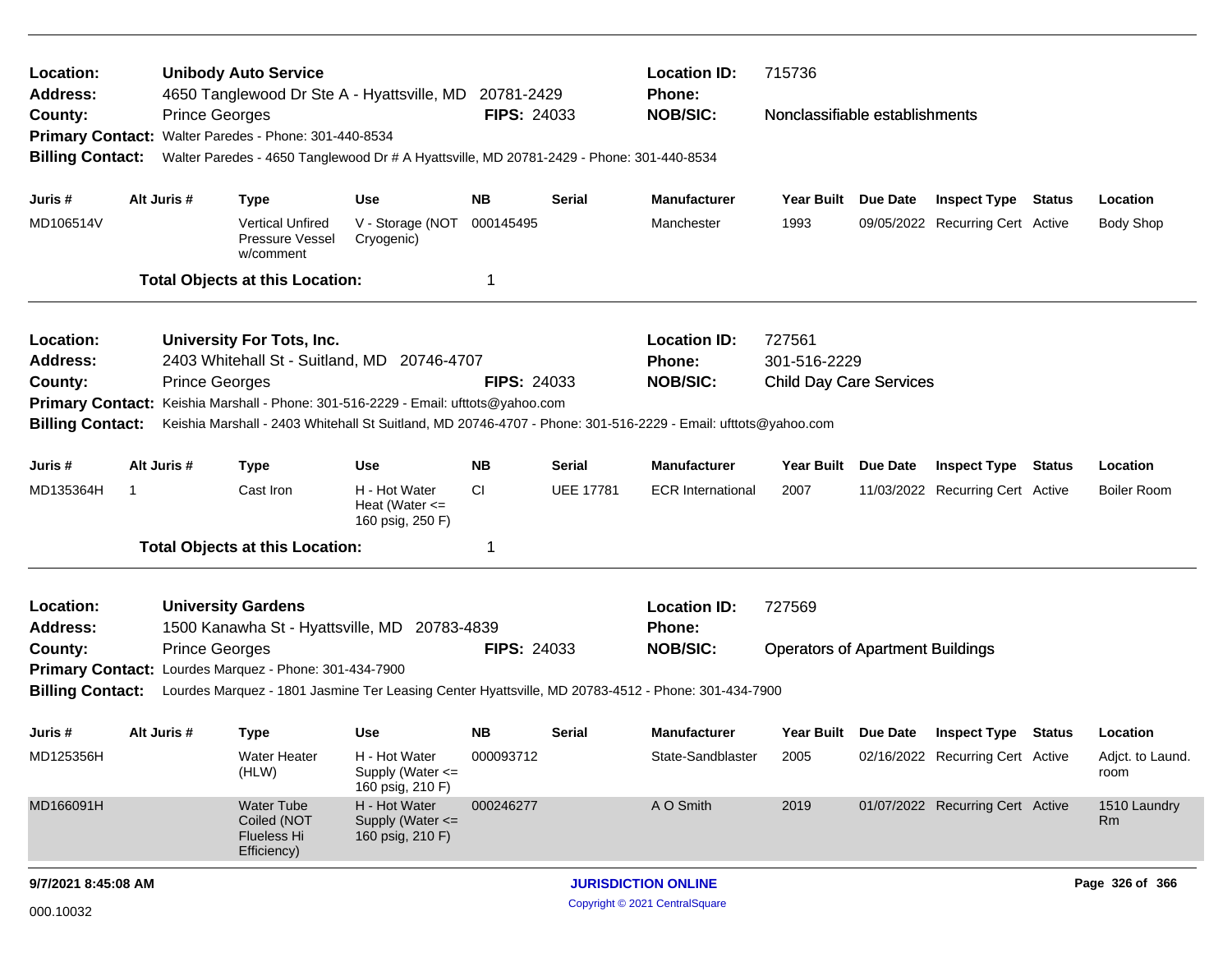| <b>Operators of Apartment Buildings</b><br><b>Inspect Type Status</b><br>Year Built Due Date<br>02/16/2022 Recurring Cert Active                                                                                                                                                                 |        | Location<br>1530 Bldg |
|--------------------------------------------------------------------------------------------------------------------------------------------------------------------------------------------------------------------------------------------------------------------------------------------------|--------|-----------------------|
|                                                                                                                                                                                                                                                                                                  |        |                       |
|                                                                                                                                                                                                                                                                                                  |        |                       |
|                                                                                                                                                                                                                                                                                                  |        |                       |
|                                                                                                                                                                                                                                                                                                  |        |                       |
|                                                                                                                                                                                                                                                                                                  |        |                       |
|                                                                                                                                                                                                                                                                                                  |        |                       |
|                                                                                                                                                                                                                                                                                                  |        |                       |
|                                                                                                                                                                                                                                                                                                  |        |                       |
|                                                                                                                                                                                                                                                                                                  |        |                       |
| 02/16/2022 Recurring Cert Active                                                                                                                                                                                                                                                                 | 1521   | Laundry Rm of         |
| <b>Year Built</b><br>Due Date<br>Inspect Type                                                                                                                                                                                                                                                    | Status | Location              |
|                                                                                                                                                                                                                                                                                                  |        |                       |
|                                                                                                                                                                                                                                                                                                  |        |                       |
| <b>Operators of Apartment Buildings</b>                                                                                                                                                                                                                                                          |        |                       |
|                                                                                                                                                                                                                                                                                                  |        |                       |
|                                                                                                                                                                                                                                                                                                  |        |                       |
|                                                                                                                                                                                                                                                                                                  |        |                       |
| 02/16/2022 Recurring Cert Active                                                                                                                                                                                                                                                                 |        | 1520 Bsmt             |
| <b>Due Date</b><br><b>Inspect Type</b>                                                                                                                                                                                                                                                           | Status | Location              |
|                                                                                                                                                                                                                                                                                                  |        |                       |
|                                                                                                                                                                                                                                                                                                  |        |                       |
|                                                                                                                                                                                                                                                                                                  |        |                       |
|                                                                                                                                                                                                                                                                                                  |        |                       |
| <b>Location ID:</b><br>727570<br>Phone:<br><b>FIPS: 24033</b><br><b>NOB/SIC:</b><br><b>Operators of Apartment Buildings</b><br>Lourdes Marquez - 1801 Jasmine Terrace Leasing Center Hyattsville, MD 20783-4408 - Phone: 3014347900<br><b>Serial</b><br><b>Manufacturer</b><br><b>Year Built</b> |        |                       |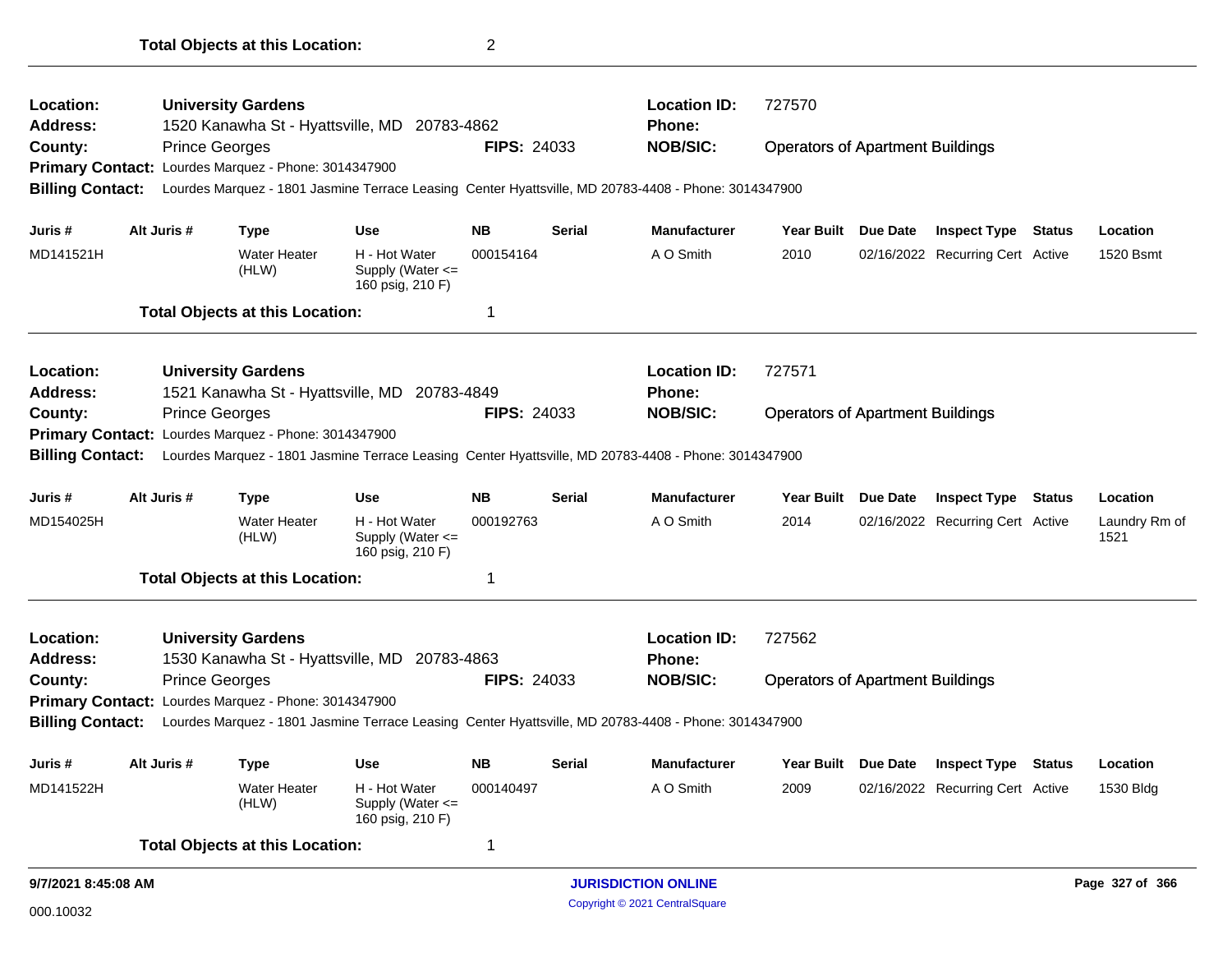| Location:<br><b>Address:</b><br>County:<br><b>Billing Contact:</b> |             | <b>University Gardens</b><br>1700 Jasmine Ter - Hyattsville, MD 20783-4510<br><b>Prince Georges</b><br>Primary Contact: Lourdes Marquez - Phone: 301-434-7900<br>Lourdes Marquez - 1801 Jasmine Ter Leasing Center Hyattsville, MD 20783-4512 - Phone: 301-434-7900 |                                                                     | <b>FIPS: 24033</b>     |               | <b>Location ID:</b><br><b>Phone:</b><br><b>NOB/SIC:</b> | 1082776<br><b>Operators of Apartment Buildings</b> |                                                                                                                                                                                                                                                                                                                                                                                                       |  |  |                 |  |
|--------------------------------------------------------------------|-------------|---------------------------------------------------------------------------------------------------------------------------------------------------------------------------------------------------------------------------------------------------------------------|---------------------------------------------------------------------|------------------------|---------------|---------------------------------------------------------|----------------------------------------------------|-------------------------------------------------------------------------------------------------------------------------------------------------------------------------------------------------------------------------------------------------------------------------------------------------------------------------------------------------------------------------------------------------------|--|--|-----------------|--|
| Juris #                                                            | Alt Juris # | Type                                                                                                                                                                                                                                                                | <b>Use</b>                                                          | <b>NB</b>              | <b>Serial</b> | <b>Manufacturer</b>                                     |                                                    |                                                                                                                                                                                                                                                                                                                                                                                                       |  |  | Location        |  |
| MD125358H                                                          |             | <b>Water Heater</b><br>(HLW)                                                                                                                                                                                                                                        | H - Hot Water<br>Supply (Water $\leq$<br>160 psig, 210 F)           | 076098                 |               | State-Sandblaster                                       | 2002                                               |                                                                                                                                                                                                                                                                                                                                                                                                       |  |  | <b>Basement</b> |  |
|                                                                    |             | <b>Total Objects at this Location:</b>                                                                                                                                                                                                                              |                                                                     | $\mathbf 1$            |               |                                                         |                                                    |                                                                                                                                                                                                                                                                                                                                                                                                       |  |  |                 |  |
| <b>Location:</b><br><b>Address:</b>                                |             | <b>University Gardens</b><br>1713 Jasmine Ter - Hyattsville, MD 20783-4511                                                                                                                                                                                          |                                                                     |                        |               | <b>Location ID:</b><br><b>Phone:</b>                    | 727563                                             |                                                                                                                                                                                                                                                                                                                                                                                                       |  |  |                 |  |
| County:<br><b>Billing Contact:</b>                                 |             | <b>Prince Georges</b><br>Primary Contact: Lourdes Marquez - Phone: 3014347900<br>Lourdes Marquez - 1801 Jasmine Terrace Leasing Center Hyattsville, MD 20783-4408 - Phone: 3014347900                                                                               |                                                                     | <b>FIPS: 24033</b>     |               | <b>NOB/SIC:</b>                                         |                                                    |                                                                                                                                                                                                                                                                                                                                                                                                       |  |  |                 |  |
|                                                                    |             |                                                                                                                                                                                                                                                                     |                                                                     |                        |               |                                                         |                                                    |                                                                                                                                                                                                                                                                                                                                                                                                       |  |  |                 |  |
| Juris #<br>MD170115H                                               | Alt Juris # | <b>Type</b><br><b>Water Heater</b><br>(HLW)                                                                                                                                                                                                                         | <b>Use</b><br>H - Hot Water<br>Supply (Water <=<br>160 psig, 210 F) | <b>NB</b><br>000269234 | <b>Serial</b> | <b>Manufacturer</b><br>A O Smith                        | <b>Year Built</b><br>2020                          |                                                                                                                                                                                                                                                                                                                                                                                                       |  |  | <b>Basement</b> |  |
|                                                                    |             | <b>Total Objects at this Location:</b>                                                                                                                                                                                                                              |                                                                     | $\overline{1}$         |               |                                                         |                                                    |                                                                                                                                                                                                                                                                                                                                                                                                       |  |  |                 |  |
| Location:<br><b>Address:</b>                                       |             | <b>University Gardens</b><br>1801 Jasmine Terrace - Hyattsville, MD 20783-4512                                                                                                                                                                                      |                                                                     |                        |               | <b>Location ID:</b><br>Phone:                           | 727572                                             |                                                                                                                                                                                                                                                                                                                                                                                                       |  |  |                 |  |
| County:                                                            |             | <b>Prince Georges</b>                                                                                                                                                                                                                                               |                                                                     | FIPS: 24033            |               | <b>NOB/SIC:</b>                                         |                                                    | Year Built Due Date<br><b>Inspect Type Status</b><br>02/16/2022 Recurring Cert Active<br><b>Operators of Apartment Buildings</b><br>Due Date<br><b>Inspect Type</b><br>Location<br>Status<br>07/01/2023 Recurring Cert Active<br><b>Operators of Apartment Buildings</b><br><b>Due Date</b><br><b>Inspect Type</b><br>Status<br>Location<br>02/16/2022 Recurring Cert Active<br>Storage Rm in<br>1801 |  |  |                 |  |
| <b>Billing Contact:</b>                                            |             | Primary Contact: Lourdes Marquez - Phone: 3014347900<br>Lourdes Marquez - 1801 Jasmine Terrace Leasing Center Hyattsville, MD 20783-4408 - Phone: 3014347900                                                                                                        |                                                                     |                        |               |                                                         |                                                    |                                                                                                                                                                                                                                                                                                                                                                                                       |  |  |                 |  |
| Juris #                                                            | Alt Juris # | <b>Type</b>                                                                                                                                                                                                                                                         | <b>Use</b>                                                          | <b>NB</b>              | <b>Serial</b> | <b>Manufacturer</b>                                     | Year Built                                         |                                                                                                                                                                                                                                                                                                                                                                                                       |  |  |                 |  |
| MD120203H                                                          |             | <b>Water Heater</b><br>(HLW)                                                                                                                                                                                                                                        | H - Hot Water<br>Supply (Water $\leq$<br>160 psig, 210 F)           | 000075763              | M02132557     | State Industries                                        | 2002                                               |                                                                                                                                                                                                                                                                                                                                                                                                       |  |  |                 |  |
|                                                                    |             | <b>Total Objects at this Location:</b>                                                                                                                                                                                                                              |                                                                     | 1                      |               |                                                         |                                                    |                                                                                                                                                                                                                                                                                                                                                                                                       |  |  |                 |  |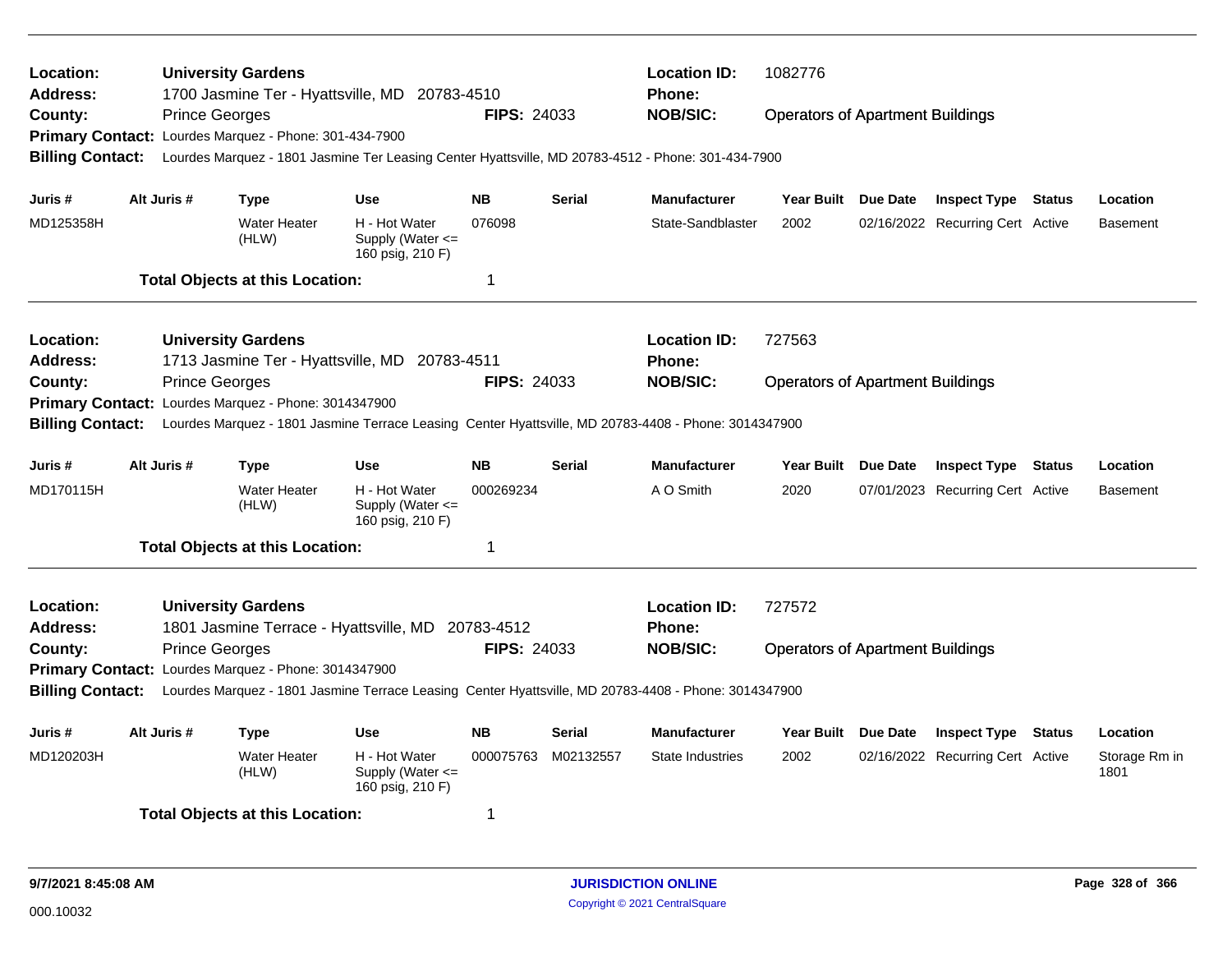| Location:<br>Address:                     |                |                       | <b>University Gardens</b>                              | 1801 Keokee - Hyattsville, MD 20783-4554                                                           |                    |               | <b>Location ID:</b><br><b>Phone:</b> | 727573<br><b>Operators of Apartment Buildings</b> |                 |                                  |               |                       |
|-------------------------------------------|----------------|-----------------------|--------------------------------------------------------|----------------------------------------------------------------------------------------------------|--------------------|---------------|--------------------------------------|---------------------------------------------------|-----------------|----------------------------------|---------------|-----------------------|
| County:                                   |                | <b>Prince Georges</b> |                                                        |                                                                                                    | <b>FIPS: 24033</b> |               | <b>NOB/SIC:</b>                      |                                                   |                 |                                  |               |                       |
|                                           |                |                       | Primary Contact: Lourdes Marquez - Phone: 301-434-7900 |                                                                                                    |                    |               |                                      |                                                   |                 |                                  |               |                       |
| <b>Billing Contact:</b>                   |                |                       |                                                        | Lourdes Marquez - 1801 Jasmine Ter Leasing Center Hyattsville, MD 20783-4512 - Phone: 301-434-7900 |                    |               |                                      |                                                   |                 |                                  |               |                       |
| Juris #                                   |                | Alt Juris #           | <b>Type</b>                                            | <b>Use</b>                                                                                         | <b>NB</b>          | Serial        | <b>Manufacturer</b>                  | Year Built Due Date                               |                 | <b>Inspect Type Status</b>       |               | Location              |
| MD154026H                                 |                |                       | <b>Water Heater</b><br>(HLW)                           | H - Hot Water<br>Supply (Water $\leq$<br>160 psig, 210 F)                                          | 000204978          |               | A O Smith                            | 2015                                              |                 | 02/16/2022 Recurring Cert Active |               | 1801 Keokee St        |
|                                           |                |                       | <b>Total Objects at this Location:</b>                 |                                                                                                    | 1                  |               |                                      |                                                   |                 |                                  |               |                       |
| Location:                                 |                |                       | <b>University Gardens</b>                              |                                                                                                    |                    |               | <b>Location ID:</b>                  | 3626621                                           |                 |                                  |               |                       |
| <b>Address:</b>                           |                |                       |                                                        | 4622 Knox Rd - College Park, MD 20740-3437                                                         |                    |               | Phone:                               |                                                   |                 |                                  |               |                       |
| County:                                   |                | <b>Prince Georges</b> |                                                        |                                                                                                    | <b>FIPS: 24033</b> |               | <b>NOB/SIC:</b>                      | <b>Operators of Apartment Buildings</b>           |                 |                                  |               |                       |
| Primary Contact: University Gardens, Inc. |                |                       |                                                        |                                                                                                    |                    |               |                                      |                                                   |                 |                                  |               |                       |
| <b>Billing Contact:</b>                   |                |                       |                                                        | - 4622 Knox Rd Apt 1A College Park, MD 20740-3437                                                  |                    |               |                                      |                                                   |                 |                                  |               |                       |
| Juris #                                   |                | Alt Juris #           | Type                                                   | <b>Use</b>                                                                                         | <b>NB</b>          | <b>Serial</b> | <b>Manufacturer</b>                  | <b>Year Built</b>                                 | <b>Due Date</b> | <b>Inspect Type</b>              | <b>Status</b> | Location              |
| MD151913H                                 | $\overline{1}$ |                       | Cast Iron                                              | H - Hot Water<br>Heat (Water $\leq$<br>160 psig, 250 F)                                            | <b>CI</b>          |               | Weil-McLain                          | 1982                                              |                 | 07/16/2023 Recurring Cert Active |               | <b>Basement</b>       |
| MD151914H                                 |                |                       | <b>Water Heater</b><br>(HLW)                           | H - Hot Water<br>Supply (Water <=<br>160 psig, 210 F)                                              | 000096422          |               | <b>Jet Glass</b>                     | 2011                                              |                 | 07/16/2023 Recurring Cert Active |               | <b>Basement</b>       |
|                                           |                |                       | <b>Total Objects at this Location:</b>                 |                                                                                                    | $\overline{c}$     |               |                                      |                                                   |                 |                                  |               |                       |
| Location:                                 |                |                       | <b>University Gardens</b>                              |                                                                                                    |                    |               | <b>Location ID:</b>                  | 727580                                            |                 |                                  |               |                       |
| <b>Address:</b>                           |                |                       |                                                        | 7888 New Riggs Road - Hyattsville, MD 20783-4850                                                   |                    |               | <b>Phone:</b>                        |                                                   |                 |                                  |               |                       |
| County:                                   |                | <b>Prince Georges</b> |                                                        |                                                                                                    | <b>FIPS: 24033</b> |               | <b>NOB/SIC:</b>                      | <b>Operators of Apartment Buildings</b>           |                 |                                  |               |                       |
|                                           |                |                       | Primary Contact: Lourdes Marquez - Phone: 301-434-7900 |                                                                                                    |                    |               |                                      |                                                   |                 |                                  |               |                       |
| <b>Billing Contact:</b>                   |                |                       |                                                        | Lourdes Marquez - 1801 Jasmine Ter Leasing Center Hyattsville, MD 20783-4512 - Phone: 301-434-7900 |                    |               |                                      |                                                   |                 |                                  |               |                       |
| Juris #                                   |                | Alt Juris #           | Type                                                   | <b>Use</b>                                                                                         | <b>NB</b>          | Serial        | <b>Manufacturer</b>                  | <b>Year Built</b>                                 | Due Date        | <b>Inspect Type</b>              | <b>Status</b> | Location              |
| MD141520H                                 |                |                       | <b>Water Heater</b><br>(HLW)                           | H - Hot Water<br>Supply (Water $\leq$<br>160 psig, 210 F)                                          | 000145292          |               | <b>State Industries</b>              | 2010                                              |                 | 02/16/2022 Recurring Cert Active |               | Laundry Rm of<br>7888 |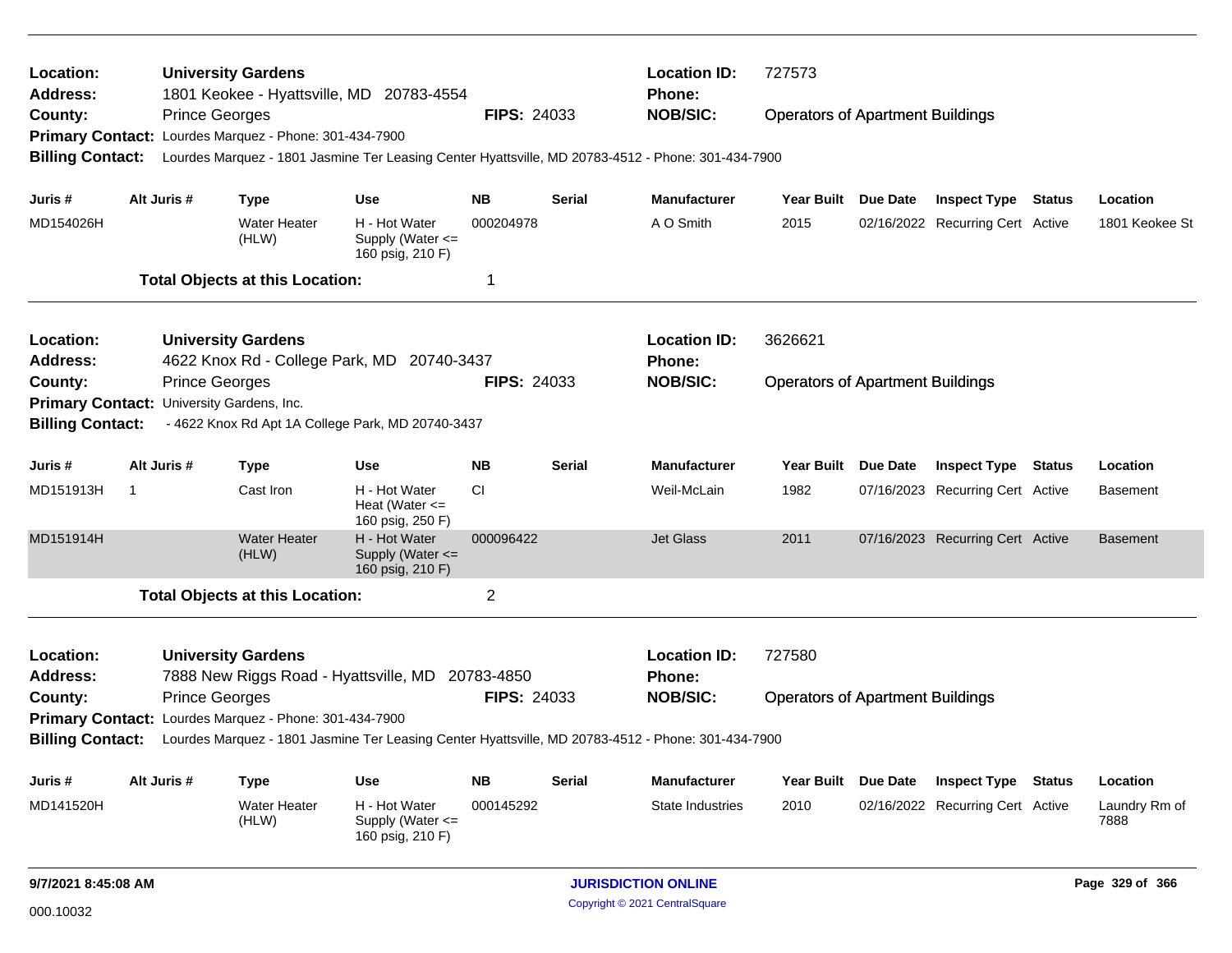|                                         |                       | <b>Total Objects at this Location:</b>                 |                                                       | -1                 |               |                                                                                                                         |                                                   |                     |                                  |               |                    |
|-----------------------------------------|-----------------------|--------------------------------------------------------|-------------------------------------------------------|--------------------|---------------|-------------------------------------------------------------------------------------------------------------------------|---------------------------------------------------|---------------------|----------------------------------|---------------|--------------------|
| Location:<br><b>Address:</b><br>County: | <b>Prince Georges</b> | <b>University Gardens</b>                              | 7900 New Riggs Road - Hyattsville, MD 20783-4851      | <b>FIPS: 24033</b> |               | <b>Location ID:</b><br>Phone:<br><b>NOB/SIC:</b>                                                                        | 727582<br><b>Operators of Apartment Buildings</b> |                     |                                  |               |                    |
|                                         |                       | Primary Contact: Lourdes Marquez - Phone: 3014347900   |                                                       |                    |               |                                                                                                                         |                                                   |                     |                                  |               |                    |
| <b>Billing Contact:</b>                 |                       |                                                        |                                                       |                    |               | Lourdes Marquez - 1801 Jasmine Terrace Leasing Center Hyattsville, MD 20783-4408 - Phone: 3014347900                    |                                                   |                     |                                  |               |                    |
| Juris #                                 | Alt Juris #           | <b>Type</b>                                            | <b>Use</b>                                            | NB.                | Serial        | <b>Manufacturer</b>                                                                                                     |                                                   | Year Built Due Date | <b>Inspect Type Status</b>       |               | Location           |
| MD154027H                               |                       | <b>Water Heater</b><br>(HLW)                           | H - Hot Water<br>Supply (Water <=<br>160 psig, 210 F) | 000198670          |               | A O Smith                                                                                                               | 2014                                              |                     | 02/16/2022 Recurring Cert Active |               | Equip Rm           |
|                                         |                       | <b>Total Objects at this Location:</b>                 |                                                       | 1                  |               |                                                                                                                         |                                                   |                     |                                  |               |                    |
| Location:<br><b>Address:</b>            |                       | <b>University Gardens</b>                              | 7901 15th Ave - Hyattsville, MD 20783-4801            |                    |               | <b>Location ID:</b><br><b>Phone:</b>                                                                                    | 727583                                            |                     |                                  |               |                    |
| County:<br><b>Billing Contact:</b>      | <b>Prince Georges</b> | Primary Contact: Lourdes Marquez - Phone: 3014347900   |                                                       | <b>FIPS: 24033</b> |               | <b>NOB/SIC:</b><br>Lourdes Marquez - 1801 Jasmine Terrace Leasing Center Hyattsville, MD 20783-4408 - Phone: 3014347900 | <b>Operators of Apartment Buildings</b>           |                     |                                  |               |                    |
| Juris #                                 | Alt Juris #           | <b>Type</b>                                            | <b>Use</b>                                            | NB.                | <b>Serial</b> | <b>Manufacturer</b>                                                                                                     |                                                   | Year Built Due Date | <b>Inspect Type Status</b>       |               | Location           |
| MD111904H                               |                       | <b>Water Heater</b><br>(HLW)                           | H - Hot Water<br>Supply (Water <=<br>160 psig, 210 F) | 000082150          |               | Rheem/Ruud                                                                                                              | 1999                                              |                     | 02/16/2022 Recurring Cert Active |               | Storage R          |
|                                         |                       | <b>Total Objects at this Location:</b>                 |                                                       | 1                  |               |                                                                                                                         |                                                   |                     |                                  |               |                    |
| Location:<br><b>Address:</b>            |                       | <b>University Gardens</b>                              | 7910 18th Ave - Hyattsville, MD 20783-4532            |                    |               | <b>Location ID:</b><br><b>Phone:</b>                                                                                    | 727585                                            |                     |                                  |               |                    |
| County:                                 | <b>Prince Georges</b> |                                                        |                                                       | <b>FIPS: 24033</b> |               | <b>NOB/SIC:</b>                                                                                                         | <b>Operators of Apartment Buildings</b>           |                     |                                  |               |                    |
|                                         |                       | Primary Contact: Lourdes Marquez - Phone: 301-434-7900 |                                                       |                    |               |                                                                                                                         |                                                   |                     |                                  |               |                    |
| <b>Billing Contact:</b>                 |                       |                                                        |                                                       |                    |               | Lourdes Marquez - 1801 Jasmine Ter Leasing Center Hyattsville, MD 20783-4512 - Phone: 301-434-7900                      |                                                   |                     |                                  |               |                    |
| Juris #                                 | Alt Juris #           | <b>Type</b>                                            | Use                                                   | <b>NB</b>          | <b>Serial</b> | <b>Manufacturer</b>                                                                                                     |                                                   | Year Built Due Date | <b>Inspect Type</b>              | <b>Status</b> | Location           |
| MD154028H                               |                       | <b>Water Heater</b><br>(HLW)                           | H - Hot Water<br>Supply (Water <=<br>160 psig, 210 F) | 000205835          |               | A O Smith                                                                                                               | 2015                                              |                     | 02/16/2022 Recurring Cert Active |               | 7910 -<br>Equipmer |
|                                         |                       | <b>Total Objects at this Location:</b>                 |                                                       | 1                  |               |                                                                                                                         |                                                   |                     |                                  |               |                    |

Equipment Room

Storage Rm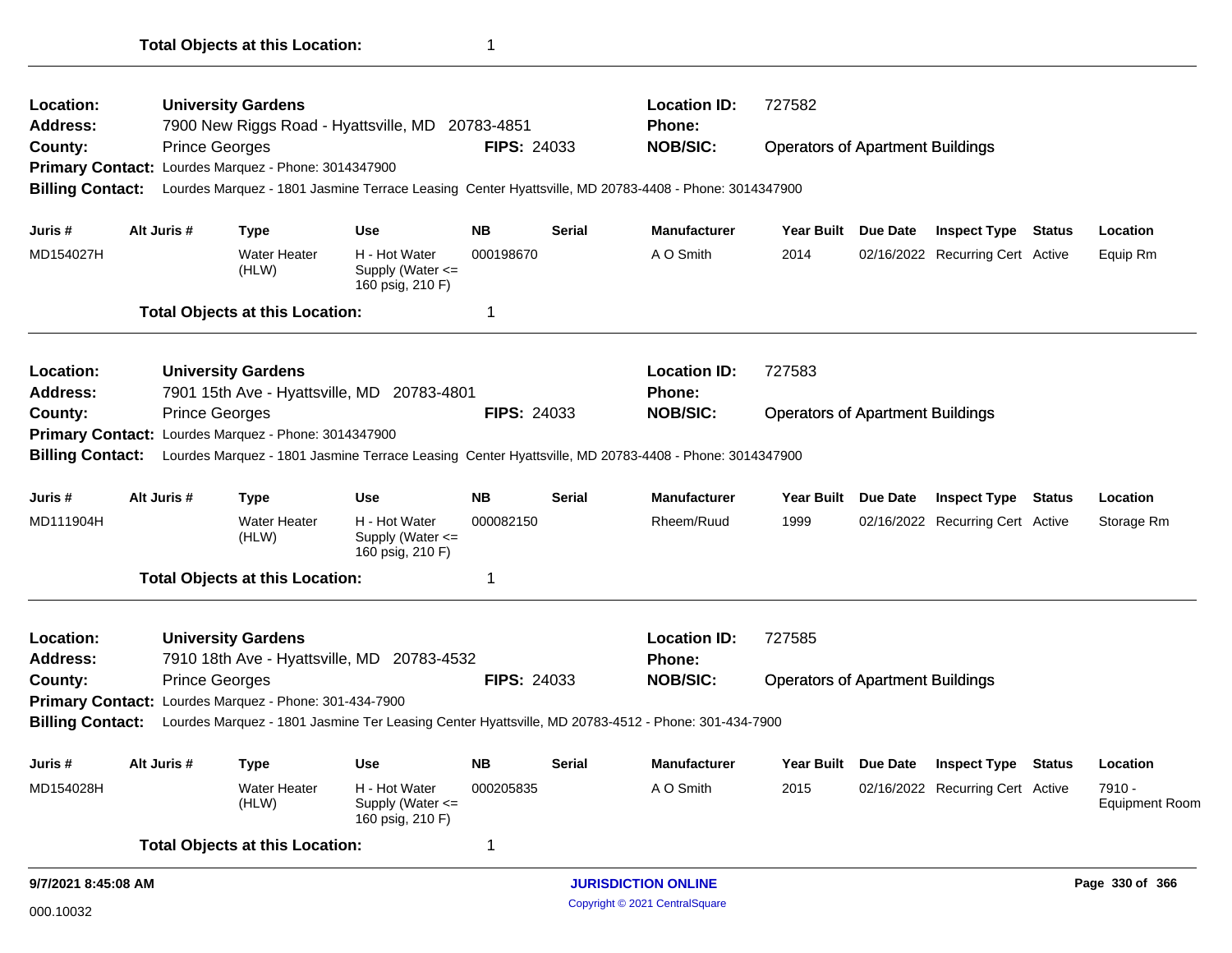| Location:<br><b>Address:</b><br>County:<br><b>Billing Contact:</b> |             | <b>University Gardens</b><br>7920 18th Ave - Hyattsville, MD 20783-4534<br><b>Prince Georges</b><br>Primary Contact: Lourdes Marquez - Phone: 3014347900<br>Lourdes Marquez - 1801 Jasmine Terrace Leasing Center Hyattsville, MD 20783-4408 - Phone: 3014347900 |                                                           | <b>FIPS: 24033</b>     |               | <b>Location ID:</b><br><b>Phone:</b><br><b>NOB/SIC:</b> | 727568<br><b>Operators of Apartment Buildings</b> |  |                                                                |               |                       |
|--------------------------------------------------------------------|-------------|------------------------------------------------------------------------------------------------------------------------------------------------------------------------------------------------------------------------------------------------------------------|-----------------------------------------------------------|------------------------|---------------|---------------------------------------------------------|---------------------------------------------------|--|----------------------------------------------------------------|---------------|-----------------------|
| Juris #<br>MD141524H                                               | Alt Juris # | Type<br><b>Water Heater</b><br>(HLW)                                                                                                                                                                                                                             | <b>Use</b><br>H - Hot Water<br>Supply (Water $\leq$       | <b>NB</b><br>000160881 | <b>Serial</b> | <b>Manufacturer</b><br>A O Smith                        | Year Built Due Date<br>2011                       |  | <b>Inspect Type Status</b><br>02/16/2022 Recurring Cert Active |               | Location<br>7920 Bsmt |
|                                                                    |             | <b>Total Objects at this Location:</b>                                                                                                                                                                                                                           | 160 psig, 210 F)                                          | $\mathbf 1$            |               |                                                         |                                                   |  |                                                                |               |                       |
| <b>Location:</b><br><b>Address:</b>                                |             | <b>University Gardens</b><br>7925 15th Ave - Hyattsville, MD 20783-4801                                                                                                                                                                                          |                                                           |                        |               | <b>Location ID:</b><br><b>Phone:</b>                    | 1082775                                           |  |                                                                |               |                       |
| County:<br><b>Primary Contact:</b><br><b>Billing Contact:</b>      |             | <b>Prince Georges</b><br>Lourdes Marquez - Phone: 301-434-7900<br>Lourdes Marquez - 1801 Jasmine Ter Leasing Center Hyattsville, MD 20783-4512 - Phone: 301-434-7900                                                                                             |                                                           | <b>FIPS: 24033</b>     |               | <b>NOB/SIC:</b>                                         | <b>Operators of Apartment Buildings</b>           |  |                                                                |               |                       |
| Juris #                                                            | Alt Juris # | <b>Type</b>                                                                                                                                                                                                                                                      | <b>Use</b>                                                | <b>NB</b>              | <b>Serial</b> | <b>Manufacturer</b>                                     | Year Built Due Date                               |  | <b>Inspect Type</b>                                            | Status        | Location              |
| MD170120H                                                          |             | <b>Water Heater</b><br>(HLW)                                                                                                                                                                                                                                     | H - Hot Water<br>Supply (Water <=<br>160 psig, 210 F)     | 000274475              |               | A O Smith                                               | 2021                                              |  | 05/18/2023 Recurring Cert Active                               |               | Storage Room<br>7925  |
|                                                                    |             | <b>Total Objects at this Location:</b>                                                                                                                                                                                                                           |                                                           | $\overline{1}$         |               |                                                         |                                                   |  |                                                                |               |                       |
| Location:<br>Address:                                              |             | <b>University Gardens</b><br>7930 18th Ave - Hyattsville, MD 20783-4524                                                                                                                                                                                          |                                                           |                        |               | <b>Location ID:</b><br><b>Phone:</b>                    | 3090031                                           |  |                                                                |               |                       |
| County:<br><b>Billing Contact:</b>                                 |             | <b>Prince Georges</b><br>Primary Contact: Lourdes Marquez - Phone: 301-434-7900<br>Lourdes Marquez - 1801 Jasmine Ter Leasing Center Hyattsville, MD 20783-4512 - Phone: 301-434-7900                                                                            |                                                           | FIPS: 24033            |               | <b>NOB/SIC:</b>                                         | <b>Operators of Apartment Buildings</b>           |  |                                                                |               |                       |
| Juris #                                                            | Alt Juris # | <b>Type</b>                                                                                                                                                                                                                                                      | <b>Use</b>                                                | <b>NB</b>              | <b>Serial</b> | <b>Manufacturer</b>                                     | Year Built Due Date                               |  | <b>Inspect Type</b>                                            | <b>Status</b> | Location              |
| MD141523H                                                          |             | <b>Water Heater</b><br>(HLW)                                                                                                                                                                                                                                     | H - Hot Water<br>Supply (Water $\leq$<br>160 psig, 210 F) | 000157647              |               | A O Smith                                               | 2011                                              |  | 02/16/2022 Recurring Cert Active                               |               | Laundry 7930          |
|                                                                    |             | <b>Total Objects at this Location:</b>                                                                                                                                                                                                                           |                                                           | 1                      |               |                                                         |                                                   |  |                                                                |               |                       |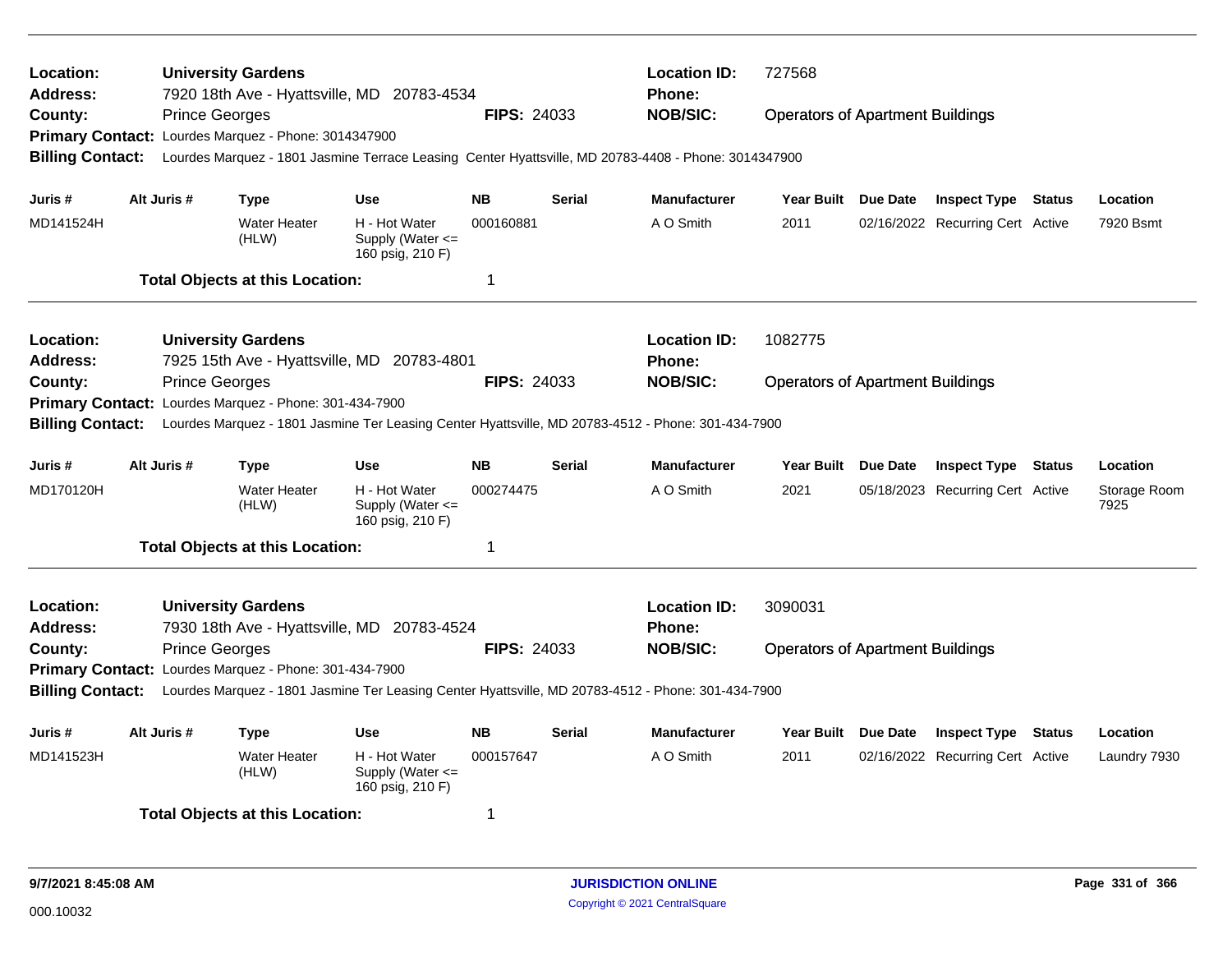| <b>Location:</b><br><b>Address:</b><br>County: | <b>Prince Georges</b> | <b>University Gardens</b><br>Primary Contact: Lourdes Marquez - Phone: 301-434-7900 | 7949 15th Ave - Hyattsville, MD 20783-4801                | <b>FIPS: 24033</b> |               | <b>Location ID:</b><br>Phone:<br><b>NOB/SIC:</b>                                                                      | 727587<br><b>Operators of Apartment Buildings</b> |          |                                  |               |                |
|------------------------------------------------|-----------------------|-------------------------------------------------------------------------------------|-----------------------------------------------------------|--------------------|---------------|-----------------------------------------------------------------------------------------------------------------------|---------------------------------------------------|----------|----------------------------------|---------------|----------------|
| <b>Billing Contact:</b>                        |                       |                                                                                     |                                                           |                    |               | Lourdes Marquez - 1801 Jasmine Ter Leasing Center Hyattsville, MD 20783-4512 - Phone: 301-434-7900                    |                                                   |          |                                  |               |                |
| Juris #                                        | Alt Juris #           | Type                                                                                | <b>Use</b>                                                | <b>NB</b>          | <b>Serial</b> | <b>Manufacturer</b>                                                                                                   | Year Built Due Date                               |          | <b>Inspect Type Status</b>       |               | Location       |
| MD160329H                                      |                       | <b>Water Heater</b><br>(HLW)                                                        | H - Hot Water<br>Supply (Water <=<br>160 psig, 210 F)     | 000219344          |               | A O Smith                                                                                                             | 2016                                              |          | 02/08/2022 Recurring Cert Active |               | Equip Rm       |
|                                                |                       | <b>Total Objects at this Location:</b>                                              |                                                           | $\mathbf 1$        |               |                                                                                                                       |                                                   |          |                                  |               |                |
| <b>Location:</b><br><b>Address:</b>            |                       | <b>University Gardens</b>                                                           | 7973 15th Ave - Hyattsville, MD 20783-4801                |                    |               | <b>Location ID:</b><br><b>Phone:</b>                                                                                  | 1082777                                           |          |                                  |               |                |
| County:<br><b>Billing Contact:</b>             | <b>Prince Georges</b> | Primary Contact: Lourdes Marquez - Phone: 301-434-7900                              |                                                           | <b>FIPS: 24033</b> |               | <b>NOB/SIC:</b><br>Lourdes Marquez - 1801 Jasmine Ter Leasing Center Hyattsville, MD 20783-4512 - Phone: 301-434-7900 | <b>Operators of Apartment Buildings</b>           |          |                                  |               |                |
| Juris #                                        | Alt Juris #           | <b>Type</b>                                                                         | <b>Use</b>                                                | <b>NB</b>          | <b>Serial</b> | <b>Manufacturer</b>                                                                                                   | <b>Year Built</b>                                 | Due Date | <b>Inspect Type Status</b>       |               | Location       |
| MD134697H                                      |                       | <b>Water Heater</b><br>(HLW)                                                        | H - Hot Water<br>Supply (Water $\leq$<br>160 psig, 210 F) | 000126129          |               | RHEEM                                                                                                                 | 2008                                              |          | 02/16/2022 Recurring Cert Active |               | Equip Rm       |
|                                                |                       | <b>Total Objects at this Location:</b>                                              |                                                           | $\mathbf 1$        |               |                                                                                                                       |                                                   |          |                                  |               |                |
| <b>Location:</b><br><b>Address:</b>            |                       | <b>University Gardens</b>                                                           | 7980 New Riggs Rd - Hyattsville, MD 20783-4826            |                    |               | <b>Location ID:</b><br>Phone:                                                                                         | 727589                                            |          |                                  |               |                |
| County:<br><b>Billing Contact:</b>             | <b>Prince Georges</b> | Primary Contact: Lourdes Marquez - Phone: 301-434-7900                              |                                                           | <b>FIPS: 24033</b> |               | <b>NOB/SIC:</b><br>Lourdes Marquez - 1801 Jasmine Ter Leasing Center Hyattsville, MD 20783-4512 - Phone: 301-434-7900 | <b>Operators of Apartment Buildings</b>           |          |                                  |               |                |
| Juris #                                        | Alt Juris #           | <b>Type</b>                                                                         | <b>Use</b>                                                | <b>NB</b>          | <b>Serial</b> | <b>Manufacturer</b>                                                                                                   | Year Built Due Date                               |          | <b>Inspect Type</b>              | <b>Status</b> | Location       |
| MD111899H                                      |                       | <b>Water Heater</b><br>(HLW)                                                        | H - Hot Water<br>Supply (Water <=<br>160 psig, 210 F)     | 000073334          |               | <b>State Industries</b>                                                                                               | 2001                                              |          | 02/16/2022 Recurring Cert Active |               | 7980 New Riggs |
|                                                |                       | <b>Total Objects at this Location:</b>                                              |                                                           | 1                  |               |                                                                                                                       |                                                   |          |                                  |               |                |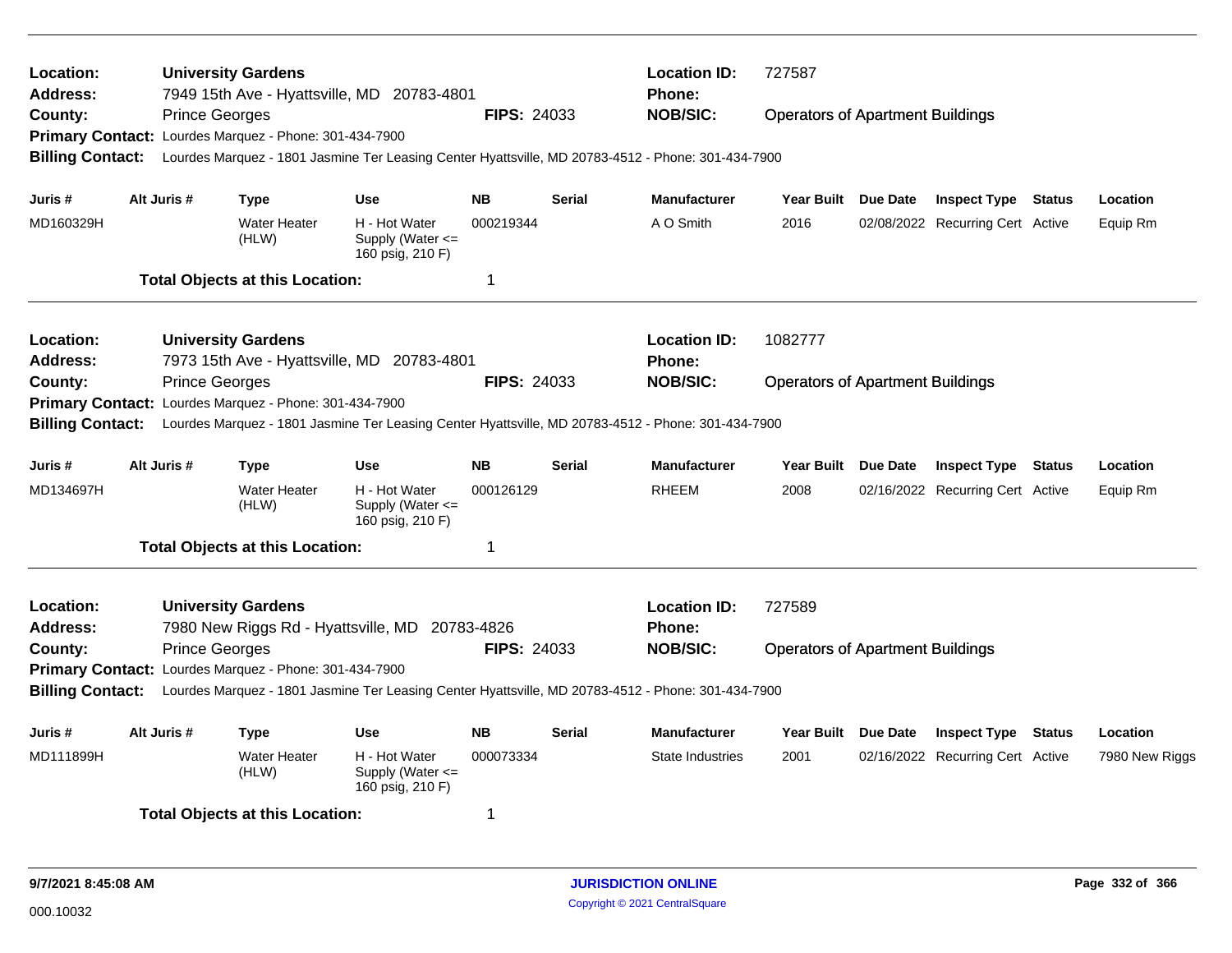| Location:<br>Address:   |  | <b>University Gardens</b>  | 7981 New Riggs Road - Hyattsville, MD 20783-4846     |                                                                                    |                    | <b>Location ID:</b><br>Phone: | 727590                                                                                                             |                                         |                                  |               |                        |
|-------------------------|--|----------------------------|------------------------------------------------------|------------------------------------------------------------------------------------|--------------------|-------------------------------|--------------------------------------------------------------------------------------------------------------------|-----------------------------------------|----------------------------------|---------------|------------------------|
| County:                 |  | <b>Prince Georges</b>      |                                                      |                                                                                    | FIPS: 24033        |                               | <b>NOB/SIC:</b>                                                                                                    | <b>Operators of Apartment Buildings</b> |                                  |               |                        |
| <b>Primary Contact:</b> |  |                            | Lourdes Marquez - Phone: 301-434-7900                |                                                                                    |                    |                               |                                                                                                                    |                                         |                                  |               |                        |
| <b>Billing Contact:</b> |  |                            |                                                      |                                                                                    |                    |                               | Lourdes Marquez - 1801 Jasmine Ter Leasing Center Hyattsville, MD 20783-4512 - Phone: 301-434-7900                 |                                         |                                  |               |                        |
| Juris #                 |  | Alt Juris #                | <b>Type</b>                                          | <b>Use</b>                                                                         | <b>NB</b>          | <b>Serial</b>                 | <b>Manufacturer</b>                                                                                                | Year Built Due Date                     | <b>Inspect Type Status</b>       |               | Location               |
| MD170121H               |  |                            | <b>Water Heater</b><br>(HLW)                         | H - Hot Water<br>Supply (Water $\leq$<br>160 psig, 210 F)                          | 000278586          |                               | A O Smith                                                                                                          | 2021                                    | 05/18/2023 Recurring Cert Active |               | Laundry Room -<br>7981 |
|                         |  |                            | <b>Total Objects at this Location:</b>               |                                                                                    | 1                  |                               |                                                                                                                    |                                         |                                  |               |                        |
| Location:               |  |                            | <b>University Gardens</b>                            |                                                                                    |                    |                               | <b>Location ID:</b>                                                                                                | 727591                                  |                                  |               |                        |
| Address:                |  |                            |                                                      | 8001 15th Ave - Hyattsville, MD 20783-4804                                         |                    |                               | <b>Phone:</b>                                                                                                      |                                         |                                  |               |                        |
| County:                 |  | <b>Prince Georges</b>      |                                                      |                                                                                    | <b>FIPS: 24033</b> |                               | <b>NOB/SIC:</b>                                                                                                    | <b>Operators of Apartment Buildings</b> |                                  |               |                        |
|                         |  |                            | Primary Contact: Lourdes Marquez - Phone: 3014347900 |                                                                                    |                    |                               |                                                                                                                    |                                         |                                  |               |                        |
| <b>Billing Contact:</b> |  |                            |                                                      |                                                                                    |                    |                               | Lourdes Marquez - 1801 Jasmine Terrace Leasing Center Hyattsville, MD 20783-4408 - Phone: 3014347900               |                                         |                                  |               |                        |
| Juris #                 |  | Alt Juris #<br><b>Type</b> | <b>Use</b>                                           | <b>NB</b>                                                                          | <b>Serial</b>      | <b>Manufacturer</b>           | Year Built Due Date                                                                                                | <b>Inspect Type</b>                     | <b>Status</b>                    | Location      |                        |
| MD111900H               |  |                            | <b>Water Heater</b><br>(HLW)                         | H - Hot Water<br>Supply (Water $\leq$<br>160 psig, 210 F)                          | 000071669          |                               | State Industries                                                                                                   | 2001                                    | 02/08/2022 Recurring Cert Active |               | 8001-Basement          |
|                         |  |                            | <b>Total Objects at this Location:</b>               |                                                                                    | 1                  |                               |                                                                                                                    |                                         |                                  |               |                        |
| Location:               |  |                            | <b>University Square Apartments</b>                  |                                                                                    |                    |                               | <b>Location ID:</b>                                                                                                | 727705                                  |                                  |               |                        |
| <b>Address:</b>         |  |                            |                                                      | 127 Westway Rd. - Greenbelt, MD 20770-1922                                         |                    |                               | <b>Phone:</b>                                                                                                      | 301-345-7778                            |                                  |               |                        |
| County:                 |  | <b>Prince Georges</b>      |                                                      |                                                                                    | <b>FIPS: 24033</b> |                               | <b>NOB/SIC:</b>                                                                                                    | <b>Operators of Apartment Buildings</b> |                                  |               |                        |
| <b>Primary Contact:</b> |  |                            |                                                      | Carl Schurg - Phone: 301-284-6000 - Cell: 240-393-2052 - Email: cschurg@lerner.com |                    |                               |                                                                                                                    |                                         |                                  |               |                        |
| <b>Billing Contact:</b> |  |                            |                                                      |                                                                                    |                    |                               | Carl Schurg - 2000 Tower Oaks Blvd Fl 8 Rockville, MD 20852-4284 - Phone: 301-284-6000 - Email: cschurg@lerner.com |                                         |                                  |               |                        |
| Juris #                 |  | Alt Juris #                | <b>Type</b>                                          | <b>Use</b>                                                                         | <b>NB</b>          | <b>Serial</b>                 | <b>Manufacturer</b>                                                                                                | Year Built Due Date                     | <b>Inspect Type</b>              | <b>Status</b> | Location               |
| MD166993H               |  |                            | <b>Water Heater</b><br>(HLW)                         | H - Hot Water<br>Supply (Water <=<br>160 psig, 210 F)                              | 000020770          |                               | <b>Bradford White</b>                                                                                              | 2019                                    | 06/15/2022 Recurring Cert Active |               | <b>BLRM</b>            |
|                         |  |                            | <b>Total Objects at this Location:</b>               |                                                                                    | 1                  |                               |                                                                                                                    |                                         |                                  |               |                        |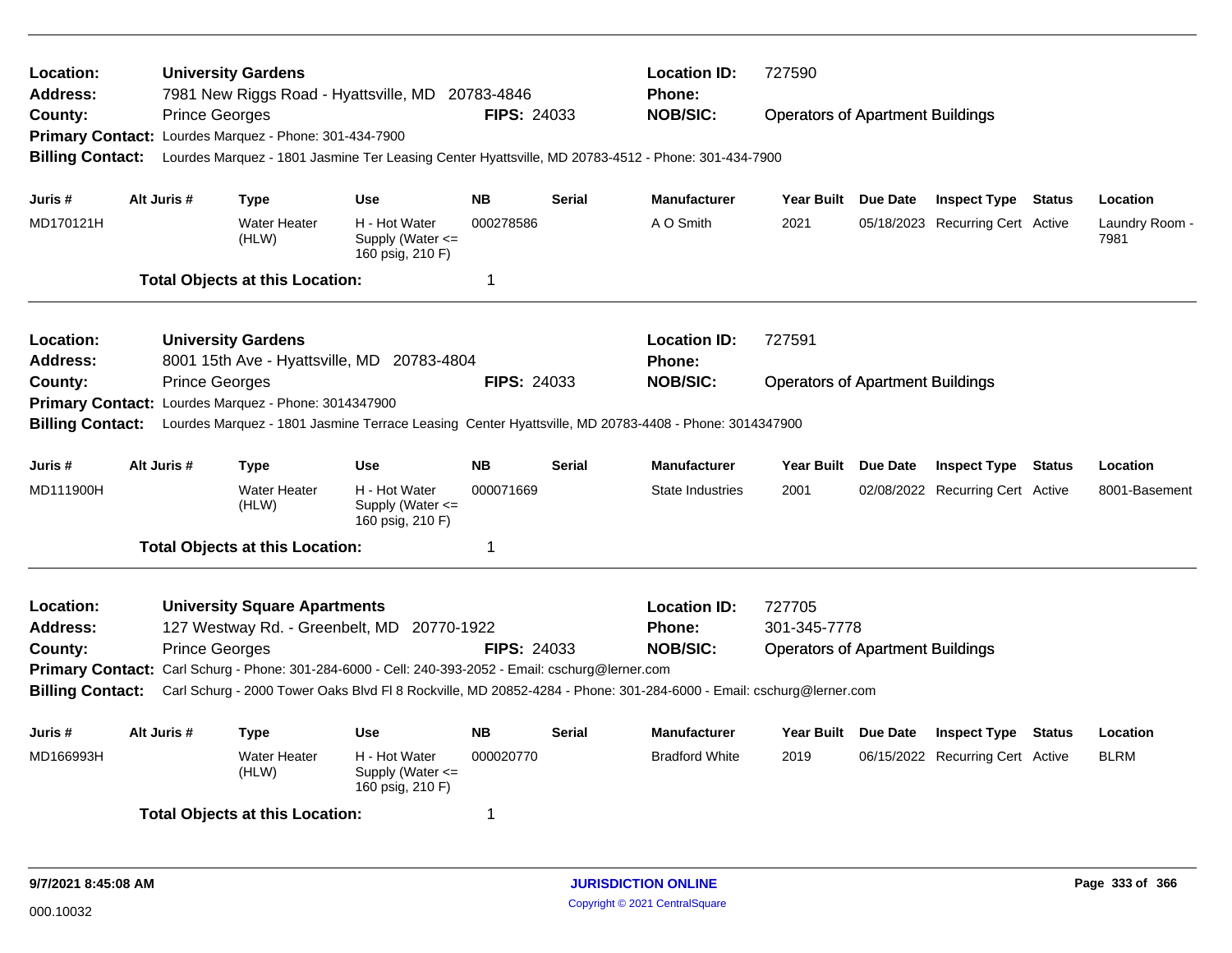| Location:<br><b>Address:</b><br>County:<br><b>Billing Contact:</b> |             | <b>Prince Georges</b> | <b>University Square Apartments</b>    | 131 Westway Rd. - Greenbelt, MD 20770-1924<br>Primary Contact: Carl Schurg - Phone: 301-284-6000 - Cell: 240-393-2052 - Email: cschurg@lerner.com | <b>FIPS: 24033</b>      |               | <b>Location ID:</b><br><b>Phone:</b><br><b>NOB/SIC:</b> |                                                                                                                                                                                                                                                                                                                                                                                                                                                                                                                                                                                                                                                                                                                                                                                                                     |                                  |                         |                 |
|--------------------------------------------------------------------|-------------|-----------------------|----------------------------------------|---------------------------------------------------------------------------------------------------------------------------------------------------|-------------------------|---------------|---------------------------------------------------------|---------------------------------------------------------------------------------------------------------------------------------------------------------------------------------------------------------------------------------------------------------------------------------------------------------------------------------------------------------------------------------------------------------------------------------------------------------------------------------------------------------------------------------------------------------------------------------------------------------------------------------------------------------------------------------------------------------------------------------------------------------------------------------------------------------------------|----------------------------------|-------------------------|-----------------|
| Juris #<br>MD166994H                                               | Alt Juris # |                       | Type<br><b>Water Heater</b>            | <b>Use</b><br>H - Hot Water                                                                                                                       | <b>NB</b><br>000129383  | <b>Serial</b> | <b>Manufacturer</b><br><b>Bradford White</b>            | 301-345-7778<br><b>Operators of Apartment Buildings</b><br>Carl Schurg - 2000 Tower Oaks Blvd Fl 8 Rockville, MD 20852-4284 - Phone: 301-284-6000 - Email: cschurg@lerner.com<br>Year Built Due Date<br><b>Inspect Type Status</b><br>2018<br>06/15/2022 Recurring Cert Active<br>727719<br>301-345-7778<br><b>Operators of Apartment Buildings</b><br>Carl Schurg - 2000 Tower Oaks Blvd Fl 8 Rockville, MD 20852-4284 - Phone: 301-284-6000 - Email: cschurg@lerner.com<br>Year Built Due Date<br><b>Inspect Type</b><br>2016<br>08/23/2022 Recurring Cert Active<br>727723<br>301-345-7778<br><b>Operators of Apartment Buildings</b><br>Carl Schurg - 2000 Tower Oaks Blvd Fl 8 Rockville, MD 20852-4284 - Phone: 301-284-6000 - Email: cschurg@lerner.com<br>Year Built Due Date<br><b>Inspect Type Status</b> |                                  | Location<br><b>BLRM</b> |                 |
|                                                                    |             |                       | (HLW)                                  | Supply (Water $\leq$<br>160 psig, 210 F)                                                                                                          |                         |               |                                                         |                                                                                                                                                                                                                                                                                                                                                                                                                                                                                                                                                                                                                                                                                                                                                                                                                     |                                  |                         |                 |
|                                                                    |             |                       | <b>Total Objects at this Location:</b> |                                                                                                                                                   | $\overline{\mathbf{1}}$ |               |                                                         |                                                                                                                                                                                                                                                                                                                                                                                                                                                                                                                                                                                                                                                                                                                                                                                                                     |                                  |                         |                 |
| Location:                                                          |             |                       | <b>University Square Apartments</b>    |                                                                                                                                                   |                         |               | <b>Location ID:</b>                                     |                                                                                                                                                                                                                                                                                                                                                                                                                                                                                                                                                                                                                                                                                                                                                                                                                     |                                  |                         |                 |
| Address:                                                           |             |                       |                                        | 211 Lakeside Dr - Greenbelt, MD 20770-2916                                                                                                        |                         |               | <b>Phone:</b>                                           |                                                                                                                                                                                                                                                                                                                                                                                                                                                                                                                                                                                                                                                                                                                                                                                                                     |                                  |                         |                 |
| County:                                                            |             | <b>Prince Georges</b> |                                        | Primary Contact: Carl Schurg - Phone: 301-284-6000 - Cell: 240-393-2052 - Email: cschurg@lerner.com                                               | <b>FIPS: 24033</b>      |               | <b>NOB/SIC:</b>                                         |                                                                                                                                                                                                                                                                                                                                                                                                                                                                                                                                                                                                                                                                                                                                                                                                                     |                                  |                         |                 |
| <b>Billing Contact:</b>                                            |             |                       |                                        |                                                                                                                                                   |                         |               |                                                         |                                                                                                                                                                                                                                                                                                                                                                                                                                                                                                                                                                                                                                                                                                                                                                                                                     |                                  |                         |                 |
| Juris #                                                            | Alt Juris # |                       | Type                                   | <b>Use</b>                                                                                                                                        | <b>NB</b>               | <b>Serial</b> | <b>Manufacturer</b>                                     |                                                                                                                                                                                                                                                                                                                                                                                                                                                                                                                                                                                                                                                                                                                                                                                                                     |                                  | Status                  | Location        |
| MD155502H                                                          |             |                       | Water Heater<br>(HLW)                  | H - Hot Water<br>Supply (Water <=<br>160 psig, 210 F)                                                                                             | 000116322 131322        |               | <b>Bradford White</b>                                   |                                                                                                                                                                                                                                                                                                                                                                                                                                                                                                                                                                                                                                                                                                                                                                                                                     |                                  |                         | <b>Basement</b> |
|                                                                    |             |                       | <b>Total Objects at this Location:</b> |                                                                                                                                                   | $\mathbf 1$             |               |                                                         |                                                                                                                                                                                                                                                                                                                                                                                                                                                                                                                                                                                                                                                                                                                                                                                                                     |                                  |                         |                 |
| Location:                                                          |             |                       | <b>University Square Apartments</b>    |                                                                                                                                                   |                         |               | <b>Location ID:</b>                                     |                                                                                                                                                                                                                                                                                                                                                                                                                                                                                                                                                                                                                                                                                                                                                                                                                     |                                  |                         |                 |
| <b>Address:</b>                                                    |             |                       |                                        | 227 Lakeside Dr - Greenbelt, MD 20770-2940                                                                                                        |                         |               | <b>Phone:</b>                                           |                                                                                                                                                                                                                                                                                                                                                                                                                                                                                                                                                                                                                                                                                                                                                                                                                     |                                  |                         |                 |
| County:                                                            |             | <b>Prince Georges</b> |                                        |                                                                                                                                                   | <b>FIPS: 24033</b>      |               | <b>NOB/SIC:</b>                                         |                                                                                                                                                                                                                                                                                                                                                                                                                                                                                                                                                                                                                                                                                                                                                                                                                     |                                  |                         |                 |
| <b>Billing Contact:</b>                                            |             |                       |                                        | Primary Contact: George Ledesma - Phone: 301-477-1209 - Cell: c(240)393-2063 - Email: cschurg@lerner.com                                          |                         |               |                                                         |                                                                                                                                                                                                                                                                                                                                                                                                                                                                                                                                                                                                                                                                                                                                                                                                                     |                                  |                         |                 |
| Juris #                                                            | Alt Juris # |                       | Type                                   | <b>Use</b>                                                                                                                                        | <b>NB</b>               | <b>Serial</b> | <b>Manufacturer</b>                                     |                                                                                                                                                                                                                                                                                                                                                                                                                                                                                                                                                                                                                                                                                                                                                                                                                     |                                  |                         | Location        |
| MD167006H                                                          |             |                       | <b>Water Heater</b><br>(HLW)           | H - Hot Water<br>Supply (Water <=<br>160 psig, 210 F)                                                                                             | 000126206               |               | <b>Bradford White</b>                                   | 2018                                                                                                                                                                                                                                                                                                                                                                                                                                                                                                                                                                                                                                                                                                                                                                                                                | 07/01/2022 Recurring Cert Active |                         | <b>BLRM</b>     |
|                                                                    |             |                       | <b>Total Objects at this Location:</b> |                                                                                                                                                   | -1                      |               |                                                         |                                                                                                                                                                                                                                                                                                                                                                                                                                                                                                                                                                                                                                                                                                                                                                                                                     |                                  |                         |                 |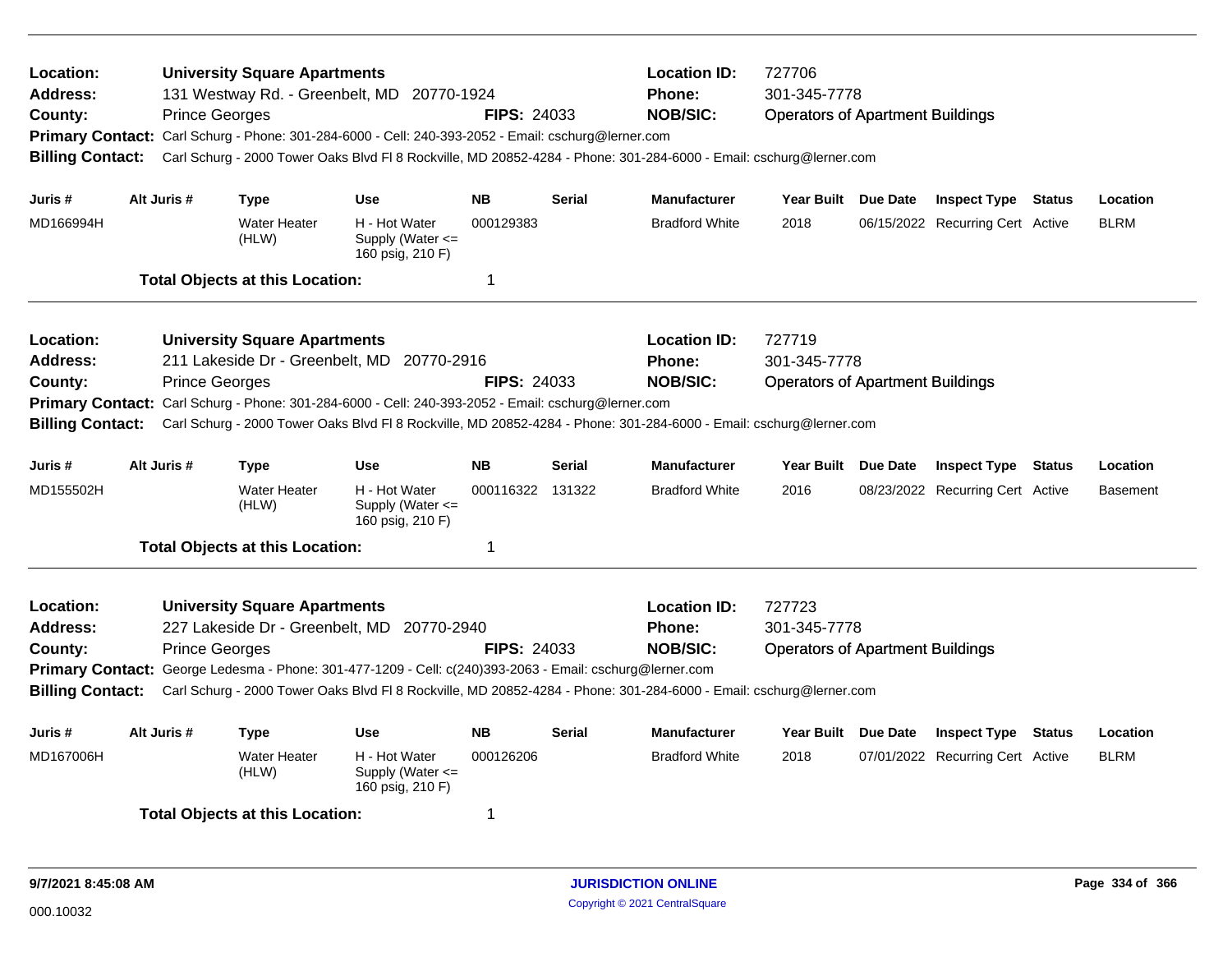| Location:<br>Address:<br>County: |  |                       | <b>Upper Crust Bakery</b><br>7100 Holladay Tyler Rd - Glenn Dale, MD 20769-9400                                      |                                            |                    |               | <b>Location ID:</b><br>4010146<br><b>Phone:</b><br><b>NOB/SIC:</b><br><b>Eating and Drinking Places</b>                                     |                                  |  |                                  |               |                     |
|----------------------------------|--|-----------------------|----------------------------------------------------------------------------------------------------------------------|--------------------------------------------|--------------------|---------------|---------------------------------------------------------------------------------------------------------------------------------------------|----------------------------------|--|----------------------------------|---------------|---------------------|
|                                  |  | <b>Prince Georges</b> |                                                                                                                      |                                            | <b>FIPS: 24033</b> |               |                                                                                                                                             |                                  |  |                                  |               |                     |
|                                  |  |                       | Primary Contact: Jose Martinez - Phone: (301) 937-3450 - Cell: (301) 343-4872 - Email: jmartinez@cresthillbakery.com |                                            |                    |               | Jose Martinez - 7100 Holladay Rd Glenn Dale, MD 20769 - Phone: (301) 937-3450 - Cell: (301) 343-4872 - Email: jmartinez@cresthillbakery.com |                                  |  |                                  |               |                     |
| <b>Billing Contact:</b>          |  |                       |                                                                                                                      |                                            |                    |               |                                                                                                                                             |                                  |  |                                  |               |                     |
| Juris #                          |  | Alt Juris #           | <b>Type</b>                                                                                                          | <b>Use</b>                                 | <b>NB</b>          | <b>Serial</b> | <b>Manufacturer</b>                                                                                                                         | Year Built Due Date              |  | <b>Inspect Type Status</b>       |               | Location            |
| MD167009H                        |  |                       | Cast Iron                                                                                                            | H - Steam Heat<br>(Steam $\le$ 15<br>psig) | <b>CI</b>          |               | Weil-McLain                                                                                                                                 | 2019                             |  | 02/27/2022 Recurring Cert Active |               | <b>Boiler Room</b>  |
|                                  |  |                       | <b>Total Objects at this Location:</b>                                                                               |                                            | 1                  |               |                                                                                                                                             |                                  |  |                                  |               |                     |
| Location:                        |  |                       | <b>Upper Marlboro Ford</b>                                                                                           |                                            |                    |               | <b>Location ID:</b>                                                                                                                         | 723273                           |  |                                  |               |                     |
| Address:                         |  |                       | 5701 Crain Hwy - Upper Marlboro, MD 20772-4101                                                                       |                                            |                    |               | <b>Phone:</b>                                                                                                                               |                                  |  |                                  |               |                     |
| County:                          |  | <b>Prince Georges</b> |                                                                                                                      |                                            | <b>FIPS: 24033</b> |               | <b>NOB/SIC:</b>                                                                                                                             | <b>Automotive Dealers, NEC</b>   |  |                                  |               |                     |
| <b>Primary Contact:</b>          |  |                       | Phil Noel - Phone: 301-627-5600 - Email: pnoel@uppermarlboroford.com                                                 |                                            |                    |               |                                                                                                                                             |                                  |  |                                  |               |                     |
| <b>Billing Contact:</b>          |  |                       |                                                                                                                      |                                            |                    |               | Phil Noel - 5701 Crain Hwy Upper Marlboro, MD 20772-4101 - Phone: 301-627-5600 - Email: pnoel@uppermarlboroford.com                         |                                  |  |                                  |               |                     |
| Juris #                          |  | Alt Juris #           | <b>Type</b>                                                                                                          | <b>Use</b>                                 | <b>NB</b>          | <b>Serial</b> | <b>Manufacturer</b>                                                                                                                         | Year Built Due Date              |  | <b>Inspect Type Status</b>       |               | Location            |
| MD162070V                        |  |                       | Horizontal Unfired V - Storage (NOT<br><b>Pressure Vessel</b><br>w/comment                                           | Cryogenic)                                 | 000601714          |               | Morganton                                                                                                                                   | 2016                             |  | 10/15/2022 Recurring Cert Active |               | <b>Outside Shed</b> |
|                                  |  |                       | <b>Total Objects at this Location:</b>                                                                               |                                            | 1                  |               |                                                                                                                                             |                                  |  |                                  |               |                     |
| Location:                        |  |                       | <b>US Fuel and Auto Service</b>                                                                                      |                                            |                    |               | <b>Location ID:</b>                                                                                                                         | 735284                           |  |                                  |               |                     |
| Address:                         |  |                       | 5851 Riggs Rd - Hyattsville, MD 20783-3233                                                                           |                                            |                    |               | <b>Phone:</b>                                                                                                                               |                                  |  |                                  |               |                     |
| County:                          |  | <b>Prince Georges</b> |                                                                                                                      |                                            | <b>FIPS: 24033</b> |               | <b>NOB/SIC:</b>                                                                                                                             | <b>Gasoline Service Stations</b> |  |                                  |               |                     |
| Primary Contact: Liquiat Masood  |  |                       |                                                                                                                      |                                            |                    |               |                                                                                                                                             |                                  |  |                                  |               |                     |
| <b>Billing Contact:</b>          |  |                       | Liquiat Masood - 5851 Riggs Rd Hyattsville, MD 20783-3233                                                            |                                            |                    |               |                                                                                                                                             |                                  |  |                                  |               |                     |
| Juris #                          |  | Alt Juris #           | Type                                                                                                                 | <b>Use</b>                                 | <b>NB</b>          | Serial        | <b>Manufacturer</b>                                                                                                                         | Year Built Due Date              |  | <b>Inspect Type</b>              | <b>Status</b> | Location            |
| MD168007V                        |  |                       | <b>Vertical Unfired</b><br>Pressure Vessel<br>w/comment                                                              | V - Storage (NOT<br>Cryogenic)             | 002231284          |               | <b>TWIN LAKES</b>                                                                                                                           | 2019                             |  | 08/24/2022 Recurring Cert Active |               | <b>BLRM</b>         |
|                                  |  |                       | <b>Total Objects at this Location:</b>                                                                               |                                            | 1                  |               |                                                                                                                                             |                                  |  |                                  |               |                     |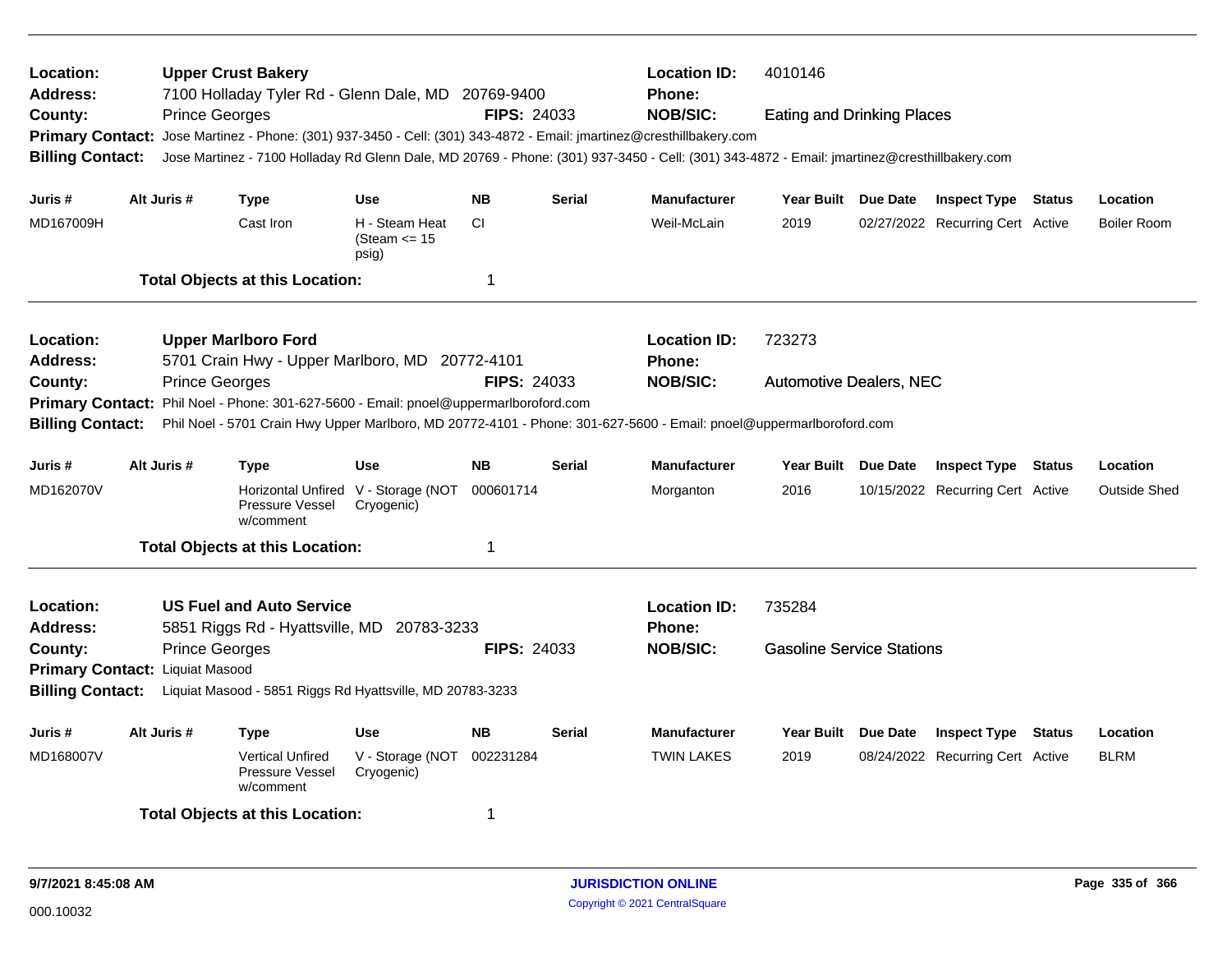| Location:<br>Address:<br>County:<br>Primary Contact: V & A Body Shop<br><b>Billing Contact:</b> |             | V & A Body Shop<br><b>Prince Georges</b> |                                                                                 | 4208 Baltimore Ave Suite C - Hyattsville, MD 20782                                                                                                                                                                                                                                                                                                           | <b>FIPS: 24033</b> |               | <b>Location ID:</b><br><b>Phone:</b><br><b>NOB/SIC:</b> | 3890808                                           |                                                           |               |               |
|-------------------------------------------------------------------------------------------------|-------------|------------------------------------------|---------------------------------------------------------------------------------|--------------------------------------------------------------------------------------------------------------------------------------------------------------------------------------------------------------------------------------------------------------------------------------------------------------------------------------------------------------|--------------------|---------------|---------------------------------------------------------|---------------------------------------------------|-----------------------------------------------------------|---------------|---------------|
| Juris #                                                                                         | Alt Juris # |                                          | <b>Type</b>                                                                     | <b>Use</b>                                                                                                                                                                                                                                                                                                                                                   | <b>NB</b>          | <b>Serial</b> | <b>Manufacturer</b>                                     | Year Built Due Date                               | <b>Inspect Type Status</b>                                |               | Location      |
| MD161297V                                                                                       |             |                                          | <b>Vertical Unfired</b><br><b>Pressure Vessel</b><br>w/comment                  | V - Storage (NOT<br>Cryogenic)                                                                                                                                                                                                                                                                                                                               | 001705349          |               | Manchester                                              | 2018                                              | 07/26/2022 Recurring Cert Active                          |               | Shop          |
|                                                                                                 |             |                                          | <b>Total Objects at this Location:</b>                                          |                                                                                                                                                                                                                                                                                                                                                              | 1                  |               |                                                         |                                                   |                                                           |               |               |
| Location:<br><b>Address:</b><br>County:<br><b>Primary Contact:</b><br><b>Billing Contact:</b>   |             | <b>Prince Georges</b>                    | <b>Vehicle Emissions Inspection Program</b>                                     | 7213 Old Alexandria Ferry Rd - Clinton, MD 20735-1865<br>Cheryle Freeman - Phone: 410-737-2700 x3721 - Cell: 443-324-0372 - Email: cheryle.freeman@opusirNetano Mebicle Transportation<br>Cheryle Freeman - 1740 Twin Springs Rd Ste K Baltimore, MD 21227-3549 - Phone: 410-737-2700 x3721 - Cell: 443-324-0372 - Email: cheryle.freeman@opusinspection.com | <b>FIPS: 24033</b> |               | <b>Location ID:</b><br><b>Phone:</b><br><b>NOB/SIC:</b> | 1999766<br>301-856-9230                           | Fixed Facilities and Inspection and Weighing Services for |               |               |
| Juris #                                                                                         | Alt Juris # |                                          | <b>Type</b>                                                                     | <b>Use</b>                                                                                                                                                                                                                                                                                                                                                   | <b>NB</b>          | <b>Serial</b> | <b>Manufacturer</b>                                     | Year Built Due Date                               | <b>Inspect Type Status</b>                                |               | Location      |
| MD138722V                                                                                       |             |                                          | Pressure Vessel<br>w/comment                                                    | Horizontal Unfired V - Storage (NOT<br>Cryogenic)                                                                                                                                                                                                                                                                                                            | 001090269          |               | Manchester                                              | 2009                                              | 09/19/2022 Recurring Cert Active                          |               | Shop          |
|                                                                                                 |             |                                          | <b>Total Objects at this Location:</b>                                          |                                                                                                                                                                                                                                                                                                                                                              | 1                  |               |                                                         |                                                   |                                                           |               |               |
| Location:<br><b>Address:</b><br>County:<br><b>Billing Contact:</b>                              |             | <b>Prince Georges</b>                    | Verona at Landover Hills<br>Primary Contact: Liza Figuroa - Phone: 301-772-3500 | 3913 Warner Ave - Landover Hills, MD 20784-2061<br>Liza Figuroa - 4085 Warner Ave Landover Hills, MD 20784-1906 - Phone: 301-772-3500                                                                                                                                                                                                                        | <b>FIPS: 24033</b> |               | <b>Location ID:</b><br><b>Phone:</b><br><b>NOB/SIC:</b> | 707882<br><b>Operators of Apartment Buildings</b> |                                                           |               |               |
| Juris #                                                                                         | Alt Juris # |                                          | <b>Type</b>                                                                     | <b>Use</b>                                                                                                                                                                                                                                                                                                                                                   | <b>NB</b>          | <b>Serial</b> | Manufacturer                                            | Year Built Due Date                               | <b>Inspect Type</b>                                       | <b>Status</b> | Location      |
| MD168013H                                                                                       |             |                                          | <b>Water Heater</b><br>(HLW)                                                    | H - Hot Water<br>Supply (Water $\leq$<br>160 psig, 210 F)                                                                                                                                                                                                                                                                                                    | 000234524          |               | <b>State</b>                                            | 2017                                              | 10/06/2022 Recurring Cert Active                          |               | Building 3913 |
|                                                                                                 |             |                                          | <b>Total Objects at this Location:</b>                                          |                                                                                                                                                                                                                                                                                                                                                              | 1                  |               |                                                         |                                                   |                                                           |               |               |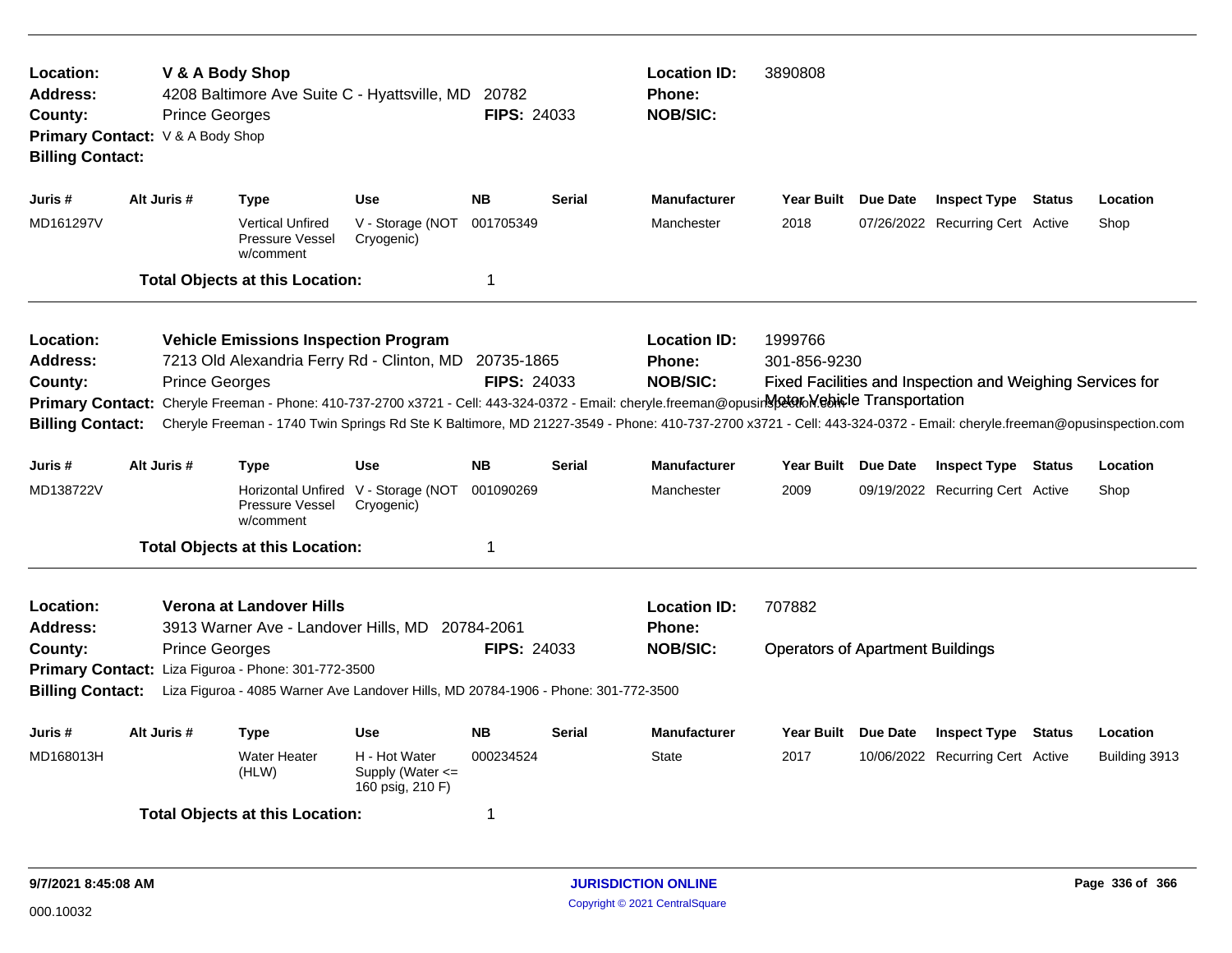| Location:<br>Address:                               |      |                       | Verona at Landover Hills                            | 3929 Warner Ave - Landover Hills, MD 20784-2064                                    |                    |               | <b>Location ID:</b><br>Phone: | 707883                                  |                 |                                  |        |                |
|-----------------------------------------------------|------|-----------------------|-----------------------------------------------------|------------------------------------------------------------------------------------|--------------------|---------------|-------------------------------|-----------------------------------------|-----------------|----------------------------------|--------|----------------|
| County:                                             |      | <b>Prince Georges</b> |                                                     |                                                                                    | <b>FIPS: 24033</b> |               | <b>NOB/SIC:</b>               | <b>Operators of Apartment Buildings</b> |                 |                                  |        |                |
|                                                     |      |                       | Primary Contact: Liza Figuroa - Phone: 301-772-3500 |                                                                                    |                    |               |                               |                                         |                 |                                  |        |                |
| <b>Billing Contact:</b>                             |      |                       |                                                     | Liza Figuroa - 4085 Warner Ave Landover Hills, MD 20784-1906 - Phone: 301-772-3500 |                    |               |                               |                                         |                 |                                  |        |                |
| Juris #                                             |      | Alt Juris #           | <b>Type</b>                                         | <b>Use</b>                                                                         | <b>NB</b>          | <b>Serial</b> | <b>Manufacturer</b>           | <b>Year Built</b>                       | Due Date        | <b>Inspect Type Status</b>       |        | Location       |
| MD133439H                                           |      |                       | <b>Water Heater</b><br>(HLW)                        | H - Hot Water<br>Supply (Water $\leq$<br>160 psig, 210 F)                          | 001022414 122414   |               | A O Smith                     | 2008                                    |                 | 03/16/2022 Recurring Cert Active |        | Bldg $# 8$     |
|                                                     |      |                       | <b>Total Objects at this Location:</b>              |                                                                                    | $\mathbf 1$        |               |                               |                                         |                 |                                  |        |                |
| Location:                                           |      |                       | Verona at Landover Hills                            |                                                                                    |                    |               | <b>Location ID:</b>           | 707884                                  |                 |                                  |        |                |
| <b>Address:</b>                                     |      |                       | 3963 Warner Ave - Landover Hills, MD                |                                                                                    | 20784-2044         |               | <b>Phone:</b>                 |                                         |                 |                                  |        |                |
| County:                                             |      | <b>Prince Georges</b> |                                                     |                                                                                    | <b>FIPS: 24033</b> |               | <b>NOB/SIC:</b>               | <b>Operators of Apartment Buildings</b> |                 |                                  |        |                |
| <b>Primary Contact:</b>                             |      |                       | Liza Figuroa - Phone: 301-772-3500                  |                                                                                    |                    |               |                               |                                         |                 |                                  |        |                |
| <b>Billing Contact:</b>                             |      |                       |                                                     | Liza Figuroa - 4085 Warner Ave Landover Hills, MD 20784-1906 - Phone: 301-772-3500 |                    |               |                               |                                         |                 |                                  |        |                |
| Juris #                                             |      | Alt Juris #           | Type                                                | <b>Use</b>                                                                         | <b>NB</b>          | <b>Serial</b> | <b>Manufacturer</b>           | <b>Year Built</b>                       | <b>Due Date</b> | <b>Inspect Type Status</b>       |        | Location       |
| MD168011H                                           | 3963 |                       | <b>Water Heater</b><br>(HLW)                        | H - Hot Water<br>Supply (Water $\leq$<br>160 psig, 210 F)                          | 000128964          |               | Jet Glass                     | 2018                                    |                 | 10/06/2022 Recurring Cert Active |        | Bldg 11 - 3963 |
|                                                     |      |                       | <b>Total Objects at this Location:</b>              |                                                                                    | $\mathbf 1$        |               |                               |                                         |                 |                                  |        |                |
| Location:                                           |      |                       | Verona at Landover Hills                            |                                                                                    |                    |               | <b>Location ID:</b>           | 707885                                  |                 |                                  |        |                |
| Address:                                            |      |                       |                                                     | 3969 Warner Ave - Landover Hills, MD 20784-2009                                    |                    |               | <b>Phone:</b>                 |                                         |                 |                                  |        |                |
| County:                                             |      | <b>Prince Georges</b> |                                                     |                                                                                    | <b>FIPS: 24033</b> |               | <b>NOB/SIC:</b>               | <b>Operators of Apartment Buildings</b> |                 |                                  |        |                |
| Primary Contact: Liza Figuroa - Phone: 301-772-3500 |      |                       |                                                     |                                                                                    |                    |               |                               |                                         |                 |                                  |        |                |
| <b>Billing Contact:</b>                             |      |                       |                                                     | Liza Figuroa - 4085 Warner Ave Landover Hills, MD 20784-1906 - Phone: 301-772-3500 |                    |               |                               |                                         |                 |                                  |        |                |
| Juris #                                             |      | Alt Juris #           | <b>Type</b>                                         | <b>Use</b>                                                                         | <b>NB</b>          | <b>Serial</b> | Manufacturer                  | <b>Year Built</b>                       | Due Date        | <b>Inspect Type</b>              | Status | Location       |
| MD133437H                                           |      |                       | <b>Water Heater</b><br>(HLW)                        | H - Hot Water<br>Supply (Water $\leq$<br>160 psig, 250 F)                          | 000128249          |               | A O Smith                     | 2008                                    |                 | 03/16/2022 Recurring Cert Active |        | Building 3969  |
|                                                     |      |                       | <b>Total Objects at this Location:</b>              |                                                                                    | -1                 |               |                               |                                         |                 |                                  |        |                |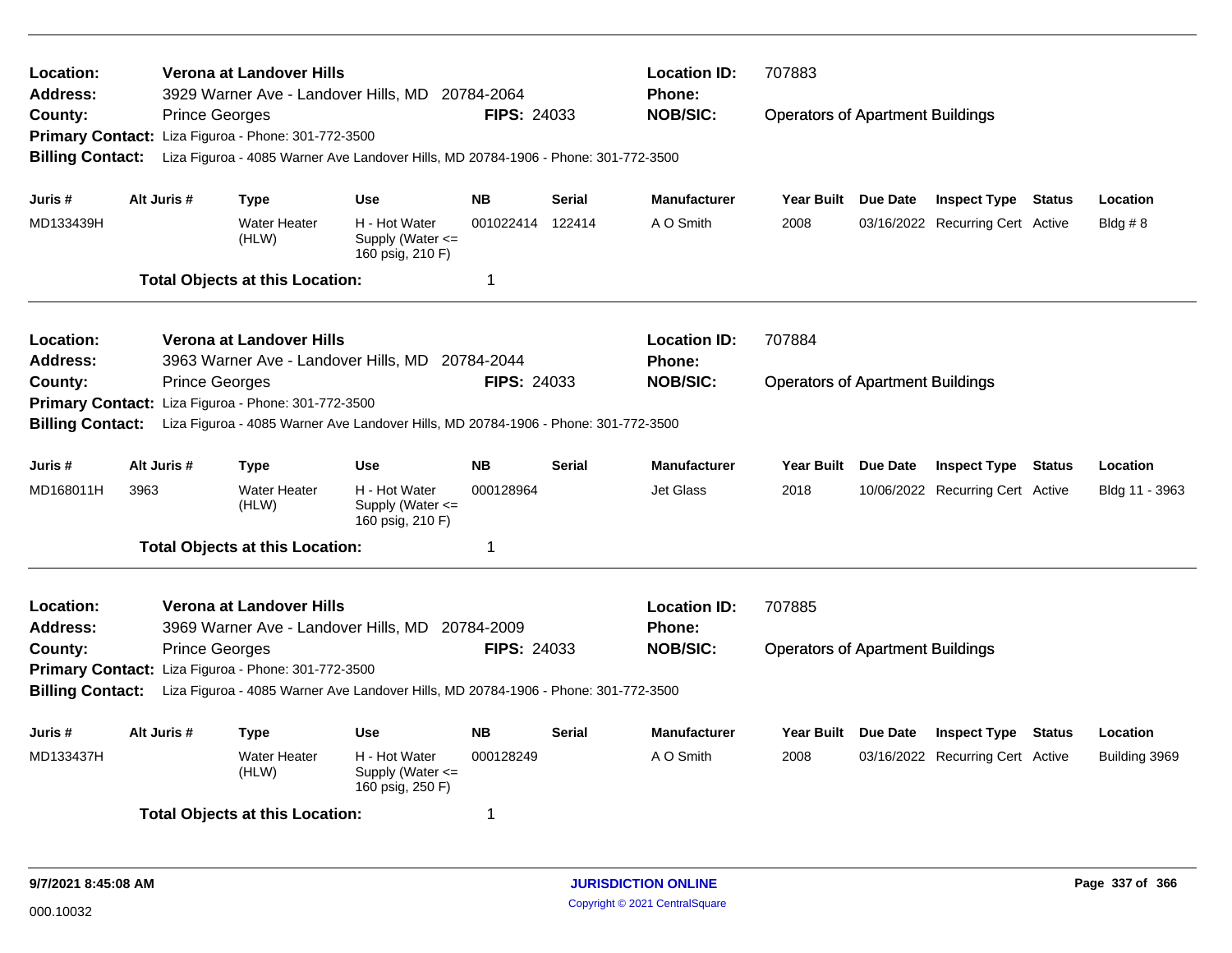| Location:<br>Address:                                         |                                                                                                               |                       | <b>Verona at Landover Hills</b><br>3997 Warner Ave - Landover Hills, MD |                                                                                    | 20784-2055         |                                         | <b>Location ID:</b><br><b>Phone:</b> | 707888                                  |                                  |               |                |
|---------------------------------------------------------------|---------------------------------------------------------------------------------------------------------------|-----------------------|-------------------------------------------------------------------------|------------------------------------------------------------------------------------|--------------------|-----------------------------------------|--------------------------------------|-----------------------------------------|----------------------------------|---------------|----------------|
| County:                                                       |                                                                                                               | <b>Prince Georges</b> |                                                                         |                                                                                    | FIPS: 24033        |                                         | <b>NOB/SIC:</b>                      | <b>Operators of Apartment Buildings</b> |                                  |               |                |
| <b>Primary Contact:</b>                                       |                                                                                                               |                       | Liza Figuroa - Phone: 301-772-3500                                      |                                                                                    |                    |                                         |                                      |                                         |                                  |               |                |
| <b>Billing Contact:</b>                                       |                                                                                                               |                       |                                                                         | Liza Figuroa - 4085 Warner Ave Landover Hills, MD 20784-1906 - Phone: 301-772-3500 |                    |                                         |                                      |                                         |                                  |               |                |
|                                                               |                                                                                                               |                       |                                                                         |                                                                                    |                    |                                         |                                      |                                         |                                  |               |                |
| Juris #                                                       |                                                                                                               | Alt Juris #           | <b>Type</b>                                                             | <b>Use</b>                                                                         | <b>NB</b>          | <b>Serial</b>                           | <b>Manufacturer</b>                  | Year Built Due Date                     | <b>Inspect Type Status</b>       |               | Location       |
| MD133438H                                                     |                                                                                                               |                       | <b>Water Heater</b><br>(HLW)                                            | H - Hot Water<br>Supply (Water $\leq$<br>160 psig, 210 F)                          | 000121458          |                                         | A O Smith                            | 2007                                    | 03/16/2022 Recurring Cert Active |               | Building 14    |
|                                                               |                                                                                                               |                       | <b>Total Objects at this Location:</b>                                  |                                                                                    | 1                  |                                         |                                      |                                         |                                  |               |                |
| Location:                                                     |                                                                                                               |                       | <b>Verona at Landover Hills</b>                                         |                                                                                    |                    |                                         | <b>Location ID:</b>                  | 707889                                  |                                  |               |                |
| Address:                                                      |                                                                                                               |                       | 4005 Warner Ave - Landover Hills, MD                                    |                                                                                    | 20784-1959         |                                         | <b>Phone:</b>                        |                                         |                                  |               |                |
| County:                                                       |                                                                                                               | <b>Prince Georges</b> |                                                                         |                                                                                    | <b>FIPS: 24033</b> |                                         | <b>NOB/SIC:</b>                      | <b>Operators of Apartment Buildings</b> |                                  |               |                |
| Liza Figuroa - Phone: 301-772-3500<br><b>Primary Contact:</b> |                                                                                                               |                       |                                                                         |                                                                                    |                    |                                         |                                      |                                         |                                  |               |                |
| <b>Billing Contact:</b>                                       |                                                                                                               |                       |                                                                         | Liza Figuroa - 4085 Warner Ave Landover Hills, MD 20784-1906 - Phone: 301-772-3500 |                    |                                         |                                      |                                         |                                  |               |                |
| Juris #                                                       |                                                                                                               | Alt Juris #           | <b>Type</b>                                                             | <b>Use</b>                                                                         | <b>NB</b>          | <b>Serial</b>                           | <b>Manufacturer</b>                  | Year Built Due Date                     | <b>Inspect Type</b>              | <b>Status</b> | Location       |
| MD145772H                                                     |                                                                                                               |                       | <b>Water Heater</b><br>(HLW)                                            | H - Hot Water<br>Supply (Water $\leq$<br>160 psig, 210 F)                          | 000095799          |                                         | Jet Glass                            | 2011                                    | 03/16/2022 Recurring Cert Active |               | Building # 2   |
| MD145773H                                                     |                                                                                                               |                       | <b>Water Heater</b><br>(HLW)                                            | H - Hot Water<br>Supply (Water <=<br>160 psig, 210 F)                              | 000095800          |                                         | <b>Jet Glass</b>                     | 2011                                    | 03/16/2022 Recurring Cert Active |               | Building #2    |
|                                                               |                                                                                                               |                       | <b>Total Objects at this Location:</b>                                  |                                                                                    | $\overline{2}$     |                                         |                                      |                                         |                                  |               |                |
| Location:                                                     |                                                                                                               |                       | Verona at Landover Hills                                                |                                                                                    |                    |                                         | <b>Location ID:</b>                  | 707891                                  |                                  |               |                |
| Address:                                                      |                                                                                                               |                       |                                                                         | 4010 Warner Ave - Landover Hills, MD 20784-1910                                    |                    |                                         | Phone:                               | 301-772-3500                            |                                  |               |                |
| <b>FIPS: 24033</b><br>County:<br><b>Prince Georges</b>        |                                                                                                               |                       |                                                                         |                                                                                    | <b>NOB/SIC:</b>    | <b>Operators of Apartment Buildings</b> |                                      |                                         |                                  |               |                |
| Primary Contact: Liza Figuroa - Phone: 301-772-3500           |                                                                                                               |                       |                                                                         |                                                                                    |                    |                                         |                                      |                                         |                                  |               |                |
|                                                               | <b>Billing Contact:</b><br>Liza Figuroa - 4085 Warner Ave Landover Hills, MD 20784-1906 - Phone: 301-772-3500 |                       |                                                                         |                                                                                    |                    |                                         |                                      |                                         |                                  |               |                |
| Juris #                                                       |                                                                                                               | Alt Juris #           | <b>Type</b>                                                             | <b>Use</b>                                                                         | <b>NB</b>          | Serial                                  | <b>Manufacturer</b>                  | Year Built Due Date                     | <b>Inspect Type</b>              | <b>Status</b> | Location       |
| MD140176H                                                     |                                                                                                               |                       | <b>Water Heater</b><br>(HLW)                                            | H - Hot Water<br>Supply (Water <=<br>160 psig, 210 F)                              | 000089819          |                                         | <b>Bradford White</b>                | 2010                                    | 03/16/2022 Recurring Cert Active |               | Bldg # 21-4010 |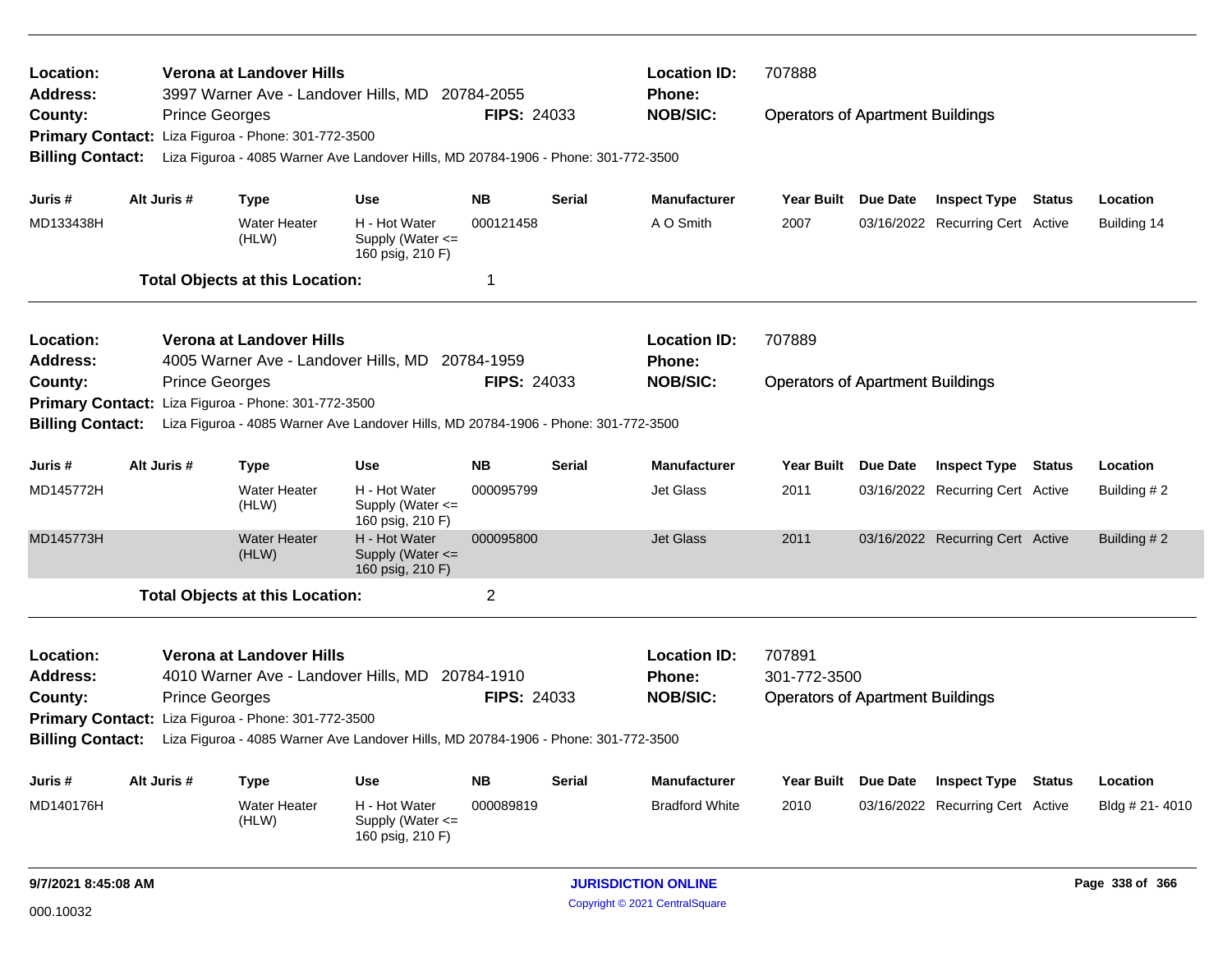| Location:               |             | Verona at Landover Hills                            |                                                                                    |                    |               | <b>Location ID:</b>        | 707890                                  |          |                                  |               |                 |
|-------------------------|-------------|-----------------------------------------------------|------------------------------------------------------------------------------------|--------------------|---------------|----------------------------|-----------------------------------------|----------|----------------------------------|---------------|-----------------|
| <b>Address:</b>         |             |                                                     | 4011 Warner Ave - Landover Hills, MD 20784-1962                                    |                    |               | <b>Phone:</b>              |                                         |          |                                  |               |                 |
| County:                 |             | <b>Prince Georges</b>                               |                                                                                    | <b>FIPS: 24033</b> |               | <b>NOB/SIC:</b>            | <b>Operators of Apartment Buildings</b> |          |                                  |               |                 |
|                         |             | Primary Contact: Liza Figuroa - Phone: 301-772-3500 |                                                                                    |                    |               |                            |                                         |          |                                  |               |                 |
| <b>Billing Contact:</b> |             |                                                     | Liza Figuroa - 4085 Warner Ave Landover Hills, MD 20784-1906 - Phone: 301-772-3500 |                    |               |                            |                                         |          |                                  |               |                 |
| Juris #                 | Alt Juris # | <b>Type</b>                                         | <b>Use</b>                                                                         | <b>NB</b>          | Serial        | <b>Manufacturer</b>        | <b>Year Built</b>                       | Due Date | <b>Inspect Type</b>              | <b>Status</b> | Location        |
| MD145774H               |             | <b>Water Heater</b><br>(HLW)                        | H - Hot Water<br>Supply (Water <=<br>160 psig, 210 F)                              | 000098296          |               | Jet Glass                  | 2012                                    |          | 03/16/2022 Recurring Cert Active |               | Building #3     |
|                         |             | <b>Total Objects at this Location:</b>              |                                                                                    | 1                  |               |                            |                                         |          |                                  |               |                 |
| Location:               |             | Verona at Landover Hills                            |                                                                                    |                    |               | <b>Location ID:</b>        | 707892                                  |          |                                  |               |                 |
| <b>Address:</b>         |             |                                                     | 4034 Warner Ave - Landover Hills, MD 20784-1915                                    |                    |               | <b>Phone:</b>              |                                         |          |                                  |               |                 |
| County:                 |             | <b>Prince Georges</b>                               |                                                                                    | <b>FIPS: 24033</b> |               | <b>NOB/SIC:</b>            | <b>Operators of Apartment Buildings</b> |          |                                  |               |                 |
|                         |             | Primary Contact: Liza Figuroa - Phone: 301-772-3500 |                                                                                    |                    |               |                            |                                         |          |                                  |               |                 |
| <b>Billing Contact:</b> |             |                                                     | Liza Figuroa - 4085 Warner Ave Landover Hills, MD 20784-1906 - Phone: 301-772-3500 |                    |               |                            |                                         |          |                                  |               |                 |
| Juris #                 | Alt Juris # | <b>Type</b>                                         | <b>Use</b>                                                                         | <b>NB</b>          | Serial        | <b>Manufacturer</b>        | <b>Year Built</b>                       | Due Date | <b>Inspect Type</b>              | <b>Status</b> | Location        |
| MD147186H               |             | <b>Water Heater</b><br>(HLW)                        | H - Hot Water<br>Supply (Water <=<br>160 psig, 210 F)                              | 000100839          | 115839        | Jet Glass                  | 2012                                    |          | 03/16/2022 Recurring Cert Active |               | <b>Basement</b> |
|                         |             | <b>Total Objects at this Location:</b>              |                                                                                    | $\mathbf 1$        |               |                            |                                         |          |                                  |               |                 |
| Location:               |             | Verona at Landover Hills                            |                                                                                    |                    |               | <b>Location ID:</b>        | 707893                                  |          |                                  |               |                 |
| <b>Address:</b>         |             |                                                     | 4042 Warner Ave - Landover Hills, MD 20784-1919                                    |                    |               | <b>Phone:</b>              |                                         |          |                                  |               |                 |
| County:                 |             | <b>Prince Georges</b>                               |                                                                                    | <b>FIPS: 24033</b> |               | <b>NOB/SIC:</b>            | <b>Operators of Apartment Buildings</b> |          |                                  |               |                 |
|                         |             | Primary Contact: Liza Figuroa - Phone: 301-772-3500 |                                                                                    |                    |               |                            |                                         |          |                                  |               |                 |
| <b>Billing Contact:</b> |             |                                                     | Liza Figuroa - 4085 Warner Ave Landover Hills, MD 20784-1906 - Phone: 301-772-3500 |                    |               |                            |                                         |          |                                  |               |                 |
| Juris #                 | Alt Juris # | <b>Type</b>                                         | <b>Use</b>                                                                         | <b>NB</b>          | <b>Serial</b> | <b>Manufacturer</b>        | <b>Year Built</b>                       | Due Date | <b>Inspect Type Status</b>       |               | Location        |
| MD168012H               |             | <b>Water Heater</b><br>(HLW)                        | H - Hot Water<br>Supply (Water <=<br>160 psig, 210 F)                              | 000245015          |               | <b>State Industries</b>    | 2018                                    |          | 10/06/2022 Recurring Cert Active |               | Bldg # 19-4042  |
|                         |             | <b>Total Objects at this Location:</b>              |                                                                                    | 1                  |               |                            |                                         |          |                                  |               |                 |
| 9/7/2021 8:45:08 AM     |             |                                                     |                                                                                    |                    |               | <b>JURISDICTION ONLINE</b> |                                         |          |                                  |               | Page 339 of 366 |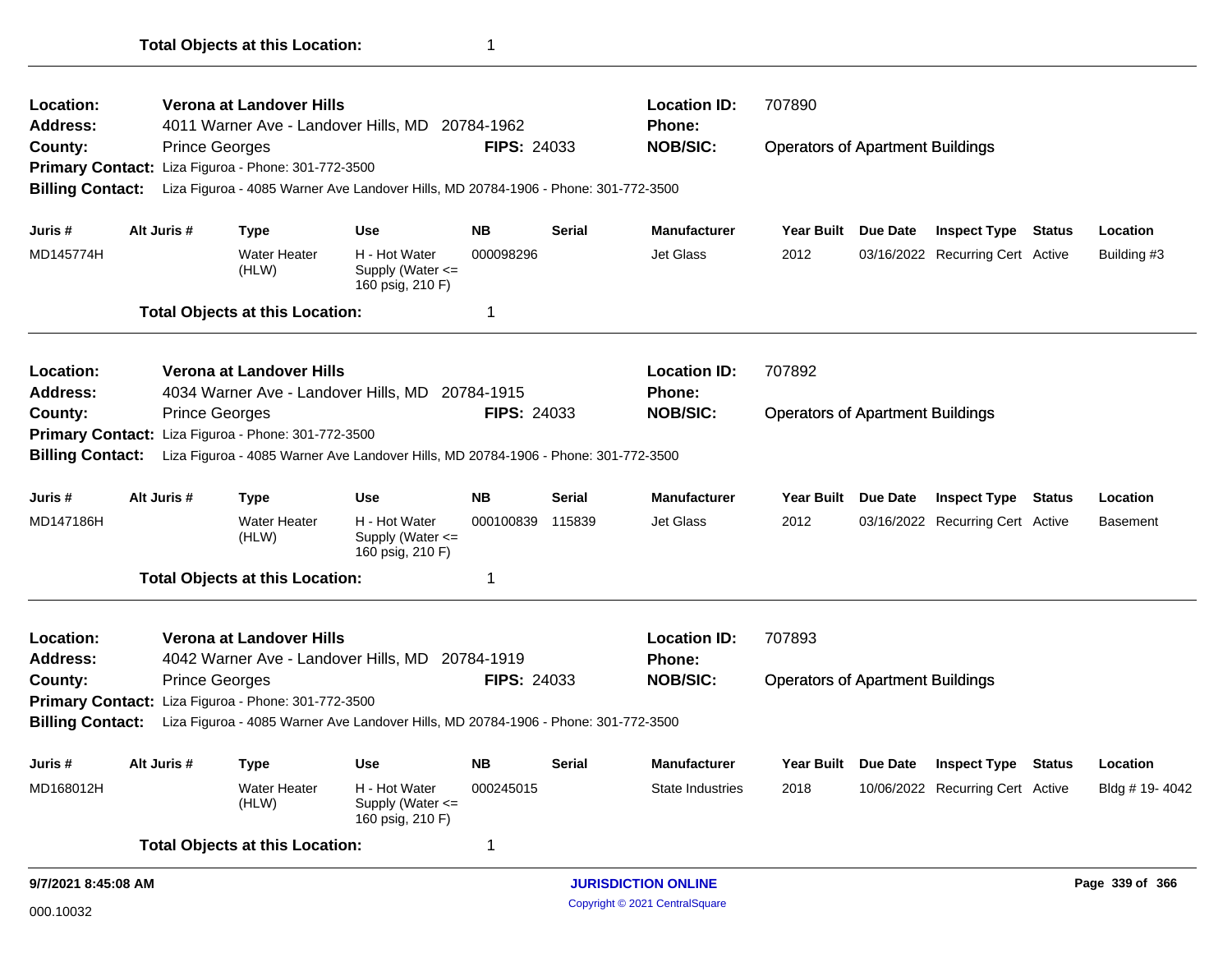| Location:<br>Address:                               |             |                       | Verona at Landover Hills               | 4045 Warner Ave - Landover Hills, MD 20784-1940                                    |                    |               | <b>Location ID:</b><br>Phone: | 707894                                  |                                  |        |               |
|-----------------------------------------------------|-------------|-----------------------|----------------------------------------|------------------------------------------------------------------------------------|--------------------|---------------|-------------------------------|-----------------------------------------|----------------------------------|--------|---------------|
| County:                                             |             | <b>Prince Georges</b> |                                        |                                                                                    | <b>FIPS: 24033</b> |               | <b>NOB/SIC:</b>               | <b>Operators of Apartment Buildings</b> |                                  |        |               |
| <b>Primary Contact:</b>                             |             |                       | Liza Figuroa - Phone: 301-772-3500     |                                                                                    |                    |               |                               |                                         |                                  |        |               |
| <b>Billing Contact:</b>                             |             |                       |                                        | Liza Figuroa - 4085 Warner Ave Landover Hills, MD 20784-1906 - Phone: 301-772-3500 |                    |               |                               |                                         |                                  |        |               |
| Juris #                                             | Alt Juris # |                       | Type                                   | <b>Use</b>                                                                         | <b>NB</b>          | <b>Serial</b> | <b>Manufacturer</b>           | Year Built Due Date                     | <b>Inspect Type Status</b>       |        | Location      |
| MD133435H                                           |             |                       | <b>Water Heater</b><br>(HLW)           | H - Hot Water<br>Supply (Water $\leq$<br>160 psig, 210 F)                          | 000133018          |               | <b>AO Smith</b>               | 2008                                    | 03/16/2022 Recurring Cert Active |        | Building 4045 |
|                                                     |             |                       | <b>Total Objects at this Location:</b> |                                                                                    | $\mathbf 1$        |               |                               |                                         |                                  |        |               |
| Location:                                           |             |                       | Verona at Landover Hills               |                                                                                    |                    |               | <b>Location ID:</b>           | 707895                                  |                                  |        |               |
| Address:                                            |             |                       |                                        | 4079 Warner Ave - Landover Hills, MD 20784-1946                                    |                    |               | Phone:                        |                                         |                                  |        |               |
| County:                                             |             | <b>Prince Georges</b> |                                        |                                                                                    | <b>FIPS: 24033</b> |               | <b>NOB/SIC:</b>               | <b>Operators of Apartment Buildings</b> |                                  |        |               |
| <b>Primary Contact:</b>                             |             |                       | Liza Figuroa - Phone: 301-772-3500     |                                                                                    |                    |               |                               |                                         |                                  |        |               |
| <b>Billing Contact:</b>                             |             |                       |                                        | Liza Figuroa - 4085 Warner Ave Landover Hills, MD 20784-1906 - Phone: 301-772-3500 |                    |               |                               |                                         |                                  |        |               |
| Juris #                                             | Alt Juris # |                       | Type                                   | <b>Use</b>                                                                         | <b>NB</b>          | <b>Serial</b> | <b>Manufacturer</b>           | Year Built Due Date                     | <b>Inspect Type Status</b>       |        | Location      |
| MD148541H                                           |             |                       | <b>Water Heater</b><br>(HLW)           | H - Hot Water<br>Supply (Water $\leq$<br>160 psig, 210 F)                          | 000106132          |               | <b>Jet Glass</b>              | 2013                                    | 03/16/2022 Recurring Cert Active |        | Building #5   |
|                                                     |             |                       | <b>Total Objects at this Location:</b> |                                                                                    | -1                 |               |                               |                                         |                                  |        |               |
| Location:                                           |             |                       | Verona at Landover Hills               |                                                                                    |                    |               | <b>Location ID:</b>           | 2411837                                 |                                  |        |               |
| Address:                                            |             |                       |                                        | 4119 Warner Ave - Landover Hills, MD 20784-1954                                    |                    |               | Phone:                        |                                         |                                  |        |               |
| County:                                             |             | <b>Prince Georges</b> |                                        |                                                                                    | <b>FIPS: 24033</b> |               | <b>NOB/SIC:</b>               | <b>Operators of Apartment Buildings</b> |                                  |        |               |
| Primary Contact: Liza Figuroa - Phone: 301-772-3500 |             |                       |                                        |                                                                                    |                    |               |                               |                                         |                                  |        |               |
| <b>Billing Contact:</b>                             |             |                       |                                        | Liza Figuroa - 4085 Warner Ave Landover Hills, MD 20784-1906 - Phone: 301-772-3500 |                    |               |                               |                                         |                                  |        |               |
| Juris #                                             | Alt Juris # |                       | <b>Type</b>                            | Use                                                                                | <b>NB</b>          | <b>Serial</b> | <b>Manufacturer</b>           | Year Built Due Date                     | <b>Inspect Type</b>              | Status | Location      |
| MD133436H                                           |             |                       | <b>Water Heater</b><br>(HLW)           | H - Hot Water<br>Supply (Water $\leq$<br>160 psig, 210 F)                          | 000081161          |               | <b>Bradford White</b>         | 2008                                    | 03/16/2022 Recurring Cert Active |        | 4119          |
|                                                     |             |                       | <b>Total Objects at this Location:</b> |                                                                                    | -1                 |               |                               |                                         |                                  |        |               |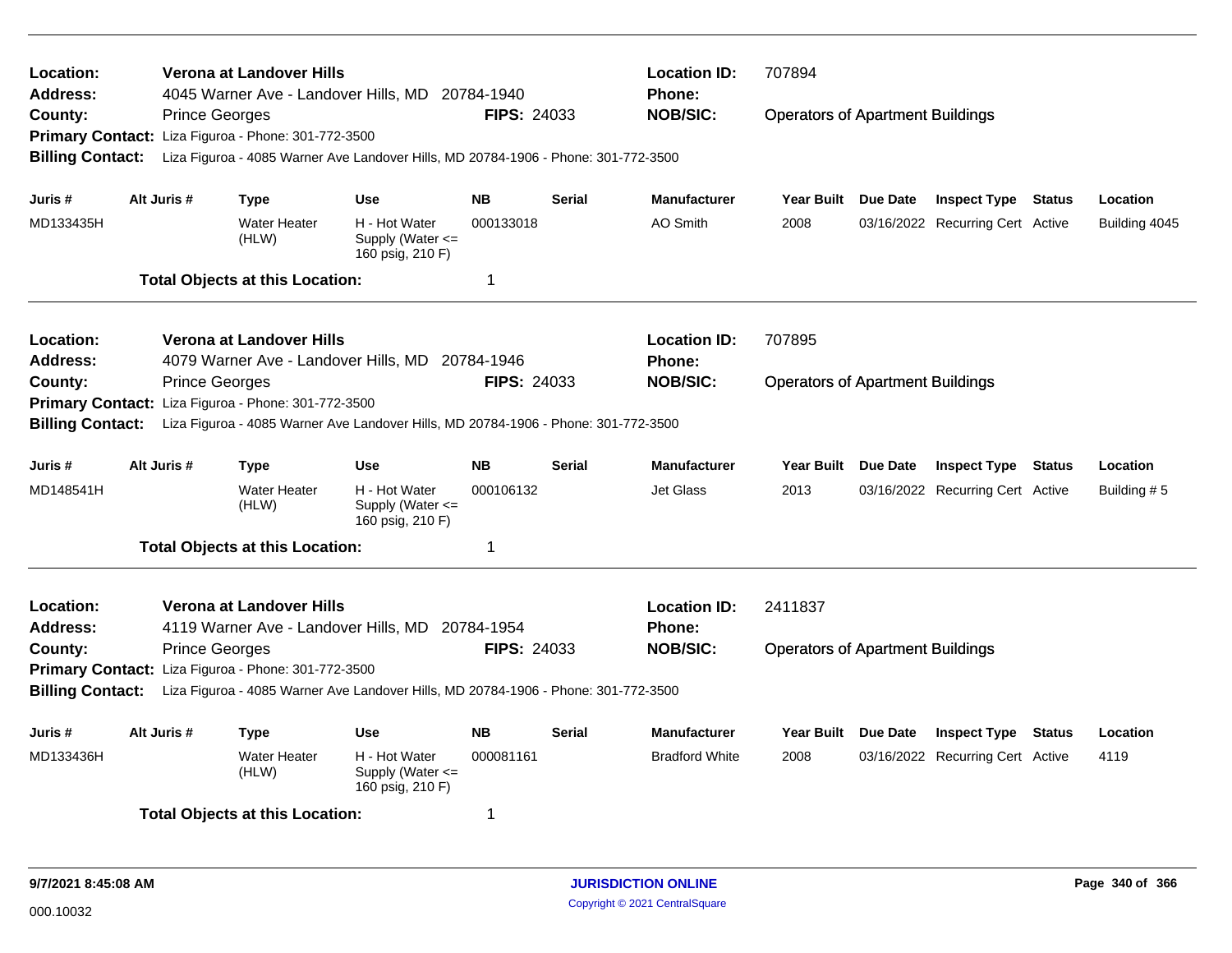| Location:<br>Address:   |                       | <b>Verona at Landover Hills</b><br>4428 68th PI - Landover Hills, MD 20784-2016        |                                                           |                    |               | <b>Location ID:</b><br><b>Phone:</b> | 707899                                  |          |                                  |               |                    |
|-------------------------|-----------------------|----------------------------------------------------------------------------------------|-----------------------------------------------------------|--------------------|---------------|--------------------------------------|-----------------------------------------|----------|----------------------------------|---------------|--------------------|
| County:                 | <b>Prince Georges</b> |                                                                                        |                                                           | <b>FIPS: 24033</b> |               | <b>NOB/SIC:</b>                      | <b>Operators of Apartment Buildings</b> |          |                                  |               |                    |
|                         |                       | Primary Contact: Liza Figuroa - Phone: 301-772-3500                                    |                                                           |                    |               |                                      |                                         |          |                                  |               |                    |
| <b>Billing Contact:</b> |                       | Liza Figuroa - 4085 Warner Ave Landover Hills, MD 20784-1906 - Phone: 301-772-3500     |                                                           |                    |               |                                      |                                         |          |                                  |               |                    |
| Juris #                 | Alt Juris #           | <b>Type</b>                                                                            | <b>Use</b>                                                | <b>NB</b>          | <b>Serial</b> | <b>Manufacturer</b>                  | Year Built Due Date                     |          | <b>Inspect Type Status</b>       |               | Location           |
| MD114334H               | 4428                  | <b>Water Heater</b><br>(HLW)                                                           | H - Hot Water<br>Supply (Water $\leq$<br>160 psig, 210 F) | 000054001          |               | <b>Bradford White</b>                | 2001                                    |          | 03/16/2022 Recurring Cert Active |               | Bldg. 24 - 442     |
|                         |                       | <b>Total Objects at this Location:</b>                                                 |                                                           | $\mathbf 1$        |               |                                      |                                         |          |                                  |               |                    |
| <b>Location:</b>        |                       | Verona at Landover Hills                                                               |                                                           |                    |               | <b>Location ID:</b>                  | 707900                                  |          |                                  |               |                    |
| <b>Address:</b>         |                       | 4436 68th PI - Landover Hills, MD 20784-2020                                           |                                                           |                    |               | <b>Phone:</b>                        |                                         |          |                                  |               |                    |
| County:                 | <b>Prince Georges</b> |                                                                                        |                                                           | <b>FIPS: 24033</b> |               | <b>NOB/SIC:</b>                      | <b>Operators of Apartment Buildings</b> |          |                                  |               |                    |
|                         |                       | Primary Contact: Liza Figuroa - Phone: 301-772-3500                                    |                                                           |                    |               |                                      |                                         |          |                                  |               |                    |
| <b>Billing Contact:</b> |                       | Liza Figuroa - 4085 Warner Ave Landover Hills, MD 20784-1906 - Phone: 301-772-3500     |                                                           |                    |               |                                      |                                         |          |                                  |               |                    |
| Juris #                 | Alt Juris #           | <b>Type</b>                                                                            | <b>Use</b>                                                | <b>NB</b>          | <b>Serial</b> | <b>Manufacturer</b>                  | <b>Year Built</b>                       | Due Date | <b>Inspect Type Status</b>       |               | Location           |
| MD151271H               |                       | <b>Water Heater</b><br>(HLW)                                                           | H - Hot Water<br>Supply (Water $\leq$<br>160 psig, 210 F) | 000106862 121862   |               | <b>Bradford White</b>                | 2014                                    |          | 03/16/2022 Recurring Cert Active |               | Building #25       |
|                         |                       | <b>Total Objects at this Location:</b>                                                 |                                                           | $\mathbf 1$        |               |                                      |                                         |          |                                  |               |                    |
| Location:               |                       | Verona At Naylor Metro                                                                 |                                                           |                    |               | <b>Location ID:</b>                  | 3475742                                 |          |                                  |               |                    |
| <b>Address:</b>         |                       | 3103 Good Hope Ave - Temple Hills, MD 20748-1148                                       |                                                           |                    |               | <b>Phone:</b>                        |                                         |          |                                  |               |                    |
| County:                 | <b>Prince Georges</b> |                                                                                        |                                                           | <b>FIPS: 24033</b> |               | <b>NOB/SIC:</b>                      | <b>Operators of Apartment Buildings</b> |          |                                  |               |                    |
|                         |                       | Primary Contact: Patrick Kreidel - Phone: 571 218 2222                                 |                                                           |                    |               |                                      |                                         |          |                                  |               |                    |
| <b>Billing Contact:</b> |                       | Patrick Kreidel - 3103 Good Hope Ave Temple Hills, MD 20748-1148 - Phone: 571 218 2222 |                                                           |                    |               |                                      |                                         |          |                                  |               |                    |
| Juris #                 | Alt Juris #           | <b>Type</b>                                                                            | Use                                                       | <b>NB</b>          | <b>Serial</b> | <b>Manufacturer</b>                  | Year Built Due Date                     |          | <b>Inspect Type</b>              | <b>Status</b> | Location           |
| MD169443H               |                       | Horizontal Water<br>Tube                                                               | H - Hot Water<br>Supply (Water <=<br>160 psig, 210 F)     | 000323916          |               | Lochinvar                            | 2018                                    |          | 04/21/2023 Recurring Cert Active |               | <b>Boiler Room</b> |
|                         |                       | <b>Total Objects at this Location:</b>                                                 |                                                           | 1                  |               |                                      |                                         |          |                                  |               |                    |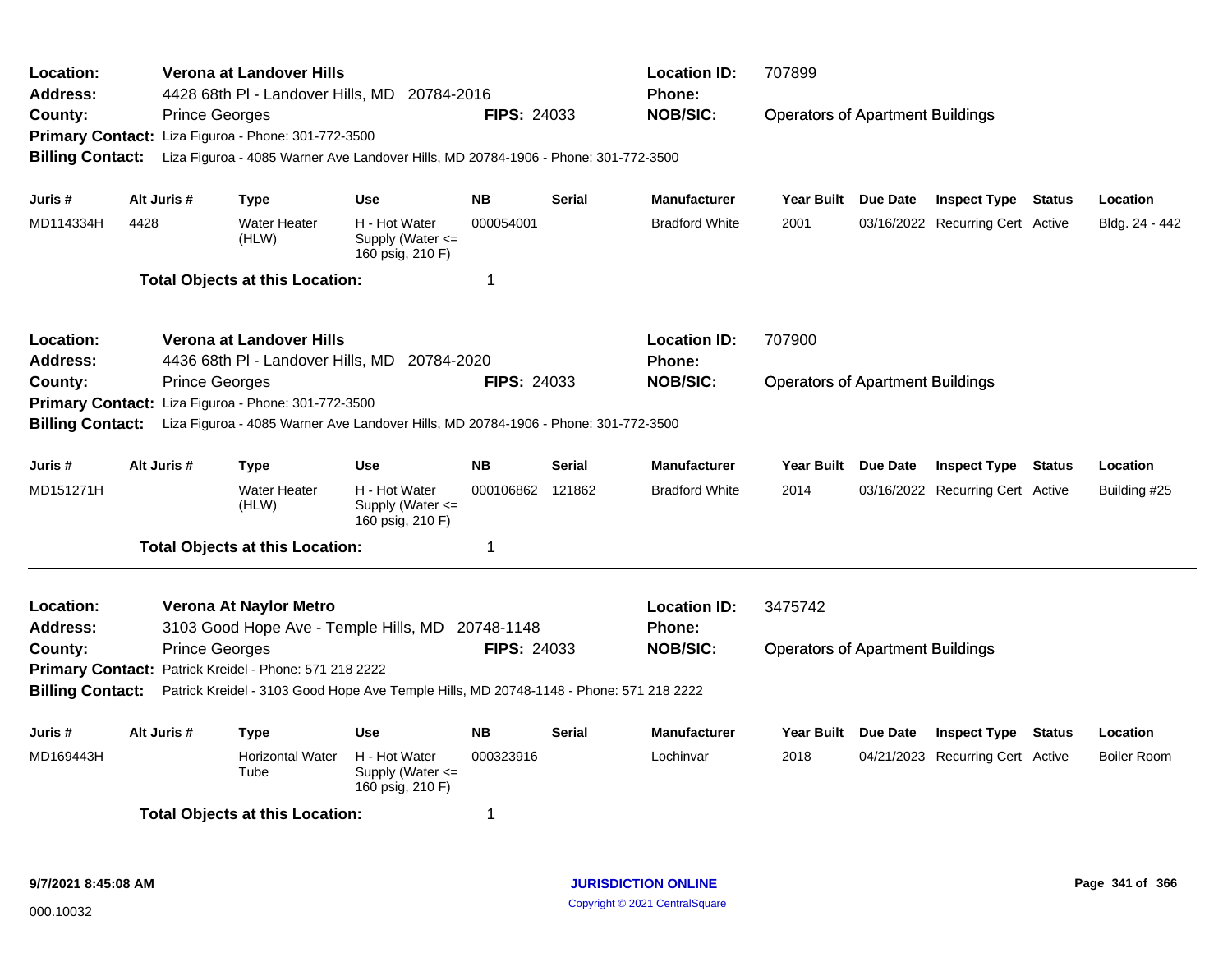| Location:<br><b>Address:</b>       |                                                                                                                                                        |                       | Verona At Naylor Metro                                         | 3107 Good Hope Ave - Temple Hills, MD 20748-1149                                       |                    |               | <b>Location ID:</b><br><b>Phone:</b> | 717055                                  |                 |                                  |                    |
|------------------------------------|--------------------------------------------------------------------------------------------------------------------------------------------------------|-----------------------|----------------------------------------------------------------|----------------------------------------------------------------------------------------|--------------------|---------------|--------------------------------------|-----------------------------------------|-----------------|----------------------------------|--------------------|
| County:<br><b>Primary Contact:</b> |                                                                                                                                                        | <b>Prince Georges</b> | Patrick Kreidel - Phone: 571 218 2222                          |                                                                                        | <b>FIPS: 24033</b> |               | <b>NOB/SIC:</b>                      | <b>Operators of Apartment Buildings</b> |                 |                                  |                    |
| <b>Billing Contact:</b>            |                                                                                                                                                        |                       |                                                                | Patrick Kreidel - 3103 Good Hope Ave Temple Hills, MD 20748-1148 - Phone: 571 218 2222 |                    |               |                                      |                                         |                 |                                  |                    |
| Juris #                            | Alt Juris #                                                                                                                                            |                       | <b>Type</b>                                                    | <b>Use</b>                                                                             | NΒ                 | Serial        | <b>Manufacturer</b>                  | Year Built Due Date                     |                 | <b>Inspect Type Status</b>       | Location           |
| MD169444H                          |                                                                                                                                                        |                       | <b>Horizontal Water</b><br>Tube                                | H - Hot Water<br>Supply (Water <=<br>160 psig, 210 F)                                  | 000324133          |               | Lochinvar                            | 2018                                    |                 | 04/21/2023 Recurring Cert Active | <b>Boiler Room</b> |
|                                    |                                                                                                                                                        |                       | <b>Total Objects at this Location:</b>                         |                                                                                        | 1                  |               |                                      |                                         |                 |                                  |                    |
| Location:                          |                                                                                                                                                        |                       |                                                                | <b>Village Academy of Prince Georges County</b>                                        |                    |               | <b>Location ID:</b>                  | 710838                                  |                 |                                  |                    |
| <b>Address:</b>                    |                                                                                                                                                        |                       |                                                                | 8601 Ashwood Drive - Capital Heights, MD 20743-3721                                    |                    |               | <b>Phone:</b>                        |                                         |                 |                                  |                    |
| County:                            | <b>Prince Georges</b><br>Robert M Morgan - Phone: 301-466-8915<br><b>Primary Contact:</b>                                                              |                       |                                                                |                                                                                        | <b>FIPS: 24033</b> |               | <b>NOB/SIC:</b>                      | <b>General Warehousing and Storage</b>  |                 |                                  |                    |
|                                    | Robert M Morgan - 415 E Cape Shores Dr c/o Robert Morgan, Manager Lewes, DE 19958-3109 - Phone: 301-466-8915<br><b>Billing Contact:</b>                |                       |                                                                |                                                                                        |                    |               |                                      |                                         |                 |                                  |                    |
|                                    |                                                                                                                                                        |                       |                                                                |                                                                                        |                    |               |                                      |                                         |                 |                                  |                    |
| Juris #                            | Alt Juris #                                                                                                                                            |                       | <b>Type</b>                                                    | <b>Use</b>                                                                             | <b>NB</b>          | <b>Serial</b> | <b>Manufacturer</b>                  | <b>Year Built</b>                       | <b>Due Date</b> | <b>Inspect Type Status</b>       | Location           |
| MD062976V                          |                                                                                                                                                        |                       | <b>Vertical Unfired</b><br><b>Pressure Vessel</b><br>w/comment | V - Storage (NOT 00015165<br>Cryogenic)                                                |                    |               | <b>Press Steel</b>                   | 1965                                    |                 | 12/07/2022 Recurring Cert Active | Auto Shop          |
| MD102519V                          |                                                                                                                                                        |                       | <b>Vertical Unfired</b><br>Pressure Vessel<br>w/comment        | V - Storage (NOT 000434807<br>Cryogenic)                                               |                    |               | <b>Buckeye</b>                       | 1983                                    |                 | 12/07/2022 Recurring Cert Active | Wood Shop          |
|                                    |                                                                                                                                                        |                       | <b>Total Objects at this Location:</b>                         |                                                                                        | 2                  |               |                                      |                                         |                 |                                  |                    |
| Location:                          |                                                                                                                                                        |                       | <b>Villages of Laurel</b>                                      |                                                                                        |                    |               | <b>Location ID:</b>                  | 2401823                                 |                 |                                  |                    |
| <b>Address:</b>                    |                                                                                                                                                        |                       | 309 Thomas Dr - Laurel, MD 20707-4709                          |                                                                                        |                    |               | Phone:                               | 301-953-7577                            |                 |                                  |                    |
| County:                            |                                                                                                                                                        | <b>Prince Georges</b> |                                                                |                                                                                        | <b>FIPS: 24033</b> |               | <b>NOB/SIC:</b>                      | <b>Operators of Apartment Buildings</b> |                 |                                  |                    |
| <b>Primary Contact:</b>            |                                                                                                                                                        |                       |                                                                |                                                                                        |                    |               |                                      |                                         |                 |                                  |                    |
|                                    | Signature Properties - Phone: 443-708-0422<br><b>Billing Contact:</b><br>- 1700 Reisterstown Rd Ste 215 Baltimore, MD 21208-1416 - Phone: 443-708-0422 |                       |                                                                |                                                                                        |                    |               |                                      |                                         |                 |                                  |                    |
| Juris #                            | Alt Juris #                                                                                                                                            |                       | <b>Type</b>                                                    | Use                                                                                    | <b>NB</b>          | <b>Serial</b> | <b>Manufacturer</b>                  | <b>Year Built</b>                       | Due Date        | <b>Inspect Type Status</b>       | Location           |
| MD083722H                          |                                                                                                                                                        |                       | Cast Iron                                                      | H - Hot Water<br>Heat (Water $\leq$<br>160 psig, 250 F)                                | <b>CI</b>          |               | Weil-McLain                          | 1992                                    |                 | 06/05/2023 Recurring Cert Active | 309 Thomas Dr      |
| MD083723H                          |                                                                                                                                                        |                       | Cast Iron                                                      | H - Hot Water                                                                          | CI                 | 888           | Weil-McLain                          | 1992                                    |                 | 06/05/2023 Recurring Cert Active | 309 Thomas Dr      |
| 9/7/2021 8:45:08 AM                |                                                                                                                                                        |                       |                                                                |                                                                                        |                    |               | <b>JURISDICTION ONLINE</b>           |                                         |                 |                                  | Page 342 of 366    |
| 000.10032                          |                                                                                                                                                        |                       |                                                                |                                                                                        |                    |               | Copyright © 2021 CentralSquare       |                                         |                 |                                  |                    |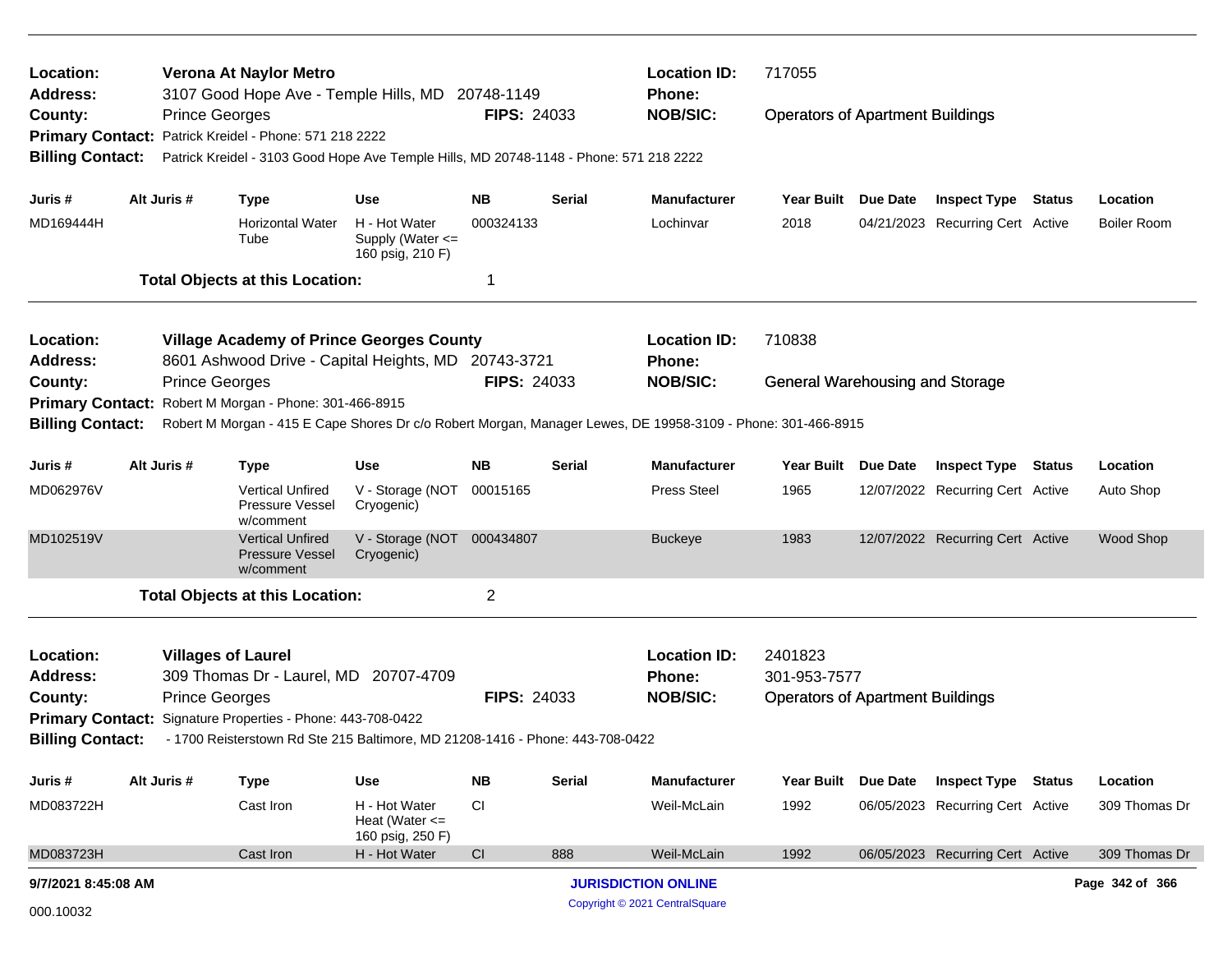| Juris#                                             | Alt Juris #                     | <b>Type</b>                                                                      | <b>Use</b>                                                  | <b>NB</b>          | <b>Serial</b> | <b>Manufacturer</b>                                     | <b>Year Built</b>                                                 | <b>Due Date</b> | <b>Inspect Type</b>              | <b>Status</b> | Location        |
|----------------------------------------------------|---------------------------------|----------------------------------------------------------------------------------|-------------------------------------------------------------|--------------------|---------------|---------------------------------------------------------|-------------------------------------------------------------------|-----------------|----------------------------------|---------------|-----------------|
|                                                    |                                 |                                                                                  | Heat (Water $\leq$<br>160 psig, 250 F)                      |                    |               |                                                         |                                                                   |                 |                                  |               |                 |
| MD132710H                                          |                                 | <b>Water Heater</b><br>(HLW)                                                     | H - Hot Water<br>Supply (Water <=<br>160 psig, 250 F)       | 000070861          |               | Jet Glass                                               | 2005                                                              |                 | 06/05/2023 Recurring Cert Active |               | 309 Thomas Dr   |
| MD157516H                                          |                                 | <b>Water Heater</b><br>(HLW)                                                     | H - Hot Water<br>Supply (Water $\leq$<br>160 psig, 210 F)   | 000111267          |               | <b>Bradford White</b>                                   | 2015                                                              |                 | 05/09/2023 Recurring Cert Active |               | <b>309 BLRM</b> |
|                                                    |                                 | <b>Total Objects at this Location:</b>                                           |                                                             | 4                  |               |                                                         |                                                                   |                 |                                  |               |                 |
| Location:<br>Address:<br>County:                   |                                 | <b>Villages of Laurel</b><br>318 Thomas Dr - Laurel, MD<br><b>Prince Georges</b> | 20707-4721                                                  | <b>FIPS: 24033</b> |               | <b>Location ID:</b><br><b>Phone:</b><br><b>NOB/SIC:</b> | 716234<br>301-953-7577<br><b>Operators of Apartment Buildings</b> |                 |                                  |               |                 |
| <b>Primary Contact:</b><br><b>Billing Contact:</b> | Villages of Laurel              |                                                                                  | - 321 Thomas Dr Laurel, MD 20707-4709 - Phone: 301-953-7577 |                    |               |                                                         |                                                                   |                 |                                  |               |                 |
| Juris #                                            | Alt Juris #                     | <b>Type</b>                                                                      | Use                                                         | <b>NB</b>          | <b>Serial</b> | <b>Manufacturer</b>                                     | Year Built                                                        | Due Date        | <b>Inspect Type</b>              | Status        | Location        |
| MD083718H                                          | -1                              | Cast Iron                                                                        | H - Hot Water<br>Heat (Water $\leq$<br>160 psig, 250 F)     | СI                 | 1388          | Weil-McLain                                             | 1991                                                              | 06/04/2023      | <b>Recurring Cert Active</b>     |               | 318 Thomas Dr   |
| MD083719H                                          | 2                               | Cast Iron                                                                        | H - Hot Water<br>Heat (Water $\leq$<br>160 psig, 250 F)     | CI                 | 1388          | Weil-McLain                                             | 1991                                                              |                 | 06/04/2023 Recurring Cert Active |               | 318 Thomas Dr   |
| MD151237H                                          |                                 | <b>Water Heater</b><br>(HLW)                                                     | H - Hot Water<br>Supply (Water <=<br>160 psig, 250 F)       | 000111906          |               | <b>Bradford White</b>                                   | 2015                                                              |                 | 06/04/2023 Recurring Cert Active |               | 318 BLRM        |
| MD156330H                                          |                                 | <b>Water Heater</b><br>(HLW)                                                     | H - Hot Water<br>Supply (Water $\leq$<br>160 psig, 210 F)   | 000117941          |               | <b>JETGLASS</b>                                         | 2016                                                              |                 | 05/09/2023 Recurring Cert Active |               | <b>318 BLRM</b> |
|                                                    | Total Ohiocte at this Location: |                                                                                  |                                                             |                    |               |                                                         |                                                                   |                 |                                  |               |                 |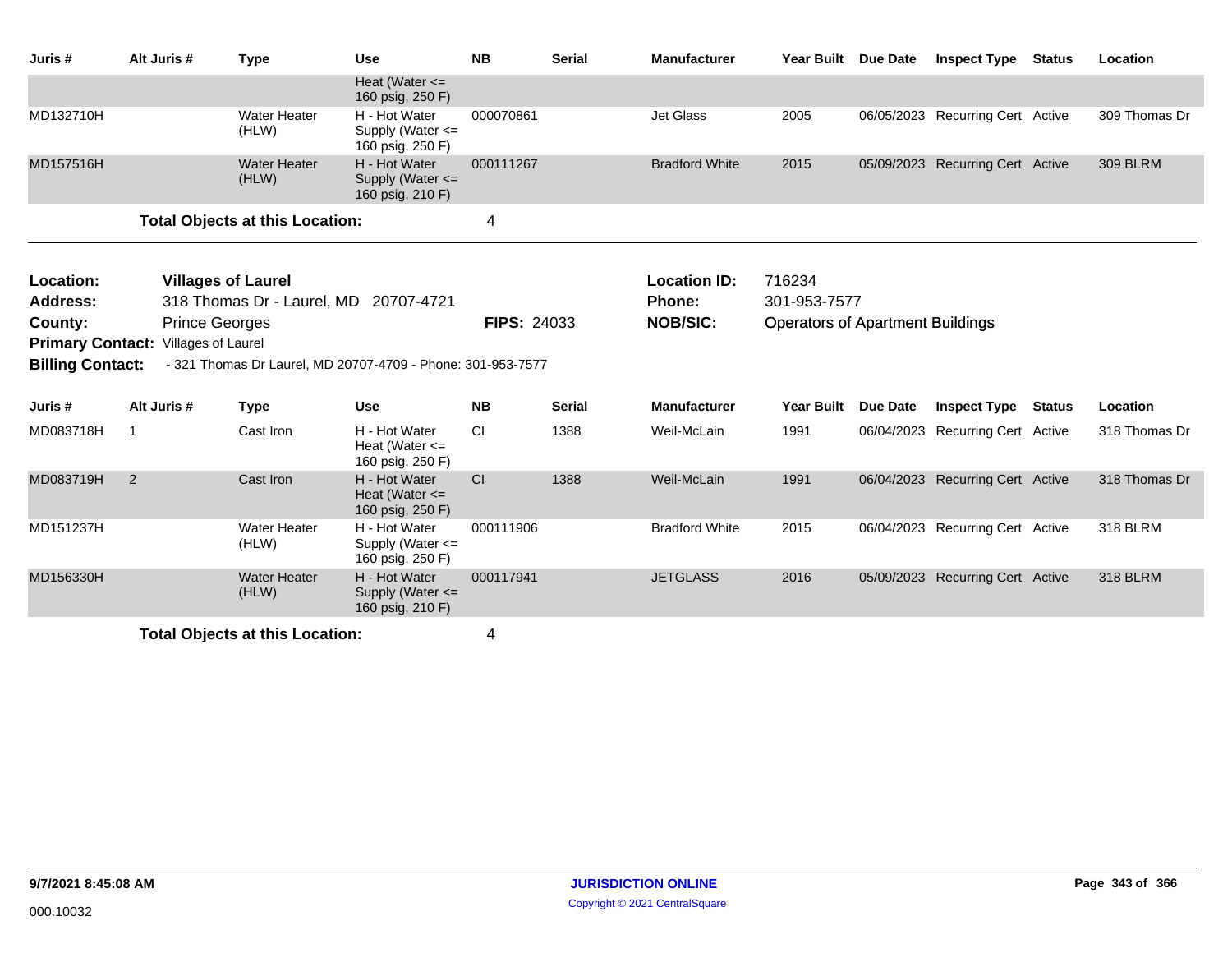| Location:<br><b>Vinly Auto Repair LLC.</b><br>5030 46th Ave - Hyattsville, MD 20781-2303<br><b>Address:</b><br><b>Prince Georges</b><br>County:<br>Vinly Auto Repair LLC. - Phone: 240 467 5533<br><b>Primary Contact:</b><br>- 5030 46th Ave Hyattsville, MD 20781-2303 - Phone: 240 467 5533<br><b>Billing Contact:</b><br>Alt Juris #<br>Use<br>Juris #<br><b>Type</b> |                                                                                                        |                       |                                                                                        |                                                   | <b>FIPS: 24033</b> |                                                  | <b>Location ID:</b><br>Phone:<br><b>NOB/SIC:</b>                                                                                                    | 3501816<br>301-277-3444  | Top, Body, and Upholstery Repair Shops and Paint Shops |           |
|---------------------------------------------------------------------------------------------------------------------------------------------------------------------------------------------------------------------------------------------------------------------------------------------------------------------------------------------------------------------------|--------------------------------------------------------------------------------------------------------|-----------------------|----------------------------------------------------------------------------------------|---------------------------------------------------|--------------------|--------------------------------------------------|-----------------------------------------------------------------------------------------------------------------------------------------------------|--------------------------|--------------------------------------------------------|-----------|
|                                                                                                                                                                                                                                                                                                                                                                           |                                                                                                        |                       |                                                                                        |                                                   | <b>NB</b>          | <b>Serial</b>                                    | <b>Manufacturer</b>                                                                                                                                 | Year Built Due Date      | <b>Inspect Type Status</b>                             | Location  |
| MD149033V                                                                                                                                                                                                                                                                                                                                                                 |                                                                                                        |                       | Pressure Vessel<br>w/comment                                                           | Horizontal Unfired V - Storage (NOT<br>Cryogenic) | 000081261          |                                                  | Curtis                                                                                                                                              | 1962                     | 06/27/2022 Recurring Cert Active                       | shop area |
|                                                                                                                                                                                                                                                                                                                                                                           |                                                                                                        |                       | <b>Total Objects at this Location:</b>                                                 |                                                   | 1                  |                                                  |                                                                                                                                                     |                          |                                                        |           |
| Location:<br><b>Address:</b>                                                                                                                                                                                                                                                                                                                                              |                                                                                                        |                       | <b>Wal-Mart Store 1893</b><br>3300 Crain Hwy - Bowie, MD 20716-1398                    |                                                   |                    |                                                  | <b>Location ID:</b><br><b>Phone:</b>                                                                                                                | 2975072                  |                                                        |           |
| County:<br><b>Billing Contact:</b>                                                                                                                                                                                                                                                                                                                                        |                                                                                                        | <b>Prince Georges</b> | Primary Contact: APTIM (MD) - Phone: 877-829-5505 - Email: walmartepmsupport@aptim.com |                                                   | <b>FIPS: 24033</b> |                                                  | <b>NOB/SIC:</b><br>Licensing Department - 8725 Rosehill Rd Ste 450 Lenexa, KS 66215-4611 - Phone: 877-829-5505 - Email: walmartepmsupport@aptim.com | <b>Department Stores</b> |                                                        |           |
| Juris #                                                                                                                                                                                                                                                                                                                                                                   | Alt Juris #                                                                                            |                       | <b>Type</b>                                                                            | Use                                               | <b>NB</b>          | <b>Serial</b>                                    | <b>Manufacturer</b>                                                                                                                                 | Year Built Due Date      | <b>Inspect Type Status</b>                             | Location  |
| MD140311V                                                                                                                                                                                                                                                                                                                                                                 |                                                                                                        |                       | Horizontal Unfired V - Storage<br>Pressure Vessel<br>w/comment                         | (Cryogenic)                                       | 000031978          |                                                  | <b>HENRY</b>                                                                                                                                        | 2010                     | 06/25/2023 Recurring Cert Active                       | Roof      |
| MD140312V                                                                                                                                                                                                                                                                                                                                                                 |                                                                                                        |                       | Horizontal Unfired V - Storage<br><b>Pressure Vessel</b><br>w/comment                  | (Cryogenic)                                       | 000031976          |                                                  | <b>HENRY</b>                                                                                                                                        | 2010                     | 06/25/2023 Recurring Cert Active                       | Roof      |
|                                                                                                                                                                                                                                                                                                                                                                           |                                                                                                        |                       |                                                                                        |                                                   | $\overline{2}$     |                                                  |                                                                                                                                                     |                          |                                                        |           |
| <b>Total Objects at this Location:</b><br>Location:<br><b>Wal-Mart Store 2799</b><br><b>Address:</b><br>8745 Branch Ave - Clinton, MD 20735-2630<br><b>Prince Georges</b><br><b>FIPS: 24033</b><br>County:<br>Primary Contact: APTIM (MD) - Phone: 877-829-5505 - Email: walmartepmsupport@aptim.com                                                                      |                                                                                                        |                       |                                                                                        |                                                   |                    | <b>Location ID:</b><br>Phone:<br><b>NOB/SIC:</b> | 3775392                                                                                                                                             |                          |                                                        |           |
| <b>Billing Contact:</b><br>Licensing Department - 8725 Rosehill Rd Ste 450 Lenexa, KS 66215-4611 - Phone: 877-829-5505 - Email: walmartepmsupport@aptim.com                                                                                                                                                                                                               |                                                                                                        |                       |                                                                                        |                                                   |                    |                                                  |                                                                                                                                                     |                          |                                                        |           |
| Juris#                                                                                                                                                                                                                                                                                                                                                                    | Alt Juris #                                                                                            |                       | <b>Type</b>                                                                            | Use                                               | <b>NB</b>          | <b>Serial</b>                                    | <b>Manufacturer</b>                                                                                                                                 | Year Built Due Date      | <b>Inspect Type Status</b>                             | Location  |
| MD157898V                                                                                                                                                                                                                                                                                                                                                                 | <b>Vertical Unfired</b><br>V - Storage (NOT<br>000583155<br>Pressure Vessel<br>Cryogenic)<br>w/comment |                       |                                                                                        |                                                   | Morganton          | 2016                                             | 05/02/2023 Recurring Cert Active                                                                                                                    | <b>TLE</b>               |                                                        |           |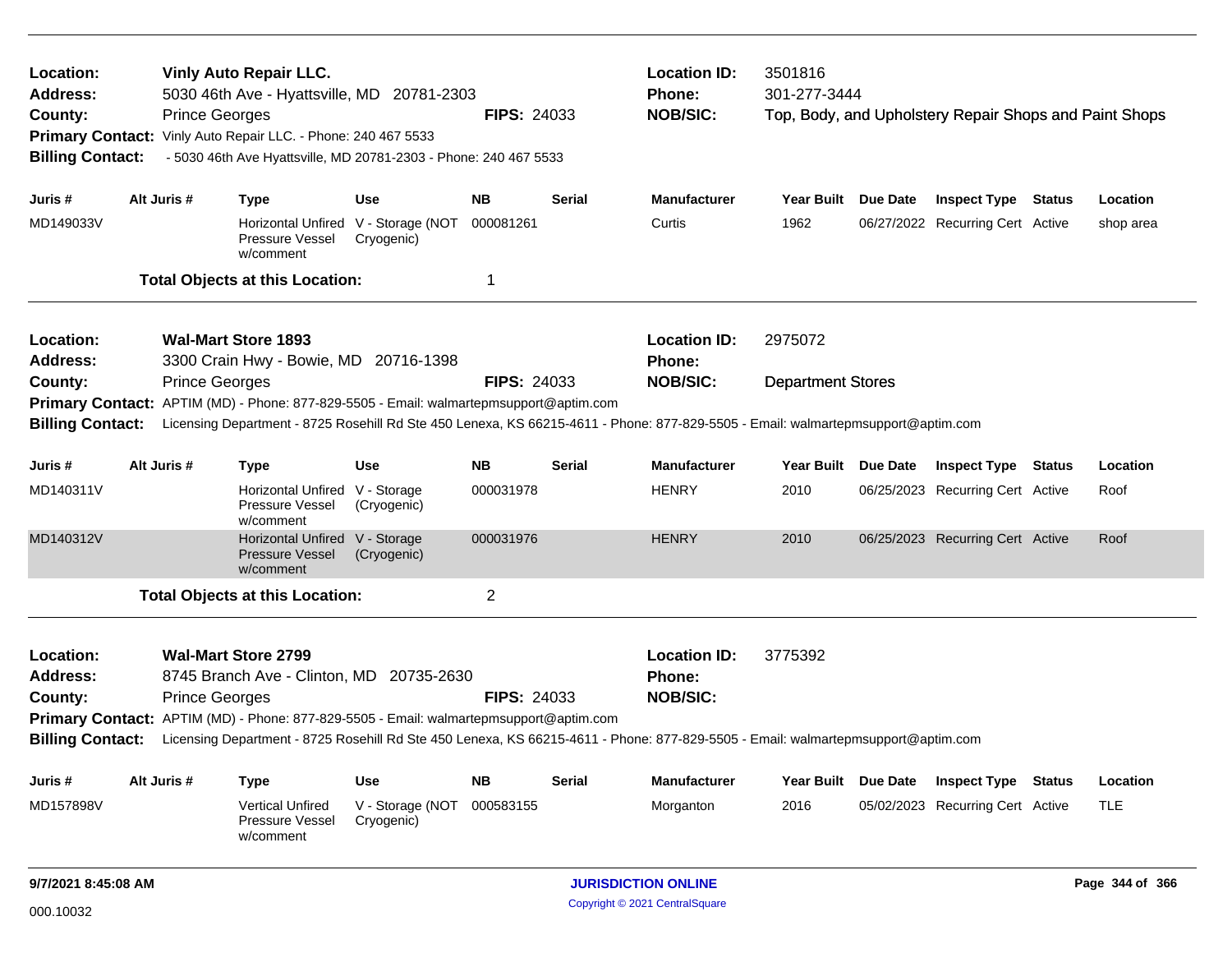| Juris #                 | Alt Juris #                                                                                          | <b>Type</b>                                                                         | <b>Use</b>                                                | <b>NB</b>          | <b>Serial</b> | <b>Manufacturer</b>                                                                                                              | Year Built Due Date              | <b>Inspect Type Status</b>       |        | Location          |
|-------------------------|------------------------------------------------------------------------------------------------------|-------------------------------------------------------------------------------------|-----------------------------------------------------------|--------------------|---------------|----------------------------------------------------------------------------------------------------------------------------------|----------------------------------|----------------------------------|--------|-------------------|
| MD157899V               |                                                                                                      | Pressure Vessel<br>w/comment                                                        | Horizontal Unfired V - Storage (NOT<br>Cryogenic)         | 000059025          |               | Standard                                                                                                                         | 2005                             | 05/02/2023 Recurring Cert Active |        | Roof              |
|                         |                                                                                                      | <b>Total Objects at this Location:</b>                                              |                                                           | 2                  |               |                                                                                                                                  |                                  |                                  |        |                   |
| Location:               |                                                                                                      | <b>Wal-Mart Store 5129</b>                                                          |                                                           |                    |               | <b>Location ID:</b>                                                                                                              | 3078587                          |                                  |        |                   |
| Address:                |                                                                                                      | 6210 Annapolis Rd - Hyattsville, MD 20784-1308                                      |                                                           |                    |               | Phone:                                                                                                                           |                                  |                                  |        |                   |
| County:                 |                                                                                                      | <b>Prince Georges</b>                                                               |                                                           | <b>FIPS: 24033</b> |               | <b>NOB/SIC:</b>                                                                                                                  | Miscellaneous Retail Stores, NEC |                                  |        |                   |
|                         | Primary Contact: Wal-Mart Store 5129                                                                 |                                                                                     |                                                           |                    |               |                                                                                                                                  |                                  |                                  |        |                   |
| <b>Billing Contact:</b> |                                                                                                      |                                                                                     |                                                           |                    |               | Licensing Department - 8725 Rosehill Rd Ste 450 Lenexa, KS 66215-4611 - Phone: 877-829-5505 - Email: walmartepmsupport@aptim.com |                                  |                                  |        |                   |
| Juris #                 | Alt Juris #<br><b>Type</b><br><b>Use</b><br><b>Vertical Unfired</b><br>Pressure Vessel<br>Cryogenic) |                                                                                     |                                                           | <b>NB</b>          | <b>Serial</b> | <b>Manufacturer</b>                                                                                                              | Year Built Due Date              | <b>Inspect Type Status</b>       |        | Location          |
| MD141021V               |                                                                                                      | w/comment                                                                           | V - Storage (NOT                                          | 000705886          |               | Manchester                                                                                                                       | 2006                             | 02/10/2022 Recurring Cert Active |        | Tire Shop         |
| MD141022V               |                                                                                                      | <b>Horizontal Unfired</b><br><b>Pressure Vessel</b><br>w/comment                    | V - Storage (NOT 000037455<br>Cryogenic)                  |                    |               | <b>HENRY</b>                                                                                                                     | 2007                             | 02/10/2022 Recurring Cert Active |        | Roof Unit         |
|                         |                                                                                                      | <b>Total Objects at this Location:</b>                                              |                                                           | $\overline{c}$     |               |                                                                                                                                  |                                  |                                  |        |                   |
| Location:               |                                                                                                      | <b>Walker Mill Apartments</b>                                                       |                                                           |                    |               | <b>Location ID:</b>                                                                                                              | 3542467                          |                                  |        |                   |
| <b>Address:</b>         |                                                                                                      | 1926 Rochelle Ave - District Heights, MD 20747-1479                                 |                                                           |                    |               | Phone:                                                                                                                           | 301 735 0507                     |                                  |        |                   |
| County:                 |                                                                                                      | <b>Prince Georges</b>                                                               |                                                           | FIPS: 24033        |               | <b>NOB/SIC:</b>                                                                                                                  |                                  |                                  |        |                   |
|                         |                                                                                                      | Primary Contact: Myrna Lebi - Phone: 301-735-0507                                   |                                                           |                    |               |                                                                                                                                  |                                  |                                  |        |                   |
| <b>Billing Contact:</b> |                                                                                                      | Myrna Lebi - 1926 Rochell Ave District Heights, MD 20747-1479 - Phone: 301-735-0507 |                                                           |                    |               |                                                                                                                                  |                                  |                                  |        |                   |
| Juris #                 | Alt Juris #                                                                                          | <b>Type</b>                                                                         | <b>Use</b>                                                | <b>NB</b>          | <b>Serial</b> | <b>Manufacturer</b>                                                                                                              | Year Built Due Date              | <b>Inspect Type</b>              | Status | Location          |
| MD152843H               |                                                                                                      | Water Heater<br>(HLW)                                                               | H - Hot Water<br>Supply (Water $\leq$<br>160 psig, 210 F) | 000205756          |               | A O Smith                                                                                                                        | 2015                             | 01/30/2022 Recurring Cert Active |        | Bldg. 1912        |
| MD152844H               |                                                                                                      | <b>Water Heater</b><br>(HLW)                                                        | H - Hot Water<br>Supply (Water $\leq$<br>160 psig, 210 F) | 000202516          |               | A O Smith                                                                                                                        | 2015                             | 01/05/2022 Recurring Cert Active |        | <b>Bldg. 1910</b> |
| MD152845H               |                                                                                                      | Water Heater<br>(HLW)                                                               | H - Hot Water<br>Supply (Water <=<br>160 psig, 210 F)     | 000204185          |               | A O Smith                                                                                                                        | 2015                             | 01/05/2022 Recurring Cert Active |        | Bldg. 1900        |
| MD152846H               |                                                                                                      | <b>Water Heater</b><br>(HLW)                                                        | H - Hot Water<br>Supply (Water <=<br>160 psig, 210 F)     | 000202498          |               | A O Smith                                                                                                                        | 2015                             | 01/05/2022 Recurring Cert Active |        | Bldg. 1904        |
|                         |                                                                                                      |                                                                                     |                                                           |                    |               |                                                                                                                                  |                                  |                                  |        |                   |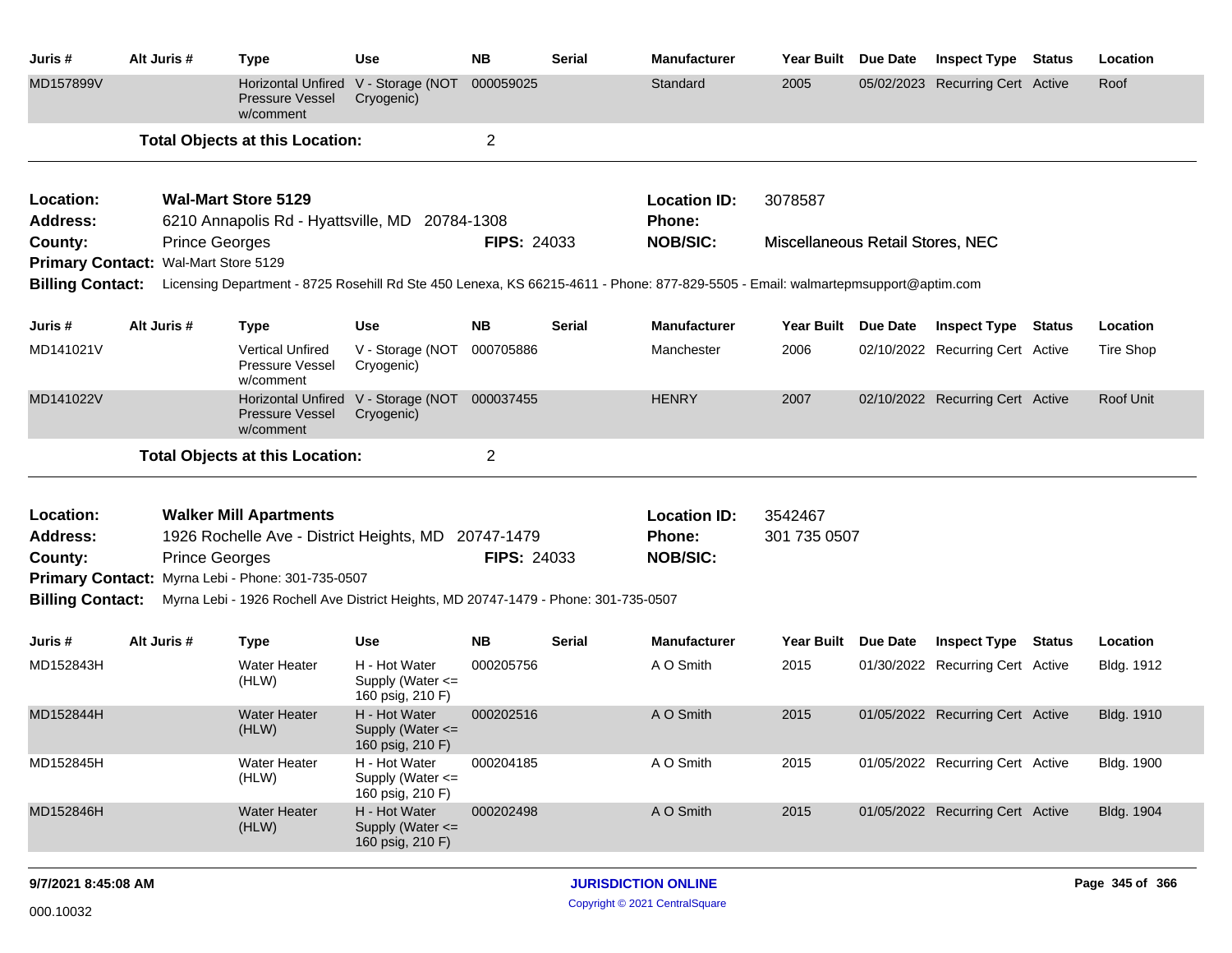| Juris #                      | Alt Juris #           | <b>Type</b>                                                                                           | Use                                                       | <b>NB</b>   | <b>Serial</b> | <b>Manufacturer</b>                  | <b>Year Built</b>                | Due Date | <b>Inspect Type</b>              | <b>Status</b> | Location          |
|------------------------------|-----------------------|-------------------------------------------------------------------------------------------------------|-----------------------------------------------------------|-------------|---------------|--------------------------------------|----------------------------------|----------|----------------------------------|---------------|-------------------|
| MD152849H                    |                       | <b>Water Heater</b><br>(HLW)                                                                          | H - Hot Water<br>Supply (Water $\leq$<br>160 psig, 210 F) | 000204840   |               | A O Smith                            | 2015                             |          | 01/05/2022 Recurring Cert Active |               | Bldg. 1922        |
| MD152850H                    |                       | <b>Water Heater</b><br>(HLW)                                                                          | H - Hot Water<br>Supply (Water $\leq$<br>160 psig, 210 F) | 000200676   |               | A O Smith                            | 2015                             |          | 01/05/2022 Recurring Cert Active |               | <b>Bldg. 1950</b> |
| MD152852H                    |                       | Water Heater<br>(HLW)                                                                                 | H - Hot Water<br>Supply (Water $\leq$<br>160 psig, 210 F) | 000199168   |               | A O Smith                            | 2015                             |          | 01/05/2022 Recurring Cert Active |               | Bldg. 1942        |
| MD152853H                    |                       | <b>Water Heater</b><br>(HLW)                                                                          | H - Hot Water<br>Supply (Water $\leq$<br>160 psig, 210 F) | 000204175   |               | A O Smith                            | 2015                             |          | 01/05/2022 Recurring Cert Active |               | Bldg. 1952        |
| MD152854H                    |                       | <b>Water Heater</b><br>(HLW)                                                                          | H - Hot Water<br>Supply (Water $\leq$<br>160 psig, 210 F) | 000200021   |               | A O Smith                            | 2014                             |          | 01/05/2022 Recurring Cert Active |               | Bldg. 1956        |
| MD152856H                    |                       | <b>Water Heater</b><br>(HLW)                                                                          | H - Hot Water<br>Supply (Water <=<br>160 psig, 210 F)     | 000199080   |               | A O Smith                            | 2014                             |          | 01/05/2022 Recurring Cert Active |               | Bldg. 1934        |
| MD152857H                    |                       | <b>Water Heater</b><br>(HLW)                                                                          | H - Hot Water<br>Supply (Water $\leq$<br>160 psig, 210 F) | 000199079   |               | A O Smith                            | 2014                             |          | 01/05/2022 Recurring Cert Active |               | Bldg. 1962        |
| MD152858H                    |                       | <b>Water Heater</b><br>(HLW)                                                                          | H - Hot Water<br>Supply (Water $\leq$<br>160 psig, 210 F) | 000199477   |               | A O Smith                            | 2014                             |          | 01/05/2022 Recurring Cert Active |               | Bldg. 1962        |
| MD159673H                    |                       | <b>Water Heater</b><br>(HLW)                                                                          | H - Hot Water<br>Supply (Water $\leq$<br>160 psig, 210 F) | 000212459   |               | A O Smith                            | 2016                             |          | 01/30/2022 Recurring Cert Active |               | Bldg. 1936        |
| MD166423H                    |                       | <b>Water Heater</b><br>(HLW)                                                                          | H - Hot Water<br>Supply (Water $\leq$<br>160 psig, 210 F) | 000239877   |               | A O Smith                            | 2015                             |          | 01/28/2022 Recurring Cert Active |               | Bldg. 1946        |
| MD166424H                    |                       | <b>Water Heater</b><br>(HLW)                                                                          | H - Hot Water<br>Supply (Water <=<br>160 psig, 210 F)     | 000259741   |               | A O Smith                            | 2015                             |          | 01/28/2022 Recurring Cert Active |               | Bldg. 1930        |
|                              |                       | <b>Total Objects at this Location:</b>                                                                |                                                           | 15          |               |                                      |                                  |          |                                  |               |                   |
| Location:<br><b>Address:</b> |                       | <b>Walker Mill Citgo</b><br>6700 Walker Mill Road - District Heights, MD                              |                                                           | 20747       |               | <b>Location ID:</b><br><b>Phone:</b> | 728270                           |          |                                  |               |                   |
| County:                      | <b>Prince Georges</b> |                                                                                                       |                                                           | FIPS: 24033 |               | <b>NOB/SIC:</b>                      | <b>Gasoline Service Stations</b> |          |                                  |               |                   |
|                              |                       | Primary Contact: Orozco Luis - Phone: 240 640 8957                                                    |                                                           |             |               |                                      |                                  |          |                                  |               |                   |
|                              |                       | Billing Contact: Orozco Luis - 6700 Walker Mill Road District Heights, MD 20747 - Phone: 240 640 8957 |                                                           |             |               |                                      |                                  |          |                                  |               |                   |
| Juris#                       | Alt Juris #           | Type                                                                                                  | <b>Use</b>                                                | <b>NB</b>   | Serial        | <b>Manufacturer</b>                  | <b>Year Built</b>                | Due Date | <b>Inspect Type Status</b>       |               | Location          |
| MD133708V                    |                       | Vertical Unfired<br>Pressure Vessel                                                                   | V - Storage (NOT<br>Cryogenic)                            | 001345295   |               | CAMPBELL                             | 2005                             |          | 03/12/2022 Recurring Cert Active |               | back rm           |
| 9/7/2021 8:45:08 AM          |                       |                                                                                                       |                                                           |             |               | <b>JURISDICTION ONLINE</b>           |                                  |          |                                  |               | Page 346 of 366   |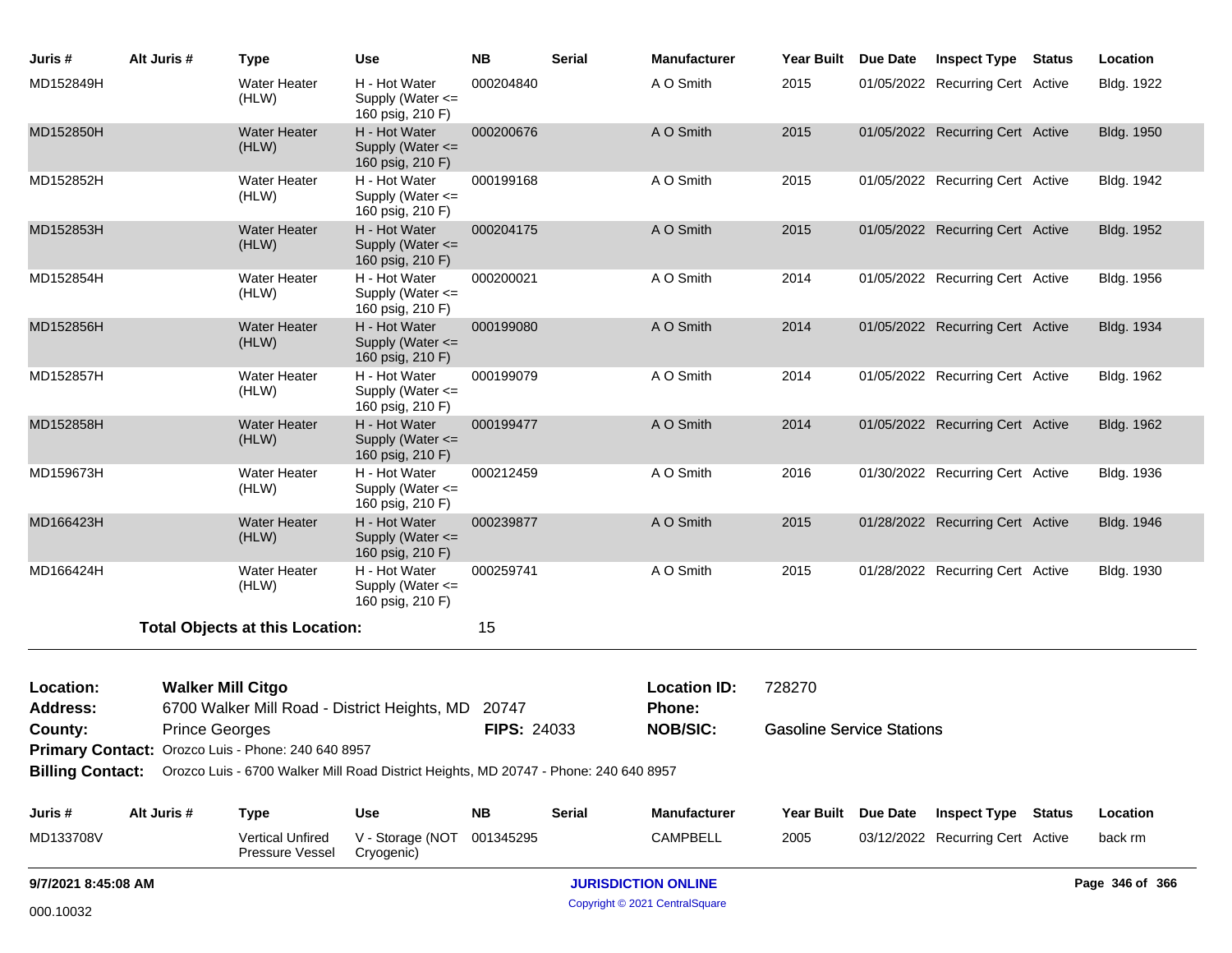| Juris #                                                                   | Alt Juris #                                                                                                                                                                                                                                                                                                                      | <b>Type</b><br>w/comment                                                                                                                                                 | Use                                                     | <b>NB</b>          | Serial         | <b>Manufacturer</b>                                     | Year Built Due Date     |                 | <b>Inspect Type</b>                              | <b>Status</b> | Location                         |
|---------------------------------------------------------------------------|----------------------------------------------------------------------------------------------------------------------------------------------------------------------------------------------------------------------------------------------------------------------------------------------------------------------------------|--------------------------------------------------------------------------------------------------------------------------------------------------------------------------|---------------------------------------------------------|--------------------|----------------|---------------------------------------------------------|-------------------------|-----------------|--------------------------------------------------|---------------|----------------------------------|
|                                                                           |                                                                                                                                                                                                                                                                                                                                  | <b>Total Objects at this Location:</b>                                                                                                                                   |                                                         | 1                  |                |                                                         |                         |                 |                                                  |               |                                  |
| <b>Location:</b><br><b>Address:</b><br>County:<br><b>Billing Contact:</b> | <b>Prince Georges</b>                                                                                                                                                                                                                                                                                                            | <b>Warner Total Comfort Care Inc.</b><br>5843 Allentown Rd - Suitland, MD 20746-4570<br>Primary Contact: Kevin Betz - Phone: 301-899-7874 - Email: kevinbetz@comcast.net |                                                         | <b>FIPS: 24033</b> |                | <b>Location ID:</b><br>Phone:<br><b>NOB/SIC:</b>        | 3914706<br>301-899-7874 |                 |                                                  |               |                                  |
| Juris #                                                                   | Alt Juris #                                                                                                                                                                                                                                                                                                                      | <b>Type</b>                                                                                                                                                              | <b>Use</b>                                              | <b>NB</b>          | <b>Serial</b>  | <b>Manufacturer</b>                                     | <b>Year Built</b>       | <b>Due Date</b> | <b>Inspect Type Status</b>                       |               | Location                         |
| <b>NEW</b>                                                                |                                                                                                                                                                                                                                                                                                                                  | Cast Iron                                                                                                                                                                | H - Hot Water<br>Heat (Water $\leq$<br>160 psig, 250 F) | <b>CI</b>          | G28HE-10       | <b>HB Smith</b>                                         | 2018                    |                 | 08/11/2020 Recurring Cert Active                 |               | <b>Boiler Room</b>               |
|                                                                           | <b>Total Objects at this Location:</b>                                                                                                                                                                                                                                                                                           |                                                                                                                                                                          |                                                         |                    |                |                                                         |                         |                 |                                                  |               |                                  |
| Location:<br><b>Address:</b><br>County:                                   | <b>Washington Education Zone</b><br>6511 Princess Garden Pkwy - Lanham, MD 20706-3538<br><b>Prince Georges</b><br>Primary Contact: Brian Smith - Phone: 301-552-1500 - Cell: 301-366-3104<br><b>Billing Contact:</b><br>Brian Smith - 6511 Princess Garden Pkwy Lanham, MD 20706-3523 - Phone: 301-552-1500 - Cell: 301-366-3104 |                                                                                                                                                                          |                                                         | <b>FIPS: 24033</b> |                | <b>Location ID:</b><br><b>Phone:</b><br><b>NOB/SIC:</b> | 728398<br>301-552-1500  |                 | Colleges, Universities, and Professional Schools |               |                                  |
| Juris #                                                                   | Alt Juris #                                                                                                                                                                                                                                                                                                                      | <b>Type</b>                                                                                                                                                              | Use                                                     | <b>NB</b>          | Serial         | <b>Manufacturer</b>                                     | <b>Year Built</b>       | <b>Due Date</b> | <b>Inspect Type Status</b>                       |               | Location                         |
| MD023713V                                                                 |                                                                                                                                                                                                                                                                                                                                  | Pressure Vessel<br>w/comment                                                                                                                                             | Horizontal Unfired V - Storage (NOT<br>Cryogenic)       | 000235616          |                | Manchester                                              | 2003                    |                 | 12/10/2023 Recurring Cert Active                 |               | Garage- Maint.<br>Bldg.          |
| MD094667H                                                                 |                                                                                                                                                                                                                                                                                                                                  | Cast Iron                                                                                                                                                                | H - Steam Heat<br>(Steam $\le$ 15<br>psig)              | CI                 | $\overline{1}$ | Weil-McLain                                             | 1996                    |                 | 12/10/2023 Recurring Cert Active                 |               | Main Blr Rm - in<br><b>Miles</b> |
| MD132834H                                                                 |                                                                                                                                                                                                                                                                                                                                  | Cast Iron                                                                                                                                                                | H - Hot Water<br>Heat (Water $\leq$<br>160 psig, 250 F) | <b>CI</b>          |                | Weil-McLain                                             | 2003                    |                 | 12/10/2023 Recurring Cert Active                 |               | Seminary                         |
| MD140154H                                                                 |                                                                                                                                                                                                                                                                                                                                  | Cast Aluminum                                                                                                                                                            | H - Hot Water<br>Heat (Water $\leq$<br>160 psig, 250 F) | <b>CA</b>          |                | Weil-McLain                                             | 2011                    |                 | 12/10/2023 Recurring Cert Active                 |               | <b>New Boiler</b><br>Room-Miles  |
| MD165745H                                                                 |                                                                                                                                                                                                                                                                                                                                  | Cast Iron                                                                                                                                                                | H - Hot Water<br>Heat (Water $\leq$<br>160 psig, 250 F) | CI                 |                | Weil-McLain                                             | 2018                    |                 | 09/17/2023 Recurring Cert Active                 |               | Steiner Bldg                     |
|                                                                           |                                                                                                                                                                                                                                                                                                                                  | <b>Total Objects at this Location:</b>                                                                                                                                   |                                                         | 5                  |                |                                                         |                         |                 |                                                  |               |                                  |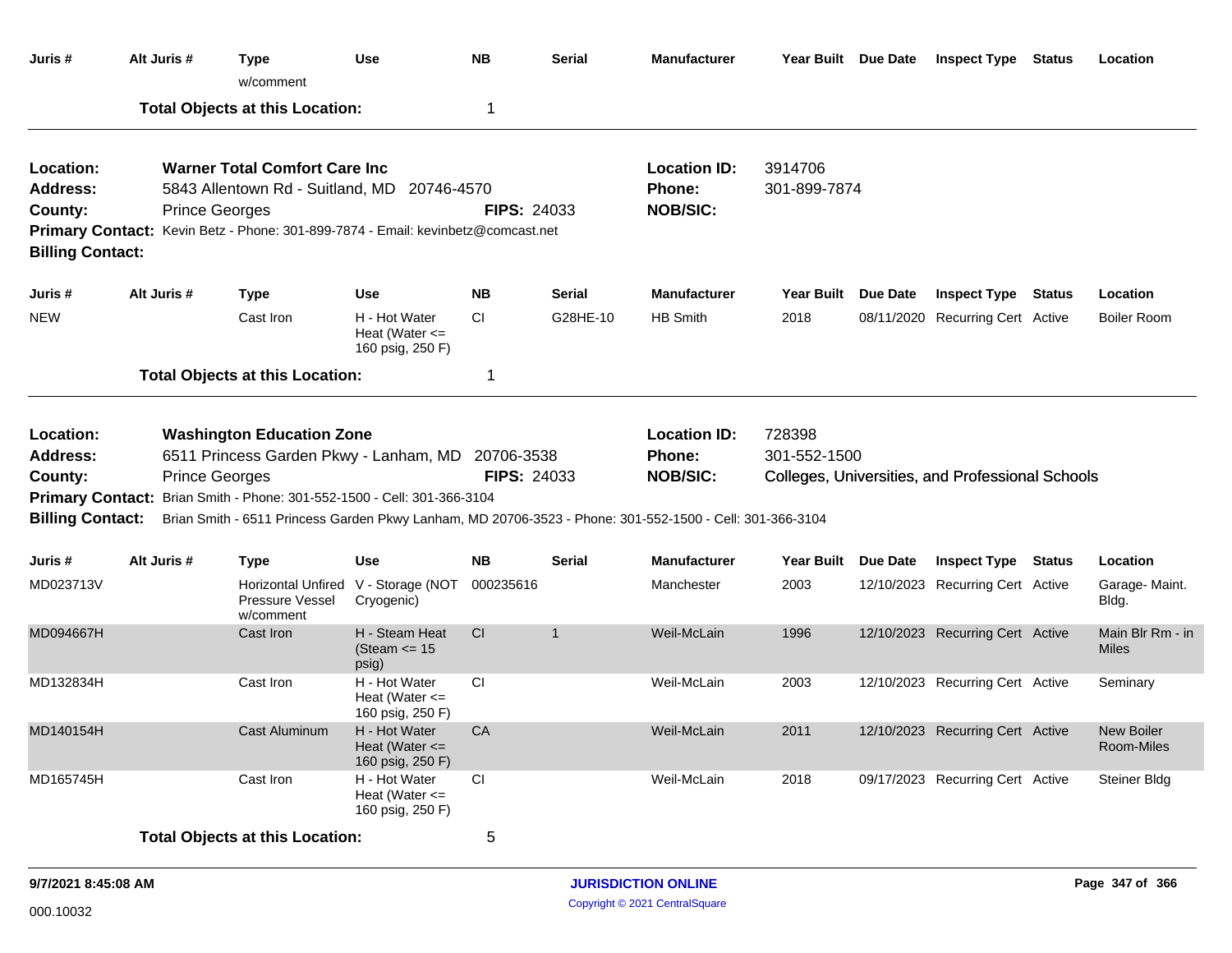| Location:<br><b>Address:</b>                                                                                                  |                                                                                                                                                                                                                                                          |                       | <b>Washington Plaza I I/PD Courts</b><br>8905 Presidential Pkwy - Upper Marlboro, MD 20772-2653 |                                                         |                    |               | <b>Location ID:</b><br>Phone:                                                                                                                           | 728448                                   |                                   |                    |
|-------------------------------------------------------------------------------------------------------------------------------|----------------------------------------------------------------------------------------------------------------------------------------------------------------------------------------------------------------------------------------------------------|-----------------------|-------------------------------------------------------------------------------------------------|---------------------------------------------------------|--------------------|---------------|---------------------------------------------------------------------------------------------------------------------------------------------------------|------------------------------------------|-----------------------------------|--------------------|
| County:                                                                                                                       |                                                                                                                                                                                                                                                          | <b>Prince Georges</b> |                                                                                                 |                                                         | <b>FIPS: 24033</b> |               | <b>NOB/SIC:</b>                                                                                                                                         | <b>Offices of Bank Holding Companies</b> |                                   |                    |
|                                                                                                                               |                                                                                                                                                                                                                                                          |                       | Primary Contact: Arthur Taylor - Phone: 240-508-6947                                            |                                                         |                    |               |                                                                                                                                                         |                                          |                                   |                    |
| <b>Billing Contact:</b>                                                                                                       |                                                                                                                                                                                                                                                          |                       |                                                                                                 |                                                         |                    |               | Keith Wharton - 3415 N Forest Edge Rd Central Svcs Forestville, MD 20747-4421 - Phone: 301-817-4361 - Cell: 240-346-2878 - Email: kawharton@co.pg.md.us |                                          |                                   |                    |
| Juris #                                                                                                                       |                                                                                                                                                                                                                                                          | Alt Juris #           | <b>Type</b>                                                                                     | <b>Use</b>                                              | <b>NB</b>          | <b>Serial</b> | <b>Manufacturer</b>                                                                                                                                     | Year Built Due Date                      | <b>Inspect Type Status</b>        | Location           |
| MD156750H                                                                                                                     |                                                                                                                                                                                                                                                          |                       | <b>Water Tube</b><br>Coiled (Flueless<br>Hi Efficiency)                                         | H - Hot Water<br>Heat (Water $\leq$<br>160 psig, 250 F) | 000151520          |               | A O Smith                                                                                                                                               | 2015                                     | 01/19/2023 Recurring Cert Active  | <b>PH</b>          |
|                                                                                                                               |                                                                                                                                                                                                                                                          |                       | <b>Total Objects at this Location:</b>                                                          |                                                         | 1                  |               |                                                                                                                                                         |                                          |                                   |                    |
| Location:                                                                                                                     |                                                                                                                                                                                                                                                          |                       | <b>Waterworks Laundromat</b>                                                                    |                                                         |                    |               | <b>Location ID:</b>                                                                                                                                     | 728511                                   |                                   |                    |
| <b>Address:</b>                                                                                                               |                                                                                                                                                                                                                                                          |                       | 2311 University Blvd E - Hyattsville, MD 20783-2610                                             |                                                         |                    |               | Phone:                                                                                                                                                  | 301-422-1225                             |                                   |                    |
| County:                                                                                                                       |                                                                                                                                                                                                                                                          | <b>Prince Georges</b> |                                                                                                 |                                                         | <b>FIPS: 24033</b> |               | <b>NOB/SIC:</b>                                                                                                                                         |                                          | Laundry and Garment Services, NEC |                    |
|                                                                                                                               | Joseph Suter - Phone: (202) 997-1174<br><b>Primary Contact:</b><br><b>Billing Contact:</b><br>Adrian Clements - 2311 University Blvd E Hyattsville, MD 20783-2610 - Phone: 301-422-1225/6840office - Cell: 240-417-5495 - Email: fclements65@comcast.net |                       |                                                                                                 |                                                         |                    |               |                                                                                                                                                         |                                          |                                   |                    |
|                                                                                                                               |                                                                                                                                                                                                                                                          |                       |                                                                                                 |                                                         |                    |               |                                                                                                                                                         |                                          |                                   |                    |
| Juris #                                                                                                                       |                                                                                                                                                                                                                                                          | Alt Juris #           | <b>Type</b>                                                                                     | <b>Use</b>                                              | <b>NB</b>          | <b>Serial</b> | <b>Manufacturer</b>                                                                                                                                     | Year Built Due Date                      | <b>Inspect Type Status</b>        | Location           |
| MD154046H                                                                                                                     |                                                                                                                                                                                                                                                          |                       | <b>Horizontal Water</b><br>Tube                                                                 | H - Hot Water<br>Supply (Water <=<br>160 psig, 210 F)   | 000255173          |               | Laars                                                                                                                                                   | 2013                                     | 02/01/2022 Recurring Cert Active  | Mechanical<br>Room |
| MD154047H                                                                                                                     |                                                                                                                                                                                                                                                          |                       | <b>Horizontal Water</b><br>Tube                                                                 | H - Hot Water<br>Supply (Water <=<br>160 psig, 210 F)   | 000255171          |               | Laars                                                                                                                                                   | 2013                                     | 02/01/2022 Recurring Cert Active  | Mechanical<br>Room |
|                                                                                                                               |                                                                                                                                                                                                                                                          |                       | <b>Total Objects at this Location:</b>                                                          |                                                         | $\overline{2}$     |               |                                                                                                                                                         |                                          |                                   |                    |
| Location:                                                                                                                     |                                                                                                                                                                                                                                                          |                       | Wawa - 580 (Roberts)                                                                            |                                                         |                    |               | <b>Location ID:</b>                                                                                                                                     | 3868704                                  |                                   |                    |
| <b>Address:</b>                                                                                                               |                                                                                                                                                                                                                                                          |                       | 16410 McKendree Rd - Brandywine, MD 20613-8063                                                  |                                                         |                    |               | Phone:                                                                                                                                                  |                                          |                                   |                    |
| County:                                                                                                                       |                                                                                                                                                                                                                                                          | <b>Prince Georges</b> |                                                                                                 |                                                         | <b>FIPS: 24033</b> |               | <b>NOB/SIC:</b>                                                                                                                                         | <b>Gasoline Service Stations</b>         |                                   |                    |
| Primary Contact: Roberts Oxygen Company (MD) - Phone: 240-493-8405 - Cell: 301-252-0742 - Email: DFranovich@RobertsOxygen.com |                                                                                                                                                                                                                                                          |                       |                                                                                                 |                                                         |                    |               |                                                                                                                                                         |                                          |                                   |                    |
| <b>Billing Contact:</b>                                                                                                       |                                                                                                                                                                                                                                                          |                       |                                                                                                 |                                                         |                    |               | Bulk Tank Service Dept. - PO Box 5507 Rockville, MD 20855-0507 - Phone: 240-493-8405 - Cell: 301-252-0742 - Email: DFranovich@RobertsOxygen.com         |                                          |                                   |                    |
| Juris #                                                                                                                       |                                                                                                                                                                                                                                                          | Alt Juris #           | <b>Type</b>                                                                                     | Use                                                     | <b>NB</b>          | Serial        | <b>Manufacturer</b>                                                                                                                                     | Year Built Due Date                      | <b>Inspect Type Status</b>        | Location           |
| MD166930V                                                                                                                     |                                                                                                                                                                                                                                                          |                       | <b>Vertical Unfired</b><br>Pressure Vessel<br>w/comment                                         | V - Storage<br>(Cryogenic)                              | 000329114          |               | <b>CHART</b>                                                                                                                                            | 2019                                     | 03/05/2022 Recurring Cert Active  | Outside            |
| 9/7/2021 8:45:08 AM                                                                                                           |                                                                                                                                                                                                                                                          |                       |                                                                                                 |                                                         |                    |               | <b>JURISDICTION ONLINE</b>                                                                                                                              |                                          |                                   | Page 348 of 366    |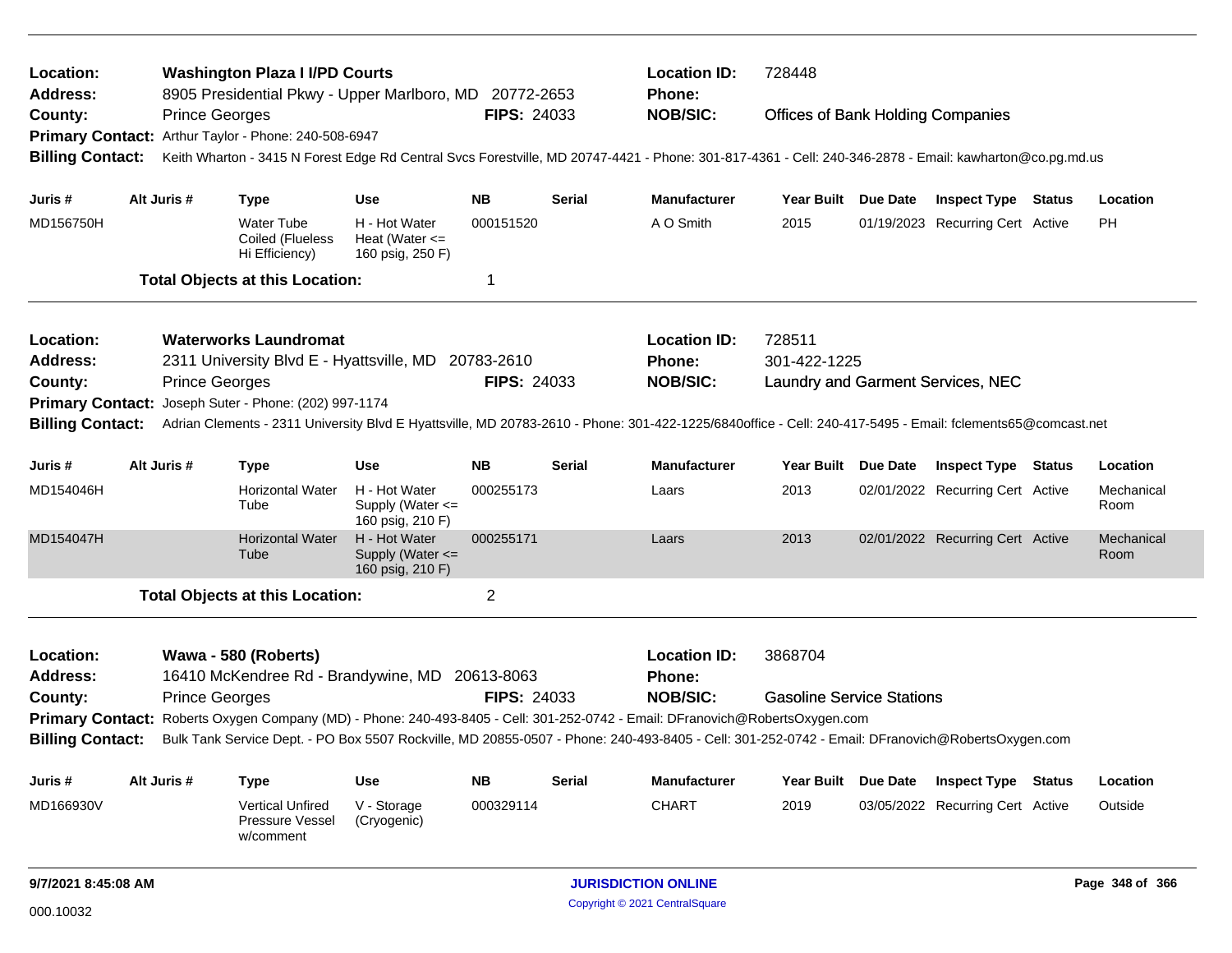| Location:                          |                     |                       | <b>Wendy's (Roberts Oxygen)</b>                         |                            |                    |               | <b>Location ID:</b>                                                                                                                             | 3971809                           |                     |                                  |        |                 |
|------------------------------------|---------------------|-----------------------|---------------------------------------------------------|----------------------------|--------------------|---------------|-------------------------------------------------------------------------------------------------------------------------------------------------|-----------------------------------|---------------------|----------------------------------|--------|-----------------|
| Address:                           |                     |                       | 10634 Baltimore Ave - Beltsville, MD 20705-2111         |                            |                    |               | <b>Phone:</b><br><b>NOB/SIC:</b>                                                                                                                |                                   |                     |                                  |        |                 |
| County:<br><b>Primary Contact:</b> |                     | <b>Prince Georges</b> |                                                         |                            | <b>FIPS: 24033</b> |               | Roberts Oxygen Company (MD) - Phone: 240-493-8405 - Cell: 301-252-0742 - Email: DFranovich@RobertsOxygen.com                                    | <b>Eating and Drinking Places</b> |                     |                                  |        |                 |
| <b>Billing Contact:</b>            |                     |                       |                                                         |                            |                    |               | Bulk Tank Service Dept. - PO Box 5507 Rockville, MD 20855-0507 - Phone: 240-493-8405 - Cell: 301-252-0742 - Email: DFranovich@RobertsOxygen.com |                                   |                     |                                  |        |                 |
|                                    |                     |                       |                                                         |                            |                    |               |                                                                                                                                                 |                                   |                     |                                  |        |                 |
| Juris #                            |                     | Alt Juris #           | <b>Type</b>                                             | <b>Use</b>                 | <b>NB</b>          | <b>Serial</b> | <b>Manufacturer</b>                                                                                                                             |                                   | Year Built Due Date | <b>Inspect Type</b>              | Status | Location        |
| MD165531V                          |                     |                       | <b>Vertical Unfired</b><br>Pressure Vessel<br>w/comment | V - Storage<br>(Cryogenic) | 000005893          |               | Taylor-Wharton                                                                                                                                  | 1989                              |                     | 09/13/2023 Recurring Cert Active |        | Kitchen         |
|                                    |                     |                       | <b>Total Objects at this Location:</b>                  |                            | 1                  |               |                                                                                                                                                 |                                   |                     |                                  |        |                 |
| Location:                          |                     |                       | <b>Wendy's (Roberts Oxygen)</b>                         |                            |                    |               | <b>Location ID:</b>                                                                                                                             | 3971764                           |                     |                                  |        |                 |
| Address:                           |                     |                       | 11815 Livingston Rd - Fort Washington, MD 20744-5153    |                            |                    |               | <b>Phone:</b>                                                                                                                                   |                                   |                     |                                  |        |                 |
| County:                            |                     | <b>Prince Georges</b> |                                                         |                            | <b>FIPS: 24033</b> |               | <b>NOB/SIC:</b>                                                                                                                                 | <b>Eating and Drinking Places</b> |                     |                                  |        |                 |
| <b>Billing Contact:</b>            |                     |                       |                                                         |                            |                    |               | Primary Contact: Roberts Oxygen Company (MD) - Phone: 240-493-8405 - Cell: 301-252-0742 - Email: DFranovich@RobertsOxygen.com                   |                                   |                     |                                  |        |                 |
|                                    |                     |                       |                                                         |                            |                    |               | Bulk Tank Service Dept. - PO Box 5507 Rockville, MD 20855-0507 - Phone: 240-493-8405 - Cell: 301-252-0742 - Email: DFranovich@RobertsOxygen.com |                                   |                     |                                  |        |                 |
| Juris #                            |                     | Alt Juris #           | <b>Type</b>                                             | <b>Use</b>                 | <b>NB</b>          | <b>Serial</b> | <b>Manufacturer</b>                                                                                                                             |                                   | Year Built Due Date | <b>Inspect Type Status</b>       |        | Location        |
| MD165471V                          |                     |                       | <b>Vertical Unfired</b><br>Pressure Vessel<br>w/comment | V - Storage<br>(Cryogenic) | 000007300          |               | Taylor-Wharton                                                                                                                                  | 1991                              |                     | 09/12/2023 Recurring Cert Active |        | Kitchen         |
|                                    |                     |                       | <b>Total Objects at this Location:</b>                  |                            | 1                  |               |                                                                                                                                                 |                                   |                     |                                  |        |                 |
| Location:                          |                     |                       | <b>Wendy's (Roberts Oxygen)</b>                         |                            |                    |               | <b>Location ID:</b>                                                                                                                             | 3974815                           |                     |                                  |        |                 |
| Address:                           |                     |                       | 14050 Baltimore Ave - Laurel, MD 20707-5008             |                            |                    |               | <b>Phone:</b>                                                                                                                                   |                                   |                     |                                  |        |                 |
| County:                            |                     | <b>Prince Georges</b> |                                                         |                            | <b>FIPS: 24033</b> |               | <b>NOB/SIC:</b>                                                                                                                                 | <b>Eating and Drinking Places</b> |                     |                                  |        |                 |
|                                    |                     |                       |                                                         |                            |                    |               | Primary Contact: Roberts Oxygen Company (MD) - Phone: 240-493-8405 - Cell: 301-252-0742 - Email: DFranovich@RobertsOxygen.com                   |                                   |                     |                                  |        |                 |
| <b>Billing Contact:</b>            |                     |                       |                                                         |                            |                    |               | Bulk Tank Service Dept. - PO Box 5507 Rockville, MD 20855-0507 - Phone: 240-493-8405 - Cell: 301-252-0742 - Email: DFranovich@RobertsOxygen.com |                                   |                     |                                  |        |                 |
| Juris #                            |                     | Alt Juris #           | Type                                                    | <b>Use</b>                 | <b>NB</b>          | <b>Serial</b> | <b>Manufacturer</b>                                                                                                                             |                                   | Year Built Due Date | <b>Inspect Type Status</b>       |        | Location        |
| MD165464V                          |                     |                       | <b>Vertical Unfired</b><br>Pressure Vessel<br>w/comment | V - Storage<br>(Cryogenic) | 000271725          |               | <b>CHART</b>                                                                                                                                    | 2015                              |                     | 10/09/2021 Recurring Cert Active |        | Store Room      |
|                                    |                     |                       | <b>Total Objects at this Location:</b>                  |                            | 1                  |               |                                                                                                                                                 |                                   |                     |                                  |        |                 |
|                                    | 9/7/2021 8:45:08 AM |                       |                                                         |                            |                    |               | <b>JURISDICTION ONLINE</b>                                                                                                                      |                                   |                     |                                  |        | Page 349 of 366 |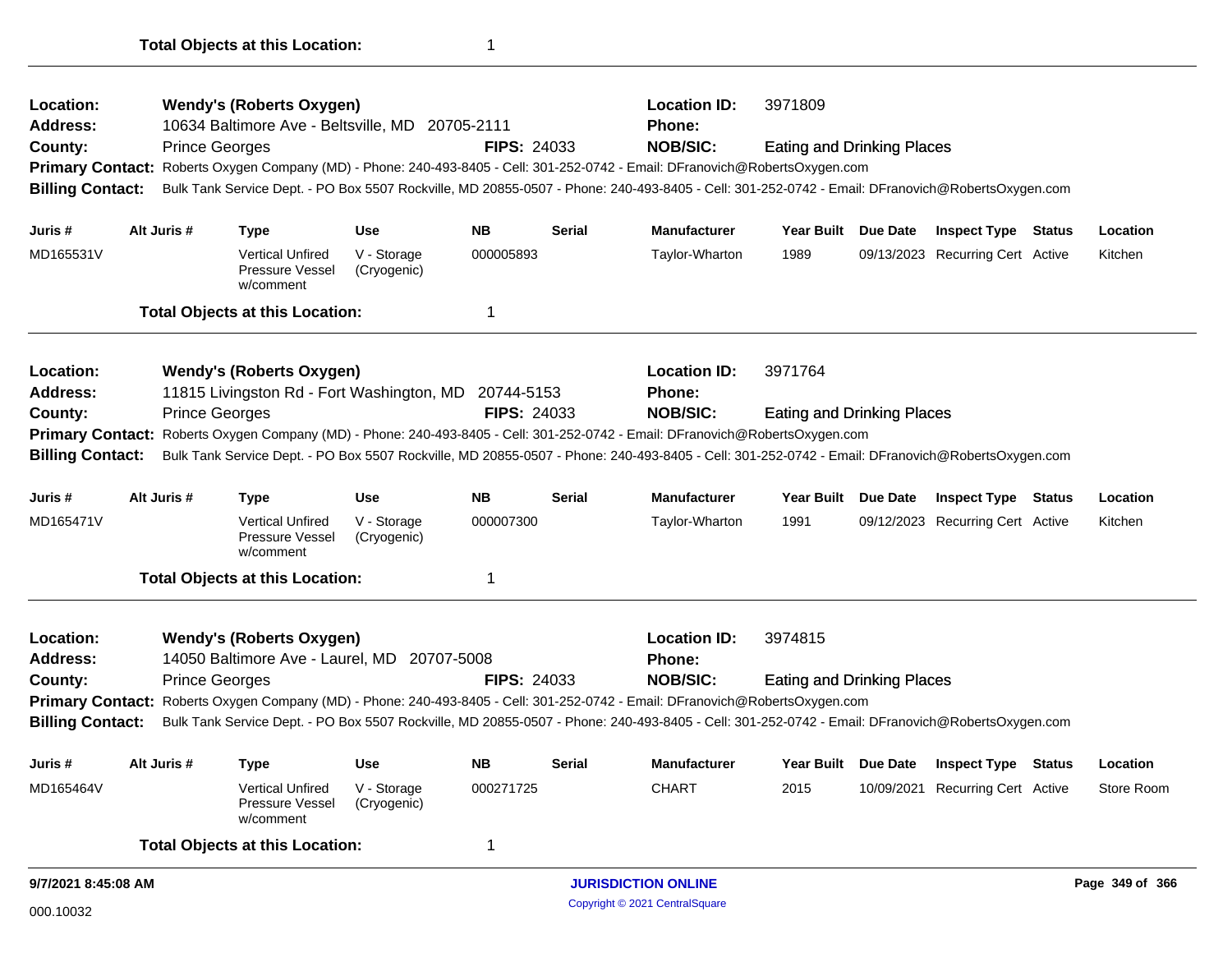| Location:<br><b>Address:</b><br>County:<br><b>Billing Contact:</b> |             | <b>Wendy's (Roberts Oxygen)</b><br>15400 Chrysler Dr - Upper Marlboro, MD 20772-3141<br><b>Prince Georges</b><br>Primary Contact: Roberts Oxygen Company (MD) - Phone: 240-493-8405 - Cell: 301-252-0742 - Email: DFranovich@RobertsOxygen.com<br>Bulk Tank Service Dept. - PO Box 5507 Rockville, MD 20855-0507 - Phone: 240-493-8405 - Cell: 301-252-0742 - Email: DFranovich@RobertsOxygen.com |                            | <b>FIPS: 24033</b> |               | <b>Location ID:</b><br><b>Phone:</b><br><b>NOB/SIC:</b> | 3968294<br><b>Eating and Drinking Places</b> |                                  |                              |
|--------------------------------------------------------------------|-------------|---------------------------------------------------------------------------------------------------------------------------------------------------------------------------------------------------------------------------------------------------------------------------------------------------------------------------------------------------------------------------------------------------|----------------------------|--------------------|---------------|---------------------------------------------------------|----------------------------------------------|----------------------------------|------------------------------|
| Juris #                                                            | Alt Juris # | <b>Type</b>                                                                                                                                                                                                                                                                                                                                                                                       | <b>Use</b>                 | <b>NB</b>          | <b>Serial</b> | <b>Manufacturer</b>                                     | Year Built Due Date                          | <b>Inspect Type Status</b>       | Location                     |
| MD164864V                                                          |             | <b>Vertical Unfired</b><br>Pressure Vessel<br>w/comment                                                                                                                                                                                                                                                                                                                                           | V - Storage<br>(Cryogenic) | 000084310          |               | MVE Inc                                                 | 1998                                         | 08/30/2023 Recurring Cert Active | Kitchen                      |
|                                                                    |             | <b>Total Objects at this Location:</b>                                                                                                                                                                                                                                                                                                                                                            |                            | $\mathbf 1$        |               |                                                         |                                              |                                  |                              |
| Location:<br><b>Address:</b>                                       |             | <b>Wendy's (Roberts Oxygen)</b><br>16400 Harbour Way - Bowie, MD 20716-3102                                                                                                                                                                                                                                                                                                                       |                            |                    |               | <b>Location ID:</b><br><b>Phone:</b>                    | 3971826                                      |                                  |                              |
| County:                                                            |             | <b>Prince Georges</b>                                                                                                                                                                                                                                                                                                                                                                             |                            | <b>FIPS: 24033</b> |               | <b>NOB/SIC:</b>                                         | <b>Eating and Drinking Places</b>            |                                  |                              |
| <b>Primary Contact:</b><br><b>Billing Contact:</b>                 |             | Roberts Oxygen Company (MD) - Phone: 240-493-8405 - Cell: 301-252-0742 - Email: DFranovich@RobertsOxygen.com<br>Bulk Tank Service Dept. - PO Box 5507 Rockville, MD 20855-0507 - Phone: 240-493-8405 - Cell: 301-252-0742 - Email: DFranovich@RobertsOxygen.com                                                                                                                                   |                            |                    |               |                                                         |                                              |                                  |                              |
| Juris #                                                            | Alt Juris # | <b>Type</b>                                                                                                                                                                                                                                                                                                                                                                                       | <b>Use</b>                 | <b>NB</b>          | Serial        | <b>Manufacturer</b>                                     | Year Built Due Date                          | <b>Inspect Type Status</b>       | Location                     |
| MD165697V                                                          |             | <b>Vertical Unfired</b><br>Pressure Vessel<br>w/comment                                                                                                                                                                                                                                                                                                                                           | V - Storage<br>(Cryogenic) | 000310828          |               | <b>CHART</b>                                            | 2018                                         | 09/13/2021 Recurring Cert Active | <b>Outside Store</b><br>Room |
|                                                                    |             | <b>Total Objects at this Location:</b>                                                                                                                                                                                                                                                                                                                                                            |                            | $\mathbf 1$        |               |                                                         |                                              |                                  |                              |
| Location:<br><b>Address:</b><br>County:                            |             | <b>Wendy's (Roberts Oxygen)</b><br>3440 Donnell Dr - District Heights, MD 20747-3209<br><b>Prince Georges</b>                                                                                                                                                                                                                                                                                     |                            | <b>FIPS: 24033</b> |               | <b>Location ID:</b><br>Phone:<br><b>NOB/SIC:</b>        | 3969034<br><b>Eating and Drinking Places</b> |                                  |                              |
| <b>Billing Contact:</b>                                            |             | Primary Contact: Roberts Oxygen Company (MD) - Phone: 240-493-8405 - Cell: 301-252-0742 - Email: DFranovich@RobertsOxygen.com<br>Bulk Tank Service Dept. - PO Box 5507 Rockville, MD 20855-0507 - Phone: 240-493-8405 - Cell: 301-252-0742 - Email: DFranovich@RobertsOxygen.com                                                                                                                  |                            |                    |               |                                                         |                                              |                                  |                              |
|                                                                    |             |                                                                                                                                                                                                                                                                                                                                                                                                   |                            |                    |               |                                                         |                                              |                                  |                              |
| Juris #                                                            | Alt Juris # | <b>Type</b>                                                                                                                                                                                                                                                                                                                                                                                       | <b>Use</b>                 | <b>NB</b>          | <b>Serial</b> | <b>Manufacturer</b>                                     | Year Built Due Date                          | <b>Inspect Type Status</b>       | Location                     |
| MD165505V                                                          |             | <b>Vertical Unfired</b><br>Pressure Vessel<br>w/comment                                                                                                                                                                                                                                                                                                                                           | V - Storage<br>(Cryogenic) | 000013204          |               | Taylor-Wharton                                          | 1992                                         | 09/09/2023 Recurring Cert Active | Kitchen                      |
|                                                                    |             | <b>Total Objects at this Location:</b>                                                                                                                                                                                                                                                                                                                                                            |                            | 1                  |               |                                                         |                                              |                                  |                              |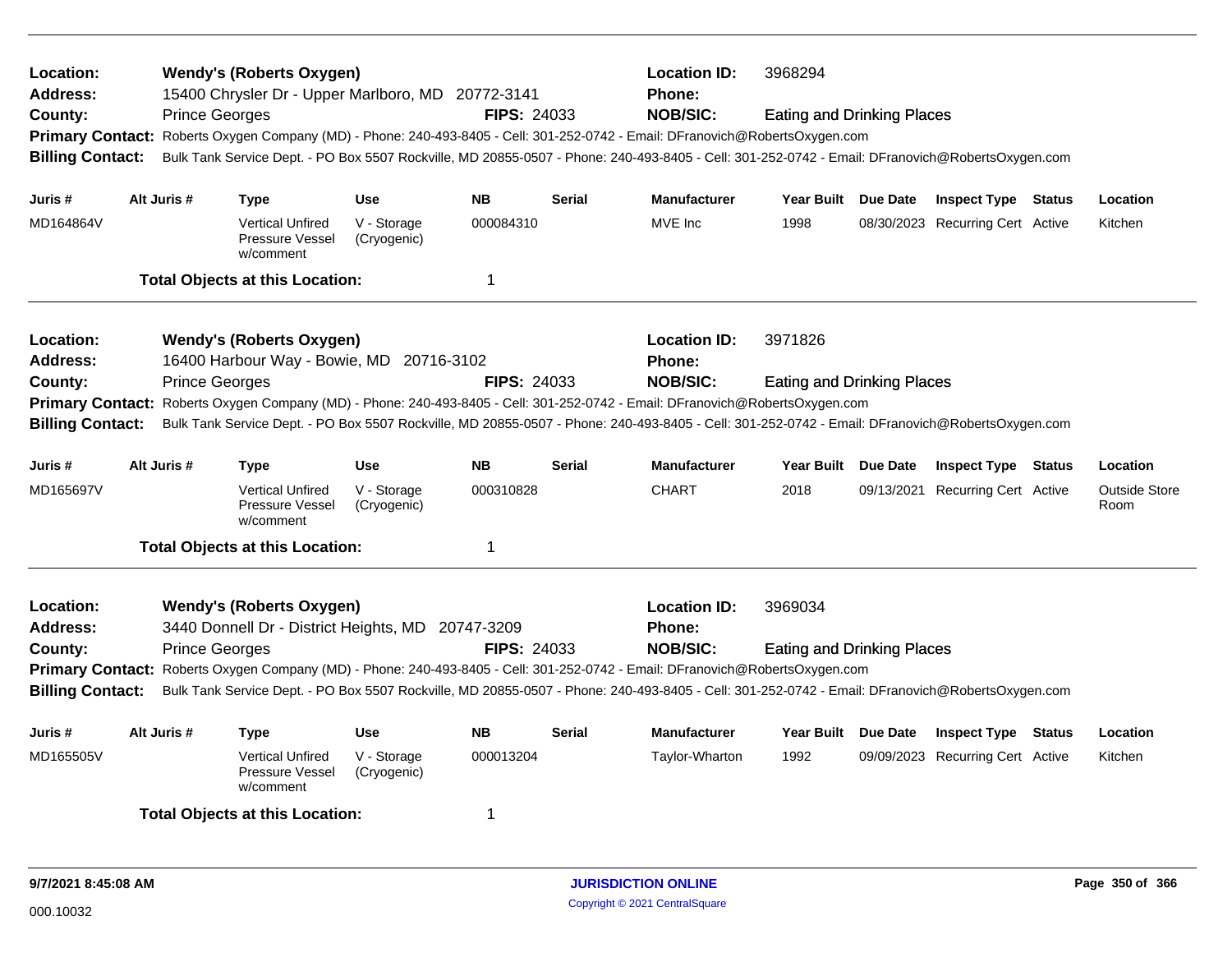| Location:<br>Address:<br>County:<br><b>Billing Contact:</b>        |             | <b>Wendy's (Roberts Oxygen)</b><br>3636 Branch Ave - Temple Hills, MD 20748-1230<br><b>Prince Georges</b> |                            | <b>FIPS: 24033</b> |               | <b>Location ID:</b><br><b>Phone:</b><br><b>NOB/SIC:</b><br>Primary Contact: Roberts Oxygen Company (MD) - Phone: 240-493-8405 - Cell: 301-252-0742 - Email: DFranovich@RobertsOxygen.com<br>Bulk Tank Service Dept. - PO Box 5507 Rockville, MD 20855-0507 - Phone: 240-493-8405 - Cell: 301-252-0742 - Email: DFranovich@RobertsOxygen.com | 3969039<br><b>Eating and Drinking Places</b> |                                  |        |          |
|--------------------------------------------------------------------|-------------|-----------------------------------------------------------------------------------------------------------|----------------------------|--------------------|---------------|---------------------------------------------------------------------------------------------------------------------------------------------------------------------------------------------------------------------------------------------------------------------------------------------------------------------------------------------|----------------------------------------------|----------------------------------|--------|----------|
| Juris #                                                            | Alt Juris # | <b>Type</b>                                                                                               | Use                        | <b>NB</b>          | <b>Serial</b> | <b>Manufacturer</b>                                                                                                                                                                                                                                                                                                                         | Year Built Due Date                          | <b>Inspect Type Status</b>       |        | Location |
| MD165738V                                                          |             | <b>Vertical Unfired</b><br>Pressure Vessel<br>w/comment                                                   | V - Storage<br>(Cryogenic) | 000062772          |               | Taylor-Wharton                                                                                                                                                                                                                                                                                                                              | 2002                                         | 09/09/2023 Recurring Cert Active |        | Kitchen  |
|                                                                    |             | <b>Total Objects at this Location:</b>                                                                    |                            | 1                  |               |                                                                                                                                                                                                                                                                                                                                             |                                              |                                  |        |          |
| Location:<br><b>Address:</b><br>County:<br><b>Billing Contact:</b> |             | <b>Wendy's (Roberts Oxygen)</b><br>6122 Oxon Hill Rd - Oxon Hill, MD 20745-3107<br><b>Prince Georges</b>  |                            | <b>FIPS: 24033</b> |               | <b>Location ID:</b><br>Phone:<br><b>NOB/SIC:</b><br>Primary Contact: Roberts Oxygen Company (MD) - Phone: 240-493-8405 - Cell: 301-252-0742 - Email: DFranovich@RobertsOxygen.com<br>Bulk Tank Service Dept. - PO Box 5507 Rockville, MD 20855-0507 - Phone: 240-493-8405 - Cell: 301-252-0742 - Email: DFranovich@RobertsOxygen.com        | 3969042<br><b>Eating and Drinking Places</b> |                                  |        |          |
| Juris #                                                            | Alt Juris # | <b>Type</b>                                                                                               | <b>Use</b>                 | <b>NB</b>          | <b>Serial</b> | <b>Manufacturer</b>                                                                                                                                                                                                                                                                                                                         | Year Built Due Date                          | <b>Inspect Type Status</b>       |        | Location |
| MD164927V                                                          |             | <b>Vertical Unfired</b><br>Pressure Vessel<br>w/comment                                                   | V - Storage<br>(Cryogenic) | 000003075          |               | Taylor-Wharton                                                                                                                                                                                                                                                                                                                              | 1987                                         | 09/09/2023 Recurring Cert Active |        | Kitchen  |
|                                                                    |             | <b>Total Objects at this Location:</b>                                                                    |                            | 1                  |               |                                                                                                                                                                                                                                                                                                                                             |                                              |                                  |        |          |
| Location:<br><b>Address:</b><br>County:<br><b>Billing Contact:</b> |             | <b>Wendy's (Roberts Oxygen)</b><br>6242 Greenbelt Rd - Greenbelt, MD 20770-1021<br><b>Prince Georges</b>  |                            | <b>FIPS: 24033</b> |               | <b>Location ID:</b><br><b>Phone:</b><br><b>NOB/SIC:</b><br>Primary Contact: Roberts Oxygen Company (MD) - Phone: 240-493-8405 - Cell: 301-252-0742 - Email: DFranovich@RobertsOxygen.com<br>Bulk Tank Service Dept. - PO Box 5507 Rockville, MD 20855-0507 - Phone: 240-493-8405 - Cell: 301-252-0742 - Email: DFranovich@RobertsOxygen.com | 3971814<br><b>Eating and Drinking Places</b> |                                  |        |          |
| Juris #                                                            | Alt Juris # | <b>Type</b>                                                                                               | <b>Use</b>                 | <b>NB</b>          | <b>Serial</b> | <b>Manufacturer</b>                                                                                                                                                                                                                                                                                                                         | Year Built Due Date                          | <b>Inspect Type</b>              | Status | Location |
| MD164886V                                                          |             | <b>Vertical Unfired</b><br>Pressure Vessel<br>w/comment                                                   | V - Storage<br>(Cryogenic) | 000003760          |               | Taylor-Wharton                                                                                                                                                                                                                                                                                                                              | 1988                                         | 09/13/2021 Recurring Cert Active |        | Kitchen  |
|                                                                    |             | <b>Total Objects at this Location:</b>                                                                    |                            | 1                  |               |                                                                                                                                                                                                                                                                                                                                             |                                              |                                  |        |          |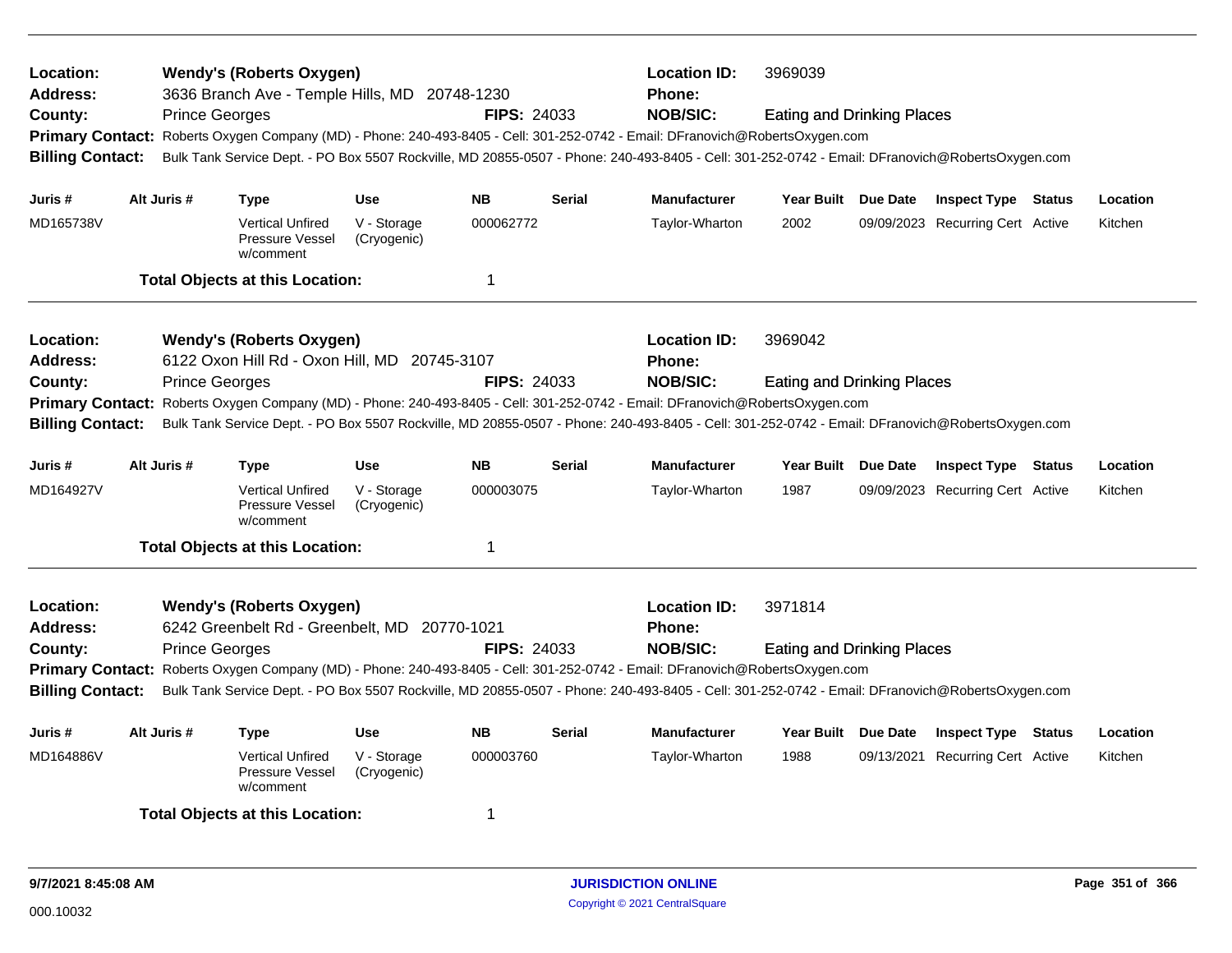| Location:<br><b>Address:</b><br>County:<br><b>Billing Contact:</b> |                       | <b>Wendy's (Roberts Oxygen)</b><br>6335 Allentown Rd - Temple Hills, MD 20748-2616<br><b>Prince Georges</b> |                            | <b>FIPS: 24033</b> |               | <b>Location ID:</b><br><b>Phone:</b><br><b>NOB/SIC:</b><br>Primary Contact: Roberts Oxygen Company (MD) - Phone: 240-493-8405 - Cell: 301-252-0742 - Email: DFranovich@RobertsOxygen.com<br>Bulk Tank Service Dept. - PO Box 5507 Rockville, MD 20855-0507 - Phone: 240-493-8405 - Cell: 301-252-0742 - Email: DFranovich@RobertsOxygen.com | 3971772<br><b>Eating and Drinking Places</b> |                     |                                  |          |
|--------------------------------------------------------------------|-----------------------|-------------------------------------------------------------------------------------------------------------|----------------------------|--------------------|---------------|---------------------------------------------------------------------------------------------------------------------------------------------------------------------------------------------------------------------------------------------------------------------------------------------------------------------------------------------|----------------------------------------------|---------------------|----------------------------------|----------|
| Juris #                                                            | Alt Juris #           | <b>Type</b>                                                                                                 | <b>Use</b>                 | <b>NB</b>          | <b>Serial</b> | <b>Manufacturer</b>                                                                                                                                                                                                                                                                                                                         | Year Built Due Date                          |                     | <b>Inspect Type Status</b>       | Location |
| MD165729V                                                          |                       | <b>Vertical Unfired</b><br>Pressure Vessel<br>w/comment                                                     | V - Storage<br>(Cryogenic) | 000003918          |               | Taylor-Wharton                                                                                                                                                                                                                                                                                                                              | 1988                                         |                     | 09/12/2021 Recurring Cert Active | Kitchen  |
|                                                                    |                       | <b>Total Objects at this Location:</b>                                                                      |                            | 1                  |               |                                                                                                                                                                                                                                                                                                                                             |                                              |                     |                                  |          |
| Location:<br><b>Address:</b>                                       |                       | <b>Wendy's (Roberts Oxygen)</b><br>6410 Sargent Rd - Hyattsville, MD 20782-1538                             |                            |                    |               | <b>Location ID:</b><br>Phone:                                                                                                                                                                                                                                                                                                               | 3971696                                      |                     |                                  |          |
| County:                                                            |                       | <b>Prince Georges</b>                                                                                       |                            | <b>FIPS: 24033</b> |               | <b>NOB/SIC:</b>                                                                                                                                                                                                                                                                                                                             | <b>Eating and Drinking Places</b>            |                     |                                  |          |
| <b>Billing Contact:</b>                                            |                       |                                                                                                             |                            |                    |               | Primary Contact: Roberts Oxygen Company (MD) - Phone: 240-493-8405 - Cell: 301-252-0742 - Email: DFranovich@RobertsOxygen.com<br>Bulk Tank Service Dept. - PO Box 5507 Rockville, MD 20855-0507 - Phone: 240-493-8405 - Cell: 301-252-0742 - Email: DFranovich@RobertsOxygen.com                                                            |                                              |                     |                                  |          |
| Juris #                                                            | Alt Juris #           | <b>Type</b>                                                                                                 | <b>Use</b>                 | <b>NB</b>          | <b>Serial</b> | Manufacturer                                                                                                                                                                                                                                                                                                                                |                                              | Year Built Due Date | <b>Inspect Type Status</b>       | Location |
| MD165676V                                                          |                       | <b>Vertical Unfired</b><br>Pressure Vessel<br>w/comment                                                     | V - Storage<br>(Cryogenic) | 000329570          |               | <b>CHART</b>                                                                                                                                                                                                                                                                                                                                | 2019                                         |                     | 09/11/2023 Recurring Cert Active | Kitchen  |
|                                                                    |                       | <b>Total Objects at this Location:</b>                                                                      |                            | 1                  |               |                                                                                                                                                                                                                                                                                                                                             |                                              |                     |                                  |          |
| Location:<br><b>Address:</b>                                       |                       | <b>Wendy's (Roberts Oxygen)</b><br>6823 New Hampshire Ave - Takoma Park, MD 20912-4816                      |                            |                    |               | <b>Location ID:</b><br><b>Phone:</b>                                                                                                                                                                                                                                                                                                        | 3971700                                      |                     |                                  |          |
| County:                                                            | <b>Prince Georges</b> |                                                                                                             |                            | <b>FIPS: 24033</b> |               | <b>NOB/SIC:</b>                                                                                                                                                                                                                                                                                                                             | <b>Eating and Drinking Places</b>            |                     |                                  |          |
|                                                                    |                       |                                                                                                             |                            |                    |               | Primary Contact: Roberts Oxygen Company (MD) - Phone: 240-493-8405 - Cell: 301-252-0742 - Email: DFranovich@RobertsOxygen.com                                                                                                                                                                                                               |                                              |                     |                                  |          |
| <b>Billing Contact:</b>                                            |                       |                                                                                                             |                            |                    |               | Bulk Tank Service Dept. - PO Box 5507 Rockville, MD 20855-0507 - Phone: 240-493-8405 - Cell: 301-252-0742 - Email: DFranovich@RobertsOxygen.com                                                                                                                                                                                             |                                              |                     |                                  |          |
| Juris #                                                            | Alt Juris #           | <b>Type</b>                                                                                                 | <b>Use</b>                 | <b>NB</b>          | <b>Serial</b> | <b>Manufacturer</b>                                                                                                                                                                                                                                                                                                                         | Year Built Due Date                          |                     | <b>Inspect Type Status</b>       | Location |
| MD165761V                                                          |                       | <b>Vertical Unfired</b><br><b>Pressure Vessel</b><br>w/comment                                              | V - Storage<br>(Cryogenic) | 000062775          |               | Taylor-Wharton                                                                                                                                                                                                                                                                                                                              | 2002                                         |                     | 09/11/2023 Recurring Cert Active | Kitchen  |
|                                                                    |                       | <b>Total Objects at this Location:</b>                                                                      |                            | 1                  |               |                                                                                                                                                                                                                                                                                                                                             |                                              |                     |                                  |          |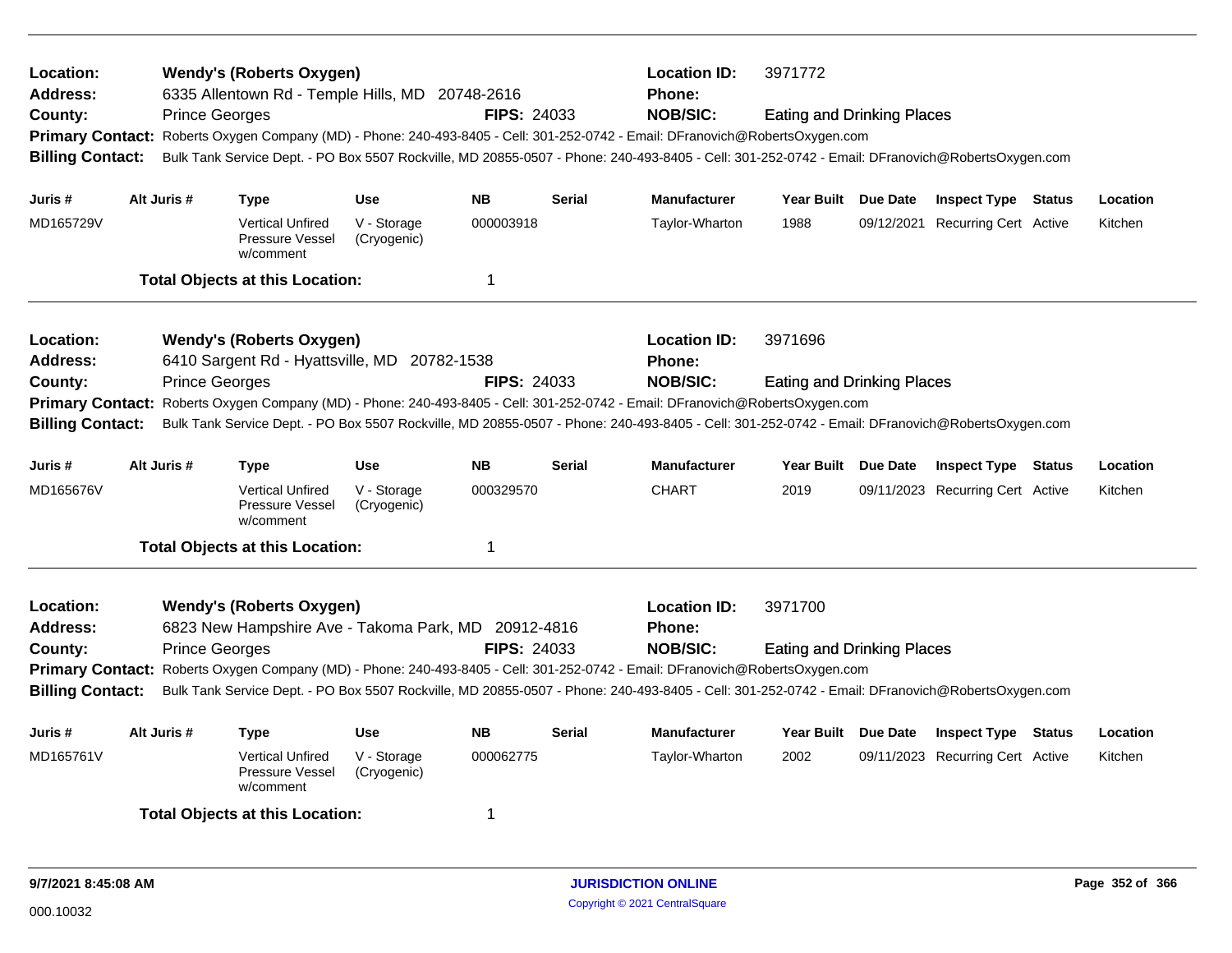| Location:<br>Address:<br>County:<br><b>Billing Contact:</b>                                          | <b>Prince Georges</b> | <b>Wendy's (Roberts Oxygen)</b><br>7099 Berry Rd - Accokeek, MD 20607-3419      |                            | <b>FIPS: 24033</b> |               | <b>Location ID:</b><br>Phone:<br><b>NOB/SIC:</b><br>Primary Contact: Roberts Oxygen Company (MD) - Phone: 240-493-8405 - Cell: 301-252-0742 - Email: DFranovich@RobertsOxygen.com<br>Bulk Tank Service Dept. - PO Box 5507 Rockville, MD 20855-0507 - Phone: 240-493-8405 - Cell: 301-252-0742 - Email: DFranovich@RobertsOxygen.com | 3971759<br><b>Eating and Drinking Places</b> |            |                                  |          |
|------------------------------------------------------------------------------------------------------|-----------------------|---------------------------------------------------------------------------------|----------------------------|--------------------|---------------|--------------------------------------------------------------------------------------------------------------------------------------------------------------------------------------------------------------------------------------------------------------------------------------------------------------------------------------|----------------------------------------------|------------|----------------------------------|----------|
| Juris #                                                                                              | Alt Juris #           | <b>Type</b>                                                                     | <b>Use</b>                 | <b>NB</b>          | <b>Serial</b> | <b>Manufacturer</b>                                                                                                                                                                                                                                                                                                                  | Year Built Due Date                          |            | <b>Inspect Type Status</b>       | Location |
| MD166071V                                                                                            |                       | <b>Vertical Unfired</b><br>Pressure Vessel<br>w/comment                         | V - Storage<br>(Cryogenic) | 000268523          |               | <b>CHART</b>                                                                                                                                                                                                                                                                                                                         | 2015                                         |            | 09/12/2023 Recurring Cert Active | Kitchen  |
|                                                                                                      |                       | <b>Total Objects at this Location:</b>                                          |                            | $\mathbf 1$        |               |                                                                                                                                                                                                                                                                                                                                      |                                              |            |                                  |          |
| <b>Location:</b><br><b>Address:</b><br>County:<br><b>Primary Contact:</b><br><b>Billing Contact:</b> | <b>Prince Georges</b> | <b>Wendy's (Roberts Oxygen)</b><br>7513 Greenbelt Rd - Greenbelt, MD 20770-3403 |                            | <b>FIPS: 24033</b> |               | <b>Location ID:</b><br><b>Phone:</b><br><b>NOB/SIC:</b><br>Roberts Oxygen Company (MD) - Phone: 240-493-8405 - Cell: 301-252-0742 - Email: DFranovich@RobertsOxygen.com<br>Bulk Tank Service Dept. - PO Box 5507 Rockville, MD 20855-0507 - Phone: 240-493-8405 - Cell: 301-252-0742 - Email: DFranovich@RobertsOxygen.com           | 3971816<br><b>Eating and Drinking Places</b> |            |                                  |          |
| Juris #                                                                                              | Alt Juris #           | <b>Type</b>                                                                     | <b>Use</b>                 | <b>NB</b>          | <b>Serial</b> | <b>Manufacturer</b>                                                                                                                                                                                                                                                                                                                  | Year Built Due Date                          |            | <b>Inspect Type Status</b>       | Location |
| MD164888V                                                                                            |                       | <b>Vertical Unfired</b><br>Pressure Vessel<br>w/comment                         | V - Storage<br>(Cryogenic) | 000063908          |               | Taylor-Wharton                                                                                                                                                                                                                                                                                                                       | 2002                                         | 09/13/2021 | <b>Recurring Cert Active</b>     | Kitchen  |
|                                                                                                      |                       | <b>Total Objects at this Location:</b>                                          |                            | $\overline{1}$     |               |                                                                                                                                                                                                                                                                                                                                      |                                              |            |                                  |          |
| Location:<br><b>Address:</b><br>County:<br><b>Billing Contact:</b>                                   | <b>Prince Georges</b> | <b>Wendy's (Roberts Oxygen)</b><br>8 Watkins Park Dr - Kettering, MD 20774-1628 |                            | <b>FIPS: 24033</b> |               | <b>Location ID:</b><br>Phone:<br><b>NOB/SIC:</b><br>Primary Contact: Roberts Oxygen Company (MD) - Phone: 240-493-8405 - Cell: 301-252-0742 - Email: DFranovich@RobertsOxygen.com<br>Bulk Tank Service Dept. - PO Box 5507 Rockville, MD 20855-0507 - Phone: 240-493-8405 - Cell: 301-252-0742 - Email: DFranovich@RobertsOxygen.com | 3971831<br><b>Eating and Drinking Places</b> |            |                                  |          |
| Juris #                                                                                              | Alt Juris #           | <b>Type</b>                                                                     | Use                        | <b>NB</b>          | <b>Serial</b> | <b>Manufacturer</b>                                                                                                                                                                                                                                                                                                                  | Year Built Due Date                          |            | <b>Inspect Type Status</b>       | Location |
| MD164855V                                                                                            |                       | <b>Vertical Unfired</b><br>Pressure Vessel<br>w/comment                         | V - Storage<br>(Cryogenic) | 000003980          |               | Taylor-Wharton                                                                                                                                                                                                                                                                                                                       | 1990                                         | 09/13/2021 | <b>Recurring Cert Active</b>     | Kitchen  |
|                                                                                                      |                       | <b>Total Objects at this Location:</b>                                          |                            | 1                  |               |                                                                                                                                                                                                                                                                                                                                      |                                              |            |                                  |          |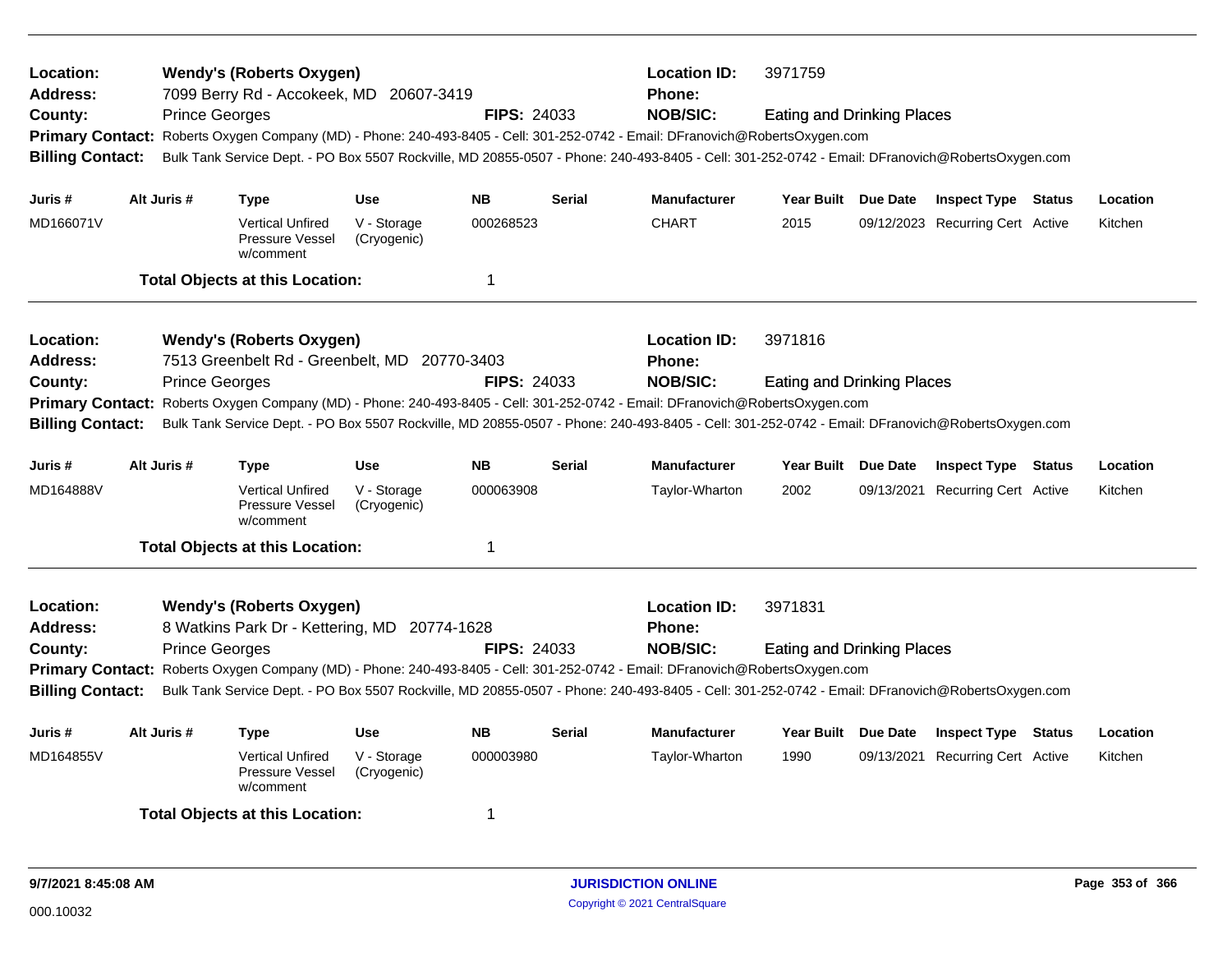| Location:<br><b>Address:</b><br>County:<br><b>Billing Contact:</b><br>Juris # | Alt Juris # | <b>Wendy's (Roberts Oxygen)</b><br>8211 Landover Rd - Hyattsville, MD 20785-2711<br><b>Prince Georges</b><br>Primary Contact: Roberts Oxygen Company (MD) - Phone: 240-493-8405 - Cell: 301-252-0742 - Email: DFranovich@RobertsOxygen.com<br>Bulk Tank Service Dept. - PO Box 5507 Rockville, MD 20855-0507 - Phone: 240-493-8405 - Cell: 301-252-0742 - Email: DFranovich@RobertsOxygen.com<br><b>Type</b> | <b>Use</b>                 | <b>FIPS: 24033</b><br><b>NB</b> | <b>Serial</b> | <b>Location ID:</b><br>Phone:<br><b>NOB/SIC:</b><br><b>Manufacturer</b> | 3974774<br><b>Eating and Drinking Places</b> | Year Built Due Date | <b>Inspect Type Status</b>       | Location   |
|-------------------------------------------------------------------------------|-------------|--------------------------------------------------------------------------------------------------------------------------------------------------------------------------------------------------------------------------------------------------------------------------------------------------------------------------------------------------------------------------------------------------------------|----------------------------|---------------------------------|---------------|-------------------------------------------------------------------------|----------------------------------------------|---------------------|----------------------------------|------------|
| MD165691V                                                                     |             | <b>Vertical Unfired</b><br>Pressure Vessel<br>w/comment                                                                                                                                                                                                                                                                                                                                                      | V - Storage<br>(Cryogenic) | 000007000                       |               | Taylor-Wharton                                                          | 1991                                         |                     | 10/09/2021 Recurring Cert Active | Store Room |
|                                                                               |             | <b>Total Objects at this Location:</b>                                                                                                                                                                                                                                                                                                                                                                       |                            | 1                               |               |                                                                         |                                              |                     |                                  |            |
| Location:<br><b>Address:</b><br>County:<br><b>Billing Contact:</b>            |             | <b>Wendy's (Roberts Oxygen)</b><br>8308 Annapolis Rd - New Carrollton, MD 20784-3012<br><b>Prince Georges</b><br>Primary Contact: Roberts Oxygen Company (MD) - Phone: 240-493-8405 - Cell: 301-252-0742 - Email: DFranovich@RobertsOxygen.com<br>Bulk Tank Service Dept. - PO Box 5507 Rockville, MD 20855-0507 - Phone: 240-493-8405 - Cell: 301-252-0742 - Email: DFranovich@RobertsOxygen.com            |                            | <b>FIPS: 24033</b>              |               | <b>Location ID:</b><br><b>Phone:</b><br><b>NOB/SIC:</b>                 | 3971818<br><b>Eating and Drinking Places</b> |                     |                                  |            |
| Juris #                                                                       | Alt Juris # | <b>Type</b>                                                                                                                                                                                                                                                                                                                                                                                                  | <b>Use</b>                 | <b>NB</b>                       | <b>Serial</b> | <b>Manufacturer</b>                                                     |                                              | Year Built Due Date | <b>Inspect Type Status</b>       | Location   |
| MD164892V                                                                     |             | <b>Vertical Unfired</b><br>Pressure Vessel<br>w/comment                                                                                                                                                                                                                                                                                                                                                      | V - Storage<br>(Cryogenic) | 000001519                       |               | Taylor-Wharton                                                          | 2017                                         |                     | 09/13/2021 Recurring Cert Active | Kitchen    |
|                                                                               |             | <b>Total Objects at this Location:</b>                                                                                                                                                                                                                                                                                                                                                                       |                            | 1                               |               |                                                                         |                                              |                     |                                  |            |
| Location:<br><b>Address:</b><br>County:<br><b>Billing Contact:</b>            |             | <b>Wendy's (Roberts Oxygen)</b><br>8715 Central Ave - Capitol Heights, MD 20743-3605<br><b>Prince Georges</b><br>Primary Contact: Roberts Oxygen Company (MD) - Phone: 240-493-8405 - Cell: 301-252-0742 - Email: DFranovich@RobertsOxygen.com<br>Bulk Tank Service Dept. - PO Box 5507 Rockville, MD 20855-0507 - Phone: 240-493-8405 - Cell: 301-252-0742 - Email: DFranovich@RobertsOxygen.com            |                            | <b>FIPS: 24033</b>              |               | <b>Location ID:</b><br>Phone:<br><b>NOB/SIC:</b>                        | 3969031<br><b>Eating and Drinking Places</b> |                     |                                  |            |
| Juris #                                                                       | Alt Juris # | <b>Type</b>                                                                                                                                                                                                                                                                                                                                                                                                  | <b>Use</b>                 | <b>NB</b>                       | <b>Serial</b> | <b>Manufacturer</b>                                                     | Year Built Due Date                          |                     | <b>Inspect Type Status</b>       | Location   |
| MD165492V                                                                     |             | <b>Vertical Unfired</b><br>Pressure Vessel<br>w/comment                                                                                                                                                                                                                                                                                                                                                      | V - Storage<br>(Cryogenic) | 000026503                       |               | Taylor-Wharton                                                          | 1995                                         | 09/09/2021          | <b>Recurring Cert Active</b>     | Kitchen    |
|                                                                               |             | <b>Total Objects at this Location:</b>                                                                                                                                                                                                                                                                                                                                                                       |                            | -1                              |               |                                                                         |                                              |                     |                                  |            |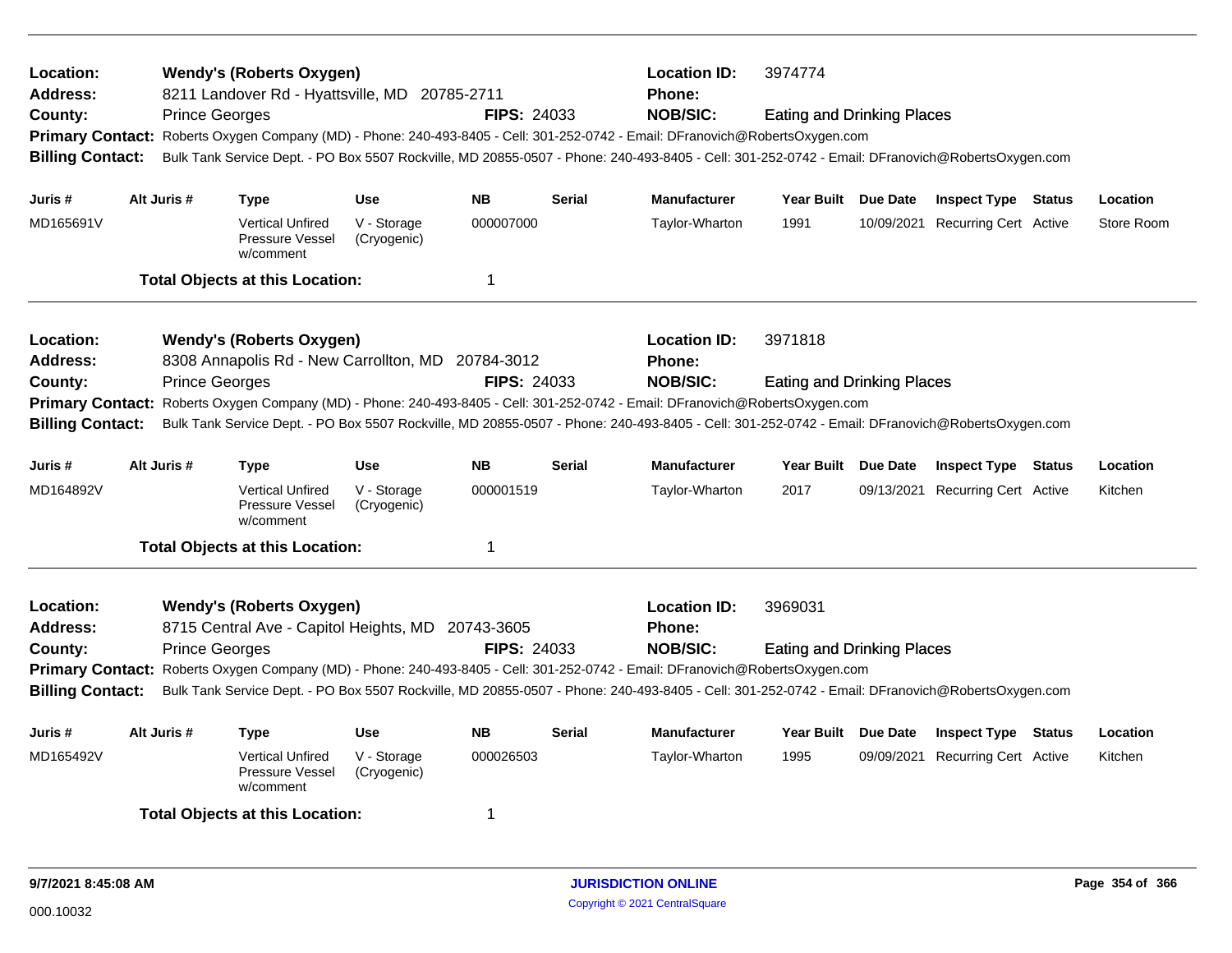| Location:<br><b>Address:</b><br>County:<br><b>Billing Contact:</b> | <b>Prince Georges</b> | <b>Wendy's (Roberts Oxygen)</b><br>8907 Woodyard Rd - Clinton, MD 20735-4257      |                            | <b>FIPS: 24033</b> |               | <b>Location ID:</b><br><b>Phone:</b><br><b>NOB/SIC:</b><br>Primary Contact: Roberts Oxygen Company (MD) - Phone: 240-493-8405 - Cell: 301-252-0742 - Email: DFranovich@RobertsOxygen.com<br>Bulk Tank Service Dept. - PO Box 5507 Rockville, MD 20855-0507 - Phone: 240-493-8405 - Cell: 301-252-0742 - Email: DFranovich@RobertsOxygen.com | 3971769<br><b>Eating and Drinking Places</b> |                                  |        |          |
|--------------------------------------------------------------------|-----------------------|-----------------------------------------------------------------------------------|----------------------------|--------------------|---------------|---------------------------------------------------------------------------------------------------------------------------------------------------------------------------------------------------------------------------------------------------------------------------------------------------------------------------------------------|----------------------------------------------|----------------------------------|--------|----------|
| Juris #                                                            | Alt Juris #           | <b>Type</b>                                                                       | <b>Use</b>                 | <b>NB</b>          | <b>Serial</b> | <b>Manufacturer</b>                                                                                                                                                                                                                                                                                                                         | Year Built Due Date                          | <b>Inspect Type Status</b>       |        | Location |
| MD165474V                                                          |                       | <b>Vertical Unfired</b><br>Pressure Vessel<br>w/comment                           | V - Storage<br>(Cryogenic) | 000062765          |               | Taylor-Wharton                                                                                                                                                                                                                                                                                                                              | 2002                                         | 09/12/2023 Recurring Cert Active |        | Kitchen  |
|                                                                    |                       | <b>Total Objects at this Location:</b>                                            |                            | 1                  |               |                                                                                                                                                                                                                                                                                                                                             |                                              |                                  |        |          |
| Location:<br><b>Address:</b>                                       |                       | <b>Wendy's (Roberts Oxygen)</b><br>9401 Annapolis Rd - Lanham, MD 20706-3003      |                            |                    |               | <b>Location ID:</b><br><b>Phone:</b>                                                                                                                                                                                                                                                                                                        | 3971821                                      |                                  |        |          |
| County:                                                            | <b>Prince Georges</b> |                                                                                   |                            | <b>FIPS: 24033</b> |               | <b>NOB/SIC:</b>                                                                                                                                                                                                                                                                                                                             | <b>Eating and Drinking Places</b>            |                                  |        |          |
| <b>Billing Contact:</b>                                            |                       |                                                                                   |                            |                    |               | Primary Contact: Roberts Oxygen Company (MD) - Phone: 240-493-8405 - Cell: 301-252-0742 - Email: DFranovich@RobertsOxygen.com<br>Bulk Tank Service Dept. - PO Box 5507 Rockville, MD 20855-0507 - Phone: 240-493-8405 - Cell: 301-252-0742 - Email: DFranovich@RobertsOxygen.com                                                            |                                              |                                  |        |          |
| Juris #                                                            | Alt Juris #           | <b>Type</b>                                                                       | <b>Use</b>                 | <b>NB</b>          | <b>Serial</b> | <b>Manufacturer</b>                                                                                                                                                                                                                                                                                                                         | Year Built Due Date                          | <b>Inspect Type Status</b>       |        | Location |
| MD164934V                                                          |                       | <b>Vertical Unfired</b><br>Pressure Vessel<br>w/comment                           | V - Storage<br>(Cryogenic) | 000028729          |               | <b>CRYOGENIC</b><br><b>SERVICES</b>                                                                                                                                                                                                                                                                                                         | 1994                                         | 09/13/2021 Recurring Cert Active |        | Kitchen  |
|                                                                    |                       | <b>Total Objects at this Location:</b>                                            |                            | 1                  |               |                                                                                                                                                                                                                                                                                                                                             |                                              |                                  |        |          |
| Location:<br><b>Address:</b><br>County:                            | <b>Prince Georges</b> | <b>Wendy's (Roberts)</b><br>5425 Silver Hill Rd - District Heights, MD 20747-2040 |                            | <b>FIPS: 24033</b> |               | <b>Location ID:</b><br><b>Phone:</b><br><b>NOB/SIC:</b><br>Primary Contact: Roberts Oxygen Company (MD) - Phone: 240-493-8405 - Cell: 301-252-0742 - Email: DFranovich@RobertsOxygen.com                                                                                                                                                    | 4056813<br><b>Eating and Drinking Places</b> |                                  |        |          |
| <b>Billing Contact:</b>                                            |                       |                                                                                   |                            |                    |               | Bulk Tank Service Dept. - PO Box 5507 Rockville, MD 20855-0507 - Phone: 240-493-8405 - Cell: 301-252-0742 - Email: DFranovich@RobertsOxygen.com                                                                                                                                                                                             |                                              |                                  |        |          |
| Juris #                                                            | Alt Juris #           | <b>Type</b>                                                                       | <b>Use</b>                 | <b>NB</b>          | <b>Serial</b> | <b>Manufacturer</b>                                                                                                                                                                                                                                                                                                                         | Year Built Due Date                          | <b>Inspect Type</b>              | Status | Location |
| MD168755V                                                          |                       | <b>Vertical Unfired</b><br>Pressure Vessel<br>w/comment                           | V - Storage<br>(Cryogenic) | 000006518          |               | <b>CRYOGENIC</b><br><b>SERVICES</b>                                                                                                                                                                                                                                                                                                         | 1990                                         | 01/14/2023 Recurring Cert Active |        | Kitchen  |
|                                                                    |                       | <b>Total Objects at this Location:</b>                                            |                            | 1                  |               |                                                                                                                                                                                                                                                                                                                                             |                                              |                                  |        |          |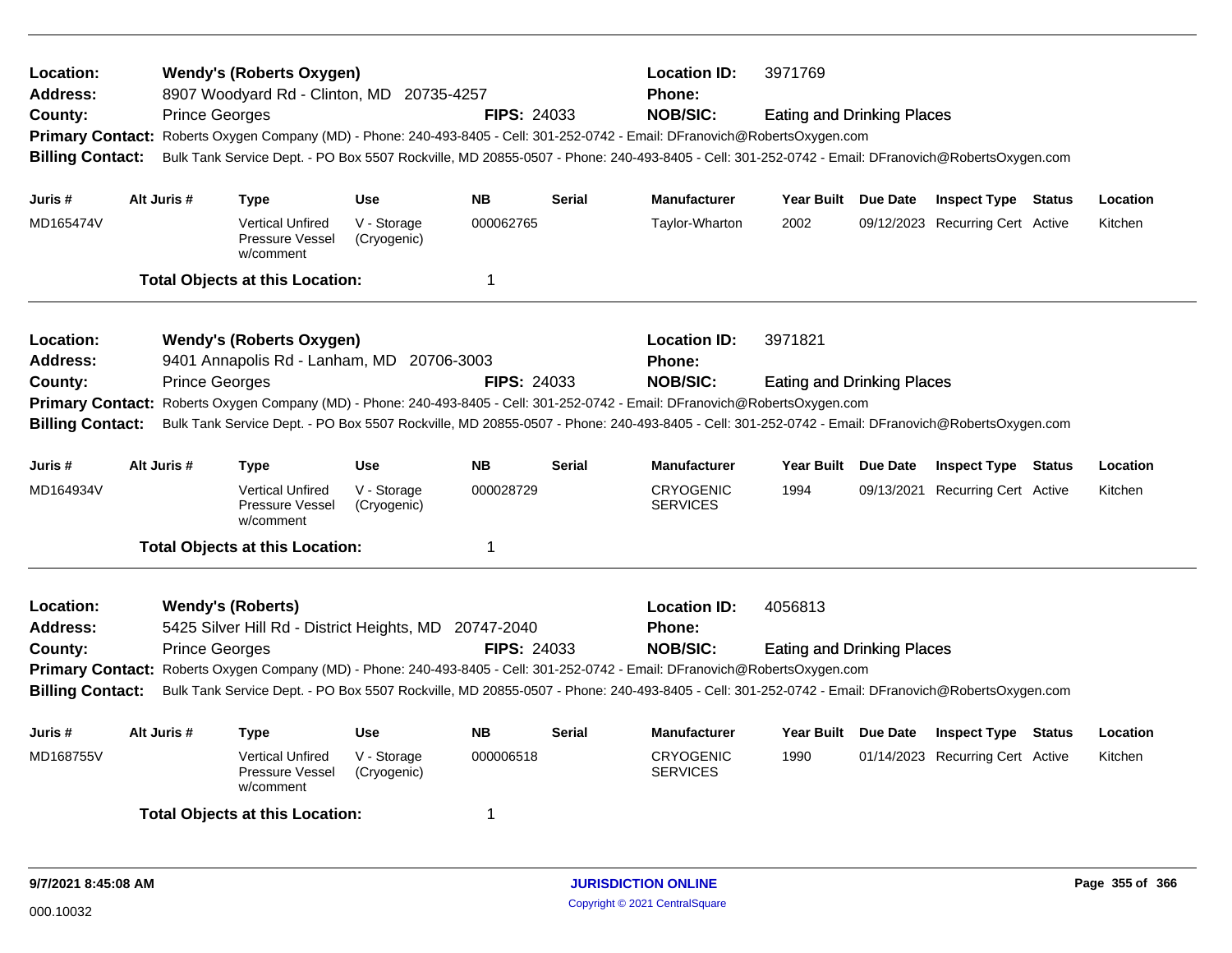| Location:                  |             | <b>Westchester Park Condominiums</b><br>5960 Westchester Park Dr - College Park, MD 20740-2811                                                              |                                                           |                    |               | <b>Location ID:</b>       | 728735                                  |          |                                  |               |                   |
|----------------------------|-------------|-------------------------------------------------------------------------------------------------------------------------------------------------------------|-----------------------------------------------------------|--------------------|---------------|---------------------------|-----------------------------------------|----------|----------------------------------|---------------|-------------------|
| <b>Address:</b><br>County: |             | <b>Prince Georges</b>                                                                                                                                       |                                                           | <b>FIPS: 24033</b> |               | Phone:<br><b>NOB/SIC:</b> | <b>Operators of Apartment Buildings</b> |          |                                  |               |                   |
|                            |             | Primary Contact: Arman Patala - Phone: 301-468-8919 ext 136 - Email: apatala@abarisrealty.com                                                               |                                                           |                    |               |                           |                                         |          |                                  |               |                   |
| <b>Billing Contact:</b>    |             | Arman Patala - 7811 Montrose RD Ste 110 Potomac, MD 20854 - Phone: 301-468-8919 ext 136 - Email: apatala@abarisrealty.com                                   |                                                           |                    |               |                           |                                         |          |                                  |               |                   |
| Juris #                    | Alt Juris # | <b>Type</b>                                                                                                                                                 | <b>Use</b>                                                | <b>NB</b>          | <b>Serial</b> | <b>Manufacturer</b>       | <b>Year Built</b>                       | Due Date | <b>Inspect Type</b>              | <b>Status</b> | Location          |
| MD168726H                  |             | <b>Water Heater</b><br>(HLW)                                                                                                                                | H - Hot Water<br>Heat (Water $\leq$<br>160 psig, 250 F)   | 000354469          |               | Lochinvar                 | 2020                                    |          | 12/08/2022 Recurring Cert Active |               | <b>BLRM</b>       |
| MD168727H                  |             | <b>Water Heater</b><br>(HLW)                                                                                                                                | H - Hot Water<br>Heat (Water $\leq$<br>160 psig, 250 F)   | 000355275          |               | Lochinvar                 | 2020                                    |          | 12/08/2022 Recurring Cert Active |               | <b>BLRM</b>       |
|                            |             | <b>Total Objects at this Location:</b>                                                                                                                      |                                                           | $\overline{2}$     |               |                           |                                         |          |                                  |               |                   |
| Location:                  |             | <b>Westgate of Laurel Apartments</b>                                                                                                                        |                                                           |                    |               | <b>Location ID:</b>       | 2061391                                 |          |                                  |               |                   |
| <b>Address:</b>            |             | 8212 Gorman Ave - Laurel, MD 20707-3558                                                                                                                     |                                                           |                    |               | Phone:                    | 301-953-2881                            |          |                                  |               |                   |
| County:                    |             | <b>Prince Georges</b>                                                                                                                                       |                                                           | <b>FIPS: 24033</b> |               | <b>NOB/SIC:</b>           | <b>Operators of Apartment Buildings</b> |          |                                  |               |                   |
| <b>Billing Contact:</b>    |             | Primary Contact: Sean Rabinowitz - Cell: 443-223-0198 - Email: Sean@schwebmgmt.com<br>- 8114 Gorman Ave Ofc 241 Laurel, MD 20707-2520 - Phone: 301-953-2881 |                                                           |                    |               |                           |                                         |          |                                  |               |                   |
| Juris #                    | Alt Juris # | <b>Type</b>                                                                                                                                                 | <b>Use</b>                                                | <b>NB</b>          | <b>Serial</b> | <b>Manufacturer</b>       | <b>Year Built</b>                       | Due Date | <b>Inspect Type</b>              | Status        | Location          |
| MD152400H                  |             | <b>Water Heater</b><br>(HLW)                                                                                                                                | H - Hot Water<br>Supply (Water $\leq$<br>160 psig, 210 F) | 000106865          |               | <b>Bradford White</b>     | 2014                                    |          | 12/12/2022 Recurring Cert Active |               | <b>BLDG. 8212</b> |
| MD156329H                  |             | <b>Water Heater</b><br>(HLW)                                                                                                                                | H - Hot Water<br>Supply (Water <=<br>160 psig, 250 F)     | 000023574          |               | A O Smith                 | 2016                                    |          | 12/12/2022 Recurring Cert Active |               | 8212 BLRM         |
| MD162576H                  |             | Water Heater<br>(HLW)                                                                                                                                       | H - Hot Water<br>Supply (Water $\leq$<br>160 psig, 210 F) | 000125226          |               | <b>Bradford White</b>     | 2017                                    |          | 12/12/2022 Recurring Cert Active |               | <b>BLRM 8212</b>  |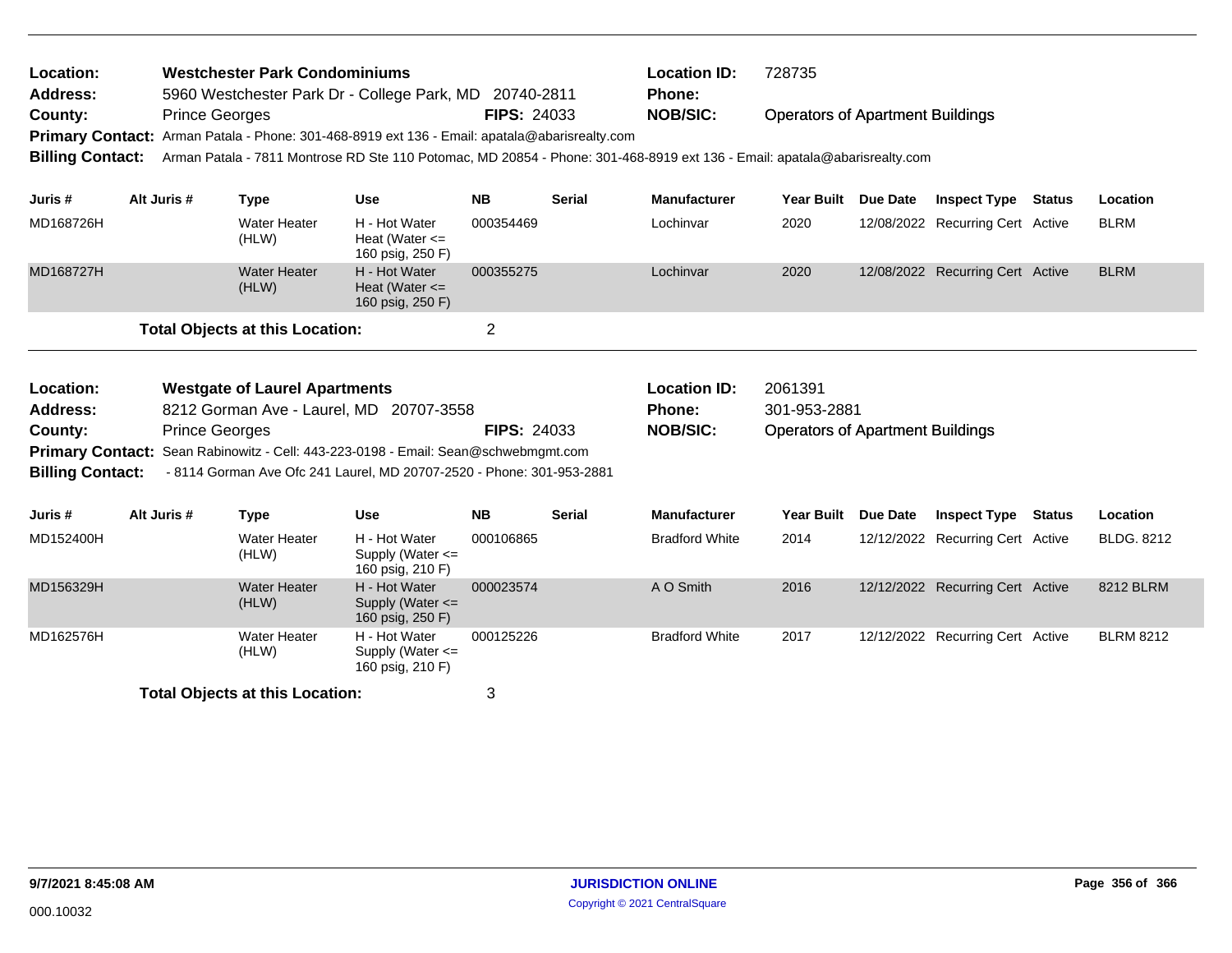| Location:<br><b>Address:</b> |             |                       | <b>Westwood Park Condominiums</b><br>6302 Hil Mar Dr - District Heights, MD 20747-4022           |                                                           |                    |                                         | <b>Location ID:</b><br><b>Phone:</b>                                                                              | 705479                                  |                 |                                  |               |                                     |
|------------------------------|-------------|-----------------------|--------------------------------------------------------------------------------------------------|-----------------------------------------------------------|--------------------|-----------------------------------------|-------------------------------------------------------------------------------------------------------------------|-----------------------------------------|-----------------|----------------------------------|---------------|-------------------------------------|
| County:                      |             | <b>Prince Georges</b> |                                                                                                  |                                                           | <b>FIPS: 24033</b> |                                         | <b>NOB/SIC:</b>                                                                                                   | <b>Operators of Apartment Buildings</b> |                 |                                  |               |                                     |
|                              |             |                       | Primary Contact: Quiza Mgmt., Inc. - Phone: 301-805-1050 x308 - Email: fauzi@quizamanagement.com |                                                           |                    |                                         |                                                                                                                   |                                         |                 |                                  |               |                                     |
| <b>Billing Contact:</b>      |             |                       |                                                                                                  |                                                           |                    |                                         | - 6915 Laurel Bowie Rd Ste 101 Bowie, MD 20715-1715 - Phone: 301-805-1050 x308 - Email: fauzi@quizamanagement.com |                                         |                 |                                  |               |                                     |
| Juris #                      | Alt Juris # |                       | <b>Type</b>                                                                                      | <b>Use</b>                                                | <b>NB</b>          | <b>Serial</b>                           | <b>Manufacturer</b>                                                                                               | Year Built Due Date                     |                 | <b>Inspect Type Status</b>       |               | Location                            |
| MD140164H                    | 02          |                       | <b>Vertical Fire Tube</b>                                                                        | H - Hot Water<br>Supply (Water $\leq$<br>160 psig, 210 F) | 000094317          |                                         | <b>Bradford White</b>                                                                                             | 2011                                    |                 | 07/02/2022 Recurring Cert Active |               | 2nd Flr - 6302                      |
| <b>NEW</b>                   |             |                       | <b>Water Heater</b><br>(HLW)                                                                     | H - Hot Water<br>Heat (Water $\leq$<br>160 psig, 250 F)   | 000278505          |                                         | A O Smith                                                                                                         | 2021                                    |                 | 10/01/2021 Recurring Cert Active |               | Mechanical<br>Room Building<br>6302 |
|                              |             |                       | <b>Total Objects at this Location:</b>                                                           |                                                           | 2                  |                                         |                                                                                                                   |                                         |                 |                                  |               |                                     |
| Location:                    |             |                       | <b>Westwood Park Condominiums</b>                                                                |                                                           |                    |                                         | <b>Location ID:</b>                                                                                               | 705480                                  |                 |                                  |               |                                     |
| <b>Address:</b>              |             |                       | 6303 Hil Mar Dr - District Heights, MD                                                           |                                                           | 20747-4023         |                                         | <b>Phone:</b>                                                                                                     |                                         |                 |                                  |               |                                     |
| County:                      |             | <b>Prince Georges</b> |                                                                                                  |                                                           | <b>NOB/SIC:</b>    | <b>Operators of Apartment Buildings</b> |                                                                                                                   |                                         |                 |                                  |               |                                     |
|                              |             |                       | Primary Contact: Quiza Mgmt., Inc. - Phone: 301-805-1050 x308 - Email: fauzi@quizamanagement.com |                                                           |                    |                                         |                                                                                                                   |                                         |                 |                                  |               |                                     |
| <b>Billing Contact:</b>      |             |                       |                                                                                                  |                                                           |                    |                                         | - 6915 Laurel Bowie Rd Ste 101 Bowie, MD 20715-1715 - Phone: 301-805-1050 x308 - Email: fauzi@quizamanagement.com |                                         |                 |                                  |               |                                     |
| Juris #                      | Alt Juris # |                       | Type                                                                                             | <b>Use</b>                                                | <b>NB</b>          | <b>Serial</b>                           | <b>Manufacturer</b>                                                                                               | Year Built Due Date                     |                 | <b>Inspect Type Status</b>       |               | Location                            |
| MD154094H                    |             |                       | Other w/comment H - Hot Water                                                                    | Supply (Water $\leq$<br>160 psig, 250 F)                  | 000198091          |                                         | A O Smith                                                                                                         | 2014                                    |                 | 07/02/2022 Recurring Cert Active |               | 2ND FLOOR                           |
|                              |             |                       | <b>Total Objects at this Location:</b>                                                           |                                                           | 1                  |                                         |                                                                                                                   |                                         |                 |                                  |               |                                     |
| Location:                    |             |                       | <b>Westwood Park Condominiums</b>                                                                |                                                           |                    |                                         | <b>Location ID:</b>                                                                                               | 705481                                  |                 |                                  |               |                                     |
| <b>Address:</b>              |             |                       | 6307 Hil Mar Dr - District Heights, MD                                                           |                                                           | 20747-4026         |                                         | <b>Phone:</b>                                                                                                     |                                         |                 |                                  |               |                                     |
| County:                      |             | <b>Prince Georges</b> |                                                                                                  |                                                           | <b>FIPS: 24033</b> |                                         | <b>NOB/SIC:</b>                                                                                                   | <b>Operators of Apartment Buildings</b> |                 |                                  |               |                                     |
| <b>Billing Contact:</b>      |             |                       | Primary Contact: Quiza Mgmt., Inc. - Phone: 301-805-1050 x308 - Email: fauzi@quizamanagement.com |                                                           |                    |                                         | - 6915 Laurel Bowie Rd Ste 101 Bowie, MD 20715-1715 - Phone: 301-805-1050 x308 - Email: fauzi@quizamanagement.com |                                         |                 |                                  |               |                                     |
| Juris #                      | Alt Juris # |                       | <b>Type</b>                                                                                      | Use                                                       | <b>NB</b>          | <b>Serial</b>                           | <b>Manufacturer</b>                                                                                               | <b>Year Built</b>                       | <b>Due Date</b> | <b>Inspect Type</b>              | <b>Status</b> | Location                            |
| MD167502H                    |             |                       | <b>Water Heater</b><br>(HLW)                                                                     | H - Hot Water<br>Supply (Water $\leq$<br>160 psig, 250 F) | 000265934          |                                         | A O Smith                                                                                                         | 2020                                    |                 | 05/19/2022 Recurring Cert Active |               | <b>BASEMENT</b>                     |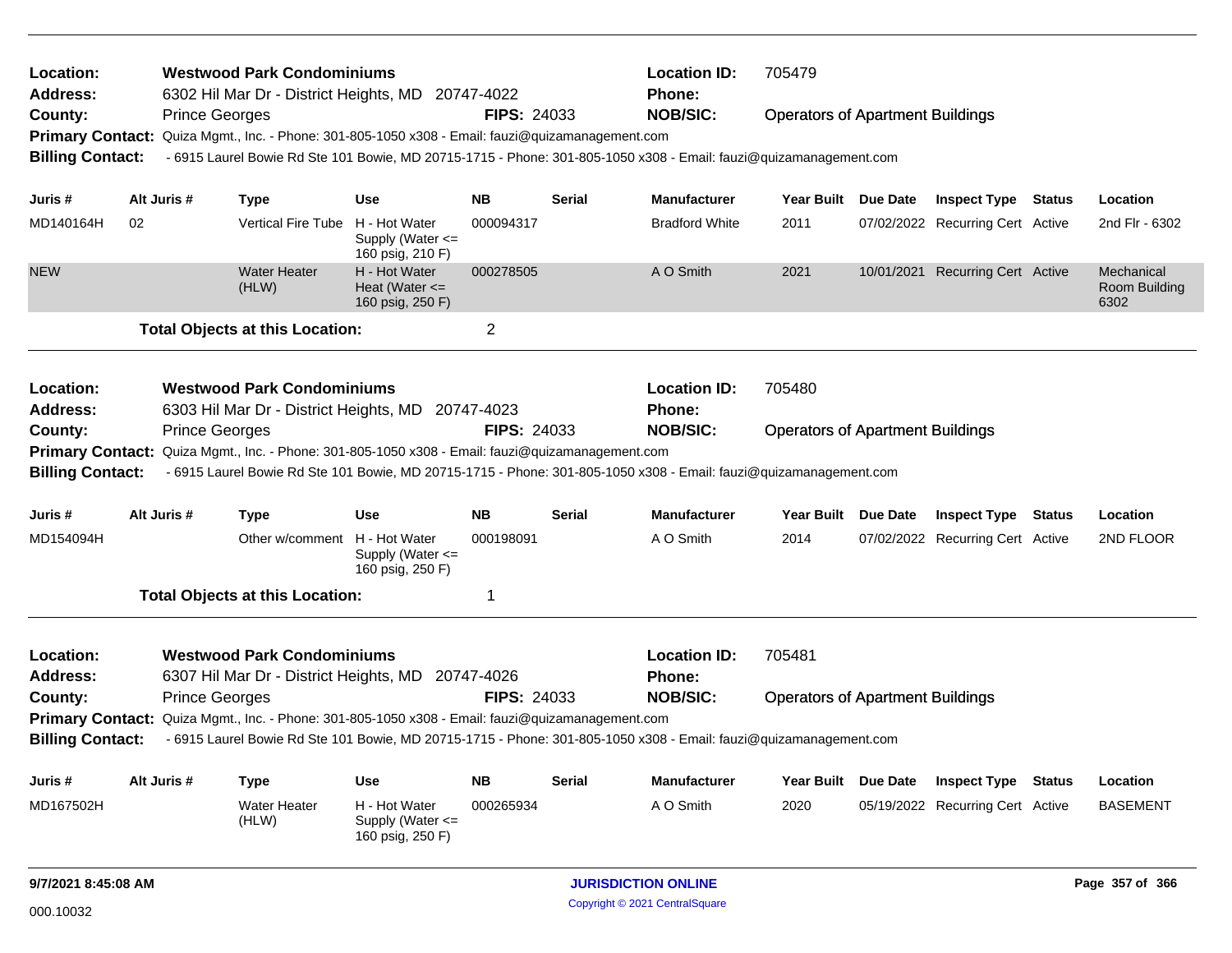| Location:<br>Address:   |                     | <b>Westwood Park Condominiums</b> |                                                                                                  | 705478                                                |                    |                            |                                                                                                                   |                                         |                 |                                  |                 |                 |
|-------------------------|---------------------|-----------------------------------|--------------------------------------------------------------------------------------------------|-------------------------------------------------------|--------------------|----------------------------|-------------------------------------------------------------------------------------------------------------------|-----------------------------------------|-----------------|----------------------------------|-----------------|-----------------|
|                         |                     |                                   | 6310 Hil Mar Dr - District Heights, MD 20747-4028                                                |                                                       |                    |                            | Phone:<br><b>NOB/SIC:</b>                                                                                         |                                         |                 |                                  |                 |                 |
| County:                 |                     | <b>Prince Georges</b>             | Primary Contact: Quiza Mgmt., Inc. - Phone: 301-805-1050 x308 - Email: fauzi@quizamanagement.com |                                                       | <b>FIPS: 24033</b> |                            |                                                                                                                   | <b>Operators of Apartment Buildings</b> |                 |                                  |                 |                 |
| <b>Billing Contact:</b> |                     |                                   |                                                                                                  |                                                       |                    |                            | - 6915 Laurel Bowie Rd Ste 101 Bowie, MD 20715-1715 - Phone: 301-805-1050 x308 - Email: fauzi@quizamanagement.com |                                         |                 |                                  |                 |                 |
|                         |                     |                                   |                                                                                                  |                                                       |                    |                            |                                                                                                                   |                                         |                 |                                  |                 |                 |
| Juris #                 |                     | Alt Juris #                       | <b>Type</b>                                                                                      | <b>Use</b>                                            | <b>NB</b>          | Serial                     | Manufacturer                                                                                                      | Year Built Due Date                     |                 | <b>Inspect Type Status</b>       |                 | Location        |
| MD161660H               |                     |                                   | <b>Water Heater</b><br>(HLW)                                                                     | H - Hot Water<br>Supply (Water <=<br>160 psig, 210 F) | 000240194          |                            | A O Smith                                                                                                         | 2018                                    |                 | 07/02/2022 Recurring Cert Active |                 | <b>Basement</b> |
|                         |                     |                                   | <b>Total Objects at this Location:</b>                                                           |                                                       | 1                  |                            |                                                                                                                   |                                         |                 |                                  |                 |                 |
| Location:               |                     |                                   | <b>Whip Clean LLC</b>                                                                            |                                                       |                    |                            | <b>Location ID:</b>                                                                                               | 3774921                                 |                 |                                  |                 |                 |
| <b>Address:</b>         |                     |                                   | 1956 Crain Hwy - Bowie, MD 20716-3416                                                            |                                                       |                    |                            | Phone:                                                                                                            |                                         |                 |                                  |                 |                 |
| County:                 |                     | <b>Prince Georges</b>             |                                                                                                  |                                                       | <b>FIPS: 24033</b> |                            | <b>NOB/SIC:</b>                                                                                                   | Carwashes                               |                 |                                  |                 |                 |
|                         |                     |                                   | Primary Contact: Kyle Decker - Cell: 443 254 5450                                                |                                                       |                    |                            |                                                                                                                   |                                         |                 |                                  |                 |                 |
| <b>Billing Contact:</b> |                     |                                   | Kyle Decker - 1956 Crain Hwy Bowie, MD 20716-3416 - Cell: 443 254 5450                           |                                                       |                    |                            |                                                                                                                   |                                         |                 |                                  |                 |                 |
| Juris #                 |                     | Alt Juris #                       | <b>Type</b>                                                                                      | <b>Use</b>                                            | <b>NB</b>          | <b>Serial</b>              | <b>Manufacturer</b>                                                                                               | <b>Year Built</b>                       | Due Date        | <b>Inspect Type Status</b>       |                 | Location        |
| MD169448V               |                     |                                   | <b>Vertical Unfired</b><br>Pressure Vessel<br>w/comment                                          | V - Storage (NOT<br>Cryogenic)                        | 000838358          |                            | <b>Steel Fab</b>                                                                                                  | 2017                                    |                 | 04/15/2023 Recurring Cert Active |                 | <b>SHOP</b>     |
|                         |                     |                                   | <b>Total Objects at this Location:</b>                                                           |                                                       | 1                  |                            |                                                                                                                   |                                         |                 |                                  |                 |                 |
| Location:               |                     |                                   | <b>Whitfield Chapel Sunoco</b>                                                                   |                                                       |                    |                            | <b>Location ID:</b>                                                                                               | 729051                                  |                 |                                  |                 |                 |
| <b>Address:</b>         |                     |                                   | 9105 Annapolis Rd - Lanham, MD 20706-4101                                                        |                                                       |                    |                            | <b>Phone:</b>                                                                                                     |                                         |                 |                                  |                 |                 |
| County:                 |                     | <b>Prince Georges</b>             |                                                                                                  |                                                       | <b>FIPS: 24033</b> |                            | <b>NOB/SIC:</b>                                                                                                   | <b>Gasoline Service Stations</b>        |                 |                                  |                 |                 |
|                         |                     |                                   | Primary Contact: Whitfield Chapel Sunoco                                                         |                                                       |                    |                            |                                                                                                                   |                                         |                 |                                  |                 |                 |
| <b>Billing Contact:</b> |                     |                                   | - 9105 Annapolis Rd Lanham, MD 20706-4101                                                        |                                                       |                    |                            |                                                                                                                   |                                         |                 |                                  |                 |                 |
| Juris #                 |                     | Alt Juris #                       | Type                                                                                             | <b>Use</b>                                            | <b>NB</b>          | Serial                     | Manufacturer                                                                                                      | <b>Year Built</b>                       | <b>Due Date</b> | <b>Inspect Type Status</b>       |                 | Location        |
| MD144341V               |                     |                                   | <b>Vertical Unfired</b><br>Pressure Vessel<br>w/comment                                          | V - Storage (NOT<br>Cryogenic)                        | 0004050            |                            | <b>ICE</b>                                                                                                        | 2012                                    |                 | 12/21/2022 Recurring Cert Active |                 | Car Wash        |
|                         |                     |                                   | <b>Total Objects at this Location:</b>                                                           |                                                       | 1                  |                            |                                                                                                                   |                                         |                 |                                  |                 |                 |
|                         | 9/7/2021 8:45:08 AM |                                   |                                                                                                  |                                                       |                    | <b>JURISDICTION ONLINE</b> |                                                                                                                   |                                         |                 |                                  | Page 358 of 366 |                 |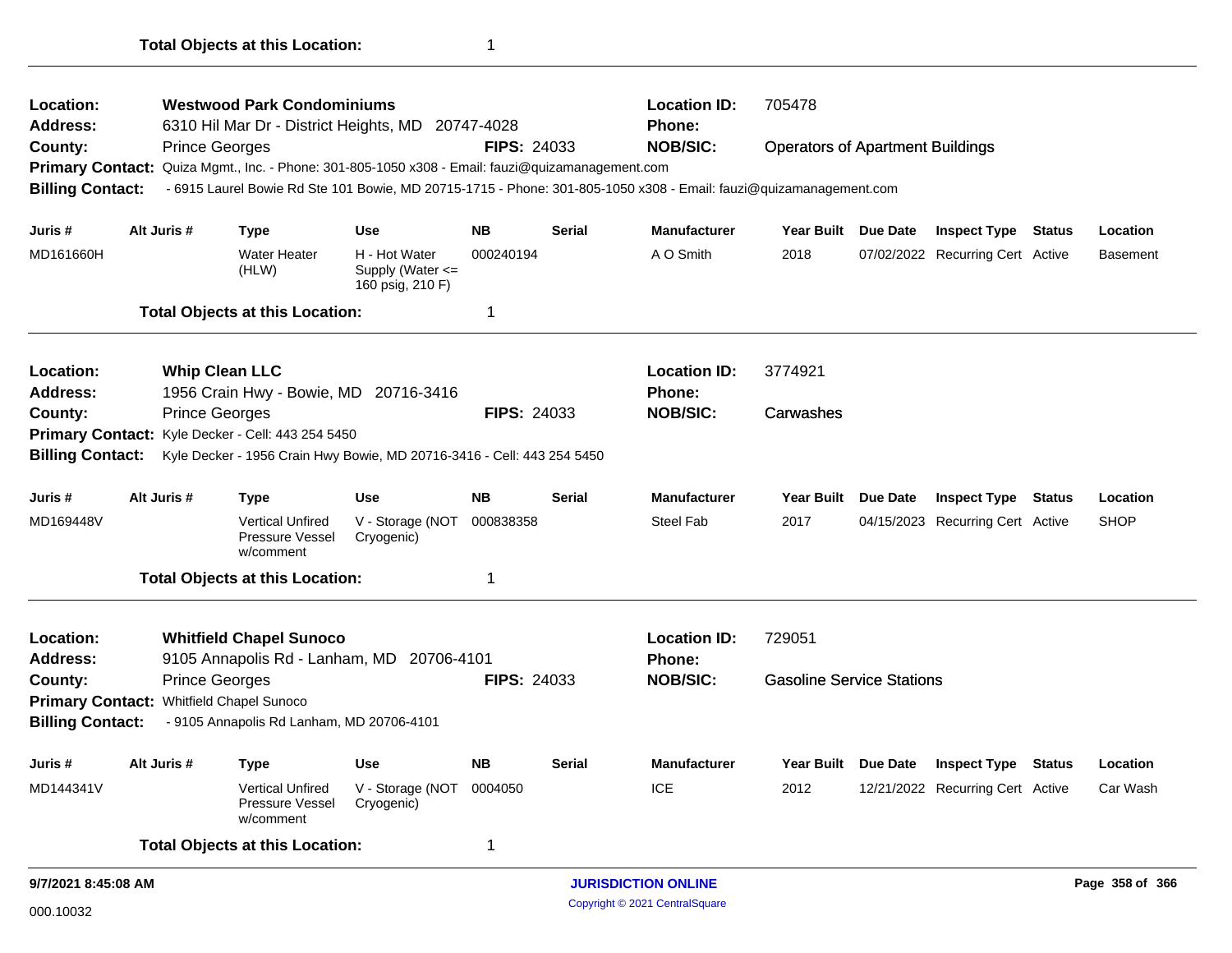| Location:<br>Address:<br>County:<br><b>Billing Contact:</b> |                     | <b>Prince Georges</b> | <b>Wilson Tire &amp; Auto Service</b><br>15500 Annapolis Rd Ste 198 - Bowie, MD 20715-3010<br>Primary Contact: Jim Wilson - Phone: 301-642-3826 - Email: WJimWilson@comcast.net |                                                       | <b>FIPS: 24033</b> |               | <b>Location ID:</b><br>Phone:<br><b>NOB/SIC:</b><br>Jim Wilson - 7107 Moorland Dr Clarksville, MD 21029-1734 - Phone: 301-642-3826 - Email: WJimWilson@comcast.net | 712393<br>301-262-1373                  | Automotive repair, services, and parking |        |                 |
|-------------------------------------------------------------|---------------------|-----------------------|---------------------------------------------------------------------------------------------------------------------------------------------------------------------------------|-------------------------------------------------------|--------------------|---------------|--------------------------------------------------------------------------------------------------------------------------------------------------------------------|-----------------------------------------|------------------------------------------|--------|-----------------|
| Juris #                                                     |                     | Alt Juris #           | <b>Type</b>                                                                                                                                                                     | <b>Use</b>                                            | NB.                | <b>Serial</b> | <b>Manufacturer</b>                                                                                                                                                | Year Built Due Date                     | <b>Inspect Type Status</b>               |        | Location        |
| MD088831V                                                   | 15500               |                       | Pressure Vessel<br>w/comment                                                                                                                                                    | Horizontal Unfired V - Storage (NOT<br>Cryogenic)     | 000059341          |               | Ind Air Of Minnesota 1987                                                                                                                                          |                                         | 04/13/2022 Recurring Cert Active         |        | Shop            |
| MD154325V                                                   |                     |                       | <b>Pressure Vessel</b><br>w/comment                                                                                                                                             | Horizontal Unfired V - Storage (NOT<br>Cryogenic)     | 000983809          |               | <b>Buckeye</b>                                                                                                                                                     | 1990                                    | 04/18/2022 Recurring Cert Active         |        | Shop            |
|                                                             |                     |                       | <b>Total Objects at this Location:</b>                                                                                                                                          |                                                       | 2                  |               |                                                                                                                                                                    |                                         |                                          |        |                 |
| Location:<br><b>Address:</b>                                |                     |                       | <b>Woodland Grove Apartments</b><br>12925 Laurel Bowie Rd - Laurel, MD 20708-2219                                                                                               |                                                       |                    |               | <b>Location ID:</b><br><b>Phone:</b>                                                                                                                               | 2110661                                 |                                          |        |                 |
| County:                                                     |                     | <b>Prince Georges</b> |                                                                                                                                                                                 |                                                       | <b>FIPS: 24033</b> |               | <b>NOB/SIC:</b>                                                                                                                                                    | <b>Operators of Apartment Buildings</b> |                                          |        |                 |
|                                                             |                     |                       | Primary Contact: Nate Langer - Phone: 410-764-2160/301-953-2280 - Email: nate@bdmgre.com                                                                                        |                                                       |                    |               |                                                                                                                                                                    |                                         |                                          |        |                 |
| <b>Billing Contact:</b>                                     |                     |                       |                                                                                                                                                                                 |                                                       |                    |               | Nate Langer - 115 Sudbrook Ln Ste 200 Pikesville, MD 21208-3878 - Phone: 410-764-2160/301-953-2280 - Email: nate@bdmgre.com                                        |                                         |                                          |        |                 |
| Juris #                                                     |                     | Alt Juris #           | <b>Type</b>                                                                                                                                                                     | <b>Use</b>                                            | <b>NB</b>          | <b>Serial</b> | <b>Manufacturer</b>                                                                                                                                                | Year Built Due Date                     | <b>Inspect Type Status</b>               |        | Location        |
| MD166441H                                                   |                     |                       | Water Heater<br>(HLW)                                                                                                                                                           | H - Hot Water<br>Supply (Water <=<br>160 psig, 210 F) | 000126896          |               | <b>Bradford</b>                                                                                                                                                    | 2018                                    | 02/06/2022 Recurring Cert Active         |        | Bldg 12925      |
|                                                             |                     |                       | <b>Total Objects at this Location:</b>                                                                                                                                          |                                                       | 1                  |               |                                                                                                                                                                    |                                         |                                          |        |                 |
| Location:                                                   |                     |                       | <b>Woodmore Country Club (Roberts)</b>                                                                                                                                          |                                                       |                    |               | <b>Location ID:</b>                                                                                                                                                | 4023565                                 |                                          |        |                 |
| <b>Address:</b>                                             |                     |                       | 12320 Pleasant Prospect Rd - Mitchellville, MD 20721-2515                                                                                                                       |                                                       |                    |               | <b>Phone:</b>                                                                                                                                                      |                                         |                                          |        |                 |
| County:                                                     |                     | <b>Prince Georges</b> |                                                                                                                                                                                 |                                                       | <b>FIPS: 24033</b> |               | <b>NOB/SIC:</b>                                                                                                                                                    |                                         |                                          |        |                 |
|                                                             |                     |                       |                                                                                                                                                                                 |                                                       |                    |               | Primary Contact: Roberts Oxygen Company (MD) - Phone: 240-493-8405 - Cell: 301-252-0742 - Email: DFranovich@RobertsOxygen.com                                      |                                         |                                          |        |                 |
| <b>Billing Contact:</b>                                     |                     |                       |                                                                                                                                                                                 |                                                       |                    |               | Bulk Tank Service Dept. - PO Box 5507 Rockville, MD 20855-0507 - Phone: 240-493-8405 - Cell: 301-252-0742 - Email: DFranovich@RobertsOxygen.com                    |                                         |                                          |        |                 |
| Juris #                                                     | Alt Juris #         |                       | Type                                                                                                                                                                            | <b>Use</b>                                            | <b>NB</b>          | <b>Serial</b> | <b>Manufacturer</b>                                                                                                                                                | Year Built Due Date                     | <b>Inspect Type</b>                      | Status | Location        |
| MD166963V                                                   |                     |                       | <b>Vertical Unfired</b><br>Pressure Vessel<br>w/comment                                                                                                                         | V - Storage<br>(Cryogenic)                            | 000296288          |               | <b>CHART</b>                                                                                                                                                       | 2017                                    | 06/02/2022 Recurring Cert Active         |        | Outside         |
|                                                             | 9/7/2021 8:45:08 AM |                       |                                                                                                                                                                                 |                                                       |                    |               | <b>JURISDICTION ONLINE</b>                                                                                                                                         |                                         |                                          |        | Page 359 of 366 |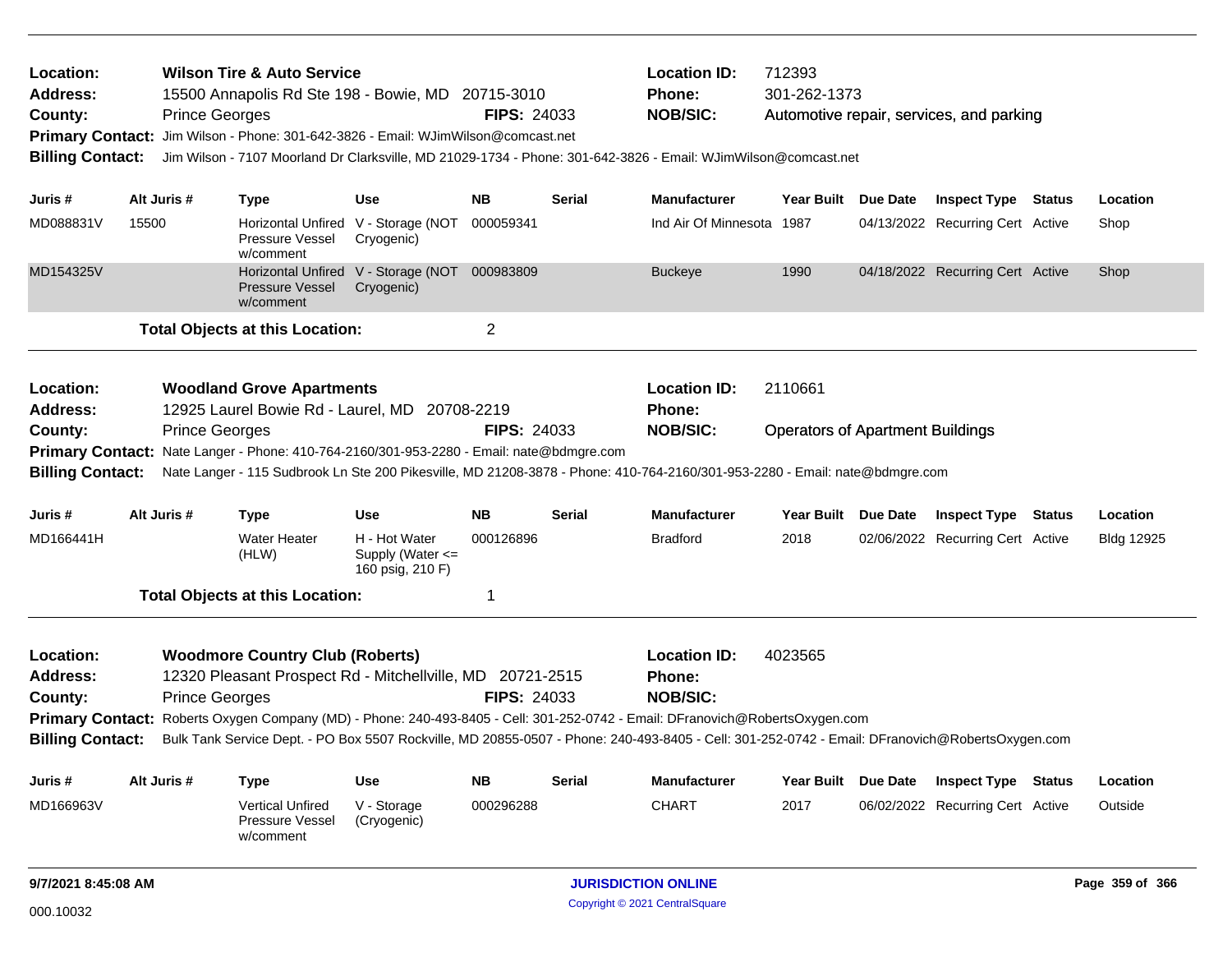| <b>Location:</b> | <b>Woodmore Elementary School #0706</b>                                                                                                                             |                    | <b>Location ID:</b> | 729473                                  |
|------------------|---------------------------------------------------------------------------------------------------------------------------------------------------------------------|--------------------|---------------------|-----------------------------------------|
| <b>Address:</b>  | 12500 Woodmore Road - Bowie, MD 20721-4116                                                                                                                          |                    | <b>Phone:</b>       |                                         |
| <b>County:</b>   | <b>Prince Georges</b>                                                                                                                                               | <b>FIPS: 24033</b> | <b>NOB/SIC:</b>     | <b>Elementary and Secondary Schools</b> |
|                  | Primary Contact: Michael Foster - Phone: 301-952-7821 - Cell: 240-695-4348 - Email: michael2.foster@pgcps.org                                                       |                    |                     |                                         |
|                  | Billing Contact: Michael Foster - 4801 Brown Station Rd Upper Marlboro, MD 20772-9103 - Phone: 301-952-7821 - Cell: 240-695-4348 - Email: michael2.foster@pgcps.org |                    |                     |                                         |
|                  |                                                                                                                                                                     |                    |                     |                                         |

| Juris #                                | Alt Juris # | Type                           | <b>Use</b>                                   | <b>NB</b> | <b>Serial</b> | <b>Manufacturer</b> | <b>Year Built</b> | <b>Due Date</b> | <b>Inspect Type Status</b>       | Location    |
|----------------------------------------|-------------|--------------------------------|----------------------------------------------|-----------|---------------|---------------------|-------------------|-----------------|----------------------------------|-------------|
| MD093567H                              |             | <b>Fired Kettle</b>            | S - Power-<br>Cooking (Steam ><br>$15$ psig) | 000023415 |               | Groen               | 1964              |                 | 06/01/2022 Recurring Cert Active | Kitchen     |
| MD129482H                              |             | <b>Horizontal Fire</b><br>Tube | H - Steam Heat<br>(Steam $\le$ 15<br>psig)   | 000013743 |               | Hurst               | 2007              |                 | 06/01/2022 Recurring Cert Active | Boiler Room |
| MD129483H                              |             | <b>Horizontal Fire</b><br>Tube | H - Steam Heat<br>(Steam $\leq$ 15<br>psig)  | 000013744 |               | Hurst               | 2007              |                 | 06/01/2022 Recurring Cert Active | Boiler Room |
| <b>Total Objects at this Location:</b> |             |                                |                                              | 3         |               |                     |                   |                 |                                  |             |

| Location:       | Woods At Addison                                                                                           |                    | <b>Location ID:</b> | 729478                                  |  |  |  |  |
|-----------------|------------------------------------------------------------------------------------------------------------|--------------------|---------------------|-----------------------------------------|--|--|--|--|
| <b>Address:</b> | 6506 Ronald Rd - Capitol Heights, MD 20743-4427                                                            |                    | <b>Phone:</b>       | 301-336-4404                            |  |  |  |  |
| County:         | <b>Prince Georges</b>                                                                                      | <b>FIPS: 24033</b> | <b>NOB/SIC:</b>     | <b>Operators of Apartment Buildings</b> |  |  |  |  |
|                 | <b>Primary Contact:</b> Daykia Moore - Phone: 301 336 4400                                                 |                    |                     |                                         |  |  |  |  |
|                 | <b>Billing Contact:</b> Daykia Moore - 6500 Ronald Rd Capitol Heights, MD 20743-4419 - Phone: 301 336 4400 |                    |                     |                                         |  |  |  |  |
|                 |                                                                                                            |                    |                     |                                         |  |  |  |  |

| Juris #   | Alt Juris # | Type                           | Use                                                       | <b>NB</b> | Serial | <b>Manufacturer</b> |      | Year Built Due Date | Inspect Type                     | Status | Location   |
|-----------|-------------|--------------------------------|-----------------------------------------------------------|-----------|--------|---------------------|------|---------------------|----------------------------------|--------|------------|
| MD170124H |             | <b>Water Heater</b><br>(HLW)   | H - Hot Water<br>Supply (Water $\leq$<br>160 psig, 210 F) | 000134894 |        | Jet Glass           | 2020 |                     | 07/22/2023 Recurring Cert Active |        | Bldg. 6506 |
|           |             | データール あしきこうそう こんえいきん しょうしゅきんかい |                                                           |           |        |                     |      |                     |                                  |        |            |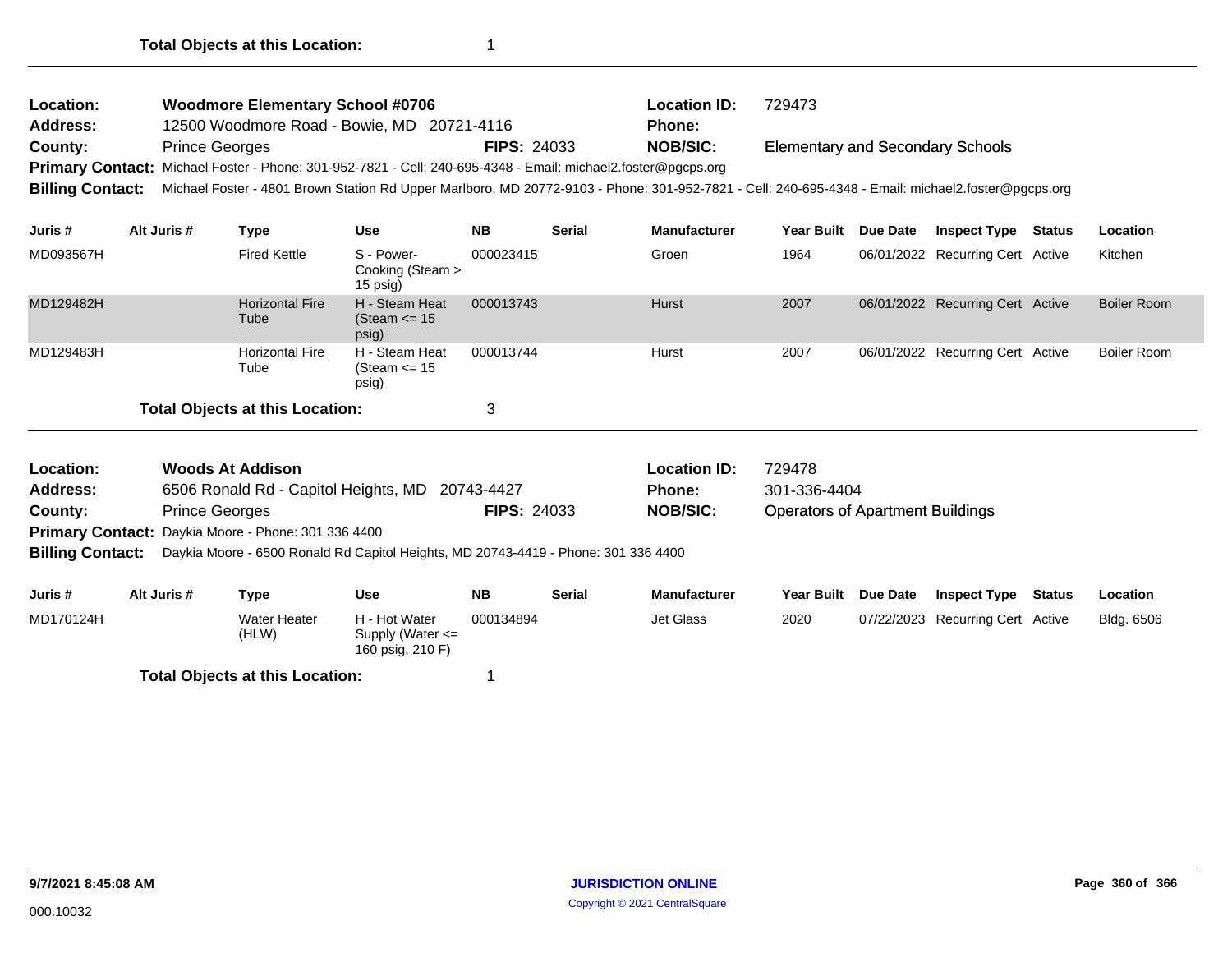| Location:<br>Address:        |             | <b>Woods At Addison</b>                             | 6606 Ronald Rd - Capitol Heights, MD 20743-4436                                    |                    |                      | <b>Location ID:</b><br><b>Phone:</b> | 729482<br><b>Operators of Apartment Buildings</b> |  |                                  |               |              |  |
|------------------------------|-------------|-----------------------------------------------------|------------------------------------------------------------------------------------|--------------------|----------------------|--------------------------------------|---------------------------------------------------|--|----------------------------------|---------------|--------------|--|
| County:                      |             | <b>Prince Georges</b>                               |                                                                                    | <b>FIPS: 24033</b> |                      | <b>NOB/SIC:</b>                      |                                                   |  |                                  |               |              |  |
| <b>Primary Contact:</b>      |             | Daykia Moore - Phone: 301 336 4400                  |                                                                                    |                    |                      |                                      |                                                   |  |                                  |               |              |  |
| <b>Billing Contact:</b>      |             |                                                     | Daykia Moore - 6500 Ronald Rd Capitol Heights, MD 20743-4419 - Phone: 301 336 4400 |                    |                      |                                      |                                                   |  |                                  |               |              |  |
| Juris #                      | Alt Juris # | Type                                                | Use                                                                                | <b>NB</b>          | <b>Serial</b>        | <b>Manufacturer</b>                  | Year Built Due Date                               |  | <b>Inspect Type Status</b>       |               | Location     |  |
| MD158187H                    |             | <b>Water Heater</b><br>(HLW)                        | H - Hot Water<br>Supply (Water $\leq$<br>160 psig, 210 F)                          | 000210118          |                      | A O Smith                            | 2015                                              |  | 07/14/2023 Recurring Cert Active |               | Storage Room |  |
|                              |             | <b>Total Objects at this Location:</b>              |                                                                                    | 1                  |                      |                                      |                                                   |  |                                  |               |              |  |
| Location:                    |             | <b>Woods At Addison</b>                             |                                                                                    |                    |                      | <b>Location ID:</b>                  | 729483                                            |  |                                  |               |              |  |
| Address:                     |             | 6608 Ronald Rd - Capitol Heights, MD                |                                                                                    | 20743-4437         |                      | <b>Phone:</b>                        |                                                   |  |                                  |               |              |  |
| County:                      |             | <b>Prince Georges</b>                               |                                                                                    | FIPS: 24033        |                      | <b>NOB/SIC:</b>                      | <b>Operators of Apartment Buildings</b>           |  |                                  |               |              |  |
| <b>Primary Contact:</b>      |             | Daykia Moore - Phone: 301 336 4400                  |                                                                                    |                    |                      |                                      |                                                   |  |                                  |               |              |  |
| <b>Billing Contact:</b>      |             |                                                     | Daykia Moore - 6500 Ronald Rd Capitol Heights, MD 20743-4419 - Phone: 301 336 4400 |                    |                      |                                      |                                                   |  |                                  |               |              |  |
| Juris #                      | Alt Juris # | Type                                                | Use                                                                                | <b>NB</b>          | Serial               | <b>Manufacturer</b>                  | Year Built Due Date                               |  | <b>Inspect Type</b>              | Status        | Location     |  |
| MD151730H                    |             | <b>Water Heater</b><br>(HLW)                        | H - Hot Water<br>Supply (Water $\leq$<br>160 psig, 210 F)                          | 000183559          |                      | A O Smith                            | 2013                                              |  | 07/14/2023 Recurring Cert Active |               | 6608 RONALD  |  |
|                              |             | <b>Total Objects at this Location:</b>              |                                                                                    | 1                  |                      |                                      |                                                   |  |                                  |               |              |  |
| Location:<br><b>Address:</b> |             | <b>Woods At Addison</b>                             | 6614 Ronald Rd - Capitol Heights, MD 20743-4440                                    |                    |                      | <b>Location ID:</b><br><b>Phone:</b> | 729484                                            |  |                                  |               |              |  |
| County:                      |             | <b>Prince Georges</b>                               |                                                                                    | FIPS: 24033        |                      | <b>NOB/SIC:</b>                      | <b>Operators of Apartment Buildings</b>           |  |                                  |               |              |  |
|                              |             | Primary Contact: Daykia Moore - Phone: 301 336 4400 |                                                                                    |                    |                      |                                      |                                                   |  |                                  |               |              |  |
| <b>Billing Contact:</b>      |             |                                                     | Daykia Moore - 6500 Ronald Rd Capitol Heights, MD 20743-4419 - Phone: 301 336 4400 |                    |                      |                                      |                                                   |  |                                  |               |              |  |
| Juris #                      | Alt Juris # | Type                                                | Use                                                                                | <b>NB</b>          | Serial               | <b>Manufacturer</b>                  | Year Built Due Date                               |  | <b>Inspect Type</b>              | <b>Status</b> | Location     |  |
| MD156275H                    |             | <b>Water Heater</b><br>(HLW)                        | H - Hot Water<br>Supply (Water $\leq$<br>160 psig, 250 F)                          |                    | 000115512 NA37215795 | <b>JETGLASS</b>                      | 2016                                              |  | 07/14/2023 Recurring Cert Active |               | Laudry Room  |  |
|                              |             | <b>Total Objects at this Location:</b>              |                                                                                    | 1                  |                      |                                      |                                                   |  |                                  |               |              |  |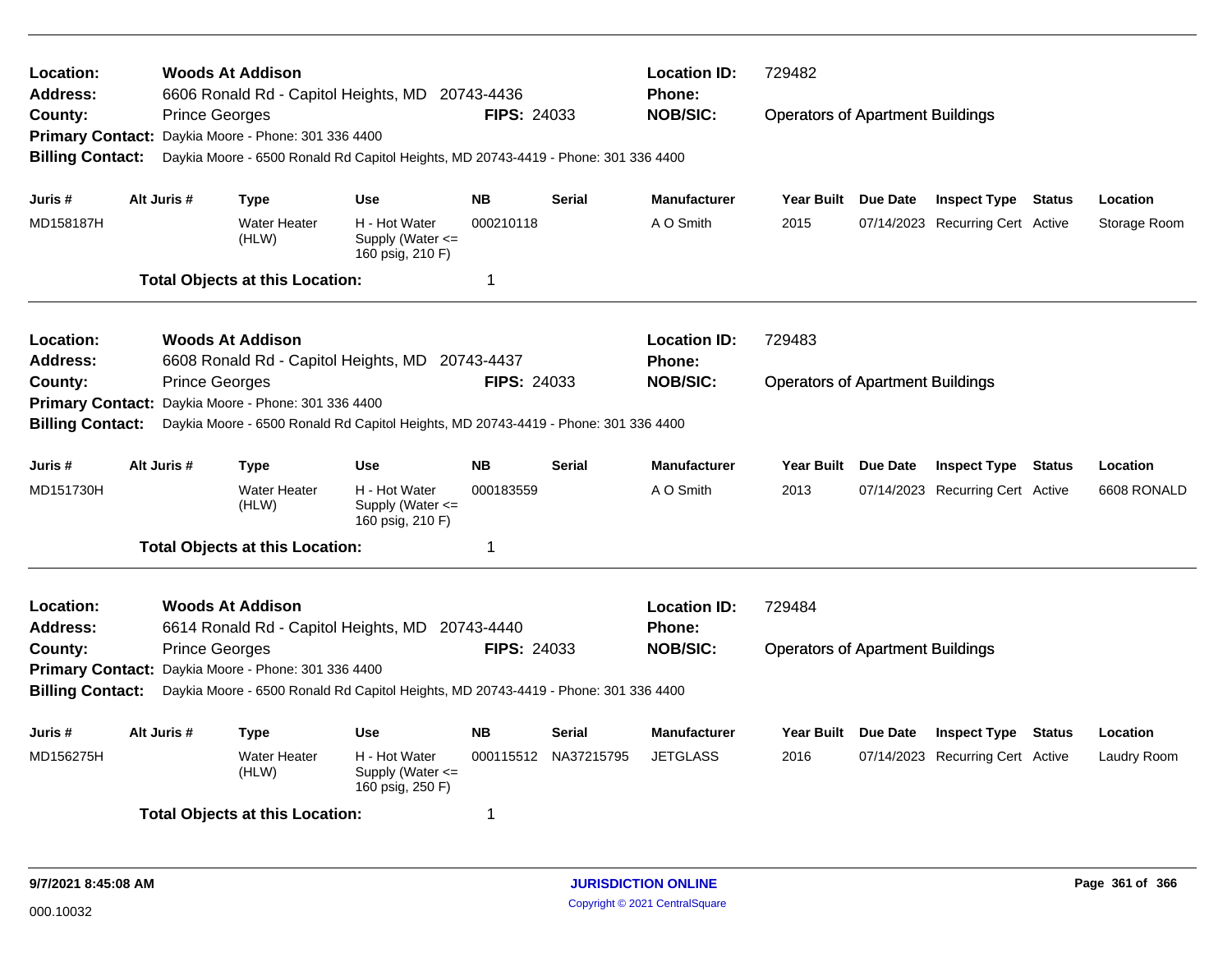| Location:<br><b>Address:</b>       |  |                       | <b>Woods At Addison</b>                | 6616 Ronald Rd - Capitol Heights, MD 20743-4441                                    |                    |               | <b>Location ID:</b><br>Phone: | 729485                                  |  |                                  |               |              |  |  |  |  |
|------------------------------------|--|-----------------------|----------------------------------------|------------------------------------------------------------------------------------|--------------------|---------------|-------------------------------|-----------------------------------------|--|----------------------------------|---------------|--------------|--|--|--|--|
| County:                            |  | <b>Prince Georges</b> |                                        |                                                                                    | <b>FIPS: 24033</b> |               | <b>NOB/SIC:</b>               | <b>Operators of Apartment Buildings</b> |  |                                  |               |              |  |  |  |  |
| <b>Primary Contact:</b>            |  |                       | Daykia Moore - Phone: 301 336 4400     |                                                                                    |                    |               |                               |                                         |  |                                  |               |              |  |  |  |  |
| <b>Billing Contact:</b>            |  |                       |                                        | Daykia Moore - 6500 Ronald Rd Capitol Heights, MD 20743-4419 - Phone: 301 336 4400 |                    |               |                               |                                         |  |                                  |               |              |  |  |  |  |
|                                    |  |                       |                                        |                                                                                    |                    |               |                               |                                         |  |                                  |               |              |  |  |  |  |
| Juris #                            |  | Alt Juris #           | <b>Type</b>                            | <b>Use</b>                                                                         | <b>NB</b>          | <b>Serial</b> | <b>Manufacturer</b>           | Year Built Due Date                     |  | <b>Inspect Type Status</b>       |               | Location     |  |  |  |  |
| MD170122H                          |  |                       | <b>Water Heater</b><br>(HLW)           | H - Hot Water<br>Supply (Water $\leq$<br>160 psig, 210 F)                          | 000238527          |               | A O Smith                     | 2019                                    |  | 07/22/2023 Recurring Cert Active |               | Laundry Room |  |  |  |  |
|                                    |  |                       | <b>Total Objects at this Location:</b> |                                                                                    | 1                  |               |                               |                                         |  |                                  |               |              |  |  |  |  |
| <b>Location:</b>                   |  |                       | <b>Woods At Addison</b>                |                                                                                    |                    |               | <b>Location ID:</b>           | 729487                                  |  |                                  |               |              |  |  |  |  |
| <b>Address:</b>                    |  |                       |                                        | 6626 Ronald Road - Capital Heights, MD 20743-4446                                  |                    |               | <b>Phone:</b>                 |                                         |  |                                  |               |              |  |  |  |  |
| County:<br><b>Primary Contact:</b> |  | <b>Prince Georges</b> |                                        |                                                                                    | FIPS: 24033        |               | <b>NOB/SIC:</b>               | <b>Operators of Apartment Buildings</b> |  |                                  |               |              |  |  |  |  |
|                                    |  |                       | Daykia Moore - Phone: 301 336 4400     |                                                                                    |                    |               |                               |                                         |  |                                  |               |              |  |  |  |  |
| <b>Billing Contact:</b>            |  |                       |                                        | Daykia Moore - 6500 Ronald Rd Capitol Heights, MD 20743-4419 - Phone: 301 336 4400 |                    |               |                               |                                         |  |                                  |               |              |  |  |  |  |
| Juris #                            |  | Alt Juris #           | <b>Type</b>                            | <b>Use</b>                                                                         | <b>NB</b>          | <b>Serial</b> | <b>Manufacturer</b>           | Year Built Due Date                     |  | <b>Inspect Type</b>              | <b>Status</b> | Location     |  |  |  |  |
| MD164683H                          |  |                       | <b>Water Heater</b><br>(HLW)           | H - Hot Water<br>Supply (Water <=<br>160 psig, 210 F)                              | 000122861          |               | <b>Jet Glass</b>              | 2017                                    |  | 08/19/2023 Recurring Cert Active |               | Bldg. 6626   |  |  |  |  |
|                                    |  |                       | <b>Total Objects at this Location:</b> |                                                                                    | 1                  |               |                               |                                         |  |                                  |               |              |  |  |  |  |
| Location:                          |  |                       | <b>Woods At Addison</b>                |                                                                                    |                    |               | <b>Location ID:</b>           | 729488                                  |  |                                  |               |              |  |  |  |  |
| <b>Address:</b>                    |  |                       | 6630 Ronald Road - Capital Heights, MD |                                                                                    | 20743-4448         |               | Phone:                        |                                         |  |                                  |               |              |  |  |  |  |
| County:                            |  | <b>Prince Georges</b> |                                        |                                                                                    | <b>FIPS: 24033</b> |               | <b>NOB/SIC:</b>               | <b>Operators of Apartment Buildings</b> |  |                                  |               |              |  |  |  |  |
| <b>Primary Contact:</b>            |  |                       | Daykia Moore - Phone: 301 336 4400     |                                                                                    |                    |               |                               |                                         |  |                                  |               |              |  |  |  |  |
| <b>Billing Contact:</b>            |  |                       |                                        | Daykia Moore - 6500 Ronald Rd Capitol Heights, MD 20743-4419 - Phone: 301 336 4400 |                    |               |                               |                                         |  |                                  |               |              |  |  |  |  |
| Juris #                            |  | Alt Juris #           | <b>Type</b>                            | <b>Use</b>                                                                         | <b>NB</b>          | <b>Serial</b> | <b>Manufacturer</b>           | Year Built Due Date                     |  | <b>Inspect Type</b>              | <b>Status</b> | Location     |  |  |  |  |
| MD170123H                          |  |                       | <b>Water Heater</b><br>(HLW)           | H - Hot Water<br>Supply (Water $\leq$<br>160 psig, 210 F)                          | 000272231          |               | A O Smith                     | 2020                                    |  | 07/22/2023 Recurring Cert Active |               | 6630 blrm    |  |  |  |  |
|                                    |  |                       | <b>Total Objects at this Location:</b> |                                                                                    | 1                  |               |                               |                                         |  |                                  |               |              |  |  |  |  |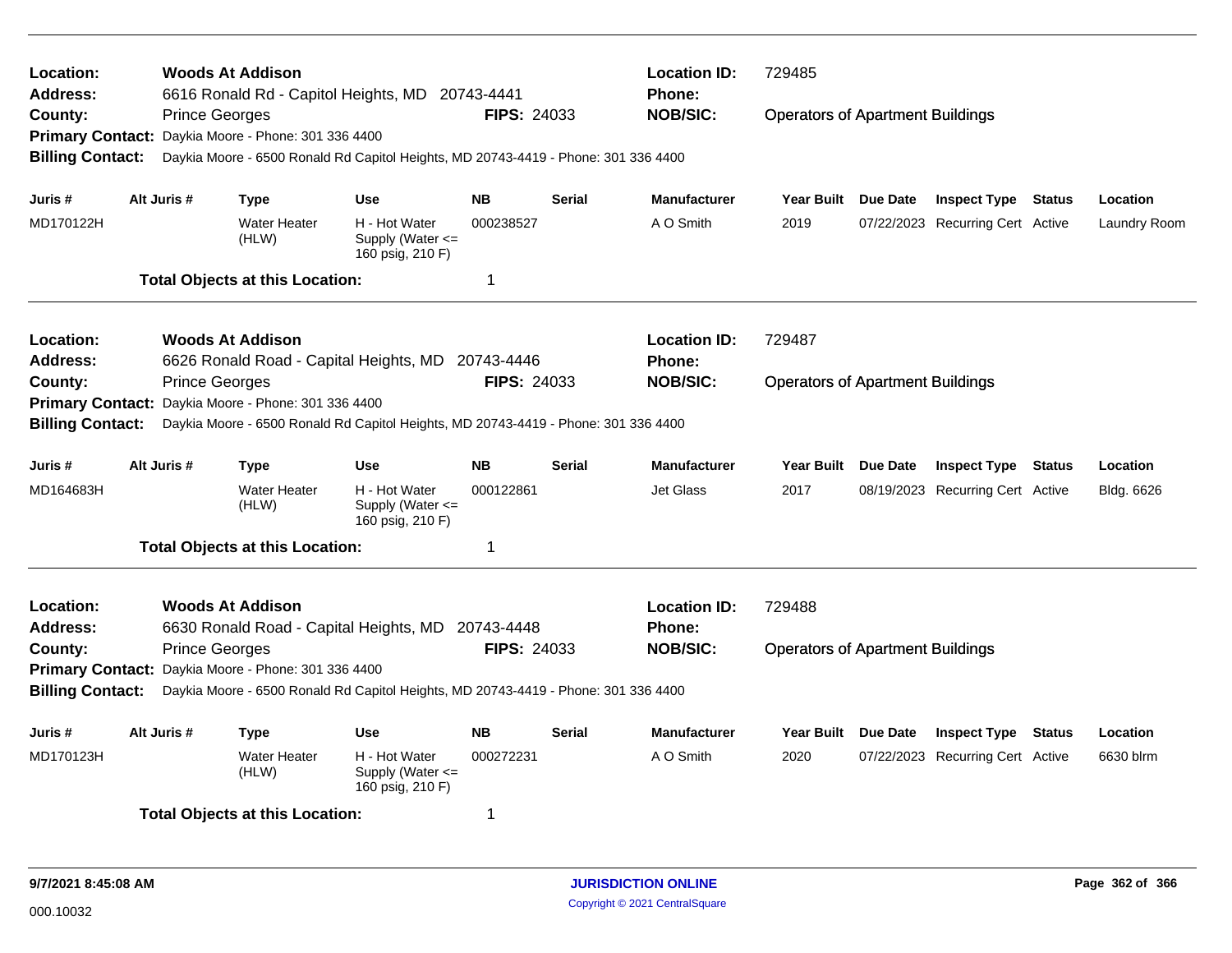| Location:<br><b>Address:</b><br>County: | <b>Woodstream Church</b><br>986931<br><b>Location ID:</b><br>9800 Lottsford Rd - Mitchellville, MD 20721-2894<br><b>Phone:</b><br>301-955-1142<br><b>NOB/SIC:</b><br><b>Prince Georges</b><br><b>FIPS: 24033</b><br><b>Religious Organizations</b><br>Mike Lewis - Phone: 301-821-7083 - Email: mlewis@woodstreamchurch.org<br><b>Primary Contact:</b><br><b>Billing Contact:</b><br>Robert Wingfield - 9800 Lottsford Rd Mitchellville, MD 20721-2894 - Phone: 301-955-1142 |  |                                                                         |                                                         |                  |                                                         |                                                    |                   |                 |                                  |               |                    |
|-----------------------------------------|------------------------------------------------------------------------------------------------------------------------------------------------------------------------------------------------------------------------------------------------------------------------------------------------------------------------------------------------------------------------------------------------------------------------------------------------------------------------------|--|-------------------------------------------------------------------------|---------------------------------------------------------|------------------|---------------------------------------------------------|----------------------------------------------------|-------------------|-----------------|----------------------------------|---------------|--------------------|
| Juris #                                 | Alt Juris #                                                                                                                                                                                                                                                                                                                                                                                                                                                                  |  | <b>Type</b>                                                             | <b>Use</b>                                              | <b>NB</b>        | <b>Serial</b>                                           | <b>Manufacturer</b>                                | <b>Year Built</b> | <b>Due Date</b> | <b>Inspect Type</b>              | <b>Status</b> | Location           |
| MD118279H                               |                                                                                                                                                                                                                                                                                                                                                                                                                                                                              |  | Other w/comment H - Hot Water                                           | Heat (Water $\leq$<br>160 psig, 250 F)                  | 000143535        | G02H0014353<br>5                                        | Lochinvar                                          | 2002              |                 | 12/30/2022 Recurring Cert Active |               | Mechanical<br>Room |
| MD118280H                               |                                                                                                                                                                                                                                                                                                                                                                                                                                                                              |  | Other w/comment                                                         | H - Hot Water<br>Heat (Water $\leq$<br>160 psig, 250 F) | 000143624        | G02H0014362 Lochinvar<br>$\boldsymbol{\Delta}$          |                                                    | 2002              |                 | 12/30/2022 Recurring Cert Active |               | Mechanical<br>Room |
|                                         |                                                                                                                                                                                                                                                                                                                                                                                                                                                                              |  | <b>Total Objects at this Location:</b>                                  |                                                         | $\overline{2}$   |                                                         |                                                    |                   |                 |                                  |               |                    |
| Location:<br>Address:<br>County:        | <b>World Cleaners</b><br>1810 E West Hwy - Hyattsville, MD 20783-3031<br><b>Prince Georges</b><br><b>Primary Contact:</b><br>Dong Khuc - Phone: 301-422-2440<br><b>Billing Contact:</b><br>Dong Khuc - 1810 E West Hwy Hyattsville, MD 20783-3031 - Phone: 301-422-2440                                                                                                                                                                                                      |  |                                                                         | <b>FIPS: 24033</b>                                      |                  | <b>Location ID:</b><br><b>Phone:</b><br><b>NOB/SIC:</b> | 729570<br>301-422-2440<br><b>Personal services</b> |                   |                 |                                  |               |                    |
| Juris #                                 | Alt Juris #                                                                                                                                                                                                                                                                                                                                                                                                                                                                  |  | <b>Type</b>                                                             | <b>Use</b>                                              | <b>NB</b>        | <b>Serial</b>                                           | <b>Manufacturer</b>                                | <b>Year Built</b> | <b>Due Date</b> | <b>Inspect Type</b>              | <b>Status</b> | Location           |
| MD071283V                               |                                                                                                                                                                                                                                                                                                                                                                                                                                                                              |  | Horizontal Unfired<br>Pressure Vessel<br>w/comment                      | O - Other (PV<br>Use) w/comment                         | 000181134        |                                                         | <b>IAMCO</b>                                       | 1989              |                 | 03/19/2023 Recurring Cert Active |               | <b>SHOP</b>        |
| MD071284V                               |                                                                                                                                                                                                                                                                                                                                                                                                                                                                              |  | Horizontal Unfired O - Other (PV<br><b>Pressure Vessel</b><br>w/comment | Use) w/comment                                          | 000168709        |                                                         | <b>IAMCO</b>                                       | 1989              |                 | 03/19/2023 Recurring Cert Active |               | <b>SHOP</b>        |
| MD105740V                               |                                                                                                                                                                                                                                                                                                                                                                                                                                                                              |  | Horizontal Unfired<br>Pressure Vessel<br>w/comment                      | O - Other (PV<br>Use) w/comment                         | 000361212        |                                                         | <b>SMC</b>                                         | 1992              |                 | 03/19/2023 Recurring Cert Active |               | <b>BLR RM</b>      |
|                                         |                                                                                                                                                                                                                                                                                                                                                                                                                                                                              |  |                                                                         |                                                         |                  |                                                         |                                                    |                   |                 |                                  |               |                    |
| MD143236                                |                                                                                                                                                                                                                                                                                                                                                                                                                                                                              |  | <b>Vertical Tubeless</b>                                                | S - Power-Ironing<br>$(Steam > 15 \text{ psig})$        | 000113508 PV89KK |                                                         | Fulton                                             | 2011              |                 | 11/18/2022 Recurring Cert Active |               | <b>Boiler Room</b> |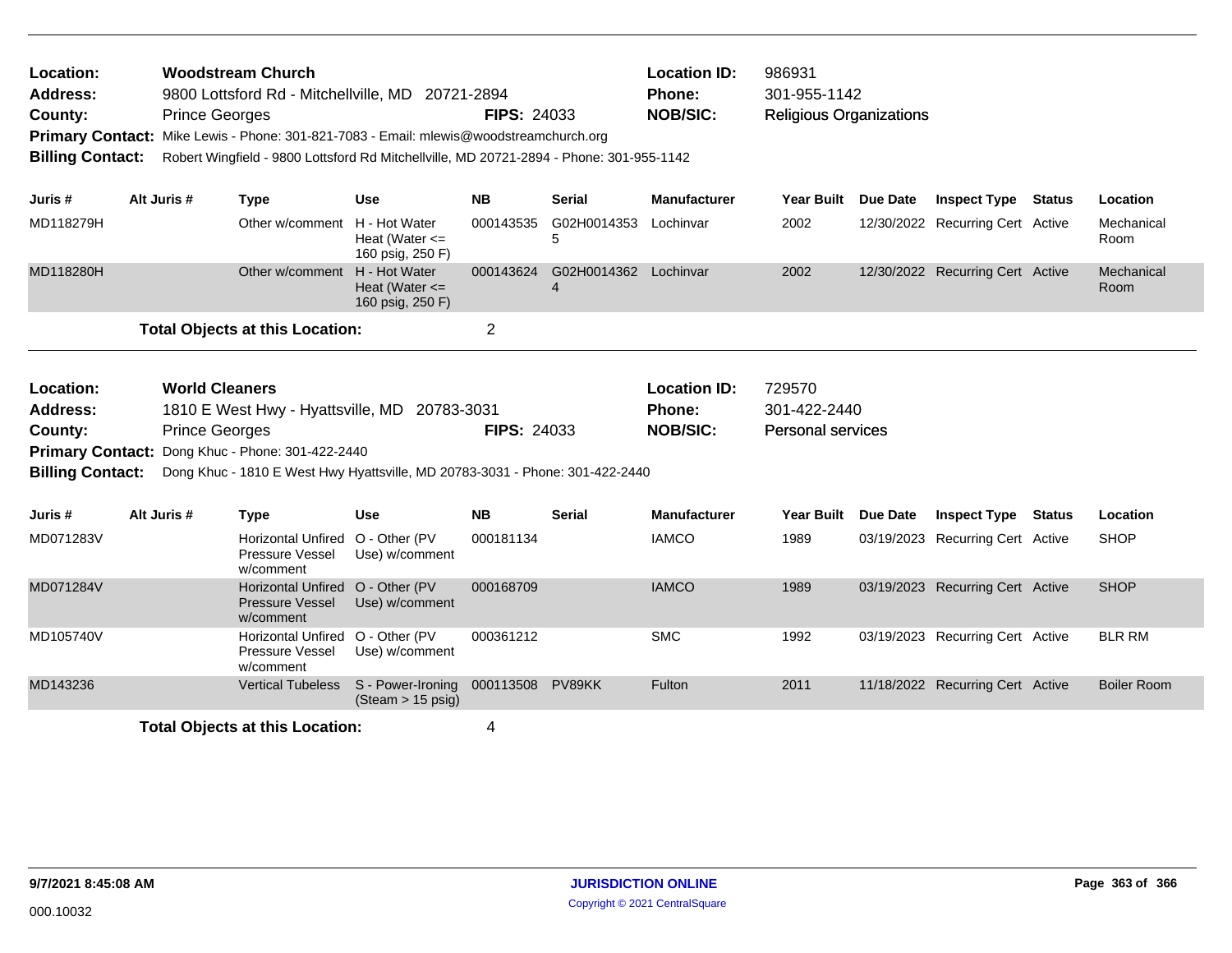| Location:               | Wyndham Garden                                                                                                            |                    | <b>Location ID:</b> | 714222                                                  |
|-------------------------|---------------------------------------------------------------------------------------------------------------------------|--------------------|---------------------|---------------------------------------------------------|
| Address:                | 5811 Annapolis Rd - Hyattsville, MD 20784-1201                                                                            |                    | Phone:              | 301-779-7700                                            |
| County:                 | <b>Prince Georges</b>                                                                                                     | <b>FIPS: 24033</b> | <b>NOB/SIC:</b>     | Hotels, rooming houses, camps, and other lodging places |
|                         | Primary Contact: Carl Shapiro - Phone: 301 779 7700 x 7601 - Email: cshapiro@sharconmgt.com                               |                    |                     |                                                         |
| <b>Billing Contact:</b> | Carl Shapiro - 5811 Annapolis Rd Hyattsville, MD 20784-1201 - Phone: 301 779 7700 x 7601 - Email: cshapiro@sharconmgt.com |                    |                     |                                                         |

| Juris #   | Alt Juris # | Type                                             | Use                                                       | <b>NB</b> | <b>Serial</b> | <b>Manufacturer</b> | <b>Year Built</b> | <b>Due Date</b> | <b>Inspect Type</b>          | Status | Location    |
|-----------|-------------|--------------------------------------------------|-----------------------------------------------------------|-----------|---------------|---------------------|-------------------|-----------------|------------------------------|--------|-------------|
| MD146777H |             | Water Heater<br>(HLW)                            | H - Hot Water<br>Supply (Water $\leq$<br>160 psig, 210 F) | 000178812 |               | A O Smith           | 2013              | 10/29/2021      | Recurring Cert Active        |        | <b>BLRM</b> |
| MD151970H |             | <b>Water Heater</b><br>(HLW)                     | H - Hot Water<br>Supply (Water $\leq$<br>160 psig, 210 F) | 000188325 |               | A O Smith           | 2014              | 10/29/2021      | <b>Recurring Cert Active</b> |        | <b>BLRM</b> |
| MD151971H |             | Water Tube<br>Coiled (Flueless<br>Hi Efficiency) | H - Hot Water<br>Supply (Water $\leq$<br>160 psig, 210 F) | 000411752 |               | A O Smith           | 2014              | 10/29/2021      | Recurring Cert Active        |        | <b>BLRM</b> |
| MD160331H |             | Water Tube<br>Coiled (Flueless<br>Hi Efficiency) | H - Hot Water<br>Supply (Water $\leq$<br>160 psig, 210 F) | 000045545 |               | A O Smith           | 2015              | 10/29/2021      | <b>Recurring Cert Active</b> |        | <b>BLRM</b> |
|           |             | Total Objects at this Location:                  |                                                           | 4         |               |                     |                   |                 |                              |        |             |

| Location:       | Yia's Yia's Kitchen (Arc3)                                                                                                               |                    | <b>Location ID:</b> | 3949954                           |
|-----------------|------------------------------------------------------------------------------------------------------------------------------------------|--------------------|---------------------|-----------------------------------|
| <b>Address:</b> | 10413 Baltimore Ave - Beltsville, MD 20705-2322                                                                                          |                    | <b>Phone:</b>       |                                   |
| County:         | <b>Prince Georges</b>                                                                                                                    | <b>FIPS: 24033</b> | <b>NOB/SIC:</b>     | <b>Eating and Drinking Places</b> |
|                 | <b>Primary Contact:</b> Yia's Yia's Kitchen (Arc3)                                                                                       |                    |                     |                                   |
|                 | Billing Contact: Charlie Patterson - PO Box 26269 Richmond, VA 23260-6269 - Phone: 804-644-4521 - Email: charlie.patterson@arc3gases.com |                    |                     |                                   |

| Juris #   | Alt Juris # | Type                                                    | Use                        | <b>NB</b> | <b>Serial</b> | <b>Manufacturer</b> | <b>Year Built</b> | <b>Due Date</b> | <b>Inspect Type</b>              | Status | Location |
|-----------|-------------|---------------------------------------------------------|----------------------------|-----------|---------------|---------------------|-------------------|-----------------|----------------------------------|--------|----------|
| MD163817V |             | <b>Vertical Unfired</b><br>Pressure Vessel<br>w/comment | V - Storage<br>(Cryogenic) | 000289767 |               | CHART               | 2016              |                 | 04/15/2023 Recurring Cert Active |        | Outside  |
|           |             | <b>Total Objects at this Location:</b>                  |                            |           |               |                     |                   |                 |                                  |        |          |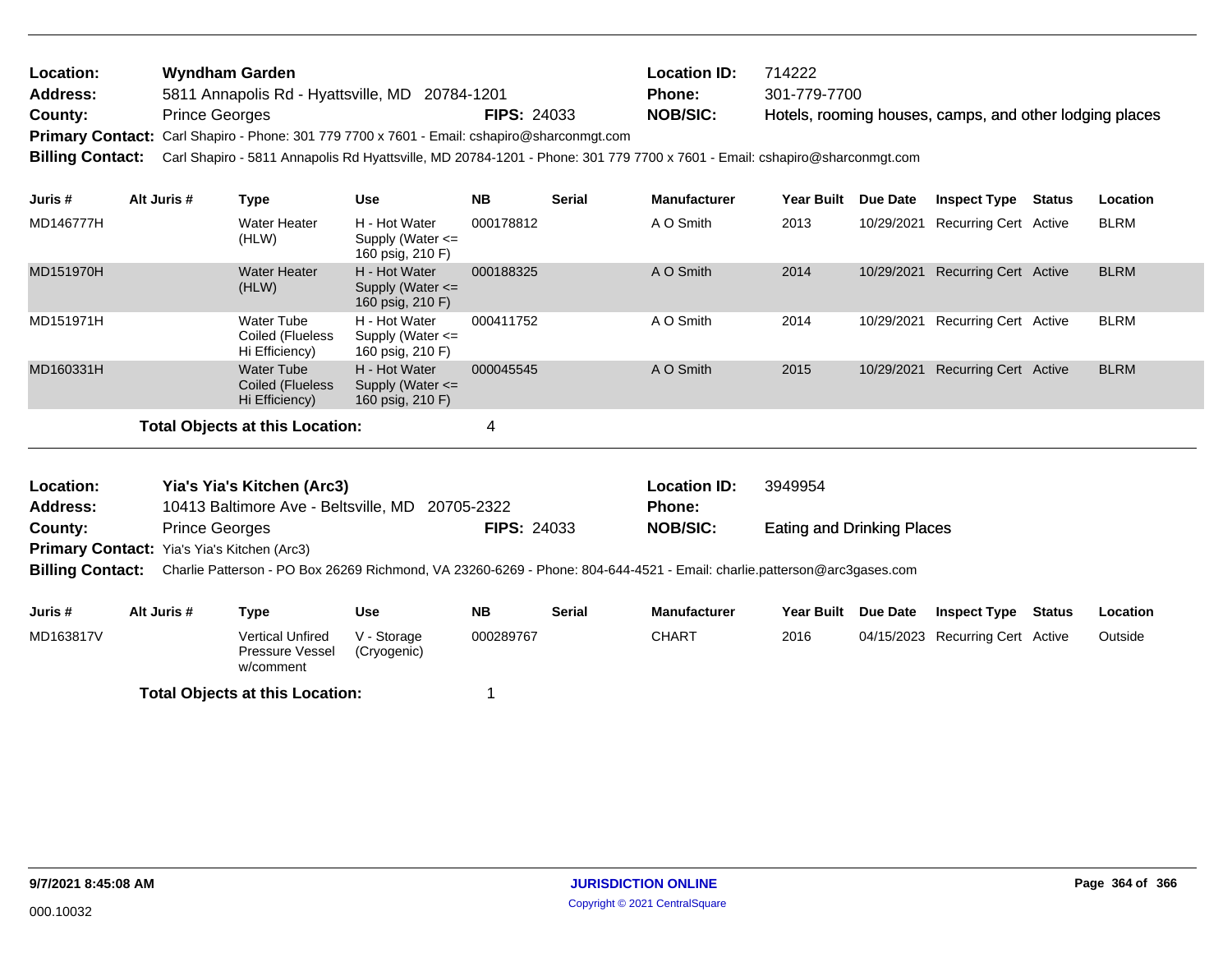| Young's Auto Service, Inc.<br>Location:<br><b>Address:</b><br>7807 Malcolm Rd - Clinton, MD 20735-1713 |                       |                                                                                                                                          |                                                  |                         |                                                                                                                                                                                                                                                         | <b>Location ID:</b>           | 1739964<br>Phone:      |                 |                                        |               |                    |  |
|--------------------------------------------------------------------------------------------------------|-----------------------|------------------------------------------------------------------------------------------------------------------------------------------|--------------------------------------------------|-------------------------|---------------------------------------------------------------------------------------------------------------------------------------------------------------------------------------------------------------------------------------------------------|-------------------------------|------------------------|-----------------|----------------------------------------|---------------|--------------------|--|
| County:<br><b>Billing Contact:</b>                                                                     | <b>Prince Georges</b> |                                                                                                                                          |                                                  |                         | <b>NOB/SIC:</b><br><b>FIPS: 24033</b><br><b>General Automotive Repair Shops</b><br>Primary Contact: Mike Hwang - Phone: 301-856-2280 - Email: youngsautoservice@gmail.com<br>Yang Myeong - 7807 Malcolm Rd Clinton, MD 20735-1713 - Phone: 301-856-8404 |                               |                        |                 |                                        |               |                    |  |
| Juris #                                                                                                | Alt Juris #           | <b>Type</b>                                                                                                                              | <b>Use</b>                                       | <b>NB</b>               | Serial                                                                                                                                                                                                                                                  | <b>Manufacturer</b>           | <b>Year Built</b>      | <b>Due Date</b> | <b>Inspect Type Status</b>             |               | Location           |  |
| MD127075V                                                                                              |                       | <b>Vertical Unfired</b><br><b>Pressure Vessel</b><br>w/comment                                                                           | V - Storage (NOT<br>Cryogenic)                   | 000206762               |                                                                                                                                                                                                                                                         | Steel Fab.                    | 1999                   |                 | 03/31/2022 Recurring Cert Active       |               | Outside shed       |  |
| MD127076V                                                                                              |                       | <b>Vertical Unfired</b><br><b>Pressure Vessel</b><br>w/comment                                                                           | V - Storage (NOT<br>Cryogenic)                   | 000206764               |                                                                                                                                                                                                                                                         | Steel Fab.                    | 1999                   |                 | 03/31/2022 Recurring Cert Active       |               | Shop               |  |
| MD141257V                                                                                              |                       | <b>Vertical Unfired</b><br><b>Pressure Vessel</b><br>w/comment                                                                           | V - Storage (NOT<br>Cryogenic)                   | 000646262               |                                                                                                                                                                                                                                                         | <b>Steel Fab</b>              | 2011                   |                 | 06/03/2022 Recurring Cert Active       |               | Paint Shop         |  |
| MD161629V                                                                                              |                       | <b>Vertical Unfired</b><br><b>Pressure Vessel</b><br>w/comment                                                                           | V - Storage (NOT<br>Cryogenic)                   | 000201726               |                                                                                                                                                                                                                                                         | Morganton                     | 2012                   |                 | 06/03/2022 Recurring Cert Active       |               | Paint shop         |  |
|                                                                                                        |                       | <b>Total Objects at this Location:</b>                                                                                                   |                                                  | $\overline{\mathbf{4}}$ |                                                                                                                                                                                                                                                         |                               |                        |                 |                                        |               |                    |  |
| Location:<br><b>Address:</b>                                                                           | <b>Zaps Cleaners</b>  | 9900 Greenbelt Rd Ste I - Lanham, MD 20706-2264                                                                                          |                                                  |                         |                                                                                                                                                                                                                                                         | <b>Location ID:</b><br>Phone: | 718389<br>301-552-6800 |                 |                                        |               |                    |  |
| County:                                                                                                | <b>Prince Georges</b> |                                                                                                                                          |                                                  | FIPS: 24033             |                                                                                                                                                                                                                                                         | <b>NOB/SIC:</b>               |                        |                 | Power Laundries, Family and Commercial |               |                    |  |
| <b>Billing Contact:</b>                                                                                |                       | Primary Contact: Fabiana Wilson - Phone: 301-256-2487<br>Fabiana Wilson - 10941 Lakeside Dr Dunkirk, MD 20754-9489 - Phone: 301-256-2487 |                                                  |                         |                                                                                                                                                                                                                                                         |                               |                        |                 |                                        |               |                    |  |
| Juris #                                                                                                | Alt Juris #           | <b>Type</b>                                                                                                                              | <b>Use</b>                                       | <b>NB</b>               | <b>Serial</b>                                                                                                                                                                                                                                           | <b>Manufacturer</b>           | <b>Year Built</b>      | <b>Due Date</b> | <b>Inspect Type</b>                    | <b>Status</b> | Location           |  |
| MD132831V                                                                                              |                       | <b>Vertical Unfired</b><br><b>Pressure Vessel</b><br>w/comment                                                                           | V - Storage (NOT<br>Cryogenic)                   | 000450874               |                                                                                                                                                                                                                                                         | Manchester                    | 2005                   |                 | 05/09/2023 Recurring Cert Active       |               | Boiler room        |  |
| MD141512                                                                                               |                       | <b>Vertical Tubeless</b>                                                                                                                 | S - Power-Ironing<br>$(Steam > 15 \text{ psig})$ | 000112779               |                                                                                                                                                                                                                                                         | Fulton                        | 2011                   |                 | 06/14/2022 Recurring Cert Active       |               | <b>Boiler Room</b> |  |
|                                                                                                        |                       | <b>Total Objects at this Location:</b>                                                                                                   |                                                  | $\overline{2}$          |                                                                                                                                                                                                                                                         |                               |                        |                 |                                        |               |                    |  |